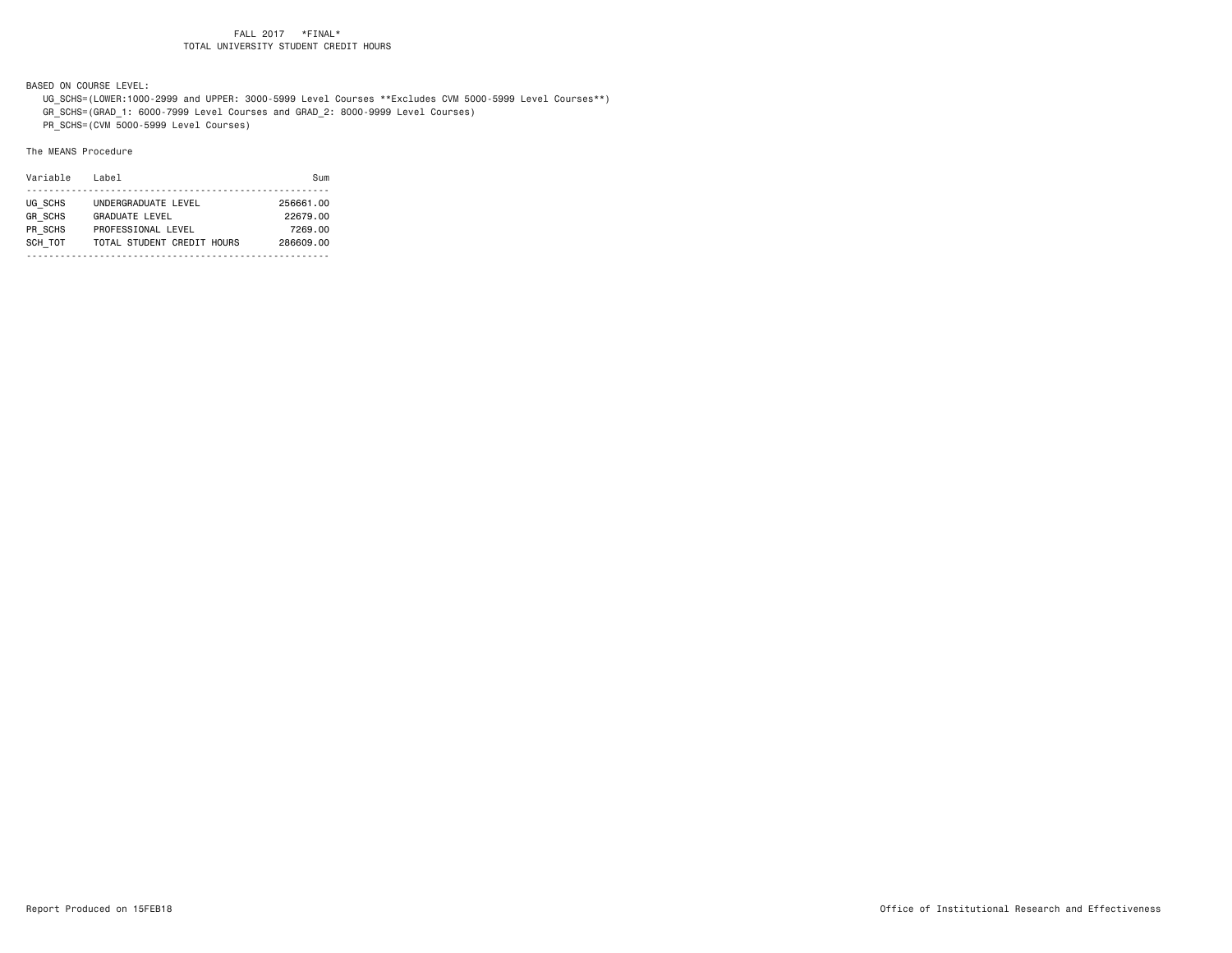BASED ON COURSE LEVEL:

 UG\_SCHS=(LOWER:1000-2999 and UPPER: 3000-5999 Level Courses \*\*Excludes CVM 5000-5999 Level Courses\*\*) GR\_SCHS=(GRAD\_1: 6000-7999 Level Courses and GRAD\_2: 8000-9999 Level Courses) PR\_SCHS=(CVM 5000-5999 Level Courses)

| <b>CAMPUS</b> | Ν<br>Obs | Variable                             | Label                                                                     | Sum                       |
|---------------|----------|--------------------------------------|---------------------------------------------------------------------------|---------------------------|
| Main          | 5591     | UG SCHS<br><b>GR SCHS</b>            | UNDERGRADUATE LEVEL<br><b>GRADUATE LEVEL</b>                              | 251834.00<br>22210.00     |
|               |          | PR SCHS<br>SCH TOT                   | PROFESSIONAL LEVEL<br>TOTAL STUDENT CREDIT HOURS                          | 7269.00<br>281313,00      |
| Meridian      | 163      | UG SCHS                              | UNDERGRADUATE LEVEL                                                       | 4827.00                   |
|               |          | <b>GR SCHS</b><br>PR SCHS<br>SCH TOT | <b>GRADUATE LEVEL</b><br>PROFESSIONAL LEVEL<br>TOTAL STUDENT CREDIT HOURS | 469.00<br>0.00<br>5296.00 |
|               |          |                                      |                                                                           |                           |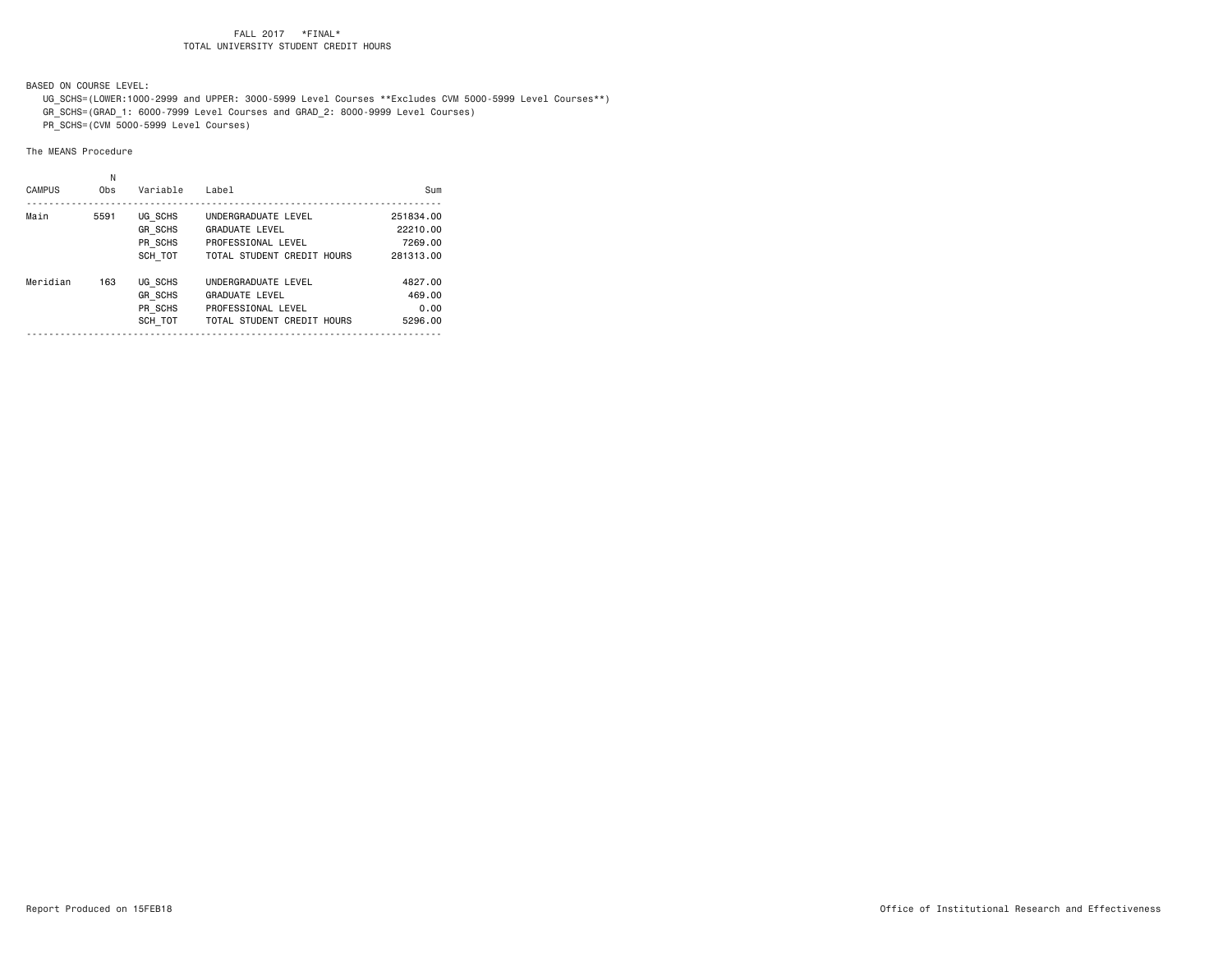BASED ON COURSE LEVEL:

 UG\_SCHS=(LOWER:1000-2999 and UPPER: 3000-5999 Level Courses \*\*Excludes CVM 5000-5999 Level Courses\*\*) GR\_SCHS=(GRAD\_1: 6000-7999 Level Courses and GRAD\_2: 8000-9999 Level Courses)

PR\_SCHS=(CVM 5000-5999 Level Courses)

|                      | N   |                |                                              |           |
|----------------------|-----|----------------|----------------------------------------------|-----------|
| <b>COURSE CAMPUS</b> | Obs | Variable Label |                                              | Sum       |
| Starkville           |     |                | 5187 UG_SCHS UNDERGRADUATE LEVEL             | 241058.00 |
|                      |     |                | GR SCHS GRADUATE LEVEL                       | 17088.00  |
|                      |     |                | PR SCHS PROFESSIONAL LEVEL                   | 7269.00   |
|                      |     |                | SCH TOT TOTAL STUDENT CREDIT HOURS 265415.00 |           |
| Meridian             | 163 |                | UG_SCHS UNDERGRADUATE LEVEL                  | 4827.00   |
|                      |     | GR_SCHS        | <b>GRADUATE LEVEL</b>                        | 469.00    |
|                      |     |                | PR_SCHS PROFESSIONAL LEVEL                   | 0.00      |
|                      |     |                | SCH TOT TOTAL STUDENT CREDIT HOURS           | 5296.00   |
| Distance Education   | 383 | UG SCHS        | UNDERGRADUATE LEVEL                          | 9706.00   |
|                      |     |                | GR_SCHS GRADUATE LEVEL                       | 5119.00   |
|                      |     |                | PR_SCHS PROFESSIONAL LEVEL                   | 0.00      |
|                      |     |                | SCH TOT TOTAL STUDENT CREDIT HOURS           | 14825.00  |
| MSU Gulf Coast       | 18  | UG SCHS        | UNDERGRADUATE LEVEL                          | 808,00    |
|                      |     |                | GR SCHS GRADUATE LEVEL                       | 0.00      |
|                      |     |                | PR SCHS PROFESSIONAL LEVEL                   | 0.00      |
|                      |     | SCH TOT        | TOTAL STUDENT CREDIT HOURS                   | 808.00    |
| Study Abroad         | 3   | UG SCHS        | UNDERGRADUATE LEVEL                          | 262.00    |
|                      |     |                | GR SCHS GRADUATE LEVEL                       | 3.00      |
|                      |     |                | PR SCHS PROFESSIONAL LEVEL                   | 0.00      |
|                      |     | SCH TOT        | TOTAL STUDENT CREDIT HOURS                   | 265.00    |
|                      |     |                |                                              |           |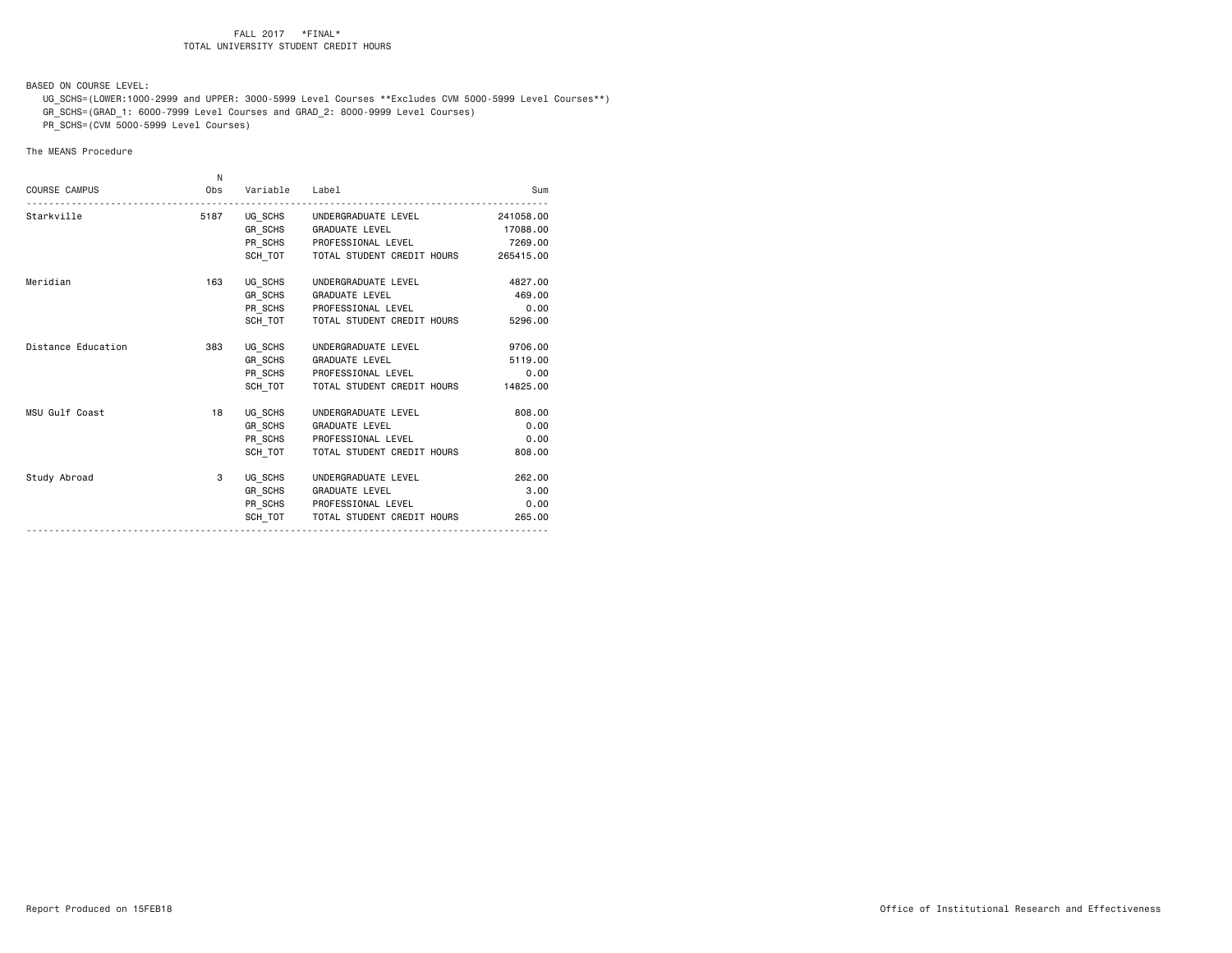BASED ON COURSE LEVEL:

 UG\_SCHS=(LOWER:1000-2999 and UPPER: 3000-5999 Level Courses \*\*Excludes CVM 5000-5999 Level Courses\*\*) GR\_SCHS=(GRAD\_1: 6000-7999 Level Courses and GRAD\_2: 8000-9999 Level Courses) PR\_SCHS=(CVM 5000-5999 Level Courses)

| ACADEMIC COLLEGE            | N<br>Obs       | Variable                                 | Label                                                                                            | Sum                                       |
|-----------------------------|----------------|------------------------------------------|--------------------------------------------------------------------------------------------------|-------------------------------------------|
| Agriculture & Life Sciences | 750            | UG_SCHS<br>GR SCHS<br>PR SCHS<br>SCH TOT | UNDERGRADUATE LEVEL<br>GRADUATE LEVEL<br>PROFESSIONAL LEVEL<br>TOTAL STUDENT CREDIT HOURS        | 21578.50<br>2778.00<br>0.00<br>24356.50   |
| Architecture, Art & Design  | 180            | UG_SCHS<br>GR SCHS<br>PR SCHS<br>SCH TOT | UNDERGRADUATE LEVEL<br><b>GRADUATE LEVEL</b><br>PROFESSIONAL LEVEL<br>TOTAL STUDENT CREDIT HOURS | 9583.00<br>1.00<br>0.00<br>9584.00        |
| Arts & Sciences             | 2575           | UG SCHS<br>GR SCHS<br>PR SCHS<br>SCH TOT | UNDERGRADUATE LEVEL<br><b>GRADUATE LEVEL</b><br>PROFESSIONAL LEVEL<br>TOTAL STUDENT CREDIT HOURS | 130361.80<br>6833.00<br>0.00<br>137194.80 |
| <b>Business</b>             | 265            | UG SCHS<br>GR_SCHS<br>PR SCHS<br>SCH TOT | UNDERGRADUATE LEVEL<br><b>GRADUATE LEVEL</b><br>PROFESSIONAL LEVEL<br>TOTAL STUDENT CREDIT HOURS | 27499.00<br>2201.00<br>0.00<br>29700.00   |
| Education                   | 845            | UG SCHS<br>GR_SCHS<br>PR SCHS<br>SCH TOT | UNDERGRADUATE LEVEL<br><b>GRADUATE LEVEL</b><br>PROFESSIONAL LEVEL<br>TOTAL STUDENT CREDIT HOURS | 35355.20<br>4597.00<br>0.00<br>39952.20   |
| Engineering                 | 700            | UG SCHS<br>GR SCHS<br>PR SCHS<br>SCH TOT | UNDERGRADUATE LEVEL<br><b>GRADUATE LEVEL</b><br>PROFESSIONAL LEVEL<br>TOTAL STUDENT CREDIT HOURS | 27933.50<br>4714.00<br>0.00<br>32647.50   |
| Forest Resources            | 220            | UG SCHS<br>GR SCHS<br>PR_SCHS<br>SCH TOT | UNDERGRADUATE LEVEL<br><b>GRADUATE LEVEL</b><br>PROFESSIONAL LEVEL<br>TOTAL STUDENT CREDIT HOURS | 3536.00<br>1101.00<br>0.00<br>4637.00     |
| Veterinary Medicine         | 217            | UG SCHS<br>GR_SCHS<br>PR SCHS<br>SCH TOT | UNDERGRADUATE LEVEL<br><b>GRADUATE LEVEL</b><br>PROFESSIONAL LEVEL<br>TOTAL STUDENT CREDIT HOURS | 799.00<br>454.00<br>7269.00<br>8522.00    |
| Academic Affairs            | $\overline{2}$ | UG SCHS<br>GR SCHS<br>PR SCHS<br>SCH_TOT | UNDERGRADUATE LEVEL<br><b>GRADUATE LEVEL</b><br>PROFESSIONAL LEVEL<br>TOTAL STUDENT CREDIT HOURS | 15.00<br>0.00<br>0.00<br>15.00            |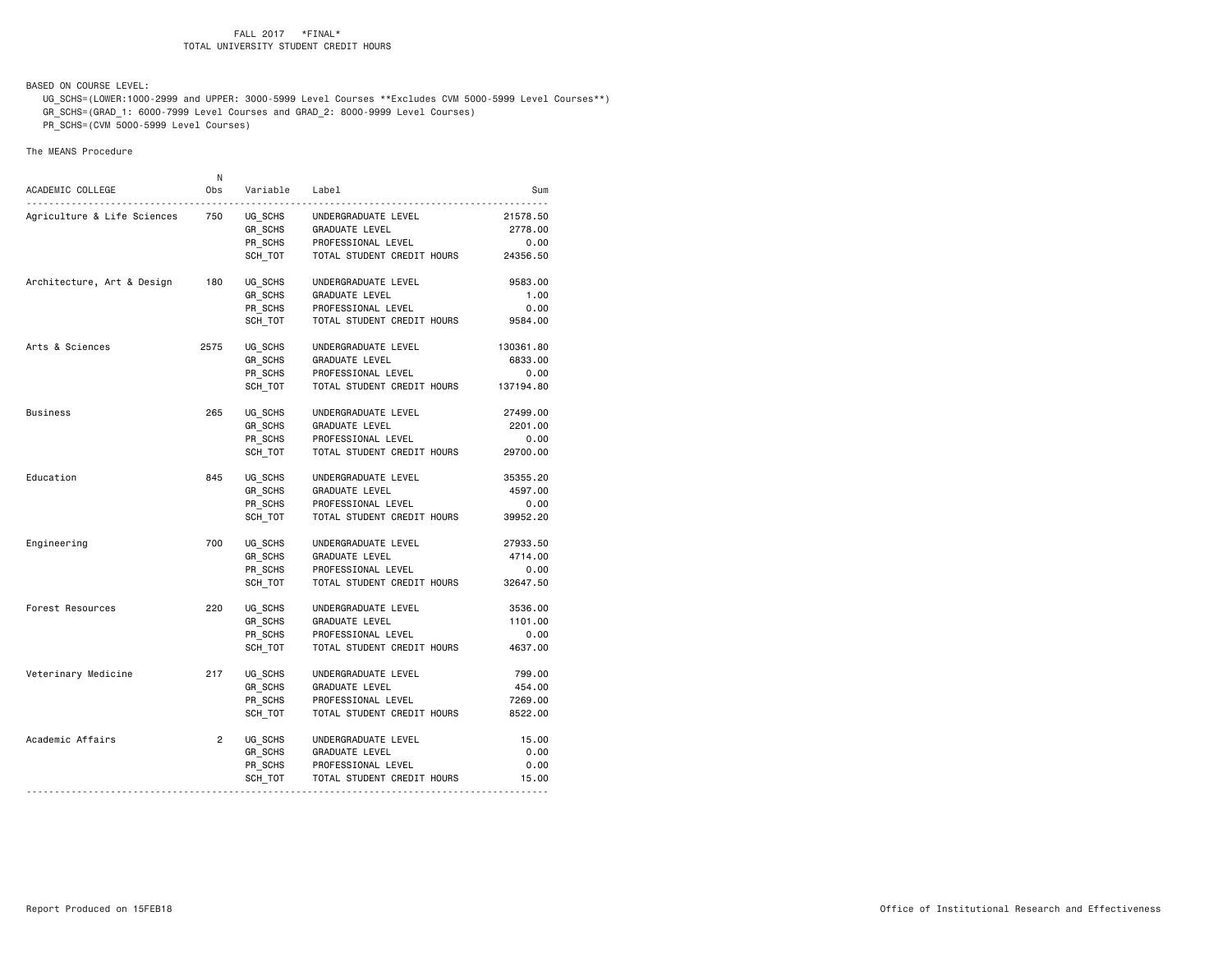BASED ON COURSE LEVEL:

 UG\_SCHS=(LOWER:1000-2999 and UPPER: 3000-5999 Level Courses \*\*Excludes CVM 5000-5999 Level Courses\*\*) GR\_SCHS=(GRAD\_1: 6000-7999 Level Courses and GRAD\_2: 8000-9999 Level Courses)

PR\_SCHS=(CVM 5000-5999 Level Courses)

|                                                               | UNDERGRADUATE | GRADUATE | PROFESSIONAL |          |
|---------------------------------------------------------------|---------------|----------|--------------|----------|
| ACADEMIC DEPARTMENT                                           | LEVEL         | LEVEL    | LEVEL        | TOTAL    |
|                                                               |               |          |              |          |
| Ag & Bio Engineering                                          | 1605.00       | 60.00    | 0.00         | 1665,00  |
|                                                               |               |          |              |          |
| Agricultural Economics                                        | 1219,00       | 144.00   | 0.00         | 1363.00  |
| Animal Dairy Science                                          | 2964.00       | 144.00   | 0.00         | 3108.00  |
| Biochemistry, Molecular Biology, Entomology & Plant Pathology | 3212.50       | 617.00   | 0.00         | 3829.50  |
| Food Science, Nutrition & Health Promotion                    | 2877.98       | 639.98   | 0.00         | 3517.96  |
| Landscape Architecture                                        | 1774.98       | 89.98    | 0.00         | 1864.96  |
| Plant & Soil Sciences                                         | 2564.04       | 505.04   | 0.00         | 3069.08  |
| Poultry Science                                               | 1563.00       | 112.00   | 0.00         | 1675.00  |
| School of Human Sciences                                      | 3798.00       | 466.00   | 0.00         | 4264.00  |
|                                                               |               |          |              |          |
|                                                               | 21578.50      | 2778.00  | 0.00         | 24356.50 |
|                                                               |               |          |              |          |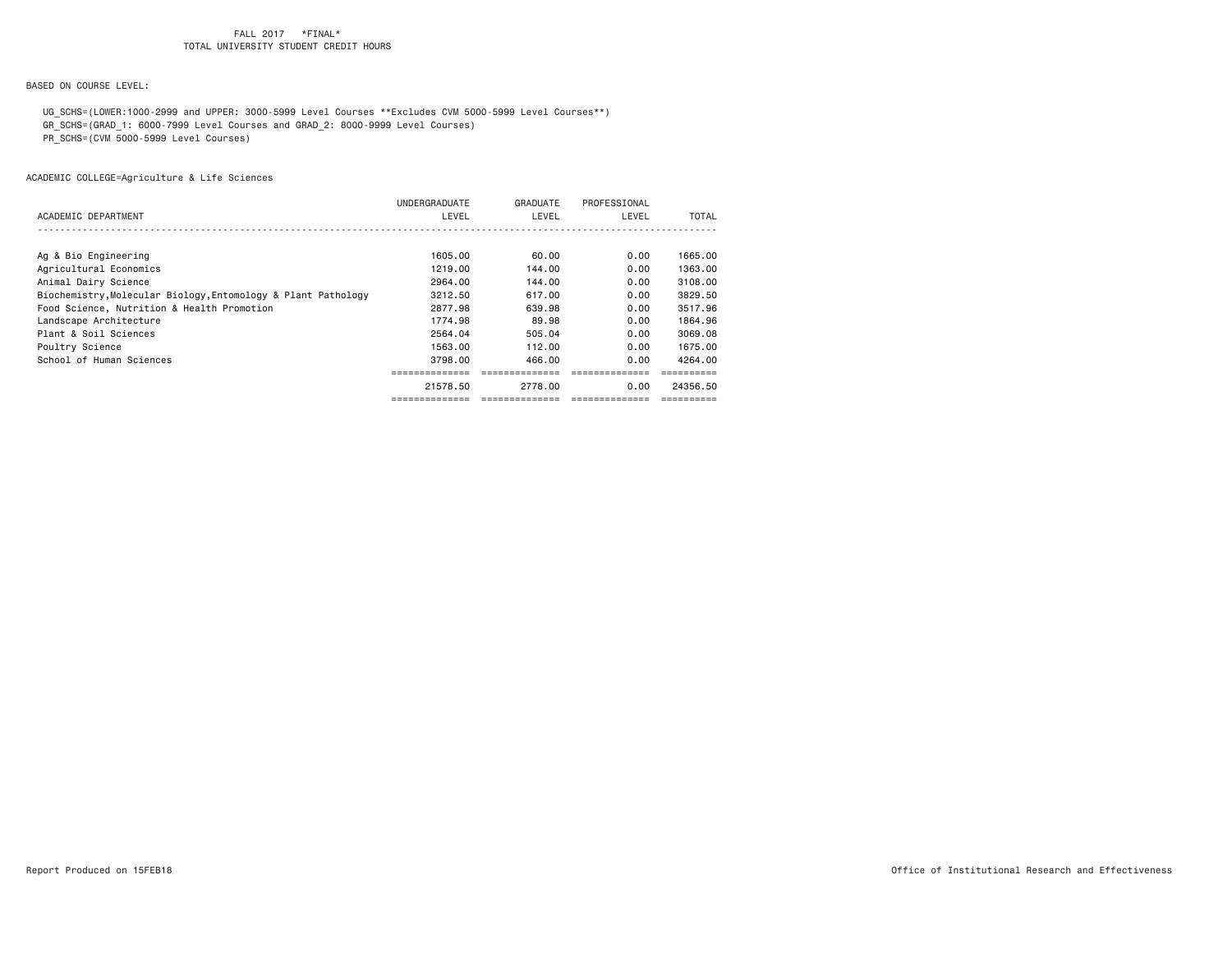BASED ON COURSE LEVEL:

 UG\_SCHS=(LOWER:1000-2999 and UPPER: 3000-5999 Level Courses \*\*Excludes CVM 5000-5999 Level Courses\*\*) GR\_SCHS=(GRAD\_1: 6000-7999 Level Courses and GRAD\_2: 8000-9999 Level Courses)

PR\_SCHS=(CVM 5000-5999 Level Courses)

ACADEMIC COLLEGE=Architecture, Art & Design

|                               | 9583.00       | 1.00     | 0.00         | 9584.00 |
|-------------------------------|---------------|----------|--------------|---------|
|                               |               |          |              |         |
| School of Architecture        | 4320.00       | 0.00     | 0.00         | 4320.00 |
| Interior Design               | 1151.00       | 0.00     | 0.00         | 1151.00 |
| Building Construction Science | 306.00        | 0.00     | 0.00         | 306,00  |
| Art AAD                       | 3806.00       | 1.00     | 0.00         | 3807.00 |
|                               |               |          |              |         |
| ACADEMIC DEPARTMENT           | LEVEL         | LEVEL    | LEVEL        | TOTAL   |
|                               | UNDERGRADUATE | GRADUATE | PROFESSIONAL |         |
|                               |               |          |              |         |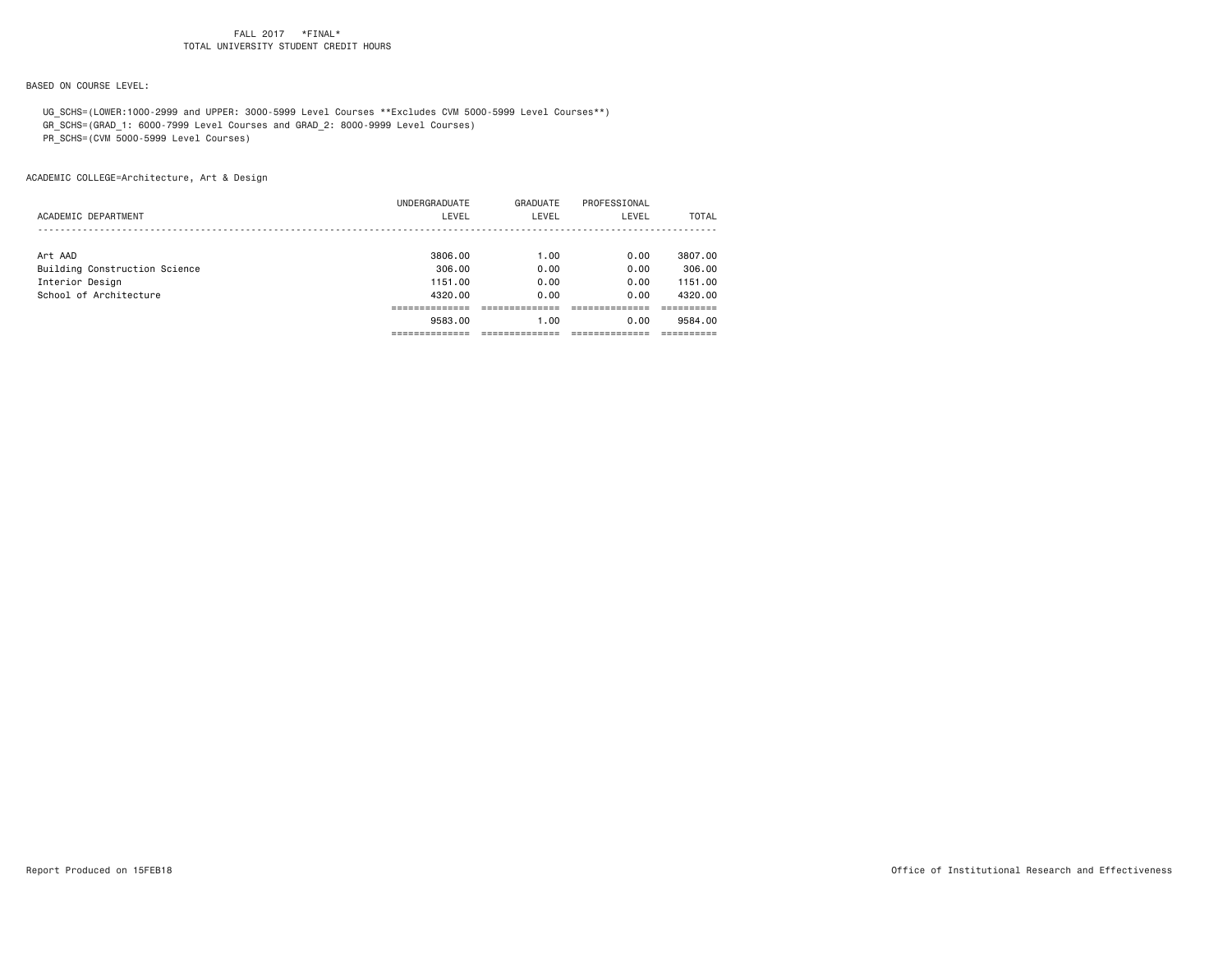BASED ON COURSE LEVEL:

 UG\_SCHS=(LOWER:1000-2999 and UPPER: 3000-5999 Level Courses \*\*Excludes CVM 5000-5999 Level Courses\*\*) GR\_SCHS=(GRAD\_1: 6000-7999 Level Courses and GRAD\_2: 8000-9999 Level Courses)

PR\_SCHS=(CVM 5000-5999 Level Courses)

#### ACADEMIC COLLEGE=Arts & Sciences

|                                            | UNDERGRADUATE  | GRADUATE       | PROFESSIONAL   |            |
|--------------------------------------------|----------------|----------------|----------------|------------|
| ACADEMIC DEPARTMENT                        | LEVEL          | LEVEL          | LEVEL          | TOTAL      |
|                                            |                |                |                |            |
| Aerospace Studies                          | 113,00         | 0.00           | 0.00           | 113,00     |
| Anthropology & Middle Eastern Cultures     | 2483.00        | 220,00         | 0.00           | 2703.00    |
| Biological Sciences                        | 13336.00       | 623,00         | 0.00           | 13959,00   |
|                                            |                |                |                |            |
| Chemistry                                  | 9955.00        | 733,00         | 0.00           | 10688.00   |
| Classical & Modern Languages & Literatures | 6581.00        | 69.00          | 0.00           | 6650.00    |
| Communication                              | 8954.60        | 42.00          | 0.00           | 8996.60    |
| English                                    | 13261.00       | 289,00         | 0.00           | 13550.00   |
| Geosciences                                | 8827.00        | 1553.00        | 0.00           | 10380.00   |
| History                                    | 7466.00        | 666,00         | 0.00           | 8132.00    |
| Mathematics & Statistics                   | 20617.00       | 929.00         | 0.00           | 21546.00   |
| Military Science                           | 337.00         | 0.00           | 0.00           | 337.00     |
| Philosophy & Religion                      | 5643.00        | 14.00          | 0.00           | 5657.00    |
| Physics & Astronomy                        | 5041.00        | 415,00         | 0.00           | 5456.00    |
| Political Science & Public Administration  | 5907.20        | 414,00         | 0.00           | 6321.20    |
| Psychology                                 | 12229.00       | 556.00         | 0.00           | 12785.00   |
| Sociology                                  | 9611.00        | 310.00         | 0.00           | 9921.00    |
|                                            | ============== | ============== | -------------- |            |
|                                            | 130361.80      | 6833.00        | 0.00           | 137194.80  |
|                                            |                |                |                | ========== |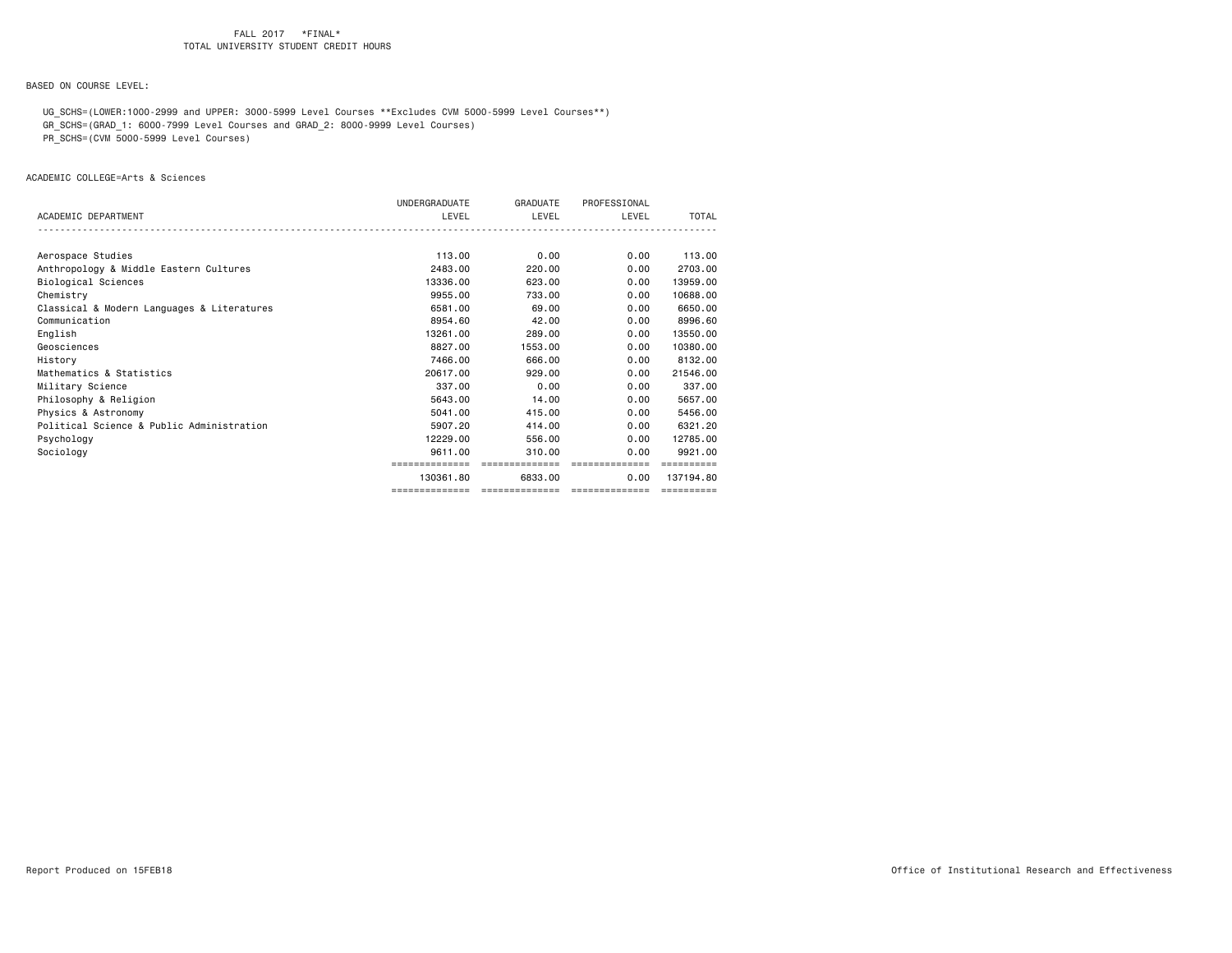### BASED ON COURSE LEVEL:

 UG\_SCHS=(LOWER:1000-2999 and UPPER: 3000-5999 Level Courses \*\*Excludes CVM 5000-5999 Level Courses\*\*) GR\_SCHS=(GRAD\_1: 6000-7999 Level Courses and GRAD\_2: 8000-9999 Level Courses)

PR\_SCHS=(CVM 5000-5999 Level Courses)

#### ACADEMIC COLLEGE=Business

|                                                 | 27499.00      | 2201.00  | 0.00         | 29700.00 |
|-------------------------------------------------|---------------|----------|--------------|----------|
|                                                 |               |          |              |          |
| School of Accountancy                           | 4390.00       | 753.00   | 0.00         | 5143.00  |
| Marketing, Quantitative Analysis & Business Law | 7439.00       | 560.00   | 0.00         | 7999.00  |
| Management & Information Systems                | 6851.00       | 535.00   | 0.00         | 7386.00  |
| Finance & Economics                             | 8819.00       | 353.00   | 0.00         | 9172.00  |
|                                                 |               |          |              |          |
| ACADEMIC DEPARTMENT                             | LEVEL         | LEVEL    | LEVEL        | TOTAL    |
|                                                 | UNDERGRADUATE | GRADUATE | PROFESSIONAL |          |
|                                                 |               |          |              |          |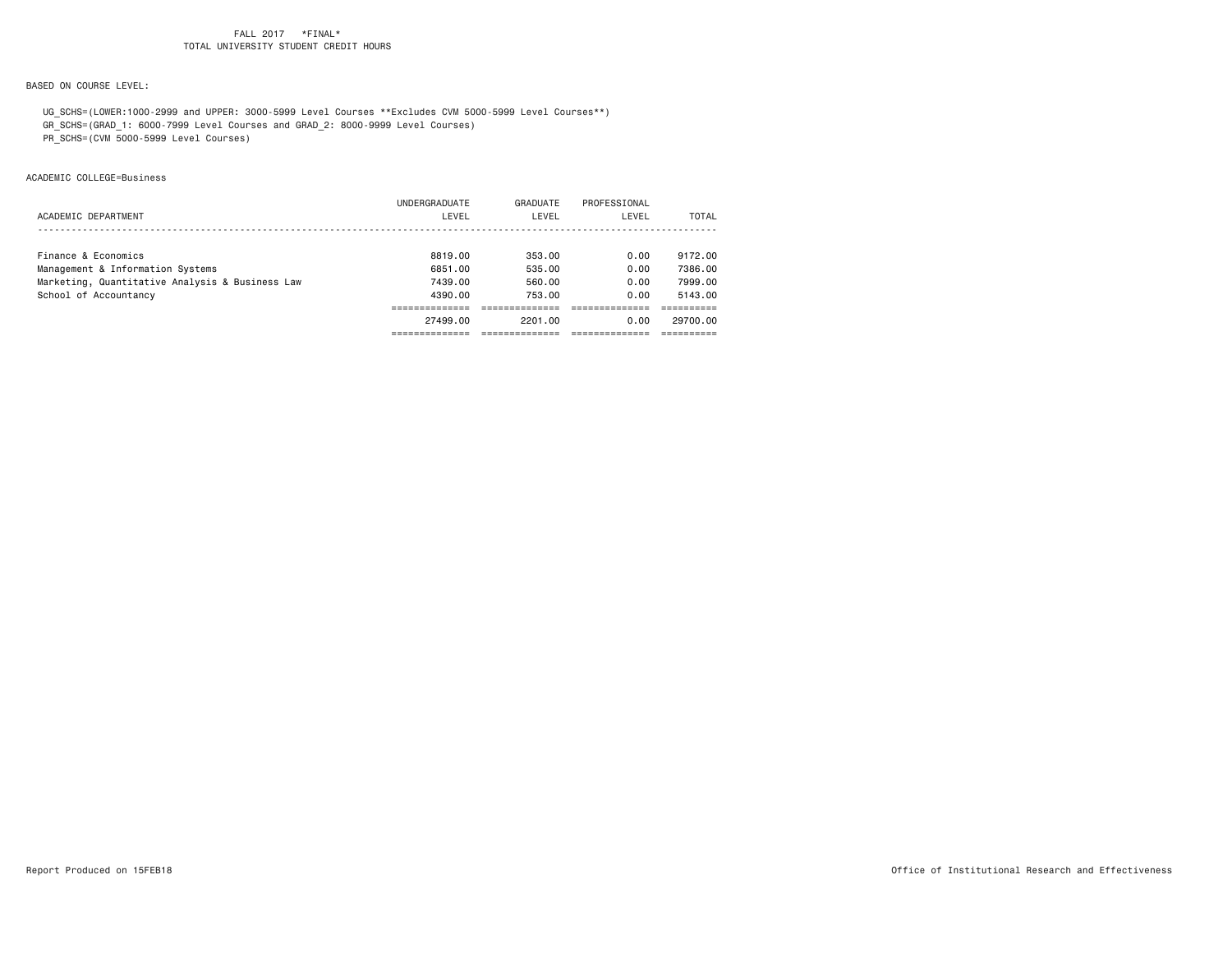### BASED ON COURSE LEVEL:

 UG\_SCHS=(LOWER:1000-2999 and UPPER: 3000-5999 Level Courses \*\*Excludes CVM 5000-5999 Level Courses\*\*) GR\_SCHS=(GRAD\_1: 6000-7999 Level Courses and GRAD\_2: 8000-9999 Level Courses)

PR\_SCHS=(CVM 5000-5999 Level Courses)

ACADEMIC COLLEGE=Education

|                                                     | 35355.20             | 4597.00  | 0.00         | 39952.20 |
|-----------------------------------------------------|----------------------|----------|--------------|----------|
|                                                     |                      |          |              |          |
| Music                                               | 4132.00              | 0.00     | 0.00         | 4132.00  |
| Kinesiology                                         | 10047.00             | 495.00   | 0.00         | 10542.00 |
| Instructional Systems & Workforce Development       | 4407.00              | 523.00   | 0.00         | 4930.00  |
| Educational Leadership                              | 2306.45              | 1082.00  | 0.00         | 3388.45  |
| Curriculum, Instruction & Special Education         | 7738.00              | 1029.00  | 0.00         | 8767.00  |
| Counseling, Educational Psychology, and Foundations | 6724.75              | 1468.00  | 0.00         | 8192.75  |
|                                                     |                      |          |              |          |
| ACADEMIC DEPARTMENT                                 | LEVEL                | LEVEL    | LEVEL        | TOTAL    |
|                                                     | <b>UNDERGRADUATE</b> | GRADUATE | PROFESSIONAL |          |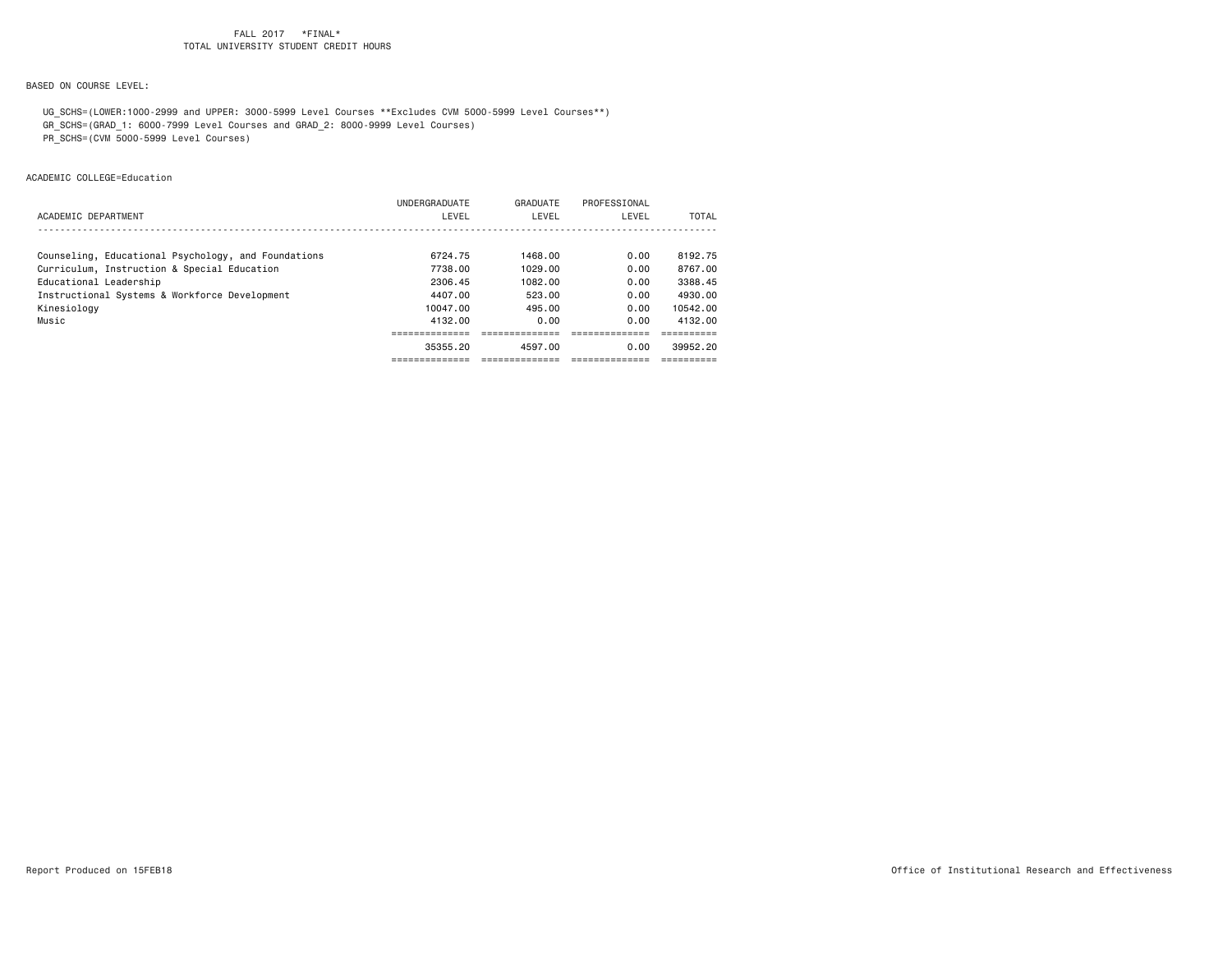BASED ON COURSE LEVEL:

 UG\_SCHS=(LOWER:1000-2999 and UPPER: 3000-5999 Level Courses \*\*Excludes CVM 5000-5999 Level Courses\*\*) GR\_SCHS=(GRAD\_1: 6000-7999 Level Courses and GRAD\_2: 8000-9999 Level Courses)

PR\_SCHS=(CVM 5000-5999 Level Courses)

ACADEMIC COLLEGE=Engineering

|                                   | UNDERGRADUATE   | GRADUATE       | PROFESSIONAL   |          |
|-----------------------------------|-----------------|----------------|----------------|----------|
| ACADEMIC DEPARTMENT               | LEVEL           | LEVEL          | LEVEL          | TOTAL    |
|                                   |                 |                |                |          |
|                                   |                 |                |                |          |
| Aerospace Engineering             | 4990.50         | 712,00         | 0.00           | 5702.50  |
| Ag & Bio Engineering              | 717.00          | 135,00         | 0.00           | 852.00   |
| Civil & Environmental Engineering | 2868.00         | 474.00         | 0.00           | 3342.00  |
| Computer Science & Engineering    | 4836.70         | 962,00         | 0.00           | 5798.70  |
| Electrical & Computer Engineering | 3388.50         | 747.00         | 0.00           | 4135.50  |
| Industrial & Systems Engineering  | 3072.80         | 755,00         | 0.00           | 3827.80  |
| Mechanical Engineering            | 4825.00         | 789.00         | 0.00           | 5614.00  |
| School of Chemical Engineering    | 3235,00         | 140.00         | 0.00           | 3375.00  |
|                                   | --------------- | ============== | -------------- |          |
|                                   | 27933.50        | 4714.00        | 0.00           | 32647.50 |
|                                   | -------------   | -------------  |                |          |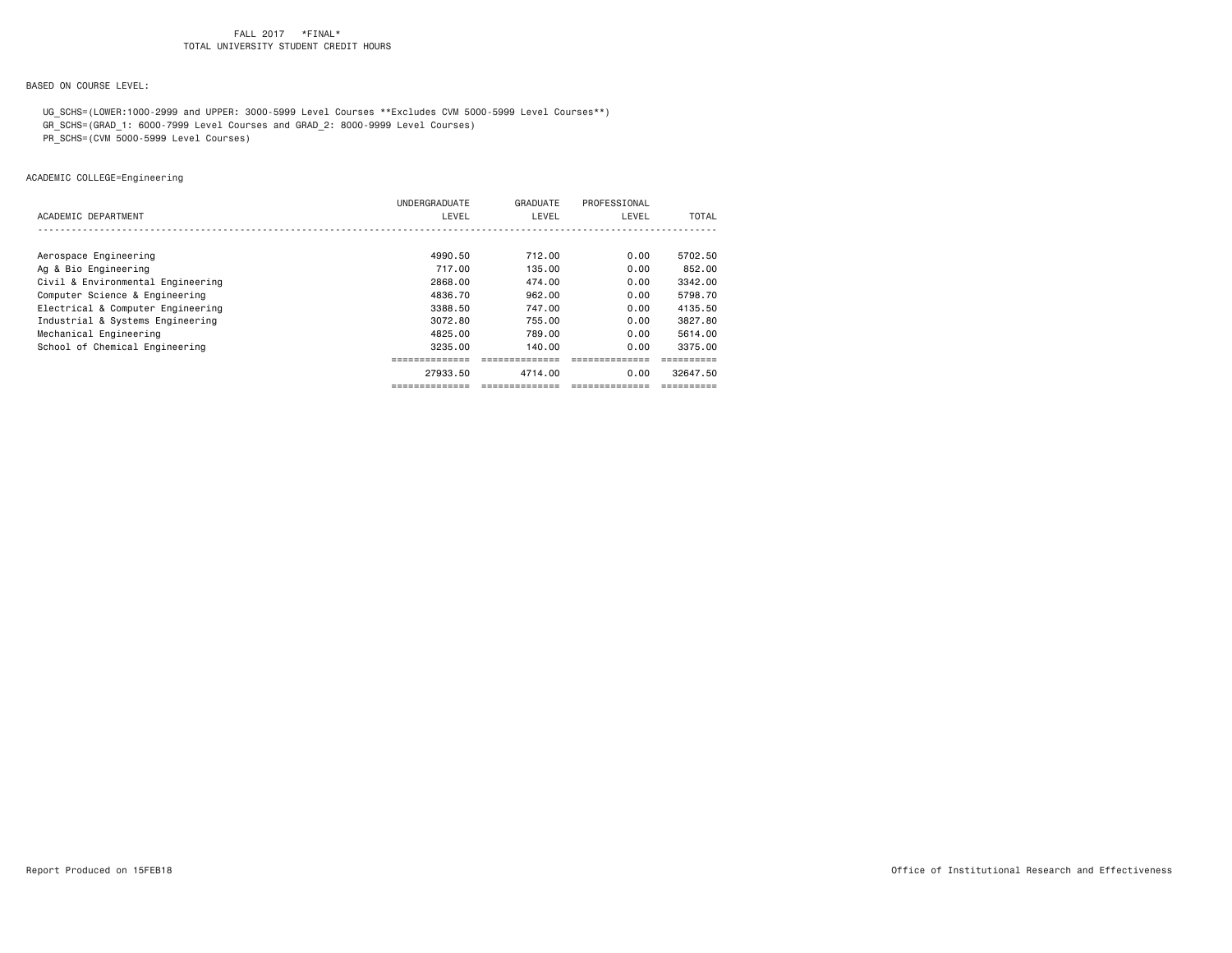BASED ON COURSE LEVEL:

 UG\_SCHS=(LOWER:1000-2999 and UPPER: 3000-5999 Level Courses \*\*Excludes CVM 5000-5999 Level Courses\*\*) GR\_SCHS=(GRAD\_1: 6000-7999 Level Courses and GRAD\_2: 8000-9999 Level Courses)

PR\_SCHS=(CVM 5000-5999 Level Courses)

ACADEMIC COLLEGE=Forest Resources

|                                   | 3536.00       | 1101.00  | 0.00         | 4637.00      |
|-----------------------------------|---------------|----------|--------------|--------------|
|                                   |               |          |              |              |
| Wildlife, Fisheries & Aquaculture | 2296.00       | 581.00   | 0.00         | 2877.00      |
| Sustainable Bioproducts           | 174.00        | 239,00   | 0.00         | 413.00       |
| Forestry                          | 1066.00       | 281,00   | 0.00         | 1347.00      |
|                                   |               |          |              |              |
| ACADEMIC DEPARTMENT               | LEVEL         | LEVEL    | LEVEL        | <b>TOTAL</b> |
|                                   | UNDERGRADUATE | GRADUATE | PROFESSIONAL |              |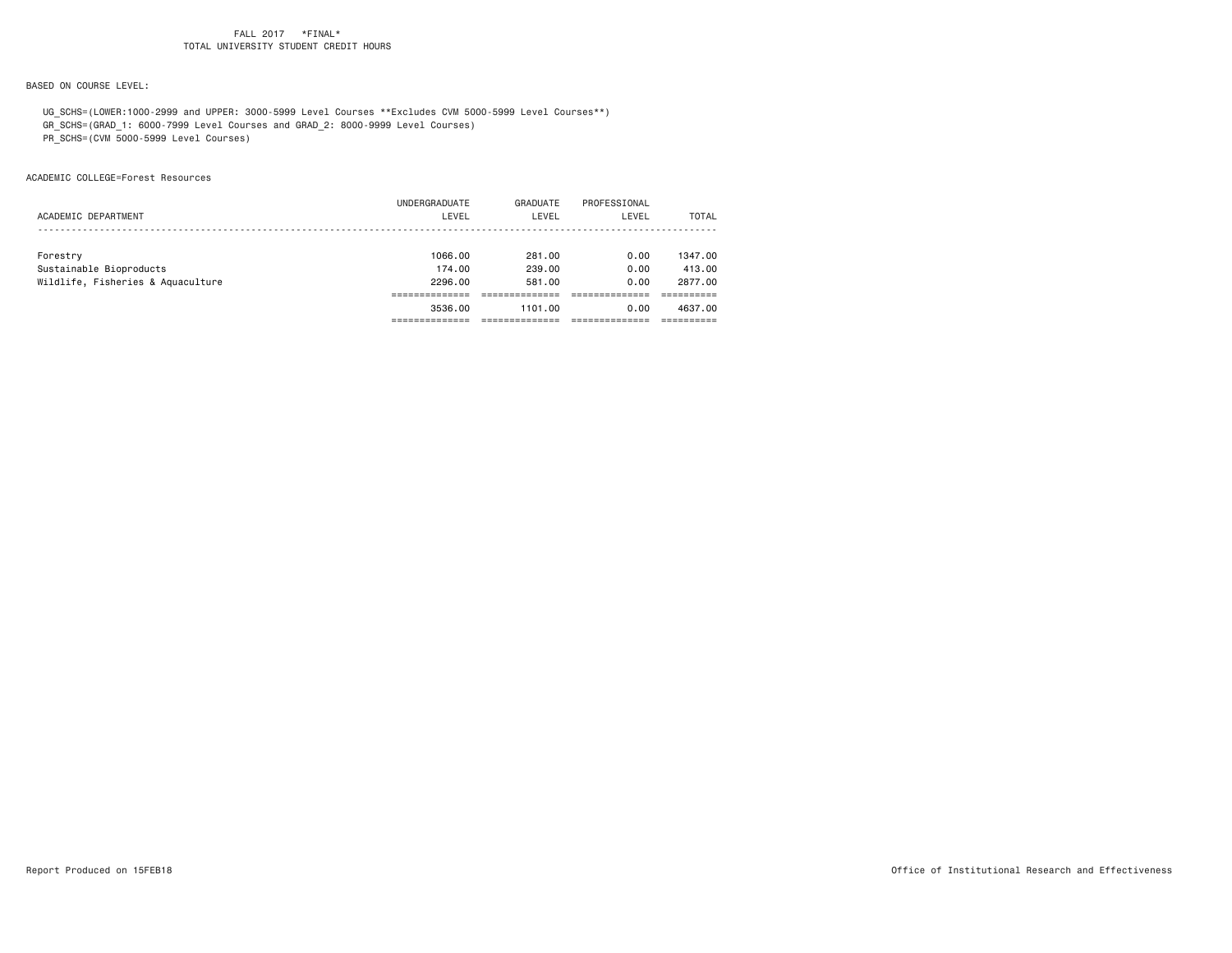BASED ON COURSE LEVEL:

 UG\_SCHS=(LOWER:1000-2999 and UPPER: 3000-5999 Level Courses \*\*Excludes CVM 5000-5999 Level Courses\*\*) GR\_SCHS=(GRAD\_1: 6000-7999 Level Courses and GRAD\_2: 8000-9999 Level Courses)

PR\_SCHS=(CVM 5000-5999 Level Courses)

ACADEMIC COLLEGE=Veterinary Medicine

| ACADEMIC DEPARTMENT | UNDERGRADUATE<br>LEVEL | GRADUATE<br>LEVEL | PROFESSIONAL<br>LEVEL | <b>TOTAL</b> |
|---------------------|------------------------|-------------------|-----------------------|--------------|
| Veterinary Medicine | 799.00                 | 454.00            | 7269.00               | 8522.00      |
|                     | 799.00                 | 454.00            | 7269.00               | 8522.00      |
|                     |                        |                   |                       |              |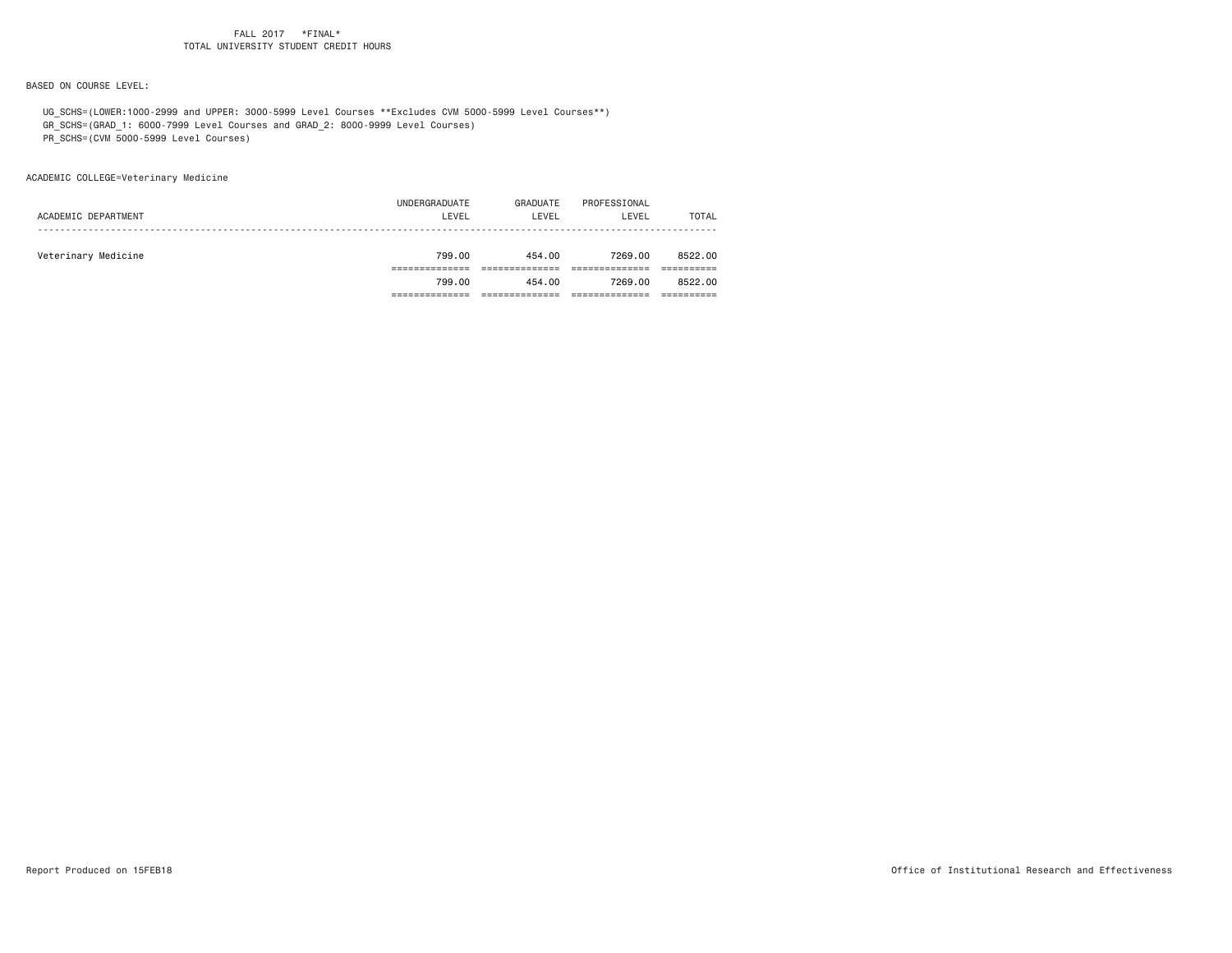BASED ON COURSE LEVEL:

 UG\_SCHS=(LOWER:1000-2999 and UPPER: 3000-5999 Level Courses \*\*Excludes CVM 5000-5999 Level Courses\*\*) GR\_SCHS=(GRAD\_1: 6000-7999 Level Courses and GRAD\_2: 8000-9999 Level Courses)

PR\_SCHS=(CVM 5000-5999 Level Courses)

ACADEMIC COLLEGE=Academic Affairs

| ACADEMIC DEPARTMENT | UNDERGRADUATE<br>LEVEL | GRADUATE<br>LEVEL | PROFESSIONAL<br>LEVEL | <b>TOTAL</b> |
|---------------------|------------------------|-------------------|-----------------------|--------------|
| Provost Office      | 15.00                  | 0.00              | 0.00                  | 15.00        |
|                     |                        |                   |                       |              |
|                     | 15.00                  | 0.00              | 0.00                  | 15.00        |
|                     |                        |                   |                       |              |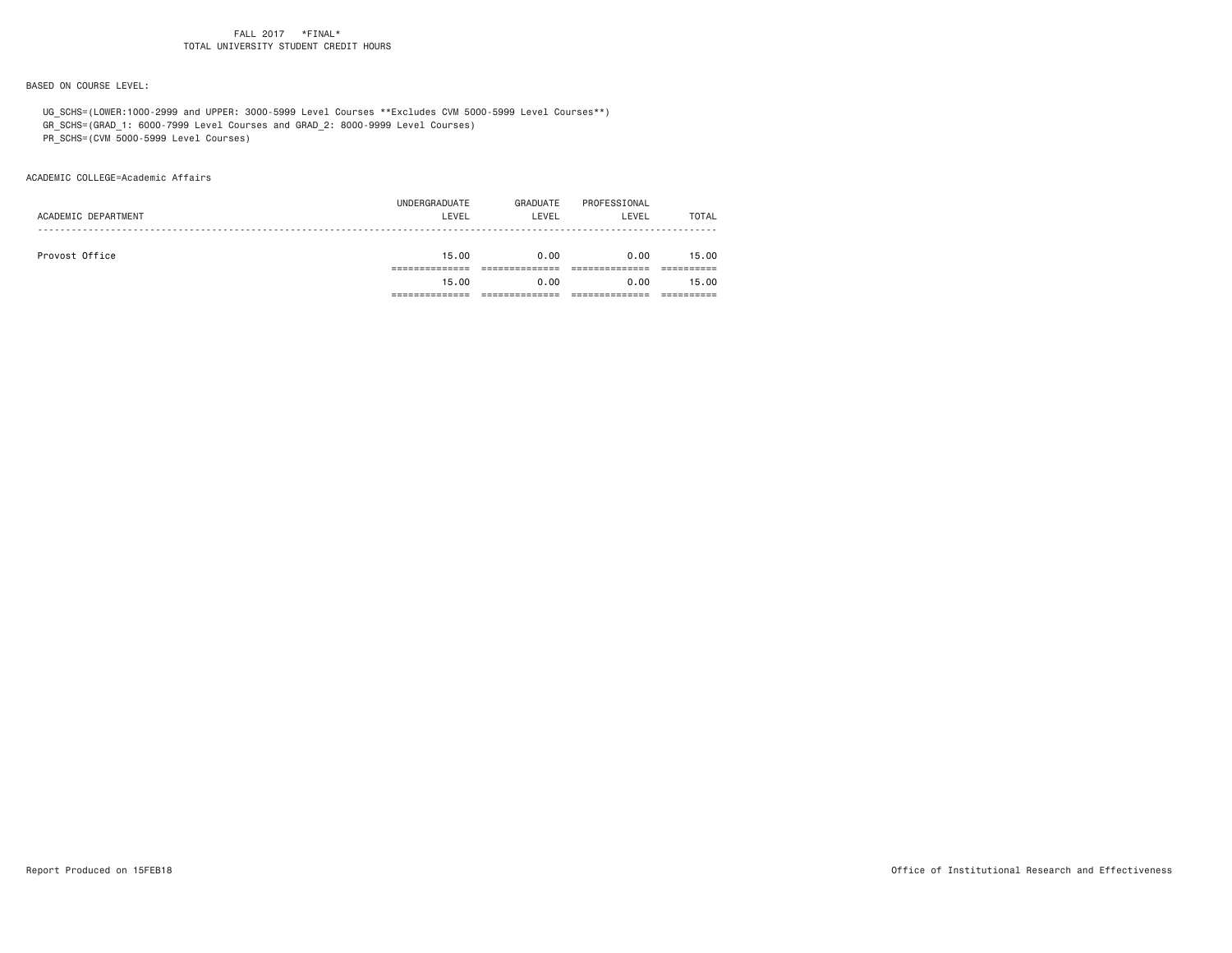ACADEMIC COLLEGE=Agriculture & Life Sciences

| ACADEMIC DEPARTMENT  | Instructor Name    | Rank                          | Tenure<br>Status | Course<br>Cip # | CRN                   | Course #             |          |                  | Sec Type Title                                         | Inst<br>Per | UG<br><b>SCHS</b>                                                                                                                                                                                | GR<br><b>SCHS</b>                   | PR<br><b>SCHS</b> | Total<br><b>SCHS</b><br>المتمام                                                                                                                                                           |
|----------------------|--------------------|-------------------------------|------------------|-----------------|-----------------------|----------------------|----------|------------------|--------------------------------------------------------|-------------|--------------------------------------------------------------------------------------------------------------------------------------------------------------------------------------------------|-------------------------------------|-------------------|-------------------------------------------------------------------------------------------------------------------------------------------------------------------------------------------|
| Ag & Bio Engineering | Bora, Ganesh       | Associate Professor Ten Track |                  | 140301          | 35194                 | ABE 9000             | 07       | D                | Research / Diss                                        | 1.00        | 0.00                                                                                                                                                                                             | 10.00                               | 0.00              | 10.00                                                                                                                                                                                     |
|                      |                    |                               |                  | 150699          | 34553                 | ABE 2173             | 01       | $\mathbf C$      | Agri Off-Road Machin 1.00                              |             | 45.00                                                                                                                                                                                            | 0.00                                | 0.00              | 45.00                                                                                                                                                                                     |
|                      |                    |                               |                  |                 | 34560                 | ABE 2173             | 02       | К                | Agri Off-Road Machin 1.00                              |             | 0.00                                                                                                                                                                                             | 0.00                                | 0.00              | 0.00                                                                                                                                                                                      |
|                      |                    |                               |                  |                 |                       |                      |          |                  |                                                        |             | المتمام المتحدة<br>45.00                                                                                                                                                                         | .<br>10.00                          | .<br>0.00         | د د د د<br>55.00                                                                                                                                                                          |
|                      | Chesser, Gary      | Non-Faculty                   | Not Applicable   | 010201          | 30014                 | ABE 1073             | 01       | C                | Technology Design I. 1.00                              |             | 75.00                                                                                                                                                                                            | 0.00                                | 0.00              | 75.00                                                                                                                                                                                     |
|                      |                    |                               |                  |                 | 30015                 | ABE 1073             | 02       | К                | Technology Design I. 1.00                              |             | 0.00                                                                                                                                                                                             | 0.00                                | 0.00              | 0.00                                                                                                                                                                                      |
|                      |                    |                               |                  |                 | 30016                 | ABE 1073             | 03       | К                | Technology Design I. 1.00                              |             | 0.00<br>$\sim$ $\sim$ $\sim$<br>$- - - - -$                                                                                                                                                      | 0.00<br>.                           | 0.00<br>.         | 0.00<br>$\frac{1}{2}$                                                                                                                                                                     |
|                      |                    |                               |                  |                 |                       |                      |          |                  |                                                        |             | 75.00                                                                                                                                                                                            | 0.00                                | 0.00              | 75.00                                                                                                                                                                                     |
|                      | Horton, Renita     | Assistant Professor Ten Track |                  | 010000          | 36824                 | GA 4000              | 02       | $\mathbf I$      | Dis in Agriculture                                     | 1.00        | 3.00                                                                                                                                                                                             | 0.00                                | 0.00              | 3.00                                                                                                                                                                                      |
|                      |                    |                               |                  | 140301          | 35179                 | ABE 8000             | 03       | D                | Research / Thesis                                      | 1.00        | 0.00                                                                                                                                                                                             | 6.00                                | 0.00              | 6.00                                                                                                                                                                                      |
|                      |                    |                               |                  |                 | 35196                 | ABE 9000             | 09       | D                | Research / Diss                                        | 1.00        | 0.00                                                                                                                                                                                             | 3.00                                | 0.00              | 3.00                                                                                                                                                                                      |
|                      |                    |                               |                  |                 | 140501 30029          | ABE 4323             | 01       | C                | Phys Sys Biomed Eng                                    | 1.00        | 213.00<br>.                                                                                                                                                                                      | 0.00<br>.                           | 0.00<br>.         | 213.00<br>$\frac{1}{2} \left( \frac{1}{2} \right) \left( \frac{1}{2} \right) \left( \frac{1}{2} \right) \left( \frac{1}{2} \right) \left( \frac{1}{2} \right) \left( \frac{1}{2} \right)$ |
|                      |                    |                               |                  |                 |                       |                      |          |                  |                                                        |             | 216.00                                                                                                                                                                                           | 9.00                                | 0.00              | 225.00                                                                                                                                                                                    |
|                      | Linhoss, Anna      | Assistant Professor Ten Track |                  | 140301          | 35197                 | ABE 9000             | 10       | D                | Research / Diss                                        | 1.00        | 0.00                                                                                                                                                                                             | 1.00                                | 0.00              | 1.00                                                                                                                                                                                      |
|                      |                    |                               |                  | 140501          | 30041                 | ABE 4803             | 01       | C                | Biosyst Simulation                                     | 1.00        | 87.00                                                                                                                                                                                            | 0.00                                | 0.00              | 87.00                                                                                                                                                                                     |
|                      |                    |                               |                  |                 |                       | 34552 ABE 4803       | 02       | C                | Biosyst Simulation                                     | 1.00        | 108.00<br>$  -$<br>.                                                                                                                                                                             | 0.00                                | 0.00              | 108.00<br>.                                                                                                                                                                               |
|                      |                    |                               |                  |                 |                       |                      |          |                  |                                                        |             | 195.00                                                                                                                                                                                           | 1.00                                | 0.00              | 196.00                                                                                                                                                                                    |
|                      | Linhoss, John      | Non-Faculty                   | Not Applicable   | 150699          | 30031                 | ABE 4383             | 01       | C                | Bldg Const                                             | 1.00        | 90.00                                                                                                                                                                                            | 0.00                                | 0.00              | 90.00                                                                                                                                                                                     |
|                      |                    |                               |                  |                 |                       | 30045 ABE 6383       | 01       | C                | Bldg Const                                             | 1.00        | 0.00<br>$  -$<br>$\frac{1}{2} \left( \frac{1}{2} \right) \left( \frac{1}{2} \right) \left( \frac{1}{2} \right) \left( \frac{1}{2} \right) \left( \frac{1}{2} \right) \left( \frac{1}{2} \right)$ | 6.00<br>$\sim$ $\sim$ $\sim$ $\sim$ | 0.00              | 6.00<br>.                                                                                                                                                                                 |
|                      |                    |                               |                  |                 |                       |                      |          |                  |                                                        |             | 90.00                                                                                                                                                                                            | 6.00                                | 0.00              | 96.00                                                                                                                                                                                     |
|                      | Paz, Joel          | Associate Professor Tenured   |                  | 143801          | 30020                 | ABE 2873             | 01       | C                | Land Surveying                                         | 1.00        | 105.00                                                                                                                                                                                           | 0.00                                | 0.00              | 105.00                                                                                                                                                                                    |
|                      |                    |                               |                  |                 | 30021                 | ABE 2873             | 02       | К                | Land Surveying                                         | 1.00        | 0.00                                                                                                                                                                                             | 0.00                                | 0.00              | 0.00                                                                                                                                                                                      |
|                      |                    |                               |                  |                 |                       | 30022 ABE 2873       | 03       | К                | Land Surveying                                         | 1.00        | 0.00<br>.                                                                                                                                                                                        | 0.00<br>.                           | 0.00<br>-----     | 0.00                                                                                                                                                                                      |
|                      |                    |                               |                  |                 |                       |                      |          |                  |                                                        |             | 105.00                                                                                                                                                                                           | 0.00                                | 0.00              | 105.00                                                                                                                                                                                    |
|                      | Priddy, Lauren     | Assistant Professor Ten Track |                  | 140301          | 35201                 | ABE 9000             | 14       | D                | Research / Diss                                        | 1.00        | 0.00                                                                                                                                                                                             | 6.00                                | 0.00              | 6.00                                                                                                                                                                                      |
|                      |                    |                               |                  |                 | 36942                 | ABE 4000             | 10       | $\mathbf I$      | Directed Indiv Study 1.00                              |             | 3.00                                                                                                                                                                                             | 0.00                                | 0.00              | 3.00                                                                                                                                                                                      |
|                      |                    |                               |                  | 140501          | 30018                 | ABE 1911             | 01       | C                | Eng In Life Sciences                                   | 1.00        | 158.00                                                                                                                                                                                           | 0.00                                | 0.00              | 158.00                                                                                                                                                                                    |
|                      |                    |                               |                  |                 | 30040                 | ABE 4723             | 01       | C                | Tissue Engineering                                     | 1.00        | 135.00                                                                                                                                                                                           | 0.00                                | 0.00              | 135.00                                                                                                                                                                                    |
|                      |                    |                               |                  |                 | 30051                 | ABE 6723             | 01       | C                | Tissue Engineering                                     | 1.00        | 0.00<br>.                                                                                                                                                                                        | 12.00<br>.                          | 0.00<br>د د د د   | 12.00                                                                                                                                                                                     |
|                      |                    |                               |                  |                 |                       |                      |          |                  |                                                        |             | 296.00                                                                                                                                                                                           | 18.00                               | 0.00              | 314.00                                                                                                                                                                                    |
|                      | Simpson, Chartrisa | Assistant Professor Ten Track |                  | 140301          | 30043                 | ABE 4911             | 01       | <b>S</b>         | Engineering Seminar                                    | 1.00        | 83.00                                                                                                                                                                                            | 0.00                                | 0.00              | 83.00                                                                                                                                                                                     |
|                      |                    |                               |                  |                 | 36213                 | ABE 4000             | 03       | $\mathbf{I}$     | Directed Indiv Study 1.00                              |             | 3.00                                                                                                                                                                                             | 0.00                                | 0.00              | 3.00                                                                                                                                                                                      |
|                      |                    |                               |                  |                 | 36214                 | ABE 4000             | 04       | $\mathbf{I}$     | Directed Indiv Study 1.00                              |             | 3.00                                                                                                                                                                                             | 0.00                                | 0.00              | 3.00                                                                                                                                                                                      |
|                      |                    |                               |                  |                 | 36215                 | ABE 4000             | 05       | $\mathbf{I}$     | Directed Indiv Study 1.00                              |             | 3.00                                                                                                                                                                                             | 0.00                                | 0.00              | 3.00                                                                                                                                                                                      |
|                      |                    |                               |                  |                 | 36216                 | ABE 4000             | 06       | $\mathbf{I}$     | Directed Indiv Study 1.00                              |             | 3.00                                                                                                                                                                                             | 0.00                                | 0.00              | 3.00                                                                                                                                                                                      |
|                      |                    |                               |                  |                 | 36217                 | ABE 4000             | 07       | $\mathbf I$      | Directed Indiv Study 1.00                              |             | 3.00                                                                                                                                                                                             | 0.00                                | 0.00              | 3.00                                                                                                                                                                                      |
|                      |                    |                               |                  |                 | 36218<br>140501 30034 | ABE 4000<br>ABE 4523 | 08<br>01 | $\mathbf I$<br>C | Directed Indiv Study 1.00<br>Biomedical Materials 1.00 |             | 3.00<br>60.00                                                                                                                                                                                    | 0.00<br>0.00                        | 0.00<br>0.00      | 3.00<br>60.00                                                                                                                                                                             |
|                      |                    |                               |                  |                 | 30035                 | ABE 4523             | 02       | C                | Biomedical Materials 1.00                              |             | 75.00                                                                                                                                                                                            | 0.00                                | 0.00              | 75.00                                                                                                                                                                                     |
|                      |                    |                               |                  |                 | 30037                 | ABE 4523             | H01      | C                | Honors Biomedical Ma 1.00                              |             | 21.00                                                                                                                                                                                            | 0.00                                | 0.00              | 21.00                                                                                                                                                                                     |
|                      |                    |                               |                  |                 |                       |                      |          |                  |                                                        |             |                                                                                                                                                                                                  |                                     |                   |                                                                                                                                                                                           |

Report Produced on 15FEB18 Office of Institutional Research and Effectiveness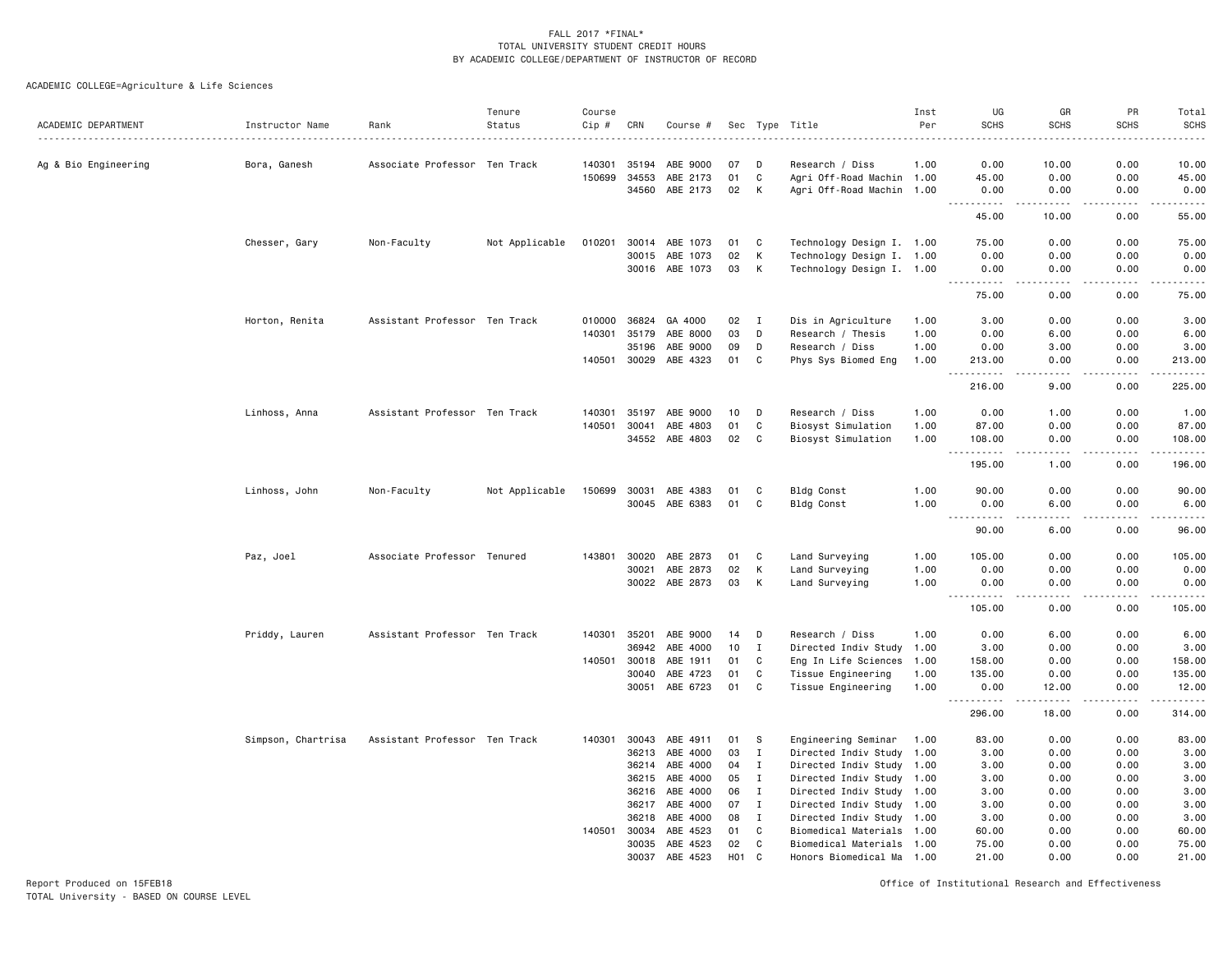| ACADEMIC DEPARTMENT                                                                                     | Instructor Name    | Rank                          | Tenure<br>Status | Course<br>Cip #  | CRN                     | Course #                         |                |              | Sec Type Title                                                            | Inst<br>Per  | UG<br><b>SCHS</b>                   | GR<br><b>SCHS</b>    | PR<br><b>SCHS</b>    | Total<br>SCHS         |
|---------------------------------------------------------------------------------------------------------|--------------------|-------------------------------|------------------|------------------|-------------------------|----------------------------------|----------------|--------------|---------------------------------------------------------------------------|--------------|-------------------------------------|----------------------|----------------------|-----------------------|
| Ag & Bio Engineering                                                                                    | Simpson, Chartrisa | Assistant Professor Ten Track |                  | 140501<br>150699 | 30048<br>30044          | ABE 6523<br>ABE 4961             | 01<br>01       | C<br>-S      | BIomedical Materials<br>Seminar                                           | 1.00<br>1.00 | 0.00<br>29.00                       | 6.00<br>0.00         | 0.00<br>0.00         | 6.00<br>29.00         |
|                                                                                                         |                    |                               |                  |                  |                         |                                  |                |              |                                                                           |              | ----------<br>286.00                | 6.00                 | 0.00                 | 292.00                |
|                                                                                                         | Yu, Fei            | Associate Professor           | Tenured          | 140301<br>140501 | 35192                   | ABE 9000<br>30042 ABE 4813       | 05<br>01       | D<br>B       | Research / Diss<br>Prin of Engr Design                                    | 1.00<br>1.00 | 0.00<br>231.00                      | 4.00<br>0.00         | 0.00<br>0.00         | 4.00<br>231.00        |
|                                                                                                         |                    |                               |                  |                  |                         |                                  |                |              |                                                                           |              | ----------<br>231.00                | 4.00                 | ------<br>0.00       | 235.00                |
|                                                                                                         | Zhao, Yang         | Assistant Professor Ten Track |                  | 140301<br>150699 | 35193<br>30032<br>30033 | ABE 9000<br>ABE 4473<br>ABE 4473 | 06<br>01<br>02 | D<br>C.<br>K | Research / Diss<br>Electrical Applicati 1.00<br>Electrical Applicati 1.00 | 1.00         | 0.00<br>66.00<br>0.00               | 6.00<br>0.00<br>0.00 | 0.00<br>0.00<br>0.00 | 6.00<br>66.00<br>0.00 |
|                                                                                                         |                    |                               |                  |                  |                         |                                  |                |              |                                                                           |              | 66.00                               | 6.00                 | 0.00                 | 72.00                 |
| =====================================<br>Ag & Bio Engineering<br>-------------------------------------- |                    |                               |                  |                  |                         |                                  |                |              |                                                                           |              | ==========<br>1605.00<br>========== | 60.00<br>==========  | 0.00<br>==========   | =======<br>1665.00    |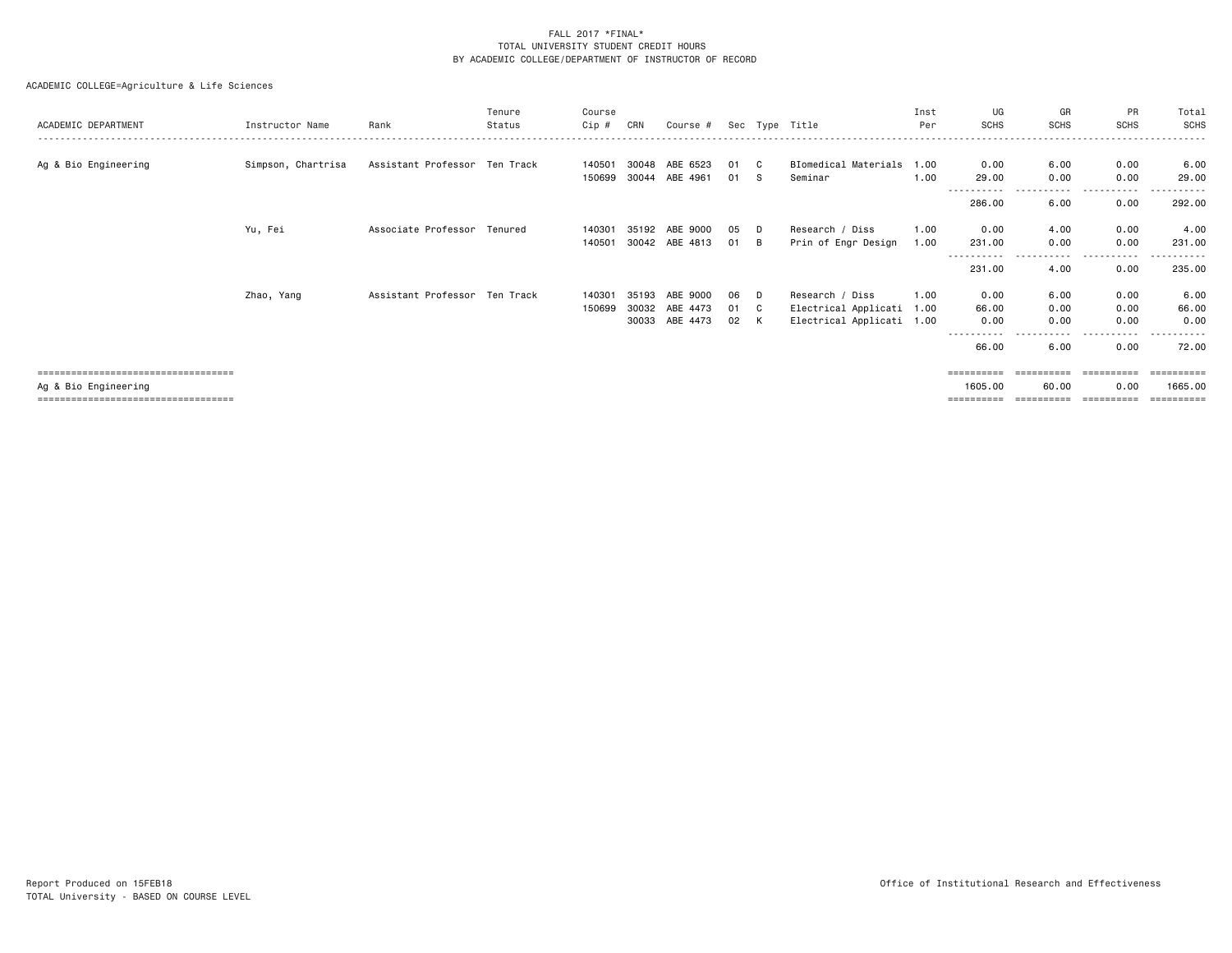| ACADEMIC DEPARTMENT    | Instructor Name  | Rank                              | Tenure<br>Status | Course<br>Cip # | CRN          | Course #              |        |          | Sec Type Title            | Inst<br>Per | UG<br><b>SCHS</b>    | GR<br><b>SCHS</b> | PR<br><b>SCHS</b>              | Total<br><b>SCHS</b>                                                                                                                                         |
|------------------------|------------------|-----------------------------------|------------------|-----------------|--------------|-----------------------|--------|----------|---------------------------|-------------|----------------------|-------------------|--------------------------------|--------------------------------------------------------------------------------------------------------------------------------------------------------------|
| Agricultural Economics | Barnes, James    | Extension Assoc Pro Non-Ten Track |                  |                 |              | 450602 34083 AEC 6323 | 501 C  |          | Applied Region Econ 1.00  |             | 0.00<br>.            | 15.00<br>.        | 0.00                           | 15.00                                                                                                                                                        |
|                        |                  |                                   |                  |                 |              |                       |        |          |                           |             | 0.00                 | 15.00             | 0.00                           | 15.00                                                                                                                                                        |
|                        | Barnett, Barry   | Professor                         | Tenured          |                 | 010103 30184 | AEC 8611              | 01     | C        | Research Seminar I        | 1.00        | 0.00                 | 6.00              | 0.00                           | 6.00                                                                                                                                                         |
|                        |                  |                                   |                  |                 |              | 450601 30182 AEC 8163 | 01     | C        | Consum, Produc, Mark 1.00 |             | 0.00<br>.            | 18.00             | 0.00                           | 18.00                                                                                                                                                        |
|                        |                  |                                   |                  |                 |              |                       |        |          |                           |             | 0.00                 | 24.00             | 0.00                           | 24.00                                                                                                                                                        |
|                        | Coatney, Kalyn   | Associate Professor Tenured       |                  |                 |              | 010103 36136 AEC 8000 | $02$ D |          | Research / Thesis         | 1.00        | 0.00<br>.            | 1.00<br>.         | 0.00<br>.                      | 1.00<br>.                                                                                                                                                    |
|                        |                  |                                   |                  |                 |              |                       |        |          |                           |             | 0.00                 | 1.00              | 0.00                           | 1.00                                                                                                                                                         |
|                        | Coble, Keith     | Professor                         | Tenured          |                 |              | 010103 36951 AEC 4000 | $01$ I |          | Directed Indiv Study 1.00 |             | 3.00                 | 0.00              | 0.00                           | 3.00                                                                                                                                                         |
|                        |                  |                                   |                  |                 |              |                       |        |          |                           |             | .<br>3.00            | .<br>0.00         | <b><i><u>.</u></i></b><br>0.00 | $\frac{1}{2} \left( \frac{1}{2} \right) \left( \frac{1}{2} \right) \left( \frac{1}{2} \right) \left( \frac{1}{2} \right)$<br>3.00                            |
|                        | Harri, Ardian    | Associate Professor Tenured       |                  |                 | 010103 36138 | AEC 8000              | 04     | D        | Research / Thesis         | 1.00        | 0.00                 | 6.00              | 0.00                           | 6.00                                                                                                                                                         |
|                        |                  |                                   |                  |                 |              | 450603 30181 AEC 6733 | 01     | C        | Economet Anal in Ag       | 1.00        | 0.00                 | 18.00             | 0.00                           | 18.00                                                                                                                                                        |
|                        |                  |                                   |                  |                 |              |                       |        |          |                           |             | $  -$<br>.<br>0.00   | .<br>24.00        | 0.00                           | 24.00                                                                                                                                                        |
|                        | Interis, Matthew | Associate Professor Tenured       |                  |                 |              | 010103 36496 AEC 8000 | 10     | $\Box$   | Research / Thesis         | 1.00        | 0.00                 | 3.00              | 0.00                           | 3.00                                                                                                                                                         |
|                        |                  |                                   |                  |                 |              |                       |        |          |                           |             | .<br>0.00            | .<br>3.00         | 0.00                           | $\frac{1}{2} \left( \frac{1}{2} \right) \left( \frac{1}{2} \right) \left( \frac{1}{2} \right) \left( \frac{1}{2} \right) \left( \frac{1}{2} \right)$<br>3.00 |
|                        | Keenum, Mark     | Non-Faculty                       | Tenured          |                 |              | 240101 32565 HON 2081 | 01     | <b>S</b> | Honors Forum III          | 1.00        | 19.00                | 0.00              | 0.00                           | 19.00                                                                                                                                                        |
|                        |                  |                                   |                  |                 |              |                       |        |          |                           |             | .<br>19.00           | .<br>0.00         | .<br>0.00                      | .<br>19.00                                                                                                                                                   |
|                        | Little, Randall  | Professor                         | Tenured          |                 | 010101 30161 | AEC 2611              | 01     | C        | Seminar I                 | 1.00        | 57.00                | 0.00              | 0.00                           | 57.00                                                                                                                                                        |
|                        |                  |                                   |                  |                 | 30171        | AEC 4530              | 01     | E        | Internship AEC-AGBM       | 1.00        | 63.00                | 0.00              | 0.00                           | 63.00                                                                                                                                                        |
|                        |                  |                                   |                  |                 | 010103 30166 | AEC 3513              | 01     | C<br>C   | Food & Fiber Product 1.00 |             | 111.00               | 0.00              | 0.00                           | 111.00                                                                                                                                                       |
|                        |                  |                                   |                  | 450603          | 30164        | AEC 3113              | 01     |          | Intro To Quant Econ       | 1.00        | 99.00<br>.           | 0.00              | 0.00                           | 99.00<br>.                                                                                                                                                   |
|                        |                  |                                   |                  |                 |              |                       |        |          |                           |             | 330.00               | 0.00              | 0.00                           | 330.00                                                                                                                                                       |
|                        | Maples, Joshua   | Assistant Professor Ten Track     |                  |                 |              | 010103 30168 AEC 4123 | 01     | C        | Fin & Comm Futures M 1.00 |             | 108.00               | 0.00              | 0.00                           | 108.00                                                                                                                                                       |
|                        |                  |                                   |                  |                 |              | 30176 AEC 6123        | 01     | C        | Fin & Comm Futures M 1.00 |             | 0.00<br>.            | 3.00<br>.         | 0.00<br>-----                  | 3.00<br>.                                                                                                                                                    |
|                        |                  |                                   |                  |                 |              |                       |        |          |                           |             | 108.00               | 3.00              | 0.00                           | 111.00                                                                                                                                                       |
|                        | Maples, McKenzie | Instructor                        | Non-Ten Track    |                 |              | 010101 30165 AEC 3133 | 01     | C        | Introductory Agribus 1.00 |             | 240.00               | 0.00              | 0.00                           | 240.00                                                                                                                                                       |
|                        |                  |                                   |                  |                 |              | 010103 30172 AEC 4711 | 01     | L.       | Agri-marketing Pract 1.00 |             | 18.00                | 0.00              | 0.00                           | 18.00                                                                                                                                                        |
|                        |                  |                                   |                  |                 |              |                       |        |          |                           |             | ----------<br>258.00 | .<br>0.00         | -----<br>0.00                  | .<br>258.00                                                                                                                                                  |
|                        | Parman, Bryon    | Extension Assist Pr Non-Ten Track |                  |                 | 010103 36741 | AEC 4990              | 01     | C        | Special Topic In AEC 1.00 |             | 78.00                | 0.00              | 0.00                           | 78.00                                                                                                                                                        |
|                        |                  |                                   |                  |                 |              | 36743 AEC 6990        | 01     | C        | Special Topic In AEC 1.00 |             | 0.00                 | 18.00             | 0.00                           | 18.00                                                                                                                                                        |
|                        |                  |                                   |                  |                 |              |                       |        |          |                           |             | -----<br>78.00       | .<br>18.00        | .<br>0.00                      | 96.00                                                                                                                                                        |
|                        | Petrolia, Daniel | Associate Professor Tenured       |                  |                 | 010103 36394 | AEC 8000              | 08     | D        | Research / Thesis         | 1.00        | 0.00                 | 3.00              | 0.00                           | 3.00                                                                                                                                                         |
|                        |                  |                                   |                  |                 | 450602 30183 | AEC 8233              | 01     | C        | App Welf & Env Econo 1.00 |             | 0.00                 | 15.00             | 0.00                           | 15.00                                                                                                                                                        |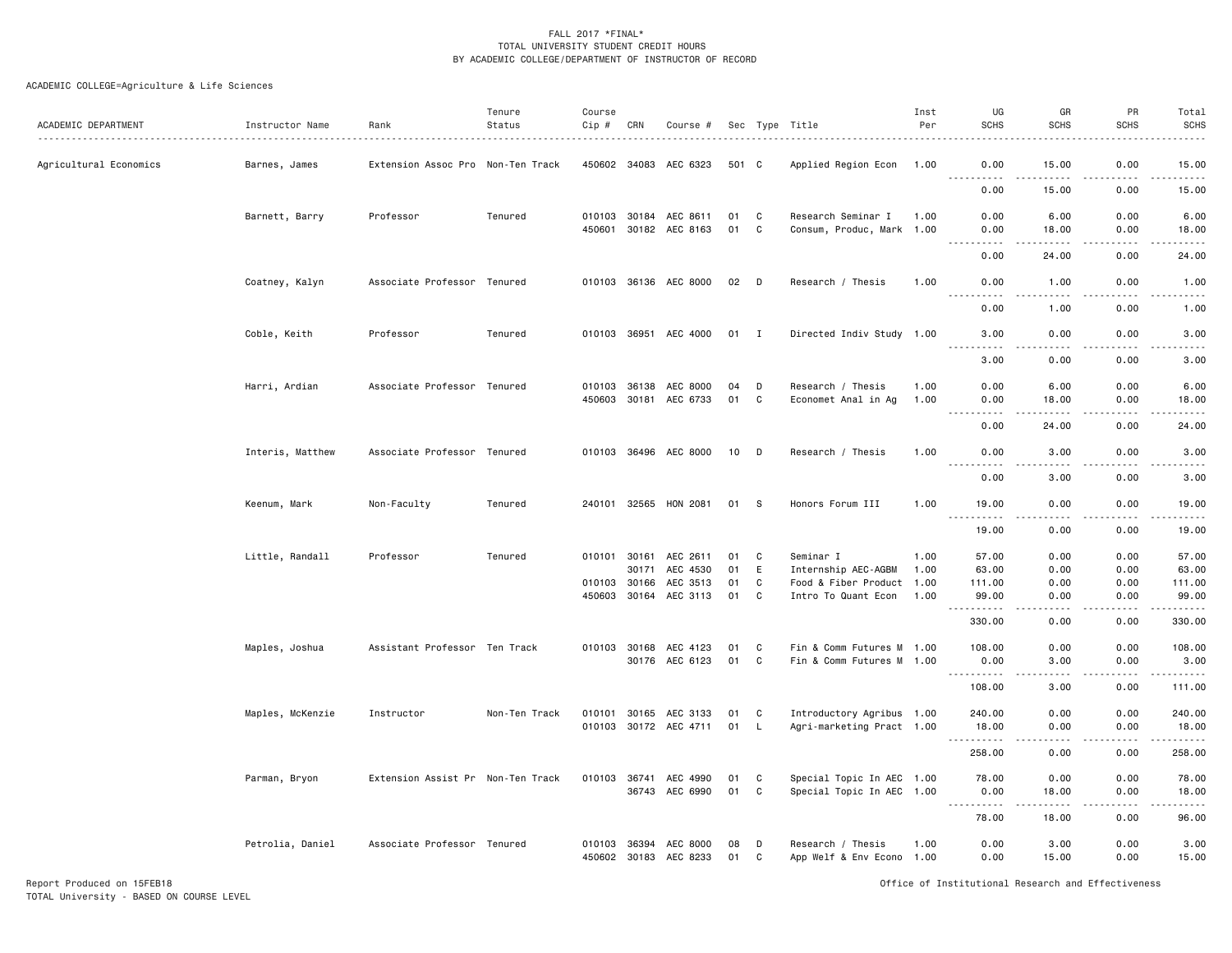| ACADEMIC DEPARTMENT                                            | Instructor Name    | Rank                              | Tenure<br>Status | Course<br>Cip # | CRN   | Course #              |       |                | Sec Type Title            | Inst<br>Per | UG<br><b>SCHS</b>     | GR<br><b>SCHS</b>                                                                                                                      | PR<br>SCHS         | Total<br><b>SCHS</b>  |
|----------------------------------------------------------------|--------------------|-----------------------------------|------------------|-----------------|-------|-----------------------|-------|----------------|---------------------------|-------------|-----------------------|----------------------------------------------------------------------------------------------------------------------------------------|--------------------|-----------------------|
| Agricultural Economics                                         | Petrolia, Daniel   | Associate Professor Tenured       |                  |                 |       | 450603 30180 AEC 6713 | 01    | C C            | Quant Econ                | 1.00        | 0.00                  | 21.00                                                                                                                                  | 0.00               | 21.00                 |
|                                                                |                    |                                   |                  |                 |       |                       |       |                |                           |             | 0.00                  | 39.00                                                                                                                                  | 0.00               | 39.00                 |
|                                                                | Posadas, Benedict  | Extension Assoc Pro Non-Ten Track |                  |                 |       | 030601 36584 WFA 7000 | 02    | $\blacksquare$ | Directed Indiv Study 1.00 |             | 0.00                  | 2.00                                                                                                                                   | 0.00               | 2.00                  |
|                                                                |                    |                                   |                  |                 |       |                       |       |                |                           |             | -----------<br>0.00   | $\frac{1}{2} \left( \frac{1}{2} \right) \left( \frac{1}{2} \right) \left( \frac{1}{2} \right) \left( \frac{1}{2} \right)$<br>.<br>2.00 | -----<br>0.00      | 2.00                  |
|                                                                | Walters, Lurleen   | Assistant Professor Ten Track     |                  |                 |       | 010103 36140 AEC 8000 | 06    | D              | Research / Thesis         | 1.00        | 0.00                  | 3.00                                                                                                                                   | 0.00               | 3.00                  |
|                                                                |                    |                                   |                  |                 |       |                       |       |                |                           |             | 0.00                  | 3.00                                                                                                                                   | 0.00               | 3.00                  |
|                                                                | Williams, Angelica | Instructor                        | Non-Ten Track    | 010101          | 30167 | AEC 4113              | 01    | $\mathbf{C}$   | Agribusiness Firm Mg 1.00 |             | 90.00                 | 0.00                                                                                                                                   | 0.00               | 90.00                 |
|                                                                |                    |                                   |                  | 010103          | 30162 | AEC 2713              | 01    | - C            | Intro to Food & Reso 1.00 |             | 264,00                | 0.00                                                                                                                                   | 0.00               | 264.00                |
|                                                                |                    |                                   |                  |                 | 30163 | AEC 2713              | H01 C |                | Hon Intro to Food & 1.00  |             | 30.00                 | 0.00                                                                                                                                   | 0.00               | 30.00                 |
|                                                                |                    |                                   |                  |                 |       | 30175 AEC 6113        | 01 C  |                | Agribusiness Firm Mg 1.00 |             | 0.00<br>.             | 6.00                                                                                                                                   | 0.00               | 6.00                  |
|                                                                |                    |                                   |                  |                 |       |                       |       |                |                           |             | 384,00                | 6.00                                                                                                                                   | 0.00               | 390.00                |
|                                                                | Yun, Seong         | Assistant Professor Ten Track     |                  | 010103          | 30177 | AEC 6243              | 01    | - C            | Natural Resource Eco 1.00 |             | 0.00                  | 6.00                                                                                                                                   | 0.00               | 6.00                  |
|                                                                |                    |                                   |                  | 030204          | 30169 | AEC 4243              | 01    | C              | Natural Resource Eco 1.00 |             | 39.00                 | 0.00                                                                                                                                   | 0.00               | 39.00                 |
|                                                                |                    |                                   |                  |                 |       |                       |       |                |                           |             | 39.00                 | 6.00                                                                                                                                   | 0.00               | 45.00                 |
| ====================================<br>Agricultural Economics |                    |                                   |                  |                 |       |                       |       |                |                           |             | ==========<br>1219.00 | ==========<br>144.00                                                                                                                   | ==========<br>0.00 | ==========<br>1363.00 |
| ====================================                           |                    |                                   |                  |                 |       |                       |       |                |                           |             | ==========            | ==========                                                                                                                             | ==========         |                       |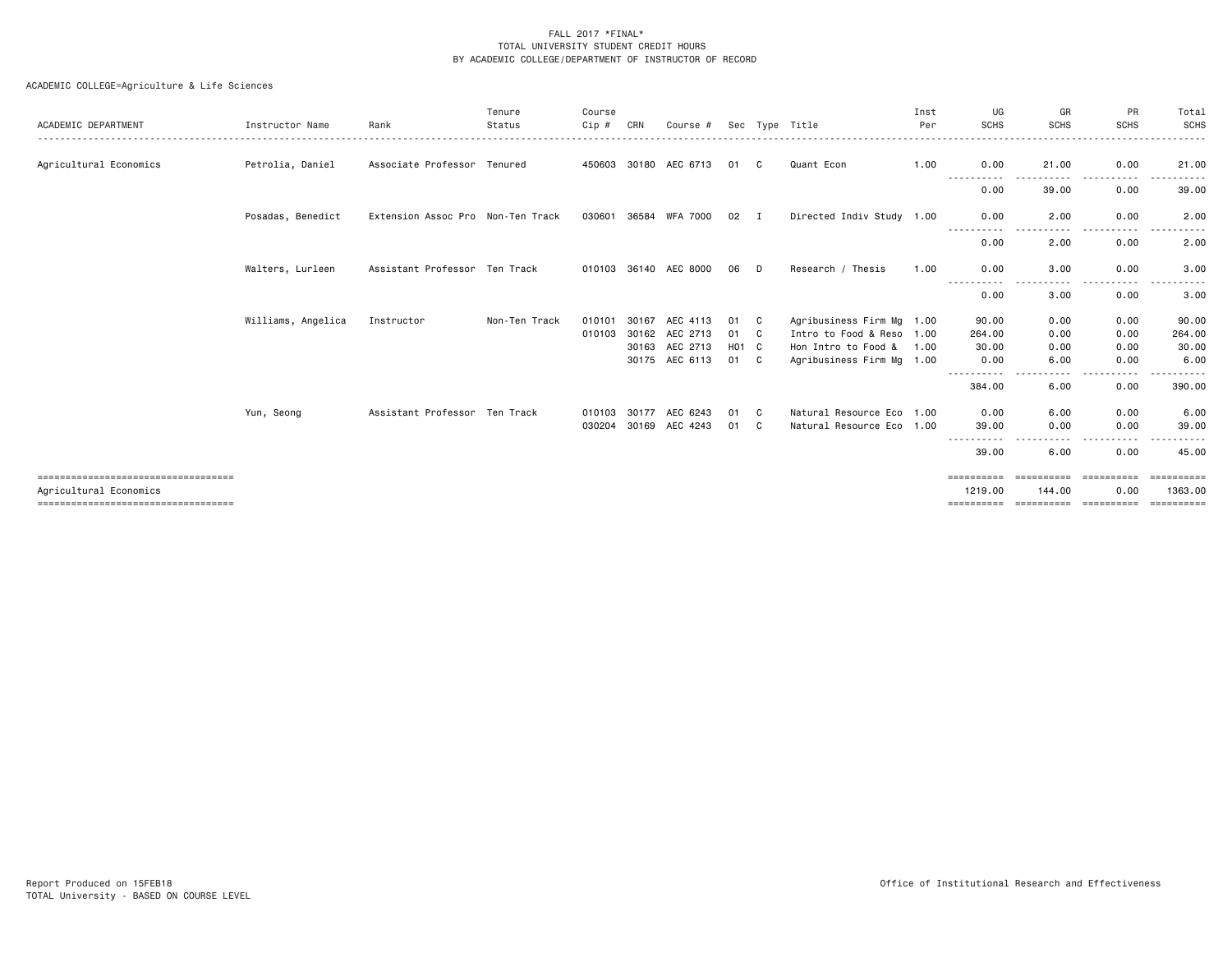|                      |                                                    |                                   | Tenure        | Course |              |                       |                  |              |                           | Inst | UG                                                                                                                                                                                    | GR               | PR            | Total                                                                                                                                                               |
|----------------------|----------------------------------------------------|-----------------------------------|---------------|--------|--------------|-----------------------|------------------|--------------|---------------------------|------|---------------------------------------------------------------------------------------------------------------------------------------------------------------------------------------|------------------|---------------|---------------------------------------------------------------------------------------------------------------------------------------------------------------------|
| ACADEMIC DEPARTMENT  | Instructor Name                                    | Rank                              | Status        | Cip #  | CRN          | Course #              |                  |              | Sec Type Title            | Per  | <b>SCHS</b>                                                                                                                                                                           | <b>SCHS</b><br>. | <b>SCHS</b>   | <b>SCHS</b><br>$\frac{1}{2} \left( \frac{1}{2} \right) \left( \frac{1}{2} \right) \left( \frac{1}{2} \right) \left( \frac{1}{2} \right) \left( \frac{1}{2} \right)$ |
| Animal Dairy Science | Cavinder, Clay                                     | Associate Professor Tenured       |               |        | 010101 36436 | ADS 4000              | 01               | $\mathbf{I}$ | Directed Indiv Study 1.00 |      | 3.00                                                                                                                                                                                  | 0.00             | 0.00          | 3.00                                                                                                                                                                |
|                      |                                                    |                                   |               |        | 36439        | ADS 4000              | 02               | $\mathbf I$  | Directed Indiv Study      | 1.00 | 3.00                                                                                                                                                                                  | 0.00             | 0.00          | 3.00                                                                                                                                                                |
|                      |                                                    |                                   |               |        | 36507        | ADS 4000              | 03               | $\mathbf I$  | Directed Indiv Study      | 1.00 | 3.00                                                                                                                                                                                  | 0.00             | 0.00          | 3.00                                                                                                                                                                |
|                      |                                                    |                                   |               |        | 36612        | ADS 4000              | 04               | $\mathbf I$  | Directed Indiv Study      | 1.00 | 3.00                                                                                                                                                                                  | 0.00             | 0.00          | 3.00                                                                                                                                                                |
|                      |                                                    |                                   |               | 010507 | 30108        | ADS 2122              | 01               | L.           | Adv Equine Eval           | 1.00 | 12.00                                                                                                                                                                                 | 0.00             | 0.00          | 12.00                                                                                                                                                               |
|                      |                                                    |                                   |               | 010901 | 35101        | ADS 8000              | 02               | D            | Research/Thesis           | 1.00 | 0.00                                                                                                                                                                                  | 6.00             | 0.00          | 6.00                                                                                                                                                                |
|                      |                                                    |                                   |               |        | 35118        | ADS 9000              | 02               | D            | Research/Diss             | 1.00 | 0.00<br>2.2.2.2.2                                                                                                                                                                     | 4.00<br>.        | 0.00<br>.     | 4.00<br>.                                                                                                                                                           |
|                      |                                                    |                                   |               |        |              |                       |                  |              |                           |      | 24.00                                                                                                                                                                                 | 10.00            | 0.00          | 34.00                                                                                                                                                               |
|                      | Crow, Brett                                        | Instructor                        | Non-Ten Track | 010901 | 30098        | ADS 1121              | 01               | L            | Animal Science Labor 1.00 |      | 25.00                                                                                                                                                                                 | 0.00             | 0.00          | 25.00                                                                                                                                                               |
|                      |                                                    |                                   |               |        | 30099        | ADS 1121              | 02               | L            | Animal Science Labor 1.00 |      | 23.00                                                                                                                                                                                 | 0.00             | 0.00          | 23.00                                                                                                                                                               |
|                      |                                                    |                                   |               |        | 30100        | ADS 1121              | 03               | L            | Animal Science Labor      | 1.00 | 25.00                                                                                                                                                                                 | 0.00             | 0.00          | 25.00                                                                                                                                                               |
|                      |                                                    |                                   |               |        | 30101        | ADS 1121              | 04               | $\mathsf{L}$ | Animal Science Labor      | 1.00 | 22.00                                                                                                                                                                                 | 0.00             | 0.00          | 22.00                                                                                                                                                               |
|                      |                                                    |                                   |               |        | 30102        | ADS 1121              | 05               | L            | Animal Science Labor      | 1.00 | 23.00                                                                                                                                                                                 | 0.00             | 0.00          | 23.00                                                                                                                                                               |
|                      |                                                    |                                   |               |        | 30103        | ADS 1121              | 06               | L            | Animal Science Labor 1.00 |      | 25.00                                                                                                                                                                                 | 0.00             | 0.00          | 25.00                                                                                                                                                               |
|                      |                                                    |                                   |               |        | 30120        | ADS 4212              | 01               | L.           | Livestock Eval            | 1.00 | 60.00                                                                                                                                                                                 | 0.00             | 0.00          | 60.00                                                                                                                                                               |
|                      |                                                    |                                   |               |        | 010906 30114 | ADS 3312              | 01               | L            | Livestock Mgt Prac        | 1.00 | 36.00<br>.                                                                                                                                                                            | 0.00<br>د د د د  | 0.00<br>.     | 36.00<br><u>.</u>                                                                                                                                                   |
|                      |                                                    |                                   |               |        |              |                       |                  |              |                           |      | 239.00                                                                                                                                                                                | 0.00             | 0.00          | 239.00                                                                                                                                                              |
|                      | Devost-Burnett, Derr Assistant Professor Ten Track |                                   |               | 010901 | 30109        | ADS 3213              | 01               | C            | Growth Development E 1.00 |      | 63.00                                                                                                                                                                                 | 0.00             | 0.00          | 63.00                                                                                                                                                               |
|                      |                                                    |                                   |               |        | 30110        | ADS 3213              | 02               | K            | Growth Development E 1.00 |      | 0.00                                                                                                                                                                                  | 0.00             | 0.00          | 0.00                                                                                                                                                                |
|                      |                                                    |                                   |               |        | 30111        | ADS 3213              | H <sub>0</sub> 1 | C            | Growth Development E 1.00 |      | 12.00                                                                                                                                                                                 | 0.00             | 0.00          | 12.00                                                                                                                                                               |
|                      |                                                    |                                   |               |        | 35102        | ADS 8000              | 03               | D            | Research/Thesis           | 1.00 | 0.00                                                                                                                                                                                  | 8.00             | 0.00          | 8.00                                                                                                                                                                |
|                      |                                                    |                                   |               | 010999 | 30091        | ADS 1001              | F <sub>01</sub>  | C            | First Year Seminar        | 0.50 | 10.00                                                                                                                                                                                 | 0.00             | 0.00          | 10.00                                                                                                                                                               |
|                      |                                                    |                                   |               |        |              |                       |                  |              |                           |      | $\sim$ $\sim$ $\sim$<br>$\frac{1}{2} \left( \frac{1}{2} \right) \left( \frac{1}{2} \right) \left( \frac{1}{2} \right) \left( \frac{1}{2} \right) \left( \frac{1}{2} \right)$<br>85.00 | .<br>8.00        | .<br>0.00     | $\frac{1}{2}$<br>93.00                                                                                                                                              |
|                      | Dinh, Thu                                          | Assistant Professor Ten Track     |               | 010401 | 30115        | ADS 3314              | 01               | C            | Intro to Meat Scienc      | 1.00 | 184.00                                                                                                                                                                                | 0.00             | 0.00          | 184,00                                                                                                                                                              |
|                      |                                                    |                                   |               |        | 30116        | ADS 3314              | 02               | K            | Intro to Meat Scienc      | 1.00 | 0.00                                                                                                                                                                                  | 0.00             | 0.00          | 0.00                                                                                                                                                                |
|                      |                                                    |                                   |               |        | 30117        | ADS 3314              | 03               | K            | Intro to Meat Scienc 1.00 |      | 0.00                                                                                                                                                                                  | 0.00             | 0.00          | 0.00                                                                                                                                                                |
|                      |                                                    |                                   |               |        | 010901 35103 | ADS 8000              | 04               | D            | Research/Thesis           | 1.00 | 0.00                                                                                                                                                                                  | 4.00             | 0.00          | 4.00                                                                                                                                                                |
|                      |                                                    |                                   |               |        | 35120        | ADS 9000              | 04               | D            | Research/Diss             | 1.00 | 0.00                                                                                                                                                                                  | 12.00            | 0.00          | 12.00                                                                                                                                                               |
|                      |                                                    |                                   |               | 010999 | 30091        | ADS 1001              | F <sub>0</sub> 1 | C            | First Year Seminar        | 0.50 | 10.00<br>.                                                                                                                                                                            | 0.00<br>.        | 0.00<br>.     | 10.00<br>.                                                                                                                                                          |
|                      |                                                    |                                   |               |        |              |                       |                  |              |                           |      | 194.00                                                                                                                                                                                | 16.00            | 0.00          | 210.00                                                                                                                                                              |
|                      | Graves, Jessica                                    | Instructor                        | Non-Ten Track | 010000 | 30092        | ADS 1013              | 01               | C            | Animal Agriculture & 0.50 |      | 51.00                                                                                                                                                                                 | 0.00             | 0.00          | 51.00                                                                                                                                                               |
|                      |                                                    |                                   |               |        | 33418        | PO 1013               | 01               | C            | Animal Agriculture & 0.50 |      | 24.00                                                                                                                                                                                 | 0.00             | 0.00          | 24.00                                                                                                                                                               |
|                      |                                                    |                                   |               | 010101 | 30127        | ADS 4420              | 01               | E            | ADS Internship            | 1.00 | 80.00                                                                                                                                                                                 | 0.00             | 0.00          | 80.00                                                                                                                                                               |
|                      |                                                    |                                   |               |        | 37016        | ADS 4000              | 05               | $\mathbf I$  | Directed Indiv Study 1.00 |      | 3.00                                                                                                                                                                                  | 0.00             | 0.00          | 3.00                                                                                                                                                                |
|                      |                                                    |                                   |               |        | 010901 30093 | ADS 1111              | 01               | C            | Orientation to ADS        | 1.00 | 125.00                                                                                                                                                                                | 0.00             | 0.00          | 125.00                                                                                                                                                              |
|                      |                                                    |                                   |               |        | 30121        | ADS 4221              | S01              | S.           | Capstone in Animal & 0.50 |      | 17.50<br><b>.</b><br>$\sim$ $\sim$ $\sim$                                                                                                                                             | 0.00<br>.        | 0.00<br>22222 | 17.50<br>.                                                                                                                                                          |
|                      |                                                    |                                   |               |        |              |                       |                  |              |                           |      | 300.50                                                                                                                                                                                | 0.00             | 0.00          | 300.50                                                                                                                                                              |
|                      | Karisch, Brandi                                    | Extension Assist Pr Non-Ten Track |               | 010901 | 30121        | ADS 4221              | S01              | - S          | Capstone in Animal & 0.50 |      | 17.50                                                                                                                                                                                 | 0.00             | 0.00          | 17.50                                                                                                                                                               |
|                      |                                                    |                                   |               |        | 35104        | ADS 8000              | 05               | D            | Research/Thesis           | 1.00 | 0.00                                                                                                                                                                                  | 4.00             | 0.00          | 4.00                                                                                                                                                                |
|                      |                                                    |                                   |               |        |              | 010999 30142 ADS 4520 | 01               | E            | Livestock Extension       | 1.00 | 3.00                                                                                                                                                                                  | 0.00             | 0.00          | 3.00                                                                                                                                                                |
|                      |                                                    |                                   |               |        |              |                       |                  |              |                           |      | 20.50                                                                                                                                                                                 | 4.00             | 0.00          | 24.50                                                                                                                                                               |
|                      | Larson, Jamie                                      | Associate Professor Tenured       |               |        |              | 010000 36650 GA 4000  | 01 I             |              | Dis in Agriculture        | 1.00 | 2.00                                                                                                                                                                                  | 0.00             | 0.00          | 2.00                                                                                                                                                                |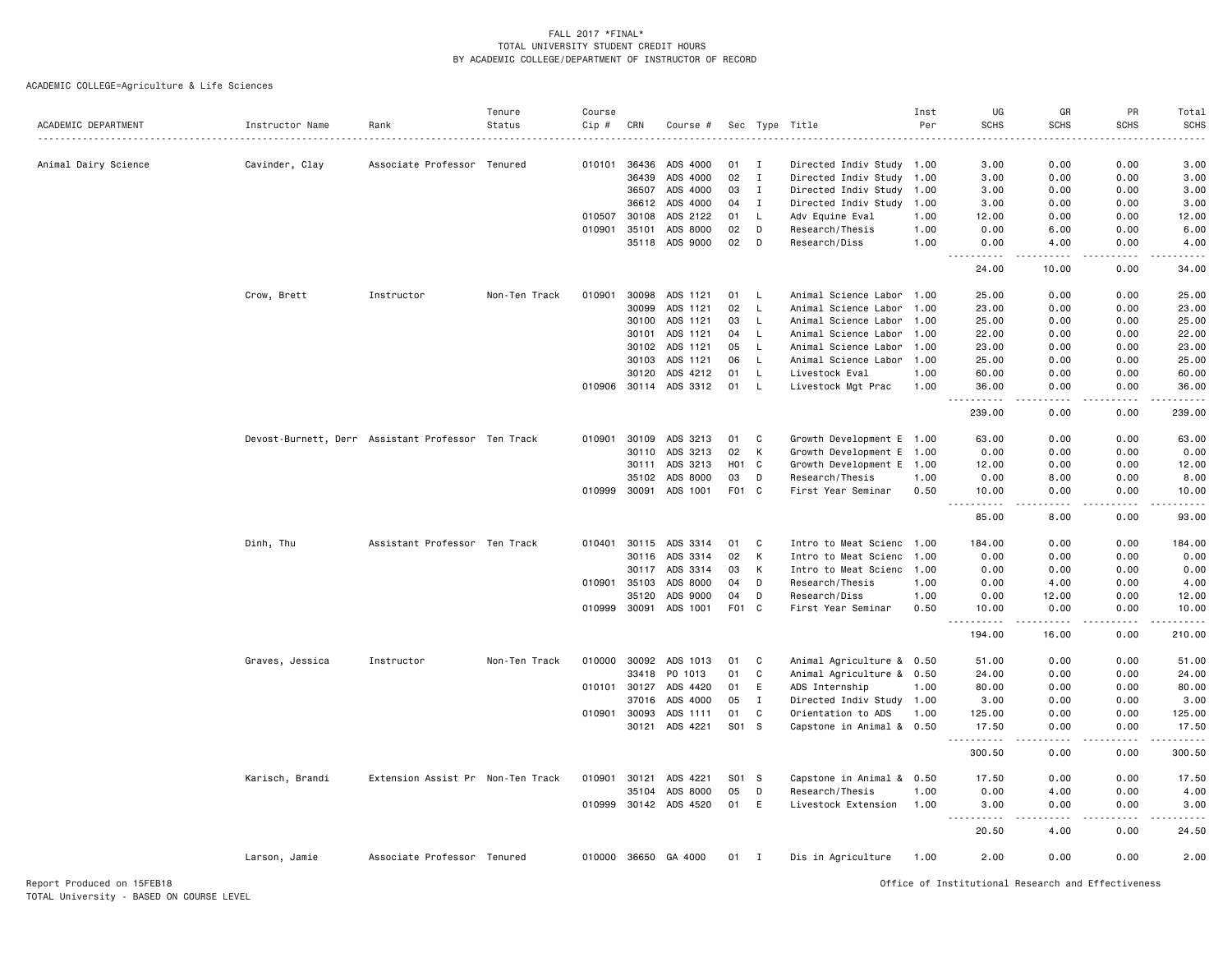| ACADEMIC DEPARTMENT  | Instructor Name  | Rank                              | Tenure<br>Status | Course<br>Cip # | CRN          | Course #              |     | Sec Type       | Title                     | Inst<br>Per | UG<br><b>SCHS</b>                                                                                                                                                       | GR<br><b>SCHS</b>      | PR<br><b>SCHS</b>              | Total<br><b>SCHS</b>  |
|----------------------|------------------|-----------------------------------|------------------|-----------------|--------------|-----------------------|-----|----------------|---------------------------|-------------|-------------------------------------------------------------------------------------------------------------------------------------------------------------------------|------------------------|--------------------------------|-----------------------|
|                      |                  |                                   |                  |                 |              |                       |     |                |                           |             |                                                                                                                                                                         |                        |                                | .                     |
| Animal Dairy Science | Larson, Jamie    | Associate Professor Tenured       |                  | 010901          | 30096        | ADS 1113              | 03  | C              | Animal Science            | 1.00        | 291.00                                                                                                                                                                  | 0.00                   | 0.00                           | 291.00                |
|                      |                  |                                   |                  |                 | 30097        | ADS 1113              | 04  | C              | Animal Science            | 1.00        | 69.00                                                                                                                                                                   | 0.00                   | 0.00                           | 69.00                 |
|                      |                  |                                   |                  |                 | 35105        | ADS 8000              | 06  | D              | Research/Thesis           | 1.00        | 0.00                                                                                                                                                                    | 5.00                   | 0.00                           | 5.00                  |
|                      |                  |                                   |                  |                 | 010904 30158 | ADS 8111              | 01  | s              | Nutrition Seminar         | 1.00        | 0.00                                                                                                                                                                    | 2.00                   | 0.00                           | 2.00                  |
|                      |                  |                                   |                  | 011001          | 30159        | ADS 8121              | 01  | s              | Nutrition Seminar         | 1.00        | 0.00                                                                                                                                                                    | 9.00                   | 0.00                           | 9.00                  |
|                      |                  |                                   |                  | 260707          | 30144        | ADS 4611              | 01  | L              | Prac In Phy & Repro       | 1.00        | 20.00                                                                                                                                                                   | 0.00                   | 0.00                           | 20.00                 |
|                      |                  |                                   |                  |                 | 30145        | ADS 4611              | 02  | L              | Prac In Phy & Repro       | 1.00        | 25.00                                                                                                                                                                   | 0.00                   | 0.00                           | 25.00                 |
|                      |                  |                                   |                  |                 | 30146        | ADS 4613              | 01  | C              | Physiology Of Repro       | 1.00        | 132.00                                                                                                                                                                  | 0.00                   | 0.00                           | 132.00                |
|                      |                  |                                   |                  |                 | 30147        | ADS 4613              | H01 | C              | Physiology Of Repro-      | 1.00        | 9.00                                                                                                                                                                    | 0.00                   | 0.00                           | 9.00                  |
|                      |                  |                                   |                  |                 | 30155        | ADS 6611              | 01  | L              | Prac In Phy & Repro       | 1.00        | 0.00                                                                                                                                                                    | 1.00                   | 0.00                           | 1.00                  |
|                      |                  |                                   |                  |                 | 30157        | ADS 6613              | 01  | $\mathtt{C}$   | Physiology Of Repro       | 1.00        | 0.00<br>د د د د د                                                                                                                                                       | 3.00<br>.              | 0.00<br>.                      | 3.00<br>.             |
|                      |                  |                                   |                  |                 |              |                       |     |                |                           |             | 548.00                                                                                                                                                                  | 20.00                  | 0.00                           | 568.00                |
|                      | Lemley, Caleb    | Assistant Professor Ten Track     |                  | 010901          | 35106        | ADS 8000              | 07  | D              | Research/Thesis           | 1.00        | 0.00                                                                                                                                                                    | 5.00                   | 0.00                           | 5.00                  |
|                      |                  |                                   |                  |                 | 35123        | ADS 9000              | 07  | D              | Research/Diss             | 1.00        | 0.00                                                                                                                                                                    | 9.00                   | 0.00                           | 9.00                  |
|                      |                  |                                   |                  | 512501          | 33858        | VS 3014               | 01  | B              | Anatomy & Physiology      | 1.00        | 100.00                                                                                                                                                                  | 0.00                   | 0.00                           | 100.00                |
|                      |                  |                                   |                  |                 | 33859        | VS 3014               | 02  | B              | Anatomy & Physiology      | 1.00        | 96.00<br>.                                                                                                                                                              | 0.00<br>.              | 0.00<br>.                      | 96.00<br>.            |
|                      |                  |                                   |                  |                 |              |                       |     |                |                           |             | 196.00                                                                                                                                                                  | 14.00                  | 0.00                           | 210.00                |
|                      | Liao, Shengfa    | Assistant Professor Ten Track     |                  | 010000          | 37109        | GA 4000               | 03  | $\mathbf{I}$   | Dis in Agriculture        | 1.00        | 3.00                                                                                                                                                                    | 0.00                   | 0.00                           | 3.00                  |
|                      |                  |                                   |                  | 010901          | 35107        | ADS 8000              | 08  | D              | Research/Thesis           | 1.00        | 0.00                                                                                                                                                                    | 7.00                   | 0.00                           | 7.00                  |
|                      |                  |                                   |                  |                 | 35124        | ADS 9000              | 08  | D              | Research/Diss             | 1.00        | 0.00                                                                                                                                                                    | 9.00                   | 0.00                           | 9.00                  |
|                      |                  |                                   |                  |                 |              | 010904 35088 ADS 8162 | 01  | C              | Monogastric Nutri         | 1.00        | 0.00<br>$\sim$ $\sim$ $\sim$<br>.                                                                                                                                       | 14.00<br>$\frac{1}{2}$ | 0.00<br><u>.</u>               | 14.00<br>.            |
|                      |                  |                                   |                  |                 |              |                       |     |                |                           |             | 3.00                                                                                                                                                                    | 30.00                  | 0.00                           | 33.00                 |
|                      | Memili, Erdogan  | Professor                         | Tenured          |                 | 010302 30119 | ADS 4211              | 01  | L              | Goat and Sheep Produ 1.00 |             | 19.00                                                                                                                                                                   | 0.00                   | 0.00                           | 19.00                 |
|                      |                  |                                   |                  |                 | 30122        | ADS 4223              | 01  | C              | Goat and Sheep Produ      | 1.00        | 114.00                                                                                                                                                                  | 0.00                   | 0.00                           | 114.00                |
|                      |                  |                                   |                  |                 | 34561        | ADS 4211              | 02  | L              | Goat and Sheep Produ      | 1.00        | 16.00                                                                                                                                                                   | 0.00                   | 0.00                           | 16.00                 |
|                      |                  |                                   |                  |                 | 010901 35108 | ADS 8000              | 09  | D              | Research/Thesis           | 1.00        | 0.00                                                                                                                                                                    | 1.00                   | 0.00                           | 1.00                  |
|                      |                  |                                   |                  |                 | 35125        | ADS 9000              | 09  | D              | Research/Diss             | 1.00        | 0.00<br>$  -$<br>.                                                                                                                                                      | 9.00<br>.              | 0.00<br><b><i><u>.</u></i></b> | 9.00<br>وعاماته مالان |
|                      |                  |                                   |                  |                 |              |                       |     |                |                           |             | 149.00                                                                                                                                                                  | 10.00                  | 0.00                           | 159.00                |
|                      | Nicodemus, Molly | Associate Professor Tenured       |                  | 010507          | 30104        | ADS 1132              | 01  | C              | Intro to Horsemanshi 1.00 |             | 38.00                                                                                                                                                                   | 0.00                   | 0.00                           | 38.00                 |
|                      |                  |                                   |                  |                 | 30105        | ADS 1132              | 02  | К              | Intro to Horsemanshi 1.00 |             | 0.00                                                                                                                                                                    | 0.00                   | 0.00                           | 0.00                  |
|                      |                  |                                   |                  |                 | 30106        | ADS 1132              | 03  | к              | Intro to Horsemanshi 1.00 |             | 0.00                                                                                                                                                                    | 0.00                   | 0.00                           | 0.00                  |
|                      |                  |                                   |                  |                 | 30126        | ADS 4333              | 01  | C              | Equine Exercise Phy       | 1.00        | 66.00                                                                                                                                                                   | 0.00                   | 0.00                           | 66.00                 |
|                      |                  |                                   |                  | 010901          | 30107        | ADS 2111              | 01  | C              | ADS Career Planning       | 1.00        | 50.00                                                                                                                                                                   | 0.00                   | 0.00                           | 50.00                 |
|                      |                  |                                   |                  |                 | 35110        | ADS 8000              | 11  | D              | Research/Thesis           | 1.00        | 0.00                                                                                                                                                                    | 1.00                   | 0.00                           | 1.00                  |
|                      |                  |                                   |                  | 010999          | 30138        | ADS 4440              | 11  | E              | Research Exp Pract        | 1.00        | 1.00                                                                                                                                                                    | 0.00                   | 0.00                           | 1.00                  |
|                      |                  |                                   |                  | 260706          | 30154        | ADS 6333              | 01  | C              | Equine Exercise Phy       | 1.00        | 0.00                                                                                                                                                                    | 6.00                   | 0.00                           | 6.00                  |
|                      |                  |                                   |                  |                 | 512313 30112 | ADS 3233              | 01  | B              | Equine Assisted Ther 1.00 |             | 24.00                                                                                                                                                                   | 0.00                   | 0.00                           | 24.00                 |
|                      |                  |                                   |                  |                 |              | 30113 ADS 3233        | 02  | $\overline{B}$ | Equine Assisted Ther 1.00 |             | 30.00<br>$\sim$<br>$\frac{1}{2} \left( \frac{1}{2} \right) \left( \frac{1}{2} \right) \left( \frac{1}{2} \right) \left( \frac{1}{2} \right) \left( \frac{1}{2} \right)$ | 0.00<br>.              | 0.00<br>.                      | 30.00                 |
|                      |                  |                                   |                  |                 |              |                       |     |                |                           |             | 209.00                                                                                                                                                                  | 7.00                   | 0.00                           | 216.00                |
|                      | Rivera, J.       | Extension Assoc Pro Non-Ten Track |                  |                 |              | 010901 35112 ADS 8000 | 13  | $\Box$         | Research/Thesis           | 1.00        | 0.00<br>$\sim$ $\sim$ $\sim$                                                                                                                                            | 3.00                   | 0.00                           | 3.00                  |
|                      |                  |                                   |                  |                 |              |                       |     |                |                           |             | 0.00                                                                                                                                                                    | 3.00                   | 0.00                           | 3.00                  |
|                      | Rude, Brian      | Professor                         | Tenured          |                 |              | 010901 30094 ADS 1113 | 01  | C              | Animal Science            | 1.00        | 267.00                                                                                                                                                                  | 0.00                   | 0.00                           | 267.00                |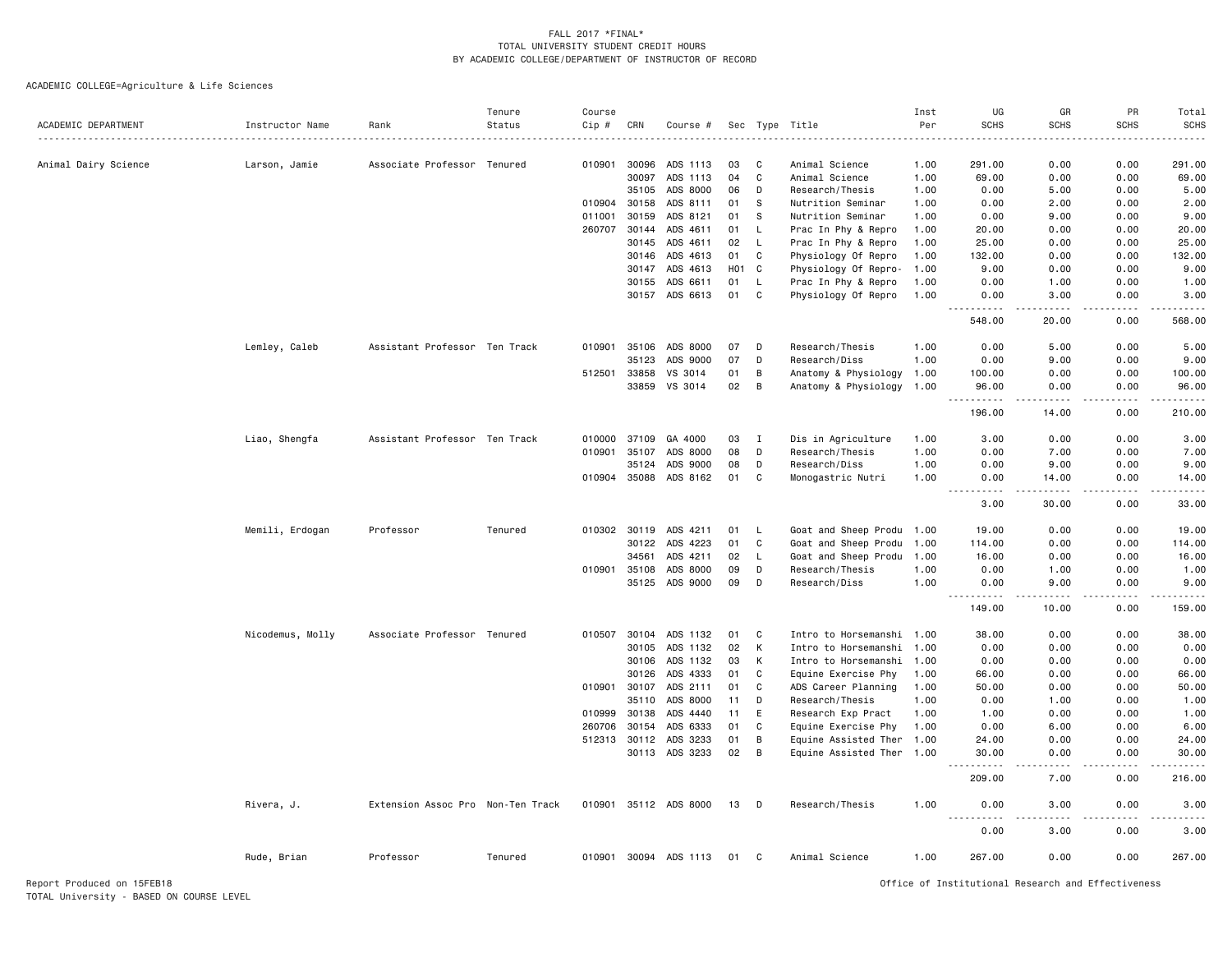| ACADEMIC DEPARTMENT                 | Instructor Name | Rank                          | Tenure<br>Status | Course<br>Cip # | CRN   | Course #              |    |              | Sec Type Title            | Inst<br>Per | UG<br><b>SCHS</b>               | GR<br><b>SCHS</b>    | PR<br><b>SCHS</b> | Total<br><b>SCHS</b> |
|-------------------------------------|-----------------|-------------------------------|------------------|-----------------|-------|-----------------------|----|--------------|---------------------------|-------------|---------------------------------|----------------------|-------------------|----------------------|
|                                     |                 |                               |                  |                 |       |                       |    |              |                           |             |                                 |                      |                   |                      |
| Animal Dairy Science                | Rude, Brian     | Professor                     | Tenured          | 010901          | 30095 | ADS 1113              | 02 | C.           | Animal Science            | 1.00        | 69.00                           | 0.00                 | 0.00              | 69.00                |
|                                     |                 |                               |                  |                 | 30118 | ADS 4114              | 01 | C.           | Animal Nutrition          | 1.00        | 428.00                          | 0.00                 | 0.00              | 428.00               |
|                                     |                 |                               |                  |                 |       | 30148 ADS 6114        | 01 | C.           | Animal Nutrition          | 1.00        | 0.00                            | 4.00                 | 0.00              | 4.00                 |
|                                     |                 |                               |                  |                 |       | 35113 ADS 8000        | 14 | D            | Research/Thesis           | 1.00        | 0.00                            | 7.00                 | 0.00              | 7.00                 |
|                                     |                 |                               |                  |                 |       | 35129 ADS 9000        | 13 | D            | Research/Diss             | 1.00        | 0.00<br>.                       | 8.00<br>-----        | 0.00<br>-----     | 8.00<br>.            |
|                                     |                 |                               |                  |                 |       |                       |    |              |                           |             | 764.00                          | 19.00                | 0.00              | 783.00               |
|                                     | Ryan, Peter     | Non-Faculty                   | Tenured          | 309999          |       | 33213 NSE 4200        | 01 | A            | Natl Student Exchang 1.00 |             | 45.00                           | 0.00                 | 0.00              | 45.00                |
|                                     |                 |                               |                  |                 |       | 33214 NSE 4200        | 02 | A            | Natl Student Exch.        | 1.00        | 30.00                           | 0.00                 | 0.00              | 30.00                |
|                                     |                 |                               |                  |                 |       |                       |    |              |                           |             | - - - - - - - - - - -           | .                    | .<br>$\cdots$     | .                    |
|                                     |                 |                               |                  |                 |       |                       |    |              |                           |             | 75.00                           | 0.00                 | 0.00              | 75.00                |
|                                     | Smith, Trent    | Associate Professor Tenured   |                  | 010302 30123    |       | ADS 4321              | 01 | $\mathsf{L}$ | Beef Cattle Laborato 1.00 |             | 20.00                           | 0.00                 | 0.00              | 20.00                |
|                                     |                 |                               |                  |                 | 30124 | ADS 4321              | 02 | - L          | Beef Cattle Laborato      | 1.00        | 17.00                           | 0.00                 | 0.00              | 17.00                |
|                                     |                 |                               |                  | 010901          | 30125 | ADS 4323              | 01 | C            | Beef Cattle Science       | 1.00        | 120.00                          | 0.00                 | 0.00              | 120.00               |
|                                     |                 |                               |                  |                 |       |                       |    |              |                           |             | - - - - - - - - - - -<br>157.00 | . <u>.</u> .<br>0.00 | 0.00              | .<br>157.00          |
|                                     | Stone, Amanda   | Assistant Professor Ten Track |                  |                 |       | 010901 35115 ADS 8000 | 16 | D            | Research/Thesis           | 1.00        | 0.00                            | 3.00                 | 0.00              | 3.00                 |
|                                     |                 |                               |                  |                 |       |                       |    |              |                           |             | 0.00                            | 3.00                 | 0.00              | 3.00                 |
| =================================== |                 |                               |                  |                 |       |                       |    |              |                           |             | ==========                      | essessesse           | -----------       | <b>ESSESSESS</b>     |
| Animal Dairy Science                |                 |                               |                  |                 |       |                       |    |              |                           |             | 2964.00                         | 144.00               | 0.00              | 3108.00              |
| =================================== |                 |                               |                  |                 |       |                       |    |              |                           |             | ==========                      | ==========           | ==========        | ==========           |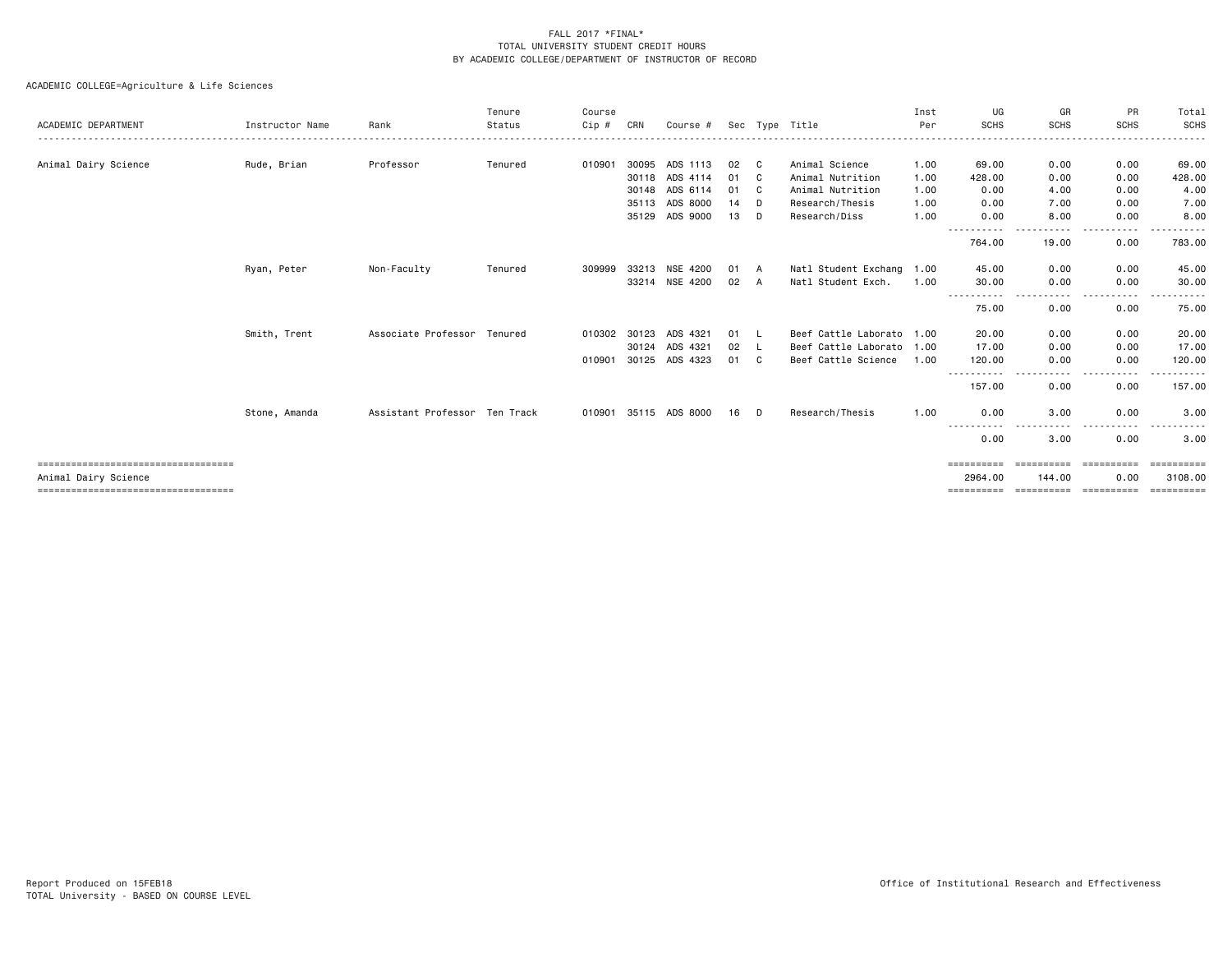|                                                     |                                  |                                   | Tenure  | Course       |              |                 |     |              |                           | Inst | UG                               | GR              | PR          | Total                       |
|-----------------------------------------------------|----------------------------------|-----------------------------------|---------|--------------|--------------|-----------------|-----|--------------|---------------------------|------|----------------------------------|-----------------|-------------|-----------------------------|
| ACADEMIC DEPARTMENT                                 | Instructor Name                  | Rank                              | Status  | Cip #        | CRN          | Course #        | Sec |              | Type Title                | Per  | <b>SCHS</b>                      | <b>SCHS</b>     | <b>SCHS</b> | <b>SCHS</b>                 |
| Biochemistry, Molecular Biology, Ento Baker, Gerald |                                  | Professor                         | Tenured |              | 260702 31894 | EPP 2213        | 01  | C            | Intro To Insects          | 1.00 | 150.00                           | 0.00            | 0.00        | 150.00                      |
|                                                     |                                  |                                   |         |              | 31895        | EPP 2213        | 02  | К            | Intro To Insects          | 1.00 | 0.00                             | 0.00            | 0.00        | 0.00                        |
|                                                     |                                  |                                   |         |              | 31896        | EPP 2213        | 03  | К            | Intro To Insects          | 1.00 | 0.00                             | 0.00            | 0.00        | 0.00                        |
|                                                     |                                  |                                   |         |              | 31897        | EPP 2213        | 04  | К            | Intro To Insects          | 1.00 | 0.00                             | 0.00            | 0.00        | 0.00                        |
|                                                     |                                  |                                   |         |              | 31898        | EPP 2213        | 05  | К            | Intro To Insects          | 1.00 | 0.00                             | 0.00            | 0.00        | 0.00                        |
|                                                     |                                  |                                   |         |              | 31902        | EPP 3423        | 01  | C            | Ornamtl Turf Insects      | 1.00 | 72.00                            | 0.00            | 0.00        | 72.00                       |
|                                                     |                                  |                                   |         |              | 31903        | EPP 3423        | 02  | K            | Ornamtl Turf Insects      | 1.00 | 0.00                             | 0.00            | 0.00        | 0.00                        |
|                                                     |                                  |                                   |         |              | 31904        | EPP 3423        | 03  | К            | Ornamtl Turf Insects      | 1.00 | 0.00                             | 0.00            | 0.00        | 0.00                        |
|                                                     |                                  |                                   |         |              | 31908        | EPP 4154        | 01  | C            | General Entomology        | 1.00 | 44.00                            | 0.00            | 0.00        | 44.00                       |
|                                                     |                                  |                                   |         |              | 31909        | EPP 4154        | 02  | Κ            | General Entomology        | 1.00 | 0.00                             | 0.00            | 0.00        | 0.00                        |
|                                                     |                                  |                                   |         |              | 31918        | EPP 6154        | 01  | C            | General Entomology        | 1.00 | 0.00                             | 20.00           | 0.00        | 20.00                       |
|                                                     |                                  |                                   |         |              | 31919        | EPP 6154        | 02  | K            | General Entomology        | 1.00 | 0.00                             | 0.00            | 0.00        | 0.00                        |
|                                                     |                                  |                                   |         |              | 31928        | EPP 8223        | 01  | C            | Scanning E M              | 1.00 | 0.00                             | 36.00           | 0.00        | 36.00                       |
|                                                     |                                  |                                   |         |              | 31929        | EPP 8223        | 02  | К            | Scanning E M              | 1.00 | 0.00                             | 0.00            | 0.00        | 0.00                        |
|                                                     |                                  |                                   |         |              |              | 36212 EPP 4000  | 01  | Ι.           | Directed Indiv Study      | 1.00 | 1.00<br>$\frac{1}{2}$<br>$- - -$ | 0.00            | 0.00        | 1.00                        |
|                                                     |                                  |                                   |         |              |              |                 |     |              |                           |      | 267.00                           | 56.00           | 0.00        | 323.00                      |
|                                                     | Brown Johnson, Ashli Non-Faculty |                                   | Tenured | 260202       | 30400        | <b>BCH 1001</b> | 01  | C            | Intro To Biochem          | 1.00 | 188.00                           | 0.00            | 0.00        | 188.00                      |
|                                                     |                                  |                                   |         |              | 30401        | <b>BCH 3901</b> | 01  | s            | Senior Seminar            | 0.50 | 12.50                            | 0.00            | 0.00        | 12.50                       |
|                                                     |                                  |                                   |         |              | 35457        | <b>BCH 9000</b> | 01  | D            | Research/Diss             | 1.00 | 0.00                             | 2.00            | 0.00        | 2.00                        |
|                                                     |                                  |                                   |         |              |              |                 |     |              |                           |      | .<br>200.50                      | د د د د<br>2.00 | .<br>0.00   | والمستوات المنافذ<br>202.50 |
|                                                     | Brown, Richard                   | Professor                         | Tenured | 260702       | 35439        | EPP 8000        | 03  | D            | Research / Thesis         | 1.00 | 0.00                             | 1.00            | 0.00        | 1.00                        |
|                                                     |                                  |                                   |         |              | 35445        | EPP 9000        | 02  | D            | Research / Diss           | 1.00 | 0.00                             | 6.00            | 0.00        | 6.00                        |
|                                                     |                                  |                                   |         |              | 36925        | EPP 7000        | 23  | $\mathbf I$  | Directed Indiv Study 1.00 |      | 0.00                             | 3.00            | 0.00<br>.   | 3,00                        |
|                                                     |                                  |                                   |         |              |              |                 |     |              |                           |      | 0.00                             | 10.00           | 0.00        | 10.00                       |
|                                                     | Caprio, Michael                  | Professor                         | Tenured |              | 260305 31925 | EPP 8111        | 01  | s            | Seminar                   | 1.00 | 0.00                             | 2.00            | 0.00        | 2.00                        |
|                                                     |                                  |                                   |         |              | 31927        | EPP 8121        | 01  | s            | Seminar                   | 1.00 | 0.00                             | 2.00            | 0.00        | 2.00                        |
|                                                     |                                  |                                   |         |              |              |                 |     |              |                           |      | 0.00                             | 4.00            | 0.00        | 4.00                        |
|                                                     | Catchot, Angus                   | Extension Professor Non-Ten Track |         | 260702 35437 |              | EPP 8000        | 01  | D            | Research / Thesis         | 1.00 | 0.00                             | 36.00           | 0.00        | 36.00                       |
|                                                     |                                  |                                   |         |              | 35446        | EPP 9000        | 03  | D            | Research / Diss           | 1.00 | 0.00                             | 28.00           | 0.00        | 28.00                       |
|                                                     |                                  |                                   |         |              | 36301        | EPP 7000        | 02  | I            | Directed Indiv Study 1.00 |      | 0.00                             | 3.00            | 0.00        | 3.00                        |
|                                                     |                                  |                                   |         |              | 36673        | EPP 7000        | 05  | Ι.           | Directed Indiv Study 1.00 |      | 0.00                             | 1.00            | 0.00        | 1.00                        |
|                                                     |                                  |                                   |         |              | 36674        | EPP 7000        | 06  | Ι.           | Directed Indiv Study 1.00 |      | 0.00                             | 1.00            | 0.00        | 1.00                        |
|                                                     |                                  |                                   |         |              | 36675        | EPP 7000        | 07  | $\mathbf I$  | Directed Indiv Study 1.00 |      | 0.00                             | 1.00            | 0.00        | 1.00                        |
|                                                     |                                  |                                   |         |              | 36676        | EPP 7000        | 08  | $\mathbf{I}$ | Directed Indiv Study 1.00 |      | 0.00                             | 1.00            | 0.00        | 1.00                        |
|                                                     |                                  |                                   |         |              | 36677        | EPP 7000        | 09  | $\mathbf I$  | Directed Indiv Study 1.00 |      | 0.00                             | 1.00            | 0.00        | 1.00                        |
|                                                     |                                  |                                   |         |              | 36680        | EPP 7000        | 12  | I            | Directed Indiv Study 1.00 |      | 0.00                             | 1.00            | 0.00        | 1.00                        |
|                                                     |                                  |                                   |         |              | 36681        | EPP 7000        | 13  | I            | Directed Indiv Study 1.00 |      | 0.00                             | 1.00            | 0.00        | 1.00                        |
|                                                     |                                  |                                   |         |              | 36682        | EPP 7000        | 14  | $\mathbf{I}$ | Directed Indiv Study 1.00 |      | 0.00                             | 1.00            | 0.00        | 1.00                        |
|                                                     |                                  |                                   |         |              | 36683        | EPP 7000        | 15  | $\mathbf I$  | Directed Indiv Study 1.00 |      | 0.00                             | 1.00            | 0.00        | 1.00                        |
|                                                     |                                  |                                   |         |              | 36684        | EPP 7000        | 16  | $\mathbf{I}$ | Directed Indiv Study 1.00 |      | 0.00                             | 1.00            | 0.00        | 1.00                        |
|                                                     |                                  |                                   |         |              | 36685        | EPP 7000        | 17  | $\mathbf{I}$ | Directed Indiv Study 1.00 |      | 0.00                             | 1.00            | 0.00        | 1.00                        |
|                                                     |                                  |                                   |         |              | 36686        | EPP 7000        | 18  | $\mathbf{I}$ | Directed Indiv Study 1.00 |      | 0.00                             | 1.00            | 0.00        | 1.00                        |
|                                                     |                                  |                                   |         |              | 36687        | EPP 7000        | 19  | $\mathbf{I}$ | Directed Indiv Study 1.00 |      | 0.00                             | 1.00            | 0.00        | 1.00                        |
|                                                     |                                  |                                   |         |              | 36739        | EPP 7000        | 21  | $\mathbf I$  | Directed Indiv Study 1.00 |      | 0.00                             | 1.00            | 0.00        | 1.00                        |
|                                                     |                                  |                                   |         |              | 36888        | EPP 7000        | 22  | Ι.           | Directed Indiv Study 1.00 |      | 0.00                             | 1.00            | 0.00        | 1.00                        |
|                                                     |                                  |                                   |         |              | 37081        | EPP 7000        | 24  | $\mathbf{I}$ | Directed Indiv Study 1.00 |      | 0.00                             | 1.00            | 0.00        | 1.00                        |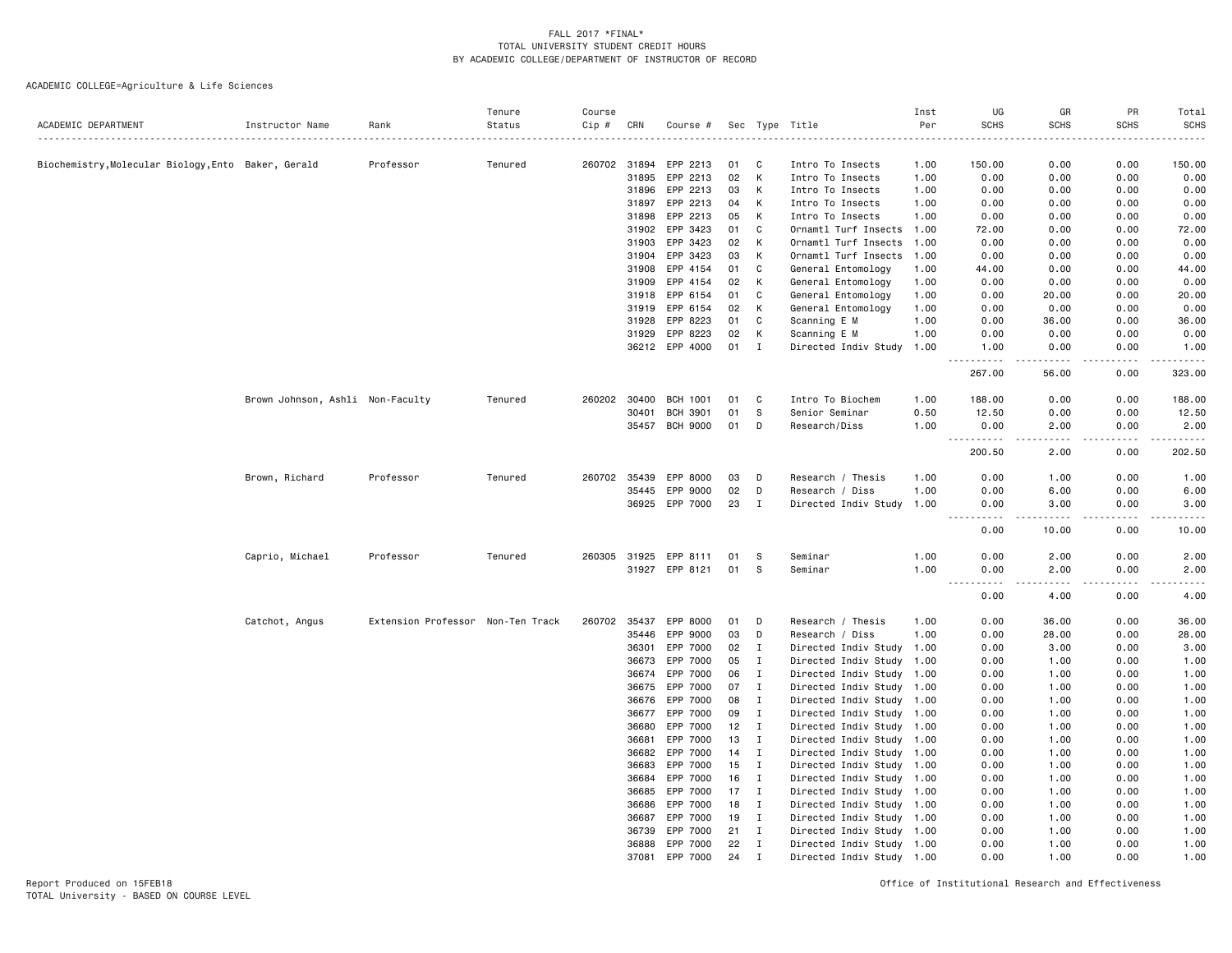| ACADEMIC DEPARTMENT                                   | Instructor Name    | Rank                              | Tenure<br>Status | Course<br>Cip # | CRN          | Course #              |      |              | Sec Type Title            | Inst<br>Per | UG<br><b>SCHS</b>                                                                                                                                                                                  | GR<br><b>SCHS</b> | PR<br><b>SCHS</b> | Total<br><b>SCHS</b>                                                                                                              |
|-------------------------------------------------------|--------------------|-----------------------------------|------------------|-----------------|--------------|-----------------------|------|--------------|---------------------------|-------------|----------------------------------------------------------------------------------------------------------------------------------------------------------------------------------------------------|-------------------|-------------------|-----------------------------------------------------------------------------------------------------------------------------------|
|                                                       |                    |                                   |                  |                 |              |                       |      |              |                           |             |                                                                                                                                                                                                    |                   |                   |                                                                                                                                   |
|                                                       |                    |                                   |                  |                 |              |                       |      |              |                           |             | 0.00                                                                                                                                                                                               | 83.00             | 0.00              | 83.00                                                                                                                             |
| Biochemistry, Molecular Biology, Ento Chastain, Daryl |                    | Research Assist Pro Non-Ten Track |                  |                 |              | 011101 35324 PSS 9000 | 08 D |              | Research / Diss           | 1.00        | 0.00<br>$- - -$<br>.                                                                                                                                                                               | 2.00<br>.         | 0.00<br>.         | 2.00<br>$\frac{1}{2}$                                                                                                             |
|                                                       |                    |                                   |                  |                 |              |                       |      |              |                           |             | 0.00                                                                                                                                                                                               | 2.00              | 0.00              | 2.00                                                                                                                              |
|                                                       | Dean, Jeffrey      | Professor                         | Tenured          |                 |              | 260802 30404 BCH 4100 | 01 F |              | Biochem Mol Bio Inte 1.00 |             | 3.00<br>.<br>$- - - -$                                                                                                                                                                             | 0.00<br>$- - - -$ | 0.00              | 3.00<br>$\frac{1}{2}$                                                                                                             |
|                                                       |                    |                                   |                  |                 |              |                       |      |              |                           |             | 3.00                                                                                                                                                                                               | 0.00              | 0.00              | 3.00                                                                                                                              |
|                                                       | Goddard, Jerome    | Extension Professor Non-Ten Track |                  | 260702          | 34615        | EPP 4173              | 01   | В            | Med & Veterinary Ent 1.00 |             | 12.00                                                                                                                                                                                              | 0.00              | 0.00              | 12.00                                                                                                                             |
|                                                       |                    |                                   |                  |                 | 34616        | EPP 6173              | 01   | В            | Med & Veterinary Ent 1.00 |             | 0.00                                                                                                                                                                                               | 27.00             | 0.00              | 27.00                                                                                                                             |
|                                                       |                    |                                   |                  |                 | 35440        | EPP 8000              | 04   | D            | Research / Thesis         | 1.00        | 0.00                                                                                                                                                                                               | 9.00              | 0.00              | 9.00                                                                                                                              |
|                                                       |                    |                                   |                  |                 | 35447        | EPP 9000              | 04   | D            | Research / Diss           | 1.00        | 0.00                                                                                                                                                                                               | 9.00              | 0.00              | 9.00                                                                                                                              |
|                                                       |                    |                                   |                  |                 | 36663        | EPP 7000              | 04   | I            | Directed Indiv Study 1.00 |             | 0.00<br>$- - -$<br>$\frac{1}{2} \left( \frac{1}{2} \right) \left( \frac{1}{2} \right) \left( \frac{1}{2} \right) \left( \frac{1}{2} \right) \left( \frac{1}{2} \right) \left( \frac{1}{2} \right)$ | 3.00<br>.         | 0.00<br>.         | 3.00<br>$\frac{1}{2} \left( \frac{1}{2} \right) \left( \frac{1}{2} \right) \left( \frac{1}{2} \right) \left( \frac{1}{2} \right)$ |
|                                                       |                    |                                   |                  |                 |              |                       |      |              |                           |             | 12.00                                                                                                                                                                                              | 48.00             | 0.00              | 60.00                                                                                                                             |
|                                                       | Hoffmann, Federico | Associate Professor Tenured       |                  | 110101          | 35215        | CSE 4990              | 02   | C            | Special Topic in CSE 0.50 |             | 3.00                                                                                                                                                                                               | 0.00              | 0.00              | 3.00                                                                                                                              |
|                                                       |                    |                                   |                  |                 | 35216        | CSE 6990              | 02   | C            | Special Topic in CSE 0.50 |             | 0.00                                                                                                                                                                                               | 9.00              | 0.00              | 9.00                                                                                                                              |
|                                                       |                    |                                   |                  | 260202 30411    |              | <b>BCH 4503</b>       | 01   | C            | Sci Comm Skills           | 1.00        | 285.00                                                                                                                                                                                             | 0.00              | 0.00              | 285.00                                                                                                                            |
|                                                       |                    |                                   |                  |                 | 30424        | <b>BCH 6503</b>       | 01   | C            | Sci Comm Skills           | 1.00        | 0.00                                                                                                                                                                                               | 3.00              | 0.00              | 3.00                                                                                                                              |
|                                                       |                    |                                   |                  |                 | 35458        | <b>BCH 9000</b>       | 02   | D            | Research/Diss             | 1.00        | 0.00                                                                                                                                                                                               | 6.00              | 0.00              | 6.00                                                                                                                              |
|                                                       |                    |                                   |                  |                 | 36129        | BCH 4990              | 02   | C            | Special Topic In BCH 0.50 |             | 1.50                                                                                                                                                                                               | 0.00              | 0.00              | 1.50                                                                                                                              |
|                                                       |                    |                                   |                  |                 | 36130        | <b>BCH 6990</b>       | 02   | C            | Special Topic In BCH 0.50 |             | 0.00<br>.                                                                                                                                                                                          | 15.00<br>.        | 0.00<br>.         | 15.00<br>.                                                                                                                        |
|                                                       |                    |                                   |                  |                 |              |                       |      |              |                           |             | 289.50                                                                                                                                                                                             | 33.00             | 0.00              | 322.50                                                                                                                            |
|                                                       | King, Jonas        | Assistant Professor Ten Track     |                  |                 | 260202 34613 | <b>BCH 4990</b>       | 01   | C            | Special Topic In BCH 1.00 |             | 108.00                                                                                                                                                                                             | 0.00              | 0.00              | 108.00                                                                                                                            |
|                                                       |                    |                                   |                  |                 | 35459        | <b>BCH 9000</b>       | 03   | D            | Research/Diss             | 1.00        | 0.00                                                                                                                                                                                               | 6.00              | 0.00              | 6.00                                                                                                                              |
|                                                       |                    |                                   |                  |                 | 36128        | <b>BCH 6990</b>       | 01   | C            | Special Topic In BCH 1.00 |             | 0.00                                                                                                                                                                                               | 6.00              | 0.00              | 6.00                                                                                                                              |
|                                                       |                    |                                   |                  |                 | 36664        | BCH 4000              | 04   | $\mathbf{I}$ | Directed Indiv Study 1.00 |             | 2.00                                                                                                                                                                                               | 0.00              | 0.00              | 2.00                                                                                                                              |
|                                                       |                    |                                   |                  |                 | 36966        | BCH 4000              | 09   | $\mathbf I$  | Directed Indiv Study 1.00 |             | 3.00                                                                                                                                                                                               | 0.00              | 0.00              | 3.00                                                                                                                              |
|                                                       |                    |                                   |                  | 260702 35441    |              | EPP 8000              | 05   | D            | Research / Thesis         | 1.00        | 0.00<br>.                                                                                                                                                                                          | 3.00<br>.         | 0.00<br>.         | 3.00<br>.                                                                                                                         |
|                                                       |                    |                                   |                  |                 |              |                       |      |              |                           |             | 113.00                                                                                                                                                                                             | 15.00             | 0.00              | 128.00                                                                                                                            |
|                                                       | Krishnan, Natraj   | Assistant Professor Ten Track     |                  |                 | 260202 36777 | <b>BCH 7000</b>       | 05   | $\mathbf{I}$ | Directed Indiv Study 1.00 |             | 0.00                                                                                                                                                                                               | 3.00              | 0.00              | 3.00                                                                                                                              |
|                                                       |                    |                                   |                  |                 | 260702 36149 | EPP 8990              | 01   | C            | Special Topics In EP 1.00 |             | 0.00<br>.<br>$- - -$                                                                                                                                                                               | 24.00<br>.        | 0.00              | 24.00<br>$\frac{1}{2}$                                                                                                            |
|                                                       |                    |                                   |                  |                 |              |                       |      |              |                           |             | 0.00                                                                                                                                                                                               | 27.00             | 0.00              | 27.00                                                                                                                             |
|                                                       | Lawrence, Gary     | Associate Professor Tenured       |                  |                 | 260702 35449 | EPP 9000              | 06   | D            | Research / Diss           | 1.00        | 0.00                                                                                                                                                                                               | 8.00              | 0.00              | 8.00                                                                                                                              |
|                                                       |                    |                                   |                  |                 |              |                       |      |              |                           |             | $\frac{1}{2} \left( \frac{1}{2} \right) \left( \frac{1}{2} \right) \left( \frac{1}{2} \right) \left( \frac{1}{2} \right)$<br>.<br>0.00                                                             | .<br>8.00         | .<br>0.00         | .<br>8.00                                                                                                                         |
|                                                       | Li, Jiaxu          | Associate Professor Tenured       |                  | 260202          | 30402        | BCH 4013              | 01   | C            | Principles of Bioche 1.00 |             | 573.00                                                                                                                                                                                             | 0.00              | 0.00              | 573.00                                                                                                                            |
|                                                       |                    |                                   |                  |                 | 35452        | <b>BCH 8000</b>       | 02   | D            | Research / Thesis         | 1.00        | 0.00                                                                                                                                                                                               | 10.00             | 0.00              | 10.00                                                                                                                             |
|                                                       |                    |                                   |                  |                 | 35460        | <b>BCH 9000</b>       | 04   | D            | Research/Diss             | 1.00        | 0.00                                                                                                                                                                                               | 10.00             | 0.00              | 10.00                                                                                                                             |
|                                                       |                    |                                   |                  |                 | 36665        | <b>BCH 7000</b>       | 03   | $\mathbf I$  | Directed Indiv Study 1.00 |             | 0.00                                                                                                                                                                                               | 1.00              | 0.00              | 1.00                                                                                                                              |
|                                                       |                    |                                   |                  |                 | 36666        | <b>BCH 7000</b>       | 04   | $\mathbf I$  | Directed Indiv Study 1.00 |             | 0.00                                                                                                                                                                                               | 1.00              | 0.00              | 1.00                                                                                                                              |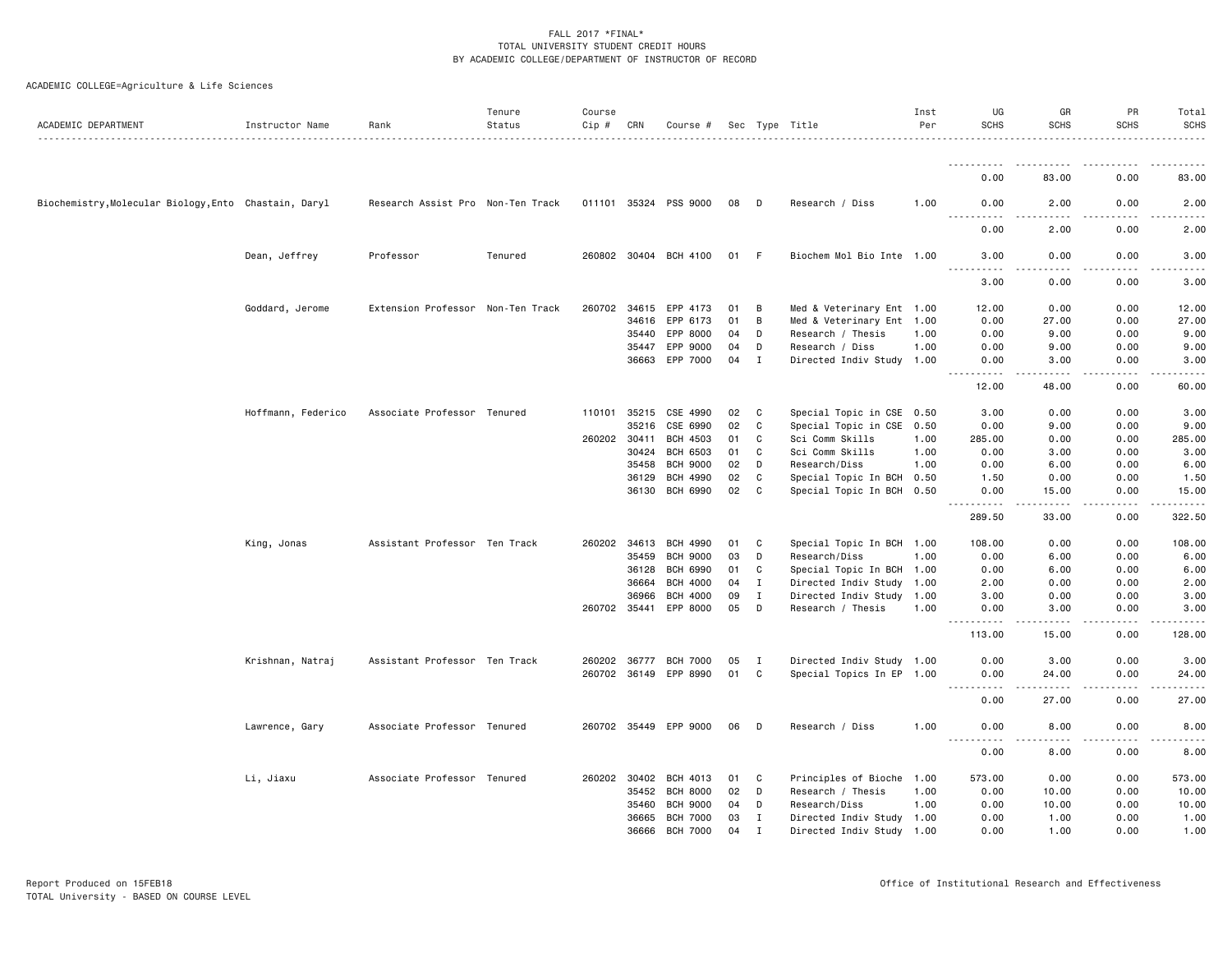| ACADEMIC DEPARTMENT                             | Instructor Name  | Rank                          | Tenure<br>Status | Course<br>$Cip$ # | CRN            | Course #                           |          |              | Sec Type Title                               | Inst<br>Per  | UG<br><b>SCHS</b>                                                                                                                                                                                                                                                                           | GR<br><b>SCHS</b> | PR<br><b>SCHS</b>                                                                                                                                            | Total<br>SCHS     |
|-------------------------------------------------|------------------|-------------------------------|------------------|-------------------|----------------|------------------------------------|----------|--------------|----------------------------------------------|--------------|---------------------------------------------------------------------------------------------------------------------------------------------------------------------------------------------------------------------------------------------------------------------------------------------|-------------------|--------------------------------------------------------------------------------------------------------------------------------------------------------------|-------------------|
|                                                 |                  |                               |                  |                   |                |                                    |          |              |                                              |              | ----------                                                                                                                                                                                                                                                                                  |                   |                                                                                                                                                              |                   |
|                                                 |                  |                               |                  |                   |                |                                    |          |              |                                              |              | 573.00                                                                                                                                                                                                                                                                                      | 22.00             | 0.00                                                                                                                                                         | 595.00            |
| Biochemistry, Molecular Biology, Ento Lu, Shien |                  | Professor                     | Tenured          | 011105            | 31892          | EPP 1001                           | F01 C    |              | First Year Experienc 1.00                    |              | 27.00                                                                                                                                                                                                                                                                                       | 0.00              | 0.00                                                                                                                                                         | 27.00             |
|                                                 |                  |                               |                  | 260305            | 31905          | EPP 4113                           | 01       | C            | Principles of Plant                          | 1.00         | 150.00                                                                                                                                                                                                                                                                                      | 0.00              | 0.00                                                                                                                                                         | 150.00            |
|                                                 |                  |                               |                  |                   | 31906          | EPP 4113                           | 02       | К            | Principles of Plant                          | 1.00         | 0.00                                                                                                                                                                                                                                                                                        | 0.00              | 0.00                                                                                                                                                         | 0.00              |
|                                                 |                  |                               |                  |                   | 31907          | EPP 4113                           | 03       | K            | Principles of Plant                          | 1.00         | 0.00                                                                                                                                                                                                                                                                                        | 0.00              | 0.00                                                                                                                                                         | 0.00              |
|                                                 |                  |                               |                  |                   | 31915          | EPP 6113                           | 01       | C            | Principles of Plant                          | 1.00         | 0.00                                                                                                                                                                                                                                                                                        | 3.00              | 0.00                                                                                                                                                         | 3.00              |
|                                                 |                  |                               |                  |                   |                | 31916 EPP 6113                     | 02       | K            | Principles of Plant                          | 1.00         | 0.00<br>.                                                                                                                                                                                                                                                                                   | 0.00<br>.         | 0.00<br>.                                                                                                                                                    | 0.00              |
|                                                 |                  |                               |                  |                   |                |                                    |          |              |                                              |              | 177.00                                                                                                                                                                                                                                                                                      | 3.00              | 0.00                                                                                                                                                         | 180.00            |
|                                                 | Ma, Din-Pow      | Professor                     | Tenured          | 260202 30428      |                | <b>BCH 8101</b>                    | 01       | S            | Seminar                                      | 1.00         | 0.00                                                                                                                                                                                                                                                                                        | 10.00             | 0.00                                                                                                                                                         | 10.00             |
|                                                 |                  |                               |                  |                   | 35453          | <b>BCH 8000</b>                    | 03       | D            | Research / Thesis                            | 1.00         | 0.00                                                                                                                                                                                                                                                                                        | 9.00              | 0.00                                                                                                                                                         | 9.00              |
|                                                 |                  |                               |                  | 260802 34612      |                | BCH 8643                           | 01       | C            | Molecular Genetics                           | 1.00         | 0.00                                                                                                                                                                                                                                                                                        | 36.00             | 0.00                                                                                                                                                         | 36.00             |
|                                                 |                  |                               |                  |                   |                |                                    |          |              |                                              |              | 0.00                                                                                                                                                                                                                                                                                        | 55.00             | 0.00                                                                                                                                                         | 55.00             |
|                                                 | Meyer, Florencia | Associate Professor Tenured   |                  | 260202 36336      |                | <b>BCH 4000</b>                    | 03       | I            | Directed Indiv Study                         | 1.00         | 3.00                                                                                                                                                                                                                                                                                        | 0.00              | 0.00                                                                                                                                                         | 3.00              |
|                                                 |                  |                               |                  |                   | 37063          | <b>BCH 9000</b>                    | 10       | D            | Research/Diss                                | 1.00         | 0.00                                                                                                                                                                                                                                                                                        | 3.00              | 0.00                                                                                                                                                         | 3.00              |
|                                                 |                  |                               |                  | 400510 30406      |                | BCH 4333                           | 01       | C            | Adv Forensic Science 1.00                    |              | 42.00                                                                                                                                                                                                                                                                                       | 0.00              | 0.00                                                                                                                                                         | 42.00             |
|                                                 |                  |                               |                  |                   |                |                                    |          |              |                                              |              | .<br>45.00                                                                                                                                                                                                                                                                                  | .<br>3.00         | 0.00                                                                                                                                                         | .<br>48.00        |
|                                                 | Musser, Fred     | Professor                     | Tenured          | 260702 31910      |                | EPP 4234                           | 01       | C            | Field Crop Insect                            | 1.00         | 52.00                                                                                                                                                                                                                                                                                       | 0.00              | 0.00                                                                                                                                                         | 52.00             |
|                                                 |                  |                               |                  |                   | 31911          | EPP 4234                           | 02       | K            | Field Crop Insect                            | 1.00         | 0.00                                                                                                                                                                                                                                                                                        | 0.00              | 0.00                                                                                                                                                         | 0.00              |
|                                                 |                  |                               |                  |                   | 31920          | EPP 6234                           | 01       | C            | Field Crop Insect                            | 1.00         | 0.00                                                                                                                                                                                                                                                                                        | 24.00             | 0.00                                                                                                                                                         | 24.00             |
|                                                 |                  |                               |                  |                   | 31921          | EPP 6234                           | 02       | K            | Field Crop Insect                            | 1.00         | 0.00<br>$\sim$ $\sim$ $\sim$ $\sim$<br>$\frac{1}{2} \left( \frac{1}{2} \right) \left( \frac{1}{2} \right) \left( \frac{1}{2} \right) \left( \frac{1}{2} \right) \left( \frac{1}{2} \right)$                                                                                                 | 0.00<br>المتمالين | 0.00<br>$\frac{1}{2} \left( \frac{1}{2} \right) \left( \frac{1}{2} \right) \left( \frac{1}{2} \right) \left( \frac{1}{2} \right) \left( \frac{1}{2} \right)$ | 0.00<br>.         |
|                                                 |                  |                               |                  |                   |                |                                    |          |              |                                              |              | 52.00                                                                                                                                                                                                                                                                                       | 24.00             | 0.00                                                                                                                                                         | 76.00             |
|                                                 | Peng, Zhaohua    | Professor                     | Tenured          | 260202            | 35461          | <b>BCH 9000</b>                    | 05       | D            | Research/Diss                                | 1.00         | 0.00                                                                                                                                                                                                                                                                                        | 10.00             | 0.00                                                                                                                                                         | 10.00             |
|                                                 |                  |                               |                  | 260204            | 30427          | BCH 6713                           | 01       | C            | Molecular Biology                            | 1.00         | 0.00                                                                                                                                                                                                                                                                                        | 24.00             | 0.00                                                                                                                                                         | 24.00             |
|                                                 |                  |                               |                  | 260210 30416      |                | BCH 4713                           | 01       | C            | Molecular Biology                            | 1.00         | 210.00                                                                                                                                                                                                                                                                                      | 0.00              | 0.00                                                                                                                                                         | 210.00            |
|                                                 |                  |                               |                  |                   | 30417          | BCH 4713                           | H01 C    |              | Honors Molecular Bio 1.00                    |              | 12.00<br>.                                                                                                                                                                                                                                                                                  | 0.00<br>$- - - -$ | 0.00<br>.                                                                                                                                                    | 12.00<br><u>.</u> |
|                                                 |                  |                               |                  |                   |                |                                    |          |              |                                              |              | 222.00                                                                                                                                                                                                                                                                                      | 34.00             | 0.00                                                                                                                                                         | 256.00            |
|                                                 | Popescu, Sorina  | Assistant Professor Ten Track |                  | 260202            | 30412          | BCH 4603                           | 01       | C            | Gen Biochem                                  | 1.00         | 309.00                                                                                                                                                                                                                                                                                      | 0.00              | 0.00                                                                                                                                                         | 309.00            |
|                                                 |                  |                               |                  |                   | 30413          | BCH 4603                           | H01      | C            | Honors Gen Biochem                           | 1.00         | 42.00                                                                                                                                                                                                                                                                                       | 0.00              | 0.00                                                                                                                                                         | 42.00             |
|                                                 |                  |                               |                  |                   | 30425          | <b>BCH 6603</b>                    | 01       | C            | Gen Biochem                                  | 1.00         | 0.00                                                                                                                                                                                                                                                                                        | 33.00             | 0.00                                                                                                                                                         | 33.00             |
|                                                 |                  |                               |                  |                   | 35455          | <b>BCH 8000</b><br><b>BCH 9000</b> | 05<br>07 | D            | Research / Thesis                            | 1.00         | 0.00                                                                                                                                                                                                                                                                                        | 6.00              | 0.00                                                                                                                                                         | 6.00<br>20.00     |
|                                                 |                  |                               |                  |                   | 35463<br>35982 | <b>BCH 4000</b>                    | 01       | D<br>I       | Research/Diss                                | 1.00         | 0.00<br>3.00                                                                                                                                                                                                                                                                                | 20.00             | 0.00                                                                                                                                                         |                   |
|                                                 |                  |                               |                  |                   | 36246          | <b>BCH 4000</b>                    | 02       | $\mathbf I$  | Directed Indiv Study<br>Directed Indiv Study | 1.00<br>1.00 | 2.00                                                                                                                                                                                                                                                                                        | 0.00<br>0.00      | 0.00<br>0.00                                                                                                                                                 | 3.00<br>2.00      |
|                                                 |                  |                               |                  |                   | 36829          | <b>BCH 7000</b>                    | 06       | $\mathbf{I}$ | Directed Indiv Study                         | 1.00         | 0.00                                                                                                                                                                                                                                                                                        | 6.00              | 0.00                                                                                                                                                         | 6.00              |
|                                                 |                  |                               |                  |                   | 36854          | <b>BCH 4000</b>                    | 05       | $\mathbf{I}$ | Directed Indiv Study                         | 1.00         | 3.00                                                                                                                                                                                                                                                                                        | 0.00              | 0.00                                                                                                                                                         | 3.00              |
|                                                 |                  |                               |                  |                   | 36980          | <b>BCH 4000</b>                    | 10       | $\mathbf I$  | Directed Indiv Study                         | 1.00         | 3.00                                                                                                                                                                                                                                                                                        | 0.00              | 0.00                                                                                                                                                         | 3.00              |
|                                                 |                  |                               |                  |                   | 36981          | <b>BCH 4000</b>                    | 11       | $\mathbf{I}$ | Directed Indiv Study 1.00                    |              | 3.00                                                                                                                                                                                                                                                                                        | 0.00              | 0.00                                                                                                                                                         | 3.00              |
|                                                 |                  |                               |                  |                   |                |                                    |          |              |                                              |              | $\frac{1}{2} \left( \frac{1}{2} \right) \left( \frac{1}{2} \right) \left( \frac{1}{2} \right) \left( \frac{1}{2} \right) \left( \frac{1}{2} \right)$<br>$\frac{1}{2} \left( \frac{1}{2} \right) \left( \frac{1}{2} \right) \left( \frac{1}{2} \right) \left( \frac{1}{2} \right)$<br>365.00 | -----<br>65.00    | -----<br>0.00                                                                                                                                                | 430.00            |
|                                                 | Riggins, John    | Associate Professor Tenured   |                  | 260702 31899      |                | EPP 3124                           | 01       | C            | Forest Pest Mgt                              | 1.00         | 172.00                                                                                                                                                                                                                                                                                      | 0.00              | 0.00                                                                                                                                                         | 172.00            |
|                                                 |                  |                               |                  |                   | 31900          | EPP 3124                           | 02       | к            | Forest Pest Mgt                              | 1.00         | 0.00                                                                                                                                                                                                                                                                                        | 0.00              | 0.00                                                                                                                                                         | 0.00              |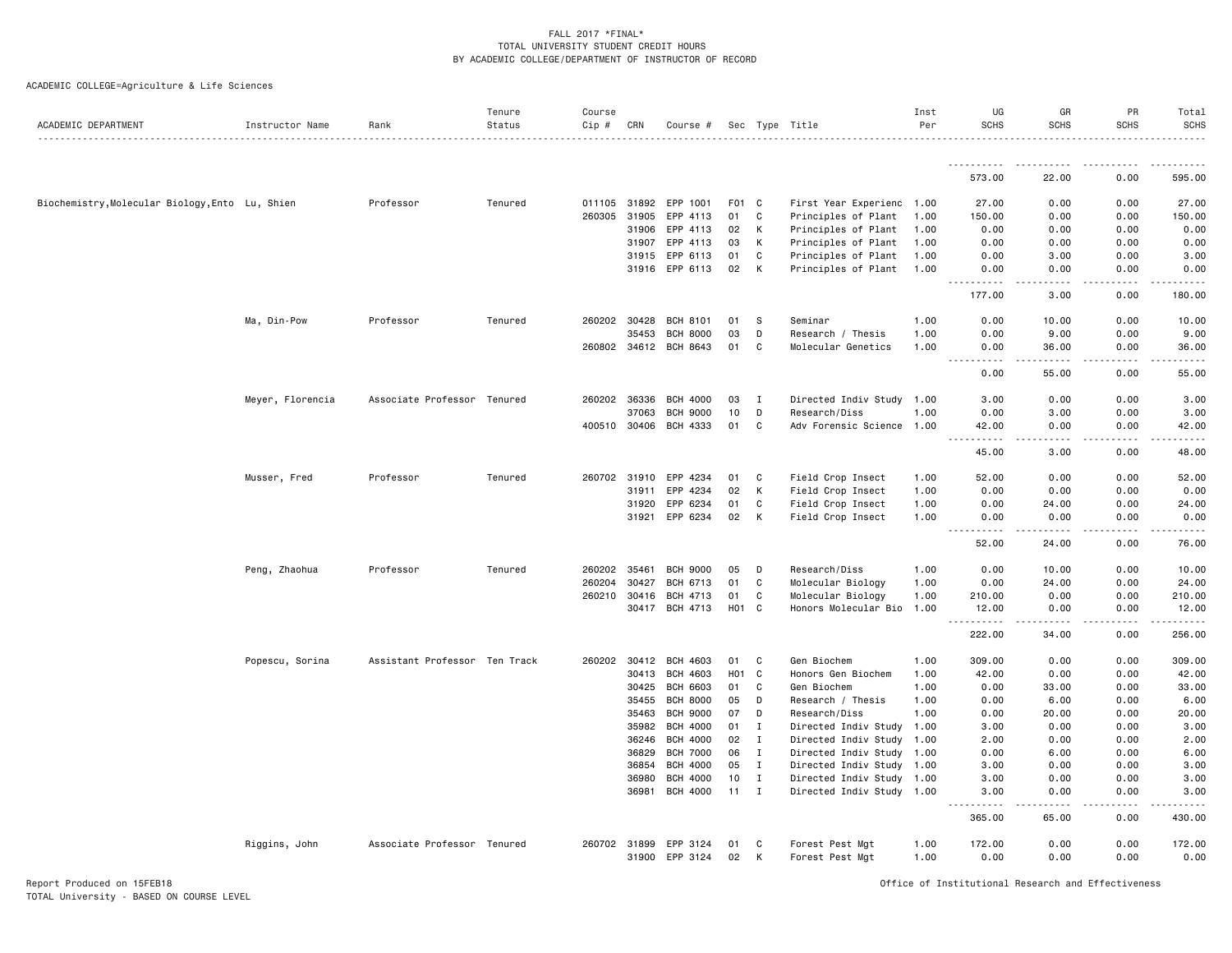| ACADEMIC DEPARTMENT                                 | Instructor Name                         | Rank                              | Tenure<br>Status | Course<br>Cip #<br>. | CRN            | Course #                                 |          |              | Sec Type Title                                 | Inst<br>Per  | UG<br><b>SCHS</b><br>$- - - - -$  | GR<br><b>SCHS</b> | PR<br><b>SCHS</b>                                                                                                                                            | Total<br><b>SCHS</b>                                                                                                                                          |
|-----------------------------------------------------|-----------------------------------------|-----------------------------------|------------------|----------------------|----------------|------------------------------------------|----------|--------------|------------------------------------------------|--------------|-----------------------------------|-------------------|--------------------------------------------------------------------------------------------------------------------------------------------------------------|---------------------------------------------------------------------------------------------------------------------------------------------------------------|
|                                                     |                                         | Associate Professor Tenured       |                  |                      | 260702 31901   | EPP 3124                                 | 03       | К            |                                                | 1.00         | 0.00                              | 0.00              | 0.00                                                                                                                                                         | 0.00                                                                                                                                                          |
| Biochemistry, Molecular Biology, Ento Riggins, John |                                         |                                   |                  |                      | 35442          | EPP 8000                                 | 06       | D            | Forest Pest Mgt<br>Research / Thesis           | 1.00         | 0.00                              | 10.00             | 0.00                                                                                                                                                         | 10.00                                                                                                                                                         |
|                                                     |                                         |                                   |                  |                      |                | 36171 EPP 7000                           | 01       | I            | Directed Indiv Study 1.00                      |              | 0.00                              | 4.00              | 0.00                                                                                                                                                         | 4.00                                                                                                                                                          |
|                                                     |                                         |                                   |                  |                      |                |                                          |          |              |                                                |              | $- - - - - -$<br>$\frac{1}{2}$    | .                 | -----                                                                                                                                                        | $- - - - -$                                                                                                                                                   |
|                                                     |                                         |                                   |                  |                      |                |                                          |          |              |                                                |              | 172.00                            | 14.00             | 0.00                                                                                                                                                         | 186.00                                                                                                                                                        |
|                                                     | Schneider, John                         | Professor                         | Tenured          |                      |                | 260702 31930 EPP 8272                    | 01       | C.           | Empir Res Theor/Prac 1.00                      |              | 0.00<br>.                         | 6.00<br>$- - - -$ | 0.00<br>.                                                                                                                                                    | 6.00<br>$\frac{1}{2} \left( \frac{1}{2} \right) \left( \frac{1}{2} \right) \left( \frac{1}{2} \right) \left( \frac{1}{2} \right) \left( \frac{1}{2} \right)$  |
|                                                     |                                         |                                   |                  |                      |                |                                          |          |              |                                                |              | 0.00                              | 6.00              | 0.00                                                                                                                                                         | 6.00                                                                                                                                                          |
|                                                     | Seltzer, Jennifer                       | Non-Faculty                       | Not Applicable   |                      |                | 450201 30207 AN 1001                     | F01 C    |              | First Year Seminar                             | 1.00         | 30.00<br>$  -$                    | 0.00<br>والمستوات | 0.00<br>$\frac{1}{2} \left( \frac{1}{2} \right) \left( \frac{1}{2} \right) \left( \frac{1}{2} \right) \left( \frac{1}{2} \right) \left( \frac{1}{2} \right)$ | 30.00<br>$\frac{1}{2} \left( \frac{1}{2} \right) \left( \frac{1}{2} \right) \left( \frac{1}{2} \right) \left( \frac{1}{2} \right) \left( \frac{1}{2} \right)$ |
|                                                     |                                         |                                   |                  |                      |                |                                          |          |              |                                                |              | 30.00                             | 0.00              | 0.00                                                                                                                                                         | 30.00                                                                                                                                                         |
|                                                     | Shan, Xueyan                            | Research Assist Pro Non-Ten Track |                  | 260202               | 30408          | BCH 4414                                 | 01       | C            | Protein Methods                                | 0.50         | 126.00                            | 0.00              | 0.00                                                                                                                                                         | 126.00                                                                                                                                                        |
|                                                     |                                         |                                   |                  |                      | 30409          | <b>BCH 4414</b>                          | 02       | К            | Protein Methods                                | 0.50         | 0.00                              | 0.00              | 0.00                                                                                                                                                         | 0.00                                                                                                                                                          |
|                                                     |                                         |                                   |                  |                      | 30410          | BCH 4414                                 | 03       | К            | Protein Methods                                | 0.50         | 0.00                              | 0.00              | 0.00                                                                                                                                                         | 0.00                                                                                                                                                          |
|                                                     |                                         |                                   |                  |                      | 30421          | BCH 6414                                 | 01       | C            | Protein Methods                                | 0.50         | 0.00                              | 4.00              | 0.00                                                                                                                                                         | 4.00                                                                                                                                                          |
|                                                     |                                         |                                   |                  |                      | 30422          | BCH 6414                                 | 02       | К            | Protein Methods                                | 0.50         | 0.00                              | 0.00              | 0.00                                                                                                                                                         | 0.00                                                                                                                                                          |
|                                                     |                                         |                                   |                  |                      | 30423<br>35456 | BCH 6414<br><b>BCH 8000</b>              | 03<br>06 | К<br>D       | Protein Methods<br>Research / Thesis           | 0.50<br>1.00 | 0.00<br>0.00                      | 0.00<br>5.00      | 0.00<br>0.00                                                                                                                                                 | 0.00<br>5.00                                                                                                                                                  |
|                                                     |                                         |                                   |                  |                      |                |                                          |          |              |                                                |              |                                   |                   |                                                                                                                                                              |                                                                                                                                                               |
|                                                     |                                         |                                   |                  |                      |                |                                          |          |              |                                                |              | 126.00                            | 9.00              | 0.00                                                                                                                                                         | 135.00                                                                                                                                                        |
|                                                     | Sparks, Darrell                         | Associate Professor Tenured       |                  |                      | 260202 30401   | <b>BCH 3901</b>                          | 01       | -S           | Senior Seminar                                 | 0.50         | 12.50                             | 0.00              | 0.00                                                                                                                                                         | 12.50                                                                                                                                                         |
|                                                     |                                         |                                   |                  |                      | 30403          | BCH 4013                                 | H01      | C            | Principles of BCH-Ho 1.00                      |              | 114.00                            | 0.00              | 0.00                                                                                                                                                         | 114.00                                                                                                                                                        |
|                                                     |                                         |                                   |                  |                      | 30418          | BCH 6013                                 | 01       | C            | Principles of Bioche                           | 1.00         | 0.00                              | 6.00              | 0.00                                                                                                                                                         | 6.00                                                                                                                                                          |
|                                                     |                                         |                                   |                  | 260707               | 36081          | PHY 9000                                 | 10       | D            | Research / Diss                                | 1.00         | 0.00<br><u>.</u>                  | 9.00<br>.         | 0.00<br>.                                                                                                                                                    | 9.00<br>.                                                                                                                                                     |
|                                                     |                                         |                                   |                  |                      |                |                                          |          |              |                                                |              | 126.50                            | 15.00             | 0.00                                                                                                                                                         | 141.50                                                                                                                                                        |
|                                                     | Tomaso-Peterson, Mar Research Professor |                                   | Non-Ten Track    |                      |                | 260305 31913 EPP 4523                    | 01       | C            | Turfgrass Diseases                             | 1.00         | 24.00                             | 0.00              | 0.00                                                                                                                                                         | 24.00                                                                                                                                                         |
|                                                     |                                         |                                   |                  |                      | 31914          | EPP 4523                                 | 02       | К            | Turfgrass Diseases                             | 1.00         | 0.00                              | 0.00              | 0.00                                                                                                                                                         | 0.00                                                                                                                                                          |
|                                                     |                                         |                                   |                  |                      | 31923          | EPP 6523                                 | 01       | C            | Turfgrass Diseases                             | 1.00         | 0.00                              | 3.00              | 0.00                                                                                                                                                         | 3.00                                                                                                                                                          |
|                                                     |                                         |                                   |                  |                      | 31924          | EPP 6523                                 | 02       | к            | Turfgrass Diseases                             | 1.00         | 0.00                              | 0.00              | 0.00                                                                                                                                                         | 0.00                                                                                                                                                          |
|                                                     |                                         |                                   |                  |                      | 260702 35443   | EPP 8000                                 | 07       | D            | Research / Thesis                              | 1.00         | 0.00<br>$\sim$ $\sim$ $\sim$<br>. | 5.00<br>----      | 0.00<br>-----                                                                                                                                                | 5.00                                                                                                                                                          |
|                                                     |                                         |                                   |                  |                      |                |                                          |          |              |                                                |              | 24.00                             | 8.00              | 0.00                                                                                                                                                         | 32.00                                                                                                                                                         |
|                                                     | Vance, Carrie                           | Research Assist Pro Non-Ten Track |                  | 260202               | 30414          | <b>BCH 4613</b>                          | 01       | C            | Gen Biochem                                    | 1.00         | 45.00                             | 0.00              | 0.00                                                                                                                                                         | 45.00                                                                                                                                                         |
|                                                     |                                         |                                   |                  |                      | 30426          | BCH 6613                                 | 01       | C            | Gen Biochem                                    | 1.00         | 0.00                              | 9.00              | 0.00                                                                                                                                                         | 9.00                                                                                                                                                          |
|                                                     |                                         |                                   |                  |                      | 34618          | BCH 1011                                 | F02 C    |              | First Year Seminar                             | 0.50         | 23.00                             | 0.00              | 0.00                                                                                                                                                         | 23.00                                                                                                                                                         |
|                                                     |                                         |                                   |                  |                      | 35464          | <b>BCH 9000</b>                          | 08       | D            | Research/Diss                                  | 1.00         | 0.00                              | 9.00              | 0.00                                                                                                                                                         | 9.00                                                                                                                                                          |
|                                                     |                                         |                                   |                  |                      | 36892          | BCH 4000                                 | 07       | I            | Directed Indiv Study 1.00                      |              | 3,00                              | 0.00              | 0.00                                                                                                                                                         | 3.00                                                                                                                                                          |
|                                                     |                                         |                                   |                  |                      | 37073          | <b>BCH 4000</b>                          | 15       | $\mathbf{I}$ | Directed Indiv Study                           | 1.00         | 2.00                              | 0.00              | 0.00                                                                                                                                                         | 2.00                                                                                                                                                          |
|                                                     |                                         |                                   |                  |                      | 37091          | <b>BCH 4000</b><br>260707 36096 PHY 8000 | 17<br>11 | I<br>D       | Directed Indiv Study 1.00<br>Research / Thesis | 1.00         | 2.00<br>0.00                      | 0.00<br>12.00     | 0.00<br>0.00                                                                                                                                                 | 2.00<br>12.00                                                                                                                                                 |
|                                                     |                                         |                                   |                  |                      |                |                                          |          |              |                                                |              | .                                 | .                 | <b>.</b>                                                                                                                                                     | $- - - - -$                                                                                                                                                   |
|                                                     |                                         |                                   |                  |                      |                |                                          |          |              |                                                |              | 75.00                             | 30.00             | 0.00                                                                                                                                                         | 105.00                                                                                                                                                        |
|                                                     | Wang, Ying                              | Assistant Professor Ten Track     |                  | 260301               | 30521          | BIO 2113                                 | 01       | C            | Plant Biology                                  | 1.00         | 207.00                            | 0.00              | 0.00                                                                                                                                                         | 207.00                                                                                                                                                        |
|                                                     |                                         |                                   |                  | 269999               |                | 35685 BIO 9000                           | 16       | D            | Research / Diss                                | 1.00         | 0.00                              | 3.00              | 0.00                                                                                                                                                         | 3.00                                                                                                                                                          |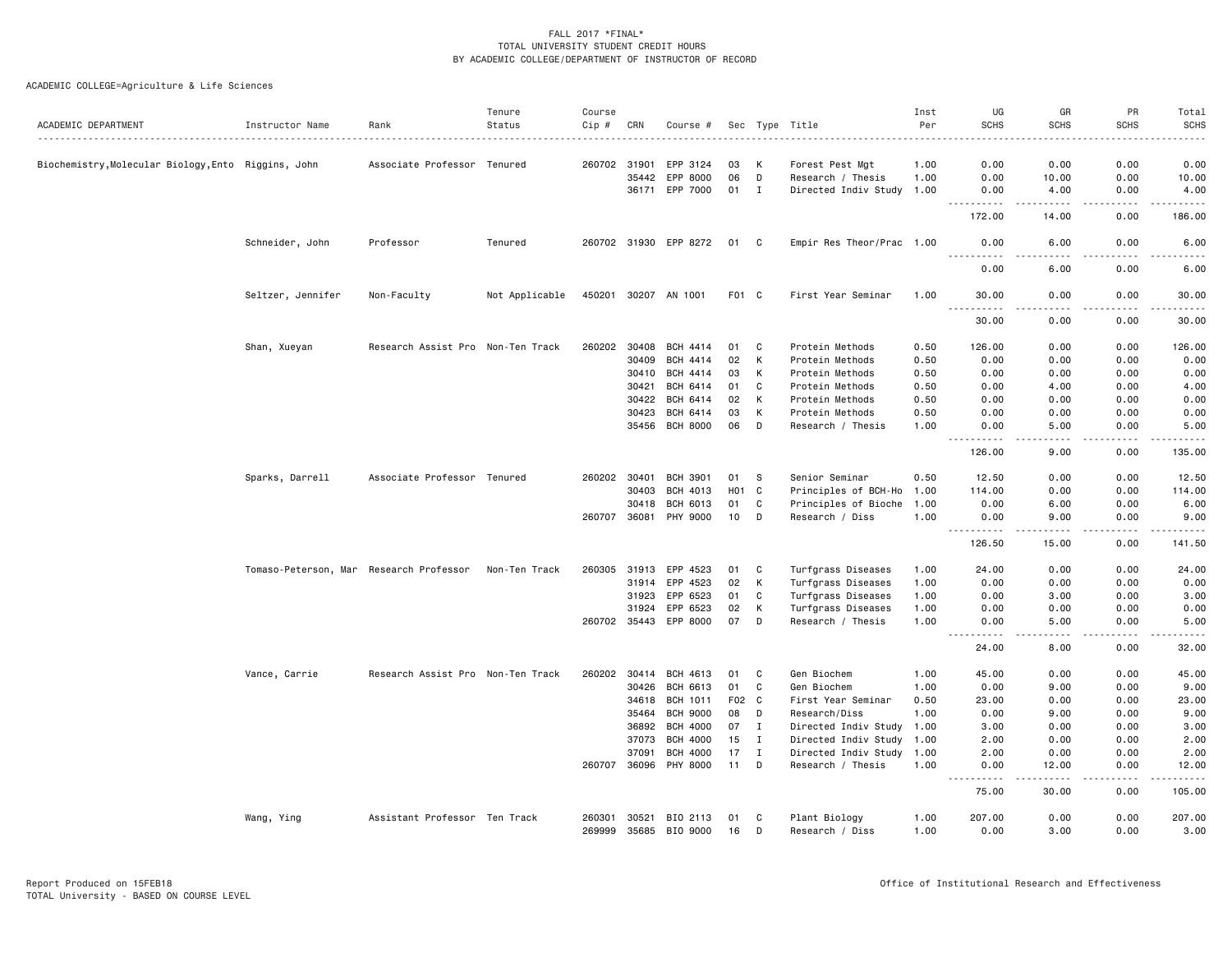ACADEMIC COLLEGE=Agriculture & Life Sciences

| ACADEMIC DEPARTMENT                                      | Instructor Name    | Rank         | Tenure<br>Status | Course<br>Cip # | CRN   | Course #              |    |                | Sec Type Title            | Inst<br>Per | UG<br><b>SCHS</b>    | GR<br><b>SCHS</b> | PR<br><b>SCHS</b> | Total<br><b>SCHS</b>  |
|----------------------------------------------------------|--------------------|--------------|------------------|-----------------|-------|-----------------------|----|----------------|---------------------------|-------------|----------------------|-------------------|-------------------|-----------------------|
|                                                          |                    |              |                  |                 |       |                       |    |                |                           |             |                      |                   |                   |                       |
|                                                          |                    |              |                  |                 |       |                       |    |                |                           |             | 207.00               | 3.00              | 0.00              | 210.00                |
| Biochemistry, Molecular Biology, Ento Warburton, Marilyn |                    | Non-Employee | Not Applicable   | 011101          | 35350 | <b>PSS 9000</b>       | 34 | D.             | Research / Diss           | 1.00        | 0.00                 | 9.00              | 0.00              | 9.00                  |
|                                                          |                    |              |                  |                 |       | 260202 36910 BCH 4000 | 08 | $\blacksquare$ | Directed Indiv Study 1.00 |             | 3,00                 | 0.00              | 0.00              | 3.00                  |
|                                                          |                    |              |                  |                 |       |                       |    |                |                           |             | ----<br>----<br>3.00 | 9.00              | 0.00              | 12.00                 |
|                                                          | Willeford, Kenneth | Professor    | Tenured          | 260202          | 30408 | BCH 4414              | 01 | C.             | Protein Methods           | 0.50        | 126.00               | 0.00              | 0.00              | 126.00                |
|                                                          |                    |              |                  |                 | 30409 | BCH 4414              | 02 | K              | Protein Methods           | 0.50        | 0.00                 | 0.00              | 0.00              | 0.00                  |
|                                                          |                    |              |                  |                 | 30410 | BCH 4414              | 03 | K              | Protein Methods           | 0.50        | 0.00                 | 0.00              | 0.00              | 0.00                  |
|                                                          |                    |              |                  |                 | 30421 | BCH 6414              | 01 | C              | Protein Methods           | 0.50        | 0.00                 | 4.00              | 0.00              | 4.00                  |
|                                                          |                    |              |                  |                 | 30422 | BCH 6414              | 02 | K              | Protein Methods           | 0.50        | 0.00                 | 0.00              | 0.00              | 0.00                  |
|                                                          |                    |              |                  |                 | 30423 | BCH 6414              | 03 | K              | Protein Methods           | 0.50        | 0.00                 | 0.00              | 0.00              | 0.00                  |
|                                                          |                    |              |                  |                 | 35465 | <b>BCH 9000</b>       | 09 | D              | Research/Diss             | 1.00        | 0.00                 | 21.00             | 0.00              | 21.00                 |
|                                                          |                    |              |                  |                 | 36275 | <b>BCH 7000</b>       | 01 | - 1            | Directed Indiv Study      | 1.00        | 0.00                 | 4.00              | 0.00              | 4.00                  |
|                                                          |                    |              |                  |                 | 37044 | BCH 4000              | 12 | I              | Directed Indiv Study 1.00 |             | 4.00                 | 0.00              | 0.00              | 4.00                  |
|                                                          |                    |              |                  |                 |       |                       |    |                |                           |             | 130.00               | .<br>29.00        | ------<br>0.00    | 159.00                |
| =====================================                    |                    |              |                  |                 |       |                       |    |                |                           |             | ==========           | ==========        | ==========        | $=$ = = = = = = = = = |
| Biochemistry, Molecular Biology, Ento                    |                    |              |                  |                 |       |                       |    |                |                           |             | 3212.50              | 617.00            | 0.00              | 3829.50               |
| =====================================                    |                    |              |                  |                 |       |                       |    |                |                           |             | ==========           | ==========        | -----------       | $=$ = = = = = = = = = |

Report Produced on 15FEB18 Office of Institutional Research and Effectiveness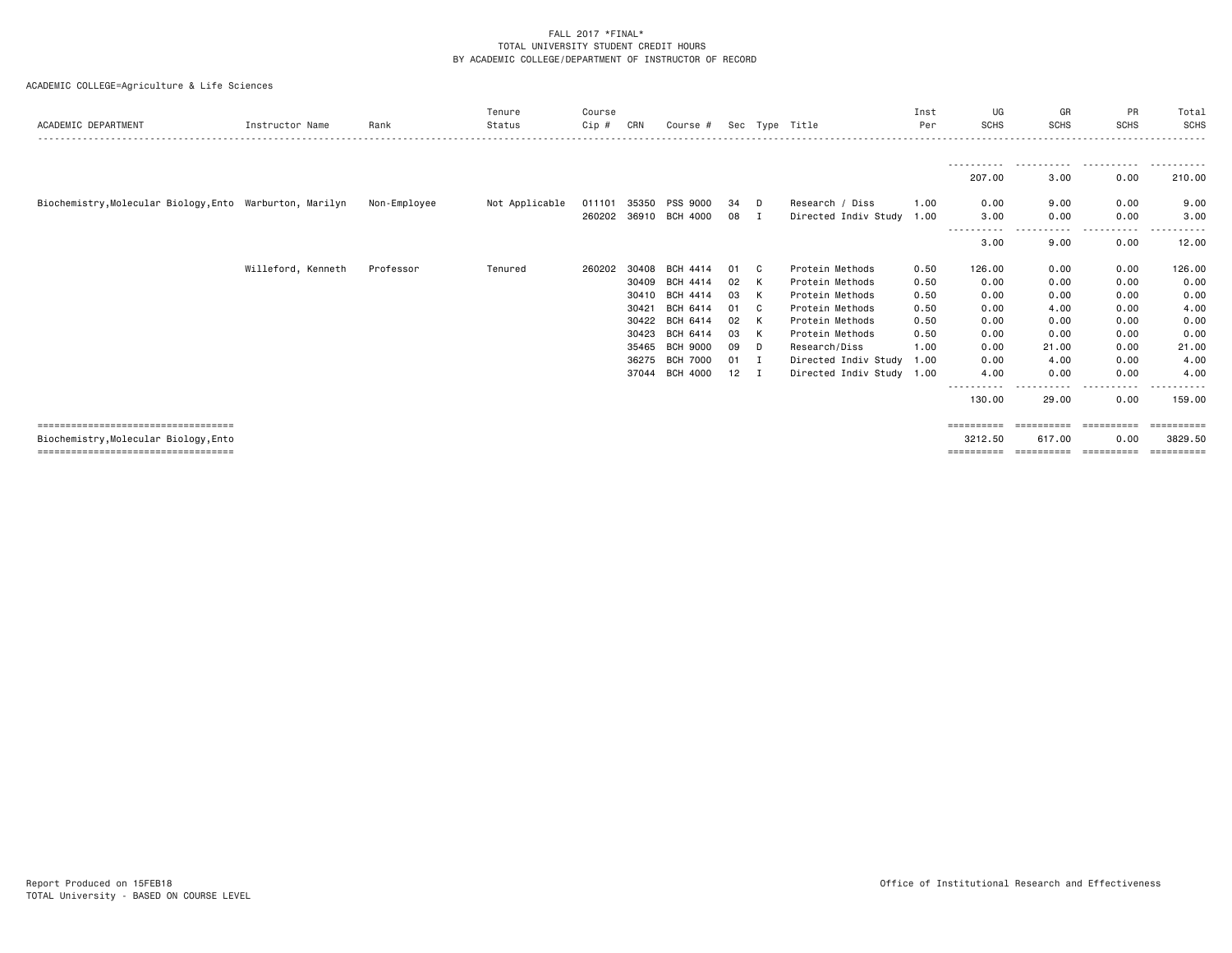| ACADEMIC DEPARTMENT                                                                         | Instructor Name  | Rank                              | Tenure<br>Status | Course<br>Cip # | CRN                   | Course #              |          |          | Sec Type Title                                         | Inst<br>Per | UG<br><b>SCHS</b>                                                                                                                 | GR<br><b>SCHS</b> | PR<br><b>SCHS</b> | Total<br><b>SCHS</b> |
|---------------------------------------------------------------------------------------------|------------------|-----------------------------------|------------------|-----------------|-----------------------|-----------------------|----------|----------|--------------------------------------------------------|-------------|-----------------------------------------------------------------------------------------------------------------------------------|-------------------|-------------------|----------------------|
|                                                                                             |                  |                                   |                  |                 |                       |                       |          |          |                                                        |             |                                                                                                                                   |                   |                   |                      |
| Food Science, Nutrition & Health Pr Abdallah Ruiz, Angel Grad Research Assis Not Applicable |                  |                                   |                  |                 | 190504 32166<br>32596 | FNH 2293<br>HS 2293   | 01<br>01 | - C<br>C | Indiv & Family Nutri 0.25<br>Indiv & Family Nutri 0.25 |             | 159.00<br>55.50                                                                                                                   | 0.00<br>0.00      | 0.00<br>0.00      | 159.00<br>55.50      |
|                                                                                             |                  |                                   |                  |                 |                       |                       |          |          |                                                        |             | .                                                                                                                                 | .                 | .                 | . <u>.</u> .         |
|                                                                                             |                  |                                   |                  |                 |                       |                       |          |          |                                                        |             | 214.50                                                                                                                            | 0.00              | 0.00              | 214.50               |
|                                                                                             | Allsopp, Marie   | Assistant Professor Ten Track     |                  | 190501          | 32184                 | FNH 4373              | 01       | C        | NTR Ed & Counsel Ski 1.00                              |             | 84.00                                                                                                                             | 0.00              | 0.00              | 84.00                |
|                                                                                             |                  |                                   |                  |                 | 190504 32175          | FNH 3701              | 01       | s        | NTR Professional Dev 1.00                              |             | 22.00                                                                                                                             | 0.00              | 0.00              | 22.00                |
|                                                                                             |                  |                                   |                  |                 | 513102 32197          | FNH 6373              | 01       | C        | NTR Ed & Counsel Ski 1.00                              |             | 0.00                                                                                                                              | 6.00              | 0.00              | 6.00                 |
|                                                                                             |                  |                                   |                  |                 |                       |                       |          |          |                                                        |             | 106.00                                                                                                                            | 6.00              | 0.00              | 112.00               |
|                                                                                             | Byrd, Sylvia     | Professor                         | Tenured          |                 |                       | 190599 35926 FNH 9000 | 03       | D        | Research/Diss                                          | 1.00        | 0.00<br><u>.</u>                                                                                                                  | 1.00<br>.         | 0.00<br><u>.</u>  | 1.00<br>. <u>.</u>   |
|                                                                                             |                  |                                   |                  |                 |                       |                       |          |          |                                                        |             | 0.00                                                                                                                              | 1.00              | 0.00              | 1.00                 |
|                                                                                             | Chang, Kow-Ching | Professor                         | Tenured          | 190599          | 35910                 | <b>FNH 8000</b>       | 04       | D        | Research/Thesis                                        | 1.00        | 0.00                                                                                                                              | 5.00              | 0.00              | 5.00                 |
|                                                                                             |                  |                                   |                  |                 | 35927                 | <b>FNH 9000</b>       | 04       | D        | Research/Diss                                          | 1.00        | 0.00<br>د د د د                                                                                                                   | 37.00             | 0.00              | 37.00                |
|                                                                                             |                  |                                   |                  |                 |                       |                       |          |          |                                                        |             | 0.00                                                                                                                              | 42.00             | 0.00              | 42.00                |
|                                                                                             | Cheng, Wen-Hsing | Associate Professor Ten Track     |                  |                 | 190504 30405          | BCH 4253              | 01       | C        | Macronutrients                                         | 1.00        | 3.00                                                                                                                              | 0.00              | 0.00              | 3.00                 |
|                                                                                             |                  |                                   |                  |                 | 32181                 | FNH 4253              | 01       | C        | Macronutrients                                         | 1.00        | 66.00                                                                                                                             | 0.00              | 0.00              | 66.00                |
|                                                                                             |                  |                                   |                  |                 | 32194                 | FNH 6253              | 01       | C        | Macronutrients                                         | 1.00        | 0.00                                                                                                                              | 30.00             | 0.00              | 30.00                |
|                                                                                             |                  |                                   |                  |                 | 32200                 | FNH 8253              | 01       | B        | Ntr & Food Sci Resea                                   | 1.00        | 0.00                                                                                                                              | 18.00             | 0.00              | 18.00                |
|                                                                                             |                  |                                   |                  |                 | 190599 35928          | <b>FNH 9000</b>       | 05       | D        | Research/Diss                                          | 1.00        | 0.00<br>.                                                                                                                         | 13.00<br>.        | 0.00<br>.         | 13.00<br>.           |
|                                                                                             |                  |                                   |                  |                 |                       |                       |          |          |                                                        |             | 69.00                                                                                                                             | 61.00             | 0.00              | 130.00               |
|                                                                                             | Conrad, Amanda   | Instructor                        | Non-Ten Track    | 190504          | 32165                 | FNH 2283              | 01       | C        | Child Health & Nutri 1.00                              |             | 57.00                                                                                                                             | 0.00              | 0.00              | 57.00                |
|                                                                                             |                  |                                   |                  |                 | 32166                 | FNH 2293              | 01       | C        | Indiv & Family Nutri 0.75                              |             | 477.00                                                                                                                            | 0.00              | 0.00              | 477.00               |
|                                                                                             |                  |                                   |                  |                 | 32167                 | FNH 2293              | 02       | C        | Indiv & Family Nutri 1.00                              |             | 129.00                                                                                                                            | 0.00              | 0.00              | 129.00               |
|                                                                                             |                  |                                   |                  |                 | 32595                 | HS 2283               | 01       | C        | Child Health & Nutri 1.00                              |             | 99.00                                                                                                                             | 0.00              | 0.00              | 99.00                |
|                                                                                             |                  |                                   |                  |                 | 32596                 | HS 2293               | 01       | C        | Indiv & Family Nutri 0.75                              |             | 166.50                                                                                                                            | 0.00              | 0.00              | 166.50               |
|                                                                                             |                  |                                   |                  |                 | 32597                 | HS 2293               | 02       | C        | Indiv & Family Nutri 1.00                              |             | 24.00<br>.                                                                                                                        | 0.00              | 0.00              | 24.00                |
|                                                                                             |                  |                                   |                  |                 |                       |                       |          |          |                                                        |             | 952.50                                                                                                                            | 0.00              | 0.00              | 952.50               |
|                                                                                             | Cord, Christine  | Clinical Assist Pro Non-Ten Track |                  |                 | 011001 32182          | FNH 4333              | 01       | C        | Food Law                                               | 1.00        | 42.00                                                                                                                             | 0.00              | 0.00              | 42.00                |
|                                                                                             |                  |                                   |                  |                 | 32183                 | FNH 4333              | 02       | Κ        | Food Law                                               | 1.00        | 0.00                                                                                                                              | 0.00              | 0.00              | 0.00                 |
|                                                                                             |                  |                                   |                  | 011002 34630    |                       | FNH 4593              | 01       | B        | New Food Product Dev                                   | 1.00        | 27.00                                                                                                                             | 0.00              | 0.00              | 27.00                |
|                                                                                             |                  |                                   |                  |                 | 190501 32195          | FNH 6333              | 01       | C.       | Food Law                                               | 1.00        | 0.00                                                                                                                              | 3.00              | 0.00              | 3.00                 |
|                                                                                             |                  |                                   |                  |                 | 32196                 | FNH 6333              | 02       | K        | Food Law                                               | 1.00        | 0.00<br>----                                                                                                                      | 0.00              | 0.00              | 0.00                 |
|                                                                                             |                  |                                   |                  |                 |                       |                       |          |          |                                                        |             | 69.00                                                                                                                             | 3.00              | 0.00              | 72.00                |
|                                                                                             | Crist, Courtney  | Extension Assist Pr Non-Ten Track |                  |                 |                       | 190599 35912 FNH 8000 | 06       | D        | Research/Thesis                                        | 1.00        | 0.00<br>$\frac{1}{2} \left( \frac{1}{2} \right) \left( \frac{1}{2} \right) \left( \frac{1}{2} \right) \left( \frac{1}{2} \right)$ | 2.00              | 0.00              | 2.00                 |
|                                                                                             |                  |                                   |                  |                 |                       |                       |          |          |                                                        |             | 0.00                                                                                                                              | 2.00              | 0.00              | 2.00                 |
|                                                                                             | Fountain, Brent  | Extension Assoc Pro Non-Ten Track |                  | 011102 36228    |                       | PSS 4990              | 03       | B        | Special Topic In PSS 0.33                              |             | 1.98                                                                                                                              | 0.00              | 0.00              | 1.98                 |
|                                                                                             |                  |                                   |                  |                 | 36229                 | PSS 6990              | 03       | B        | Special Topic In PSS 0.33                              |             | 0.00                                                                                                                              | 1.98              | 0.00              | 1.98                 |
|                                                                                             |                  |                                   |                  |                 | 513102 32176          | FNH 4013              | 01       | B        | Nutrition Assessment 1.00                              |             | 66.00                                                                                                                             | 0.00              | 0.00              | 66.00                |
|                                                                                             |                  |                                   |                  |                 | 32190                 | FNH 6013              | 01       | B        | Nutrition Assessment 1.00                              |             | 0.00                                                                                                                              | 9.00              | 0.00              | 9.00                 |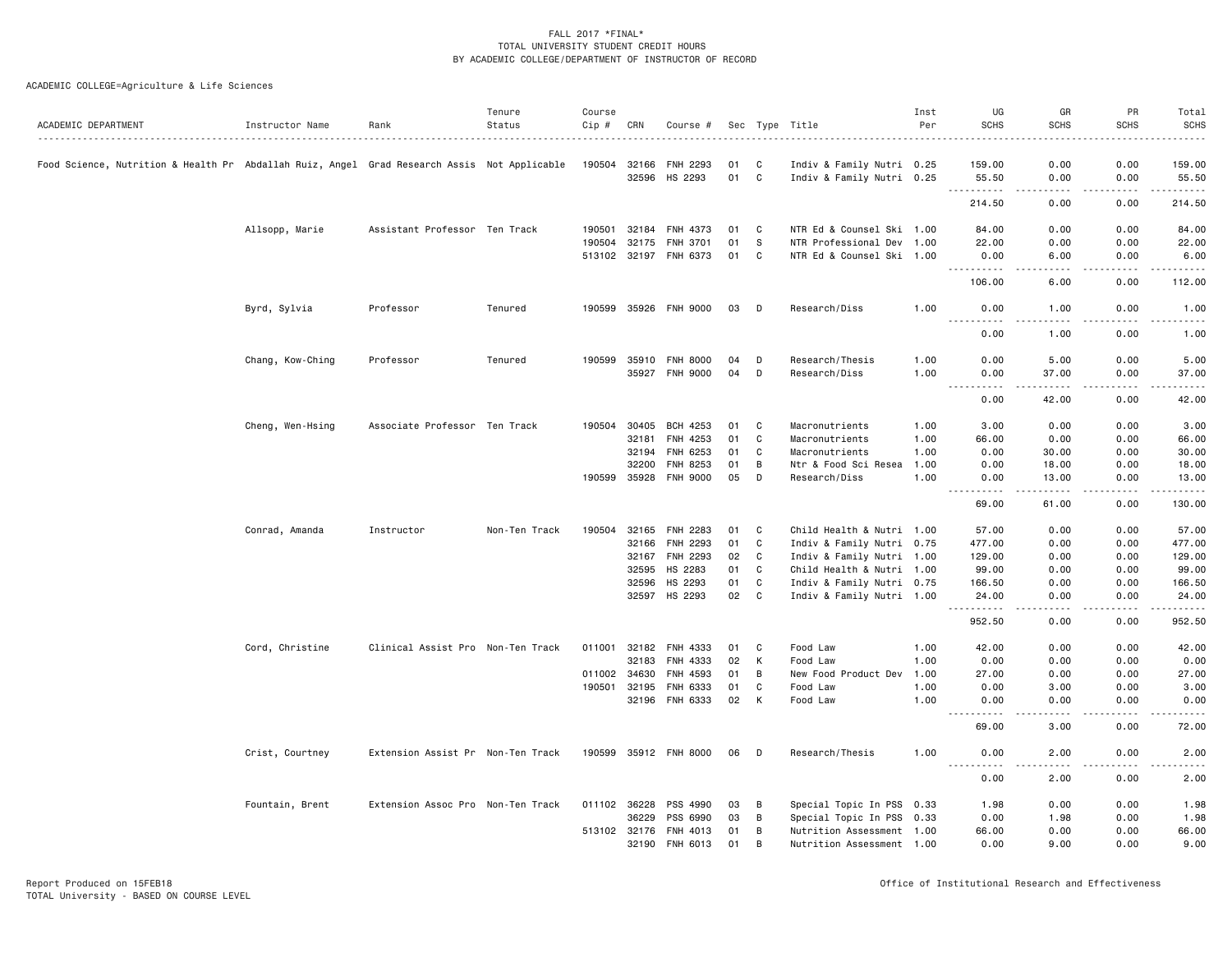| ACADEMIC DEPARTMENT                                  | Instructor Name                                        | Rank                          | Tenure<br>Status | Course<br>Cip # | CRN                   | Course #              |           |        | Sec Type Title                                    | Inst<br>Per | UG<br><b>SCHS</b>    | GR<br><b>SCHS</b>    | PR<br><b>SCHS</b> | Total<br><b>SCHS</b>                       |
|------------------------------------------------------|--------------------------------------------------------|-------------------------------|------------------|-----------------|-----------------------|-----------------------|-----------|--------|---------------------------------------------------|-------------|----------------------|----------------------|-------------------|--------------------------------------------|
|                                                      |                                                        |                               |                  |                 |                       |                       |           |        |                                                   |             | <u>.</u>             |                      |                   |                                            |
|                                                      |                                                        |                               |                  |                 |                       |                       |           |        |                                                   |             | 67.98                | 10.98                | 0.00              | 78.96                                      |
| Food Science, Nutrition & Health Pr Gardner, Antonio |                                                        | Assistant Professor Ten Track |                  |                 | 512207 32169          | FNH 3163              | 02        | C      | Basic Principle Heal 1.00                         |             | 138.00               | 0.00                 | 0.00              | 138.00                                     |
|                                                      |                                                        |                               |                  |                 | 32204                 | FNH 8563              | 01        | C      | Prin Epic & Hlth Sci 1.00                         |             | 0.00                 | 33.00                | 0.00              | 33.00                                      |
|                                                      |                                                        |                               |                  |                 |                       | 34234 FNH 8543        | 501 C     |        | Health Ed for Divers 1.00                         |             | 0.00<br>.            | 48.00<br>.           | 0.00<br>-----     | 48.00<br>.                                 |
|                                                      |                                                        |                               |                  |                 |                       |                       |           |        |                                                   |             | 138.00               | 81.00                | 0.00              | 219.00                                     |
|                                                      | Hunt, Barry                                            | Professor                     | Tenured          |                 | 512207 32202          | FNH 8513              | 01        | C      | Theory Pract in Hlt 1.00                          |             | 0.00                 | 30.00                | 0.00              | 30.00                                      |
|                                                      |                                                        |                               |                  |                 | 34232                 | FNH 8513              | 501       | C      | Theory Pract in Hlt 1.00                          |             | 0.00                 | 57.00                | 0.00              | 57.00                                      |
|                                                      |                                                        |                               |                  |                 |                       | 34236 FNH 8673        | 501 I     |        | Appl Proj for CHES                                | 1.00        | 0.00<br>.            | 42.00<br>.           | 0.00<br>.         | 42.00<br>.                                 |
|                                                      |                                                        |                               |                  |                 |                       |                       |           |        |                                                   |             | 0.00                 | 129.00               | 0.00              | 129.00                                     |
|                                                      | Leach, Vicki                                           | Lecturer                      | Non-Ten Track    | 190501          | 32162                 | FNH 2203              | 01        | в      | Science of Food Prep 1.00                         |             | 87.00                | 0.00                 | 0.00              | 87.00                                      |
|                                                      |                                                        |                               |                  |                 | 190505 32171          | FNH 3283              | 01        | C      | The Foodservice Syst 1.00                         |             | 120.00               | 0.00<br>د د د د      | 0.00<br>.         | 120.00                                     |
|                                                      |                                                        |                               |                  |                 |                       |                       |           |        |                                                   |             | 207.00               | 0.00                 | 0.00              | 207.00                                     |
|                                                      | Mosby, Terezie                                         | Assistant Professor Ten Track |                  | 190599          | 35918                 | <b>FNH 8000</b>       | 12        | D      | Research/Thesis                                   | 1.00        | 0.00                 | 6.00                 | 0.00              | 6.00                                       |
|                                                      |                                                        |                               |                  |                 | 35933                 | FNH 9000              | 10        | D      | Research/Diss                                     | 1.00        | 0.00                 | 2.00                 | 0.00              | 2.00                                       |
|                                                      |                                                        |                               |                  |                 | 36625                 | FNH 7000              | 02        | Ι.     | Directed Indiv Study 1.00                         |             | 0.00                 | 4.00                 | 0.00              | 4.00                                       |
|                                                      |                                                        |                               |                  |                 | 513101 32180          | FNH 4233              | 01        | C      | Medical Nutrition Th                              | 1.00        | 78.00                | 0.00                 | 0.00              | 78.00                                      |
|                                                      |                                                        |                               |                  |                 | 32201                 | FNH 8286              | 01        | E      | Supervised Practice                               | 1.00        | 0.00                 | 96.00                | 0.00              | 96.00                                      |
|                                                      |                                                        |                               |                  |                 | 513102 32193          | FNH 6233              | 01        | C      | Medical Nutrition Th 1.00                         |             | 0.00<br>.            | 9.00                 | 0.00<br>.         | 9.00<br>.                                  |
|                                                      |                                                        |                               |                  |                 |                       |                       |           |        |                                                   |             | 78.00                | 117.00               | 0.00              | 195.00                                     |
|                                                      | Mukherjee, Soma                                        | Grad Teach Assist             | Not Applicable   |                 | 190501 32159          | FNH 1103              | 01        | C      | Intro Food Sci, Nutr 1.00                         |             | 219.00<br>.          | 0.00<br>. <u>. .</u> | 0.00<br>.         | 219.00<br>$- - - - - - -$                  |
|                                                      |                                                        |                               |                  |                 |                       |                       |           |        |                                                   |             | 219.00               | 0.00                 | 0.00              | 219.00                                     |
|                                                      | Nannapaneni, Ramakri Research Assoc Prof Non-Ten Track |                               |                  |                 | 190599 35919          | <b>FNH 8000</b>       | 13        | D      | Research/Thesis                                   | 1.00        | 0.00                 | 1.00                 | 0.00              | 1.00                                       |
|                                                      |                                                        |                               |                  |                 | 35934                 | <b>FNH 9000</b>       | 11        | D      | Research/Diss                                     | 1.00        | 0.00                 | 4.00                 | 0.00              | 4.00                                       |
|                                                      |                                                        |                               |                  |                 |                       |                       |           |        |                                                   |             | 2.2.2.2.2<br>0.00    | د د د د<br>5.00      | .<br>0.00         | $\sim$ $\sim$ $\sim$ $\sim$ $\sim$<br>5.00 |
|                                                      |                                                        |                               |                  |                 |                       |                       |           |        |                                                   |             |                      |                      |                   |                                            |
|                                                      | Oliver, Brittney                                       | Assistant Professor Ten Track |                  | 190501          | 34626                 | FNH 4393              | 501<br>01 | C<br>C | Prevention of Diseas 1.00                         |             | 60.00<br>0.00        | 0.00                 | 0.00              | 60.00                                      |
|                                                      |                                                        |                               |                  |                 | 512207 32203<br>34233 | FNH 8523<br>FNH 8523  | 501 C     |        | Health Promotion Tec<br>Health Promotion Tec 1.00 | 1.00        | 0.00                 | 24.00<br>51.00       | 0.00<br>0.00      | 24.00<br>51.00                             |
|                                                      |                                                        |                               |                  |                 |                       |                       |           |        |                                                   |             | د د د د د<br>60.00   | 75.00                | 0.00              | 135.00                                     |
|                                                      | Pylate, Leah                                           | Non-Faculty                   | Not Applicable   |                 |                       | 512207 34231 FNH 3163 | 501 C     |        | Basic Principle Heal 1.00                         |             | 120.00               | 0.00                 | 0.00              | 120.00                                     |
|                                                      |                                                        |                               |                  |                 |                       |                       |           |        |                                                   |             | $\sim$ $\sim$ .<br>. | .                    | <u>.</u>          | .                                          |
|                                                      |                                                        |                               |                  |                 |                       |                       |           |        |                                                   |             | 120.00               | 0.00                 | 0.00              | 120.00                                     |
|                                                      | Schilling, Mark                                        | Professor                     | Tenured          | 011001          | 34627                 | FNH 4114              | 01        | B      | Analysis of Food Pro 1.00                         |             | 32.00                | 0.00                 | 0.00              | 32.00                                      |
|                                                      |                                                        |                               |                  | 120509          | 32178                 | FNH 4200              | 01        | C      | Dual Enroll MUW Culi 1.00                         |             | 52.00                | 0.00                 | 0.00              | 52.00                                      |
|                                                      |                                                        |                               |                  | 190501          | 32161                 | FNH 2011              | 01        | C      | Career Pln/Succ Food 1.00                         |             | 22.00                | 0.00                 | 0.00              | 22.00                                      |
|                                                      |                                                        |                               |                  |                 | 32185<br>34628        | FNH 4480<br>FNH 6114  | 01<br>01  | E<br>B | Food Science Interns 1.00<br>Analysis of Food Pro | 1.00        | 30.00<br>0.00        | 0.00<br>8.00         | 0.00<br>0.00      | 30.00<br>8.00                              |
|                                                      |                                                        |                               |                  |                 | 190599 35921          | FNH 8000              | 15        | D      | Research/Thesis                                   | 1.00        | 0.00                 | 18.00                | 0.00              | 18.00                                      |
|                                                      |                                                        |                               |                  |                 |                       |                       |           |        |                                                   |             |                      |                      |                   |                                            |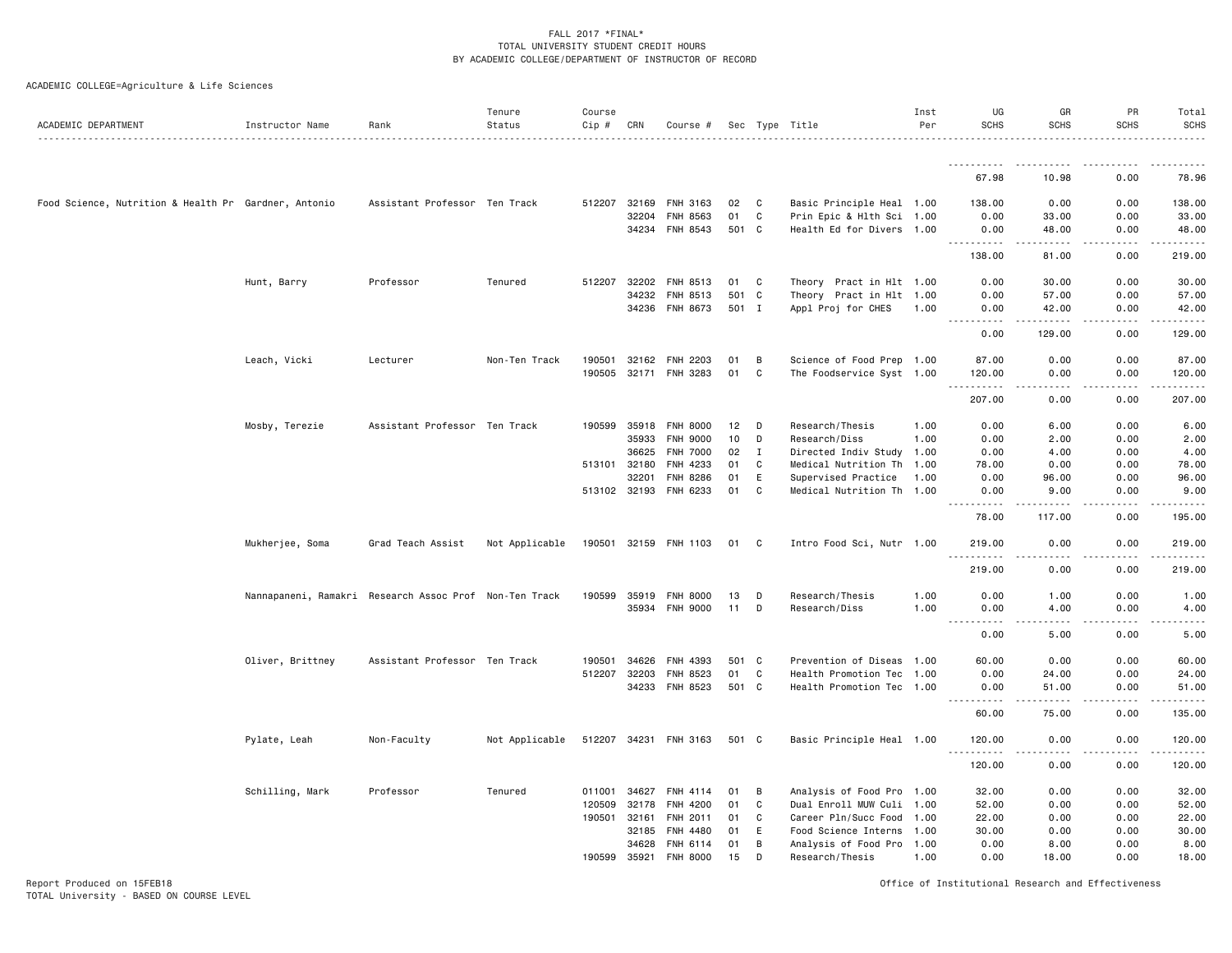|                                                                             |                 |             | Tenure         | Course |              |                 |                  |              |                           | Inst | UG                                                                                                                                | GR                  | PR                   | Total                 |
|-----------------------------------------------------------------------------|-----------------|-------------|----------------|--------|--------------|-----------------|------------------|--------------|---------------------------|------|-----------------------------------------------------------------------------------------------------------------------------------|---------------------|----------------------|-----------------------|
| ACADEMIC DEPARTMENT                                                         | Instructor Name | Rank        | Status         | Cip #  | CRN          | Course #        | Sec              |              | Type Title                | Per  | <b>SCHS</b>                                                                                                                       | <b>SCHS</b>         | <b>SCHS</b>          | <b>SCHS</b>           |
| Food Science, Nutrition & Health Pr Schilling, Mark                         |                 | Professor   | Tenured        | 190599 | 35935        | <b>FNH 9000</b> | 12 <sup>12</sup> | D            | Research/Diss             | 1.00 | 0.00                                                                                                                              | 11.00               | 0.00                 | 11.00                 |
|                                                                             |                 |             |                |        |              | 36420 FNH 7000  | 01               | $\mathbf{I}$ | Directed Indiv Study 1.00 |      | 0.00                                                                                                                              | 1.00                | 0.00                 | 1.00                  |
|                                                                             |                 |             |                |        |              |                 |                  |              |                           |      | 136.00                                                                                                                            | 38.00               | 0.00                 | 174.00                |
|                                                                             | Silva, Juan     | Professor   | Tenured        | 190501 |              | 36975 FNH 4000  | 01               | $\mathbf{I}$ | Directed Indiv Study 1.00 |      | 3.00                                                                                                                              | 0.00                | 0.00                 | 3.00                  |
|                                                                             |                 |             |                | 190599 | 35922        | <b>FNH 8000</b> | 16               | D            | Research/Thesis           | 1.00 | 0.00                                                                                                                              | 7.00                | 0.00                 | 7.00                  |
|                                                                             |                 |             |                |        | 36968        | <b>FNH 7000</b> | 03               | I            | Directed Indiv Study 1.00 |      | 0.00                                                                                                                              | 3.00                | 0.00                 | 3.00                  |
|                                                                             |                 |             |                |        |              | 37079 FNH 7000  | 04               | I            | Directed Indiv Study 1.00 |      | 0.00<br>$\frac{1}{2} \left( \frac{1}{2} \right) \left( \frac{1}{2} \right) \left( \frac{1}{2} \right) \left( \frac{1}{2} \right)$ | 3.00<br>----        | 0.00<br>. <b>.</b>   | 3.00                  |
|                                                                             |                 |             |                |        |              |                 |                  |              |                           |      | 3.00                                                                                                                              | 13.00               | 0.00                 | 16.00                 |
|                                                                             | Street, Susan   | Lecturer    | Non-Ten Track  | 190504 | 34229        | FNH 2283        | 501 C            |              | Child Health & Nutri 1.00 |      | 84.00                                                                                                                             | 0.00                | 0.00                 | 84.00                 |
|                                                                             |                 |             |                |        | 34230        | FNH 2293        | 501 C            |              | Indiv & Family Nutri 1.00 |      | 114.00                                                                                                                            | 0.00                | 0.00                 | 114.00                |
|                                                                             |                 |             |                |        | 34298        | HS 2283         | 501 C            |              | Child Health & Nutri 1.00 |      | 36.00                                                                                                                             | 0.00                | 0.00                 | 36.00                 |
|                                                                             |                 |             |                |        |              | 34299 HS 2293   | 501 C            |              | Indiv & Family Nutri 1.00 |      | 30.00<br>.                                                                                                                        | 0.00                | 0.00                 | 30.00                 |
|                                                                             |                 |             |                |        |              |                 |                  |              |                           |      | 264.00                                                                                                                            | 0.00                | 0.00                 | 264.00                |
|                                                                             | Tidwell, Diane  | Professor   | Tenured        | 190504 | 32170        | FNH 3263        | 01               | B            | Research Mth in Fd & 1.00 |      | 90.00                                                                                                                             | 0.00                | 0.00                 | 90.00                 |
|                                                                             |                 |             |                | 190599 | 35923        | <b>FNH 8000</b> | 17               | D            | Research/Thesis           | 1.00 | 0.00                                                                                                                              | 1.00                | 0.00                 | 1.00                  |
|                                                                             |                 |             |                |        | 35937        | <b>FNH 9000</b> | 14               | D            | Research/Diss             | 1.00 | 0.00                                                                                                                              | 10.00               | 0.00                 | 10.00                 |
|                                                                             |                 |             |                |        | 513102 32168 | <b>FNH 3003</b> | 01               | E            | Nutr Field Experienc 1.00 |      | 30.00                                                                                                                             | 0.00<br>$\cdots$    | 0.00<br>. <u>.</u> . | 30.00<br>.            |
|                                                                             |                 |             |                |        |              |                 |                  |              |                           |      | 120.00                                                                                                                            | 11.00               | 0.00                 | 131.00                |
|                                                                             | White, Kelly    | Non-Faculty | Not Applicable | 190501 | 32192        | FNH 6223        | 01               | C            | Sports Nutrition          | 1.00 | 0.00                                                                                                                              | 45.00               | 0.00                 | 45.00                 |
|                                                                             |                 |             |                | 190504 | 32179        | FNH 4223        | 01               | C            | Sports Nutrition          | 1.00 | 30.00                                                                                                                             | 0.00                | 0.00                 | 30.00                 |
|                                                                             |                 |             |                |        |              | 36356 FNH 4223  | 501 C            |              | Sports Nutrition          | 1.00 | 24.00                                                                                                                             | 0.00                | 0.00                 | 24.00                 |
|                                                                             |                 |             |                |        |              |                 |                  |              |                           |      | 54.00                                                                                                                             | 45.00               | 0.00                 | 99.00                 |
| ------------------------------------<br>Food Science, Nutrition & Health Pr |                 |             |                |        |              |                 |                  |              |                           |      | ==========<br>2877.98                                                                                                             | eessesses<br>639.98 | - EEEEEEEEE<br>0.00  | ==========<br>3517.96 |
| ------------------------------------                                        |                 |             |                |        |              |                 |                  |              |                           |      |                                                                                                                                   |                     |                      | ==========            |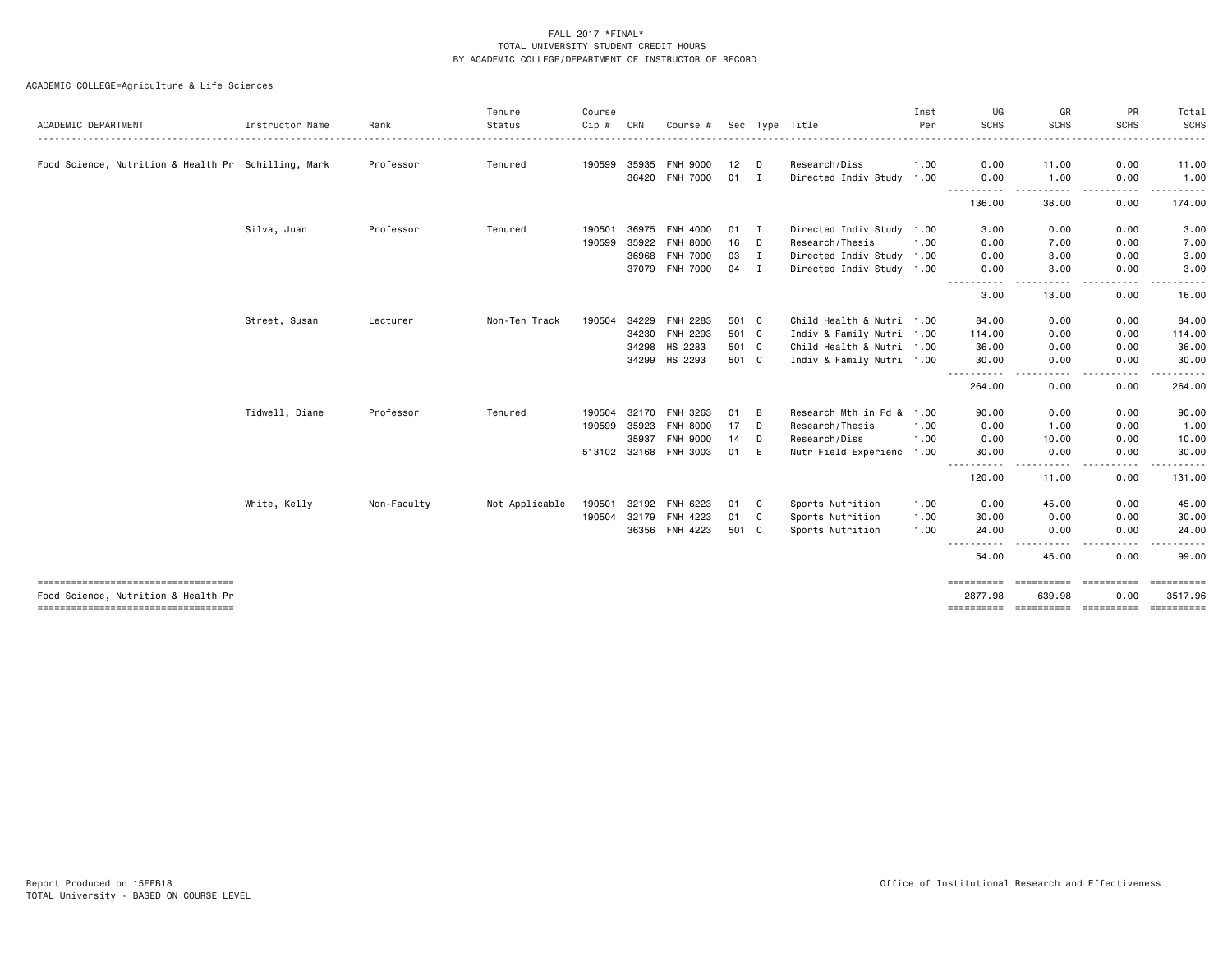| ACADEMIC DEPARTMENT    | Instructor Name  | Rank                                             | Tenure<br>Status | Course<br>Cip # | CRN          | Course #              |       |              | Sec Type Title             | Inst<br>Per | UG<br><b>SCHS</b>                                                                                                                                            | GR<br><b>SCHS</b> | PR<br><b>SCHS</b>                                                                                                                                            | Total<br><b>SCHS</b>    |
|------------------------|------------------|--------------------------------------------------|------------------|-----------------|--------------|-----------------------|-------|--------------|----------------------------|-------------|--------------------------------------------------------------------------------------------------------------------------------------------------------------|-------------------|--------------------------------------------------------------------------------------------------------------------------------------------------------------|-------------------------|
|                        |                  |                                                  |                  |                 |              |                       |       |              |                            |             |                                                                                                                                                              |                   |                                                                                                                                                              |                         |
| Landscape Architecture | Artunc, Sadik    | Professor                                        | Tenured          | 040601          | 32710        | LA 3554               | 01    | $\Omega$     | Design III Small Tow 0.50  |             | 32.00                                                                                                                                                        | 0.00<br>$- - - -$ | 0.00                                                                                                                                                         | 32.00                   |
|                        |                  |                                                  |                  |                 |              |                       |       |              |                            |             | 32.00                                                                                                                                                        | 0.00              | 0.00                                                                                                                                                         | 32.00                   |
|                        | Brzuszek, Robert | Professor                                        | Tenured          | 040601          | 32701        | LA 1333               | 01    | B            | Landscape Sys. & Pla 0.50  |             | 61.50                                                                                                                                                        | 0.00              | 0.00                                                                                                                                                         | 61.50                   |
|                        |                  |                                                  |                  |                 | 32707        | LA 2554               | 01    | L.           | Land Arch Des I:Site 0.50  |             | 44.00                                                                                                                                                        | 0.00              | 0.00                                                                                                                                                         | 44.00                   |
|                        |                  |                                                  |                  |                 |              | 35817 LA 1433         | 01    | B            | LA Creativity              | 0.50        | 12.00                                                                                                                                                        | 0.00              | 0.00                                                                                                                                                         | 12.00                   |
|                        |                  |                                                  |                  |                 | 36004        | LA 7000               | 01    | $\mathbf{I}$ | Directed Indiv Study 1.00  |             | 0.00                                                                                                                                                         | 3.00              | 0.00                                                                                                                                                         | 3.00                    |
|                        |                  |                                                  |                  |                 | 36386        | LA 8000               | 01    | D            | Research / Thesis          | 1.00        | 0.00                                                                                                                                                         | 20.00             | 0.00                                                                                                                                                         | 20.00                   |
|                        |                  |                                                  |                  |                 | 36557        | LA 7000               | 05    | $\mathbf I$  | Directed Indiv Study 1.00  |             | 0.00                                                                                                                                                         | 3.00              | 0.00                                                                                                                                                         | 3.00                    |
|                        |                  |                                                  |                  |                 | 36558        | LA 7000               | 06    | $\mathbf I$  | Directed Indiv Study 1.00  |             | 0.00                                                                                                                                                         | 3.00              | 0.00                                                                                                                                                         | 3.00                    |
|                        |                  |                                                  |                  |                 | 36560        | LA 7000               | 08    | $\mathbf{I}$ | Directed Indiv Study 1.00  |             | 0.00<br>$\frac{1}{2} \left( \frac{1}{2} \right) \left( \frac{1}{2} \right) \left( \frac{1}{2} \right) \left( \frac{1}{2} \right) \left( \frac{1}{2} \right)$ | 3.00<br>.         | 0.00<br>.                                                                                                                                                    | 3.00<br>.               |
|                        |                  |                                                  |                  |                 |              |                       |       |              |                            |             | 117.50                                                                                                                                                       | 32.00             | 0.00                                                                                                                                                         | 149.50                  |
|                        | Fulford, Charles | Associate Professor Tenured                      |                  | 040601          | 32702        | LA 1533               | 01    | L.           | Pres Meth & Media          | 1.00        | 72.00                                                                                                                                                        | 0.00              | 0.00                                                                                                                                                         | 72.00                   |
|                        |                  |                                                  |                  |                 | 32703        | LA 1533               | 02    | L.           | Pres Meth & Media          | 1.00        | 48.00                                                                                                                                                        | 0.00              | 0.00                                                                                                                                                         | 48.00                   |
|                        |                  |                                                  |                  |                 |              | 35817 LA 1433         | 01    | B            | LA Creativity              | 0.50        | 12.00                                                                                                                                                        | 0.00              | 0.00                                                                                                                                                         | 12.00                   |
|                        |                  |                                                  |                  |                 |              |                       |       |              |                            |             | $\sim$ $\sim$ $\sim$<br><b></b><br>132.00                                                                                                                    | .<br>0.00         | -----<br>0.00                                                                                                                                                | .<br>132.00             |
|                        | Gallo, Katarzyna | Instructor                                       | Non-Ten Track    | 130101          | 31947        | EPY 4033              | 01    | C            | Lear Theo Ed Rel Set 1.00  |             | 63.00                                                                                                                                                        | 0.00              | 0.00                                                                                                                                                         | 63.00                   |
|                        |                  |                                                  |                  | 130499          | 31935        | EPY 3063              | 01    | C            | Indiv Diff/Exception 1.00  |             | 144.00                                                                                                                                                       | 0.00              | 0.00                                                                                                                                                         | 144.00                  |
|                        |                  |                                                  |                  |                 |              | 231303 31944 EPY 3513 | 01    | C            | Behavioral Sci Writi 1.00  |             | 66.00                                                                                                                                                        | 0.00              | 0.00                                                                                                                                                         | 66.00                   |
|                        |                  |                                                  |                  |                 |              |                       |       |              |                            |             | .<br>273.00                                                                                                                                                  | 0.00              | 0.00                                                                                                                                                         | 273.00                  |
|                        | Gallo, Warren    | Associate Professor Tenured                      |                  |                 | 011102 36228 | PSS 4990              | 03    | B            | Special Topic In PSS 0.33  |             | 1.98                                                                                                                                                         | 0.00              | 0.00                                                                                                                                                         | 1.98                    |
|                        |                  |                                                  |                  |                 | 36229        | PSS 6990              | 03    | B            | Special Topic In PSS 0.33  |             | 0.00                                                                                                                                                         | 1.98              | 0.00                                                                                                                                                         | 1.98                    |
|                        |                  |                                                  |                  |                 | 040601 32709 | LA 3534               | 01    | В            | Construction III: Hyd 1.00 |             | 64.00                                                                                                                                                        | 0.00              | 0.00                                                                                                                                                         | 64.00                   |
|                        |                  |                                                  |                  |                 | 32710        | LA 3554               | 01    | Q            | Design III Small Tow 0.50  |             | 32.00                                                                                                                                                        | 0.00              | 0.00                                                                                                                                                         | 32.00                   |
|                        |                  |                                                  |                  |                 | 32722        | LA 8513               | 01    | Q            | LA Grad Design Studi 1.00  |             | 0.00                                                                                                                                                         | 9.00              | 0.00                                                                                                                                                         | 9.00                    |
|                        |                  |                                                  |                  |                 | 32725        | LA 8711               | 01    | C            | Sem Watershed Man          | 1.00        | 0.00                                                                                                                                                         | 3.00              | 0.00                                                                                                                                                         | 3.00                    |
|                        |                  |                                                  |                  | 521003          | 32269        | FYE 1001              | F21 C |              | First Year Experienc 1.00  |             | 13.00                                                                                                                                                        | 0.00              | 0.00                                                                                                                                                         | 13.00                   |
|                        |                  |                                                  |                  |                 |              | 32270 FYE 1001        | F22 C |              | First Year Experienc 1.00  |             | 15.00                                                                                                                                                        | 0.00<br>.         | 0.00<br>$\frac{1}{2} \left( \frac{1}{2} \right) \left( \frac{1}{2} \right) \left( \frac{1}{2} \right) \left( \frac{1}{2} \right) \left( \frac{1}{2} \right)$ | 15.00<br>وعاماتها ماليا |
|                        |                  |                                                  |                  |                 |              |                       |       |              |                            |             | 125.98                                                                                                                                                       | 13.98             | 0.00                                                                                                                                                         | 139.96                  |
|                        | Li, Chuo         | Associate Professor Tenured                      |                  |                 | 040601 32715 | LA 4113               | 01    | C            | LA Theory and Critic 1.00  |             | 18.00                                                                                                                                                        | 0.00              | 0.00                                                                                                                                                         | 18.00                   |
|                        |                  |                                                  |                  |                 |              | 32720 LA 6113         | 01    | C            | LA Theory and Critic 1.00  |             | 0.00                                                                                                                                                         | 9.00              | 0.00                                                                                                                                                         | 9.00                    |
|                        |                  |                                                  |                  |                 |              | 32724 LA 8613         | 01    | C            | Int Res Meth in LA         | 1.00        | 0.00<br>.                                                                                                                                                    | 9.00<br>.         | 0.00<br><b>.</b>                                                                                                                                             | 9.00<br>.               |
|                        |                  |                                                  |                  |                 |              |                       |       |              |                            |             | 18.00                                                                                                                                                        | 18.00             | 0.00                                                                                                                                                         | 36.00                   |
|                        | Mansfield, James | Lecturer                                         | Non-Ten Track    |                 | 040601 32718 | LA 4723               | 01    | C            | L Arch Pro Practice        | 1.00        | 54.00<br>-----                                                                                                                                               | 0.00              | 0.00                                                                                                                                                         | 54.00                   |
|                        |                  |                                                  |                  |                 |              |                       |       |              |                            |             | 54.00                                                                                                                                                        | 0.00              | 0.00                                                                                                                                                         | 54.00                   |
|                        | Rood, Cynthia    | Lecturer                                         | Non-Ten Track    |                 |              | 040601 32705 LA 1803  | 01    | C            | Land Arch Appre            | 1.00        | 324.00                                                                                                                                                       | 0.00              | 0.00                                                                                                                                                         | 324.00                  |
|                        |                  |                                                  |                  |                 |              | 34316 LA 1803         | 501 C |              | Land Arch Appre            | 1.00        | 195.00<br><b></b>                                                                                                                                            | 0.00<br>.         | 0.00<br>.                                                                                                                                                    | 195.00                  |
|                        |                  |                                                  |                  |                 |              |                       |       |              |                            |             | 519.00                                                                                                                                                       | 0.00              | 0.00                                                                                                                                                         | .<br>519.00             |
|                        |                  | Schauwecker, Timothy Associate Professor Tenured |                  |                 |              | 010605 32712 LA 3701  | 01    | C            | LC Seminar II              | 1.00        | 10.00                                                                                                                                                        | 0.00              | 0.00                                                                                                                                                         | 10.00                   |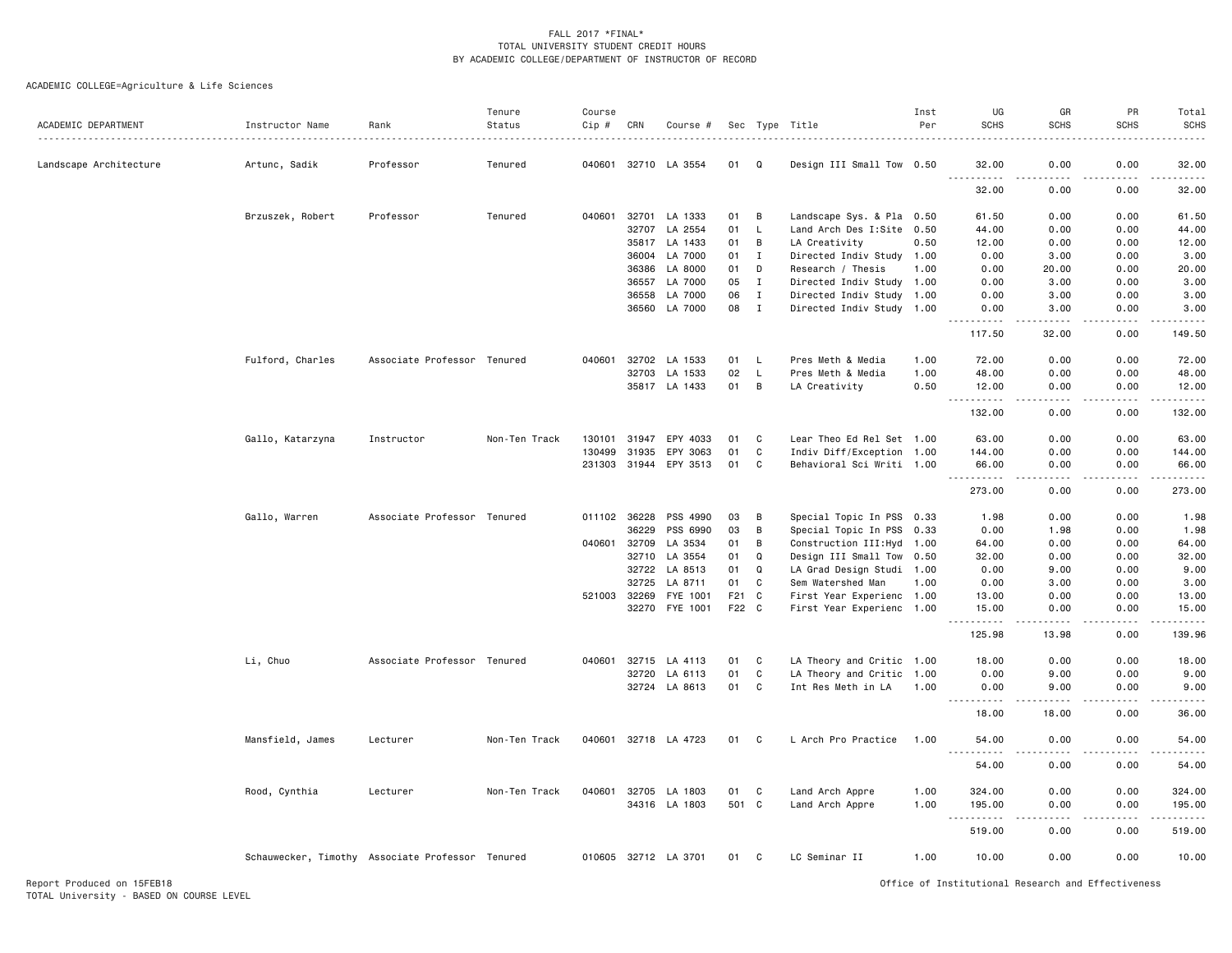| ACADEMIC DEPARTMENT                                              | Instructor Name  | Rank                                             | Tenure<br>Status | Course<br>Cip # | CRN   | Course #       |       |                | Sec Type Title             | Inst<br>Per | UG<br><b>SCHS</b>                                                                                                                                            | GR<br><b>SCHS</b>               | PR<br><b>SCHS</b> | Total<br><b>SCHS</b>  |
|------------------------------------------------------------------|------------------|--------------------------------------------------|------------------|-----------------|-------|----------------|-------|----------------|----------------------------|-------------|--------------------------------------------------------------------------------------------------------------------------------------------------------------|---------------------------------|-------------------|-----------------------|
|                                                                  |                  |                                                  |                  |                 |       |                |       |                |                            |             |                                                                                                                                                              |                                 |                   |                       |
| Landscape Architecture                                           |                  | Schauwecker, Timothy Associate Professor Tenured |                  | 010605          | 32717 | LA 4701        | 01    | C              | LC Seminar III             | 1.00        | 10.00                                                                                                                                                        | 0.00                            | 0.00              | 10.00                 |
|                                                                  |                  |                                                  |                  | 040601          | 32701 | LA 1333        | 01    | B              | Landscape Sys. & Pla 0.50  |             | 61.50                                                                                                                                                        | 0.00                            | 0.00              | 61.50                 |
|                                                                  |                  |                                                  |                  |                 |       | 35432 LA 6753  | 01    | C              | Sustain Landscape Mg 1.00  |             | 0.00                                                                                                                                                         | 3.00                            | 0.00              | 3.00                  |
|                                                                  |                  |                                                  |                  |                 |       | 35434 LA 6753  | 02    | C              | Sustain Landscape Mg 0.50  |             | 0.00                                                                                                                                                         | 3.00                            | 0.00              | 3.00                  |
|                                                                  |                  |                                                  |                  |                 | 37071 | LA 4000        | 06    | I              | Directed Indiv Study 1.00  |             | 2.00                                                                                                                                                         | 0.00                            | 0.00              | 2.00                  |
|                                                                  |                  |                                                  |                  | 303301          | 35431 | LA 4753        | 01    | C              | Sustain Landscape Mg 1.00  |             | 66.00                                                                                                                                                        | 0.00                            | 0.00              | 66.00                 |
|                                                                  |                  |                                                  |                  |                 |       | 35433 LA 4753  | 02    | C              | Sustain Landscape Mg 0.50  |             | 33.00<br>.                                                                                                                                                   | 0.00<br>.                       | 0.00<br>.         | 33.00<br>.            |
|                                                                  |                  |                                                  |                  |                 |       |                |       |                |                            |             | 182.50                                                                                                                                                       | 6.00                            | 0.00              | 188.50                |
|                                                                  | Seymour, Michael | Professor                                        | Tenured          | 040601          | 32707 | LA 2554        | 01    | - L            | Land Arch Des I:Site 0.50  |             | 44.00                                                                                                                                                        | 0.00                            | 0.00              | 44.00                 |
|                                                                  |                  |                                                  |                  |                 | 32726 | LA 8731        | 01    | C              | Seminar Com Bas Plan 1.00  |             | 0.00                                                                                                                                                         | 1.00                            | 0.00              | 1.00                  |
|                                                                  |                  |                                                  |                  | 521003 32257    |       | FYE 1001       | F07 C |                | First Year Experienc 0.50  |             | 8.00                                                                                                                                                         | 0.00                            | 0.00              | 8.00                  |
|                                                                  |                  |                                                  |                  |                 |       | 32258 FYE 1001 | F08 C |                | First Year Experienc 0.50  |             | 4.50<br>$\frac{1}{2} \left( \frac{1}{2} \right) \left( \frac{1}{2} \right) \left( \frac{1}{2} \right) \left( \frac{1}{2} \right) \left( \frac{1}{2} \right)$ | 0.00<br>.                       | 0.00<br>.         | 4.50                  |
|                                                                  |                  |                                                  |                  |                 |       |                |       |                |                            |             | 56.50                                                                                                                                                        | 1.00                            | 0.00              | 57.50                 |
|                                                                  | Summerlin, Peter | Assistant Professor Ten Track                    |                  | 040601          | 32706 | LA 2544        | 01    | B              | LA Contruction I: Mat 1.00 |             | 88.00                                                                                                                                                        | 0.00                            | 0.00              | 88.00                 |
|                                                                  |                  |                                                  |                  |                 | 32719 | LA 4754        | 01    | L              | LA Design V-Regional 0.50  |             | 32.00                                                                                                                                                        | 0.00                            | 0.00              | 32.00                 |
|                                                                  |                  |                                                  |                  |                 | 32723 | LA 8533        | 01    | Q              | LA Grad Design Studi 0.50  |             | 0.00                                                                                                                                                         | 1.50                            | 0.00              | 1.50                  |
|                                                                  |                  |                                                  |                  |                 | 36005 | LA 7000        | 02    | I              | Directed Indiv Study 1.00  |             | 0.00                                                                                                                                                         | 3.00                            | 0.00              | 3.00                  |
|                                                                  |                  |                                                  |                  |                 | 36489 | LA 7000        | 03    | $\mathbf I$    | Directed Indiv Study 1.00  |             | 0.00                                                                                                                                                         | 4.00                            | 0.00              | 4.00                  |
|                                                                  |                  |                                                  |                  |                 | 36556 | LA 7000        | 04    | $\mathbf{I}$   | Directed Indiv Study 1.00  |             | 0.00                                                                                                                                                         | 3.00                            | 0.00              | 3.00                  |
|                                                                  |                  |                                                  |                  |                 | 36559 | LA 7000        | 07    | $\mathbf{I}$   | Directed Indiv Study 1.00  |             | 0.00                                                                                                                                                         | 3.00                            | 0.00              | 3.00                  |
|                                                                  |                  |                                                  |                  |                 | 36561 | LA 7000        | 09    | I              | Directed Indiv Study 1.00  |             | 0.00                                                                                                                                                         | 3,00                            | 0.00              | 3.00                  |
|                                                                  |                  |                                                  |                  |                 |       | 37029 LA 4000  | 04    | $\mathbf{I}$   | Directed Indiv Study 1.00  |             | 1.00                                                                                                                                                         | 0.00                            | 0.00              | 1.00                  |
|                                                                  |                  |                                                  |                  |                 | 37057 | LA 4000        | 05    | $\mathbf{I}$   | Directed Indiv Study 1.00  |             | 1.00                                                                                                                                                         | 0.00                            | 0.00              | 1.00                  |
|                                                                  |                  |                                                  |                  | 521003          | 32257 | FYE 1001       | F07 C |                | First Year Experienc 0.50  |             | 8.00                                                                                                                                                         | 0.00                            | 0.00              | 8.00                  |
|                                                                  |                  |                                                  |                  |                 |       | 32258 FYE 1001 | F08 C |                | First Year Experienc 0.50  |             | 4.50                                                                                                                                                         | 0.00                            | 0.00              | 4.50                  |
|                                                                  |                  |                                                  |                  |                 |       |                |       |                |                            |             | 134.50                                                                                                                                                       | 17.50                           | 0.00              | 152.00                |
|                                                                  | Tofte, Elizabeth | Assistant Professor Ten Track                    |                  | 040601          | 32698 | LA 1001        | F01 C |                | First Year Seminar         | 1.00        | 18.00                                                                                                                                                        | 0.00                            | 0.00              | 18.00                 |
|                                                                  |                  |                                                  |                  |                 | 34609 | LA 3653        | 01    | В              | Plant Design Fund in 1.00  |             | 45.00                                                                                                                                                        | 0.00                            | 0.00              | 45.00                 |
|                                                                  |                  |                                                  |                  |                 | 36148 | LA 4000        | 01    | $\mathbf{I}$   | Directed Indiv Study 1.00  |             | 1.00                                                                                                                                                         | 0.00                            | 0.00              | 1.00                  |
|                                                                  |                  |                                                  |                  |                 |       | 36849 LA 4000  | 03    | $\mathbf{I}$   | Directed Indiv Study 1.00  |             | 1.00<br>$\sim$ $\sim$<br>.                                                                                                                                   | 0.00<br>. <u>. .</u>            | 0.00<br>.         | 1.00<br>$\frac{1}{2}$ |
|                                                                  |                  |                                                  |                  |                 |       |                |       |                |                            |             | 65.00                                                                                                                                                        | 0.00                            | 0.00              | 65.00                 |
|                                                                  | Walker, Jason    | Associate Professor Tenured                      |                  | 040601          | 32719 | LA 4754        | 01    | L.             | LA Design V-Regional 0.50  |             | 32.00                                                                                                                                                        | 0.00                            | 0.00              | 32.00                 |
|                                                                  |                  |                                                  |                  |                 | 32723 | LA 8533        | 01    | Q              | LA Grad Design Studi 0.50  |             | 0.00                                                                                                                                                         | 1.50                            | 0.00              | 1.50                  |
|                                                                  |                  |                                                  |                  |                 | 34608 | LA 1001        | F02 C |                | First Year Seminar         | 1.00        | 29.00                                                                                                                                                        | 0.00                            | 0.00              | 29.00                 |
|                                                                  |                  |                                                  |                  |                 | 36833 | LA 4000        | 02    | $\blacksquare$ | Directed Indiv Study 1.00  |             | 4.00                                                                                                                                                         | 0.00                            | 0.00              | 4.00                  |
|                                                                  |                  |                                                  |                  |                 |       |                |       |                |                            |             | 65.00                                                                                                                                                        | 1.50                            | 0.00              | 66.50                 |
| ======================================<br>Landscape Architecture |                  |                                                  |                  |                 |       |                |       |                |                            |             | ==========<br>1774.98                                                                                                                                        | ======================<br>89.98 | 0.00              | ==========<br>1864.96 |
| ----------------------------------                               |                  |                                                  |                  |                 |       |                |       |                |                            |             | ==========                                                                                                                                                   | ==========                      | ==========        | ==========            |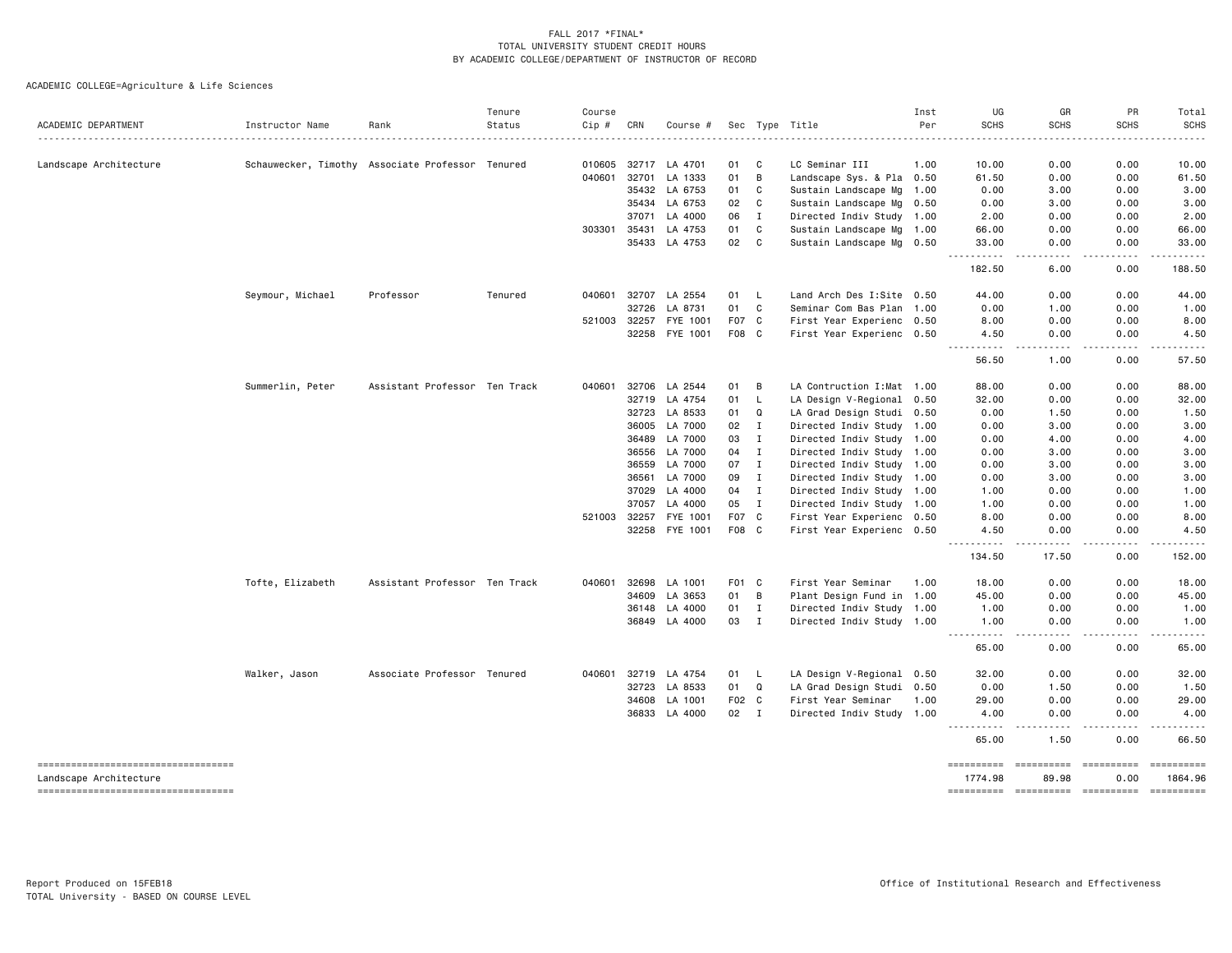| ACADEMIC DEPARTMENT   | Instructor Name   | Rank                              | Tenure<br>Status | Course<br>$Cip \#$ | CRN          | Course # |    |   | Sec Type Title            | Inst<br>Per | UG<br><b>SCHS</b>                             | GR<br><b>SCHS</b> | PR<br><b>SCHS</b> | Total<br><b>SCHS</b>                                                                                                              |
|-----------------------|-------------------|-----------------------------------|------------------|--------------------|--------------|----------|----|---|---------------------------|-------------|-----------------------------------------------|-------------------|-------------------|-----------------------------------------------------------------------------------------------------------------------------------|
|                       |                   |                                   |                  |                    |              |          |    |   |                           | .           |                                               |                   |                   | المالم عامل                                                                                                                       |
| Plant & Soil Sciences | Baldwin, Brian    | Professor                         | Tenured          |                    | 010304 35282 | PSS 8000 | 01 | D | Research / Thesis         | 1.00        | 0.00                                          | 4.00              | 0.00              | 4.00                                                                                                                              |
|                       |                   |                                   |                  | 011101             | 35317        | PSS 9000 | 01 | D | Research / Diss           | 1.00        | 0.00                                          | 20.00             | 0.00              | 20.00                                                                                                                             |
|                       |                   |                                   |                  |                    | 011104 33534 | PSS 4503 | 02 | С | Plant Breeding            | 1.00        | 6.00                                          | 0.00              | 0.00              | 6.00                                                                                                                              |
|                       |                   |                                   |                  |                    | 33553        | PSS 6503 | 02 | C | Plant Breeding            | 1.00        | 0.00                                          | 15.00             | 0.00              | 15.00                                                                                                                             |
|                       |                   |                                   |                  |                    |              |          |    |   |                           |             | 6.00                                          | 39.00             | 0.00              | 45.00                                                                                                                             |
|                       | Barickman, Thomas | Extension Assist Pr Non-Ten Track |                  |                    | 010304 35283 | PSS 8000 | 02 | D | Research / Thesis         | 1.00        | 0.00<br>----                                  | 9.00              | 0.00              | 9.00                                                                                                                              |
|                       |                   |                                   |                  |                    |              |          |    |   |                           |             | 0.00                                          | 9.00              | 0.00              | 9.00                                                                                                                              |
|                       | Bi, Guihong       | Research Professor                | Non-Ten Track    | 010601             | 33504        | PSS 2423 | 01 | C | Plant Matl I              | 1.00        | 147.00                                        | 0.00              | 0.00              | 147.00                                                                                                                            |
|                       |                   |                                   |                  |                    | 33505        | PSS 2423 | 02 | К | Plant Matl I Lab          | 1.00        | 0.00                                          | 0.00              | 0.00              | 0.00                                                                                                                              |
|                       |                   |                                   |                  |                    | 33506        | PSS 2423 | 03 | Κ | Plant Matl I              | 1.00        | 0.00                                          | 0.00              | 0.00              | 0.00                                                                                                                              |
|                       |                   |                                   |                  |                    | 33507        | PSS 2423 | 04 | Κ | Plant Matl I              | 1.00        | 0.00                                          | 0.00              | 0.00              | 0.00                                                                                                                              |
|                       |                   |                                   |                  |                    | 011101 35319 | PSS 9000 | 03 | D | Research / Diss           | 1.00        | 0.00<br>$\frac{1}{2}$<br>$\sim$ $\sim$        | 3.00<br>$   -$    | 0.00<br>.         | 3.00                                                                                                                              |
|                       |                   |                                   |                  |                    |              |          |    |   |                           |             | 147.00                                        | 3.00              | 0.00              | 150.00                                                                                                                            |
|                       | Bond, Jason       | Extension Professor Non-Ten Track |                  | 010304             | 35286        | PSS 8000 | 05 | D | Research / Thesis         | 1.00        | 0.00                                          | 5.00              | 0.00              | 5.00                                                                                                                              |
|                       |                   |                                   |                  | 011101             | 35321        | PSS 9000 | 05 | D | Research / Diss           | 1.00        | 0.00                                          | 5.00              | 0.00              | 5.00                                                                                                                              |
|                       |                   |                                   |                  |                    |              |          |    |   |                           |             | .<br>$\frac{1}{2}$<br>0.00                    | .<br>10.00        | .<br>0.00         | .<br>10.00                                                                                                                        |
|                       | Bradford, Timothy | Instructor                        | Non-Ten Track    | 010000             | 34632        | PSS 2543 | 01 | C | Precision Agricultur 1.00 |             | 99.00                                         | 0.00              | 0.00              | 99.00                                                                                                                             |
|                       |                   |                                   |                  |                    | 34633        | ABE 2543 | 01 | C | Precision Agricultur 1.00 |             | 9.00                                          | 0.00              | 0.00              | 9.00                                                                                                                              |
|                       |                   |                                   |                  |                    | 34634        | PSS 2543 | 02 | Κ | Precision Agricultur 1.00 |             | 0.00                                          | 0.00              | 0.00              | 0.00                                                                                                                              |
|                       |                   |                                   |                  |                    | 34636        | PSS 2543 | 03 | К | Precision Agricultur 1.00 |             | 0.00                                          | 0.00              | 0.00              | 0.00                                                                                                                              |
|                       |                   |                                   |                  |                    | 34637        | ABE 2543 | 03 | Κ | Precision Agricultur 1.00 |             | 0.00                                          | 0.00              | 0.00              | 0.00                                                                                                                              |
|                       |                   |                                   |                  |                    | 34645        | PSS 4543 | 01 | C | Precision Agricultur 1.00 |             | 18.00                                         | 0.00              | 0.00              | 18.00                                                                                                                             |
|                       |                   |                                   |                  |                    | 34647        | ABE 4543 | 01 | C | Precision Agricultur 1.00 |             | 18.00                                         | 0.00              | 0.00              | 18.00                                                                                                                             |
|                       |                   |                                   |                  |                    | 34648        | ABE 6543 | 01 | C | Precision Agricultur 1.00 |             | 0.00                                          | 6.00              | 0.00              | 6.00                                                                                                                              |
|                       |                   |                                   |                  |                    | 010304 33532 | PSS 4453 | 01 | C | Vegetable Production 1.00 |             | 57.00                                         | 0.00              | 0.00              | 57.00                                                                                                                             |
|                       |                   |                                   |                  |                    | 33533        | PSS 4453 | 02 | К | Vegetable Production 1.00 |             | 0.00                                          | 0.00              | 0.00              | 0.00                                                                                                                              |
|                       |                   |                                   |                  |                    |              |          |    |   |                           |             | $\sim$ $\sim$<br>-----<br>201.00              | 6.00              | 0.00              | 207.00                                                                                                                            |
|                       | Broderick, Shaun  | Extension Assist Pr Non-Ten Track |                  | 010304 35287       |              | PSS 8000 | 06 | D | Research / Thesis         | 1.00        | 0.00                                          | 6.00              | 0.00              | 6.00                                                                                                                              |
|                       |                   |                                   |                  | 011101             | 35322        | PSS 9000 | 06 | D | Research / Diss           | 1.00        | 0.00                                          | 8.00              | 0.00              | 8.00                                                                                                                              |
|                       |                   |                                   |                  |                    |              |          |    |   |                           |             | $\frac{1}{2}$<br>$\sim$ $\sim$ $\sim$<br>0.00 | $   -$<br>14.00   | .<br>0.00         | $\frac{1}{2}$<br>14.00                                                                                                            |
|                       | Byrd, John        | Extension Professor Non-Ten Track |                  | 010304             | 35288        | PSS 8000 | 07 | D | Research / Thesis         | 1.00        | 0.00                                          | 6.00              | 0.00              | 6.00                                                                                                                              |
|                       |                   |                                   |                  |                    | 011101 35323 | PSS 9000 | 07 | D | Research / Diss           | 1.00        | 0.00                                          | 3.00              | 0.00              | 3.00                                                                                                                              |
|                       |                   |                                   |                  |                    |              |          |    |   |                           |             | .<br>$\sim$ $\sim$ $\sim$<br>0.00             | $   -$<br>9.00    | .<br>0.00         | $\frac{1}{2} \left( \frac{1}{2} \right) \left( \frac{1}{2} \right) \left( \frac{1}{2} \right) \left( \frac{1}{2} \right)$<br>9.00 |
|                       | Coker, Christine  | Extension Assoc Pro Non-Ten Track |                  | 011101 35325       |              | PSS 9000 | 09 | D | Research / Diss           | 1.00        | 0.00                                          | 6.00              | 0.00              | 6.00                                                                                                                              |
|                       |                   |                                   |                  |                    |              |          |    |   |                           |             | $\sim$ $\sim$ $\sim$<br>0.00                  | 6.00              | 0.00              | 6.00                                                                                                                              |
|                       |                   |                                   |                  |                    |              |          |    |   |                           |             |                                               |                   |                   |                                                                                                                                   |
|                       | Cox, Michael      | Professor                         | Tenured          | 010304 35291       |              | PSS 8000 | 10 | D | Research / Thesis         | 1.00        | 0.00                                          | 1.00              | 0.00              | 1.00                                                                                                                              |
|                       |                   |                                   |                  | 011101             | 34642        | PSS 6373 | 01 | C | Geospatial Agn Mgt        | 1.00        | 0.00                                          | 12.00             | 0.00              | 12.00                                                                                                                             |
|                       |                   |                                   |                  |                    | 34644        | PSS 6373 | 02 | К | Geospatial Agn Mgt        | 1.00        | 0.00                                          | 0.00              | 0.00              | 0.00                                                                                                                              |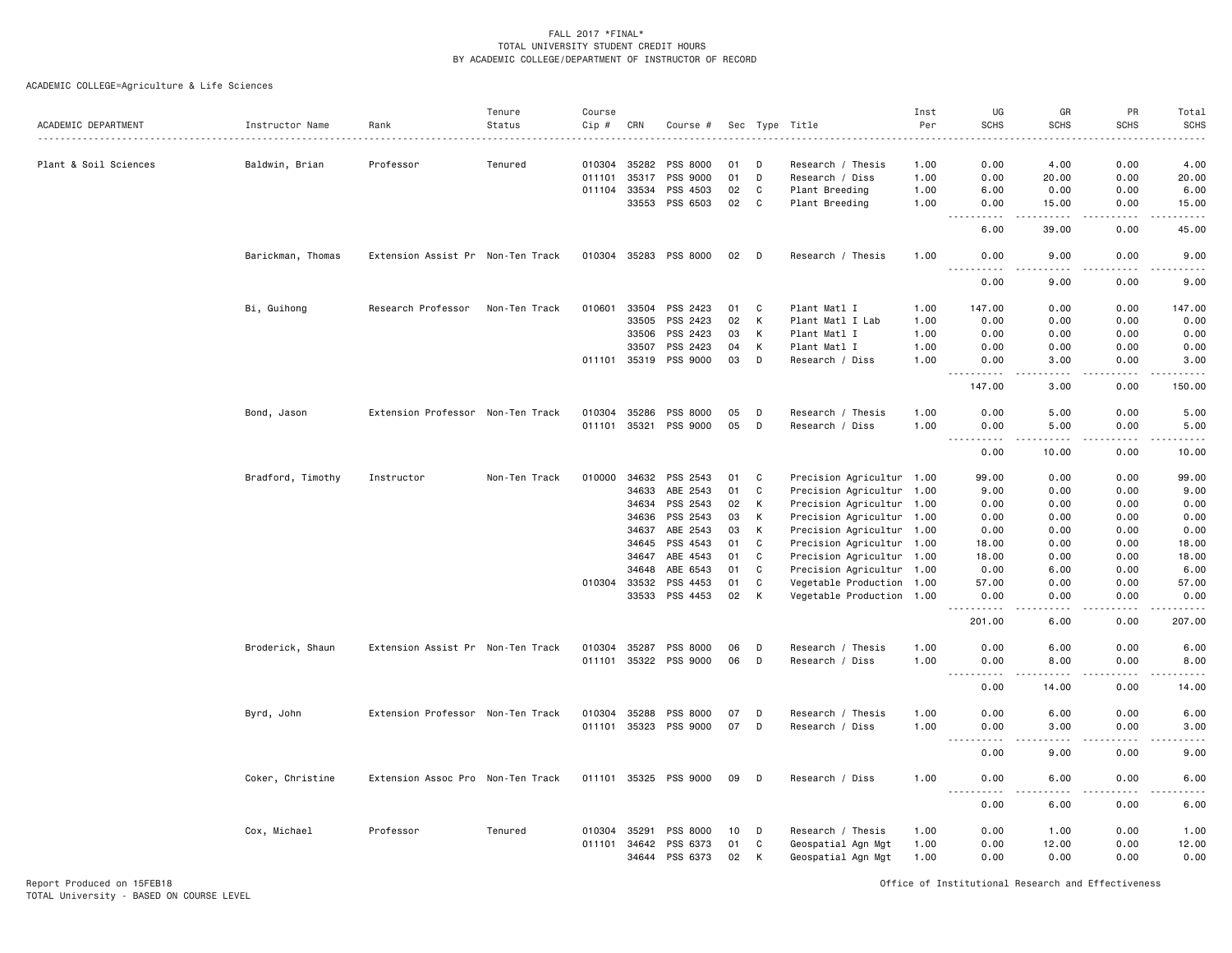|                       |                    |                                   | Tenure         | Course       |       |                      |                 |              |                                              | Inst         | UG                                                                                                     | GR                | PR           | Total                 |
|-----------------------|--------------------|-----------------------------------|----------------|--------------|-------|----------------------|-----------------|--------------|----------------------------------------------|--------------|--------------------------------------------------------------------------------------------------------|-------------------|--------------|-----------------------|
| ACADEMIC DEPARTMENT   | Instructor Name    | Rank                              | Status         | Cip #        | CRN   | Course #             | Sec             |              | Type Title                                   | Per          | <b>SCHS</b>                                                                                            | <b>SCHS</b>       | <b>SCHS</b>  | SCHS                  |
| Plant & Soil Sciences | Cox, Michael       | Professor                         | Tenured        | 011201       | 34658 | PSS 6603             | 01              | C            | Soil Chemistry                               | 1.00         | 0.00                                                                                                   | 27.00             | 0.00         | 27.00                 |
|                       |                    |                                   |                |              | 34660 | PSS 6603             | 02              | К            | Soil Chemistry                               | 1.00         | 0.00                                                                                                   | 0.00              | 0.00         | 0.00                  |
|                       |                    |                                   |                | 011202 34657 |       | PSS 4603             | 01              | C            | Soil Chemistry                               | 1.00         | 3.00                                                                                                   | 0.00              | 0.00         | 3.00                  |
|                       |                    |                                   |                |              | 34659 | PSS 4603             | 02              | К            | Soil Chemistry                               | 1.00         | 0.00                                                                                                   | 0.00              | 0.00         | 0.00                  |
|                       |                    |                                   |                | 450702 34641 |       | PSS 4373             | 01              | C            | Geospatial Agn Mgt                           | 1.00         | 45.00                                                                                                  | 0.00              | 0.00         | 45.00                 |
|                       |                    |                                   |                |              | 34643 | PSS 4373             | 02              | К            | Geospatial Agn Mgt                           | 1.00         | 0.00                                                                                                   | 0.00              | 0.00         | 0.00                  |
|                       |                    |                                   |                |              |       |                      |                 |              |                                              |              | 48.00                                                                                                  | 40.00             | 0.00         | 88.00                 |
|                       | Denny, Geoffrey    | Extension Assist Pr Non-Ten Track |                | 010699 33528 |       | PSS 4353             | 01              | C            | Arboriculture                                | 1.00         | 66.00                                                                                                  | 0.00              | 0.00         | 66.00                 |
|                       |                    |                                   |                |              | 33529 | PSS 4353             | 02              | К            | Arboriculture                                | 1.00         | 0.00<br>$\frac{1}{2} \left( \frac{1}{2} \right) \left( \frac{1}{2} \right) \left( \frac{1}{2} \right)$ | 0.00<br>$- - - -$ | 0.00<br>.    | 0.00<br>$\frac{1}{2}$ |
|                       |                    |                                   |                |              |       |                      |                 |              |                                              |              | 66.00                                                                                                  | 0.00              | 0.00         | 66.00                 |
|                       | Dodds, Darrin      | Extension Assoc Pro Non-Ten Track |                | 010304       | 35292 | PSS 8000             | 11              | D            | Research / Thesis                            | 1.00         | 0.00                                                                                                   | 3.00              | 0.00         | 3.00                  |
|                       |                    |                                   |                | 011101       | 35327 | PSS 9000             | 11              | D            | Research / Diss                              | 1.00         | 0.00<br>.                                                                                              | 14.00<br>.        | 0.00<br>.    | 14.00<br>.            |
|                       |                    |                                   |                |              |       |                      |                 |              |                                              |              | 0.00                                                                                                   | 17.00             | 0.00         | 17.00                 |
|                       | Etheredge, Coleman | Assistant Professor Ten Track     |                | 010608       | 33499 | PSS 2343             | 01              | C            | Floral Design                                | 1.00         | 363.00                                                                                                 | 0.00              | 0.00         | 363.00                |
|                       |                    |                                   |                |              | 33500 | PSS 2343             | 02              | К            | Floral Design                                | 1.00         | 0.00                                                                                                   | 0.00              | 0.00         | 0.00                  |
|                       |                    |                                   |                |              | 33501 | PSS 2343             | 03              | К            | Floral Design                                | 1.00         | 0.00                                                                                                   | 0.00              | 0.00         | 0.00                  |
|                       |                    |                                   |                |              | 33502 | PSS 2343             | 04              | К            | Floral Design                                | 1.00         | 0.00                                                                                                   | 0.00              | 0.00         | 0.00                  |
|                       |                    |                                   |                |              | 33503 | PSS 2343             | 05              | К            | Floral Design                                | 1.00         | 0.00                                                                                                   | 0.00              | 0.00         | 0.00                  |
|                       |                    |                                   |                | 011103 34639 | 34640 | PSS 3443<br>PSS 3443 | 01<br>02        | C<br>К       | Permanent Floral Des<br>Permanent Floral Des | 0.50<br>0.50 | 13.50<br>0.00                                                                                          | 0.00<br>0.00      | 0.00<br>0.00 | 13.50<br>0.00         |
|                       |                    |                                   |                |              |       |                      |                 |              |                                              |              | 376.50                                                                                                 | 0.00              | 0.00         | 376.50                |
|                       | Evans, William     | Non-Employee                      | Not Applicable | 011101 35328 |       | PSS 9000             | 12 <sub>1</sub> | D            | Research / Diss                              | 1.00         | 0.00                                                                                                   | 3.00              | 0.00         | 3.00                  |
|                       |                    |                                   |                |              |       |                      |                 |              |                                              |              | د د د د<br>0.00                                                                                        | 3.00              | 0.00         | .<br>3.00             |
|                       | Harkess, Richard   | Professor                         | Tenured        | 010304       | 35295 | PSS 8000             | 14              | D            | Research / Thesis                            | 1.00         | 0.00                                                                                                   | 3.00              | 0.00         | 3.00                  |
|                       |                    |                                   |                | 010601       | 33517 | PSS 3433             | 01              | Ε            | Hort Internship                              | 1.00         | 9.00                                                                                                   | 0.00              | 0.00         | 9.00                  |
|                       |                    |                                   |                | 010604       | 33527 | PSS 4343             | 01              | C            | Control Enviro Ag                            | 1.00         | 60.00                                                                                                  | 0.00              | 0.00         | 60.00                 |
|                       |                    |                                   |                | 011101       | 35330 | PSS 9000             | 14              | D            | Research / Diss                              | 1.00         | 0.00                                                                                                   | 9.00              | 0.00         | 9.00                  |
|                       |                    |                                   |                | 011103 33535 |       | PSS 4553             | 01              | C            | Plant Growth & Devel 1.00                    |              | 117.00                                                                                                 | 0.00              | 0.00         | 117.00                |
|                       |                    |                                   |                |              | 33536 | PSS 4553             | 02              | C            | Plant Growth & Devel 1.00                    |              | 21.00                                                                                                  | 0.00              | 0.00         | 21.00                 |
|                       |                    |                                   |                |              | 33546 | PSS 6343             | 01              | C            | Control Enviro Ag                            | 1.00         | 0.00                                                                                                   | 15.00             | 0.00         | 15.00                 |
|                       |                    |                                   |                |              | 33554 | PSS 6553             | 01              | C            | Plant Growth & Devel 1.00                    |              | 0.00                                                                                                   | 24.00             | 0.00         | 24.00                 |
|                       |                    |                                   |                |              | 33555 | PSS 6553             | 02              | $\mathbb{C}$ | Plant Growth & Devel 1.00                    |              | 0.00                                                                                                   | 12.00             | 0.00         | 12.00                 |
|                       |                    |                                   |                | 011105       | 33526 | PSS 4341             | 01              | L            | Control Enviro Ag La                         | 1.00         | 8.00                                                                                                   | 0.00              | 0.00         | 8.00                  |
|                       |                    |                                   |                |              | 33545 | PSS 6341             | 01              | <b>L</b>     | Control Enviro Ag La 1.00                    |              | 0.00                                                                                                   | 3.00              | 0.00         | 3.00                  |
|                       |                    |                                   |                | 040601       | 35434 | LA 6753              | 02              | C            | Sustain Landscape Mg 0.50                    |              | 0.00                                                                                                   | 3.00              | 0.00         | 3.00                  |
|                       |                    |                                   |                | 260307       | 34661 | PSS 8553             | 01              | C            | Phytohormon & Growth 1.00                    |              | 0.00                                                                                                   | 45.00             | 0.00         | 45.00                 |
|                       |                    |                                   |                | 303301       | 35433 | LA 4753              | 02              | C            | Sustain Landscape Mg 0.50                    |              | 33.00<br>----                                                                                          | 0.00              | 0.00         | 33.00                 |
|                       |                    |                                   |                |              |       |                      |                 |              |                                              |              | 248.00                                                                                                 | 114.00            | 0.00         | 362.00                |
|                       | Henry, William     | Non-Faculty                       | Ten Track      | 010304       | 35296 | PSS 8000             | 15              | D            | Research / Thesis                            | 1.00         | 0.00                                                                                                   | 4.00              | 0.00         | 4.00                  |
|                       |                    |                                   |                | 011101       | 35331 | PSS 9000             | 15              | D            | Research / Diss                              | 1.00         | 0.00                                                                                                   | 9.00              | 0.00         | 9.00                  |
|                       |                    |                                   |                | 030506       | 33530 | PSS 4411             | 01              | C            | Remote Sensing Semin 1.00                    |              | 6.00                                                                                                   | 0.00              | 0.00         | 6.00                  |
|                       |                    |                                   |                |              | 33549 | PSS 6411             | 01              | C            | Remote Sensing Semin 1.00                    |              | 0.00                                                                                                   | 1.00              | 0.00         | 1.00                  |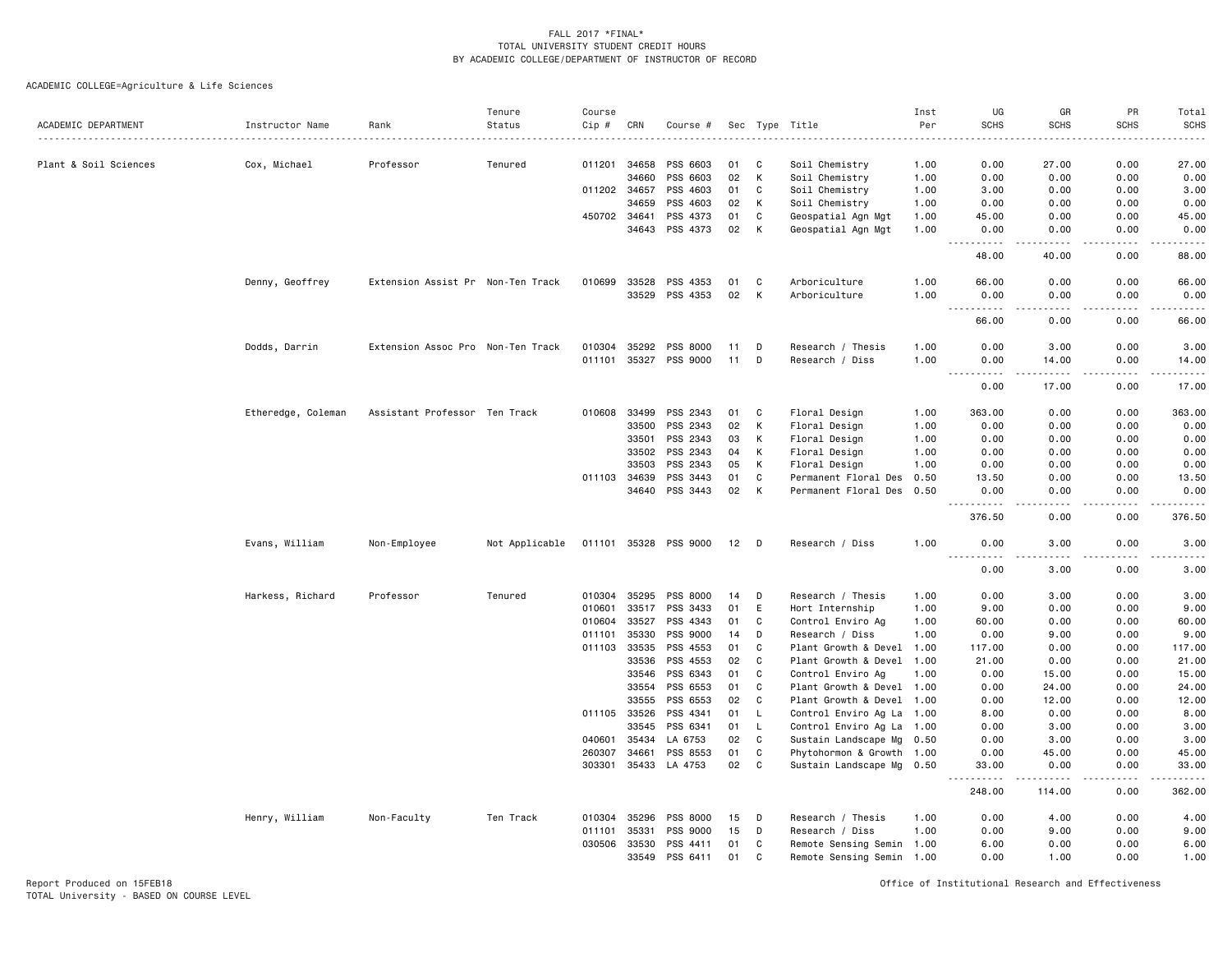| ACADEMIC DEPARTMENT   | Instructor Name  | Rank                              | Tenure<br>Status | Course<br>Cip # | CRN          | Course #              |    |   | Sec Type Title            | Inst<br>Per | UG<br><b>SCHS</b>                                                                                                                            | GR<br><b>SCHS</b> | PR<br><b>SCHS</b> | Total<br><b>SCHS</b> |
|-----------------------|------------------|-----------------------------------|------------------|-----------------|--------------|-----------------------|----|---|---------------------------|-------------|----------------------------------------------------------------------------------------------------------------------------------------------|-------------------|-------------------|----------------------|
| Plant & Soil Sciences | Henry, William   | Non-Faculty                       | Ten Track        |                 | 450701 32394 | GR 4411               | 01 | C | Remote Sensing Semin 1.00 |             | 3,00                                                                                                                                         | 0.00              | 0.00              | 3.00                 |
|                       |                  |                                   |                  |                 | 32420        | GR 6411               | 01 | C | Remote Sensing Semin 1.00 |             | 0.00                                                                                                                                         | 3.00              | 0.00              | 3.00                 |
|                       |                  |                                   |                  |                 | 450702 31466 | ECE 4411              | 01 | C | Remote Sensing Semin 1.00 |             | 1.00                                                                                                                                         | 0.00              | 0.00              | 1.00                 |
|                       |                  |                                   |                  |                 | 31488        | ECE 6411              | 01 | C | Remote Sensing Semin 1.00 |             | 0.00                                                                                                                                         | 1.00              | 0.00              | 1.00                 |
|                       |                  |                                   |                  |                 | 32233        | F0 6411               | 01 | C | Remote Sensing Semin 1.00 |             | 0.00<br>.                                                                                                                                    | 2.00              | 0.00              | 2.00                 |
|                       |                  |                                   |                  |                 |              |                       |    |   |                           |             | 10.00                                                                                                                                        | 20.00             | 0.00              | 30.00                |
|                       | Irby, Jon        | Extension Assist Pr Non-Ten Track |                  |                 |              | 010304 35297 PSS 8000 | 16 | D | Research / Thesis         | 1.00        | 0.00                                                                                                                                         | 4.00              | 0.00              | 4.00                 |
|                       |                  |                                   |                  |                 |              |                       |    |   |                           |             | 0.00                                                                                                                                         | 4.00              | 0.00              | 4.00                 |
|                       | Jones, Keri      | Non-Faculty                       | Not Applicable   | 011101 33542    |              | PSS 6223              | 01 | C | Seed Production           | 1.00        | 0.00                                                                                                                                         | 12.00             | 0.00              | 12.00                |
|                       |                  |                                   |                  |                 | 33543        | PSS 6223              | 02 | K | Seed Production           | 1.00        | 0.00                                                                                                                                         | 0.00              | 0.00              | 0.00                 |
|                       |                  |                                   |                  |                 | 011102 33523 | PSS 4223              | 01 | C | Seed Production           | 1.00        | 69.00                                                                                                                                        | 0.00              | 0.00              | 69.00                |
|                       |                  |                                   |                  |                 | 33524        | PSS 4223              | 02 | K | Seed Production           | 1.00        | 0.00<br>.<br>$\sim$ $\sim$ $\sim$                                                                                                            | 0.00<br>.         | 0.00              | 0.00                 |
|                       |                  |                                   |                  |                 |              |                       |    |   |                           |             | 69.00                                                                                                                                        | 12.00             | 0.00              | 81.00                |
|                       | Kingery, William | Professor                         | Tenured          | 011101 35333    |              | PSS 9000              | 17 | D | Research / Diss           | 1.00        | 0.00                                                                                                                                         | 1.00              | 0.00              | 1.00                 |
|                       |                  |                                   |                  |                 | 011201 33525 | PSS 4333              | 01 | B | Soil Conservation         | 1.00        | 66.00                                                                                                                                        | 0.00              | 0.00              | 66.00                |
|                       |                  |                                   |                  |                 | 33544        | PSS 6333              | 01 | B | Soil Conservation         | 1.00        | 0.00<br>$   -$<br>$  -$                                                                                                                      | 9.00<br>.         | 0.00<br>.         | 9.00<br>.            |
|                       |                  |                                   |                  |                 |              |                       |    |   |                           |             | 66.00                                                                                                                                        | 10.00             | 0.00              | 76.00                |
|                       | Krutz, Larry     | Non-Faculty                       | Not Applicable   | 010304 35299    |              | PSS 8000              | 18 | D | Research / Thesis         | 1.00        | 0.00                                                                                                                                         | 6.00              | 0.00              | 6.00                 |
|                       |                  |                                   |                  |                 |              | 011101 35334 PSS 9000 | 18 | D | Research / Diss           | 1.00        | 0.00<br>بالمحام<br>$\frac{1}{2} \left( \frac{1}{2} \right) \left( \frac{1}{2} \right) \left( \frac{1}{2} \right) \left( \frac{1}{2} \right)$ | 11.00             | 0.00              | 11.00                |
|                       |                  |                                   |                  |                 |              |                       |    |   |                           |             | 0.00                                                                                                                                         | 17.00             | 0.00              | 17.00                |
|                       | Lang, David      | Professor                         | Tenured          |                 | 010304 33521 | PSS 4103              | 01 | C | Forage Pasture            | 1.00        | 105.00                                                                                                                                       | 0.00              | 0.00              | 105.00               |
|                       |                  |                                   |                  |                 | 33522        | PSS 4103              | 02 | К | Forage Pasture            | 1.00        | 0.00                                                                                                                                         | 0.00              | 0.00              | 0.00                 |
|                       |                  |                                   |                  |                 | 33540        | PSS 6103              | 01 | C | Forage Pasture            | 1.00        | 0.00                                                                                                                                         | 3.00              | 0.00              | 3.00                 |
|                       |                  |                                   |                  |                 | 33541        | PSS 6103              | 02 | К | Forage Pasture            | 1.00        | 0.00<br><u>.</u>                                                                                                                             | 0.00<br>.         | 0.00<br>.         | 0.00<br>.            |
|                       |                  |                                   |                  |                 |              |                       |    |   |                           |             | 105.00                                                                                                                                       | 3.00              | 0.00              | 108.00               |
|                       | Larson, Erick    | Extension Assoc Pro Non-Ten Track |                  | 010304          | 35300        | PSS 8000              | 19 | D | Research / Thesis         | 1.00        | 0.00                                                                                                                                         | 1.00              | 0.00              | 1.00                 |
|                       |                  |                                   |                  |                 |              | 011101 35335 PSS 9000 | 19 | D | Research / Diss           | 1.00        | 0.00<br>.                                                                                                                                    | 3.00              | 0.00              | 3.00                 |
|                       |                  |                                   |                  |                 |              |                       |    |   |                           |             | 0.00                                                                                                                                         | 4.00              | 0.00              | 4.00                 |
|                       | Lemus, Rocky     | Extension Assoc Pro Non-Ten Track |                  |                 |              | 011101 35336 PSS 9000 | 20 | D | Research / Diss           | 1.00        | 0.00                                                                                                                                         | 1.00              | 0.00              | 1.00                 |
|                       |                  |                                   |                  |                 |              |                       |    |   |                           |             | 0.00                                                                                                                                         | 1.00              | 0.00              | 1.00                 |
|                       | Li, Tongyin      | Assistant Professor Ten Track     |                  |                 | 010304 34638 | PSS 3043              | 01 | C | Fruit Science             | 1.00        | 81.00                                                                                                                                        | 0.00              | 0.00              | 81.00                |
|                       |                  |                                   |                  |                 | 011102 36228 | PSS 4990              | 03 | B | Special Topic In PSS 0.34 |             | 2.04                                                                                                                                         | 0.00              | 0.00              | 2.04                 |
|                       |                  |                                   |                  |                 | 36229        | PSS 6990              | 03 | B | Special Topic In PSS 0.34 |             | 0.00                                                                                                                                         | 2.04              | 0.00              | 2.04                 |
|                       |                  |                                   |                  |                 | 011103 33489 | PSS 1113              | 01 | B | The Gardening Experi 1.00 |             | 51.00                                                                                                                                        | 0.00              | 0.00              | 51.00                |
|                       |                  |                                   |                  |                 |              |                       |    |   |                           |             | 134.04                                                                                                                                       | 2.04              | 0.00              | 136.08               |
|                       | McCurdy, James   | Assistant Professor Ten Track     |                  |                 |              | 010304 35303 PSS 8000 | 22 | D | Research / Thesis         | 1.00        | 0.00                                                                                                                                         | 6.00              | 0.00              | 6.00                 |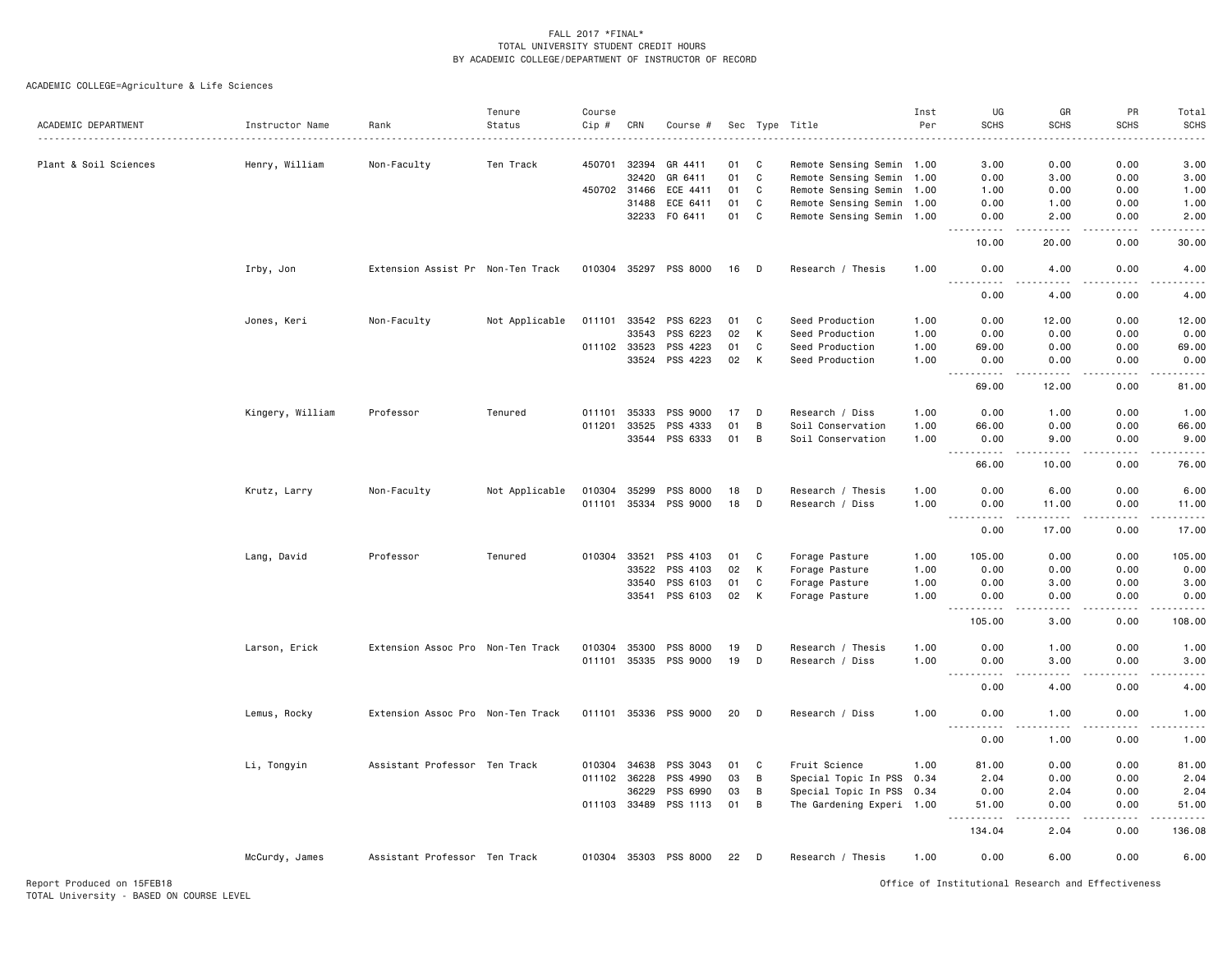| ACADEMIC DEPARTMENT   | Instructor Name    | Rank                              | Tenure<br>Status | Course<br>Cip # | CRN          | Course #              |       |              | Sec Type Title            | Inst<br>Per | UG<br><b>SCHS</b>                                                                                                                                | GR<br><b>SCHS</b>                           | PR<br><b>SCHS</b> | Total<br><b>SCHS</b><br>.                                                                                                                                    |
|-----------------------|--------------------|-----------------------------------|------------------|-----------------|--------------|-----------------------|-------|--------------|---------------------------|-------------|--------------------------------------------------------------------------------------------------------------------------------------------------|---------------------------------------------|-------------------|--------------------------------------------------------------------------------------------------------------------------------------------------------------|
| Plant & Soil Sciences | McCurdy, James     | Assistant Professor Ten Track     |                  |                 |              | 011102 33508 PSS 3133 | 01    | C            | Intro Weed Science        | 1.00        | 219.00                                                                                                                                           | 0.00                                        | 0.00              | 219.00                                                                                                                                                       |
|                       |                    |                                   |                  |                 |              |                       |       |              |                           |             | 219.00                                                                                                                                           | .<br>6.00                                   | .<br>0.00         | 225.00                                                                                                                                                       |
|                       | McDougald, Lynette | Instructor                        | Non-Ten Track    | 010608          | 33514        | PSS 3413              | 01    | E            | Floristry Internship 1.00 |             | 3.00                                                                                                                                             | 0.00                                        | 0.00              | 3.00                                                                                                                                                         |
|                       |                    |                                   |                  |                 | 33520        | PSS 4083              | 01    | B            | Flor Des Spec Events 1.00 |             | 30.00                                                                                                                                            | 0.00                                        | 0.00              | 30.00                                                                                                                                                        |
|                       |                    |                                   |                  |                 | 35139        | PSS 2343              | 06    | K            | Floral Design             | 1.00        | 0.00                                                                                                                                             | 0.00                                        | 0.00              | 0.00                                                                                                                                                         |
|                       |                    |                                   |                  |                 | 35140        | PSS 2343              | 07    | K            | Floral Design             | 1.00        | 0.00                                                                                                                                             | 0.00                                        | 0.00              | 0.00                                                                                                                                                         |
|                       |                    |                                   |                  |                 | 011103 34639 | PSS 3443              | 01    | C            | Permanent Floral Des 0.50 |             | 13.50                                                                                                                                            | 0.00                                        | 0.00              | 13.50                                                                                                                                                        |
|                       |                    |                                   |                  |                 | 34640        | PSS 3443              | 02    | K            | Permanent Floral Des      | 0.50        | 0.00                                                                                                                                             | 0.00                                        | 0.00              | 0.00                                                                                                                                                         |
|                       |                    |                                   |                  |                 | 35151        | PSS 1001              | F01 C |              | First Year Seminar        | 1.00        | 18.00<br>$\begin{array}{cccccccccc} \bullet & \bullet & \bullet & \bullet & \bullet & \bullet & \bullet & \bullet & \bullet \end{array}$<br>$ -$ | 0.00<br>.                                   | 0.00<br><u>.</u>  | 18.00<br>.                                                                                                                                                   |
|                       |                    |                                   |                  |                 |              |                       |       |              |                           |             | 64.50                                                                                                                                            | 0.00                                        | 0.00              | 64.50                                                                                                                                                        |
|                       | Meyers, Stephen    | Extension Assist Pr Non-Ten Track |                  |                 |              | 010304 35304 PSS 8000 | 23    | D            | Research / Thesis         | 1.00        | 0.00                                                                                                                                             | 1.00<br>$\omega$ $\omega$ $\omega$ $\omega$ | 0.00              | 1.00                                                                                                                                                         |
|                       |                    |                                   |                  |                 |              |                       |       |              |                           |             | 0.00                                                                                                                                             | 1.00                                        | 0.00              | 1.00                                                                                                                                                         |
|                       | Orlowski, John     | Extension Assist Pr Non-Ten Track |                  |                 |              | 010304 35305 PSS 8000 | 24    | D            | Research / Thesis         | 1.00        | 0.00                                                                                                                                             | 2.00                                        | 0.00              | 2.00                                                                                                                                                         |
|                       |                    |                                   |                  |                 |              |                       |       |              |                           |             | $  -$<br>.<br>0.00                                                                                                                               | .<br>2.00                                   | .<br>0.00         | $\frac{1}{2} \left( \frac{1}{2} \right) \left( \frac{1}{2} \right) \left( \frac{1}{2} \right) \left( \frac{1}{2} \right) \left( \frac{1}{2} \right)$<br>2.00 |
|                       | Peterson, Daniel   | Non-Faculty                       | Tenured          |                 | 260202 34610 | BCH 8631              | 01    | -S           | Topics in Genomics        | 1.00        | 0.00                                                                                                                                             | 5.00                                        | 0.00              | 5.00                                                                                                                                                         |
|                       |                    |                                   |                  |                 |              | 35462 BCH 9000        | 06    | D            | Research/Diss             | 1.00        | 0.00                                                                                                                                             | 3.00                                        | 0.00              | 3.00                                                                                                                                                         |
|                       |                    |                                   |                  |                 |              |                       |       |              |                           |             | $\omega$ $\omega$ $\omega$<br>.                                                                                                                  | .                                           | .                 | $\frac{1}{2} \left( \frac{1}{2} \right) \left( \frac{1}{2} \right) \left( \frac{1}{2} \right) \left( \frac{1}{2} \right)$                                    |
|                       |                    |                                   |                  |                 |              |                       |       |              |                           |             | 0.00                                                                                                                                             | 8.00                                        | 0.00              | 8.00                                                                                                                                                         |
|                       | Phillips, Jerry    | Professor                         | Tenured          |                 | 011101 33561 | PSS 8811              | 01    | S            | Seminar                   | 1.00        | 0.00                                                                                                                                             | 4.00                                        | 0.00              | 4.00                                                                                                                                                         |
|                       |                    |                                   |                  |                 | 33562        | PSS 8821              | 01    | ${\tt S}$    | Seminar                   | 1.00        | 0.00                                                                                                                                             | 8.00                                        | 0.00              | 8.00                                                                                                                                                         |
|                       |                    |                                   |                  |                 | 33563        | PSS 8831              | 01    | s            | Seminar                   | 1.00        | 0.00                                                                                                                                             | 6.00                                        | 0.00              | 6.00                                                                                                                                                         |
|                       |                    |                                   |                  |                 | 030101 31849 | ENS 4102              | 01    | E            | Practicum                 | 1.00        | 6.00<br>$\frac{1}{2}$                                                                                                                            | 0.00                                        | 0.00              | 6.00                                                                                                                                                         |
|                       |                    |                                   |                  |                 |              |                       |       |              |                           |             | 6.00                                                                                                                                             | 18.00                                       | 0.00              | 24.00                                                                                                                                                        |
|                       | Reasor, Eric       | Assistant Professor Ten Track     |                  |                 | 010607 33495 | PSS 2111              | 01    | $\mathsf{L}$ | Turf Management Lab       | 1.00        | 18.00                                                                                                                                            | 0.00                                        | 0.00              | 18.00                                                                                                                                                        |
|                       |                    |                                   |                  |                 | 33496        | PSS 2111              | 02    | $\mathsf{L}$ | Turf Management Lab       | 1.00        | 12.00                                                                                                                                            | 0.00                                        | 0.00              | 12.00                                                                                                                                                        |
|                       |                    |                                   |                  |                 | 33497        | PSS 2111              | 03    | L            | Turf Management Lab       | 1.00        | 11.00                                                                                                                                            | 0.00                                        | 0.00              | 11.00                                                                                                                                                        |
|                       |                    |                                   |                  |                 | 33498        | PSS 2113              | 01    | C            | Intr to Turf Science 1.00 |             | 159.00                                                                                                                                           | 0.00                                        | 0.00              | 159.00                                                                                                                                                       |
|                       |                    |                                   |                  |                 |              | 011101 33513 PSS 3411 | 01    | C            | Turf Seminar I            | 1.00        | 14.00<br>$\sim$ $\sim$ $\sim$<br>$- - - - - -$                                                                                                   | 0.00<br>.                                   | 0.00<br>.         | 14.00<br>$- - - - - -$                                                                                                                                       |
|                       |                    |                                   |                  |                 |              |                       |       |              |                           |             | 214.00                                                                                                                                           | 0.00                                        | 0.00              | 214.00                                                                                                                                                       |
|                       | Reddy, Kambham     | Research Professor                | Non-Ten Track    |                 | 010304 36542 | PSS 7000              | 02    | $\mathbf{I}$ | Directed Indiv Study 1.00 |             | 0.00                                                                                                                                             | 3.00                                        | 0.00              | 3.00                                                                                                                                                         |
|                       |                    |                                   |                  |                 | 36543        | PSS 7000              | 03    | $\mathbf{I}$ | Directed Indiv Study 1.00 |             | 0.00                                                                                                                                             | 3.00                                        | 0.00              | 3.00                                                                                                                                                         |
|                       |                    |                                   |                  |                 | 011101 35341 | PSS 9000              | 25    | D            | Research / Diss           | 1.00        | 0.00                                                                                                                                             | 34.00                                       | 0.00              | 34.00                                                                                                                                                        |
|                       |                    |                                   |                  |                 |              |                       |       |              |                           |             | 0.00                                                                                                                                             | 40.00                                       | 0.00              | 40.00                                                                                                                                                        |
|                       | Reynolds, Daniel   | Professor                         | Tenured          |                 | 010304 35307 | PSS 8000              | 26    | D            | Research / Thesis         | 1.00        | 0.00                                                                                                                                             | 1.00                                        | 0.00              | 1.00                                                                                                                                                         |
|                       |                    |                                   |                  |                 |              | 011101 35342 PSS 9000 | 26    | D            | Research / Diss           | 1.00        | 0.00                                                                                                                                             | 5.00                                        | 0.00              | 5.00                                                                                                                                                         |
|                       |                    |                                   |                  |                 |              |                       |       |              |                           |             | $\sim$ $\sim$ $\sim$<br>.<br>0.00                                                                                                                | .                                           | .<br>0.00         | $- - - - -$                                                                                                                                                  |
|                       |                    |                                   |                  |                 |              |                       |       |              |                           |             |                                                                                                                                                  | 6.00                                        |                   | 6.00                                                                                                                                                         |
|                       | Sarver, Jason      | Extension Assist Pr Non-Ten Track |                  |                 |              | 010304 35309 PSS 8000 | 28    | D            | Research / Thesis         | 1.00        | 0.00                                                                                                                                             | 2.00                                        | 0.00              | 2.00                                                                                                                                                         |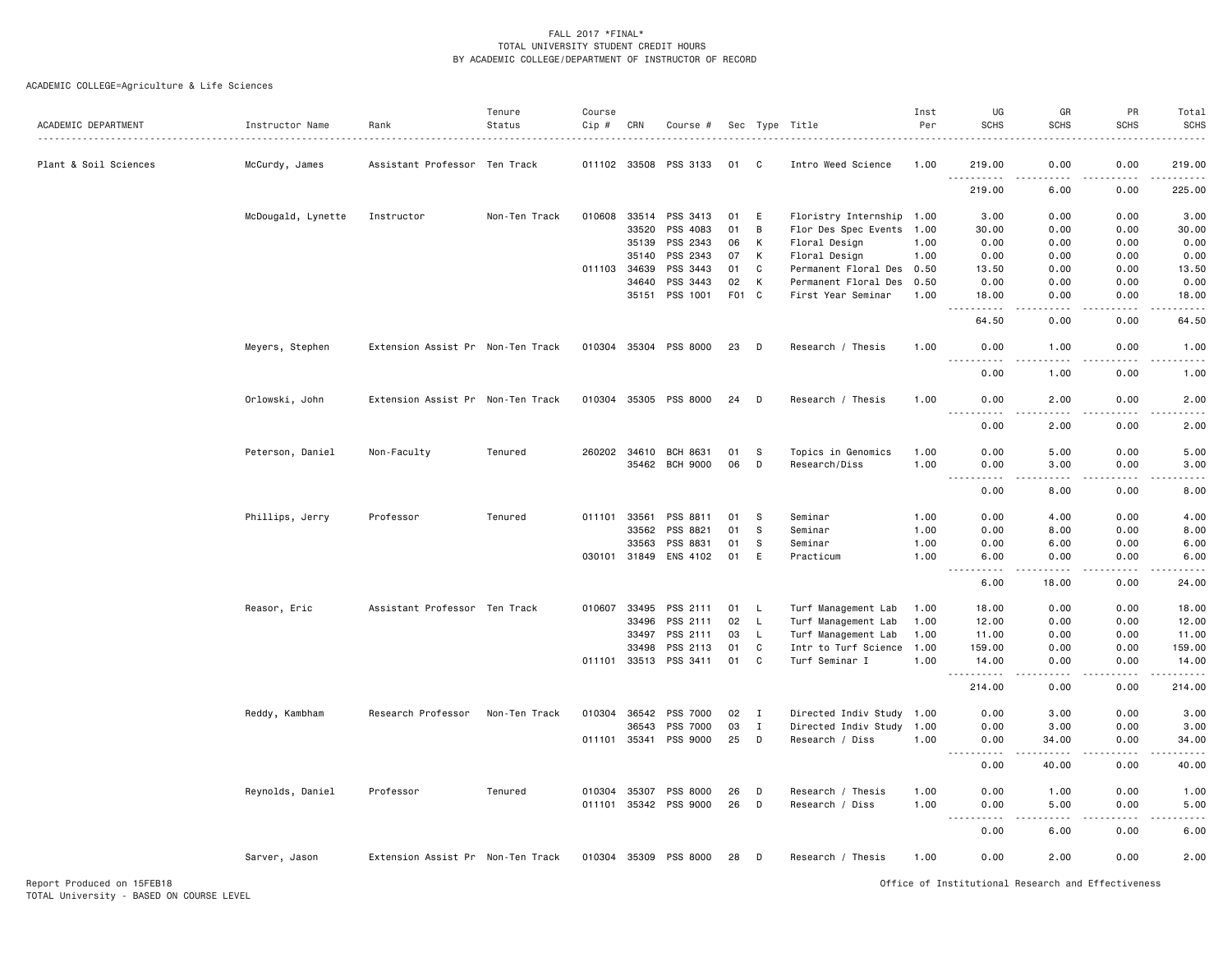| ACADEMIC DEPARTMENT                                         | Instructor Name | Rank                          | Tenure<br>Status | Course<br>Cip # | CRN          | Course #              |      |              | Sec Type Title            | Inst<br>Per | UG<br><b>SCHS</b>                                                                                                                      | GR<br><b>SCHS</b> | PR<br><b>SCHS</b> | Total<br>SCHS                                                                                                                    |
|-------------------------------------------------------------|-----------------|-------------------------------|------------------|-----------------|--------------|-----------------------|------|--------------|---------------------------|-------------|----------------------------------------------------------------------------------------------------------------------------------------|-------------------|-------------------|----------------------------------------------------------------------------------------------------------------------------------|
|                                                             |                 |                               |                  |                 |              |                       |      |              |                           |             |                                                                                                                                        |                   |                   | <u>.</u>                                                                                                                         |
|                                                             |                 |                               |                  |                 |              |                       |      |              |                           |             | .<br>0.00                                                                                                                              | 2.00              | 0.00              | .<br>2.00                                                                                                                        |
| Plant & Soil Sciences                                       | Shaw, David     | Non-Faculty                   | Tenured          |                 |              | 011101 35346 PSS 9000 | 30   | D            | Research / Diss           | 1.00        | 0.00<br>$\sim$ $\sim$ $\sim$<br>$\frac{1}{2}$                                                                                          | 1.00              | 0.00              | 1.00                                                                                                                             |
|                                                             |                 |                               |                  |                 |              |                       |      |              |                           |             | 0.00                                                                                                                                   | 1.00              | 0.00              | 1.00                                                                                                                             |
|                                                             | Stewart, Barry  | Associate Professor Tenured   |                  | 010304 35311    |              | PSS 8000              | 30   | D            | Research / Thesis         | 1.00        | 0.00                                                                                                                                   | 3.00              | 0.00              | 3.00                                                                                                                             |
|                                                             |                 |                               |                  | 010607          | 33531        | PSS 4413              | 01   | C            | Turfgrass Management      | 1.00        | 27.00                                                                                                                                  | 0.00              | 0.00              | 27.00                                                                                                                            |
|                                                             |                 |                               |                  |                 | 33550        | PSS 6413              | 01   | C            | Turfgrass Management 1.00 |             | 0.00                                                                                                                                   | 3.00              | 0.00              | 3.00                                                                                                                             |
|                                                             |                 |                               |                  |                 | 011103 33490 | PSS 1313              | 01   | C            | Plant Science             | 1.00        | 261.00                                                                                                                                 | 0.00              | 0.00              | 261.00                                                                                                                           |
|                                                             |                 |                               |                  |                 | 33491        | PSS 1313              | 02   | K            | Plant Science             | 1.00        | 0.00                                                                                                                                   | 0.00              | 0.00              | 0.00                                                                                                                             |
|                                                             |                 |                               |                  |                 | 33492        | PSS 1313              | 03   | K            | Plant Science             | 1.00        | 0.00                                                                                                                                   | 0.00              | 0.00              | 0.00                                                                                                                             |
|                                                             |                 |                               |                  |                 | 33493        | PSS 1313              | 04   | K            | Plant Science             | 1.00        | 0.00                                                                                                                                   | 0.00              | 0.00              | 0.00                                                                                                                             |
|                                                             |                 |                               |                  |                 |              | 33494 PSS 1313        | 05   | K            | Plant Science             | 1.00        | 0.00<br>$\frac{1}{2} \left( \frac{1}{2} \right) \left( \frac{1}{2} \right) \left( \frac{1}{2} \right) \left( \frac{1}{2} \right)$<br>. | 0.00              | 0.00<br>----      | 0.00                                                                                                                             |
|                                                             |                 |                               |                  |                 |              |                       |      |              |                           |             | 288.00                                                                                                                                 | 6.00              | 0.00              | 294.00                                                                                                                           |
|                                                             | Tseng, Te Ming  | Assistant Professor Ten Track |                  |                 | 010304 35312 | PSS 8000              | 31   | D            | Research / Thesis         | 1.00        | 0.00                                                                                                                                   | 2.00              | 0.00              | 2.00                                                                                                                             |
|                                                             |                 |                               |                  | 011101          | 35347        | PSS 9000              | 31   | D            | Research / Diss           | 1.00        | 0.00                                                                                                                                   | 1.00              | 0.00              | 1.00                                                                                                                             |
|                                                             |                 |                               |                  |                 | 011199 34662 | PSS 8724              | 01   | C            | Herb Phys & Biochem       | 1.00        | 0.00                                                                                                                                   | 64.00             | 0.00              | 64.00                                                                                                                            |
|                                                             |                 |                               |                  |                 | 34663        | PSS 8724              | 02   | K            | Herb Phys & Biochem       | 1.00        | 0.00<br>$\sim$ $\sim$ $\sim$ $\sim$<br>.                                                                                               | 0.00              | 0.00              | 0.00                                                                                                                             |
|                                                             |                 |                               |                  |                 |              |                       |      |              |                           |             | 0.00                                                                                                                                   | 67.00             | 0.00              | 67.00                                                                                                                            |
|                                                             | Varco, Jac      | Professor                     | Tenured          |                 | 010304 35313 | PSS 8000              | 32   | D            | Research / Thesis         | 1.00        | 0.00                                                                                                                                   | 3.00              | 0.00              | 3.00                                                                                                                             |
|                                                             |                 |                               |                  |                 | 010605 33509 | PSS 3301              | 01   | - L          | Soils Laboratory          | 1.00        | 24.00                                                                                                                                  | 0.00              | 0.00              | 24.00                                                                                                                            |
|                                                             |                 |                               |                  |                 | 33510        | PSS 3301              | 02   | - L          | Soils Laboratory          | 1.00        | 23.00                                                                                                                                  | 0.00              | 0.00              | 23.00                                                                                                                            |
|                                                             |                 |                               |                  |                 | 33511        | PSS 3301              | 03   | $\mathsf{L}$ | Soils Laboratory          | 1.00        | 24.00                                                                                                                                  | 0.00              | 0.00              | 24.00                                                                                                                            |
|                                                             |                 |                               |                  |                 |              | 33512 PSS 3303        | 01   | C            | Soils                     | 1.00        | 225.00<br>$\sim$ $\sim$ $\sim$ $\sim$<br>.                                                                                             | 0.00              | 0.00              | 225.00                                                                                                                           |
|                                                             |                 |                               |                  |                 |              |                       |      |              |                           |             | 296.00                                                                                                                                 | 3.00              | 0.00              | 299.00                                                                                                                           |
|                                                             | Wallace, Teddy  | Associate Professor Tenured   |                  |                 |              | 010304 35314 PSS 8000 | 33   | $\Box$       | Research / Thesis         | 1.00        | 0.00                                                                                                                                   | 1.00              | 0.00              | 1.00                                                                                                                             |
|                                                             |                 |                               |                  |                 |              |                       |      |              |                           |             | .<br>$\frac{1}{2}$<br>0.00                                                                                                             | .<br>1.00         | 0.00              | 1.00                                                                                                                             |
|                                                             | Williams, W.    | Non-Employee                  | Not Applicable   |                 |              | 011101 35351 PSS 9000 | 35 D |              | Research / Diss           | 1.00        | 0.00                                                                                                                                   | 1.00              | 0.00              | 1.00                                                                                                                             |
|                                                             |                 |                               |                  |                 |              |                       |      |              |                           |             | $\frac{1}{2} \left( \frac{1}{2} \right) \left( \frac{1}{2} \right) \left( \frac{1}{2} \right) \left( \frac{1}{2} \right)$<br>.<br>0.00 | .<br>1.00         | <u>.</u><br>0.00  | 1.00                                                                                                                             |
| ----------------------------------                          |                 |                               |                  |                 |              |                       |      |              |                           |             | <b>SERREBERS</b>                                                                                                                       | ==========        | $= 22222222222$   | $\begin{minipage}{0.9\linewidth} \hspace*{-0.2cm} \textbf{m} = \textbf{m} = \textbf{m} = \textbf{m} = \textbf{m} \end{minipage}$ |
| Plant & Soil Sciences<br>---------------------------------- |                 |                               |                  |                 |              |                       |      |              |                           |             | 2564.04                                                                                                                                | 505.04            | 0.00              | 3069.08<br>==========                                                                                                            |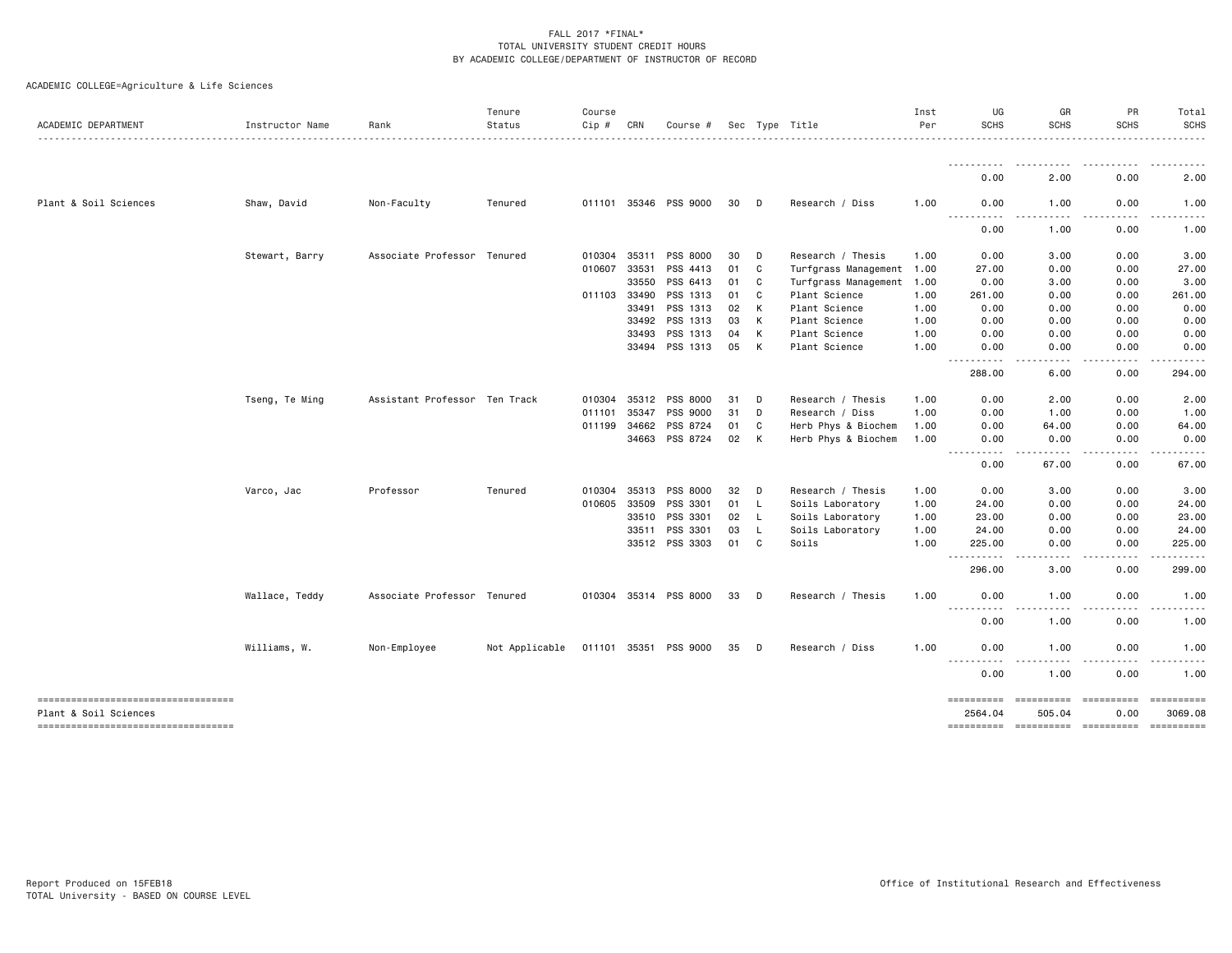| ACADEMIC DEPARTMENT | Instructor Name                | Rank                               | Tenure<br>Status | Course<br>Cip # | CRN          | Course #             | Sec |             | Type Title                | Inst<br>Per | UG<br><b>SCHS</b>                 | GR<br><b>SCHS</b> | PR<br><b>SCHS</b> | Total<br><b>SCHS</b> |
|---------------------|--------------------------------|------------------------------------|------------------|-----------------|--------------|----------------------|-----|-------------|---------------------------|-------------|-----------------------------------|-------------------|-------------------|----------------------|
| Poultry Science     | Beck, Mary                     | Professor                          | Tenured          |                 | 010907 33437 | PO 8011              | 01  | S           | Graduate Seminar in       | 1.00        | 0.00                              | 5.00              | 0.00              | 5.00                 |
|                     |                                |                                    |                  |                 | 36645        | PO 8111              | 01  | s           | Adv Grad Poultry Sem 1.00 |             | 0.00<br>.<br>$\sim$ $\sim$ $\sim$ | 11.00<br>.        | 0.00<br>.         | 11.00<br>.           |
|                     |                                |                                    |                  |                 |              |                      |     |             |                           |             | 0.00                              | 16.00             | 0.00              | 16.00                |
|                     | Kiess, Aaron                   | Associate Professor Tenured        |                  |                 | 010907 32186 | FNH 4514             | 01  | в           | Poultry Processing        | 0.10        | 0.80                              | 0.00              | 0.00              | 0.80                 |
|                     |                                |                                    |                  |                 | 33432        | PO 4514              | 01  | B           | Poultry Processing        | 0.10        | 11.60                             | 0.00              | 0.00              | 11.60                |
|                     |                                |                                    |                  |                 | 36317        | P0 9000              | 03  | D           | Research / Diss           | 1.00        | 0.00                              | 13.00             | 0.00              | 13.00                |
|                     |                                |                                    |                  |                 | 36318        | P0 9000              | 04  | D           | Research / Diss           | 1.00        | 0.00                              | 3.00              | 0.00              | 3.00                 |
|                     |                                |                                    |                  |                 | 36330        | P0 8000              | 06  | D           | Research / Thesis         | 1.00        | 0.00                              | 3.00              | 0.00              | 3.00                 |
|                     |                                |                                    |                  |                 | 37159        | P0 4000              | 10  | $\mathbf I$ | Directed Indiv Study 1.00 |             | 3.00<br><u>.</u>                  | 0.00<br>.         | 0.00<br>.         | 3.00<br>.            |
|                     |                                |                                    |                  |                 |              |                      |     |             |                           |             | 15.40                             | 19.00             | 0.00              | 34.40                |
|                     | McDaniel, Christophe Professor |                                    | Tenured          | 010907          | 33429        | PO 4324              | 01  | C           | Avian Reproduction        | 1.00        | 60.00                             | 0.00              | 0.00              | 60.00                |
|                     |                                |                                    |                  |                 | 33430        | PO 4324              | 02  | К           | Avian Reproduction        | 1.00        | 0.00                              | 0.00              | 0.00              | 0.00                 |
|                     |                                |                                    |                  |                 | 33433        | PO 6324              | 01  | C           | Avian Reproduction        | 1.00        | 0.00                              | 4.00              | 0.00              | 4.00                 |
|                     |                                |                                    |                  |                 | 33434        | P0 6324              | 02  | к           | Avian Reproduction        | 1.00        | 0.00                              | 0.00              | 0.00              | 0.00                 |
|                     |                                |                                    |                  |                 | 36319        | PO 9000              | 05  | D           | Research / Diss           | 1.00        | 0.00                              | 5.00              | 0.00              | 5.00                 |
|                     |                                |                                    |                  |                 | 36320        | PO 9000              | 06  | D           | Research / Diss           | 1.00        | 0.00<br>.                         | 3.00<br>.         | 0.00<br>.         | 3.00<br>.            |
|                     |                                |                                    |                  |                 |              |                      |     |             |                           |             | 60.00                             | 12.00             | 0.00              | 72.00                |
|                     | Obe, Tomilola                  | Grad Research Assis Not Applicable |                  | 010907 32186    |              | FNH 4514             | 01  | B           | Poultry Processing        | 0.90        | 7.20                              | 0.00              | 0.00              | 7.20                 |
|                     |                                |                                    |                  |                 |              | 33432 PO 4514        | 01  | B           | Poultry Processing        | 0.90        | 104.40<br>.                       | 0.00<br>.         | 0.00<br>-----     | 104.40<br>.          |
|                     |                                |                                    |                  |                 |              |                      |     |             |                           |             | 111.60                            | 0.00              | 0.00              | 111.60               |
|                     | Peebles, Edgar                 | Professor                          | Tenured          | 010907          | 36321        | PO 9000              | 07  | D           | Research / Diss           | 1.00        | 0.00                              | 5.00              | 0.00              | 5.00                 |
|                     |                                |                                    |                  |                 | 36322        | PO 9000              | 08  | D           | Research / Diss           | 1.00        | 0.00                              | 5.00              | 0.00              | 5.00                 |
|                     |                                |                                    |                  | 260801          | 30537        | BIO 3103             | 01  | C           | Genetics I                | 1.00        | 447.00                            | 0.00              | 0.00              | 447.00               |
|                     |                                |                                    |                  |                 | 30538        | BIO 3103             | 02  | К           | Genetics I                | 1.00        | 0.00                              | 0.00              | 0.00              | 0.00                 |
|                     |                                |                                    |                  |                 | 30539        | BIO 3103             | 03  | Κ           | Genetics I                | 1.00        | 0.00                              | 0.00              | 0.00              | 0.00                 |
|                     |                                |                                    |                  |                 | 32356        | GNS 3103             | 01  | C           | Genetics I                | 1.00        | 27.00                             | 0.00              | 0.00              | 27.00                |
|                     |                                |                                    |                  |                 | 32357        | GNS 3103             | 02  | К           | Genetics I                | 1.00        | 0.00                              | 0.00              | 0.00              | 0.00                 |
|                     |                                |                                    |                  |                 | 32358        | GNS 3103             | 03  | К           | Genetics I                | 1.00        | 0.00                              | 0.00              | 0.00              | 0.00                 |
|                     |                                |                                    |                  |                 | 33421        | PO 3103              | 01  | C           | Genetics I                | 1.00        | 216.00                            | 0.00              | 0.00              | 216.00               |
|                     |                                |                                    |                  |                 | 33422        | PO 3103              | 02  | К           | Genetics I                | 1.00        | 0.00                              | 0.00              | 0.00              | 0.00                 |
|                     |                                |                                    |                  |                 |              | 33423 PO 3103        | 03  | K           | Genetics I                | 1.00        | 0.00<br>$   -$<br>$\sim$ $\sim$ . | 0.00<br>.         | 0.00<br>.         | 0.00<br><u>.</u>     |
|                     |                                |                                    |                  |                 |              |                      |     |             |                           |             | 690.00                            | 10.00             | 0.00              | 700.00               |
|                     | Sadler, Clarence               | Lecturer                           | Non-Ten Track    |                 |              | 010907 34547 PO 4334 | 01  | B           | Broiler Production        | 1.00        | 136.00                            | 0.00              | 0.00              | 136.00               |
|                     |                                |                                    |                  |                 |              | 34548 PO 6334        | 01  | B           | Broiler Production        | 1.00        | 0.00<br>----------                | 24.00             | 0.00              | 24.00                |
|                     |                                |                                    |                  |                 |              |                      |     |             |                           |             | 136.00                            | 24.00             | 0.00              | 160.00               |
|                     | Tabler, George                 | Extension Professor Non-Ten Track  |                  | 010907 36333    |              | PO 8000              | 09  | D           | Research / Thesis         | 1.00        | 0.00<br><u>.</u>                  | 2.00              | 0.00              | 2.00                 |
|                     |                                |                                    |                  |                 |              |                      |     |             |                           |             | 0.00                              | 2.00              | 0.00              | 2.00                 |
|                     | Wamsley, Kelley                | Assistant Professor Ten Track      |                  |                 | 010907 33419 | PO 3011              | 01  | -S          | Seminar                   | 1.00        | 12.00                             | 0.00              | 0.00              | 12.00                |
|                     |                                |                                    |                  |                 | 33420        | PO 3021              | 01  | S.          | Seminar                   | 1.00        | 10.00                             | 0.00              | 0.00              | 10.00                |
|                     |                                |                                    |                  |                 | 33427        | P0 4031              | 01  | S           | Seminar                   | 1.00        | 7.00                              | 0.00              | 0.00              | 7.00                 |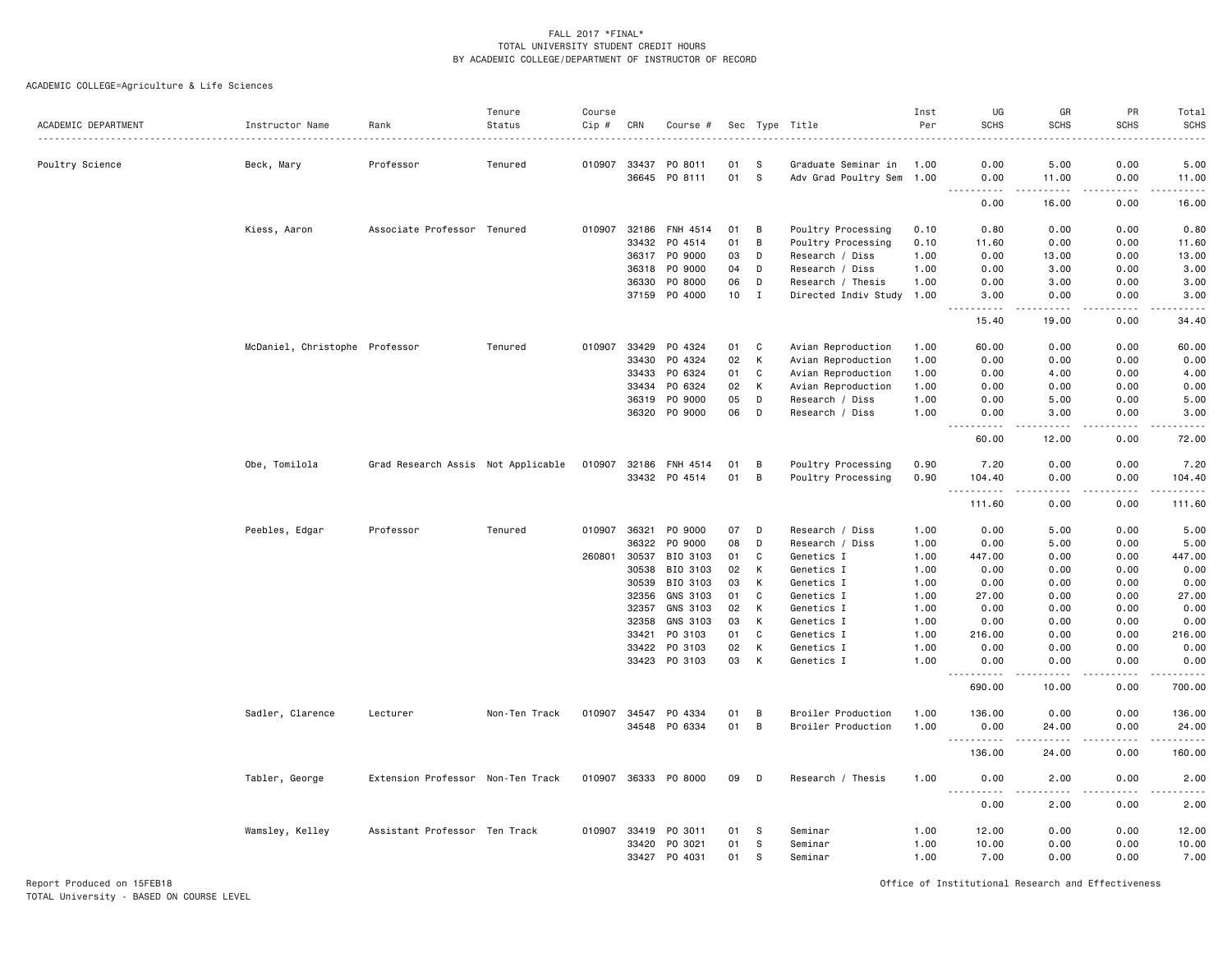| ACADEMIC DEPARTMENT                                     | Instructor Name | Rank                              | Tenure<br>Status | Course<br>Cip # | CRN   | Course #      |    |              | Sec Type Title            | Inst<br>Per | UG<br><b>SCHS</b>     | GR<br><b>SCHS</b>                                                                                                                                                                                                                                                                                                                                                                                                                                                                                | PR<br><b>SCHS</b>    | Total<br><b>SCHS</b>  |
|---------------------------------------------------------|-----------------|-----------------------------------|------------------|-----------------|-------|---------------|----|--------------|---------------------------|-------------|-----------------------|--------------------------------------------------------------------------------------------------------------------------------------------------------------------------------------------------------------------------------------------------------------------------------------------------------------------------------------------------------------------------------------------------------------------------------------------------------------------------------------------------|----------------------|-----------------------|
| Poultry Science                                         | Wamsley, Kelley | Assistant Professor Ten Track     |                  | 010907          |       | 33428 PO 4041 | 01 | S.           | Seminar                   | 1.00        | 6.00                  | 0.00                                                                                                                                                                                                                                                                                                                                                                                                                                                                                             | 0.00                 | 6.00                  |
|                                                         |                 |                                   |                  |                 | 36325 | PO 8000       | 01 | D            | Research / Thesis         | 1.00        | 0.00                  | 3.00                                                                                                                                                                                                                                                                                                                                                                                                                                                                                             | 0.00                 | 3.00                  |
|                                                         |                 |                                   |                  |                 | 36334 | PO 9000       | 11 | D            | Research / Diss           | 1.00        | 0.00                  | 16.00                                                                                                                                                                                                                                                                                                                                                                                                                                                                                            | 0.00                 | 16.00                 |
|                                                         |                 |                                   |                  |                 | 36866 | PO 4000       | 04 | Ι.           | Directed Indiv Study 1.00 |             | 2.00                  | 0.00                                                                                                                                                                                                                                                                                                                                                                                                                                                                                             | 0.00                 | 2.00                  |
|                                                         |                 |                                   |                  |                 | 37099 | PO 4000       | 06 | <b>I</b>     | Directed Indiv Study 1.00 |             | 1.00                  | 0.00                                                                                                                                                                                                                                                                                                                                                                                                                                                                                             | 0.00                 | 1.00                  |
|                                                         |                 |                                   |                  |                 |       | 37114 PO 4000 | 07 | I            | Directed Indiv Study 1.00 |             | 3.00                  | 0.00                                                                                                                                                                                                                                                                                                                                                                                                                                                                                             | 0.00                 | 3.00                  |
|                                                         |                 |                                   |                  |                 |       | 37128 PO 4000 | 08 | $\mathbf I$  | Directed Indiv Study 1.00 |             | 3.00                  | 0.00                                                                                                                                                                                                                                                                                                                                                                                                                                                                                             | 0.00                 | 3.00                  |
|                                                         |                 |                                   |                  |                 |       | 37132 PO 4000 | 09 | I            | Directed Indiv Study 1.00 |             | 2.00                  | 0.00                                                                                                                                                                                                                                                                                                                                                                                                                                                                                             | 0.00                 | 2.00                  |
|                                                         |                 |                                   |                  |                 |       |               |    |              |                           |             | 46.00                 | $- - -$<br>19.00                                                                                                                                                                                                                                                                                                                                                                                                                                                                                 | . <b>.</b> .<br>0.00 | .<br>65.00            |
|                                                         | Wells, Jessica  | Extension Instructo Non-Ten Track |                  | 010000          | 30092 | ADS 1013      | 01 | C            | Animal Agriculture & 0.50 |             | 51.00                 | 0.00                                                                                                                                                                                                                                                                                                                                                                                                                                                                                             | 0.00                 | 51.00                 |
|                                                         |                 |                                   |                  |                 |       | 33418 PO 1013 | 01 | C            | Animal Agriculture & 0.50 |             | 24.00                 | 0.00                                                                                                                                                                                                                                                                                                                                                                                                                                                                                             | 0.00                 | 24.00                 |
|                                                         |                 |                                   |                  | 010907          | 33424 | PO 3313       | 01 | C            | Com Poultry Prod          | 1.00        | 237.00                | 0.00                                                                                                                                                                                                                                                                                                                                                                                                                                                                                             | 0.00                 | 237.00                |
|                                                         |                 |                                   |                  |                 |       | 33425 PO 3313 | 02 | C.           | Com Poultry Prod          | 1.00        | 120.00                | 0.00                                                                                                                                                                                                                                                                                                                                                                                                                                                                                             | 0.00                 | 120.00                |
|                                                         |                 |                                   |                  |                 | 36691 | PO 4000       | 01 | $\mathbf{I}$ | Directed Indiv Study 1.00 |             | 3.00                  | 0.00                                                                                                                                                                                                                                                                                                                                                                                                                                                                                             | 0.00                 | 3.00                  |
|                                                         |                 |                                   |                  |                 | 36847 | P0 4000       | 02 | I            | Directed Indiv Study 1.00 |             | 3.00                  | 0.00                                                                                                                                                                                                                                                                                                                                                                                                                                                                                             | 0.00                 | 3.00                  |
|                                                         |                 |                                   |                  |                 |       | 37024 PO 4000 | 05 | I            | Directed Indiv Study 1.00 |             | 3.00                  | 0.00                                                                                                                                                                                                                                                                                                                                                                                                                                                                                             | 0.00                 | 3.00                  |
|                                                         |                 |                                   |                  |                 |       |               |    |              |                           |             | $  -$<br>441.00       | 0.00                                                                                                                                                                                                                                                                                                                                                                                                                                                                                             | 0.00                 | 441.00                |
|                                                         | Zhai, Wei       | Assistant Professor Ten Track     |                  | 010907          | 33431 | PO 4413       | 01 | C            | Poultry Nutrition         | 1.00        | 63.00                 | 0.00                                                                                                                                                                                                                                                                                                                                                                                                                                                                                             | 0.00                 | 63.00                 |
|                                                         |                 |                                   |                  |                 |       | 33435 PO 6413 | 01 | C            | Poultry Nutrition         | 1.00        | 0.00                  | 3.00                                                                                                                                                                                                                                                                                                                                                                                                                                                                                             | 0.00                 | 3.00                  |
|                                                         |                 |                                   |                  |                 | 36327 | PO 8000       | 03 | D            | Research / Thesis         | 1.00        | 0.00                  | 5.00                                                                                                                                                                                                                                                                                                                                                                                                                                                                                             | 0.00                 | 5.00                  |
|                                                         |                 |                                   |                  |                 |       | 36335 PO 9000 | 12 | D            | Research / Diss           | 1.00        | 0.00                  | 2.00                                                                                                                                                                                                                                                                                                                                                                                                                                                                                             | 0.00                 | 2.00                  |
|                                                         |                 |                                   |                  |                 |       |               |    |              |                           |             | $  -$<br>63.00        | 10.00                                                                                                                                                                                                                                                                                                                                                                                                                                                                                            | 0.00                 | 73.00                 |
| -----------------------------------                     |                 |                                   |                  |                 |       |               |    |              |                           |             | ==========            | ==========                                                                                                                                                                                                                                                                                                                                                                                                                                                                                       | ==========           | ==========            |
| Poultry Science<br>==================================== |                 |                                   |                  |                 |       |               |    |              |                           |             | 1563.00<br>========== | 112.00<br>$\begin{array}{cccccccccc} \multicolumn{2}{c}{} & \multicolumn{2}{c}{} & \multicolumn{2}{c}{} & \multicolumn{2}{c}{} & \multicolumn{2}{c}{} & \multicolumn{2}{c}{} & \multicolumn{2}{c}{} & \multicolumn{2}{c}{} & \multicolumn{2}{c}{} & \multicolumn{2}{c}{} & \multicolumn{2}{c}{} & \multicolumn{2}{c}{} & \multicolumn{2}{c}{} & \multicolumn{2}{c}{} & \multicolumn{2}{c}{} & \multicolumn{2}{c}{} & \multicolumn{2}{c}{} & \multicolumn{2}{c}{} & \multicolumn{2}{c}{} & \mult$ | 0.00<br>==========   | 1675.00<br>========== |
|                                                         |                 |                                   |                  |                 |       |               |    |              |                           |             |                       |                                                                                                                                                                                                                                                                                                                                                                                                                                                                                                  |                      |                       |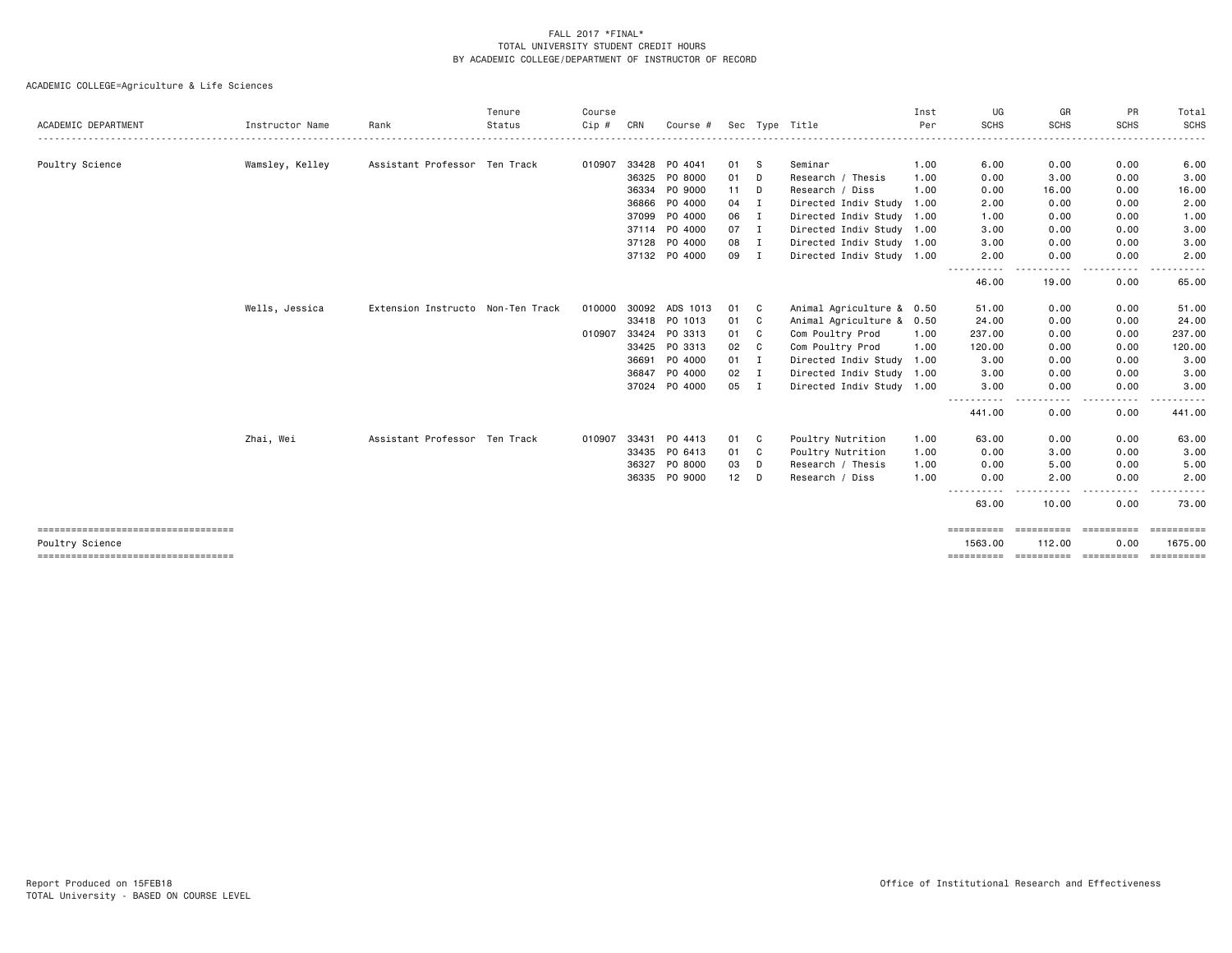|                          |                     |                                   | Tenure        | Course |                |                        |                  |                              |                                                  | Inst | UG                                                                           | GR                                  | PR           | Total        |
|--------------------------|---------------------|-----------------------------------|---------------|--------|----------------|------------------------|------------------|------------------------------|--------------------------------------------------|------|------------------------------------------------------------------------------|-------------------------------------|--------------|--------------|
| ACADEMIC DEPARTMENT      | Instructor Name     | Rank                              | Status        | Cip #  | CRN            | Course #               | Sec              |                              | Type Title                                       | Per  | <b>SCHS</b>                                                                  | <b>SCHS</b>                         | <b>SCHS</b>  | <b>SCHS</b>  |
| School of Human Sciences | Black, Catherine    | Professor                         | Non-Ten Track | 190101 | 36159          | HS 4000                | 01               | I                            | Directed Indiv Study 1.00                        |      | 3.00                                                                         | 0.00                                | 0.00         | 3.00         |
|                          |                     |                                   |               | 190403 | 34987          | FDM 4363               | 01               | C                            | Draping                                          | 1.00 | 24.00                                                                        | 0.00                                | 0.00         | 24.00        |
|                          |                     |                                   |               | 199999 | 34903          | FDM 1001               | F <sub>0</sub> 1 | C                            | First Year Seminar                               | 1.00 | 28.00                                                                        | 0.00                                | 0.00         | 28.00        |
|                          |                     |                                   |               | 500407 | 34904          | FDM 1523               |                  | C                            |                                                  |      |                                                                              | 0.00                                |              | 162.00       |
|                          |                     |                                   |               |        | 36807          | <b>FDM 7000</b>        | 01<br>01         | I                            | Visual Dsgn & Dress<br>Directed Indiv Study 1.00 | 1.00 | 162.00<br>0.00                                                               | 3.00                                | 0.00<br>0.00 | 3.00         |
|                          |                     |                                   |               |        |                |                        |                  |                              | Directed Indiv Study 1.00                        |      |                                                                              |                                     |              |              |
|                          |                     |                                   |               |        | 36864<br>36950 | FDM 4000<br>FDM 4000   | 04<br>05         | $\mathbf{I}$<br>$\mathbf{I}$ | Directed Indiv Study 1.00                        |      | 3.00<br>3.00                                                                 | 0.00<br>0.00                        | 0.00<br>0.00 | 3.00<br>3.00 |
|                          |                     |                                   |               |        |                |                        |                  |                              |                                                  |      |                                                                              | $\omega$ $\omega$ $\omega$ $\omega$ |              |              |
|                          |                     |                                   |               |        |                |                        |                  |                              |                                                  |      | 223.00                                                                       | 3.00                                | 0.00         | 226.00       |
|                          | Boutwell, Angela    | Lecturer                          | Non-Ten Track |        | 190706 34850   | <b>HDFS 2803</b>       | 501 B            |                              | Prenatal & Infant De 1.00                        |      | 30.00                                                                        | 0.00                                | 0.00         | 30.00        |
|                          |                     |                                   |               |        |                |                        |                  |                              |                                                  |      | 30.00                                                                        | 0.00                                | 0.00         | 30.00        |
|                          | Browning, Ned       | Lecturer                          | Non-Ten Track |        |                | 090101 30952 CO 1013   | 15               | C.                           | Intro to Communicati 1.00                        |      | 99.00                                                                        | 0.00                                | 0.00         | 99.00        |
|                          |                     |                                   |               |        |                |                        |                  |                              |                                                  |      | 99.00                                                                        | 0.00                                | 0.00         | 99.00        |
|                          | Denny, Marina       | Assistant Professor Ten Track     |               | 010801 | 35227          | AELC 9000              | 01               | D                            | Research/Dissertatio 1.00                        |      | 0.00                                                                         | 3.00                                | 0.00         | 3.00         |
|                          |                     |                                   |               |        | 010802 34935   | AELC 8243              | 01               | C                            | Admin & Supervision                              | 1.00 | 0.00                                                                         | 33.00                               | 0.00         | 33.00        |
|                          |                     |                                   |               |        |                |                        |                  |                              |                                                  |      | 0.00                                                                         | 36.00                               | 0.00         | 36.00        |
|                          | Downey, Laura       | Extension Assoc Pro Non-Ten Track |               | 010801 | 34897          | AELC 8503              | 01               | C                            | Pro Pln & Dev AEE                                | 0.50 | 0.00                                                                         | 19.50                               | 0.00         | 19.50        |
|                          |                     |                                   |               |        | 34901          | AELC 8803              | 01               | C                            | App Res Meth to AEE                              | 0.50 | 0.00                                                                         | 24.00                               | 0.00         | 24.00        |
|                          |                     |                                   |               |        | 35228          | AELC 9000              | 02               | D                            | Research/Dissertatio 1.00                        |      | 0.00<br>$\sim$ $\sim$ $\sim$<br>.                                            | 11.00                               | 0.00         | 11.00        |
|                          |                     |                                   |               |        |                |                        |                  |                              |                                                  |      | 0.00                                                                         | 54.50                               | 0.00         | 54.50        |
|                          | Elmore-Staton, Lori | Assistant Professor Ten Track     |               | 190101 | 36729          | <b>HDFS 7000</b>       | 03               | I                            | Directed Indiv Study 1.00                        |      | 0.00                                                                         | 3.00                                | 0.00         | 3.00         |
|                          |                     |                                   |               | 190701 | 34937          | <b>HDFS 1813</b>       | 01               | C                            | Devel through Lifesp                             | 0.40 | 94.80                                                                        | 0.00                                | 0.00         | 94.80        |
|                          |                     |                                   |               |        | 34982          | <b>HDFS 8823</b>       | 01               | C                            | Theories in HDFS                                 | 0.50 | 0.00                                                                         | 13.50                               | 0.00         | 13.50        |
|                          |                     |                                   |               |        | 35235          | <b>HDFS 9000</b>       | 02               | D                            | Research/Dissertatio 1.00                        |      | 0.00                                                                         | 2.00                                | 0.00         | 2.00         |
|                          |                     |                                   |               |        |                | 190704 34972 HDFS 4803 | 01               | C                            | Parenting                                        | 1.00 | 141.00<br>$\sim$ $\sim$<br>$\omega_{\alpha}=\omega_{\alpha}=\omega_{\alpha}$ | 0.00                                | 0.00         | 141.00<br>.  |
|                          |                     |                                   |               |        |                |                        |                  |                              |                                                  |      | 235.80                                                                       | 18.50                               | 0.00         | 254.30       |
|                          | Fason, Angel        | Instructor                        | Non-Ten Track | 190101 | 32609          | HS 4701                | 01               | C                            | Internship Placement 1.00                        |      | 10.00                                                                        | 0.00                                | 0.00         | 10.00        |
|                          |                     |                                   |               | 190701 | 34962          | <b>HDFS 4740</b>       | 01               | E                            | PreK-K Teacher Cand                              | 1.00 | 168.00                                                                       | 0.00                                | 0.00         | 168.00       |
|                          |                     |                                   |               |        | 34965          | <b>HDFS 4780</b>       | 01               | E                            | Youth Development In 1.00                        |      | 12.00                                                                        | 0.00                                | 0.00         | 12.00        |
|                          |                     |                                   |               |        | 34966          | <b>HDFS 4790</b>       | 01               | Ε                            | Family Science Inter 1.00                        |      | 24.00                                                                        | 0.00                                | 0.00         | 24.00        |
|                          |                     |                                   |               |        | 190706 35137   | <b>HDFS 2803</b>       | 01               | В                            | Prenatal & Infant De 1.00                        |      | 141.00                                                                       | 0.00                                | 0.00         | 141.00       |
|                          |                     |                                   |               |        | 35138          | <b>HDFS 2813</b>       | 01               | В                            | Child Development                                | 1.00 | 114.00<br>.                                                                  | 0.00                                | 0.00         | 114.00       |
|                          |                     |                                   |               |        |                |                        |                  |                              |                                                  |      | 469.00                                                                       | 0.00                                | 0.00         | 469.00       |
|                          | Freeman, Charles    | Assistant Professor Ten Track     |               | 190101 | 32610          | HS 4702                | 01               | C                            | HS Senior Seminar                                | 0.50 | 38.00                                                                        | 0.00                                | 0.00         | 38.00        |
|                          |                     |                                   |               | 190901 | 34905          | FDM 2123               | 01               | C                            | Product Development                              | 1.00 | 153.00                                                                       | 0.00                                | 0.00         | 153.00       |
|                          |                     |                                   |               |        | 34906          | FDM 2123               | 02               | К                            | Product Development                              | 1.00 | 0.00                                                                         | 0.00                                | 0.00         | 0.00         |
|                          |                     |                                   |               |        | 34907          | FDM 2123               | 03               | K                            | Product Development                              | 1.00 | 0.00                                                                         | 0.00                                | 0.00         | 0.00         |
|                          |                     |                                   |               |        | 34910          | FDM 3593               | 01               | C                            | Mdse & Promotion Str                             | 1.00 | 87.00                                                                        | 0.00                                | 0.00         | 87.00        |
|                          |                     |                                   |               |        | 34983          | HS 2593                | 01               | C                            | Product Development                              | 1.00 | 66.00                                                                        | 0.00                                | 0.00         | 66.00        |
|                          |                     |                                   |               |        | 36248          | HS 2593                | 02               | C                            | Product Development                              | 1.00 | 54.00                                                                        | 0.00                                | 0.00         | 54.00        |
|                          |                     |                                   |               | 500407 | 36349          | FDM 4000               | 01               | п                            | Directed Indiv Study 1.00                        |      | 3.00                                                                         | 0.00                                | 0.00         | 3.00         |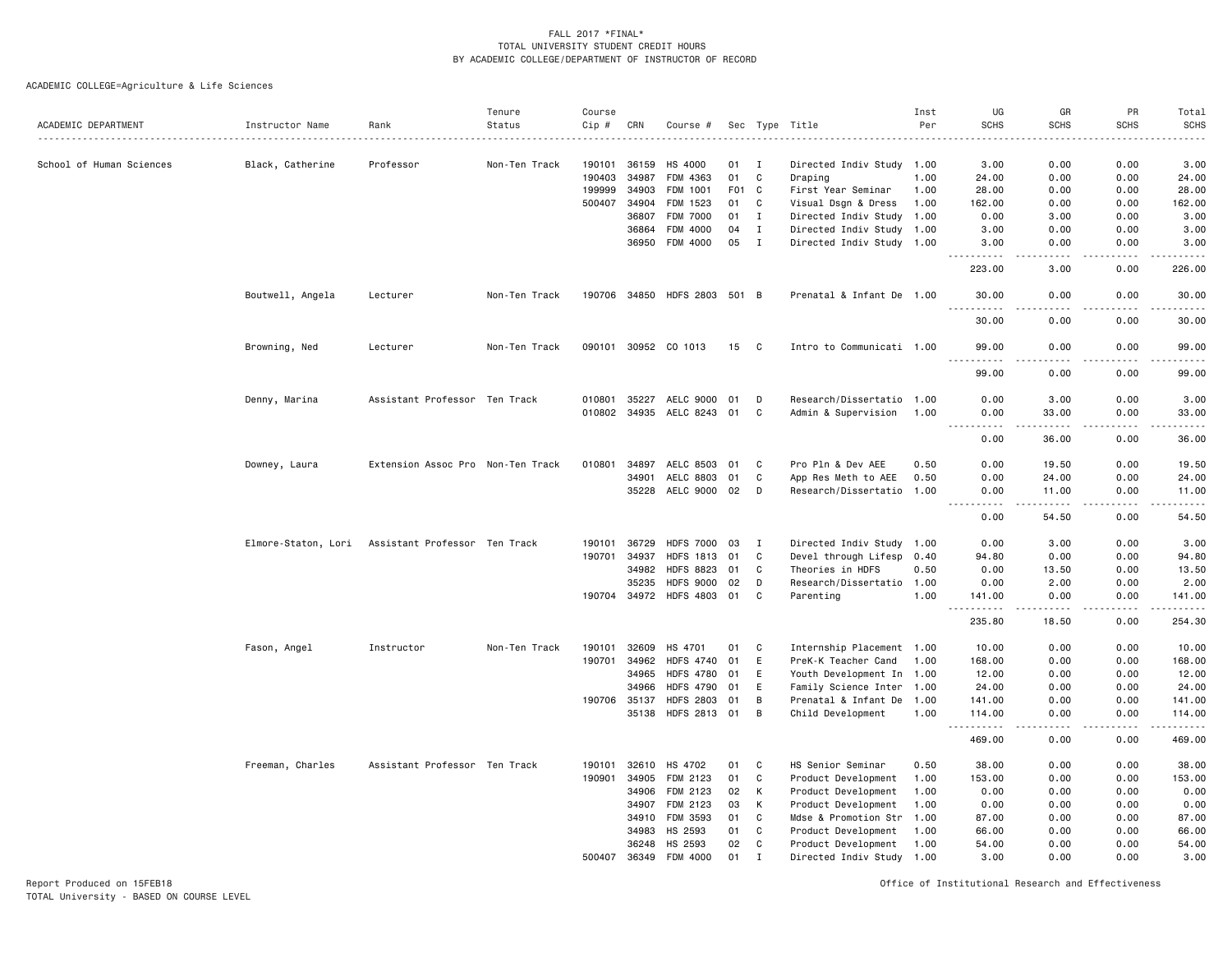| ACADEMIC DEPARTMENT      | Instructor Name  | Rank                          | Tenure<br>Status | Course<br>Cip # | CRN          | Course #                  |    |              | Sec Type Title            | Inst<br>Per | UG<br><b>SCHS</b>                         | GR<br>SCHS | PR<br><b>SCHS</b> | Total<br><b>SCHS</b>   |
|--------------------------|------------------|-------------------------------|------------------|-----------------|--------------|---------------------------|----|--------------|---------------------------|-------------|-------------------------------------------|------------|-------------------|------------------------|
| School of Human Sciences | Freeman, Charles | Assistant Professor Ten Track |                  |                 |              | 500407 36505 FDM 4000     | 03 | I            | Directed Indiv Study 1.00 |             | 1.00                                      | 0.00       | 0.00              | 1.00                   |
|                          |                  |                               |                  |                 |              | 37129 FDM 4000            | 08 | $\mathbf{I}$ | Directed Indiv Study 1.00 |             | 3.00                                      | 0.00       | 0.00              | 3.00                   |
|                          |                  |                               |                  |                 |              |                           |    |              |                           |             | <u> - - - - - - - - - -</u><br>405.00     | .<br>0.00  | <u>.</u><br>0.00  | . <b>.</b> .<br>405.00 |
|                          | Green, Tina      | Non-Faculty                   | Not Applicable   |                 |              | 010801 34873 AELC 4203 01 |    | B            | App Compute Tech AEL 1.00 |             | 87.00<br>$\sim$ $\sim$ $\sim$ $\sim$<br>. | 0.00       | 0.00              | 87.00                  |
|                          |                  |                               |                  |                 |              |                           |    |              |                           |             | 87.00                                     | 0.00       | 0.00              | 87.00                  |
|                          | Greenhaw, Laura  | Assistant Professor Ten Track |                  |                 |              | 010801 34872 AELC 3803 01 |    | C            | Fnd Ldsh Ag/Life Sci 1.00 |             | 87.00                                     | 0.00       | 0.00              | 87.00                  |
|                          |                  |                               |                  |                 | 34895        | AELC 8100                 | 02 | $\mathbf{I}$ | Creative Component A 1.00 |             | 0.00                                      | 2.00       | 0.00              | 2.00                   |
|                          |                  |                               |                  |                 | 35229        | AELC 9000                 | 03 | D            | Research/Dissertatio 1.00 |             | 0.00                                      | 6.00       | 0.00              | 6.00                   |
|                          |                  |                               |                  |                 | 131301 34930 | AELC 3500                 | 01 | Ε            | Internship Ag Leader 1.00 |             | 3.00                                      | 0.00       | 0.00              | 3.00                   |
|                          |                  |                               |                  |                 | 34936        | AELC 3500                 | 02 | E            | Internship Ag Leader 1.00 |             | 3.00                                      | 0.00       | 0.00              | 3.00                   |
|                          |                  |                               |                  |                 | 36947        | AELC 4000                 | 03 | Ι.           | Directed Indiv Study      | 1.00        | 3,00                                      | 0.00       | 0.00              | 3.00                   |
|                          |                  |                               |                  |                 |              | 36948 AELC 4000 04        |    | I            | Directed Indiv Study 1.00 |             | 1.00<br>.<br>$\sim$ $\sim$ $\sim$ $\sim$  | 0.00<br>.  | 0.00<br>22222     | 1.00<br>.              |
|                          |                  |                               |                  |                 |              |                           |    |              |                           |             | 97.00                                     | 8.00       | 0.00              | 105.00                 |
|                          | Hardman, Alisha  | Assistant Professor Ten Track |                  | 190701          | 35236        | <b>HDFS 9000</b>          | 03 | D            | Research/Dissertatio 1.00 |             | 0.00                                      | 21.00      | 0.00              | 21.00                  |
|                          |                  |                               |                  |                 | 35242        | <b>HDFS 8000</b>          | 03 | D            | Research/Thesis           | 1.00        | 0.00                                      | 1.00       | 0.00              | 1.00                   |
|                          |                  |                               |                  |                 | 36201        | HDFS 8813 01              |    | S            | Seminar in HDFS           | 1.00        | 0.00<br>$\frac{1}{2}$                     | 36.00<br>. | 0.00<br>.         | 36.00<br>.             |
|                          |                  |                               |                  |                 |              |                           |    |              |                           |             | 0.00                                      | 58.00      | 0.00              | 58.00                  |
|                          | Jagger, Carla    | Assistant Professor Ten Track |                  | 010801          | 34922        | AELC 2413                 | 01 | C            | Orientation to AELC       | 1.00        | 114.00                                    | 0.00       | 0.00              | 114.00                 |
|                          |                  |                               |                  |                 | 34931        | AELC 4873                 | 01 | C            | Prof Seminar in Ag E 0.50 |             | 4.50                                      | 0.00       | 0.00              | 4.50                   |
|                          |                  |                               |                  |                 | 34934        | AELC 8100 03              |    | <b>I</b>     | Creative Component A 1.00 |             | 0.00                                      | 2.00       | 0.00              | 2.00                   |
|                          |                  |                               |                  |                 | 35230        | AELC 9000                 | 04 | D            | Research/Dissertatio 1.00 |             | 0.00                                      | 2.00       | 0.00              | 2.00                   |
|                          |                  |                               |                  |                 | 131301 34874 | AELC 4424 01              |    | C            | Teach Meth in Ag & H 1.00 |             | 104.00                                    | 0.00       | 0.00              | 104.00                 |
|                          |                  |                               |                  |                 | 34876        | AELC 4424                 | 02 | К            | Teach Meth in Ag & H 1.00 |             | 0.00                                      | 0.00       | 0.00              | 0.00                   |
|                          |                  |                               |                  |                 | 34886        | AELC 4424                 | 03 | К            | Teach Meth in Ag & H 1.00 |             | 0.00                                      | 0.00       | 0.00              | 0.00                   |
|                          |                  |                               |                  |                 | 34887        | AELC 4424                 | 04 | К            | Teach Meth in Ag & H 1.00 |             | 0.00                                      | 0.00       | 0.00              | 0.00                   |
|                          |                  |                               |                  |                 | 34888        | AELC 4424                 | 05 | K            | Teach Meth in Ag & H 1.00 |             | 0.00                                      | 0.00       | 0.00              | 0.00                   |
|                          |                  |                               |                  |                 | 34891        | AELC 4424                 | 06 | К            | Teach Meth in Ag & H 1.00 |             | 0.00                                      | 0.00       | 0.00              | 0.00                   |
|                          |                  |                               |                  |                 | 34892        | AELC 4424 07              |    | К            | Teach Meth in Ag & H 1.00 |             | 0.00                                      | 0.00       | 0.00              | 0.00                   |
|                          |                  |                               |                  |                 | 34893        | AELC 4424                 | 08 | К            | Teach Meth in Ag & H 1.00 |             | 0.00                                      | 0.00       | 0.00              | 0.00                   |
|                          |                  |                               |                  |                 | 34933        | AELC 4896                 | 01 | F            | Stu Teach Ag Ed           | 1.00        | 18.00                                     | 0.00       | 0.00              | 18.00                  |
|                          |                  |                               |                  |                 | 35993        | AELC 4000 01              |    | I            | Directed Indiv Study 1.00 |             | 3.00                                      | 0.00       | 0.00              | 3.00                   |
|                          |                  |                               |                  |                 | 35994        | AELC 4000                 | 02 | Ι            | Directed Indiv Study      | 1.00        | 3.00                                      | 0.00       | 0.00              | 3.00                   |
|                          |                  |                               |                  |                 | 131308 34875 | HDFS 4424 01              |    | C            | Teach Methods in Ag       | 1.00        | 136.00                                    | 0.00       | 0.00              | 136.00                 |
|                          |                  |                               |                  |                 | 34955        | <b>HDFS 4424</b>          | 02 | К            | Teach Methods in Ag       | 1.00        | 0.00                                      | 0.00       | 0.00              | 0.00                   |
|                          |                  |                               |                  |                 | 34956        | HDFS 4424                 | 03 | К            | Teach Methods in Ag       | 1.00        | 0.00                                      | 0.00       | 0.00              | 0.00                   |
|                          |                  |                               |                  |                 | 34957        | <b>HDFS 4424</b>          | 04 | К            | Teach Methods in Ag       | 1.00        | 0.00                                      | 0.00       | 0.00              | 0.00                   |
|                          |                  |                               |                  |                 | 34958        | <b>HDFS 4424</b>          | 05 | К            | Teach Methods in Ag       | 1.00        | 0.00                                      | 0.00       | 0.00              | 0.00                   |
|                          |                  |                               |                  |                 | 34959        | HDFS 4424 06              |    | К            | Teach Methods in Ag       | 1.00        | 0.00                                      | 0.00       | 0.00              | 0.00                   |
|                          |                  |                               |                  |                 | 34960        | HDFS 4424                 | 07 | К            | Teach Methods in Ag       | 1.00        | 0.00                                      | 0.00       | 0.00              | 0.00                   |
|                          |                  |                               |                  |                 | 34961        | HDFS 4424 08              |    | К            | Teach Methods in Ag       | 1.00        | 0.00<br><u> - - - - - - - - - -</u>       | 0.00       | 0.00              | 0.00                   |
|                          |                  |                               |                  |                 |              |                           |    |              |                           |             | 382.50                                    | 4.00       | 0.00              | 386.50                 |
|                          | Kobia, Caroline  | Assistant Professor Ten Track |                  | 190201          | 34911        | FDM 4583                  | 01 | C            | Fashion Entrepreneur 1.00 |             | 48.00                                     | 0.00       | 0.00              | 48.00                  |
|                          |                  |                               |                  |                 | 35549        | FDM 6583                  | 01 | C            | Fashion Entrepreneur 1.00 |             | 0.00                                      | 3.00       | 0.00              | 3.00                   |
|                          |                  |                               |                  |                 | 190904 32598 | HS 2524                   | 01 | C            | Textiles for Apparel 1.00 |             | 240.00                                    | 0.00       | 0.00              | 240.00                 |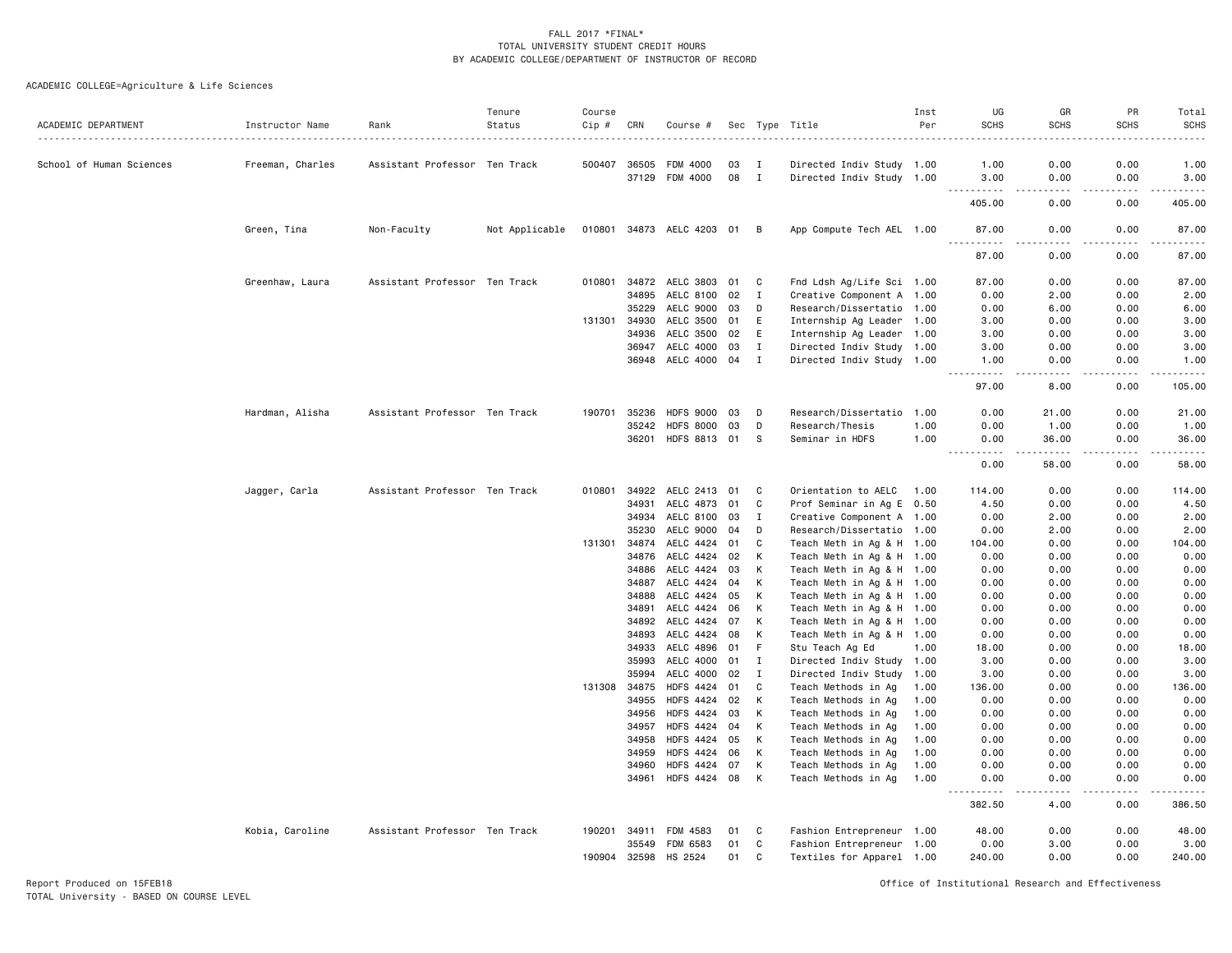| ACADEMIC DEPARTMENT      | Instructor Name  | Rank                               | Tenure<br>Status | Course<br>Cip # | CRN          | Course #                  | Sec   |              |                           | Inst<br>Per | UG<br><b>SCHS</b>                                                                                                                  | GR<br><b>SCHS</b> | PR<br><b>SCHS</b>  | Total<br>SCHS                                                                                                                                                  |
|--------------------------|------------------|------------------------------------|------------------|-----------------|--------------|---------------------------|-------|--------------|---------------------------|-------------|------------------------------------------------------------------------------------------------------------------------------------|-------------------|--------------------|----------------------------------------------------------------------------------------------------------------------------------------------------------------|
|                          |                  |                                    |                  |                 |              |                           |       |              | Type Title                |             |                                                                                                                                    |                   |                    |                                                                                                                                                                |
| School of Human Sciences | Kobia, Caroline  | Assistant Professor Ten Track      |                  | 190904          | 32599        | HS 2524                   | 02    | к            | Textiles for Apparel 1.00 |             | 0.00                                                                                                                               | 0.00              | 0.00               | 0.00                                                                                                                                                           |
|                          |                  |                                    |                  |                 | 32600        | HS 2524                   | 03    | К            | Textiles for Apparel 1.00 |             | 0.00                                                                                                                               | 0.00              | 0.00               | 0.00                                                                                                                                                           |
|                          |                  |                                    |                  |                 | 36384        | HS 2524                   | 04    | К            | Textiles for Apparel 1.00 |             | 0.00                                                                                                                               | 0.00              | 0.00               | 0.00                                                                                                                                                           |
|                          |                  |                                    |                  |                 | 500407 37098 | FDM 4000                  | 07    | I            | Directed Indiv Study 1.00 |             | 1.00<br>.                                                                                                                          | 0.00<br>$   -$    | 0.00<br>.          | 1.00<br>.                                                                                                                                                      |
|                          |                  |                                    |                  |                 |              |                           |       |              |                           |             | 289.00                                                                                                                             | 3.00              | 0.00               | 292.00                                                                                                                                                         |
|                          | Lee, JuYoung     | Assistant Professor Ten Track      |                  | 190901          | 34908        | FDM 3553                  | 01    | B            | Fashion Retailing         | 1.00        | 75.00                                                                                                                              | 0.00              | 0.00               | 75.00                                                                                                                                                          |
|                          |                  |                                    |                  |                 | 34986        | FDM 4513                  | 01    | C            | Soc-Psy Aspect Cloth 1.00 |             | 87.00                                                                                                                              | 0.00              | 0.00               | 87.00                                                                                                                                                          |
|                          |                  |                                    |                  |                 | 500407 37009 | FDM 4000                  | 06    | $\mathbf{I}$ | Directed Indiv Study 1.00 |             | 3.00<br>.                                                                                                                          | 0.00<br>.         | 0.00<br>-----      | 3.00<br>$\frac{1}{2} \left( \frac{1}{2} \right) \left( \frac{1}{2} \right) \left( \frac{1}{2} \right) \left( \frac{1}{2} \right) \left( \frac{1}{2} \right)$   |
|                          |                  |                                    |                  |                 |              |                           |       |              |                           |             | 165.00                                                                                                                             | 0.00              | 0.00               | 165.00                                                                                                                                                         |
|                          | Long, Alice      | Grad Research Assis Not Applicable |                  | 190701          | 34937        | HDFS 1813 01              |       | C.           | Devel through Lifesp 0.60 |             | 142.20<br>1.1.1.1.1                                                                                                                | 0.00<br>د د د د   | 0.00<br>.          | 142.20<br>$\frac{1}{2} \left( \frac{1}{2} \right) \left( \frac{1}{2} \right) \left( \frac{1}{2} \right) \left( \frac{1}{2} \right) \left( \frac{1}{2} \right)$ |
|                          |                  |                                    |                  |                 |              |                           |       |              |                           |             | 142.20                                                                                                                             | 0.00              | 0.00               | 142.20                                                                                                                                                         |
|                          | Morrison, Carley | Visiting Assist Pro Non-Ten Track  |                  | 010801          | 34871        | AELC 3333                 | 01    | C            | Present Ag and Life 1.00  |             | 57.00                                                                                                                              | 0.00              | 0.00               | 57.00                                                                                                                                                          |
|                          |                  |                                    |                  |                 | 36804        | AELC 2990                 | 01    | C            | Special Topic in AEL 1.00 |             | 13.00                                                                                                                              | 0.00              | 0.00               | 13.00                                                                                                                                                          |
|                          |                  |                                    |                  | 010802 34924    |              | AELC 3203                 | 01    | C            | Prof Writing ANR Hum 0.50 |             | 40.50                                                                                                                              | 0.00              | 0.00               | 40.50                                                                                                                                                          |
|                          |                  |                                    |                  |                 | 34925        | AELC 3203                 | 02    | C            | Prof Writing ANR Hum 1.00 |             | 75.00<br>.<br>$\sim$ $\sim$ $\sim$                                                                                                 | 0.00<br>د د د د   | 0.00<br>.          | 75.00<br>.                                                                                                                                                     |
|                          |                  |                                    |                  |                 |              |                           |       |              |                           |             | 185.50                                                                                                                             | 0.00              | 0.00               | 185.50                                                                                                                                                         |
|                          | Newman, Michael  | Professor                          | Tenured          | 010801          | 34900        | AELC 8801                 | 01    | - S          | Graduate Prof Semina 1.00 |             | 0.00                                                                                                                               | 8.00              | 0.00               | 8.00                                                                                                                                                           |
|                          |                  |                                    |                  |                 | 35231        | AELC 9000                 | 05    | D            | Research/Dissertatio 1.00 |             | 0.00                                                                                                                               | 8.00              | 0.00               | 8.00                                                                                                                                                           |
|                          |                  |                                    |                  | 131301          | 35224        | AELC 8000                 | 05    | D            | Research/Thesis in A 1.00 |             | 0.00                                                                                                                               | 3.00              | 0.00               | 3.00                                                                                                                                                           |
|                          |                  |                                    |                  | 190101          | 32588        | HS 1701                   | 01    | C            | Survey Of Human Sci       | 1.00        | 53.00                                                                                                                              | 0.00              | 0.00               | 53.00                                                                                                                                                          |
|                          |                  |                                    |                  |                 | 32589        | HS 1701                   | 02    | C            | Survey Of Human Sci       | 1.00        | 30.00<br>$\frac{1}{2} \left( \frac{1}{2} \right) \left( \frac{1}{2} \right) \left( \frac{1}{2} \right) \left( \frac{1}{2} \right)$ | 0.00              | 0.00               | 30.00                                                                                                                                                          |
|                          |                  |                                    |                  |                 |              |                           |       |              |                           |             | 83.00                                                                                                                              | 19.00             | 0.00               | 102.00                                                                                                                                                         |
|                          | Noffsinger, Rick | Non-Faculty                        | Not Applicable   |                 |              | 010802 34924 AELC 3203 01 |       | C.           | Prof Writing ANR Hum 0.50 |             | 40.50<br>.                                                                                                                         | 0.00              | 0.00               | 40.50                                                                                                                                                          |
|                          |                  |                                    |                  |                 |              |                           |       |              |                           |             | 40.50                                                                                                                              | 0.00              | 0.00               | 40.50                                                                                                                                                          |
|                          | Owen, Sean       | Research Assoc Prof Non-Ten Track  |                  |                 | 130901 36563 | EDF 3333                  | 502 C |              | Social Foundation Ed 1.00 |             | 51.00<br>$\sim$ $\sim$ $\sim$<br>. <b>.</b>                                                                                        | 0.00<br>.         | 0.00<br>. <b>.</b> | 51.00<br>$\frac{1}{2} \left( \frac{1}{2} \right) \left( \frac{1}{2} \right) \left( \frac{1}{2} \right) \left( \frac{1}{2} \right) \left( \frac{1}{2} \right)$  |
|                          |                  |                                    |                  |                 |              |                           |       |              |                           |             | 51.00                                                                                                                              | 0.00              | 0.00               | 51.00                                                                                                                                                          |
|                          | Parker, Julie    | Assistant Professor Ten Track      |                  | 190101          | 36599        | <b>HDFS 4000</b>          | 02    | I            | Directed Indiv Study 1.00 |             | 3.00                                                                                                                               | 0.00              | 0.00               | 3.00                                                                                                                                                           |
|                          |                  |                                    |                  |                 | 36727        | <b>HDFS 4000</b>          | 03    | I            | Directed Indiv Study 1.00 |             | 1.00                                                                                                                               | 0.00              | 0.00               | 1.00                                                                                                                                                           |
|                          |                  |                                    |                  |                 | 37028        | <b>HDFS 7000</b>          | 05    | Ι.           | Directed Indiv Study      | 1.00        | 0.00                                                                                                                               | 3.00              | 0.00               | 3.00                                                                                                                                                           |
|                          |                  |                                    |                  |                 | 190701 34982 | <b>HDFS 8823</b>          | 01    | C            | Theories in HDFS          | 0.50        | 0.00                                                                                                                               | 13.50             | 0.00               | 13.50                                                                                                                                                          |
|                          |                  |                                    |                  |                 | 35237        | <b>HDFS 9000</b>          | 04    | D            | Research/Dissertatio 1.00 |             | 0.00                                                                                                                               | 8.00              | 0.00               | 8.00                                                                                                                                                           |
|                          |                  |                                    |                  |                 | 35243        | <b>HDFS 8000</b>          | 04    | D            | Research/Thesis           | 1.00        | 0.00                                                                                                                               | 3.00              | 0.00               | 3.00                                                                                                                                                           |
|                          |                  |                                    |                  | 190706          | 34950        | <b>HDFS 3843</b>          | 01    | C            | Guiding Child Behavi 1.00 |             | 120.00                                                                                                                             | 0.00              | 0.00               | 120.00                                                                                                                                                         |
|                          |                  |                                    |                  | 190799          | 34973        | <b>HDFS 4833</b>          | 01    | C            | The Hospitalized Chi 1.00 |             | 24.00                                                                                                                              | 0.00              | 0.00               | 24.00                                                                                                                                                          |
|                          |                  |                                    |                  |                 |              |                           |       |              |                           |             | 148.00                                                                                                                             | 27.50             | 0.00               | 175.50                                                                                                                                                         |
|                          | Peterson, Donna  | Extension Assoc Pro Non-Ten Track  |                  | 010801          | 34897        | AELC 8503                 | 01    | C            | Pro Pln & Dev AEE         | 0.50        | 0.00                                                                                                                               | 19.50             | 0.00               | 19.50                                                                                                                                                          |
|                          |                  |                                    |                  |                 | 35232        | AELC 9000                 | 06    | D            | Research/Dissertatio 1.00 |             | 0.00                                                                                                                               | 3.00              | 0.00               | 3.00                                                                                                                                                           |
|                          |                  |                                    |                  | 190701          | 35546        | <b>HDFS 9000</b>          | 07    | D            | Research/Dissertatio 1.00 |             | 0.00                                                                                                                               | 6.00              | 0.00               | 6.00                                                                                                                                                           |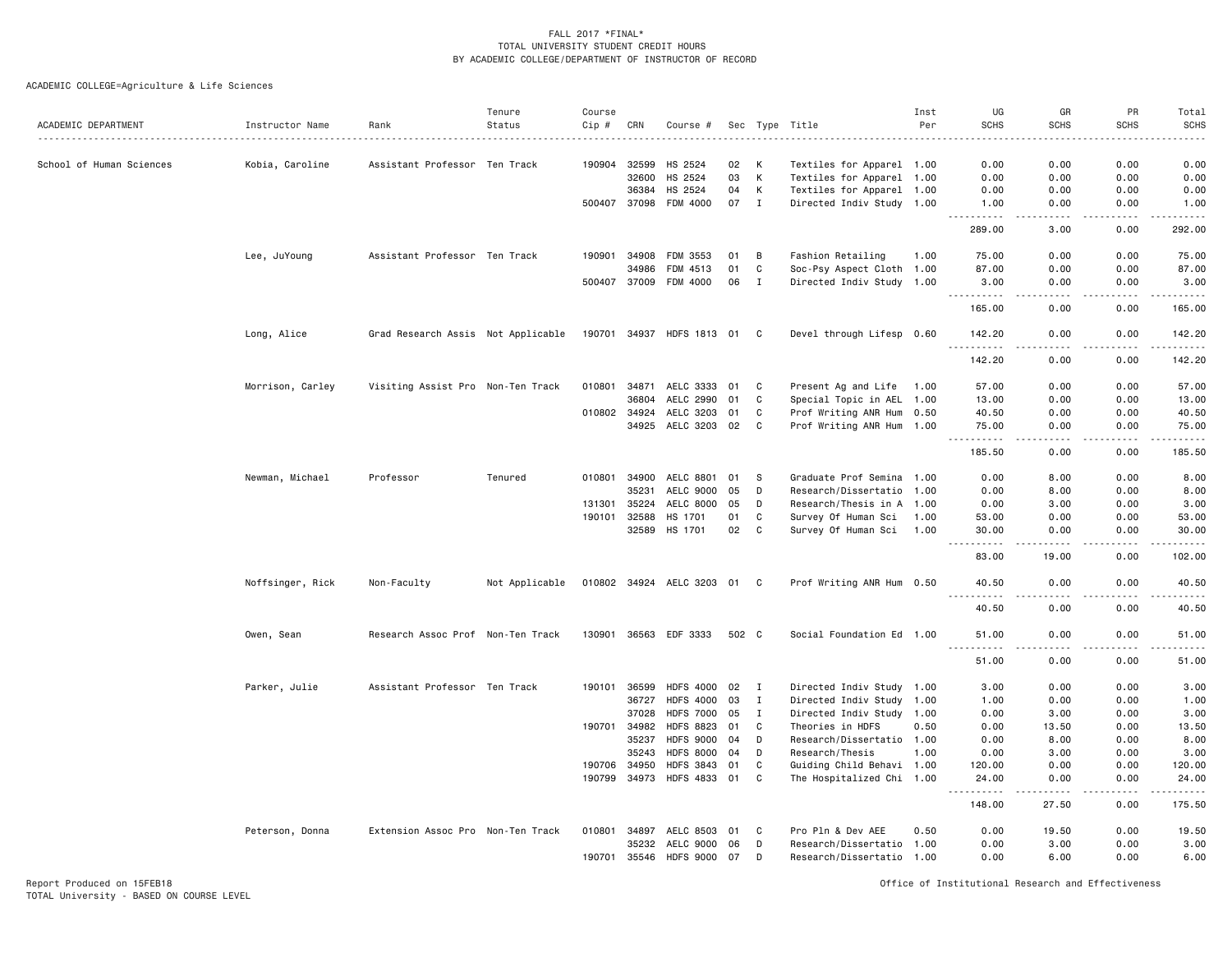ACADEMIC COLLEGE=Agriculture & Life Sciences

| ACADEMIC DEPARTMENT                | Instructor Name                  | Rank                              | Tenure<br>Status | Course<br>Cip # | CRN          | Course #                    |    |              | Sec Type Title<br>_____________________________________ | Inst<br>Per | UG<br><b>SCHS</b>                            | GR<br><b>SCHS</b> | PR<br><b>SCHS</b> | Total<br>SCHS                                                                                                                                                  |
|------------------------------------|----------------------------------|-----------------------------------|------------------|-----------------|--------------|-----------------------------|----|--------------|---------------------------------------------------------|-------------|----------------------------------------------|-------------------|-------------------|----------------------------------------------------------------------------------------------------------------------------------------------------------------|
|                                    |                                  |                                   |                  |                 |              |                             |    |              |                                                         |             |                                              |                   |                   |                                                                                                                                                                |
|                                    |                                  |                                   |                  |                 |              |                             |    |              |                                                         |             | 0.00                                         | 28.50             | 0.00              | 28.50                                                                                                                                                          |
| School of Human Sciences           | Phillips, Tommy                  | Associate Professor Tenured       |                  | 190701          | 34916        | HDFS 8313 01                |    | C            | Youth Issues                                            | 1.00        | 0.00                                         | 15.00             | 0.00              | 15.00                                                                                                                                                          |
|                                    |                                  |                                   |                  |                 | 34976        | <b>HDFS 4873</b>            | 01 | $\mathtt{C}$ | Positive Youth Dev                                      | 1.00        | 12.00                                        | 0.00              | 0.00              | 12.00                                                                                                                                                          |
|                                    |                                  |                                   |                  |                 | 34977        | HDFS 6873 01                |    | C            | Positive Youth Dev                                      | 1.00        | 0.00<br>.<br>$  -$                           | 6.00<br>.         | 0.00<br>.         | 6.00<br>.                                                                                                                                                      |
|                                    |                                  |                                   |                  |                 |              |                             |    |              |                                                         |             | 12.00                                        | 21.00             | 0.00              | 33.00                                                                                                                                                          |
|                                    | Settle, Quisto                   | Non-Employee                      | Not Applicable   | 010801          | 34901        | AELC 8803 01 C              |    |              | App Res Meth to AEE                                     | 0.50        | 0.00<br>.                                    | 24.00<br>-----    | 0.00              | 24.00                                                                                                                                                          |
|                                    |                                  |                                   |                  |                 |              |                             |    |              |                                                         |             | 0.00                                         | 24.00             | 0.00              | 24.00                                                                                                                                                          |
|                                    | Sexton, Julie                    | Extension Professor Non-Ten Track |                  |                 |              | 010801 36667 AELC 8100 04 I |    |              | Creative Component A 1.00                               |             | 0.00                                         | 6.00              | 0.00              | 6.00                                                                                                                                                           |
|                                    |                                  |                                   |                  |                 |              |                             |    |              |                                                         |             | $\frac{1}{2}$<br>0.00                        | 6.00              | 0.00              | 6.00                                                                                                                                                           |
|                                    | Swortzel, Kirk                   | Professor                         | Tenured          | 010801          | 34894        | AELC 8100 01                |    | I            | Creative Component A 1.00                               |             | 0.00                                         | 16.00             | 0.00              | 16.00                                                                                                                                                          |
|                                    |                                  |                                   |                  |                 | 34902        | AELC 9583                   | 01 | C            | Analysis of Data in                                     | 1.00        | 0.00                                         | 36.00             | 0.00              | 36.00                                                                                                                                                          |
|                                    |                                  |                                   |                  |                 | 34923        | AELC 3013 01                |    | E            | Field Experience in                                     | 1.00        | 30.00                                        | 0.00              | 0.00              | 30.00                                                                                                                                                          |
|                                    |                                  |                                   |                  |                 | 34931        | AELC 4873 01                |    | C            | Prof Seminar in Ag E 0.50                               |             | 4.50                                         | 0.00              | 0.00              | 4.50                                                                                                                                                           |
|                                    |                                  |                                   |                  |                 | 35233        | AELC 9000                   | 07 | D            | Research/Dissertatio 1.00                               |             | 0.00                                         | 54.00             | 0.00              | 54.00                                                                                                                                                          |
|                                    |                                  |                                   |                  | 131301          | 34896        | AELC 8403                   | 01 | C            | Directing Learn Exp                                     | 1.00        | 0.00                                         | 21.00             | 0.00              | 21.00                                                                                                                                                          |
|                                    |                                  |                                   |                  |                 | 34932        | AELC 4886                   | 01 | -F           | Stu Teach Ag Ed                                         | 1.00        | 18.00                                        | 0.00              | 0.00              | 18.00                                                                                                                                                          |
|                                    |                                  |                                   |                  |                 | 35226        | AELC 8000 07                |    | D            | Research/Thesis in A 1.00                               |             | 0.00                                         | 1.00              | 0.00              | 1.00                                                                                                                                                           |
|                                    |                                  |                                   |                  |                 |              |                             |    |              |                                                         |             | .<br>52.50                                   | .<br>128.00       | .<br>0.00         | $\frac{1}{2} \left( \frac{1}{2} \right) \left( \frac{1}{2} \right) \left( \frac{1}{2} \right) \left( \frac{1}{2} \right) \left( \frac{1}{2} \right)$<br>180.50 |
|                                    | Tenhet, Melissa                  | Instructor                        | Non-Ten Track    |                 | 190708 34949 | HDFS 3803 01                |    | B            | Creat & Play Young C 1.00                               |             | 123.00<br>$\sim$ $\sim$ $\sim$<br>. <b>.</b> | 0.00              | 0.00<br>.         | 123.00<br>.                                                                                                                                                    |
|                                    |                                  |                                   |                  |                 |              |                             |    |              |                                                         |             | 123.00                                       | 0.00              | 0.00              | 123.00                                                                                                                                                         |
|                                    | Washington, Adrienne Non-Faculty |                                   | Not Applicable   |                 |              | 190101 32590 HS 1711        | 01 | C            | Profess Protocol                                        | 1.00        | 47.00<br>.                                   | 0.00<br>.         | 0.00<br><u>.</u>  | 47.00<br>.                                                                                                                                                     |
|                                    |                                  |                                   |                  |                 |              |                             |    |              |                                                         |             | 47.00                                        | 0.00              | 0.00              | 47.00                                                                                                                                                          |
|                                    | Wheeler, Brandan                 | Assistant Professor Ten Track     |                  | 190401          | 34953        | HDFS 4313 01                |    | C            | Family Resource Mana 1.00                               |             | 42.00                                        | 0.00              | 0.00              | 42.00                                                                                                                                                          |
|                                    |                                  |                                   |                  |                 | 34954        | <b>HDFS 6313</b>            | 01 | C            | Family Resource Mana 1.00                               |             | 0.00                                         | 3.00              | 0.00              | 3.00                                                                                                                                                           |
|                                    |                                  |                                   |                  |                 | 190402 34909 | <b>HDFS 3303</b>            | 01 | C            | Consumer Economics                                      | 1.00        | 126.00                                       | 0.00              | 0.00              | 126.00                                                                                                                                                         |
|                                    |                                  |                                   |                  |                 | 190403 34951 | HDFS 4333 01                |    | C            | Family Public Policy 1.00                               |             | 69.00<br>$\sim$ $\sim$ $\sim$<br>.           | 0.00<br>.         | 0.00<br>.         | 69.00<br>.                                                                                                                                                     |
|                                    |                                  |                                   |                  |                 |              |                             |    |              |                                                         |             | 237.00                                       | 3.00              | 0.00              | 240.00                                                                                                                                                         |
|                                    | Wilmoth, Joe                     | Associate Professor Tenured       |                  | 190101          | 32610        | HS 4702                     | 01 | C            | HS Senior Seminar                                       | 0.50        | 38.00                                        | 0.00              | 0.00              | 38.00                                                                                                                                                          |
|                                    |                                  |                                   |                  | 190701          | 35239        | <b>HDFS 9000</b>            | 06 | D            | Research/Dissertatio 1.00                               |             | 0.00                                         | 9.00              | 0.00              | 9.00                                                                                                                                                           |
|                                    |                                  |                                   |                  | 190704          | 34913        | <b>HDFS 4843</b>            | 01 | C            | Family Interaction                                      | 1.00        | 42.00                                        | 0.00              | 0.00              | 42.00                                                                                                                                                          |
|                                    |                                  |                                   |                  |                 | 34914        | <b>HDFS 6843</b>            | 01 | $\mathtt{C}$ | Family Interaction                                      | 1.00        | 0.00                                         | 15.00             | 0.00              | 15.00                                                                                                                                                          |
|                                    |                                  |                                   |                  |                 | 34975        | <b>HDFS 4853</b>            | 01 | C            | Family: Human Ecolog                                    | 1.00        | 114.00<br>$\sim$ $\sim$<br>.                 | 0.00              | 0.00              | 114.00<br>-----                                                                                                                                                |
|                                    |                                  |                                   |                  |                 |              |                             |    |              |                                                         |             | 194.00                                       | 24.00             | 0.00              | 218.00                                                                                                                                                         |
| ---------------------------------- |                                  |                                   |                  |                 |              |                             |    |              |                                                         |             | ==========                                   |                   |                   | ==========                                                                                                                                                     |
| School of Human Sciences           |                                  |                                   |                  |                 |              |                             |    |              |                                                         |             | 3798.00                                      | 466.00            | 0.00              | 4264.00                                                                                                                                                        |
| ---------------------------------- |                                  |                                   |                  |                 |              |                             |    |              |                                                         |             |                                              |                   | ==========        | ==========                                                                                                                                                     |

Report Produced on 15FEB18 Office of Institutional Research and Effectiveness

TOTAL University - BASED ON COURSE LEVEL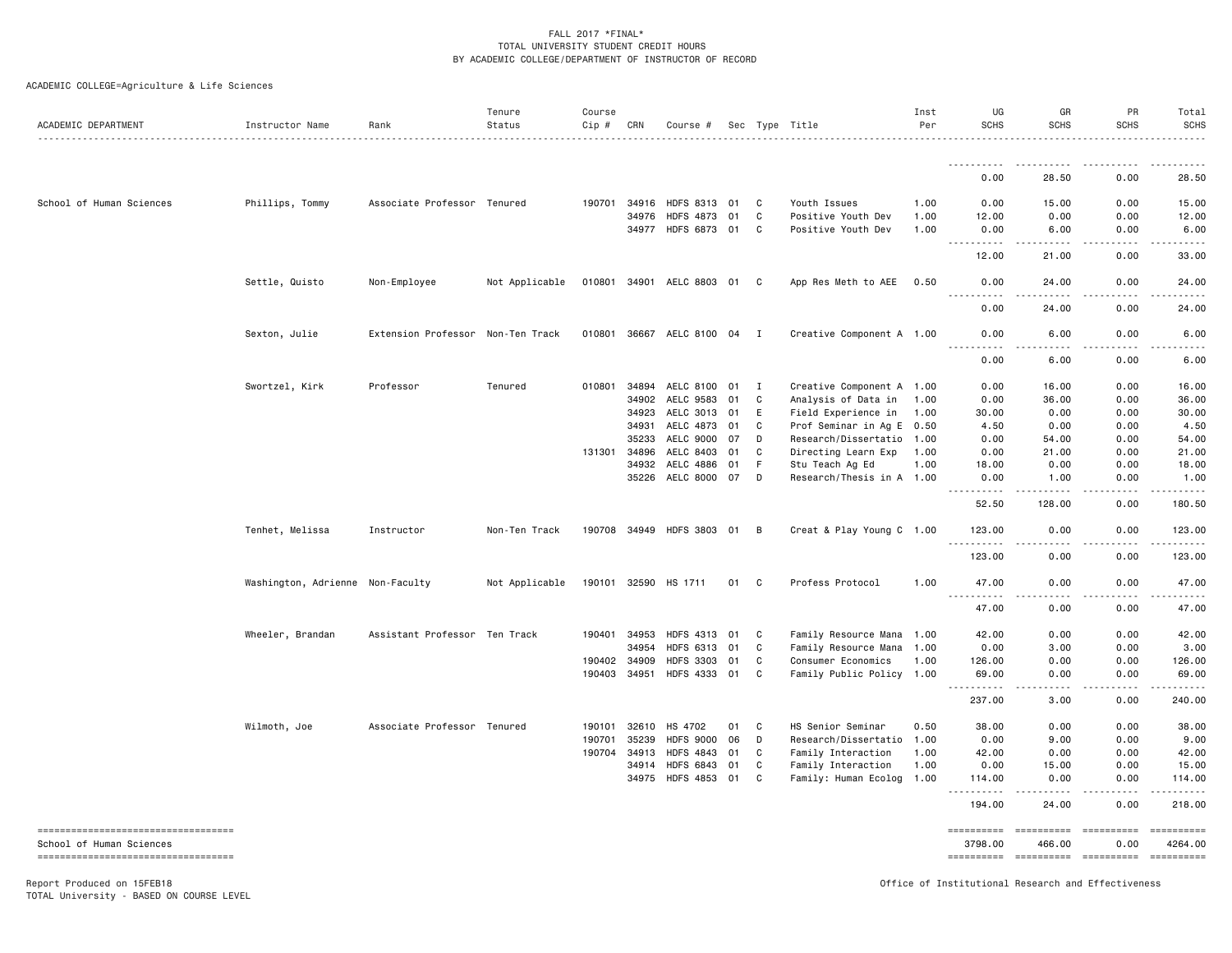ACADEMIC COLLEGE=Architecture, Art & Design

| ACADEMIC DEPARTMENT | Instructor Name<br>. | Rank                          | Tenure<br>Status | Course<br>Cip # | CRN          | Course #              |                   |              | Sec Type Title            | Inst<br>Per | UG<br><b>SCHS</b>                                                                                                                                              | GR<br><b>SCHS</b>                   | <b>PR</b><br><b>SCHS</b> | Total<br><b>SCHS</b><br>$- - - - -$ |
|---------------------|----------------------|-------------------------------|------------------|-----------------|--------------|-----------------------|-------------------|--------------|---------------------------|-------------|----------------------------------------------------------------------------------------------------------------------------------------------------------------|-------------------------------------|--------------------------|-------------------------------------|
| Art AAD             | Altomonte, Jenna     | Assistant Professor Ten Track |                  |                 | 500703 34697 | ART 4573              | 01                | C            | Crit Issues in Recen 1.00 |             | 42.00                                                                                                                                                          | 0.00                                | 0.00                     | 42.00                               |
|                     |                      |                               |                  | 500799          | 36379        | ART 4990              | 04                | C            | Special Topic In ART 1.00 |             | 60.00                                                                                                                                                          | 0.00<br>$   -$                      | 0.00<br>.                | 60.00                               |
|                     |                      |                               |                  |                 |              |                       |                   |              |                           |             | .<br>102.00                                                                                                                                                    | 0.00                                | 0.00                     | .<br>102.00                         |
|                     | Bostic, Alexander    | Associate Professor Tenured   |                  | 500401          | 30309        | ART 1123              | 03                | L            | Design I                  | 1.00        | 45.00                                                                                                                                                          | 0.00                                | 0.00                     | 45.00                               |
|                     |                      |                               |                  | 500701          | 30296        | ART 1001              | F <sub>0</sub> 1  | C            | First Year Seminar        | 1.00        | 13.00                                                                                                                                                          | 0.00                                | 0.00                     | 13.00                               |
|                     |                      |                               |                  | 500705          | 30323        | ART 1213              | 05                | $\mathsf{L}$ | Drawing I                 | 1.00        | 48.00                                                                                                                                                          | 0.00                                | 0.00                     | 48.00                               |
|                     |                      |                               |                  |                 |              | 500708 30334 ART 2013 | 02                | $\mathsf{L}$ | Painting Survey           | 1.00        | 36.00                                                                                                                                                          | 0.00                                | 0.00                     | 36.00                               |
|                     |                      |                               |                  |                 |              |                       |                   |              |                           |             | $\sim$ $\sim$ $\sim$<br>.<br>142.00                                                                                                                            | $   -$<br>0.00                      | .<br>0.00                | .<br>142.00                         |
|                     | Campbell, Frank      | Associate Professor Tenured   |                  |                 |              | 500701 36858 ART 4000 | 02                | $\mathbf{I}$ | Directed Indiv Study 1.00 |             | 3.00                                                                                                                                                           | 0.00                                | 0.00                     | 3.00                                |
|                     |                      |                               |                  |                 | 37015        | ART 4000              | 04                | $\mathbf{I}$ | Directed Indiv Study 1.00 |             | 3.00                                                                                                                                                           | 0.00                                | 0.00                     | 3.00                                |
|                     |                      |                               |                  | 500709          | 30341        | ART 2403              | 01                | L            | Sculpture Survey          | 1.00        | 39.00                                                                                                                                                          | 0.00                                | 0.00                     | 39.00                               |
|                     |                      |                               |                  |                 | 30342        | ART 2403              | 02                | $\mathsf{L}$ | Sculpture Survey          | 1.00        | 39.00                                                                                                                                                          | 0.00                                | 0.00                     | 39.00                               |
|                     |                      |                               |                  |                 | 30369        | ART 4733              | 01                | Q            | Sculp.Furniture Maki 1.00 |             | 30.00<br><u>.</u>                                                                                                                                              | 0.00<br>.                           | 0.00<br><u>.</u>         | 30.00                               |
|                     |                      |                               |                  |                 |              |                       |                   |              |                           |             | $\sim$ $\sim$ $\sim$<br>114.00                                                                                                                                 | 0.00                                | 0.00                     | .<br>114.00                         |
|                     | Crook, Jacob         | Lecturer                      | Non-Ten Track    | 500401          |              | 30308 ART 1123        | 02                | - L          | Design I                  | 1.00        | 48.00                                                                                                                                                          | 0.00                                | 0.00                     | 48.00                               |
|                     |                      |                               |                  |                 | 30311        | ART 1123              | 05                | L            | Design I                  | 1.00        | 45.00                                                                                                                                                          | 0.00                                | 0.00                     | 45.00                               |
|                     |                      |                               |                  |                 | 500705 30322 | ART 1213              | 04                | L,           | Drawing I                 | 1.00        | 42.00                                                                                                                                                          | 0.00                                | 0.00                     | 42.00                               |
|                     |                      |                               |                  |                 | 30326        | ART 1213              | 08                | $\mathsf{L}$ | Drawing I                 | 1.00        | 42.00                                                                                                                                                          | 0.00                                | 0.00                     | 42.00                               |
|                     |                      |                               |                  |                 |              |                       |                   |              |                           |             | .<br>177.00                                                                                                                                                    | $   -$<br>0.00                      | .<br>0.00                | .<br>177.00                         |
|                     | Funderburk, Thomas   | Professor                     | Tenured          | 500701          | 30363        | ART 4620              | 01                | Q            | Advanced Studio - Fi 1.00 |             | 60.00                                                                                                                                                          | 0.00                                | 0.00                     | 60.00                               |
|                     |                      |                               |                  | 500708          | 34692        | ART 3053              | 01                | L            | Watercolor Painting       | 1.00        | 42.00                                                                                                                                                          | 0.00                                | 0.00                     | 42.00                               |
|                     |                      |                               |                  |                 | 35041        | ART 3023              | 01                | Q            | Painting II               | 1.00        | 45.00                                                                                                                                                          | 0.00                                | 0.00                     | 45.00                               |
|                     |                      |                               |                  |                 |              | 500799 36378 ART 7000 | 01                | $\mathbf I$  | Directed Indiv Study 1.00 |             | 0.00                                                                                                                                                           | 1.00                                | 0.00                     | 1.00                                |
|                     |                      |                               |                  |                 |              |                       |                   |              |                           |             | .<br>147.00                                                                                                                                                    | .<br>1.00                           | <u>.</u><br>0.00         | <u>.</u><br>148.00                  |
|                     | Gipson, Claire       | Assistant Professor Ten Track |                  | 500401          | 30345        | ART 2803              | 03                | B            | Intro to Computing A 1.00 |             | 33.00                                                                                                                                                          | 0.00                                | 0.00                     | 33,00                               |
|                     |                      |                               |                  |                 | 500402 30359 | ART 4403              | 02                | L.           | Advertising Design I 1.00 |             | 33.00                                                                                                                                                          | 0.00                                | 0.00                     | 33.00                               |
|                     |                      |                               |                  |                 | 30360        | ART 4403              | 03                | $\mathsf{L}$ | Advertising Design I 1.00 |             | 27.00                                                                                                                                                          | 0.00                                | 0.00                     | 27.00                               |
|                     |                      |                               |                  |                 |              |                       |                   |              |                           |             | المتمام المتحدة<br>$\sim$ $\sim$ $\sim$<br>93.00                                                                                                               | .<br>0.00                           | .<br>0.00                | .<br>93.00                          |
|                     | Gootee, Marita       | Professor                     | Tenured          | 500701          | 35042        | ART 1001              | F02               | C.           | First Year Seminar        | 1.00        | 9.00                                                                                                                                                           | 0.00                                | 0.00                     | 9.00                                |
|                     |                      |                               |                  |                 | 500702 35550 | ART 3263              | 01                | $\Omega$     | Scanography               | 1.00        | 24.00                                                                                                                                                          | 0.00                                | 0.00                     | 24.00                               |
|                     |                      |                               |                  |                 |              |                       |                   |              |                           |             | $\begin{array}{cccccccccc} \bullet & \bullet & \bullet & \bullet & \bullet & \bullet \end{array}$<br>$\sim$ $\sim$ $\sim$<br>33.00                             | د د د د<br>0.00                     | .<br>0.00                | .<br>33.00                          |
|                     | Gordon, Jeffery      | Non-Faculty                   | Not Applicable   | 500401          | 30313        | ART 1123              | 07                | L,           | Design I                  | 1.00        | 48.00                                                                                                                                                          | 0.00                                | 0.00                     | 48.00                               |
|                     |                      |                               |                  |                 | 500703 30304 | ART 1113              | 01                | C            | Art Appreciation          | 1.00        | 363.00                                                                                                                                                         | 0.00                                | 0.00                     | 363.00                              |
|                     |                      |                               |                  |                 |              | 30306 ART 1113        | H <sub>01</sub> C |              | Honors Art Appreciat 1.00 |             | 75.00                                                                                                                                                          | 0.00                                | 0.00                     | 75.00                               |
|                     |                      |                               |                  |                 |              |                       |                   |              |                           |             | $\frac{1}{2} \left( \frac{1}{2} \right) \left( \frac{1}{2} \right) \left( \frac{1}{2} \right) \left( \frac{1}{2} \right) \left( \frac{1}{2} \right)$<br>486.00 | $\sim$ $\sim$ $\sim$ $\sim$<br>0.00 | 0.00                     | .<br>486.00                         |
|                     | Harvey, Benjamin     | Associate Professor Tenured   |                  |                 | 500701 37011 | ART 4000              | 03                | $\mathbf{I}$ | Directed Indiv Study 1.00 |             | 3.00                                                                                                                                                           | 0.00                                | 0.00                     | 3.00                                |
|                     |                      |                               |                  | 500703          | 30302        | ART 1023              | 01                | C            | History Of Art II         | 1.00        | 114.00                                                                                                                                                         | 0.00                                | 0.00                     | 114.00                              |
|                     |                      |                               |                  |                 |              | 30303 ART 1023        | H01               | $\mathbf{C}$ | Honors History Of Ar 1.00 |             | 21.00                                                                                                                                                          | 0.00                                | 0.00                     | 21.00                               |

Report Produced on 15FEB18 Office of Institutional Research and Effectiveness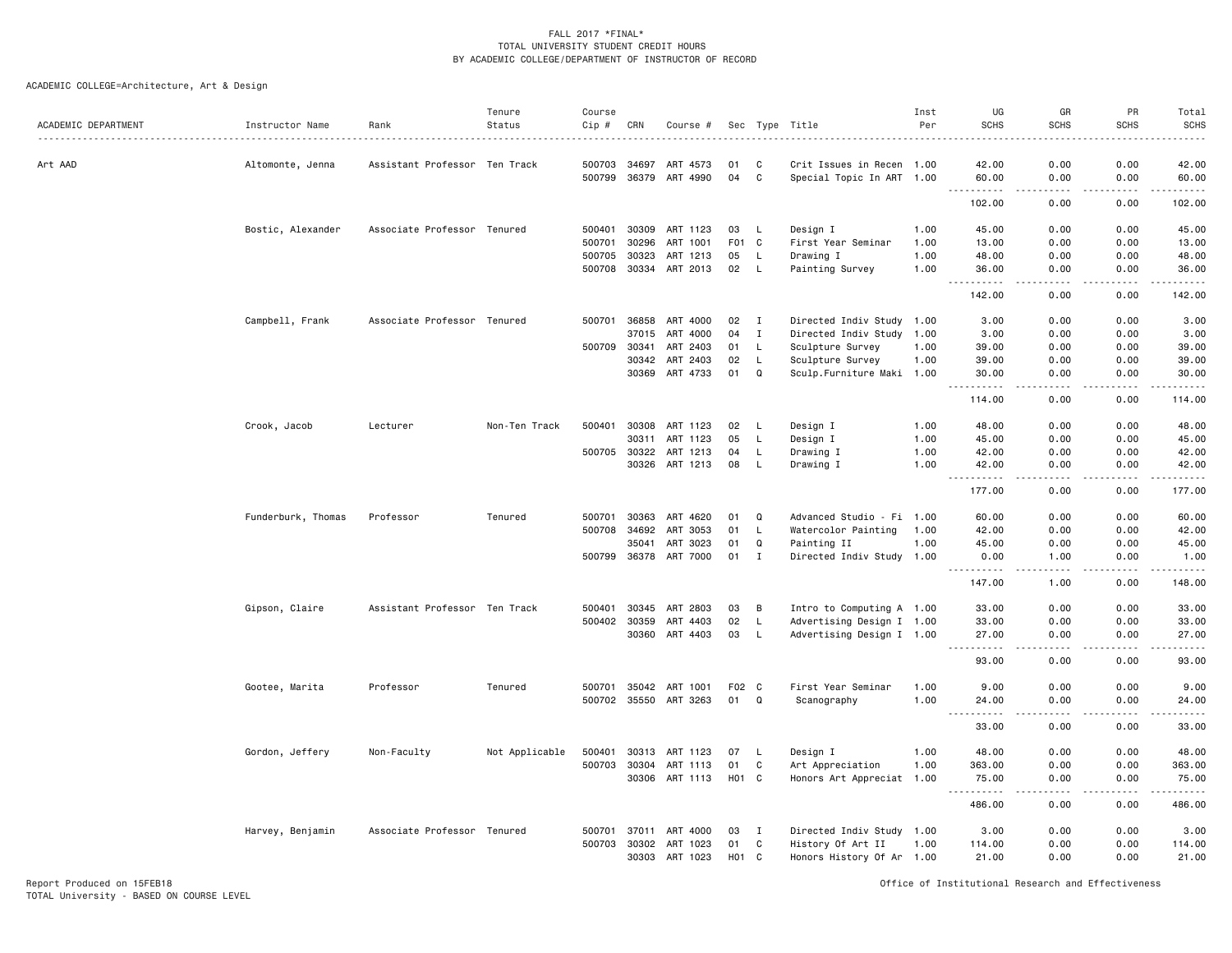| ACADEMIC DEPARTMENT | Instructor Name   | Rank                          | Tenure<br>Status | Course<br>Cip # | CRN          | Course #              | Sec              |                | Type Title                | Inst<br>Per | UG<br><b>SCHS</b>                                                                                                                                                       | GR<br><b>SCHS</b>                   | PR<br><b>SCHS</b> | Total<br><b>SCHS</b>                                                                                                                                         |
|---------------------|-------------------|-------------------------------|------------------|-----------------|--------------|-----------------------|------------------|----------------|---------------------------|-------------|-------------------------------------------------------------------------------------------------------------------------------------------------------------------------|-------------------------------------|-------------------|--------------------------------------------------------------------------------------------------------------------------------------------------------------|
|                     |                   |                               |                  |                 |              |                       |                  |                |                           |             |                                                                                                                                                                         |                                     |                   |                                                                                                                                                              |
| Art AAD             | Harvey, Benjamin  | Associate Professor Tenured   |                  |                 | 500703 35086 | ART 3643              | 01               | C              | Art of the Graphic N 1.00 |             | 81.00                                                                                                                                                                   | 0.00                                | 0.00              | 81.00                                                                                                                                                        |
|                     |                   |                               |                  |                 | 35087        | ART 3623              | 01               | C              | Art in France 1850-1 1.00 |             | 75.00<br>.<br>$- - -$                                                                                                                                                   | 0.00<br>.                           | 0.00<br>.         | 75.00<br>.                                                                                                                                                   |
|                     |                   |                               |                  |                 |              |                       |                  |                |                           |             | 294.00                                                                                                                                                                  | 0.00                                | 0.00              | 294.00                                                                                                                                                       |
|                     | Haug, Rowan       | Lecturer                      | Non-Ten Track    | 500401          | 30312        | ART 1123              | 06               | - L            | Design I                  | 1.00        | 48.00                                                                                                                                                                   | 0.00                                | 0.00              | 48.00                                                                                                                                                        |
|                     |                   |                               |                  |                 | 30317        | ART 1153              | 01               | <b>L</b>       | Three-Dimen Design        | 1.00        | 45.00                                                                                                                                                                   | 0.00                                | 0.00              | 45.00                                                                                                                                                        |
|                     |                   |                               |                  |                 |              | 30318 ART 1153        | 02               | - L            | Three-Dimen Design        | 1.00        | 42.00<br>$\sim$ $\sim$ $\sim$<br>.                                                                                                                                      | 0.00                                | 0.00              | 42.00<br>.                                                                                                                                                   |
|                     |                   |                               |                  |                 |              |                       |                  |                |                           |             | 135.00                                                                                                                                                                  | 0.00                                | 0.00              | 135.00                                                                                                                                                       |
|                     | Haupt, Jeffrey    | Non-Faculty                   | Tenured          | 040201          | 35472        | ARC 1001              | F02 C            |                | First Year Seminar        | 1.00        | 18.00                                                                                                                                                                   | 0.00                                | 0.00              | 18.00                                                                                                                                                        |
|                     |                   |                               |                  | 500408          | 35430        | ID 1001               | F01 C            |                | First Year Seminar        | 1.00        | 4.00                                                                                                                                                                    | 0.00                                | 0.00              | 4.00                                                                                                                                                         |
|                     |                   |                               |                  | 500701          | 35429        | ART 1001              | F <sub>0</sub> 3 | C              | First Year Seminar        | 1.00        | 5.00                                                                                                                                                                    | 0.00                                | 0.00              | 5.00                                                                                                                                                         |
|                     |                   |                               |                  |                 |              | 522001 35352 BCS 1001 | F01 C            |                | First Year Seminar        | 1.00        | 2.00<br><u>.</u>                                                                                                                                                        | 0.00                                | 0.00              | 2.00<br>$\frac{1}{2} \left( \frac{1}{2} \right) \left( \frac{1}{2} \right) \left( \frac{1}{2} \right) \left( \frac{1}{2} \right) \left( \frac{1}{2} \right)$ |
|                     |                   |                               |                  |                 |              |                       |                  |                |                           |             | 29.00                                                                                                                                                                   | 0.00                                | 0.00              | 29.00                                                                                                                                                        |
|                     | Hester, Cassie    | Assistant Professor Ten Track |                  |                 | 500402 30357 | ART 4103              | 01               | -L             | Typography I              | 1.00        | 42.00                                                                                                                                                                   | 0.00                                | 0.00              | 42.00                                                                                                                                                        |
|                     |                   |                               |                  |                 |              | 30358 ART 4103        | 02               | L              | Typography I              | 1.00        | 39.00                                                                                                                                                                   | 0.00                                | 0.00              | 39.00                                                                                                                                                        |
|                     |                   |                               |                  |                 |              |                       |                  |                |                           |             | $\sim$ $\sim$ .<br>$\frac{1}{2} \left( \frac{1}{2} \right) \left( \frac{1}{2} \right) \left( \frac{1}{2} \right) \left( \frac{1}{2} \right) \left( \frac{1}{2} \right)$ | $\sim$ $\sim$ $\sim$ $\sim$         | .                 | $\sim$ $\sim$ $\sim$ $\sim$                                                                                                                                  |
|                     |                   |                               |                  |                 |              |                       |                  |                |                           |             | 81.00                                                                                                                                                                   | 0.00                                | 0.00              | 81.00                                                                                                                                                        |
|                     | Hitt, Candace     | Lecturer                      | Non-Ten Track    |                 | 500605 30335 | ART 2103              | 01               | C              | Photography Survey        | 1.00        | 36.00                                                                                                                                                                   | 0.00                                | 0.00              | 36.00                                                                                                                                                        |
|                     |                   |                               |                  |                 | 30336        | ART 2103              | 02               | B              | Photography Survey        | 1.00        | 36.00                                                                                                                                                                   | 0.00                                | 0.00              | 36.00                                                                                                                                                        |
|                     |                   |                               |                  |                 | 34086        | ART 2103              | 501              | $\overline{B}$ | Photography Survey        | 1.00        | 27.00                                                                                                                                                                   | 0.00                                | 0.00              | 27.00                                                                                                                                                        |
|                     |                   |                               |                  |                 |              | 500702 30349 ART 3233 | 01               | $\Omega$       | Studio Lighting           | 1.00        | 27.00<br>$\sim$ $\sim$<br>.                                                                                                                                             | 0.00<br>$\sim$ $\sim$ $\sim$ $\sim$ | 0.00<br>د د د د   | 27.00<br>.                                                                                                                                                   |
|                     |                   |                               |                  |                 |              |                       |                  |                |                           |             | 126.00                                                                                                                                                                  | 0.00                                | 0.00              | 126.00                                                                                                                                                       |
|                     | Hsu, Shih         | Assistant Professor Ten Track |                  | 500409          | 30371        | ART 4883              | 01               | B              | Graphic Design for W 1.00 |             | 27.00                                                                                                                                                                   | 0.00                                | 0.00              | 27.00                                                                                                                                                        |
|                     |                   |                               |                  | 500706          | 30370        | ART 4813              | 01               | B              | Multimedia I              | 1.00        | 30.00                                                                                                                                                                   | 0.00                                | 0.00              | 30.00                                                                                                                                                        |
|                     |                   |                               |                  |                 |              | 500799 35265 ART 4990 | 01               | Q              | Special Topic In ART 1.00 |             | 30.00<br>$\frac{1}{2} \left( \frac{1}{2} \right) \left( \frac{1}{2} \right) \left( \frac{1}{2} \right) \left( \frac{1}{2} \right) \left( \frac{1}{2} \right)$           | 0.00                                | 0.00              | 30.00<br>.                                                                                                                                                   |
|                     |                   |                               |                  |                 |              |                       |                  |                |                           |             | 87.00                                                                                                                                                                   | 0.00                                | 0.00              | 87.00                                                                                                                                                        |
|                     | Koch, Zachary     | Lecturer                      | Non-Ten Track    | 500401          | 30307        | ART 1123              | 01               | L              | Design I                  | 1.00        | 33.00                                                                                                                                                                   | 0.00                                | 0.00              | 33.00                                                                                                                                                        |
|                     |                   |                               |                  |                 | 30344        | ART 2803              | 01               | B              | Intro to Computing A 1.00 |             | 48.00                                                                                                                                                                   | 0.00                                | 0.00              | 48.00                                                                                                                                                        |
|                     |                   |                               |                  |                 | 30346        | ART 2803              | 04               | B              | Intro to Computing A 1.00 |             | 42.00                                                                                                                                                                   | 0.00                                | 0.00              | 42.00                                                                                                                                                        |
|                     |                   |                               |                  |                 | 36209        | ART 2803              | 02               | B              | Intro to Computing A 1.00 |             | 45.00<br>.                                                                                                                                                              | 0.00                                | 0.00              | 45.00<br>.                                                                                                                                                   |
|                     |                   |                               |                  |                 |              |                       |                  |                |                           |             | 168.00                                                                                                                                                                  | 0.00                                | 0.00              | 168.00                                                                                                                                                       |
|                     | Kornreich, Jordan | Lecturer                      | Non-Ten Track    | 500401          | 30310        | ART 1123              | 04               | - L            | Design I                  | 1.00        | 45.00                                                                                                                                                                   | 0.00                                | 0.00              | 45.00                                                                                                                                                        |
|                     |                   |                               |                  | 500705          | 30321        | ART 1213              | 03               | L              | Drawing I                 | 1.00        | 45.00                                                                                                                                                                   | 0.00                                | 0.00              | 45.00                                                                                                                                                        |
|                     |                   |                               |                  |                 | 30324        | ART 1213              | 06               | -L             | Drawing I                 | 1.00        | 42.00                                                                                                                                                                   | 0.00                                | 0.00              | 42.00                                                                                                                                                        |
|                     |                   |                               |                  |                 | 30325        | ART 1213              | 07               | <b>L</b>       | Drawing I                 | 1.00        | 48.00                                                                                                                                                                   | 0.00                                | 0.00              | 48.00                                                                                                                                                        |
|                     |                   |                               |                  |                 |              | 30328 ART 1213        | 10               | <b>L</b>       | Drawing I                 | 1.00        | 48.00<br>$\sim$ $\sim$ .<br>.                                                                                                                                           | 0.00<br>.                           | 0.00<br>-----     | 48.00<br>.                                                                                                                                                   |
|                     |                   |                               |                  |                 |              |                       |                  |                |                           |             | 228.00                                                                                                                                                                  | 0.00                                | 0.00              | 228.00                                                                                                                                                       |
|                     | Lippillo, Dominic | Associate Professor Tenured   |                  | 500102          | 34698        | ART 4873              | 01               | -L             | Digital Imaging I         | 1.00        | 30.00                                                                                                                                                                   | 0.00                                | 0.00              | 30.00                                                                                                                                                        |
|                     |                   |                               |                  | 500605          | 30362        | ART 4593              | 01               | Q              | Photographic Portfol 1.00 |             | 24.00                                                                                                                                                                   | 0.00                                | 0.00              | 24.00                                                                                                                                                        |
|                     |                   |                               |                  |                 | 30366        | ART 4660              | 01               | L              | Advanced Photography 1.00 |             | 36.00                                                                                                                                                                   | 0.00                                | 0.00              | 36.00                                                                                                                                                        |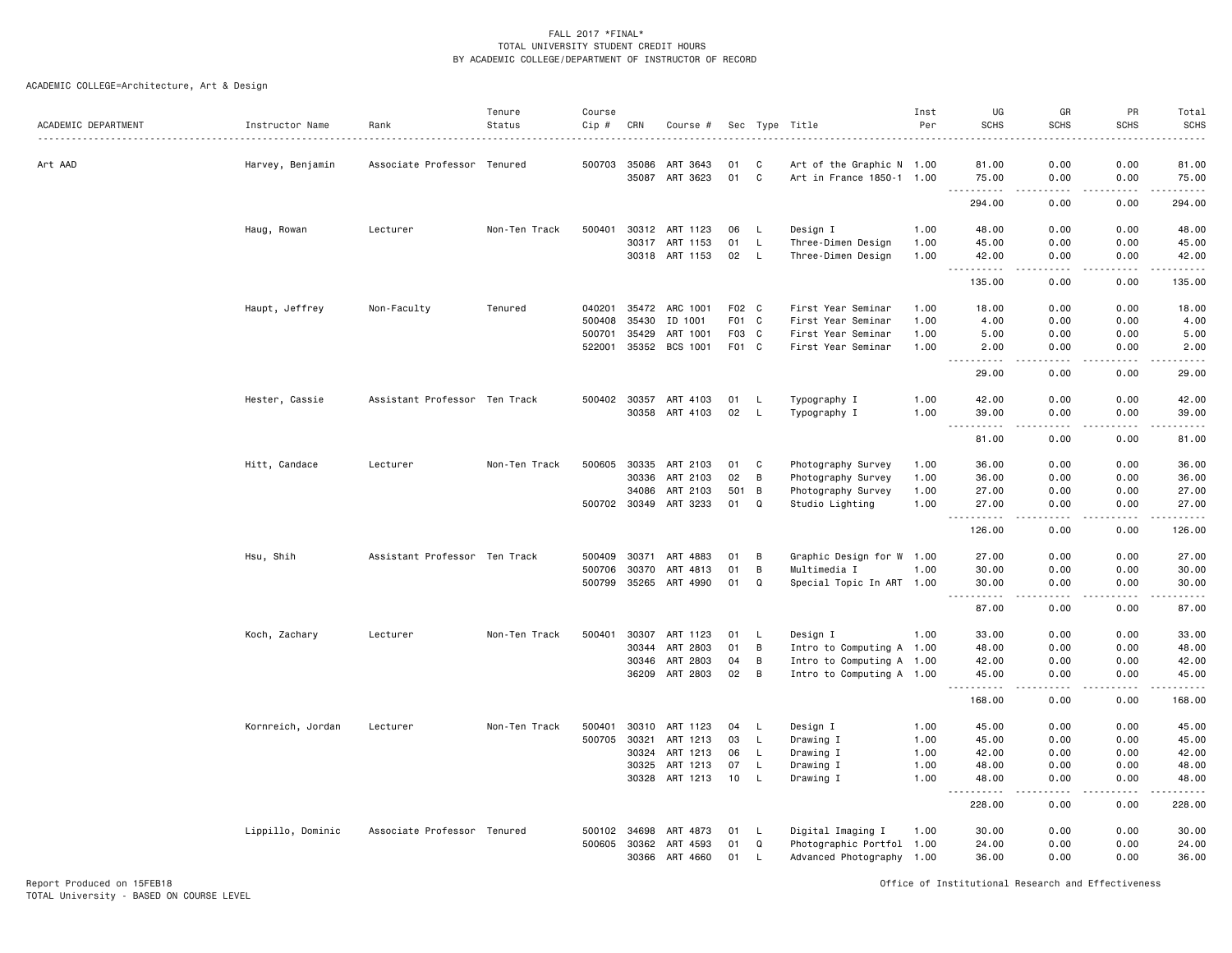| ACADEMIC DEPARTMENT | Instructor Name  | Rank                          | Tenure<br>Status | Course<br>$Cip$ # | CRN          | Course #              |       |              | Sec Type Title              | Inst<br>Per | UG<br><b>SCHS</b>                                                                                                                       | GR<br><b>SCHS</b> | PR<br><b>SCHS</b> | Total<br><b>SCHS</b> |
|---------------------|------------------|-------------------------------|------------------|-------------------|--------------|-----------------------|-------|--------------|-----------------------------|-------------|-----------------------------------------------------------------------------------------------------------------------------------------|-------------------|-------------------|----------------------|
|                     |                  |                               |                  |                   |              |                       |       |              |                             |             |                                                                                                                                         |                   |                   |                      |
|                     |                  |                               |                  |                   |              |                       |       |              |                             |             | 90.00                                                                                                                                   | 0.00              | 0.00              | 90.00                |
| Art AAD             | Long, Robert     | Professor                     | Tenured          |                   | 500711 30343 | ART 2503              | 01    | L.           | Ceramic Art Survey          | 1.00        | 36.00                                                                                                                                   | 0.00              | 0.00              | 36.00                |
|                     |                  |                               |                  |                   | 30365        | ART 4650              | 01    | L            | Advanced Studio-Cera 1.00   |             | 42.00<br>. <b>.</b>                                                                                                                     | 0.00<br>.         | 0.00<br>.         | 42.00<br>.           |
|                     |                  |                               |                  |                   |              |                       |       |              |                             |             | 78.00                                                                                                                                   | 0.00              | 0.00              | 78.00                |
|                     | Luke, Bradley    | Lecturer                      | Non-Ten Track    |                   |              | 500703 34085 ART 1113 | 501 C |              | Art Appreciation            | 1.00        | 114.00<br>.                                                                                                                             | 0.00              | 0.00              | 114.00               |
|                     |                  |                               |                  |                   |              |                       |       |              |                             |             | 114.00                                                                                                                                  | 0.00              | 0.00              | 114.00               |
|                     | Martin, Gregory  | Assistant Professor Ten Track |                  | 500701            | 37059        | ART 4000              | 07    | I            | Directed Indiv Study        | 1.00        | 3.00                                                                                                                                    | 0.00              | 0.00              | 3.00                 |
|                     |                  |                               |                  | 500705            | 30320        | ART 1213              | 02    | L            | Drawing I                   | 1.00        | 45.00                                                                                                                                   | 0.00              | 0.00              | 45.00                |
|                     |                  |                               |                  |                   | 30337        | ART 2213              | 02    | L.           | Life Drawing I              | 1.00        | 33.00                                                                                                                                   | 0.00              | 0.00              | 33.00                |
|                     |                  |                               |                  |                   |              | 500708 30333 ART 2013 | 01    | L.           | Painting Survey             | 1.00        | 33.00<br>.<br>$\frac{1}{2} \left( \frac{1}{2} \right) \left( \frac{1}{2} \right) \left( \frac{1}{2} \right) \left( \frac{1}{2} \right)$ | 0.00<br>.         | 0.00<br>.         | 33.00                |
|                     |                  |                               |                  |                   |              |                       |       |              |                             |             | 114.00                                                                                                                                  | 0.00              | 0.00              | 114.00               |
|                     | McCourt, Timothy | Professor                     | Tenured          | 500401            | 30315        | ART 1133              | 01    | -L           | Design II                   | 1.00        | 33.00                                                                                                                                   | 0.00              | 0.00              | 33.00                |
|                     |                  |                               |                  |                   | 30316        | ART 1133              | 02    | L            | Design II                   | 1.00        | 27.00                                                                                                                                   | 0.00              | 0.00              | 27.00                |
|                     |                  |                               |                  |                   | 500708 30347 | ART 3033              | 01    | L.           | Non-Representational        | 1.00        | 45.00<br>.                                                                                                                              | 0.00<br>.         | 0.00<br>.         | 45.00<br>.           |
|                     |                  |                               |                  |                   |              |                       |       |              |                             |             | 105.00                                                                                                                                  | 0.00              | 0.00              | 105.00               |
|                     | McElfish, Aaron  | Non-Faculty                   | Not Applicable   | 500705            | 30319        | ART 1213              | 01    | L            | Drawing I                   | 1.00        | 45.00                                                                                                                                   | 0.00              | 0.00              | 45.00                |
|                     |                  |                               |                  |                   | 30327        | ART 1213              | 09    | L            | Drawing I                   | 1.00        | 48.00                                                                                                                                   | 0.00              | 0.00              | 48.00                |
|                     |                  |                               |                  |                   | 30329        | ART 1213              | 11    | L            | Drawing I                   | 1.00        | 45.00                                                                                                                                   | 0.00              | 0.00              | 45.00                |
|                     |                  |                               |                  |                   | 500799 35268 | ART 4990              | 03    | Q            | Special Topic In ART 1.00   |             | 42.00<br>.                                                                                                                              | 0.00<br>.         | 0.00<br>.         | 42.00<br>.           |
|                     |                  |                               |                  |                   |              |                       |       |              |                             |             | 180.00                                                                                                                                  | 0.00              | 0.00              | 180.00               |
|                     | Mixon, Jamie     | Professor                     | Tenured          | 500409            | 30351        | ART 3313              | 01    | L.           | Graphic Art Des I           | 1.00        | 42.00                                                                                                                                   | 0.00              | 0.00              | 42.00                |
|                     |                  |                               |                  |                   | 30352        | ART 3313              | 02    | L            | Graphic Art Des I           | 1.00        | 42.00                                                                                                                                   | 0.00              | 0.00              | 42.00                |
|                     |                  |                               |                  |                   | 30361        | ART 4523              | 01    | L.           | Graphic Art Intern          | 1.00        | 27.00                                                                                                                                   | 0.00              | 0.00              | 27.00                |
|                     |                  |                               |                  | 500701            | 36826        | ART 4000              | 01    | Ι.           | Directed Indiv Study 1.00   |             | 3.00<br>.                                                                                                                               | 0.00<br>.         | 0.00<br>.         | 3.00<br>. <b>.</b>   |
|                     |                  |                               |                  |                   |              |                       |       |              |                             |             | 114.00                                                                                                                                  | 0.00              | 0.00              | 114.00               |
|                     | Neuenfeldt, Lori | Instructor                    | Non-Ten Track    |                   | 500703 30298 | ART 1013              | 01    | C            | History Of Art I            | 1.00        | 135.00                                                                                                                                  | 0.00              | 0.00              | 135.00               |
|                     |                  |                               |                  |                   | 30299        | ART 1013              | 02    | C            | History Of Art I            | 1.00        | 141.00                                                                                                                                  | 0.00              | 0.00              | 141.00               |
|                     |                  |                               |                  |                   | 30301        | ART 1013              | H01   | $\mathbf{C}$ | History Of Art $I - H$ 1.00 |             | 30.00                                                                                                                                   | 0.00              | 0.00              | 30.00                |
|                     |                  |                               |                  |                   | 500799 30356 | ART 4083              | 01    | -S           | Senior Research             | 1.00        | 45.00<br>.<br>$- - -$                                                                                                                   | 0.00<br>.         | 0.00<br>.         | 45.00<br><u>.</u>    |
|                     |                  |                               |                  |                   |              |                       |       |              |                             |             | 351.00                                                                                                                                  | 0.00              | 0.00              | 351.00               |
|                     | Ngoh, Soon       | Professor                     | Tenured          | 500701            | 37021        | ART 4000              | 05    | $\mathbf{I}$ | Directed Indiv Study        | 1.00        | 3.00                                                                                                                                    | 0.00              | 0.00              | 3.00                 |
|                     |                  |                               |                  | 500705            | 30331        | ART 1223              | 01    | L.           | Drawing II                  | 1.00        | 30.00                                                                                                                                   | 0.00              | 0.00              | 30.00                |
|                     |                  |                               |                  |                   | 30332        | ART 1223              | 02    | L            | Drawing II                  | 1.00        | 21.00                                                                                                                                   | 0.00              | 0.00              | 21.00                |
|                     |                  |                               |                  |                   |              | 30338 ART 2233        | 01    | L.           | Drawing III                 | 1.00        | 36.00<br>$\sim$ $\sim$ $\sim$ $\sim$<br>.                                                                                               | 0.00              | 0.00              | 36.00                |
|                     |                  |                               |                  |                   |              |                       |       |              |                             |             | 90.00                                                                                                                                   | 0.00              | 0.00              | 90.00                |
|                     | Powney, Jeralyn  | Assistant Professor Ten Track |                  |                   |              | 500409 30364 ART 4640 | 01 L  |              | Adv Studio - Graphic 1.00   |             | 27.00                                                                                                                                   | 0.00              | 0.00              | 27.00                |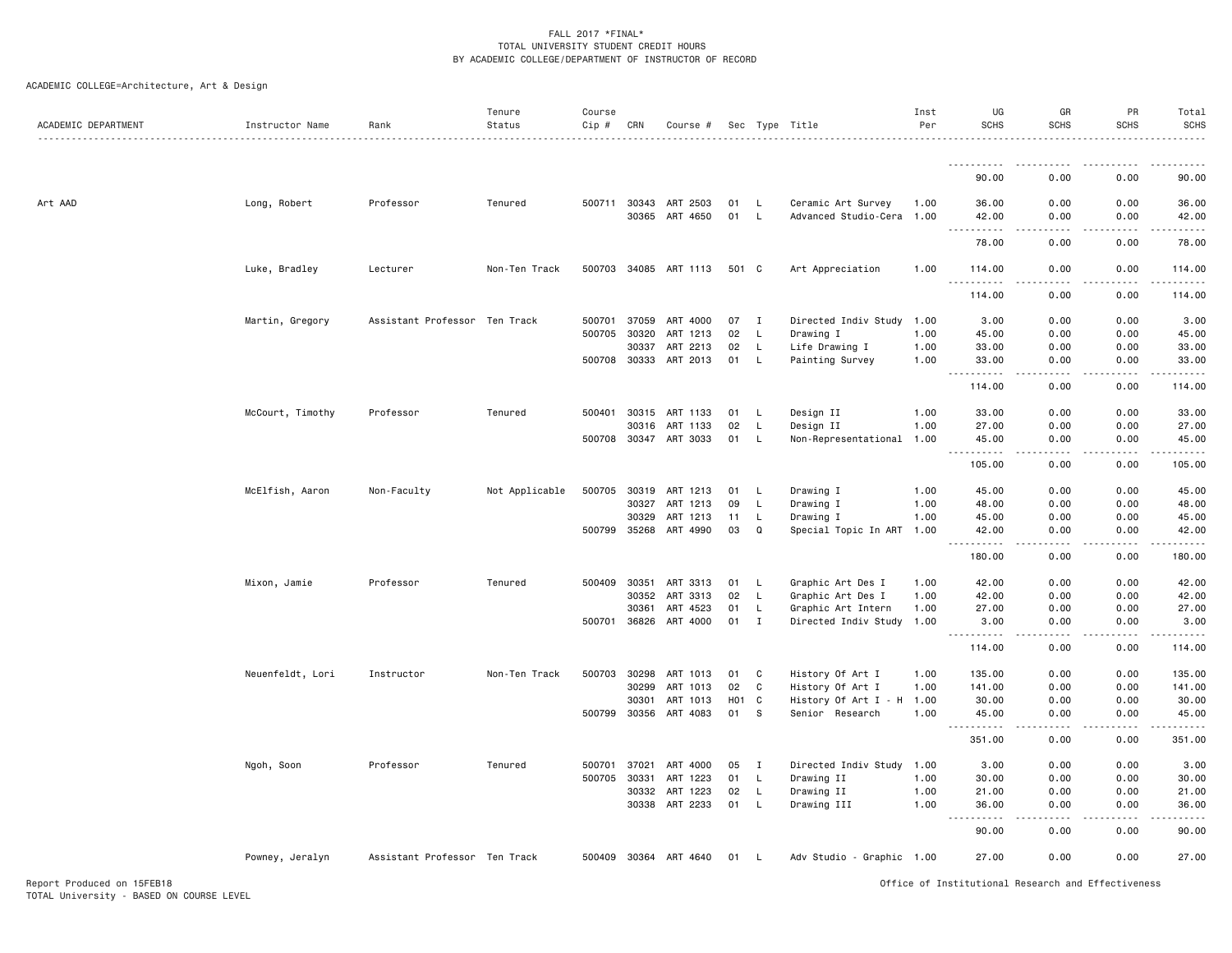| ACADEMIC DEPARTMENT                   | Instructor Name  | Rank                          | Tenure<br>Status | Course<br>Cip # | CRN   | Course #                                       |            |     | Sec Type Title                               | Inst<br>Per  | UG<br><b>SCHS</b>       | GR<br>SCHS            | PR<br>SCHS           | Total<br><b>SCHS</b>         |
|---------------------------------------|------------------|-------------------------------|------------------|-----------------|-------|------------------------------------------------|------------|-----|----------------------------------------------|--------------|-------------------------|-----------------------|----------------------|------------------------------|
| Art AAD                               | Powney, Jeralyn  | Assistant Professor Ten Track |                  |                 |       | 500710 30355 ART 3913<br>509999 30354 ART 3801 | 01<br>01 N | Q   | Intro to Print Produ 1.00<br>Art Field Study | 1.00         | 21.00<br>20.00          | 0.00<br>0.00<br>.     | 0.00<br>0.00<br>.    | 21.00<br>20,00<br>.          |
|                                       |                  |                               |                  |                 |       |                                                |            |     |                                              |              | 68.00                   | 0.00                  | 0.00                 | 68.00                        |
|                                       | Seckinger, Linda | Professor                     | Tenured          | 500710          | 30339 | ART 2303<br>30340 ART 2303                     | 01<br>02   | - L | Printmaking Survey<br>Printmaking Survey     | 1.00<br>1.00 | 30.00<br>30.00<br>60.00 | 0.00<br>0.00<br>0.00  | 0.00<br>0.00<br>0.00 | 30.00<br>30.00<br>.<br>60.00 |
| ====================================  |                  |                               |                  |                 |       |                                                |            |     |                                              |              | ==========              | $=$ = = = = = = = = = | ==========           |                              |
| Art AAD                               |                  |                               |                  |                 |       |                                                |            |     |                                              |              | 3806.00                 | 1.00                  | 0.00                 | 3807.00                      |
| ===================================== |                  |                               |                  |                 |       |                                                |            |     |                                              |              | ==========              | ==========            | ==========           | ========                     |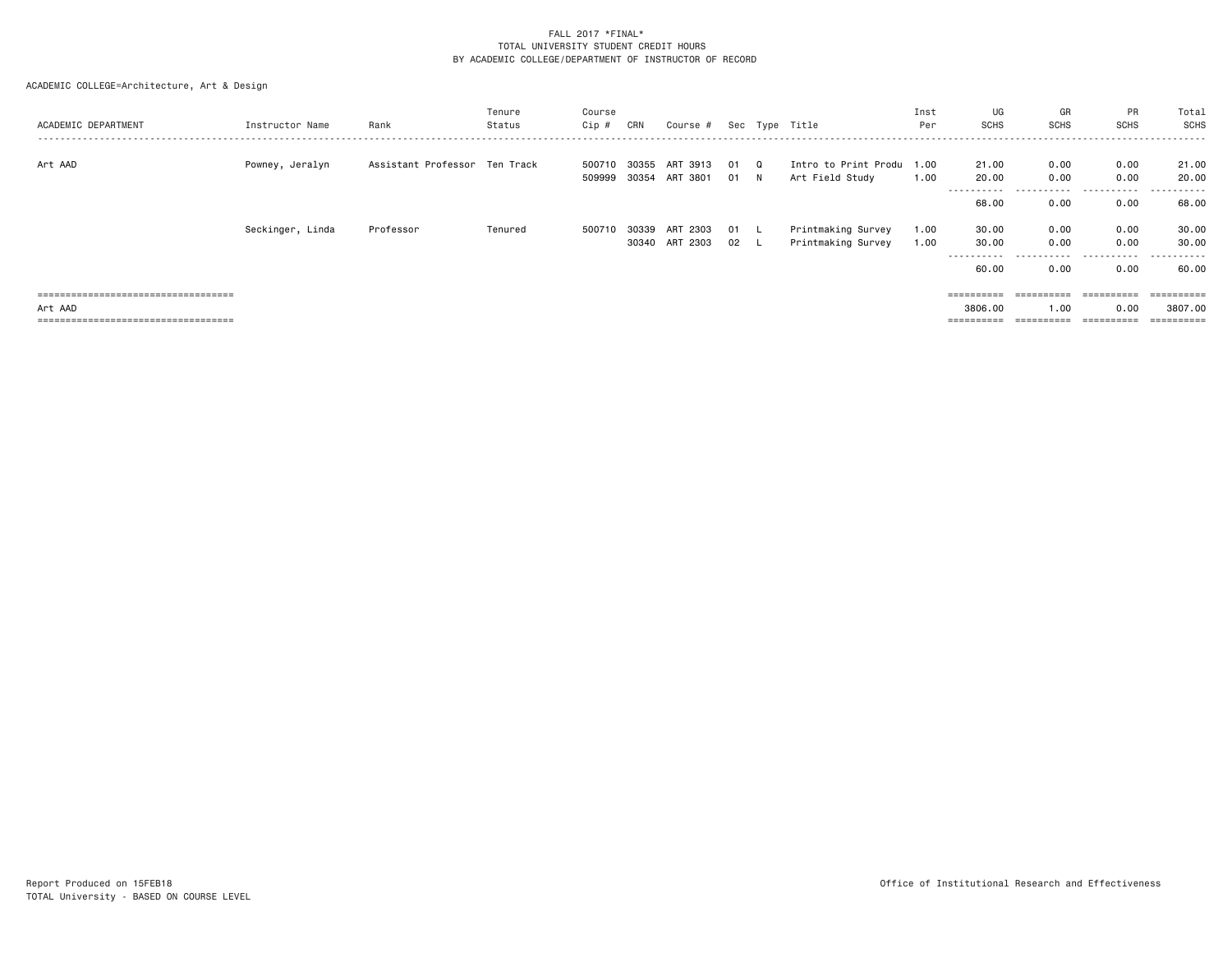| ACADEMIC DEPARTMENT                   | Instructor Name   | Rank                          | Tenure<br>Status | Course<br>Cip # | CRN   | Course #       |      |          | Sec Type Title            | Inst<br>Per | UG<br><b>SCHS</b> | GR<br><b>SCHS</b> | PR<br>SCHS          | Total<br>SCHS                 |
|---------------------------------------|-------------------|-------------------------------|------------------|-----------------|-------|----------------|------|----------|---------------------------|-------------|-------------------|-------------------|---------------------|-------------------------------|
| Building Construction Science         | Herrmann, Michele | Assistant Professor Ten Track |                  | 522001          | 30439 | BCS 4116       | 01 Q |          | Build Construct Stud 1.00 |             | 114.00            | 0.00              | 0.00                | 114.00                        |
|                                       |                   |                               |                  |                 | 30440 | BCS 4222       | 01 C |          | Pro Comm and Practic 1.00 |             | 36.00             | 0.00              | 0.00                | 36.00                         |
|                                       |                   |                               |                  |                 |       |                |      |          |                           |             | 150.00            | 0.00              | ------<br>.<br>0.00 | 150.00                        |
|                                       | Kemp, Edward      | Lecturer                      | Non-Ten Track    | 522001          |       | 30436 BCS 3213 | 01 C |          | Electrical Systems        | 1.00        | 51.00             | 0.00              | 0.00                | 51.00                         |
|                                       |                   |                               |                  |                 |       |                |      |          |                           |             | ------<br>51.00   | $\cdots$<br>0.00  | .<br>0.00           | ------<br>51.00               |
|                                       | Rokooei, Saeed    | Assistant Professor Ten Track |                  | 460412          | 30434 | BCS 3006       | 01   | E        | Construction Interns 1.00 |             | 30.00             | 0.00              | 0.00                | 30.00                         |
|                                       |                   |                               |                  | 522001          | 30435 | BCS 3116       | 01   | $\alpha$ | Building Constructio 0.50 |             | 75.00             | 0.00<br>$\cdots$  | 0.00                | 75.00<br>- - - - - - <b>-</b> |
|                                       |                   |                               |                  |                 |       |                |      |          |                           |             | 105.00            | 0.00              | 0.00                | 105.00                        |
| ===================================== |                   |                               |                  |                 |       |                |      |          |                           |             | ==========        |                   | ==========          | ======                        |
| Building Construction Science         |                   |                               |                  |                 |       |                |      |          |                           |             | 306,00            | 0.00              | 0.00                | 306.00                        |
| ===================================== |                   |                               |                  |                 |       |                |      |          |                           |             | ==========        | ==========        | -----------         |                               |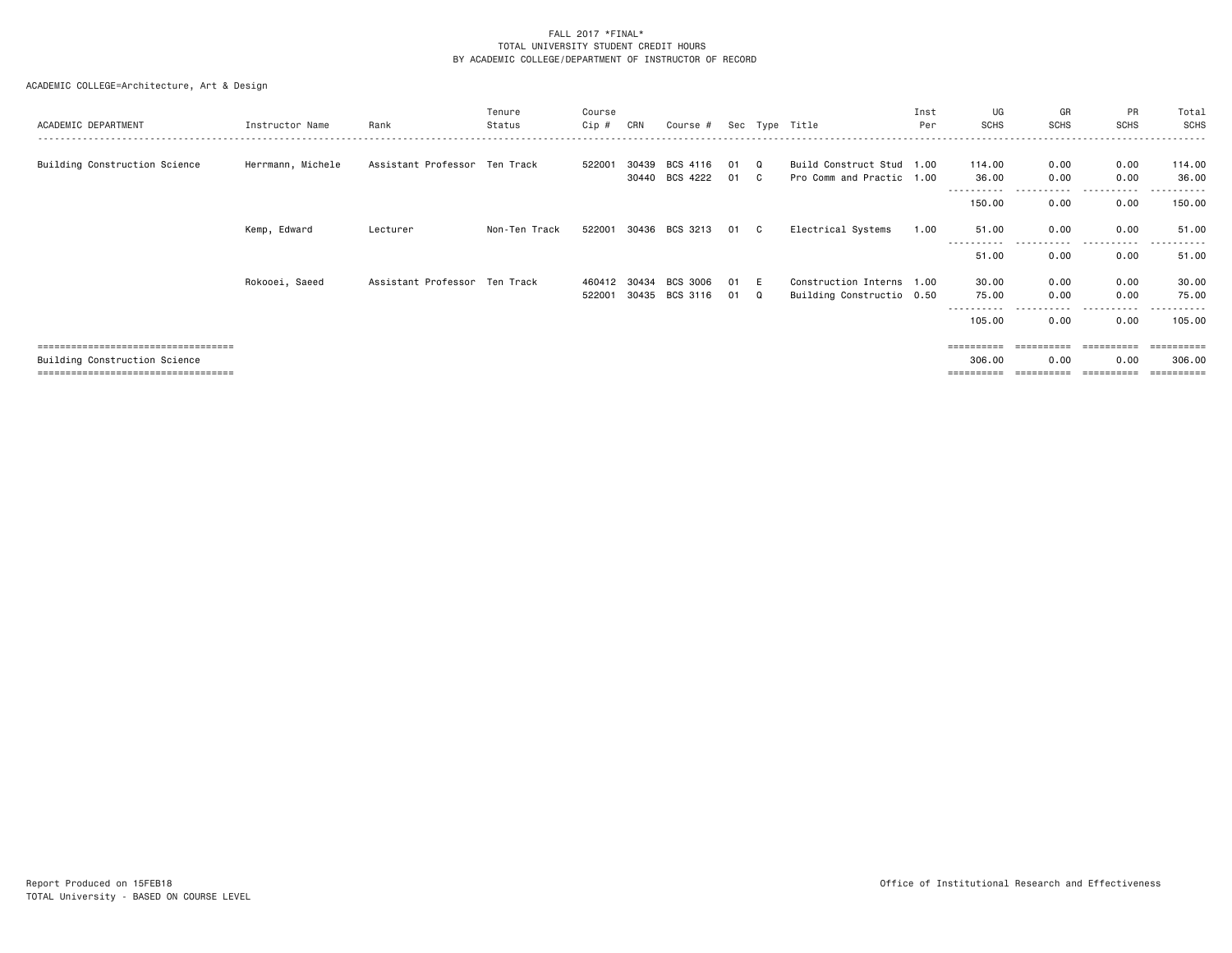|                                                       |                 |                                                        | Tenure        | Course |              |                      |       |                         |                           | Inst | UG                    | GR                    | PR                       | Total       |
|-------------------------------------------------------|-----------------|--------------------------------------------------------|---------------|--------|--------------|----------------------|-------|-------------------------|---------------------------|------|-----------------------|-----------------------|--------------------------|-------------|
| ACADEMIC DEPARTMENT                                   | Instructor Name | Rank                                                   | Status        | Cip #  | CRN          | Course #             |       |                         | Sec Type Title            | Per  | <b>SCHS</b>           | <b>SCHS</b>           | <b>SCHS</b>              | <b>SCHS</b> |
| Interior Design                                       | Carroll, Robin  | Instructor                                             | Non-Ten Track | 040501 | 32635        | ID 3663              | 01    | C                       | Color & Lighting for 1.00 |      | 75.00                 | 0.00                  | 0.00                     | 75.00       |
|                                                       |                 |                                                        |               | 190601 | 32606        | HS 3673              | 01    | C                       | Envir For Sp Needs        | 1.00 | 6.00                  | 0.00                  | 0.00                     | 6.00        |
|                                                       |                 |                                                        |               |        | 32607        | HS 3673              | 02    | C                       | Envir For Sp Needs        | 1.00 | 18.00                 | 0.00                  | 0.00                     | 18.00       |
|                                                       |                 |                                                        |               |        | 32637        | ID 3673              | 01    | C                       | Environments for Spe 1.00 |      | 75.00                 | 0.00                  | 0.00                     | 75.00       |
|                                                       |                 |                                                        |               |        |              | 32638 ID 3673        | 02    | $\overline{\mathbf{C}}$ | Environments for Spe      | 1.00 | 57.00                 | 0.00                  | 0.00                     | 57.00       |
|                                                       |                 |                                                        |               |        | 34301        | HS 3673              | 501 C |                         | Envir For Sp Needs        | 1.00 | 21.00                 | 0.00                  | 0.00                     | 21.00       |
|                                                       |                 |                                                        |               |        |              | 34302 ID 3673        | 501 C |                         | Environments for Spe 1.00 |      | 21.00                 | 0.00                  | 0.00                     | 21.00       |
|                                                       |                 |                                                        |               |        |              |                      |       |                         |                           |      | .<br>273.00           | .<br>0.00             | .<br>0.00                | .<br>273.00 |
|                                                       | Chaney, Anna    | Lecturer                                               | Non-Ten Track |        |              | 190601 32642 ID 4693 | 01    | B                       | Furniture Design          | 1.00 | 57.00<br>----------   | 0.00<br>.             | 0.00<br>.                | 57.00<br>.  |
|                                                       |                 |                                                        |               |        |              |                      |       |                         |                           |      | 57.00                 | 0.00                  | 0.00                     | 57.00       |
|                                                       | Crumpton, Amy   | Associate Professor Tenured                            |               | 500408 | 32622        | ID 1683              | 01    | C                       | Interior Design Grap 0.01 |      | 0.60                  | 0.00                  | 0.00                     | 0.60        |
|                                                       |                 |                                                        |               |        |              | 32623 ID 1683        | 02    | $\mathbf{C}$            | Interior Design Grap 0.01 |      | 0.75<br><u>.</u>      | 0.00                  | 0.00                     | 0.75        |
|                                                       |                 |                                                        |               |        |              |                      |       |                         |                           |      | 1.35                  | 0.00                  | 0.00                     | 1.35        |
|                                                       | Fulton, Glen    | Assistant Professor Ten Track                          |               |        | 040501 32628 | ID 2664              | 01    | B                       | Textiles for Interio 1.00 |      | 84.00                 | 0.00                  | 0.00                     | 84.00       |
|                                                       |                 |                                                        |               |        | 32629        | ID 2664              | 02    | B                       | Textiles for Interio 1.00 |      | 80.00                 | 0.00                  | 0.00                     | 80.00       |
|                                                       |                 |                                                        |               |        | 500408 32622 | ID 1683              | 01    | C                       | Interior Design Grap 0.99 |      | 59.40                 | 0.00                  | 0.00                     | 59.40       |
|                                                       |                 |                                                        |               |        |              | 32623 ID 1683        | 02    | C                       | Interior Design Grap 0.99 |      | 74.25<br>.            | 0.00<br>$\cdots$      | 0.00<br>.                | 74.25<br>.  |
|                                                       |                 |                                                        |               |        |              |                      |       |                         |                           |      | 297.65                | 0.00                  | 0.00                     | 297.65      |
|                                                       | Miller, Beth    | Professor                                              | Tenured       | 040501 | 32634        | ID 3643              | 01    | C                       | History of Interiors 1.00 |      | 129.00                | 0.00                  | 0.00                     | 129.00      |
|                                                       |                 |                                                        |               |        |              | 36339 ID 4661        | 01    | C                       | Senior Portfolio Pro 1.00 |      | 25.00                 | 0.00                  | 0.00                     | 25.00       |
|                                                       |                 |                                                        |               |        |              |                      |       |                         |                           |      | 154.00                | 0.00                  | 0.00                     | 154.00      |
|                                                       | Miller, Lyndsey | Assistant Professor Ten Track                          |               | 040501 | 32627        | ID 2633              | 01    | C                       | Int Mat, Treat & Res 1.00 |      | 87.00                 | 0.00                  | 0.00                     | 87.00       |
|                                                       |                 |                                                        |               | 190699 | 36794        | ID 4000              | 01    | $\mathbf{I}$            | Directed Individual       | 1.00 | 1.00                  | 0.00                  | 0.00                     | 1.00        |
|                                                       |                 |                                                        |               |        |              | 500408 32640 ID 4644 | 02    | B                       | Interior Design Stud 1.00 |      | 100.00<br>.           | 0.00<br>.             | 0.00<br>.                | 100.00      |
|                                                       |                 |                                                        |               |        |              |                      |       |                         |                           |      | 188.00                | 0.00                  | 0.00                     | 188.00      |
|                                                       |                 | Studdard Hughes, Lau Visiting Assist Pro Non-Ten Track |               |        | 500408 32625 | ID 2614              | 01    | B                       | ID Studio II              | 1.00 | 80.00                 | 0.00                  | 0.00                     | 80.00       |
|                                                       |                 |                                                        |               |        |              | 32633 ID 3614        | 02    | B                       | Interior Design Stud      | 1.00 | 100.00<br>----------  | 0.00<br>.             | 0.00<br>$\frac{1}{2}$    | 100.00      |
|                                                       |                 |                                                        |               |        |              |                      |       |                         |                           |      | 180.00                | 0.00                  | 0.00                     | 180.00      |
| ----------------------------------<br>Interior Design |                 |                                                        |               |        |              |                      |       |                         |                           |      | ==========<br>1151.00 | ==========<br>0.00    | <b>ESSESSESS</b><br>0.00 | 1151.00     |
| ----------------------------------                    |                 |                                                        |               |        |              |                      |       |                         |                           |      | ==========            | ----------- --------- |                          | ==========  |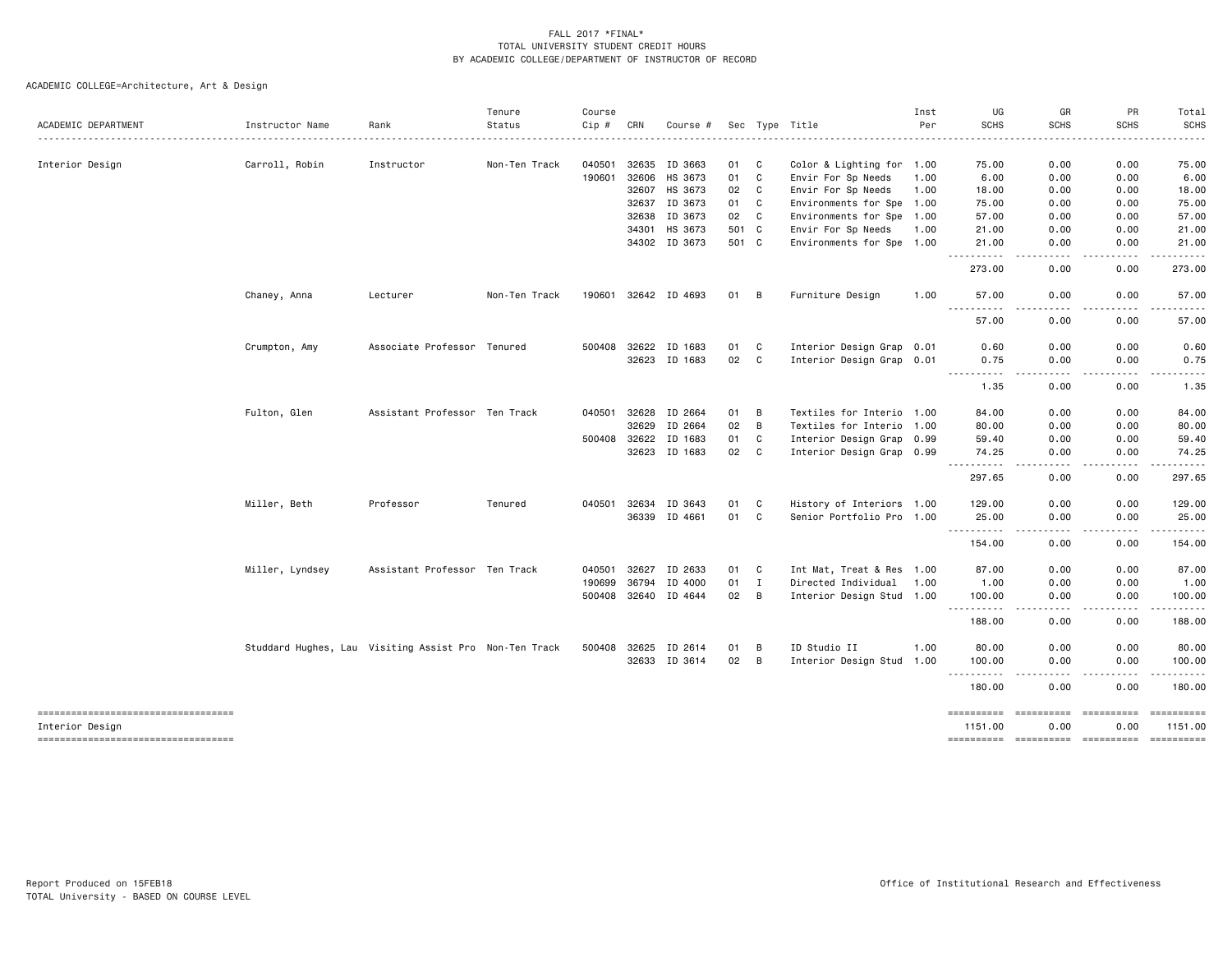| ACADEMIC DEPARTMENT    | Instructor Name     | Rank                              | Tenure<br>Status | Course<br>Cip # | CRN            | Course #              |          |                              | Sec Type Title                                         | Inst<br>Per | UG<br><b>SCHS</b>  | GR<br><b>SCHS</b>    | PR<br><b>SCHS</b> | Total<br><b>SCHS</b> |
|------------------------|---------------------|-----------------------------------|------------------|-----------------|----------------|-----------------------|----------|------------------------------|--------------------------------------------------------|-------------|--------------------|----------------------|-------------------|----------------------|
|                        |                     |                                   |                  |                 |                |                       |          |                              |                                                        |             |                    |                      |                   |                      |
| School of Architecture | Callender, Jassen   | Associate Professor Tenured       |                  | 040201          | 30289<br>30291 | ARC 5576<br>ARC 5623  | 01<br>01 | в<br>C                       | Arch Design V-A<br>Urban Design Studies 1.00           | 1.00        | 120.00<br>75.00    | 0.00<br>0.00         | 0.00<br>0.00      | 120.00<br>75.00      |
|                        |                     |                                   |                  |                 |                |                       |          |                              |                                                        |             | .                  | .                    | .                 | .                    |
|                        |                     |                                   |                  |                 |                |                       |          |                              |                                                        |             | 195.00             | 0.00                 | 0.00              | 195.00               |
|                        | Carson, Foster      | Clinical Assist Pro Non-Ten Track |                  | 522001          | 30430          | BCS 1116              | 01       | Q                            | Build Construct Stud                                   | 0.70        | 151.20             | 0.00                 | 0.00              | 151.20               |
|                        |                     |                                   |                  |                 |                | 36513 BCS 1116        | 02       | Q                            | Build Construct Stud                                   | 0.70        | 21.00              | 0.00                 | 0.00              | 21.00                |
|                        |                     |                                   |                  |                 |                |                       |          |                              |                                                        |             | .<br>172.20        | 0.00                 | 0.00              | 172.20               |
|                        | Esenwein, Frederick | Assistant Professor Ten Track     |                  | 040201          | 30280          | ARC 4313              | 01       | C                            | Architectural Theory 1.00                              |             | 69.00              | 0.00                 | 0.00              | 69.00                |
|                        |                     |                                   |                  |                 | 30283          | ARC 4536              | 02       | B                            | Arch Design IV-A                                       | 0.99        | 100.98             | 0.00                 | 0.00              | 100.98               |
|                        |                     |                                   |                  |                 | 36604          | ARC 4000              | 02       | Ι                            | Directed Indiv Study                                   | 1.00        | 3.00               | 0.00                 | 0.00              | 3.00                 |
|                        |                     |                                   |                  |                 |                |                       |          |                              |                                                        |             | .<br>172.98        | 0.00                 | 0.00              | 172.98               |
|                        | Gines, Jacob        | Assistant Professor Ten Track     |                  | 040201          | 30282          | ARC 4536              | 01       | в                            | Arch Design IV-A                                       | 1.00        | 108.00             | 0.00                 | 0.00              | 108.00               |
|                        |                     |                                   |                  |                 | 30283          | ARC 4536              | 02       | B                            | Arch Design IV-A                                       | 0.01        | 1.02               | 0.00                 | 0.00              | 1.02                 |
|                        |                     |                                   |                  |                 |                | 36772 ARC 4990        | 02       | В                            | Special Topic In ARC 1.00                              |             | 42.00              | 0.00                 | 0.00              | 42.00                |
|                        |                     |                                   |                  |                 |                |                       |          |                              |                                                        |             | <u>.</u><br>151.02 | .<br>0.00            | .<br>0.00         | .<br>151.02          |
|                        | Gregory, Alexis     | Associate Professor Tenured       |                  | 040201          | 30269          | ARC 2536              | 02       | B                            | Arch Design II-A                                       | 0.99        | 118.80             | 0.00                 | 0.00              | 118.80               |
|                        |                     |                                   |                  |                 |                | 30277 ARC 3713        | 01       | C                            | Assemblages                                            | 1.00        | 111.00             | 0.00                 | 0.00              | 111.00               |
|                        |                     |                                   |                  |                 |                |                       |          |                              |                                                        |             | .<br>229.80        | . <u>. .</u><br>0.00 | .<br>0.00         | .<br>229.80          |
|                        | Hall, Gregory       | Non-Faculty                       | Tenured          |                 |                | 522001 30435 BCS 3116 | 01       | Q                            | Building Constructio 0.50                              |             | 75.00              | 0.00                 | 0.00              | 75.00                |
|                        |                     |                                   |                  |                 |                |                       |          |                              |                                                        |             | .<br>75.00         | .<br>0.00            | .<br>0.00         | .<br>75.00           |
|                        | Hankins, Francesca  | Visiting Assist Pro Non-Ten Track |                  | 040201          | 30262          | ARC 1013              | 02       | C                            | Arch Appreciation                                      | 1.00        | 528.00             | 0.00                 | 0.00              | 528.00               |
|                        |                     |                                   |                  |                 | 30266          | ARC 1536              | 04       | В                            | Arch Design I-A                                        | 1.00        | 78.00              | 0.00                 | 0.00              | 78.00                |
|                        |                     |                                   |                  |                 | 37032          | ARC 4000              | 04       | Ι                            | Directed Indiv Study 1.00                              |             | 3.00               | 0.00                 | 0.00              | 3.00                 |
|                        |                     |                                   |                  |                 | 37033          | ARC 4000              | 05       | I                            | Directed Indiv Study 1.00                              |             | 3.00               | 0.00                 | 0.00              | 3.00                 |
|                        |                     |                                   |                  |                 | 37034          | ARC 4000              | 06       | I                            | Directed Indiv Study                                   | 1.00        | 1.00               | 0.00                 | 0.00              | 1.00                 |
|                        |                     |                                   |                  |                 | 37035          | ARC 4000              | 07       | $\mathbf I$                  | Directed Indiv Study 1.00                              |             | 1.00               | 0.00                 | 0.00              | 1.00                 |
|                        |                     |                                   |                  |                 | 37036          | ARC 4000              | 08       | $\mathbf{I}$                 | Directed Indiv Study 1.00                              |             | 1.00               | 0.00                 | 0.00              | 1.00                 |
|                        |                     |                                   |                  |                 | 37037          | ARC 4000              | 09       | $\mathbf I$                  | Directed Indiv Study                                   | 1.00        | 1.00               | 0.00                 | 0.00              | 1.00                 |
|                        |                     |                                   |                  |                 | 37039          | ARC 4000              | 10       | I                            | Directed Indiv Study 1.00                              |             | 1.00<br>1.00       | 0.00                 | 0.00              | 1.00                 |
|                        |                     |                                   |                  |                 | 37041          | ARC 4000              | $12$ I   |                              | Directed Indiv Study 1.00                              |             |                    | 0.00                 | 0.00              | 1.00                 |
|                        |                     |                                   |                  |                 | 37042<br>37043 | ARC 4000<br>ARC 4000  | 13<br>14 | $\mathbf{I}$<br>I            | Directed Indiv Study 1.00<br>Directed Indiv Study 1.00 |             | 1.00<br>1.00       | 0.00<br>0.00         | 0.00<br>0.00      | 1.00<br>1.00         |
|                        |                     |                                   |                  |                 |                |                       |          |                              |                                                        |             |                    |                      |                   |                      |
|                        |                     |                                   |                  |                 | 37045<br>37047 | ARC 4000<br>ARC 4000  | 15<br>16 | $\mathbf{I}$<br>$\mathbf{I}$ | Directed Indiv Study 1.00<br>Directed Indiv Study 1.00 |             | 1.00<br>1.00       | 0.00<br>0.00         | 0.00<br>0.00      | 1.00<br>1.00         |
|                        |                     |                                   |                  |                 | 37048          | ARC 4000              | 17       | $\mathbf{I}$                 |                                                        |             | 1.00               |                      |                   | 1.00                 |
|                        |                     |                                   |                  |                 |                | 37049 ARC 4000        | 18 I     |                              | Directed Indiv Study 1.00<br>Directed Indiv Study 1.00 |             | 1.00               | 0.00<br>0.00         | 0.00<br>0.00      | 1.00                 |
|                        |                     |                                   |                  |                 |                |                       |          |                              |                                                        |             | .<br>624.00        | 0.00                 | 0.00              | 624.00               |
|                        | Jones, William      | Lecturer                          | Non-Ten Track    | 040201          |                | 30261 ARC 1013        | 01       | C                            | Arch Appreciation                                      | 1.00        | 534.00             | 0.00                 | 0.00              | 534.00               |
|                        |                     |                                   |                  |                 | 36618          | ARC 4000              | 03       | I                            | Directed Indiv Study 1.00                              |             | 3.00               | 0.00                 | 0.00              | 3.00                 |
|                        |                     |                                   |                  | 522001          | 30431          | BCS 2116              | 01       | Q                            | Building Constructio 1.00                              |             | 108.00             | 0.00                 | 0.00              | 108.00               |
|                        |                     |                                   |                  |                 |                |                       |          |                              |                                                        |             |                    |                      |                   |                      |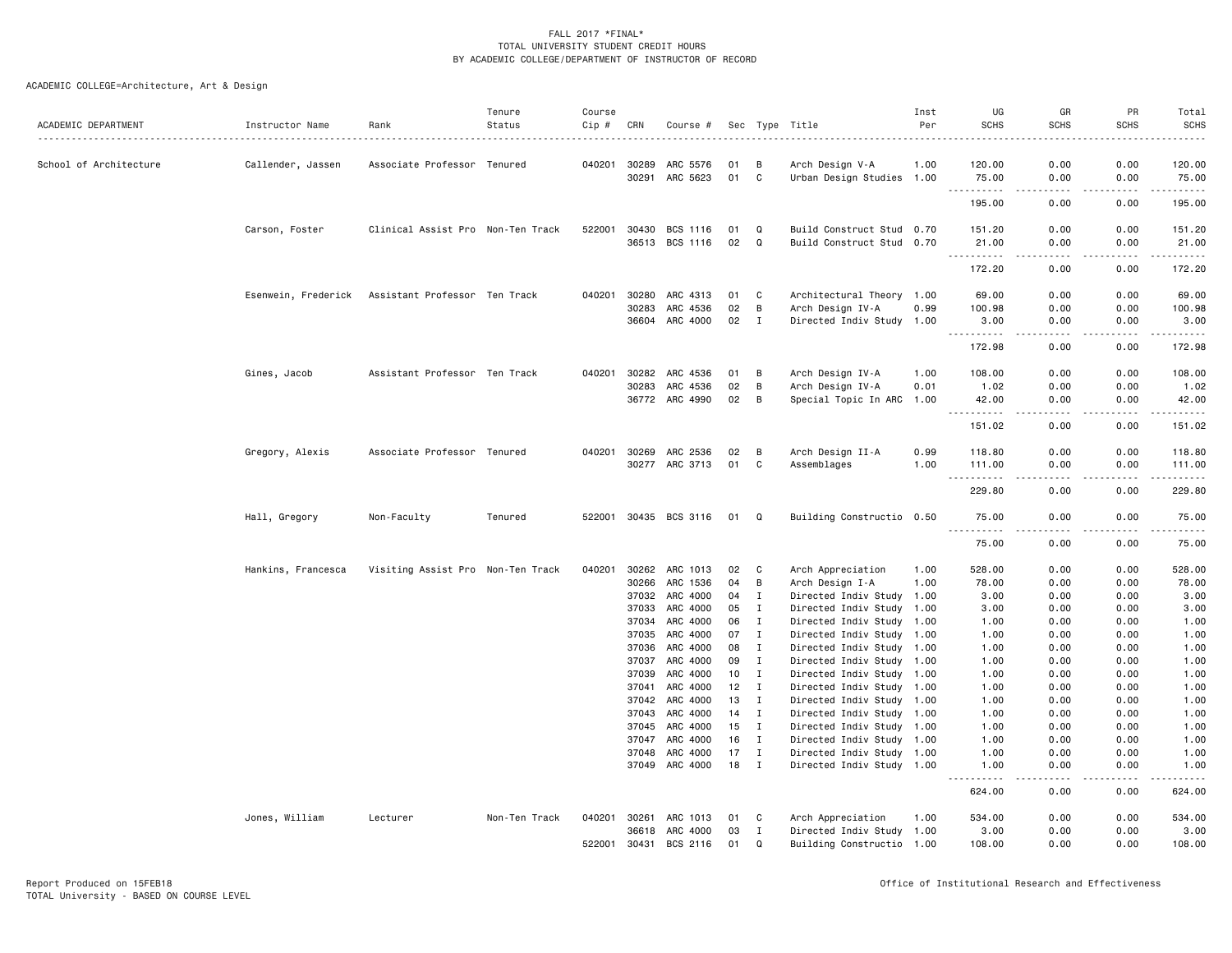| ACADEMIC DEPARTMENT    | Instructor Name | Rank                              | Tenure<br>Status | Course<br>$Cip$ # | CRN          | Course #              |       |   | Sec Type Title            | Inst<br>Per | UG<br><b>SCHS</b>                 | GR<br><b>SCHS</b> | PR<br><b>SCHS</b>     | Total<br><b>SCHS</b> |
|------------------------|-----------------|-----------------------------------|------------------|-------------------|--------------|-----------------------|-------|---|---------------------------|-------------|-----------------------------------|-------------------|-----------------------|----------------------|
|                        |                 |                                   |                  |                   |              |                       |       |   |                           |             |                                   |                   |                       |                      |
|                        |                 |                                   |                  |                   |              |                       |       |   |                           |             | 645.00                            | 0.00              | 0.00                  | 645.00               |
| School of Architecture | Kemp, Leah      | Non-Faculty                       | Not Applicable   |                   |              | 040201 34084 ARC 1013 | 501 C |   | Arch Appreciation         | 1.00        | 48.00<br>.                        | 0.00              | 0.00                  | 48.00                |
|                        |                 |                                   |                  |                   |              |                       |       |   |                           |             | 48.00                             | 0.00              | 0.00                  | 48.00                |
|                        | Latham, Angela  | Instructor                        | Non-Ten Track    |                   | 090404 31005 | CO 3403               | 04    | B | Photographic Communi 1.00 |             | 51.00                             | 0.00              | 0.00                  | 51.00                |
|                        |                 |                                   |                  | 500799            | 33826        | TKI 2413              | 01    | C | Hi & Appr Artcrafts       | 1.00        | 75.00                             | 0.00              | 0.00                  | 75.00                |
|                        |                 |                                   |                  |                   | 33827        | TKI 2413              | 02    | C | Hi & Appr Artcrafts       | 1.00        | 75.00                             | 0.00              | 0.00                  | 75.00                |
|                        |                 |                                   |                  |                   | 33828        | TKI 2413              | 03    | C | Hi & Appr Artcrafts       | 1.00        | 75.00                             | 0.00              | 0.00                  | 75.00                |
|                        |                 |                                   |                  |                   | 33829        | TKI 2413              | H04 C |   | Honors Hi & Appr Art 1.00 |             | 75.00<br>.                        | 0.00              | 0.00                  | 75.00<br>.           |
|                        |                 |                                   |                  |                   |              |                       |       |   |                           |             | 351.00                            | 0.00              | 0.00                  | 351.00               |
|                        | Martin, George  | Visiting Assoc Prof Non-Ten Track |                  | 040201            | 30263        | ARC 1013              | H01 C |   | Arch Appreciation -       | 1.00        | 60.00                             | 0.00              | 0.00                  | 60.00                |
|                        |                 |                                   |                  | 522001            | 30432        | BCS 2116              | 02    | Q | Building Constructio 1.00 |             | 114.00                            | 0.00              | 0.00                  | 114.00               |
|                        |                 |                                   |                  |                   | 36954        | BCS 4990              | 01    | C | Special Topics IN BC 1.00 |             | 4.00<br>.                         | 0.00              | 0.00                  | 4.00                 |
|                        |                 |                                   |                  |                   |              |                       |       |   |                           |             | 178.00                            | 0.00              | 0.00                  | 178.00               |
|                        | Newman, Charles | Lecturer                          | Non-Ten Track    |                   |              | 040201 30287 ARC 5443 | 01    | B | Architectural Progra 1.00 |             | 78.00<br>.                        | 0.00              | 0.00                  | 78.00                |
|                        |                 |                                   |                  |                   |              |                       |       |   |                           |             | 78.00                             | 0.00              | 0.00                  | 78.00                |
|                        | Norwood, Bryan  | Visiting Assist Pro Non-Ten Track |                  |                   | 040201 30275 | ARC 3536              | 02    | B | Arch Design III-A         | 1.00        | 102.00                            | 0.00              | 0.00                  | 102.00               |
|                        |                 |                                   |                  |                   | 36771        | ARC 4990              | 01    | C | Special Topic In ARC 1.00 |             | 54.00<br>.                        | 0.00<br>.         | 0.00<br>$\frac{1}{2}$ | 54.00                |
|                        |                 |                                   |                  |                   |              |                       |       |   |                           |             | 156.00                            | 0.00              | 0.00                  | 156.00               |
|                        | Poros, John     | Professor                         | Tenured          | 040201            | 30268        | ARC 2536              | 01    | B | Arch Design II-A          | 1.00        | 84.00                             | 0.00              | 0.00                  | 84.00                |
|                        |                 |                                   |                  |                   | 30269        | ARC 2536              | 02    | B | Arch Design II-A          | 0.01        | 1.20                              | 0.00              | 0.00                  | 1.20                 |
|                        |                 |                                   |                  |                   | 30270        | ARC 2536              | 03    | B | Arch Design II-A          | 1.00        | 24.00                             | 0.00              | 0.00                  | 24.00                |
|                        |                 |                                   |                  |                   | 30271        | ARC 2536              | H01   | B | Hon Arch Design II-A      | 1.00        | 36.00                             | 0.00              | 0.00                  | 36.00                |
|                        |                 |                                   |                  |                   | 30278        | ARC 3904              | 01    | C | Structures I              | 1.00        | 136.00                            | 0.00              | 0.00                  | 136.00               |
|                        |                 |                                   |                  |                   | 30279        | ARC 3904              | 02    | К | Structures I              | 1.00        | 0.00                              | 0.00              | 0.00                  | 0.00                 |
|                        |                 |                                   |                  |                   | 30437        | BCS 3904              | 01    | C | Structures I              | 1.00        | 88.00                             | 0.00              | 0.00                  | 88.00                |
|                        |                 |                                   |                  |                   | 30438        | BCS 3904              | 02    | К | Structures I              | 1.00        | 0.00<br>$\sim$ $\sim$ $\sim$<br>. | 0.00              | 0.00                  | 0.00                 |
|                        |                 |                                   |                  |                   |              |                       |       |   |                           |             | 369.20                            | 0.00              | 0.00                  | 369.20               |
|                        | Salmon, Amelia  | Lecturer                          | Non-Ten Track    |                   |              | 040201 30288 ARC 5493 | 01    | C | Arch Practice             | 1.00        | 75.00<br>.                        | 0.00              | 0.00                  | 75.00                |
|                        |                 |                                   |                  |                   |              |                       |       |   |                           |             | 75.00                             | 0.00              | 0.00                  | 75.00                |
|                        | Taylor, Justin  | Clinical Assist Pro Non-Ten Track |                  |                   |              | 040201 30272 ARC 2713 | 01    | C | Passive Build Sys         | 1.00        | 135.00                            | 0.00              | 0.00                  | 135.00               |
|                        |                 |                                   |                  |                   | 30274        | ARC 3536              | 01    | B | Arch Design III-A         | 1.00        | 102.00                            | 0.00              | 0.00                  | 102.00               |
|                        |                 |                                   |                  |                   |              | 30433 BCS 2713        | 01    | C | Passive Building Sys      | 1.00        | 96.00                             | 0.00<br>.         | 0.00                  | 96.00<br>.           |
|                        |                 |                                   |                  |                   |              |                       |       |   |                           |             | 333.00                            | 0.00              | 0.00                  | 333.00               |
|                        | Tripp, Andrew   | Assistant Professor Ten Track     |                  |                   | 040201 30264 | ARC 1536              | 01    | B | Arch Design I-A           | 1.00        | 72.00                             | 0.00              | 0.00                  | 72.00                |
|                        |                 |                                   |                  |                   | 30265        | ARC 1536              | 02    | B | Arch Design I-A           | 1.00        | 90.00                             | 0.00              | 0.00                  | 90.00                |
|                        |                 |                                   |                  |                   | 30267        | ARC 1536              | H01   | B | Hon Arch Design I-A       | 1.00        | 54.00                             | 0.00              | 0.00                  | 54.00                |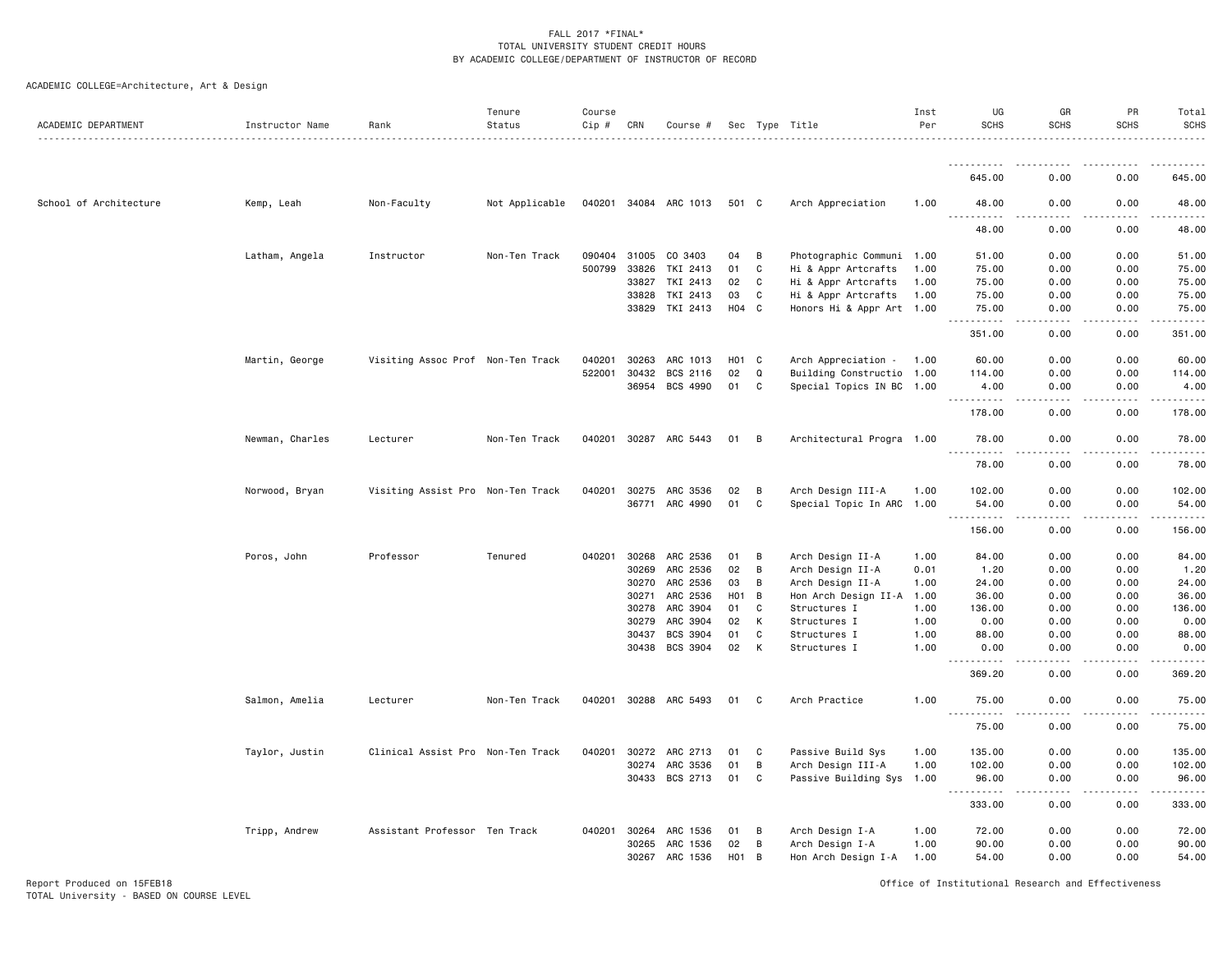| ACADEMIC DEPARTMENT                  | Instructor Name | Rank                          | Tenure<br>Status | Course<br>Cip # | CRN   | Course #       |    |     | Sec Type Title            | Inst<br>Per | UG<br><b>SCHS</b>   | GR<br><b>SCHS</b>   | PR<br><b>SCHS</b> | Total<br><b>SCHS</b>  |
|--------------------------------------|-----------------|-------------------------------|------------------|-----------------|-------|----------------|----|-----|---------------------------|-------------|---------------------|---------------------|-------------------|-----------------------|
| School of Architecture               | Tripp, Andrew   | Assistant Professor Ten Track |                  | 040201          |       | 30273 ARC 3313 | 01 | C . | History Of Arch II        | 1.00        | 147.00              | 0.00                | 0.00<br>.         | 147,00                |
|                                      |                 |                               |                  |                 |       |                |    |     |                           |             | 363.00              | 0.00                | 0.00              | 363.00                |
|                                      | Vaughan, Mark   | Lecturer                      | Non-Ten Track    | 040201          | 30290 | ARC 5576       | 02 | B   | Arch Design V-A           | 1.00        | 30.00               | 0.00<br>----------- | 0.00              | 30.00<br>.            |
|                                      |                 |                               |                  |                 |       |                |    |     |                           |             | .<br>30.00          | 0.00                | .<br>0.00         | 30.00                 |
|                                      | West, James     | Non-Faculty                   | Tenured          | 522001          | 30430 | BCS 1116       | 01 | Q   | Build Construct Stud 0.30 |             | 64.80               | 0.00                | 0.00              | 64.80                 |
|                                      |                 |                               |                  |                 |       | 36513 BCS 1116 | 02 | Q   | Build Construct Stud      | 0.30        | 9.00<br>----------- | 0.00<br>. <b>.</b>  | 0.00<br>.         | 9.00<br>----------    |
|                                      |                 |                               |                  |                 |       |                |    |     |                           |             | 73.80               | 0.00                | 0.00              | 73.80                 |
| ==================================== |                 |                               |                  |                 |       |                |    |     |                           |             | ==========          | ==========          |                   | $=$ = = = = = = = = = |
| School of Architecture               |                 |                               |                  |                 |       |                |    |     |                           |             | 4320,00             | 0.00                | 0.00              | 4320.00               |
| ==================================== |                 |                               |                  |                 |       |                |    |     |                           |             | ==========          | ==========          | -----------       | :=======              |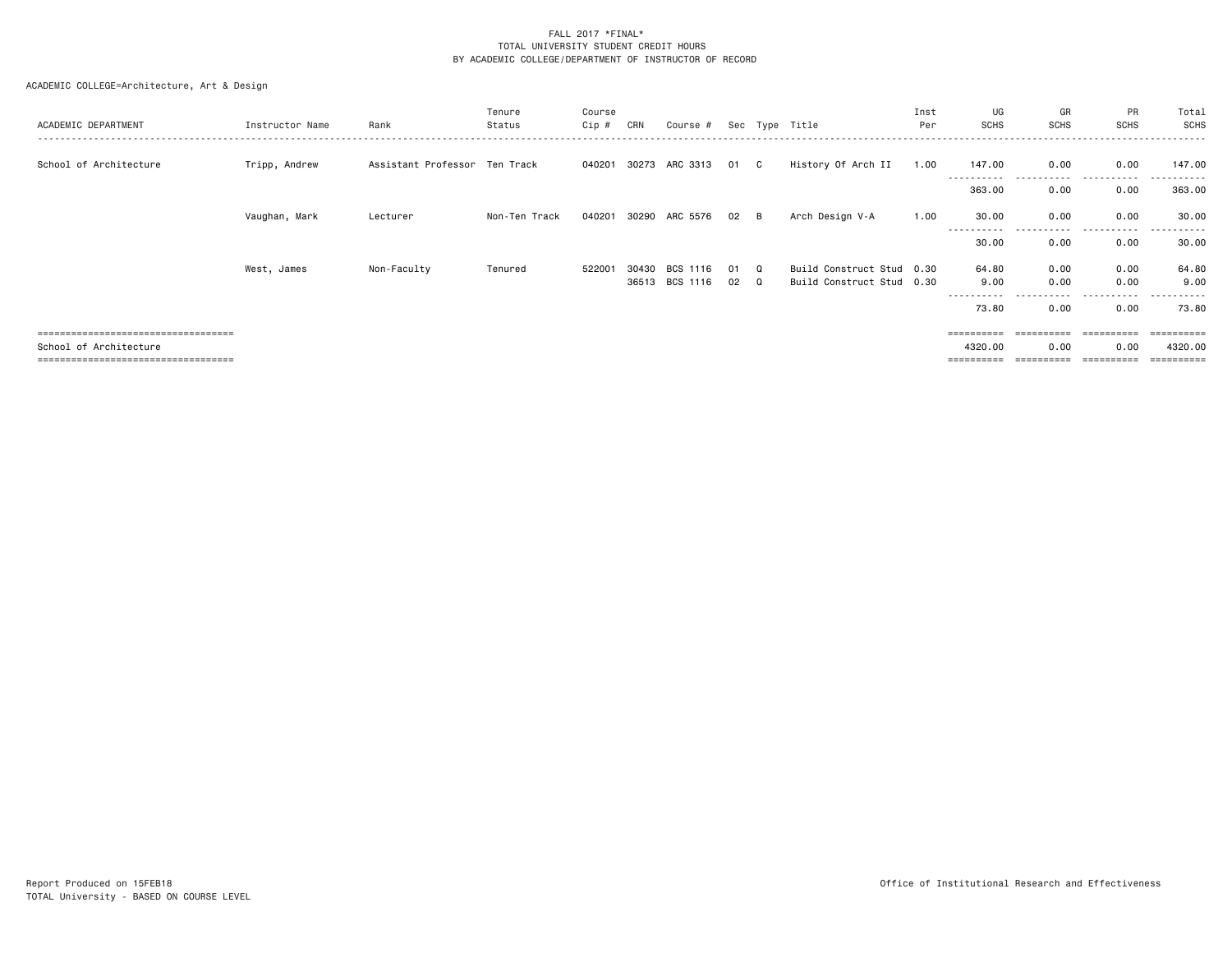| ACADEMIC DEPARTMENT                   | Instructor Name | Rank         | Tenure<br>Status | Course<br>$Cip$ # | CRN   | Course # |      |   | Sec Type Title            | Inst<br>Per | UG<br><b>SCHS</b>    | GR<br><b>SCHS</b>     | PR<br>SCHS | Total<br>SCHS     |
|---------------------------------------|-----------------|--------------|------------------|-------------------|-------|----------|------|---|---------------------------|-------------|----------------------|-----------------------|------------|-------------------|
| Aerospace Studies                     | Cassidy, Joseph | Non-Employee | Not Applicable   | 280101            | 30375 | AS 2012  | 01 B |   | Air and Space Power- 1.00 |             | 34.00                | 0.00                  | 0.00       | 34.00             |
|                                       |                 |              |                  |                   | 30376 | AS 2012  | 02   | B | Air and Space Power- 1.00 |             | 22.00                | 0.00                  | 0.00       | 22.00             |
|                                       |                 |              |                  |                   | 30378 | AS 4013  | 01   | B | NSA/Prep for Act Dut 1.00 |             | 54.00                | 0.00                  | 0.00       | 54.00             |
|                                       |                 |              |                  | 290201            | 36670 | AS 4000  | 01   |   | Directed Indiv Study 1.00 |             | 3,00                 | 0.00                  | 0.00       | 3,00              |
|                                       |                 |              |                  |                   |       |          |      |   |                           |             | ----------<br>113.00 | .<br>0.00             | .<br>0.00  | -------<br>113,00 |
| ===================================== |                 |              |                  |                   |       |          |      |   |                           |             | ==========           | $=$ = = = = = = = = = | ========== | ==========        |
| Aerospace Studies                     |                 |              |                  |                   |       |          |      |   |                           |             | 113.00               | 0.00                  | 0.00       | 113,00            |
| ===================================== |                 |              |                  |                   |       |          |      |   |                           |             |                      | $=$ = = = = = = = = = | ========== |                   |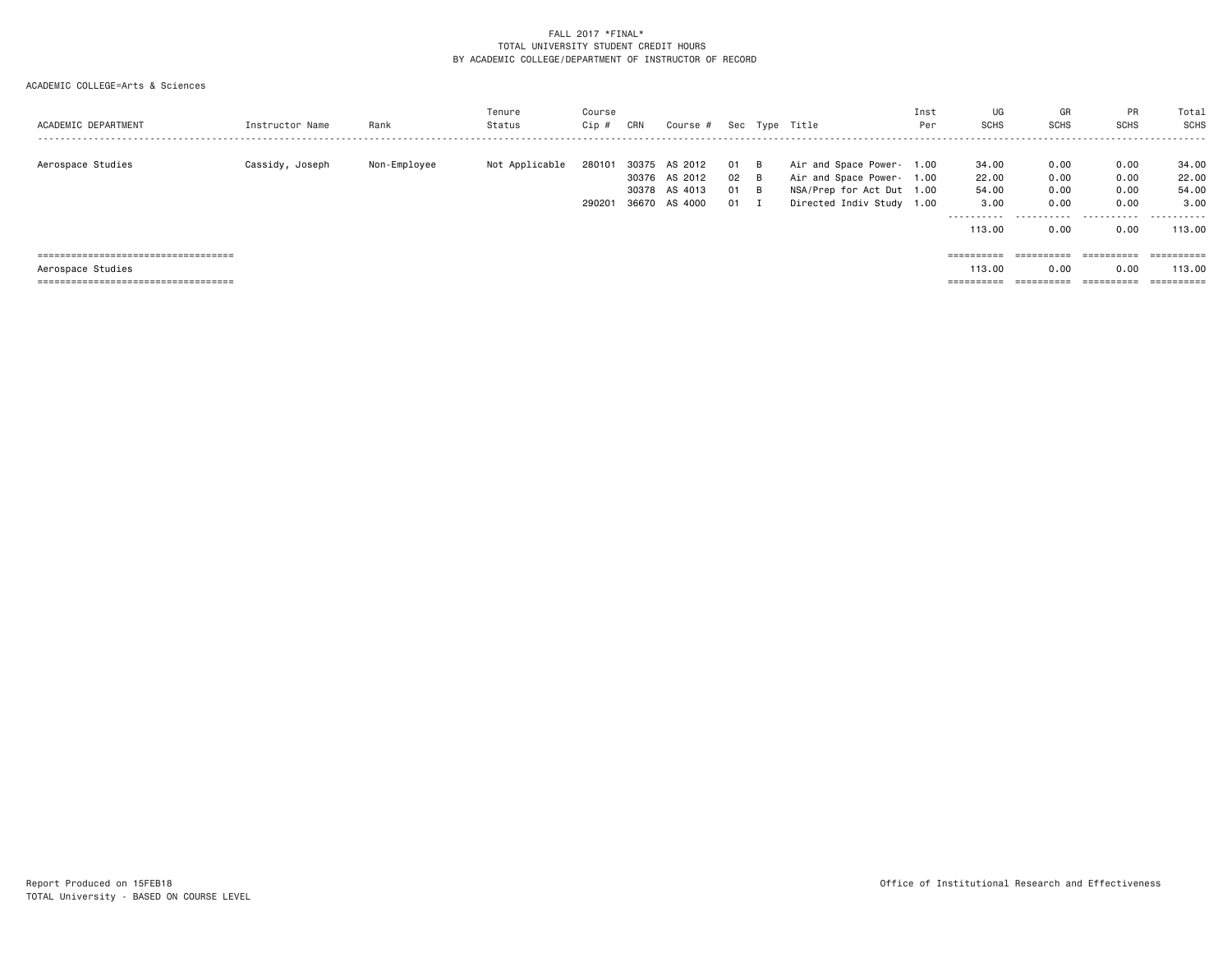| ACADEMIC DEPARTMENT                                 | Instructor Name  | Rank                          | Tenure<br>Status | Course<br>Cip # | CRN            | Course #                 |          |              | Sec Type Title                     | Inst<br>Per  | UG<br><b>SCHS</b>                    | GR<br><b>SCHS</b> | PR<br><b>SCHS</b> | Total<br><b>SCHS</b>                                                                                                                                                                    |
|-----------------------------------------------------|------------------|-------------------------------|------------------|-----------------|----------------|--------------------------|----------|--------------|------------------------------------|--------------|--------------------------------------|-------------------|-------------------|-----------------------------------------------------------------------------------------------------------------------------------------------------------------------------------------|
| Anthropology & Middle Eastern Cultu Anderson, Derek |                  | Non-Faculty                   | Not Applicable   |                 |                | 450201 30208 AN 1001     | F02 C    |              | First Year Seminar                 | 1.00         | 15.00<br>$- - - - -$                 | 0.00              | 0.00              | 15.00                                                                                                                                                                                   |
|                                                     |                  |                               |                  |                 |                |                          |          |              |                                    |              | $\sim$ $\sim$ $\sim$ $\sim$<br>15.00 | - - - -<br>0.00   | 0.00              | $\frac{1}{2}$<br>15.00                                                                                                                                                                  |
|                                                     | Banks, Petra     | Lecturer                      | Non-Ten Track    | 450201          | 30209<br>30210 | AN 1103<br>AN 1103       | 01<br>02 | C<br>C       | Intro To Anthro<br>Intro To Anthro | 1.00<br>1.00 | 126.00<br>135.00                     | 0.00<br>0.00      | 0.00<br>0.00      | 126.00<br>135.00                                                                                                                                                                        |
|                                                     |                  |                               |                  |                 |                |                          |          |              |                                    |              | 261.00                               | .<br>0.00         | 0.00              | .<br>261.00                                                                                                                                                                             |
|                                                     | Hardin, James    | Associate Professor Tenured   |                  | 050299          | 35074          | HI 4403                  | 01       | C            | Ancient Near East                  | 1.00         | 66.00                                | 0.00              | 0.00              | 66.00                                                                                                                                                                                   |
|                                                     |                  |                               |                  | 190702          | 35075          | HI 6403                  | 01       | C            | Ancient Near East                  | 1.00         | 0.00                                 | 3.00              | 0.00              | 3.00                                                                                                                                                                                    |
|                                                     |                  |                               |                  | 380201          | 32991          | MEC 4403                 | 01       | C            | Ancient Near East                  | 1.00         | 6.00                                 | 0.00              | 0.00              | 6.00                                                                                                                                                                                    |
|                                                     |                  |                               |                  |                 | 32992          | MEC 6403                 | 01       | C            | Ancient Near East                  | 1.00         | 0.00                                 | 3.00              | 0.00              | 3.00                                                                                                                                                                                    |
|                                                     |                  |                               |                  | 450201          | 30213          | AN 1103                  | 05       | C            | Intro To Anthro                    | 1.00         | 249.00                               | 0.00              | 0.00              | 249.00                                                                                                                                                                                  |
|                                                     |                  |                               |                  |                 | 35064          | AN 8000                  | 02       | D            | Thesis Research                    | 1.00         | 0.00                                 | 8.00              | 0.00              | 8.00                                                                                                                                                                                    |
|                                                     |                  |                               |                  |                 | 36041          | AN 4000                  | 01       | $\mathbf{I}$ | Directed Indiv Study               | 1.00         | 3.00                                 | 0.00              | 0.00              | 3.00                                                                                                                                                                                    |
|                                                     |                  |                               |                  |                 | 36779          | AN 4000                  | 03       | $\mathbf I$  | Directed Indiv Study 1.00          |              | 3.00                                 | 0.00              | 0.00              | 3.00                                                                                                                                                                                    |
|                                                     |                  |                               |                  |                 | 37077          | AN 4000                  | 04       | $\mathbf{I}$ | Directed Indiv Study 1.00          |              | 1.00                                 | 0.00              | 0.00              | 1.00                                                                                                                                                                                    |
|                                                     |                  |                               |                  |                 | 37078          | AN 4000                  | 05       | $\mathbf{I}$ | Directed Indiv Study 1.00          |              | 1.00                                 | 0.00              | 0.00              | 1.00                                                                                                                                                                                    |
|                                                     |                  |                               |                  |                 |                | 37135 AN 4000            | 09       | $\mathbf{I}$ | Directed Indiv Study 1.00          |              | 1.00<br>.                            | 0.00<br>.         | 0.00<br>2.2.2.2.2 | 1.00<br>$\frac{1}{2} \left( \frac{1}{2} \right) \left( \frac{1}{2} \right) \left( \frac{1}{2} \right) \left( \frac{1}{2} \right) \left( \frac{1}{2} \right) \left( \frac{1}{2} \right)$ |
|                                                     |                  |                               |                  |                 |                |                          |          |              |                                    |              | 330.00                               | 14.00             | 0.00              | 344.00                                                                                                                                                                                  |
|                                                     | Hoffman, David   | Associate Professor Tenured   |                  | 450201          | 30248          | AN 8011                  | 01       | S            | Professn Applied Ant 1.00          |              | 0.00                                 | 11.00             | 0.00              | 11.00                                                                                                                                                                                   |
|                                                     |                  |                               |                  |                 | 34545          | AN 8123                  | 01       | s            | Environmental Anth                 | 1.00         | 0.00                                 | 21.00             | 0.00              | 21.00                                                                                                                                                                                   |
|                                                     |                  |                               |                  |                 | 35065          | AN 8000                  | 03       | D            | Thesis Research                    | 1.00         | 0.00                                 | 11.00             | 0.00              | 11.00                                                                                                                                                                                   |
|                                                     |                  |                               |                  | 450204          |                | 30215 AN 1143            | 01       | C            | Cultural Anthro                    | 1.00         | 87.00                                | 0.00              | 0.00              | 87.00                                                                                                                                                                                   |
|                                                     |                  |                               |                  |                 | 30217          | 30216 AN 1143<br>AN 1143 | 02<br>03 | C<br>C       | Cultural Anthro<br>Cultural Anthro | 1.00         | 99.00                                | 0.00<br>0.00      | 0.00<br>0.00      | 99.00<br>81.00                                                                                                                                                                          |
|                                                     |                  |                               |                  |                 |                | 30218 AN 1143            | 04       | C            | Cultural Anthro                    | 1.00<br>1.00 | 81.00<br>84.00                       | 0.00              | 0.00              | 84.00                                                                                                                                                                                   |
|                                                     |                  |                               |                  |                 |                |                          |          |              |                                    |              |                                      |                   |                   | .                                                                                                                                                                                       |
|                                                     |                  |                               |                  |                 |                |                          |          |              |                                    |              | 351.00                               | 43.00             | 0.00              | 394.00                                                                                                                                                                                  |
|                                                     | Kennett, Curtis  | Lecturer                      | Non-Ten Track    | 450201          |                | 30211 AN 1103            | 03       | C            | Intro To Anthro                    | 1.00         | 129.00                               | 0.00              | 0.00              | 129.00                                                                                                                                                                                  |
|                                                     |                  |                               |                  |                 |                |                          |          |              |                                    |              | 129.00                               | 0.00              | 0.00              | 129.00                                                                                                                                                                                  |
|                                                     | McClellan, Laura | Assistant Professor Ten Track |                  | 450201          | 30236          | AN 4123                  | 01       | C            | Anthro Theory                      | 1.00         | 39.00                                | 0.00              | 0.00              | 39.00                                                                                                                                                                                   |
|                                                     |                  |                               |                  |                 | 30242          | AN 6123                  | 01       | C            | Anthro Theory                      | 1.00         | 0.00                                 | 6.00              | 0.00              | 6.00                                                                                                                                                                                    |
|                                                     |                  |                               |                  |                 | 35066          | AN 8000                  | 04       | D            | Thesis Research                    | 1.00         | 0.00                                 | 9.00              | 0.00              | 9.00                                                                                                                                                                                    |
|                                                     |                  |                               |                  |                 |                | 35174 AN 2990            | 01       | C            | Special Topic In AN                | 1.00         | 48.00<br>.<br>$\sim$ $\sim$ $\sim$   | 0.00<br>.         | 0.00<br><u>.</u>  | 48.00<br><u>.</u>                                                                                                                                                                       |
|                                                     |                  |                               |                  |                 |                |                          |          |              |                                    |              | 87.00                                | 15.00             | 0.00              | 102.00                                                                                                                                                                                  |
|                                                     | Miller, Darcy    | Assistant Professor Ten Track |                  | 450201          |                | 30214 AN 1103            | H01      | $\mathbf{C}$ | Intro To Anthro - Ho 1.00          |              | 75.00                                | 0.00              | 0.00              | 75.00                                                                                                                                                                                   |
|                                                     |                  |                               |                  |                 | 30254          | AN 8215                  | 05       | E            | Internship in Applie 1.00          |              | 0.00                                 | 10.00             | 0.00              | 10.00                                                                                                                                                                                   |
|                                                     |                  |                               |                  |                 | 34921          | AN 4990                  | 01       | C            | Special Topic In AN                | 1.00         | 42.00                                | 0.00              | 0.00              | 42.00                                                                                                                                                                                   |
|                                                     |                  |                               |                  |                 | 35067          | AN 8000                  | 05       | D            | Thesis Research                    | 1.00         | 0.00                                 | 5.00              | 0.00              | 5.00                                                                                                                                                                                    |
|                                                     |                  |                               |                  |                 | 35076          | AN 6990                  | 01       | C            | Special Topic In AN                | 1.00         | 0.00                                 | 15.00             | 0.00              | 15.00                                                                                                                                                                                   |
|                                                     |                  |                               |                  | 450301          | 30227          | AN 1543                  | 01       | C            | Intro To Archaeology 1.00          |              | 63.00                                | 0.00              | 0.00              | 63.00                                                                                                                                                                                   |
|                                                     |                  |                               |                  |                 | 30228          | AN 1543                  | 02       | C            | Intro To Archaeology 1.00          |              | 60.00                                | 0.00              | 0.00              | 60.00                                                                                                                                                                                   |
|                                                     |                  |                               |                  |                 | 30229          | AN 1543                  | 03       | C            | Intro To Archaeology 1.00          |              | 54.00                                | 0.00              | 0.00              | 54.00                                                                                                                                                                                   |
|                                                     |                  |                               |                  |                 | 30230          | AN 1543                  | 04       | $\mathbf{C}$ | Intro To Archaeology 1.00          |              | 42.00                                | 0.00              | 0.00              | 42.00                                                                                                                                                                                   |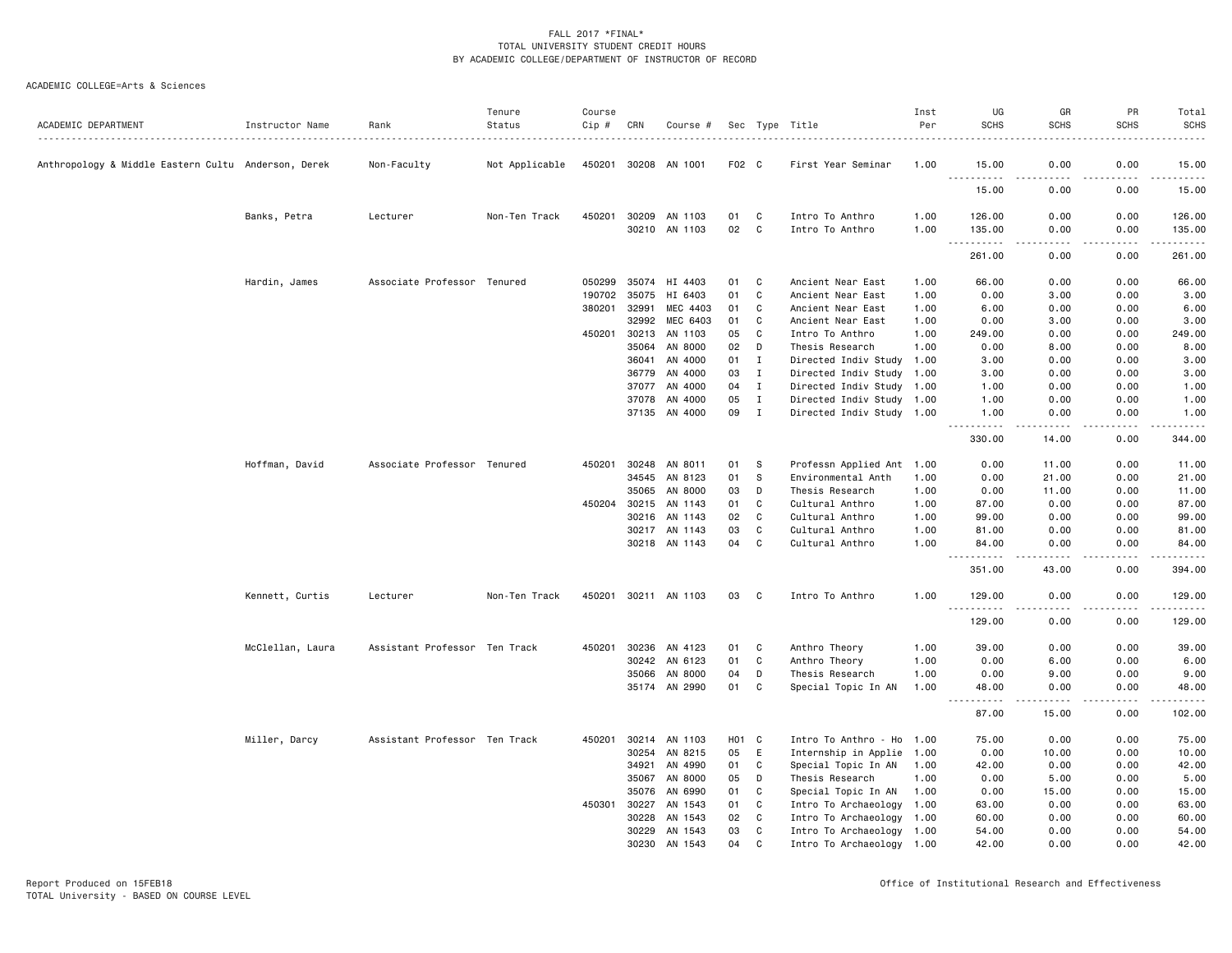ACADEMIC COLLEGE=Arts & Sciences

| ACADEMIC DEPARTMENT                                                       | Instructor Name    | Rank                          | Tenure<br>Status | Course<br>Cip # | CRN            | Course #             |          |                   | Sec Type Title                          | Inst<br>Per  | UG<br><b>SCHS</b>            | GR<br><b>SCHS</b>    | PR<br><b>SCHS</b>  | Total<br>SCHS                                                                                                                     |
|---------------------------------------------------------------------------|--------------------|-------------------------------|------------------|-----------------|----------------|----------------------|----------|-------------------|-----------------------------------------|--------------|------------------------------|----------------------|--------------------|-----------------------------------------------------------------------------------------------------------------------------------|
|                                                                           |                    |                               |                  |                 |                |                      |          |                   |                                         |              | ----------                   |                      |                    |                                                                                                                                   |
|                                                                           |                    |                               |                  |                 |                |                      |          |                   |                                         |              | 336.00                       | 30.00                | 0.00               | 366.00                                                                                                                            |
| Anthropology & Middle Eastern Cultu Niemann, Erika                        |                    | Lecturer                      | Non-Ten Track    |                 |                | 450201 30212 AN 1103 | 04       | $\mathbf{C}$      | Intro To Anthro                         | 1.00         | 129.00<br>$\sim$ $\sim$<br>. | 0.00                 | 0.00               | 129.00                                                                                                                            |
|                                                                           |                    |                               |                  |                 |                |                      |          |                   |                                         |              | 129.00                       | 0.00                 | 0.00               | 129.00                                                                                                                            |
|                                                                           | Osterholtz, Anna   | Assistant Professor Ten Track |                  | 450201          | 35089          | AN 4990              | 02       | C                 | Special Topic In AN                     | 1.00         | 51.00                        | 0.00                 | 0.00               | 51.00                                                                                                                             |
|                                                                           |                    |                               |                  |                 | 35090          | AN 6990              | 02       | C                 | Special Topic In AN                     | 1.00         | 0.00                         | 15.00                | 0.00               | 15.00                                                                                                                             |
|                                                                           |                    |                               |                  |                 | 35136          | AN 1001              | F03 C    |                   | First Year Seminar                      | 1.00         | 20.00                        | 0.00                 | 0.00               | 20.00                                                                                                                             |
|                                                                           |                    |                               |                  |                 | 36594          | AN 7000              | 01       | $\mathbf{I}$      | Directed Indiv Study                    | 1.00         | 0.00                         | 3.00                 | 0.00               | 3.00                                                                                                                              |
|                                                                           |                    |                               |                  | 450301          | 34546          | AN 8303              | 01       | C                 | Bioarchaeology                          | 1.00         | 0.00<br>.<br>$\frac{1}{2}$   | 21.00<br>.           | 0.00               | 21.00                                                                                                                             |
|                                                                           |                    |                               |                  |                 |                |                      |          |                   |                                         |              | 71.00                        | 39.00                | 0.00               | 110.00                                                                                                                            |
|                                                                           | Ostrowski, Caitlin | Grad Teach Assist             | Not Applicable   | 050207          | 30220          | AN 1173              | 01       | C                 | Intro Gender Studies                    | 1.00         | 30.00                        | 0.00                 | 0.00               | 30.00                                                                                                                             |
|                                                                           |                    |                               |                  |                 | 33721          | SO 1173              | 01       | C                 | Intro Gender Studies                    | 1.00         | 39.00                        | 0.00                 | 0.00               | 39.00                                                                                                                             |
|                                                                           |                    |                               |                  |                 | 34849          | GS 1173              | 01       | C                 | Introduction to Gend                    | 1.00         | 63.00<br>----------          | 0.00                 | 0.00               | 63.00                                                                                                                             |
|                                                                           |                    |                               |                  |                 |                |                      |          |                   |                                         |              | 132.00                       | 0.00                 | 0.00               | 132.00                                                                                                                            |
|                                                                           | Peacock, Claude    | Professor                     | Tenured          | 450201          | 35069          | AN 8000              | 07       | D                 | Thesis Research                         | 1.00         | 0.00                         | 27.00                | 0.00               | 27.00                                                                                                                             |
|                                                                           |                    |                               |                  | 450301          |                | 35073 AN 8523        | 01       | C                 | Environmental Archy                     | 1.00         | 0.00                         | 15.00                | 0.00               | 15.00                                                                                                                             |
|                                                                           |                    |                               |                  |                 |                |                      |          |                   |                                         |              | 0.00                         | 42.00                | 0.00               | 42.00                                                                                                                             |
|                                                                           | Turner, James      | Lecturer                      | Non-Ten Track    | 450201          |                | 33923 AN 2203        | 201 C    |                   | Racial Minorities                       | 1.00         | 108.00                       | 0.00                 | 0.00               | 108.00                                                                                                                            |
|                                                                           |                    |                               |                  |                 |                |                      |          |                   |                                         |              | <u>.</u><br>108.00           | <u>.</u><br>0.00     | <u>.</u><br>0.00   | .<br>108.00                                                                                                                       |
|                                                                           | Williams, Karen    | Assistant Professor Ten Track |                  | 050201          | 30006          | AAS 2203             | 01       | C                 | Racial Minorities                       | 1.00         | 60.00                        | 0.00                 | 0.00               | 60.00                                                                                                                             |
|                                                                           |                    |                               |                  | 450201          | 30231          | AN 2203              | 01       | C                 | Racial Minorities                       | 1.00         | 24.00                        | 0.00                 | 0.00               | 24.00                                                                                                                             |
|                                                                           |                    |                               |                  |                 | 33727          | SO 2203              | 01       | C                 | Racial Minorities                       | 1.00         | 60.00                        | 0.00                 | 0.00               | 60.00                                                                                                                             |
|                                                                           |                    |                               |                  |                 | 34540          | AN 4143              | 01       | C                 | Ethnographic Methods 1.00               |              | 12.00                        | 0.00                 | 0.00               | 12.00                                                                                                                             |
|                                                                           |                    |                               |                  |                 | 34541          | AN 6143              | 01       | C                 | Ethnographic Methods 1.00               |              | 0.00<br>.                    | 12.00<br>.           | 0.00<br>.          | 12.00                                                                                                                             |
|                                                                           |                    |                               |                  |                 |                |                      |          |                   |                                         |              | 156.00                       | 12.00                | 0.00               | 168.00                                                                                                                            |
|                                                                           | Zuckerman, Molly   | Associate Professor Tenured   |                  | 450201          | 30221          | AN 1344              | 01       | C                 | Intro to Biol Anthro 1.00               |              | 172.00                       | 0.00                 | 0.00               | 172.00                                                                                                                            |
|                                                                           |                    |                               |                  |                 | 30222          | AN 1344              | 02       | K                 | Intro to Biol Anthro                    | 1.00         | 0.00                         | 0.00                 | 0.00               | 0.00                                                                                                                              |
|                                                                           |                    |                               |                  |                 | 30223          | AN 1344              | 03       | К                 | Intro to Biol Anthro                    | 1.00         | 0.00                         | 0.00                 | 0.00               | 0.00                                                                                                                              |
|                                                                           |                    |                               |                  |                 | 30224          | AN 1344              | 04       | K                 | Intro to Biol Anthro                    | 1.00         | 0.00                         | 0.00                 | 0.00               | 0.00                                                                                                                              |
|                                                                           |                    |                               |                  |                 | 30225          | AN 1344              | 05       | K                 | Intro to Biol Anthro                    | 1.00         | 0.00                         | 0.00                 | 0.00               | 0.00                                                                                                                              |
|                                                                           |                    |                               |                  |                 | 30226          | AN 1344              | 06       | C                 | Intro to Biol Anthro 1.00               |              | 152.00                       | 0.00                 | 0.00               | 152.00                                                                                                                            |
|                                                                           |                    |                               |                  |                 | 34543          | AN 4313              | 01       | B                 | Human Osteology                         | 1.00         | 51.00                        | 0.00                 | 0.00               | 51.00                                                                                                                             |
|                                                                           |                    |                               |                  |                 | 34544          | AN 6313              | 01       | B                 | Human Osteology                         | 1.00         | 0.00                         | 21.00                | 0.00               | 21.00                                                                                                                             |
|                                                                           |                    |                               |                  |                 | 35070<br>37086 | AN 8000<br>AN 4000   | 08<br>07 | D<br>$\mathbf{I}$ | Thesis Research<br>Directed Indiv Study | 1.00<br>1.00 | 0.00<br>3.00                 | 4.00<br>0.00         | 0.00<br>0.00       | 4.00<br>3.00                                                                                                                      |
|                                                                           |                    |                               |                  |                 |                |                      |          |                   |                                         |              | .                            |                      |                    |                                                                                                                                   |
|                                                                           |                    |                               |                  |                 |                |                      |          |                   |                                         |              | 378.00                       | 25.00                | 0.00               | 403.00                                                                                                                            |
| ----------------------------------<br>Anthropology & Middle Eastern Cultu |                    |                               |                  |                 |                |                      |          |                   |                                         |              | $=$ =========<br>2483.00     | ==========<br>220,00 | ==========<br>0.00 | ==========<br>2703.00                                                                                                             |
| ----------------------------------                                        |                    |                               |                  |                 |                |                      |          |                   |                                         |              | ==========                   | <b>ESSESSEES</b>     |                    | $\begin{minipage}{0.03\linewidth} \hspace*{-0.2cm} \textbf{m} = \textbf{m} = \textbf{m} = \textbf{m} = \textbf{m} \end{minipage}$ |

Report Produced on 15FEB18 Office of Institutional Research and Effectiveness

TOTAL University - BASED ON COURSE LEVEL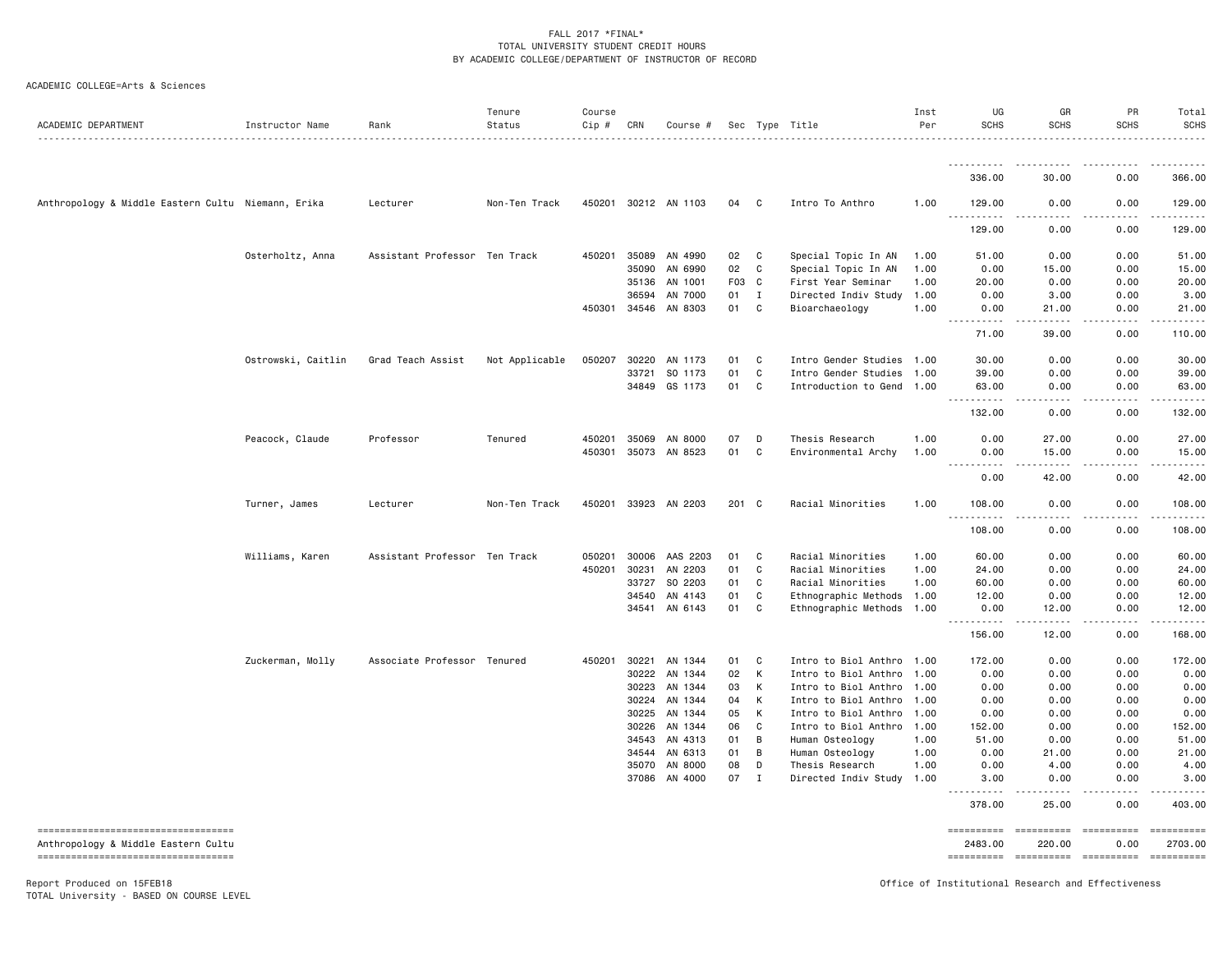ACADEMIC COLLEGE=Arts & Sciences

| ACADEMIC DEPARTMENT | Instructor Name     | Rank                          | Tenure<br>Status<br>. | Course<br>Cip # | CRN   | Course #              |       |              | Sec Type Title            | Inst<br>Per | UG<br><b>SCHS</b>                                                                                                                                                                                                                                                                                                                                                                                     | GR<br><b>SCHS</b> | PR<br><b>SCHS</b>   | Total<br><b>SCHS</b><br>.                                                                                                                                     |
|---------------------|---------------------|-------------------------------|-----------------------|-----------------|-------|-----------------------|-------|--------------|---------------------------|-------------|-------------------------------------------------------------------------------------------------------------------------------------------------------------------------------------------------------------------------------------------------------------------------------------------------------------------------------------------------------------------------------------------------------|-------------------|---------------------|---------------------------------------------------------------------------------------------------------------------------------------------------------------|
| Biological Sciences | Barrett, Amanda     | Non-Employee                  | Not Applicable        | 280101          | 30372 | AS 1012               | 01    | В            | Foundations of USAF- 1.00 |             | 92.00                                                                                                                                                                                                                                                                                                                                                                                                 | 0.00              | 0.00                | 92.00                                                                                                                                                         |
|                     |                     |                               |                       |                 |       | 30377 AS 3013         | 01    | В            | Af Leadership Studie 1.00 |             | 36.00<br>.                                                                                                                                                                                                                                                                                                                                                                                            | 0.00<br>.         | 0.00<br>.           | 36.00<br>.                                                                                                                                                    |
|                     |                     |                               |                       |                 |       |                       |       |              |                           |             | 128.00                                                                                                                                                                                                                                                                                                                                                                                                | 0.00              | 0.00                | 128.00                                                                                                                                                        |
|                     | Barton, Brandon     | Assistant Professor Ten Track |                       | 260101          | 30599 | BIO 8021              | 01    | s            | Seminar II                | 1.00        | 0.00                                                                                                                                                                                                                                                                                                                                                                                                  | 2.00              | 0.00                | 2.00                                                                                                                                                          |
|                     |                     |                               |                       | 269999          | 30598 | BIO 8011              | 01    | S            | Seminar I                 | 1.00        | 0.00                                                                                                                                                                                                                                                                                                                                                                                                  | 50.00             | 0.00                | 50.00                                                                                                                                                         |
|                     |                     |                               |                       |                 | 35653 | BIO 8000              | 01    | D            | Research/Thesis           | 1.00        | 0.00                                                                                                                                                                                                                                                                                                                                                                                                  | 10.00             | 0.00                | 10.00                                                                                                                                                         |
|                     |                     |                               |                       |                 | 35670 | BIO 9000              | 01    | D            | Research / Diss           | 1.00        | 0.00                                                                                                                                                                                                                                                                                                                                                                                                  | 8.00              | 0.00                | 8.00                                                                                                                                                          |
|                     |                     |                               |                       |                 | 36190 | BIO 4000              | 01    | $\mathbf I$  | Directed Indiv Study 1.00 |             | 1.00                                                                                                                                                                                                                                                                                                                                                                                                  | 0.00              | 0.00                | 1.00                                                                                                                                                          |
|                     |                     |                               |                       |                 | 36550 | BIO 4000              | 09    | $\mathbf{I}$ | Directed Indiv Study 1.00 |             | 3.00                                                                                                                                                                                                                                                                                                                                                                                                  | 0.00              | 0.00                | 3.00                                                                                                                                                          |
|                     |                     |                               |                       |                 | 36551 | BIO 4000              | 10    | $\mathbf I$  | Directed Indiv Study 1.00 |             | 3.00                                                                                                                                                                                                                                                                                                                                                                                                  | 0.00              | 0.00                | 3.00                                                                                                                                                          |
|                     |                     |                               |                       |                 | 36552 | BIO 4000              | 11    | $\bf{I}$     | Directed Indiv Study 1.00 |             | 3.00                                                                                                                                                                                                                                                                                                                                                                                                  | 0.00              | 0.00                | 3.00                                                                                                                                                          |
|                     |                     |                               |                       |                 | 36939 | BIO 4000              | 18    | $\mathbf{I}$ | Directed Indiv Study 1.00 |             | 1.00                                                                                                                                                                                                                                                                                                                                                                                                  | 0.00              | 0.00                | 1.00                                                                                                                                                          |
|                     |                     |                               |                       |                 | 36940 | BIO 4000              | 19    | $\mathbf I$  | Directed Indiv Study 1.00 |             | 3.00                                                                                                                                                                                                                                                                                                                                                                                                  | 0.00              | 0.00                | 3.00                                                                                                                                                          |
|                     |                     |                               |                       |                 |       |                       |       |              |                           |             | $\frac{1}{2} \frac{1}{2} \frac{1}{2} \frac{1}{2} \frac{1}{2} \frac{1}{2} \frac{1}{2} \frac{1}{2} \frac{1}{2} \frac{1}{2} \frac{1}{2} \frac{1}{2} \frac{1}{2} \frac{1}{2} \frac{1}{2} \frac{1}{2} \frac{1}{2} \frac{1}{2} \frac{1}{2} \frac{1}{2} \frac{1}{2} \frac{1}{2} \frac{1}{2} \frac{1}{2} \frac{1}{2} \frac{1}{2} \frac{1}{2} \frac{1}{2} \frac{1}{2} \frac{1}{2} \frac{1}{2} \frac{$<br>14.00 | 70.00             | 0.00                | 84.00                                                                                                                                                         |
|                     | Brooks, Christopher | Associate Professor Tenured   |                       | 261301          | 30540 | BIO 3104              | 01    | C            | Ecology                   | 1.00        | 212.00                                                                                                                                                                                                                                                                                                                                                                                                | 0.00              | 0.00                | 212.00                                                                                                                                                        |
|                     |                     |                               |                       |                 | 30541 | BIO 3104              | 02    | К            | Ecology                   | 1.00        | 0.00                                                                                                                                                                                                                                                                                                                                                                                                  | 0.00              | 0.00                | 0.00                                                                                                                                                          |
|                     |                     |                               |                       |                 | 30542 | BIO 3104              | 04    | К            | Ecology                   | 1.00        | 0.00                                                                                                                                                                                                                                                                                                                                                                                                  | 0.00              | 0.00                | 0.00                                                                                                                                                          |
|                     |                     |                               |                       |                 |       | 269999 35654 BIO 8000 | 02    | D            | Research/Thesis           | 1.00        | 0.00                                                                                                                                                                                                                                                                                                                                                                                                  | 2.00              | 0.00                | 2.00                                                                                                                                                          |
|                     |                     |                               |                       |                 |       |                       |       |              |                           |             | 212.00                                                                                                                                                                                                                                                                                                                                                                                                | 2.00              | 0.00                | 214.00                                                                                                                                                        |
|                     | Brown, Matthew      | Assistant Professor Ten Track |                       | 260503          | 30568 | BIO 4442              | 01    | L            | Bacterial Genetics L 1.00 |             | 60.00                                                                                                                                                                                                                                                                                                                                                                                                 | 0.00              | 0.00                | 60.00                                                                                                                                                         |
|                     |                     |                               |                       | 269999          |       | 35672 BIO 9000        | 03    | D            | Research / Diss           | 1.00        | 0.00                                                                                                                                                                                                                                                                                                                                                                                                  | 19.00             | 0.00                | 19.00                                                                                                                                                         |
|                     |                     |                               |                       |                 |       |                       |       |              |                           |             | 60.00                                                                                                                                                                                                                                                                                                                                                                                                 | 19.00             | 0.00                | 79.00                                                                                                                                                         |
|                     | Chevalier, David    | Lecturer                      | Non-Ten Track         |                 |       | 260701 34090 BIO 6043 | 501 C |              | Develop & Reproduct 1.00  |             | 0.00<br>.                                                                                                                                                                                                                                                                                                                                                                                             | 39.00<br>-----    | 0.00<br>$- - - - -$ | 39.00<br>.                                                                                                                                                    |
|                     |                     |                               |                       |                 |       |                       |       |              |                           |             | 0.00                                                                                                                                                                                                                                                                                                                                                                                                  | 39.00             | 0.00                | 39.00                                                                                                                                                         |
|                     | Counterman, Brian   | Associate Professor Tenured   |                       | 260801          | 30560 | BIO 4143              | 01    | C            | Population Genetics       | 1.00        | 93.00                                                                                                                                                                                                                                                                                                                                                                                                 | 0.00              | 0.00                | 93.00                                                                                                                                                         |
|                     |                     |                               |                       |                 | 30585 | BIO 6143              | 01    | C            | Population Genetics       | 1.00        | 0.00                                                                                                                                                                                                                                                                                                                                                                                                  | 15.00             | 0.00                | 15.00                                                                                                                                                         |
|                     |                     |                               |                       | 269999          | 35656 | BIO 8000              | 04    | D            | Research/Thesis           | 1.00        | 0.00                                                                                                                                                                                                                                                                                                                                                                                                  | 15.00             | 0.00                | 15.00                                                                                                                                                         |
|                     |                     |                               |                       |                 |       | 35673 BIO 9000        | 04    | D            | Research / Diss           | 1.00        | 0.00<br>.<br>$ -$                                                                                                                                                                                                                                                                                                                                                                                     | 11.00<br>.        | 0.00<br>-----       | 11.00<br>$\frac{1}{2} \left( \frac{1}{2} \right) \left( \frac{1}{2} \right) \left( \frac{1}{2} \right) \left( \frac{1}{2} \right) \left( \frac{1}{2} \right)$ |
|                     |                     |                               |                       |                 |       |                       |       |              |                           |             | 93.00                                                                                                                                                                                                                                                                                                                                                                                                 | 41.00             | 0.00                | 134.00                                                                                                                                                        |
|                     | Dawe, Angus         | Professor                     | Tenured               | 269999          | 35674 | BIO 9000              | 05    | D            | Research / Diss           | 1.00        | 0.00                                                                                                                                                                                                                                                                                                                                                                                                  | 22.00             | 0.00                | 22.00                                                                                                                                                         |
|                     |                     |                               |                       |                 | 37005 | BIO 4000              | 20    | $\bf{I}$     | Directed Indiv Study 1.00 |             | 2.00                                                                                                                                                                                                                                                                                                                                                                                                  | 0.00              | 0.00                | 2.00                                                                                                                                                          |
|                     |                     |                               |                       |                 |       | 37006 BIO 4000        | 21    | $\mathbf{I}$ | Directed Indiv Study 1.00 |             | 2.00<br>.                                                                                                                                                                                                                                                                                                                                                                                             | 0.00<br>.         | 0.00<br>.           | 2.00<br>.                                                                                                                                                     |
|                     |                     |                               |                       |                 |       |                       |       |              |                           |             | 4.00                                                                                                                                                                                                                                                                                                                                                                                                  | 22.00             | 0.00                | 26.00                                                                                                                                                         |
|                     | Echols, Jeffrey     | Instructor                    | Non-Ten Track         | 260502          | 30548 | BIO 3304              | 03    | Κ            | General Microbiology 1.00 |             | 0.00                                                                                                                                                                                                                                                                                                                                                                                                  | 0.00              | 0.00                | 0.00                                                                                                                                                          |
|                     |                     |                               |                       |                 | 30549 | BIO 3304              | 04    | К            | General Microbiology 1.00 |             | 0.00                                                                                                                                                                                                                                                                                                                                                                                                  | 0.00              | 0.00                | 0.00                                                                                                                                                          |
|                     |                     |                               |                       |                 | 30550 | BIO 3304              | 05    | К            | General Microbiology      | 1.00        | 0.00                                                                                                                                                                                                                                                                                                                                                                                                  | 0.00              | 0.00                | 0.00                                                                                                                                                          |
|                     |                     |                               |                       |                 | 30551 | BIO 3304              | 06    | К            | General Microbiology 1.00 |             | 0.00                                                                                                                                                                                                                                                                                                                                                                                                  | 0.00              | 0.00                | 0.00                                                                                                                                                          |
|                     |                     |                               |                       |                 | 30552 | BIO 3304              | 07    | К            | General Microbiology 1.00 |             | 0.00                                                                                                                                                                                                                                                                                                                                                                                                  | 0.00              | 0.00                | 0.00                                                                                                                                                          |
|                     |                     |                               |                       |                 | 30553 | BIO 3304              | 08    | Κ            | General Microbiology 1.00 |             | 0.00                                                                                                                                                                                                                                                                                                                                                                                                  | 0.00              | 0.00                | 0.00                                                                                                                                                          |
|                     |                     |                               |                       | 260701          |       | 30554 BIO 3504        | 01    | C            | Comparative Anatomy 1.00  |             | 276.00                                                                                                                                                                                                                                                                                                                                                                                                | 0.00              | 0.00                | 276.00                                                                                                                                                        |

Report Produced on 15FEB18 Office of Institutional Research and Effectiveness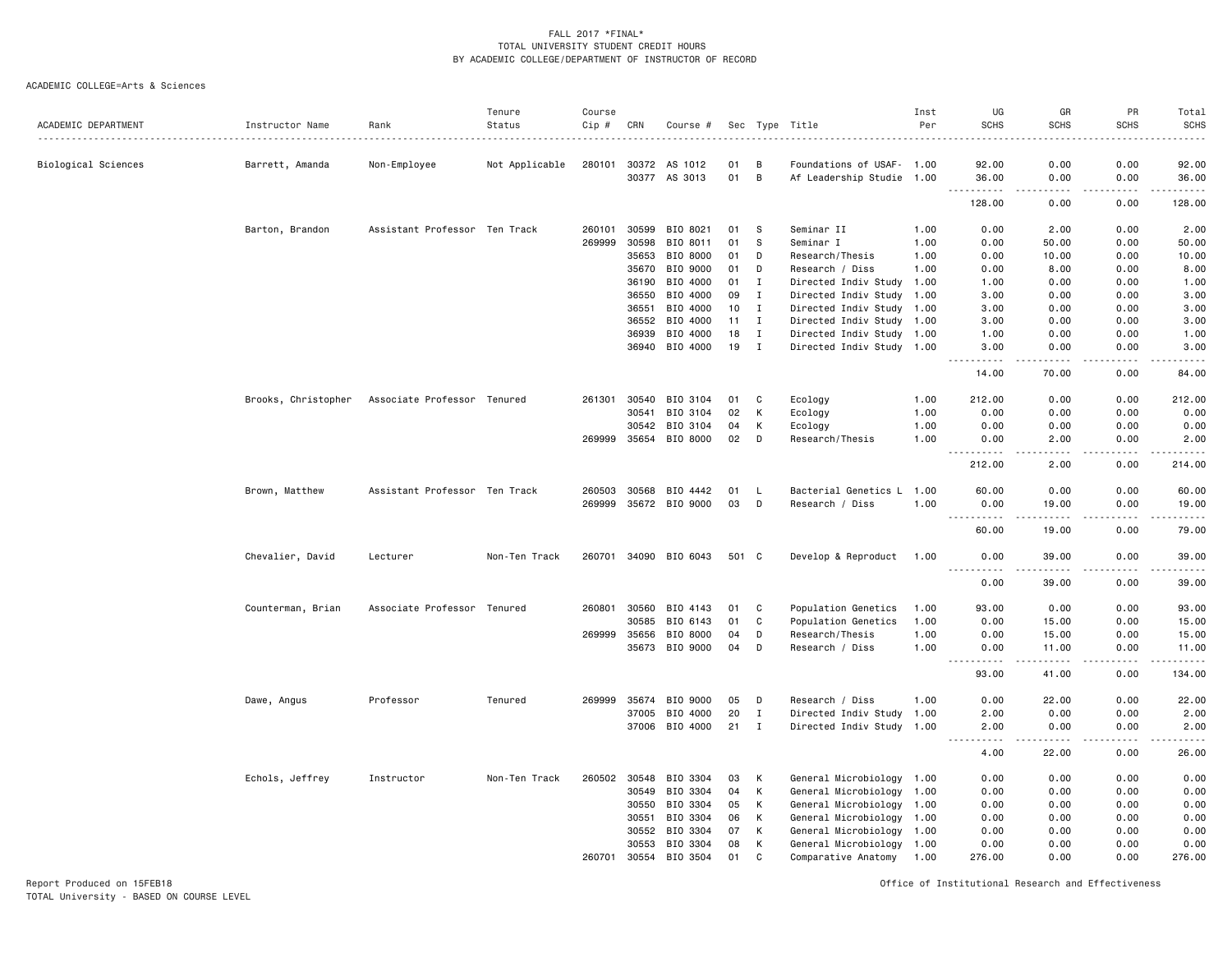| ACADEMIC DEPARTMENT | Instructor Name | Rank                          | Tenure<br>Status | Course<br>Cip # | CRN            | Course #             | Sec      |              | Type Title                | Inst<br>Per  | UG<br><b>SCHS</b>                                                                                                                                                   | GR<br><b>SCHS</b>                                                                                                                                             | PR<br><b>SCHS</b> | Total<br><b>SCHS</b> |
|---------------------|-----------------|-------------------------------|------------------|-----------------|----------------|----------------------|----------|--------------|---------------------------|--------------|---------------------------------------------------------------------------------------------------------------------------------------------------------------------|---------------------------------------------------------------------------------------------------------------------------------------------------------------|-------------------|----------------------|
|                     |                 |                               |                  |                 |                |                      |          |              | .                         |              |                                                                                                                                                                     |                                                                                                                                                               |                   |                      |
| Biological Sciences | Echols, Jeffrey | Instructor                    | Non-Ten Track    | 260701          | 30555          | BIO 3504             | 02       | к            | Comparative Anatomy       | 1.00         | 0.00                                                                                                                                                                | 0.00                                                                                                                                                          | 0.00              | 0.00                 |
|                     |                 |                               |                  |                 | 30556          | BIO 3504             | 03       | К            | Comparative Anatomy       | 1.00         | 0.00                                                                                                                                                                | 0.00                                                                                                                                                          | 0.00              | 0.00                 |
|                     |                 |                               |                  |                 |                | 30557 BIO 3504       | 04       | К            | Comparative Anatomy       | 1.00         | 0.00<br>$\frac{1}{2} \left( \frac{1}{2} \right) \left( \frac{1}{2} \right) \left( \frac{1}{2} \right) \left( \frac{1}{2} \right) \left( \frac{1}{2} \right)$<br>$-$ | 0.00<br>$   -$                                                                                                                                                | 0.00<br><b>.</b>  | 0.00<br>.            |
|                     |                 |                               |                  |                 |                |                      |          |              |                           |              | 276.00                                                                                                                                                              | 0.00                                                                                                                                                          | 0.00              | 276.00               |
|                     | Ervin, Gary     | Professor                     | Tenured          | 260301          | 34595          | BIO 4224             | 01       | В            | Aquatic Botany            | 1.00         | 68.00                                                                                                                                                               | 0.00                                                                                                                                                          | 0.00              | 68.00                |
|                     |                 |                               |                  |                 | 34596          | BIO 6224             | 01       | B            | Aquatic Botany            | 1.00         | 0.00                                                                                                                                                                | 12.00                                                                                                                                                         | 0.00              | 12.00                |
|                     |                 |                               |                  | 269999          | 35658          | BIO 8000             | 06       | D            | Research/Thesis           | 1.00         | 0.00                                                                                                                                                                | 12.00                                                                                                                                                         | 0.00              | 12.00                |
|                     |                 |                               |                  |                 |                | 35675 BIO 9000       | 06       | D            | Research / Diss           | 1.00         | 0.00<br>$ -$<br>.                                                                                                                                                   | 12.00<br>$\frac{1}{2} \left( \frac{1}{2} \right) \left( \frac{1}{2} \right) \left( \frac{1}{2} \right) \left( \frac{1}{2} \right) \left( \frac{1}{2} \right)$ | 0.00<br>-----     | 12.00<br>.           |
|                     |                 |                               |                  |                 |                |                      |          |              |                           |              | 68.00                                                                                                                                                               | 36.00                                                                                                                                                         | 0.00              | 104.00               |
|                     | Fogarty, Jarrod | Instructor                    | Non-Ten Track    | 240102          | 34027          | IDS 4111             | 201 C    |              | Professional Seminar      | 1.00         | 19.00                                                                                                                                                               | 0.00                                                                                                                                                          | 0.00              | 19.00                |
|                     |                 |                               |                  | 260701          | 36285          | BIO 3213             | 201      | C            | Bio Reps Amphibians       | 1.00         | 21.00                                                                                                                                                               | 0.00                                                                                                                                                          | 0.00              | 21.00                |
|                     |                 |                               |                  | 261310          | 34864          | BIO 2313             | 201 C    |              | Ecosystems of MS          | 1.00         | 24.00                                                                                                                                                               | 0.00                                                                                                                                                          | 0.00              | 24.00                |
|                     |                 |                               |                  | 270501          | 34030          | MA 2113              | 201 C    |              | Intro to Stats            | 1.00         | 54.00                                                                                                                                                               | 0.00                                                                                                                                                          | 0.00              | 54.00                |
|                     |                 |                               |                  |                 | 34070          | ST 2113              | 201 C    |              | Intro to Stats            | 1.00         | 24.00<br>.                                                                                                                                                          | 0.00<br>.                                                                                                                                                     | 0.00              | 24.00                |
|                     |                 |                               |                  |                 |                |                      |          |              |                           |              | 142.00                                                                                                                                                              | 0.00                                                                                                                                                          | 0.00              | 142.00               |
|                     | Gordon, Donna   | Associate Professor Tenured   |                  | 240101          | 32568          | HON 4003             | H01      | $\mathbf{I}$ | Oxbridge Tutorial         | 1.00         | 3.00                                                                                                                                                                | 0.00                                                                                                                                                          | 0.00              | 3.00                 |
|                     |                 |                               |                  | 260101          | 34093          | BIO 8191             | 501      | s.           | Seminar in General B 1.00 |              | 0.00                                                                                                                                                                | 2.00                                                                                                                                                          | 0.00              | 2.00                 |
|                     |                 |                               |                  | 260401          | 30520          | BIO 2103             | 01       | C            | Cell Biology              | 1.00         | 534.00                                                                                                                                                              | 0.00                                                                                                                                                          | 0.00              | 534.00               |
|                     |                 |                               |                  | 269999          | 35659          | BIO 8000             | 07       | D            | Research/Thesis           | 1.00         | 0.00                                                                                                                                                                | 12.00                                                                                                                                                         | 0.00              | 12.00                |
|                     |                 |                               |                  |                 | 36744          | BIO 4000             | 13       | $\mathbf{I}$ | Directed Indiv Study 1.00 |              | 2.00                                                                                                                                                                | 0.00                                                                                                                                                          | 0.00              | 2.00                 |
|                     |                 |                               |                  |                 |                | 36745 BIO 4000       | 14       | $\mathbf{I}$ | Directed Indiv Study 1.00 |              | 2.00                                                                                                                                                                | 0.00                                                                                                                                                          | 0.00              | 2.00                 |
|                     |                 |                               |                  |                 |                |                      |          |              |                           |              | 541.00                                                                                                                                                              | 14.00                                                                                                                                                         | 0.00              | 555.00               |
|                     | Holder, Thomas  | Instructor                    | Non-Ten Track    | 260101          | 30508          | BIO 1144             | 01       | C            | Biology II-SI             | 1.00         | 572.00                                                                                                                                                              | 0.00                                                                                                                                                          | 0.00              | 572.00               |
|                     |                 |                               |                  |                 | 30509          | BIO 1144             | 02       | $\mathtt{C}$ | Biology II-SI             | 1.00         | 788.00                                                                                                                                                              | 0.00                                                                                                                                                          | 0.00              | 788.00               |
|                     |                 |                               |                  |                 | 30510          | BIO 1144             | 03       | K            | Biology II                | 1.00         | 0.00                                                                                                                                                                | 0.00                                                                                                                                                          | 0.00              | 0.00                 |
|                     |                 |                               |                  |                 | 30511          | BIO 1144             | 04       | К            | Biology II                | 1.00         | 0.00                                                                                                                                                                | 0.00                                                                                                                                                          | 0.00              | 0.00                 |
|                     |                 |                               |                  |                 | 30512          | BIO 1144             | 05       | К            | Biology II                | 1.00         | 0.00                                                                                                                                                                | 0.00                                                                                                                                                          | 0.00              | 0.00                 |
|                     |                 |                               |                  |                 | 30513          | BIO 1144             | 06       | К            | Biology II                | 1.00         | 0.00                                                                                                                                                                | 0.00                                                                                                                                                          | 0.00              | 0.00                 |
|                     |                 |                               |                  |                 |                | 30514 BIO 1144       | 07       | Κ            | Biology II                | 1.00         | 0.00                                                                                                                                                                | 0.00                                                                                                                                                          | 0.00              | 0.00                 |
|                     |                 |                               |                  |                 | 30515          | BIO 1144             | 08       | K            | Biology II                | 1.00         | 0.00                                                                                                                                                                | 0.00                                                                                                                                                          | 0.00              | 0.00                 |
|                     |                 |                               |                  |                 | 30516<br>30517 | BIO 1144<br>BIO 1144 | 09<br>10 | К<br>K       | Biology II<br>Biology II  | 1.00<br>1.00 | 0.00<br>0.00                                                                                                                                                        | 0.00<br>0.00                                                                                                                                                  | 0.00<br>0.00      | 0.00<br>0.00         |
|                     |                 |                               |                  |                 | 30518          | BIO 1144             | 11       | K            | Biology II                | 1.00         | 0.00                                                                                                                                                                | 0.00                                                                                                                                                          | 0.00              | 0.00                 |
|                     |                 |                               |                  | 260301          | 30522          | BIO 2113             | 02       | К            | Plant Biology             | 1.00         | 0.00                                                                                                                                                                | 0.00                                                                                                                                                          | 0.00              | 0.00                 |
|                     |                 |                               |                  |                 |                | 30523 BIO 2113       | 03       | К            | Plant Biology             | 1.00         | 0.00                                                                                                                                                                | 0.00                                                                                                                                                          | 0.00              | 0.00                 |
|                     |                 |                               |                  |                 |                |                      |          |              |                           |              | 1360.00                                                                                                                                                             | 0.00                                                                                                                                                          | 0.00              | 1360.00              |
|                     | Jordan, Heather | Assistant Professor Ten Track |                  | 269999          |                | 35172 BIO 4990       | 01       | C            | Special Topic in BIO 1.00 |              | 87.00                                                                                                                                                               | 0.00                                                                                                                                                          | 0.00              | 87.00                |
|                     |                 |                               |                  |                 | 35173          | BIO 6990             | 01       | C            | Special Topic in BIO 1.00 |              | 0.00                                                                                                                                                                | 9.00                                                                                                                                                          | 0.00              | 9.00                 |
|                     |                 |                               |                  |                 | 35660          | BIO 8000             | 08       | D            | Research/Thesis           | 1.00         | 0.00                                                                                                                                                                | 2.00                                                                                                                                                          | 0.00              | 2.00                 |
|                     |                 |                               |                  |                 | 35677          | BIO 9000             | 08       | D            | Research / Diss           | 1.00         | 0.00                                                                                                                                                                | 21.00                                                                                                                                                         | 0.00              | 21.00                |
|                     |                 |                               |                  |                 | 36746          | BIO 4000             | 15       | $\mathbf{I}$ | Directed Indiv Study 1.00 |              | 2.00                                                                                                                                                                | 0.00                                                                                                                                                          | 0.00              | 2.00                 |
|                     |                 |                               |                  |                 | 37007          | BIO 4000             | 22       | $\mathbf I$  | Directed Indiv Study 1.00 |              | 3.00                                                                                                                                                                | 0.00                                                                                                                                                          | 0.00              | 3.00                 |
|                     |                 |                               |                  |                 | 37074          | BIO 4000             | 25       | $\mathbf{I}$ | Directed Indiv Study 1.00 |              | 2.00                                                                                                                                                                | 0.00                                                                                                                                                          | 0.00              | 2.00                 |
|                     |                 |                               |                  |                 | 37178          | BIO 4000             | 27       | $\mathbf I$  | Directed Indiv Study 1.00 |              | 3.00                                                                                                                                                                | 0.00                                                                                                                                                          | 0.00              | 3.00                 |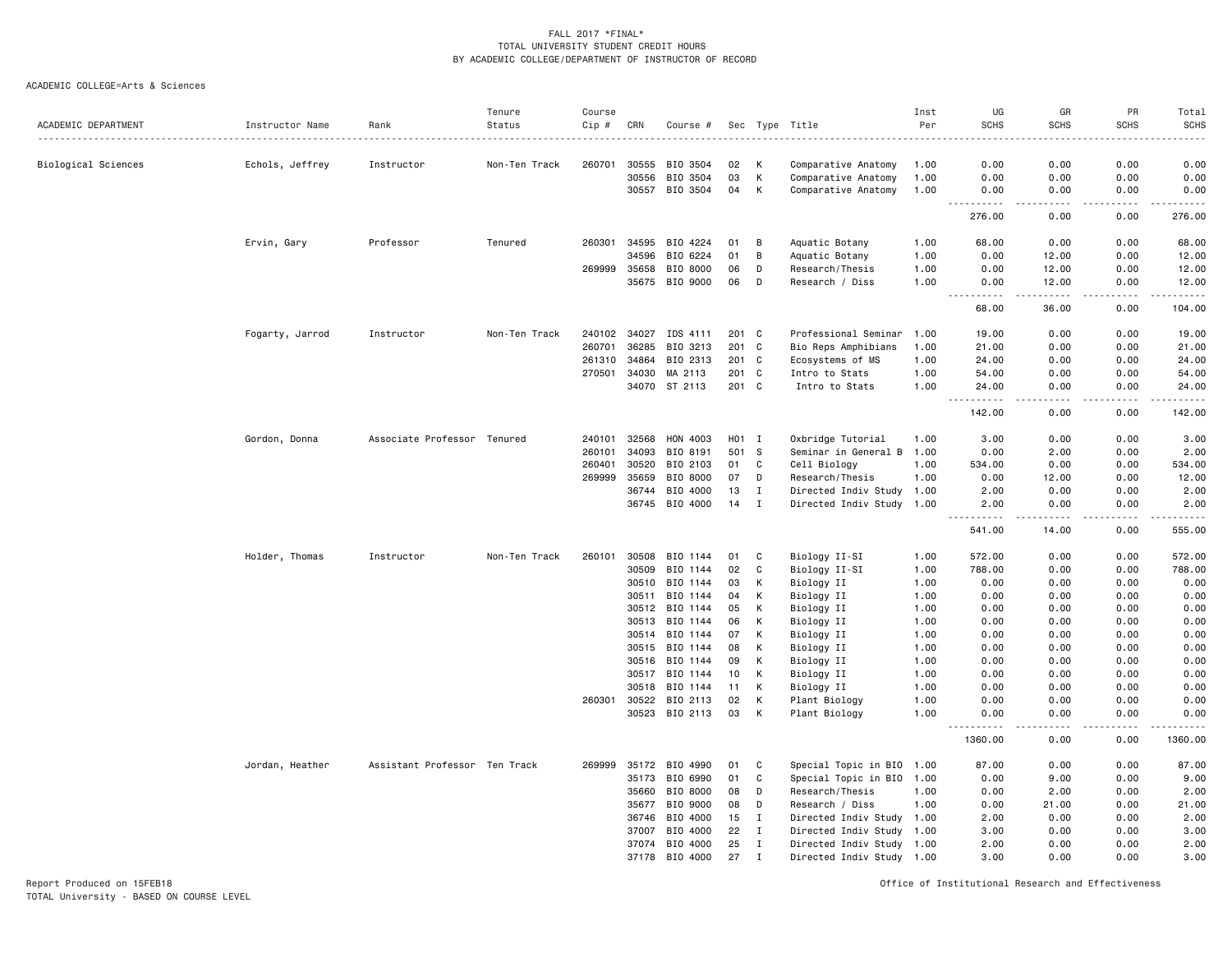ACADEMIC COLLEGE=Arts & Sciences

| ACADEMIC DEPARTMENT | Instructor Name   | Rank                              | Tenure<br>Status | Course<br>$Cip$ # | CRN   | Course #              |       |              | Sec Type Title            | Inst<br>Per | UG<br><b>SCHS</b>                                                                                         | GR<br><b>SCHS</b> | PR<br><b>SCHS</b> | Total<br><b>SCHS</b> |
|---------------------|-------------------|-----------------------------------|------------------|-------------------|-------|-----------------------|-------|--------------|---------------------------|-------------|-----------------------------------------------------------------------------------------------------------|-------------------|-------------------|----------------------|
|                     |                   |                                   |                  |                   |       |                       |       |              |                           |             |                                                                                                           |                   |                   |                      |
|                     |                   |                                   |                  |                   |       |                       |       |              |                           |             | .<br>97.00                                                                                                | 32.00             | 0.00              | 129.00               |
| Biological Sciences | Kaplan, Evan      | Instructor                        | Non-Ten Track    | 260101            | 30463 | BIO 1134              | 01    | - C          | Biology I-SI              | 1.00        | 844.00                                                                                                    | 0.00              | 0.00              | 844.00               |
|                     |                   |                                   |                  |                   | 30465 | BIO 1134              | 03    | C            | Biology I - SI            | 1.00        | 836.00                                                                                                    | 0.00              | 0.00              | 836.00               |
|                     |                   |                                   |                  | 261201            | 35168 | BIO 2123              | 01    | C            | Ethical Issues in Bi 1.00 |             | 30.00                                                                                                     | 0.00              | 0.00              | 30.00                |
|                     |                   |                                   |                  |                   | 35169 | BIO 2123              | H01 C |              | Ethical Issues in Bi      | 1.00        | 42.00                                                                                                     | 0.00              | 0.00              | 42.00                |
|                     |                   |                                   |                  |                   |       |                       |       |              |                           |             | <u>.</u><br>1752.00                                                                                       | 0.00              | 0.00              | 1752.00              |
|                     | Klink, Vincent    | Associate Professor Tenured       |                  | 260307            | 34597 | BIO 8223              | 01    | C            | Plant Metabolism          | 1.00        | 0.00                                                                                                      | 21.00             | 0.00              | 21.00                |
|                     |                   |                                   |                  | 269999            | 35678 | BIO 9000              | 09    | D            | Research / Diss           | 1.00        | 0.00                                                                                                      | 33.00             | 0.00              | 33.00                |
|                     |                   |                                   |                  |                   | 36303 | BIO 4000              | 03    | $\mathbf{I}$ | Directed Indiv Study      | 1.00        | 1.00                                                                                                      | 0.00              | 0.00              | 1.00                 |
|                     |                   |                                   |                  |                   | 36304 | BIO 4000              | 04    | $\mathbf{I}$ | Directed Indiv Study      | 1.00        | 2.00                                                                                                      | 0.00              | 0.00              | 2.00                 |
|                     |                   |                                   |                  |                   | 36305 | BIO 4000              | 05    | $\mathbf{I}$ | Directed Indiv Study      | 1.00        | 3.00                                                                                                      | 0.00              | 0.00              | 3.00                 |
|                     |                   |                                   |                  |                   | 36346 | BIO 4000              | 06    | I            | Directed Indiv Study      | 1.00        | 2.00                                                                                                      | 0.00              | 0.00              | 2.00                 |
|                     |                   |                                   |                  |                   | 36347 | BIO 4000              | 07    | $\mathbf{I}$ | Directed Indiv Study      | 1.00        | 1.00                                                                                                      | 0.00              | 0.00              | 1.00                 |
|                     |                   |                                   |                  |                   | 36602 | BIO 4000              | 12    | $\mathbf{I}$ | Directed Indiv Study      | 1.00        | 3.00                                                                                                      | 0.00              | 0.00              | 3.00                 |
|                     |                   |                                   |                  |                   | 36747 | BIO 4000              | 16    | I            | Directed Indiv Study      | 1.00        | 2.00                                                                                                      | 0.00              | 0.00              | 2.00                 |
|                     |                   |                                   |                  |                   | 37017 | BIO 4000              | 24    | Ι            | Directed Indiv Study 1.00 |             | 3.00                                                                                                      | 0.00              | 0.00              | 3.00                 |
|                     |                   |                                   |                  |                   | 37102 | BIO 4000              | 26    | $\mathbf I$  | Directed Indiv Study 1.00 |             | 2.00                                                                                                      | 0.00              | 0.00              | 2.00                 |
|                     |                   |                                   |                  |                   |       |                       |       |              |                           |             | $- - -$<br>19.00                                                                                          | 54.00             | 0.00              | 73.00                |
|                     | Li, Ling          | Assistant Professor Ten Track     |                  |                   |       | 269999 37012 BIO 4000 | 23    | $\mathbf{I}$ | Directed Indiv Study 1.00 |             | 3.00                                                                                                      | 0.00              | 0.00              | 3.00                 |
|                     |                   |                                   |                  |                   |       |                       |       |              |                           |             | $\frac{1}{2} \frac{1}{2} \frac{1}{2} \frac{1}{2} \frac{1}{2} \frac{1}{2} \frac{1}{2} \frac{1}{2}$<br>3.00 | 0.00              | 0.00              | 3.00                 |
|                     | Liu, Bin          | Research Assist Pro Non-Ten Track |                  | 260701            | 30524 | BIO 3004              | 01    | C            | Human Anatomy             | 1.00        | 184.00                                                                                                    | 0.00              | 0.00              | 184.00               |
|                     |                   |                                   |                  |                   | 30525 | BIO 3004              | 02    | C            | Human Anatomy             | 1.00        | 1056.00                                                                                                   | 0.00              | 0.00              | 1056.00              |
|                     |                   |                                   |                  |                   | 30526 | BIO 3004              | 03    | K            | Human Anatomy             | 1.00        | 0.00                                                                                                      | 0.00              | 0.00              | 0.00                 |
|                     |                   |                                   |                  |                   | 30527 | BIO 3004              | 04    | K            | Human Anatomy             | 1.00        | 0.00                                                                                                      | 0.00              | 0.00              | 0.00                 |
|                     |                   |                                   |                  |                   | 30528 | BIO 3004              | 05    | К            | Human Anatomy             | 1.00        | 0.00                                                                                                      | 0.00              | 0.00              | 0.00                 |
|                     |                   |                                   |                  |                   | 30529 | BIO 3004              | 06    | K            | Human Anatomy             | 1.00        | 0.00                                                                                                      | 0.00              | 0.00              | 0.00                 |
|                     |                   |                                   |                  |                   | 30530 | BIO 3004              | 07    | К            | Human Anatomy             | 1.00        | 0.00                                                                                                      | 0.00              | 0.00              | 0.00                 |
|                     |                   |                                   |                  |                   | 30531 | BIO 3004              | 08    | К            | Human Anatomy             | 1.00        | 0.00                                                                                                      | 0.00              | 0.00              | 0.00                 |
|                     |                   |                                   |                  |                   | 30532 | BIO 3004              | 09    | К            | Human Anatomy             | 1.00        | 0.00                                                                                                      | 0.00              | 0.00              | 0.00                 |
|                     |                   |                                   |                  |                   | 30533 | BIO 3004              | 10    | К            | Human Anatomy             | 1.00        | 0.00                                                                                                      | 0.00              | 0.00              | 0.00                 |
|                     |                   |                                   |                  |                   | 30534 | BIO 3004              | 11    | K            | Human Anatomy             | 1.00        | 0.00                                                                                                      | 0.00              | 0.00              | 0.00                 |
|                     |                   |                                   |                  |                   | 30535 | BIO 3004              | 12    | К            | Human Anatomy             | 1.00        | 0.00                                                                                                      | 0.00              | 0.00              | 0.00                 |
|                     |                   |                                   |                  |                   | 30536 | BIO 3004              | 13    | К            | Human Anatomy             | 1.00        | 0.00<br>-----<br>$- - - -$                                                                                | 0.00<br>.         | 0.00<br>-----     | 0.00<br>.            |
|                     |                   |                                   |                  |                   |       |                       |       |              |                           |             | 1240.00                                                                                                   | 0.00              | 0.00              | 1240.00              |
|                     | McCurdy, Victoria | Instructor                        | Non-Ten Track    | 260101            | 30464 | BIO 1134              | 02    | C            | Biology I - SI            | 1.00        | 1008.00                                                                                                   | 0.00              | 0.00              | 1008.00              |
|                     |                   |                                   |                  |                   | 30468 | BIO 1134              | 06    | К            | Biology I                 | 0.50        | 0.00                                                                                                      | 0.00              | 0.00              | 0.00                 |
|                     |                   |                                   |                  |                   | 30469 | BIO 1134              | 07    | К            | Biology I                 | 0.50        | 0.00                                                                                                      | 0.00              | 0.00              | 0.00                 |
|                     |                   |                                   |                  |                   | 30470 | BIO 1134              | 08    | К            | Biology I                 | 0.50        | 0.00                                                                                                      | 0.00              | 0.00              | 0.00                 |
|                     |                   |                                   |                  |                   | 30471 | BIO 1134              | 09    | К            | Biology I                 | 0.50        | 0.00                                                                                                      | 0.00              | 0.00              | 0.00                 |
|                     |                   |                                   |                  |                   | 30472 | BIO 1134              | 10    | К            | Biology I                 | 0.50        | 0.00                                                                                                      | 0.00              | 0.00              | 0.00                 |
|                     |                   |                                   |                  |                   | 30473 | BIO 1134              | 11    | К            | Biology I                 | 0.50        | 0.00                                                                                                      | 0.00              | 0.00              | 0.00                 |
|                     |                   |                                   |                  |                   | 30474 | BIO 1134              | 12    | K            | Biology I                 | 0.50        | 0.00                                                                                                      | 0.00              | 0.00              | 0.00                 |
|                     |                   |                                   |                  |                   | 30475 | BIO 1134              | 13    | К            | Biology I                 | 0.50        | 0.00                                                                                                      | 0.00              | 0.00              | 0.00                 |
|                     |                   |                                   |                  |                   | 30476 | BIO 1134              | 14    | K            | Biology I                 | 0.50        | 0.00                                                                                                      | 0.00              | 0.00              | 0.00                 |

Report Produced on 15FEB18 Office of Institutional Research and Effectiveness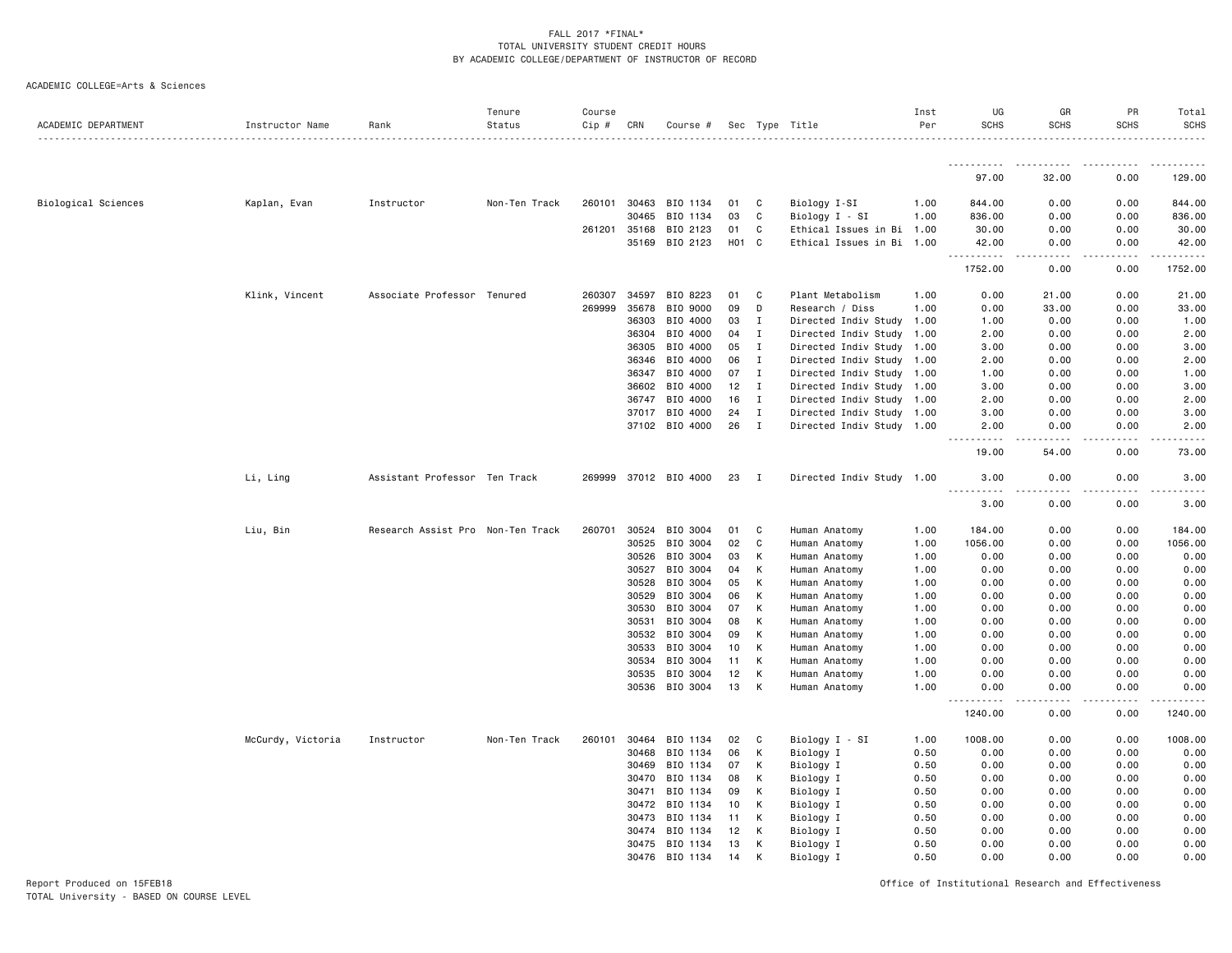ACADEMIC COLLEGE=Arts & Sciences

|                     |                   |                             | Tenure        | Course |              |                |     |        |                                         | Inst         | UG                     | GR           | PR           | Total        |
|---------------------|-------------------|-----------------------------|---------------|--------|--------------|----------------|-----|--------|-----------------------------------------|--------------|------------------------|--------------|--------------|--------------|
| ACADEMIC DEPARTMENT | Instructor Name   | Rank                        | Status        | Cip #  | CRN          | Course #       |     |        | Sec Type Title                          | Per          | <b>SCHS</b>            | <b>SCHS</b>  | <b>SCHS</b>  | <b>SCHS</b>  |
|                     |                   |                             |               |        |              |                |     |        |                                         |              |                        |              |              |              |
| Biological Sciences | McCurdy, Victoria | Instructor                  | Non-Ten Track | 260101 | 30477        | BIO 1134       | 15  | К      | Biology I                               | 0.50         | 0.00                   | 0.00         | 0.00         | 0.00         |
|                     |                   |                             |               |        | 30478        | BIO 1134       | 16  | Κ      | Biology I                               | 0.50         | 0.00                   | 0.00         | 0.00         | 0.00         |
|                     |                   |                             |               |        | 30479        | BIO 1134       | 17  | κ      | Biology I                               | 0.50         | 0.00                   | 0.00         | 0.00         | 0.00         |
|                     |                   |                             |               |        | 30480        | BIO 1134       | 18  | K      | Biology I                               | 0.50         | 0.00                   | 0.00         | 0.00         | 0.00         |
|                     |                   |                             |               |        | 30481        | BIO 1134       | 19  | К      | Biology I                               | 0.50         | 0.00                   | 0.00         | 0.00         | 0.00         |
|                     |                   |                             |               |        | 30482        | BIO 1134       | 20  | к      | Biology I                               | 0.50         | 0.00                   | 0.00         | 0.00         | 0.00         |
|                     |                   |                             |               |        | 30483        | BIO 1134       | 21  | к      | Biology I                               | 0.50         | 0.00                   | 0.00         | 0.00         | 0.00         |
|                     |                   |                             |               |        |              | 30484 BIO 1134 | 22  | К      | Biology I                               | 0.50         | 0.00                   | 0.00         | 0.00         | 0.00         |
|                     |                   |                             |               |        | 30485        | BIO 1134       | 23  | K      | Biology I                               | 0.50         | 0.00                   | 0.00         | 0.00         | 0.00         |
|                     |                   |                             |               |        | 30486        | BIO 1134       | 24  | Κ      | Biology I                               | 0.50         | 0.00                   | 0.00         | 0.00         | 0.00         |
|                     |                   |                             |               |        | 30487        | BIO 1134       | 25  | К      | Biology I                               | 0.50         | 0.00                   | 0.00         | 0.00         | 0.00         |
|                     |                   |                             |               |        | 30488        | BIO 1134       | 26  | К      | Biology I                               | 0.50         | 0.00                   | 0.00         | 0.00         | 0.00         |
|                     |                   |                             |               |        | 30489        | BIO 1134       | 27  | К      | Biology I                               | 0.50         | 0.00                   | 0.00         | 0.00         | 0.00         |
|                     |                   |                             |               |        | 30490        | BIO 1134       | 28  | к      | Biology I                               | 0.50         | 0.00                   | 0.00         | 0.00         | 0.00         |
|                     |                   |                             |               |        | 30491        | BIO 1134       | 29  | К      | Biology I                               | 0.50         | 0.00                   | 0.00         | 0.00         | 0.00         |
|                     |                   |                             |               |        | 30492        | BIO 1134       | 30  | К      | Biology I                               | 0.50         | 0.00                   | 0.00         | 0.00         | 0.00         |
|                     |                   |                             |               |        | 30493        | BIO 1134       | 31  | Κ      | Biology I                               | 0.50         | 0.00                   | 0.00         | 0.00         | 0.00         |
|                     |                   |                             |               |        | 30494        | BIO 1134       | 32  | K      | Biology I                               | 0.50         | 0.00                   | 0.00         | 0.00         | 0.00         |
|                     |                   |                             |               |        | 30495        | BIO 1134       | 33  | К      | Biology I                               | 0.50         | 0.00                   | 0.00         | 0.00         | 0.00         |
|                     |                   |                             |               |        | 30496        | BIO 1134       | 34  | К      | Biology I                               | 0.50         | 0.00                   | 0.00         | 0.00         | 0.00         |
|                     |                   |                             |               |        | 30497        | BIO 1134       | 35  | К      | Biology I                               | 0.50         | 0.00                   | 0.00         | 0.00         | 0.00         |
|                     |                   |                             |               |        |              |                |     |        |                                         |              |                        |              |              |              |
|                     |                   |                             |               |        | 30498        | BIO 1134       | 36  | Κ      | Biology I                               | 0.50         | 0.00                   | 0.00         | 0.00         | 0.00         |
|                     |                   |                             |               |        | 30499        | BIO 1134       | 37  | К      | Biology I                               | 0.50         | 0.00                   | 0.00         | 0.00         | 0.00         |
|                     |                   |                             |               |        | 30501        | BIO 1134       | 39  | К      | Biology I                               | 0.50         | 0.00                   | 0.00         | 0.00         | 0.00         |
|                     |                   |                             |               |        | 30503        | BIO 1134       | 41  | К      | Biology I                               | 0.50         | 0.00                   | 0.00         | 0.00         | 0.00         |
|                     |                   |                             |               |        | 30504        | BIO 1134       | 42  | К      | Biology I                               | 0.50         | 0.00                   | 0.00         | 0.00         | 0.00         |
|                     |                   |                             |               |        | 30505        | BIO 1134       | 43  | К      | Biology I                               | 0.50         | 0.00                   | 0.00         | 0.00         | 0.00         |
|                     |                   |                             |               |        | 34590        | BIO 1134       | 46  | к      | Biology I                               | 0.50         | 0.00                   | 0.00         | 0.00         | 0.00         |
|                     |                   |                             |               |        | 34591        | BIO 1134       | 47  | К      | Biology I                               | 0.50         | 0.00                   | 0.00         | 0.00         | 0.00         |
|                     |                   |                             |               |        | 34593        | BIO 1134       | 49  | K      | Biology I                               | 0.50         | 0.00                   | 0.00         | 0.00         | 0.00         |
|                     |                   |                             |               |        | 34594        | BIO 1134       | 50  | Κ      | Biology I                               | 0.50         | 0.00                   | 0.00         | 0.00         | 0.00         |
|                     |                   |                             |               |        | 260802 34089 | BIO 6013       | 501 | C      | Genetics & Molecular                    | 1.00         | 0.00<br>.              | 54.00        | 0.00         | 54.00        |
|                     |                   |                             |               |        |              |                |     |        |                                         |              | 1008.00                | 54.00        | 0.00         | 1062.00      |
|                     | Outlaw, Diana     | Associate Professor Tenured |               | 260799 | 30582        | BIO 4703       | 01  | C      | Avian Diversity                         | 1.00         | 66.00                  | 0.00         | 0.00         | 66.00        |
|                     |                   |                             |               |        | 30583        | BIO 4703       | 02  | Κ      | Avian Diversity                         | 1.00         | 0.00                   | 0.00         | 0.00         | 0.00         |
|                     |                   |                             |               | 269999 | 35662        | BIO 8000       | 10  | D      | Research/Thesis                         | 1.00         | 0.00                   | 2.00         | 0.00         | 2.00         |
|                     |                   |                             |               |        |              | BIO 9000       | 10  |        |                                         |              |                        |              |              |              |
|                     |                   |                             |               |        | 35679        | 36903 BIO 7000 | 01  | D<br>I | Research / Diss<br>Directed Indiv Study | 1.00<br>1.00 | 0.00<br>0.00           | 1.00<br>3.00 | 0.00<br>0.00 | 1.00<br>3.00 |
|                     |                   |                             |               |        |              |                |     |        |                                         |              | $\sim$ $\sim$<br>66.00 | 6.00         | 0.00         | 72.00        |
|                     | Outlaw, Robert    | Instructor                  | Non-Ten Track | 260101 | 30467        | BIO 1134       | 05  | C      | Biology I-SI                            | 1.00         | 1156.00                | 0.00         | 0.00         | 1156.00      |
|                     |                   |                             |               | 260701 | 30441        | BIO 1023       | 01  | C      | Plants & Humans                         | 1.00         | 624.00                 | 0.00         | 0.00         | 624.00       |
|                     |                   |                             |               |        | 30442        | BIO 1023       | 02  | C      | Plants & Humans                         | 1.00         | 585.00                 | 0.00         | 0.00         | 585.00       |
|                     |                   |                             |               |        | 30443        | BIO 1023       | 03  | К      | Plants & Humans                         | 1.00         | 0.00                   | 0.00         | 0.00         | 0.00         |
|                     |                   |                             |               |        | 30444        | BIO 1023       | 04  | к      | Plants & Humans                         | 1.00         | 0.00                   | 0.00         | 0.00         | 0.00         |
|                     |                   |                             |               |        | 30445        | BIO 1023       | 05  | К      | Plants & Humans                         | 1.00         | 0.00                   | 0.00         | 0.00         | 0.00         |
|                     |                   |                             |               |        | 30446        | BIO 1023       | 06  | Κ      |                                         |              | 0.00                   | 0.00         | 0.00         | 0.00         |
|                     |                   |                             |               |        |              |                |     | К      | Plants & Humans                         | 1.00         | 0.00                   | 0.00         |              |              |
|                     |                   |                             |               |        | 30447        | BIO 1023       | 07  |        | Plants & Humans                         | 1.00         |                        |              | 0.00         | 0.00         |
|                     |                   |                             |               |        | 30448        | BIO 1023       | 08  | К      | Plants & Humans                         | 1.00         | 0.00                   | 0.00         | 0.00         | 0.00         |
|                     |                   |                             |               |        | 30449        | BIO 1023       | 09  | К      | Plants & Humans                         | 1.00         | 0.00                   | 0.00         | 0.00         | 0.00         |
|                     |                   |                             |               |        | 30450        | BIO 1023       | 10  |        | Plants & Humans                         | 1.00         | 0.00                   | 0.00         | 0.00         | 0.00         |

Report Produced on 15FEB18 Office of Institutional Research and Effectiveness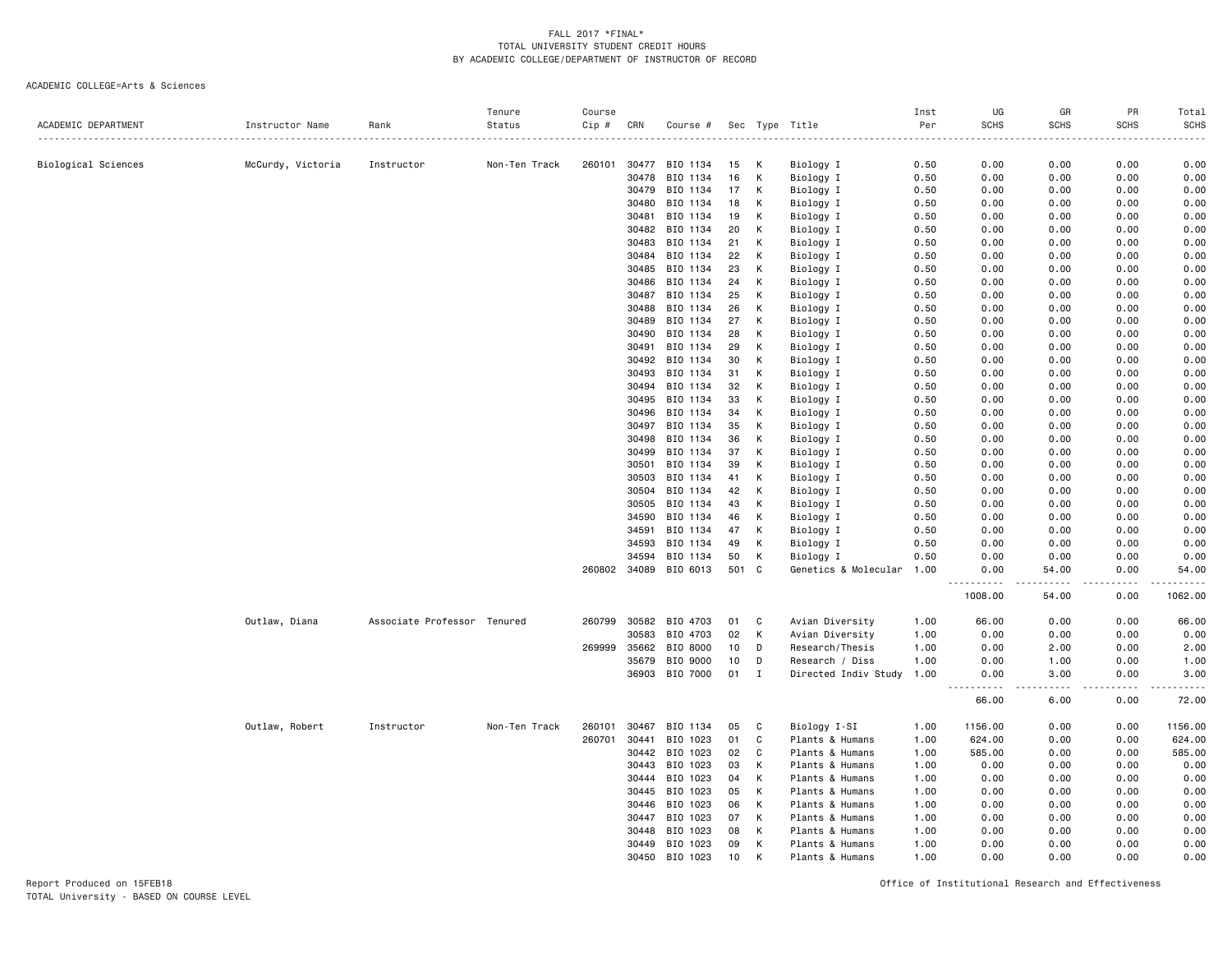| ACADEMIC DEPARTMENT | Instructor Name  | Rank                              | Tenure<br>Status | Course<br>Cip # | CRN            | Course #              |          |              | Sec Type Title                           | Inst<br>Per  | UG<br><b>SCHS</b>                        | GR<br><b>SCHS</b>                                                                                                                                             | PR<br><b>SCHS</b>     | Total<br><b>SCHS</b> |
|---------------------|------------------|-----------------------------------|------------------|-----------------|----------------|-----------------------|----------|--------------|------------------------------------------|--------------|------------------------------------------|---------------------------------------------------------------------------------------------------------------------------------------------------------------|-----------------------|----------------------|
|                     |                  |                                   |                  |                 |                |                       |          |              |                                          |              |                                          |                                                                                                                                                               |                       |                      |
|                     |                  |                                   |                  |                 |                |                       |          |              |                                          |              | 2365.00                                  | 0.00                                                                                                                                                          | 0.00                  | 2365.00              |
| Biological Sciences | Range, Ryan      | Assistant Professor Ten Track     |                  |                 | 260905 35170   | BIO 4563              | 01       | C            | Evo-Devo Biology                         | 1.00         | 81.00                                    | 0.00                                                                                                                                                          | 0.00                  | 81.00                |
|                     |                  |                                   |                  |                 | 35171          | BIO 6563              | 01       | C            | Evo-Devo Biology                         | 1.00         | 0.00                                     | 6.00                                                                                                                                                          | 0.00                  | 6.00                 |
|                     |                  |                                   |                  |                 | 269999 35680   | BIO 9000              | 11       | D            | Research / Diss                          | 1.00         | 0.00                                     | 17.00                                                                                                                                                         | 0.00                  | 17.00                |
|                     |                  |                                   |                  |                 |                |                       |          |              |                                          |              | $  -$<br>81.00                           | .<br>23.00                                                                                                                                                    | $\frac{1}{2}$<br>0.00 | 104.00               |
|                     | Reese, Mary      | Clinical Assist Pro Non-Ten Track |                  | 269999          | 37189          | BIO 4000              | 28       | I            | Directed Indiv Study                     | 1.00         | 1.00                                     | 0.00                                                                                                                                                          | 0.00                  | 1.00                 |
|                     |                  |                                   |                  | 511005          | 30558          | BIO 4100              | 01       | H            | Med Tech Clinicals                       | 1.00         | 48.00                                    | 0.00                                                                                                                                                          | 0.00                  | 48.00                |
|                     |                  |                                   |                  |                 |                |                       |          |              |                                          |              | .                                        |                                                                                                                                                               |                       |                      |
|                     |                  |                                   |                  |                 |                |                       |          |              |                                          |              | 49.00                                    | 0.00                                                                                                                                                          | 0.00                  | 49.00                |
|                     | Reichert, Nancy  | Professor                         | Tenured          | 260301          | 30561          | BIO 4204              | 01       | C            | Plant Anatomy                            | 1.00         | 80.00                                    | 0.00                                                                                                                                                          | 0.00                  | 80.00                |
|                     |                  |                                   |                  |                 | 30563          | BIO 4204              | 03       | K            | Plant Anatomy                            | 1.00         | 0.00                                     | 0.00                                                                                                                                                          | 0.00                  | 0.00                 |
|                     |                  |                                   |                  | 260399          | 30586          | BIO 6204              | 01       | C            | Plant Anatomy                            | 1.00         | 0.00                                     | 4.00                                                                                                                                                          | 0.00                  | 4.00                 |
|                     |                  |                                   |                  |                 | 30588          | BIO 6204              | 03       | K            | Plant Anatomy                            | 1.00         | 0.00                                     | 0.00                                                                                                                                                          | 0.00                  | 0.00                 |
|                     |                  |                                   |                  | 269999          | 35664          | BIO 8000<br>BIO 9000  | 12<br>12 | D<br>D       | Research/Thesis                          | 1.00         | 0.00                                     | 4.00                                                                                                                                                          | 0.00                  | 4.00<br>5.00         |
|                     |                  |                                   |                  |                 | 35681          |                       |          |              | Research / Diss                          | 1.00         | 0.00<br>----<br>.                        | 5.00                                                                                                                                                          | 0.00                  |                      |
|                     |                  |                                   |                  |                 |                |                       |          |              |                                          |              | 80.00                                    | 13.00                                                                                                                                                         | 0.00                  | 93.00                |
|                     | Roberts, Brandy  | Lecturer                          | Non-Ten Track    |                 | 260502 30546   | BIO 3304              | 01       | C            | General Microbiology                     | 1.00         | 196.00                                   | 0.00                                                                                                                                                          | 0.00                  | 196.00               |
|                     |                  |                                   |                  |                 | 30547          | BIO 3304              | 02       | C            | General Microbiology                     | 1.00         | 656.00                                   | 0.00                                                                                                                                                          | 0.00                  | 656.00               |
|                     |                  |                                   |                  |                 | 34091          | BIO 8023              | 501      | $\mathbf{C}$ | Modern Microbiology                      | 1.00         | 0.00                                     | 48.00                                                                                                                                                         | 0.00                  | 48.00                |
|                     |                  |                                   |                  |                 | 260503 30566   | BIO 4405              | 02       | К            | Pathogenic Micro                         | 1.00         | 0.00                                     | 0.00                                                                                                                                                          | 0.00                  | 0.00                 |
|                     |                  |                                   |                  |                 | 30567          | BIO 4405              | 03       | K            | Pathogenic Micro                         | 1.00         | 0.00                                     | 0.00                                                                                                                                                          | 0.00                  | 0.00                 |
|                     |                  |                                   |                  |                 | 30569<br>30590 | BIO 4463<br>BIO 6405  | 01<br>02 | C<br>К       | Bacterial Physiology<br>Pathogenic Micro | 1.00<br>1.00 | 153.00<br>0.00                           | 0.00<br>0.00                                                                                                                                                  | 0.00<br>0.00          | 153.00<br>0.00       |
|                     |                  |                                   |                  |                 | 30591          | BIO 6405              | 03       | К            | Pathogenic Micro                         | 1.00         | 0.00                                     | 0.00                                                                                                                                                          | 0.00                  | 0.00                 |
|                     |                  |                                   |                  | 260505          | 30543          | BIO 3303              | 01       | C            | Parasitology                             | 1.00         | 204.00                                   | 0.00                                                                                                                                                          | 0.00                  | 204.00               |
|                     |                  |                                   |                  |                 | 30544          | BIO 3303              | 02       | K            | Parasitology                             | 1.00         | 0.00                                     | 0.00                                                                                                                                                          | 0.00                  | 0.00                 |
|                     |                  |                                   |                  |                 | 30545          | BIO 3303              | 03       | К            | Parasitology                             | 1.00         | 0.00                                     | 0.00                                                                                                                                                          | 0.00                  | 0.00                 |
|                     |                  |                                   |                  |                 | 269999 30593   | BIO 6463              | 01       | C            | Bacterial Physiology                     | 1.00         | 0.00<br>.                                | 12.00<br>.                                                                                                                                                    | 0.00<br>.             | 12.00                |
|                     |                  |                                   |                  |                 |                |                       |          |              |                                          |              | 1209.00                                  | 60.00                                                                                                                                                         | 0.00                  | 1269.00              |
|                     | Stewart, James   | Lecturer                          | Non-Ten Track    | 260701          |                | 34092 BIO 8053        | 501 C    |              | Comp Study of Animal 1.00                |              | 0.00<br>$- - - -$                        | 30.00                                                                                                                                                         | 0.00                  | 30.00                |
|                     |                  |                                   |                  |                 |                |                       |          |              |                                          |              | 0.00                                     | 30.00                                                                                                                                                         | 0.00                  | 30.00                |
|                     | Thornton, Justin | Assistant Professor Tenured       |                  | 240101          | 36945          | HON 4000              | 05       | I            | Directed Individual                      | 1.00         | 3.00                                     | 0.00                                                                                                                                                          | 0.00                  | 3.00                 |
|                     |                  |                                   |                  |                 | 260503 30565   | BIO 4405              | 01       | C            | Pathogenic Micro                         | 1.00         | 385.00                                   | 0.00                                                                                                                                                          | 0.00                  | 385.00               |
|                     |                  |                                   |                  |                 | 30589          | BIO 6405              | 01       | C            | Pathogenic Micro                         | 1.00         | 0.00                                     | 15.00                                                                                                                                                         | 0.00                  | 15.00                |
|                     |                  |                                   |                  | 269999 35666    |                | BIO 8000              | 14       | D            | Research/Thesis                          | 1.00         | 0.00                                     | 5.00                                                                                                                                                          | 0.00                  | 5.00                 |
|                     |                  |                                   |                  |                 | 35683          | BIO 9000              | 14       | D            | Research / Diss                          | 1.00         | 0.00<br>$\sim$ $\sim$ $\sim$ $\sim$<br>. | 15.00<br>$- - - - -$                                                                                                                                          | 0.00<br>$- - - - -$   | 15.00                |
|                     |                  |                                   |                  |                 |                |                       |          |              |                                          |              | 388.00                                   | 35.00                                                                                                                                                         | 0.00                  | 423.00               |
|                     | Wallace, Lisa    | Non-Employee                      | Not Applicable   |                 |                | 269999 35684 BIO 9000 | 15       | D            | Research / Diss                          | 1.00         | 0.00<br><u>.</u>                         | 13,00<br>$\frac{1}{2} \left( \frac{1}{2} \right) \left( \frac{1}{2} \right) \left( \frac{1}{2} \right) \left( \frac{1}{2} \right) \left( \frac{1}{2} \right)$ | 0.00<br>$- - - - -$   | 13.00<br>.           |
|                     |                  |                                   |                  |                 |                |                       |          |              |                                          |              | 0.00                                     | 13,00                                                                                                                                                         | 0.00                  | 13.00                |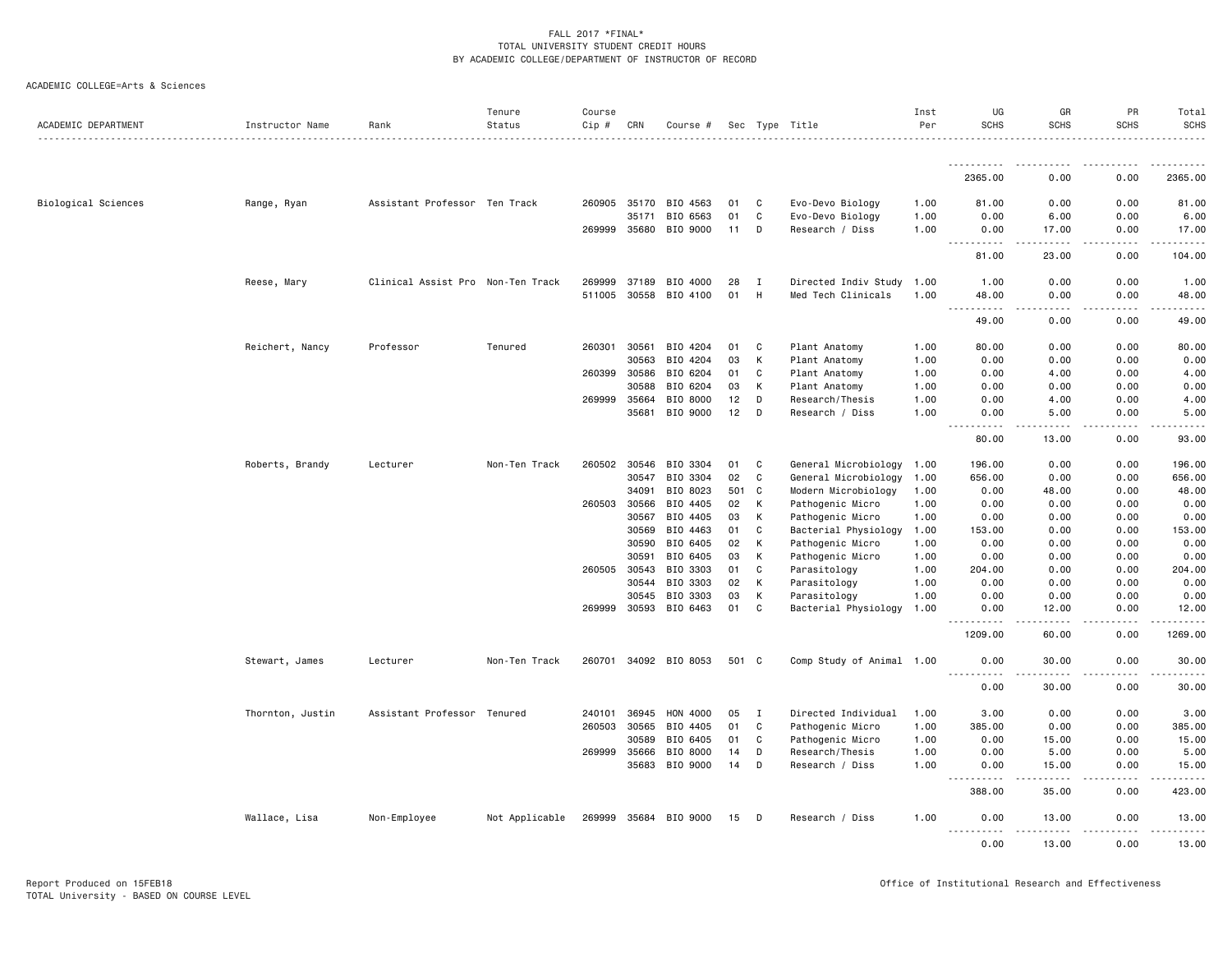| ACADEMIC DEPARTMENT                    | Instructor Name   | Rank                | Tenure<br>Status | Course<br>Cip # | CRN   | Course # |      |     | Sec Type Title    | Inst<br>Per | UG<br><b>SCHS</b>   | GR<br><b>SCHS</b> | <b>PR</b><br><b>SCHS</b> | Total<br>SCHS         |
|----------------------------------------|-------------------|---------------------|------------------|-----------------|-------|----------|------|-----|-------------------|-------------|---------------------|-------------------|--------------------------|-----------------------|
|                                        |                   |                     |                  |                 |       |          |      |     |                   |             |                     |                   |                          |                       |
| Biological Sciences                    | Welch, Mark       | Associate Professor | Tenured          | 261399          | 34598 | BIO 8123 | 01   | - S | Speciation        | 1.00        | 0.00                | 21.00             | 0.00                     | 21.00                 |
|                                        |                   |                     |                  | 269999          | 35669 | BIO 8000 | 17   | D   | Research/Thesis   | 1.00        | 0.00                | 4.00              | 0.00                     | 4.00                  |
|                                        |                   |                     |                  |                 | 35686 | BIO 9000 | 17   | D   | Research / Diss   | 1.00        | 0.00                | 35.00             | 0.00                     | 35.00                 |
|                                        |                   |                     |                  |                 |       |          |      |     |                   |             | -----------<br>0.00 | ----<br>60.00     | .<br>0.00                | .<br>60.00            |
|                                        | Williamson, Emily | Instructor          | Non-Ten Track    | 260101          | 30466 | BIO 1134 | 04   | C.  | Biology I - SI    | 1.00        | 848.00              | 0.00              | 0.00                     | 848.00                |
|                                        |                   |                     |                  | 260701          | 30452 | BIO 1123 | 01   | C.  | Animal Biology-SI | 1.00        | 651.00              | 0.00              | 0.00                     | 651.00                |
|                                        |                   |                     |                  |                 | 30453 | BIO 1123 | 02   | C.  | Animal Biology-SI | 1.00        | 582.00              | 0.00              | 0.00                     | 582.00                |
|                                        |                   |                     |                  |                 | 30454 | BIO 1123 | 03   | K   | Animal Biology    | 1.00        | 0.00                | 0.00              | 0.00                     | 0.00                  |
|                                        |                   |                     |                  |                 | 30455 | BIO 1123 | 04   | K   | Animal Biology    | 1.00        | 0.00                | 0.00              | 0.00                     | 0.00                  |
|                                        |                   |                     |                  |                 | 30456 | BIO 1123 | 05   | K   | Animal Biology    | 1.00        | 0.00                | 0.00              | 0.00                     | 0.00                  |
|                                        |                   |                     |                  |                 | 30457 | BIO 1123 | 06   | K   | Animal Biology    | 1.00        | 0.00                | 0.00              | 0.00                     | 0.00                  |
|                                        |                   |                     |                  |                 | 30458 | BIO 1123 | 07   | K   | Animal Biology    | 1.00        | 0.00                | 0.00              | 0.00                     | 0.00                  |
|                                        |                   |                     |                  |                 | 30459 | BIO 1123 | 08   | K   | Animal Biology    | 1.00        | 0.00                | 0.00              | 0.00                     | 0.00                  |
|                                        |                   |                     |                  |                 | 30460 | BIO 1123 | 09   | K   | Animal Biology    | 1.00        | 0.00                | 0.00              | 0.00                     | 0.00                  |
|                                        |                   |                     |                  |                 | 30461 | BIO 1123 | 10 K |     | Animal Biology    | 1.00        | 0.00                | 0.00              | 0.00                     | 0.00                  |
|                                        |                   |                     |                  |                 |       |          |      |     |                   |             | 2081.00             | .<br>0.00         | 0.00                     | . <u>.</u><br>2081.00 |
| =====================================  |                   |                     |                  |                 |       |          |      |     |                   |             | ==========          |                   | ----------- ---------    | ==========            |
| Biological Sciences                    |                   |                     |                  |                 |       |          |      |     |                   |             | 13336.00            | 623.00            | 0.00                     | 13959.00              |
| ====================================== |                   |                     |                  |                 |       |          |      |     |                   |             | ==========          | -----------       | -----------              | ==========            |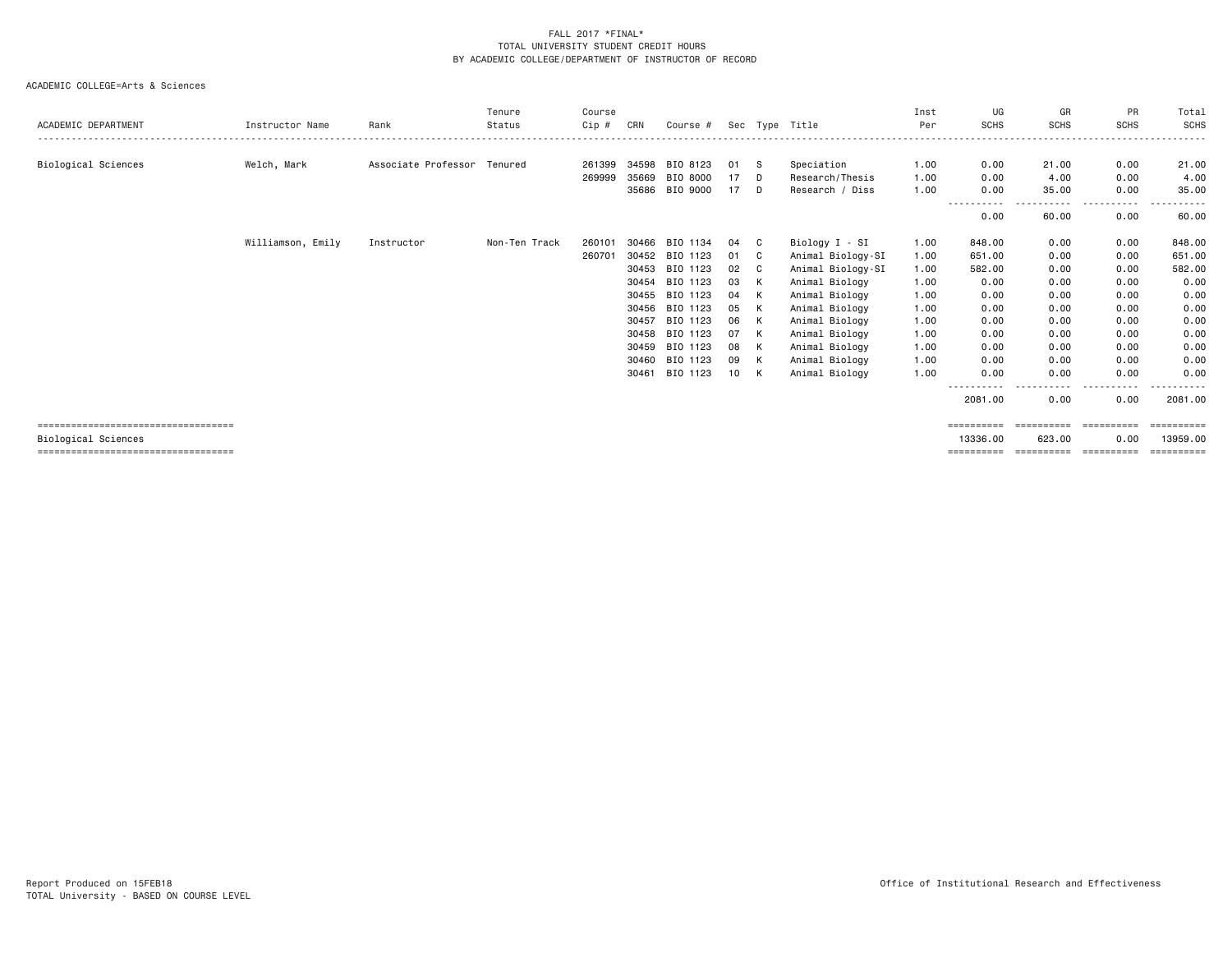| ACADEMIC DEPARTMENT | Instructor Name  | Rank                          | Tenure<br>Status | Course<br>Cip # | CRN   | Course #      |                 |              | Sec Type Title            | Inst<br>Per | UG<br><b>SCHS</b>                                     | GR<br><b>SCHS</b>                   | PR<br><b>SCHS</b> | Total<br>SCHS |
|---------------------|------------------|-------------------------------|------------------|-----------------|-------|---------------|-----------------|--------------|---------------------------|-------------|-------------------------------------------------------|-------------------------------------|-------------------|---------------|
| Chemistry           | Burk, Griffin    | .<br>Lecturer                 | Non-Ten Track    | 400501          | 30779 | CH 1213       | 01              | C            | Chemistry I               | .<br>0.90   | 99.90                                                 | 0.00                                | 0.00              | .<br>99.90    |
|                     |                  |                               |                  |                 | 30780 | CH 1213       | 02              | C            | Chemistry I               | 0.90        | 91.80                                                 | 0.00                                | 0.00              | 91.80         |
|                     |                  |                               |                  |                 | 30781 | CH 1213       | 03              | C            | Chemistry I               | 0.90        | 102.60                                                | 0.00                                | 0.00              | 102.60        |
|                     |                  |                               |                  |                 | 30782 | CH 1213       | 04              | C            | Chemistry I               | 0.90        | 86.40                                                 | 0.00                                | 0.00              | 86.40         |
|                     |                  |                               |                  |                 | 30783 | CH 1213       | 05              | C            | Chemistry I               | 0.90        | 97.20                                                 | 0.00                                | 0.00              | 97.20         |
|                     |                  |                               |                  |                 | 30800 | CH 1213       | 22              | C            | Chemistry I               | 0.90        | 102.60                                                | 0.00                                | 0.00              | 102.60        |
|                     |                  |                               |                  |                 | 30801 | CH 1213       | 23              | $\mathbb{C}$ | Chemistry I               | 0.90        | 97.20                                                 | 0.00                                | 0.00              | 97.20         |
|                     |                  |                               |                  |                 | 30802 | CH 1213       | 24              | C            | Chemistry I               | 0.90        | 94.50                                                 | 0.00                                | 0.00              | 94.50         |
|                     |                  |                               |                  |                 | 30803 | CH 1213       | 25              | C            | Chemistry I               | 0.90        | 89.10                                                 | 0.00                                | 0.00              | 89.10         |
|                     |                  |                               |                  |                 |       | 30804 CH 1213 | 26              | C            | Chemistry I               | 0.90        | 67.50                                                 | 0.00                                | 0.00              | 67.50         |
|                     |                  |                               |                  |                 |       |               |                 |              |                           |             | 928.80                                                | 0.00                                | 0.00              | 928.80        |
|                     | Cui, Xin         | Assistant Professor Ten Track |                  | 400501          | 30883 | CH 4603       | 09              | L            | Undergraduate Resear 1.00 |             | 3.00                                                  | 0.00                                | 0.00              | 3.00          |
|                     |                  |                               |                  |                 | 35627 | CH 9000       | 01              | D            | Research / Diss           | 1.00        | 0.00                                                  | 19.00                               | 0.00              | 19.00         |
|                     |                  |                               |                  |                 | 35639 | CH 8000       | 01              | D            | Research / Thesis         | 1.00        | 0.00                                                  | 2.00                                | 0.00              | 2.00          |
|                     |                  |                               |                  | 400504          | 30873 | CH 4523       | 02              | C            | Organic Chemistry II 1.00 |             | 93.00<br>.                                            | 0.00                                | 0.00              | 93.00         |
|                     |                  |                               |                  |                 |       |               |                 |              |                           |             | 96.00                                                 | 21.00                               | 0.00              | 117.00        |
|                     | Donnadieu, Bruno | Instructor                    | Non-Ten Track    | 400504          | 30851 | CH 4511       | 03              | - L          | Org Chem Lab I            | 0.60        | 12.60                                                 | 0.00                                | 0.00              | 12.60         |
|                     |                  |                               |                  |                 | 30852 | CH 4511       | 05              | L            | Org Chem Lab I            | 0.60        | 13.20                                                 | 0.00                                | 0.00              | 13.20         |
|                     |                  |                               |                  |                 | 30853 | CH 4511       | 06              | L            | Org Chem Lab I            | 0.60        | 10.20                                                 | 0.00                                | 0.00              | 10.20         |
|                     |                  |                               |                  |                 | 30854 | CH 4511       | 07              | $\mathsf{L}$ | Org Chem Lab I            | 0.60        | 9.00                                                  | 0.00                                | 0.00              | 9.00          |
|                     |                  |                               |                  |                 | 30859 | CH 4511       | 12              | L.           | Org Chem Lab I            | 0.60        | 13.20                                                 | 0.00                                | 0.00              | 13.20         |
|                     |                  |                               |                  |                 | 30860 | CH 4511       | 13              | L.           | Org Chem Lab I            | 0.60        | 9.60                                                  | 0.00                                | 0.00              | 9.60          |
|                     |                  |                               |                  |                 | 30861 | CH 4511       | 14              | L.           | Org Chem Lab I            | 0.60        | 13.20                                                 | 0.00                                | 0.00              | 13.20         |
|                     |                  |                               |                  |                 | 30862 | CH 4511       | 15              | L.           | Org Chem Lab I            | 0.60        | 9.60                                                  | 0.00                                | 0.00              | 9.60          |
|                     |                  |                               |                  |                 | 30863 | CH 4511       | 16              | L.           | Org Chem Lab I            | 0.60        | 13.20                                                 | 0.00                                | 0.00              | 13.20         |
|                     |                  |                               |                  |                 | 30864 | CH 4511       | 18              | L.           | Org Chem Lab I            | 0.60        | 10.20                                                 | 0.00                                | 0.00              | 10.20         |
|                     |                  |                               |                  |                 | 30869 | CH 4521       | 01              | L.           | Org Chem Lab II           | 1.00        | 20.00                                                 | 0.00                                | 0.00              | 20.00         |
|                     |                  |                               |                  |                 | 30870 | CH 4521       | 02              | L.           | Org Chem Lab II           | 1.00        | 21.00                                                 | 0.00                                | 0.00              | 21.00         |
|                     |                  |                               |                  |                 | 30871 | CH 4521       | 03              | L            | Org Chem Lab II           | 1.00        | 18.00                                                 | 0.00                                | 0.00              | 18.00         |
|                     |                  |                               |                  |                 | 34823 | CH 4511       | 04              | $\mathsf{L}$ | Org Chem Lab I            | 0.60        | 8.40                                                  | 0.00                                | 0.00              | 8.40          |
|                     |                  |                               |                  |                 | 34825 | CH 4511       | 21              | $\mathsf{L}$ | Org Chem Lab I            | 0.60        | 9.60                                                  | 0.00                                | 0.00              | 9.60          |
|                     |                  |                               |                  |                 | 34829 | CH 4511       | 23              | L.           | Org Chem Lab I            | 0.60        | 8.40                                                  | 0.00                                | 0.00              | 8.40          |
|                     |                  |                               |                  |                 | 34833 | CH 4511       | 27              | L.           | Org Chem Lab I            | 0.60        | 12.60                                                 | 0.00                                | 0.00              | 12.60         |
|                     |                  |                               |                  |                 | 34835 | CH 4511       | 28              | L.           | Org Chem Lab I            | 0.60        | 9.60                                                  | 0.00                                | 0.00              | 9.60          |
|                     |                  |                               |                  |                 | 34837 | CH 4511       | 29              | $\mathsf{L}$ | Org Chem Lab I            | 0.60        | 9.00                                                  | 0.00                                | 0.00              | 9.00          |
|                     |                  |                               |                  |                 | 34838 | CH 4521       | 06              | L.           | Org Chem Lab II           | 1.00        | 17.00                                                 | 0.00                                | 0.00              | 17.00         |
|                     |                  |                               |                  |                 | 34839 | CH 4521       | 07              | L.           | Org Chem Lab II           | 1.00        | 7.00                                                  | 0.00                                | 0.00              | 7.00          |
|                     |                  |                               |                  |                 |       | 34840 CH 4511 | 19              | L.           | Org Chem Lab I            | 0.60        | 9.60<br>$\omega_{\rm{eff}}$<br>.                      | 0.00<br>$\sim$ $\sim$ $\sim$ $\sim$ | 0.00              | 9.60          |
|                     |                  |                               |                  |                 |       |               |                 |              |                           |             | 264.20                                                | 0.00                                | 0.00              | 264.20        |
|                     | Dornshuld, Eric  | Lecturer                      | Non-Ten Track    | 400501          |       | 30717 CH 1141 | 01              | $\mathbf{C}$ | Prof Chem: Paths          | 1.00        | 30.00                                                 | 0.00                                | 0.00              | 30.00         |
|                     |                  |                               |                  |                 | 30718 | CH 1141       | 02              | C            | Prof Chem: Paths          | 1.00        | 14.00                                                 | 0.00                                | 0.00              | 14.00         |
|                     |                  |                               |                  |                 | 30833 | CH 1223       | 01              | C            | Chemistry II-SI           | 1.00        | 405.00                                                | 0.00                                | 0.00              | 405.00        |
|                     |                  |                               |                  |                 |       | 30834 CH 1223 | 02              | C            | Chemistry II-SI           | 1.00        | 516.00<br>$\sim$ $\sim$<br>$\omega = \omega = \omega$ | 0.00                                | 0.00              | 516.00        |
|                     |                  |                               |                  |                 |       |               |                 |              |                           |             | 965.00                                                | 0.00                                | 0.00              | 965.00        |
|                     | Emerson, Joseph  | Associate Professor Tenured   |                  | 400501          | 30884 | CH 4603       | 10 <sup>1</sup> | - L          | Undergraduate Resear 1.00 |             | 3.00                                                  | 0.00                                | 0.00              | 3.00          |
|                     |                  |                               |                  |                 | 35628 | CH 9000       | 02              | D            | Research / Diss           | 1.00        | 0.00                                                  | 39.00                               | 0.00              | 39.00         |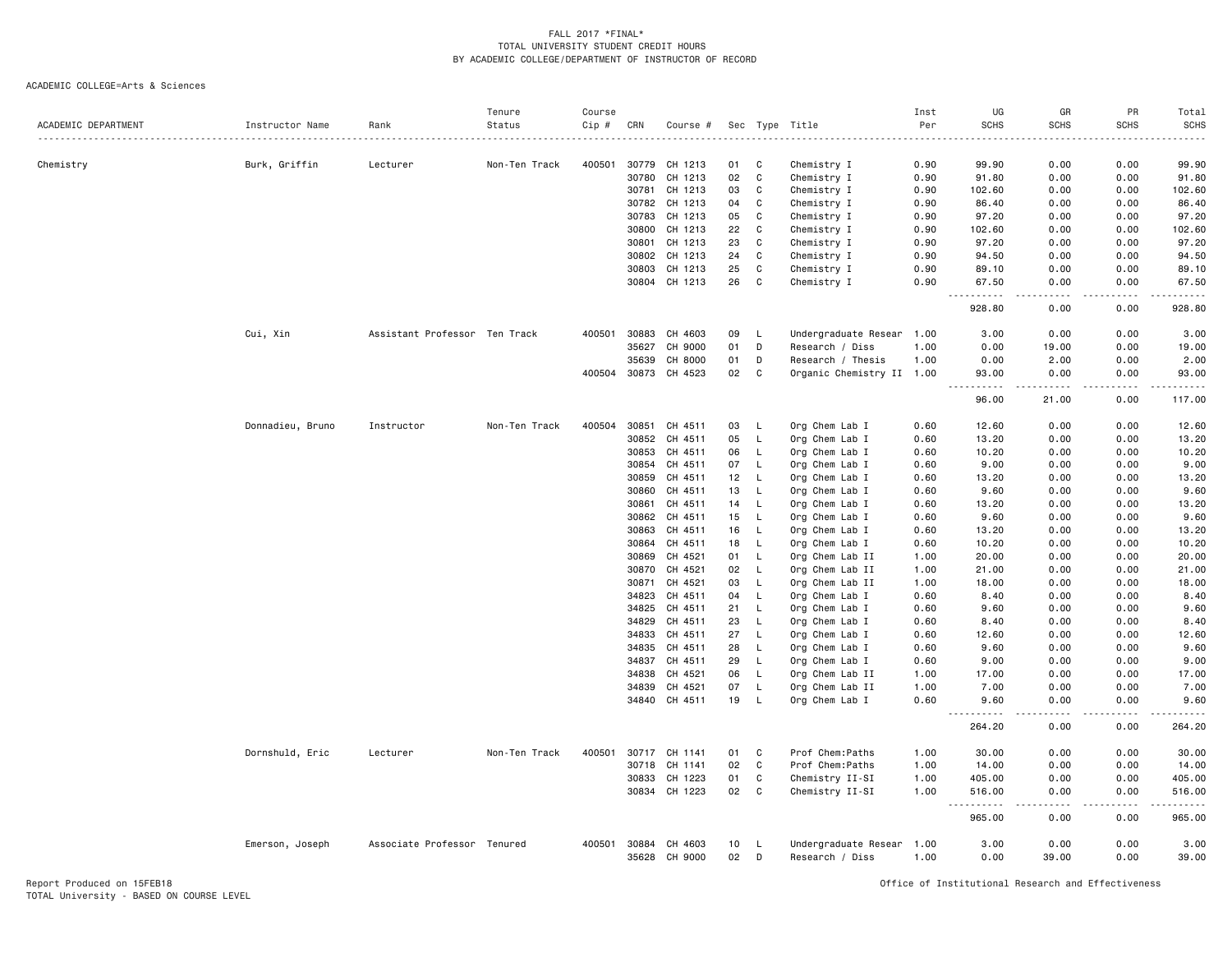| ACADEMIC DEPARTMENT | Instructor Name   | Rank                        | Tenure<br>Status | Course<br>Cip # | CRN          | Course #             |                 |              | Sec Type Title            | Inst<br>Per | UG<br><b>SCHS</b>    | GR<br><b>SCHS</b> | PR<br><b>SCHS</b> | Total<br><b>SCHS</b><br>$\frac{1}{2} \left( \frac{1}{2} \right) \left( \frac{1}{2} \right) \left( \frac{1}{2} \right) \left( \frac{1}{2} \right)$                                                                  |
|---------------------|-------------------|-----------------------------|------------------|-----------------|--------------|----------------------|-----------------|--------------|---------------------------|-------------|----------------------|-------------------|-------------------|--------------------------------------------------------------------------------------------------------------------------------------------------------------------------------------------------------------------|
| Chemistry           | Emerson, Joseph   | Associate Professor Tenured |                  | 400501          | 35640        | CH 8000              | 02              | D            | Research / Thesis         | 1.00        | 0.00                 | 22.00             | 0.00              | 22.00                                                                                                                                                                                                              |
|                     |                   |                             |                  |                 | 36359        | CH 4000              | 15              | $\mathbf{I}$ | Directed Indiv Study 1.00 |             | 3.00                 | 0.00              | 0.00              | 3.00                                                                                                                                                                                                               |
|                     |                   |                             |                  |                 | 36748        | CH 4000              | 16              | I            | Directed Indiv Study      | 1.00        | 1.00                 | 0.00              | 0.00              | 1.00                                                                                                                                                                                                               |
|                     |                   |                             |                  |                 | 36887        | CH 4000              | 24              | $\mathbf{I}$ | Directed Indiv Study 1.00 |             | 1.00                 | 0.00              | 0.00              | 1.00                                                                                                                                                                                                               |
|                     |                   |                             |                  |                 | 37023        | CH 4000              | 32              | $\mathbf{I}$ | Directed Indiv Study 1.00 |             | 2.00                 | 0.00              | 0.00              | 2.00                                                                                                                                                                                                               |
|                     |                   |                             |                  | 400503          | 34842        | CH 4213              | 01              | C            | Adv Inorganic Chem        | 1.00        | 21.00                | 0.00              | 0.00              | 21.00                                                                                                                                                                                                              |
|                     |                   |                             |                  |                 |              |                      |                 |              |                           |             | .<br>31.00           | .<br>61.00        | 0.00              | 92.00                                                                                                                                                                                                              |
|                     | Fitzkee, Nicholas | Associate Professor Tenured |                  | 400501          | 35629        | CH 9000              | 03              | D            | Research / Diss           | 1.00        | 0.00                 | 58.00             | 0.00              | 58.00                                                                                                                                                                                                              |
|                     |                   |                             |                  |                 | 36207        | CH 4000              | 10 <sub>1</sub> | $\mathbf{I}$ | Directed Indiv Study 1.00 |             | 3.00                 | 0.00              | 0.00              | 3.00                                                                                                                                                                                                               |
|                     |                   |                             |                  |                 | 36263        | CH 4000              | 12              | $\mathbf{I}$ | Directed Indiv Study 1.00 |             | 2.00                 | 0.00              | 0.00              | 2.00                                                                                                                                                                                                               |
|                     |                   |                             |                  |                 | 36889        | CH 4000              | 25              | $\mathbf I$  | Directed Indiv Study 1.00 |             | 2.00                 | 0.00              | 0.00              | 2.00                                                                                                                                                                                                               |
|                     |                   |                             |                  |                 | 36927        | CH 4000              | 27              | $\mathbf I$  | Directed Indiv Study 1.00 |             | 3.00                 | 0.00              | 0.00              | 3.00                                                                                                                                                                                                               |
|                     |                   |                             |                  |                 | 36999        | CH 4000              | 29              | $\mathbf{I}$ | Directed Indiv Study 1.00 |             | 3.00                 | 0.00              | 0.00              | 3.00                                                                                                                                                                                                               |
|                     |                   |                             |                  |                 | 37000        | CH 4000              | 30              | $\mathbf I$  | Directed Indiv Study 1.00 |             | 2.00                 | 0.00              | 0.00              | 2.00                                                                                                                                                                                                               |
|                     |                   |                             |                  |                 |              | 400506 30848 CH 4413 | 01              | C            | Thermo and Kinetics       | 1.00        | 159.00<br>. <b>.</b> | 0.00<br>.         | 0.00<br>.         | 159.00<br>$- - - - - -$                                                                                                                                                                                            |
|                     |                   |                             |                  |                 |              |                      |                 |              |                           |             | 174.00               | 58.00             | 0.00              | 232.00                                                                                                                                                                                                             |
|                     | Foster, Stephen   | Non-Employee                | Not Applicable   | 400506          | 30846        | CH 4411              | 01              | L            | Physical Chem Lab I       | 0.40        | 4.80                 | 0.00              | 0.00              | 4.80                                                                                                                                                                                                               |
|                     |                   |                             |                  |                 |              | 30847 CH 4411        | 02              | $\mathsf{L}$ | Physical Chem Lab I       | 0.40        | 5.20                 | 0.00              | 0.00              | 5.20                                                                                                                                                                                                               |
|                     |                   |                             |                  |                 |              |                      |                 |              |                           |             | 10.00                | 0.00              | 0.00              | 10.00                                                                                                                                                                                                              |
|                     | Gwaltney, Steven  | Professor                   | Tenured          | 400501          | 35642        | CH 8000              | 04              | D            | Research / Thesis         | 1.00        | 0.00                 | 61.00             | 0.00              | 61.00                                                                                                                                                                                                              |
|                     |                   |                             |                  | 400504          | 30836        | CH 1234              | 01              | C            | Integrated Chemistry 1.00 |             | 84.00                | 0.00              | 0.00              | 84.00                                                                                                                                                                                                              |
|                     |                   |                             |                  |                 | 30837        | CH 1234              | 02              | К            | Integrated Chemistry 0.50 |             | 0.00                 | 0.00              | 0.00              | 0.00                                                                                                                                                                                                               |
|                     |                   |                             |                  |                 | 30838        | CH 1234              | 03              | К            | Integrated Chemistry 0.50 |             | 0.00                 | 0.00              | 0.00              | 0.00                                                                                                                                                                                                               |
|                     |                   |                             |                  |                 | 30839        | CH 1234              | 04              | К            | Integrated Chemistry 0.50 |             | 0.00                 | 0.00              | 0.00              | 0.00                                                                                                                                                                                                               |
|                     |                   |                             |                  |                 | 30840        | CH 1234              | <b>H01</b>      | $\mathbf{C}$ | Integrated Chemistry 1.00 |             | 52.00<br>.           | 0.00              | 0.00              | 52.00<br>.                                                                                                                                                                                                         |
|                     |                   |                             |                  |                 |              |                      |                 |              |                           |             | 136.00               | 61.00             | 0.00              | 197.00                                                                                                                                                                                                             |
|                     | Hollis, Thedford  | Associate Professor Tenured |                  |                 | 400504 30867 | CH 4513              | 03              | C            | Organic Chemistry I 1.00  |             | 291.00               | 0.00              | 0.00              | 291.00                                                                                                                                                                                                             |
|                     |                   |                             |                  |                 | 30868        | CH 4513              | 04              | C            | Organic Chemistry I       | 1.00        | 288.00               | 0.00              | 0.00              | 288.00                                                                                                                                                                                                             |
|                     |                   |                             |                  |                 |              | 30889 CH 6513        | 03              | C            | Organic Chemistry I 1.00  |             | 0.00<br><u>.</u>     | 3.00<br>.         | 0.00              | 3.00<br>$\frac{1}{2} \left( \frac{1}{2} \right) \left( \frac{1}{2} \right) \left( \frac{1}{2} \right) \left( \frac{1}{2} \right) \left( \frac{1}{2} \right) \left( \frac{1}{2} \right) \left( \frac{1}{2} \right)$ |
|                     |                   |                             |                  |                 |              |                      |                 |              |                           |             | 579.00               | 3.00              | 0.00              | 582.00                                                                                                                                                                                                             |
|                     | Lewis, Edwin      | Professor                   | Tenured          | 400501          | 30882        | CH 4603              | 07              | - L          | Undergraduate Resear 1.00 |             | 3.00                 | 0.00              | 0.00              | 3.00                                                                                                                                                                                                               |
|                     |                   |                             |                  |                 | 35643        | CH 8000              | 05              | D            | Research / Thesis         | 1.00        | 0.00                 | 2.00              | 0.00              | 2.00                                                                                                                                                                                                               |
|                     |                   |                             |                  |                 | 36030        | CH 4000              | 06              | $\mathbf{I}$ | Directed Indiv Study 1.00 |             | 6.00                 | 0.00              | 0.00              | 6.00                                                                                                                                                                                                               |
|                     |                   |                             |                  |                 | 36192        | CH 4000              | 09              | $\mathbf I$  | Directed Indiv Study 1.00 |             | 3.00                 | 0.00              | 0.00              | 3.00                                                                                                                                                                                                               |
|                     |                   |                             |                  |                 | 36971        | CH 4000              | 28              | $\mathbf{I}$ | Directed Indiv Study 1.00 |             | 1.00                 | 0.00              | 0.00              | 1.00                                                                                                                                                                                                               |
|                     |                   |                             |                  |                 | 37100        | CH 4000              | 33              | Ι.           | Directed Indiv Study 1.00 |             | 1.00                 | 0.00              | 0.00              | 1.00                                                                                                                                                                                                               |
|                     |                   |                             |                  | 400599          | 36298        | CH 4990              | 01              | C            | Special Topic In CH 1.00  |             | 42.00                | 0.00              | 0.00              | 42.00                                                                                                                                                                                                              |
|                     |                   |                             |                  |                 |              |                      |                 |              |                           |             | 56.00                | 2.00              | 0.00              | 58.00                                                                                                                                                                                                              |
|                     | Mead, Keith       | Lecturer                    | Non-Ten Track    | 400504          | 30865        | CH 4513              | 01              | C            | Organic Chemistry I 1.00  |             | 249.00               | 0.00              | 0.00              | 249.00                                                                                                                                                                                                             |
|                     |                   |                             |                  |                 |              | 30866 CH 4513        | 02              | C            | Organic Chemistry I 1.00  |             | 291.00               | 0.00              | 0.00              | 291.00                                                                                                                                                                                                             |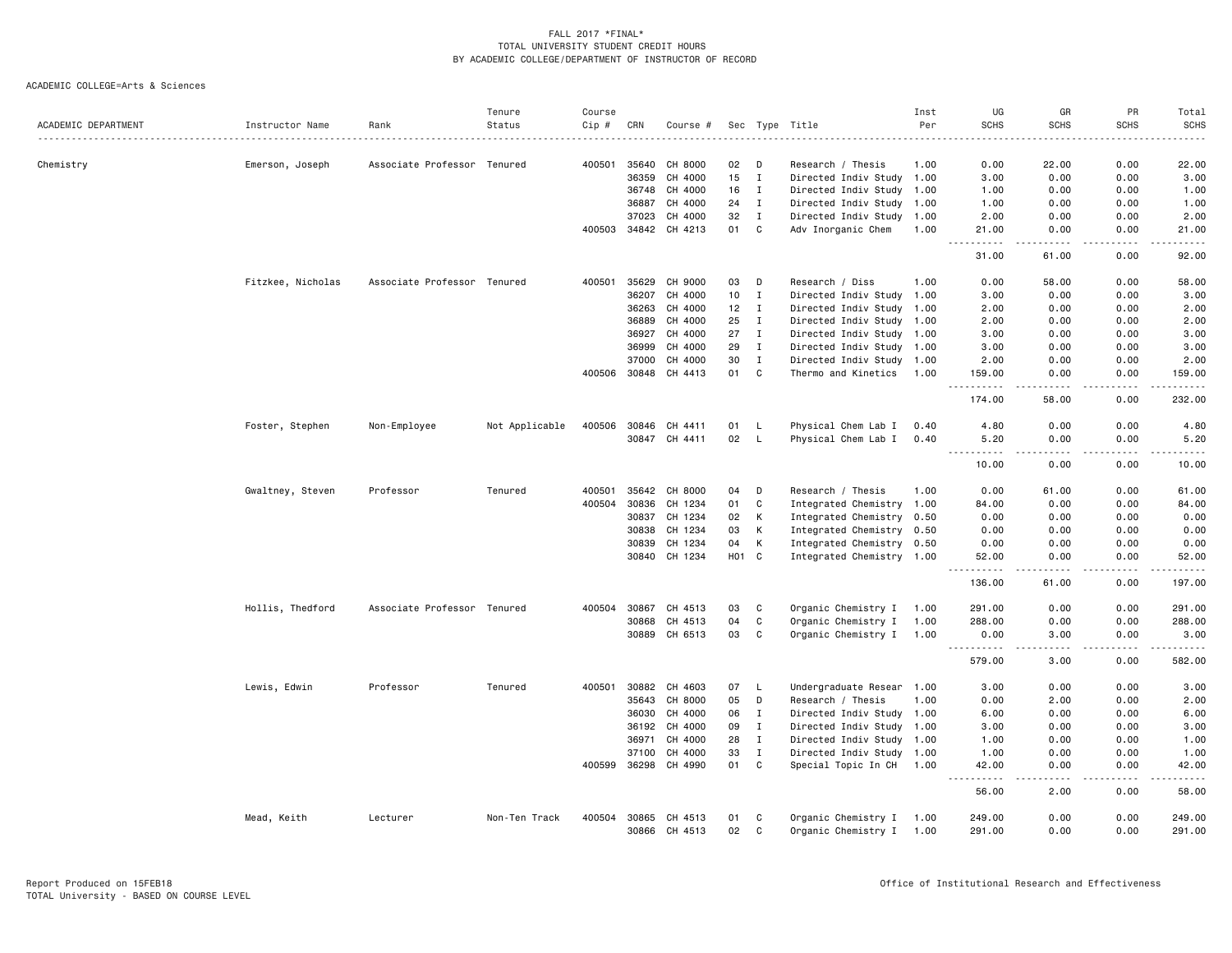| ACADEMIC DEPARTMENT | Instructor Name | Rank                          | Tenure<br>Status | Course<br>$Cip \#$ | CRN   | Course #      |    |              | Sec Type Title            | Inst<br>Per | UG<br><b>SCHS</b> | GR<br><b>SCHS</b>                   | PR<br><b>SCHS</b> | Total<br><b>SCHS</b> |
|---------------------|-----------------|-------------------------------|------------------|--------------------|-------|---------------|----|--------------|---------------------------|-------------|-------------------|-------------------------------------|-------------------|----------------------|
|                     |                 |                               |                  |                    |       |               |    |              |                           |             | <u>.</u>          | .                                   | ----------        | .                    |
|                     |                 |                               |                  |                    |       |               |    |              |                           |             | 540.00            | 0.00                                | 0.00              | 540.00               |
| Chemistry           | Mlsna, Debra    | Assistant Professor Ten Track |                  | 400501             |       | 30779 CH 1213 | 01 | C            | Chemistry I               | 0.10        | 11.10             | 0.00                                | 0.00              | 11.10                |
|                     |                 |                               |                  |                    | 30780 | CH 1213       | 02 | C            | Chemistry I               | 0.10        | 10.20             | 0.00                                | 0.00              | 10.20                |
|                     |                 |                               |                  |                    | 30781 | CH 1213       | 03 | С            | Chemistry I               | 0.10        | 11.40             | 0.00                                | 0.00              | 11.40                |
|                     |                 |                               |                  |                    | 30782 | CH 1213       | 04 | C            | Chemistry I               | 0.10        | 9.60              | 0.00                                | 0.00              | 9.60                 |
|                     |                 |                               |                  |                    | 30783 | CH 1213       | 05 | C            | Chemistry I               | 0.10        | 10.80             | 0.00                                | 0.00              | 10.80                |
|                     |                 |                               |                  |                    |       | 30784 CH 1213 | 06 | C            | Chemistry I               | 0.10        | 10.80             | 0.00                                | 0.00              | 10.80                |
|                     |                 |                               |                  |                    | 30785 | CH 1213       | 07 | C            | Chemistry I               | 0.10        | 11.40             | 0.00                                | 0.00              | 11.40                |
|                     |                 |                               |                  |                    | 30786 | CH 1213       | 08 | C            | Chemistry I               | 0.10        | 10.80             | 0.00                                | 0.00              | 10.80                |
|                     |                 |                               |                  |                    | 30787 | CH 1213       | 09 | C            | Chemistry I               | 0.10        | 9.90              | 0.00                                | 0.00              | 9.90                 |
|                     |                 |                               |                  |                    | 30788 | CH 1213       | 10 | С            | Chemistry I               | 0.10        | 10.50             | 0.00                                | 0.00              | 10.50                |
|                     |                 |                               |                  |                    | 30789 | CH 1213       | 11 | C            | Chemistry I               | 0.10        | 9.90              | 0.00                                | 0.00              | 9.90                 |
|                     |                 |                               |                  |                    | 30790 | CH 1213       | 12 | C            | Chemistry I               | 0.10        | 10.20             | 0.00                                | 0.00              | 10.20                |
|                     |                 |                               |                  |                    | 30791 | CH 1213       | 13 | C            | Chemistry I               | 0.10        | 11.40             | 0.00                                | 0.00              | 11.40                |
|                     |                 |                               |                  |                    | 30792 | CH 1213       | 14 | C            | Chemistry I               | 0.10        | 10.80             | 0.00                                | 0.00              | 10.80                |
|                     |                 |                               |                  |                    | 30793 | CH 1213       | 15 | C            | Chemistry I               | 0.10        | 10.80             | 0.00                                | 0.00              | 10.80                |
|                     |                 |                               |                  |                    |       | 30794 CH 1213 | 16 | C            | Chemistry I               | 0.10        | 10.20             | 0.00                                | 0.00              | 10.20                |
|                     |                 |                               |                  |                    | 30795 | CH 1213       | 17 | C            | Chemistry I               | 0.10        | 9.60              | 0.00                                | 0.00              | 9.60                 |
|                     |                 |                               |                  |                    | 30796 | CH 1213       | 18 | C            | Chemistry I               | 0.10        | 9.60              | 0.00                                | 0.00              | 9.60                 |
|                     |                 |                               |                  |                    | 30797 | CH 1213       | 19 | C            | Chemistry I               | 0.10        | 7.80              | 0.00                                | 0.00              | 7.80                 |
|                     |                 |                               |                  |                    | 30798 | CH 1213       | 20 | С            | Chemistry I               | 0.10        | 9.60              | 0.00                                | 0.00              | 9.60                 |
|                     |                 |                               |                  |                    | 30799 | CH 1213       | 21 | C            | Chemistry I               | 0.10        | 4.80              | 0.00                                | 0.00              | 4.80                 |
|                     |                 |                               |                  |                    | 30800 | CH 1213       | 22 | C            | Chemistry I               | 0.10        | 11.40             | 0.00                                | 0.00              | 11.40                |
|                     |                 |                               |                  |                    | 30801 | CH 1213       | 23 | C            | Chemistry I               | 0.10        | 10.80             | 0.00                                | 0.00              | 10.80                |
|                     |                 |                               |                  |                    | 30802 | CH 1213       | 24 | C            | Chemistry I               | 0.10        | 10.50             | 0.00                                | 0.00              | 10.50                |
|                     |                 |                               |                  |                    | 30803 | CH 1213       | 25 | C            | Chemistry I               | 0.10        | 9.90              | 0.00                                | 0.00              | 9.90                 |
|                     |                 |                               |                  |                    |       | 30804 CH 1213 | 26 | C            | Chemistry I               | 0.10        | 7.50              | 0.00                                | 0.00              | 7.50                 |
|                     |                 |                               |                  |                    | 30805 | CH 1213       | 27 | C            | Chemistry I               | 1.00        | 120.00            | 0.00                                | 0.00              | 120.00               |
|                     |                 |                               |                  |                    | 30806 | CH 1213       | 28 | C            | Chemistry I               | 1.00        | 117.00            | 0.00                                | 0.00              | 117.00               |
|                     |                 |                               |                  |                    | 30807 | CH 1213       | 29 | $\mathtt{C}$ | Chemistry I               | 1.00        | 105.00            | 0.00                                | 0.00              | 105.00               |
|                     |                 |                               |                  |                    | 30808 | CH 1213       | 30 | C            | Chemistry I               | 1.00        | 108.00            | 0.00                                | 0.00              | 108.00               |
|                     |                 |                               |                  |                    | 30809 | CH 1213       | 31 | C            | Chemistry I               | 1.00        | 69.00             | 0.00                                | 0.00              | 69.00                |
|                     |                 |                               |                  |                    | 30810 | CH 1213       | 32 | C            | Chemistry I               | 1.00        | 120.00            | 0.00                                | 0.00              | 120.00               |
|                     |                 |                               |                  |                    | 30811 | CH 1213       | 33 | C            | Chemistry I               | 1.00        | 84.00             | 0.00                                | 0.00              | 84.00                |
|                     |                 |                               |                  |                    | 30812 | CH 1213       | 34 | C            | Chemistry I               | 1.00        | 117.00            | 0.00                                | 0.00              | 117.00               |
|                     |                 |                               |                  |                    | 30813 | CH 1213       | 35 | C            | Chemistry I               | 1.00        | 42.00             | 0.00                                | 0.00              | 42.00                |
|                     |                 |                               |                  |                    | 30814 | CH 1213       | 36 | C            | Chemistry I               | 1.00        | 57.00             | 0.00                                | 0.00              | 57.00                |
|                     |                 |                               |                  |                    | 30815 | CH 1213       | 37 | C            | Chemistry I               | 1.00        | 114.00            | 0.00                                | 0.00              | 114.00               |
|                     |                 |                               |                  |                    | 35632 | CH 9000       | 06 | D            | Research / Diss           | 1.00        | 0.00              | 46.00                               | 0.00              | 46.00                |
|                     |                 |                               |                  |                    | 36908 | CH 4000       | 26 | $\;$ I       | Directed Indiv Study      | 1.00        | 2.00              | 0.00                                | 0.00              | 2.00                 |
|                     |                 |                               |                  | 400599             | 36640 | CH 6990       | 01 | В            | Special Topic In CH       | 0.20        | 0.00<br><u>.</u>  | 8.40<br>$\sim$ $\sim$ $\sim$ $\sim$ | 0.00              | 8.40<br>-----        |
|                     |                 |                               |                  |                    |       |               |    |              |                           |             | 1316.30           | 54.40                               | 0.00              | 1370.70              |
|                     | Mlsna, Todd     | Associate Professor Tenured   |                  | 400501             | 35633 | CH 9000       | 07 | D            | Research / Diss           | 1.00        | 0.00              | 89.00                               | 0.00              | 89.00                |
|                     |                 |                               |                  |                    | 35645 | CH 8000       | 07 | D            | Research / Thesis         | 1.00        | 0.00              | 3.00                                | 0.00              | 3.00                 |
|                     |                 |                               |                  |                    | 35792 | CH 4000       | 03 | $\;$ I       | Directed Indiv Study 1.00 |             | 3.00              | 0.00                                | 0.00              | 3.00                 |
|                     |                 |                               |                  |                    | 36032 | CH 4000       | 08 | $\mathbf{I}$ | Directed Indiv Study 1.00 |             | 1.00              | 0.00                                | 0.00              | 1.00                 |
|                     |                 |                               |                  |                    | 36245 | CH 4000       | 11 | $\mathbf I$  | Directed Indiv Study 1.00 |             | 2.00              | 0.00                                | 0.00              | 2.00                 |
|                     |                 |                               |                  |                    | 36769 | CH 7000       | 02 | $\mathbf{I}$ | Directed Indiv Study 1.00 |             | 0.00              | 4.00                                | 0.00              | 4.00                 |
|                     |                 |                               |                  |                    | 36815 | CH 4000       | 17 | $\mathbf I$  | Directed Indiv Study 1.00 |             | 3.00              | 0.00                                | 0.00              | 3.00                 |
|                     |                 |                               |                  |                    | 36842 | CH 4000       | 19 | $\mathbf I$  | Directed Indiv Study 1.00 |             | 2.00              | 0.00                                | 0.00              | 2.00                 |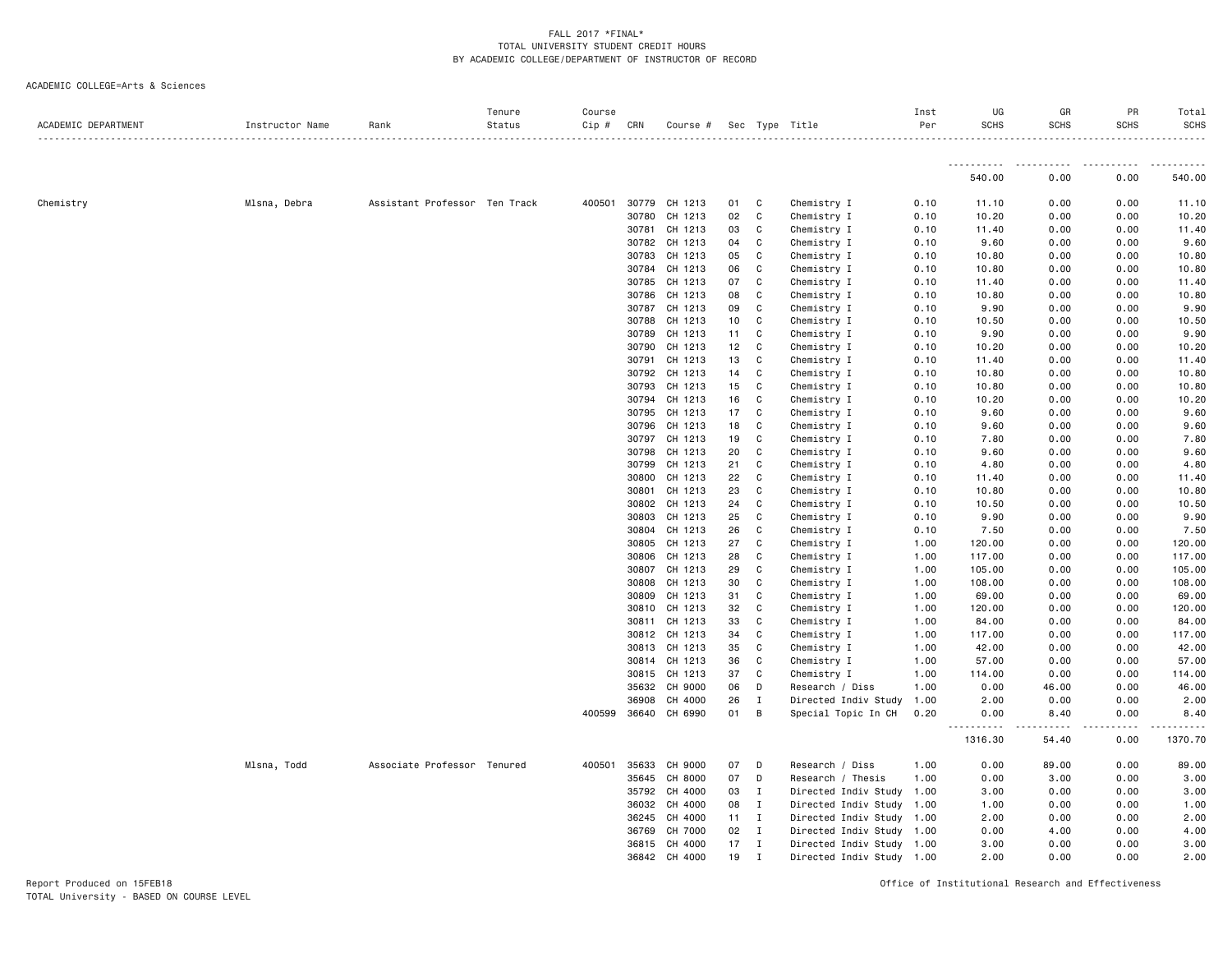|                     |                  |                             | Tenure        | Course   |              |                                |            |                   |                                                        | Inst | UG             | GR               | PR           | Total              |
|---------------------|------------------|-----------------------------|---------------|----------|--------------|--------------------------------|------------|-------------------|--------------------------------------------------------|------|----------------|------------------|--------------|--------------------|
| ACADEMIC DEPARTMENT | Instructor Name  | Rank                        | Status        | $Cip \#$ | CRN          | Course #                       |            |                   | Sec Type Title                                         | Per  | <b>SCHS</b>    | <b>SCHS</b><br>. | SCHS         | <b>SCHS</b><br>.   |
| Chemistry           | Mlsna, Todd      | Associate Professor Tenured |               |          | 400501 36868 | CH 4000                        | 22         | $\mathbf{I}$      | Directed Indiv Study 1.00                              |      | 1.00           | 0.00             | 0.00         | 1.00               |
|                     |                  |                             |               |          | 36886        | CH 4000                        | 23         | $\mathbf{I}$      | Directed Indiv Study 1.00                              |      | 3.00           | 0.00             | 0.00         | 3.00               |
|                     |                  |                             |               |          |              | 400502 30844 CH 2313           | 01         | C                 | Analytical Chemistry 1.00                              |      | 63.00          | 0.00             | 0.00         | 63.00              |
|                     |                  |                             |               |          |              |                                |            |                   |                                                        |      | 78.00          | .<br>96.00       | .<br>0.00    | <u>.</u><br>174.00 |
|                     |                  |                             | Non-Ten Track | 400501   |              |                                |            |                   |                                                        |      |                | 0.00             |              |                    |
|                     | Nettles, Whitnee | Instructor                  |               |          | 30720        | 30719 CH 1211<br>CH 1211       | 01 L<br>02 | L.                | Invst In Chemistry I 1.00<br>Invst In Chemistry I 1.00 |      | 22.00<br>18.00 | 0.00             | 0.00<br>0.00 | 22.00<br>18.00     |
|                     |                  |                             |               |          | 30722        | CH 1211                        | 04         | L                 | Invst In Chemistry I 1.00                              |      | 23.00          | 0.00             | 0.00         | 23.00              |
|                     |                  |                             |               |          |              | 30723 CH 1211                  | 05         | $\mathsf{L}$      | Invst In Chemistry I 1.00                              |      | 19.00          | 0.00             | 0.00         | 19.00              |
|                     |                  |                             |               |          |              | 30724 CH 1211                  | 06         | L                 | Invst In Chemistry I 1.00                              |      | 20.00          | 0.00             | 0.00         | 20.00              |
|                     |                  |                             |               |          |              | 30725 CH 1211                  | 07         | L.                | Invst In Chemistry I 1.00                              |      | 22.00          | 0.00             | 0.00         | 22.00              |
|                     |                  |                             |               |          |              | 30726 CH 1211                  | 08         | L.                | Invst In Chemistry I 1.00                              |      | 24.00          | 0.00             | 0.00         | 24.00              |
|                     |                  |                             |               |          | 30727        | CH 1211                        | 09         | <b>L</b>          | Invst In Chemistry I 1.00                              |      | 22.00          | 0.00             | 0.00         | 22.00              |
|                     |                  |                             |               |          |              | 30728 CH 1211                  | 10         | $\mathsf{L}$      | Invst In Chemistry I 1.00                              |      | 19.00          | 0.00             | 0.00         | 19.00              |
|                     |                  |                             |               |          |              | 30729 CH 1211                  | 11 L       |                   | Invst In Chemistry I 1.00                              |      | 20.00          | 0.00             | 0.00         | 20.00              |
|                     |                  |                             |               |          | 30731        | CH 1211                        | 13         | $\mathsf{L}$      | Invst In Chemistry I 1.00                              |      | 22.00          | 0.00             | 0.00         | 22.00              |
|                     |                  |                             |               |          |              | 30732 CH 1211                  | 16         | L.                | Invst In Chemistry I 1.00                              |      | 23.00          | 0.00             | 0.00         | 23.00              |
|                     |                  |                             |               |          |              | 30733 CH 1211                  | 17         | $\mathsf{L}$      | Invst In Chemistry I 1.00                              |      | 23.00          | 0.00             | 0.00         | 23.00              |
|                     |                  |                             |               |          |              | 30734 CH 1211                  | 18         | $\mathsf{L}$      | Invst In Chemistry I 1.00                              |      | 20.00          | 0.00             | 0.00         | 20.00              |
|                     |                  |                             |               |          |              | 30735 CH 1211                  | 19         | <b>L</b>          | Invst In Chemistry I 1.00                              |      | 21.00          | 0.00             | 0.00         | 21.00              |
|                     |                  |                             |               |          |              | 30736 CH 1211                  | 20         | L.                | Invst In Chemistry I 1.00                              |      | 24.00          | 0.00             | 0.00         | 24.00              |
|                     |                  |                             |               |          | 30737        | CH 1211                        | 21         | $\mathsf{L}$      | Invst In Chemistry I 1.00                              |      | 20.00          | 0.00             | 0.00         | 20.00              |
|                     |                  |                             |               |          | 30738        | CH 1211                        | 22         | $\mathsf{L}$      | Invst In Chemistry I 1.00                              |      | 22.00          | 0.00             | 0.00         | 22.00              |
|                     |                  |                             |               |          | 30739        | CH 1211                        | 23         | L                 | Invst In Chemistry I 1.00                              |      | 23.00          | 0.00             | 0.00         | 23.00              |
|                     |                  |                             |               |          |              | 30740 CH 1211                  | 24         | L                 | Invst In Chemistry I 1.00                              |      | 21.00          | 0.00             | 0.00         | 21.00              |
|                     |                  |                             |               |          |              | 30741 CH 1211                  | 25         | $\mathsf{L}$      | Invst In Chemistry I 1.00                              |      | 22.00          | 0.00             | 0.00         | 22.00              |
|                     |                  |                             |               |          |              | 30742 CH 1211                  | 26         | $\mathsf{L}$      | Invst In Chemistry I 1.00                              |      | 22.00          | 0.00             | 0.00         | 22.00              |
|                     |                  |                             |               |          |              | 30743 CH 1211                  | 27         | L.                | Invst In Chemistry I 1.00                              |      | 20.00          | 0.00             | 0.00         | 20.00              |
|                     |                  |                             |               |          | 30746        | CH 1211                        | 31         | $\mathsf{L}$      | Invst In Chemistry I 1.00                              |      | 22.00          | 0.00             | 0.00         | 22.00              |
|                     |                  |                             |               |          |              | 30747 CH 1211                  | 32         | $\mathsf{L}$      | Invst In Chemistry I 1.00                              |      | 23.00          | 0.00             | 0.00         | 23.00              |
|                     |                  |                             |               |          |              | 30748 CH 1211<br>30749 CH 1211 | 33         | L                 | Invst In Chemistry I 1.00                              |      | 22.00          | 0.00             | 0.00         | 22.00              |
|                     |                  |                             |               |          |              | 30750 CH 1211                  | 34<br>35   | L<br>$\mathsf{L}$ | Invst In Chemistry I 1.00<br>Invst In Chemistry I 1.00 |      | 23.00<br>21.00 | 0.00<br>0.00     | 0.00<br>0.00 | 23.00<br>21.00     |
|                     |                  |                             |               |          | 30751        | CH 1211                        | 36         | L.                | Invst In Chemistry I 1.00                              |      | 24.00          | 0.00             | 0.00         | 24.00              |
|                     |                  |                             |               |          |              | 30752 CH 1211                  | 37         | L.                | Invst In Chemistry I 1.00                              |      | 22.00          | 0.00             | 0.00         | 22.00              |
|                     |                  |                             |               |          | 30753        | CH 1211                        | 38         | L.                | Invst In Chemistry I 1.00                              |      | 18.00          | 0.00             | 0.00         | 18.00              |
|                     |                  |                             |               |          |              | 30754 CH 1211                  | 39         | $\mathsf{L}$      | Invst In Chemistry I 1.00                              |      | 19.00          | 0.00             | 0.00         | 19.00              |
|                     |                  |                             |               |          |              | 30755 CH 1211                  | 40         | L.                | Invst In Chemistry I 1.00                              |      | 21.00          | 0.00             | 0.00         | 21.00              |
|                     |                  |                             |               |          | 30756        | CH 1211                        | 41         | L.                | Invst In Chemistry I 1.00                              |      | 19.00          | 0.00             | 0.00         | 19.00              |
|                     |                  |                             |               |          |              | 30757 CH 1211                  | 42         | $\mathsf{L}$      | Invst In Chemistry I 1.00                              |      | 22.00          | 0.00             | 0.00         | 22.00              |
|                     |                  |                             |               |          | 30758        | CH 1211                        | 43         | L.                | Invst In Chemistry I 1.00                              |      | 22.00          | 0.00             | 0.00         | 22.00              |
|                     |                  |                             |               |          |              | 30759 CH 1211                  | 44         | L                 | Invst In Chemistry I 1.00                              |      | 15.00          | 0.00             | 0.00         | 15.00              |
|                     |                  |                             |               |          |              | 30760 CH 1211                  | 45         | $\mathsf{L}$      | Invst In Chemistry I 1.00                              |      | 22.00          | 0.00             | 0.00         | 22.00              |
|                     |                  |                             |               |          | 30761        | CH 1211                        | 46         | L.                | Invst In Chemistry I 1.00                              |      | 22.00          | 0.00             | 0.00         | 22.00              |
|                     |                  |                             |               |          |              | 30762 CH 1211                  | 47         | $\mathsf{L}$      | Invst In Chemistry I 1.00                              |      | 21.00          | 0.00             | 0.00         | 21.00              |
|                     |                  |                             |               |          | 30763        | CH 1211                        | 48         | L                 | Invst In Chemistry I 1.00                              |      | 23.00          | 0.00             | 0.00         | 23.00              |
|                     |                  |                             |               |          |              | 30764 CH 1211                  | 49         | L.                | Invst In Chemistry I 1.00                              |      | 22.00          | 0.00             | 0.00         | 22.00              |
|                     |                  |                             |               |          |              | 30765 CH 1211                  | 50         | L.                | Invst In Chemistry I 1.00                              |      | 21.00          | 0.00             | 0.00         | 21.00              |
|                     |                  |                             |               |          |              | 30766 CH 1211                  | 51         | L.                | Invst In Chemistry I 1.00                              |      | 24.00          | 0.00             | 0.00         | 24.00              |
|                     |                  |                             |               |          |              | 30767 CH 1211                  | 52         | - L               | Invst In Chemistry I 1.00                              |      | 22.00          | 0.00             | 0.00         | 22.00              |
|                     |                  |                             |               |          | 30768        | CH 1211                        | 53         | <b>L</b>          | Invst In Chemistry I 1.00                              |      | 23.00          | 0.00             | 0.00         | 23.00              |
|                     |                  |                             |               |          |              | 30769 CH 1211                  | 54         | $\mathsf L$       | Invst In Chemistry I 1.00                              |      | 20.00          | 0.00             | 0.00         | 20.00              |
|                     |                  |                             |               |          |              | 30770 CH 1211                  | 55         | $\mathsf{L}$      | Invst In Chemistry I 1.00                              |      | 24.00          | 0.00             | 0.00         | 24.00              |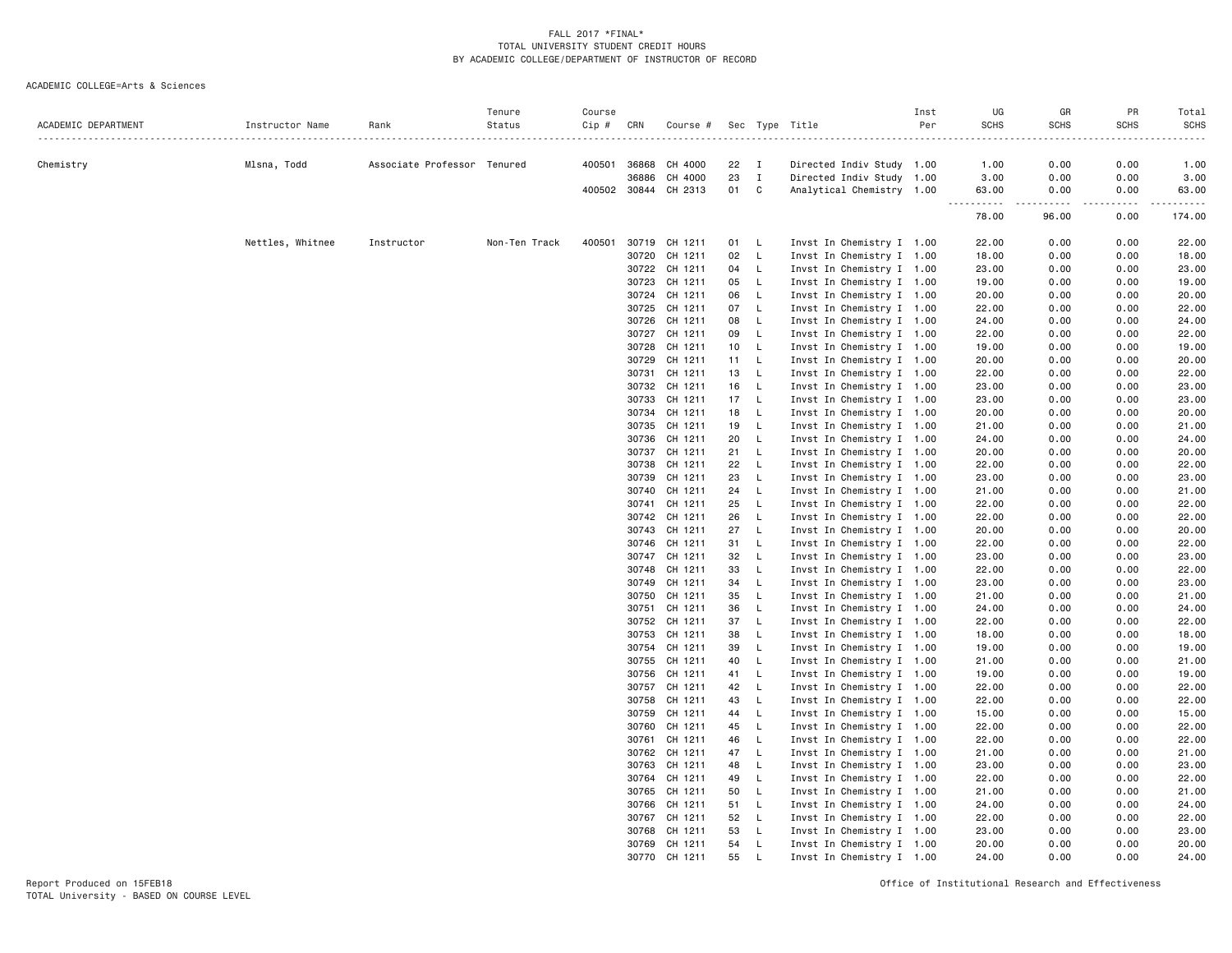| ACADEMIC DEPARTMENT | Instructor Name  | Rank                          | Tenure<br>Status | Course<br>Cip # | CRN            | Course #                 | Sec      |              | Type Title                                             | Inst<br>Per  | UG<br><b>SCHS</b>                 | GR<br><b>SCHS</b>                                                                                                                                             | PR<br><b>SCHS</b>                                                                                                                                            | Total<br><b>SCHS</b> |
|---------------------|------------------|-------------------------------|------------------|-----------------|----------------|--------------------------|----------|--------------|--------------------------------------------------------|--------------|-----------------------------------|---------------------------------------------------------------------------------------------------------------------------------------------------------------|--------------------------------------------------------------------------------------------------------------------------------------------------------------|----------------------|
|                     |                  |                               |                  |                 |                |                          |          |              |                                                        |              |                                   |                                                                                                                                                               |                                                                                                                                                              |                      |
| Chemistry           | Nettles, Whitnee | Instructor                    | Non-Ten Track    | 400501          | 30771          | CH 1211                  | 56       | L            | Invst In Chemistry I 1.00                              |              | 21.00                             | 0.00                                                                                                                                                          | 0.00                                                                                                                                                         | 21.00                |
|                     |                  |                               |                  |                 | 30772          | CH 1211                  | 57       | L,           | Invst In Chemistry I 1.00                              |              | 20.00                             | 0.00                                                                                                                                                          | 0.00                                                                                                                                                         | 20.00                |
|                     |                  |                               |                  |                 | 30773<br>30774 | CH 1211<br>CH 1211       | 58<br>59 | L.<br>L      | Invst In Chemistry I 1.00                              |              | 10.00<br>23.00                    | 0.00<br>0.00                                                                                                                                                  | 0.00<br>0.00                                                                                                                                                 | 10.00<br>23.00       |
|                     |                  |                               |                  |                 | 30776          | CH 1211                  | 62       | $\mathsf{L}$ | Invst In Chemistry I 1.00<br>Invst In Chemistry I 1.00 |              | 22.00                             | 0.00                                                                                                                                                          | 0.00                                                                                                                                                         | 22.00                |
|                     |                  |                               |                  |                 | 30777          | CH 1211                  | 63       | L.           | Invst In Chemistry I                                   | 1.00         | 18.00                             | 0.00                                                                                                                                                          | 0.00                                                                                                                                                         | 18.00                |
|                     |                  |                               |                  |                 | 30819          | CH 1221                  | 03       | L            | Invst Chemistry II                                     | 1.00         | 23.00                             | 0.00                                                                                                                                                          | 0.00                                                                                                                                                         | 23.00                |
|                     |                  |                               |                  |                 | 30820          | CH 1221                  | 04       | L.           | Invst Chemistry II                                     | 1.00         | 19.00                             | 0.00                                                                                                                                                          | 0.00                                                                                                                                                         | 19.00                |
|                     |                  |                               |                  |                 | 30822          | CH 1221                  | 06       | L            | Invst Chemistry II                                     | 1.00         | 20.00                             | 0.00                                                                                                                                                          | 0.00                                                                                                                                                         | 20.00                |
|                     |                  |                               |                  |                 | 30823          | CH 1221                  | 07       | L.           | Invst Chemistry II                                     | 1.00         | 22.00                             | 0.00                                                                                                                                                          | 0.00                                                                                                                                                         | 22.00                |
|                     |                  |                               |                  |                 | 30824          | CH 1221                  | 08       | L.           | Invst Chemistry II                                     | 1.00         | 20.00                             | 0.00                                                                                                                                                          | 0.00                                                                                                                                                         | 20.00                |
|                     |                  |                               |                  |                 | 30825          | CH 1221                  | 09       | L            | Invst Chemistry II                                     | 1.00         | 15.00                             | 0.00                                                                                                                                                          | 0.00                                                                                                                                                         | 15.00                |
|                     |                  |                               |                  |                 | 30827          | CH 1221                  | 13       | L            | Invst Chemistry II                                     | 1.00         | 22.00                             | 0.00                                                                                                                                                          | 0.00                                                                                                                                                         | 22.00                |
|                     |                  |                               |                  |                 | 30829          | CH 1221                  | 15       | L            | Invst Chemistry II                                     | 1.00         | 22.00                             | 0.00                                                                                                                                                          | 0.00                                                                                                                                                         | 22.00                |
|                     |                  |                               |                  |                 | 30830          | CH 1221                  | 16       | L            | Invst Chemistry II                                     | 1.00         | 23.00                             | 0.00                                                                                                                                                          | 0.00                                                                                                                                                         | 23.00                |
|                     |                  |                               |                  |                 | 34812          | CH 1221                  | 02       | L            | Invst Chemistry II                                     | 1.00         | 16.00                             | 0.00                                                                                                                                                          | 0.00                                                                                                                                                         | 16.00                |
|                     |                  |                               |                  |                 | 34814          | CH 1221                  | 12       | L            | Invst Chemistry II                                     | 1.00         | 19.00                             | 0.00                                                                                                                                                          | 0.00                                                                                                                                                         | 19.00                |
|                     |                  |                               |                  |                 | 34818          | CH 1211                  | 65       | L.           | Invst In Chemistry I                                   | 1.00         | 12.00                             | 0.00                                                                                                                                                          | 0.00                                                                                                                                                         | 12.00                |
|                     |                  |                               |                  |                 | 34819          | CH 1211                  | 61       | L            | Invst In Chemistry I                                   | 1.00         | 22.00                             | 0.00                                                                                                                                                          | 0.00                                                                                                                                                         | 22.00                |
|                     |                  |                               |                  |                 | 34822          | CH 1221                  | 20       | L,           | Invst Chemistry II                                     | 1.00         | 15.00                             | 0.00                                                                                                                                                          | 0.00                                                                                                                                                         | 15.00                |
|                     |                  |                               |                  | 400504 30837    |                | CH 1234                  | 02       | K            | Integrated Chemistry                                   | 0.50         | 0.00                              | 0.00                                                                                                                                                          | 0.00                                                                                                                                                         | 0.00                 |
|                     |                  |                               |                  |                 | 30838          | CH 1234                  | 03       | К            | Integrated Chemistry                                   | 0.50         | 0.00                              | 0.00                                                                                                                                                          | 0.00                                                                                                                                                         | 0.00                 |
|                     |                  |                               |                  |                 | 30839          | CH 1234                  | 04       | К            | Integrated Chemistry                                   | 0.50         | 0.00                              | 0.00                                                                                                                                                          | 0.00                                                                                                                                                         | 0.00                 |
|                     |                  |                               |                  |                 | 30851          | CH 4511                  | 03       | L            | Org Chem Lab I                                         | 0.40         | 8.40                              | 0.00                                                                                                                                                          | 0.00                                                                                                                                                         | 8.40                 |
|                     |                  |                               |                  |                 | 30852          | CH 4511                  | 05       | L.           | Org Chem Lab I                                         | 0.40         | 8.80                              | 0.00                                                                                                                                                          | 0.00                                                                                                                                                         | 8.80                 |
|                     |                  |                               |                  |                 | 30853          | CH 4511                  | 06       | L.           | Org Chem Lab I                                         | 0.40         | 6.80                              | 0.00                                                                                                                                                          | 0.00                                                                                                                                                         | 6.80                 |
|                     |                  |                               |                  |                 | 30854          | CH 4511                  | 07       | L.           | Org Chem Lab I                                         | 0.40         | 6.00                              | 0.00                                                                                                                                                          | 0.00                                                                                                                                                         | 6.00                 |
|                     |                  |                               |                  |                 | 30859          | CH 4511                  | 12       | <b>L</b>     | Org Chem Lab I                                         | 0.40         | 8.80                              | 0.00                                                                                                                                                          | 0.00                                                                                                                                                         | 8.80                 |
|                     |                  |                               |                  |                 | 30860          | CH 4511                  | 13       | L            | Org Chem Lab I                                         | 0.40         | 6.40                              | 0.00                                                                                                                                                          | 0.00                                                                                                                                                         | 6.40                 |
|                     |                  |                               |                  |                 | 30861          | CH 4511                  | 14       | L            | Org Chem Lab I                                         | 0.40         | 8.80                              | 0.00                                                                                                                                                          | 0.00                                                                                                                                                         | 8.80                 |
|                     |                  |                               |                  |                 | 30862          | CH 4511                  | 15       | L            | Org Chem Lab I                                         | 0.40         | 6.40                              | 0.00                                                                                                                                                          | 0.00                                                                                                                                                         | 6.40                 |
|                     |                  |                               |                  |                 | 30863          | CH 4511                  | 16       | L.           | Org Chem Lab I                                         | 0.40         | 8.80                              | 0.00                                                                                                                                                          | 0.00                                                                                                                                                         | 8.80                 |
|                     |                  |                               |                  |                 | 30864          | CH 4511                  | 18       | L.           | Org Chem Lab I                                         | 0.40         | 6.80                              | 0.00                                                                                                                                                          | 0.00                                                                                                                                                         | 6.80                 |
|                     |                  |                               |                  |                 | 34823          | CH 4511                  | 04       | L.           | Org Chem Lab I                                         | 0.40         | 5.60                              | 0.00                                                                                                                                                          | 0.00                                                                                                                                                         | 5.60                 |
|                     |                  |                               |                  |                 | 34825          | CH 4511                  | 21       | L.           | Org Chem Lab I                                         | 0.40         | 6.40                              | 0.00                                                                                                                                                          | 0.00                                                                                                                                                         | 6.40                 |
|                     |                  |                               |                  |                 | 34829          | CH 4511                  | 23       | L.           | Org Chem Lab I                                         | 0.40         | 5.60                              | 0.00                                                                                                                                                          | 0.00                                                                                                                                                         | 5.60                 |
|                     |                  |                               |                  |                 | 34833          | CH 4511                  | 27       | L            | Org Chem Lab I                                         | 0.40         | 8.40                              | 0.00                                                                                                                                                          | 0.00                                                                                                                                                         | 8.40                 |
|                     |                  |                               |                  |                 | 34835          | CH 4511                  | 28       | L            | Org Chem Lab I                                         | 0.40         | 6.40                              | 0.00                                                                                                                                                          | 0.00                                                                                                                                                         | 6.40                 |
|                     |                  |                               |                  |                 | 34837<br>34840 | CH 4511<br>CH 4511       | 29<br>19 | L.           | Org Chem Lab I                                         | 0.40         | 6.00<br>6.40                      | 0.00<br>0.00                                                                                                                                                  | 0.00<br>0.00                                                                                                                                                 | 6.00<br>6.40         |
|                     |                  |                               |                  |                 | 400599 36640   | CH 6990                  | 01       | L.<br>B      | Org Chem Lab I<br>Special Topic In CH                  | 0.40<br>0.80 | 0.00                              | 33.60                                                                                                                                                         | 0.00                                                                                                                                                         | 33.60                |
|                     |                  |                               |                  |                 |                |                          |          |              |                                                        |              | .                                 | $\frac{1}{2} \left( \frac{1}{2} \right) \left( \frac{1}{2} \right) \left( \frac{1}{2} \right) \left( \frac{1}{2} \right) \left( \frac{1}{2} \right)$          | .                                                                                                                                                            |                      |
|                     |                  |                               |                  |                 |                |                          |          |              |                                                        |              | 1533.80                           | 33.60                                                                                                                                                         | 0.00                                                                                                                                                         | 1567.40              |
|                     | Scott, Colleen   | Assistant Professor Ten Track |                  | 400501          | 30878          | CH 4603                  | 01       | L            | Undergraduate Resear 1.00                              |              | 3.00                              | 0.00                                                                                                                                                          | 0.00                                                                                                                                                         | 3.00                 |
|                     |                  |                               |                  |                 | 35634          | CH 9000                  | 08       | D            | Research / Diss                                        | 1.00         | 0.00                              | 23.00                                                                                                                                                         | 0.00                                                                                                                                                         | 23.00                |
|                     |                  |                               |                  |                 | 35856          | CH 4000                  | 04       | $\mathbf I$  | Directed Indiv Study                                   | 1.00         | 2.00                              | 0.00                                                                                                                                                          | 0.00                                                                                                                                                         | 2.00                 |
|                     |                  |                               |                  |                 | 400504 30872   | CH 4523                  | 01       | C            | Organic Chemistry II 1.00                              |              | 258.00                            | 0.00                                                                                                                                                          | 0.00                                                                                                                                                         | 258.00               |
|                     |                  |                               |                  |                 | 400599 36641   | CH 8990                  | 02       | C            | Special Topic In CH                                    | 1.00         | 0.00<br>$\sim$ $\sim$ $\sim$<br>. | 13.00<br>$\frac{1}{2} \left( \frac{1}{2} \right) \left( \frac{1}{2} \right) \left( \frac{1}{2} \right) \left( \frac{1}{2} \right) \left( \frac{1}{2} \right)$ | 0.00<br>$\frac{1}{2} \left( \frac{1}{2} \right) \left( \frac{1}{2} \right) \left( \frac{1}{2} \right) \left( \frac{1}{2} \right) \left( \frac{1}{2} \right)$ | 13.00                |
|                     |                  |                               |                  |                 |                |                          |          |              |                                                        |              | 263.00                            | 36.00                                                                                                                                                         | 0.00                                                                                                                                                         | 299.00               |
|                     | Smith, Laura     | Instructor                    | Non-Ten Track    | 400501          | 30714          | CH 1043<br>30715 CH 1051 | 01<br>01 | C<br>L       | Survey of Chemistry<br>Experimental Chem               | 1.00<br>1.00 | 1044.00<br>111.00                 | 0.00<br>0.00                                                                                                                                                  | 0.00<br>0.00                                                                                                                                                 | 1044.00<br>111.00    |
|                     |                  |                               |                  |                 |                |                          |          |              |                                                        |              |                                   |                                                                                                                                                               |                                                                                                                                                              |                      |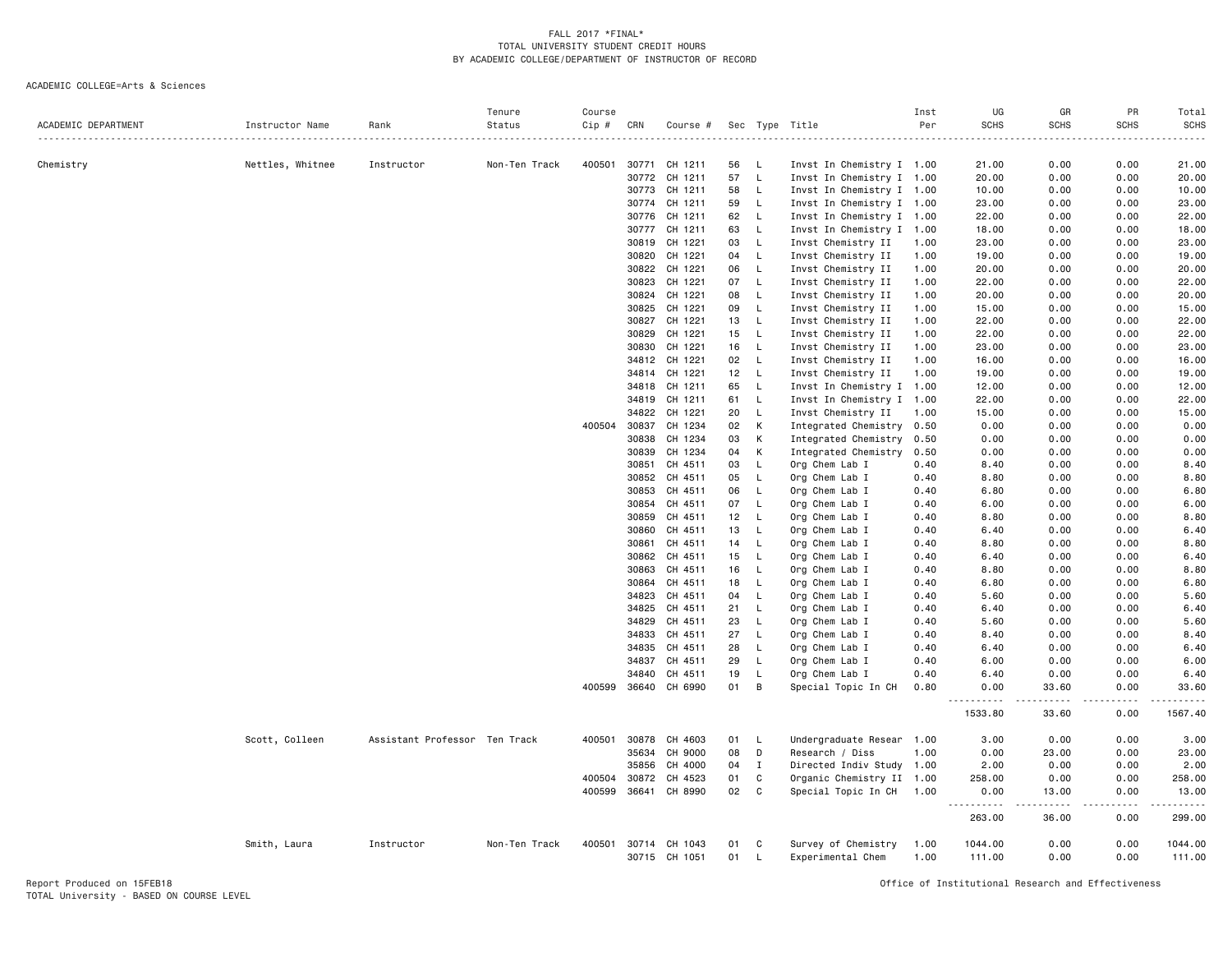| ACADEMIC DEPARTMENT | Instructor Name  | Rank                              | Tenure<br>Status | Course<br>Cip #  | CRN            | Course #           |                 |                              | Sec Type Title                                         | Inst<br>Per | UG<br><b>SCHS</b>     | GR<br><b>SCHS</b> | PR<br><b>SCHS</b> | Total<br><b>SCHS</b><br>.                                                                                                          |
|---------------------|------------------|-----------------------------------|------------------|------------------|----------------|--------------------|-----------------|------------------------------|--------------------------------------------------------|-------------|-----------------------|-------------------|-------------------|------------------------------------------------------------------------------------------------------------------------------------|
| Chemistry           | Smith, Laura     | Instructor                        | Non-Ten Track    | 400501           | 30716          | CH 1053            | 01              | C                            | Survey of Chemistry                                    | 1.00        | 162.00                | 0.00              | 0.00              | 162.00                                                                                                                             |
|                     |                  |                                   |                  |                  | 34121          | CH 1043            | 501 C           |                              | Survey of Chemistry                                    | 1.00        | 75.00                 | 0.00              | 0.00              | 75.00                                                                                                                              |
|                     |                  |                                   |                  |                  | 34122          | CH 1051            | 501 L           |                              | Experimental Chem                                      | 1.00        | 10.00                 | 0.00              | 0.00              | 10.00                                                                                                                              |
|                     |                  |                                   |                  |                  | 400502 30841   | CH 2311            | 01              | L.                           | Analytical Chem I La                                   | 1.00        | 8.00                  | 0.00              | 0.00              | 8.00                                                                                                                               |
|                     |                  |                                   |                  |                  | 30842          | CH 2311            | 02              | <b>L</b>                     | Analytical Chem I La                                   | 1.00        | 9.00                  | 0.00              | 0.00              | 9.00                                                                                                                               |
|                     |                  |                                   |                  |                  | 400506 30846   | CH 4411            | 01              | L.                           | Physical Chem Lab I                                    | 0.60        | 7.20                  | 0.00              | 0.00              | 7.20                                                                                                                               |
|                     |                  |                                   |                  |                  | 30847          | CH 4411            | 02              | L.                           | Physical Chem Lab I                                    | 0.60        | 7.80<br>$- - - - - -$ | 0.00<br>$- - -$   | 0.00<br>.         | 7.80<br>.                                                                                                                          |
|                     |                  |                                   |                  |                  |                |                    |                 |                              |                                                        |             | 1434.00               | 0.00              | 0.00              | 1434.00                                                                                                                            |
|                     | Stokes, Sean     | Instructor                        | Non-Ten Track    | 400504           | 30874          | CH 4554            | 01              | C                            | Integrated Organic I 1.00                              |             | 72.00                 | 0.00              | 0.00              | 72.00                                                                                                                              |
|                     |                  |                                   |                  |                  | 30875          | CH 4554            | 02              | К                            | Integrated Organic I 1.00                              |             | 0.00                  | 0.00              | 0.00              | 0.00                                                                                                                               |
|                     |                  |                                   |                  |                  | 30876          | CH 4554            | 03              | К                            | Integrated Organic I 1.00                              |             | 0.00                  | 0.00              | 0.00              | 0.00                                                                                                                               |
|                     |                  |                                   |                  |                  | 30877          | CH 4554            | H01 C           |                              | Integrated Organic I 1.00                              |             | 20.00<br>.            | 0.00<br>$- - - -$ | 0.00<br>.         | 20.00<br>$\frac{1}{2} \left( \frac{1}{2} \right) \left( \frac{1}{2} \right) \left( \frac{1}{2} \right) \left( \frac{1}{2} \right)$ |
|                     |                  |                                   |                  |                  |                |                    |                 |                              |                                                        |             | 92.00                 | 0.00              | 0.00              | 92.00                                                                                                                              |
|                     | Sygula, Andrzej  | Professor                         | Tenured          |                  | 400599 36639   | CH 8990            | 01              | C                            | Special Topic In CH                                    | 1.00        | 0.00<br>.             | 60.00             | 0.00              | 60.00                                                                                                                              |
|                     |                  |                                   |                  |                  |                |                    |                 |                              |                                                        |             | 0.00                  | 60.00             | 0.00              | 60.00                                                                                                                              |
|                     | Webster, Charles | Professor                         | Tenured          | 400501           | 35636          | CH 9000            | 10              | D                            | Research / Diss                                        | 1.00        | 0.00                  | 49.00             | 0.00              | 49.00                                                                                                                              |
|                     |                  |                                   |                  |                  | 35648          | CH 8000            | 10 <sub>1</sub> | D                            | Research / Thesis                                      | 1.00        | 0.00                  | 1.00              | 0.00              | 1.00                                                                                                                               |
|                     |                  |                                   |                  |                  | 36848          | CH 4000            | 20              | $\mathbf I$                  | Directed Indiv Study                                   | 1.00        | 3.00                  | 0.00              | 0.00              | 3.00                                                                                                                               |
|                     |                  |                                   |                  |                  | 400503 36166   | CH 8203            | 01              | C                            | Adv Inorg Chem II                                      | 1.00        | 0.00<br>.             | 12.00             | 0.00<br>.         | 12.00                                                                                                                              |
|                     |                  |                                   |                  |                  |                |                    |                 |                              |                                                        |             | 3.00                  | 62.00             | 0.00              | 65.00                                                                                                                              |
|                     | Wipf, David      | Professor                         | Tenured          | 400501           | 30888          | CH 4711            | 01              | C                            | Senior Seminar                                         | 1.00        | 15.00                 | 0.00              | 0.00              | 15.00                                                                                                                              |
|                     |                  |                                   |                  |                  | 30894          | CH 8711            | 01              | S                            | Seminar                                                | 1.00        | 0.00                  | 2.00              | 0.00              | 2.00                                                                                                                               |
|                     |                  |                                   |                  |                  | 30895          | CH 8721            | 01              | s                            | Seminar                                                | 1.00        | 0.00                  | 1.00              | 0.00              | 1.00                                                                                                                               |
|                     |                  |                                   |                  |                  | 30896          | CH 8731            | 01              | S                            | Seminar                                                | 1.00        | 0.00                  | 1.00              | 0.00              | 1.00                                                                                                                               |
|                     |                  |                                   |                  |                  | 35637          | CH 9000            | 11              | D                            | Research / Diss                                        | 1.00        | 0.00                  | 39.00             | 0.00              | 39.00                                                                                                                              |
|                     |                  |                                   |                  |                  | 35649          | CH 8000            | 11              | D                            | Research / Thesis                                      | 1.00        | 0.00                  | 15.00             | 0.00              | 15.00                                                                                                                              |
|                     |                  |                                   |                  |                  | 36856          | CH 4000            | 21              | $\mathbf I$                  | Directed Indiv Study                                   | 1.00        | 1.00                  | 0.00              | 0.00              | 1.00                                                                                                                               |
|                     |                  |                                   |                  | 400502<br>400504 | 36167<br>30890 | CH 8333<br>CH 8111 | 01<br>01        | $\mathbb{C}$<br>$\mathtt{C}$ | Adv Instrum Analysis 1.00<br>Professional Chemist 1.00 |             | 0.00<br>0.00          | 48.00<br>15.00    | 0.00<br>0.00      | 48.00<br>15.00                                                                                                                     |
|                     |                  |                                   |                  |                  |                |                    |                 |                              |                                                        |             | 16.00                 | 121.00            | 0.00              | 137.00                                                                                                                             |
|                     | Xu, Xue          | Clinical Assist Pro Non-Ten Track |                  | 400501           | 30784          | CH 1213            | 06              | C                            | Chemistry I                                            | 0.90        | 97.20                 | 0.00              | 0.00              | 97.20                                                                                                                              |
|                     |                  |                                   |                  |                  | 30785          | CH 1213            | 07              | $\mathbb{C}$                 | Chemistry I                                            | 0.90        | 102.60                | 0.00              | 0.00              | 102.60                                                                                                                             |
|                     |                  |                                   |                  |                  | 30786          | CH 1213            | 08              | C                            | Chemistry I                                            | 0.90        | 97.20                 | 0.00              | 0.00              | 97.20                                                                                                                              |
|                     |                  |                                   |                  |                  | 30787          | CH 1213            | 09              | C                            | Chemistry I                                            | 0.90        | 89.10                 | 0.00              | 0.00              | 89.10                                                                                                                              |
|                     |                  |                                   |                  |                  | 30788          | CH 1213            | 10              | C                            | Chemistry I                                            | 0.90        | 94.50                 | 0.00              | 0.00              | 94.50                                                                                                                              |
|                     |                  |                                   |                  |                  | 30789          | CH 1213            | 11              | C                            | Chemistry I                                            | 0.90        | 89.10                 | 0.00              | 0.00              | 89.10                                                                                                                              |
|                     |                  |                                   |                  |                  | 30790          | CH 1213            | 12              | C                            | Chemistry I                                            | 0.90        | 91.80                 | 0.00              | 0.00              | 91.80                                                                                                                              |
|                     |                  |                                   |                  |                  | 30791          | CH 1213            | 13              | C                            | Chemistry I                                            | 0.90        | 102.60                | 0.00              | 0.00              | 102.60                                                                                                                             |
|                     |                  |                                   |                  |                  | 30792          | CH 1213            | 14              | C                            | Chemistry I                                            | 0.90        | 97.20                 | 0.00              | 0.00              | 97.20                                                                                                                              |
|                     |                  |                                   |                  |                  | 30793          | CH 1213            | 15              | C                            | Chemistry I                                            | 0.90        | 97.20                 | 0.00              | 0.00              | 97.20                                                                                                                              |
|                     |                  |                                   |                  |                  | 30794          | CH 1213            | 16              | C                            | Chemistry I                                            | 0.90        | 91.80                 | 0.00              | 0.00              | 91.80                                                                                                                              |
|                     |                  |                                   |                  |                  | 30795          | CH 1213            | 17              | C                            | Chemistry I                                            | 0.90        | 86.40                 | 0.00              | 0.00              | 86.40                                                                                                                              |
|                     |                  |                                   |                  |                  | 30796          | CH 1213            | 18              | C                            | Chemistry I                                            | 0.90        | 86.40                 | 0.00              | 0.00              | 86.40                                                                                                                              |
|                     |                  |                                   |                  |                  | 30797          | CH 1213            | 19              | C                            | Chemistry I                                            | 0.90        | 70.20                 | 0.00              | 0.00              | 70.20                                                                                                                              |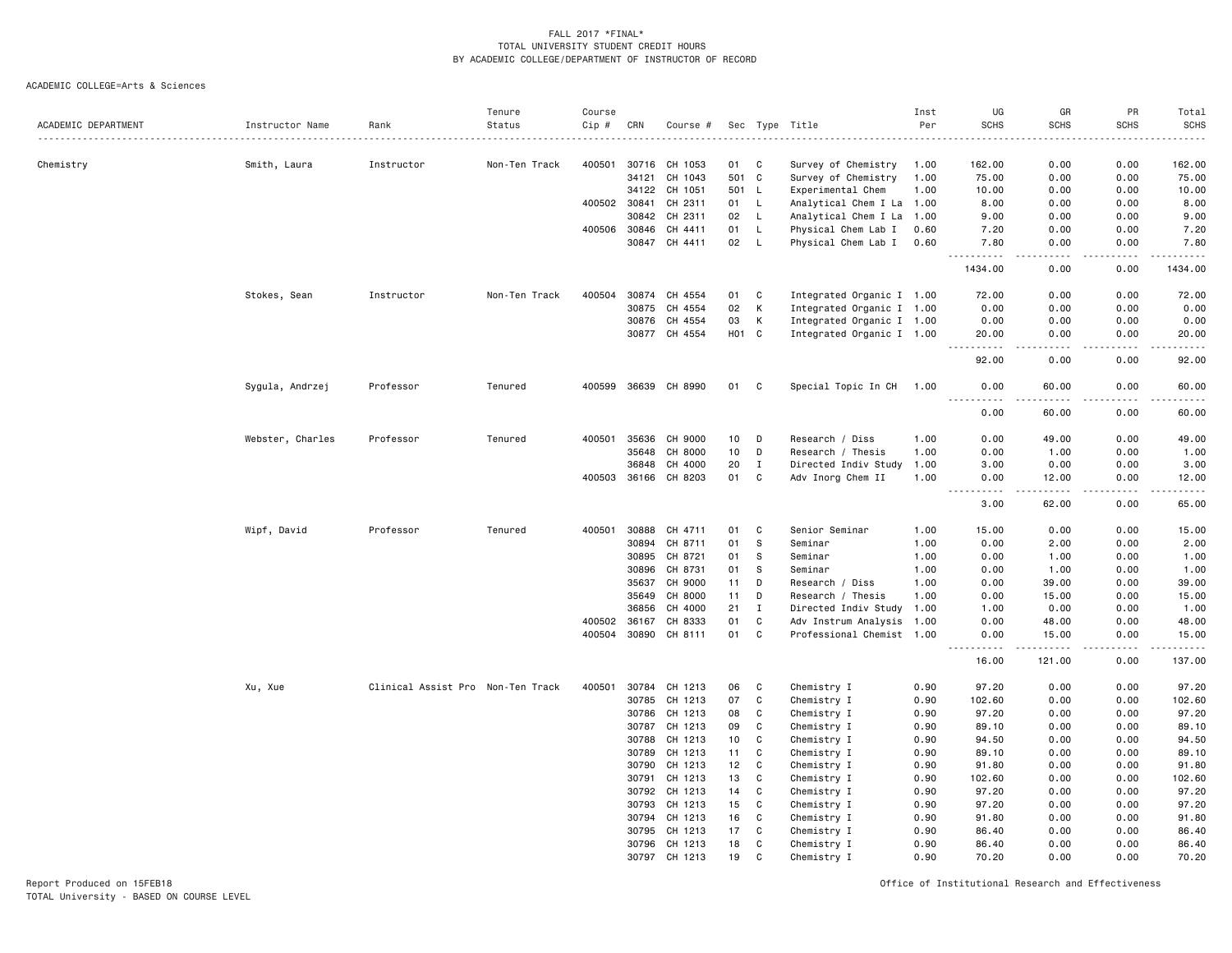| ACADEMIC DEPARTMENT                                                                         | Instructor Name | Rank                              | Tenure<br>Status | Course<br>Cip # | CRN                     | Course #                      |                |                                    | Sec Type Title                                     | Inst<br>Per          | UG<br><b>SCHS</b>                   | GR<br>SCHS                                    | PR<br><b>SCHS</b>                | Total<br><b>SCHS</b>                 |
|---------------------------------------------------------------------------------------------|-----------------|-----------------------------------|------------------|-----------------|-------------------------|-------------------------------|----------------|------------------------------------|----------------------------------------------------|----------------------|-------------------------------------|-----------------------------------------------|----------------------------------|--------------------------------------|
| Chemistry                                                                                   | Xu, Xue         | Clinical Assist Pro Non-Ten Track |                  | 400501          | 30798<br>30799<br>30845 | CH 1213<br>CH 1213<br>CH 3141 | 20<br>21<br>01 | C.<br>$\mathbf{C}$<br>$\mathbf{C}$ | Chemistry I<br>Chemistry I<br>Prof Chem: Literatur | 0.90<br>0.90<br>1.00 | 86.40<br>43.20<br>16.00             | 0.00<br>0.00<br>0.00                          | 0.00<br>0.00<br>0.00             | 86.40<br>43.20<br>16.00              |
|                                                                                             |                 |                                   |                  |                 |                         |                               |                |                                    |                                                    |                      | .<br>1438.90                        | -------<br>0.00                               | .<br>0.00                        | .<br>1438.90                         |
|                                                                                             | Zhang, Dongmao  | Associate Professor Tenured       |                  | 400501          | 35638<br>35650          | CH 9000<br>CH 8000            | $12$ D<br>12 D |                                    | Research / Diss<br>Research / Thesis               | 1.00<br>1.00         | 0.00<br>0.00<br>0.00                | 58.00<br>6.00<br>64.00                        | 0.00<br>0.00<br>0.00             | 58.00<br>6.00<br>64.00               |
| =====================================<br>Chemistry<br>===================================== |                 |                                   |                  |                 |                         |                               |                |                                    |                                                    |                      | ==========<br>9955.00<br>========== | $=$ = = = = = = = = =<br>733.00<br>========== | ==========<br>0.00<br>========== | ==========<br>10688.00<br>========== |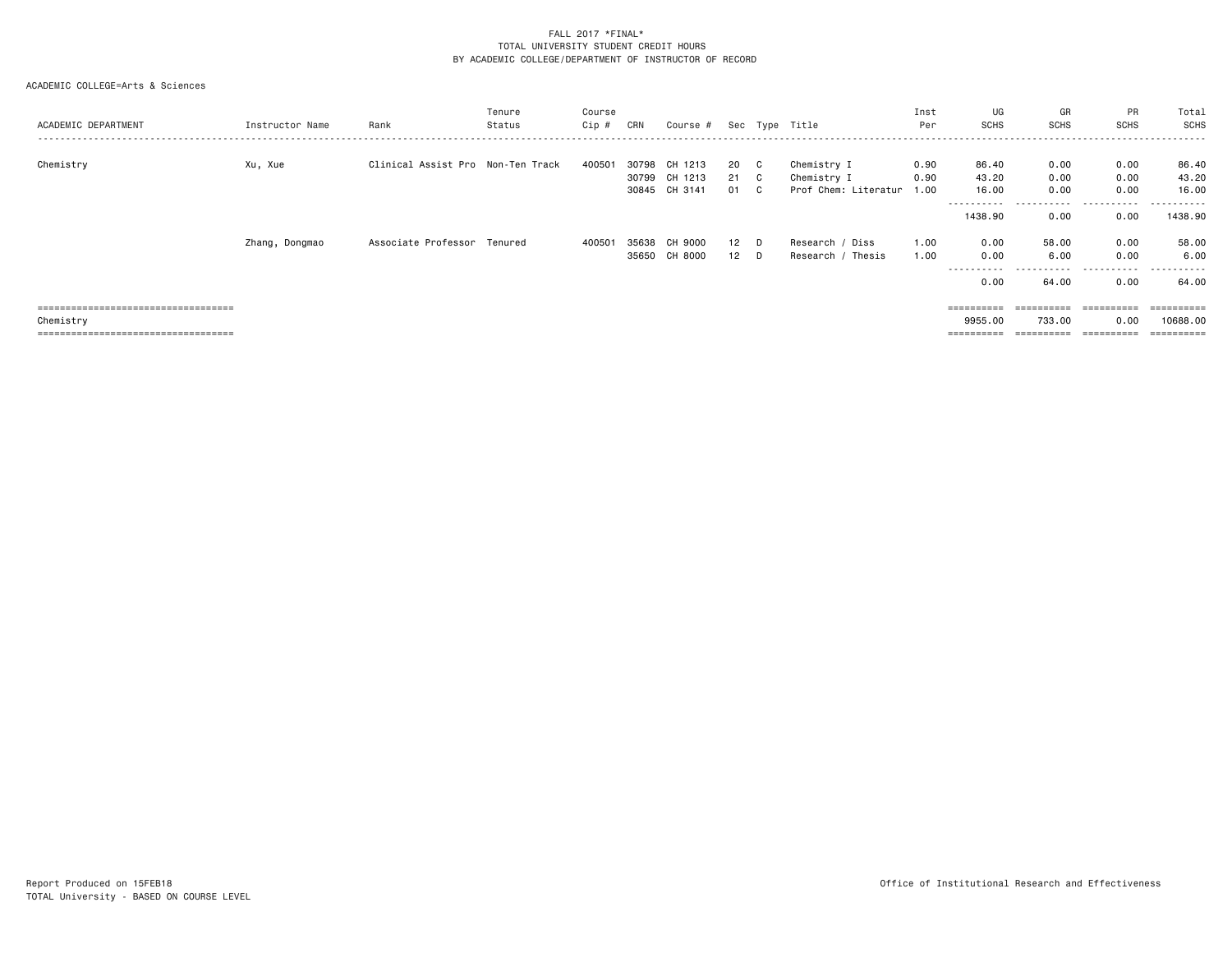| ACADEMIC DEPARTMENT                                | Instructor Name   | Rank                              | Tenure<br>Status | Course<br>Cip # | CRN          | Course #              |                   |              | Sec Type Title            | Inst<br>Per | UG<br><b>SCHS</b>                      | GR<br><b>SCHS</b>    | PR<br><b>SCHS</b> | Total<br><b>SCHS</b><br>$- - - - -$ |
|----------------------------------------------------|-------------------|-----------------------------------|------------------|-----------------|--------------|-----------------------|-------------------|--------------|---------------------------|-------------|----------------------------------------|----------------------|-------------------|-------------------------------------|
| Classical & Modern Languages & Lite Arroyo, Silvia |                   | Assistant Professor Ten Track     |                  |                 |              | 160905 32111 FLS 1113 | 18                | C            | Spanish I                 | 0.75        | 47.25                                  | 0.00                 | 0.00              | 47.25                               |
|                                                    |                   |                                   |                  |                 | 32121        | FLS 1113              | H <sub>01</sub> C |              | Spanish I - Honors        | 0.75        | 56.25                                  | 0.00                 | 0.00              | 56.25                               |
|                                                    |                   |                                   |                  |                 | 36160        | <b>FLS 7000</b>       | 01                | $\mathbf{I}$ | Directed Indiv Study 1.00 |             | 0.00                                   | 3.00                 | 0.00              | 3.00                                |
|                                                    |                   |                                   |                  |                 |              | 169999 36006 FLS 8990 | 01                | C            | Special Topic In FLS 1.00 |             | 0.00<br>.                              | 15.00<br>.           | 0.00              | 15.00<br>.                          |
|                                                    |                   |                                   |                  |                 |              |                       |                   |              |                           |             | 103.50                                 | 18.00                | 0.00              | 121.50                              |
|                                                    | Bartera, Salvador | Assistant Professor Ten Track     |                  | 161200          |              | 34469 FL 4133         | 01                | C            | Roman Civilization        | 1.00        | 24.00                                  | 0.00                 | 0.00              | 24.00                               |
|                                                    |                   |                                   |                  | 161203          | 32082        | FLL 1113              | 02                | C            | Latin I                   | 1.00        | 63.00                                  | 0.00                 | 0.00              | 63.00                               |
|                                                    |                   |                                   |                  |                 | 32083        | FLL 1113              | 03                | C            | Latin I                   | 1.00        | 48.00                                  | 0.00                 | 0.00              | 48.00                               |
|                                                    |                   |                                   |                  |                 |              | 32084 FLL 1113        | 04                | C            | Latin I                   | 1.00        | 15.00<br>$- - - - - -$                 | 0.00<br>.            | 0.00<br>.         | 15.00<br><u>.</u>                   |
|                                                    |                   |                                   |                  |                 |              |                       |                   |              |                           |             | 150.00                                 | 0.00                 | 0.00              | 150.00                              |
|                                                    | Boufous, Nadine   | Grad Teach Assist                 | Not Applicable   |                 |              | 141101 31620 EM 3313  | 02 C              |              | Fluid Mechanics           | 1.00        | 171.00<br>$  -$<br>. <b>.</b>          | 0.00<br>.            | 0.00<br>.         | 171.00<br>.                         |
|                                                    |                   |                                   |                  |                 |              |                       |                   |              |                           |             | 171.00                                 | 0.00                 | 0.00              | 171.00                              |
|                                                    | Bunz, Morgane     | Lecturer                          | Non-Ten Track    |                 |              | 160901 34223 FLF 1113 | 501 C             |              | French I                  | 1.00        | 39.00                                  | 0.00                 | 0.00              | 39.00                               |
|                                                    |                   |                                   |                  |                 |              | 34851 FLF 1123        | 501 C             |              | French II                 | 1.00        | 24.00                                  | 0.00                 | 0.00              | 24.00                               |
|                                                    |                   |                                   |                  |                 |              |                       |                   |              |                           |             | .                                      |                      |                   | .                                   |
|                                                    |                   |                                   |                  |                 |              |                       |                   |              |                           |             | 63.00                                  | 0.00                 | 0.00              | 63.00                               |
|                                                    | Calderon, Beth    | Lecturer                          | Non-Ten Track    |                 |              | 160905 34870 FLS 3323 | 201 C             |              | Entrprs Span-Speak W 1.00 |             | 54.00<br>.                             | 0.00<br>.            | 0.00<br>.         | 54.00<br>.                          |
|                                                    |                   |                                   |                  |                 |              |                       |                   |              |                           |             | 54.00                                  | 0.00                 | 0.00              | 54.00                               |
|                                                    | Clark, Mark       | Associate Professor Tenured       |                  |                 |              | 161202 32073 FLH 1113 | 01                | C            | Greek I                   | 1.00        | 60.00                                  | 0.00                 | 0.00              | 60.00                               |
|                                                    |                   |                                   |                  |                 |              | 32074 FLH 2133        | 01                | C            | Greek III                 | 1.00        | 18.00                                  | 0.00                 | 0.00              | 18.00                               |
|                                                    |                   |                                   |                  |                 | 161203 34460 | FLL 1113              | 05                | C            | Latin I                   | 1.00        | 93.00                                  | 0.00                 | 0.00              | 93.00                               |
|                                                    |                   |                                   |                  |                 | 36470        | FLL 4000              | 02                | $\mathbf{I}$ | Directed Indiv Study 1.00 |             | 2.00                                   | 0.00                 | 0.00              | 2.00                                |
|                                                    |                   |                                   |                  |                 |              | 36655 FLL 3111        | 01                | C            | Latin Prose Composit 1.00 |             | 1.00                                   | 0.00                 | 0.00              | 1.00                                |
|                                                    |                   |                                   |                  |                 |              | 169999 32025 FL 1001  | F01 C             |              | First Year Seminar        | 1.00        | 17.00<br>$- - -$<br>. <b>.</b>         | 0.00<br>. <u>. .</u> | 0.00<br>.         | 17.00<br>.                          |
|                                                    |                   |                                   |                  |                 |              |                       |                   |              |                           |             | 191.00                                 | 0.00                 | 0.00              | 191.00                              |
|                                                    | Davisson, Brian   | Assistant Professor Ten Track     |                  |                 |              | 160905 32148 FLS 3113 | 02                | C            | Advanced Spanish Com 1.00 |             | 54.00                                  | 0.00                 | 0.00              | 54.00                               |
|                                                    |                   |                                   |                  |                 |              | 35078 FLS 4453        | 01                | C            | Spanish Culture, 189 1.00 |             | 42.00                                  | 0.00                 | 0.00              | 42.00                               |
|                                                    |                   |                                   |                  |                 |              | 35079 FLS 6453        | 01                | C            | Spanish Culture, 189 1.00 |             | 0.00<br><u>.</u>                       | 18.00<br>.           | 0.00<br>.         | 18.00<br>.                          |
|                                                    |                   |                                   |                  |                 |              |                       |                   |              |                           |             | 96.00                                  | 18.00                | 0.00              | 114.00                              |
|                                                    | Debicka, Anna     | Instructor                        | Non-Ten Track    |                 |              | 160905 32118 FLS 1113 | 26                | C            | Spanish I                 | 0.75        | 54.00                                  | 0.00                 | 0.00              | 54.00                               |
|                                                    |                   |                                   |                  |                 | 32122        | FLS 1123              | 01                | C            | Spanish II                | 0.75        | 63.00                                  | 0.00                 | 0.00              | 63.00                               |
|                                                    |                   |                                   |                  |                 |              | 32123 FLS 1123        | 02                | C            | Spanish II                | 0.75        | 60.75                                  | 0.00                 | 0.00              | 60.75                               |
|                                                    |                   |                                   |                  |                 |              | 32124 FLS 1123        | 03                | C            | Spanish II                | 0.75        | 56.25<br>$\sim$ $\sim$ $\sim$<br>----- | 0.00<br>.            | 0.00<br>.         | 56.25<br>.                          |
|                                                    |                   |                                   |                  |                 |              |                       |                   |              |                           |             | 234.00                                 | 0.00                 | 0.00              | 234.00                              |
|                                                    | DiGiulio, Scott   | Visiting Assist Pro Non-Ten Track |                  | 160101          | 32027        | FL 4143               | 02                | C            | Classical Mythology       | 1.00        | 123.00                                 | 0.00                 | 0.00              | 123.00                              |
|                                                    |                   |                                   |                  | 161203          | 34461        | FLL 1113              | 06                | C            | Latin I                   | 1.00        | 48.00                                  | 0.00                 | 0.00              | 48.00                               |
|                                                    |                   |                                   |                  | 240101          | 36583        | HON 4000              | 04                | $\mathbf{I}$ | Directed Individual       | 1.00        | 1.00                                   | 0.00                 | 0.00              | 1.00                                |
|                                                    |                   |                                   |                  |                 |              | 380201 34586 REL 4143 | 02                | C            | Classical Mythology       | 1.00        | 60.00                                  | 0.00                 | 0.00              | 60.00                               |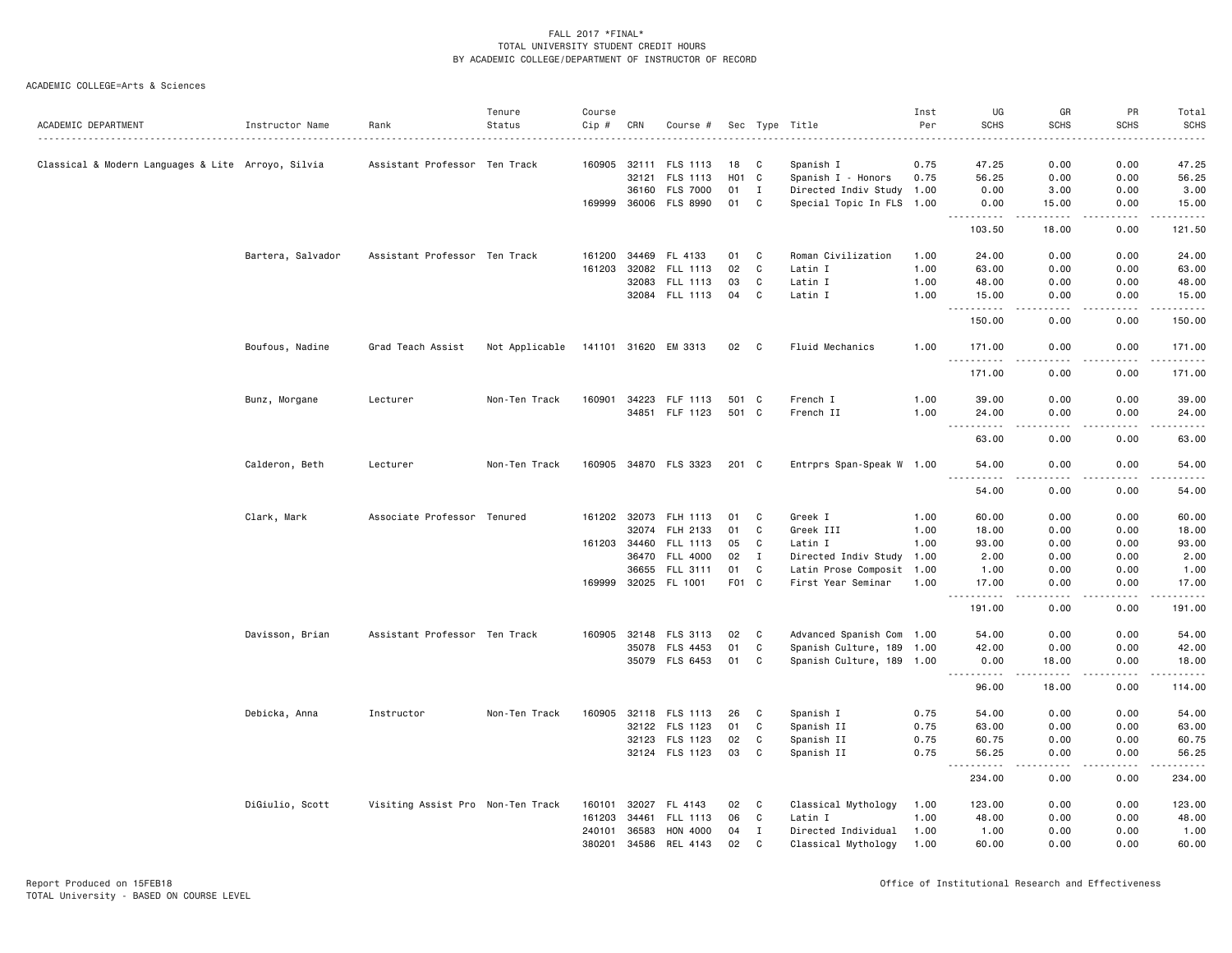| ACADEMIC COLLEGE=Arts & Sciences |  |
|----------------------------------|--|
|----------------------------------|--|

| ACADEMIC DEPARTMENT                                | Instructor Name   | Rank                        | Tenure<br>Status | Course<br>Cip # | CRN          | Course #                   |          |        | Sec Type Title            | Inst<br>Per  | UG<br><b>SCHS</b>                   | GR<br><b>SCHS</b>     | PR<br><b>SCHS</b> | Total<br><b>SCHS</b> |
|----------------------------------------------------|-------------------|-----------------------------|------------------|-----------------|--------------|----------------------------|----------|--------|---------------------------|--------------|-------------------------------------|-----------------------|-------------------|----------------------|
|                                                    |                   |                             |                  |                 |              |                            |          |        |                           |              |                                     |                       |                   |                      |
|                                                    |                   |                             |                  |                 |              |                            |          |        |                           |              | <u>.</u><br>232.00                  | 0.00                  | 0.00              | 232.00               |
| Classical & Modern Languages & Lite Dunlap, Monika |                   | Instructor                  | Non-Ten Track    |                 |              | 160901 32039 FLF 1123      | 01       | C      | French II                 | 0.75         | 20.25                               | 0.00                  | 0.00              | 20.25                |
|                                                    |                   |                             |                  |                 | 32040        | FLF 1123                   | 02       | C      | French II                 | 0.75         | 58.50                               | 0.00                  | 0.00              | 58.50                |
|                                                    |                   |                             |                  |                 |              | 32041 FLF 1123             | 03       | C      | French II                 | 0.75         | 27.00                               | 0.00                  | 0.00              | 27.00                |
|                                                    |                   |                             |                  |                 | 32048        | FLF 3114                   | 01       | В      | Adv French Comp           | 0.75         | 24.00                               | 0.00                  | 0.00              | 24.00<br>.           |
|                                                    |                   |                             |                  |                 |              |                            |          |        |                           |              | .<br>$\sim$ $\sim$ $\sim$<br>129.75 | $\frac{1}{2}$<br>0.00 | 0.00              | 129.75               |
|                                                    | Fabel, Ekaterina  | Lecturer                    | Non-Ten Track    | 160402          | 32090        | FLR 1113                   | 01       | C      | Russian I                 | 1.00         | 30.00                               | 0.00                  | 0.00              | 30.00                |
|                                                    |                   |                             |                  |                 | 32091        | FLR 1113                   | 02       | C      | Russian I                 | 1.00         | 45.00                               | 0.00                  | 0.00              | 45.00                |
|                                                    |                   |                             |                  |                 | 32092        | FLR 2133                   | 01       | C      | Russian III               | 1.00         | 21.00                               | 0.00                  | 0.00              | 21.00                |
|                                                    |                   |                             |                  |                 | 36816        | FLR 4990                   | 01       | C      | Special Topic In Flr 1.00 |              | 21.00<br>.                          | 0.00<br>.             | 0.00<br>.         | 21.00<br>.           |
|                                                    |                   |                             |                  |                 |              |                            |          |        |                           |              | 117.00                              | 0.00                  | 0.00              | 117.00               |
|                                                    | Fondren, Chevy    | Lecturer                    | Non-Ten Track    | 160501          | 32056        | FLG 1113                   | 01       | C      | German I                  | 0.75         | 54.00                               | 0.00                  | 0.00              | 54.00                |
|                                                    |                   |                             |                  |                 |              | 32057 FLG 1113             | 02       | C      | German I                  | 0.25         | 9.75                                | 0.00                  | 0.00              | 9.75                 |
|                                                    |                   |                             |                  |                 |              | 32058 FLG 1113             | 03       | C      | German I                  | 0.25         | 9.00                                | 0.00                  | 0.00              | 9.00                 |
|                                                    |                   |                             |                  |                 | 32059        | FLG 1113                   | 04       | C      | German I                  | 0.25         | 14.25                               | 0.00                  | 0.00              | 14.25                |
|                                                    |                   |                             |                  |                 | 32064        | FLG 2133                   | 02       | C      | German III                | 1.00         | 60.00                               | 0.00                  | 0.00              | 60.00                |
|                                                    |                   |                             |                  |                 |              | 34462 FLG 1123             | 02       | C      | German II                 | 0.75         | 33.75<br>.                          | 0.00                  | 0.00              | 33.75                |
|                                                    |                   |                             |                  |                 |              |                            |          |        |                           |              | 180.75                              | 0.00                  | 0.00              | 180.75               |
|                                                    | Frerot, Stephanie | Grad Teach Assist           | Not Applicable   |                 |              | 160901 32033 FLF 1113      | 01       | C      | French I                  | 0.25         | 21.00                               | 0.00                  | 0.00              | 21.00                |
|                                                    |                   |                             |                  |                 |              | 32048 FLF 3114             | 01       | В      | Adv French Comp           | 0.25         | 8.00<br>.<br>$\frac{1}{2}$          | 0.00<br>.             | 0.00<br><u>.</u>  | 8.00<br><u>.</u>     |
|                                                    |                   |                             |                  |                 |              |                            |          |        |                           |              | 29.00                               | 0.00                  | 0.00              | 29.00                |
|                                                    | Gray, Sally       | Associate Professor Tenured |                  | 160501          | 32057        | FLG 1113                   | 02       | C      | German I                  | 0.75         | 29.25                               | 0.00                  | 0.00              | 29.25                |
|                                                    |                   |                             |                  |                 | 32059        | FLG 1113                   | 04       | C      | German I                  | 0.75         | 42.75                               | 0.00                  | 0.00              | 42.75                |
|                                                    |                   |                             |                  |                 | 34464        | FLG 3124                   | 01       | C      | Advan German Convers 1.00 |              | 52.00                               | 0.00                  | 0.00              | 52.00                |
|                                                    |                   |                             |                  |                 | 36895        | FLG 4000                   | 01       | I      | Directed Indiv Study 1.00 |              | 3.00<br><u>.</u>                    | 0.00<br>.             | 0.00<br>.         | 3.00<br>.            |
|                                                    |                   |                             |                  |                 |              |                            |          |        |                           |              | 127.00                              | 0.00                  | 0.00              | 127.00               |
|                                                    | Hainsey, Arianne  | Lecturer                    | Non-Ten Track    | 160501          | 32056        | FLG 1113                   | 01       | C      | German I                  | 0.25         | 18.00                               | 0.00                  | 0.00              | 18.00                |
|                                                    |                   |                             |                  |                 | 32058        | FLG 1113                   | 03       | C      | German I                  | 0.75         | 27.00                               | 0.00                  | 0.00              | 27.00                |
|                                                    |                   |                             |                  |                 | 34462        | FLG 1123                   | 02       | C      | German II                 | 0.25         | 11.25                               | 0.00                  | 0.00              | 11.25                |
|                                                    |                   |                             |                  |                 | 160905 32095 | FLS 1113                   | 02       | C      | Spanish I                 | 0.25         | 21.00                               | 0.00                  | 0.00              | 21.00                |
|                                                    |                   |                             |                  |                 | 32096        | FLS 1113                   | 03       | C      | Spanish I                 | 0.25         | 21.75                               | 0.00                  | 0.00              | 21.75                |
|                                                    |                   |                             |                  |                 | 32097        | FLS 1113                   | 04       | C      | Spanish I                 | 0.25         | 19.50                               | 0.00                  | 0.00              | 19.50                |
|                                                    |                   |                             |                  |                 |              | 32101 FLS 1113             | 08       | C      | Spanish I                 | 0.25         | 20.25                               | 0.00                  | 0.00              | 20.25                |
|                                                    |                   |                             |                  |                 | 32108        | FLS 1113                   | 15       | C      | Spanish I                 | 0.25         | 20.25                               | 0.00                  | 0.00              | 20.25                |
|                                                    |                   |                             |                  |                 | 32109        | FLS 1113<br>32118 FLS 1113 | 16<br>26 | C<br>C | Spanish I<br>Spanish I    | 0.25<br>0.25 | 21.00<br>18.00                      | 0.00<br>0.00          | 0.00<br>0.00      | 21.00<br>18.00       |
|                                                    |                   |                             |                  |                 |              |                            |          |        |                           |              | $\sim$ $\sim$<br>.<br>198.00        | 0.00                  | .<br>0.00         | 198.00               |
|                                                    |                   |                             |                  |                 |              |                            |          |        |                           |              |                                     |                       |                   |                      |
|                                                    | Harland, Robert   | Associate Professor Tenured |                  |                 |              | 160905 32099 FLS 1113      | 06       | C      | Spanish I                 | 0.75         | 51.75                               | 0.00                  | 0.00              | 51.75                |
|                                                    |                   |                             |                  |                 |              | 32106 FLS 1113             | 13       | C      | Spanish I                 | 0.75         | 45.00                               | 0.00                  | 0.00              | 45.00                |
|                                                    |                   |                             |                  |                 |              | 32117 FLS 1113             | 24       | C      | Spanish I                 | 0.75         | 56.25                               | 0.00                  | 0.00              | 56.25                |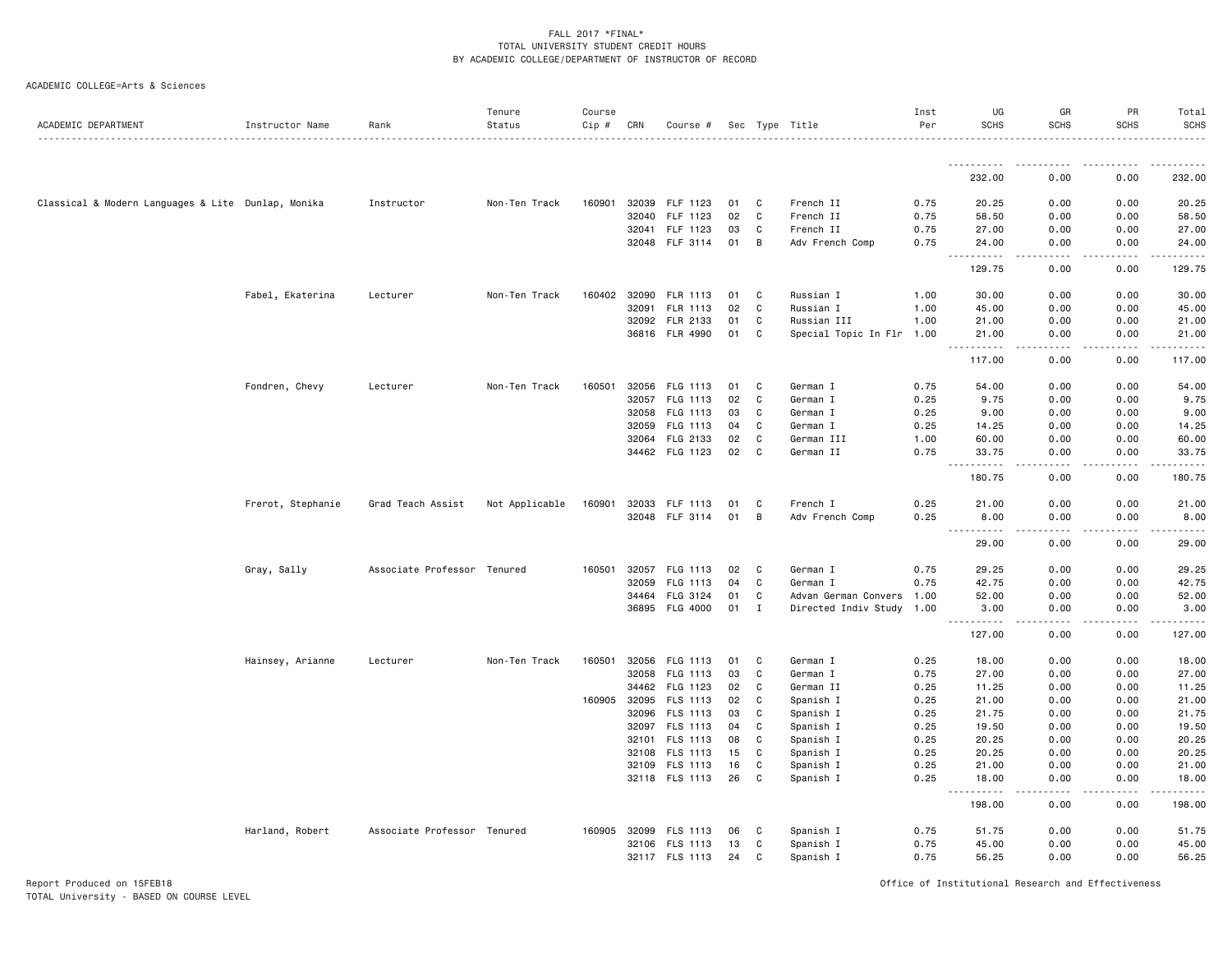| ACADEMIC DEPARTMENT                                 | Instructor Name   | Rank                          | Tenure<br>Status | Course<br>$Cip \#$ | CRN   | Course #              |       |                | Sec Type Title            | Inst<br>Per | UG<br><b>SCHS</b>                  | GR<br><b>SCHS</b>                                                                                                                                            | PR<br><b>SCHS</b> | Total<br><b>SCHS</b>                                                                                                                                                                      |
|-----------------------------------------------------|-------------------|-------------------------------|------------------|--------------------|-------|-----------------------|-------|----------------|---------------------------|-------------|------------------------------------|--------------------------------------------------------------------------------------------------------------------------------------------------------------|-------------------|-------------------------------------------------------------------------------------------------------------------------------------------------------------------------------------------|
| Classical & Modern Languages & Lite Harland, Robert |                   | Associate Professor Tenured   |                  |                    |       | 160905 36622 FLS 7000 | 02    | $\blacksquare$ | Directed Indiv Study 1.00 |             | 0.00                               | 1.00                                                                                                                                                         | 0.00              | 1.00                                                                                                                                                                                      |
|                                                     |                   |                               |                  |                    |       | 37062 FLS 7000        | 03    | $\mathbf{I}$   | Directed Indiv Study 1.00 |             | 0.00                               | 3.00                                                                                                                                                         | 0.00              | 3.00                                                                                                                                                                                      |
|                                                     |                   |                               |                  |                    |       |                       |       |                |                           |             | .<br>153.00                        | -----<br>4.00                                                                                                                                                | .<br>0.00         | $\frac{1}{2} \left( \frac{1}{2} \right) \left( \frac{1}{2} \right) \left( \frac{1}{2} \right) \left( \frac{1}{2} \right) \left( \frac{1}{2} \right) \left( \frac{1}{2} \right)$<br>157.00 |
|                                                     | Hernandez, Magda  | Lecturer                      | Non-Ten Track    | 160905 32127       |       | FLS 1123              | 06    | C              | Spanish II                | 0.75        | 51.75                              | 0.00                                                                                                                                                         | 0.00              | 51.75                                                                                                                                                                                     |
|                                                     |                   |                               |                  |                    | 32128 | FLS 1123              | 07    | C              | Spanish II                | 0.75        | 31.50                              | 0.00                                                                                                                                                         | 0.00              | 31.50                                                                                                                                                                                     |
|                                                     |                   |                               |                  |                    | 32134 | FLS 2133              | 04    | C              | Spanish III               | 1.00        | 42.00                              | 0.00                                                                                                                                                         | 0.00              | 42.00                                                                                                                                                                                     |
|                                                     |                   |                               |                  |                    | 32138 | FLS 2133              | 08    | C              | Spanish III               | 1.00        | 72.00                              | 0.00                                                                                                                                                         | 0.00              | 72.00                                                                                                                                                                                     |
|                                                     |                   |                               |                  |                    |       | 32139 FLS 2133        | 09    | C              | Spanish III               | 1.00        | 72.00                              | 0.00                                                                                                                                                         | 0.00              | 72.00                                                                                                                                                                                     |
|                                                     |                   |                               |                  |                    |       |                       |       |                |                           |             | .<br>269.25                        | .<br>0.00                                                                                                                                                    | .<br>0.00         | $- - - - - -$<br>269.25                                                                                                                                                                   |
|                                                     | Huang, Shu Yu     | Lecturer                      | Non-Ten Track    | 160101             | 32030 | FLC 1113              | 01    | C              | Chinese I                 | 1.00        | 24.00                              | 0.00                                                                                                                                                         | 0.00              | 24.00                                                                                                                                                                                     |
|                                                     |                   |                               |                  |                    | 32031 | FLC 1113              | 02    | В              | Chinese I                 | 1.00        | 30.00                              | 0.00                                                                                                                                                         | 0.00              | 30.00                                                                                                                                                                                     |
|                                                     |                   |                               |                  |                    | 32032 | FLC 2133              | 01    | C              | Chinese III               | 1.00        | 15.00                              | 0.00                                                                                                                                                         | 0.00              | 15.00                                                                                                                                                                                     |
|                                                     |                   |                               |                  | 169999 36707       |       | FLC 4000              | 01    | $\mathbf I$    | Directed Indiv Study 1.00 |             | 3.00                               | 0.00                                                                                                                                                         | 0.00              | 3.00                                                                                                                                                                                      |
|                                                     |                   |                               |                  |                    | 36906 | FLC 4000              | 02    | $\mathbf{I}$   | Directed Indiv Study 1.00 |             | 3.00                               | 0.00                                                                                                                                                         | 0.00              | 3.00                                                                                                                                                                                      |
|                                                     |                   |                               |                  |                    |       |                       |       |                |                           |             | <u>.</u><br>75.00                  | .<br>0.00                                                                                                                                                    | .<br>0.00         | .<br>75.00                                                                                                                                                                                |
|                                                     | Joo, Fumiko       | Assistant Professor Ten Track |                  | 160302             | 36706 | FLJ 4000              | 01    | $\mathbf{I}$   | Directed Indiv Study 1.00 |             | 3.00                               | 0.00                                                                                                                                                         | 0.00              | 3.00                                                                                                                                                                                      |
|                                                     |                   |                               |                  |                    | 36846 | <b>FLJ 4000</b>       | 02    | $\mathbf{I}$   | Directed Indiv Study 1.00 |             | 3.00                               | 0.00                                                                                                                                                         | 0.00              | 3.00                                                                                                                                                                                      |
|                                                     |                   |                               |                  |                    | 36862 | FLJ 4990              | 01    | C              | Special Topic In FLJ 1.00 |             | 24.00                              | 0.00                                                                                                                                                         | 0.00              | 24.00                                                                                                                                                                                     |
|                                                     |                   |                               |                  |                    | 36965 | FLJ 4000              | 03    | $\mathbf{I}$   | Directed Indiv Study 1.00 |             | 3.00                               | 0.00                                                                                                                                                         | 0.00              | 3.00                                                                                                                                                                                      |
|                                                     |                   |                               |                  | 169999             | 35255 | FL 4990               | 02    | C              | Special Topic In FL       | 1.00        | 30.00                              | 0.00                                                                                                                                                         | 0.00              | 30.00                                                                                                                                                                                     |
|                                                     |                   |                               |                  |                    |       | 36660 FL 7000         | 01    | $\mathbf{I}$   | Directed Indiv Study 1.00 |             | 0.00                               | 3.00                                                                                                                                                         | 0.00              | 3.00                                                                                                                                                                                      |
|                                                     |                   |                               |                  |                    |       |                       |       |                |                           |             | <u>.</u><br>63.00                  | $\frac{1}{2} \left( \frac{1}{2} \right) \left( \frac{1}{2} \right) \left( \frac{1}{2} \right) \left( \frac{1}{2} \right) \left( \frac{1}{2} \right)$<br>3.00 | .<br>0.00         | .<br>66.00                                                                                                                                                                                |
|                                                     | King, Lydia       | Instructor                    | Non-Ten Track    | 160901             | 32033 | FLF 1113              | 01    | C              | French I                  | 0.75        | 63.00                              | 0.00                                                                                                                                                         | 0.00              | 63.00                                                                                                                                                                                     |
|                                                     |                   |                               |                  |                    | 32034 | FLF 1113              | 02    | C              | French I                  | 0.75        | 65.25                              | 0.00                                                                                                                                                         | 0.00              | 65.25                                                                                                                                                                                     |
|                                                     |                   |                               |                  |                    | 32035 | FLF 1113              | 03    | C              | French I                  | 0.75        | 63.00                              | 0.00                                                                                                                                                         | 0.00              | 63.00                                                                                                                                                                                     |
|                                                     |                   |                               |                  |                    |       | 32037 FLF 1113        | 05    | C              | French I                  | 0.75        | 63.00<br><u>.</u>                  | 0.00                                                                                                                                                         | 0.00              | 63.00                                                                                                                                                                                     |
|                                                     |                   |                               |                  |                    |       |                       |       |                |                           |             | 254.25                             | .<br>0.00                                                                                                                                                    | .<br>0.00         | ------<br>254.25                                                                                                                                                                          |
|                                                     | Kraker, Julia     | Lecturer                      | Non-Ten Track    |                    |       | 160905 32112 FLS 1113 | 19    | C              | Spanish I                 | 1.00        | 78.00                              | 0.00                                                                                                                                                         | 0.00              | 78.00                                                                                                                                                                                     |
|                                                     |                   |                               |                  |                    | 32113 | FLS 1113              | 20    | C              | Spanish I                 | 1.00        | 81.00                              | 0.00                                                                                                                                                         | 0.00              | 81.00                                                                                                                                                                                     |
|                                                     |                   |                               |                  |                    | 32119 | FLS 1113              | 27    | C              | Spanish I                 | 1.00        | 75.00                              | 0.00                                                                                                                                                         | 0.00              | 75.00                                                                                                                                                                                     |
|                                                     |                   |                               |                  |                    |       | 34226 FLS 1123        | 501   | C              | Spanish II                | 1.00        | 45.00                              | 0.00                                                                                                                                                         | 0.00              | 45.00                                                                                                                                                                                     |
|                                                     |                   |                               |                  |                    |       | 34227 FLS 1123        | 503 C |                | Spanish II                | 1.00        | 66.00<br>$\sim$ $\sim$ $\sim$<br>. | 0.00<br>.                                                                                                                                                    | 0.00<br>.         | 66.00<br>.                                                                                                                                                                                |
|                                                     |                   |                               |                  |                    |       |                       |       |                |                           |             | 345.00                             | 0.00                                                                                                                                                         | 0.00              | 345.00                                                                                                                                                                                    |
|                                                     | Massey, Brittany  | Grad Teach Assist             | Not Applicable   | 160901             |       | 32034 FLF 1113        | 02    | C              | French I                  | 0.25        | 21.75                              | 0.00                                                                                                                                                         | 0.00              | 21.75                                                                                                                                                                                     |
|                                                     |                   |                               |                  |                    | 32035 | FLF 1113              | 03    | C              | French I                  | 0.25        | 21.00                              | 0.00                                                                                                                                                         | 0.00              | 21.00                                                                                                                                                                                     |
|                                                     |                   |                               |                  |                    |       | 32036 FLF 1113        | 04    | C              | French I                  | 1.00        | 36.00                              | 0.00                                                                                                                                                         | 0.00              | 36.00                                                                                                                                                                                     |
|                                                     |                   |                               |                  |                    |       |                       |       |                |                           |             | .<br>78.75                         | .<br>0.00                                                                                                                                                    | 0.00              | .<br>78.75                                                                                                                                                                                |
|                                                     | McFadden, Michael | Lecturer                      | Non-Ten Track    |                    |       | 160905 32094 FLS 1113 | 01    | C              | Spanish I                 | 0.75        | 63.00                              | 0.00                                                                                                                                                         | 0.00              | 63.00                                                                                                                                                                                     |
|                                                     |                   |                               |                  |                    |       | 32100 FLS 1113        | 07    | C              | Spanish I                 | 0.75        | 63.00                              | 0.00                                                                                                                                                         | 0.00              | 63.00                                                                                                                                                                                     |
|                                                     |                   |                               |                  |                    | 32101 | FLS 1113              | 08    | C              | Spanish I                 | 0.75        | 60.75                              | 0.00                                                                                                                                                         | 0.00              | 60.75                                                                                                                                                                                     |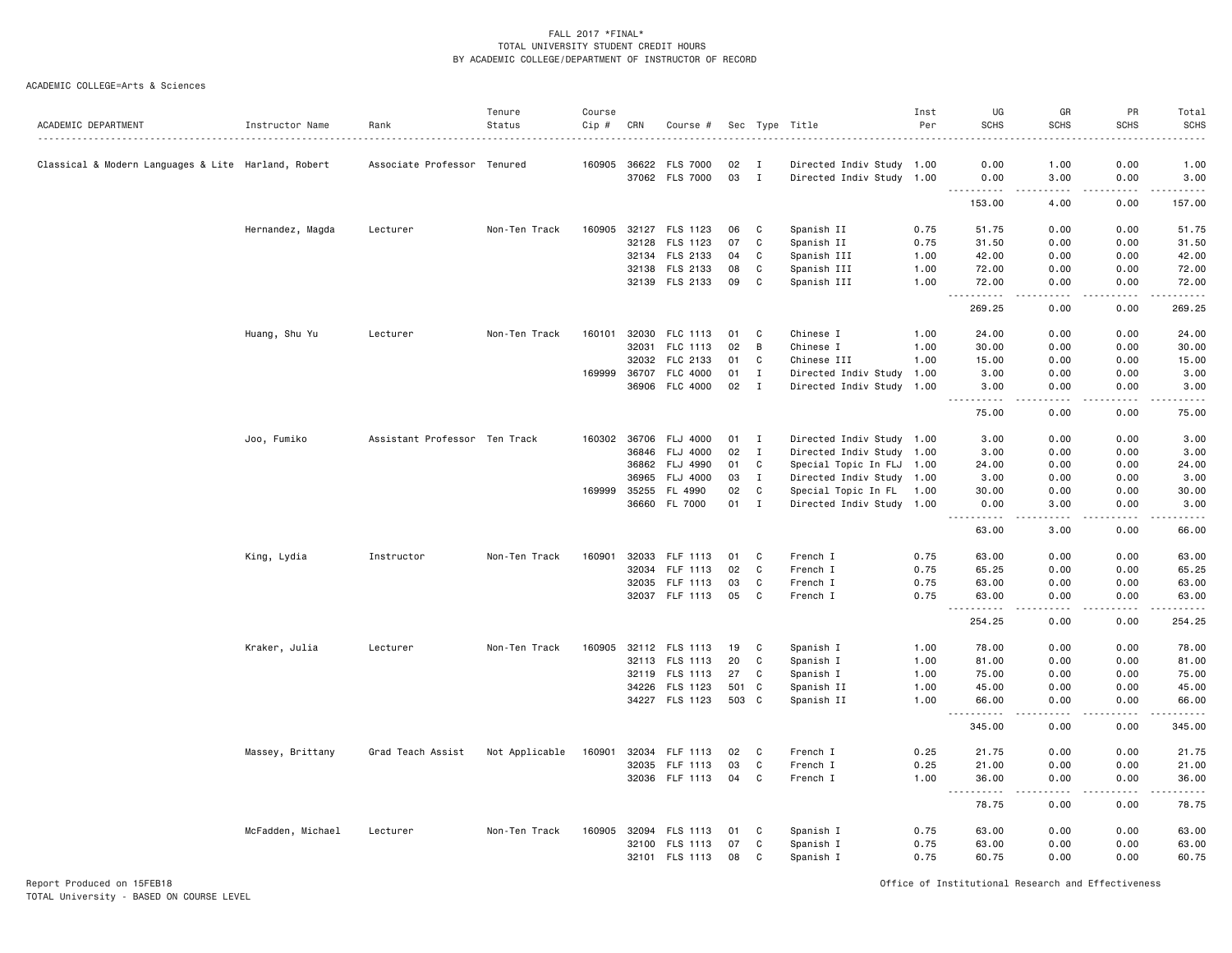| ACADEMIC DEPARTMENT                                   | Instructor Name | Rank                          | Tenure<br>Status | Course<br>Cip # | CRN   | Course #              |                   |              | Sec Type Title            | Inst<br>Per | UG<br><b>SCHS</b>                                                                                                                                                                    | GR<br><b>SCHS</b>            | PR<br><b>SCHS</b> | Total<br><b>SCHS</b>                |
|-------------------------------------------------------|-----------------|-------------------------------|------------------|-----------------|-------|-----------------------|-------------------|--------------|---------------------------|-------------|--------------------------------------------------------------------------------------------------------------------------------------------------------------------------------------|------------------------------|-------------------|-------------------------------------|
| Classical & Modern Languages & Lite McFadden, Michael |                 | Lecturer                      | Non-Ten Track    |                 |       | 160905 32115 FLS 1113 | 22                | C            | Spanish I                 | 0.75        | 63.00                                                                                                                                                                                | 0.00                         | 0.00              | 63.00                               |
|                                                       |                 |                               |                  |                 |       | 32130 FLS 1123        | 09                | C            | Spanish II                | 0.75        | 60.75                                                                                                                                                                                | 0.00                         | 0.00              | 60.75                               |
|                                                       |                 |                               |                  |                 |       |                       |                   |              |                           |             | .<br>310.50                                                                                                                                                                          | .<br>0.00                    | .<br>0.00         | -----<br>310.50                     |
|                                                       | Moser, Keith    | Associate Professor Tenured   |                  | 160901          |       | 32046 FLF 2143        | 01                | C            | French IV                 | 1.00        | 45.00                                                                                                                                                                                | 0.00                         | 0.00              | 45.00                               |
|                                                       |                 |                               |                  |                 | 34465 | FLF 4103              | 01                | C            | 20th Cen Fr Nov & Ss 1.00 |             | 27.00                                                                                                                                                                                | 0.00                         | 0.00              | 27.00                               |
|                                                       |                 |                               |                  |                 |       | 34466 FLF 6103        | 01                | C            | 20th Cen Fr Nov & Ss 1.00 |             | 0.00                                                                                                                                                                                 | 12.00                        | 0.00              | 12.00                               |
|                                                       |                 |                               |                  |                 | 36233 | <b>FLF 7000</b>       | 01                | $\mathbf{I}$ | Directed Indiv Study 1.00 |             | 0.00                                                                                                                                                                                 | 1.00                         | 0.00              | 1.00                                |
|                                                       |                 |                               |                  |                 |       | 36578 FLF 4000        | 01                | I            | Directed Indiv Study 1.00 |             | 3.00                                                                                                                                                                                 | 0.00                         | 0.00              | 3.00                                |
|                                                       |                 |                               |                  |                 |       |                       |                   |              |                           |             | $\sim$ $\sim$ $\sim$<br>75.00                                                                                                                                                        | .<br>13.00                   | 0.00              | .<br>88.00                          |
|                                                       | Moya, Arleana   | Instructor                    | Non-Ten Track    | 160905          |       | 32095 FLS 1113        | 02                | C            | Spanish I                 | 0.75        | 63.00                                                                                                                                                                                | 0.00                         | 0.00              | 63.00                               |
|                                                       |                 |                               |                  |                 | 32096 | FLS 1113              | 03                | C            | Spanish I                 | 0.75        | 65.25                                                                                                                                                                                | 0.00                         | 0.00              | 65.25                               |
|                                                       |                 |                               |                  |                 | 32097 | FLS 1113              | 04                | C            | Spanish I                 | 0.75        | 58.50                                                                                                                                                                                | 0.00                         | 0.00              | 58.50                               |
|                                                       |                 |                               |                  |                 |       | 32098 FLS 1113        | 05                | C            | Spanish I                 | 0.75        | 60.75                                                                                                                                                                                | 0.00                         | 0.00              | 60.75                               |
|                                                       |                 |                               |                  |                 |       |                       |                   |              |                           |             | $  -$<br>-----<br>247.50                                                                                                                                                             | .<br>0.00                    | 0.00              | .<br>247.50                         |
|                                                       | Munn, David     | Lecturer                      | Non-Ten Track    |                 |       | 160905 32102 FLS 1113 | 09                | C            | Spanish I                 | 0.75        | 63.00                                                                                                                                                                                | 0.00                         | 0.00              | 63.00                               |
|                                                       |                 |                               |                  |                 |       | 32107 FLS 1113        | 14                | C            | Spanish I                 | 0.75        | 67.50                                                                                                                                                                                | 0.00                         | 0.00              | 67.50                               |
|                                                       |                 |                               |                  |                 |       | 32108 FLS 1113        | 15                | C            | Spanish I                 | 0.75        | 60.75                                                                                                                                                                                | 0.00                         | 0.00              | 60.75                               |
|                                                       |                 |                               |                  |                 | 32109 | FLS 1113              | 16                | C            | Spanish I                 | 0.75        | 63.00                                                                                                                                                                                | 0.00                         | 0.00              | 63.00                               |
|                                                       |                 |                               |                  |                 |       | 32126 FLS 1123        | 05                | C            | Spanish II                | 0.75        | 58.50<br>.                                                                                                                                                                           | 0.00<br>$\sim$ $\sim$ $\sim$ | 0.00<br>.         | 58.50<br>.                          |
|                                                       |                 |                               |                  |                 |       |                       |                   |              |                           |             | 312.75                                                                                                                                                                               | 0.00                         | 0.00              | 312.75                              |
|                                                       | Nigro, Rosa     | Lecturer                      | Non-Ten Track    | 160902          | 32075 | FLI 1113              | 02                | C            | Italian I                 | 1.00        | 78.00                                                                                                                                                                                | 0.00                         | 0.00              | 78.00                               |
|                                                       |                 |                               |                  |                 |       | 32076 FLI 1123        | 01                | C            | Italian II                | 1.00        | 33.00                                                                                                                                                                                | 0.00                         | 0.00              | 33.00                               |
|                                                       |                 |                               |                  |                 |       | 34459 FLI 2133        | 01                | C            | Italian III               | 1.00        | 12.00<br>$  -$<br>------                                                                                                                                                             | 0.00<br>.                    | 0.00<br>.         | 12.00<br>.                          |
|                                                       |                 |                               |                  |                 |       |                       |                   |              |                           |             | 123.00                                                                                                                                                                               | 0.00                         | 0.00              | 123.00                              |
|                                                       | Okorie, Chinwe  | Grad Teach Assist             | Not Applicable   | 160901          |       | 32039 FLF 1123        | 01                | C            | French II                 | 0.25        | 6.75                                                                                                                                                                                 | 0.00                         | 0.00              | 6.75                                |
|                                                       |                 |                               |                  |                 |       | 32041 FLF 1123        | 03                | C            | French II                 | 0.25        | 9.00<br>$\sim$ $\sim$ $\sim$<br>$\frac{1}{2} \left( \frac{1}{2} \right) \left( \frac{1}{2} \right) \left( \frac{1}{2} \right) \left( \frac{1}{2} \right) \left( \frac{1}{2} \right)$ | 0.00                         | 0.00              | 9.00<br>$\sim$ $\sim$ $\sim$ $\sim$ |
|                                                       |                 |                               |                  |                 |       |                       |                   |              |                           |             | 15.75                                                                                                                                                                                | 0.00                         | 0.00              | 15.75                               |
|                                                       | Pelaez, Sol     | Assistant Professor Ten Track |                  |                 |       | 160905 32132 FLS 2133 | 02                | C            | Spanish III               | 1.00        | 72.00                                                                                                                                                                                | 0.00                         | 0.00              | 72.00                               |
|                                                       |                 |                               |                  |                 |       | 32135 FLS 2133        | 05                | C            | Spanish III               | 1.00        | 39.00                                                                                                                                                                                | 0.00                         | 0.00              | 39.00                               |
|                                                       |                 |                               |                  |                 |       | 32141 FLS 2133        | H <sub>01</sub> C |              | Spanish III- Honors       | 1.00        | 15.00                                                                                                                                                                                | 0.00                         | 0.00              | 15.00                               |
|                                                       |                 |                               |                  |                 |       | 32152 FLS 3143        | 01                | C            | Hispanic Civiliza         | 1.00        | 42.00<br>.                                                                                                                                                                           | 0.00<br>.                    | 0.00<br>.         | 42.00<br>.                          |
|                                                       |                 |                               |                  |                 |       |                       |                   |              |                           |             | 168.00                                                                                                                                                                               | 0.00                         | 0.00              | 168.00                              |
|                                                       | Popovic, Monika | Grad Teach Assist             | Not Applicable   | 160905          |       | 32094 FLS 1113        | 01                | C            | Spanish I                 | 0.25        | 21.00                                                                                                                                                                                | 0.00                         | 0.00              | 21.00                               |
|                                                       |                 |                               |                  |                 |       | 32107 FLS 1113        | 14                | C            | Spanish I                 | 0.25        | 22.50                                                                                                                                                                                | 0.00                         | 0.00              | 22.50                               |
|                                                       |                 |                               |                  |                 |       | 32111 FLS 1113        | 18                | C            | Spanish I                 | 0.25        | 15.75                                                                                                                                                                                | 0.00                         | 0.00              | 15.75                               |
|                                                       |                 |                               |                  |                 |       | 32117 FLS 1113        | 24                | C            | Spanish I                 | 0.25        | 18.75                                                                                                                                                                                | 0.00                         | 0.00              | 18.75                               |
|                                                       |                 |                               |                  |                 |       | 32121 FLS 1113        | H01               | C            | Spanish I - Honors        | 0.25        | 18.75<br>. <b>.</b><br>- - -                                                                                                                                                         | 0.00<br>د د د د              | 0.00<br>.         | 18.75<br>.                          |
|                                                       |                 |                               |                  |                 |       |                       |                   |              |                           |             | 96.75                                                                                                                                                                                | 0.00                         | 0.00              | 96.75                               |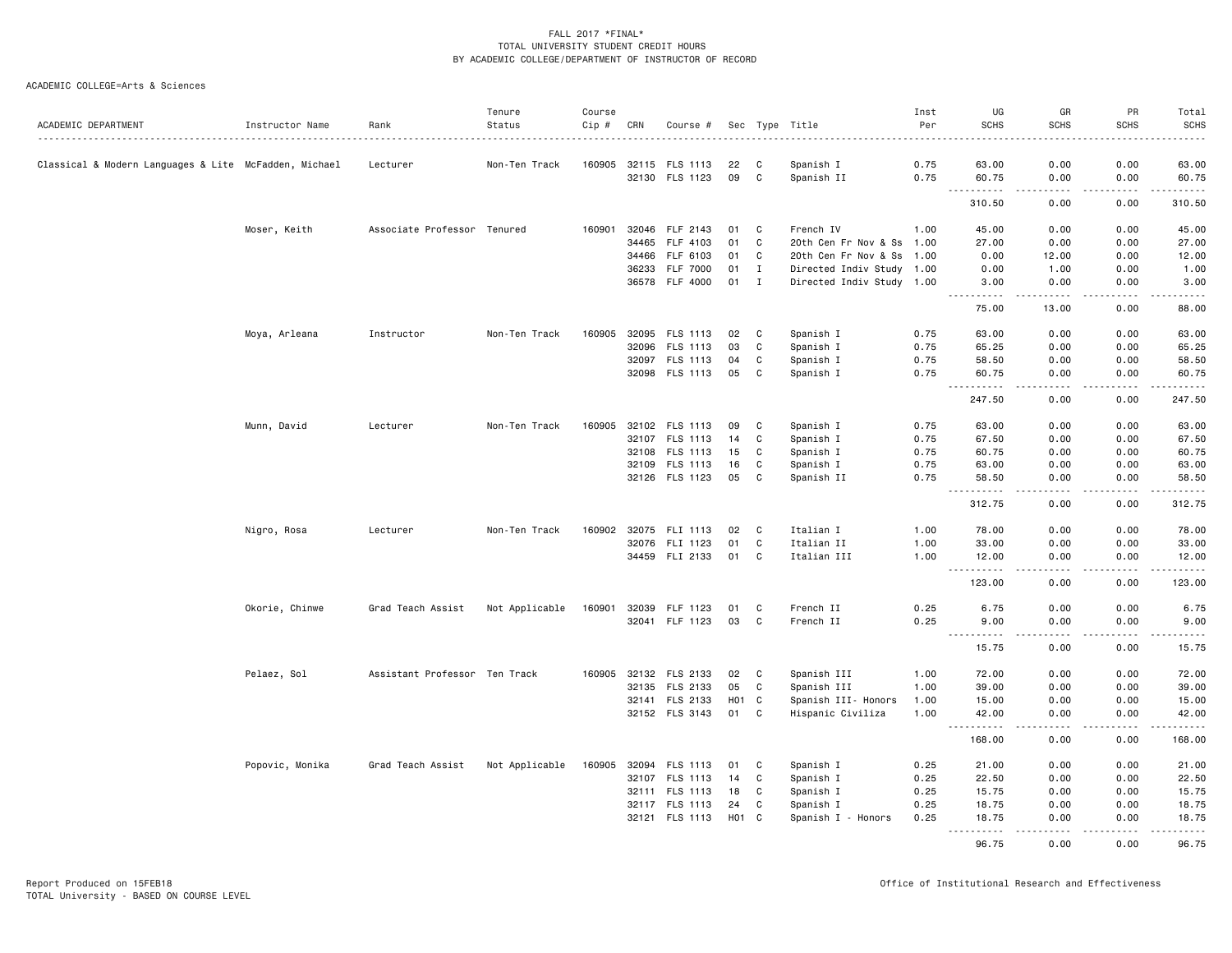| ACADEMIC DEPARTMENT                                | Instructor Name                        | Rank                          | Tenure<br>Status | Course<br>Cip # | CRN          | Course #              | Sec   |             | Type Title                | Inst<br>Per | UG<br><b>SCHS</b>                  | GR<br><b>SCHS</b>            | PR<br><b>SCHS</b> | Total<br><b>SCHS</b>                                                                                                               |
|----------------------------------------------------|----------------------------------------|-------------------------------|------------------|-----------------|--------------|-----------------------|-------|-------------|---------------------------|-------------|------------------------------------|------------------------------|-------------------|------------------------------------------------------------------------------------------------------------------------------------|
| Classical & Modern Languages & Lite Potter, Edward |                                        | Associate Professor Tenured   |                  | 160501          | 32063        | FLG 2133              | 01    | C           | German III                | 1.00        | 24.00                              | 0.00                         | 0.00              | 24.00                                                                                                                              |
|                                                    |                                        |                               |                  |                 | 34463        | FLG 3313              | 01    | C           | Business German I         | 1.00        | 33.00                              | 0.00                         | 0.00              | 33.00                                                                                                                              |
|                                                    |                                        |                               |                  |                 |              | 36901 FLG 4000        | 03    | $\mathbf I$ | Directed Indiv Study 1.00 |             | 2.00                               | 0.00                         | 0.00              | 2.00                                                                                                                               |
|                                                    |                                        |                               |                  |                 |              |                       |       |             |                           |             | $ -$<br>.<br>59.00                 | .<br>0.00                    | <b>.</b><br>0.00  | .<br>59.00                                                                                                                         |
|                                                    | Ricketts, Maria                        | Lecturer                      | Non-Ten Track    | 160905          |              | 34224 FLS 1113        | 501 C |             | Spanish I                 | 1.00        | 60.00                              | 0.00                         | 0.00              | 60.00                                                                                                                              |
|                                                    |                                        |                               |                  |                 | 34225        | FLS 1113              | 502   | C           | Spanish I                 | 1.00        | 63.00                              | 0.00                         | 0.00              | 63.00                                                                                                                              |
|                                                    |                                        |                               |                  |                 |              | 34228 FLS 2133        | 501 C |             | Spanish III               | 1.00        | 69.00                              | 0.00                         | 0.00              | 69.00<br>$\frac{1}{2} \left( \frac{1}{2} \right) \left( \frac{1}{2} \right) \left( \frac{1}{2} \right) \left( \frac{1}{2} \right)$ |
|                                                    |                                        |                               |                  |                 |              |                       |       |             |                           |             | 192.00                             | 0.00                         | 0.00              | 192.00                                                                                                                             |
|                                                    | Roskelley, Martha                      | Grad Teach Assist             | Not Applicable   |                 |              | 160905 32125 FLS 1123 | 04    | C           | Spanish II                | 0.50        | 34.50                              | 0.00                         | 0.00              | 34.50                                                                                                                              |
|                                                    |                                        |                               |                  |                 | 32130        | FLS 1123              | 09    | C           | Spanish II                | 0.25        | 20.25                              | 0.00                         | 0.00              | 20.25                                                                                                                              |
|                                                    |                                        |                               |                  |                 |              | 32145 FLS 3111        | 01    | L.          | Adv Spanish Lab I         | 1.00        | 24.00<br>.<br>$\sim$ $\sim$ $\sim$ | 0.00<br>$\sim$ $\sim$ $\sim$ | 0.00<br>.         | 24.00<br>.                                                                                                                         |
|                                                    |                                        |                               |                  |                 |              |                       |       |             |                           |             | 78.75                              | 0.00                         | 0.00              | 78.75                                                                                                                              |
|                                                    | Russell, Amie                          | Instructor                    | Non-Ten Track    |                 |              | 160905 32103 FLS 1113 | 10    | C           | Spanish I                 | 1.00        | 72.00                              | 0.00                         | 0.00              | 72.00                                                                                                                              |
|                                                    |                                        |                               |                  |                 | 32104        | FLS 1113              | 11    | C           | Spanish I                 | 1.00        | 69.00                              | 0.00                         | 0.00              | 69.00                                                                                                                              |
|                                                    |                                        |                               |                  |                 |              | 32105 FLS 1113        | 12    | C           | Spanish I                 | 1.00        | 69.00<br>$  -$                     | 0.00<br>.                    | 0.00<br>.         | 69.00<br>.                                                                                                                         |
|                                                    |                                        |                               |                  |                 |              |                       |       |             |                           |             | 210.00                             | 0.00                         | 0.00              | 210.00                                                                                                                             |
|                                                    | Ruz, Gerardo De Jesu Grad Teach Assist |                               | Not Applicable   | 160905          | 32125        | FLS 1123              | 04    | C           | Spanish II                | 0.50        | 34.50                              | 0.00                         | 0.00              | 34.50                                                                                                                              |
|                                                    |                                        |                               |                  |                 | 32126        | FLS 1123              | 05    | C           | Spanish II                | 0.25        | 19.50                              | 0.00                         | 0.00              | 19.50                                                                                                                              |
|                                                    |                                        |                               |                  |                 |              | 32127 FLS 1123        | 06    | C           | Spanish II                | 0.25        | 17.25                              | 0.00                         | 0.00              | 17.25                                                                                                                              |
|                                                    |                                        |                               |                  |                 |              | 32150 FLS 3121        | 02    | L.          | Advan Spanish Conv P 1.00 |             | 23.00<br>.                         | 0.00<br>.                    | 0.00<br><u>.</u>  | 23.00<br>.                                                                                                                         |
|                                                    |                                        |                               |                  |                 |              |                       |       |             |                           |             | 94.25                              | 0.00                         | 0.00              | 94.25                                                                                                                              |
|                                                    | Simpore, Karim                         | Assistant Professor Ten Track |                  | 160901          | 32043        | FLF 2133              | 01    | C           | French III                | 1.00        | 81.00                              | 0.00                         | 0.00              | 81.00                                                                                                                              |
|                                                    |                                        |                               |                  |                 | 32044        | FLF 2133              | 02    | C           | French III                | 1.00        | 63.00                              | 0.00                         | 0.00              | 63.00                                                                                                                              |
|                                                    |                                        |                               |                  |                 | 34467        | FLF 4173              | 01    | C           | Intro Francophone Ci 1.00 |             | 30.00                              | 0.00                         | 0.00              | 30.00                                                                                                                              |
|                                                    |                                        |                               |                  |                 |              | 34468 FLF 6173        | 01    | C           | Intro Francophone Ci 1.00 |             | 0.00<br><u>.</u>                   | 12.00<br>.                   | 0.00<br>-----     | 12.00<br>.                                                                                                                         |
|                                                    |                                        |                               |                  |                 |              |                       |       |             |                           |             | 174.00                             | 12.00                        | 0.00              | 186.00                                                                                                                             |
|                                                    | Sykes, Savannah                        | Grad Teach Assist             | Not Applicable   | 160905          | 32098        | FLS 1113              | 05    | C           | Spanish I                 | 0.25        | 20.25                              | 0.00                         | 0.00              | 20.25                                                                                                                              |
|                                                    |                                        |                               |                  |                 | 32099        | FLS 1113              | 06    | C           | Spanish I                 | 0.25        | 17.25                              | 0.00                         | 0.00              | 17.25                                                                                                                              |
|                                                    |                                        |                               |                  |                 | 32100        | FLS 1113              | 07    | C           | Spanish I                 | 0.25        | 21.00                              | 0.00                         | 0.00              | 21.00                                                                                                                              |
|                                                    |                                        |                               |                  |                 |              | 32102 FLS 1113        | 09    | C           | Spanish I                 | 0.25        | 21.00                              | 0.00                         | 0.00              | 21.00                                                                                                                              |
|                                                    |                                        |                               |                  |                 |              | 32115 FLS 1113        | 22    | C           | Spanish I                 | 0.25        | 21.00<br>.<br>$\sim$ $\sim$ $\sim$ | 0.00<br>$\sim$ $\sim$ $\sim$ | 0.00<br>.         | 21.00<br>.                                                                                                                         |
|                                                    |                                        |                               |                  |                 |              |                       |       |             |                           |             | 100.50                             | 0.00                         | 0.00              | 100.50                                                                                                                             |
|                                                    | Truesdale, Scott                       | Grad Teach Assist             | Not Applicable   | 160901          |              | 32037 FLF 1113        | 05    | C           | French I                  | 0.25        | 21.00                              | 0.00                         | 0.00              | 21.00                                                                                                                              |
|                                                    |                                        |                               |                  |                 |              | 32040 FLF 1123        | 02    | C           | French II                 | 0.25        | 19.50<br>.                         | 0.00<br>.                    | 0.00<br>.         | 19.50<br>.                                                                                                                         |
|                                                    |                                        |                               |                  |                 |              |                       |       |             |                           |             | 40.50                              | 0.00                         | 0.00              | 40.50                                                                                                                              |
|                                                    | Vozzo, Rosa                            | Instructor                    | Non-Ten Track    |                 | 160905 32133 | FLS 2133              | 03    | C           | Spanish III               | 1.00        | 63.00                              | 0.00                         | 0.00              | 63.00                                                                                                                              |
|                                                    |                                        |                               |                  |                 | 32136        | FLS 2133              | 06    | C           | Spanish III               | 1.00        | 69.00                              | 0.00                         | 0.00              | 69.00                                                                                                                              |
|                                                    |                                        |                               |                  |                 |              | 32154 FLS 3233        | 01    | C           | Adv Spanish Conversa 1.00 |             | 57.00                              | 0.00                         | 0.00              | 57.00                                                                                                                              |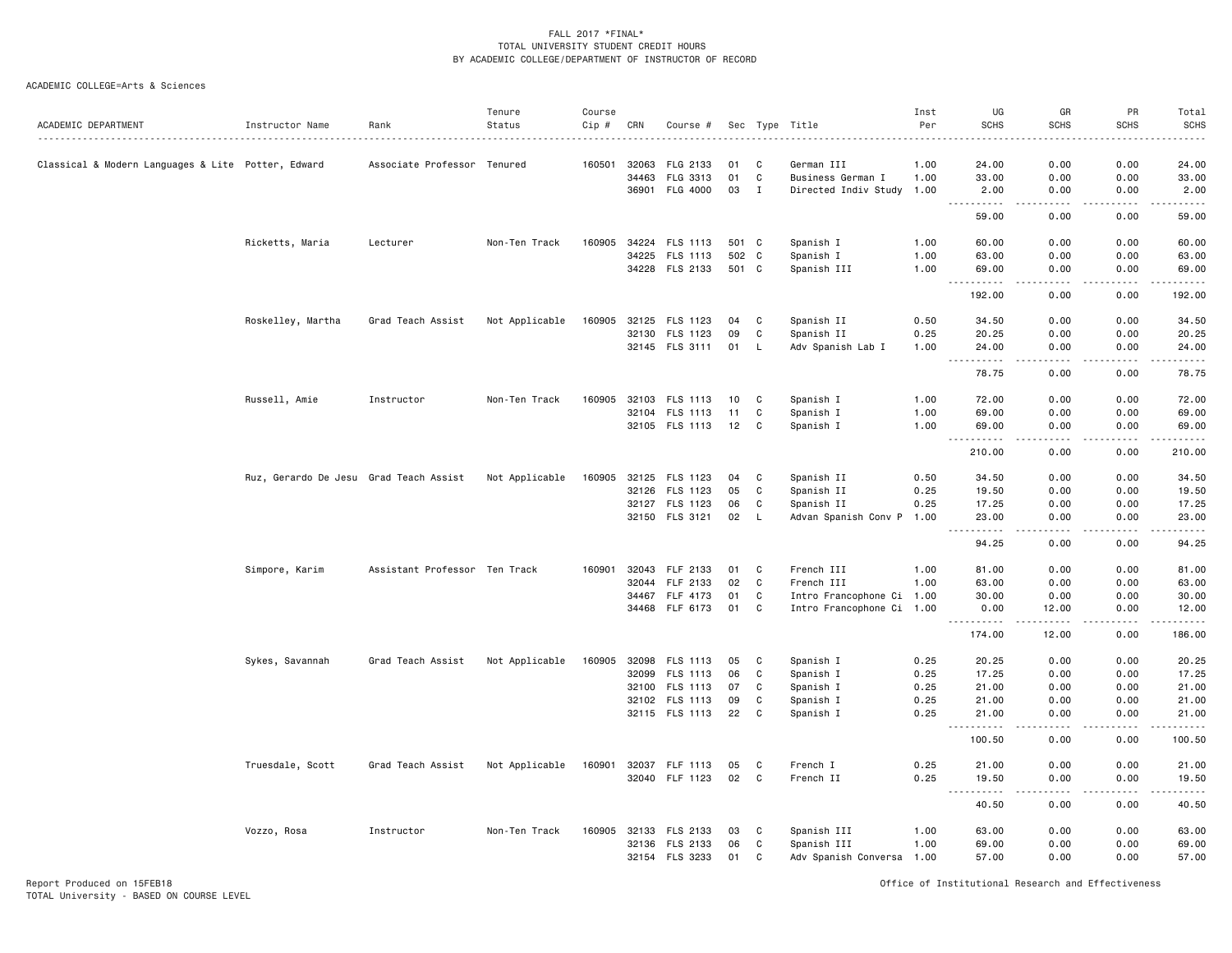|                                                                           |                                        |                               | Tenure         | Course |       |                 |       |             |                           | Inst | UG                                                                                                     | GR                                        | PR                                                                                                                                                   | Total       |
|---------------------------------------------------------------------------|----------------------------------------|-------------------------------|----------------|--------|-------|-----------------|-------|-------------|---------------------------|------|--------------------------------------------------------------------------------------------------------|-------------------------------------------|------------------------------------------------------------------------------------------------------------------------------------------------------|-------------|
| ACADEMIC DEPARTMENT                                                       | Instructor Name                        | Rank                          | Status         | Cip #  | CRN   | Course #        |       |             | Sec Type Title            | Per  | <b>SCHS</b>                                                                                            | <b>SCHS</b>                               | <b>SCHS</b>                                                                                                                                          | <b>SCHS</b> |
| Classical & Modern Languages & Lite Vozzo, Rosa                           |                                        | Instructor                    | Non-Ten Track  | 160905 | 32156 | FLS 3313        | 01    | C           | Econ for Span-speak       | 1.00 | 57.00                                                                                                  | 0.00                                      | 0.00                                                                                                                                                 | 57.00       |
|                                                                           |                                        |                               |                | 169999 | 32093 | FLS 1001        | F01 C |             | First Year Seminar        | 1.00 | 26.00                                                                                                  | 0.00                                      | 0.00                                                                                                                                                 | 26.00       |
|                                                                           |                                        |                               |                |        |       |                 |       |             |                           |      | $\frac{1}{2} \frac{1}{2} \frac{1}{2} \frac{1}{2} \frac{1}{2} \frac{1}{2} \frac{1}{2} \frac{1}{2}$<br>. | ----                                      | $\frac{1}{2} \left( \frac{1}{2} \right) \left( \frac{1}{2} \right) \left( \frac{1}{2} \right) \left( \frac{1}{2} \right) \left( \frac{1}{2} \right)$ | .           |
|                                                                           |                                        |                               |                |        |       |                 |       |             |                           |      | 272.00                                                                                                 | 0.00                                      | 0.00                                                                                                                                                 | 272.00      |
|                                                                           | Wadlington, Francesc Grad Teach Assist |                               | Not Applicable | 160905 | 32106 | FLS 1113        | 13    | C           | Spanish I                 | 0.25 | 15.00                                                                                                  | 0.00                                      | 0.00                                                                                                                                                 | 15.00       |
|                                                                           |                                        |                               |                |        | 32122 | FLS 1123        | 01    | C           | Spanish II                | 0.25 | 21.00                                                                                                  | 0.00                                      | 0.00                                                                                                                                                 | 21.00       |
|                                                                           |                                        |                               |                |        | 32123 | FLS 1123        | 02    | C           | Spanish II                | 0.25 | 20.25                                                                                                  | 0.00                                      | 0.00                                                                                                                                                 | 20.25       |
|                                                                           |                                        |                               |                |        |       | 32124 FLS 1123  | 03    | C           | Spanish II                | 0.25 | 18.75                                                                                                  | 0.00                                      | 0.00                                                                                                                                                 | 18.75       |
|                                                                           |                                        |                               |                |        | 32128 | FLS 1123        | 07    | C           | Spanish II                | 0.25 | 10.50<br>$\sim$ $\sim$ $\sim$                                                                          | 0.00                                      | 0.00                                                                                                                                                 | 10.50       |
|                                                                           |                                        |                               |                |        |       |                 |       |             |                           |      | 85.50                                                                                                  | 0.00                                      | 0.00                                                                                                                                                 | 85.50       |
|                                                                           | Wolverton, Robert                      | Professor                     | Tenured        | 160101 | 32026 | FL 4143         | 01    | C           | Classical Mythology       | 1.00 | 54.00                                                                                                  | 0.00                                      | 0.00                                                                                                                                                 | 54.00       |
|                                                                           |                                        |                               |                | 161203 | 32081 | FLL 1113        | 01    | C           | Latin I                   | 1.00 | 78.00                                                                                                  | 0.00                                      | 0.00                                                                                                                                                 | 78.00       |
|                                                                           |                                        |                               |                |        |       | 32087 FLL 2133  | 01    | C           | Latin III                 | 1.00 | 51.00                                                                                                  | 0.00                                      | 0.00                                                                                                                                                 | 51.00       |
|                                                                           |                                        |                               |                |        | 36234 | FLL 4000        | 01    | $\mathbf I$ | Directed Indiv Study 1.00 |      | 1.00                                                                                                   | 0.00                                      | 0.00                                                                                                                                                 | 1.00        |
|                                                                           |                                        |                               |                |        | 36671 | <b>FLL 7000</b> | 01    | I           | Directed Indiv Study 1.00 |      | 0.00                                                                                                   | 1.00                                      | 0.00                                                                                                                                                 | 1.00        |
|                                                                           |                                        |                               |                | 240101 | 36582 | HON 4000        | 03    | I           | Directed Individual       | 1.00 | 1.00                                                                                                   | 0.00                                      | 0.00                                                                                                                                                 | 1.00        |
|                                                                           |                                        |                               |                | 380201 | 33687 | REL 4143        | 01    | C           | Classical Mythology       | 1.00 | 27.00<br>$\sim$ $\sim$ $\sim$ $\sim$<br>. <b>.</b>                                                     | 0.00<br>$- - - -$                         | 0.00<br>.                                                                                                                                            | 27.00<br>.  |
|                                                                           |                                        |                               |                |        |       |                 |       |             |                           |      | 212.00                                                                                                 | 1.00                                      | 0.00                                                                                                                                                 | 213.00      |
|                                                                           | Yamamoto, Tsumugi                      | Lecturer                      | Non-Ten Track  | 160302 | 32078 | FLJ 1113        | 01    | C           | Japanese I                | 1.00 | 81.00                                                                                                  | 0.00                                      | 0.00                                                                                                                                                 | 81.00       |
|                                                                           |                                        |                               |                |        | 32079 | FLJ 1113        | 02    | C           | Japanese I                | 1.00 | 84.00                                                                                                  | 0.00                                      | 0.00                                                                                                                                                 | 84.00       |
|                                                                           |                                        |                               |                |        | 32080 | FLJ 2133        | 01    | C           | Japanese III              | 1.00 | 45.00<br>$\cdots$<br>.                                                                                 | 0.00<br>$\cdots$                          | 0.00<br>.                                                                                                                                            | 45.00<br>.  |
|                                                                           |                                        |                               |                |        |       |                 |       |             |                           |      | 210.00                                                                                                 | 0.00                                      | 0.00                                                                                                                                                 | 210.00      |
|                                                                           | Zelaya, Karina                         | Assistant Professor Ten Track |                | 160905 |       | 32142 FLS 2143  | 01    | C           | Spanish IV                | 1.00 | 66.00                                                                                                  | 0.00                                      | 0.00                                                                                                                                                 | 66.00       |
|                                                                           |                                        |                               |                |        | 32143 | FLS 2143        | 02    | C           | Spanish IV                | 1.00 | 69.00                                                                                                  | 0.00                                      | 0.00                                                                                                                                                 | 69.00       |
|                                                                           |                                        |                               |                |        |       | 32147 FLS 3113  | 01    | C           | Advanced Spanish Com      | 1.00 | 54.00<br>$\cdots$<br>------                                                                            | 0.00<br>. <u>. .</u>                      | 0.00<br>-----<br>$- - - -$                                                                                                                           | 54.00<br>.  |
|                                                                           |                                        |                               |                |        |       |                 |       |             |                           |      | 189.00                                                                                                 | 0.00                                      | 0.00                                                                                                                                                 | 189.00      |
| ----------------------------------<br>Classical & Modern Languages & Lite |                                        |                               |                |        |       |                 |       |             |                           |      | 6581.00                                                                                                | ---------- ---------- ----------<br>69.00 | 0.00                                                                                                                                                 | 6650.00     |
| ----------------------------------                                        |                                        |                               |                |        |       |                 |       |             |                           |      | ==========                                                                                             | ==========                                | ----------- ---------                                                                                                                                |             |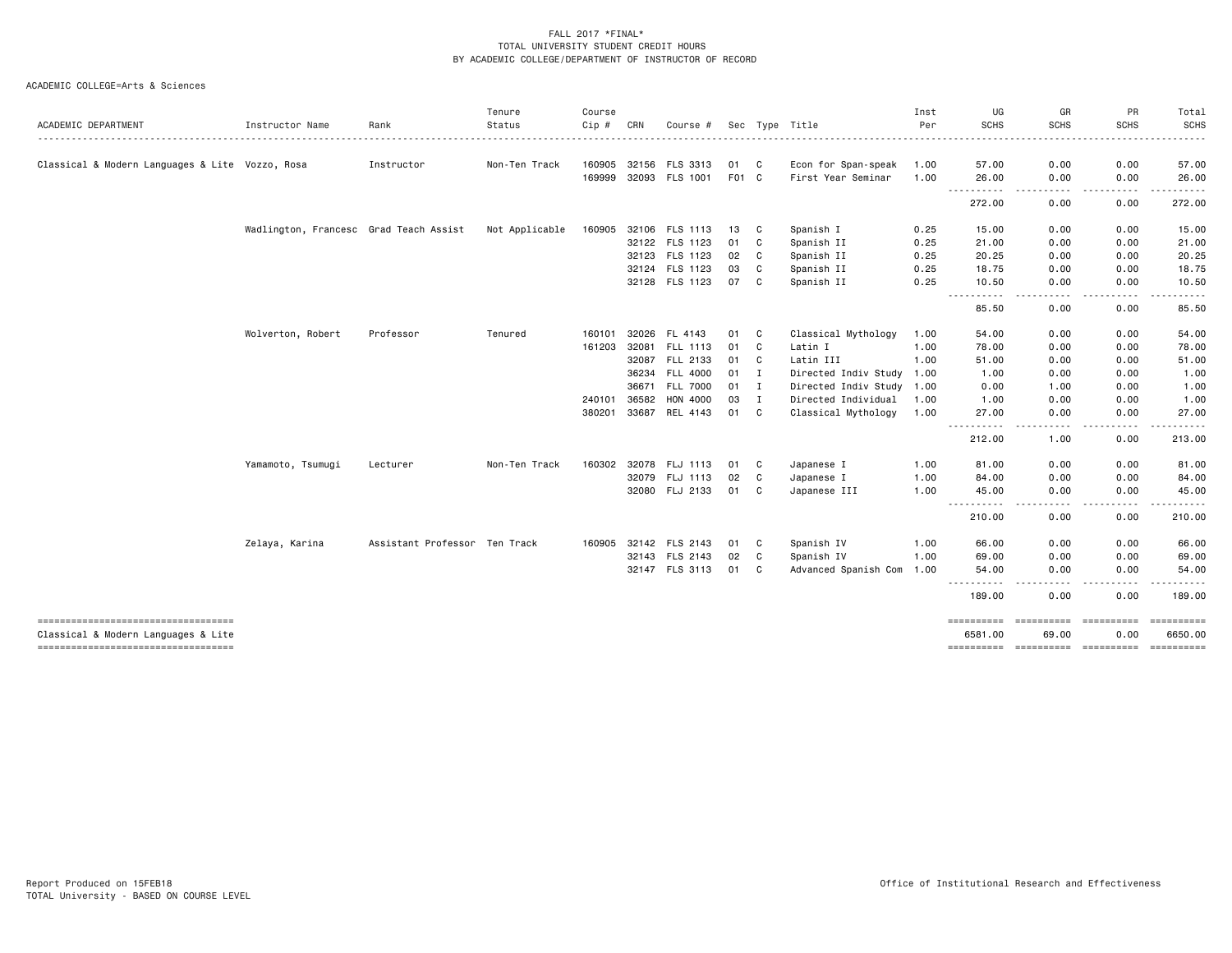| ACADEMIC DEPARTMENT | Instructor Name   | Rank        | Tenure<br>Status | Course<br>Cip # | CRN            | Course #             |          |                             | Sec Type Title                             | Inst<br>Per<br>. | UG<br><b>SCHS</b>                      | GR<br><b>SCHS</b>                                                                                                                 | PR<br><b>SCHS</b> | Total<br><b>SCHS</b><br>المتمام |
|---------------------|-------------------|-------------|------------------|-----------------|----------------|----------------------|----------|-----------------------------|--------------------------------------------|------------------|----------------------------------------|-----------------------------------------------------------------------------------------------------------------------------------|-------------------|---------------------------------|
| Communication       | Anthony, Kelli    | Instructor  | Non-Ten Track    |                 | 090101 34126   | CO 1223              | 501 C    |                             | Intro Comm Theory                          | 1.00             | 96.00                                  | 0.00                                                                                                                              | 0.00              | 96.00                           |
|                     |                   |             |                  |                 | 34130          | CO 3833              | 501 C    |                             | Interviewing                               | 1.00             | 60.00                                  | 0.00                                                                                                                              | 0.00              | 60.00                           |
|                     |                   |             |                  |                 | 090401 34127   | CO 1403              | 501 C    |                             | Intro Mass Media                           | 1.00             | 144.00                                 | 0.00                                                                                                                              | 0.00              | 144.00                          |
|                     |                   |             |                  | 090900          | 34129          | CO 3813              | 501 C    |                             | PR Case Problems                           | 1.00             | 24.00                                  | 0.00                                                                                                                              | 0.00              | 24.00                           |
|                     |                   |             |                  |                 |                |                      |          |                             |                                            |                  | 324.00                                 | 0.00                                                                                                                              | 0.00              | 324.00                          |
|                     | Blount, Anna      | Lecturer    | Non-Ten Track    | 090101          | 30939          | CO 1013              | 02       | C                           | Intro to Communicati 1.00                  |                  | 99.00                                  | 0.00                                                                                                                              | 0.00              | 99.00                           |
|                     |                   |             |                  |                 | 30945          | CO 1013              | 08       | $\mathbf c$                 | Intro to Communicati 1.00                  |                  | 96.00                                  | 0.00                                                                                                                              | 0.00              | 96.00                           |
|                     |                   |             |                  |                 | 090900 31021   | CO 3863              | 01       | B                           | PR Production                              | 1.00             | 54.00                                  | 0.00                                                                                                                              | 0.00              | 54.00                           |
|                     |                   |             |                  |                 | 31022          | CO 3863              | 02       | B                           | PR Production                              | 1.00             | 54.00<br>$\sim$ $\sim$ $\sim$<br>----- | 0.00<br>$\frac{1}{2} \left( \frac{1}{2} \right) \left( \frac{1}{2} \right) \left( \frac{1}{2} \right) \left( \frac{1}{2} \right)$ | 0.00<br>.         | 54.00<br>.                      |
|                     |                   |             |                  |                 |                |                      |          |                             |                                            |                  | 303.00                                 | 0.00                                                                                                                              | 0.00              | 303.00                          |
|                     | Bogue, Patty      | Instructor  | Non-Ten Track    | 231304          | 31031          | CO 4253              | 03       | $\mathbf C$                 | Elements Of Persuasn                       | 1.00             | 75.00                                  | 0.00                                                                                                                              | 0.00              | 75.00                           |
|                     |                   |             |                  | 520201          | 32995          | MGT 3213             | 01       | C                           | Org Communications                         | 1.00             | 153.00                                 | 0.00                                                                                                                              | 0.00              | 153.00                          |
|                     |                   |             |                  |                 | 34332          | MGT 3213             | 506      | C                           | Org Communications                         | 1.00             | 120.00                                 | 0.00                                                                                                                              | 0.00              | 120.00                          |
|                     |                   |             |                  |                 | 34450          | MGT 3213             | 08       | C                           | Org Communications                         | 1.00             | 153.00                                 | 0.00                                                                                                                              | 0.00              | 153.00                          |
|                     |                   |             |                  | 521003          | 33696          | <b>SLCE 1002</b>     | S01 C    |                             | Day One Leadership C 0.40                  |                  | 107.20                                 | 0.00                                                                                                                              | 0.00              | 107.20                          |
|                     |                   |             |                  |                 | 33697          | SLCE 1002            | S02 B    |                             | Day One Leadership C 0.40                  |                  | 16.80                                  | 0.00                                                                                                                              | 0.00              | 16.80                           |
|                     |                   |             |                  |                 | 33698          | <b>SLCE 1002</b>     | S03 B    |                             | Day One Leadership C 0.40                  |                  | 13.60<br>.                             | 0.00<br>$- - - -$                                                                                                                 | 0.00<br>.         | 13.60<br>.                      |
|                     |                   |             |                  |                 |                |                      |          |                             |                                            |                  | 638.60                                 | 0.00                                                                                                                              | 0.00              | 638.60                          |
|                     | Brown, Karyn      | Instructor  | Non-Ten Track    |                 |                | 090900 31044 CO 4813 | 02       | C                           | PR Organizations                           | 1.00             | 57.00                                  | 0.00                                                                                                                              | 0.00              | 57.00                           |
|                     |                   |             |                  |                 |                |                      |          |                             |                                            |                  | 57.00                                  | 0.00                                                                                                                              | 0.00              | 57.00                           |
|                     | Cain, Emily       | Instructor  | Non-Ten Track    |                 |                | 090900 31023 CO 3863 | 03       | В                           | PR Production                              | 1.00             | 54.00                                  | 0.00                                                                                                                              | 0.00              | 54.00                           |
|                     |                   |             |                  |                 |                |                      |          |                             |                                            |                  | .<br>54.00                             | 0.00                                                                                                                              | 0.00              | 54.00                           |
|                     | Carskadon, Leslie | Non-Faculty | Not Applicable   |                 |                | 090701 30991 CO 2423 | 01       | C                           | News Edit-Typo-Mkup                        | 1.00             | 48.00                                  | 0.00                                                                                                                              | 0.00              | 48.00                           |
|                     |                   |             |                  |                 |                |                      |          |                             |                                            |                  | - - -<br>.<br>48.00                    | $- - -$<br>0.00                                                                                                                   | .<br>0.00         | .<br>48.00                      |
|                     | Chambers, Cheryl  | Instructor  | Non-Ten Track    | 090101          | 30965          | CO 1013              | 28       | C                           | Intro to Communicati 1.00                  |                  | 90.00                                  | 0.00                                                                                                                              | 0.00              | 90.00                           |
|                     |                   |             |                  |                 | 30967          | CO 1013              | 30       | C                           | Intro to Communicati 1.00                  |                  | 93.00                                  | 0.00                                                                                                                              | 0.00              | 93.00                           |
|                     |                   |             |                  |                 | 090102 31033   | CO 4323              | 01       | C                           | Mass Media-Society                         | 1.00             | 99.00                                  | 0.00                                                                                                                              | 0.00              | 99.00                           |
|                     |                   |             |                  |                 | 34132          | CO 4323              | 501      | $\mathbf{C}$                | Mass Media-Society                         | 1.00             | 93.00                                  | 0.00                                                                                                                              | 0.00              | 93.00                           |
|                     |                   |             |                  |                 | 090702 31008   | CO 3713              | 01       | C                           | Digital Communicatio 1.00                  |                  | 48.00                                  | 0.00                                                                                                                              | 0.00              | 48.00                           |
|                     |                   |             |                  |                 | 231304 34480   | CO 1001              | F01      | $\mathbf{C}$                | First Year Seminar                         | 1.00             | 12.00<br>$- - - - -$<br>$-$            | 0.00<br>$- - - -$                                                                                                                 | 0.00<br>.         | 12.00<br>.                      |
|                     |                   |             |                  |                 |                |                      |          |                             |                                            |                  | 435.00                                 | 0.00                                                                                                                              | 0.00              | 435.00                          |
|                     | Clevinger, Donna  | Professor   | Tenured          | 240101          | 36380          | HON 1173             | H03      | - S                         | The Quest II                               | 1.00             | 45.00                                  | 0.00                                                                                                                              | 0.00              | 45.00                           |
|                     |                   |             |                  |                 | 36957          | HON 4000             | 06       | $\mathbf{I}$                | Directed Individual                        | 1.00             | 1.00                                   | 0.00                                                                                                                              | 0.00              | 1.00                            |
|                     |                   |             |                  |                 | 36958          | HON 4000             | 07       | $\mathbf{I}$                | Directed Individual                        | 1.00             | 1.00                                   | 0.00                                                                                                                              | 0.00              | 1.00                            |
|                     |                   |             |                  |                 | 36959          | HON 4000             | 08       | $\mathbf{I}$                | Directed Individual                        | 1.00             | 1.00                                   | 0.00                                                                                                                              | 0.00              | 1.00                            |
|                     |                   |             |                  |                 | 36960          | HON 4000             | 09       | I                           | Directed Individual                        | 1.00             | 1.00                                   | 0.00                                                                                                                              | 0.00              | 1.00                            |
|                     |                   |             |                  |                 | 36962          | HON 4000             | 10<br>11 | $\mathbf{I}$<br>$\mathbf I$ | Directed Individual                        | 1.00<br>1.00     | 1.00<br>1.00                           | 0.00<br>0.00                                                                                                                      | 0.00<br>0.00      | 1.00                            |
|                     |                   |             |                  |                 | 36969<br>36970 | HON 4000<br>HON 4000 | 12       | $\mathbf I$                 | Directed Individual<br>Directed Individual | 1.00             | 1.00                                   | 0.00                                                                                                                              | 0.00              | 1.00<br>1.00                    |
|                     |                   |             |                  |                 | 36973          | HON 4000             | 13       | $\mathbf I$                 | Directed Individual                        | 1.00             | 1.00                                   | 0.00                                                                                                                              | 0.00              | 1.00                            |
|                     |                   |             |                  |                 |                |                      |          |                             |                                            |                  |                                        |                                                                                                                                   |                   |                                 |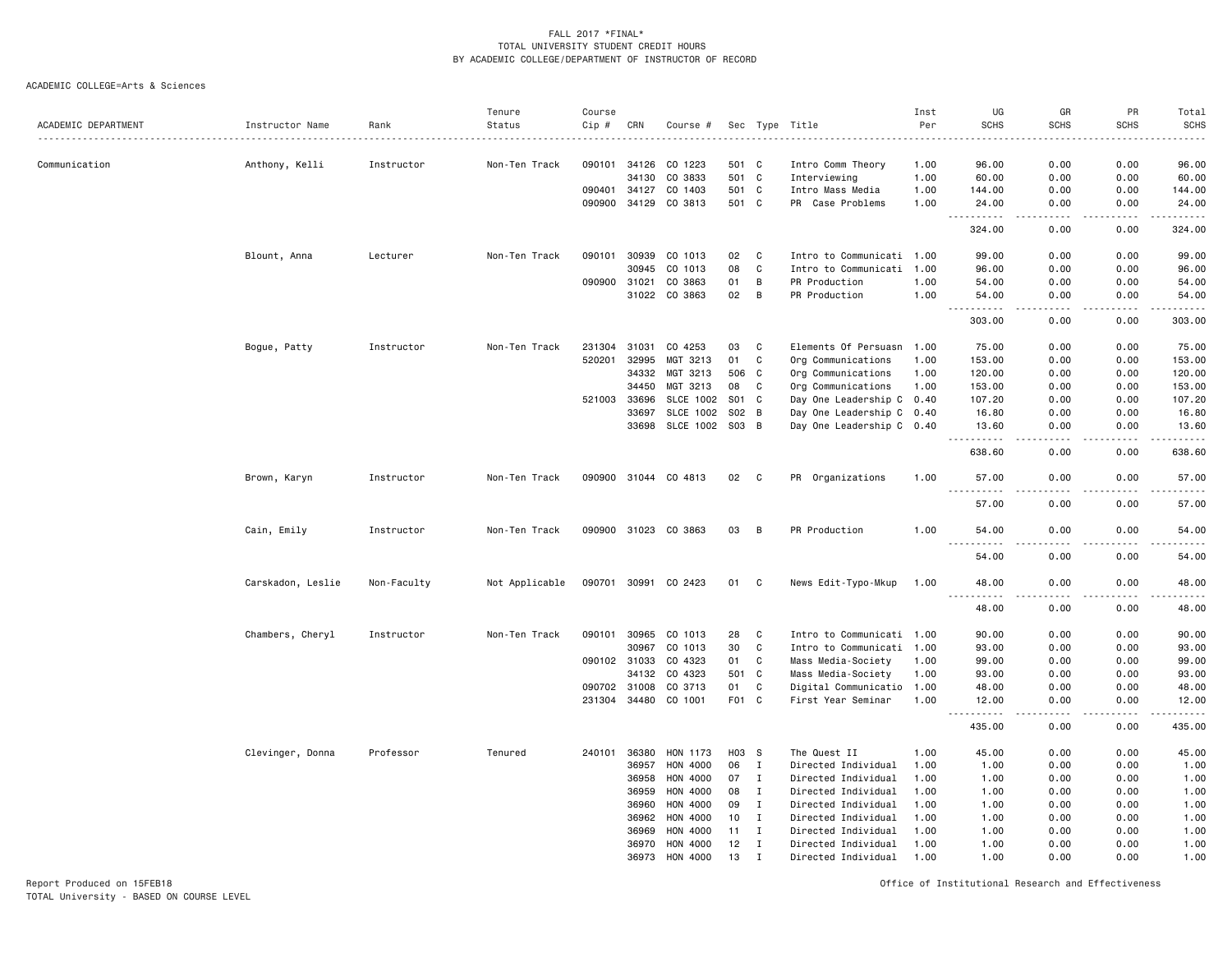| ACADEMIC DEPARTMENT | Instructor Name    | Rank                          | Tenure<br>Status | Course<br>Cip # | CRN          | Course #             |             |              | Sec Type Title            | Inst<br>Per | UG<br><b>SCHS</b>                           | GR<br><b>SCHS</b>                   | PR<br><b>SCHS</b>                                                                                                                                            | Total<br><b>SCHS</b>                                                                                                                                           |
|---------------------|--------------------|-------------------------------|------------------|-----------------|--------------|----------------------|-------------|--------------|---------------------------|-------------|---------------------------------------------|-------------------------------------|--------------------------------------------------------------------------------------------------------------------------------------------------------------|----------------------------------------------------------------------------------------------------------------------------------------------------------------|
| Communication       | Clevinger, Donna   | Professor                     | Tenured          | 240101          | 36974        | HON 4000             | 14          | I            | Directed Individual       | 1.00        | 1.00                                        | 0.00                                | 0.00                                                                                                                                                         | 1.00                                                                                                                                                           |
|                     |                    |                               |                  |                 | 36979        | HON 4000             | 15          | $\mathbf{I}$ | Directed Individual       | 1.00        | 2.00                                        | 0.00                                | 0.00                                                                                                                                                         | 2.00                                                                                                                                                           |
|                     |                    |                               |                  |                 | 500506 30993 | CO 2503              | H01 C       |              | Acting - Honors           | 1.00        | 45.00<br>$\sim$ $\sim$ $\sim$<br>. <b>.</b> | 0.00<br>.                           | 0.00<br>$\frac{1}{2} \left( \frac{1}{2} \right) \left( \frac{1}{2} \right) \left( \frac{1}{2} \right) \left( \frac{1}{2} \right) \left( \frac{1}{2} \right)$ | 45.00<br>.                                                                                                                                                     |
|                     |                    |                               |                  |                 |              |                      |             |              |                           |             | 101.00                                      | 0.00                                | 0.00                                                                                                                                                         | 101.00                                                                                                                                                         |
|                     | Edmonds, Khristina | Instructor                    | Non-Ten Track    |                 |              | 090101 31014 CO 3833 | 01          | C            | Interviewing              | 1.00        | 57.00                                       | 0.00                                | 0.00                                                                                                                                                         | 57.00                                                                                                                                                          |
|                     |                    |                               |                  |                 | 31016        | CO 3833              | 03          | $\mathtt{C}$ | Interviewing              | 1.00        | 63.00                                       | 0.00                                | 0.00                                                                                                                                                         | 63.00                                                                                                                                                          |
|                     |                    |                               |                  | 231304          | 30935        | CO 1003              | H01 C       |              | Hon Fund of Public S 1.00 |             | 54.00                                       | 0.00                                | 0.00                                                                                                                                                         | 54.00                                                                                                                                                          |
|                     |                    |                               |                  |                 | 30937        | CO 1003              | H03         | C.           | Hon Fund Public Spea 1.00 |             | 57.00                                       | 0.00                                | 0.00                                                                                                                                                         | 57.00                                                                                                                                                          |
|                     |                    |                               |                  |                 | 30976        | CO 2253              | 01          | C            | Fund Interprsn Comm       | 1.00        | 54.00<br>.<br>$\sim$ $\sim$ $\sim$          | 0.00<br>$\sim$ $\sim$ $\sim$ $\sim$ | 0.00<br><u>.</u>                                                                                                                                             | 54.00<br>.                                                                                                                                                     |
|                     |                    |                               |                  |                 |              |                      |             |              |                           |             | 285.00                                      | 0.00                                | 0.00                                                                                                                                                         | 285.00                                                                                                                                                         |
|                     | Fisher, Melody     | Assistant Professor Ten Track |                  | 090900          | 31012        | CO 3813              | 01          | C            | PR Case Problems          | 1.00        | 72.00                                       | 0.00                                | 0.00                                                                                                                                                         | 72.00                                                                                                                                                          |
|                     |                    |                               |                  |                 | 31013        | CO 3813              | 02          | C            | PR Case Problems          | 1.00        | 72.00                                       | 0.00                                | 0.00                                                                                                                                                         | 72.00                                                                                                                                                          |
|                     |                    |                               |                  |                 |              | 31017 CO 3853        | 01          | C            | Public Relations Wri 1.00 |             | 42.00                                       | 0.00                                | 0.00                                                                                                                                                         | 42.00                                                                                                                                                          |
|                     |                    |                               |                  |                 |              |                      |             |              |                           |             | $\sim$ $\sim$<br>.<br>186.00                | $\sim$ $\sim$ $\sim$ $\sim$<br>0.00 | 0.00                                                                                                                                                         | .<br>186.00                                                                                                                                                    |
|                     | Forde, John        | Professor                     | Tenured          |                 |              | 090900 31011 CO 3803 | 01          | C            | Prin Public Relation 1.00 |             | 381.00                                      | 0.00                                | 0.00                                                                                                                                                         | 381.00                                                                                                                                                         |
|                     |                    |                               |                  |                 | 34128        | CO 3803              | 501         | $\mathbf{C}$ | Prin Public Relation 1.00 |             | 60.00                                       | 0.00                                | 0.00                                                                                                                                                         | 60.00                                                                                                                                                          |
|                     |                    |                               |                  |                 |              |                      |             |              |                           |             | $ -$<br>. <b>.</b>                          | $\cdots$                            | .                                                                                                                                                            | .                                                                                                                                                              |
|                     |                    |                               |                  |                 |              |                      |             |              |                           |             | 441.00                                      | 0.00                                | 0.00                                                                                                                                                         | 441.00                                                                                                                                                         |
|                     | Fountain, Amy      | Instructor                    | Non-Ten Track    | 090401          | 31024        | CO 4053              | 01          | Ε            | Internship Comm           | 1.00        | 30.00                                       | 0.00                                | 0.00                                                                                                                                                         | 30.00                                                                                                                                                          |
|                     |                    |                               |                  |                 | 231304 30929 | CO 1003              | 05          | C            | Fund Of Public Speak 1.00 |             | 75.00                                       | 0.00                                | 0.00                                                                                                                                                         | 75.00                                                                                                                                                          |
|                     |                    |                               |                  |                 |              | 30930 CO 1003        | 06          | C            | Fund Of Public Speak 1.00 |             | 75.00                                       | 0.00                                | 0.00                                                                                                                                                         | 75.00                                                                                                                                                          |
|                     |                    |                               |                  |                 |              |                      |             |              |                           |             | . <b>.</b><br>180.00                        | .<br>0.00                           | $\frac{1}{2} \left( \frac{1}{2} \right) \left( \frac{1}{2} \right) \left( \frac{1}{2} \right) \left( \frac{1}{2} \right) \left( \frac{1}{2} \right)$<br>0.00 | $\frac{1}{2} \left( \frac{1}{2} \right) \left( \frac{1}{2} \right) \left( \frac{1}{2} \right) \left( \frac{1}{2} \right) \left( \frac{1}{2} \right)$<br>180.00 |
|                     | Fulton, Joyce      | Lecturer                      | Non-Ten Track    |                 | 231304 30933 | CO 1003              | 09          | C            | Fund Of Public Speak 1.00 |             | 69.00                                       | 0.00                                | 0.00                                                                                                                                                         | 69.00                                                                                                                                                          |
|                     |                    |                               |                  |                 |              | 30934 CO 1003        | 10          | C            | Fund Of Public Speak 1.00 |             | 75.00                                       | 0.00                                | 0.00                                                                                                                                                         | 75.00                                                                                                                                                          |
|                     |                    |                               |                  |                 |              |                      |             |              |                           |             |                                             |                                     |                                                                                                                                                              |                                                                                                                                                                |
|                     |                    |                               |                  |                 |              |                      |             |              |                           |             | 144.00                                      | 0.00                                | 0.00                                                                                                                                                         | 144.00                                                                                                                                                         |
|                     | Gardner, Daniel    | Lecturer                      | Non-Ten Track    |                 | 231304 30925 | CO 1003              | 01          | C            | Fund Of Public Speak 1.00 |             | 75.00                                       | 0.00                                | 0.00                                                                                                                                                         | 75.00                                                                                                                                                          |
|                     |                    |                               |                  |                 | 30926        | CO 1003              | 02          | C            | Fund Of Public Speak 1.00 |             | 72.00                                       | 0.00                                | 0.00                                                                                                                                                         | 72.00                                                                                                                                                          |
|                     |                    |                               |                  |                 |              |                      |             |              |                           |             | .<br>147.00                                 | $   -$<br>0.00                      | .<br>0.00                                                                                                                                                    | $- - - - - -$<br>147.00                                                                                                                                        |
|                     | Garraway, David    | Non-Faculty                   | Not Applicable   |                 |              | 090701 30998 CO 3333 | 01          | B            | Adv Television Prd        | 1.00        | 45.00                                       | 0.00                                | 0.00                                                                                                                                                         | 45.00                                                                                                                                                          |
|                     |                    |                               |                  |                 |              |                      |             |              |                           |             | $\sim$ $\sim$ $\sim$<br>45.00               | 0.00                                | 0.00                                                                                                                                                         | 45.00                                                                                                                                                          |
|                     |                    |                               |                  |                 |              |                      |             |              |                           |             |                                             |                                     |                                                                                                                                                              |                                                                                                                                                                |
|                     | Goodman, Mark      | Professor                     | Tenured          | 090401          | 30971        | CO 1403              | H01 C       |              | Honors Intro Mass Me 1.00 |             | 54.00                                       | 0.00                                | 0.00                                                                                                                                                         | 54.00                                                                                                                                                          |
|                     |                    |                               |                  | 090404          | 31004        | CO 3403<br>CO 4433   | 03<br>501 C | В            | Photographic Communi 1.00 |             | 48.00                                       | 0.00<br>0.00                        | 0.00<br>0.00                                                                                                                                                 | 48.00                                                                                                                                                          |
|                     |                    |                               |                  |                 | 090701 34133 |                      |             |              | Television Criticism 1.00 |             | 33.00<br>.<br>$ -$                          |                                     |                                                                                                                                                              | 33.00<br>.                                                                                                                                                     |
|                     |                    |                               |                  |                 |              |                      |             |              |                           |             | 135.00                                      | 0.00                                | 0.00                                                                                                                                                         | 135.00                                                                                                                                                         |
|                     | Gordon, Meaghan    | Instructor                    | Non-Ten Track    | 090900          | 31018        | CO 3853              | 02          | C            | Public Relations Wri 1.00 |             | 39.00                                       | 0.00                                | 0.00                                                                                                                                                         | 39.00                                                                                                                                                          |
|                     |                    |                               |                  |                 | 31019        | CO 3853              | 03          | C            | Public Relations Wri 1.00 |             | 45.00                                       | 0.00                                | 0.00                                                                                                                                                         | 45.00                                                                                                                                                          |
|                     |                    |                               |                  |                 | 31020        | CO 3853              | 04          | C            | Public Relations Wri 1.00 |             | 39.00                                       | 0.00                                | 0.00                                                                                                                                                         | 39.00                                                                                                                                                          |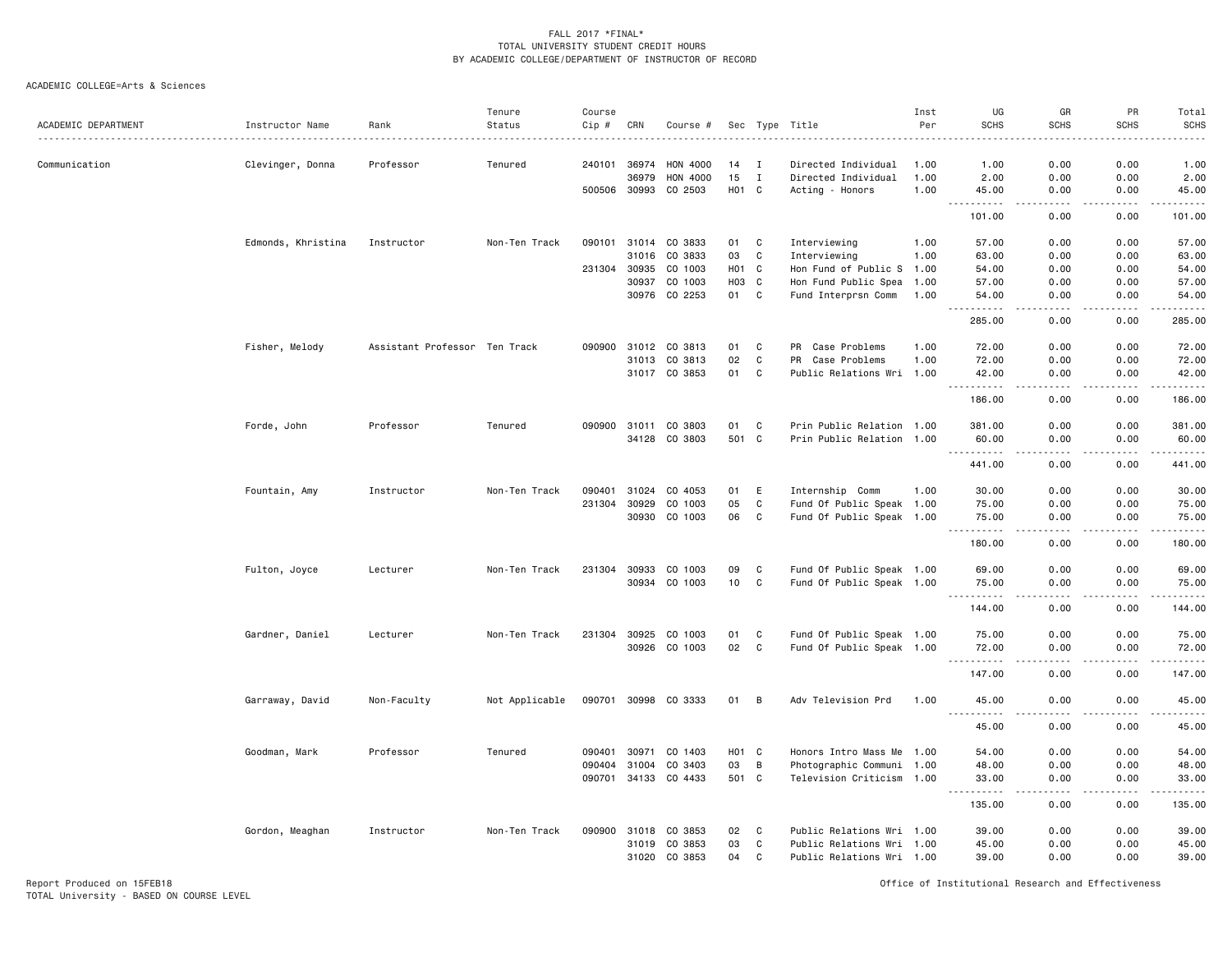| ACADEMIC DEPARTMENT | Instructor Name<br>. | Rank                          | Tenure<br>Status | Course<br>Cip # | CRN   | Course #             |       |             | Sec Type Title            | Inst<br>Per | UG<br><b>SCHS</b>                  | GR<br><b>SCHS</b>                                                                                                                 | PR<br><b>SCHS</b> | Total<br><b>SCHS</b> |
|---------------------|----------------------|-------------------------------|------------------|-----------------|-------|----------------------|-------|-------------|---------------------------|-------------|------------------------------------|-----------------------------------------------------------------------------------------------------------------------------------|-------------------|----------------------|
| Communication       | Gordon, Meaghan      | Instructor                    | Non-Ten Track    | 090900 31043    |       | CO 4813              | 01    | C           | PR Organizations          | 1.00        | 57.00                              | 0.00                                                                                                                              | 0.00              | 57.00                |
|                     |                      |                               |                  |                 |       |                      |       |             |                           |             | .<br>180.00                        | .<br>0.00                                                                                                                         | .<br>0.00         | .<br>180.00          |
|                     | Harmon, Nicole       | Lecturer                      | Non-Ten Track    | 090101          | 30947 | CO 1013              | 10    | C           | Intro to Communicati 1.00 |             | 96.00                              | 0.00                                                                                                                              | 0.00              | 96.00                |
|                     |                      |                               |                  |                 | 30955 | CO 1013              | 18    | C           | Intro to Communicati 1.00 |             | 102.00                             | 0.00                                                                                                                              | 0.00              | 102.00               |
|                     |                      |                               |                  |                 | 30962 | CO 1013              | 25    | C           | Intro to Communicati 1.00 |             | 105.00                             | 0.00                                                                                                                              | 0.00              | 105.00               |
|                     |                      |                               |                  |                 | 30963 | CO 1013              | 26    | C           | Intro to Communicati 1.00 |             | 105.00<br>.                        | 0.00<br>.                                                                                                                         | 0.00<br>.         | 105.00<br>.          |
|                     |                      |                               |                  |                 |       |                      |       |             |                           |             | 408.00                             | 0.00                                                                                                                              | 0.00              | 408.00               |
|                     | Harris, Melanie      | Instructor                    | Non-Ten Track    |                 |       | 500501 30972 CO 1503 | 01 C  |             | Intro To Theatre          | 1.00        | 471.00<br>.                        | 0.00<br>.                                                                                                                         | 0.00<br>-----     | 471.00<br>.          |
|                     |                      |                               |                  |                 |       |                      |       |             |                           |             | 471.00                             | 0.00                                                                                                                              | 0.00              | 471.00               |
|                     | Knight, Amy          | Instructor                    | Non-Ten Track    | 090101          | 30948 | CO 1013              | 11    | C           | Intro to Communicati 1.00 |             | 102.00                             | 0.00                                                                                                                              | 0.00              | 102.00               |
|                     |                      |                               |                  |                 | 30950 | CO 1013              | 13    | C           | Intro to Communicati 1.00 |             | 102.00                             | 0.00                                                                                                                              | 0.00              | 102.00               |
|                     |                      |                               |                  |                 | 30994 | CO 3213              | 01    | C           | Small Group Coummuni 1.00 |             | 75.00                              | 0.00                                                                                                                              | 0.00              | 75.00                |
|                     |                      |                               |                  |                 | 30995 | CO 3213              | 02    | C           | Small Group Coummuni 1.00 |             | 75.00                              | 0.00                                                                                                                              | 0.00              | 75.00                |
|                     |                      |                               |                  |                 |       | 34124 CO 1013        | 501   | C           | Intro to Communicati 1.00 |             | 96.00<br>.                         | 0.00<br>$\frac{1}{2} \left( \frac{1}{2} \right) \left( \frac{1}{2} \right) \left( \frac{1}{2} \right) \left( \frac{1}{2} \right)$ | 0.00<br>.         | 96.00<br>.           |
|                     |                      |                               |                  |                 |       |                      |       |             |                           |             | 450.00                             | 0.00                                                                                                                              | 0.00              | 450.00               |
|                     | Lindley, William     | Lecturer                      | Non-Ten Track    |                 |       | 090101 31015 CO 3833 | 02    | C           | Interviewing              | 1.00        | 69.00<br>.                         | 0.00<br>. <u>. .</u>                                                                                                              | 0.00              | 69.00<br>.           |
|                     |                      |                               |                  |                 |       |                      |       |             |                           |             | 69.00                              | 0.00                                                                                                                              | 0.00              | 69.00                |
|                     | Lionberger, Amy      | Lecturer                      | Non-Ten Track    | 090101          | 30946 | CO 1013              | 09    | C           | Intro to Communicati 1.00 |             | 96.00                              | 0.00                                                                                                                              | 0.00              | 96.00                |
|                     |                      |                               |                  |                 | 30949 | CO 1013              | 12    | C           | Intro to Communicati 1.00 |             | 99.00                              | 0.00                                                                                                                              | 0.00              | 99.00                |
|                     |                      |                               |                  |                 | 30958 | CO 1013              | 21    | C           | Intro to Communicati 1.00 |             | 102.00                             | 0.00                                                                                                                              | 0.00              | 102.00               |
|                     |                      |                               |                  |                 | 30968 | CO 1013              | 31    | C           | Intro to Communicati 1.00 |             | 87.00                              | 0.00                                                                                                                              | 0.00              | 87.00                |
|                     |                      |                               |                  | 231304 30931    |       | CO 1003              | 07    | C           | Fund Of Public Speak 1.00 |             | 75.00<br>.<br>$\sim$ $\sim$ $\sim$ | 0.00<br>.                                                                                                                         | 0.00<br>22222     | 75.00<br><u>.</u>    |
|                     |                      |                               |                  |                 |       |                      |       |             |                           |             | 459.00                             | 0.00                                                                                                                              | 0.00              | 459.00               |
|                     | Loehwing, Melanie    | Assistant Professor Ten Track |                  | 090101          | 36242 | CO 4000              | 03    | $\mathbf I$ | Directed Indiv Study 1.00 |             | 3.00                               | 0.00                                                                                                                              | 0.00              | 3.00                 |
|                     |                      |                               |                  | 231304          | 31028 | CO 4243              | 01    | C           | Rhetorical Theory         | 1.00        | 45.00                              | 0.00                                                                                                                              | 0.00              | 45.00                |
|                     |                      |                               |                  |                 | 31029 | CO 4253              | 01    | C           | Elements Of Persuasn 1.00 |             | 69.00                              | 0.00                                                                                                                              | 0.00              | 69.00                |
|                     |                      |                               |                  |                 | 31047 | CO 6243              | 01    | C           | Rhetorical Theory         | 1.00        | 0.00                               | 6.00                                                                                                                              | 0.00              | 6.00                 |
|                     |                      |                               |                  |                 | 31048 | CO 6253              | 01    | C           | Elements Of Persuasn 1.00 |             | 0.00                               | 6.00                                                                                                                              | 0.00              | 6.00                 |
|                     |                      |                               |                  |                 | 34131 | CO 4253              | 501   | C           | Elements Of Persuasn 1.00 |             | 39.00                              | 0.00                                                                                                                              | 0.00              | 39.00                |
|                     |                      |                               |                  | 240101          | 32579 | HON 4093             | H04 E |             | Honors Thesis             | 1.00        | 3.00<br>. <b>.</b>                 | 0.00<br>.                                                                                                                         | 0.00<br>.         | 3.00<br>.            |
|                     |                      |                               |                  |                 |       |                      |       |             |                           |             | 159.00                             | 12.00                                                                                                                             | 0.00              | 171.00               |
|                     | Mabry, Paula         | Lecturer                      | Non-Ten Track    |                 |       | 231304 30975 CO 2013 | 01    | C           | Voice & Articulation 1.00 |             | 51.00                              | 0.00                                                                                                                              | 0.00              | 51.00                |
|                     |                      |                               |                  |                 |       |                      |       |             |                           |             | 51.00                              | 0.00                                                                                                                              | 0.00              | 51.00                |
|                     | Matheny, James       | Assistant Professor Ten Track |                  | 090101          | 35091 | CO 3563              | 01    | C           | Voice and Movement        | 1.00        | 36.00                              | 0.00                                                                                                                              | 0.00              | 36.00                |
|                     |                      |                               |                  |                 |       | 500506 30992 CO 2503 | 01    | C           | Acting                    | 1.00        | 39.00                              | 0.00                                                                                                                              | 0.00              | 39.00                |
|                     |                      |                               |                  |                 |       |                      |       |             |                           |             | <u>.</u>                           | .                                                                                                                                 | .                 | .                    |
|                     |                      |                               |                  |                 |       |                      |       |             |                           |             | 75.00                              | 0.00                                                                                                                              | 0.00              | 75.00                |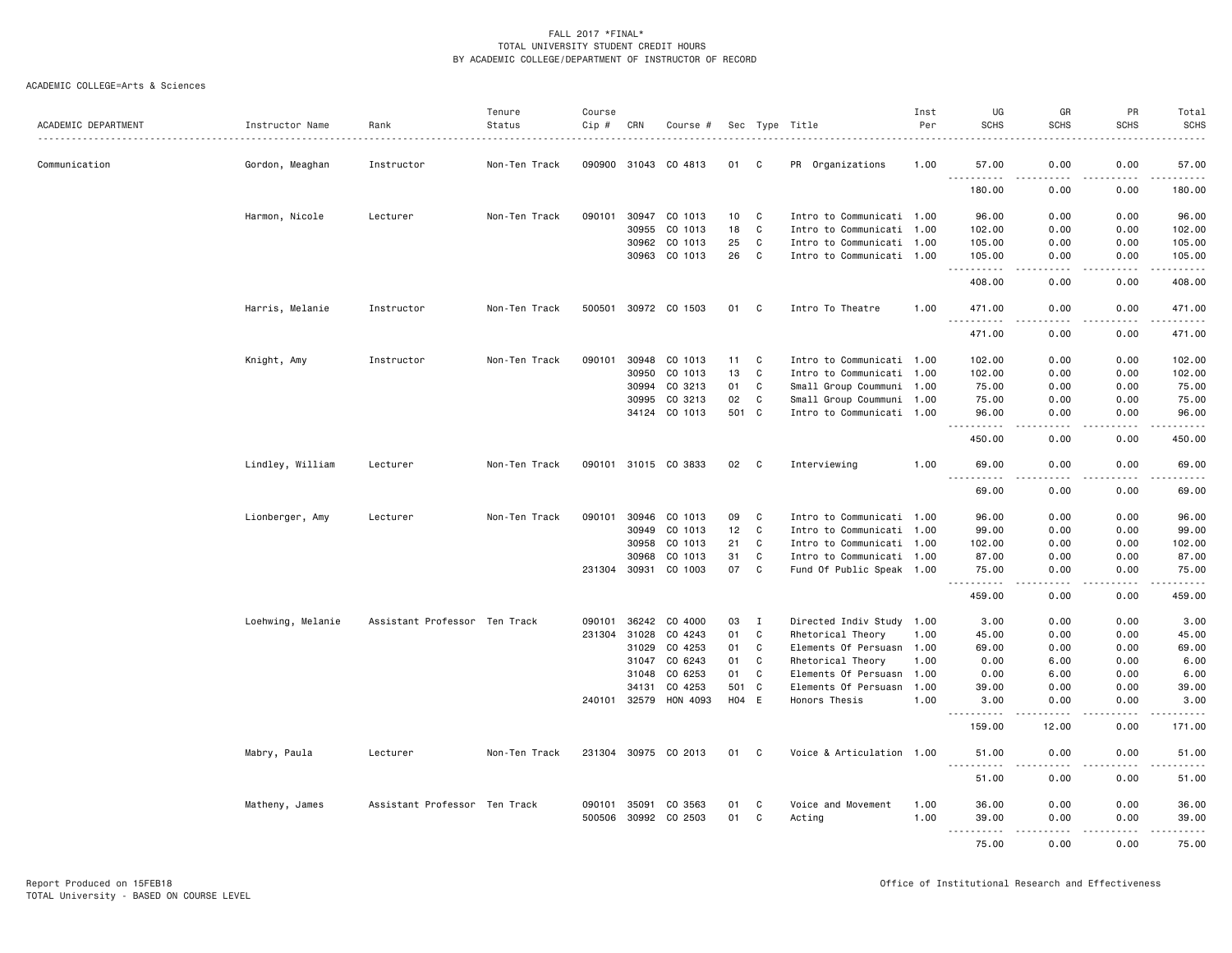| ACADEMIC DEPARTMENT | Instructor Name    | Rank                          | Tenure<br>Status | Course<br>Cip # | CRN                   | Course #             |          |        | Sec Type Title                                 | Inst<br>Per | UG<br><b>SCHS</b>                                                                                            | GR<br><b>SCHS</b> | PR<br><b>SCHS</b>   | Total<br><b>SCHS</b> |
|---------------------|--------------------|-------------------------------|------------------|-----------------|-----------------------|----------------------|----------|--------|------------------------------------------------|-------------|--------------------------------------------------------------------------------------------------------------|-------------------|---------------------|----------------------|
|                     |                    |                               |                  |                 |                       |                      |          |        |                                                |             |                                                                                                              |                   |                     | .                    |
| Communication       | McDavid, Frances   | Instructor                    | Non-Ten Track    |                 | 090401 31007<br>31038 | CO 3443<br>CO 4403   | 01<br>01 | C<br>C | Adv News Writ-Report 1.00<br>Journalism Ethics |             | 48.00                                                                                                        | 0.00              | 0.00<br>0.00        | 48.00                |
|                     |                    |                               |                  |                 |                       |                      |          |        |                                                | 1.00        | 54.00<br>$\sim$ $\sim$ $\sim$                                                                                | 0.00<br>.         | .                   | 54.00                |
|                     |                    |                               |                  |                 |                       |                      |          |        |                                                |             | 102.00                                                                                                       | 0.00              | 0.00                | 102.00               |
|                     | Misun, Christopher | Non-Faculty                   | Not Applicable   |                 |                       | 090701 30999 CO 3333 | 02 B     |        | Adv Television Prd                             | 1.00        | 42.00<br><u>.</u>                                                                                            | 0.00<br>.         | 0.00<br>-----       | 42.00<br>.           |
|                     |                    |                               |                  |                 |                       |                      |          |        |                                                |             | 42.00                                                                                                        | 0.00              | 0.00                | 42.00                |
|                     | Nicholson, John    | Associate Professor Tenured   |                  |                 | 090101 30969          | CO 1223              | 01       | C      | Intro Comm Theory                              | 1.00        | 450.00                                                                                                       | 0.00              | 0.00                | 450.00               |
|                     |                    |                               |                  |                 | 31025                 | CO 4203              | 01       | C      | Nonverbal Communicat 1.00                      |             | 69.00                                                                                                        | 0.00              | 0.00                | 69.00                |
|                     |                    |                               |                  |                 | 31045                 | CO 6203              | 01       | C      | Nonverbal Communicat 1.00                      |             | 0.00                                                                                                         | 3.00              | 0.00                | 3.00                 |
|                     |                    |                               |                  |                 | 231304 31030          | CO 4253              | 02       | C      | Elements Of Persuasn 1.00                      |             | 75.00                                                                                                        | 0.00              | 0.00                | 75.00                |
|                     |                    |                               |                  |                 |                       |                      |          |        |                                                |             | .<br>594.00                                                                                                  | .<br>3,00         | .<br>0.00           | 597.00               |
|                     | Poe, Lindsey       | Instructor                    | Non-Ten Track    | 400404          | 32396                 | GR 4502              | 01       | C      | Prac in Broadcast Me 1.00                      |             | 28.00                                                                                                        | 0.00              | 0.00                | 28.00                |
|                     |                    |                               |                  |                 | 32397                 | GR 4502              | 02       | К      | Prac in Broadcast Me                           | 1.00        | 0.00                                                                                                         | 0.00              | 0.00                | 0.00                 |
|                     |                    |                               |                  |                 | 32398                 | GR 4502              | 03       | К      | Prac in Broadcast Me                           | 1.00        | 0.00                                                                                                         | 0.00              | 0.00                | 0.00                 |
|                     |                    |                               |                  |                 | 32399                 | GR 4522              | 01       | C      | Prac Broadcast Meteo                           | 1.00        | 36.00                                                                                                        | 0.00              | 0.00                | 36.00                |
|                     |                    |                               |                  |                 | 32400                 | GR 4522              | 02       | К      | Prac Broadcast Meteo                           | 1.00        | 0.00                                                                                                         | 0.00              | 0.00                | 0.00                 |
|                     |                    |                               |                  |                 | 32401                 | GR 4522              | 03       | К      | Prac Broadcast Meteo                           | 1.00        | 0.00                                                                                                         | 0.00              | 0.00                | 0.00                 |
|                     |                    |                               |                  |                 | 32403                 | GR 4640              | 01       | Ε      | Met Internship                                 | 1.00        | 27.00                                                                                                        | 0.00              | 0.00                | 27.00                |
|                     |                    |                               |                  |                 | 450701 32421          | GR 6502              | 01       | C      | Prac in Broadcast Me 1.00                      |             | 0.00                                                                                                         | 10.00             | 0.00                | 10.00                |
|                     |                    |                               |                  |                 | 32422                 | GR 6502              | 02       | к      | Prac in Broadcast Me                           | 1.00        | 0.00                                                                                                         | 0.00              | 0.00                | 0.00                 |
|                     |                    |                               |                  |                 | 32423                 | GR 6502              | 03       | к      | Prac in Broadcast Me                           | 1.00        | 0.00                                                                                                         | 0.00              | 0.00                | 0.00                 |
|                     |                    |                               |                  |                 | 32424                 | GR 6522              | 01       | C      | Prac Broadcast Meteo                           | 1.00        | 0.00                                                                                                         | 8.00              | 0.00                | 8.00                 |
|                     |                    |                               |                  |                 | 32425                 | GR 6522              | 02       | К      | Prac Broadcast Meteo                           | 1.00        | 0.00                                                                                                         | 0.00              | 0.00                | 0.00                 |
|                     |                    |                               |                  |                 | 32426                 | GR 6522              | 03       | К      | Prac Broadcast Meteo                           | 1.00        | 0.00                                                                                                         | 0.00              | 0.00                | 0.00                 |
|                     |                    |                               |                  |                 | 32428                 | GR 6640              | 01       | C      | Met Internship                                 | 1.00        | 0.00                                                                                                         | 3.00              | 0.00                | 3.00                 |
|                     |                    |                               |                  |                 |                       |                      |          |        |                                                |             | .<br>$\frac{1}{2} \left( \frac{1}{2} \right) \left( \frac{1}{2} \right) \left( \frac{1}{2} \right)$<br>91.00 | -----<br>21.00    | $- - - - -$<br>0.00 | 112.00               |
|                     | Poe, Philip        | Assistant Professor Ten Track |                  | 090101          | 36206                 | CO 4000              | 02       | Ι.     | Directed Indiv Study 1.00                      |             | 3.00                                                                                                         | 0.00              | 0.00                | 3.00                 |
|                     |                    |                               |                  |                 | 090701 30977          | CO 2333              | 01       | C      | Tv Production                                  | 1.00        | 153.00                                                                                                       | 0.00              | 0.00                | 153.00               |
|                     |                    |                               |                  |                 | 30978                 | CO 2333              | 02       | К      | Tv Production                                  | 1.00        | 0.00                                                                                                         | 0.00              | 0.00                | 0.00                 |
|                     |                    |                               |                  |                 | 30979                 | CO 2333              | 03       | К      | Tv Production                                  | 1.00        | 0.00                                                                                                         | 0.00              | 0.00                | 0.00                 |
|                     |                    |                               |                  |                 | 30980                 | CO 2333              | 04       | К      | Tv Production                                  | 1.00        | 0.00                                                                                                         | 0.00              | 0.00                | 0.00                 |
|                     |                    |                               |                  |                 | 30981                 | CO 2333              | 05       | К      | Tv Production                                  | 1.00        | 0.00                                                                                                         | 0.00              | 0.00                | 0.00                 |
|                     |                    |                               |                  |                 | 30982                 | CO 2333              | 06       | к      | Tv Production                                  | 1.00        | 0.00                                                                                                         | 0.00              | 0.00                | 0.00                 |
|                     |                    |                               |                  |                 | 30983                 | CO 2333              | 07       | К      | Tv Production                                  | 1.00        | 0.00                                                                                                         | 0.00              | 0.00                | 0.00                 |
|                     |                    |                               |                  |                 | 30984                 | CO 2413              | 01       | C      | Intro News Writ-Repo 1.00                      |             | 267.00                                                                                                       | 0.00              | 0.00                | 267.00               |
|                     |                    |                               |                  |                 | 30985                 | CO 2413              | 02       | K      | Intro News Writ-Repo 1.00                      |             | 0.00                                                                                                         | 0.00              | 0.00                | 0.00                 |
|                     |                    |                               |                  |                 | 30986                 | CO 2413              | 03       | К      | Intro News Writ-Repo                           | 1.00        | 0.00                                                                                                         | 0.00              | 0.00                | 0.00                 |
|                     |                    |                               |                  |                 | 30987                 | CO 2413              | 04       | К      | Intro News Writ-Repo                           | 1.00        | 0.00                                                                                                         | 0.00              | 0.00                | 0.00                 |
|                     |                    |                               |                  |                 | 30988                 | CO 2413              | 05       | К      | Intro News Writ-Repo 1.00                      |             | 0.00                                                                                                         | 0.00              | 0.00                | 0.00                 |
|                     |                    |                               |                  |                 | 30989                 | CO 2413              | 06       | К      | Intro News Writ-Repo 1.00                      |             | 0.00                                                                                                         | 0.00              | 0.00                | 0.00                 |
|                     |                    |                               |                  |                 | 30990                 | CO 2413              | 07       | K      | Intro News Writ-Repo 1.00                      |             | 0.00                                                                                                         | 0.00              | 0.00                | 0.00                 |
|                     |                    |                               |                  |                 |                       |                      |          |        |                                                |             | $\sim$ $\sim$ $\sim$ $\sim$<br>.<br>423.00                                                                   | 0.00              | 0.00                | 423.00               |
|                     | Roussin, Wendy     | Associate Professor Tenured   |                  | 090101          | 36204                 | CO 4000              | 01       | Ι.     | Directed Indiv Study 1.00                      |             | 1.00                                                                                                         | 0.00              | 0.00                | 1.00                 |
|                     |                    |                               |                  | 090404          | 31002                 | CO 3403              | 01       | B      | Photographic Communi 1.00                      |             | 36.00                                                                                                        | 0.00              | 0.00                | 36.00                |
|                     |                    |                               |                  |                 | 090702 31009          | CO 3713              | 02       | C      | Digital Communicatio 1.00                      |             | 39.00                                                                                                        | 0.00              | 0.00                | 39.00                |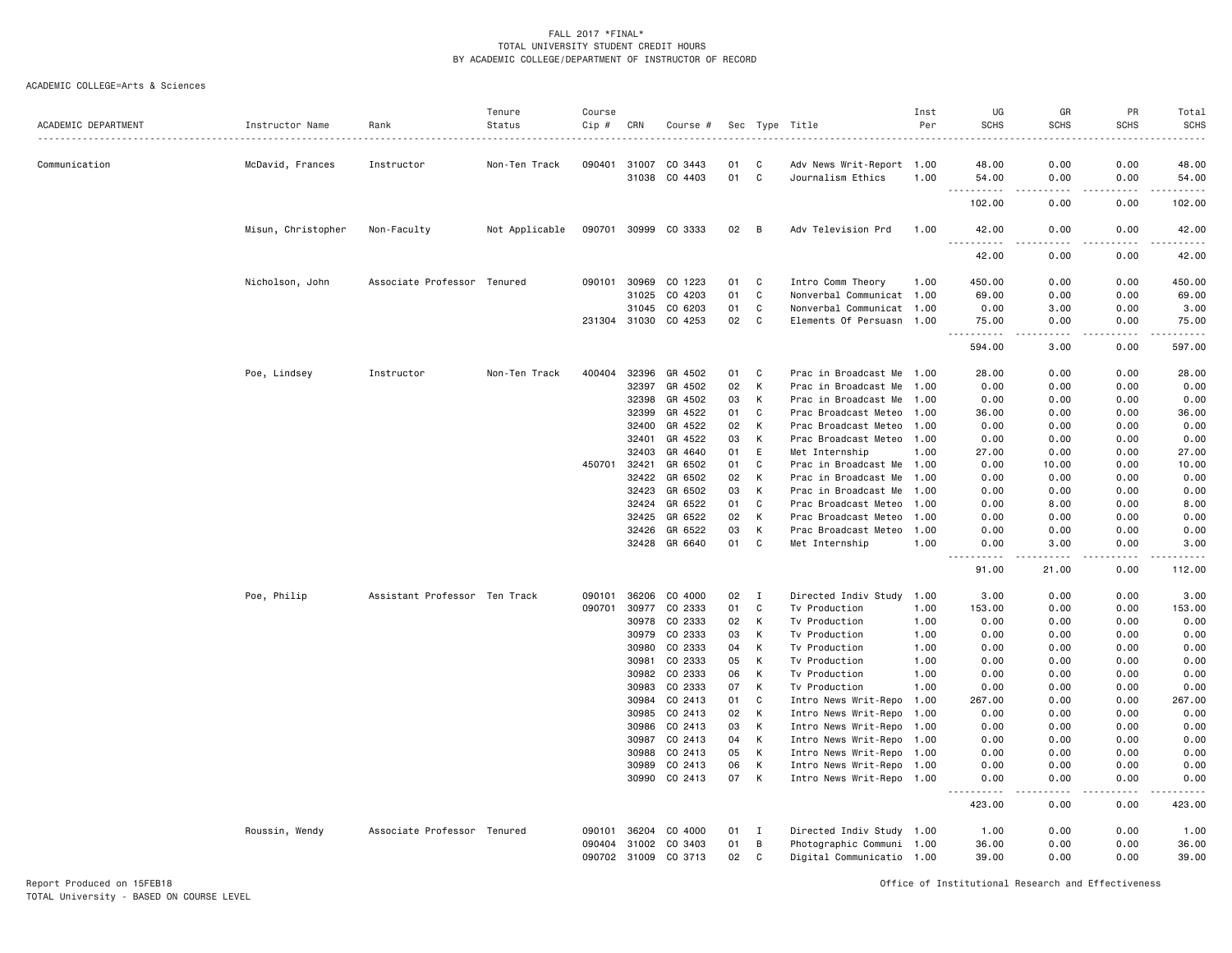| ACADEMIC DEPARTMENT | Instructor Name     | Rank                          | Tenure<br>Status | Course<br>Cip # | CRN                   | Course #             |          |              | Sec Type Title                                         | Inst<br>Per | UG<br><b>SCHS</b>                        | GR<br><b>SCHS</b>                   | PR<br><b>SCHS</b> | Total<br><b>SCHS</b>  |
|---------------------|---------------------|-------------------------------|------------------|-----------------|-----------------------|----------------------|----------|--------------|--------------------------------------------------------|-------------|------------------------------------------|-------------------------------------|-------------------|-----------------------|
| Communication       | Roussin, Wendy      | Associate Professor Tenured   |                  |                 |                       | 090702 31010 CO 3713 | 03       | B            | Digital Communicatio 1.00                              |             | 45.00                                    | 0.00                                | 0.00              | 45.00                 |
|                     |                     |                               |                  |                 |                       |                      |          |              |                                                        |             | $- - -$<br>.<br>121.00                   | . <b>.</b> .<br>0.00                | .<br>0.00         | $- - - - -$<br>121.00 |
|                     | Rupp, Jeffrey       | Non-Faculty                   | Not Applicable   |                 |                       | 090401 30997 CO 3313 | 02       | $\mathbf{C}$ | News Write for Elec                                    | 1.00        | 39.00                                    | 0.00                                | 0.00              | 39.00                 |
|                     |                     |                               |                  |                 |                       |                      |          |              |                                                        |             | 39.00                                    | 0.00                                | 0.00              | 39.00                 |
|                     | Schneider, Blake    | Non-Faculty                   | Not Applicable   |                 |                       | 231304 30932 CO 1003 | 08       | $\mathbf{C}$ | Fund Of Public Speak 1.00                              |             | 75.00<br>.                               | 0.00<br>.                           | 0.00<br>.         | 75.00<br>.            |
|                     |                     |                               |                  |                 |                       |                      |          |              |                                                        |             | 75.00                                    | 0.00                                | 0.00              | 75.00                 |
|                     | Seitz, Holli        | Assistant Professor Ten Track |                  |                 | 099999 34919          | CO 4990              | 01       | C            | Special Topic In CO                                    | 1.00        | 81.00                                    | 0.00                                | 0.00              | 81.00                 |
|                     |                     |                               |                  |                 | 34920                 | CO 6990              | 01       | C            | Special Topic In CO                                    | 1.00        | 0.00<br><u>.</u><br>$\sim$ $\sim$ $\sim$ | 6.00<br>د د د د                     | 0.00<br>.         | 6.00<br>.             |
|                     |                     |                               |                  |                 |                       |                      |          |              |                                                        |             | 81.00                                    | 6.00                                | 0.00              | 87.00                 |
|                     | Smith, Glenn        | Associate Professor Tenured   |                  | 050207          | 31027                 | CO 4233              | 01       | C            | Gender and Media                                       | 1.00        | 102.00                                   | 0.00                                | 0.00              | 102.00                |
|                     |                     |                               |                  | 090101 36453    |                       | CO 4000              | 04       | $\mathbf I$  | Directed Indiv Study                                   | 1.00        | 1.00                                     | 0.00                                | 0.00              | 1.00                  |
|                     |                     |                               |                  | 090102 31034    |                       | CO 4323              | 02       | C            | Mass Media-Society                                     | 1.00        | 102.00                                   | 0.00                                | 0.00              | 102.00                |
|                     |                     |                               |                  |                 | 090401 30970          | CO 1403              | 01       | C            | Intro Mass Media                                       | 1.00        | 462.00<br>.<br>$\sim$ $\sim$ $\sim$      | 0.00<br>.                           | 0.00<br>.         | 462.00<br>.           |
|                     |                     |                               |                  |                 |                       |                      |          |              |                                                        |             | 667.00                                   | 0.00                                | 0.00              | 667.00                |
|                     | Stockstill, William | Assistant Professor Ten Track |                  | 500501          | 34479                 | CO 1533              | 01       | E            | Theatre Practicum #3 1.00                              |             | 42.00                                    | 0.00                                | 0.00              | 42.00                 |
|                     |                     |                               |                  |                 |                       | 500502 34481 CO 2524 | 01       | $\mathtt{C}$ | Stagecraft & Lightin 1.00                              |             | 52.00<br>.                               | 0.00                                | 0.00              | 52.00                 |
|                     |                     |                               |                  |                 |                       |                      |          |              |                                                        |             | 94.00                                    | 0.00                                | 0.00              | 94.00                 |
|                     | Strout, Lawrence    | Associate Professor Tenured   |                  |                 | 090102 31032          | CO 4313              | 01       | C            | Mass Media Law                                         | 1.00        | 90.00                                    | 0.00                                | 0.00              | 90.00                 |
|                     |                     |                               |                  |                 | 090401 30996          | CO 3313              | 01       | C            | News Write for Elec                                    | 1.00        | 42.00                                    | 0.00                                | 0.00              | 42.00                 |
|                     |                     |                               |                  |                 | 090701 31000          | CO 3343              | 01       | C            | Writing for the Medi                                   | 1.00        | 45.00<br>.                               | 0.00<br>$- - - -$                   | 0.00<br>.         | 45.00<br>.            |
|                     |                     |                               |                  |                 |                       |                      |          |              |                                                        |             | 177.00                                   | 0.00                                | 0.00              | 177.00                |
|                     | Sullivan, Mary      | Lecturer                      | Non-Ten Track    |                 |                       | 090701 31035 CO 4373 | 01       | B            | Prac In Tv News                                        | 1.00        | 45.00<br>$- - -$<br>.                    | 0.00                                | 0.00              | 45.00                 |
|                     |                     |                               |                  |                 |                       |                      |          |              |                                                        |             | 45.00                                    | 0.00                                | 0.00              | 45.00                 |
|                     | Taylor, Joshua      | Lecturer                      | Non-Ten Track    | 090401          | 33931                 | CO 4053              | 201 E    |              | Internship Comm                                        | 1.00        | 3.00                                     | 0.00                                | 0.00              | 3.00                  |
|                     |                     |                               |                  |                 |                       | 090701 34889 CO 3343 | 201 C    |              | Writing for the Medi 1.00                              |             | 45.00                                    | 0.00                                | 0.00              | 45.00                 |
|                     |                     |                               |                  |                 |                       |                      |          |              |                                                        |             | -----<br>48.00                           | $\sim$ $\sim$ $\sim$ $\sim$<br>0.00 | 0.00              | 48.00                 |
|                     | Thompson, Thomas    | Non-Faculty                   | Not Applicable   |                 |                       | 090404 31003 CO 3403 | 02 B     |              | Photographic Communi 1.00                              |             | 36.00                                    | 0.00                                | 0.00              | 36.00                 |
|                     |                     |                               |                  |                 |                       |                      |          |              |                                                        |             | .<br>36.00                               | $- - - -$<br>0.00                   | .<br>0.00         | .<br>36.00            |
|                     | Tucker, Boyd        | Lecturer                      | Non-Ten Track    |                 |                       | 090401 31006 CO 3423 | 01       | C            | Feature Writing                                        | 1.00        | 48.00                                    | 0.00                                | 0.00              | 48.00                 |
|                     |                     |                               |                  |                 |                       |                      |          |              |                                                        |             | .<br>48.00                               | د د د د<br>0.00                     | .<br>0.00         | .<br>48.00            |
|                     |                     |                               |                  |                 |                       |                      |          |              |                                                        |             |                                          |                                     |                   |                       |
|                     | Walton, Laura       | Lecturer                      | Non-Ten Track    |                 | 090101 30953<br>30954 | CO 1013<br>CO 1013   | 16<br>17 | C<br>C       | Intro to Communicati 1.00<br>Intro to Communicati 1.00 |             | 102.00<br>105.00                         | 0.00<br>0.00                        | 0.00<br>0.00      | 102.00<br>105.00      |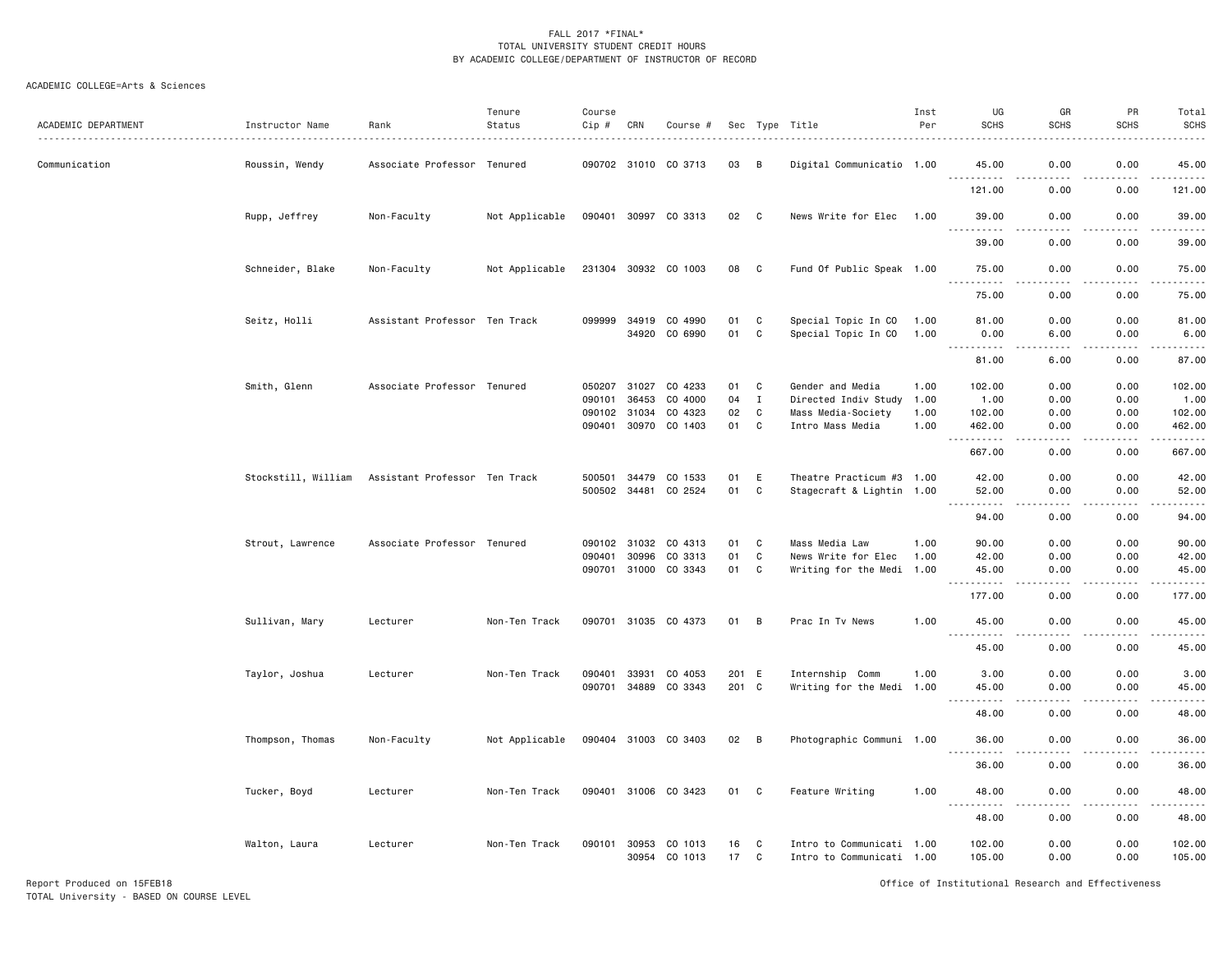| ACADEMIC DEPARTMENT                   | Instructor Name | Rank     | Tenure<br>Status | Course<br>Cip # | CRN   | Course #                 |                | Sec Type Title                                         | Inst<br>Per | UG<br><b>SCHS</b>    | GR<br><b>SCHS</b> | PR<br><b>SCHS</b> | Total<br>SCHS                |
|---------------------------------------|-----------------|----------|------------------|-----------------|-------|--------------------------|----------------|--------------------------------------------------------|-------------|----------------------|-------------------|-------------------|------------------------------|
| Communication                         | Walton, Laura   | Lecturer | Non-Ten Track    | 090900          | 31041 | CO 4803<br>31042 CO 4803 | S01 C<br>S02 C | Research in PR & Adv 1.00<br>Research in PR & Adv 1.00 |             | 66.00<br>54.00       | 0.00<br>0.00      | 0.00<br>0.00      | 66.00<br>54.00               |
|                                       |                 |          |                  |                 |       |                          |                |                                                        |             | ----------<br>327,00 | 0.00              | .<br>0.00         | -------<br>$- - -$<br>327,00 |
|                                       | Watson, Olivia  | Lecturer | Non-Ten Track    | 090101          | 30957 | CO 1013                  | 20 C           | Intro to Communicati 1.00                              |             | 99.00                | 0.00              | 0.00              | 99.00                        |
|                                       |                 |          |                  |                 |       |                          |                |                                                        |             | -----------<br>99.00 | .<br>0.00         | .<br>0.00         | .<br>99.00                   |
| ===================================== |                 |          |                  |                 |       |                          |                |                                                        |             |                      | ==========        | $=$ =========     | eeeeeeee                     |
| Communication                         |                 |          |                  |                 |       |                          |                |                                                        |             | 8954.60              | 42.00             | 0.00              | 8996.60                      |
| ==============================        |                 |          |                  |                 |       |                          |                |                                                        |             | ==========           |                   | ---------         | ==========                   |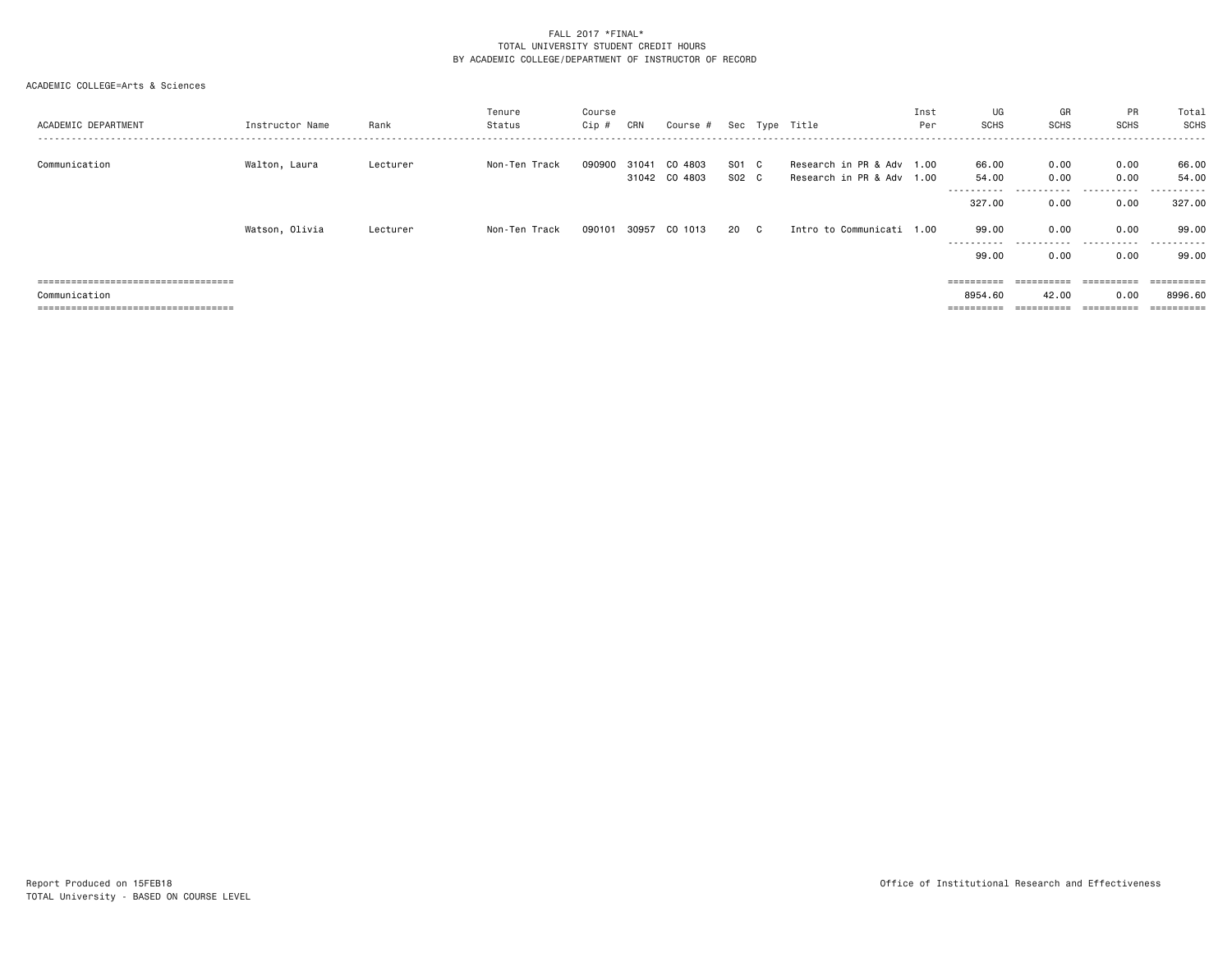| ACADEMIC DEPARTMENT | Instructor Name                        | Rank                        | Tenure<br>Status | Course<br>Cip # | CRN          | Course #              |                 |             | Sec Type Title            | Inst<br>Per | UG<br><b>SCHS</b>                                                                                                                                                                                | GR<br><b>SCHS</b>                   | PR<br><b>SCHS</b>  | Total<br><b>SCHS</b> |
|---------------------|----------------------------------------|-----------------------------|------------------|-----------------|--------------|-----------------------|-----------------|-------------|---------------------------|-------------|--------------------------------------------------------------------------------------------------------------------------------------------------------------------------------------------------|-------------------------------------|--------------------|----------------------|
|                     |                                        |                             |                  |                 |              |                       |                 |             |                           | .           |                                                                                                                                                                                                  |                                     |                    |                      |
| English             | Agee, Kelly                            | Instructor                  | Non-Ten Track    | 231303          | 32289        | GE 3513               | 02              | C           | Technical Writing         | 1.00        | 63.00                                                                                                                                                                                            | 0.00                                | 0.00               | 63.00                |
|                     |                                        |                             |                  |                 | 32293        | GE 3513               | 06              | C           | Technical Writing         | 1.00        | 126.00                                                                                                                                                                                           | 0.00                                | 0.00               | 126.00               |
|                     |                                        |                             |                  |                 | 32297        | GE 3513               | 10 <sub>1</sub> | C           | Technical Writing         | 1.00        | 60.00                                                                                                                                                                                            | 0.00                                | 0.00               | 60.00                |
|                     |                                        |                             |                  |                 |              |                       |                 |             |                           |             | $\sim$ $\sim$ $\sim$<br>.<br>249.00                                                                                                                                                              | .<br>0.00                           | <b>.</b><br>0.00   | <u>.</u><br>249.00   |
|                     | Anderson, Thomas                       | Professor                   | Tenured          |                 | 231404 31822 | EN 4503               | 01              | C           | Shakespeare               | 1.00        | 54.00                                                                                                                                                                                            | 0.00                                | 0.00               | 54.00                |
|                     |                                        |                             |                  |                 |              | 240101 32576 HON 4093 | H01 S           |             | Honors Thesis             | 1.00        | 3.00<br>$\sim$ $\sim$ $\sim$<br>.                                                                                                                                                                | 0.00<br>.                           | 0.00<br>.          | 3.00<br>.            |
|                     |                                        |                             |                  |                 |              |                       |                 |             |                           |             | 57.00                                                                                                                                                                                            | 0.00                                | 0.00               | 57.00                |
|                     | Austin, Daniel                         | Instructor                  | Non-Ten Track    |                 |              | 231301 31732 EN 1113  | 14              | C           | En Composition II         | 1.00        | 72.00                                                                                                                                                                                            | 0.00                                | 0.00               | 72.00                |
|                     |                                        |                             |                  |                 | 31743        | EN 1173               | 01              | C           | Accelerated Comp II       | 1.00        | 60.00                                                                                                                                                                                            | 0.00                                | 0.00               | 60.00                |
|                     |                                        |                             |                  |                 |              | 31745 EN 1173         | 03              | C           | Accelerated Comp II       | 1.00        | 60.00                                                                                                                                                                                            | 0.00                                | 0.00               | 60.00                |
|                     |                                        |                             |                  |                 |              | 31746 EN 1173         | 04              | C           | Accelerated Comp II       | 1.00        | 57.00                                                                                                                                                                                            | 0.00<br>$\sim$ $\sim$ $\sim$        | 0.00               | 57.00                |
|                     |                                        |                             |                  |                 |              |                       |                 |             |                           |             | 249.00                                                                                                                                                                                           | 0.00                                | 0.00               | 249.00               |
|                     | Barton, Amy                            | Instructor                  | Non-Ten Track    | 231303          | 32288        | GE 3513               | 01              | C           | Technical Writing         | 1.00        | 60.00                                                                                                                                                                                            | 0.00                                | 0.00               | 60.00                |
|                     |                                        |                             |                  |                 | 32291        | GE 3513               | 04              | C           | Technical Writing         | 1.00        | 60.00                                                                                                                                                                                            | 0.00                                | 0.00               | 60.00                |
|                     |                                        |                             |                  |                 |              | 32296 GE 3513         | 09              | C           | Technical Writing         | 1.00        | 60.00                                                                                                                                                                                            | 0.00                                | 0.00               | 60.00                |
|                     |                                        |                             |                  |                 |              |                       |                 |             |                           |             | $\sim$ $\sim$ $\sim$<br>.<br>180.00                                                                                                                                                              | ----<br>0.00                        | .<br>0.00          | .<br>180.00          |
|                     | Baumgartner, Casandr Grad Teach Assist |                             | Not Applicable   |                 |              | 231301 31644 EN 1103  | 07              | C           | En Composition I          | 1.00        | 57.00<br>.                                                                                                                                                                                       | 0.00<br>.                           | 0.00<br>.          | 57.00                |
|                     |                                        |                             |                  |                 |              |                       |                 |             |                           |             | $\sim$ $\sim$ $\sim$<br>57.00                                                                                                                                                                    | 0.00                                | 0.00               | .<br>57.00           |
|                     | Bentley, Gregory                       | Associate Professor Tenured |                  | 231404          | 34774        | EN 2213               | 02              | C           | English Lit Before 1 1.00 |             | 60.00                                                                                                                                                                                            | 0.00                                | 0.00               | 60.00                |
|                     |                                        |                             |                  | 239999          | 36368        | EN 4990               | 02              | C           | Special Topic In EN       | 1.00        | 30.00                                                                                                                                                                                            | 0.00                                | 0.00               | 30.00                |
|                     |                                        |                             |                  |                 |              | 36370 EN 6990         | 02              | C           | Special Topic In EN       | 1.00        | 0.00<br>$  -$<br>$\frac{1}{2} \left( \frac{1}{2} \right) \left( \frac{1}{2} \right) \left( \frac{1}{2} \right) \left( \frac{1}{2} \right) \left( \frac{1}{2} \right) \left( \frac{1}{2} \right)$ | 6.00<br>.                           | 0.00<br>.          | 6.00<br>.            |
|                     |                                        |                             |                  |                 |              |                       |                 |             |                           |             | 90.00                                                                                                                                                                                            | 6.00                                | 0.00               | 96.00                |
|                     | Bogard, LaToya                         | Instructor                  | Non-Ten Track    |                 |              | 231301 31728 EN 1113  | 12 <sub>2</sub> | C           | En Composition II         | 1.00        | 63.00                                                                                                                                                                                            | 0.00                                | 0.00               | 63.00                |
|                     |                                        |                             |                  |                 | 31755        | EN 1173               | 10              | C           | Accelerated Comp II       | 1.00        | 57.00                                                                                                                                                                                            | 0.00                                | 0.00               | 57.00                |
|                     |                                        |                             |                  |                 | 231401 31762 | EN 2203               | 03              | C           | Intro To Literature       | 1.00        | 45.00                                                                                                                                                                                            | 0.00                                | 0.00               | 45.00                |
|                     |                                        |                             |                  |                 |              | 31764 EN 2203         | 05              | C           | Intro To Literature       | 1.00        | 45.00<br>.<br>$\sim$ $\sim$ .                                                                                                                                                                    | 0.00<br>د د د د                     | 0.00<br>.          | 45.00<br>.           |
|                     |                                        |                             |                  |                 |              |                       |                 |             |                           |             | 210.00                                                                                                                                                                                           | 0.00                                | 0.00               | 210.00               |
|                     | Brandon, Stephen                       | Lecturer                    | Non-Ten Track    | 231301          | 31682        | EN 1103               | 45              | C           | En Composition I          | 1.00        | 66.00                                                                                                                                                                                            | 0.00                                | 0.00               | 66.00                |
|                     |                                        |                             |                  |                 | 31688        | EN 1103               | 51              | C           | En Composition I          | 1.00        | 63.00                                                                                                                                                                                            | 0.00                                | 0.00               | 63.00                |
|                     |                                        |                             |                  |                 |              | 31692 EN 1103         | 55              | C           | En Composition I          | 1.00        | 66.00                                                                                                                                                                                            | 0.00                                | 0.00               | 66.00                |
|                     |                                        |                             |                  |                 | 31705        | EN 1103               | 68              | $\mathbf c$ | En Composition I          | 1.00        | 63.00<br>$\sim$ $\sim$ $\sim$<br>.                                                                                                                                                               | 0.00<br>$\sim$ $\sim$ $\sim$ $\sim$ | 0.00<br>.          | 63.00<br>.           |
|                     |                                        |                             |                  |                 |              |                       |                 |             |                           |             | 258.00                                                                                                                                                                                           | 0.00                                | 0.00               | 258.00               |
|                     | Brocato, John                          | Instructor                  | Non-Ten Track    |                 | 231303 32290 | GE 3513               | 03              | C           | Technical Writing         | 1.00        | 63.00                                                                                                                                                                                            | 0.00                                | 0.00               | 63.00                |
|                     |                                        |                             |                  |                 | 32295        | GE 3513               | 08              | C           | Technical Writing         | 1.00        | 33.00                                                                                                                                                                                            | 0.00                                | 0.00               | 33.00                |
|                     |                                        |                             |                  |                 | 32301        | GE 3513               | H01 C           |             | Honors Technical Wri 1.00 |             | 27.00<br>.<br>$- - -$                                                                                                                                                                            | 0.00<br>.                           | 0.00<br>. <b>.</b> | 27.00                |
|                     |                                        |                             |                  |                 |              |                       |                 |             |                           |             | 123.00                                                                                                                                                                                           | 0.00                                | 0.00               | 123.00               |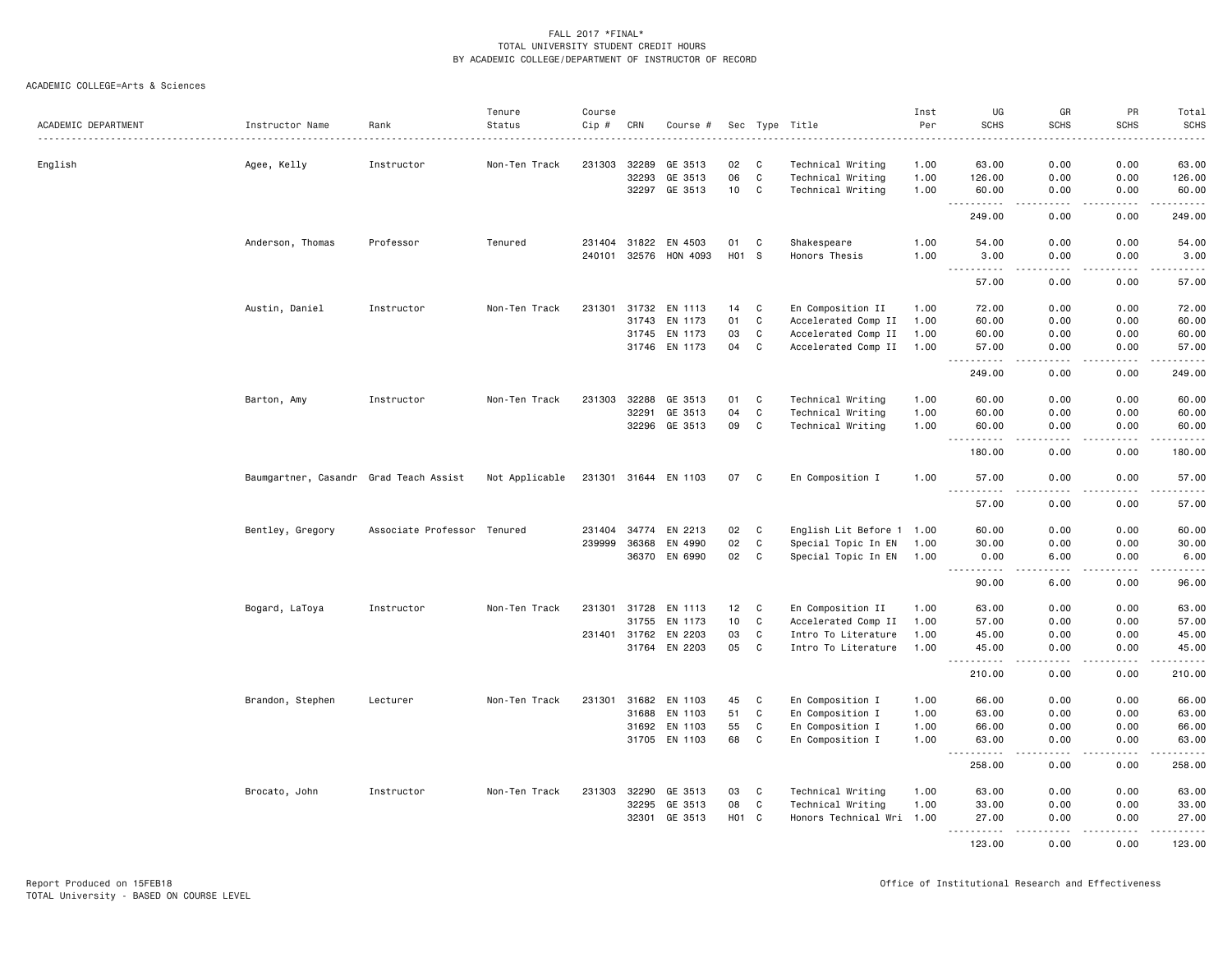| ACADEMIC DEPARTMENT | Instructor Name    | Rank                        | Tenure<br>Status | Course<br>Cip # | CRN          | Course #              |       |          | Sec Type Title            | Inst<br>Per | UG<br><b>SCHS</b>                  | GR<br><b>SCHS</b>    | PR<br><b>SCHS</b> | Total<br>SCHS |
|---------------------|--------------------|-----------------------------|------------------|-----------------|--------------|-----------------------|-------|----------|---------------------------|-------------|------------------------------------|----------------------|-------------------|---------------|
| English             | Cagaitan, Merzamie | Lecturer                    | Non-Ten Track    | 231301 31681    |              | EN 1103               | 44    | C        | En Composition I          | 1.00        | 48.00                              | 0.00                 | 0.00              | 48.00         |
|                     |                    |                             |                  |                 |              |                       |       |          |                           |             | $- - -$<br>.<br>48.00              | 0.00                 | 0.00              | 48.00         |
|                     | Chancellor, Marian | Non-Faculty                 | Not Applicable   |                 |              | 240102 34303 IDS 4111 | 501 C |          | Professional Seminar 0.50 |             | 9.00                               | 0.00                 | 0.00              | 9.00          |
|                     |                    |                             |                  |                 |              |                       |       |          |                           |             | 9.00                               | 0.00                 | 0.00              | 9.00          |
|                     | Childs, Jennifer   | Lecturer                    | Non-Ten Track    | 230101          | 31627        | EN 0103               | 02    | C        | Basic English             | 1.00        | 39.00                              | 0.00                 | 0.00              | 39.00         |
|                     |                    |                             |                  | 231301          | 31639        | EN 1103               | 02    | C        | En Composition I          | 1.00        | 63.00<br>.                         | 0.00<br>.            | 0.00<br>.         | 63.00<br>.    |
|                     |                    |                             |                  |                 |              |                       |       |          |                           |             | 102.00                             | 0.00                 | 0.00              | 102.00        |
|                     | Claggett, Shalyn   | Associate Professor Tenured |                  | 231401          | 34789        | EN 8543               | 01    | - S      | Stu En Lit 1832-1900 1.00 |             | 0.00                               | 27.00                | 0.00              | 27.00         |
|                     |                    |                             |                  | 231404          | 31782        | EN 2223               | 03    | C        | English Lit After 18      | 1.00        | 84.00                              | 0.00                 | 0.00              | 84.00         |
|                     |                    |                             |                  |                 | 36299        | EN 2223               | H01   | C        | English Lit After 18 1.00 |             | 48.00                              | 0.00                 | 0.00              | 48.00         |
|                     |                    |                             |                  |                 | 239999 36395 | EN 8000               | 06    | D        | Research / Thesis         | 1.00        | 0.00<br>.                          | 3.00<br>.            | 0.00<br>-----     | 3.00<br>.     |
|                     |                    |                             |                  |                 |              |                       |       |          |                           |             | 132.00                             | 30.00                | 0.00              | 162.00        |
|                     | Craig, Heather     | Lecturer                    | Non-Ten Track    | 231301          | 31659        | EN 1103               | 22    | C        | En Composition I          | 1.00        | 69.00                              | 0.00                 | 0.00              | 69.00         |
|                     |                    |                             |                  |                 | 31685        | EN 1103               | 48    | C        | En Composition I          | 1.00        | 57.00                              | 0.00                 | 0.00              | 57.00         |
|                     |                    |                             |                  |                 |              |                       |       |          |                           |             | - - -<br>.<br>126.00               | .<br>0.00            | 0.00              | .<br>126.00   |
|                     | Crescenzo, Michele | Lecturer                    | Non-Ten Track    | 231401          | 31763        | EN 2203               | 04    | C        | Intro To Literature       | 1.00        | 90.00                              | 0.00                 | 0.00              | 90.00         |
|                     |                    |                             |                  |                 | 31793        | EN 2283               | 01    | C        | World Literature Aft 1.00 |             | 87.00                              | 0.00                 | 0.00              | 87.00         |
|                     |                    |                             |                  |                 | 31794        | EN 2283               | 02    | C        | World Literature Aft 1.00 |             | 84.00                              | 0.00                 | 0.00              | 84.00         |
|                     |                    |                             |                  |                 | 231402 31788 | EN 2253               | 01    | C        | American Lit After 1 1.00 |             | 90.00<br>.<br>.                    | 0.00                 | 0.00              | 90.00<br>.    |
|                     |                    |                             |                  |                 |              |                       |       |          |                           |             | 351.00                             | 0.00                 | 0.00              | 351.00        |
|                     | Davis, Hannah      | Lecturer                    | Non-Ten Track    | 231301          | 31661        | EN 1103               | 24    | C        | En Composition I          | 1.00        | 69.00                              | 0.00                 | 0.00              | 69.00         |
|                     |                    |                             |                  |                 | 31666        | EN 1103               | 29    | C        | En Composition I          | 1.00        | 69.00                              | 0.00                 | 0.00              | 69.00         |
|                     |                    |                             |                  |                 | 31709        | EN 1103               | 72    | C        | En Composition I          | 1.00        | 66.00                              | 0.00                 | 0.00              | 66.00         |
|                     |                    |                             |                  |                 | 31710        | EN 1103               | 73    | C        | En Composition I          | 1.00        | 69.00                              | 0.00                 | 0.00              | 69.00         |
|                     |                    |                             |                  | 231303          | 36009        | GE 3513               | 14    | C        | Technical Writing         | 1.00        | 63.00<br>.<br>$\sim$ $\sim$ $\sim$ | 0.00<br>. <u>. .</u> | 0.00<br>.         | 63.00<br>.    |
|                     |                    |                             |                  |                 |              |                       |       |          |                           |             | 336.00                             | 0.00                 | 0.00              | 336.00        |
|                     | De Gabriele, Peter | Associate Professor Tenured |                  |                 | 231404 31776 | EN 2213               | 01    | C.       | English Lit Before 1 1.00 |             | 72.00                              | 0.00                 | 0.00              | 72.00         |
|                     |                    |                             |                  |                 | 31778        | EN 2213               | 04    | C        | English Lit Before 1 1.00 |             | 72.00                              | 0.00                 | 0.00              | 72.00         |
|                     |                    |                             |                  |                 | 34779        | EN 4643               | 01    | C        | 18th C British Novel 1.00 |             | 45.00                              | 0.00                 | 0.00              | 45.00         |
|                     |                    |                             |                  |                 | 34780        | EN 6643               | 01    | C        | 18th C British Novel 1.00 |             | 0.00<br>.                          | 12.00<br>$- - -$     | 0.00<br>.         | 12.00<br>.    |
|                     |                    |                             |                  |                 |              |                       |       |          |                           |             | 189.00                             | 12.00                | 0.00              | 201.00        |
|                     | Dechert, Francis   | Non-Faculty                 | Not Applicable   |                 |              | 231303 32300 GE 3513  | 13 C  |          | Technical Writing         | 1.00        | 63.00<br>.<br>.                    | 0.00<br>-----        | 0.00<br>-----     | 63.00<br>.    |
|                     |                    |                             |                  |                 |              |                       |       |          |                           |             | 63.00                              | 0.00                 | 0.00              | 63.00         |
|                     | Dodds, Lara        | Professor                   | Tenured          |                 | 231404 34783 | EN 4533               | 01    | C        | Milton                    | 1.00        | 48.00                              | 0.00                 | 0.00              | 48.00         |
|                     |                    |                             |                  |                 | 34784        | EN 6533               | 01    | C        | Milton                    | 1.00        | 0.00                               | 15.00                | 0.00              | 15.00         |
|                     |                    |                             |                  |                 |              | 239999 31845 EN 8103  | 01    | <b>S</b> | Grad Research in EN       | 1.00        | 0.00                               | 36.00                | 0.00              | 36.00         |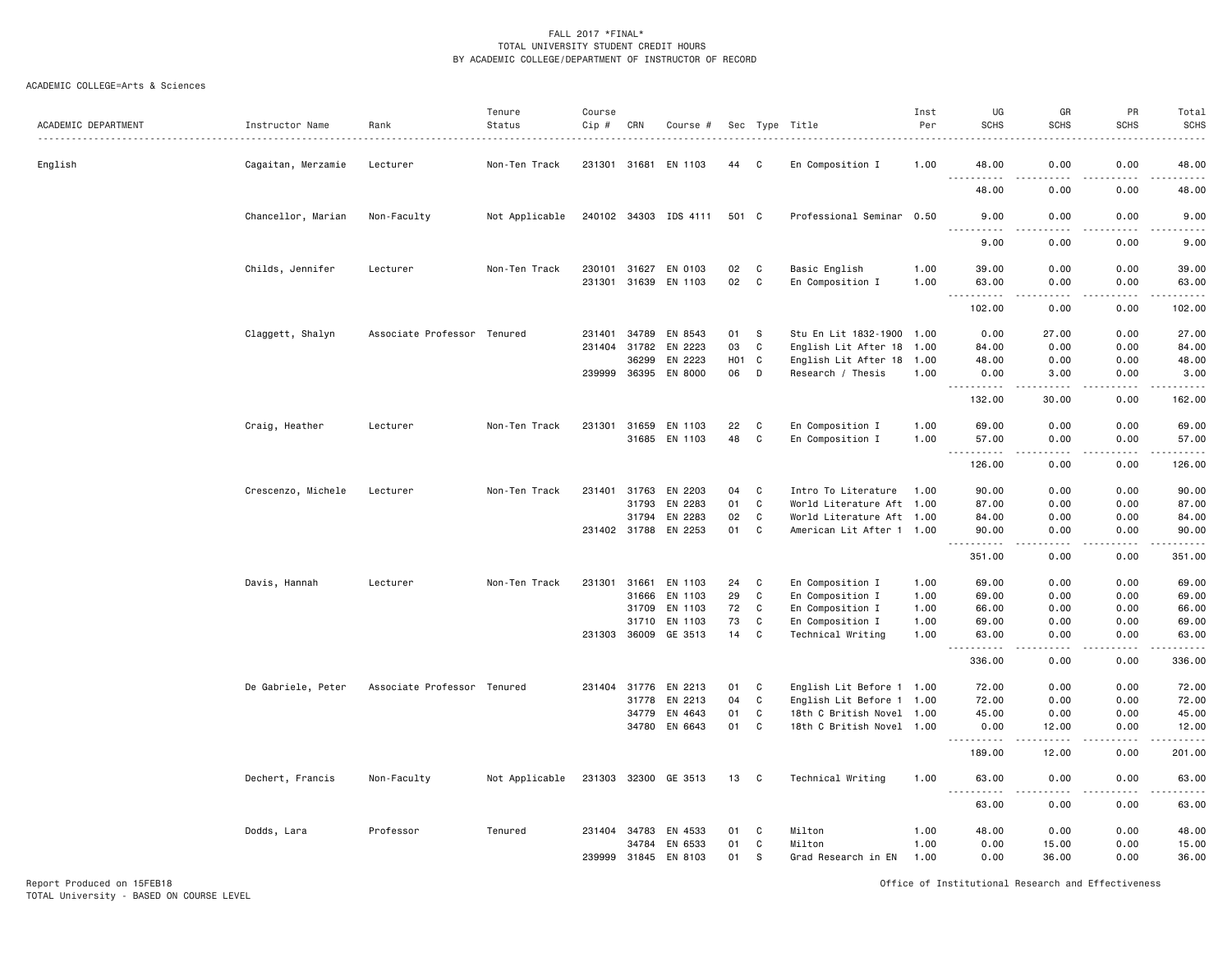| ACADEMIC DEPARTMENT | Instructor Name<br>. | Rank                          | Tenure<br>Status | Course<br>Cip # | CRN          | Course #             |      |              | Sec Type Title            | Inst<br>Per | UG<br><b>SCHS</b>                            | GR<br><b>SCHS</b>                   | PR<br><b>SCHS</b> | Total<br><b>SCHS</b>                                                                                                               |
|---------------------|----------------------|-------------------------------|------------------|-----------------|--------------|----------------------|------|--------------|---------------------------|-------------|----------------------------------------------|-------------------------------------|-------------------|------------------------------------------------------------------------------------------------------------------------------------|
| English             | Dodds, Lara          | Professor                     | Tenured          |                 | 239999 35473 | EN 8000              | 01   | D            | Research / Thesis         | 1.00        | 0.00<br><u>.</u>                             | 9.00                                | 0.00              | 9.00<br>-----                                                                                                                      |
|                     |                      |                               |                  |                 |              |                      |      |              |                           |             | 48.00                                        | 60.00                               | 0.00              | 108.00                                                                                                                             |
|                     | Doughty, Catherine   | Instructor                    | Non-Ten Track    | 231301          | 31714        | EN 1103              | 77   | C            | En Composition I          | 1.00        | 42.00                                        | 0.00                                | 0.00              | 42.00                                                                                                                              |
|                     |                      |                               |                  |                 | 31753        | EN 1173              | 11   | $\mathtt{C}$ | Accelerated Comp II       | 1.00        | 60.00                                        | 0.00                                | 0.00              | 60.00                                                                                                                              |
|                     |                      |                               |                  |                 | 34767        | EN 1103              | 79   | C            | En Composition I          | 1.00        | 27.00                                        | 0.00                                | 0.00              | 27.00                                                                                                                              |
|                     |                      |                               |                  |                 |              |                      |      |              |                           |             | 129.00                                       | 0.00                                | 0.00              | 129.00                                                                                                                             |
|                     | Dueitt, Courtney     | Instructor                    | Non-Ten Track    | 231301          | 31667        | EN 1103              | 30   | C            | En Composition I          | 1.00        | 72.00                                        | 0.00                                | 0.00              | 72.00                                                                                                                              |
|                     |                      |                               |                  |                 | 31748        | EN 1173              | 06   | C            | Accelerated Comp II       | 1.00        | 60.00                                        | 0.00                                | 0.00              | 60.00                                                                                                                              |
|                     |                      |                               |                  |                 | 31752        | EN 1173              | 08   | C            | Accelerated Comp II       | 1.00        | 60.00<br>. <b>.</b><br>$- - -$               | 0.00<br>$- - -$                     | 0.00<br>.         | 60.00<br>.                                                                                                                         |
|                     |                      |                               |                  |                 |              |                      |      |              |                           |             | 192.00                                       | 0.00                                | 0.00              | 192.00                                                                                                                             |
|                     | Few, Kayleigh        | Instructor                    | Non-Ten Track    | 131305          | 31813        | EN 4243              | 01   | C            | Writing Center Tutor 1.00 |             | 21.00                                        | 0.00                                | 0.00              | 21.00                                                                                                                              |
|                     |                      |                               |                  |                 | 231301 31656 | EN 1103              | 19   | C            | En Composition I          | 1.00        | 72.00                                        | 0.00                                | 0.00              | 72.00                                                                                                                              |
|                     |                      |                               |                  |                 |              |                      |      |              |                           |             | $\sim$ $\sim$ $\sim$<br>$- - - - -$<br>93.00 | $   -$<br>0.00                      | 0.00              | $\frac{1}{2} \left( \frac{1}{2} \right) \left( \frac{1}{2} \right) \left( \frac{1}{2} \right) \left( \frac{1}{2} \right)$<br>93.00 |
|                     | Flowers, Jessica     | Lecturer                      | Non-Ten Track    |                 |              | 231301 31672 EN 1103 | 35   | C            | En Composition I          | 1.00        | 66.00                                        | 0.00                                | 0.00              | 66.00                                                                                                                              |
|                     |                      |                               |                  |                 | 31687        | EN 1103              | 50   | C            | En Composition I          | 1.00        | 66.00                                        | 0.00                                | 0.00              | 66.00                                                                                                                              |
|                     |                      |                               |                  |                 | 31693        | EN 1103              | 56   | C            | En Composition I          | 1.00        | 51.00<br>$  -$<br>.                          | 0.00                                | 0.00              | 51.00                                                                                                                              |
|                     |                      |                               |                  |                 |              |                      |      |              |                           |             | 183.00                                       | 0.00                                | 0.00              | 183.00                                                                                                                             |
|                     | Flowers, Katherine   | Assistant Professor Ten Track |                  |                 | 231303 31804 | EN 3313              | 01   | C            | Writing for the Work 1.00 |             | 63.00                                        | 0.00                                | 0.00              | 63.00                                                                                                                              |
|                     |                      |                               |                  |                 | 36039        | EN 3313              | 03   | C            | Writing for the Work 1.00 |             | 60.00<br>$\sim$ $\sim$ $\sim$                | 0.00<br>د د د د                     | 0.00<br>.         | 60.00<br>.                                                                                                                         |
|                     |                      |                               |                  |                 |              |                      |      |              |                           |             | 123.00                                       | 0.00                                | 0.00              | 123.00                                                                                                                             |
|                     | Furby, Althea        | Lecturer                      | Non-Ten Track    | 231301          | 31649        | EN 1103              | 12   | C            | En Composition I          | 1.00        | 60.00                                        | 0.00                                | 0.00              | 60.00                                                                                                                              |
|                     |                      |                               |                  |                 | 31664        | EN 1103              | 27   | C            | En Composition I          | 1.00        | 66.00                                        | 0.00                                | 0.00              | 66.00                                                                                                                              |
|                     |                      |                               |                  |                 |              | 31665 EN 1103        | 28   | C            | En Composition I          | 1.00        | 54.00<br>$  -$<br>.                          | 0.00<br>.                           | 0.00<br>.         | 54.00<br>.                                                                                                                         |
|                     |                      |                               |                  |                 |              |                      |      |              |                           |             | 180.00                                       | 0.00                                | 0.00              | 180.00                                                                                                                             |
|                     | Garner, William      | Instructor                    | Non-Ten Track    | 231301          | 31719        | EN 1113              | 03   | $\mathbf{C}$ | En Composition II         | 1.00        | 72.00                                        | 0.00                                | 0.00              | 72.00                                                                                                                              |
|                     |                      |                               |                  | 231401          | 31765        | EN 2203              | 06   | C            | Intro To Literature       | 1.00        | 87.00                                        | 0.00                                | 0.00              | 87.00                                                                                                                              |
|                     |                      |                               |                  |                 | 31770        | EN 2203              | 10   | C            | Intro To Literature       | 1.00        | 90.00                                        | 0.00                                | 0.00              | 90.00                                                                                                                              |
|                     |                      |                               |                  |                 | 31771        | EN 2203              | 11   | C            | Intro To Literature       | 1.00        | 84.00<br>.                                   | 0.00<br>$\sim$ $\sim$ $\sim$ $\sim$ | 0.00              | 84.00<br>.                                                                                                                         |
|                     |                      |                               |                  |                 |              |                      |      |              |                           |             | 333.00                                       | 0.00                                | 0.00              | 333.00                                                                                                                             |
|                     | Gentry, Craig        | Grad Teach Assist             | Not Applicable   | 231301          |              | 31653 EN 1103        | 16 C |              | En Composition I          | 1.00        | 66.00                                        | 0.00                                | 0.00              | 66.00                                                                                                                              |
|                     |                      |                               |                  |                 |              |                      |      |              |                           |             | 66.00                                        | 0.00                                | 0.00              | 66.00                                                                                                                              |
|                     | Gibson, Marie        | Lecturer                      | Non-Ten Track    | 231301          | 31684        | EN 1103              | 47   | C            | En Composition I          | 1.00        | 42.00                                        | 0.00                                | 0.00              | 42.00                                                                                                                              |
|                     |                      |                               |                  |                 | 31689        | EN 1103              | 52   | C            | En Composition I          | 1.00        | 45.00                                        | 0.00                                | 0.00              | 45.00                                                                                                                              |
|                     |                      |                               |                  |                 | 31696        | EN 1103              | 59   | C            | En Composition I          | 1.00        | 69.00                                        | 0.00                                | 0.00              | 69.00                                                                                                                              |
|                     |                      |                               |                  |                 |              | 31706 EN 1103        | 69   | C            | En Composition I          | 1.00        | 63.00                                        | 0.00                                | 0.00              | 63.00                                                                                                                              |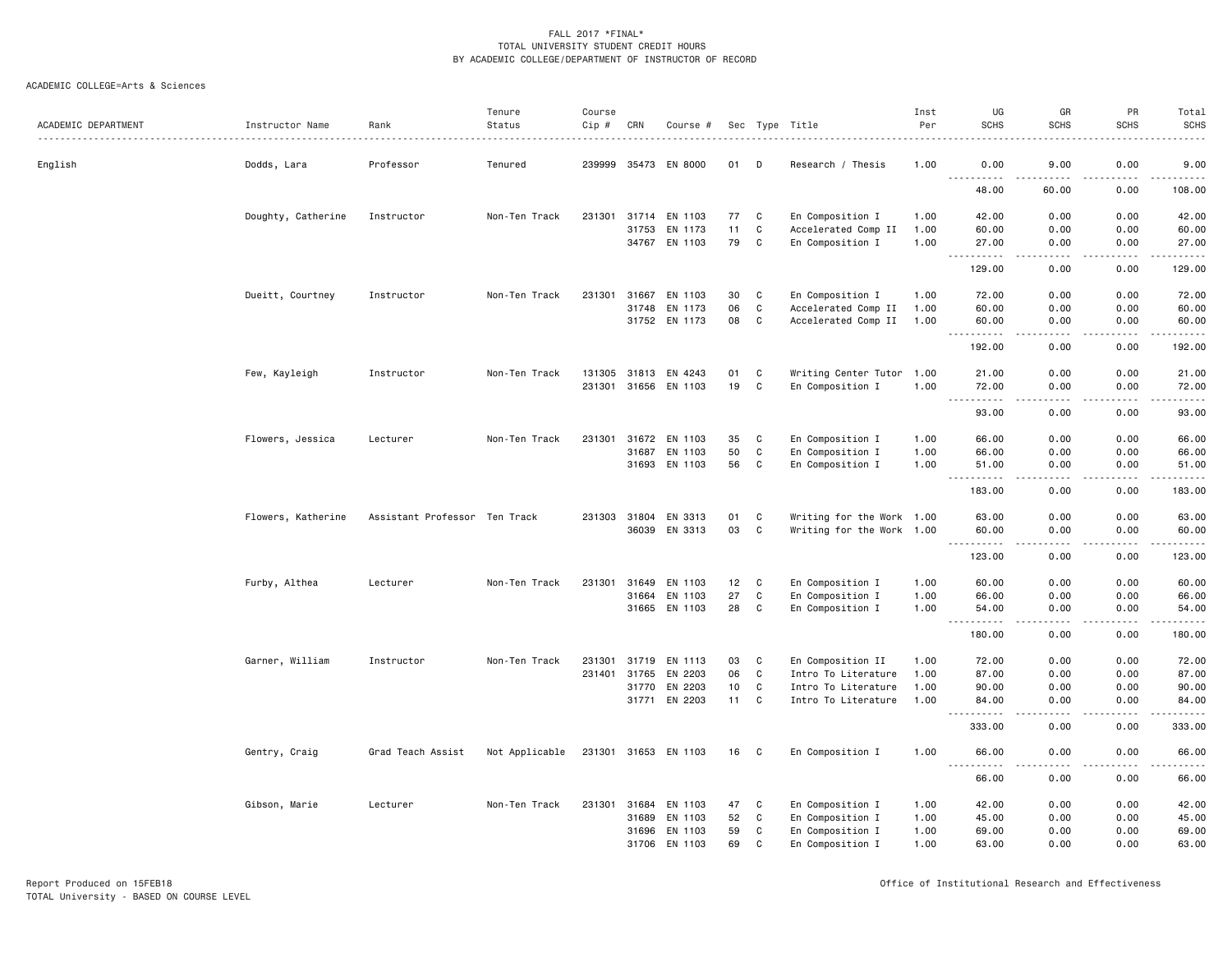|  | ACADEMIC COLLEGE=Arts & Sciences |  |  |
|--|----------------------------------|--|--|
|--|----------------------------------|--|--|

| ACADEMIC DEPARTMENT | Instructor Name               | Rank                        | Tenure<br>Status | Course<br>Cip # | CRN          | Course #             |       |              | Sec Type Title<br>.       | Inst<br>Per | UG<br><b>SCHS</b>                                                                                                                                                      | GR<br><b>SCHS</b>    | PR<br><b>SCHS</b> | Total<br><b>SCHS</b> |
|---------------------|-------------------------------|-----------------------------|------------------|-----------------|--------------|----------------------|-------|--------------|---------------------------|-------------|------------------------------------------------------------------------------------------------------------------------------------------------------------------------|----------------------|-------------------|----------------------|
|                     |                               |                             |                  |                 |              |                      |       |              |                           |             |                                                                                                                                                                        |                      |                   |                      |
|                     |                               |                             |                  |                 |              |                      |       |              |                           |             | 219.00                                                                                                                                                                 | 0.00                 | 0.00              | 219.00               |
| English             | Grimes, John Aaron            | Lecturer                    | Non-Ten Track    |                 | 231301 31638 | EN 1103              | 01    | C            | En Composition I          | 1.00        | 66.00                                                                                                                                                                  | 0.00                 | 0.00              | 66.00                |
|                     |                               |                             |                  |                 | 31712        | EN 1103              | 75    | C            | En Composition I          | 1.00        | 39.00                                                                                                                                                                  | 0.00                 | 0.00              | 39.00                |
|                     |                               |                             |                  |                 | 34768        | EN 1103              | 80    | C            | En Composition I          | 1.00        | 33.00<br>$\frac{1}{2} \left( \frac{1}{2} \right) \left( \frac{1}{2} \right) \left( \frac{1}{2} \right) \left( \frac{1}{2} \right) \left( \frac{1}{2} \right)$<br>$  -$ | 0.00<br>.            | 0.00<br>.         | 33.00<br>.           |
|                     |                               |                             |                  |                 |              |                      |       |              |                           |             | 138.00                                                                                                                                                                 | 0.00                 | 0.00              | 138.00               |
|                     | Hagenston, Becky              | Associate Professor Tenured |                  |                 | 231302 31797 | EN 3303              | 01    | C            | Creative Writing          | 1.00        | 45.00                                                                                                                                                                  | 0.00                 | 0.00              | 45.00                |
|                     |                               |                             |                  |                 |              | 34775 EN 3903        | 02    | C            | Intermediate Fiction 1.00 |             | 24.00<br>.<br>$  -$                                                                                                                                                    | 0.00<br>$- - - -$    | 0.00<br>.         | 24.00<br>.           |
|                     |                               |                             |                  |                 |              |                      |       |              |                           |             | 69.00                                                                                                                                                                  | 0.00                 | 0.00              | 69.00                |
|                     | Hampton, Hayley               | Grad Teach Assist           | Not Applicable   |                 |              | 231301 31646 EN 1103 | 09    | $\mathbf{C}$ | En Composition I          | 1.00        | 63.00<br>$\sim$ $\sim$ $\sim$<br>.                                                                                                                                     | 0.00<br>.            | 0.00<br><u>.</u>  | 63.00<br>.           |
|                     |                               |                             |                  |                 |              |                      |       |              |                           |             | 63.00                                                                                                                                                                  | 0.00                 | 0.00              | 63.00                |
|                     | Harmon Threatt, Eliz Lecturer |                             | Non-Ten Track    |                 | 231302 33983 | EN 3303              | 201 C |              | Creative Writing          | 1.00        | 57.00                                                                                                                                                                  | 0.00                 | 0.00              | 57.00                |
|                     |                               |                             |                  |                 |              | 231303 34878 EN 3313 | 201 C |              | Writing for the Work 1.00 |             | 57.00                                                                                                                                                                  | 0.00                 | 0.00              | 57.00                |
|                     |                               |                             |                  |                 |              |                      |       |              |                           |             | $- - - - -$<br>$\sim$ $\sim$ $\sim$<br>114.00                                                                                                                          | .<br>0.00            | .<br>0.00         | 114.00               |
|                     | Hayden, Antoinette            | Lecturer                    | Non-Ten Track    | 131099          | 32730        | LSK 0103             | 02    | C            | Intermediate Reading 1.00 |             | 54.00                                                                                                                                                                  | 0.00                 | 0.00              | 54.00                |
|                     |                               |                             |                  |                 | 230101 31630 | EN 0103              | 05    | $\mathbb C$  | Basic English             | 1.00        | 45.00                                                                                                                                                                  | 0.00                 | 0.00              | 45.00                |
|                     |                               |                             |                  |                 | 31632        | EN 0103              | 06    | C            | Basic English             | 1.00        | 42.00                                                                                                                                                                  | 0.00                 | 0.00              | 42.00                |
|                     |                               |                             |                  |                 | 231301 31729 | EN 1113              | 13    | C            | En Composition II         | 1.00        | 75.00<br>.<br>$\frac{1}{2}$                                                                                                                                            | 0.00<br>. <u>. .</u> | 0.00<br>.         | 75.00<br>.           |
|                     |                               |                             |                  |                 |              |                      |       |              |                           |             | 216.00                                                                                                                                                                 | 0.00                 | 0.00              | 216.00               |
|                     | Henshaw, Chelsea              | Non-Faculty                 | Not Applicable   |                 |              | 231301 31650 EN 1103 | 13    | C            | En Composition I          | 1.00        | 54.00                                                                                                                                                                  | 0.00                 | 0.00              | 54.00                |
|                     |                               |                             |                  |                 |              |                      |       |              |                           |             | $\frac{1}{2} \frac{1}{2} \frac{1}{2} \frac{1}{2} \frac{1}{2}$<br><u>.</u><br>54.00                                                                                     | .<br>0.00            | .<br>0.00         | 54.00                |
|                     | Herd, Wendy                   | Associate Professor         | Tenured          |                 | 131401 31819 | EN 4453              | 01    | C            | Methods in TESOL          | 1.00        | 39.00                                                                                                                                                                  | 0.00                 | 0.00              | 39.00                |
|                     |                               |                             |                  |                 | 31835        | EN 6453              | 01    | C            | Methods in TESOL          | 1.00        | 0.00                                                                                                                                                                   | 6.00                 | 0.00              | 6.00                 |
|                     |                               |                             |                  |                 | 160102 31821 | EN 4473              | 01    | C            | Phonetics                 | 1.00        | 36.00                                                                                                                                                                  | 0.00                 | 0.00              | 36.00                |
|                     |                               |                             |                  |                 | 31837        | EN 6473              | 01    | C            | Phonetics                 | 1.00        | 0.00                                                                                                                                                                   | 3.00                 | 0.00              | 3.00                 |
|                     |                               |                             |                  |                 | 33629        | PSY 4473             | 01    | C            | Phonetics                 | 1.00        | 15.00                                                                                                                                                                  | 0.00                 | 0.00              | 15.00                |
|                     |                               |                             |                  |                 |              | 239999 36252 EN 4000 | 01    | $\mathbf{I}$ | Directed Indiv Study 1.00 |             | 3.00<br>.                                                                                                                                                              | 0.00                 | 0.00<br>.         | 3.00                 |
|                     |                               |                             |                  |                 |              |                      |       |              |                           |             | 93.00                                                                                                                                                                  | 9.00                 | 0.00              | 102.00               |
|                     | Johnson, Holly                | Professor                   | Tenured          |                 | 231404 31779 | EN 2213              | 06    | C            | English Lit Before        | 1.00        | 72.00                                                                                                                                                                  | 0.00                 | 0.00              | 72.00                |
|                     |                               |                             |                  |                 | 31780        | EN 2213              | H01   | $\mathbf{C}$ | Honors English Lit B 1.00 |             | 33.00                                                                                                                                                                  | 0.00                 | 0.00              | 33.00                |
|                     |                               |                             |                  |                 | 239999 34689 | EN 4990              | 01    | C            | Special Topic In EN       | 1.00        | 24.00                                                                                                                                                                  | 0.00                 | 0.00              | 24.00                |
|                     |                               |                             |                  |                 | 34690        | EN 6990              | 01    | C            | Special Topic In EN 1.00  |             | 0.00<br>$   -$<br>$\frac{1}{2}$                                                                                                                                        | 3.00                 | 0.00              | 3.00<br>.            |
|                     |                               |                             |                  |                 |              |                      |       |              |                           |             | 129.00                                                                                                                                                                 | 3.00                 | 0.00              | 132.00               |
|                     | Johnson, Logan                | Grad Teach Assist           | Not Applicable   |                 |              | 231301 31640 EN 1103 | 03    | C            | En Composition I          | 1.00        | 63.00<br>.                                                                                                                                                             | 0.00<br>.            | 0.00<br>-----     | 63.00<br>.           |
|                     |                               |                             |                  |                 |              |                      |       |              |                           |             | 63.00                                                                                                                                                                  | 0.00                 | 0.00              | 63.00                |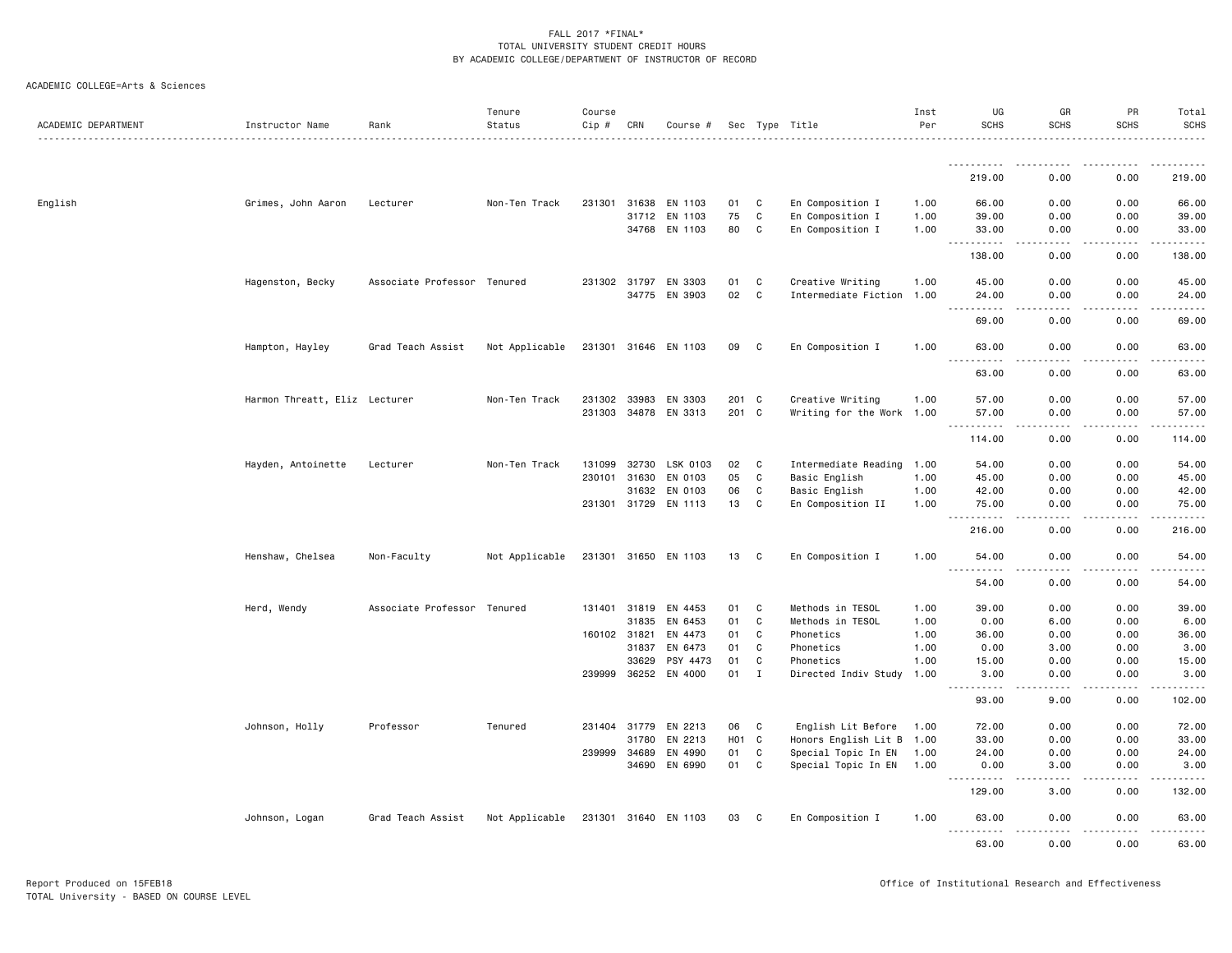| ACADEMIC DEPARTMENT | Instructor Name | Rank                | Tenure<br>Status | Course<br>Cip # | CRN          | Course #             |       |              | Sec Type Title            | Inst<br>Per | UG<br><b>SCHS</b>                          | GR<br><b>SCHS</b>                                                                                      | PR<br><b>SCHS</b> | Total<br><b>SCHS</b>                                                                                                               |
|---------------------|-----------------|---------------------|------------------|-----------------|--------------|----------------------|-------|--------------|---------------------------|-------------|--------------------------------------------|--------------------------------------------------------------------------------------------------------|-------------------|------------------------------------------------------------------------------------------------------------------------------------|
|                     |                 |                     |                  |                 |              |                      |       |              |                           |             |                                            |                                                                                                        |                   |                                                                                                                                    |
| English             | Kardos, Michael | Associate Professor | Tenured          | 231302          | 31800        | EN 3303              | 04    | C            | Creative Writing          | 1.00        | 45.00                                      | 0.00                                                                                                   | 0.00              | 45.00                                                                                                                              |
|                     |                 |                     |                  |                 | 31801        | EN 3303              | 05    | $\mathtt{C}$ | Creative Writing          | 1.00        | 36.00                                      | 0.00                                                                                                   | 0.00              | 36.00                                                                                                                              |
|                     |                 |                     |                  |                 | 31811        | EN 3903              | 01    | C            | Intermediate Fiction      | 1.00        | 33.00                                      | 0.00                                                                                                   | 0.00              | 33.00                                                                                                                              |
|                     |                 |                     |                  | 239999          | 36294        | EN 8000              | 04    | D            | Research / Thesis         | 1.00        | 0.00<br>.<br>$  -$                         | 1.00<br>$\sim$ $\sim$ $\sim$ $\sim$                                                                    | 0.00<br>.         | 1.00<br>. <b>.</b>                                                                                                                 |
|                     |                 |                     |                  |                 |              |                      |       |              |                           |             | 114.00                                     | 1.00                                                                                                   | 0.00              | 115.00                                                                                                                             |
|                     | Kolev, Sava     | Lecturer            | Non-Ten Track    | 231301          | 31660        | EN 1103              | 23    | $\mathtt{C}$ | En Composition I          | 1.00        | 60.00                                      | 0.00                                                                                                   | 0.00              | 60.00                                                                                                                              |
|                     |                 |                     |                  |                 | 31701        | EN 1103              | 64    | $\mathbb{C}$ | En Composition I          | 1.00        | 60.00<br>$\sim$ $\sim$ $\sim$<br>-----     | 0.00                                                                                                   | 0.00              | 60.00                                                                                                                              |
|                     |                 |                     |                  |                 |              |                      |       |              |                           |             | 120.00                                     | 0.00                                                                                                   | 0.00              | 120.00                                                                                                                             |
|                     | Lafleur, Amy    | Grad Teach Assist   | Not Applicable   |                 |              | 231301 31676 EN 1103 | 39    | C            | En Composition I          | 1.00        | 69.00<br>$ -$<br>.                         | 0.00<br>$\frac{1}{2} \left( \frac{1}{2} \right) \left( \frac{1}{2} \right) \left( \frac{1}{2} \right)$ | 0.00              | 69.00<br>.                                                                                                                         |
|                     |                 |                     |                  |                 |              |                      |       |              |                           |             | 69.00                                      | 0.00                                                                                                   | 0.00              | 69.00                                                                                                                              |
|                     | Lammert, Thomas | Lecturer            | Non-Ten Track    | 231301          | 31673        | EN 1103              | 36    | $\mathtt{C}$ | En Composition I          | 1.00        | 54.00                                      | 0.00                                                                                                   | 0.00              | 54.00                                                                                                                              |
|                     |                 |                     |                  |                 | 31679        | EN 1103              | 42    | $\mathtt{C}$ | En Composition I          | 1.00        | 63.00                                      | 0.00                                                                                                   | 0.00              | 63.00                                                                                                                              |
|                     |                 |                     |                  |                 | 31726        | EN 1113              | 10    | C            | En Composition II         | 1.00        | 60.00                                      | 0.00                                                                                                   | 0.00              | 60.00                                                                                                                              |
|                     |                 |                     |                  |                 |              |                      |       |              |                           |             | $\sim$ $\sim$ .<br>$\frac{1}{2}$<br>177.00 | $- - - -$<br>0.00                                                                                      | .<br>0.00         | .<br>177.00                                                                                                                        |
|                     |                 |                     |                  |                 |              |                      |       |              |                           |             |                                            |                                                                                                        |                   |                                                                                                                                    |
|                     | Leonard, Ashley | Instructor          | Non-Ten Track    | 230101          | 31796        | EN 2503              | 01    | C            | Teaching Grammar          | 1.00        | 240.00                                     | 0.00                                                                                                   | 0.00              | 240.00                                                                                                                             |
|                     |                 |                     |                  | 231301          | 31750        | EN 1173              | 07    | $\mathtt{C}$ | Accelerated Comp II       | 1.00        | 57.00                                      | 0.00                                                                                                   | 0.00              | 57.00                                                                                                                              |
|                     |                 |                     |                  |                 |              | 31754 EN 1173        | 09    | C            | Accelerated Comp II       | 1.00        | 57.00<br>-----                             | 0.00<br>$\frac{1}{2}$                                                                                  | 0.00<br>.         | 57.00<br>.                                                                                                                         |
|                     |                 |                     |                  |                 |              |                      |       |              |                           |             | 354.00                                     | 0.00                                                                                                   | 0.00              | 354.00                                                                                                                             |
|                     | Lindley, Lisa   | Lecturer            | Non-Ten Track    |                 | 131099 32729 | LSK 0103             | 01    | C            | Intermediate Reading 1.00 |             | 54.00                                      | 0.00<br>$\sim$ $\sim$ $\sim$ $\sim$                                                                    | 0.00              | 54.00<br>.                                                                                                                         |
|                     |                 |                     |                  |                 |              |                      |       |              |                           |             | 54.00                                      | 0.00                                                                                                   | 0.00              | 54.00                                                                                                                              |
|                     | Little, Matthew | Associate Professor | Tenured          | 231303          | 36261        | EN 4223              | 501 C |              | Prin Legal Writing        | 1.00        | 18.00                                      | 0.00                                                                                                   | 0.00              | 18.00                                                                                                                              |
|                     |                 |                     |                  |                 | 36262        | EN 6223              | 501   | C            | Prin Legal Writing        | 1.00        | 0.00                                       | 6.00                                                                                                   | 0.00              | 6.00                                                                                                                               |
|                     |                 |                     |                  |                 | 231402 31784 | EN 2243              | 01    | C            | American Lit Before       | 1.00        | 42.00                                      | 0.00                                                                                                   | 0.00              | 42.00                                                                                                                              |
|                     |                 |                     |                  |                 |              | 31785 EN 2243        | 04    | C            | American Lit Before       | 1.00        | 69.00<br>.                                 | 0.00<br>د د د د                                                                                        | 0.00<br>.         | 69.00<br>.                                                                                                                         |
|                     |                 |                     |                  |                 |              |                      |       |              |                           |             | 129.00                                     | 6.00                                                                                                   | 0.00              | 135.00                                                                                                                             |
|                     | Lockhart, Cory  | Lecturer            | Non-Ten Track    | 231301          | 31654        | EN 1103              | 17    | C            | En Composition I          | 1.00        | 63.00                                      | 0.00                                                                                                   | 0.00              | 63.00                                                                                                                              |
|                     |                 |                     |                  |                 | 31663        | EN 1103              | 26    | C            | En Composition I          | 1.00        | 69.00                                      | 0.00                                                                                                   | 0.00              | 69.00                                                                                                                              |
|                     |                 |                     |                  |                 | 31699        | EN 1103              | 62    | C            | En Composition I          | 1.00        | 66.00                                      | 0.00                                                                                                   | 0.00              | 66.00                                                                                                                              |
|                     |                 |                     |                  |                 |              | 31723 EN 1113        | 07    | C            | En Composition II         | 1.00        | 69.00<br>$\sim$ $\sim$<br>$\cdots$         | 0.00<br>$\frac{1}{2}$                                                                                  | 0.00<br>.         | 69.00<br><u>.</u>                                                                                                                  |
|                     |                 |                     |                  |                 |              |                      |       |              |                           |             | 267.00                                     | 0.00                                                                                                   | 0.00              | 267.00                                                                                                                             |
|                     | Long, Jeffrey   | Lecturer            | Non-Ten Track    | 231301          | 31668        | EN 1103              | 31    | $\mathtt{C}$ | En Composition I          | 1.00        | 60.00                                      | 0.00                                                                                                   | 0.00              | 60.00                                                                                                                              |
|                     |                 |                     |                  |                 | 31669        | EN 1103              | 32    | $\mathtt{C}$ | En Composition I          | 1.00        | 63.00                                      | 0.00                                                                                                   | 0.00              | 63.00                                                                                                                              |
|                     |                 |                     |                  |                 | 31675        | EN 1103              | 38    | C            | En Composition I          | 1.00        | 48.00                                      | 0.00                                                                                                   | 0.00              | 48.00                                                                                                                              |
|                     |                 |                     |                  |                 |              | 31702 EN 1103        | 65    | $\mathbb{C}$ | En Composition I          | 1.00        | 39.00                                      | 0.00                                                                                                   | 0.00              | 39.00<br>$\frac{1}{2} \left( \frac{1}{2} \right) \left( \frac{1}{2} \right) \left( \frac{1}{2} \right) \left( \frac{1}{2} \right)$ |
|                     |                 |                     |                  |                 |              |                      |       |              |                           |             | 210.00                                     | 0.00                                                                                                   | 0.00              | 210.00                                                                                                                             |
|                     | Long, Loreeda   | Lecturer            | Non-Ten Track    |                 |              | 231301 31642 EN 1103 | 05    | C            | En Composition I          | 1.00        | 51.00                                      | 0.00                                                                                                   | 0.00              | 51.00                                                                                                                              |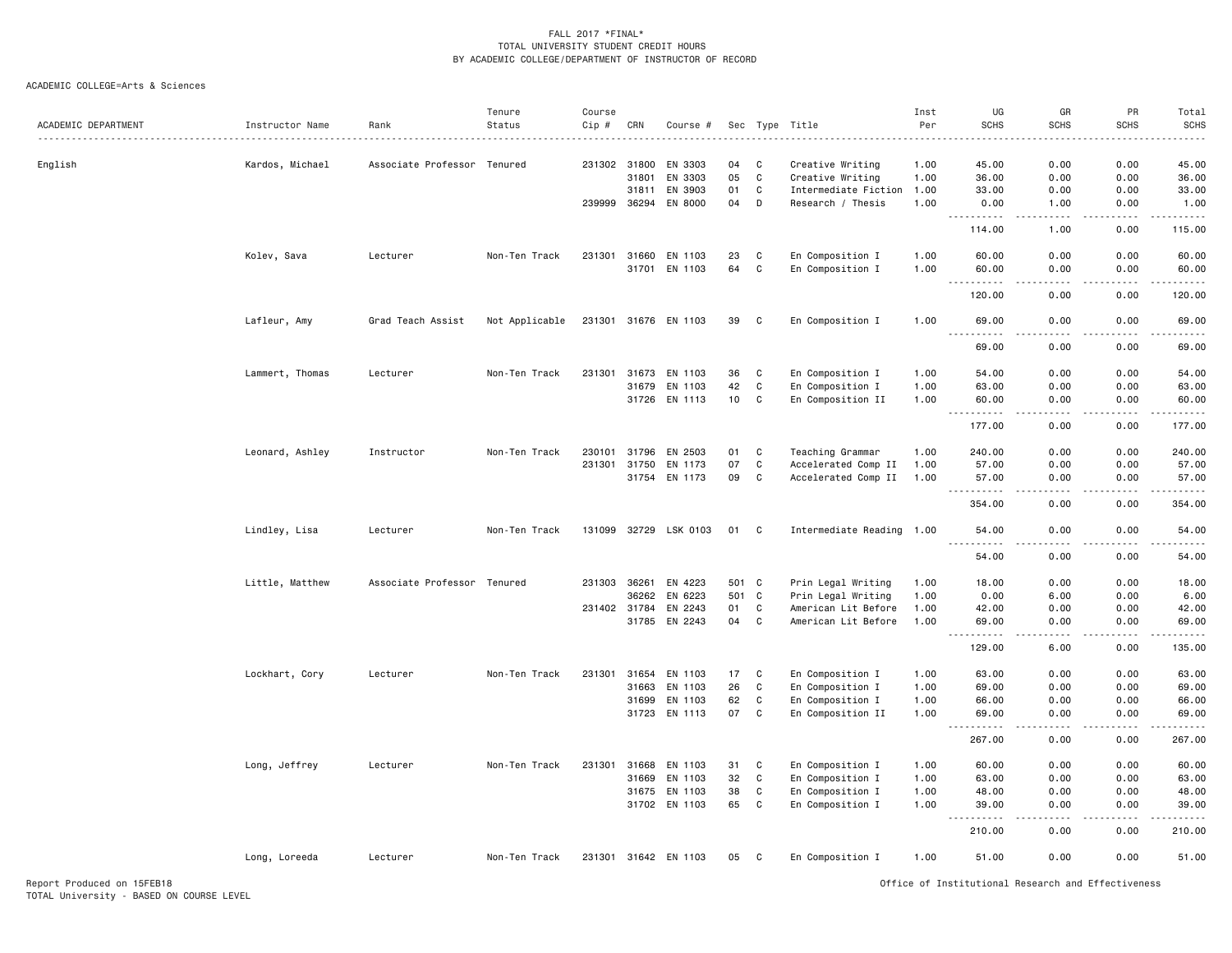## ACADEMIC COLLEGE=Arts & Sciences

| ACADEMIC DEPARTMENT | Instructor Name   | Rank                          | Tenure<br>Status | Course<br>$Cip$ # | CRN          | Course #             |       |              | Sec Type Title            | Inst<br>Per | UG<br><b>SCHS</b>                  | GR<br><b>SCHS</b>   | PR<br><b>SCHS</b>                   | Total<br><b>SCHS</b> |
|---------------------|-------------------|-------------------------------|------------------|-------------------|--------------|----------------------|-------|--------------|---------------------------|-------------|------------------------------------|---------------------|-------------------------------------|----------------------|
| English             | Long, Loreeda     | Lecturer                      | Non-Ten Track    | 231301            | 31648        | EN 1103              | 11    | C            | En Composition I          | 1.00        | 63.00                              | 0.00                | 0.00                                | 63.00                |
|                     |                   |                               |                  |                   |              | 31717 EN 1113        | 01    | $\mathbf c$  | En Composition II         | 1.00        | 66.00<br>$\sim$ $\sim$ $\sim$<br>. | 0.00<br>.           | 0.00<br>.                           | 66.00<br>.           |
|                     |                   |                               |                  |                   |              |                      |       |              |                           |             | 180.00                             | 0.00                | 0.00                                | 180.00               |
|                     | Lyons, Richard    | Professor                     | Tenured          | 231302 31798      |              | EN 3303              | 02    | C            | Creative Writing          | 1.00        | 45.00                              | 0.00                | 0.00                                | 45.00                |
|                     |                   |                               |                  |                   | 31799        | EN 3303              | 03    | $\mathbf{C}$ | Creative Writing          | 1.00        | 45.00<br>.<br>$\sim$ $\sim$ $\sim$ | 0.00<br>د د د د     | 0.00<br>.                           | 45.00<br>.           |
|                     |                   |                               |                  |                   |              |                      |       |              |                           |             | 90.00                              | 0.00                | 0.00                                | 90.00                |
|                     | Mahadin, Tamara   | Grad Teach Assist             | Not Applicable   | 231301            | 31655        | EN 1103              | 18    | C            | En Composition I          | 1.00        | 63.00                              | 0.00                | 0.00                                | 63.00                |
|                     |                   |                               |                  |                   | 31683        | EN 1103              | 46    | C            | En Composition I          | 1.00        | 63.00<br>$\sim$ $\sim$ $\sim$<br>. | 0.00<br>.           | 0.00<br>.                           | 63.00<br>.           |
|                     |                   |                               |                  |                   |              |                      |       |              |                           |             | 126.00                             | 0.00                | 0.00                                | 126.00               |
|                     | Marcus, Gregory   | Lecturer                      | Non-Ten Track    | 231301            | 31643        | EN 1103              | 06    | C            | En Composition I          | 1.00        | 54.00                              | 0.00                | 0.00                                | 54.00                |
|                     |                   |                               |                  |                   | 31671        | EN 1103              | 34    | C            | En Composition I          | 1.00        | 66.00                              | 0.00                | 0.00                                | 66.00                |
|                     |                   |                               |                  |                   | 31678        | EN 1103              | 41    | C            | En Composition I          | 1.00        | 60.00<br>- - - - -                 | 0.00<br>- - - -     | 0.00<br>$\sim$ $\sim$ $\sim$ $\sim$ | 60.00<br>.           |
|                     |                   |                               |                  |                   |              |                      |       |              |                           |             | 180.00                             | 0.00                | 0.00                                | 180.00               |
|                     | Marsh, Kelly      | Professor                     | Tenured          | 230101            | 31716        | EN 1111              | 01    | C            | English Studies           | 1.00        | 50.00                              | 0.00                | 0.00                                | 50.00                |
|                     |                   |                               |                  | 231401            | 34790        | EN 8573              | 01    | s            | Studies in Lit Since 1.00 |             | 0.00                               | 27.00               | 0.00                                | 27.00                |
|                     |                   |                               |                  | 231404 31781      |              | EN 2223              | 01    | C            | English Lit After 18 1.00 |             | 84.00<br>. <u>.</u>                | 0.00<br>$- - - - -$ | 0.00<br>.                           | 84.00<br>.           |
|                     |                   |                               |                  |                   |              |                      |       |              |                           |             | 134.00                             | 27.00               | 0.00                                | 161.00               |
|                     | Mattison, Suzanne | Lecturer                      | Non-Ten Track    | 010802            | 34926        | AELC 3203            | 03    | C            | Prof Writing ANR Hum 1.00 |             | 72.00                              | 0.00                | 0.00                                | 72.00                |
|                     |                   |                               |                  |                   | 34927        | AELC 3203            | 04    | C            | Prof Writing ANR Hum 1.00 |             | 75.00                              | 0.00                | 0.00                                | 75.00                |
|                     |                   |                               |                  |                   | 34928        | AELC 3203            | 05    | C            | Prof Writing ANR Hum 1.00 |             | 78.00                              | 0.00                | 0.00                                | 78.00                |
|                     |                   |                               |                  |                   |              | 34929 AELC 3203      | 06    | C            | Prof Writing ANR Hum 1.00 |             | 69.00<br>. <u>.</u>                | 0.00<br>.           | 0.00<br>.                           | 69.00<br>.           |
|                     |                   |                               |                  |                   |              |                      |       |              |                           |             | 294.00                             | 0.00                | 0.00                                | 294.00               |
|                     | Miller, Elizabeth | Assistant Professor Ten Track |                  |                   | 231301 31740 | EN 1113              | H01   | C            | Honors En Compositio 1.00 |             | 45.00                              | 0.00                | 0.00                                | 45.00                |
|                     |                   |                               |                  |                   |              | 31812 EN 4111        | 01    | C            | Portfol & Reflec Wri 1.00 |             | 32.00                              | 0.00                | 0.00<br>.                           | 32.00<br>.           |
|                     |                   |                               |                  |                   |              |                      |       |              |                           |             | 77.00                              | 0.00                | 0.00                                | 77.00                |
|                     | Moseley, Jessica  | Instructor                    | Non-Ten Track    | 231301            | 34766        | EN 1103              | 78    | C            | En Composition I          | 1.00        | 42.00                              | 0.00                | 0.00                                | 42.00                |
|                     |                   |                               |                  |                   |              | 231401 31766 EN 2203 | 07    | C            | Intro To Literature       | 1.00        | 87.00                              | 0.00                | 0.00                                | 87.00<br>د د د د د   |
|                     |                   |                               |                  |                   |              |                      |       |              |                           |             | 129.00                             | 0.00                | 0.00                                | 129.00               |
|                     | O'Neill, Bonnie   | Associate Professor Tenured   |                  |                   | 231301 31807 | EN 3414              | 02    | C            | Crit Writ/Resrch Lit 1.00 |             | 40.00                              | 0.00                | 0.00                                | 40.00                |
|                     |                   |                               |                  |                   | 31808        | EN 3414              | 03    | C            | Crit Writ/Resrch Lit 1.00 |             | 52.00                              | 0.00                | 0.00                                | 52.00                |
|                     |                   |                               |                  | 231402 31786      |              | EN 2243              | 05    | C            | American Lit Before       | 1.00        | 66.00                              | 0.00                | 0.00                                | 66.00                |
|                     |                   |                               |                  | 239999            | 35474        | EN 8000              | 02    | D            | Research / Thesis         | 1.00        | 0.00<br>.                          | 3.00                | 0.00<br>$\sim$ $\sim$ $\sim$ $\sim$ | 3.00<br>ه د د د د    |
|                     |                   |                               |                  |                   |              |                      |       |              |                           |             | 158.00                             | 3,00                | 0.00                                | 161.00               |
|                     | Olson, Peter      | Lecturer                      | Non-Ten Track    | 231301            | 34213        | EN 1103              | 501 C |              | En Composition I          | 1.00        | 33.00                              | 0.00                | 0.00                                | 33.00                |
|                     |                   |                               |                  | 231303            | 34216        | EN 3313              | 501   | C            | Writing for the Work 1.00 |             | 24.00                              | 0.00                | 0.00                                | 24.00                |
|                     |                   |                               |                  |                   |              | 34217 EN 3313        | 502 C |              | Writing for the Work 1.00 |             | 27.00                              | 0.00                | 0.00                                | 27.00                |

Report Produced on 15FEB18 Office of Institutional Research and Effectiveness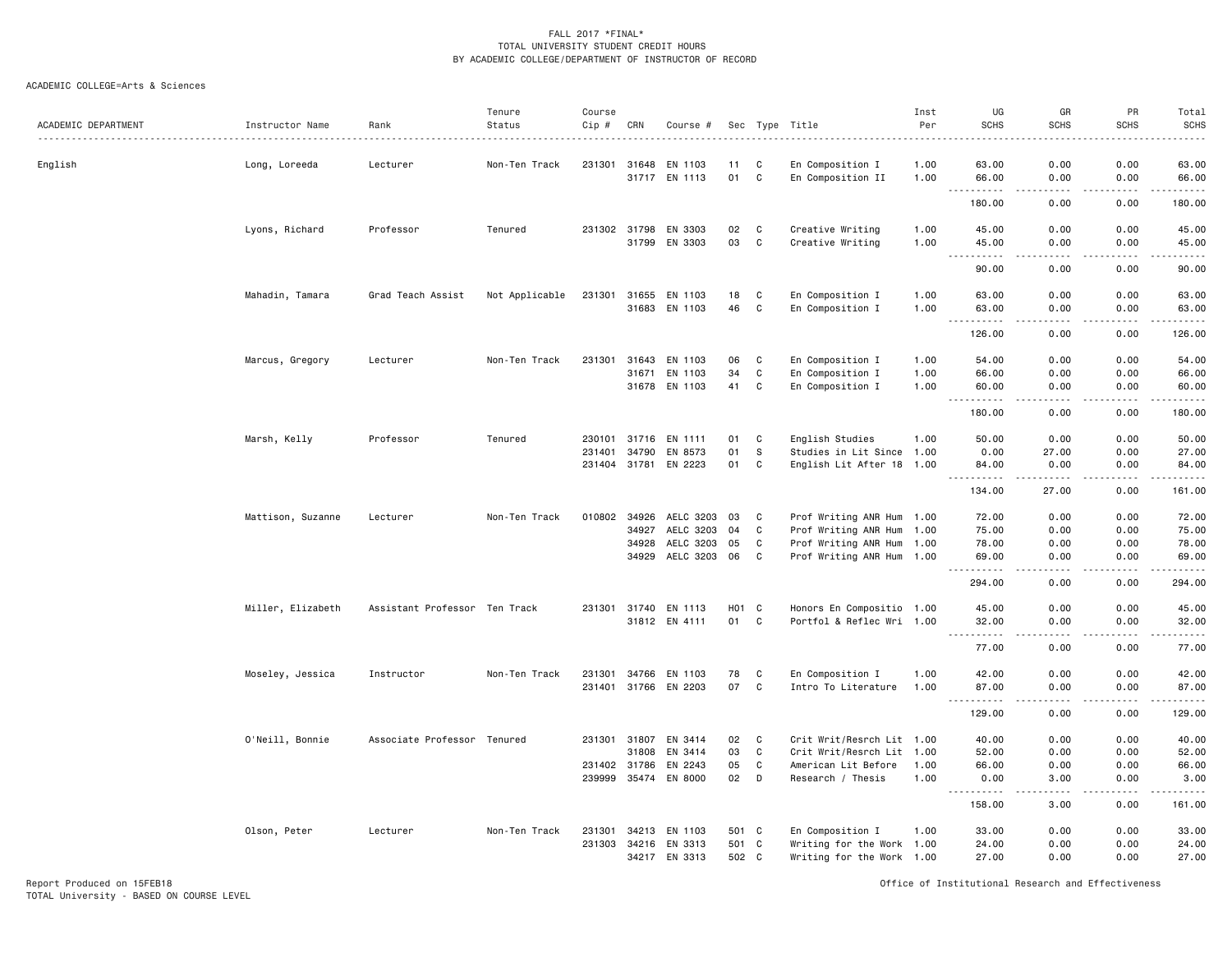| ACADEMIC DEPARTMENT | Instructor Name   | Rank                        | Tenure<br>Status | Course<br>Cip # | CRN          | Course #             |       |              | Sec Type Title            | Inst<br>Per | UG<br><b>SCHS</b>                                                                                         | GR<br><b>SCHS</b>                                                                                                                                             | PR<br><b>SCHS</b> | Total<br>SCHS     |
|---------------------|-------------------|-----------------------------|------------------|-----------------|--------------|----------------------|-------|--------------|---------------------------|-------------|-----------------------------------------------------------------------------------------------------------|---------------------------------------------------------------------------------------------------------------------------------------------------------------|-------------------|-------------------|
| English             | Olson, Peter      | Lecturer                    | Non-Ten Track    |                 |              | 231401 34214 EN 2273 | 501 C |              | World Literature Bef 1.00 |             | 45.00<br>$   -$                                                                                           | 0.00                                                                                                                                                          | 0.00              | 45.00             |
|                     |                   |                             |                  |                 |              |                      |       |              |                           |             | 129.00                                                                                                    | 0.00                                                                                                                                                          | 0.00              | 129.00            |
|                     | Pevey, Leslie     | Lecturer                    | Non-Ten Track    | 231301          | 31658        | EN 1103              | 21    | C            | En Composition I          | 1.00        | 66.00                                                                                                     | 0.00                                                                                                                                                          | 0.00              | 66.00             |
|                     |                   |                             |                  |                 | 31686        | EN 1103              | 49    | C            | En Composition I          | 1.00        | 39.00                                                                                                     | 0.00                                                                                                                                                          | 0.00              | 39.00             |
|                     |                   |                             |                  |                 | 31700        | EN 1103              | 63    | $\mathtt{C}$ | En Composition I          | 1.00        | 69.00                                                                                                     | 0.00                                                                                                                                                          | 0.00              | 69.00             |
|                     |                   |                             |                  |                 |              | 31708 EN 1103        | 71    | C            | En Composition I          | 1.00        | 57.00<br>.<br>$  -$                                                                                       | 0.00<br>.                                                                                                                                                     | 0.00<br>.         | 57.00<br>.        |
|                     |                   |                             |                  |                 |              |                      |       |              |                           |             | 231.00                                                                                                    | 0.00                                                                                                                                                          | 0.00              | 231.00            |
|                     | Pierce, Catherine | Associate Professor Tenured |                  | 230101          | 31814        | EN 4303              | 01    | C            | Craft Of Poetry           | 1.00        | 24.00                                                                                                     | 0.00                                                                                                                                                          | 0.00              | 24.00             |
|                     |                   |                             |                  |                 | 231302 31803 | EN 3303              | 07    | C            | Creative Writing          | 1.00        | 42.00                                                                                                     | 0.00                                                                                                                                                          | 0.00              | 42.00             |
|                     |                   |                             |                  |                 | 31830        | EN 6303              | 01    | C            | Craft Of Poetry           | 1.00        | 0.00<br>$\begin{array}{cccccccccc} \bullet & \bullet & \bullet & \bullet & \bullet & \bullet \end{array}$ | 15.00<br>$\frac{1}{2} \left( \frac{1}{2} \right) \left( \frac{1}{2} \right) \left( \frac{1}{2} \right) \left( \frac{1}{2} \right) \left( \frac{1}{2} \right)$ | 0.00<br>.         | 15.00<br>.        |
|                     |                   |                             |                  |                 |              |                      |       |              |                           |             | 66.00                                                                                                     | 15.00                                                                                                                                                         | 0.00              | 81.00             |
|                     | Pizer, Ginger     | Associate Professor Tenured |                  | 160102          | 30239        | AN 4403              | 01    | C            | Intro To Linguistics 1.00 |             | 15.00                                                                                                     | 0.00                                                                                                                                                          | 0.00              | 15.00             |
|                     |                   |                             |                  |                 | 31817        | EN 4403              | 01    | $\mathbb{C}$ | Intro To Linguistics 1.00 |             | 30.00                                                                                                     | 0.00                                                                                                                                                          | 0.00              | 30.00             |
|                     |                   |                             |                  |                 | 31833        | EN 6403              | 01    | C            | Intro To Linguistics 1.00 |             | 0.00                                                                                                      | 12.00                                                                                                                                                         | 0.00              | 12.00             |
|                     |                   |                             |                  | 450201          | 30241        | AN 4623              | 01    | C            | Language And Culture 1.00 |             | 15.00                                                                                                     | 0.00                                                                                                                                                          | 0.00              | 15.00             |
|                     |                   |                             |                  |                 | 30247        | AN 6623              | 01    | C            | Language And Culture 1.00 |             | 0.00                                                                                                      | 3.00                                                                                                                                                          | 0.00              | 3.00              |
|                     |                   |                             |                  |                 | 31823        | EN 4623              | 01    | C            | Language And Culture 1.00 |             | 15.00                                                                                                     | 0.00                                                                                                                                                          | 0.00              | 15.00             |
|                     |                   |                             |                  |                 |              | 33740 SO 4623        | 01    | C            | Language And Culture 1.00 |             | 27.00<br>.                                                                                                | 0.00<br>-----                                                                                                                                                 | 0.00<br>-----     | 27.00<br>.        |
|                     |                   |                             |                  |                 |              |                      |       |              |                           |             | 102.00                                                                                                    | 15.00                                                                                                                                                         | 0.00              | 117.00            |
|                     | Price, Marty      | Instructor                  | Non-Ten Track    |                 | 231402 31787 | EN 2243              | 06    | C            | American Lit Before       | 1.00        | 81.00                                                                                                     | 0.00                                                                                                                                                          | 0.00              | 81.00             |
|                     |                   |                             |                  |                 | 31789        | EN 2253              | 02    | C            | American Lit After 1 1.00 |             | 87.00                                                                                                     | 0.00                                                                                                                                                          | 0.00              | 87.00             |
|                     |                   |                             |                  |                 | 31790        | EN 2253              | 03    | C            | American Lit After 1 1.00 |             | 84.00                                                                                                     | 0.00                                                                                                                                                          | 0.00              | 84.00             |
|                     |                   |                             |                  |                 |              | 231404 31777 EN 2213 | 03    | C            | English Lit Before 1 1.00 |             | 81.00<br>.                                                                                                | 0.00<br>.                                                                                                                                                     | 0.00<br>.         | 81.00<br>.        |
|                     |                   |                             |                  |                 |              |                      |       |              |                           |             | 333.00                                                                                                    | 0.00                                                                                                                                                          | 0.00              | 333.00            |
|                     | Punday, Dan       | Professor                   | Tenured          |                 | 231402 31791 | EN 2253              | 04    | C            | American Lit After 1 1.00 |             | 81.00                                                                                                     | 0.00<br>.                                                                                                                                                     | 0.00<br>.         | 81.00             |
|                     |                   |                             |                  |                 |              |                      |       |              |                           |             | $- - - - -$<br>81.00                                                                                      | 0.00                                                                                                                                                          | 0.00              | .<br>81.00        |
|                     | Purl, Laura       | Lecturer                    | Non-Ten Track    | 231301          | 31641        | EN 1103              | 04    | C            | En Composition I          | 1.00        | 54.00                                                                                                     | 0.00                                                                                                                                                          | 0.00              | 54.00             |
|                     |                   |                             |                  |                 | 31645        | EN 1103              | 08    | C            | En Composition I          | 1.00        | 57.00                                                                                                     | 0.00                                                                                                                                                          | 0.00              | 57.00             |
|                     |                   |                             |                  |                 | 31651        | EN 1103              | 14    | C            | En Composition I          | 1.00        | 63.00                                                                                                     | 0.00                                                                                                                                                          | 0.00              | 63.00             |
|                     |                   |                             |                  |                 |              | 31674 EN 1103        | 37    | $\mathtt{C}$ | En Composition I          | 1.00        | 48.00<br>$  -$<br>.                                                                                       | 0.00<br>.                                                                                                                                                     | 0.00<br>.         | 48.00<br><u>.</u> |
|                     |                   |                             |                  |                 |              |                      |       |              |                           |             | 222.00                                                                                                    | 0.00                                                                                                                                                          | 0.00              | 222.00            |
|                     | Raymond, Richard  | Lecturer                    | Non-Ten Track    |                 | 231303 31805 | EN 3313              | 02    | $\mathbf{C}$ | Writing for the Work 1.00 |             | 72.00                                                                                                     | 0.00                                                                                                                                                          | 0.00              | 72.00             |
|                     |                   |                             |                  |                 | 35246        | EN 3313              | 503 C |              | Writing for the Work 1.00 |             | 36.00                                                                                                     | 0.00                                                                                                                                                          | 0.00              | 36.00             |
|                     |                   |                             |                  |                 | 231404 36038 | EN 2213              | 501 C |              | English Lit Before 1 1.00 |             | 42.00<br>.                                                                                                | 0.00<br>.                                                                                                                                                     | 0.00<br>.         | 42.00<br>.        |
|                     |                   |                             |                  |                 |              |                      |       |              |                           |             | 150.00                                                                                                    | 0.00                                                                                                                                                          | 0.00              | 150.00            |
|                     | Redd, James       | Lecturer                    | Non-Ten Track    | 231302          | 34776        | EN 3303              | 08    | C            | Creative Writing          | 1.00        | 42.00                                                                                                     | 0.00                                                                                                                                                          | 0.00              | 42.00             |
|                     |                   |                             |                  | 231401          | 31792        | EN 2273              | 01    | C            | World Literature Bef 1.00 |             | 75.00                                                                                                     | 0.00                                                                                                                                                          | 0.00              | 75.00             |
|                     |                   |                             |                  |                 |              | 34215 EN 2273        | 502 C |              | World Literature Bef 1.00 |             | 39.00                                                                                                     | 0.00                                                                                                                                                          | 0.00              | 39.00             |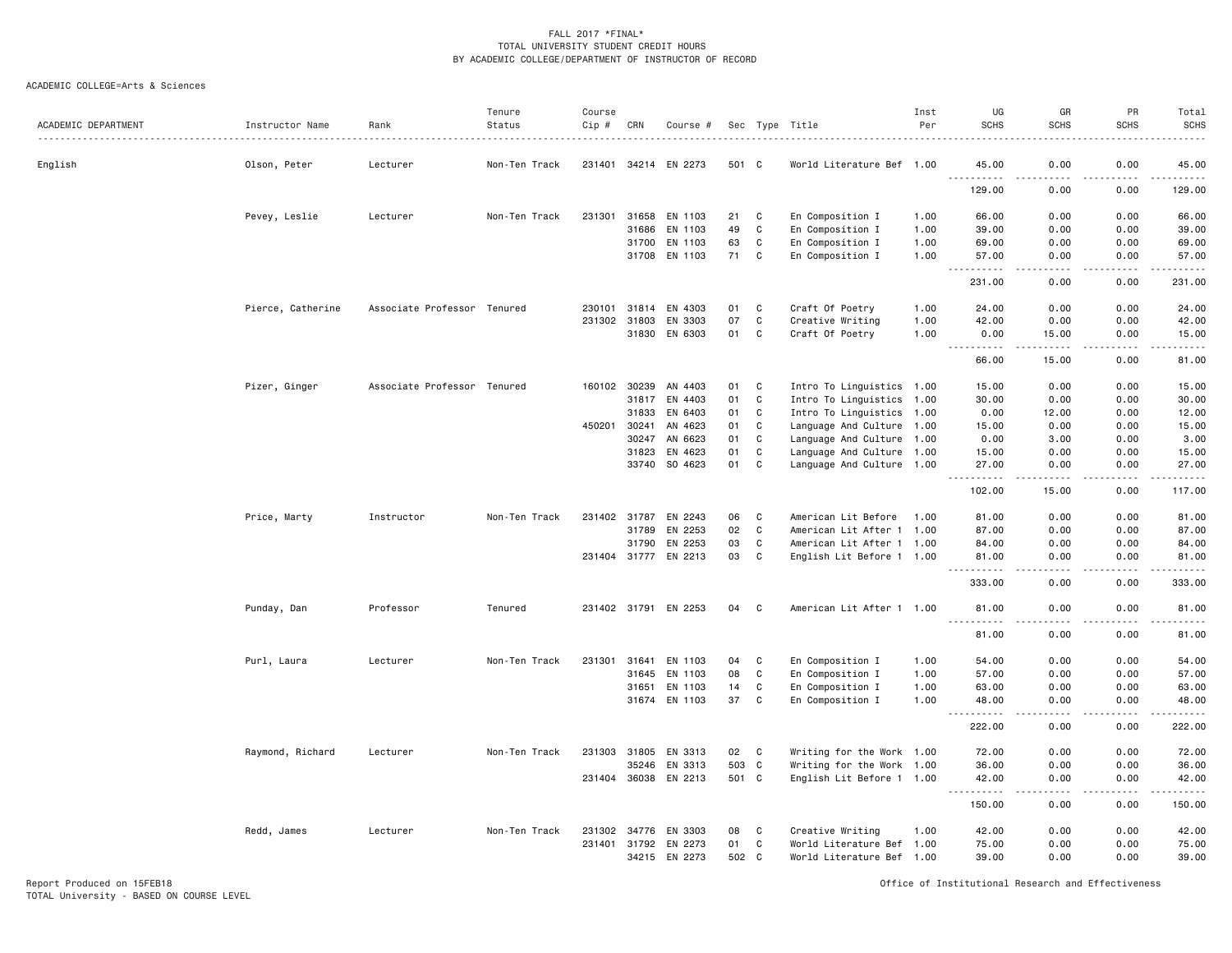| ACADEMIC DEPARTMENT | Instructor Name               | Rank                          | Tenure<br>Status | Course<br>Cip # | CRN   | Course #             |       |              | Sec Type Title            | Inst<br>Per | UG<br><b>SCHS</b>                                                                                                                                                                     | GR<br><b>SCHS</b>                                                                                                                 | PR<br><b>SCHS</b> | Total<br><b>SCHS</b>                                                                                                |
|---------------------|-------------------------------|-------------------------------|------------------|-----------------|-------|----------------------|-------|--------------|---------------------------|-------------|---------------------------------------------------------------------------------------------------------------------------------------------------------------------------------------|-----------------------------------------------------------------------------------------------------------------------------------|-------------------|---------------------------------------------------------------------------------------------------------------------|
| English             | Redd, James                   | Lecturer                      | Non-Ten Track    | 231404 31783    |       | EN 2223              | 04    | C            | English Lit After 18 1.00 |             | 81.00<br>$\sim$ $\sim$ .                                                                                                                                                              | 0.00                                                                                                                              | 0.00              | 81.00                                                                                                               |
|                     |                               |                               |                  |                 |       |                      |       |              |                           |             | 237.00                                                                                                                                                                                | 0.00                                                                                                                              | 0.00              | 237.00                                                                                                              |
|                     | Robinson, Kristopher Lecturer |                               | Non-Ten Track    | 231301          | 31725 | EN 1113              | 09    | C            | En Composition II         | 1.00        | 69.00                                                                                                                                                                                 | 0.00                                                                                                                              | 0.00              | 69.00                                                                                                               |
|                     |                               |                               |                  |                 | 31738 | EN 1113              | 17    | C            | En Composition II         | 1.00        | 69.00<br>$\sim$ $\sim$ $\sim$<br>.                                                                                                                                                    | 0.00<br>$- - - -$                                                                                                                 | 0.00<br>.         | 69.00<br>.                                                                                                          |
|                     |                               |                               |                  |                 |       |                      |       |              |                           |             | 138.00                                                                                                                                                                                | 0.00                                                                                                                              | 0.00              | 138.00                                                                                                              |
|                     | Rodolfich, Suzanne            | Lecturer                      | Non-Ten Track    |                 |       | 231303 35421 GE 3513 | 601 C |              | Technical Writing         | 1.00        | 42.00<br>$\sim$ $\sim$ $\sim$<br>.                                                                                                                                                    | 0.00<br>$\frac{1}{2}$                                                                                                             | 0.00<br>.         | 42.00<br>.                                                                                                          |
|                     |                               |                               |                  |                 |       |                      |       |              |                           |             | 42.00                                                                                                                                                                                 | 0.00                                                                                                                              | 0.00              | 42.00                                                                                                               |
|                     | Sanders, Shelly               | Instructor                    | Non-Ten Track    | 231303          | 32292 | GE 3513              | 05    | C            | Technical Writing         | 1.00        | 60.00                                                                                                                                                                                 | 0.00                                                                                                                              | 0.00              | 60.00                                                                                                               |
|                     |                               |                               |                  |                 | 32294 | GE 3513              | 07    | C            | Technical Writing         | 1.00        | 60.00                                                                                                                                                                                 | 0.00                                                                                                                              | 0.00              | 60.00                                                                                                               |
|                     |                               |                               |                  |                 | 32299 | GE 3513              | 12    | $\mathbf{C}$ | Technical Writing         | 1.00        | 63.00<br>$\sim$ $\sim$ $\sim$<br>$\frac{1}{2} \left( \frac{1}{2} \right) \left( \frac{1}{2} \right) \left( \frac{1}{2} \right) \left( \frac{1}{2} \right) \left( \frac{1}{2} \right)$ | 0.00                                                                                                                              | 0.00<br>.         | 63.00<br>.                                                                                                          |
|                     |                               |                               |                  |                 |       |                      |       |              |                           |             | 183.00                                                                                                                                                                                | 0.00                                                                                                                              | 0.00              | 183.00                                                                                                              |
|                     | Shaffer, Donald               | Associate Professor Tenured   |                  | 050201          | 30002 | AAS 1063             | 01    | C            | Intro to African Ame 1.00 |             | 153.00                                                                                                                                                                                | 0.00                                                                                                                              | 0.00              | 153.00                                                                                                              |
|                     |                               |                               |                  | 231402 30009    |       | AAS 2363             | 01    | C            | Intro AFAM Lit            | 1.00        | 57.00                                                                                                                                                                                 | 0.00                                                                                                                              | 0.00              | 57.00                                                                                                               |
|                     |                               |                               |                  |                 | 31795 | EN 2363              | 01    | C            | Intro AFAM Lit            | 1.00        | 27.00                                                                                                                                                                                 | 0.00                                                                                                                              | 0.00              | 27.00                                                                                                               |
|                     |                               |                               |                  | 521003          | 32263 | FYE 1001             | F13   | C            | First Year Experienc 1.00 |             | 13.00                                                                                                                                                                                 | 0.00                                                                                                                              | 0.00              | 13.00                                                                                                               |
|                     |                               |                               |                  |                 |       | 32264 FYE 1001       | F14 C |              | First Year Experienc 1.00 |             | 10.00<br>.                                                                                                                                                                            | 0.00                                                                                                                              | 0.00              | 10.00<br>.                                                                                                          |
|                     |                               |                               |                  |                 |       |                      |       |              |                           |             | 260.00                                                                                                                                                                                | 0.00                                                                                                                              | 0.00              | 260.00                                                                                                              |
|                     | Sheperis, Claire              | Instructor                    | Non-Ten Track    | 231301          | 31720 | EN 1113              | 04    | C            | En Composition II         | 1.00        | 72.00                                                                                                                                                                                 | 0.00                                                                                                                              | 0.00              | 72.00                                                                                                               |
|                     |                               |                               |                  |                 | 31721 | EN 1113              | 05    | $\mathtt{C}$ | En Composition II         | 1.00        | 66.00                                                                                                                                                                                 | 0.00                                                                                                                              | 0.00              | 66.00                                                                                                               |
|                     |                               |                               |                  |                 | 31733 | EN 1113              | 15    | C            | En Composition II         | 1.00        | 72.00                                                                                                                                                                                 | 0.00                                                                                                                              | 0.00              | 72.00                                                                                                               |
|                     |                               |                               |                  | 231401          |       | 31775 EN 2203        | 12    | C            | Intro To Literature       | 1.00        | 87.00<br>$\sim$ $\sim$ $\sim$ $\sim$<br>$\sim$ $\sim$ .                                                                                                                               | 0.00                                                                                                                              | 0.00              | 87.00<br>.                                                                                                          |
|                     |                               |                               |                  |                 |       |                      |       |              |                           |             | 297.00                                                                                                                                                                                | 0.00                                                                                                                              | 0.00              | 297.00                                                                                                              |
|                     | Slimp, Cynthia                | Lecturer                      | Non-Ten Track    | 231401          | 34832 | EN 4333              | 201 C |              | Southern Literature       | 1.00        | 36.00                                                                                                                                                                                 | 0.00                                                                                                                              | 0.00              | 36.00                                                                                                               |
|                     |                               |                               |                  |                 |       | 231402 34828 EN 2253 | 201 C |              | American Lit After 1 1.00 |             | 21.00<br>$\sim$ $\sim$ $\sim$<br>.                                                                                                                                                    | 0.00<br>$\frac{1}{2} \left( \frac{1}{2} \right) \left( \frac{1}{2} \right) \left( \frac{1}{2} \right) \left( \frac{1}{2} \right)$ | 0.00<br>.         | 21.00<br>.                                                                                                          |
|                     |                               |                               |                  |                 |       |                      |       |              |                           |             | 57.00                                                                                                                                                                                 | 0.00                                                                                                                              | 0.00              | 57.00                                                                                                               |
|                     | Slimp, Stephen                | Lecturer                      | Non-Ten Track    |                 |       | 230101 33985 EN 3423 | 201 C |              | Desc Eng Grammar          | 1.00        | 33.00                                                                                                                                                                                 | 0.00                                                                                                                              | 0.00              | 33.00                                                                                                               |
|                     |                               |                               |                  |                 |       |                      |       |              |                           |             | . <b>.</b><br>33.00                                                                                                                                                                   | $- - -$<br>0.00                                                                                                                   | .<br>0.00         | .<br>33.00                                                                                                          |
|                     | Smith, Megan                  | Assistant Professor Ten Track |                  | 160102          | 30240 | AN 4403              | 02    | C            | Intro To Linguistics 1.00 |             | 12.00                                                                                                                                                                                 | 0.00                                                                                                                              | 0.00              | 12.00                                                                                                               |
|                     |                               |                               |                  |                 | 31818 | EN 4403              | 02    | C            | Intro To Linguistics 1.00 |             | 36.00                                                                                                                                                                                 | 0.00                                                                                                                              | 0.00              | 36.00                                                                                                               |
|                     |                               |                               |                  |                 | 31820 | EN 4463              | 01    | C            | Stud In 2nd Lang Acq 1.00 |             | 30.00                                                                                                                                                                                 | 0.00                                                                                                                              | 0.00              | 30.00                                                                                                               |
|                     |                               |                               |                  |                 | 31834 | EN 6403              | 02    | C            | Intro To Linguistics 1.00 |             | 0.00                                                                                                                                                                                  | 3.00                                                                                                                              | 0.00              | 3.00                                                                                                                |
|                     |                               |                               |                  |                 | 31836 | EN 6463              | 01    | C            | Stud In 2nd Lang Acq 1.00 |             | 0.00                                                                                                                                                                                  | 9.00                                                                                                                              | 0.00              | 9.00                                                                                                                |
|                     |                               |                               |                  | 230101          | 31809 | EN 3423              | 01    | C            | Desc Eng Grammar          | 1.00        | 69.00                                                                                                                                                                                 | 0.00                                                                                                                              | 0.00              | 69.00                                                                                                               |
|                     |                               |                               |                  | 239999          | 35475 | EN 8000              | 03    | D            | Research / Thesis         | 1.00        | 0.00<br>.                                                                                                                                                                             | 3.00<br>.                                                                                                                         | 0.00<br><b>.</b>  | 3.00<br>$\begin{array}{cccccccccc} \bullet & \bullet & \bullet & \bullet & \bullet & \bullet & \bullet \end{array}$ |
|                     |                               |                               |                  |                 |       |                      |       |              |                           |             | 147.00                                                                                                                                                                                | 15.00                                                                                                                             | 0.00              | 162.00                                                                                                              |
|                     | Spain, Andrea                 | Assistant Professor Tenured   |                  |                 |       | 230101 34777 EN 4393 | 01    | C            | Postcolonial Lit/The 1.00 |             | 36.00                                                                                                                                                                                 | 0.00                                                                                                                              | 0.00              | 36.00                                                                                                               |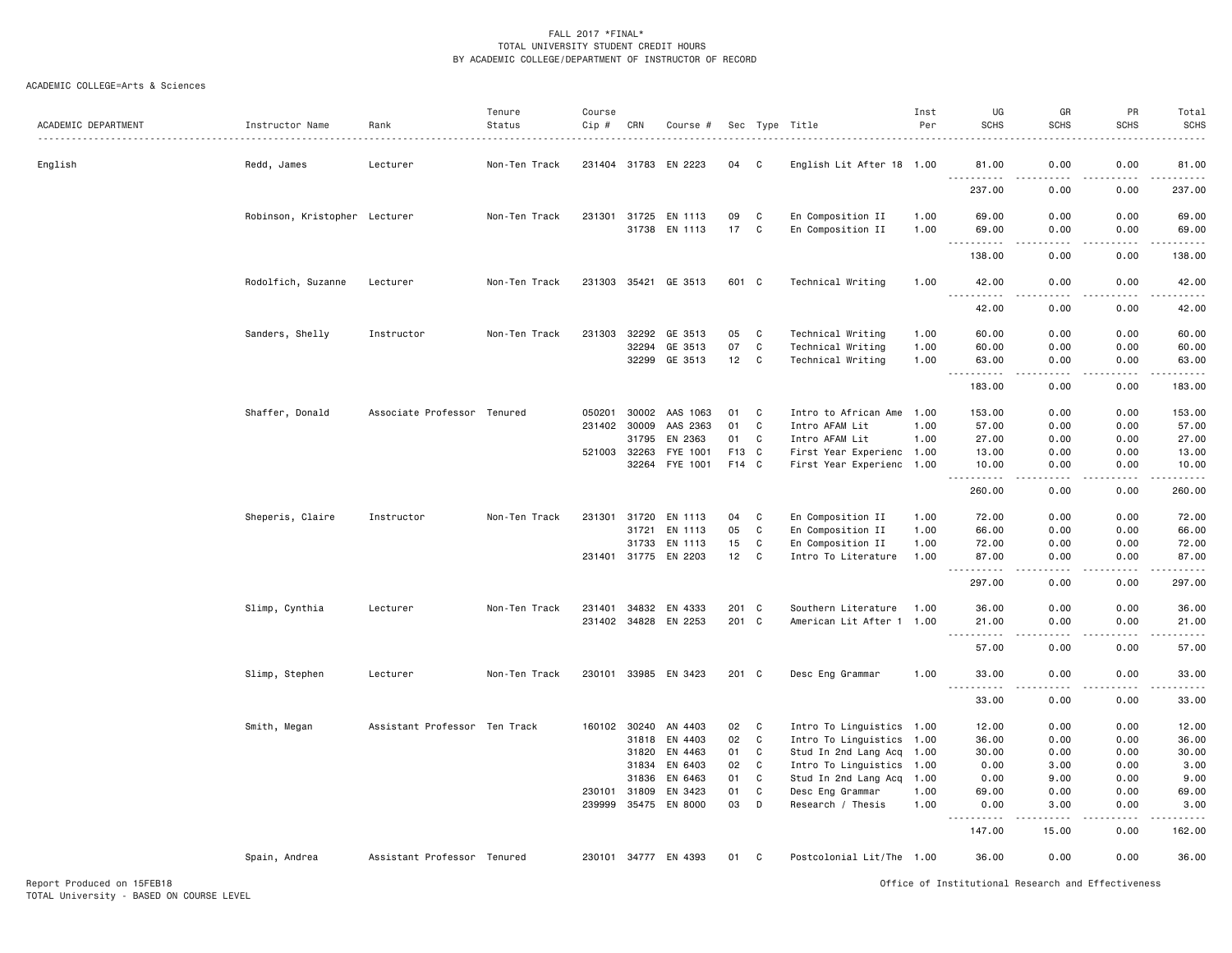| ACADEMIC DEPARTMENT | Instructor Name   | Rank                        | Tenure<br>Status | Course<br>Cip # | CRN          | Course #              |       |              | Sec Type Title              | Inst<br>Per | UG<br><b>SCHS</b>                                    | GR<br><b>SCHS</b> | PR<br><b>SCHS</b> | Total<br><b>SCHS</b> |
|---------------------|-------------------|-----------------------------|------------------|-----------------|--------------|-----------------------|-------|--------------|-----------------------------|-------------|------------------------------------------------------|-------------------|-------------------|----------------------|
|                     |                   |                             |                  |                 |              |                       |       |              |                             |             |                                                      |                   |                   |                      |
| English             | Spain, Andrea     | Assistant Professor Tenured |                  | 230101          | 34778        | EN 6393               | 01    | C            | Postcolonial Lit/The 1.00   |             | 0.00                                                 | 12.00             | 0.00              | 12.00                |
|                     |                   |                             |                  |                 | 34781        | EN 4353               | 01    | $\mathbf c$  | Critical Theory Sinc 1.00   |             | 48.00                                                | 0.00              | 0.00              | 48.00                |
|                     |                   |                             |                  | 239999          | 34782        | EN 6353               | 01    | C            | Critical Theory Sinc 1.00   |             | 0.00                                                 | 9.00              | 0.00              | 9.00                 |
|                     |                   |                             |                  |                 | 36314        | EN 8000               | 05    | D            | Research / Thesis           | 1.00        | 0.00                                                 | 3.00              | 0.00              | 3.00                 |
|                     |                   |                             |                  |                 | 240101 32569 | HON 4003              | H02 I |              | Oxbridge Tutorial           | 1.00        | 3.00<br>$\sim$ $\sim$ $\sim$<br>$\sim$ $\sim$ $\sim$ | 0.00              | 0.00              | 3.00<br>.            |
|                     |                   |                             |                  |                 |              |                       |       |              |                             |             | 87.00                                                | 24.00             | 0.00              | 111.00               |
|                     | Spurlock, Ann     | Instructor                  | Non-Ten Track    |                 |              | 231301 31829 EN 6013  | 01    | E            | Tchng Col Writing           | 1.00        | 0.00                                                 | 45.00             | 0.00              | 45.00                |
|                     |                   |                             |                  |                 |              |                       |       |              |                             |             | 0.00                                                 | 45.00             | 0.00              | 45.00                |
|                     | Stamps, Alison    | Instructor                  | Non-Ten Track    | 130301          | 32756        | LSK 1041              | 07    | C            | College Success I           | 1.00        | 34.00                                                | 0.00              | 0.00              | 34.00                |
|                     |                   |                             |                  |                 | 32757        | LSK 1041              | 08    | C            | College Success I           | 1.00        | 33.00                                                | 0.00              | 0.00              | 33.00                |
|                     |                   |                             |                  |                 | 32758        | LSK 1041              | 09    | C            | College Success I           | 1.00        | 25.00                                                | 0.00              | 0.00              | 25.00                |
|                     |                   |                             |                  |                 | 32759        | LSK 1041              | 10    | C            | College Success I           | 1.00        | 18.00                                                | 0.00              | 0.00              | 18.00                |
|                     |                   |                             |                  |                 |              | 131315 32743 LSK 1023 | 02    | C            | Col Read/Study Skill 1.00   |             | 84.00<br>$  -$<br>.                                  | 0.00<br>.         | 0.00<br>.         | 84.00<br>.           |
|                     |                   |                             |                  |                 |              |                       |       |              |                             |             | 194.00                                               | 0.00              | 0.00              | 194.00               |
|                     | Stinson, Emily    | Instructor                  | Non-Ten Track    |                 |              | 231301 31722 EN 1113  | 06    | C            | En Composition II           | 1.00        | 66.00                                                | 0.00              | 0.00              | 66.00                |
|                     |                   |                             |                  |                 | 31741        | EN 1113               | H02   | $\mathbf{C}$ | Honors En Compositio 1.00   |             | 42.00                                                | 0.00              | 0.00              | 42.00                |
|                     |                   |                             |                  |                 | 31747        | EN 1173               | 05    | C            | Accelerated Comp II         | 1.00        | 57.00                                                | 0.00              | 0.00              | 57.00                |
|                     |                   |                             |                  |                 | 31756        | EN 1173               | 12    | C            | Accelerated Comp II         | 1.00        | 60.00                                                | 0.00              | 0.00              | 60.00                |
|                     |                   |                             |                  |                 |              | 231302 31802 EN 3303  | 06    | C            | Creative Writing            | 1.00        | 45.00<br>$\sim$ $\sim$<br>.                          | 0.00<br>.         | 0.00<br>.         | 45.00<br>.           |
|                     |                   |                             |                  |                 |              |                       |       |              |                             |             | 270.00                                               | 0.00              | 0.00              | 270.00               |
|                     | Street, Alisha    | Lecturer                    | Non-Ten Track    |                 |              | 231301 31647 EN 1103  | 10    | C            | En Composition I            | 1.00        | 66.00                                                | 0.00              | 0.00              | 66.00                |
|                     |                   |                             |                  |                 | 31662        | EN 1103               | 25    | C            | En Composition I            | 1.00        | 63.00                                                | 0.00              | 0.00              | 63.00                |
|                     |                   |                             |                  |                 | 31677        | EN 1103               | 40    | C            | En Composition I            | 1.00        | 63.00                                                | 0.00              | 0.00              | 63.00                |
|                     |                   |                             |                  |                 |              | 31695 EN 1103         | 58    | C            | En Composition I            | 1.00        | 66.00                                                | 0.00              | 0.00              | 66.00                |
|                     |                   |                             |                  |                 |              |                       |       |              |                             |             | 258.00                                               | 0.00              | 0.00              | 258.00               |
|                     | Thompson, Amanda  | Lecturer                    | Non-Ten Track    |                 |              | 231401 33981 EN 2203  |       | 201 C        | Intro To Literature         | 1.00        | 117.00<br>$\sim$ $\sim$ $\sim$<br>.                  | 0.00<br>.         | 0.00<br>.         | 117.00<br>.          |
|                     |                   |                             |                  |                 |              |                       |       |              |                             |             | 117.00                                               | 0.00              | 0.00              | 117.00               |
|                     | Thompson, Jessica | Instructor                  | Non-Ten Track    |                 | 231301 31657 | EN 1103               | 20    | C            | En Composition $I - L$ 1.00 |             | 54.00                                                | 0.00              | 0.00              | 54.00                |
|                     |                   |                             |                  |                 | 31670        | EN 1103               | 33    | C            | En Composition I            | 1.00        | 66.00                                                | 0.00              | 0.00              | 66.00                |
|                     |                   |                             |                  |                 | 31744        | EN 1173               | 02    | C            | Accelerated Comp II         | 1.00        | 60.00                                                | 0.00              | 0.00              | 60.00                |
|                     |                   |                             |                  |                 |              | 231401 31761 EN 2203  | 02    | C            | Intro To Literature         | 1.00        | 90.00<br>.                                           | 0.00<br>.         | 0.00<br>.         | 90.00<br>.           |
|                     |                   |                             |                  |                 |              |                       |       |              |                             |             | 270.00                                               | 0.00              | 0.00              | 270.00               |
|                     | Torrence, Devan   | Lecturer                    | Non-Ten Track    |                 | 230101 31628 | EN 0103               | 03    | C            | Basic English               | 1.00        | 39.00                                                | 0.00              | 0.00              | 39.00                |
|                     |                   |                             |                  |                 | 31629        | EN 0103               | 04    | C            | Basic English               | 1.00        | 45.00                                                | 0.00              | 0.00              | 45.00                |
|                     |                   |                             |                  |                 | 231301 31690 | EN 1103               | 53    | C            | En Composition I            | 1.00        | 66.00                                                | 0.00              | 0.00              | 66.00                |
|                     |                   |                             |                  |                 | 31691        | EN 1103               | 54    | C            | En Composition I            | 1.00        | 66.00                                                | 0.00              | 0.00              | 66.00                |
|                     |                   |                             |                  |                 |              |                       |       |              |                             |             | 216.00                                               | 0.00              | 0.00              | 216.00               |
|                     | Trimm, James      | Lecturer                    | Non-Ten Track    |                 |              | 231301 31704 EN 1103  | 67    | C.           | En Composition I            | 1.00        | 54.00                                                | 0.00              | 0.00              | 54.00                |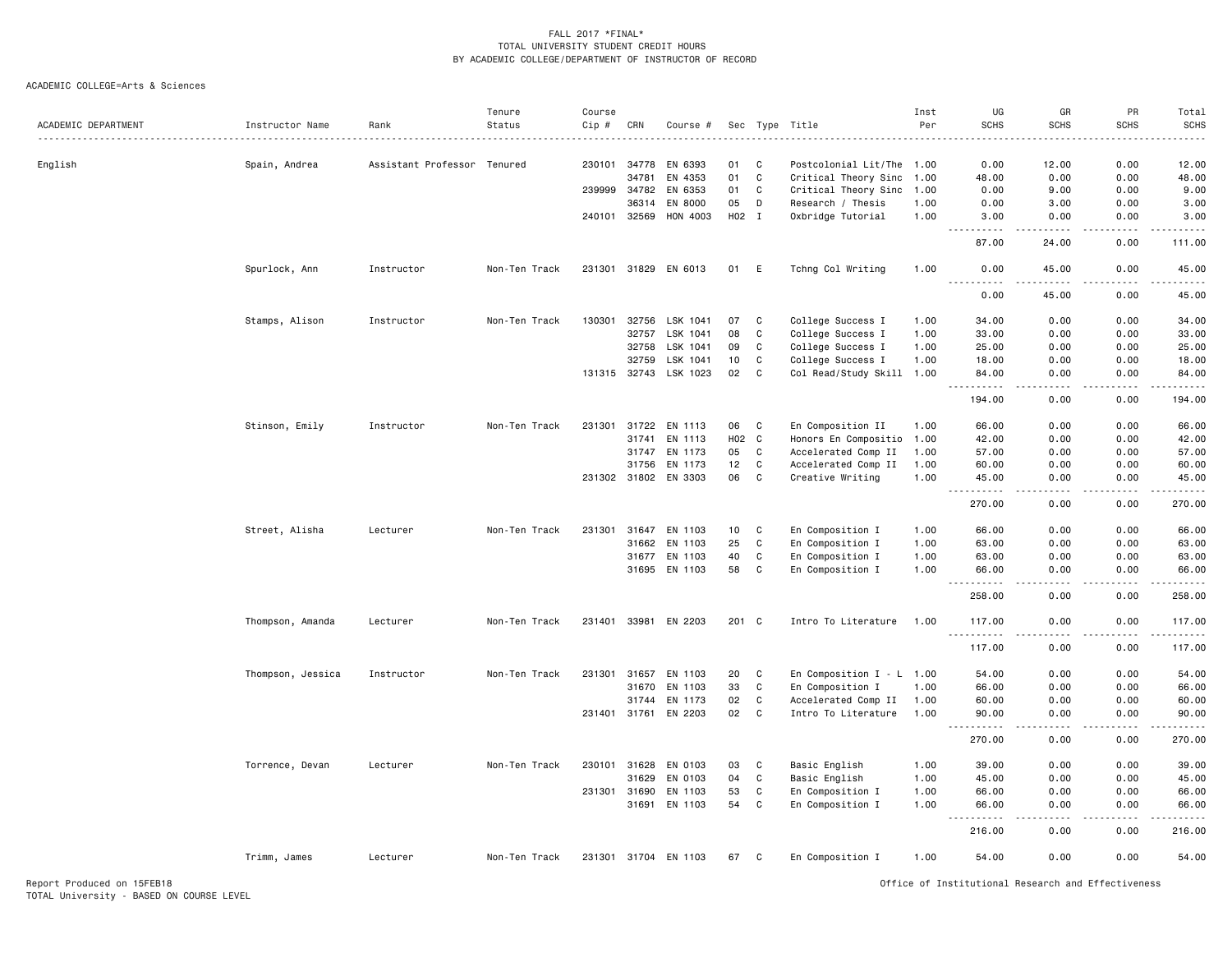| ACADEMIC DEPARTMENT                           | Instructor Name    | Rank                          | Tenure<br>Status | Course<br>Cip # | CRN          | Course #             |                   |              | Sec Type Title      | Inst<br>Per | UG<br><b>SCHS</b>                                                                                                                  | GR<br><b>SCHS</b> | PR<br>SCHS    | Total<br><b>SCHS</b> |
|-----------------------------------------------|--------------------|-------------------------------|------------------|-----------------|--------------|----------------------|-------------------|--------------|---------------------|-------------|------------------------------------------------------------------------------------------------------------------------------------|-------------------|---------------|----------------------|
|                                               |                    |                               |                  |                 |              |                      |                   |              |                     |             |                                                                                                                                    |                   |               |                      |
| English                                       | Trimm, James       | Lecturer                      | Non-Ten Track    | 231301          | 31707        | EN 1103              | 70                | C            | En Composition I    | 1.00        | 33.00                                                                                                                              | 0.00              | 0.00          | 33.00                |
|                                               |                    |                               |                  | 231401          | 31767        | EN 2203              | 08                | C            | Intro To Literature | 1.00        | 90.00                                                                                                                              | 0.00              | 0.00          | 90.00                |
|                                               |                    |                               |                  |                 |              | 31769 EN 2203        | 09                | $\mathbf{C}$ | Intro To Literature | 1.00        | 90.00<br>----------                                                                                                                | 0.00              | 0.00          | 90.00                |
|                                               |                    |                               |                  |                 |              |                      |                   |              |                     |             | 267.00                                                                                                                             | 0.00              | 0.00          | 267.00               |
|                                               | Vivier, Eric       | Assistant Professor Ten Track |                  |                 | 240101 32560 | HON 1163             | H02 S             |              | The Quest I         | 1.00        | 45.00                                                                                                                              | 0.00              | 0.00          | 45.00                |
|                                               |                    |                               |                  |                 | 32561        | HON 1163             | HO <sub>3</sub> S |              | The Quest I         | 1.00        | 42.00                                                                                                                              | 0.00              | 0.00          | 42.00                |
|                                               |                    |                               |                  |                 | 35990        | HON 1163             | H04 S             |              | The Quest I         | 1.00        | 48.00<br>$\frac{1}{2} \left( \frac{1}{2} \right) \left( \frac{1}{2} \right) \left( \frac{1}{2} \right) \left( \frac{1}{2} \right)$ | 0.00              | 0.00          | 48.00                |
|                                               |                    |                               |                  |                 |              |                      |                   |              |                     |             | 135.00                                                                                                                             | 0.00              | 0.00          | 135.00               |
|                                               | Voller, Leslie     | Instructor                    | Non-Ten Track    | 231301          |              | 31711 EN 1103        | 74                | C            | En Composition I    | 1.00        | 39.00                                                                                                                              | 0.00              | 0.00          | 39.00                |
|                                               |                    |                               |                  |                 | 34769        | EN 1103              | 81                | C            | En Composition I    | 1.00        | 39.00                                                                                                                              | 0.00              | 0.00          | 39.00                |
|                                               |                    |                               |                  |                 |              | 231401 31760 EN 2203 | 01                | C            | Intro To Literature | 1.00        | 87.00                                                                                                                              | 0.00              | 0.00          | 87.00                |
|                                               |                    |                               |                  |                 |              |                      |                   |              |                     |             | 165.00                                                                                                                             | 0.00              | 0.00          | 165.00               |
|                                               | West, Robert       | Associate Professor Tenured   |                  | 160104          | 34771        | EN 6823              | 01                | C            | Poetry Since 1900   | 1.00        | 0.00                                                                                                                               | 6.00              | 0.00          | 6.00                 |
|                                               |                    |                               |                  |                 |              | 34773 EN 6933        | 01                | C            | Survey Contemp Lit  | 1.00        | 0.00                                                                                                                               | 12.00             | 0.00          | 12.00                |
|                                               |                    |                               |                  |                 | 231401 34770 | EN 4823              | 01                | C            | Poetry Since 1900   | 1.00        | 18.00                                                                                                                              | 0.00              | 0.00          | 18.00                |
|                                               |                    |                               |                  |                 |              | 34772 EN 4933        | 01                | C            | Survey Contemp Lit  | 1.00        | 45.00<br>$\begin{array}{cccccccccccccc} \bullet & \bullet & \bullet & \bullet & \bullet & \bullet & \bullet \end{array}$<br>.      | 0.00              | 0.00          | 45.00                |
|                                               |                    |                               |                  |                 |              |                      |                   |              |                     |             | 63.00                                                                                                                              | 18.00             | 0.00          | 81.00                |
|                                               | White, Rebekah     | Lecturer                      | Non-Ten Track    | 231301          | 31724        | EN 1113              | 08                | C            | En Composition II   | 1.00        | 60.00                                                                                                                              | 0.00              | 0.00          | 60.00                |
|                                               |                    |                               |                  |                 | 31727        | EN 1113              | $11 -$            | C            | En Composition II   | 1.00        | 60.00                                                                                                                              | 0.00              | 0.00          | 60.00                |
|                                               |                    |                               |                  |                 |              | 31737 EN 1113        | 16 C              |              | En Composition II   | 1.00        | 69.00<br><b></b>                                                                                                                   | 0.00<br>-----     | 0.00<br>----- | 69.00<br>.           |
|                                               |                    |                               |                  |                 |              |                      |                   |              |                     |             | 189.00                                                                                                                             | 0.00              | 0.00          | 189.00               |
|                                               | Wiltshire, Allison | Grad Teach Assist             | Not Applicable   | 231301 31680    |              | EN 1103              | 43                | C            | En Composition I    | 1.00        | 60.00                                                                                                                              | 0.00              | 0.00          | 60.00                |
|                                               |                    |                               |                  |                 |              | 31698 EN 1103        | 61                | C            | En Composition I    | 1.00        | 66.00<br>.                                                                                                                         | 0.00              | 0.00          | 66.00                |
|                                               |                    |                               |                  |                 |              |                      |                   |              |                     |             | 126.00                                                                                                                             | 0.00              | 0.00          | 126.00               |
| ----------------------------------<br>English |                    |                               |                  |                 |              |                      |                   |              |                     |             | ==========<br>13261.00                                                                                                             | 289.00            | 0.00          | 13550.00             |
| ----------------------------------            |                    |                               |                  |                 |              |                      |                   |              |                     |             | ---------- ---------- ---------                                                                                                    |                   |               |                      |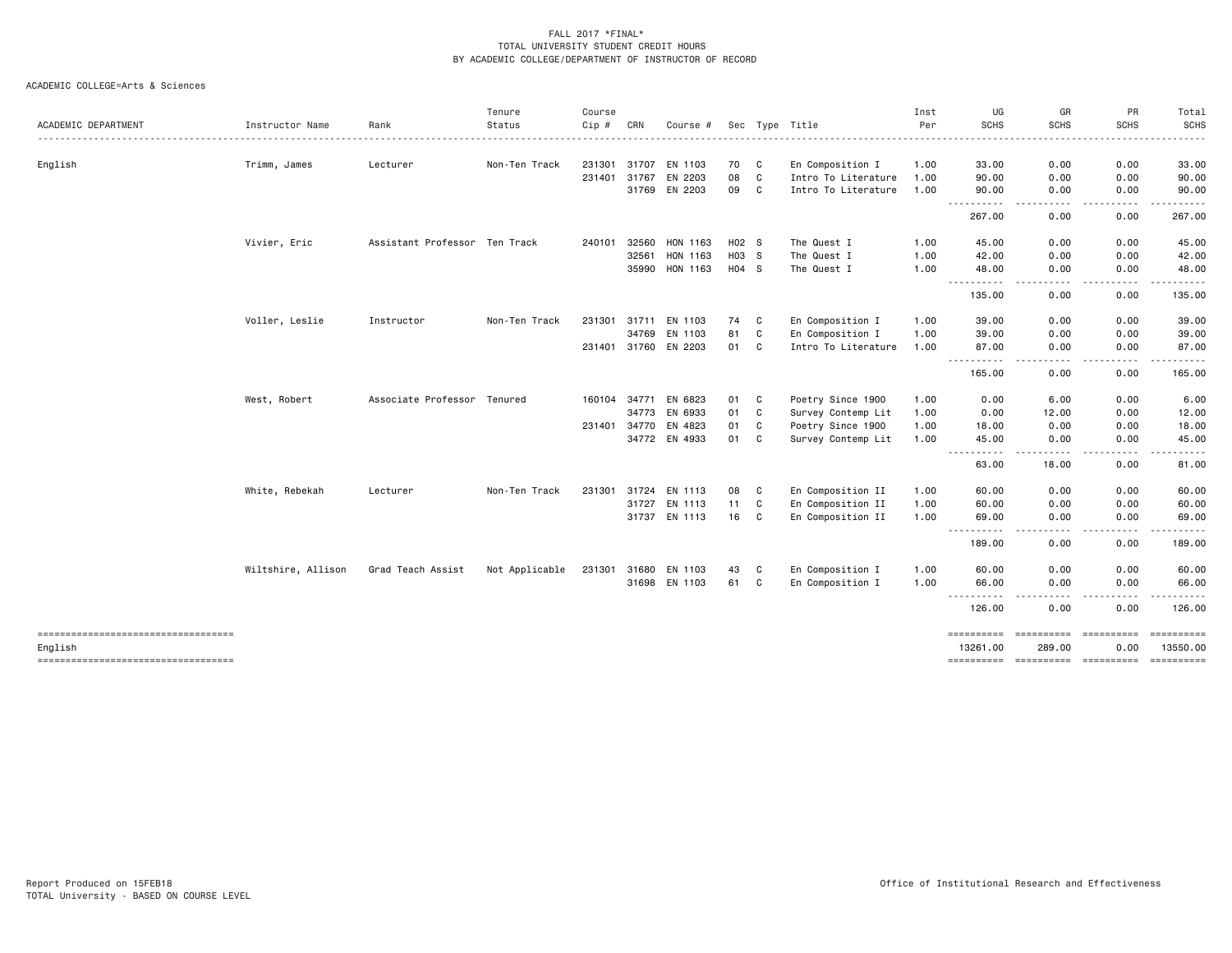| ACADEMIC DEPARTMENT | Instructor Name   | Rank                                             | Tenure<br>Status | Course<br>Cip # | CRN          | Course #      |                 |                | Sec Type Title            | Inst<br>Per | UG<br><b>SCHS</b>            | GR<br><b>SCHS</b>                                                                                               | PR<br><b>SCHS</b> | Total<br><b>SCHS</b>                                                                                                                                           |
|---------------------|-------------------|--------------------------------------------------|------------------|-----------------|--------------|---------------|-----------------|----------------|---------------------------|-------------|------------------------------|-----------------------------------------------------------------------------------------------------------------|-------------------|----------------------------------------------------------------------------------------------------------------------------------------------------------------|
|                     |                   |                                                  |                  |                 |              |               |                 |                |                           |             | .                            |                                                                                                                 |                   | .                                                                                                                                                              |
| Geosciences         |                   | Ambinakudige, Shrini Associate Professor Tenured |                  | 450701          | 32410        | GR 6303       | 01              | C              | Principles of GIS         | 1.00        | 0.00                         | 24.00                                                                                                           | 0.00              | 24.00                                                                                                                                                          |
|                     |                   |                                                  |                  |                 | 32411        | GR 6303       | 02              | К              | Principles of GIS         | 0.90        | 0.00                         | 0.00                                                                                                            | 0.00              | 0.00                                                                                                                                                           |
|                     |                   |                                                  |                  |                 | 32413        | GR 6303       | 04              | Κ              | Principles of GIS         | 0.90        | 0.00                         | 0.00                                                                                                            | 0.00              | 0.00                                                                                                                                                           |
|                     |                   |                                                  |                  |                 | 32414        | GR 6303       | 05              | К              | Principles of GIS         | 0.90        | 0.00                         | 0.00                                                                                                            | 0.00              | 0.00                                                                                                                                                           |
|                     |                   |                                                  |                  |                 | 36238        | GR 8000       | 08              | D              | Research / Thesis         | 1.00        | 0.00                         | 1.00                                                                                                            | 0.00              | 1.00                                                                                                                                                           |
|                     |                   |                                                  |                  |                 | 36239        | GR 9000       | 07              | D              | Research/Dissertatio      | 1.00        | 0.00                         | 10.00                                                                                                           | 0.00              | 10.00                                                                                                                                                          |
|                     |                   |                                                  |                  |                 | 450702 32377 | GR 2313       | 01              | C              | Maps Remote               | 0.10        | 9.00                         | 0.00                                                                                                            | 0.00              | 9.00                                                                                                                                                           |
|                     |                   |                                                  |                  |                 | 32378        | GR 2313       | 02              | К              | Maps Remote               | 0.10        | 0.00                         | 0.00                                                                                                            | 0.00              | 0.00                                                                                                                                                           |
|                     |                   |                                                  |                  |                 | 32379        | GR 2313       | 03              | К              | Maps Remote               | 0.10        | 0.00                         | 0.00                                                                                                            | 0.00              | 0.00                                                                                                                                                           |
|                     |                   |                                                  |                  |                 | 32384        | GR 4303       | 01              | C              | Principles of GIS         | 1.00        | 255.00                       | 0.00                                                                                                            | 0.00              | 255.00                                                                                                                                                         |
|                     |                   |                                                  |                  |                 | 32385        | GR 4303       | 02              | К              | Principles of GIS         | 0.90        | 0.00                         | 0.00                                                                                                            | 0.00              | 0.00                                                                                                                                                           |
|                     |                   |                                                  |                  |                 | 32386        | GR 4303       | 03              | К              | Principles of GIS         | 0.90        | 0.00                         | 0.00                                                                                                            | 0.00              | 0.00                                                                                                                                                           |
|                     |                   |                                                  |                  |                 | 32387        | GR 4303       | 04              | К              | Principles of GIS         | 0.90        | 0.00                         | 0.00                                                                                                            | 0.00              | 0.00                                                                                                                                                           |
|                     |                   |                                                  |                  |                 | 32388        | GR 4303       | 05              | К              | Principles of GIS         | 0.90        | 0.00<br>$- - - - -$<br>$  -$ | 0.00<br>.                                                                                                       | 0.00<br><u>.</u>  | 0.00<br>$- - - - -$                                                                                                                                            |
|                     |                   |                                                  |                  |                 |              |               |                 |                |                           |             | 264.00                       | 35.00                                                                                                           | 0.00              | 299.00                                                                                                                                                         |
|                     | Bray, Mason       | Grad Teach Assist                                | Not Applicable   | 450701          | 32360        | GR 1114       | 01              | C              | Physical Geography        | 1.00        | 232.00                       | 0.00                                                                                                            | 0.00              | 232.00                                                                                                                                                         |
|                     |                   |                                                  |                  |                 | 32361        | GR 1114       | 02              | К              | Physical Geography        | 1.00        | 0.00                         | 0.00                                                                                                            | 0.00              | 0.00                                                                                                                                                           |
|                     |                   |                                                  |                  |                 | 32362        | GR 1114       | 03              | K              | Physical Geography        | 1.00        | 0.00                         | 0.00                                                                                                            | 0.00              | 0.00                                                                                                                                                           |
|                     |                   |                                                  |                  |                 | 32363        | GR 1114       | 04              | C              | Physical Geography        | 1.00        | 220.00                       | 0.00                                                                                                            | 0.00              | 220.00                                                                                                                                                         |
|                     |                   |                                                  |                  |                 | 32364        | GR 1114       | 05              | К              | Physical Geography        | 1.00        | 0.00                         | 0.00                                                                                                            | 0.00              | 0.00                                                                                                                                                           |
|                     |                   |                                                  |                  |                 | 32365        | GR 1114       | 06              | К              | Physical Geography        | 1.00        | 0.00                         | 0.00                                                                                                            | 0.00              | 0.00                                                                                                                                                           |
|                     |                   |                                                  |                  |                 |              |               |                 |                |                           |             | .<br>- - -<br>452.00         | .<br>0.00                                                                                                       | -----<br>0.00     | $\frac{1}{2} \left( \frac{1}{2} \right) \left( \frac{1}{2} \right) \left( \frac{1}{2} \right) \left( \frac{1}{2} \right) \left( \frac{1}{2} \right)$<br>452.00 |
|                     | Brown, Michael E. | Professor                                        | Tenured          | 400401          | 34793        | GR 4883       | 01              | В              | Radar Meteorology         | 1.00        | 90.00                        | 0.00                                                                                                            | 0.00              | 90.00                                                                                                                                                          |
|                     |                   |                                                  |                  |                 | 34794        | GR 6883       | 01              | В              | Radar Meteorology         | 1.00        | 0.00                         | 15.00                                                                                                           | 0.00              | 15.00                                                                                                                                                          |
|                     |                   |                                                  |                  | 450701          | 35093        | GR 8000       | 01              | D              | Research / Thesis         | 1.00        | 0.00                         | 3.00                                                                                                            | 0.00              | 3.00                                                                                                                                                           |
|                     |                   |                                                  |                  |                 |              |               |                 |                |                           |             | $- - -$<br>.                 | $\begin{array}{cccccccccccccc} \bullet & \bullet & \bullet & \bullet & \bullet & \bullet & \bullet \end{array}$ | .                 | $\frac{1}{2} \left( \frac{1}{2} \right) \left( \frac{1}{2} \right) \left( \frac{1}{2} \right) \left( \frac{1}{2} \right) \left( \frac{1}{2} \right)$           |
|                     |                   |                                                  |                  |                 |              |               |                 |                |                           |             | 90.00                        | 18.00                                                                                                           | 0.00              | 108.00                                                                                                                                                         |
|                     | Cho, Youngwoo     | Grad Teach Assist                                | Not Applicable   | 400601          | 32316        | GG 1113       | 02              | C              | Survey Earth Sci I        | 0.90        | 78.30                        | 0.00                                                                                                            | 0.00              | 78.30                                                                                                                                                          |
|                     |                   |                                                  |                  |                 |              | 32328 GG 1133 | 01              | C              | Planetary Geology         | 1.00        | 129.00<br>.<br>$-$           | 0.00                                                                                                            | 0.00              | 129.00<br>.                                                                                                                                                    |
|                     |                   |                                                  |                  |                 |              |               |                 |                |                           |             | 207.30                       | 0.00                                                                                                            | 0.00              | 207.30                                                                                                                                                         |
|                     | Clary, Renee      | Associate Professor Tenured                      |                  | 400601          | 34249        | GG 8123       | 501 C           |                | Geol II: Earth and T 1.00 |             | 0.00                         | 72.00                                                                                                           | 0.00              | 72.00                                                                                                                                                          |
|                     |                   |                                                  |                  |                 | 34250        | GG 8123       | 502 C           |                | Geol II: Earth and T 1.00 |             | 0.00                         | 18.00                                                                                                           | 0.00              | 18.00                                                                                                                                                          |
|                     |                   |                                                  |                  |                 | 34619        | GG 8000       | 501 D           |                | Research / Thesis         | 1.00        | 0.00                         | 1.00                                                                                                            | 0.00              | 1.00                                                                                                                                                           |
|                     |                   |                                                  |                  |                 | 35152        | GG 8000       | 03              | D              | Research / Thesis         | 1.00        | 0.00                         | 11.00                                                                                                           | 0.00              | 11.00                                                                                                                                                          |
|                     |                   |                                                  |                  |                 | 35153        | GG 9000       | 02              | D              | Research/Dissertatio 1.00 |             | 0.00                         | 14.00                                                                                                           | 0.00              | 14.00                                                                                                                                                          |
|                     |                   |                                                  |                  | 400604          | 32334        | GG 4201       | 01              | C              | Prac In Paleontology 1.00 |             | 7.00                         | 0.00                                                                                                            | 0.00              | 7.00                                                                                                                                                           |
|                     |                   |                                                  |                  |                 | 32335        | GG 4203       | 01              | C              | Prin Of Paleobiology 1.00 |             | 18.00                        | 0.00                                                                                                            | 0.00              | 18.00                                                                                                                                                          |
|                     |                   |                                                  |                  | 521003          | 32265        | FYE 1001      | F <sub>15</sub> | $\mathbf{C}$   | First Year Experienc 1.00 |             | 15.00                        | 0.00                                                                                                            | 0.00              | 15.00                                                                                                                                                          |
|                     |                   |                                                  |                  |                 | 32266        | FYE 1001      | F16             | C <sub>1</sub> | First Year Experienc 1.00 |             | 14.00                        | 0.00                                                                                                            | 0.00              | 14.00                                                                                                                                                          |
|                     |                   |                                                  |                  |                 |              |               |                 |                |                           |             | 54.00                        | 116.00                                                                                                          | 0.00              | 170.00                                                                                                                                                         |
|                     | Cooke, William    | Professor                                        | Tenured          | 450701          | 34281        | GR 6333       | 501 B           |                | Remote Sensing Phys       | 0.10        | 0.00                         | 4.80                                                                                                            | 0.00              | 4.80                                                                                                                                                           |
|                     |                   |                                                  |                  |                 | 36512        | GR 9000       | 10 <sub>1</sub> | D              | Research/Dissertatio      | 1.00        | 0.00                         | 13.00                                                                                                           | 0.00              | 13.00                                                                                                                                                          |
|                     |                   |                                                  |                  |                 | 450702 34262 | GR 4333       | 501             | $\overline{B}$ | Remote Sensing Phys       | 0.10        | 0.90                         | 0.00                                                                                                            | 0.00              | 0.90                                                                                                                                                           |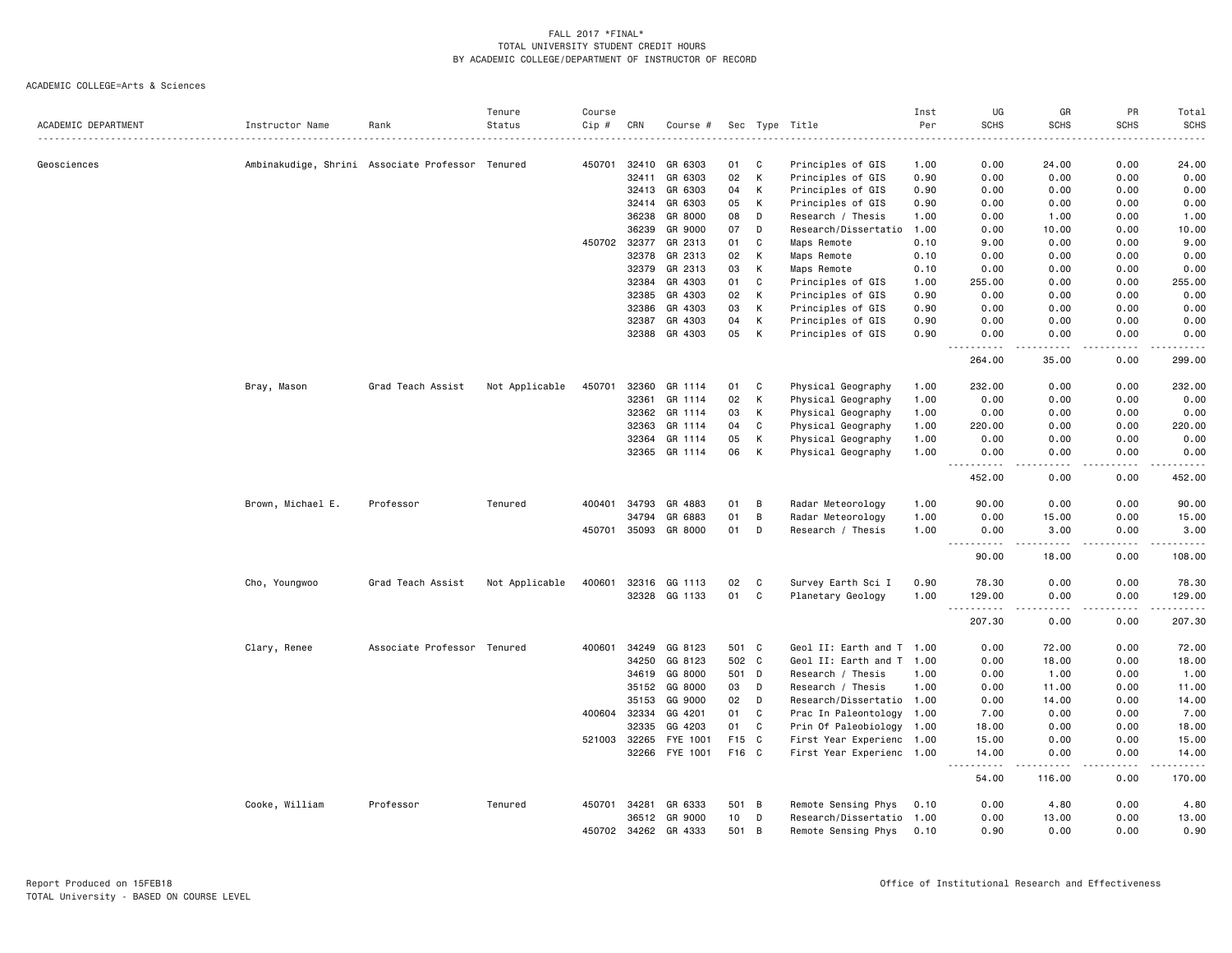| ACADEMIC DEPARTMENT | Instructor Name    | Rank                              | Tenure<br>Status | Course<br>Cip # | CRN          | Course #      |       |              | Sec Type Title            | Inst<br>Per | UG<br><b>SCHS</b>              | GR<br><b>SCHS</b> | PR<br><b>SCHS</b> | Total<br><b>SCHS</b> |
|---------------------|--------------------|-----------------------------------|------------------|-----------------|--------------|---------------|-------|--------------|---------------------------|-------------|--------------------------------|-------------------|-------------------|----------------------|
|                     |                    |                                   |                  |                 |              |               |       |              |                           |             |                                |                   |                   |                      |
|                     |                    |                                   |                  |                 |              |               |       |              |                           |             | 0.90                           | 17.80             | 0.00              | 18.70                |
| Geosciences         | Dash, Padmanava    | Assistant Professor Ten Track     |                  |                 | 450701 32418 | GR 6333       | 01    | C            | Remote Sensing Phys       | 1.00        | 0.00                           | 21.00             | 0.00              | 21.00                |
|                     |                    |                                   |                  |                 | 32419        | GR 6333       | 02    | К            | Remote Sensing Phys       | 1.00        | 0.00                           | 0.00              | 0.00              | 0.00                 |
|                     |                    |                                   |                  |                 | 36381        | GR 8000       | 10    | D            | Research / Thesis         | 1.00        | 0.00                           | 10.00             | 0.00              | 10.00                |
|                     |                    |                                   |                  |                 | 36382        | GR 9000       | 08    | D            | Research/Dissertatio      | 1.00        | 0.00                           | 18.00             | 0.00              | 18.00                |
|                     |                    |                                   |                  |                 | 36659        | GR 7000       | 01    | Ι.           | Directed Indiv Study      | 1.00        | 0.00                           | 3.00              | 0.00              | 3.00                 |
|                     |                    |                                   |                  |                 | 450702 32392 | GR 4333       | 01    | C            | Remote Sensing Phys       | 1.00        | 54.00                          | 0.00              | 0.00              | 54.00                |
|                     |                    |                                   |                  |                 | 32393        | GR 4333       | 02    | К            | Remote Sensing Phys       | 1.00        | 0.00                           | 0.00              | 0.00              | 0.00                 |
|                     |                    |                                   |                  |                 | 32432        | GR 8333       | 01    | C            | Field Remote Sensing      | 1.00        | 0.00                           | 21.00             | 0.00              | 21.00                |
|                     |                    |                                   |                  |                 |              |               |       |              |                           |             | .<br>54.00                     | .<br>73.00        | .<br>0.00         | 127.00               |
|                     | Dyer, Jamie        | Professor                         | Tenured          |                 | 110202 34791 | GR 4553       | 01    | B            | Comp Methods in Mete 1.00 |             | 30.00                          | 0.00              | 0.00              | 30.00                |
|                     |                    |                                   |                  |                 | 34792        | GR 6553       | 01    | В            | Comp Methods in Mete 1.00 |             | 0.00                           | 6.00              | 0.00              | 6.00                 |
|                     |                    |                                   |                  |                 | 400404 32373 | GR 1603       | 01    | C            | Intro To Meteorology      | 0.10        | 8.40                           | 0.00              | 0.00              | 8.40                 |
|                     |                    |                                   |                  |                 | 32374        | GR 1603       | 02    | C            | Intro To Meteorology      | 0.10        | 4.80                           | 0.00              | 0.00              | 4.80                 |
|                     |                    |                                   |                  |                 | 32406        | GR 4823       | 01    | C            | Dynamic Meteorology       | 1.00        | 87.00                          | 0.00              | 0.00              | 87.00                |
|                     |                    |                                   |                  |                 | 450701 32430 | GR 6823       | 01    | C            | Dynamic Meteorolgy I 1.00 |             | 0.00                           | 9.00              | 0.00              | 9.00                 |
|                     |                    |                                   |                  |                 | 35098        | GR 8000       | 03    | D            | Research / Thesis         | 1.00        | 0.00<br><u>.</u>               | 6.00<br>.         | 0.00<br>.         | 6.00<br><u>.</u>     |
|                     |                    |                                   |                  |                 |              |               |       |              |                           |             | 130.20                         | 21.00             | 0.00              | 151.20               |
|                     | Dykes, Richard     | Grad Teach Assist                 | Not Applicable   | 400601          | 32317        | GG 1113       | 03    | C            | Survey Earth Sci I        | 0.90        | 116.10                         | 0.00              | 0.00              | 116.10               |
|                     |                    |                                   |                  |                 | 34859        | GG 4433       | 02    | K            | Subsurface Methods        | 0.90        | 0.00<br>.                      | 0.00              | 0.00<br>.         | 0.00<br>.            |
|                     |                    |                                   |                  |                 |              |               |       |              |                           |             | 116.10                         | 0.00              | 0.00              | 116.10               |
|                     | Elcik, Christopher | Grad Teach Assist                 | Not Applicable   | 400404          | 32373        | GR 1603       | 01    | C            | Intro To Meteorology 0.90 |             | 75.60                          | 0.00              | 0.00              | 75.60                |
|                     |                    |                                   |                  |                 |              | 32374 GR 1603 | 02    | C            | Intro To Meteorology 0.90 |             | 43.20<br><u>.</u>              | 0.00<br>.         | 0.00<br>.         | 43.20<br>.           |
|                     |                    |                                   |                  |                 |              |               |       |              |                           |             | 118.80                         | 0.00              | 0.00              | 118.80               |
|                     | Flickinger, Devon  | Grad Teach Assist                 | Not Applicable   | 450701          | 32366        | GR 1123       | 01    | C            | Intro World Geog          | 0.90        | 253.80                         | 0.00              | 0.00              | 253.80               |
|                     |                    |                                   |                  |                 | 32369        | GR 1123       | 04    | C            | Intro World Geog          | 0.90        | 256.50<br>$\sim$ $\sim$ .<br>. | 0.00<br>.         | 0.00<br>.         | 256.50               |
|                     |                    |                                   |                  |                 |              |               |       |              |                           |             | 510.30                         | 0.00              | 0.00              | 510.30               |
|                     | Fox, Amelia        | Instructor                        | Non-Ten Track    |                 | 010000 34649 | PSS 4543      | 02    | К            | Precision Agricultur 1.00 |             | 0.00                           | 0.00              | 0.00              | 0.00                 |
|                     |                    |                                   |                  |                 | 34651        | ABE 4543      | 02    | К            | Precision Agricultur 1.00 |             | 0.00                           | 0.00              | 0.00              | 0.00                 |
|                     |                    |                                   |                  |                 | 34652        | ABE 6543      | 02    | К            | Precision Agricultur 1.00 |             | 0.00                           | 0.00              | 0.00              | 0.00                 |
|                     |                    |                                   |                  |                 | 34653        | PSS 4543      | 03    | к            | Precision Agricultur 1.00 |             | 0.00                           | 0.00              | 0.00              | 0.00                 |
|                     |                    |                                   |                  |                 | 34655        | ABE 4543      | 03    | К            | Precision Agricultur 1.00 |             | 0.00                           | 0.00              | 0.00              | 0.00                 |
|                     |                    |                                   |                  |                 | 010304 35218 | PSS 7000      | 01    | $\mathbf I$  | Directed Indiv Study 1.00 |             | 0.00                           | 3.00              | 0.00              | 3.00                 |
|                     |                    |                                   |                  |                 | 011102 35828 | PSS 4990      | 01    | B            | Special Topic In PSS 1.00 |             | 18.00                          | 0.00              | 0.00              | 18.00                |
|                     |                    |                                   |                  |                 | 35829        | PSS 6990      | 01    | B            | Special Topic In PSS 1.00 |             | 0.00<br>.                      | 15.00             | 0.00              | 15.00                |
|                     |                    |                                   |                  |                 |              |               |       |              |                           |             | 18.00                          | 18.00             | 0.00              | 36.00                |
|                     | Fraza, Erik        | Clinical Assist Pro Non-Ten Track |                  | 400401          | 34283        | GR 6943       | 501   | $\mathbf{C}$ | Tropical Meteorology 1.00 |             | 0.00                           | 78.00             | 0.00              | 78.00                |
|                     |                    |                                   |                  |                 | 400404 34263 | GR 4623       | 501 C |              | Physical Meteorology 1.00 |             | 93.00                          | 0.00              | 0.00              | 93.00                |
|                     |                    |                                   |                  |                 | 34264        | GR 4623       | 502 C |              | Physical Meteorology 1.00 |             | 84.00                          | 0.00              | 0.00              | 84.00                |
|                     |                    |                                   |                  |                 | 34275        | GR 4943       | 501   | $\mathbf{C}$ | Tropical Meteorology 1.00 |             | 18.00                          | 0.00              | 0.00              | 18.00                |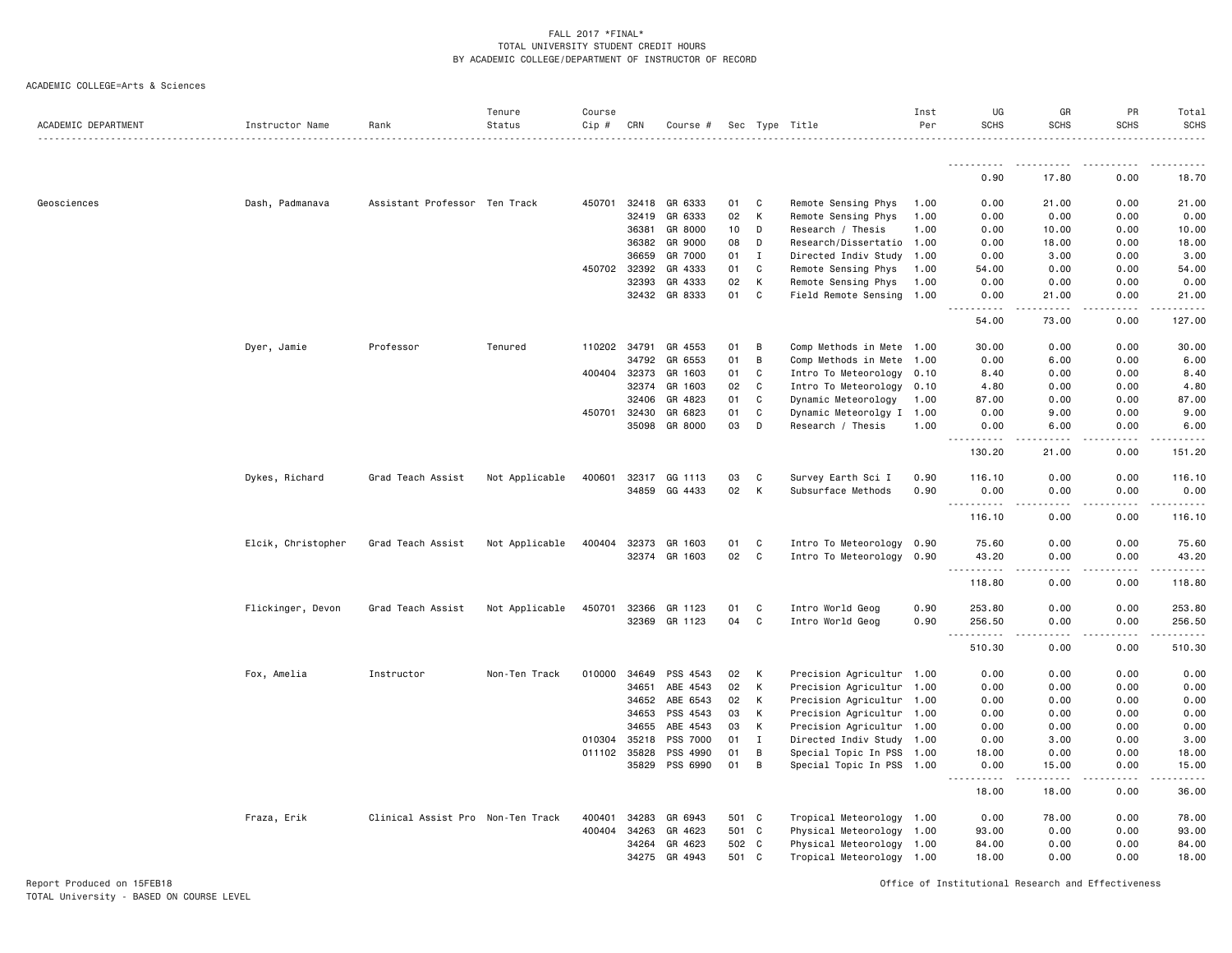| ACADEMIC DEPARTMENT | Instructor Name                                    | Rank                              | Tenure<br>Status | Course<br>Cip # | CRN          | Course #             |       |              | Sec Type Title            | Inst<br>Per | UG<br><b>SCHS</b>                   | GR<br><b>SCHS</b>                                                                                                                 | PR<br><b>SCHS</b>              | Total<br><b>SCHS</b>                                                                                                                                           |
|---------------------|----------------------------------------------------|-----------------------------------|------------------|-----------------|--------------|----------------------|-------|--------------|---------------------------|-------------|-------------------------------------|-----------------------------------------------------------------------------------------------------------------------------------|--------------------------------|----------------------------------------------------------------------------------------------------------------------------------------------------------------|
| Geosciences         | Fraza, Erik                                        | Clinical Assist Pro Non-Ten Track |                  | 450701          | 34276        | GR 6113              | 501 C |              | Met I: Observations       | 1.00        | 0.00                                | 78.00                                                                                                                             | 0.00                           | 78.00                                                                                                                                                          |
|                     |                                                    |                                   |                  |                 |              |                      |       |              |                           |             | .<br>195.00                         | .<br>156.00                                                                                                                       | .<br>0.00                      | $\frac{1}{2} \left( \frac{1}{2} \right) \left( \frac{1}{2} \right) \left( \frac{1}{2} \right) \left( \frac{1}{2} \right) \left( \frac{1}{2} \right)$<br>351.00 |
|                     | Fuhrmann, Christophe Assistant Professor Ten Track |                                   |                  | 400401          |              | 32436 GR 8633        | 01    | C            | Climate Change            | 1.00        | 0.00                                | 27.00                                                                                                                             | 0.00                           | 27.00                                                                                                                                                          |
|                     |                                                    |                                   |                  |                 | 34802        | GR 4643              | 01    | C            | Physical Climatology 1.00 |             | 75.00                               | 0.00                                                                                                                              | 0.00                           | 75.00                                                                                                                                                          |
|                     |                                                    |                                   |                  |                 | 34803        | GR 6643              | 01    | C            | Physical Climatology      | 1.00        | 0.00                                | 15.00                                                                                                                             | 0.00                           | 15.00                                                                                                                                                          |
|                     |                                                    |                                   |                  | 450701          | 36361        | GR 8000              | 09    | D            | Research / Thesis         | 1.00        | 0.00                                | 7.00                                                                                                                              | 0.00                           | 7.00                                                                                                                                                           |
|                     |                                                    |                                   |                  |                 | 36494        | GR 9000              | 09    | D            | Research/Dissertatio 1.00 |             | 0.00                                | 6.00                                                                                                                              | 0.00                           | 6.00                                                                                                                                                           |
|                     |                                                    |                                   |                  |                 | 36758        | GR 7000              | 02    | I            | Directed Indiv Study 1.00 |             | 0.00                                | 3.00                                                                                                                              | 0.00                           | 3.00                                                                                                                                                           |
|                     |                                                    |                                   |                  |                 |              | 36759 GR 7000        | 03    | I            | Directed Indiv Study 1.00 |             | 0.00<br>.                           | 3.00<br>.                                                                                                                         | 0.00<br>.                      | 3.00<br>.                                                                                                                                                      |
|                     |                                                    |                                   |                  |                 |              |                      |       |              |                           |             | 75.00                               | 61.00                                                                                                                             | 0.00                           | 136.00                                                                                                                                                         |
|                     | Gabitov, Rinat                                     | Assistant Professor Ten Track     |                  | 400601          | 32331        | GG 4114              | 01    | В            | Mineralogy                | 1.00        | 60.00                               | 0.00                                                                                                                              | 0.00                           | 60.00                                                                                                                                                          |
|                     |                                                    |                                   |                  |                 | 32332        | GG 4114              | 02    | K            | Mineralogy                | 1.00        | 0.00                                | 0.00                                                                                                                              | 0.00                           | 0.00                                                                                                                                                           |
|                     |                                                    |                                   |                  |                 | 32333        | GG 4114              | 03    | Κ            | Mineralogy                | 1.00        | 0.00                                | 0.00                                                                                                                              | 0.00                           | 0.00                                                                                                                                                           |
|                     |                                                    |                                   |                  |                 | 36605        | GG 9000              | 05    | D            | Research/Dissertatio      | 1.00        | 0.00                                | 9.00                                                                                                                              | 0.00                           | 9.00                                                                                                                                                           |
|                     |                                                    |                                   |                  |                 | 400602 36467 | GG 4633              | 01    | C            | Intro Geochem             | 1.00        | 9.00                                | 0.00                                                                                                                              | 0.00                           | 9.00                                                                                                                                                           |
|                     |                                                    |                                   |                  |                 | 36468        | GG 6633              | 01    | C            | Intro Geochem             | 1.00        | 0.00<br>$\frac{1}{2}$               | 6.00<br>$\sim$ $\sim$ $\sim$ $\sim$                                                                                               | 0.00<br>.                      | 6.00<br>.                                                                                                                                                      |
|                     |                                                    |                                   |                  |                 |              |                      |       |              |                           |             | 69.00                               | 15.00                                                                                                                             | 0.00                           | 84.00                                                                                                                                                          |
|                     | Gabriel, Nathaniel                                 | Assistant Professor Ten Track     |                  | 450701          | 35252        | GR 4123              | 01    | C            | Urban Geog                | 1.00        | 54.00                               | 0.00                                                                                                                              | 0.00                           | 54.00                                                                                                                                                          |
|                     |                                                    |                                   |                  |                 | 35253        | GR 6123              | 01    | C            | Urban Geog                | 1.00        | 0.00                                | 6.00                                                                                                                              | 0.00                           | 6.00                                                                                                                                                           |
|                     |                                                    |                                   |                  |                 |              | 37108 GR 8000        | 11    | D            | Research / Thesis         | 1.00        | 0.00<br>.                           | 3.00<br>$\frac{1}{2} \left( \frac{1}{2} \right) \left( \frac{1}{2} \right) \left( \frac{1}{2} \right) \left( \frac{1}{2} \right)$ | 0.00<br>.                      | 3.00<br>الماليات المالية                                                                                                                                       |
|                     |                                                    |                                   |                  |                 |              |                      |       |              |                           |             | 54.00                               | 9.00                                                                                                                              | 0.00                           | 63.00                                                                                                                                                          |
|                     | Garner, Brittany                                   | Grad Teach Assist                 | Not Applicable   | 400601          | 32315        | GG 1113              | 01    | C            | Survey Earth Sci I        | 0.90        | 91.80                               | 0.00                                                                                                                              | 0.00                           | 91.80                                                                                                                                                          |
|                     |                                                    |                                   |                  |                 | 32318        | GG 1113              | 04    | C            | Survey Earth Sci I        | 0.90        | 113.40                              | 0.00                                                                                                                              | 0.00                           | 113.40                                                                                                                                                         |
|                     |                                                    |                                   |                  |                 |              | 32323 GG 1113        | H01 C |              | Honors Survey Earth       | 0.90        | 24.30<br>.<br>$\sim$ $\sim$         | 0.00<br>$\sim$ $\sim$ $\sim$                                                                                                      | 0.00<br><b><i><u>.</u></i></b> | 24.30<br>.                                                                                                                                                     |
|                     |                                                    |                                   |                  |                 |              |                      |       |              |                           |             | 229.50                              | 0.00                                                                                                                              | 0.00                           | 229.50                                                                                                                                                         |
|                     | Grala, Katarzyna                                   | Non-Faculty                       | Not Applicable   | 450701          | 34281        | GR 6333              | 501   | B            | Remote Sensing Phys       | 0.90        | 0.00                                | 43.20                                                                                                                             | 0.00                           | 43.20                                                                                                                                                          |
|                     |                                                    |                                   |                  |                 | 34622        | GR 6363              | 501   | B            | GIS Programming           | 0.90        | 0.00                                | 21.60                                                                                                                             | 0.00                           | 21.60                                                                                                                                                          |
|                     |                                                    |                                   |                  |                 |              | 450702 34262 GR 4333 | 501 B |              | Remote Sensing Phys       | 0.90        | 8.10<br>$\sim$ $\sim$ $\sim$ $\sim$ | 0.00<br>.                                                                                                                         | 0.00<br>-----                  | 8.10<br>.                                                                                                                                                      |
|                     |                                                    |                                   |                  |                 |              |                      |       |              |                           |             | 8.10                                | 64.80                                                                                                                             | 0.00                           | 72.90                                                                                                                                                          |
|                     | Gutter, Barrett                                    | Clinical Assist Pro Non-Ten Track |                  | 400404          | 34270        | GR 4713              | 501 B |              | Synoptic Met I            | 1.00        | 111.00                              | 0.00                                                                                                                              | 0.00                           | 111.00                                                                                                                                                         |
|                     |                                                    |                                   |                  |                 | 34271        | GR 4713              | 502 B |              | Synoptic Met I            | 1.00        | 108.00                              | 0.00                                                                                                                              | 0.00                           | 108.00                                                                                                                                                         |
|                     |                                                    |                                   |                  |                 | 34623        | GR 8143              | 501   | $\mathbf{C}$ | Adv Forecasting Tech      | 1.00        | 0.00                                | 42.00                                                                                                                             | 0.00                           | 42.00                                                                                                                                                          |
|                     |                                                    |                                   |                  | 450701          |              | 34282 GR 6923        | 501 C |              | Severe Weather            | 1.00        | 0.00<br><u>.</u>                    | 66.00<br>-----                                                                                                                    | 0.00<br>.                      | 66.00<br>.                                                                                                                                                     |
|                     |                                                    |                                   |                  |                 |              |                      |       |              |                           |             | 219.00                              | 108.00                                                                                                                            | 0.00                           | 327.00                                                                                                                                                         |
|                     | Haney, Christa                                     | Instructor                        | Non-Ten Track    | 400401          | 34266        | GR 4633              | 501 B |              | Statistical Clim          | 1.00        | 105.00                              | 0.00                                                                                                                              | 0.00                           | 105.00                                                                                                                                                         |
|                     |                                                    |                                   |                  |                 | 34267        | GR 4633              | 502 B |              | Statistical Clim          | 1.00        | 105.00                              | 0.00                                                                                                                              | 0.00                           | 105.00                                                                                                                                                         |
|                     |                                                    |                                   |                  | 400601          | 34251        | GG 8233              | 501   | C            | Environmental Geosci 0.90 |             | 0.00                                | 51.30                                                                                                                             | 0.00                           | 51.30                                                                                                                                                          |
|                     |                                                    |                                   |                  |                 | 34252        | GG 8233              | 502 C |              | Environmental Geosci 0.90 |             | 0.00                                | 45.90                                                                                                                             | 0.00                           | 45.90                                                                                                                                                          |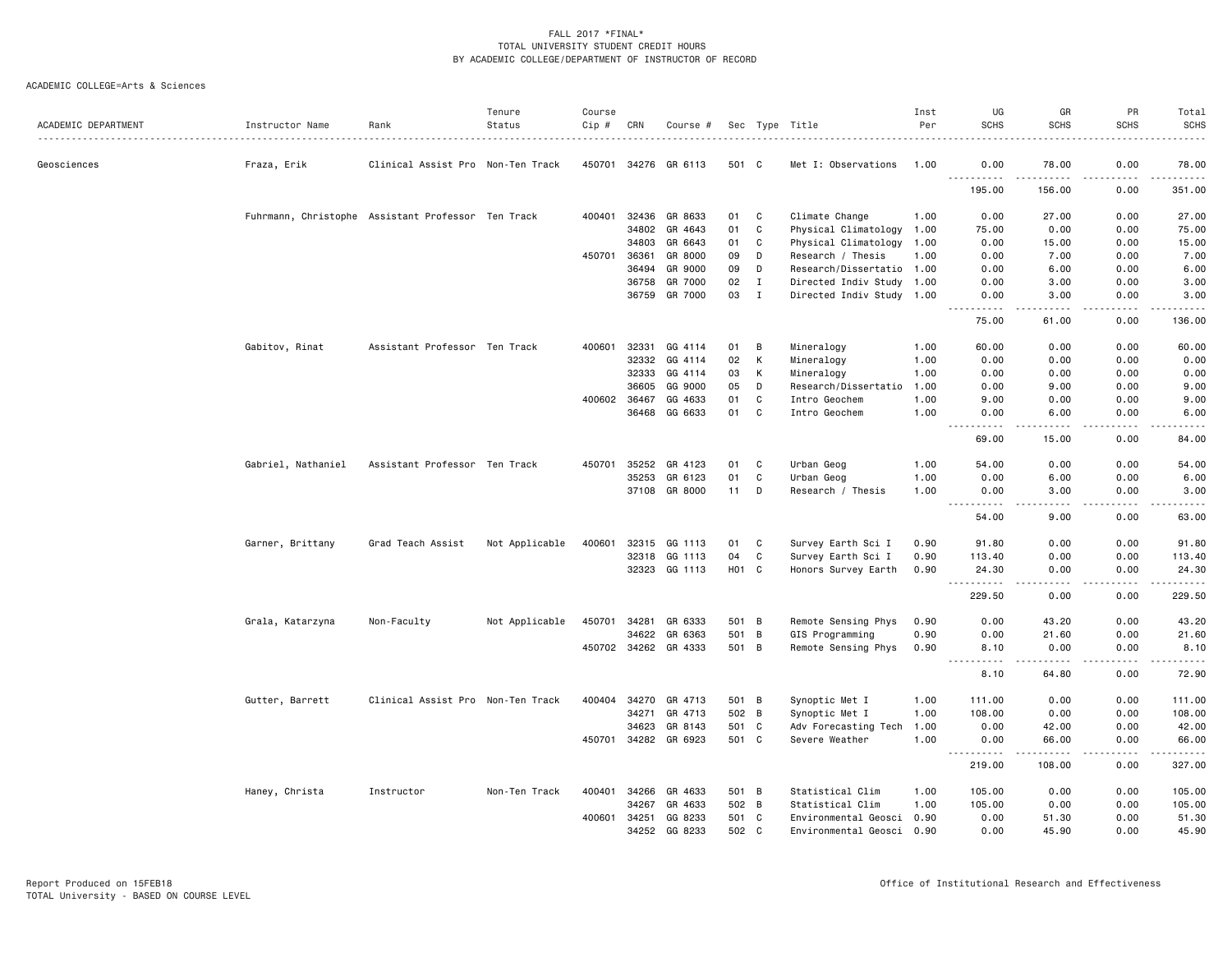| ACADEMIC DEPARTMENT | Instructor Name                        | Rank       | Tenure<br>Status | Course<br>$Cip$ # | CRN   | Course #      |                   |             | Sec Type Title            | Inst<br>Per | UG<br><b>SCHS</b>               | GR<br><b>SCHS</b> | PR<br><b>SCHS</b> | Total<br>SCHS |
|---------------------|----------------------------------------|------------|------------------|-------------------|-------|---------------|-------------------|-------------|---------------------------|-------------|---------------------------------|-------------------|-------------------|---------------|
|                     |                                        |            |                  |                   |       |               |                   |             |                           |             |                                 |                   |                   |               |
|                     |                                        |            |                  |                   |       |               |                   |             |                           |             | 210.00                          | 97.20             | 0.00              | 307.20        |
| Geosciences         | Hossain, Mohammad Kh Grad Teach Assist |            | Not Applicable   | 450701            | 32367 | GR 1123       | 02                | C           | Intro World Geog          | 0.90        | 264.60                          | 0.00              | 0.00              | 264.60        |
|                     |                                        |            |                  |                   | 32372 | GR 1123       | 07                | C           | Intro World Geog          | 0.90        | 234.90<br>. <b>.</b><br>$- - -$ | 0.00<br>.         | 0.00<br>.         | 234.90<br>.   |
|                     |                                        |            |                  |                   |       |               |                   |             |                           |             | 499.50                          | 0.00              | 0.00              | 499.50        |
|                     | Hutton, Brian                          | Lecturer   | Non-Ten Track    | 450701            |       | 36383 GR 1123 | 201 C             |             | Intro World Geog          | 1.00        | 54.00                           | 0.00              | 0.00              | 54.00         |
|                     |                                        |            |                  |                   |       |               |                   |             |                           |             | 54.00                           | 0.00              | 0.00              | 54.00         |
|                     | Kirkland, Brenda                       | Professor  | Tenured          | 400601            | 32315 | GG 1113       | 01                | C           | Survey Earth Sci I        | 0.10        | 10.20                           | 0.00              | 0.00              | 10.20         |
|                     |                                        |            |                  |                   | 32316 | GG 1113       | 02                | C           | Survey Earth Sci I        | 0.10        | 8.70                            | 0.00              | 0.00              | 8.70          |
|                     |                                        |            |                  |                   | 32317 | GG 1113       | 03                | C           | Survey Earth Sci I        | 0.10        | 12.90                           | 0.00              | 0.00              | 12.90         |
|                     |                                        |            |                  |                   | 32318 | GG 1113       | 04                | C           | Survey Earth Sci I        | 0.10        | 12.60                           | 0.00              | 0.00              | 12.60         |
|                     |                                        |            |                  |                   | 32319 | GG 1113       | 05                | C           | Survey Earth Sci I        | 0.10        | 29,40                           | 0.00              | 0.00              | 29.40         |
|                     |                                        |            |                  |                   | 32320 | GG 1113       | 06                | C           | Survey Earth Sci I        | 0.10        | 28.20                           | 0.00              | 0.00              | 28.20         |
|                     |                                        |            |                  |                   | 32321 | GG 1113       | 07                | C           | Survey Earth Sci I        | 0.10        | 25.20                           | 0.00              | 0.00              | 25.20         |
|                     |                                        |            |                  |                   | 32322 | GG 1113       | 08                | C           | Survey Earth Sci I        | 0.10        | 27.30                           | 0.00              | 0.00              | 27.30         |
|                     |                                        |            |                  |                   | 32323 | GG 1113       | H01 C             |             | Honors Survey Earth       | 0.10        | 2.70                            | 0.00              | 0.00              | 2.70          |
|                     |                                        |            |                  |                   | 32324 | GG 1121       | 01                | L           | Earth Science II Lab      | 0.10        | 2.10                            | 0.00              | 0.00              | 2.10          |
|                     |                                        |            |                  |                   | 32325 | GG 1121       | H01 L             |             | Honors Earth Science      | 0.10        | 0.20                            | 0.00              | 0.00              | 0.20          |
|                     |                                        |            |                  |                   | 32326 | GG 1123       | 01                | C           | Survey Earth Sci II       | 0.10        | 12.00                           | 0.00              | 0.00              | 12.00         |
|                     |                                        |            |                  |                   | 32327 | GG 1123       | H01 C             |             |                           | 0.10        | 1.50                            | 0.00              | 0.00              | 1.50          |
|                     |                                        |            |                  |                   |       |               |                   |             | Honors Survey Earth       |             |                                 |                   |                   |               |
|                     |                                        |            |                  |                   | 32337 | GG 4304       | 01                | C           | Prin Sed Dep I            | 1.00        | 36.00                           | 0.00              | 0.00              | 36.00         |
|                     |                                        |            |                  |                   | 32338 | GG 4304       | 02                | K           | Prin Sed Dep I            | 1.00        | 0.00                            | 0.00              | 0.00              | 0.00          |
|                     |                                        |            |                  |                   | 32341 | GG 4433       | 01                | B           | Subsurface Methods        | 1.00        | 24.00                           | 0.00              | 0.00              | 24.00         |
|                     |                                        |            |                  |                   | 32349 | GG 6304       | 01                | C           | Prin Sed Dep I            | 1.00        | 0.00                            | 8.00              | 0.00              | 8.00          |
|                     |                                        |            |                  |                   | 32350 | GG 6304       | 02                | к           | Prin Sed Dep I            | 1.00        | 0.00                            | 0.00              | 0.00              | 0.00          |
|                     |                                        |            |                  |                   | 34859 | GG 4433       | 02                | K           | Subsurface Methods        | 0.10        | 0.00                            | 0.00              | 0.00              | 0.00          |
|                     |                                        |            |                  |                   | 36126 | GG 8000       | 05                | D           | Research / Thesis         | 1.00        | 0.00                            | 21.00             | 0.00              | 21.00         |
|                     |                                        |            |                  |                   | 36127 | GG 9000       | 04                | D           | Research/Dissertatio      | 1.00        | 0.00                            | 11.00             | 0.00              | 11.00         |
|                     |                                        |            |                  |                   | 36500 | GG 4000       | 01                | $\mathbf I$ | Directed Indiv Study      | 1.00        | 3.00                            | 0.00              | 0.00              | 3.00          |
|                     |                                        |            |                  |                   | 36776 | GG 7000       | 03                | $\mathbf I$ | Directed Indiv Study      | 1.00        | 0.00                            | 3.00              | 0.00              | 3.00          |
|                     |                                        |            |                  |                   | 36871 | GG 4000       | 02                | I           | Directed Indiv Study 1.00 |             | 2.00<br>.                       | 0.00              | 0.00              | 2.00          |
|                     |                                        |            |                  |                   |       |               |                   |             |                           |             | 238.00                          | 43.00             | 0.00              | 281.00        |
|                     | Lalk, Sarah                            | Instructor | Non-Ten Track    | 231303            | 32340 | GG 4333       | 01                | C           | Geowriting                | 1.00        | 69.00                           | 0.00              | 0.00              | 69.00         |
|                     |                                        |            |                  | 400601            | 34800 | GG 4503       | 01                | C           | Geomorphology             | 1.00        | 87.00                           | 0.00              | 0.00              | 87.00         |
|                     |                                        |            |                  |                   | 34801 | GG 6503       | 01                | C           | Geomorphology             | 1.00        | 0.00                            | 3.00              | 0.00              | 3.00          |
|                     |                                        |            |                  | 450701            | 32368 | GR 1123       | 03                | C           | Intro World Geog          | 0.10        | 29.10                           | 0.00              | 0.00              | 29.10         |
|                     |                                        |            |                  |                   | 34258 | GR 1123       | 501 C             |             | Intro World Geog          | 0.10        | 10.20                           | 0.00              | 0.00              | 10.20         |
|                     |                                        |            |                  |                   | 36431 | GR 1123       | H <sub>01</sub> C |             | Intro World Geog          | 1.00        | 75.00<br>$- - - -$              | 0.00              | 0.00              | 75.00         |
|                     |                                        |            |                  |                   |       |               |                   |             |                           |             | 270.30                          | 3.00              | 0.00              | 273.30        |
|                     | Manalilkada Sasidhar Grad Teach Assist |            | Not Applicable   | 400601            | 32324 | GG 1121       | 01                | -L          | Earth Science II Lab      | 0.90        | 18.90                           | 0.00              | 0.00              | 18.90         |
|                     |                                        |            |                  |                   | 32325 | GG 1121       | H01 L             |             | Honors Earth Science 0.90 |             | 1.80                            | 0.00              | 0.00              | 1.80          |
|                     |                                        |            |                  |                   | 32326 | GG 1123       | 01                | C           | Survey Earth Sci II       | 0.90        | 108.00                          | 0.00              | 0.00              | 108.00        |
|                     |                                        |            |                  |                   |       | 32327 GG 1123 | H01 C             |             | Honors Survey Earth       | 0.90        | 13.50                           | 0.00              | 0.00              | 13.50         |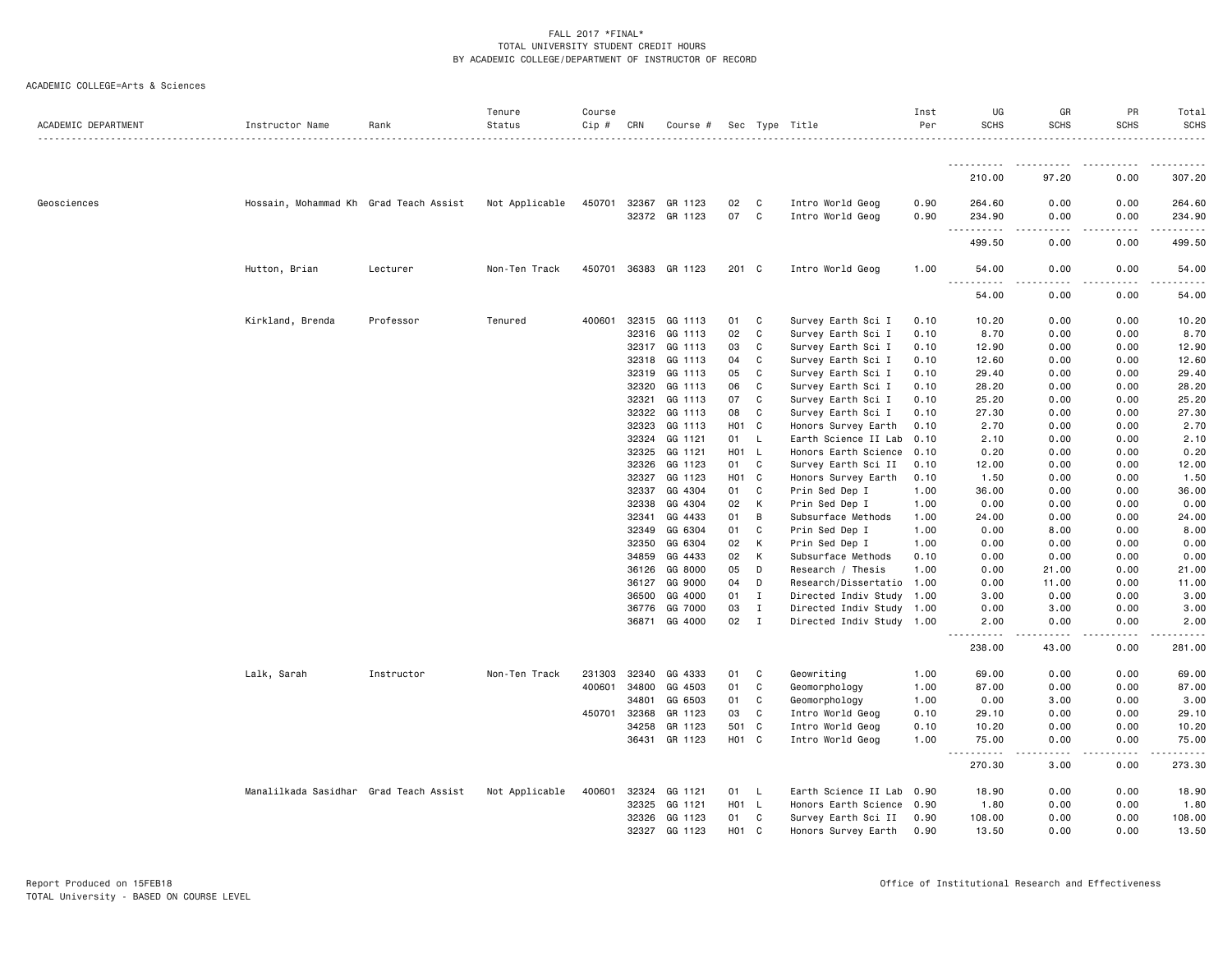ACADEMIC COLLEGE=Arts & Sciences

| ACADEMIC DEPARTMENT | Instructor Name  | Rank                          | Tenure<br>Status | Course<br>Cip # | CRN            | Course #           |          |              | Sec Type Title                              | Inst<br>Per  | UG<br><b>SCHS</b>                 | GR<br><b>SCHS</b> | PR<br><b>SCHS</b> | Total<br><b>SCHS</b>    |
|---------------------|------------------|-------------------------------|------------------|-----------------|----------------|--------------------|----------|--------------|---------------------------------------------|--------------|-----------------------------------|-------------------|-------------------|-------------------------|
|                     |                  |                               |                  |                 |                |                    |          |              |                                             |              | .                                 |                   |                   |                         |
|                     |                  |                               |                  |                 |                |                    |          |              |                                             |              | 142.20                            | 0.00              | 0.00              | 142.20                  |
| Geosciences         | Meng, Qingmin    | Assistant Professor Ten Track |                  | 400699          | 32354          | GG 8913            | 01       | s            | Reading Techniques G 1.00                   |              | 0.00                              | 24.00             | 0.00              | 24.00                   |
|                     |                  |                               |                  | 450701          | 32415          | GR 6313            | 01       | B            | Advanced GIS                                | 1.00         | 0.00                              | 51.00             | 0.00              | 51.00                   |
|                     |                  |                               |                  |                 | 32416          | GR 6323            | 01       | C            | Cartographic Science 1.00                   |              | 0.00                              | 6.00              | 0.00              | 6.00                    |
|                     |                  |                               |                  |                 | 32417          | GR 6323            | 02       | К            | Cartographic Science                        | 1.00         | 0.00                              | 0.00              | 0.00              | 0.00                    |
|                     |                  |                               |                  |                 | 36001          | GR 8000            | 05       | D            | Research / Thesis                           | 1.00         | 0.00                              | 6.00              | 0.00              | 6.00                    |
|                     |                  |                               |                  |                 | 36763          | GR 9000            | 11       | D            | Research/Dissertatio 1.00                   |              | 0.00                              | 3.00              | 0.00              | 3.00                    |
|                     |                  |                               |                  |                 | 36879          | GR 7000            | 05       | I            | Directed Indiv Study                        | 1.00         | 0.00                              | 3.00              | 0.00              | 3.00                    |
|                     |                  |                               |                  | 450702          | 32389          | GR 4313            | 01       | В            | Advanced GIS                                | 1.00         | 39.00                             | 0.00              | 0.00              | 39.00                   |
|                     |                  |                               |                  |                 | 32390          | GR 4323            | 01       | C            | Cartographic Science 1.00                   |              | 42.00                             | 0.00              | 0.00              | 42.00                   |
|                     |                  |                               |                  |                 | 32391          | GR 4323            | 02       | K            | Cartographic Science 1.00                   |              | 0.00<br>$- - - - -$               | 0.00<br><u>.</u>  | 0.00<br>.         | 0.00<br>$- - - - -$     |
|                     |                  |                               |                  |                 |                |                    |          |              |                                             |              | 81.00                             | 93.00             | 0.00              | 174.00                  |
|                     | Mercer, Andrew   | Associate Professor Tenured   |                  | 400401          | 32402          | GR 4633            | 01       | В            | Statistical Clim                            | 1.00         | 72.00                             | 0.00              | 0.00              | 72.00                   |
|                     |                  |                               |                  | 400404          | 32405          | GR 4733            | 01       | C            | Synoptic Meteorology                        | 1.00         | 60.00                             | 0.00              | 0.00              | 60.00                   |
|                     |                  |                               |                  | 450701          | 32429          | GR 6733            | 01       | C            | Synoptic Meteorology                        | 1.00         | 0.00                              | 18.00             | 0.00              | 18.00                   |
|                     |                  |                               |                  |                 | 35830          | GR 8000            | 04       | D            | Research / Thesis                           | 1.00         | 0.00                              | 14.00             | 0.00              | 14.00                   |
|                     |                  |                               |                  |                 | 35831          | GR 9000            | 04       | D            | Research/Dissertatio 1.00                   |              | 0.00                              | 9.00              | 0.00              | 9.00                    |
|                     |                  |                               |                  |                 |                |                    |          |              |                                             |              | .<br>$- - -$<br>132.00            | .<br>41.00        | .<br>0.00         | ------<br>173.00        |
|                     | Millard, Craig   | Grad Teach Assist             | Not Applicable   | 400601          | 32319          | GG 1113            | 05       | C            | Survey Earth Sci I                          | 0.90         | 264.60                            | 0.00              | 0.00              | 264.60                  |
|                     |                  |                               |                  |                 |                | 32320 GG 1113      | 06       | $\mathtt{C}$ | Survey Earth Sci I                          | 0.90         | 253.80<br>$\sim$ $\sim$ .<br>---- | 0.00              | 0.00              | 253.80<br>$\frac{1}{2}$ |
|                     |                  |                               |                  |                 |                |                    |          |              |                                             |              | 518.40                            | 0.00              | 0.00              | 518.40                  |
|                     | Moe Hoffman, Amy | Instructor                    | Non-Ten Track    | 400601          | 32302          | GG 1111            | 01       | L,           | Earth Science I Lab                         | 1.00         | 31.00                             | 0.00              | 0.00              | 31.00                   |
|                     |                  |                               |                  |                 | 32303          | GG 1111            | 02       | L.           | Earth Science I Lab                         | 1.00         | 31.00                             | 0.00              | 0.00              | 31.00                   |
|                     |                  |                               |                  |                 | 32304          | GG 1111            | 03       | L.           | Earth Science I Lab                         | 1.00         | 32.00                             | 0.00              | 0.00              | 32.00                   |
|                     |                  |                               |                  |                 | 32305          | GG 1111            | 04       | $\mathsf{L}$ | Earth Science I Lab                         | 1.00         | 31.00                             | 0.00              | 0.00              | 31.00                   |
|                     |                  |                               |                  |                 | 32306          | GG 1111            | 05       | L.           | Earth Science I Lab                         | 1.00         | 32.00                             | 0.00              | 0.00              | 32.00                   |
|                     |                  |                               |                  |                 | 32307          | GG 1111            | 06       | L.           | Earth Science I Lab                         | 1.00         | 32.00                             | 0.00              | 0.00              | 32.00                   |
|                     |                  |                               |                  |                 | 32308          | GG 1111            | 07       | L.           | Earth Science I Lab                         | 1.00         | 32.00                             | 0.00              | 0.00              | 32.00                   |
|                     |                  |                               |                  |                 | 32309          | GG 1111            | 08       | L            | Earth Science I Lab                         | 1.00         | 15.00                             | 0.00              | 0.00              | 15.00                   |
|                     |                  |                               |                  |                 | 32310          | GG 1111            | 09       | L.           | Earth Science I Lab                         | 1.00         | 35.00                             | 0.00              | 0.00              | 35.00                   |
|                     |                  |                               |                  |                 | 32311          | GG 1111            | 10       | L.           | Earth Science I Lab                         | 1.00         | 34.00                             | 0.00              | 0.00              | 34.00                   |
|                     |                  |                               |                  |                 | 32312<br>32313 | GG 1111<br>GG 1111 | 11<br>12 | <b>L</b>     | Earth Science I Lab                         | 1.00         | 28.00                             | 0.00              | 0.00              | 28.00<br>33.00          |
|                     |                  |                               |                  |                 |                |                    | H01 L    | - L          | Earth Science I Lab                         | 1.00         | 33.00                             | 0.00<br>0.00      | 0.00<br>0.00      |                         |
|                     |                  |                               |                  |                 | 32314<br>34246 | GG 1111<br>GG 1111 | 501      | L.           | Honors Earth Science<br>Earth Science I Lab | 1.00<br>1.00 | 4.00<br>24.00                     | 0.00              | 0.00              | 4.00<br>24.00           |
|                     |                  |                               |                  |                 |                | 34247 GG 1113      | 501 C    |              | Survey Earth Sci I                          | 1.00         | 78.00                             | 0.00              | 0.00              | 78.00                   |
|                     |                  |                               |                  |                 |                |                    |          |              |                                             |              | .<br>472.00                       | 0.00              | 0.00              | .<br>472.00             |
|                     | Morris, John     | Instructor                    | Non-Ten Track    | 450701          | 32411          | GR 6303            | 02       | К            | Principles of GIS                           | 0.10         | 0.00                              | 0.00              | 0.00              | 0.00                    |
|                     |                  |                               |                  |                 | 32413          | GR 6303            | 04       | К            | Principles of GIS                           | 0.10         | 0.00                              | 0.00              | 0.00              | 0.00                    |
|                     |                  |                               |                  |                 | 32414          | GR 6303            | 05       | К            | Principles of GIS                           | 0.10         | 0.00                              | 0.00              | 0.00              | 0.00                    |
|                     |                  |                               |                  |                 | 450702 32385   | GR 4303            | 02       | К            | Principles of GIS                           | 0.10         | 0.00                              | 0.00              | 0.00              | 0.00                    |
|                     |                  |                               |                  |                 | 32386          | GR 4303            | 03       | К            | Principles of GIS                           | 0.10         | 0.00                              | 0.00              | 0.00              | 0.00                    |
|                     |                  |                               |                  |                 | 32387          | GR 4303            | 04       | K            | Principles of GIS                           | 0.10         | 0.00                              | 0.00              | 0.00              | 0.00                    |
|                     |                  |                               |                  |                 | 32388          | GR 4303            | 05       | K            | Principles of GIS                           | 0.10         | 0.00                              | 0.00              | 0.00              | 0.00                    |

Report Produced on 15FEB18 Office of Institutional Research and Effectiveness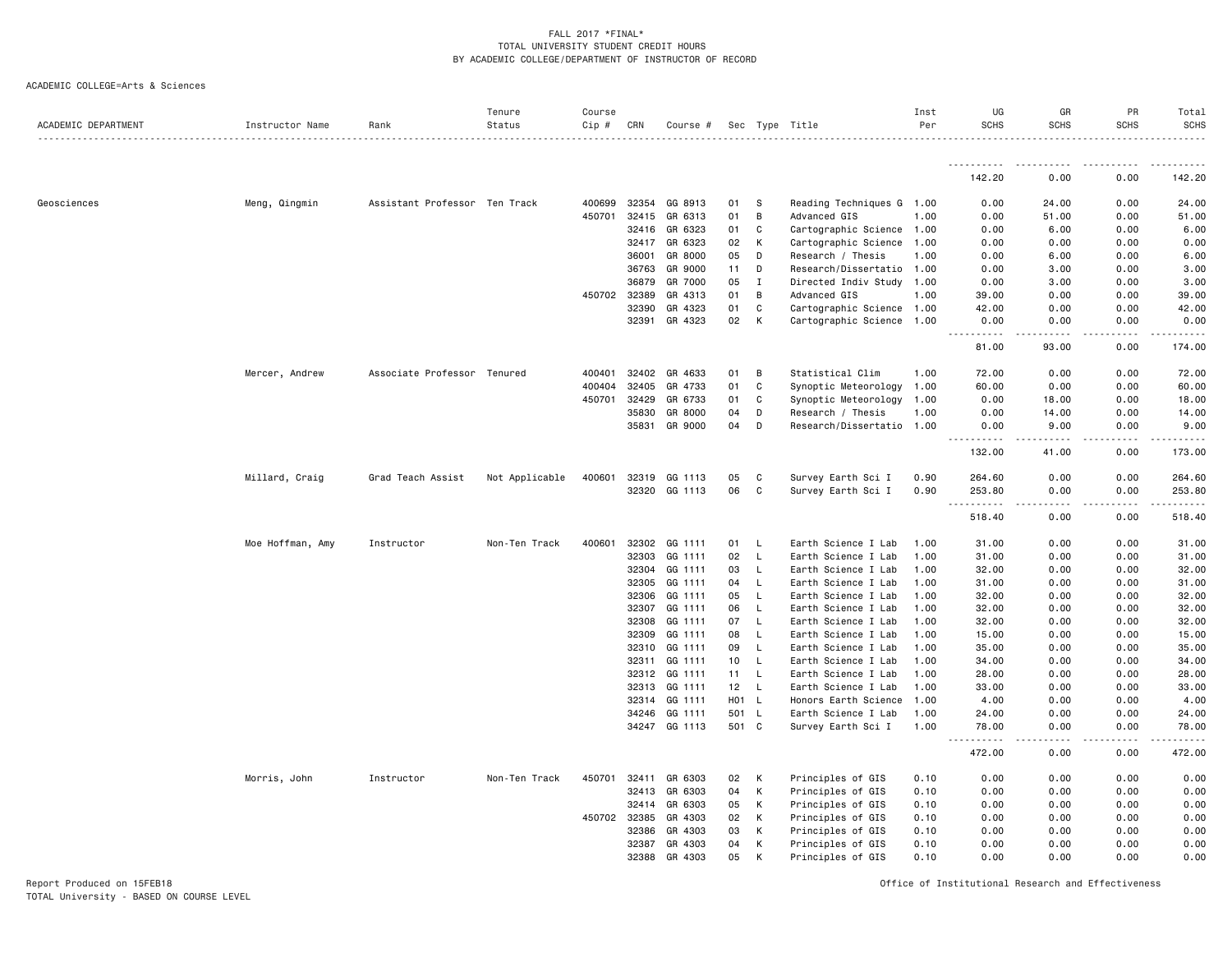| ACADEMIC DEPARTMENT | Instructor Name     | Rank                              | Tenure<br>Status | Course<br>Cip # | CRN          | Course #             |       |                | Sec Type Title            | Inst<br>Per | UG<br><b>SCHS</b>                           | GR<br><b>SCHS</b>    | PR<br><b>SCHS</b> | Total<br><b>SCHS</b> |
|---------------------|---------------------|-----------------------------------|------------------|-----------------|--------------|----------------------|-------|----------------|---------------------------|-------------|---------------------------------------------|----------------------|-------------------|----------------------|
|                     |                     |                                   |                  |                 |              |                      |       |                | .                         |             |                                             |                      |                   |                      |
|                     |                     |                                   |                  |                 |              |                      |       |                |                           |             | 0.00                                        | 0.00                 | 0.00              | 0.00                 |
| Geosciences         | Muir, Jennifer      | Lecturer                          | Non-Ten Track    |                 |              | 400601 34248 GG 1113 | 502 C |                | Survey Earth Sci I        | 1.00        | 78.00                                       | 0.00                 | 0.00              | 78.00                |
|                     |                     |                                   |                  |                 |              |                      |       |                |                           |             | 78.00                                       | 0.00                 | 0.00              | 78.00                |
|                     | Nagel, Athena       | Clinical Assist Pro Non-Ten Track |                  | 400699          | 34253        | GG 8333              | 501 C |                | Planetary Science         | 1.00        | 0.00                                        | 57.00                | 0.00              | 57.00                |
|                     |                     |                                   |                  |                 | 34254        | GG 8333              | 502 C |                | Planetary Science         | 1.00        | 0.00                                        | 33.00                | 0.00              | 33.00                |
|                     |                     |                                   |                  | 450701          | 34278        | GR 6303              | 501 B |                | Principles of GIS         | 1.00        | 0.00                                        | 42.00                | 0.00              | 42.00                |
|                     |                     |                                   |                  |                 | 34279        | GR 6303              | 502 B |                | Principles of GIS         | 1.00        | 0.00                                        | 39.00                | 0.00              | 39.00                |
|                     |                     |                                   |                  |                 | 36617        | GR 6303              | 503 B |                | Principles of GIS         | 1.00        | 0.00                                        | 48.00                | 0.00              | 48.00                |
|                     |                     |                                   |                  | 450702          | 34261        | GR 4303              | 501   | B              | Principles of GIS         | 1.00        | 12.00                                       | 0.00                 | 0.00              | 12.00                |
|                     |                     |                                   |                  |                 | 34620        | GR 4303              | 502 B |                | Principles of GIS         | 1.00        | 12.00                                       | 0.00                 | 0.00              | 12.00                |
|                     |                     |                                   |                  |                 |              | 36616 GR 4303        | 503 B |                | Principles of GIS         | 1.00        | 3.00<br>$- - - - -$<br>$\sim$ $\sim$ $\sim$ | 0.00<br>.            | 0.00<br>.         | 3.00<br>.            |
|                     |                     |                                   |                  |                 |              |                      |       |                |                           |             | 27,00                                       | 219.00               | 0.00              | 246.00               |
|                     | Nordstrom, Gregory  | Instructor                        | Non-Ten Track    | 450701          | 32395        | GR 4422              | 01    | B              | Weather Forecasting       | 1.00        | 64.00                                       | 0.00                 | 0.00              | 64.00                |
|                     |                     |                                   |                  |                 | 34255        | GR 1114              | 501   | B              | Physical Geography        | 1.00        | 124.00                                      | 0.00                 | 0.00              | 124.00               |
|                     |                     |                                   |                  |                 | 34256        | GR 1114              | 502 B |                | Physical Geography        | 1.00        | 156.00                                      | 0.00                 | 0.00              | 156.00               |
|                     |                     |                                   |                  |                 | 34257        | GR 1114              | 503 B |                | Physical Geography        | 1.00        | 128.00<br>. <b>.</b>                        | 0.00<br>.            | 0.00<br>.         | 128.00               |
|                     |                     |                                   |                  |                 |              |                      |       |                |                           |             | 472.00                                      | 0.00                 | 0.00              | 472.00               |
|                     | Nunley, Christopher | Grad Teach Assist                 | Not Applicable   | 450701          | 32370        | GR 1123              | 05    | C              | Intro World Geog          | 0.90        | 267.30                                      | 0.00                 | 0.00              | 267.30               |
|                     |                     |                                   |                  |                 |              | 32371 GR 1123        | 06    | C              | Intro World Geog          | 0.90        | 264.60<br><u>.</u><br>$\sim$ $\sim$ $\sim$  | 0.00<br>. <u>. .</u> | 0.00<br>.         | 264.60<br>.          |
|                     |                     |                                   |                  |                 |              |                      |       |                |                           |             | 531.90                                      | 0.00                 | 0.00              | 531.90               |
|                     | Paul, Varun         | Assistant Professor Ten Track     |                  | 400601          | 32330        | GG 3613              | 01    | C              | Water Resources           | 1.00        | 177.00                                      | 0.00                 | 0.00              | 177.00               |
|                     |                     |                                   |                  |                 | 32342        | GG 4613              | 01    | C              | Phys Hydrogeology         | 1.00        | 30.00                                       | 0.00                 | 0.00              | 30.00                |
|                     |                     |                                   |                  |                 | 32353        | GG 6613              | 01    | C              | Phys Hydrogeology         | 1.00        | 0.00                                        | 3.00                 | 0.00              | 3.00                 |
|                     |                     |                                   |                  |                 | 35095        | GG 8000              | 01    | D              | Research / Thesis         | 1.00        | 0.00                                        | 6.00                 | 0.00              | 6.00                 |
|                     |                     |                                   |                  |                 | 36471        | GG 7000              | 01    | Ι.             | Directed Indiv Study 1.00 |             | 0.00<br>----------                          | 3.00<br>.            | 0.00<br>.         | 3.00<br>. <u>.</u>   |
|                     |                     |                                   |                  |                 |              |                      |       |                |                           |             | 207.00                                      | 12.00                | 0.00              | 219.00               |
|                     | Rodgers, John       | Professor                         | Tenured          | 400601          | 34251        | GG 8233              | 501   | C              | Environmental Geosci 0.10 |             | 0.00                                        | 5.70                 | 0.00              | 5.70                 |
|                     |                     |                                   |                  |                 | 34252        | GG 8233              | 502 C |                | Environmental Geosci 0.10 |             | 0.00                                        | 5.10                 | 0.00              | 5.10                 |
|                     |                     |                                   |                  |                 | 450701 32366 | GR 1123              | 01    | C              | Intro World Geog          | 0.10        | 28.20                                       | 0.00                 | 0.00              | 28.20                |
|                     |                     |                                   |                  |                 | 32367        | GR 1123              | 02    | C              | Intro World Geog          | 0.10        | 29.40                                       | 0.00                 | 0.00              | 29.40                |
|                     |                     |                                   |                  |                 | 32369        | GR 1123              | 04    | C              | Intro World Geog          | 0.10        | 28.50                                       | 0.00                 | 0.00              | 28.50                |
|                     |                     |                                   |                  |                 | 32370        | GR 1123              | 05    | C              | Intro World Geog          | 0.10        | 29.70                                       | 0.00                 | 0.00              | 29.70                |
|                     |                     |                                   |                  |                 | 32371        | GR 1123              | 06    | C              | Intro World Geog          | 0.10        | 29.40                                       | 0.00                 | 0.00              | 29.40                |
|                     |                     |                                   |                  |                 | 32372        | GR 1123              | 07    | C              | Intro World Geog          | 0.10        | 26.10                                       | 0.00                 | 0.00              | 26.10                |
|                     |                     |                                   |                  |                 | 32380        | GR 3113              | 01    | C              | Conserv Of Nat Res        | 0.10        | 9.90                                        | 0.00                 | 0.00              | 9.90                 |
|                     |                     |                                   |                  |                 | 34622        | GR 6363              | 501   | $\overline{B}$ | GIS Programming           | 0.10        | 0.00                                        | 2.40                 | 0.00              | 2.40                 |
|                     |                     |                                   |                  |                 | 35096        | GR 8000              | 02    | D              | Research / Thesis         | 1.00        | 0.00                                        | 12.00                | 0.00              | 12.00                |
|                     |                     |                                   |                  |                 | 35097        | GR 9000              | 02    | D              | Research/Dissertatio      | 1.00        | 0.00                                        | 6.00                 | 0.00              | 6.00                 |
|                     |                     |                                   |                  |                 | 450702 32381 | GR 3303              | 01    | C              | Survey Geospatial Te 0.10 |             | 8.70                                        | 0.00                 | 0.00              | 8.70                 |
|                     |                     |                                   |                  |                 |              |                      |       |                |                           |             | .<br>189.90                                 | .<br>31.20           | .<br>0.00         | 221.10               |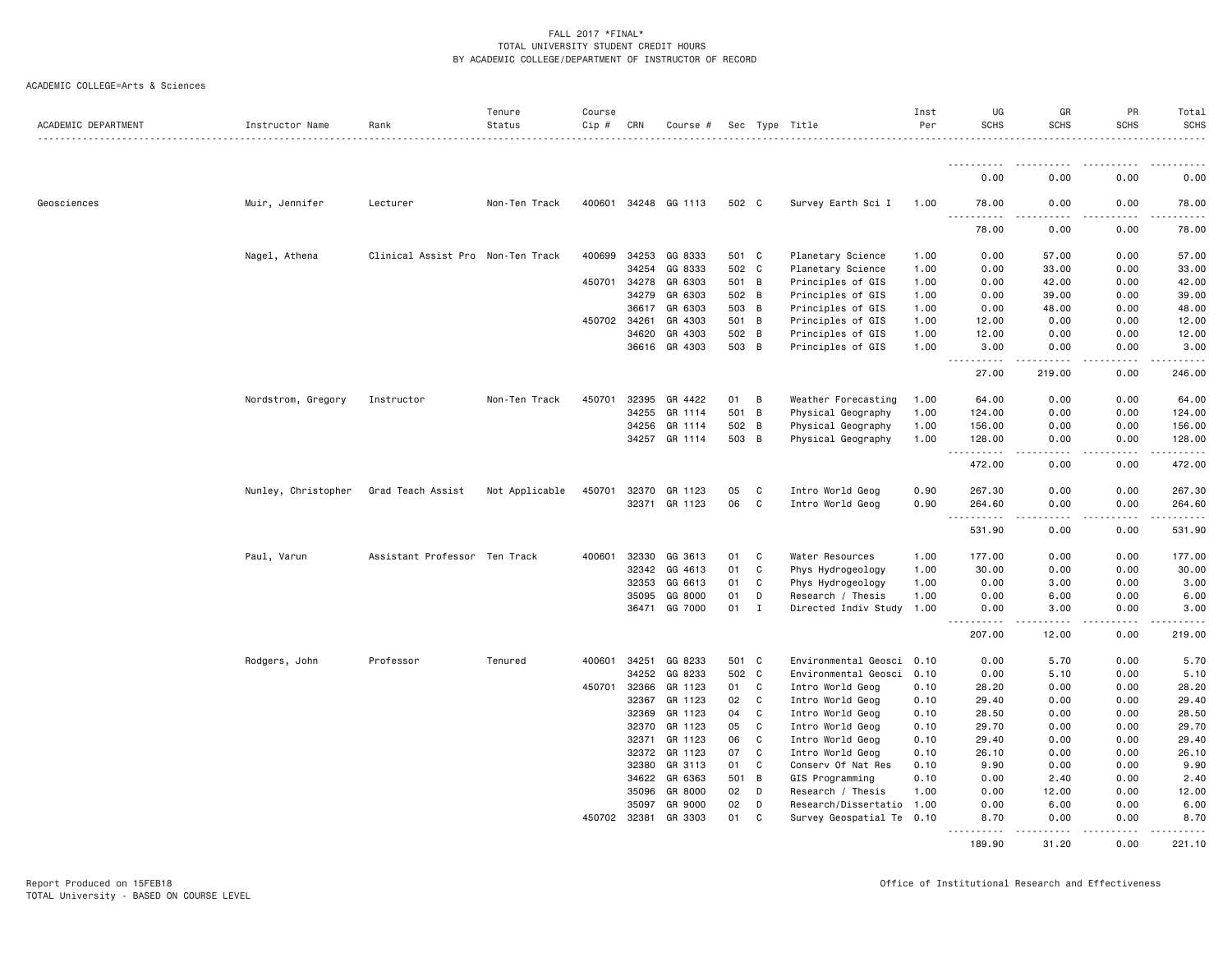| ACADEMIC DEPARTMENT | Instructor Name                                  | Rank                          | Tenure<br>Status | Course<br>Cip # | CRN   | Course # |       |             | Sec Type Title            | Inst<br>Per | UG<br><b>SCHS</b>              | GR<br><b>SCHS</b>                   | PR<br>SCHS            | Total<br><b>SCHS</b>                                                                                                                                         |
|---------------------|--------------------------------------------------|-------------------------------|------------------|-----------------|-------|----------|-------|-------------|---------------------------|-------------|--------------------------------|-------------------------------------|-----------------------|--------------------------------------------------------------------------------------------------------------------------------------------------------------|
| Geosciences         | Schmitz, Darrel                                  | Professor                     | Tenured          | 400601          | 34798 | GG 4403  | 01    | C           | Gulf Coast Strat          | 1.00        | 33.00                          | 0.00                                | 0.00                  | 33.00                                                                                                                                                        |
|                     |                                                  |                               |                  |                 | 34799 | GG 6403  | 01    | C           | Gulf Coast Strat          | 1.00        | 0.00                           | 18.00                               | 0.00                  | 18.00                                                                                                                                                        |
|                     |                                                  |                               |                  |                 | 35826 | GG 8000  | 04    | D           | Research / Thesis         | 1.00        | 0.00                           | 6.00                                | 0.00                  | 6.00                                                                                                                                                         |
|                     |                                                  |                               |                  |                 | 35827 | GG 9000  | 03    | D           | Research/Dissertatio 1.00 |             | 0.00<br>$- - - - - -$          | 25.00<br>.                          | 0.00<br>.             | 25.00<br>.                                                                                                                                                   |
|                     |                                                  |                               |                  |                 |       |          |       |             |                           |             | 33.00                          | 49.00                               | 0.00                  | 82.00                                                                                                                                                        |
|                     | Shelton, John                                    | Assistant Professor Ten Track |                  | 450701          | 32383 | GR 4203  | 01    | C           | Geog Of N. America        | 1.00        | 75.00                          | 0.00                                | 0.00                  | 75.00                                                                                                                                                        |
|                     |                                                  |                               |                  |                 | 32409 | GR 6203  | 01    | C           | Geog Of N. America        | 1.00        | 0.00<br>د د د د د              | 3.00                                | 0.00                  | 3.00<br>$\frac{1}{2} \left( \frac{1}{2} \right) \left( \frac{1}{2} \right) \left( \frac{1}{2} \right) \left( \frac{1}{2} \right) \left( \frac{1}{2} \right)$ |
|                     |                                                  |                               |                  |                 |       |          |       |             |                           |             | 75.00                          | 3.00                                | 0.00                  | 78.00                                                                                                                                                        |
|                     | Sherman-Morris, Kath Associate Professor Tenured |                               |                  | 400404 34269    |       | GR 4640  | 501 E |             | Met Internship            | 1.00        | 3.00                           | 0.00                                | 0.00                  | 3.00                                                                                                                                                         |
|                     |                                                  |                               |                  |                 | 34624 | GR 8813  | 501   | C           | Advanc Hazard & Disa      | 1.00        | 0.00                           | 78.00                               | 0.00                  | 78.00                                                                                                                                                        |
|                     |                                                  |                               |                  | 400601          | 34284 | GR 8191  | 501   | S.          | Geoscience Review         | 1.00        | 0.00                           | 4.00                                | 0.00                  | 4.00                                                                                                                                                         |
|                     |                                                  |                               |                  | 450701          | 34285 | GR 8553  | 501   | - S         | Research Methods in       | 1.00        | 0.00                           | 69.00                               | 0.00                  | 69.00                                                                                                                                                        |
|                     |                                                  |                               |                  |                 | 36152 | GR 8000  | 06    | D           | Research / Thesis         | 1.00        | 0.00                           | 9.00                                | 0.00                  | 9.00                                                                                                                                                         |
|                     |                                                  |                               |                  |                 | 36153 | GR 9000  | 06    | D           | Research/Dissertatio 1.00 |             | 0.00                           | 9.00                                | 0.00                  | 9.00                                                                                                                                                         |
|                     |                                                  |                               |                  |                 | 36831 | GR 7000  | 04    | $\mathbf I$ | Directed Indiv Study 1.00 |             | 0.00<br>$  -$<br>$\frac{1}{2}$ | 3.00<br>.                           | 0.00<br><u>.</u>      | 3.00<br>.                                                                                                                                                    |
|                     |                                                  |                               |                  |                 |       |          |       |             |                           |             | 3.00                           | 172.00                              | 0.00                  | 175.00                                                                                                                                                       |
|                     | Singh, Shatrughan                                | Lecturer                      | Non-Ten Track    | 450701          | 32368 | GR 1123  | 03    | C           | Intro World Geog          | 0.90        | 261.90                         | 0.00                                | 0.00                  | 261.90                                                                                                                                                       |
|                     |                                                  |                               |                  |                 | 32380 | GR 3113  | 01    | C           | Conserv Of Nat Res        | 0.90        | 89.10                          | 0.00                                | 0.00                  | 89.10                                                                                                                                                        |
|                     |                                                  |                               |                  |                 | 34258 | GR 1123  | 501   | C           | Intro World Geog          | 0.90        | 91.80                          | 0.00                                | 0.00                  | 91.80                                                                                                                                                        |
|                     |                                                  |                               |                  | 450702          | 32381 | GR 3303  | 01    | C           | Survey Geospatial Te 0.90 |             | 78.30<br>$\sim$ $\sim$         | 0.00                                | 0.00                  | 78.30<br>.                                                                                                                                                   |
|                     |                                                  |                               |                  |                 |       |          |       |             |                           |             | 521.10                         | 0.00                                | 0.00                  | 521.10                                                                                                                                                       |
|                     | Skarke, Adam                                     | Assistant Professor Ten Track |                  | 400601          | 35133 | GG 8000  | 02    | D           | Research / Thesis         | 1.00        | 0.00                           | 5.00                                | 0.00                  | 5.00                                                                                                                                                         |
|                     |                                                  |                               |                  |                 | 35134 | GG 9000  | 01    | D           | Research/Dissertatio 1.00 |             | 0.00                           | 6.00                                | 0.00                  | 6.00                                                                                                                                                         |
|                     |                                                  |                               |                  |                 | 35263 | GG 8990  | 01    | C           | Special Topic In GG       | 1.00        | 0.00                           | 18.00                               | 0.00                  | 18.00                                                                                                                                                        |
|                     |                                                  |                               |                  | 400607          | 34795 | GG 3603  | 01    | C           | Intro To Oceanograph 1.00 |             | 84.00                          | 0.00                                | 0.00                  | 84.00<br>$\sim$ $\sim$ $\sim$ $\sim$                                                                                                                         |
|                     |                                                  |                               |                  |                 |       |          |       |             |                           |             | 84.00                          | 29.00                               | 0.00                  | 113.00                                                                                                                                                       |
|                     | Testa, Maurice                                   | Grad Teach Assist             | Not Applicable   | 400601          | 32321 | GG 1113  | 07    | C           | Survey Earth Sci I        | 0.90        | 226.80                         | 0.00                                | 0.00                  | 226.80                                                                                                                                                       |
|                     |                                                  |                               |                  |                 | 32322 | GG 1113  | 08    | C           | Survey Earth Sci I        | 0.90        | 245.70                         | 0.00                                | 0.00                  | 245.70                                                                                                                                                       |
|                     |                                                  |                               |                  |                 |       |          |       |             |                           |             | .<br>472.50                    | $- - - -$<br>0.00                   | $\frac{1}{2}$<br>0.00 | $- - - - - -$<br>472.50                                                                                                                                      |
|                     | Threatt, Patrick                                 | Lecturer                      | Non-Ten Track    | 450701          | 34259 | GR 1123  | 502 C |             | Intro World Geog          | 1.00        | 111.00                         | 0.00                                | 0.00                  | 111.00                                                                                                                                                       |
|                     |                                                  |                               |                  |                 | 34260 | GR 1123  | 503 C |             | Intro World Geog          | 1.00        | 102.00                         | 0.00                                | 0.00                  | 102.00                                                                                                                                                       |
|                     |                                                  |                               |                  |                 |       |          |       |             |                           |             | <u>.</u><br>213.00             | .<br>0.00                           | .<br>0.00             | .<br>213.00                                                                                                                                                  |
|                     | Tiwari, Sweta                                    | Grad Teach Assist             | Not Applicable   | 450702          | 32377 | GR 2313  | 01    | C           | Maps Remote               | 0.90        | 81.00                          | 0.00                                | 0.00                  | 81.00                                                                                                                                                        |
|                     |                                                  |                               |                  |                 | 32378 | GR 2313  | 02    | K           | Maps Remote               | 0.90        | 0.00                           | 0.00                                | 0.00                  | 0.00                                                                                                                                                         |
|                     |                                                  |                               |                  |                 | 32379 | GR 2313  | 03    | К           | Maps Remote               | 0.90        | 0.00                           | 0.00                                | 0.00                  | 0.00                                                                                                                                                         |
|                     |                                                  |                               |                  |                 |       |          |       |             |                           |             | $\sim$ $\sim$<br>.<br>81.00    | $\sim$ $\sim$ $\sim$ $\sim$<br>0.00 | 0.00                  | $\sim$ $\sim$ $\sim$ $\sim$<br>81.00                                                                                                                         |
|                     | Trent, Brittany                                  | Lecturer                      | Non-Ten Track    | 400601          | 34007 | GG 1111  | 201   | <b>L</b>    | Earth Science I Lab       | 1.00        | 32.00                          | 0.00                                | 0.00                  | 32.00                                                                                                                                                        |
|                     |                                                  |                               |                  |                 | 34008 | GG 1113  | 201   | C           | Survey Earth Sci I        | 1.00        | 117.00                         | 0.00                                | 0.00                  | 117.00                                                                                                                                                       |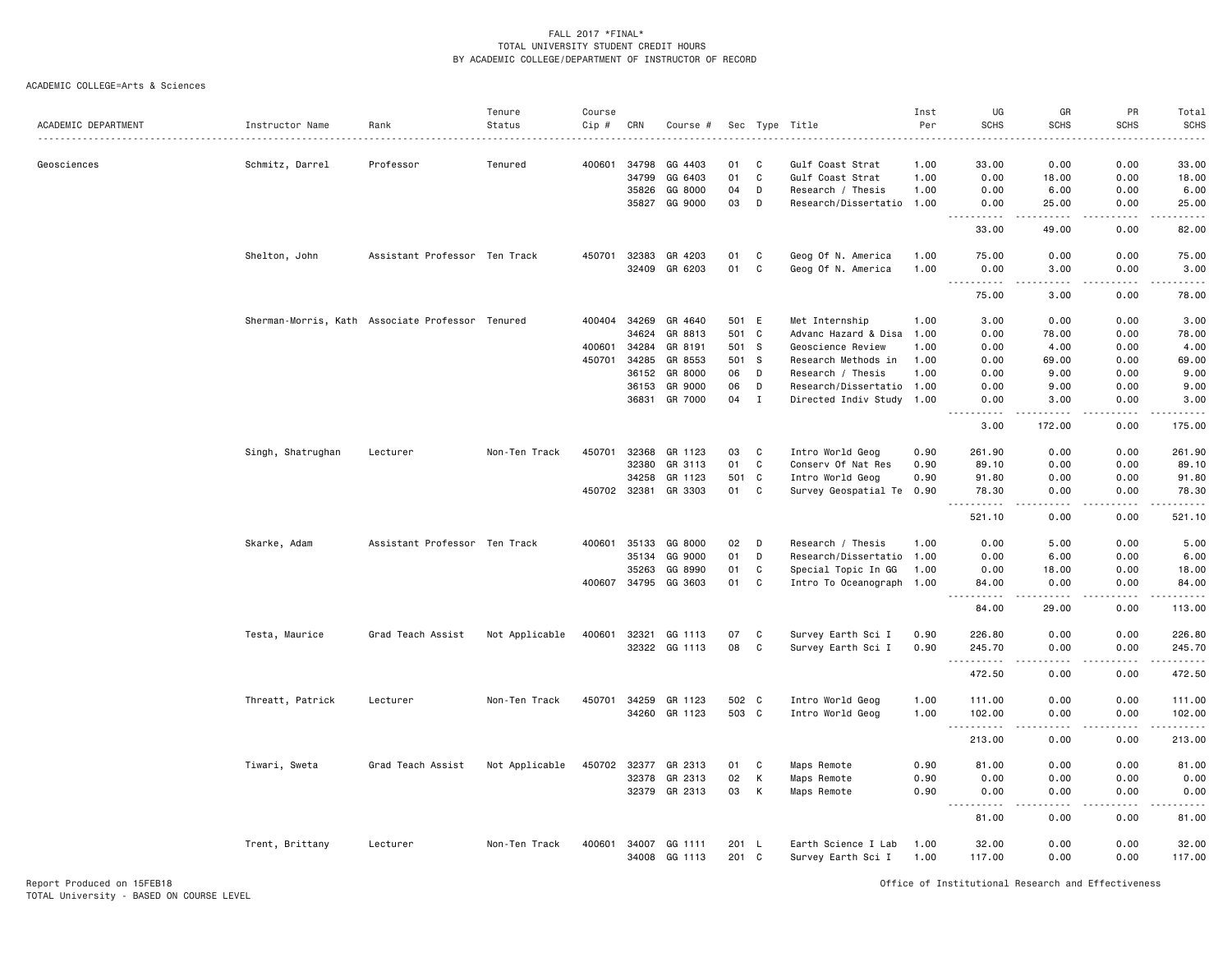| ACADEMIC DEPARTMENT                   | Instructor Name               | Rank                          | Tenure<br>Status | Course<br>Cip # | CRN   | Course # |       |     | Sec Type Title            | Inst<br>Per | UG<br><b>SCHS</b> | GR<br><b>SCHS</b> | PR<br>SCHS  | Total<br><b>SCHS</b> |
|---------------------------------------|-------------------------------|-------------------------------|------------------|-----------------|-------|----------|-------|-----|---------------------------|-------------|-------------------|-------------------|-------------|----------------------|
|                                       |                               |                               |                  |                 |       |          |       |     |                           |             |                   |                   |             |                      |
|                                       |                               |                               |                  |                 |       |          |       |     |                           |             |                   | .                 | .           |                      |
|                                       |                               |                               |                  |                 |       |          |       |     |                           |             | 149.00            | 0.00              | 0.00        | 149.00               |
| Geosciences                           | Williams, Christophe Lecturer |                               | Non-Ten Track    | 400404          | 34272 | GR 4913  | 501 C |     | Thermodynamic Met         | 1.00        | 108.00            | 0.00              | 0.00        | 108.00               |
|                                       |                               |                               |                  |                 | 34273 | GR 4913  | 502 C |     | Thermodynamic Met         | 1.00        | 78.00             | 0.00              | 0.00        | 78.00                |
|                                       |                               |                               |                  |                 |       |          |       |     |                           |             | -----------       | ----              | .<br>-----  | .                    |
|                                       |                               |                               |                  |                 |       |          |       |     |                           |             | 186.00            | 0.00              | 0.00        | 186.00               |
|                                       | Wood, Kimberly                | Assistant Professor Ten Track |                  | 400401          | 32431 | GR 6943  | 01    | C.  | Tropical Meteorology 1.00 |             | 0.00              | 18.00             | 0.00        | 18.00                |
|                                       |                               |                               |                  | 400404          | 32407 | GR 4943  | 01    | C   | Tropical Meteorology 1.00 |             | 21.00             | 0.00              | 0.00        | 21.00                |
|                                       |                               |                               |                  | 450701          | 32434 | GR 8553  | 01    | - S | Research Methods in       | 1.00        | 0.00              | 15.00             | 0.00        | 15.00                |
|                                       |                               |                               |                  |                 | 35952 | GR 9000  | 05    | D   | Research/Dissertatio 1.00 |             | 0.00              | 9.00              | 0.00        | 9.00                 |
|                                       |                               |                               |                  |                 | 36154 | GR 8000  | 07    | D   | Research / Thesis         | 1.00        | 0.00              | 6.00              | 0.00        | 6.00                 |
|                                       |                               |                               |                  |                 |       |          |       |     |                           |             | .<br>21.00        | ------<br>48.00   | .<br>0.00   | .<br>69.00           |
| ===================================== |                               |                               |                  |                 |       |          |       |     |                           |             | =========         |                   |             |                      |
| Geosciences                           |                               |                               |                  |                 |       |          |       |     |                           |             | 8827.00           | 1553.00           | 0.00        | 10380.00             |
| ===================================== |                               |                               |                  |                 |       |          |       |     |                           |             |                   | ==========        | ----------- | ==========           |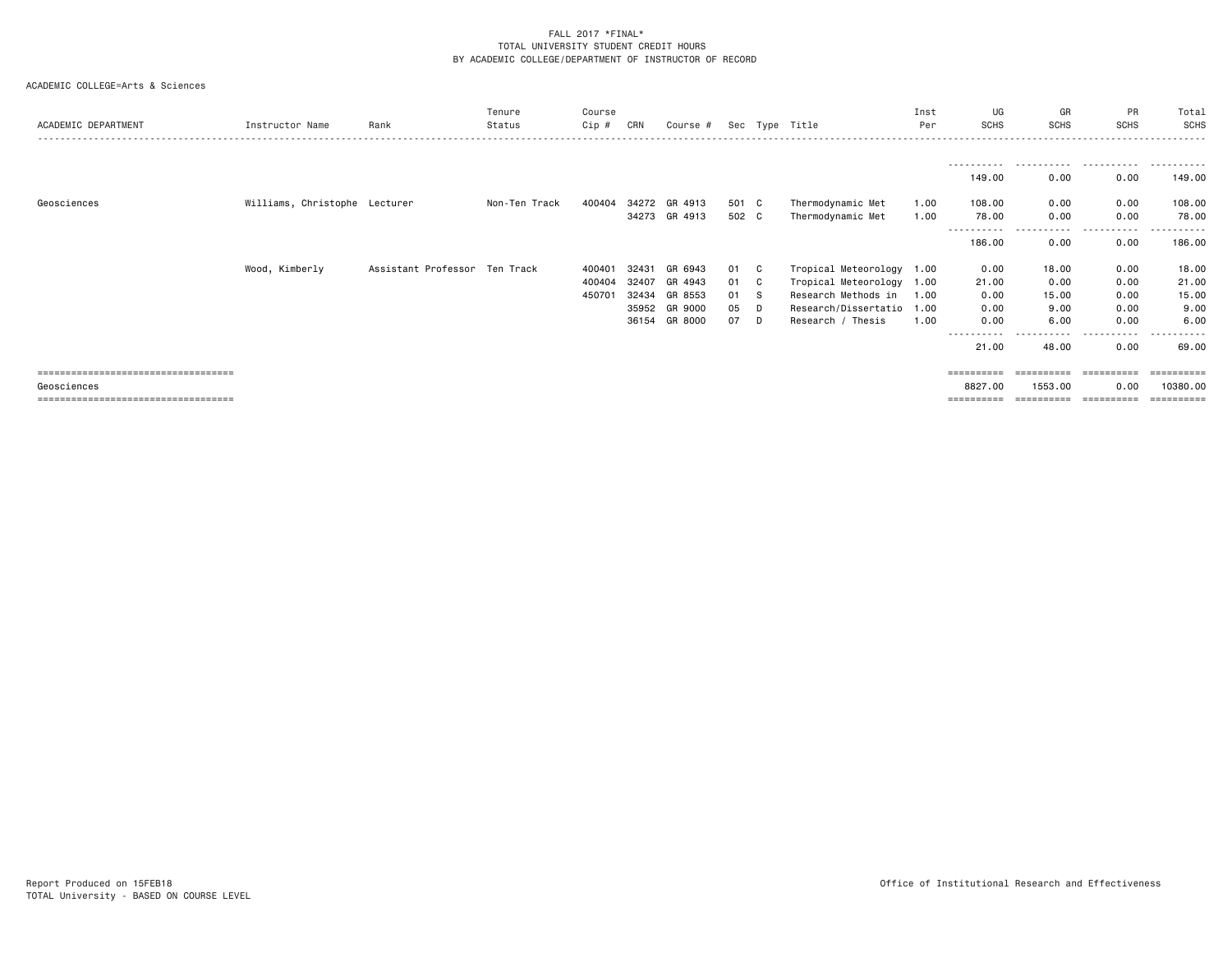| ACADEMIC DEPARTMENT | Instructor Name   | Rank                        | Tenure<br>Status | Course<br>Cip # | CRN          | Course #             |       |              | Sec Type Title<br>.       | Inst<br>Per | UG<br><b>SCHS</b>                  | GR<br><b>SCHS</b>                                                                                                                                             | PR<br><b>SCHS</b> | Total<br><b>SCHS</b> |
|---------------------|-------------------|-----------------------------|------------------|-----------------|--------------|----------------------|-------|--------------|---------------------------|-------------|------------------------------------|---------------------------------------------------------------------------------------------------------------------------------------------------------------|-------------------|----------------------|
| History             | Adams, Michael    | Grad Teach Assist           | Not Applicable   |                 | 540102 32454 | HI 1063              | 17    | C            | Early U S History         | 0.25        | 18.75                              | 0.00                                                                                                                                                          | 0.00              | 18.75                |
|                     |                   |                             |                  |                 | 32455        | HI 1063              | 18    | C            | Early U S History         | 0.25        | 17.25                              | 0.00                                                                                                                                                          | 0.00              | 17.25                |
|                     |                   |                             |                  |                 |              | 34731 HI 1063        | 15    | C            | Early U S History         | 0.25        | 15.00<br>.<br>$\sim$ $\sim$ $\sim$ | 0.00<br>$\sim$ $\sim$ $\sim$                                                                                                                                  | 0.00<br>.         | 15.00<br>. <u>.</u>  |
|                     |                   |                             |                  |                 |              |                      |       |              |                           |             | 51.00                              | 0.00                                                                                                                                                          | 0.00              | 51.00                |
|                     | Bader, Joshua     | Grad Teach Assist           | Not Applicable   |                 |              | 540102 32497 HI 1073 | 23    | C            | Modern U S History-S 0.25 |             | 18.75                              | 0.00                                                                                                                                                          | 0.00              | 18.75                |
|                     |                   |                             |                  |                 |              | 32498 HI 1073        | 24    | C            | Modern U S History-S 0.25 |             | 15.75<br>.<br>$\cdots$             | 0.00<br>.                                                                                                                                                     | 0.00<br>-----     | 15.75<br>------      |
|                     |                   |                             |                  |                 |              |                      |       |              |                           |             | 34.50                              | 0.00                                                                                                                                                          | 0.00              | 34.50                |
|                     | Banks, Rachel     | Grad Teach Assist           | Not Applicable   | 540102          | 32501        | HI 1073              | 29    | C            | Modern U S History        | 0.25        | 18.00                              | 0.00                                                                                                                                                          | 0.00              | 18.00                |
|                     |                   |                             |                  |                 |              | 32502 HI 1073        | 30    | C            | Modern U S History        | 0.25        | 17.25                              | 0.00                                                                                                                                                          | 0.00              | 17.25                |
|                     |                   |                             |                  |                 |              | 34736 HI 1073        | 36    | $\mathbf{C}$ | Modern U S History        | 0.25        | 18.75                              | 0.00                                                                                                                                                          | 0.00              | 18.75                |
|                     |                   |                             |                  |                 |              |                      |       |              |                           |             | 54.00                              | 0.00                                                                                                                                                          | 0.00              | 54.00                |
|                     | Barrett, Marsha   | Non-Employee                | Not Applicable   |                 |              | 540102 35002 HI 8000 | 01 D  |              | Research / Thesis         | 1.00        | 0.00<br>.                          | 4.00<br>.                                                                                                                                                     | 0.00<br>.         | 4.00<br>.            |
|                     |                   |                             |                  |                 |              |                      |       |              |                           |             | 0.00                               | 4.00                                                                                                                                                          | 0.00              | 4.00                 |
|                     | Bates, Toby       | Associate Professor Tenured |                  |                 |              | 540101 34012 HI 3333 | 201 C |              | Mississippi History       | 1.00        | 78.00                              | 0.00                                                                                                                                                          | 0.00              | 78.00                |
|                     |                   |                             |                  |                 |              | 540102 34857 HI 4323 | 201 C |              | American West             | 1.00        | 42.00                              | 0.00                                                                                                                                                          | 0.00              | 42.00                |
|                     |                   |                             |                  |                 | 34868        | HI 4173              | 201 C |              | U S Hist Since 1945       | 1.00        | 54.00                              | 0.00                                                                                                                                                          | 0.00              | 54.00                |
|                     |                   |                             |                  |                 | 37107        | HI 7000              | 202 I |              | Directed Indiv Study      | 1.00        | 0.00                               | 3.00                                                                                                                                                          | 0.00              | 3.00                 |
|                     |                   |                             |                  |                 | 540104 34869 | HI 6173              | 201 C |              | U S Hist Since 1945       | 1.00        | 0.00                               | 15.00                                                                                                                                                         | 0.00              | 15.00                |
|                     |                   |                             |                  |                 | 37115        | HI 4000              | 201 I |              | Directed Indiv Study 1.00 |             | 3.00                               | 0.00                                                                                                                                                          | 0.00              | 3.00                 |
|                     |                   |                             |                  |                 | 540108 34858 | HI 6323              | 201 C |              | American West             | 1.00        | 0.00<br>.                          | 12.00                                                                                                                                                         | 0.00              | 12.00                |
|                     |                   |                             |                  |                 |              |                      |       |              |                           |             | 177.00                             | 30.00                                                                                                                                                         | 0.00              | 207.00               |
|                     | Baxter, Christina | Grad Teach Assist           | Not Applicable   |                 |              | 540102 32457 HI 1063 | 20    | C            | Early U S History         | 0.25        | 17.25                              | 0.00                                                                                                                                                          | 0.00              | 17.25                |
|                     |                   |                             |                  |                 |              | 32465 HI 1063        | 28    | C            | Early U S History         | 0.25        | 17.25                              | 0.00                                                                                                                                                          | 0.00              | 17.25                |
|                     |                   |                             |                  |                 |              | 32466 HI 1063        | 29    | C            | Early U S History         | 0.25        | 18.00<br>$\sim$ $\sim$ $\sim$<br>. | 0.00                                                                                                                                                          | 0.00              | 18.00                |
|                     |                   |                             |                  |                 |              |                      |       |              |                           |             | 52.50                              | 0.00                                                                                                                                                          | 0.00              | 52.50                |
|                     | Benek, Ali        | Grad Teach Assist           | Not Applicable   | 540101          | 32508        | HI 1163              | 01    | C            | Wld Hst Before 1500       | 0.25        | 11.25                              | 0.00                                                                                                                                                          | 0.00              | 11.25                |
|                     |                   |                             |                  |                 | 32509        | HI 1163              | 02    | C            | Wld Hst Before 1500       | 0.25        | 9.00                               | 0.00                                                                                                                                                          | 0.00              | 9.00                 |
|                     |                   |                             |                  |                 |              | 32512 HI 1163        | 05    | C            | Wld Hst Before 1500       | 0.25        | 14.25<br><u>.</u>                  | 0.00<br>.                                                                                                                                                     | 0.00<br>.         | 14.25<br>.           |
|                     |                   |                             |                  |                 |              |                      |       |              |                           |             | 34.50                              | 0.00                                                                                                                                                          | 0.00              | 34.50                |
|                     | Brain, Stephen    | Associate Professor Tenured |                  |                 | 050110 32539 | HI 4753              | 01    | C            | History Of Russia         | 1.00        | 63.00                              | 0.00                                                                                                                                                          | 0.00              | 63.00                |
|                     |                   |                             |                  |                 | 540101 35023 | HI 9000              | 02    | D            | Research / Diss           | 1.00        | 0.00                               | 40.00                                                                                                                                                         | 0.00              | 40.00                |
|                     |                   |                             |                  |                 | 540102 35003 | HI 8000              | 02    | D            | Research / Thesis         | 1.00        | 0.00<br><u>.</u>                   | 10.00<br>$\frac{1}{2} \left( \frac{1}{2} \right) \left( \frac{1}{2} \right) \left( \frac{1}{2} \right) \left( \frac{1}{2} \right) \left( \frac{1}{2} \right)$ | 0.00<br>.         | 10.00<br>. <b>.</b>  |
|                     |                   |                             |                  |                 |              |                      |       |              |                           |             | 63.00                              | 50.00                                                                                                                                                         | 0.00              | 113.00               |
|                     | Burford, David    | Grad Teach Assist           | Not Applicable   |                 | 540102 32459 | HI 1063              | 22    | C            | Early U S History         | 0.25        | 18.00                              | 0.00                                                                                                                                                          | 0.00              | 18.00                |
|                     |                   |                             |                  |                 | 34729        | HI 1063              | 13    | C            | Early U S History         | 0.25        | 15.75                              | 0.00                                                                                                                                                          | 0.00              | 15.75                |
|                     |                   |                             |                  |                 |              | 34730 HI 1063        | 14    | C            | Early U S History         | 0.25        | 18.75                              | 0.00                                                                                                                                                          | 0.00              | 18.75                |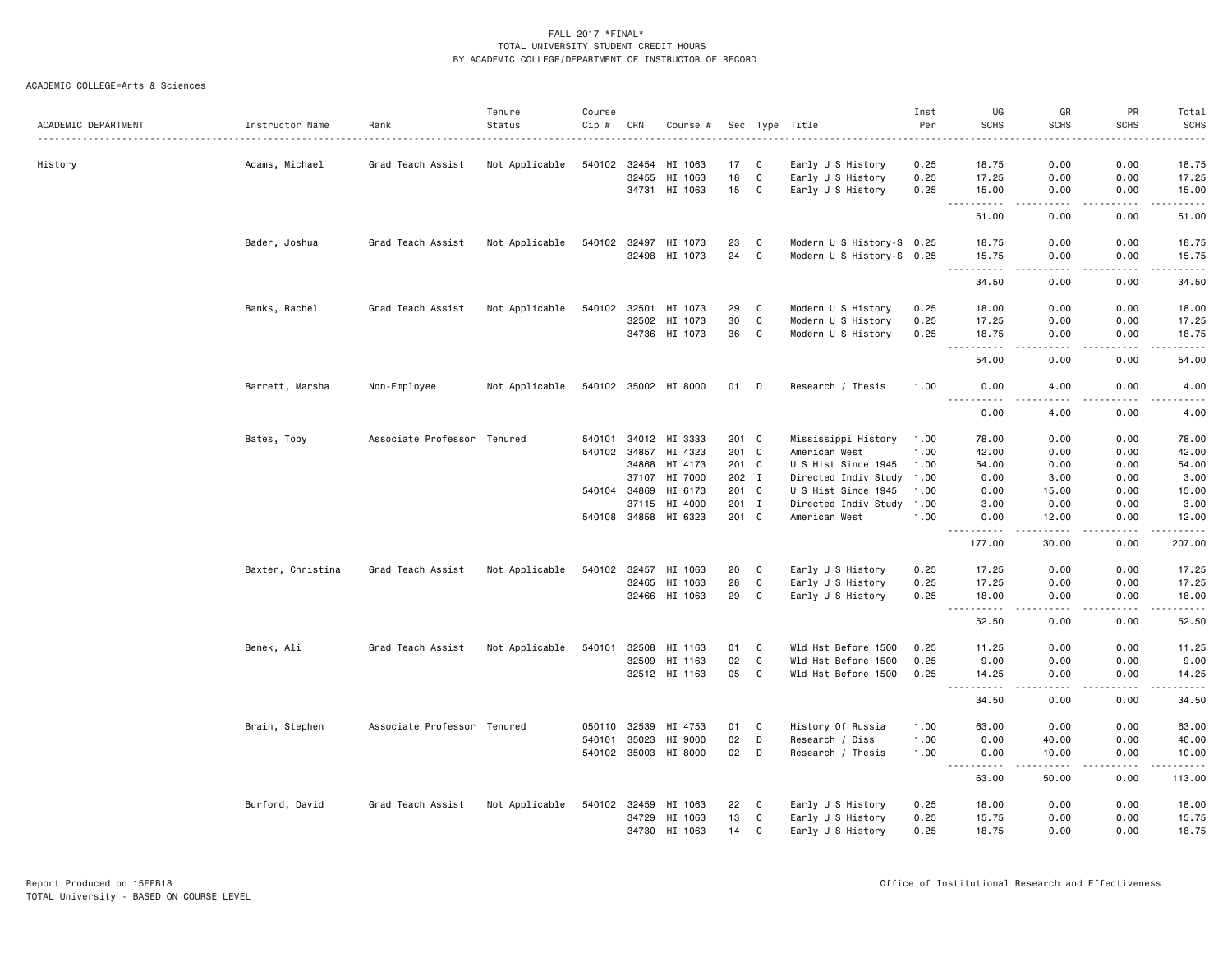| ACADEMIC DEPARTMENT | Instructor Name    | Rank                          | Tenure<br>Status | Course<br>$Cip$ # | CRN          | Course #             |       |              | Sec Type Title            | Inst<br>Per | UG<br><b>SCHS</b>                                                           | GR<br><b>SCHS</b>     | PR<br><b>SCHS</b> | Total<br>SCHS |
|---------------------|--------------------|-------------------------------|------------------|-------------------|--------------|----------------------|-------|--------------|---------------------------|-------------|-----------------------------------------------------------------------------|-----------------------|-------------------|---------------|
|                     |                    |                               |                  |                   |              |                      |       |              |                           |             |                                                                             |                       |                   |               |
|                     |                    |                               |                  |                   |              |                      |       |              |                           |             | 52.50                                                                       | 0.00                  | 0.00              | 52.50         |
| History             | Burrow, John       | Grad Teach Assist             | Not Applicable   |                   |              | 050114 32517 HI 1213 | 02    | C            | Early Western World       | 0.25        | 9.75                                                                        | 0.00                  | 0.00              | 9.75          |
|                     |                    |                               |                  |                   | 32519        | HI 1213              | 04    | C            | Early Western World       | 0.25        | 15.00                                                                       | 0.00                  | 0.00              | 15.00         |
|                     |                    |                               |                  |                   | 32521        | HI 1213              | 06    | C            | Early Western World       | 0.25        | 7.50<br><b></b>                                                             | 0.00<br>.             | 0.00<br>.         | 7.50<br>.     |
|                     |                    |                               |                  |                   |              |                      |       |              |                           |             | 32.25                                                                       | 0.00                  | 0.00              | 32.25         |
|                     | Cagle, Alexander   | Grad Teach Assist             | Not Applicable   | 540102            | 32443        | HI 1063              | 02    | C            | Early U S History         | 0.25        | 15.00                                                                       | 0.00                  | 0.00              | 15.00         |
|                     |                    |                               |                  |                   | 32450        | HI 1063              | 09    | C            | Early U S History         | 0.25        | 17.25                                                                       | 0.00                  | 0.00              | 17.25         |
|                     |                    |                               |                  |                   |              | 32452 HI 1063        | 11 C  |              | Early U S History         | 0.25        | 18.00<br>$\sim$ $\sim$ $\sim$<br>.                                          | 0.00                  | 0.00              | 18.00<br>.    |
|                     |                    |                               |                  |                   |              |                      |       |              |                           |             | 50.25                                                                       | 0.00                  | 0.00              | 50.25         |
|                     | Campbell, Colin    | Grad Teach Assist             | Not Applicable   |                   |              | 540102 32444 HI 1063 | 03    | <b>C</b>     | Early U S History         | 0.25        | 16.50                                                                       | 0.00                  | 0.00              | 16.50         |
|                     |                    |                               |                  |                   | 32446        | HI 1063              | 05    | $\mathbf{C}$ | Early U S History         | 0.25        | 18.00                                                                       | 0.00                  | 0.00              | 18.00         |
|                     |                    |                               |                  |                   | 32451        | HI 1063              | 10    | C            | Early U S History         | 0.25        | 18.00<br><u>.</u>                                                           | 0.00<br>$\frac{1}{2}$ | 0.00              | 18.00         |
|                     |                    |                               |                  |                   |              |                      |       |              |                           |             | 52.50                                                                       | 0.00                  | 0.00              | 52.50         |
|                     | Cox, Adam          | Grad Teach Assist             | Not Applicable   | 540102 32460      |              | HI 1063              | 23    | C            | Early U S History         | 0.25        | 18.00                                                                       | 0.00                  | 0.00              | 18.00         |
|                     |                    |                               |                  |                   | 32461        | HI 1063              | 24    | C            | Early U S History         | 0.25        | 17.25                                                                       | 0.00                  | 0.00              | 17.25         |
|                     |                    |                               |                  |                   | 32467        | HI 1063              | 30    | C            | Early U S History         | 0.25        | 14.25<br>.                                                                  | 0.00<br>.             | 0.00<br>-----     | 14.25<br>.    |
|                     |                    |                               |                  |                   |              |                      |       |              |                           |             | 49.50                                                                       | 0.00                  | 0.00              | 49.50         |
|                     | Damms, Richard     | Associate Professor Tenured   |                  | 540101            | 35024        | HI 9000              | 03    | D            | Research / Diss           | 1.00        | 0.00                                                                        | 33.00                 | 0.00              | 33.00         |
|                     |                    |                               |                  |                   | 540102 34836 | HI 4203              | 201 C |              | Diplomatic Hist Us        | 1.00        | 27.00                                                                       | 0.00                  | 0.00              | 27.00         |
|                     |                    |                               |                  |                   | 36725        | HI 7000              | 201 I |              | Directed Indiv Study      | 1.00        | 0.00                                                                        | 3.00                  | 0.00              | 3.00          |
|                     |                    |                               |                  |                   |              | 540104 34847 HI 6203 | 201 C |              | Diplomatic Hist Us        | 1.00        | 0.00<br>.                                                                   | 6.00<br>2.2.2.2.2     | 0.00<br>22222     | 6.00<br>.     |
|                     |                    |                               |                  |                   |              |                      |       |              |                           |             | 27.00                                                                       | 42.00                 | 0.00              | 69.00         |
|                     | Davenport, Christy | Grad Teach Assist             | Not Applicable   |                   |              | 540102 32495 HI 1073 | 21    | C            | Modern U S History-S 0.25 |             | 15.00                                                                       | 0.00                  | 0.00              | 15.00         |
|                     |                    |                               |                  |                   |              | 32496 HI 1073        | 22    | C            | Modern U S History-S 0.25 |             | 18.75<br>.<br>$\frac{1}{2} \frac{1}{2} \frac{1}{2} \frac{1}{2} \frac{1}{2}$ | 0.00<br>.             | 0.00              | 18.75         |
|                     |                    |                               |                  |                   |              |                      |       |              |                           |             | 33.75                                                                       | 0.00                  | 0.00              | 33.75         |
|                     | Davis, Henry       | Grad Teach Assist             | Not Applicable   | 540102 32499      |              | HI 1073              | 25    | C            | Modern U S History        | 0.25        | 16.50                                                                       | 0.00                  | 0.00              | 16.50         |
|                     |                    |                               |                  |                   | 32504        | HI 1073              | 32    | C            | Modern U S History        | 0.25        | 18.75                                                                       | 0.00                  | 0.00              | 18.75         |
|                     |                    |                               |                  |                   |              | 34715 HI 1073        | 26    | C            | Modern U S History        | 0.25        | 16.50                                                                       | 0.00                  | 0.00              | 16.50         |
|                     |                    |                               |                  |                   |              | 34742 HI 1073        | 42    | C            | Modern U S History        | 0.25        | 12.00<br>$\frac{1}{2}$                                                      | 0.00                  | 0.00              | 12.00         |
|                     |                    |                               |                  |                   |              |                      |       |              |                           |             | 63.75                                                                       | 0.00                  | 0.00              | 63.75         |
|                     | Estefan, Elizabeth | Grad Teach Assist             | Not Applicable   |                   |              | 540102 32475 HI 1073 | 01    | C            | Modern U S History-S 0.25 |             | 13.50                                                                       | 0.00                  | 0.00              | 13.50         |
|                     |                    |                               |                  |                   |              | 32476 HI 1073        | 02    | C            | Modern U S History-S 0.25 |             | 17.25<br>. <b>.</b>                                                         | 0.00                  | 0.00              | 17.25         |
|                     |                    |                               |                  |                   |              |                      |       |              |                           |             | 30.75                                                                       | 0.00                  | 0.00              | 30.75         |
|                     | Finley, Alexandra  | Assistant Professor Ten Track |                  | 050201            |              | 34917 HI 3013        | 01    | C            | AfAm History to 1865 1.00 |             | 78.00                                                                       | 0.00                  | 0.00              | 78.00         |
|                     |                    |                               |                  |                   | 34918        | AAS 3013             | 01    | C            | AfAm History to 1865 1.00 |             | 60.00                                                                       | 0.00                  | 0.00              | 60.00         |
|                     |                    |                               |                  |                   |              | 540101 34915 HI 8803 | 08    | C            | Graduate Colloquium 1.00  |             | 0.00                                                                        | 30.00                 | 0.00              | 30.00         |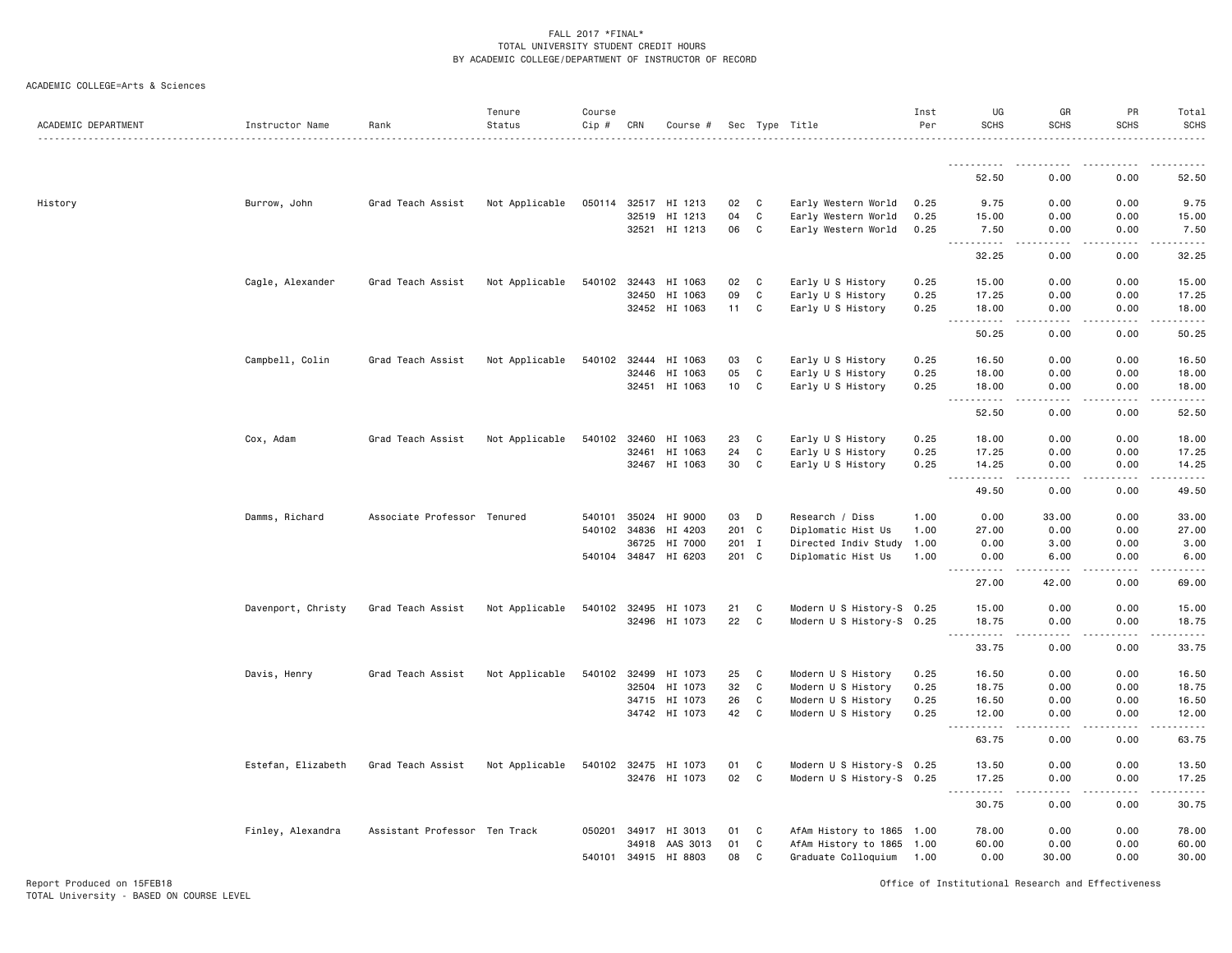| ACADEMIC DEPARTMENT | Instructor Name    | Rank                        | Tenure<br>Status                    | Course<br>Cip # | CRN          | Course #             |      |              | Sec Type Title            | Inst<br>Per | UG<br><b>SCHS</b>                                                                                                                      | GR<br><b>SCHS</b>                                                                                                                                            | PR<br><b>SCHS</b>   | Total<br><b>SCHS</b><br>. <u>.</u> |
|---------------------|--------------------|-----------------------------|-------------------------------------|-----------------|--------------|----------------------|------|--------------|---------------------------|-------------|----------------------------------------------------------------------------------------------------------------------------------------|--------------------------------------------------------------------------------------------------------------------------------------------------------------|---------------------|------------------------------------|
|                     |                    |                             |                                     |                 |              |                      |      |              |                           |             | <u>.</u>                                                                                                                               | . <i>.</i> .                                                                                                                                                 | .                   | .                                  |
|                     |                    |                             |                                     |                 |              |                      |      |              |                           |             | 138.00                                                                                                                                 | 30.00                                                                                                                                                        | 0.00                | 168.00                             |
| History             | Giesen, James      | Associate Professor Tenured |                                     |                 |              | 540101 35025 HI 9000 | 04   | D            | Research / Diss           | 1.00        | 0.00                                                                                                                                   | 18.00                                                                                                                                                        | 0.00                | 18.00                              |
|                     |                    |                             |                                     |                 | 540102 32475 | HI 1073              | 01   | C            | Modern U S History-S 0.75 |             | 40.50                                                                                                                                  | 0.00                                                                                                                                                         | 0.00                | 40.50                              |
|                     |                    |                             |                                     |                 |              | 32476 HI 1073        | 02   | C            | Modern U S History-S 0.75 |             | 51.75                                                                                                                                  | 0.00                                                                                                                                                         | 0.00                | 51.75                              |
|                     |                    |                             |                                     |                 | 32477        | HI 1073              | 03   | C            | Modern U S History-S 0.75 |             | 49.50                                                                                                                                  | 0.00                                                                                                                                                         | 0.00                | 49.50                              |
|                     |                    |                             |                                     |                 | 32478        | HI 1073              | 04   | C            | Modern U S History-S 0.75 |             | 47.25                                                                                                                                  | 0.00                                                                                                                                                         | 0.00                | 47.25                              |
|                     |                    |                             |                                     |                 | 32479        | HI 1073              | 05   | C            | Modern U S History-S 0.75 |             | 51.75                                                                                                                                  | 0.00                                                                                                                                                         | 0.00                | 51.75                              |
|                     |                    |                             |                                     |                 | 32480        | HI 1073              | 06   | $\mathbf C$  | Modern U S History-S 0.75 |             | 49.50                                                                                                                                  | 0.00                                                                                                                                                         | 0.00                | 49.50                              |
|                     |                    |                             |                                     |                 | 32481        | HI 1073              | 07   | C            | Modern U S History-S 0.75 |             | 47.25                                                                                                                                  | 0.00                                                                                                                                                         | 0.00                | 47.25                              |
|                     |                    |                             |                                     |                 |              | 32482 HI 1073        | 08   | C            | Modern U S History-S 0.75 |             | 45.00                                                                                                                                  | 0.00                                                                                                                                                         | 0.00                | 45.00                              |
|                     |                    |                             |                                     |                 | 32483        | HI 1073              | 09   | C            | Modern U S History-S 0.75 |             | 49.50                                                                                                                                  | 0.00                                                                                                                                                         | 0.00                | 49.50                              |
|                     |                    |                             |                                     |                 | 32484        | HI 1073              | 10   | C            | Modern U S History-S 0.75 |             | 45.00                                                                                                                                  | 0.00                                                                                                                                                         | 0.00                | 45.00                              |
|                     |                    |                             |                                     |                 | 32485        | HI 1073              | 11   | C            | Modern U S History-S 0.75 |             | 42.75                                                                                                                                  | 0.00                                                                                                                                                         | 0.00                | 42.75                              |
|                     |                    |                             |                                     |                 |              | 32487 HI 1073        | 13   | C            | Modern U S History-S 0.75 |             | 49.50                                                                                                                                  | 0.00                                                                                                                                                         | 0.00                | 49.50                              |
|                     |                    |                             |                                     |                 | 32488        | HI 1073              | 14   | C            | Modern U S History-S 0.75 |             | 47.25                                                                                                                                  | 0.00                                                                                                                                                         | 0.00                | 47.25                              |
|                     |                    |                             |                                     |                 | 32489        | HI 1073              | 15   | C            | Modern U S History-S 0.75 |             | 56.25                                                                                                                                  | 0.00                                                                                                                                                         | 0.00                | 56.25                              |
|                     |                    |                             |                                     |                 | 32490        | HI 1073              | 16   | C            | Modern U S History-S 0.75 |             | 51.75                                                                                                                                  | 0.00                                                                                                                                                         | 0.00                | 51.75                              |
|                     |                    |                             |                                     |                 | 32491        | HI 1073              | 17   | C            | Modern U S History-S 0.75 |             | 47.25                                                                                                                                  | 0.00                                                                                                                                                         | 0.00                | 47.25                              |
|                     |                    |                             |                                     |                 |              | 32492 HI 1073        | 18   | C            | Modern U S History-S 0.75 |             | 45.00                                                                                                                                  | 0.00                                                                                                                                                         | 0.00                | 45.00                              |
|                     |                    |                             |                                     |                 | 32493        | HI 1073              | 19   | C            | Modern U S History-S 0.75 |             | 51.75                                                                                                                                  | 0.00                                                                                                                                                         | 0.00                | 51.75                              |
|                     |                    |                             |                                     |                 | 32494        | HI 1073              | 20   | C            | Modern U S History-S 0.75 |             | 45.00                                                                                                                                  | 0.00                                                                                                                                                         | 0.00                | 45.00                              |
|                     |                    |                             |                                     |                 | 32495        | HI 1073              | 21   | C            | Modern U S History-S 0.75 |             | 45.00                                                                                                                                  | 0.00                                                                                                                                                         | 0.00                | 45.00                              |
|                     |                    |                             |                                     |                 | 32496        | HI 1073              | 22   | C            | Modern U S History-S 0.75 |             | 56.25                                                                                                                                  | 0.00                                                                                                                                                         | 0.00                | 56.25                              |
|                     |                    |                             |                                     |                 |              |                      |      |              |                           |             |                                                                                                                                        |                                                                                                                                                              |                     |                                    |
|                     |                    |                             |                                     |                 | 32497        | HI 1073              | 23   | C            | Modern U S History-S 0.75 |             | 56.25                                                                                                                                  | 0.00                                                                                                                                                         | 0.00                | 56.25                              |
|                     |                    |                             |                                     |                 |              | 32498 HI 1073        | 24   | C            | Modern U S History-S 0.75 |             | 47.25                                                                                                                                  | 0.00                                                                                                                                                         | 0.00                | 47.25                              |
|                     |                    |                             |                                     |                 |              | 35005 HI 8000        | 04   | D            | Research / Thesis         | 1.00        | 0.00<br><u> - - - - - - - - - -</u>                                                                                                    | 18.00<br>-----                                                                                                                                               | 0.00                | 18.00                              |
|                     |                    |                             |                                     |                 |              |                      |      |              |                           |             | 1118.25                                                                                                                                | 36.00                                                                                                                                                        | 0.00                | 1154.25                            |
|                     | Green, Samuel      | Grad Teach Assist           | Not Applicable                      |                 |              | 540102 32489 HI 1073 | 15   | C            | Modern U S History-S 0.25 |             | 18.75                                                                                                                                  | 0.00                                                                                                                                                         | 0.00                | 18.75                              |
|                     |                    |                             |                                     |                 |              | 32491 HI 1073        | 17   | C            | Modern U S History-S 0.25 |             | 15.75                                                                                                                                  | 0.00                                                                                                                                                         | 0.00                | 15.75                              |
|                     |                    |                             |                                     |                 |              |                      |      |              |                           |             | <u>.</u><br>34.50                                                                                                                      | .<br>$- - -$<br>0.00                                                                                                                                         | $- - - - -$<br>0.00 | $- - - - - - -$<br>34.50           |
|                     |                    |                             |                                     |                 |              |                      |      |              |                           |             |                                                                                                                                        |                                                                                                                                                              |                     |                                    |
|                     | Greene, Alison     | Associate Professor Tenured |                                     | 540101          | 32530        | HI 3903              | 01   | C            | Hist & Hist Meth          | 1.00        | 45.00                                                                                                                                  | 0.00                                                                                                                                                         | 0.00                | 45.00                              |
|                     |                    |                             |                                     |                 | 34014        | HI 3903              | 201  | $\mathbf{C}$ | Hist & Hist Meth          | 1.00        | 6.00                                                                                                                                   | 0.00                                                                                                                                                         | 0.00                | 6.00                               |
|                     |                    |                             |                                     |                 | 35026        | HI 9000              | 05   | D            | Research / Diss           | 1.00        | 0.00                                                                                                                                   | 13.00                                                                                                                                                        | 0.00                | 13.00                              |
|                     |                    |                             |                                     |                 | 540102 32556 | HI 8953              | 01   | C            | U.S. History, 1877-19     | 1.00        | 0.00                                                                                                                                   | 27.00                                                                                                                                                        | 0.00                | 27.00                              |
|                     |                    |                             |                                     |                 |              | 35006 HI 8000        | 05   | D            | Research / Thesis         | 1.00        | 0.00<br>.<br>$\frac{1}{2} \left( \frac{1}{2} \right) \left( \frac{1}{2} \right) \left( \frac{1}{2} \right) \left( \frac{1}{2} \right)$ | 8.00<br>$\frac{1}{2} \left( \frac{1}{2} \right) \left( \frac{1}{2} \right) \left( \frac{1}{2} \right) \left( \frac{1}{2} \right) \left( \frac{1}{2} \right)$ | 0.00                | 8.00<br>.                          |
|                     |                    |                             |                                     |                 |              |                      |      |              |                           |             | 51.00                                                                                                                                  | 48.00                                                                                                                                                        | 0.00                | 99.00                              |
|                     | Gullett, Ashleigh  | Grad Teach Assist           | Not Applicable                      |                 |              | 540102 32477 HI 1073 | 03 C |              | Modern U S History-S 0.25 |             | 16.50                                                                                                                                  | 0.00                                                                                                                                                         | 0.00                | 16.50                              |
|                     |                    |                             |                                     |                 |              |                      |      |              |                           |             | .<br>16.50                                                                                                                             | 0.00                                                                                                                                                         | 0.00                | 16.50                              |
|                     | Gusella, Christina | Grad Teach Assist           | Not Applicable                      |                 |              | 540101 32510 HI 1163 | 03   | C            | Wld Hst Before 1500       | 0.25        | 10.50                                                                                                                                  | 0.00                                                                                                                                                         | 0.00                | 10.50                              |
|                     |                    |                             |                                     |                 |              | 32511 HI 1163        | 04   | C            | Wld Hst Before 1500       | 0.25        | 9.75                                                                                                                                   | 0.00                                                                                                                                                         | 0.00                | 9.75                               |
|                     |                    |                             |                                     |                 |              |                      |      |              |                           |             | <u>.</u><br>20.25                                                                                                                      | $- - - -$<br>0.00                                                                                                                                            | 0.00                | .<br>20.25                         |
|                     | Harris, Damarius   | Grad Teach Assist           | Not Applicable 540102 32442 HI 1063 |                 |              |                      | 01 C |              | Early U S History         | 0.25        | 18.00                                                                                                                                  | 0.00                                                                                                                                                         | 0.00                | 18.00                              |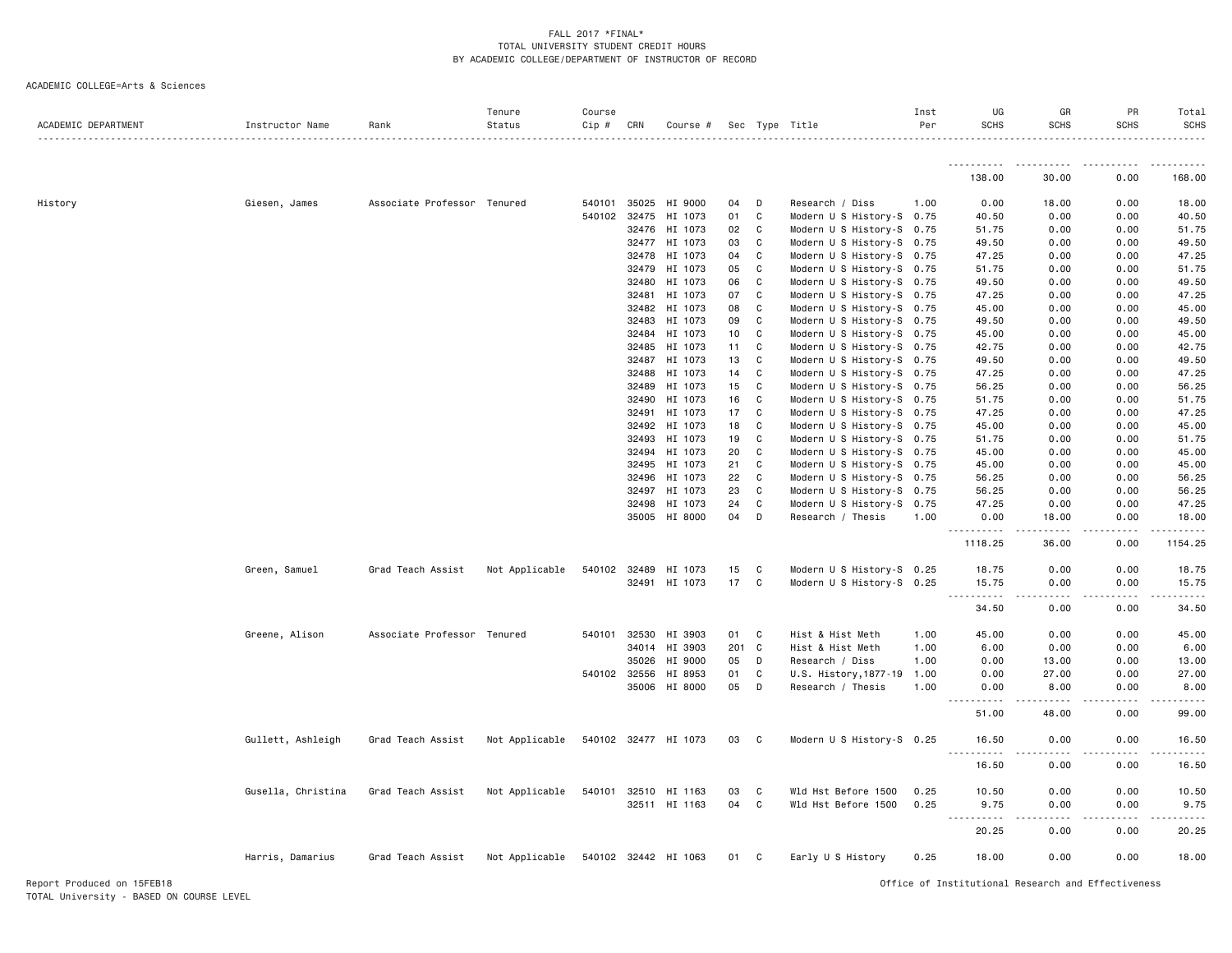| ACADEMIC DEPARTMENT | Instructor Name  | Rank                        | Tenure<br>Status | Course<br>Cip # | CRN          | Course #             |       |   | Sec Type Title       | Inst<br>Per | UG<br><b>SCHS</b><br><u>.</u> | GR<br><b>SCHS</b><br>$\frac{1}{2} \left( \frac{1}{2} \right) \left( \frac{1}{2} \right) \left( \frac{1}{2} \right) \left( \frac{1}{2} \right) \left( \frac{1}{2} \right)$ | PR<br><b>SCHS</b> | Total<br><b>SCHS</b><br>. |
|---------------------|------------------|-----------------------------|------------------|-----------------|--------------|----------------------|-------|---|----------------------|-------------|-------------------------------|---------------------------------------------------------------------------------------------------------------------------------------------------------------------------|-------------------|---------------------------|
| History             | Harris, Damarius | Grad Teach Assist           | Not Applicable   |                 | 540102 32445 | HI 1063              | 04    | C | Early U S History    | 0.25        | 18.00                         | 0.00                                                                                                                                                                      | 0.00              | 18.00                     |
|                     |                  |                             |                  |                 |              | 32453 HI 1063        | 12    | C | Early U S History    | 0.25        | 17.25                         | 0.00                                                                                                                                                                      | 0.00              | 17.25                     |
|                     |                  |                             |                  |                 |              |                      |       |   |                      |             | د د د د د<br>53.25            | .<br>0.00                                                                                                                                                                 | .<br>0.00         | 53.25                     |
|                     | Hauser, Jason    | Lecturer                    | Non-Ten Track    |                 | 540102 34287 | HI 1063              | 501 C |   | Early U S History    | 0.75        | 56.25                         | 0.00                                                                                                                                                                      | 0.00              | 56.25                     |
|                     |                  |                             |                  |                 |              | 34288 HI 1073        | 501 C |   | Modern U S History   | 0.75        | 67.50<br><u>.</u>             | 0.00                                                                                                                                                                      | 0.00              | 67.50                     |
|                     |                  |                             |                  |                 |              |                      |       |   |                      |             | 123.75                        | 0.00                                                                                                                                                                      | 0.00              | 123.75                    |
|                     | Hay, William     | Associate Professor Tenured |                  | 050299          | 34752        | HI 4713              | 01    | C | Tudor&Stuart England | 1.00        | 75.00                         | 0.00                                                                                                                                                                      | 0.00              | 75.00                     |
|                     |                  |                             |                  | 540101          | 32544        | HI 8803              | 01    | C | Graduate Colloquium  | 1.00        | 0.00                          | 27.00                                                                                                                                                                     | 0.00              | 27.00                     |
|                     |                  |                             |                  |                 | 35027        | HI 9000              | 06    | D | Research / Diss      | 1.00        | 0.00<br><b></b>               | 24.00<br>$- - - - -$                                                                                                                                                      | 0.00<br><b>.</b>  | 24.00<br><u>.</u>         |
|                     |                  |                             |                  |                 |              |                      |       |   |                      |             | 75.00                         | 51.00                                                                                                                                                                     | 0.00              | 126.00                    |
|                     | Hersey, Mark     | Associate Professor Tenured |                  |                 |              | 540101 35028 HI 9000 | 07    | D | Research / Diss      | 1.00        | 0.00<br>$- - - - -$<br>.      | 15.00                                                                                                                                                                     | 0.00              | 15.00                     |
|                     |                  |                             |                  |                 |              |                      |       |   |                      |             | 0.00                          | 15.00                                                                                                                                                                     | 0.00              | 15.00                     |
|                     | Hill, James      | Lecturer                    | Non-Ten Track    | 050107          | 34912        | HI 3813              | 01    | C | Modern Latin America | 1.00        | 75.00                         | 0.00                                                                                                                                                                      | 0.00              | 75.00                     |
|                     |                  |                             |                  |                 | 540102 32454 | HI 1063              | 17    | C | Early U S History    | 0.75        | 56.25                         | 0.00                                                                                                                                                                      | 0.00              | 56.25                     |
|                     |                  |                             |                  |                 | 32455        | HI 1063              | 18    | C | Early U S History    | 0.75        | 51.75                         | 0.00                                                                                                                                                                      | 0.00              | 51.75                     |
|                     |                  |                             |                  |                 | 32456        | HI 1063              | 19    | C | Early U S History    | 0.75        | 51.75                         | 0.00                                                                                                                                                                      | 0.00              | 51.75                     |
|                     |                  |                             |                  |                 | 32457        | HI 1063              | 20    | C | Early U S History    | 0.75        | 51.75                         | 0.00                                                                                                                                                                      | 0.00              | 51.75                     |
|                     |                  |                             |                  |                 | 32458        | HI 1063              | 21    | C | Early U S History    | 0.75        | 56.25                         | 0.00                                                                                                                                                                      | 0.00              | 56.25                     |
|                     |                  |                             |                  |                 | 32459        | HI 1063              | 22    | C | Early U S History    | 0.75        | 54.00                         | 0.00                                                                                                                                                                      | 0.00              | 54.00                     |
|                     |                  |                             |                  |                 | 32460        | HI 1063              | 23    | C | Early U S History    | 0.75        | 54.00                         | 0.00                                                                                                                                                                      | 0.00              | 54.00                     |
|                     |                  |                             |                  |                 | 32461        | HI 1063              | 24    | C | Early U S History    | 0.75        | 51.75                         | 0.00                                                                                                                                                                      | 0.00              | 51.75                     |
|                     |                  |                             |                  |                 | 32462        | HI 1063              | 25    | C | Early U S History    | 0.75        | 56.25                         | 0.00                                                                                                                                                                      | 0.00              | 56.25                     |
|                     |                  |                             |                  |                 | 32463        | HI 1063              | 26    | C | Early U S History    | 0.75        | 47.25                         | 0.00                                                                                                                                                                      | 0.00              | 47.25                     |
|                     |                  |                             |                  |                 | 32464        | HI 1063              | 27    | C | Early U S History    | 0.75        | 47.25                         | 0.00                                                                                                                                                                      | 0.00              | 47.25                     |
|                     |                  |                             |                  |                 | 32465        | HI 1063              | 28    | C | Early U S History    | 0.75        | 51.75                         | 0.00                                                                                                                                                                      | 0.00              | 51.75                     |
|                     |                  |                             |                  |                 | 32466        | HI 1063              | 29    | C | Early U S History    | 0.75        | 54.00                         | 0.00                                                                                                                                                                      | 0.00              | 54.00                     |
|                     |                  |                             |                  |                 | 32467        | HI 1063              | 30    | C | Early U S History    | 0.75        | 42.75                         | 0.00                                                                                                                                                                      | 0.00              | 42.75                     |
|                     |                  |                             |                  |                 | 32468        | HI 1063              | 31    | C | Early U S History    | 0.75        | 49.50                         | 0.00                                                                                                                                                                      | 0.00              | 49.50                     |
|                     |                  |                             |                  |                 | 32469        | HI 1063              | 32    | C | Early U S History    | 0.75        | 51.75                         | 0.00                                                                                                                                                                      | 0.00              | 51.75                     |
|                     |                  |                             |                  |                 | 32470        | HI 1063              | 33    | C | Early U S History    | 0.75        | 54.00                         | 0.00                                                                                                                                                                      | 0.00              | 54.00                     |
|                     |                  |                             |                  |                 | 32471        | HI 1063              | 34    | C | Early U S History    | 0.75        | 54.00                         | 0.00                                                                                                                                                                      | 0.00              | 54.00                     |
|                     |                  |                             |                  |                 | 32472        | HI 1063              | 35    | C | Early U S History    | 0.75        | 54.00                         | 0.00                                                                                                                                                                      | 0.00              | 54.00                     |
|                     |                  |                             |                  |                 | 32473        | HI 1063              | 36    | C | Early U S History    | 0.75        | 54.00                         | 0.00                                                                                                                                                                      | 0.00              | 54.00                     |
|                     |                  |                             |                  |                 | 34729        | HI 1063              | 13    | C | Early U S History    | 0.75        | 47.25                         | 0.00                                                                                                                                                                      | 0.00              | 47.25                     |
|                     |                  |                             |                  |                 | 34730        | HI 1063              | 14    | C | Early U S History    | 0.75        | 56.25                         | 0.00                                                                                                                                                                      | 0.00              | 56.25                     |
|                     |                  |                             |                  |                 | 34731        | HI 1063              | 15    | C | Early U S History    | 0.75        | 45.00                         | 0.00                                                                                                                                                                      | 0.00              | 45.00                     |
|                     |                  |                             |                  |                 | 34732        | HI 1063              | 16    | C | Early U S History    | 0.75        | 51.75                         | 0.00                                                                                                                                                                      | 0.00              | 51.75                     |
|                     |                  |                             |                  |                 | 34733        | HI 1063              | 37    | C | Early U S History    | 0.75        | 47.25                         | 0.00                                                                                                                                                                      | 0.00              | 47.25                     |
|                     |                  |                             |                  |                 |              | 34734 HI 1063        | 38    | C | Early U S History    | 0.75        | 49.50<br>.                    | 0.00                                                                                                                                                                      | 0.00              | 49.50<br>.                |
|                     |                  |                             |                  |                 |              |                      |       |   |                      |             | 1416.00                       | 0.00                                                                                                                                                                      | 0.00              | 1416.00                   |
|                     | Himel, Matthew   | Grad Teach Assist           | Not Applicable   |                 | 540102 32458 | HI 1063              | 21    | C | Early U S History    | 0.25        | 18.75                         | 0.00                                                                                                                                                                      | 0.00              | 18.75                     |
|                     |                  |                             |                  |                 | 32463        | HI 1063              | 26    | C | Early U S History    | 0.25        | 15.75                         | 0.00                                                                                                                                                                      | 0.00              | 15.75                     |
|                     |                  |                             |                  |                 |              | 34732 HI 1063        | 16    | C | Early U S History    | 0.25        | 17.25                         | 0.00                                                                                                                                                                      | 0.00              | 17.25                     |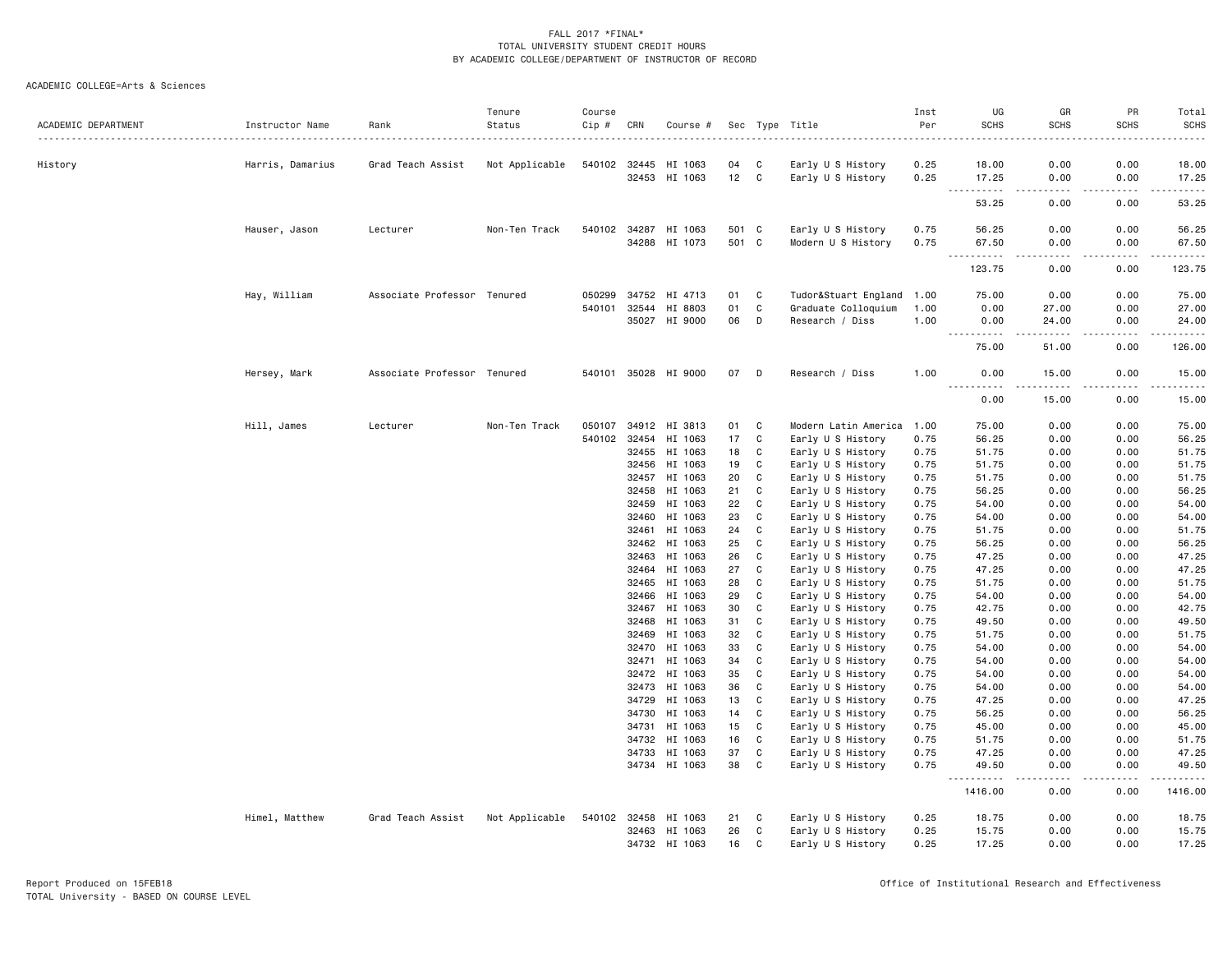| ACADEMIC DEPARTMENT | Instructor Name | Rank                          | Tenure<br>Status | Course<br>Cip # | CRN                   | Course #                 |              |              | Sec Type Title                            | Inst<br>Per  | UG<br><b>SCHS</b>                         | GR<br><b>SCHS</b>  | PR<br><b>SCHS</b> | Total<br><b>SCHS</b> |
|---------------------|-----------------|-------------------------------|------------------|-----------------|-----------------------|--------------------------|--------------|--------------|-------------------------------------------|--------------|-------------------------------------------|--------------------|-------------------|----------------------|
|                     |                 |                               |                  |                 |                       |                          |              |              |                                           |              | .                                         | $\frac{1}{2}$<br>. | $- - - - -$       |                      |
|                     |                 |                               |                  |                 |                       |                          |              |              |                                           |              | 51.75                                     | 0.00               | 0.00              | 51.75                |
| History             | Hui, Alexandra  | Associate Professor Tenured   |                  |                 | 050125 34753          | HI 4763                  | 01           | C            | Hist Of Mod Ger                           | 1.00         | 78.00                                     | 0.00               | 0.00              | 78.00                |
|                     |                 |                               |                  | 540101          | 34756                 | HI 8803                  | 06           | C            | Graduate Colloquium                       | 1.00         | 0.00                                      | 30.00              | 0.00              | 30.00                |
|                     |                 |                               |                  |                 | 35029                 | HI 9000                  | 08           | D            | Research / Diss                           | 1.00         | 0.00                                      | 17.00              | 0.00              | 17.00                |
|                     |                 |                               |                  |                 | 540104 34751          | HI 4653                  | 01           | C            | Hist Science & Tech                       | 1.00         | 78.00<br>.                                | 0.00<br>المتمالين  | 0.00<br>.         | 78.00<br><b></b>     |
|                     |                 |                               |                  |                 |                       |                          |              |              |                                           |              | 156.00                                    | 47.00              | 0.00              | 203.00               |
|                     | Knapp, Steven   | Grad Teach Assist             | Not Applicable   | 540102          | 32487                 | HI 1073                  | 13           | C            | Modern U S History-S 0.25                 |              | 16.50                                     | 0.00               | 0.00              | 16.50                |
|                     |                 |                               |                  |                 |                       | 32488 HI 1073            | 14           | C            | Modern U S History-S 0.25                 |              | 15.75                                     | 0.00               | 0.00              | 15.75                |
|                     |                 |                               |                  |                 |                       |                          |              |              |                                           |              | 32.25                                     | 0.00               | 0.00              | 32.25                |
|                     | Lang, Andrew    | Assistant Professor Ten Track |                  | 540101          | 35030                 | HI 9000                  | 09           | D            | Research / Diss                           | 1.00         | 0.00                                      | 12.00              | 0.00              | 12.00                |
|                     |                 |                               |                  |                 | 540102 32442          | HI 1063                  | 01           | C            | Early U S History                         | 0.75         | 54.00                                     | 0.00               | 0.00              | 54.00                |
|                     |                 |                               |                  |                 | 32443                 | HI 1063                  | 02           | C            | Early U S History                         | 0.75         | 45.00                                     | 0.00               | 0.00              | 45.00                |
|                     |                 |                               |                  |                 | 32444                 | HI 1063                  | 03           | C            | Early U S History                         | 0.75         | 49.50                                     | 0.00               | 0.00              | 49.50                |
|                     |                 |                               |                  |                 | 32445                 | HI 1063                  | 04           | C            | Early U S History                         | 0.75         | 54.00                                     | 0.00               | 0.00              | 54.00                |
|                     |                 |                               |                  |                 | 32446                 | HI 1063                  | 05           | C            | Early U S History                         | 0.75         | 54.00                                     | 0.00               | 0.00              | 54.00                |
|                     |                 |                               |                  |                 | 32447                 | HI 1063                  | 06           | C            | Early U S History                         | 0.75         | 49.50                                     | 0.00               | 0.00              | 49.50                |
|                     |                 |                               |                  |                 | 32448                 | HI 1063                  | 07           | C            | Early U S History                         | 0.75         | 47.25                                     | 0.00               | 0.00              | 47.25                |
|                     |                 |                               |                  |                 | 32449                 | HI 1063                  | 08           | C            | Early U S History                         | 0.75         | 51.75                                     | 0.00               | 0.00              | 51.75                |
|                     |                 |                               |                  |                 | 32450                 | HI 1063                  | 09           | C            | Early U S History                         | 0.75         | 51.75                                     | 0.00               | 0.00              | 51.75                |
|                     |                 |                               |                  |                 | 32451                 | HI 1063                  | 10           | C            | Early U S History                         | 0.75         | 54.00                                     | 0.00               | 0.00              | 54.00                |
|                     |                 |                               |                  |                 | 32452                 | HI 1063                  | 11           | C            | Early U S History                         | 0.75         | 54.00                                     | 0.00               | 0.00              | 54.00                |
|                     |                 |                               |                  |                 | 32453                 | HI 1063                  | 12           | C            | Early U S History                         | 0.75         | 51.75                                     | 0.00               | 0.00              | 51.75                |
|                     |                 |                               |                  |                 | 34758                 | HI 8943<br>35010 HI 8000 | 01<br>09     | C<br>D       | U.S. History, 1787-1<br>Research / Thesis | 1.00<br>1.00 | 0.00<br>0.00                              | 30.00<br>5.00      | 0.00<br>0.00      | 30.00<br>5.00        |
|                     |                 |                               |                  |                 |                       |                          |              |              |                                           |              | $\sim$ $\sim$ $\sim$ $\sim$               |                    |                   |                      |
|                     |                 |                               |                  |                 |                       |                          |              |              |                                           |              | 616.50                                    | 47.00              | 0.00              | 663.50               |
|                     | Lavine, Matthew | Associate Professor Tenured   |                  |                 | 050114 34289          | HI 1213                  | 501 C        |              | Early Western World                       | 0.25         | 11.25                                     | 0.00               | 0.00              | 11.25                |
|                     |                 |                               |                  |                 | 34290                 | HI 1223                  | 501 C        |              | Modern Western World                      | 0.25         | 6.00                                      | 0.00               | 0.00              | 6.00                 |
|                     |                 |                               |                  |                 | 050201 34019          | HI 4363                  | 201 C        |              | African American His                      | 0.25         | 18.00                                     | 0.00               | 0.00              | 18.00                |
|                     |                 |                               |                  |                 | 34293                 | HI 4363                  | 501 C        |              | African American His                      | 0.25         | 9.75                                      | 0.00               | 0.00              | 9.75                 |
|                     |                 |                               |                  | 540101          | 35031                 | HI 9000                  | 10           | D            | Research / Diss                           | 1.00         | 0.00                                      | 4.00               | 0.00              | 4.00                 |
|                     |                 |                               |                  |                 | 35254                 | HI 3333                  | 501 C        |              | Mississippi History                       | 0.25         | 24.75                                     | 0.00               | 0.00              | 24.75                |
|                     |                 |                               |                  |                 | 540102 34018<br>34287 | HI 4313<br>HI 1063       | 201 C<br>501 | $\mathbf{C}$ | The New South<br>Early U S History        | 0.25<br>0.25 | 5.25<br>18.75                             | 0.00<br>0.00       | 0.00<br>0.00      | 5.25<br>18.75        |
|                     |                 |                               |                  |                 | 34288                 | HI 1073                  | 501 C        |              | Modern U S History                        | 0.25         | 22.50                                     | 0.00               | 0.00              | 22.50                |
|                     |                 |                               |                  |                 | 34292                 | HI 4313                  | 501 C        |              | The New South                             | 0.25         | 14.25                                     | 0.00               | 0.00              | 14.25                |
|                     |                 |                               |                  |                 | 34748                 | HI 4173                  | 01           | C            | U S Hist Since 1945                       | 1.00         | 69.00                                     | 0.00               | 0.00              | 69.00                |
|                     |                 |                               |                  |                 | 540104 32551          | HI 8873                  | 01           | -S           | History of Sci & Tec                      | 1.00         | 0.00                                      | 9.00               | 0.00              | 9.00                 |
|                     |                 |                               |                  |                 | 34020                 | HI 4653                  | 201 C        |              | Hist Science & Tech                       | 0.25         | 3.75                                      | 0.00               | 0.00              | 3.75                 |
|                     |                 |                               |                  |                 | 34024                 | HI 6363                  | 201 C        |              | African American His                      | 0.25         | 0.00                                      | 0.75               | 0.00              | 0.75                 |
|                     |                 |                               |                  |                 | 34025                 | HI 6653                  | 201 C        |              | Hist Science & Tech                       | 0.25         | 0.00                                      | 1.50               | 0.00              | 1.50                 |
|                     |                 |                               |                  |                 | 34294                 | HI 4653                  | 501 C        |              | Hist Science & Tech                       | 0.25         | 9.00                                      | 0.00               | 0.00              | 9.00                 |
|                     |                 |                               |                  |                 |                       | 34296 HI 6653            | 501 C        |              | Hist Science & Tech                       | 0.75         | 0.00<br>$\sim$ $\sim$ $\sim$<br>$- - - -$ | 9.00               | 0.00              | 9.00                 |
|                     |                 |                               |                  |                 |                       |                          |              |              |                                           |              | 212.25                                    | 24.25              | 0.00              | 236.50               |
|                     | Lewin, Sarah    | Grad Teach Assist             | Not Applicable   |                 |                       | 540102 32500 HI 1073     | 27           | C            | Modern U S History                        | 0.25         | 16.50                                     | 0.00               | 0.00              | 16.50                |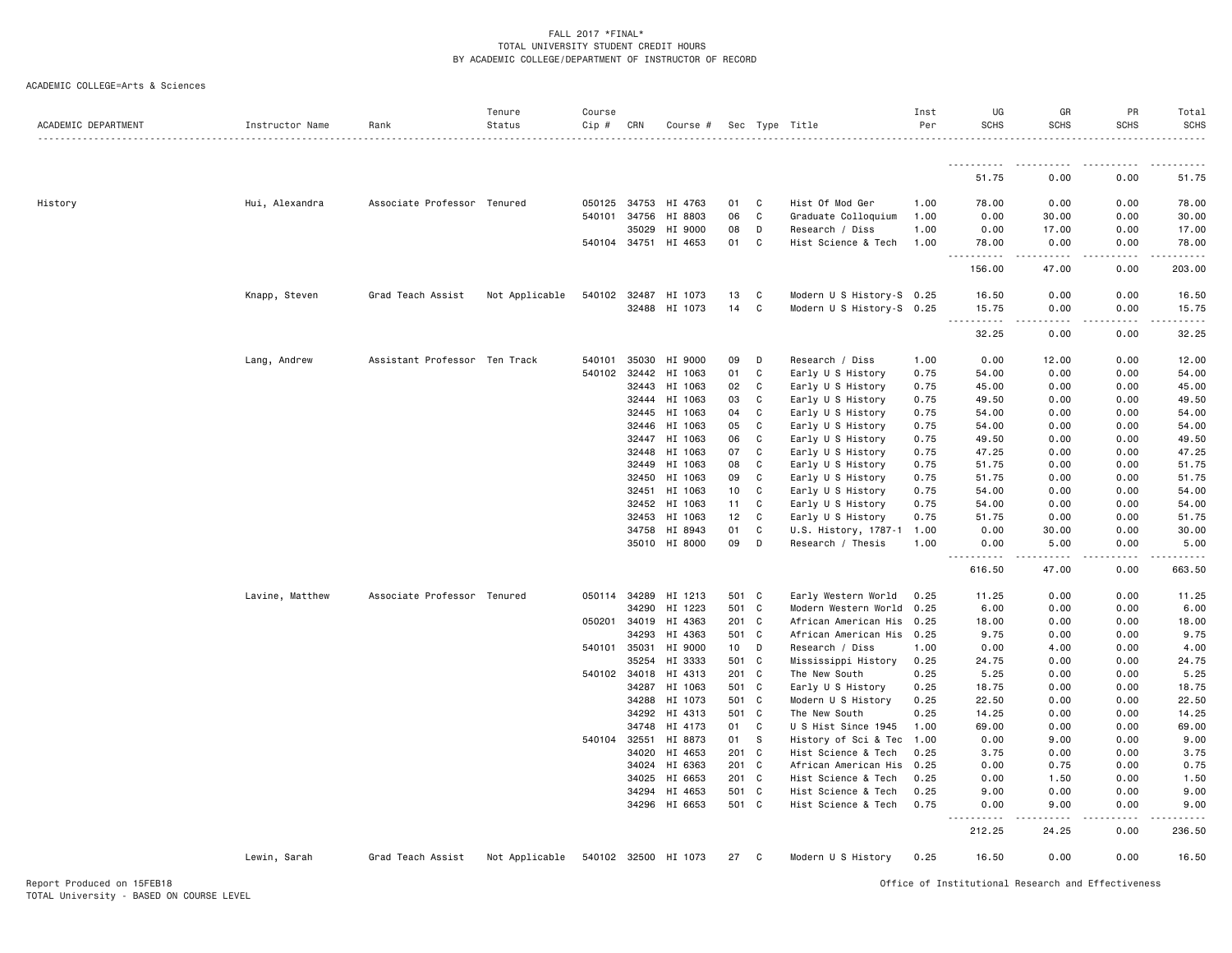| ACADEMIC DEPARTMENT | Instructor Name    | Rank                        | Tenure<br>Status | Course<br>Cip # | CRN   | Course #             |       |             | Sec Type Title            | Inst<br>Per | UG<br><b>SCHS</b>                                                                                                                                                              | GR<br><b>SCHS</b> | PR<br><b>SCHS</b>  | Total<br><b>SCHS</b> |
|---------------------|--------------------|-----------------------------|------------------|-----------------|-------|----------------------|-------|-------------|---------------------------|-------------|--------------------------------------------------------------------------------------------------------------------------------------------------------------------------------|-------------------|--------------------|----------------------|
| History             | Lewin, Sarah       | Grad Teach Assist           | Not Applicable   | 540102 34739    |       | HI 1073              | 39    | C           | Modern U S History        | 0.25        | 18.00                                                                                                                                                                          | 0.00              | 0.00               | 18.00                |
|                     |                    |                             |                  |                 |       | 34741 HI 1073        | 41    | C           | Modern U S History        | 0.25        | 15.75                                                                                                                                                                          | 0.00<br>.         | 0.00<br>.          | 15.75<br>.           |
|                     |                    |                             |                  |                 |       |                      |       |             |                           |             | 50.25                                                                                                                                                                          | 0.00              | 0.00               | 50.25                |
|                     | Livingston, Edward | Grad Teach Assist           | Not Applicable   | 540102 32505    |       | HI 1073              | 33    | C           | Modern U S History        | 0.25        | 18.75                                                                                                                                                                          | 0.00              | 0.00               | 18.75                |
|                     |                    |                             |                  |                 | 32506 | HI 1073              | 34    | $\mathbb C$ | Modern U S History        | 0.25        | 17.25                                                                                                                                                                          | 0.00              | 0.00               | 17.25                |
|                     |                    |                             |                  |                 |       | 34737 HI 1073        | 37    | C           | Modern U S History        | 0.25        | 15.75<br>.                                                                                                                                                                     | 0.00              | 0.00               | 15.75                |
|                     |                    |                             |                  |                 |       |                      |       |             |                           |             | 51.75                                                                                                                                                                          | 0.00              | 0.00               | 51.75                |
|                     | Marcus, Alan       | Professor                   | Tenured          | 260801          | 32553 | HI 8923              | 01    | s           | Historiog & His Meth      | 1.00        | 0.00                                                                                                                                                                           | 27.00             | 0.00               | 27.00                |
|                     |                    |                             |                  | 540101 35032    |       | HI 9000              | 11    | D           | Research / Diss           | 1.00        | 0.00                                                                                                                                                                           | 36.00             | 0.00               | 36.00                |
|                     |                    |                             |                  |                 | 36406 | HI 8803              | 09    | C           | Graduate Colloquium       | 1.00        | 0.00                                                                                                                                                                           | 15.00             | 0.00               | 15.00                |
|                     |                    |                             |                  |                 |       | 540102 35012 HI 8000 | 11    | D           | Research / Thesis         | 1.00        | 0.00<br><u>.</u>                                                                                                                                                               | 7.00<br>د د د د د | 0.00<br>.          | 7.00<br>.            |
|                     |                    |                             |                  |                 |       |                      |       |             |                           |             | 0.00                                                                                                                                                                           | 85.00             | 0.00               | 85.00                |
|                     | Marshall, Anne     | Associate Professor Tenured |                  | 540101          | 35033 | HI 9000              | 12    | D           | Research / Diss           | 1.00        | 0.00                                                                                                                                                                           | 13.00             | 0.00               | 13.00                |
|                     |                    |                             |                  |                 |       | 540102 35013 HI 8000 | 12    | D           | Research / Thesis         | 1.00        | 0.00                                                                                                                                                                           | 9.00              | 0.00               | 9.00                 |
|                     |                    |                             |                  |                 |       |                      |       |             |                           |             | $- - - - -$<br>$\sim$ $\sim$ $\sim$<br>0.00                                                                                                                                    | 22.00             | 0.00               | .<br>22.00           |
|                     | Mcclellan, Kayla   | Grad Teach Assist           | Not Applicable   | 540102 32456    |       | HI 1063              | 19    | C           | Early U S History         | 0.25        | 17.25                                                                                                                                                                          | 0.00              | 0.00               | 17.25                |
|                     |                    |                             |                  |                 | 32462 | HI 1063              | 25    | C           | Early U S History         | 0.25        | 18.75                                                                                                                                                                          | 0.00              | 0.00               | 18.75                |
|                     |                    |                             |                  |                 |       | 32464 HI 1063        | 27    | C           | Early U S History         | 0.25        | 15.75<br>.<br>$\sim$ $\sim$ $\sim$                                                                                                                                             | 0.00<br>.         | 0.00<br>. <b>.</b> | 15.75<br>.           |
|                     |                    |                             |                  |                 |       |                      |       |             |                           |             | 51.75                                                                                                                                                                          | 0.00              | 0.00               | 51.75                |
|                     | Montgomery, Jeremy | Grad Teach Assist           | Not Applicable   | 540102          | 32469 | HI 1063              | 32    | C           | Early U S History         | 0.25        | 17.25                                                                                                                                                                          | 0.00              | 0.00               | 17.25                |
|                     |                    |                             |                  |                 | 32470 | HI 1063              | 33    | C           | Early U S History         | 0.25        | 18.00                                                                                                                                                                          | 0.00              | 0.00               | 18.00                |
|                     |                    |                             |                  |                 |       | 32473 HI 1063        | 36    | C           | Early U S History         | 0.25        | 18.00<br>$\frac{1}{2} \left( \frac{1}{2} \right) \left( \frac{1}{2} \right) \left( \frac{1}{2} \right) \left( \frac{1}{2} \right) \left( \frac{1}{2} \right)$<br>$\sim$ $\sim$ | 0.00<br>.         | 0.00<br>.          | 18.00<br>.           |
|                     |                    |                             |                  |                 |       |                      |       |             |                           |             | 53.25                                                                                                                                                                          | 0.00              | 0.00               | 53.25                |
|                     | Moses, Emily       | Grad Teach Assist           | Not Applicable   | 540102 32468    |       | HI 1063              | 31    | C           | Early U S History         | 0.25        | 16.50                                                                                                                                                                          | 0.00              | 0.00               | 16.50                |
|                     |                    |                             |                  |                 | 34733 | HI 1063              | 37    | C           | Early U S History         | 0.25        | 15.75                                                                                                                                                                          | 0.00              | 0.00               | 15.75                |
|                     |                    |                             |                  |                 |       | 34734 HI 1063        | 38    | C           | Early U S History         | 0.25        | 16.50<br>$- - - - -$                                                                                                                                                           | 0.00              | 0.00               | 16.50                |
|                     |                    |                             |                  |                 |       |                      |       |             |                           |             | 48.75                                                                                                                                                                          | 0.00              | 0.00               | 48.75                |
|                     | Mosley, Kasey      | Grad Teach Assist           | Not Applicable   |                 |       | 540101 35254 HI 3333 | 501 C |             | Mississippi History       | 0.75        | 74.25<br>.                                                                                                                                                                     | 0.00              | 0.00               | 74.25                |
|                     |                    |                             |                  |                 |       |                      |       |             |                           |             | 74.25                                                                                                                                                                          | 0.00              | 0.00               | 74.25                |
|                     | Murphy, Michael    | Grad Teach Assist           | Not Applicable   | 540101          | 32508 | HI 1163              | 01    | C           | Wld Hst Before 1500       | 0.75        | 33.75                                                                                                                                                                          | 0.00              | 0.00               | 33.75                |
|                     |                    |                             |                  |                 | 32509 | HI 1163              | 02    | C           | Wld Hst Before 1500       | 0.75        | 27.00                                                                                                                                                                          | 0.00              | 0.00               | 27.00                |
|                     |                    |                             |                  |                 | 32510 | HI 1163              | 03    | C           | Wld Hst Before 1500       | 0.75        | 31.50                                                                                                                                                                          | 0.00              | 0.00               | 31.50                |
|                     |                    |                             |                  |                 | 32511 | HI 1163              | 04    | C           | Wld Hst Before 1500       | 0.75        | 29.25                                                                                                                                                                          | 0.00              | 0.00               | 29.25                |
|                     |                    |                             |                  |                 |       | 32512 HI 1163        | 05    | C           | Wld Hst Before 1500       | 0.75        | 42.75<br>.                                                                                                                                                                     | 0.00              | 0.00               | 42.75<br>.           |
|                     |                    |                             |                  |                 |       |                      |       |             |                           |             | 164.25                                                                                                                                                                         | 0.00              | 0.00               | 164.25               |
|                     | Neal, Kimberly     | Grad Teach Assist           | Not Applicable   |                 |       | 540102 32483 HI 1073 | 09    | C           | Modern U S History-S 0.25 |             | 16.50                                                                                                                                                                          | 0.00              | 0.00               | 16.50                |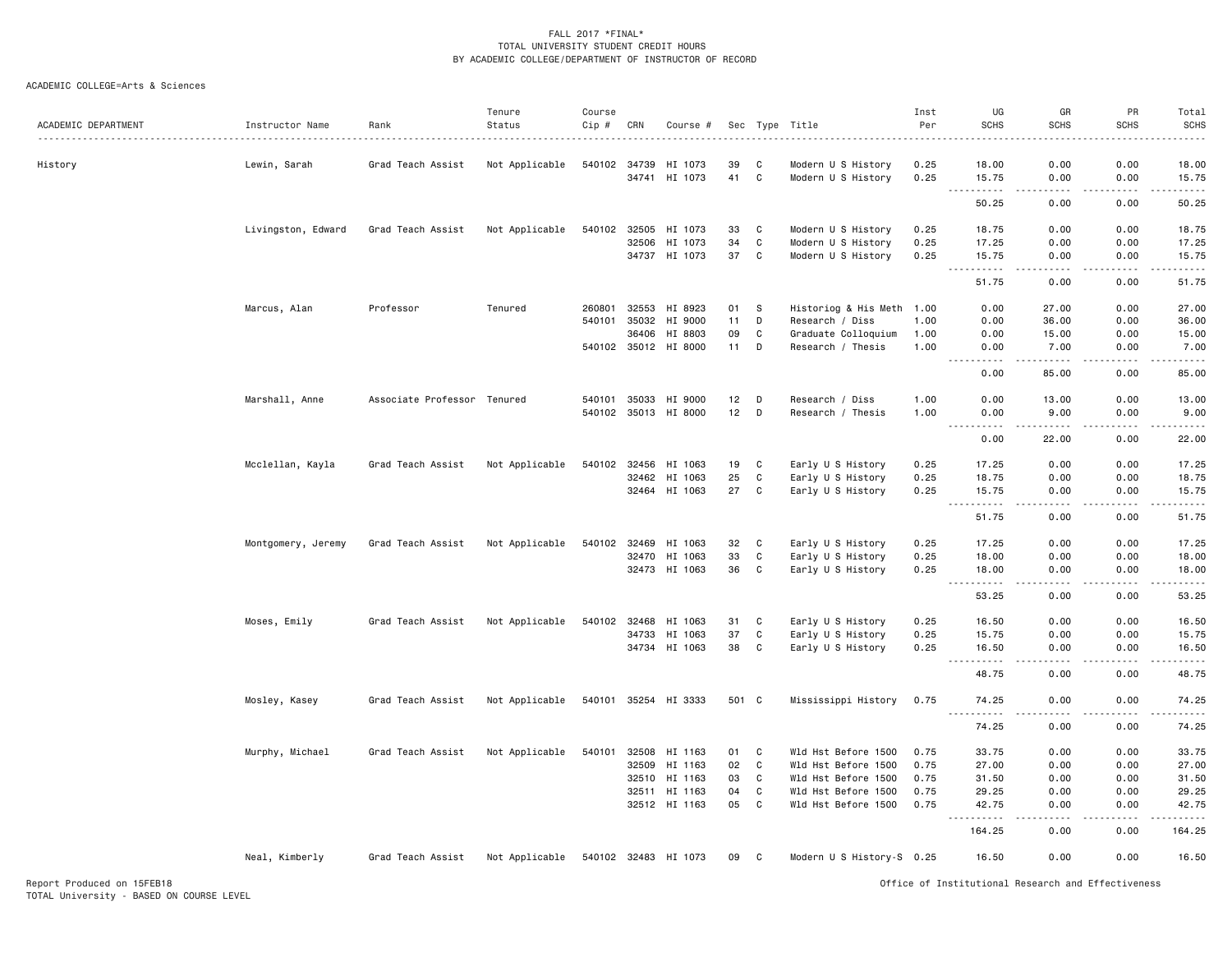| ACADEMIC DEPARTMENT | Instructor Name  | Rank                          | Tenure<br>Status | Course<br>Cip # | CRN          | Course #             |       |              | Sec Type Title            | Inst<br>Per | UG<br><b>SCHS</b>                  | GR<br><b>SCHS</b> | PR<br><b>SCHS</b> | Total<br><b>SCHS</b> |
|---------------------|------------------|-------------------------------|------------------|-----------------|--------------|----------------------|-------|--------------|---------------------------|-------------|------------------------------------|-------------------|-------------------|----------------------|
| History             | Neal, Kimberly   | Grad Teach Assist             | Not Applicable   |                 |              | 540102 32485 HI 1073 | 11 C  |              | Modern U S History-S 0.25 |             | 14.25                              | 0.00              | 0.00              | 14.25                |
|                     |                  |                               |                  |                 |              |                      |       |              |                           |             | <u>.</u><br>30.75                  | .<br>0.00         | 0.00              | .<br>30.75           |
|                     | Nelson, Kelli    | Grad Teach Assist             | Not Applicable   | 540102          | 32499        | HI 1073              | 25    | C            | Modern U S History        | 0.75        | 49.50                              | 0.00              | 0.00              | 49.50                |
|                     |                  |                               |                  |                 | 32500        | HI 1073              | 27    | C            | Modern U S History        | 0.75        | 49.50                              | 0.00              | 0.00              | 49.50                |
|                     |                  |                               |                  |                 | 32501        | HI 1073              | 29    | C            | Modern U S History        | 0.75        | 54.00                              | 0.00              | 0.00              | 54.00                |
|                     |                  |                               |                  |                 | 32502        | HI 1073              | 30    | C            | Modern U S History        | 0.75        | 51.75                              | 0.00              | 0.00              | 51.75                |
|                     |                  |                               |                  |                 | 32503        | HI 1073              | 31    | C            | Modern U S History        | 0.75        | 47.25                              | 0.00              | 0.00              | 47.25                |
|                     |                  |                               |                  |                 | 32504        | HI 1073              | 32    | C            | Modern U S History        | 0.75        | 56.25                              | 0.00              | 0.00              | 56.25                |
|                     |                  |                               |                  |                 | 32505        | HI 1073              | 33    | C            | Modern U S History        | 0.75        | 56.25                              | 0.00              | 0.00              | 56.25                |
|                     |                  |                               |                  |                 | 32506        | HI 1073              | 34    | C            | Modern U S History        | 0.75        | 51.75                              | 0.00              | 0.00              | 51.75                |
|                     |                  |                               |                  |                 | 34715        | HI 1073              | 26    | C            | Modern U S History        | 0.75        | 49.50                              | 0.00              | 0.00              | 49.50                |
|                     |                  |                               |                  |                 | 34736        | HI 1073              | 36    | $\mathbb{C}$ | Modern U S History        | 0.75        | 56.25                              | 0.00              | 0.00              | 56.25                |
|                     |                  |                               |                  |                 | 34737        | HI 1073              | 37    | C            | Modern U S History        | 0.75        | 47.25                              | 0.00              | 0.00              | 47.25                |
|                     |                  |                               |                  |                 | 34738        | HI 1073              | 38    | C            | Modern U S History        | 0.75        | 47.25                              | 0.00              | 0.00              | 47.25                |
|                     |                  |                               |                  |                 | 34739        | HI 1073              | 39    | C            | Modern U S History        | 0.75        | 54.00                              | 0.00              | 0.00              | 54.00                |
|                     |                  |                               |                  |                 | 34740        | HI 1073              | 40    | C            | Modern U S History        | 0.75        | 51.75                              | 0.00              | 0.00              | 51.75                |
|                     |                  |                               |                  |                 | 34741        | HI 1073              | 41    | C            | Modern U S History        | 0.75        | 47.25                              | 0.00              | 0.00              | 47.25                |
|                     |                  |                               |                  |                 |              | 34742 HI 1073        | 42    | C            | Modern U S History        | 0.75        | 36.00<br>.                         | 0.00<br>.         | 0.00<br>د د د د   | 36.00<br>.           |
|                     |                  |                               |                  |                 |              |                      |       |              |                           |             | 805.50                             | 0.00              | 0.00              | 805.50               |
|                     | Orsini, Davide   | Assistant Professor Ten Track |                  | 540101          | 32548        | HI 8803              | 05    | C            | Graduate Colloquium       | 1.00        | 0.00                               | 21.00             | 0.00              | 21.00                |
|                     |                  |                               |                  |                 |              | 540104 34725 HI 1013 | 01    | C            | History of Tech in S 1.00 |             | 30.00<br>$\sim$ $\sim$<br><u>.</u> | 0.00<br>.         | 0.00<br><b>.</b>  | 30.00<br>.           |
|                     |                  |                               |                  |                 |              |                      |       |              |                           |             | 30.00                              | 21.00             | 0.00              | 51.00                |
|                     | Osman, Julia     | Associate Professor Tenured   |                  | 050114          | 32516        | HI 1213              | 01    | C            | Early Western World       | 0.75        | 36.00                              | 0.00              | 0.00              | 36.00                |
|                     |                  |                               |                  |                 | 32517        | HI 1213              | 02    | C            | Early Western World       | 0.75        | 29.25                              | 0.00              | 0.00              | 29.25                |
|                     |                  |                               |                  |                 | 32518        | HI 1213              | 03    | C            | Early Western World       | 0.75        | 49.50                              | 0.00              | 0.00              | 49.50                |
|                     |                  |                               |                  |                 | 32519        | HI 1213              | 04    | C            | Early Western World       | 0.75        | 45.00                              | 0.00              | 0.00              | 45.00                |
|                     |                  |                               |                  |                 | 32520        | HI 1213              | 05    | C            | Early Western World       | 0.75        | 38.25                              | 0.00              | 0.00              | 38.25                |
|                     |                  |                               |                  |                 | 32521        | HI 1213              | 06    | $\mathtt{C}$ | Early Western World       | 0.75        | 22.50                              | 0.00              | 0.00              | 22.50                |
|                     |                  |                               |                  |                 |              | 450902 34757 HI 8893 | 01    | <b>S</b>     | History of ISIS           | 1.00        | 0.00                               | 27.00             | 0.00              | 27.00                |
|                     |                  |                               |                  |                 |              |                      |       |              |                           |             | .<br>220.50                        | .<br>27.00        | .<br>0.00         | .<br>247.50          |
|                     | Perkins, Preston | Lecturer                      | Non-Ten Track    |                 |              | 540101 34860 HI 4990 | 201 C |              | Special Topic In HI       | 1.00        | 27.00<br>$ -$                      | 0.00              | 0.00              | 27.00                |
|                     |                  |                               |                  |                 |              |                      |       |              |                           |             | 27.00                              | 0.00              | 0.00              | 27.00                |
|                     | Plyler, Larsen   | Grad Teach Assist             | Not Applicable   |                 | 540102 32447 | HI 1063              | 06    | $\mathbf{C}$ | Early U S History         | 0.25        | 16.50                              | 0.00              | 0.00              | 16.50                |
|                     |                  |                               |                  |                 | 32448        | HI 1063              | 07    | C            | Early U S History         | 0.25        | 15.75                              | 0.00              | 0.00              | 15.75                |
|                     |                  |                               |                  |                 | 32449        | HI 1063              | 08    | C            | Early U S History         | 0.25        | 17.25<br><u>.</u>                  | 0.00<br>.         | 0.00              | 17.25<br>.           |
|                     |                  |                               |                  |                 |              |                      |       |              |                           |             | 49.50                              | 0.00              | 0.00              | 49.50                |
|                     | Powell, Stephen  | Grad Teach Assist             | Not Applicable   |                 |              | 540102 32471 HI 1063 | 34    | C            | Early U S History         | 0.25        | 18.00                              | 0.00              | 0.00              | 18.00                |
|                     |                  |                               |                  |                 |              | 32472 HI 1063        | 35    | C            | Early U S History         | 0.25        | 18.00                              | 0.00              | 0.00              | 18.00                |
|                     |                  |                               |                  |                 |              |                      |       |              |                           |             | $\sim$ $\sim$<br>----<br>36.00     | 0.00              | 0.00              | 36.00                |
|                     | Rangel, Eduardo  | Grad Teach Assist             | Not Applicable   |                 |              | 050114 32516 HI 1213 | 01 C  |              | Early Western World 0.25  |             | 12.00                              | 0.00              | 0.00              | 12.00                |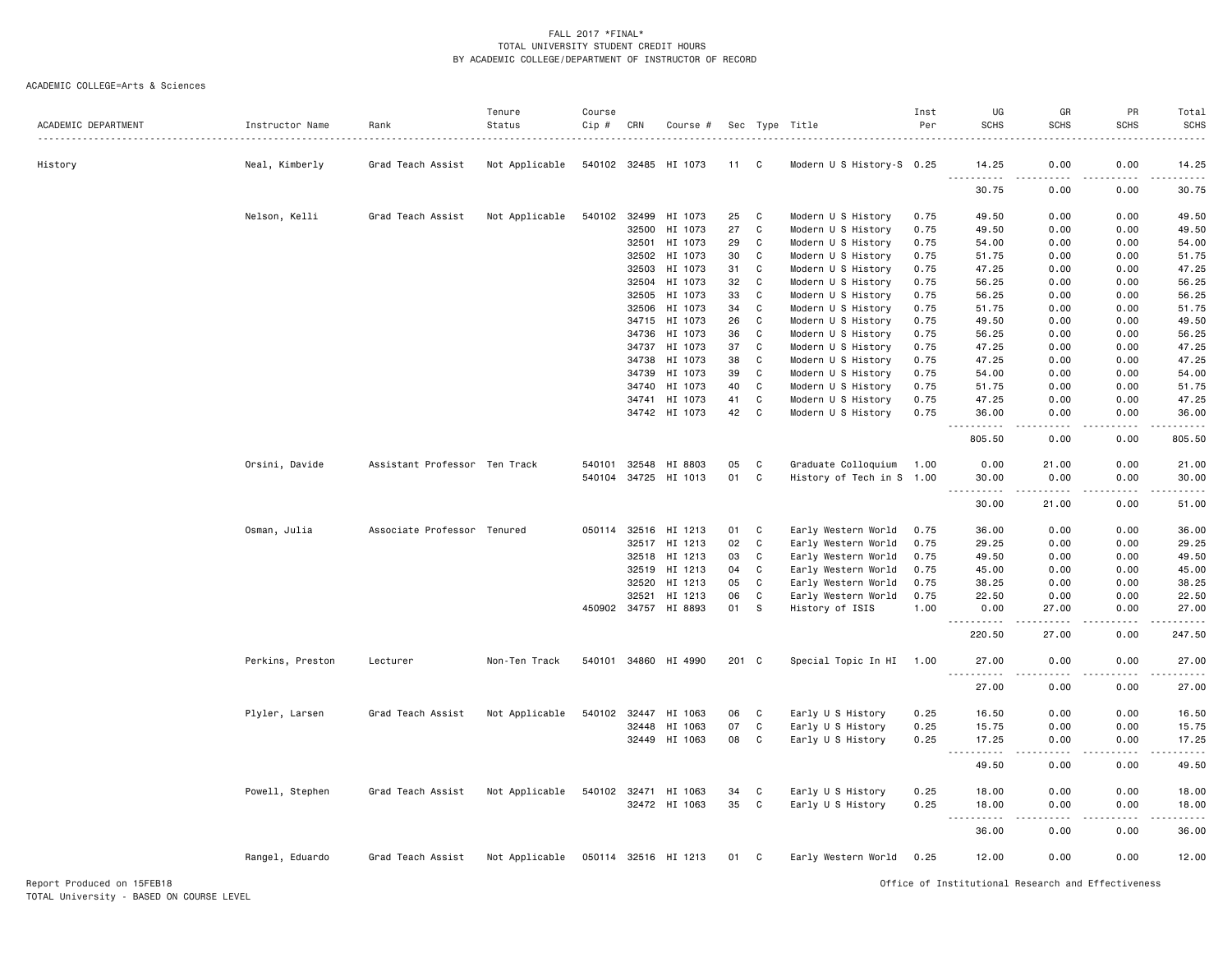| ACADEMIC DEPARTMENT | Instructor Name                        | Rank<br>.                     | Tenure<br>Status | Course<br>Cip # | CRN          | Course #             |       |    | Sec Type Title            | Inst<br>Per | UG<br><b>SCHS</b>           | GR<br><b>SCHS</b>   | PR<br><b>SCHS</b> | Total<br><b>SCHS</b>   |
|---------------------|----------------------------------------|-------------------------------|------------------|-----------------|--------------|----------------------|-------|----|---------------------------|-------------|-----------------------------|---------------------|-------------------|------------------------|
| History             | Rangel, Eduardo                        | Grad Teach Assist             | Not Applicable   | 050114 32518    |              | HI 1213              | 03    | C  | Early Western World       | 0.25        | 16.50                       | 0.00                | 0.00              | 16.50                  |
|                     |                                        |                               |                  |                 |              | 32520 HI 1213        | 05    | C  | Early Western World       | 0.25        | 12.75<br>.                  | 0.00<br>.           | 0.00<br>.         | 12.75<br>$- - - - - -$ |
|                     |                                        |                               |                  |                 |              |                      |       |    |                           |             | 41.25                       | 0.00                | 0.00              | 41.25                  |
|                     | Schmidt, Samantha                      | Grad Teach Assist             | Not Applicable   | 540102 32478    |              | HI 1073              | 04    | C  | Modern U S History-S 0.25 |             | 15.75                       | 0.00                | 0.00              | 15.75                  |
|                     |                                        |                               |                  |                 |              | 32482 HI 1073        | 08    | C  | Modern U S History-S 0.25 |             | 15.00<br>.                  | 0.00                | 0.00              | 15.00<br>.             |
|                     |                                        |                               |                  |                 |              |                      |       |    |                           |             | 30.75                       | 0.00                | 0.00              | 30.75                  |
|                     | Scott, John                            | Grad Teach Assist             | Not Applicable   |                 |              | 540102 32492 HI 1073 | 18    | C  | Modern U S History-S 0.25 |             | 15.00                       | 0.00                | 0.00              | 15.00                  |
|                     |                                        |                               |                  |                 |              | 32493 HI 1073        | 19    | C  | Modern U S History-S 0.25 |             | 17.25<br><u>.</u>           | 0.00<br>.           | 0.00<br>.         | 17.25<br>.             |
|                     |                                        |                               |                  |                 |              |                      |       |    |                           |             | 32.25                       | 0.00                | 0.00              | 32.25                  |
|                     | Sniezek, Christopher Grad Teach Assist |                               | Not Applicable   |                 |              | 540102 32479 HI 1073 | 05    | C  | Modern U S History-S 0.25 |             | 17.25                       | 0.00                | 0.00              | 17.25                  |
|                     |                                        |                               |                  |                 |              | 32481 HI 1073        | 07    | C  | Modern U S History-S 0.25 |             | 15.75<br>$- - - - -$        | 0.00                | 0.00              | 15.75<br>.             |
|                     |                                        |                               |                  |                 |              |                      |       |    |                           |             | 33.00                       | 0.00                | 0.00              | 33.00                  |
|                     | Snyder, Christopher Non-Faculty        |                               | Tenured          |                 | 240101 32557 | HON 1081             | 01    | -S | Honors Forum I            | 1.00        | 57.00                       | 0.00                | 0.00              | 57.00                  |
|                     |                                        |                               |                  |                 | 32558        | HON 1091             | 01    | s  | Honors Forum II           | 1.00        | 4.00                        | 0.00                | 0.00              | 4.00                   |
|                     |                                        |                               |                  |                 | 32566        | HON 2091             | 01    | s  | Honors Forum IV           | 1.00        | 1.00                        | 0.00                | 0.00              | 1.00                   |
|                     |                                        |                               |                  |                 | 32567        | HON 3183             | H01 S |    | Honors Seminar - Hum 1.00 |             | 24.00<br>. <b>.</b>         | 0.00<br>.           | 0.00<br>.         | 24.00<br>.             |
|                     |                                        |                               |                  |                 |              |                      |       |    |                           |             | 86.00                       | 0.00                | 0.00              | 86.00                  |
|                     | Thomas, Tommy                          | Grad Teach Assist             | Not Applicable   |                 |              | 050114 34290 HI 1223 | 501 C |    | Modern Western World 0.75 |             | 18.00<br><u>.</u>           | 0.00<br>.           | 0.00<br>-----     | 18.00<br>.             |
|                     |                                        |                               |                  |                 |              |                      |       |    |                           |             | 18.00                       | 0.00                | 0.00              | 18.00                  |
|                     | Thompson, Courtney                     | Assistant Professor Ten Track |                  |                 |              | 540101 32547 HI 8803 | 04    | C  | Graduate Colloquium       | 1.00        | 0.00                        | 27.00               | 0.00              | 27.00                  |
|                     |                                        |                               |                  |                 | 540104 34723 | HI 1003              | 01    | C  | Hist. Sci. in Six Id 1.00 |             | 12.00<br>.                  | 0.00<br>$- - - - -$ | 0.00              | 12.00<br>. <b>.</b>    |
|                     |                                        |                               |                  |                 |              |                      |       |    |                           |             | 12.00                       | 27.00               | 0.00              | 39.00                  |
|                     | Timmerman, Nicholas                    | Lecturer                      | Non-Ten Track    |                 | 050114 34289 | HI 1213              | 501 C |    | Early Western World       | 0.75        | 33.75                       | 0.00                | 0.00              | 33.75                  |
|                     |                                        |                               |                  |                 | 050201 34019 | HI 4363              | 201 C |    | African American His 0.75 |             | 54.00                       | 0.00                | 0.00              | 54.00                  |
|                     |                                        |                               |                  |                 | 34293        | HI 4363              | 501 C |    | African American His      | 0.75        | 29.25                       | 0.00                | 0.00              | 29.25                  |
|                     |                                        |                               |                  |                 |              | 540104 34024 HI 6363 | 201 C |    | Afro-Am History & Cu 0.75 |             | 0.00<br>الأنابات المالية ال | 2.25                | 0.00<br>.         | 2.25                   |
|                     |                                        |                               |                  |                 |              |                      |       |    |                           |             | 117.00                      | 2.25                | 0.00              | 119.25                 |
|                     | Traylor, Nancy                         | Grad Teach Assist             | Not Applicable   | 540104 34020    |              | HI 4653              | 201 C |    | Hist Science & Tech       | 0.75        | 11.25                       | 0.00                | 0.00              | 11.25                  |
|                     |                                        |                               |                  |                 | 34025        | HI 6653              | 201 C |    | Hist Science & Tech       | 0.75        | 0.00                        | 4.50                | 0.00              | 4.50                   |
|                     |                                        |                               |                  |                 | 34294        | HI 4653              | 501 C |    | Hist Science & Tech       | 0.75        | 27.00                       | 0.00                | 0.00              | 27.00                  |
|                     |                                        |                               |                  |                 |              | 34296 HI 6653        | 501 C |    | Hist Science & Tech       | 0.25        | 0.00<br><u>.</u>            | 3.00<br>.           | 0.00<br>.         | 3.00<br>.              |
|                     |                                        |                               |                  |                 |              |                      |       |    |                           |             | 38.25                       | 7.50                | 0.00              | 45.75                  |
|                     | Trzaskowski, Niklas                    | Grad Teach Assist             | Not Applicable   |                 |              | 540102 32503 HI 1073 | 31 C  |    | Modern U S History        | 0.25        | 15.75                       | 0.00                | 0.00              | 15.75                  |
|                     |                                        |                               |                  |                 | 34738        | HI 1073              | 38    | C  | Modern U S History        | 0.25        | 15.75                       | 0.00                | 0.00              | 15.75                  |
|                     |                                        |                               |                  |                 |              | 34740 HI 1073        | 40    | C  | Modern U S History        | 0.25        | 17.25                       | 0.00                | 0.00              | 17.25                  |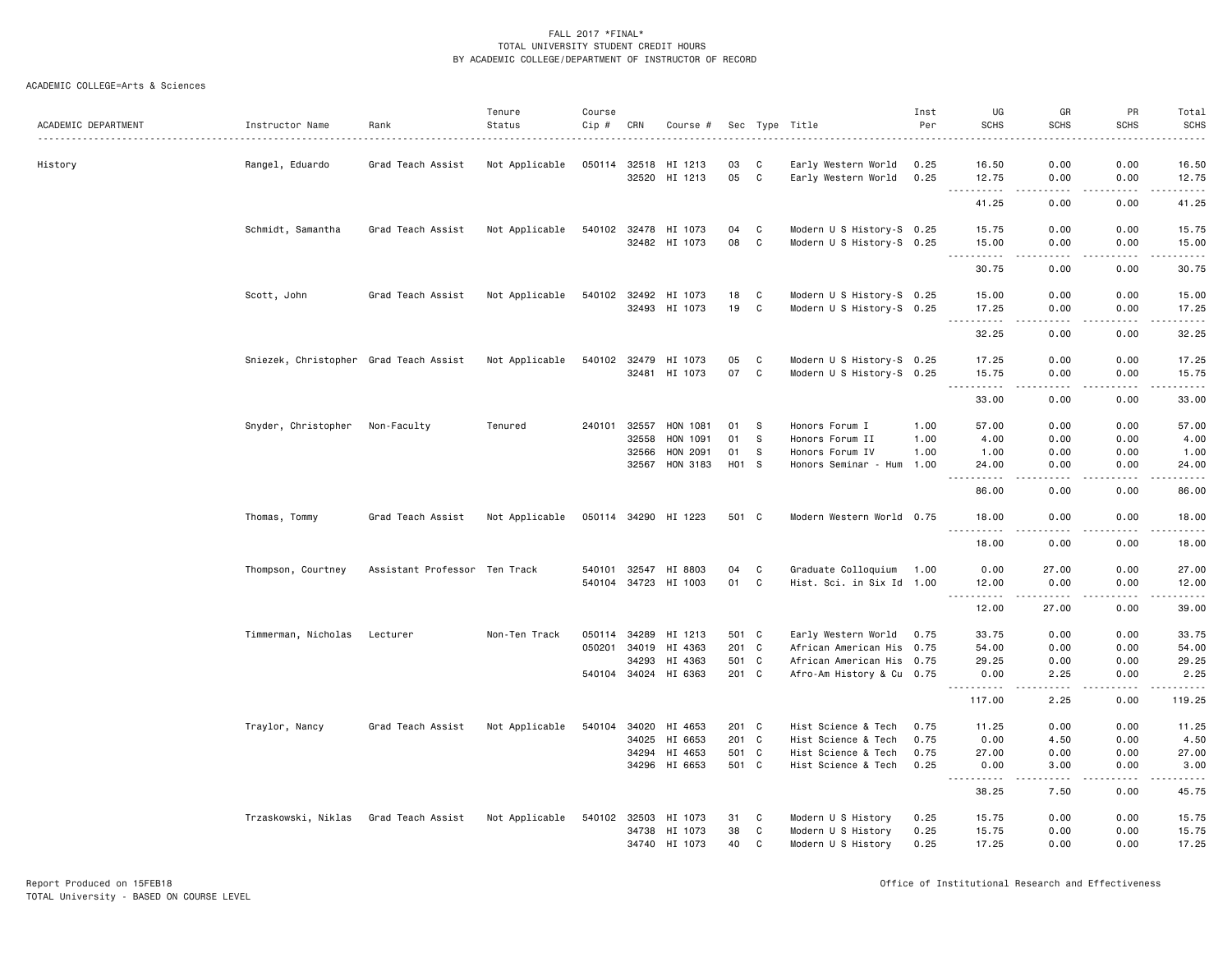| ACADEMIC DEPARTMENT                               | Instructor Name | Rank              | Tenure<br>Status | Course<br>Cip # | CRN   | Course #             |       |                | Sec Type Title            | Inst<br>Per | UG<br><b>SCHS</b>     | GR<br><b>SCHS</b>                                                                                                                      | PR<br><b>SCHS</b>  | Total<br><b>SCHS</b>  |
|---------------------------------------------------|-----------------|-------------------|------------------|-----------------|-------|----------------------|-------|----------------|---------------------------|-------------|-----------------------|----------------------------------------------------------------------------------------------------------------------------------------|--------------------|-----------------------|
|                                                   |                 |                   |                  |                 |       |                      |       |                |                           |             | -----------           | $\cdots$                                                                                                                               |                    |                       |
|                                                   |                 |                   |                  |                 |       |                      |       |                |                           |             | 48.75                 | 0.00                                                                                                                                   | 0.00               | 48.75                 |
| History                                           | Verhayden, John | Grad Teach Assist | Not Applicable   |                 |       | 540102 32490 HI 1073 | 16    | <b>C</b>       | Modern U S History-S 0.25 |             | 17.25                 | 0.00                                                                                                                                   | 0.00               | 17.25                 |
|                                                   |                 |                   |                  |                 |       | 32494 HI 1073        | 20    | C              | Modern U S History-S 0.25 |             | 15.00<br>-----------  | 0.00<br>$\frac{1}{2} \left( \frac{1}{2} \right) \left( \frac{1}{2} \right) \left( \frac{1}{2} \right) \left( \frac{1}{2} \right)$<br>. | 0.00<br>.          | 15.00<br>.            |
|                                                   |                 |                   |                  |                 |       |                      |       |                |                           |             | 32.25                 | 0.00                                                                                                                                   | 0.00               | 32.25                 |
|                                                   | Ward, Jason     | Professor         | Tenured          | 430304          |       | 34750 HI 4493        | 01    | C              | Terrorism in America 1.00 |             | 69.00                 | 0.00                                                                                                                                   | 0.00               | 69.00                 |
|                                                   |                 |                   |                  | 540101          | 32545 | HI 8803              | 02    | C <sub>c</sub> | Graduate Colloquium       | 1.00        | 0.00                  | 30.00                                                                                                                                  | 0.00               | 30.00                 |
|                                                   |                 |                   |                  |                 |       | 35039 HI 9000        | 18    | D              | Research / Diss           | 1.00        | 0.00<br>.             | 17.00<br>.                                                                                                                             | 0.00<br>.          | 17.00<br>------       |
|                                                   |                 |                   |                  |                 |       |                      |       |                |                           |             | 69.00                 | 47.00                                                                                                                                  | 0.00               | 116.00                |
|                                                   | Wooley, Scott   | Grad Teach Assist | Not Applicable   | 540102          | 32480 | HI 1073              | 06    | C              | Modern U S History-S 0.25 |             | 16.50                 | 0.00                                                                                                                                   | 0.00               | 16.50                 |
|                                                   |                 |                   |                  |                 |       | 32484 HI 1073        | 10    | C.             | Modern U S History-S 0.25 |             | 15.00<br>.            | 0.00<br>. <b>.</b> .                                                                                                                   | 0.00               | 15.00<br>.            |
|                                                   |                 |                   |                  |                 |       |                      |       |                |                           |             | 31.50                 | 0.00                                                                                                                                   | 0.00               | 31.50                 |
|                                                   | Wu, Shu-hui     | Professor         | Tenured          |                 |       | 050104 34745 HI 1313 | 01    | C              | East Asian Civ to 13 1.00 |             | 48.00                 | 0.00                                                                                                                                   | 0.00               | 48.00                 |
|                                                   |                 |                   |                  |                 |       | 34746 HI 1313        | 02    | $\mathbf{C}$   | East Asian Civ to 13 1.00 |             | 75.00                 | 0.00                                                                                                                                   | 0.00               | 75.00                 |
|                                                   |                 |                   |                  |                 |       | 050299 34754 HI 4903 | 01    | C              | The Far East              | 1.00        | 27.00                 | 0.00                                                                                                                                   | 0.00               | 27.00                 |
|                                                   |                 |                   |                  |                 |       | 34755 HI 6903        | 01    | C              | The Far East              | 1.00        | 0.00<br>----          | 3.00                                                                                                                                   | 0.00               | 3.00                  |
|                                                   |                 |                   |                  |                 |       |                      |       |                |                           |             | 150.00                | 3.00                                                                                                                                   | 0.00               | 153.00                |
|                                                   | Zinsou, Cameron | Grad Teach Assist | Not Applicable   |                 |       | 540102 34018 HI 4313 | 201 C |                | The New South             | 0.75        | 15.75                 | 0.00                                                                                                                                   | 0.00               | 15.75                 |
|                                                   |                 |                   |                  |                 |       | 34292 HI 4313        | 501 C |                | The New South             | 0.75        | 42.75<br>.            | 0.00                                                                                                                                   | 0.00               | 42.75                 |
|                                                   |                 |                   |                  |                 |       |                      |       |                |                           |             | 58.50                 | 0.00                                                                                                                                   | 0.00               | 58.50                 |
| ======================================<br>History |                 |                   |                  |                 |       |                      |       |                |                           |             | ==========<br>7466.00 | eessesses<br>666.00                                                                                                                    | ==========<br>0.00 | ==========<br>8132.00 |
| ----------------------------------                |                 |                   |                  |                 |       |                      |       |                |                           |             |                       |                                                                                                                                        |                    |                       |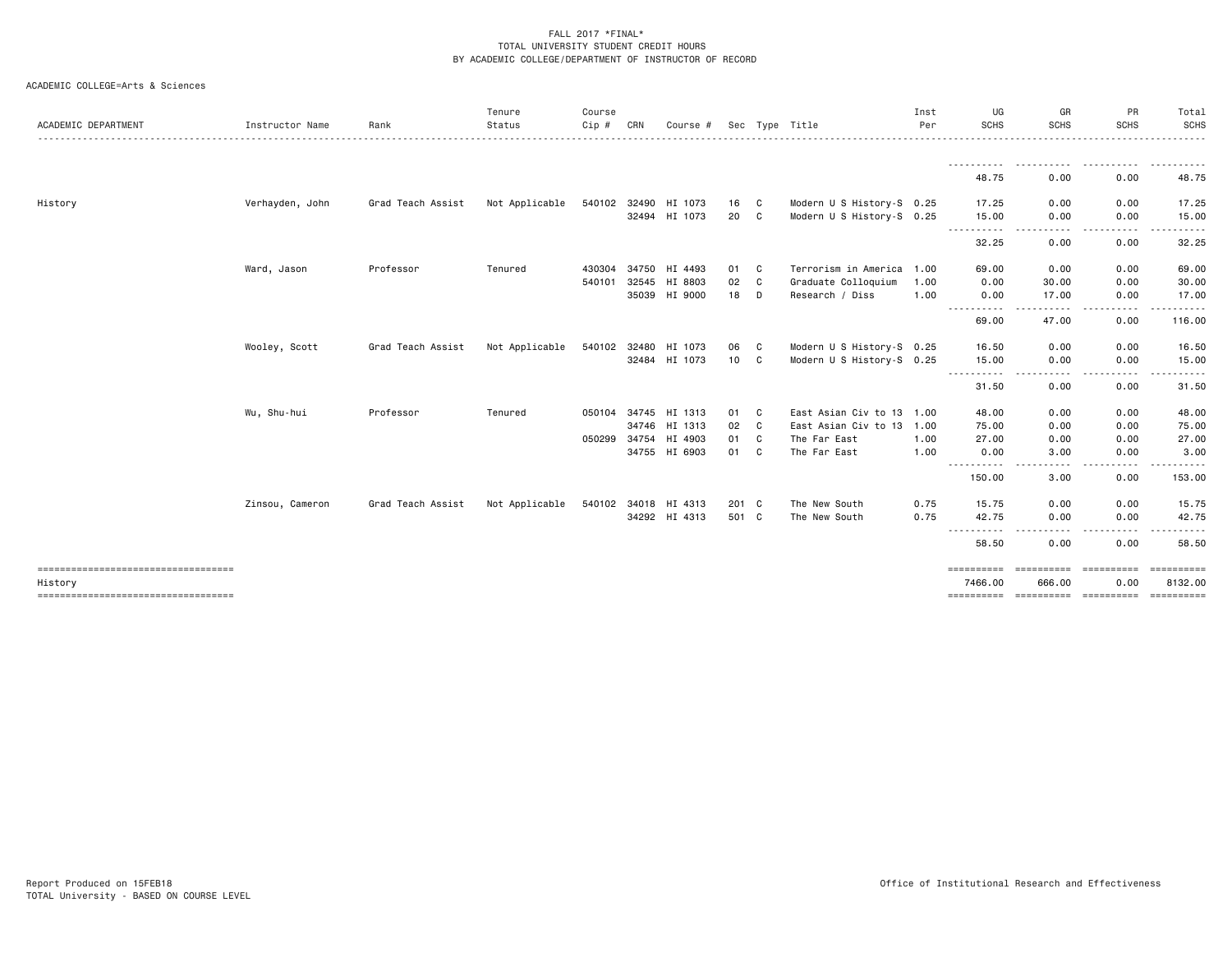| ACADEMIC DEPARTMENT      | Instructor Name   | Rank                                                   | Tenure<br>Status | Course<br>Cip # | CRN            | Course #           |             |                   | Sec Type Title                                         | Inst<br>Per  | UG<br><b>SCHS</b>        | GR<br><b>SCHS</b> | PR<br><b>SCHS</b> | Total<br><b>SCHS</b><br>. |
|--------------------------|-------------------|--------------------------------------------------------|------------------|-----------------|----------------|--------------------|-------------|-------------------|--------------------------------------------------------|--------------|--------------------------|-------------------|-------------------|---------------------------|
|                          |                   |                                                        |                  |                 | 270102 32898   |                    |             |                   |                                                        |              |                          | 0.00              | 0.00              | 126.00                    |
| Mathematics & Statistics |                   | Ballamoole, Snehalat Clinical Assist Pro Non-Ten Track |                  |                 | 32899          | MA 3113<br>MA 3113 | 01<br>02    | C<br>$\mathbf{C}$ | Intro Linear Algebra 1.00<br>Intro Linear Algebra 1.00 |              | 126.00<br>144.00         | 0.00              | 0.00              | 144.00                    |
|                          |                   |                                                        |                  |                 | 32902          | MA 3113            | 05          | C                 | Intro Linear Algebra 1.00                              |              | 144.00                   | 0.00              | 0.00              | 144.00                    |
|                          |                   |                                                        |                  |                 | 32904          | MA 3113            | 07          | C                 | Intro Linear Algebra 1.00                              |              | 135.00                   | 0.00              | 0.00              | 135.00                    |
|                          |                   |                                                        |                  |                 |                |                    |             |                   |                                                        |              | 549.00                   | 0.00              | 0.00              | 549.00                    |
|                          | Banik, Robert     | Instructor                                             | Non-Ten Track    | 270101          | 32845          | MA 1713            | 01          | C                 | Calculus I -SI                                         | 0.05         | 22.80                    | 0.00              | 0.00              | 22.80                     |
|                          |                   |                                                        |                  |                 | 32846          | MA 1713            | 02          | C                 | Calculus I - SI                                        | 1.00         | 348.00                   | 0.00              | 0.00              | 348.00                    |
|                          |                   |                                                        |                  |                 | 32847          | MA 1713            | 03          | C                 | Calculus I-SI                                          | 0.05         | 22.05                    | 0.00              | 0.00              | 22.05                     |
|                          |                   |                                                        |                  |                 | 32848          | MA 1713            | 04          | C                 | Calculus I-SI                                          | 0.05         | 8.10                     | 0.00              | 0.00              | 8.10                      |
|                          |                   |                                                        |                  |                 | 32849          | MA 1713            | 05          | C                 | Calculus I-SI                                          | 0.05         | 9.60                     | 0.00              | 0.00              | 9.60                      |
|                          |                   |                                                        |                  |                 | 32850          | MA 1713            | 06          | C                 | Calculus I-SI                                          | 0.05         | 9.60                     | 0.00              | 0.00              | 9.60                      |
|                          |                   |                                                        |                  |                 | 32851          | MA 1713            | 07          | C                 | Calculus I-SI                                          | 0.05         | 8.55                     | 0.00              | 0.00              | 8.55                      |
|                          |                   |                                                        |                  |                 | 32852          | MA 1713            | 08          | C                 | Calculus I -SI                                         | 0.05         | 10.05                    | 0.00              | 0.00              | 10.05                     |
|                          |                   |                                                        |                  |                 | 32853          | MA 1713            | 09          | C                 | Calculus I-SI                                          | 0.05         | 16.65                    | 0.00              | 0.00              | 16.65                     |
|                          |                   |                                                        |                  |                 | 32883          | MA 2733            | 01          | C                 | Calculus III                                           | 1.00         | 486.00                   | 0.00              | 0.00              | 486.00                    |
|                          |                   |                                                        |                  |                 | 32884          | MA 2733            | 02          | C                 | Calculus III                                           | 1.00         | 474.00                   | 0.00              | 0.00              | 474.00                    |
|                          |                   |                                                        |                  |                 |                | 32913 MA 3253      | 01          | C                 | Diff Equations                                         | 1.00         | 132.00<br>$  -$<br>----- | 0.00              | 0.00              | 132.00<br>.               |
|                          |                   |                                                        |                  |                 |                |                    |             |                   |                                                        |              | 1547.40                  | 0.00              | 0.00              | 1547.40                   |
|                          | Barber, Rachel    | Grad Teach Assist                                      | Not Applicable   | 270101          | 32835          | MA 1613            | 01          | C                 | Cal Bus & Life Sc I                                    | 0.95         | 116.85                   | 0.00              | 0.00              | 116.85                    |
|                          |                   |                                                        |                  |                 |                | 32842 MA 1613      | 08          | C                 | Cal Bus & Life Sc I                                    | 0.95         | 108.30                   | 0.00              | 0.00              | 108.30                    |
|                          |                   |                                                        |                  |                 |                |                    |             |                   |                                                        |              | .<br>$ -$<br>225.15      | .<br>0.00         | .<br>0.00         | .<br>225.15               |
|                          | Beckman, Jennifer | Instructor                                             | Non-Ten Track    | 270501          | 32910          | MA 3123            | 02          | B                 | Intro to Stat. Inf                                     | 1.00         | 90.00                    | 0.00              | 0.00              | 90.00                     |
|                          |                   |                                                        |                  |                 | 32911          | MA 3123            | 03          | B                 | Intro to Stat. Inf                                     | 1.00         | 75.00                    | 0.00              | 0.00              | 75.00                     |
|                          |                   |                                                        |                  |                 | 33779          | ST 3123            | 02          | B                 | Intro to Stat. Inf.                                    | 1.00         | 45.00                    | 0.00              | 0.00              | 45.00                     |
|                          |                   |                                                        |                  |                 | 33780          | ST 3123            | 03          | B                 | Intro to Stat. Inf.                                    | 1.00         | 57.00                    | 0.00              | 0.00              | 57.00                     |
|                          |                   |                                                        |                  |                 | 36256          | MA 2113            | 19          | В                 | Intro to Stats                                         | 0.95         | 11.40                    | 0.00              | 0.00              | 11.40                     |
|                          |                   |                                                        |                  |                 |                | 36257 ST 2113      | 19          | B                 | Intro to Stats                                         | 0.95         | 71.25                    | 0.00              | 0.00              | 71.25                     |
|                          |                   |                                                        |                  |                 | 36258          | MA 2113            | 20          | B                 | Intro to Stats                                         | 0.95         | 31.35                    | 0.00              | 0.00              | 31.35                     |
|                          |                   |                                                        |                  |                 | 36259          | ST 2113            | 20          | B                 | Intro to Stats                                         | 0.95         | 51.30                    | 0.00              | 0.00              | 51.30                     |
|                          |                   |                                                        |                  |                 | 36364          | ST 3123            | 501         | B                 | Intro to Stat. Inf.                                    | 1.00         | 15.00                    | 0.00              | 0.00              | 15.00                     |
|                          |                   |                                                        |                  |                 | 36365          | MA 3123            | 04          | B                 | Intro to Stat. Inf                                     | 1.00         | 60.00                    | 0.00              | 0.00              | 60.00                     |
|                          |                   |                                                        |                  |                 | 36366<br>36371 | ST 3123<br>MA 3123 | 04<br>501 B | B                 | Intro to Stat. Inf.<br>Intro to Stat. Inf              | 1.00<br>1.00 | 66.00<br>27.00           | 0.00<br>0.00      | 0.00<br>0.00      | 66.00<br>27.00            |
|                          |                   |                                                        |                  |                 |                |                    |             |                   |                                                        |              | .<br>600.30              | .<br>0.00         | .<br>0.00         | .<br>600.30               |
|                          |                   |                                                        |                  |                 |                |                    |             |                   |                                                        |              |                          |                   |                   |                           |
|                          | Calvert, Velinda  | Clinical Assist Pro Non-Ten Track                      |                  | 270102          | 32900          | MA 3113            | 03<br>06    | C<br>C            | Intro Linear Algebra 1.00<br>Intro Linear Algebra 1.00 |              | 132.00                   | 0.00<br>0.00      | 0.00              | 132.00                    |
|                          |                   |                                                        |                  |                 | 32903<br>32905 | MA 3113<br>MA 3113 | 09          | C                 | Intro Linear Algebra 1.00                              |              | 144.00<br>144.00         | 0.00              | 0.00<br>0.00      | 144.00<br>144.00          |
|                          |                   |                                                        |                  |                 | 32906          | MA 3113            | 08          | $\mathtt{C}$      | Intro Linear Algebra 1.00                              |              | 144.00                   | 0.00              | 0.00              | 144.00                    |
|                          |                   |                                                        |                  |                 | 32907          | MA 3113            | 10          | C                 | Intro Linear Algebra 1.00                              |              | 129.00                   | 0.00              | 0.00              | 129.00                    |
|                          |                   |                                                        |                  |                 |                |                    |             |                   |                                                        |              | .<br>693.00              | ----<br>0.00      | .<br>0.00         | <u>.</u><br>693.00        |
|                          | Chumnaul, Jularat | Grad Teach Assist                                      | Not Applicable   | 270501          | 32869          | MA 2113            | 05          | В                 | Intro to Stats                                         | 0.05         | 1.20                     | 0.00              | 0.00              | 1.20                      |
|                          |                   |                                                        |                  |                 | 32877          | MA 2113            | 13          | B                 | Intro to Stats                                         | 0.05         | 1.50                     | 0.00              | 0.00              | 1.50                      |
|                          |                   |                                                        |                  |                 |                | 33763 ST 2113      | 05          | B                 | Intro to Stats                                         | 0.05         | 3.45                     | 0.00              | 0.00              | 3.45                      |
|                          |                   |                                                        |                  |                 | 33771          | ST 2113            | 13          | B                 | Intro to Stats                                         | 0.05         | 2.55                     | 0.00              | 0.00              | 2.55                      |
|                          |                   |                                                        |                  |                 |                |                    |             |                   |                                                        |              |                          |                   |                   |                           |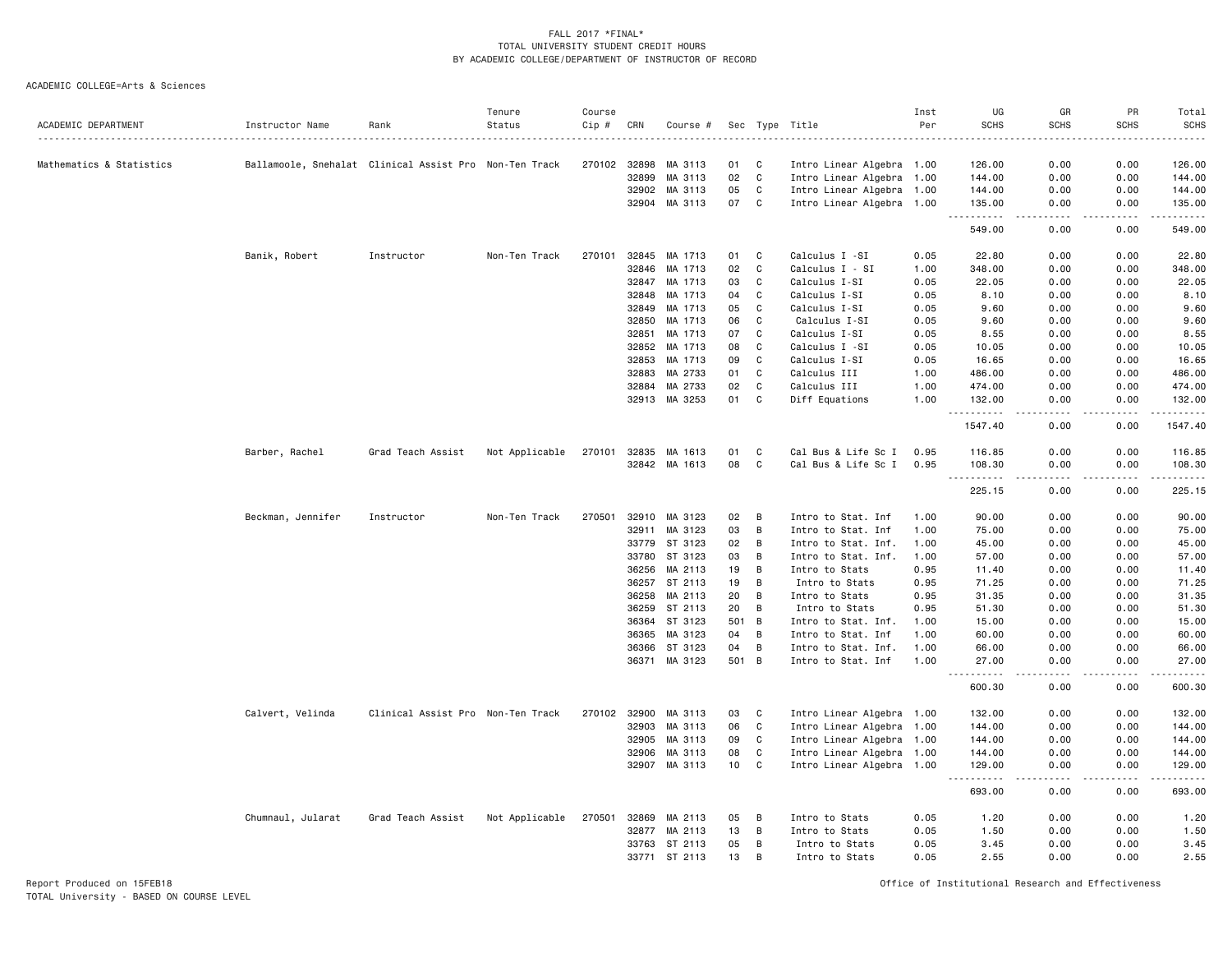| ACADEMIC DEPARTMENT      | Instructor Name    | Rank                        | Tenure<br>Status | Course<br>Cip # | CRN            | Course #             |                 |                | Sec Type Title                              | Inst<br>Per | UG<br><b>SCHS</b>   | GR<br><b>SCHS</b>                                                                                                                                             | PR<br><b>SCHS</b> | Total<br><b>SCHS</b>                                                                                                                                           |
|--------------------------|--------------------|-----------------------------|------------------|-----------------|----------------|----------------------|-----------------|----------------|---------------------------------------------|-------------|---------------------|---------------------------------------------------------------------------------------------------------------------------------------------------------------|-------------------|----------------------------------------------------------------------------------------------------------------------------------------------------------------|
|                          |                    |                             |                  |                 |                |                      |                 |                |                                             |             |                     |                                                                                                                                                               |                   |                                                                                                                                                                |
|                          |                    |                             |                  |                 |                |                      |                 |                |                                             |             | 8.70                | 0.00                                                                                                                                                          | 0.00              | 8.70                                                                                                                                                           |
| Mathematics & Statistics | Damircheli, Davood | Grad Teach Assist           | Not Applicable   |                 |                | 270101 32836 MA 1613 | 02              | $\mathbf{C}$   | Cal Bus & Life Sc I                         | 0.95        | 102.60<br>$ -$<br>. | 0.00                                                                                                                                                          | 0.00<br>.         | 102.60<br>$\frac{1}{2} \left( \frac{1}{2} \right) \left( \frac{1}{2} \right) \left( \frac{1}{2} \right) \left( \frac{1}{2} \right) \left( \frac{1}{2} \right)$ |
|                          |                    |                             |                  |                 |                |                      |                 |                |                                             |             | 102.60              | 0.00                                                                                                                                                          | 0.00              | 102.60                                                                                                                                                         |
|                          | Daniels, Diane     | Non-Faculty                 | Not Applicable   | 131099          | 32728          | LSK 0023             | 02              | - L            | Dev Studies Lab                             | 1.00        | 21.00               | 0.00                                                                                                                                                          | 0.00              | 21.00                                                                                                                                                          |
|                          |                    |                             |                  | 521003          | 32259          | FYE 1001             | F09             | $\mathbf{C}$   | First Year Experienc 1.00                   |             | 17.00               | 0.00                                                                                                                                                          | 0.00              | 17.00                                                                                                                                                          |
|                          |                    |                             |                  |                 | 32260          | FYE 1001             | F <sub>10</sub> | C <sub>1</sub> | First Year Experienc 1.00                   |             | 9.00<br><u>.</u>    | 0.00<br>.                                                                                                                                                     | 0.00<br>.         | 9.00<br>.                                                                                                                                                      |
|                          |                    |                             |                  |                 |                |                      |                 |                |                                             |             | 47.00               | 0.00                                                                                                                                                          | 0.00              | 47.00                                                                                                                                                          |
|                          | Dobson, Edward     | Professor                   | Tenured          | 270101          | 36028          | MA 7000              | 01              | $\mathbf{I}$   | Directed Indiv Study 1.00                   |             | 0.00                | 3.00                                                                                                                                                          | 0.00              | 3.00                                                                                                                                                           |
|                          |                    |                             |                  |                 | 36834          | MA 4000              | 03              | $\mathbf I$    | Directed Indiv Study 1.00                   |             | 3.00                | 0.00                                                                                                                                                          | 0.00              | 3.00                                                                                                                                                           |
|                          |                    |                             |                  |                 | 270102 32901   | MA 3113              | 04              | C              | Intro Linear Algebra 1.00                   |             | 144.00              | 0.00                                                                                                                                                          | 0.00              | 144.00                                                                                                                                                         |
|                          |                    |                             |                  |                 | 34940          | MA 8113              | 01              | C              | Mod Higher Alg I                            | 1.00        | 0.00<br>----------- | 12.00<br>$\frac{1}{2} \left( \frac{1}{2} \right) \left( \frac{1}{2} \right) \left( \frac{1}{2} \right) \left( \frac{1}{2} \right) \left( \frac{1}{2} \right)$ | 0.00<br>.         | 12.00<br>$\begin{array}{cccccccccc} \bullet & \bullet & \bullet & \bullet & \bullet & \bullet & \bullet \end{array}$                                           |
|                          |                    |                             |                  |                 |                |                      |                 |                |                                             |             | 147.00              | 15.00                                                                                                                                                         | 0.00              | 162.00                                                                                                                                                         |
|                          | DuBien, Janice     | Associate Professor Tenured |                  | 270501          | 33787          | ST 6211              | 01              | E              | Stat Consulting                             | 1.00        | 0.00                | 4.00                                                                                                                                                          | 0.00              | 4.00                                                                                                                                                           |
|                          |                    |                             |                  |                 | 33793          | ST 8214              | 01              | B              | Desn & Anal Of Exp                          | 1.00        | 0.00                | 140.00                                                                                                                                                        | 0.00              | 140.00                                                                                                                                                         |
|                          |                    |                             |                  |                 | 33796          | ST 8603              | 01              | C              | Applied Statistics                          | 1.00        | 0.00                | 21.00                                                                                                                                                         | 0.00              | 21.00                                                                                                                                                          |
|                          |                    |                             |                  |                 | 33798          | ST 8853              | 01              | C              | Adv Design Exper I                          | 1.00        | 0.00                | 18.00                                                                                                                                                         | 0.00              | 18.00                                                                                                                                                          |
|                          |                    |                             |                  |                 |                | 36689 ST 7000        | 01              | $\mathbf{I}$   | Directed Indiv Study                        | 1.00        | 0.00<br>.           | 1.00<br>$\frac{1}{2}$                                                                                                                                         | 0.00<br>.         | 1.00<br>$\frac{1}{2} \left( \frac{1}{2} \right) \left( \frac{1}{2} \right) \left( \frac{1}{2} \right) \left( \frac{1}{2} \right) \left( \frac{1}{2} \right)$   |
|                          |                    |                             |                  |                 |                |                      |                 |                |                                             |             | 0.00                | 184.00                                                                                                                                                        | 0.00              | 184.00                                                                                                                                                         |
|                          | Eaton, Jonathan    | Instructor                  | Non-Ten Track    | 270101          | 32768          | MA 0103              | 01              | C              | Intermediate Algebra 1.00                   |             | 399.00              | 0.00                                                                                                                                                          | 0.00              | 399.00                                                                                                                                                         |
|                          |                    |                             |                  |                 | 32769          | MA 0103              | 02              | $\mathbf C$    | Intermediate Algebra 1.00                   |             | 285.00              | 0.00                                                                                                                                                          | 0.00              | 285.00                                                                                                                                                         |
|                          |                    |                             |                  |                 | 32770          | MA 0103              | 03              | К              | Intermediate Algebra 1.00                   |             | 0.00                | 0.00                                                                                                                                                          | 0.00              | 0.00                                                                                                                                                           |
|                          |                    |                             |                  |                 | 32771          | MA 0103              | 04              | К              | Intermediate Algebra 1.00                   |             | 0.00                | 0.00                                                                                                                                                          | 0.00              | 0.00                                                                                                                                                           |
|                          |                    |                             |                  |                 | 32772          | MA 0103              | 05              | К              | Intermediate Algebra 1.00                   |             | 0.00                | 0.00                                                                                                                                                          | 0.00              | 0.00                                                                                                                                                           |
|                          |                    |                             |                  |                 | 32773          | MA 0103              | 06              | К              | Intermediate Algebra 1.00                   |             | 0.00                | 0.00                                                                                                                                                          | 0.00              | 0.00                                                                                                                                                           |
|                          |                    |                             |                  |                 | 32774          | MA 0103              | 07              | к              | Intermediate Algebra 1.00                   |             | 0.00                | 0.00                                                                                                                                                          | 0.00              | 0.00                                                                                                                                                           |
|                          |                    |                             |                  |                 | 32775          | MA 0103              | 08              | K              | Intermediate Algebra 1.00                   |             | 0.00                | 0.00                                                                                                                                                          | 0.00              | 0.00                                                                                                                                                           |
|                          |                    |                             |                  |                 | 32776          | MA 0103              | 09              | К              | Intermediate Algebra 1.00                   |             | 0.00                | 0.00                                                                                                                                                          | 0.00              | 0.00                                                                                                                                                           |
|                          |                    |                             |                  | 270501          | 32865          | MA 2113              | 01              | B              | Intro to Stats                              | 0.95        | 28.50               | 0.00                                                                                                                                                          | 0.00              | 28.50                                                                                                                                                          |
|                          |                    |                             |                  |                 | 32866          | MA 2113              | 02              | B              | Intro to Stats                              | 0.95        | 34.20               | 0.00                                                                                                                                                          | 0.00              | 34.20                                                                                                                                                          |
|                          |                    |                             |                  |                 | 32867<br>32868 | MA 2113<br>MA 2113   | 03<br>04        | В<br>B         | Stats-with credit fo 0.95<br>Intro to Stats | 0.95        | 19.95               | 0.00<br>0.00                                                                                                                                                  | 0.00<br>0.00      | 19.95<br>31.35                                                                                                                                                 |
|                          |                    |                             |                  |                 | 32869          | MA 2113              | 05              | B              | Intro to Stats                              | 0.95        | 31.35<br>22.80      | 0.00                                                                                                                                                          | 0.00              | 22.80                                                                                                                                                          |
|                          |                    |                             |                  |                 | 32870          | MA 2113              | 06              | B              | Intro to Stats                              | 0.95        | 31.35               | 0.00                                                                                                                                                          | 0.00              | 31.35                                                                                                                                                          |
|                          |                    |                             |                  |                 | 32871          | MA 2113              | 07              | B              | Intro to Stats                              | 0.95        | 28.50               | 0.00                                                                                                                                                          | 0.00              | 28.50                                                                                                                                                          |
|                          |                    |                             |                  |                 | 32872          | MA 2113              | 08              | B              | Intro to Stats                              | 0.95        | 28.50               | 0.00                                                                                                                                                          | 0.00              | 28.50                                                                                                                                                          |
|                          |                    |                             |                  |                 | 32873          | MA 2113              | 09              | В              | Intro to Stats                              | 0.95        | 39.90               | 0.00                                                                                                                                                          | 0.00              | 39.90                                                                                                                                                          |
|                          |                    |                             |                  |                 | 32874          | MA 2113              | 10              | B              | Stats-with credit fo                        | 0.95        | 22.80               | 0.00                                                                                                                                                          | 0.00              | 22.80                                                                                                                                                          |
|                          |                    |                             |                  |                 | 32875          | MA 2113              | 11              | B              | Intro to Stats                              | 0.95        | 22.80               | 0.00                                                                                                                                                          | 0.00              | 22.80                                                                                                                                                          |
|                          |                    |                             |                  |                 | 32876          | MA 2113              | 12              | B              | Intro to Stats                              | 0.95        | 22.80               | 0.00                                                                                                                                                          | 0.00              | 22.80                                                                                                                                                          |
|                          |                    |                             |                  |                 | 33759          | ST 2113              | 01              | В              | Intro to Stats                              | 0.95        | 57.00               | 0.00                                                                                                                                                          | 0.00              | 57.00                                                                                                                                                          |
|                          |                    |                             |                  |                 | 33760          | ST 2113              | 02              | B              | Intro to Stats                              | 0.95        | 54.15               | 0.00                                                                                                                                                          | 0.00              | 54.15                                                                                                                                                          |
|                          |                    |                             |                  |                 | 33761          | ST 2113              | 03              | В              | Stats-with credit f                         | 0.95        | 65.55               | 0.00                                                                                                                                                          | 0.00              | 65.55                                                                                                                                                          |
|                          |                    |                             |                  |                 |                | 33762 ST 2113        | 04              | B              | Intro to Stats                              | 0.95        | 57.00               | 0.00                                                                                                                                                          | 0.00              | 57.00                                                                                                                                                          |
|                          |                    |                             |                  |                 |                | 33763 ST 2113        | 05              | B              | Intro to Stats                              | 0.95        | 65.55               | 0.00                                                                                                                                                          | 0.00              | 65.55                                                                                                                                                          |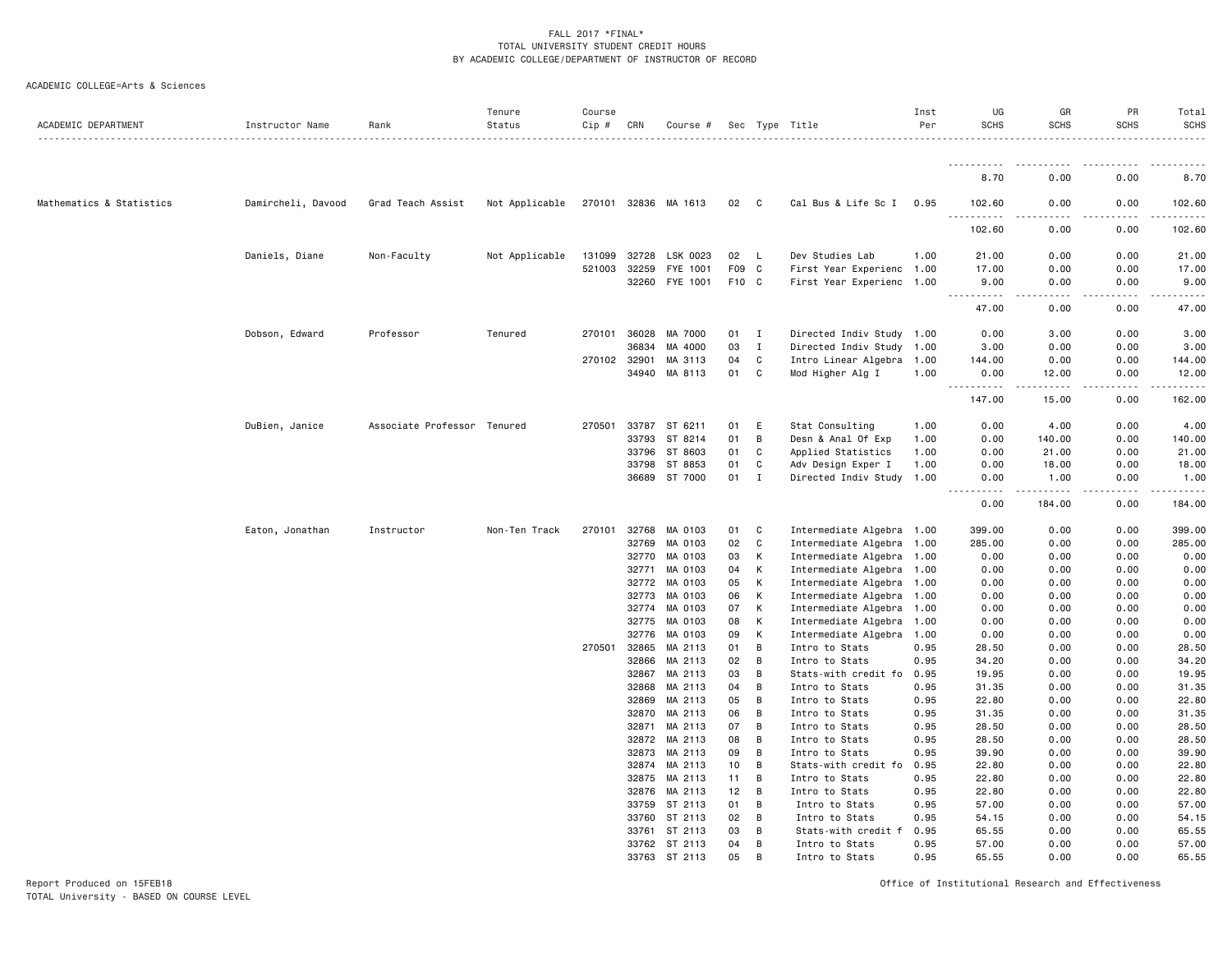| ACADEMIC DEPARTMENT      | Instructor Name                        | Rank                              | Tenure<br>Status | Course<br>Cip # | CRN          | Course #              | Sec   |              | Type Title                | Inst<br>Per | UG<br><b>SCHS</b>                                                                                                                                                                                                                                                                                                                                                                                            | GR<br><b>SCHS</b>            | PR<br>SCHS    | Total<br><b>SCHS</b>                                                                                                                                                                      |
|--------------------------|----------------------------------------|-----------------------------------|------------------|-----------------|--------------|-----------------------|-------|--------------|---------------------------|-------------|--------------------------------------------------------------------------------------------------------------------------------------------------------------------------------------------------------------------------------------------------------------------------------------------------------------------------------------------------------------------------------------------------------------|------------------------------|---------------|-------------------------------------------------------------------------------------------------------------------------------------------------------------------------------------------|
|                          |                                        |                                   |                  |                 |              |                       |       |              |                           |             |                                                                                                                                                                                                                                                                                                                                                                                                              |                              |               |                                                                                                                                                                                           |
| Mathematics & Statistics | Eaton, Jonathan                        | Instructor                        | Non-Ten Track    | 270501          | 33764        | ST 2113               | 06    | В            | Intro to Stats            | 0.95        | 54.15                                                                                                                                                                                                                                                                                                                                                                                                        | 0.00                         | 0.00          | 54.15                                                                                                                                                                                     |
|                          |                                        |                                   |                  |                 | 33765        | ST 2113               | 07    | B            | Intro to Stats            | 0.95        | 54.15                                                                                                                                                                                                                                                                                                                                                                                                        | 0.00                         | 0.00          | 54.15                                                                                                                                                                                     |
|                          |                                        |                                   |                  |                 |              | 33766 ST 2113         | 08    | B            | Intro to Stats            | 0.95        | 57.00                                                                                                                                                                                                                                                                                                                                                                                                        | 0.00                         | 0.00          | 57.00                                                                                                                                                                                     |
|                          |                                        |                                   |                  |                 | 33767        | ST 2113               | 09    | В            | Intro to Stats            | 0.95        | 45.60                                                                                                                                                                                                                                                                                                                                                                                                        | 0.00                         | 0.00          | 45.60                                                                                                                                                                                     |
|                          |                                        |                                   |                  |                 | 33768        | ST 2113               | 10    | B            | Stats-with credit f       | 0.95        | 62.70                                                                                                                                                                                                                                                                                                                                                                                                        | 0.00                         | 0.00          | 62.70                                                                                                                                                                                     |
|                          |                                        |                                   |                  |                 | 33769        | ST 2113               | 11    | B            | Intro to Stats            | 0.95        | 62.70                                                                                                                                                                                                                                                                                                                                                                                                        | 0.00                         | 0.00          | 62.70                                                                                                                                                                                     |
|                          |                                        |                                   |                  |                 | 33770        | ST 2113               | 12    | В            | Intro to Stats            | 0.95        | 68.40                                                                                                                                                                                                                                                                                                                                                                                                        | 0.00                         | 0.00          | 68.40                                                                                                                                                                                     |
|                          |                                        |                                   |                  |                 | 34326        | MA 2113               | 501   | C            | Intro to Stats            | 1.00        | 48.00                                                                                                                                                                                                                                                                                                                                                                                                        | 0.00                         | 0.00          | 48.00                                                                                                                                                                                     |
|                          |                                        |                                   |                  |                 |              | 34375 ST 2113         | 501 C |              | Intro to Stats            | 1.00        | 24.00                                                                                                                                                                                                                                                                                                                                                                                                        | 0.00                         | 0.00          | 24.00                                                                                                                                                                                     |
|                          |                                        |                                   |                  |                 |              |                       |       |              |                           |             | .<br>$\frac{1}{2} \frac{1}{2} \frac{1}{2} \frac{1}{2} \frac{1}{2} \frac{1}{2} \frac{1}{2} \frac{1}{2} \frac{1}{2} \frac{1}{2} \frac{1}{2} \frac{1}{2} \frac{1}{2} \frac{1}{2} \frac{1}{2} \frac{1}{2} \frac{1}{2} \frac{1}{2} \frac{1}{2} \frac{1}{2} \frac{1}{2} \frac{1}{2} \frac{1}{2} \frac{1}{2} \frac{1}{2} \frac{1}{2} \frac{1}{2} \frac{1}{2} \frac{1}{2} \frac{1}{2} \frac{1}{2} \frac{$<br>1793.40 | 0.00                         | 0.00          | .<br>1793.40                                                                                                                                                                              |
|                          | Fabel, Andrew                          | Associate Professor Tenured       |                  | 270101          | 32857        | MA 1713               | H02 C |              | Honors Calculus I         | 1.00        | 60.00                                                                                                                                                                                                                                                                                                                                                                                                        | 0.00                         | 0.00          | 60.00                                                                                                                                                                                     |
|                          |                                        |                                   |                  |                 |              | 32895 MA 2743         | 04    | C            | Calculus IV               | 1.00        | 135.00<br>$\sim$ $\sim$ $\sim$<br>------                                                                                                                                                                                                                                                                                                                                                                     | 0.00<br>.                    | 0.00<br>----- | 135.00<br>$\frac{1}{2} \left( \frac{1}{2} \right) \left( \frac{1}{2} \right) \left( \frac{1}{2} \right) \left( \frac{1}{2} \right) \left( \frac{1}{2} \right) \left( \frac{1}{2} \right)$ |
|                          |                                        |                                   |                  |                 |              |                       |       |              |                           |             | 195.00                                                                                                                                                                                                                                                                                                                                                                                                       | 0.00                         | 0.00          | 195.00                                                                                                                                                                                    |
|                          | Fang, Zhou                             | Grad Teach Assist                 | Not Applicable   | 270501          |              | 32872 MA 2113         | 08    | В            | Intro to Stats            | 0.05        | 1.50                                                                                                                                                                                                                                                                                                                                                                                                         | 0.00                         | 0.00          | 1.50                                                                                                                                                                                      |
|                          |                                        |                                   |                  |                 | 32873        | MA 2113               | 09    | B            | Intro to Stats            | 0.05        | 2.10                                                                                                                                                                                                                                                                                                                                                                                                         | 0.00                         | 0.00          | 2.10                                                                                                                                                                                      |
|                          |                                        |                                   |                  |                 |              | 32874 MA 2113         | 10    | В            | Stats-with credit fo      | 0.05        | 1.20                                                                                                                                                                                                                                                                                                                                                                                                         | 0.00                         | 0.00          | 1.20                                                                                                                                                                                      |
|                          |                                        |                                   |                  |                 | 32875        | MA 2113               | 11    | В            | Intro to Stats            | 0.05        | 1.20                                                                                                                                                                                                                                                                                                                                                                                                         | 0.00                         | 0.00          | 1.20                                                                                                                                                                                      |
|                          |                                        |                                   |                  |                 | 33766        | ST 2113               | 08    | В            | Intro to Stats            | 0.05        | 3.00                                                                                                                                                                                                                                                                                                                                                                                                         | 0.00                         | 0.00          | 3.00                                                                                                                                                                                      |
|                          |                                        |                                   |                  |                 | 33767        | ST 2113               | 09    | В            | Intro to Stats            | 0.05        | 2.40                                                                                                                                                                                                                                                                                                                                                                                                         | 0.00                         | 0.00          | 2.40                                                                                                                                                                                      |
|                          |                                        |                                   |                  |                 | 33768        | ST 2113               | 10    | В            | Stats-with credit f       | 0.05        | 3.30                                                                                                                                                                                                                                                                                                                                                                                                         | 0.00                         | 0.00          | 3.30                                                                                                                                                                                      |
|                          |                                        |                                   |                  |                 |              | 33769 ST 2113         | 11    | В            | Intro to Stats            | 0.05        | 3.30                                                                                                                                                                                                                                                                                                                                                                                                         | 0.00                         | 0.00          | 3.30                                                                                                                                                                                      |
|                          |                                        |                                   |                  |                 |              |                       |       |              |                           |             | <u>.</u><br>18.00                                                                                                                                                                                                                                                                                                                                                                                            | $- - -$<br>0.00              | .<br>0.00     | .<br>18.00                                                                                                                                                                                |
|                          | Ge, Lin                                | Clinical Assist Pro Non-Ten Track |                  | 270101          | 34879        | MA 1323               | 201 C |              | Trigonometry              | 1.00        | 21.00                                                                                                                                                                                                                                                                                                                                                                                                        | 0.00                         | 0.00          | 21.00                                                                                                                                                                                     |
|                          |                                        |                                   |                  |                 | 36302        | MA 1613               | 201   | C            | Cal Bus & Life Sc I       | 1.00        | 27.00                                                                                                                                                                                                                                                                                                                                                                                                        | 0.00                         | 0.00          | 27.00                                                                                                                                                                                     |
|                          |                                        |                                   |                  |                 |              | 521302 33926 BQA 3123 | 201   | $\mathbf{C}$ | Bus Stat Methods II       | 1.00        | 63.00                                                                                                                                                                                                                                                                                                                                                                                                        | 0.00                         | 0.00          | 63.00                                                                                                                                                                                     |
|                          |                                        |                                   |                  |                 |              |                       |       |              |                           |             | <u>.</u><br>111.00                                                                                                                                                                                                                                                                                                                                                                                           | $\sim$ $\sim$ $\sim$<br>0.00 | 0.00          | -----<br>111.00                                                                                                                                                                           |
|                          | Good, Abigail                          | Grad Teach Assist                 | Not Applicable   |                 |              | 270102 32811 MA 1313  | 40    | В            | College Algebra-SI        | 0.05        | 2.55                                                                                                                                                                                                                                                                                                                                                                                                         | 0.00                         | 0.00          | 2.55                                                                                                                                                                                      |
|                          |                                        |                                   |                  |                 |              | 32812 MA 1313         | 41    | В            | College Algebra-SI        | 0.05        | 3.60<br>$\frac{1}{2}$<br>$- - - - - -$                                                                                                                                                                                                                                                                                                                                                                       | 0.00<br>$- - - -$            | 0.00<br>.     | 3.60<br>$\frac{1}{2}$                                                                                                                                                                     |
|                          |                                        |                                   |                  |                 |              |                       |       |              |                           |             | 6.15                                                                                                                                                                                                                                                                                                                                                                                                         | 0.00                         | 0.00          | 6.15                                                                                                                                                                                      |
|                          | Johnson, Corlis                        | Associate Professor Tenured       |                  | 270101          | 32831        | MA 1453               | 01    | C            | Precal w/Graphing Ca 0.05 |             | 2.85                                                                                                                                                                                                                                                                                                                                                                                                         | 0.00                         | 0.00          | 2.85                                                                                                                                                                                      |
|                          |                                        |                                   |                  |                 | 270102 32912 | MA 3163               | 01    | C            | Intro To Mod Algebra 1.00 |             | 87.00                                                                                                                                                                                                                                                                                                                                                                                                        | 0.00                         | 0.00          | 87.00                                                                                                                                                                                     |
|                          |                                        |                                   |                  |                 |              |                       |       |              |                           |             | 89.85                                                                                                                                                                                                                                                                                                                                                                                                        | 0.00                         | 0.00          | 89.85                                                                                                                                                                                     |
|                          | Jones, Chartese                        | Grad Teach Assist                 | Not Applicable   | 270101          | 32816        | MA 1323               | 03    | C            | Trigonometry-SI           | 0.95        | 125.40                                                                                                                                                                                                                                                                                                                                                                                                       | 0.00                         | 0.00          | 125.40                                                                                                                                                                                    |
|                          |                                        |                                   |                  |                 |              | 32831 MA 1453         | 01    | C            | Precal w/Graphing Ca 0.95 |             | 54.15<br><u>.</u>                                                                                                                                                                                                                                                                                                                                                                                            | 0.00<br>$- - - -$            | 0.00<br>.     | 54.15<br>$- - - - - -$                                                                                                                                                                    |
|                          |                                        |                                   |                  |                 |              |                       |       |              |                           |             | 179.55                                                                                                                                                                                                                                                                                                                                                                                                       | 0.00                         | 0.00          | 179.55                                                                                                                                                                                    |
|                          | Junkin, Marilyn                        | Grad Teach Assist                 | Not Applicable   |                 |              | 270101 32820 MA 1323  | 07 C  |              | Trigonometry-SI           | 0.95        | 119.70<br>$\sim$ $\sim$<br>$\frac{1}{2}$                                                                                                                                                                                                                                                                                                                                                                     | 0.00                         | 0.00          | 119.70<br>.                                                                                                                                                                               |
|                          |                                        |                                   |                  |                 |              |                       |       |              |                           |             | 119.70                                                                                                                                                                                                                                                                                                                                                                                                       | 0.00                         | 0.00          | 119.70                                                                                                                                                                                    |
|                          | Katterjohn, Kristoph Grad Teach Assist |                                   | Not Applicable   |                 |              | 270101 32839 MA 1613  | 05    | $\mathbf{C}$ | Cal Bus & Life Sc I 0.95  |             | 114.00                                                                                                                                                                                                                                                                                                                                                                                                       | 0.00                         | 0.00          | 114.00                                                                                                                                                                                    |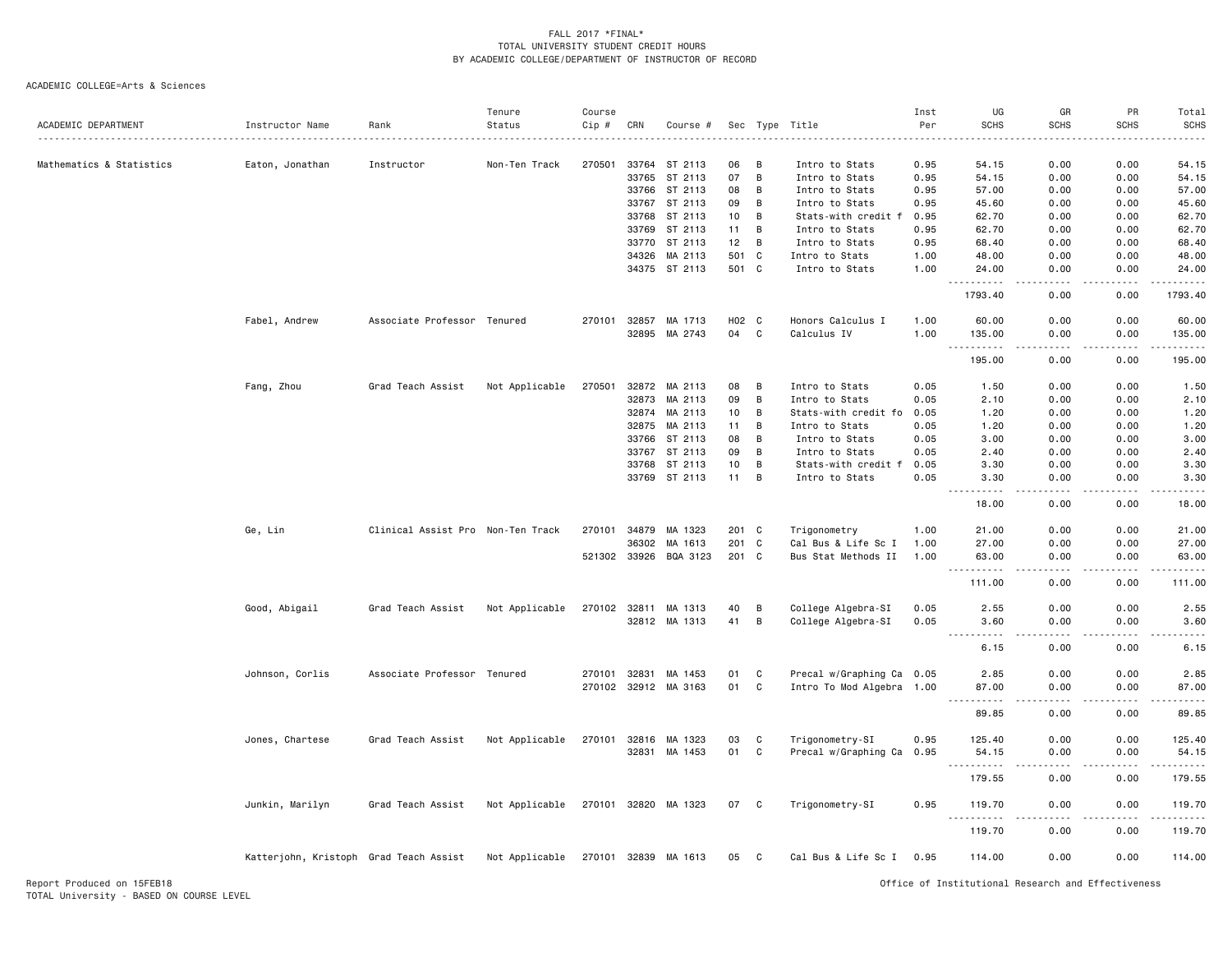| <b>SCHS</b><br><b>SCHS</b><br>ACADEMIC DEPARTMENT<br><b>SCHS</b><br><b>SCHS</b><br>Instructor Name<br>Rank<br>Status<br>Cip #<br>CRN<br>Course #<br>Sec Type Title<br>Per<br>114.00<br>0.00<br>0.00<br>114.00<br>Mathematics & Statistics<br>Kilpatrick, Matthew<br>270102 32779<br>College Algebra-SI<br>179.55<br>0.00<br>179.55<br>Lecturer<br>Non-Ten Track<br>MA 1313<br>01<br>C<br>0.95<br>0.00<br>32787<br>09<br>C<br>College Algebra-SI<br>0.95<br>0.00<br>0.00<br>MA 1313<br>538.65<br>538.65<br>270501<br>0.00<br>24.00<br>32880<br>MA 2113<br>16<br>B<br>Intro to Stats<br>1.00<br>24.00<br>0.00<br>15.00<br>32881<br>MA 2113<br>17<br>B<br>Intro to Stats<br>1.00<br>15.00<br>0.00<br>0.00<br>32882<br>MA 2113<br>18<br>B<br>Intro to Stats<br>1.00<br>33.00<br>0.00<br>0.00<br>33.00<br>33774<br>ST 2113<br>16<br>B<br>69.00<br>0.00<br>0.00<br>69.00<br>Intro to Stats<br>1.00<br>ST 2113<br>17<br>B<br>0.00<br>75.00<br>33775<br>Intro to Stats<br>1.00<br>75.00<br>0.00<br>33776 ST 2113<br>18<br>57.00<br>B<br>Intro to Stats<br>1.00<br>57.00<br>0.00<br>0.00<br>.<br>-----<br>0.00<br>991.20<br>0.00<br>991.20<br>Not Applicable<br>Cal Bus & Life Sc I<br>96.90<br>Kim, Hwamog<br>Grad Teach Assist<br>270101<br>32840<br>MA 1613<br>06<br>C<br>0.95<br>96.90<br>0.00<br>0.00<br>07<br>32841<br>MA 1613<br>C<br>Cal Bus & Life Sc I<br>0.00<br>0.95<br>111.15<br>0.00<br>111.15<br>.<br>208.05<br>0.00<br>0.00<br>208.05<br>Kim, Seongjai<br>Professor<br>Tenured<br>270101<br>32894<br>MA 2743<br>03<br>C<br>Calculus IV<br>1.00<br>105.00<br>0.00<br>0.00<br>105.00<br>34942<br>MA 8443<br>01<br>C<br>Num Soln PDE I<br>1.00<br>0.00<br>18.00<br>0.00<br>18.00<br>36232 MA 9000<br>03<br>D<br>Research / Diss<br>1.00<br>0.00<br>12.00<br>0.00<br>12.00<br>$\frac{1}{2} \left( \frac{1}{2} \right) \left( \frac{1}{2} \right) \left( \frac{1}{2} \right) \left( \frac{1}{2} \right) \left( \frac{1}{2} \right)$<br>----<br>. <u>.</u><br><u>.</u><br>105.00<br>30.00<br>0.00<br>135.00<br>King, Nancy<br>Instructor<br>Non-Ten Track<br>270101<br>32826<br>MA 1423<br>01<br>C<br>Problem Solving Real 1.00<br>90.00<br>0.00<br>0.00<br>90.00<br>32830<br>MA 1433<br>02<br>C<br>Informal Geom & Meas<br>87.00<br>1.00<br>0.00<br>0.00<br>87.00<br>32835<br>MA 1613<br>01<br>C<br>Cal Bus & Life Sc I<br>0.05<br>6.15<br>0.00<br>0.00<br>6.15<br>MA 1613<br>32836<br>02<br>C<br>Cal Bus & Life Sc I<br>0.05<br>5.40<br>0.00<br>0.00<br>5.40<br>MA 1613<br>32837<br>03<br>C<br>Cal Bus & Life Sc I<br>1.00<br>150.00<br>0.00<br>0.00<br>150.00<br>32838<br>MA 1613<br>04<br>C<br>165.00<br>0.00<br>0.00<br>165.00<br>Cal Bus & Life Sc I<br>1.00<br>MA 1613<br>C<br>6.00<br>32839<br>05<br>Cal Bus & Life Sc I<br>0.05<br>6.00<br>0.00<br>0.00<br>MA 1613<br>32840<br>06<br>C<br>Cal Bus & Life Sc I<br>0.05<br>5.10<br>0.00<br>0.00<br>5.10<br>32841<br>MA 1613<br>07<br>C<br>Cal Bus & Life Sc I<br>5.85<br>0.00<br>0.00<br>5.85<br>0.05<br>MA 1613<br>08<br>C<br>5.70<br>32842<br>Cal Bus & Life Sc I<br>0.05<br>5.70<br>0.00<br>0.00<br>32843 MA 1613<br>09<br>C<br>27.15<br>Cal Bus & Life Sc I<br>0.05<br>27.15<br>0.00<br>0.00<br>.<br>.<br>553.35<br>0.00<br>553.35<br>0.00<br>Lim, Hyeona<br>Associate Professor Tenured<br>36397<br>HON 4000<br>02<br>Directed Individual<br>3.00<br>0.00<br>0.00<br>3.00<br>240101<br>I<br>1.00<br>270101<br>32892<br>MA 2743<br>01<br>C<br>Calculus IV<br>1.00<br>129.00<br>0.00<br>0.00<br>129.00<br>35560<br>MA 9000<br>01<br>D<br>Research / Diss<br>1.00<br>0.00<br>6.00<br>0.00<br>6.00<br>36224<br>MA 9413<br>01<br>C<br>Topics Num Anal<br>1.00<br>0.00<br>3.00<br>0.00<br>3.00<br>MA 4000<br>36635<br>02<br>$\mathbf{I}$<br>Directed Indiv Study 1.00<br>0.00<br>0.00<br>3.00<br>3.00<br>$- - - - -$<br>.<br>.<br>135.00<br>9.00<br>0.00<br>144.00<br>270101<br>32818 MA 1323<br>0.95<br>128.25<br>0.00<br>0.00<br>128.25<br>Lindsey, Jabbar<br>Grad Teach Assist<br>Not Applicable<br>05<br>C)<br>Trigonometry-SI<br><u>.</u><br>128.25<br>0.00<br>0.00<br>128.25<br>Assistant Professor Ten Track<br>Numerical Anal I<br>60.00<br>Liu, Yuan<br>270101<br>32923<br>MA 4313<br>01<br>C<br>1.00<br>60.00<br>0.00<br>0.00<br>MA 6313<br>32931<br>01<br>C<br>Numerical Anal I<br>1.00<br>0.00<br>18.00<br>0.00<br>18.00<br>34944<br>MA 4373<br>01<br>C<br>Int Part Diff Equa<br>27.00<br>0.00<br>0.00<br>27.00<br>1.00 |  | Tenure | Course |  |  | Inst | UG | GR | PR | Total |
|--------------------------------------------------------------------------------------------------------------------------------------------------------------------------------------------------------------------------------------------------------------------------------------------------------------------------------------------------------------------------------------------------------------------------------------------------------------------------------------------------------------------------------------------------------------------------------------------------------------------------------------------------------------------------------------------------------------------------------------------------------------------------------------------------------------------------------------------------------------------------------------------------------------------------------------------------------------------------------------------------------------------------------------------------------------------------------------------------------------------------------------------------------------------------------------------------------------------------------------------------------------------------------------------------------------------------------------------------------------------------------------------------------------------------------------------------------------------------------------------------------------------------------------------------------------------------------------------------------------------------------------------------------------------------------------------------------------------------------------------------------------------------------------------------------------------------------------------------------------------------------------------------------------------------------------------------------------------------------------------------------------------------------------------------------------------------------------------------------------------------------------------------------------------------------------------------------------------------------------------------------------------------------------------------------------------------------------------------------------------------------------------------------------------------------------------------------------------------------------------------------------------------------------------------------------------------------------------------------------------------------------------------------------------------------------------------------------------------------------------------------------------------------------------------------------------------------------------------------------------------------------------------------------------------------------------------------------------------------------------------------------------------------------------------------------------------------------------------------------------------------------------------------------------------------------------------------------------------------------------------------------------------------------------------------------------------------------------------------------------------------------------------------------------------------------------------------------------------------------------------------------------------------------------------------------------------------------------------------------------------------------------------------------------------------------------------------------------------------------------------------------------------------------------------------------------------------------------------------------------------------------------------------------------------------------------------------------------------------------------------------------------------------------------------------------------------------------------------------------------------------------------------------------------------------------------------------------------------------------------------------------------------------------------------------------------------------------------------------------------------------------------|--|--------|--------|--|--|------|----|----|----|-------|
|                                                                                                                                                                                                                                                                                                                                                                                                                                                                                                                                                                                                                                                                                                                                                                                                                                                                                                                                                                                                                                                                                                                                                                                                                                                                                                                                                                                                                                                                                                                                                                                                                                                                                                                                                                                                                                                                                                                                                                                                                                                                                                                                                                                                                                                                                                                                                                                                                                                                                                                                                                                                                                                                                                                                                                                                                                                                                                                                                                                                                                                                                                                                                                                                                                                                                                                                                                                                                                                                                                                                                                                                                                                                                                                                                                                                                                                                                                                                                                                                                                                                                                                                                                                                                                                                                                                                                                                            |  |        |        |  |  |      |    |    |    |       |
|                                                                                                                                                                                                                                                                                                                                                                                                                                                                                                                                                                                                                                                                                                                                                                                                                                                                                                                                                                                                                                                                                                                                                                                                                                                                                                                                                                                                                                                                                                                                                                                                                                                                                                                                                                                                                                                                                                                                                                                                                                                                                                                                                                                                                                                                                                                                                                                                                                                                                                                                                                                                                                                                                                                                                                                                                                                                                                                                                                                                                                                                                                                                                                                                                                                                                                                                                                                                                                                                                                                                                                                                                                                                                                                                                                                                                                                                                                                                                                                                                                                                                                                                                                                                                                                                                                                                                                                            |  |        |        |  |  |      |    |    |    |       |
|                                                                                                                                                                                                                                                                                                                                                                                                                                                                                                                                                                                                                                                                                                                                                                                                                                                                                                                                                                                                                                                                                                                                                                                                                                                                                                                                                                                                                                                                                                                                                                                                                                                                                                                                                                                                                                                                                                                                                                                                                                                                                                                                                                                                                                                                                                                                                                                                                                                                                                                                                                                                                                                                                                                                                                                                                                                                                                                                                                                                                                                                                                                                                                                                                                                                                                                                                                                                                                                                                                                                                                                                                                                                                                                                                                                                                                                                                                                                                                                                                                                                                                                                                                                                                                                                                                                                                                                            |  |        |        |  |  |      |    |    |    |       |
|                                                                                                                                                                                                                                                                                                                                                                                                                                                                                                                                                                                                                                                                                                                                                                                                                                                                                                                                                                                                                                                                                                                                                                                                                                                                                                                                                                                                                                                                                                                                                                                                                                                                                                                                                                                                                                                                                                                                                                                                                                                                                                                                                                                                                                                                                                                                                                                                                                                                                                                                                                                                                                                                                                                                                                                                                                                                                                                                                                                                                                                                                                                                                                                                                                                                                                                                                                                                                                                                                                                                                                                                                                                                                                                                                                                                                                                                                                                                                                                                                                                                                                                                                                                                                                                                                                                                                                                            |  |        |        |  |  |      |    |    |    |       |
|                                                                                                                                                                                                                                                                                                                                                                                                                                                                                                                                                                                                                                                                                                                                                                                                                                                                                                                                                                                                                                                                                                                                                                                                                                                                                                                                                                                                                                                                                                                                                                                                                                                                                                                                                                                                                                                                                                                                                                                                                                                                                                                                                                                                                                                                                                                                                                                                                                                                                                                                                                                                                                                                                                                                                                                                                                                                                                                                                                                                                                                                                                                                                                                                                                                                                                                                                                                                                                                                                                                                                                                                                                                                                                                                                                                                                                                                                                                                                                                                                                                                                                                                                                                                                                                                                                                                                                                            |  |        |        |  |  |      |    |    |    |       |
|                                                                                                                                                                                                                                                                                                                                                                                                                                                                                                                                                                                                                                                                                                                                                                                                                                                                                                                                                                                                                                                                                                                                                                                                                                                                                                                                                                                                                                                                                                                                                                                                                                                                                                                                                                                                                                                                                                                                                                                                                                                                                                                                                                                                                                                                                                                                                                                                                                                                                                                                                                                                                                                                                                                                                                                                                                                                                                                                                                                                                                                                                                                                                                                                                                                                                                                                                                                                                                                                                                                                                                                                                                                                                                                                                                                                                                                                                                                                                                                                                                                                                                                                                                                                                                                                                                                                                                                            |  |        |        |  |  |      |    |    |    |       |
|                                                                                                                                                                                                                                                                                                                                                                                                                                                                                                                                                                                                                                                                                                                                                                                                                                                                                                                                                                                                                                                                                                                                                                                                                                                                                                                                                                                                                                                                                                                                                                                                                                                                                                                                                                                                                                                                                                                                                                                                                                                                                                                                                                                                                                                                                                                                                                                                                                                                                                                                                                                                                                                                                                                                                                                                                                                                                                                                                                                                                                                                                                                                                                                                                                                                                                                                                                                                                                                                                                                                                                                                                                                                                                                                                                                                                                                                                                                                                                                                                                                                                                                                                                                                                                                                                                                                                                                            |  |        |        |  |  |      |    |    |    |       |
|                                                                                                                                                                                                                                                                                                                                                                                                                                                                                                                                                                                                                                                                                                                                                                                                                                                                                                                                                                                                                                                                                                                                                                                                                                                                                                                                                                                                                                                                                                                                                                                                                                                                                                                                                                                                                                                                                                                                                                                                                                                                                                                                                                                                                                                                                                                                                                                                                                                                                                                                                                                                                                                                                                                                                                                                                                                                                                                                                                                                                                                                                                                                                                                                                                                                                                                                                                                                                                                                                                                                                                                                                                                                                                                                                                                                                                                                                                                                                                                                                                                                                                                                                                                                                                                                                                                                                                                            |  |        |        |  |  |      |    |    |    |       |
|                                                                                                                                                                                                                                                                                                                                                                                                                                                                                                                                                                                                                                                                                                                                                                                                                                                                                                                                                                                                                                                                                                                                                                                                                                                                                                                                                                                                                                                                                                                                                                                                                                                                                                                                                                                                                                                                                                                                                                                                                                                                                                                                                                                                                                                                                                                                                                                                                                                                                                                                                                                                                                                                                                                                                                                                                                                                                                                                                                                                                                                                                                                                                                                                                                                                                                                                                                                                                                                                                                                                                                                                                                                                                                                                                                                                                                                                                                                                                                                                                                                                                                                                                                                                                                                                                                                                                                                            |  |        |        |  |  |      |    |    |    |       |
|                                                                                                                                                                                                                                                                                                                                                                                                                                                                                                                                                                                                                                                                                                                                                                                                                                                                                                                                                                                                                                                                                                                                                                                                                                                                                                                                                                                                                                                                                                                                                                                                                                                                                                                                                                                                                                                                                                                                                                                                                                                                                                                                                                                                                                                                                                                                                                                                                                                                                                                                                                                                                                                                                                                                                                                                                                                                                                                                                                                                                                                                                                                                                                                                                                                                                                                                                                                                                                                                                                                                                                                                                                                                                                                                                                                                                                                                                                                                                                                                                                                                                                                                                                                                                                                                                                                                                                                            |  |        |        |  |  |      |    |    |    |       |
|                                                                                                                                                                                                                                                                                                                                                                                                                                                                                                                                                                                                                                                                                                                                                                                                                                                                                                                                                                                                                                                                                                                                                                                                                                                                                                                                                                                                                                                                                                                                                                                                                                                                                                                                                                                                                                                                                                                                                                                                                                                                                                                                                                                                                                                                                                                                                                                                                                                                                                                                                                                                                                                                                                                                                                                                                                                                                                                                                                                                                                                                                                                                                                                                                                                                                                                                                                                                                                                                                                                                                                                                                                                                                                                                                                                                                                                                                                                                                                                                                                                                                                                                                                                                                                                                                                                                                                                            |  |        |        |  |  |      |    |    |    |       |
|                                                                                                                                                                                                                                                                                                                                                                                                                                                                                                                                                                                                                                                                                                                                                                                                                                                                                                                                                                                                                                                                                                                                                                                                                                                                                                                                                                                                                                                                                                                                                                                                                                                                                                                                                                                                                                                                                                                                                                                                                                                                                                                                                                                                                                                                                                                                                                                                                                                                                                                                                                                                                                                                                                                                                                                                                                                                                                                                                                                                                                                                                                                                                                                                                                                                                                                                                                                                                                                                                                                                                                                                                                                                                                                                                                                                                                                                                                                                                                                                                                                                                                                                                                                                                                                                                                                                                                                            |  |        |        |  |  |      |    |    |    |       |
|                                                                                                                                                                                                                                                                                                                                                                                                                                                                                                                                                                                                                                                                                                                                                                                                                                                                                                                                                                                                                                                                                                                                                                                                                                                                                                                                                                                                                                                                                                                                                                                                                                                                                                                                                                                                                                                                                                                                                                                                                                                                                                                                                                                                                                                                                                                                                                                                                                                                                                                                                                                                                                                                                                                                                                                                                                                                                                                                                                                                                                                                                                                                                                                                                                                                                                                                                                                                                                                                                                                                                                                                                                                                                                                                                                                                                                                                                                                                                                                                                                                                                                                                                                                                                                                                                                                                                                                            |  |        |        |  |  |      |    |    |    |       |
|                                                                                                                                                                                                                                                                                                                                                                                                                                                                                                                                                                                                                                                                                                                                                                                                                                                                                                                                                                                                                                                                                                                                                                                                                                                                                                                                                                                                                                                                                                                                                                                                                                                                                                                                                                                                                                                                                                                                                                                                                                                                                                                                                                                                                                                                                                                                                                                                                                                                                                                                                                                                                                                                                                                                                                                                                                                                                                                                                                                                                                                                                                                                                                                                                                                                                                                                                                                                                                                                                                                                                                                                                                                                                                                                                                                                                                                                                                                                                                                                                                                                                                                                                                                                                                                                                                                                                                                            |  |        |        |  |  |      |    |    |    |       |
|                                                                                                                                                                                                                                                                                                                                                                                                                                                                                                                                                                                                                                                                                                                                                                                                                                                                                                                                                                                                                                                                                                                                                                                                                                                                                                                                                                                                                                                                                                                                                                                                                                                                                                                                                                                                                                                                                                                                                                                                                                                                                                                                                                                                                                                                                                                                                                                                                                                                                                                                                                                                                                                                                                                                                                                                                                                                                                                                                                                                                                                                                                                                                                                                                                                                                                                                                                                                                                                                                                                                                                                                                                                                                                                                                                                                                                                                                                                                                                                                                                                                                                                                                                                                                                                                                                                                                                                            |  |        |        |  |  |      |    |    |    |       |
|                                                                                                                                                                                                                                                                                                                                                                                                                                                                                                                                                                                                                                                                                                                                                                                                                                                                                                                                                                                                                                                                                                                                                                                                                                                                                                                                                                                                                                                                                                                                                                                                                                                                                                                                                                                                                                                                                                                                                                                                                                                                                                                                                                                                                                                                                                                                                                                                                                                                                                                                                                                                                                                                                                                                                                                                                                                                                                                                                                                                                                                                                                                                                                                                                                                                                                                                                                                                                                                                                                                                                                                                                                                                                                                                                                                                                                                                                                                                                                                                                                                                                                                                                                                                                                                                                                                                                                                            |  |        |        |  |  |      |    |    |    |       |
|                                                                                                                                                                                                                                                                                                                                                                                                                                                                                                                                                                                                                                                                                                                                                                                                                                                                                                                                                                                                                                                                                                                                                                                                                                                                                                                                                                                                                                                                                                                                                                                                                                                                                                                                                                                                                                                                                                                                                                                                                                                                                                                                                                                                                                                                                                                                                                                                                                                                                                                                                                                                                                                                                                                                                                                                                                                                                                                                                                                                                                                                                                                                                                                                                                                                                                                                                                                                                                                                                                                                                                                                                                                                                                                                                                                                                                                                                                                                                                                                                                                                                                                                                                                                                                                                                                                                                                                            |  |        |        |  |  |      |    |    |    |       |
|                                                                                                                                                                                                                                                                                                                                                                                                                                                                                                                                                                                                                                                                                                                                                                                                                                                                                                                                                                                                                                                                                                                                                                                                                                                                                                                                                                                                                                                                                                                                                                                                                                                                                                                                                                                                                                                                                                                                                                                                                                                                                                                                                                                                                                                                                                                                                                                                                                                                                                                                                                                                                                                                                                                                                                                                                                                                                                                                                                                                                                                                                                                                                                                                                                                                                                                                                                                                                                                                                                                                                                                                                                                                                                                                                                                                                                                                                                                                                                                                                                                                                                                                                                                                                                                                                                                                                                                            |  |        |        |  |  |      |    |    |    |       |
|                                                                                                                                                                                                                                                                                                                                                                                                                                                                                                                                                                                                                                                                                                                                                                                                                                                                                                                                                                                                                                                                                                                                                                                                                                                                                                                                                                                                                                                                                                                                                                                                                                                                                                                                                                                                                                                                                                                                                                                                                                                                                                                                                                                                                                                                                                                                                                                                                                                                                                                                                                                                                                                                                                                                                                                                                                                                                                                                                                                                                                                                                                                                                                                                                                                                                                                                                                                                                                                                                                                                                                                                                                                                                                                                                                                                                                                                                                                                                                                                                                                                                                                                                                                                                                                                                                                                                                                            |  |        |        |  |  |      |    |    |    |       |
|                                                                                                                                                                                                                                                                                                                                                                                                                                                                                                                                                                                                                                                                                                                                                                                                                                                                                                                                                                                                                                                                                                                                                                                                                                                                                                                                                                                                                                                                                                                                                                                                                                                                                                                                                                                                                                                                                                                                                                                                                                                                                                                                                                                                                                                                                                                                                                                                                                                                                                                                                                                                                                                                                                                                                                                                                                                                                                                                                                                                                                                                                                                                                                                                                                                                                                                                                                                                                                                                                                                                                                                                                                                                                                                                                                                                                                                                                                                                                                                                                                                                                                                                                                                                                                                                                                                                                                                            |  |        |        |  |  |      |    |    |    |       |
|                                                                                                                                                                                                                                                                                                                                                                                                                                                                                                                                                                                                                                                                                                                                                                                                                                                                                                                                                                                                                                                                                                                                                                                                                                                                                                                                                                                                                                                                                                                                                                                                                                                                                                                                                                                                                                                                                                                                                                                                                                                                                                                                                                                                                                                                                                                                                                                                                                                                                                                                                                                                                                                                                                                                                                                                                                                                                                                                                                                                                                                                                                                                                                                                                                                                                                                                                                                                                                                                                                                                                                                                                                                                                                                                                                                                                                                                                                                                                                                                                                                                                                                                                                                                                                                                                                                                                                                            |  |        |        |  |  |      |    |    |    |       |
|                                                                                                                                                                                                                                                                                                                                                                                                                                                                                                                                                                                                                                                                                                                                                                                                                                                                                                                                                                                                                                                                                                                                                                                                                                                                                                                                                                                                                                                                                                                                                                                                                                                                                                                                                                                                                                                                                                                                                                                                                                                                                                                                                                                                                                                                                                                                                                                                                                                                                                                                                                                                                                                                                                                                                                                                                                                                                                                                                                                                                                                                                                                                                                                                                                                                                                                                                                                                                                                                                                                                                                                                                                                                                                                                                                                                                                                                                                                                                                                                                                                                                                                                                                                                                                                                                                                                                                                            |  |        |        |  |  |      |    |    |    |       |
|                                                                                                                                                                                                                                                                                                                                                                                                                                                                                                                                                                                                                                                                                                                                                                                                                                                                                                                                                                                                                                                                                                                                                                                                                                                                                                                                                                                                                                                                                                                                                                                                                                                                                                                                                                                                                                                                                                                                                                                                                                                                                                                                                                                                                                                                                                                                                                                                                                                                                                                                                                                                                                                                                                                                                                                                                                                                                                                                                                                                                                                                                                                                                                                                                                                                                                                                                                                                                                                                                                                                                                                                                                                                                                                                                                                                                                                                                                                                                                                                                                                                                                                                                                                                                                                                                                                                                                                            |  |        |        |  |  |      |    |    |    |       |
|                                                                                                                                                                                                                                                                                                                                                                                                                                                                                                                                                                                                                                                                                                                                                                                                                                                                                                                                                                                                                                                                                                                                                                                                                                                                                                                                                                                                                                                                                                                                                                                                                                                                                                                                                                                                                                                                                                                                                                                                                                                                                                                                                                                                                                                                                                                                                                                                                                                                                                                                                                                                                                                                                                                                                                                                                                                                                                                                                                                                                                                                                                                                                                                                                                                                                                                                                                                                                                                                                                                                                                                                                                                                                                                                                                                                                                                                                                                                                                                                                                                                                                                                                                                                                                                                                                                                                                                            |  |        |        |  |  |      |    |    |    |       |
|                                                                                                                                                                                                                                                                                                                                                                                                                                                                                                                                                                                                                                                                                                                                                                                                                                                                                                                                                                                                                                                                                                                                                                                                                                                                                                                                                                                                                                                                                                                                                                                                                                                                                                                                                                                                                                                                                                                                                                                                                                                                                                                                                                                                                                                                                                                                                                                                                                                                                                                                                                                                                                                                                                                                                                                                                                                                                                                                                                                                                                                                                                                                                                                                                                                                                                                                                                                                                                                                                                                                                                                                                                                                                                                                                                                                                                                                                                                                                                                                                                                                                                                                                                                                                                                                                                                                                                                            |  |        |        |  |  |      |    |    |    |       |
|                                                                                                                                                                                                                                                                                                                                                                                                                                                                                                                                                                                                                                                                                                                                                                                                                                                                                                                                                                                                                                                                                                                                                                                                                                                                                                                                                                                                                                                                                                                                                                                                                                                                                                                                                                                                                                                                                                                                                                                                                                                                                                                                                                                                                                                                                                                                                                                                                                                                                                                                                                                                                                                                                                                                                                                                                                                                                                                                                                                                                                                                                                                                                                                                                                                                                                                                                                                                                                                                                                                                                                                                                                                                                                                                                                                                                                                                                                                                                                                                                                                                                                                                                                                                                                                                                                                                                                                            |  |        |        |  |  |      |    |    |    |       |
|                                                                                                                                                                                                                                                                                                                                                                                                                                                                                                                                                                                                                                                                                                                                                                                                                                                                                                                                                                                                                                                                                                                                                                                                                                                                                                                                                                                                                                                                                                                                                                                                                                                                                                                                                                                                                                                                                                                                                                                                                                                                                                                                                                                                                                                                                                                                                                                                                                                                                                                                                                                                                                                                                                                                                                                                                                                                                                                                                                                                                                                                                                                                                                                                                                                                                                                                                                                                                                                                                                                                                                                                                                                                                                                                                                                                                                                                                                                                                                                                                                                                                                                                                                                                                                                                                                                                                                                            |  |        |        |  |  |      |    |    |    |       |
|                                                                                                                                                                                                                                                                                                                                                                                                                                                                                                                                                                                                                                                                                                                                                                                                                                                                                                                                                                                                                                                                                                                                                                                                                                                                                                                                                                                                                                                                                                                                                                                                                                                                                                                                                                                                                                                                                                                                                                                                                                                                                                                                                                                                                                                                                                                                                                                                                                                                                                                                                                                                                                                                                                                                                                                                                                                                                                                                                                                                                                                                                                                                                                                                                                                                                                                                                                                                                                                                                                                                                                                                                                                                                                                                                                                                                                                                                                                                                                                                                                                                                                                                                                                                                                                                                                                                                                                            |  |        |        |  |  |      |    |    |    |       |
|                                                                                                                                                                                                                                                                                                                                                                                                                                                                                                                                                                                                                                                                                                                                                                                                                                                                                                                                                                                                                                                                                                                                                                                                                                                                                                                                                                                                                                                                                                                                                                                                                                                                                                                                                                                                                                                                                                                                                                                                                                                                                                                                                                                                                                                                                                                                                                                                                                                                                                                                                                                                                                                                                                                                                                                                                                                                                                                                                                                                                                                                                                                                                                                                                                                                                                                                                                                                                                                                                                                                                                                                                                                                                                                                                                                                                                                                                                                                                                                                                                                                                                                                                                                                                                                                                                                                                                                            |  |        |        |  |  |      |    |    |    |       |
|                                                                                                                                                                                                                                                                                                                                                                                                                                                                                                                                                                                                                                                                                                                                                                                                                                                                                                                                                                                                                                                                                                                                                                                                                                                                                                                                                                                                                                                                                                                                                                                                                                                                                                                                                                                                                                                                                                                                                                                                                                                                                                                                                                                                                                                                                                                                                                                                                                                                                                                                                                                                                                                                                                                                                                                                                                                                                                                                                                                                                                                                                                                                                                                                                                                                                                                                                                                                                                                                                                                                                                                                                                                                                                                                                                                                                                                                                                                                                                                                                                                                                                                                                                                                                                                                                                                                                                                            |  |        |        |  |  |      |    |    |    |       |
|                                                                                                                                                                                                                                                                                                                                                                                                                                                                                                                                                                                                                                                                                                                                                                                                                                                                                                                                                                                                                                                                                                                                                                                                                                                                                                                                                                                                                                                                                                                                                                                                                                                                                                                                                                                                                                                                                                                                                                                                                                                                                                                                                                                                                                                                                                                                                                                                                                                                                                                                                                                                                                                                                                                                                                                                                                                                                                                                                                                                                                                                                                                                                                                                                                                                                                                                                                                                                                                                                                                                                                                                                                                                                                                                                                                                                                                                                                                                                                                                                                                                                                                                                                                                                                                                                                                                                                                            |  |        |        |  |  |      |    |    |    |       |
|                                                                                                                                                                                                                                                                                                                                                                                                                                                                                                                                                                                                                                                                                                                                                                                                                                                                                                                                                                                                                                                                                                                                                                                                                                                                                                                                                                                                                                                                                                                                                                                                                                                                                                                                                                                                                                                                                                                                                                                                                                                                                                                                                                                                                                                                                                                                                                                                                                                                                                                                                                                                                                                                                                                                                                                                                                                                                                                                                                                                                                                                                                                                                                                                                                                                                                                                                                                                                                                                                                                                                                                                                                                                                                                                                                                                                                                                                                                                                                                                                                                                                                                                                                                                                                                                                                                                                                                            |  |        |        |  |  |      |    |    |    |       |
|                                                                                                                                                                                                                                                                                                                                                                                                                                                                                                                                                                                                                                                                                                                                                                                                                                                                                                                                                                                                                                                                                                                                                                                                                                                                                                                                                                                                                                                                                                                                                                                                                                                                                                                                                                                                                                                                                                                                                                                                                                                                                                                                                                                                                                                                                                                                                                                                                                                                                                                                                                                                                                                                                                                                                                                                                                                                                                                                                                                                                                                                                                                                                                                                                                                                                                                                                                                                                                                                                                                                                                                                                                                                                                                                                                                                                                                                                                                                                                                                                                                                                                                                                                                                                                                                                                                                                                                            |  |        |        |  |  |      |    |    |    |       |
|                                                                                                                                                                                                                                                                                                                                                                                                                                                                                                                                                                                                                                                                                                                                                                                                                                                                                                                                                                                                                                                                                                                                                                                                                                                                                                                                                                                                                                                                                                                                                                                                                                                                                                                                                                                                                                                                                                                                                                                                                                                                                                                                                                                                                                                                                                                                                                                                                                                                                                                                                                                                                                                                                                                                                                                                                                                                                                                                                                                                                                                                                                                                                                                                                                                                                                                                                                                                                                                                                                                                                                                                                                                                                                                                                                                                                                                                                                                                                                                                                                                                                                                                                                                                                                                                                                                                                                                            |  |        |        |  |  |      |    |    |    |       |
|                                                                                                                                                                                                                                                                                                                                                                                                                                                                                                                                                                                                                                                                                                                                                                                                                                                                                                                                                                                                                                                                                                                                                                                                                                                                                                                                                                                                                                                                                                                                                                                                                                                                                                                                                                                                                                                                                                                                                                                                                                                                                                                                                                                                                                                                                                                                                                                                                                                                                                                                                                                                                                                                                                                                                                                                                                                                                                                                                                                                                                                                                                                                                                                                                                                                                                                                                                                                                                                                                                                                                                                                                                                                                                                                                                                                                                                                                                                                                                                                                                                                                                                                                                                                                                                                                                                                                                                            |  |        |        |  |  |      |    |    |    |       |
|                                                                                                                                                                                                                                                                                                                                                                                                                                                                                                                                                                                                                                                                                                                                                                                                                                                                                                                                                                                                                                                                                                                                                                                                                                                                                                                                                                                                                                                                                                                                                                                                                                                                                                                                                                                                                                                                                                                                                                                                                                                                                                                                                                                                                                                                                                                                                                                                                                                                                                                                                                                                                                                                                                                                                                                                                                                                                                                                                                                                                                                                                                                                                                                                                                                                                                                                                                                                                                                                                                                                                                                                                                                                                                                                                                                                                                                                                                                                                                                                                                                                                                                                                                                                                                                                                                                                                                                            |  |        |        |  |  |      |    |    |    |       |
|                                                                                                                                                                                                                                                                                                                                                                                                                                                                                                                                                                                                                                                                                                                                                                                                                                                                                                                                                                                                                                                                                                                                                                                                                                                                                                                                                                                                                                                                                                                                                                                                                                                                                                                                                                                                                                                                                                                                                                                                                                                                                                                                                                                                                                                                                                                                                                                                                                                                                                                                                                                                                                                                                                                                                                                                                                                                                                                                                                                                                                                                                                                                                                                                                                                                                                                                                                                                                                                                                                                                                                                                                                                                                                                                                                                                                                                                                                                                                                                                                                                                                                                                                                                                                                                                                                                                                                                            |  |        |        |  |  |      |    |    |    |       |
|                                                                                                                                                                                                                                                                                                                                                                                                                                                                                                                                                                                                                                                                                                                                                                                                                                                                                                                                                                                                                                                                                                                                                                                                                                                                                                                                                                                                                                                                                                                                                                                                                                                                                                                                                                                                                                                                                                                                                                                                                                                                                                                                                                                                                                                                                                                                                                                                                                                                                                                                                                                                                                                                                                                                                                                                                                                                                                                                                                                                                                                                                                                                                                                                                                                                                                                                                                                                                                                                                                                                                                                                                                                                                                                                                                                                                                                                                                                                                                                                                                                                                                                                                                                                                                                                                                                                                                                            |  |        |        |  |  |      |    |    |    |       |
|                                                                                                                                                                                                                                                                                                                                                                                                                                                                                                                                                                                                                                                                                                                                                                                                                                                                                                                                                                                                                                                                                                                                                                                                                                                                                                                                                                                                                                                                                                                                                                                                                                                                                                                                                                                                                                                                                                                                                                                                                                                                                                                                                                                                                                                                                                                                                                                                                                                                                                                                                                                                                                                                                                                                                                                                                                                                                                                                                                                                                                                                                                                                                                                                                                                                                                                                                                                                                                                                                                                                                                                                                                                                                                                                                                                                                                                                                                                                                                                                                                                                                                                                                                                                                                                                                                                                                                                            |  |        |        |  |  |      |    |    |    |       |
|                                                                                                                                                                                                                                                                                                                                                                                                                                                                                                                                                                                                                                                                                                                                                                                                                                                                                                                                                                                                                                                                                                                                                                                                                                                                                                                                                                                                                                                                                                                                                                                                                                                                                                                                                                                                                                                                                                                                                                                                                                                                                                                                                                                                                                                                                                                                                                                                                                                                                                                                                                                                                                                                                                                                                                                                                                                                                                                                                                                                                                                                                                                                                                                                                                                                                                                                                                                                                                                                                                                                                                                                                                                                                                                                                                                                                                                                                                                                                                                                                                                                                                                                                                                                                                                                                                                                                                                            |  |        |        |  |  |      |    |    |    |       |
|                                                                                                                                                                                                                                                                                                                                                                                                                                                                                                                                                                                                                                                                                                                                                                                                                                                                                                                                                                                                                                                                                                                                                                                                                                                                                                                                                                                                                                                                                                                                                                                                                                                                                                                                                                                                                                                                                                                                                                                                                                                                                                                                                                                                                                                                                                                                                                                                                                                                                                                                                                                                                                                                                                                                                                                                                                                                                                                                                                                                                                                                                                                                                                                                                                                                                                                                                                                                                                                                                                                                                                                                                                                                                                                                                                                                                                                                                                                                                                                                                                                                                                                                                                                                                                                                                                                                                                                            |  |        |        |  |  |      |    |    |    |       |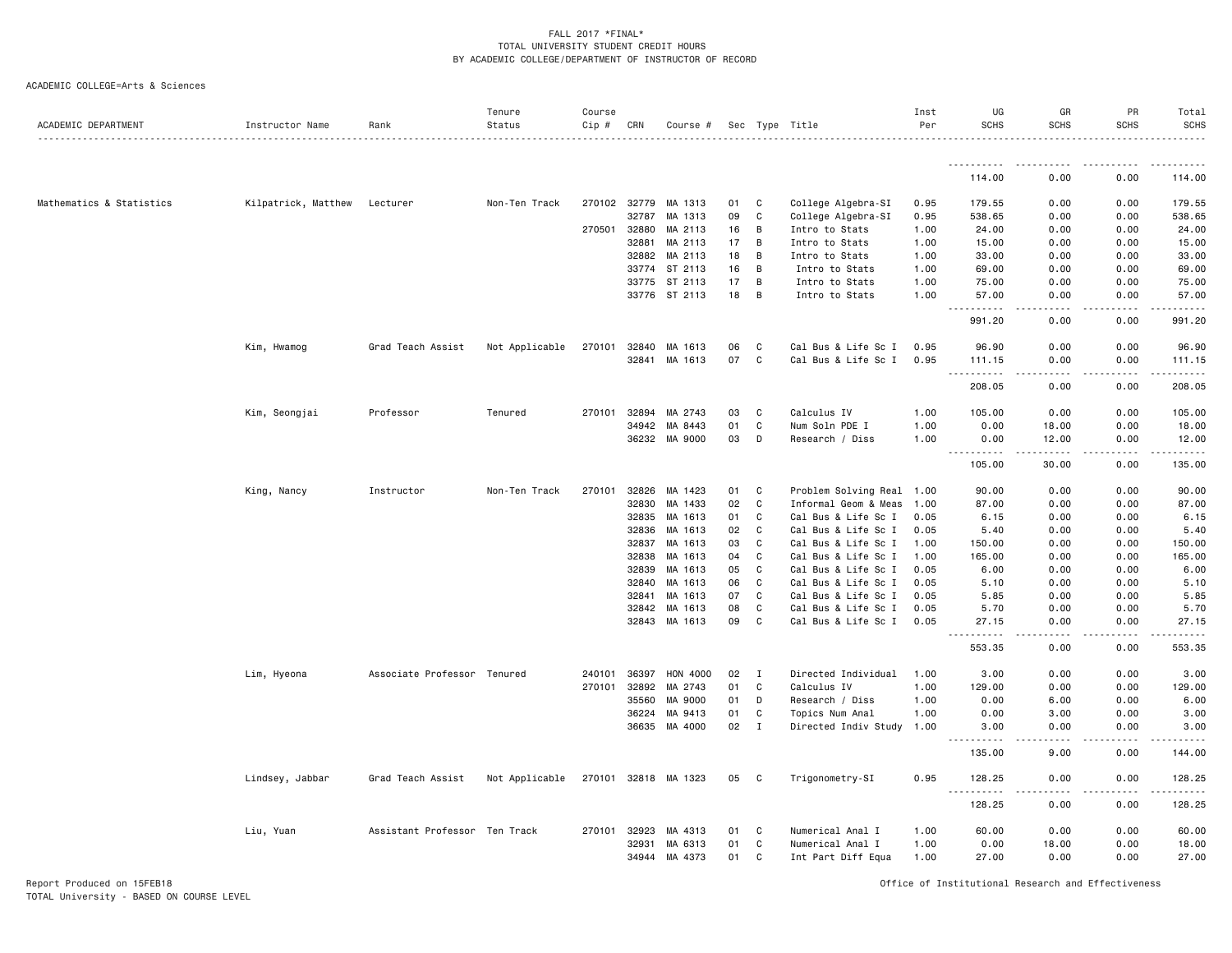| ACADEMIC DEPARTMENT      | Instructor Name   | Rank                          | Tenure<br>Status | Course<br>Cip # | CRN          | Course #      |                   |              | Sec Type Title            | Inst<br>Per | UG<br><b>SCHS</b>                                                                                                                                  | GR<br><b>SCHS</b>                                                                                                                                            | PR<br>SCHS | Total<br><b>SCHS</b><br>.                                                                                                                                                               |
|--------------------------|-------------------|-------------------------------|------------------|-----------------|--------------|---------------|-------------------|--------------|---------------------------|-------------|----------------------------------------------------------------------------------------------------------------------------------------------------|--------------------------------------------------------------------------------------------------------------------------------------------------------------|------------|-----------------------------------------------------------------------------------------------------------------------------------------------------------------------------------------|
| Mathematics & Statistics | Liu, Yuan         | Assistant Professor Ten Track |                  |                 | 270101 34945 | MA 6373       | 01                | C)           | Int Part Diff Equa        | 1.00        | 0.00                                                                                                                                               | 12.00                                                                                                                                                        | 0.00       | 12.00<br>$- - - - - -$                                                                                                                                                                  |
|                          |                   |                               |                  |                 |              |               |                   |              |                           |             | 87.00                                                                                                                                              | 30.00                                                                                                                                                        | 0.00       | 117.00                                                                                                                                                                                  |
|                          | McBride, Matthew  | Assistant Professor Ten Track |                  | 270101          | 32936        | MA 6933       | 01                | C            | Math Analysis I           | 1.00        | 0.00                                                                                                                                               | 21.00                                                                                                                                                        | 0.00       | 21.00                                                                                                                                                                                   |
|                          |                   |                               |                  |                 | 34943        | MA 8633       | 01                | C            | Real Analysis I           | 1.00        | 0.00<br>$\sim$ $\sim$<br>$\frac{1}{2} \left( \frac{1}{2} \right) \left( \frac{1}{2} \right) \left( \frac{1}{2} \right) \left( \frac{1}{2} \right)$ | 15.00<br>.                                                                                                                                                   | 0.00       | 15.00<br>$\sim$ $\sim$ $\sim$ $\sim$ $\sim$                                                                                                                                             |
|                          |                   |                               |                  |                 |              |               |                   |              |                           |             | 0.00                                                                                                                                               | 36.00                                                                                                                                                        | 0.00       | 36.00                                                                                                                                                                                   |
|                          | Miller, Thomas L. | Professor                     | Tenured          | 270101          | 32926        | MA 4633       | 01                | $\mathbf C$  | Adv Calculus I            | 1.00        | 75.00                                                                                                                                              | 0.00                                                                                                                                                         | 0.00       | 75.00                                                                                                                                                                                   |
|                          |                   |                               |                  |                 | 32929        | MA 6153       | 01                | $\mathbf C$  | Mat & Lin Algebra         | 1.00        | 0.00                                                                                                                                               | 12.00                                                                                                                                                        | 0.00       | 12.00                                                                                                                                                                                   |
|                          |                   |                               |                  |                 | 32934        | MA 6633       | 01                | $\mathtt{C}$ | Adv Calculus I            | 1.00        | 0.00                                                                                                                                               | 6.00                                                                                                                                                         | 0.00       | 6.00                                                                                                                                                                                    |
|                          |                   |                               |                  |                 | 36421        | MA 4000       | 01                | $\mathbf I$  | Directed Indiv Study      | 1.00        | 3.00                                                                                                                                               | 0.00                                                                                                                                                         | 0.00       | 3.00                                                                                                                                                                                    |
|                          |                   |                               |                  | 270102 32921    |              | MA 4153       | 01                | C            | Mat & Lin Algebra         | 1.00        | 27.00<br>.                                                                                                                                         | 0.00<br>.                                                                                                                                                    | 0.00<br>.  | 27.00<br>.                                                                                                                                                                              |
|                          |                   |                               |                  |                 |              |               |                   |              |                           |             | 105.00                                                                                                                                             | 18.00                                                                                                                                                        | 0.00       | 123.00                                                                                                                                                                                  |
|                          | Miller, Vivien    | Professor                     | Tenured          | 270101          | 32856        | MA 1713       | H <sub>01</sub> C |              | Honors Calculus I         | 1.00        | 60.00                                                                                                                                              | 0.00                                                                                                                                                         | 0.00       | 60.00                                                                                                                                                                                   |
|                          |                   |                               |                  |                 | 32927        | MA 4753       | 01                | $\mathbf C$  | Ap Complex Variables 1.00 |             | 36.00                                                                                                                                              | 0.00                                                                                                                                                         | 0.00       | 36.00                                                                                                                                                                                   |
|                          |                   |                               |                  |                 | 32935        | MA 6753       | 01                | C            | Ap Complex Variables 1.00 |             | 0.00                                                                                                                                               | 18.00                                                                                                                                                        | 0.00       | 18.00                                                                                                                                                                                   |
|                          |                   |                               |                  |                 | 36867        | MA 7000       | 03                | $\mathbf I$  | Directed Indiv Study 1.00 |             | 0.00<br>.<br>$\sim$ $\sim$ $\sim$                                                                                                                  | 1.00<br>$\frac{1}{2} \left( \frac{1}{2} \right) \left( \frac{1}{2} \right) \left( \frac{1}{2} \right) \left( \frac{1}{2} \right) \left( \frac{1}{2} \right)$ | 0.00<br>.  | 1.00<br>$\frac{1}{2} \left( \frac{1}{2} \right) \left( \frac{1}{2} \right) \left( \frac{1}{2} \right) \left( \frac{1}{2} \right) \left( \frac{1}{2} \right) \left( \frac{1}{2} \right)$ |
|                          |                   |                               |                  |                 |              |               |                   |              |                           |             | 96.00                                                                                                                                              | 19.00                                                                                                                                                        | 0.00       | 115.00                                                                                                                                                                                  |
|                          | Nation, Julie     | Instructor                    | Non-Ten Track    | 270101          | 32814        | MA 1323       | 01                | C            | Trigonometry-SI           | 0.95        | 538.65                                                                                                                                             | 0.00                                                                                                                                                         | 0.00       | 538.65                                                                                                                                                                                  |
|                          |                   |                               |                  |                 | 32827        | MA 1423       | 02                | $\mathbf C$  | Problem Solving Real 1.00 |             | 114.00                                                                                                                                             | 0.00                                                                                                                                                         | 0.00       | 114.00                                                                                                                                                                                  |
|                          |                   |                               |                  |                 | 36555        | MA 1423       | 502 C             |              | Problem Solving Real      | 1.00        | 30.00                                                                                                                                              | 0.00                                                                                                                                                         | 0.00       | 30.00                                                                                                                                                                                   |
|                          |                   |                               |                  | 270102 32780    |              | MA 1313       | 02                | C            | College Algebra-SI        | 0.95        | 532.95                                                                                                                                             | 0.00                                                                                                                                                         | 0.00       | 532.95                                                                                                                                                                                  |
|                          |                   |                               |                  |                 | 32785        | MA 1313       | 07                | C            | College Algebra-SI        | 0.95        | 532.95<br>$\sim$ $\sim$ $\sim$                                                                                                                     | 0.00                                                                                                                                                         | 0.00       | 532.95<br>.                                                                                                                                                                             |
|                          |                   |                               |                  |                 |              |               |                   |              |                           |             | 1748.55                                                                                                                                            | 0.00                                                                                                                                                         | 0.00       | 1748.55                                                                                                                                                                                 |
|                          | Neumann, Michael  | Professor                     | Tenured          | 270101 32893    |              | MA 2743       | 02                | C            | Calculus IV               | 1.00        | 123.00                                                                                                                                             | 0.00                                                                                                                                                         | 0.00       | 123.00                                                                                                                                                                                  |
|                          |                   |                               |                  |                 |              | 36222 MA 2743 | 06                | C            | Calculus IV               | 1.00        | 93.00                                                                                                                                              | 0.00                                                                                                                                                         | 0.00       | 93.00                                                                                                                                                                                   |
|                          |                   |                               |                  |                 |              |               |                   |              |                           |             | $\sim$ $\sim$ $\sim$<br>.                                                                                                                          |                                                                                                                                                              |            | .                                                                                                                                                                                       |
|                          |                   |                               |                  |                 |              |               |                   |              |                           |             | 216.00                                                                                                                                             | 0.00                                                                                                                                                         | 0.00       | 216.00                                                                                                                                                                                  |
|                          | Oppenheimer, Seth | Professor                     | Tenured          | 270101          | 32897        | MA 3053       | 01                | C            | Found Of Math I           | 1.00        | 90.00                                                                                                                                              | 0.00                                                                                                                                                         | 0.00       | 90.00                                                                                                                                                                                   |
|                          |                   |                               |                  | 279999          | 36193        | MA 1001       | 01                | C            | First Year Seminar        | 1.00        | 11.00<br>$\sim$ $\sim$ $\sim$<br>.                                                                                                                 | 0.00<br>$\frac{1}{2}$                                                                                                                                        | 0.00<br>.  | 11.00<br><u>.</u>                                                                                                                                                                       |
|                          |                   |                               |                  |                 |              |               |                   |              |                           |             | 101.00                                                                                                                                             | 0.00                                                                                                                                                         | 0.00       | 101.00                                                                                                                                                                                  |
|                          | Patel, Jatinkumar | Grad Teach Assist             | Not Applicable   | 270101          | 32817        | MA 1323       | 04                | C.           | Trigonometry-SI           | 0.95        | 111.15                                                                                                                                             | 0.00                                                                                                                                                         | 0.00       | 111.15                                                                                                                                                                                  |
|                          |                   |                               |                  |                 |              |               |                   |              |                           |             | 111.15                                                                                                                                             | 0.00                                                                                                                                                         | 0.00       | $\frac{1}{2} \left( \frac{1}{2} \right) \left( \frac{1}{2} \right) \left( \frac{1}{2} \right) \left( \frac{1}{2} \right) \left( \frac{1}{2} \right)$<br>111.15                          |
|                          | Patil, Prakash    | Associate Professor Ten Track |                  | 270501          | 33794        | ST 8253       | 01                | C            | Regression Analysis       | 1.00        | 0.00                                                                                                                                               | 45.00                                                                                                                                                        | 0.00       | 45.00                                                                                                                                                                                   |
|                          |                   |                               |                  |                 | 33795        | ST 8413       | 01                | $\mathbf C$  | Multiv Stat Meths         | 1.00        | 0.00                                                                                                                                               | 21.00                                                                                                                                                        | 0.00       | 21.00                                                                                                                                                                                   |
|                          |                   |                               |                  |                 | 36198        | ST 9000       | 01                | D            | Research / Diss           | 1.00        | 0.00                                                                                                                                               | 18.00                                                                                                                                                        | 0.00       | 18.00                                                                                                                                                                                   |
|                          |                   |                               |                  |                 |              |               |                   |              |                           |             | 0.00                                                                                                                                               | $\frac{1}{2}$<br>84.00                                                                                                                                       | .<br>0.00  | .<br>84.00                                                                                                                                                                              |
|                          | Qian, Chuanxi     | Professor                     | Tenured          | 270101          | 32919        | MA 3253       | H01 C             |              | Honors Diff Equation 1.00 |             | 21.00                                                                                                                                              | 0.00                                                                                                                                                         | 0.00       | 21.00                                                                                                                                                                                   |
|                          |                   |                               |                  |                 | 32920        | MA 3353       | 01                | C            | Diff Equations II         | 1.00        | 69.00                                                                                                                                              | 0.00                                                                                                                                                         | 0.00       | 69.00                                                                                                                                                                                   |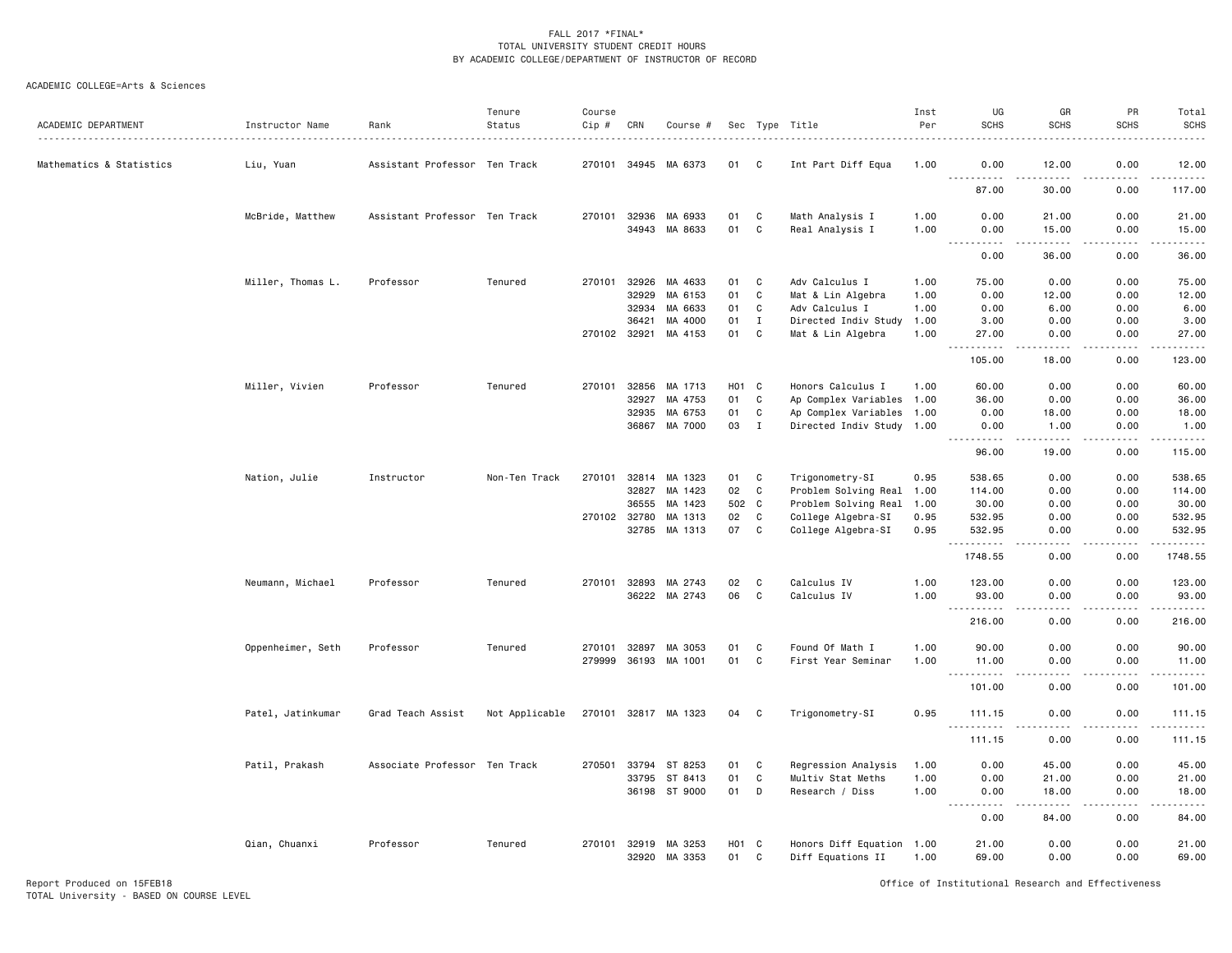| ACADEMIC DEPARTMENT      | Instructor Name  | Rank                                             | Tenure<br>Status | Course<br>$Cip$ # | CRN                   | Course #             |                  |                | Sec Type Title                         | Inst<br>Per  | UG<br><b>SCHS</b>                          | GR<br><b>SCHS</b> | PR<br><b>SCHS</b>                   | Total<br><b>SCHS</b>                                                                                                            |
|--------------------------|------------------|--------------------------------------------------|------------------|-------------------|-----------------------|----------------------|------------------|----------------|----------------------------------------|--------------|--------------------------------------------|-------------------|-------------------------------------|---------------------------------------------------------------------------------------------------------------------------------|
| Mathematics & Statistics | Qian, Chuanxi    | Professor                                        | Tenured          |                   | 270101 36200          | MA 9000              | 02               | D              | Research / Diss                        | 1.00         | 0.00<br>$  -$<br>.                         | 9.00              | 0.00                                | 9.00<br>----                                                                                                                    |
|                          |                  |                                                  |                  |                   |                       |                      |                  |                |                                        |              | 90.00                                      | 9.00              | 0.00                                | 99.00                                                                                                                           |
|                          | Razzaghi, Mohsen | Professor                                        | Tenured          |                   |                       | 270101 36492 MA 7000 | 02               | $\blacksquare$ | Directed Indiv Study 1.00              |              | 0.00                                       | 3.00              | 0.00                                | 3.00                                                                                                                            |
|                          |                  |                                                  |                  |                   |                       |                      |                  |                |                                        |              | 0.00                                       | 3.00              | 0.00                                | 3.00                                                                                                                            |
|                          | Riahi, Sheida    | Grad Teach Assist                                | Not Applicable   | 270501            | 32871                 | MA 2113              | 07               | B              | Intro to Stats                         | 0.05         | 1.50                                       | 0.00              | 0.00                                | 1.50                                                                                                                            |
|                          |                  |                                                  |                  |                   | 32877                 | MA 2113              | 13               | B              | Intro to Stats                         | 0.95         | 28.50                                      | 0.00              | 0.00                                | 28.50                                                                                                                           |
|                          |                  |                                                  |                  |                   | 32878                 | MA 2113              | 14               | B              | Intro to Stats                         | 1.00         | 21.00                                      | 0.00              | 0.00                                | 21.00                                                                                                                           |
|                          |                  |                                                  |                  |                   | 32879                 | MA 2113              | 15               | B              | Intro to Stats                         | 1.00         | 30.00                                      | 0.00              | 0.00                                | 30.00                                                                                                                           |
|                          |                  |                                                  |                  |                   | 33765                 | ST 2113              | 07               | B              | Intro to Stats                         | 0.05         | 2.85                                       | 0.00              | 0.00                                | 2.85                                                                                                                            |
|                          |                  |                                                  |                  |                   | 33771                 | ST 2113              | 13               | B              | Intro to Stats                         | 0.95         | 48.45                                      | 0.00              | 0.00                                | 48.45                                                                                                                           |
|                          |                  |                                                  |                  |                   | 33772                 | ST 2113              | 14               | B              | Intro to Stats                         | 1.00         | 69.00                                      | 0.00              | 0.00                                | 69.00                                                                                                                           |
|                          |                  |                                                  |                  |                   | 33773<br>521302 30636 | ST 2113<br>BQA 2113  | 15<br>02         | B<br>C         | Intro to Stats<br>Bus Stat Methods I   | 1.00<br>1.00 | 63.00<br>120.00                            | 0.00<br>0.00      | 0.00<br>0.00                        | 63.00<br>120.00                                                                                                                 |
|                          |                  |                                                  |                  |                   |                       |                      |                  |                |                                        |              | .                                          | .                 | .                                   | 2.2.2.2.2.4                                                                                                                     |
|                          |                  |                                                  |                  |                   |                       |                      |                  |                |                                        |              | 384.30                                     | 0.00              | 0.00                                | 384.30                                                                                                                          |
|                          | Roalson, Haley   | Grad Teach Assist                                | Not Applicable   |                   |                       | 270101 32822 MA 1323 | 09               | C              | Trigonometry-SI                        | 0.95         | 119.70                                     | 0.00              | 0.00<br>$\sim$ $\sim$ $\sim$ $\sim$ | 119.70<br>$\begin{array}{cccccccccc} \bullet & \bullet & \bullet & \bullet & \bullet & \bullet & \bullet & \bullet \end{array}$ |
|                          |                  |                                                  |                  |                   |                       |                      |                  |                |                                        |              | 119.70                                     | 0.00              | 0.00                                | 119.70                                                                                                                          |
|                          | Robinson, Amber  | Lecturer                                         | Non-Ten Track    | 270101            | 32858                 | MA 1723              | 01               | C              | Calculus II-SI                         | 1.00         | 282.00                                     | 0.00              | 0.00                                | 282.00                                                                                                                          |
|                          |                  |                                                  |                  |                   | 32859                 | MA 1723              | 02               | C              | Calculus II-SI                         | 1.00         | 198.00                                     | 0.00              | 0.00                                | 198.00                                                                                                                          |
|                          |                  |                                                  |                  |                   | 32860                 | MA 1723              | 03               | C              | Calculus II                            | 1.00         | 231.00                                     | 0.00              | 0.00                                | 231.00                                                                                                                          |
|                          |                  |                                                  |                  |                   | 32862                 | MA 1723              | 05               | C              | Calculus II                            | 1.00         | 129.00                                     | 0.00              | 0.00                                | 129.00                                                                                                                          |
|                          |                  |                                                  |                  |                   | 32864                 | MA 1723              | H <sub>0</sub> 1 | $\mathbf c$    | Honors Calculus II                     | 1.00         | 63.00<br>$\sim$ $\sim$ $\sim$<br>د د د د د | 0.00              | 0.00                                | 63.00<br>.                                                                                                                      |
|                          |                  |                                                  |                  |                   |                       |                      |                  |                |                                        |              | 903.00                                     | 0.00              | 0.00                                | 903.00                                                                                                                          |
|                          |                  | Sepehrifar, Mohammad Associate Professor Tenured |                  | 270501            | 32922                 | MA 4243              | 01               | C              | Data Analysis I                        | 1.00         | 27.00                                      | 0.00              | 0.00                                | 27.00                                                                                                                           |
|                          |                  |                                                  |                  |                   | 32930                 | MA 6243              | 01               | C              | Data Analysis I                        | 1.00         | 0.00                                       | 12.00             | 0.00                                | 12.00                                                                                                                           |
|                          |                  |                                                  |                  |                   | 32933                 | MA 6543              | 01               | C              | Intro Math Stat I                      | 1.00         | 0.00                                       | 3.00              | 0.00                                | 3.00                                                                                                                            |
|                          |                  |                                                  |                  |                   | 33783                 | ST 4243              | 01               | C              | Data Analysis I                        | 1.00         | 3.00                                       | 0.00              | 0.00                                | 3.00                                                                                                                            |
|                          |                  |                                                  |                  |                   | 33785                 | ST 4543              | 01               | C              | Intro Math Stat I                      | 1.00         | 3,00                                       | 0.00              | 0.00                                | 3.00                                                                                                                            |
|                          |                  |                                                  |                  |                   | 33788                 | ST 6243              | 01               | C              | Data Analysis I                        | 1.00         | 0.00                                       | 60.00             | 0.00                                | 60.00                                                                                                                           |
|                          |                  |                                                  |                  |                   | 33790<br>270502 32925 | ST 6543<br>MA 4543   | 01<br>01         | C<br>C         | Intro Math Stat I<br>Intro Math Stat I | 1.00<br>1.00 | 0.00<br>15.00                              | 30.00<br>0.00     | 0.00<br>0.00                        | 30.00<br>15.00                                                                                                                  |
|                          |                  |                                                  |                  |                   |                       |                      |                  |                |                                        |              | $\sim$ $\sim$ $\sim$<br>- - - - -<br>48.00 | 105.00            | 0.00                                | .<br>153.00                                                                                                                     |
|                          | Shaw, Patricia   | Instructor                                       | Non-Ten Track    | 270101            | 32885                 | MA 2733              | 03               | C              | Calculus III                           | 1.00         | 198.00                                     | 0.00              | 0.00                                | 198.00                                                                                                                          |
|                          |                  |                                                  |                  |                   | 32886                 | MA 2733              | 04               | C              | Calculus III                           | 1.00         | 186.00                                     | 0.00              | 0.00                                | 186.00                                                                                                                          |
|                          |                  |                                                  |                  |                   | 32887                 | MA 2733              | 05               | C              | Calculus III                           | 1.00         | 111.00                                     | 0.00              | 0.00                                | 111.00                                                                                                                          |
|                          |                  |                                                  |                  |                   | 32888                 | MA 2733              | 06               | C              | Calculus III                           | 1.00         | 153.00                                     | 0.00              | 0.00                                | 153.00                                                                                                                          |
|                          |                  |                                                  |                  |                   | 32889                 | MA 2733              | 07               | $\mathbf c$    | Calculus III                           | 1.00         | 174.00                                     | 0.00              | 0.00                                | 174.00<br>.                                                                                                                     |
|                          |                  |                                                  |                  |                   |                       |                      |                  |                |                                        |              | 822.00                                     | 0.00              | 0.00                                | 822.00                                                                                                                          |
|                          | Smith, Jaclyn    | Lecturer                                         | Non-Ten Track    | 270101            | 32845                 | MA 1713              | 01               | C              | Calculus I -SI                         | 0.95         | 433.20                                     | 0.00              | 0.00                                | 433.20                                                                                                                          |
|                          |                  |                                                  |                  |                   | 32847                 | MA 1713              | 03               | C              | Calculus I-SI                          | 0.95         | 418.95                                     | 0.00              | 0.00                                | 418.95                                                                                                                          |
|                          |                  |                                                  |                  |                   |                       | 32852 MA 1713        | 08               | C              | Calculus I -SI                         | 0.95         | 190.95                                     | 0.00              | 0.00                                | 190.95                                                                                                                          |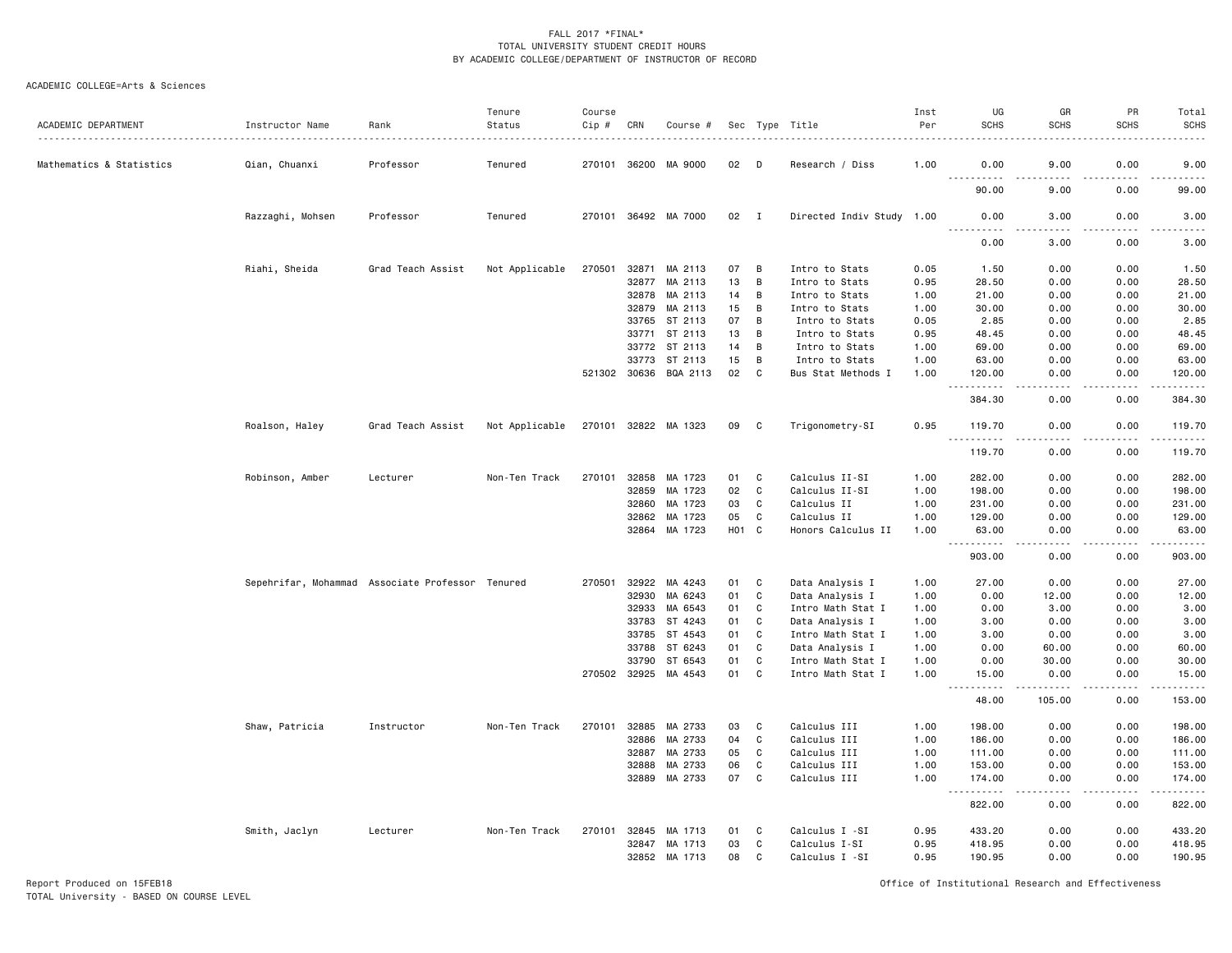| ACADEMIC DEPARTMENT      | Instructor Name                        | Rank                        | Tenure<br>Status | Course<br>Cip # | CRN          | Course #      |    |              | Sec Type Title       | Inst<br>Per | UG<br><b>SCHS</b>                               | GR<br><b>SCHS</b>                                                                                                                 | PR<br><b>SCHS</b> | Total<br>SCHS                                                                                                                                                                             |
|--------------------------|----------------------------------------|-----------------------------|------------------|-----------------|--------------|---------------|----|--------------|----------------------|-------------|-------------------------------------------------|-----------------------------------------------------------------------------------------------------------------------------------|-------------------|-------------------------------------------------------------------------------------------------------------------------------------------------------------------------------------------|
| Mathematics & Statistics | Smith, Jaclyn                          | Lecturer                    | Non-Ten Track    | 270101          | 32853        | MA 1713       | 09 | C            | Calculus I-SI        | 0.95        | 316.35                                          | 0.00                                                                                                                              | 0.00              | 316.35                                                                                                                                                                                    |
|                          |                                        |                             |                  |                 |              |               |    |              |                      |             | $ -$<br>----<br>1359.45                         | 0.00                                                                                                                              | 0.00              | 1359.45                                                                                                                                                                                   |
|                          | Smith, Justin                          | Grad Teach Assist           | Not Applicable   |                 | 270102 32782 | MA 1313       | 04 | C            | College Algebra-SI   | 0.95        | 125.40                                          | 0.00                                                                                                                              | 0.00              | 125.40                                                                                                                                                                                    |
|                          |                                        |                             |                  |                 | 32783        | MA 1313       | 05 | C            | College Algebra-SI   | 0.95        | 119.70<br>.<br>$\sim$ $\sim$                    | 0.00<br>$\sim$ $\sim$ $\sim$                                                                                                      | 0.00<br>.         | 119.70<br>$\frac{1}{2} \left( \frac{1}{2} \right) \left( \frac{1}{2} \right) \left( \frac{1}{2} \right) \left( \frac{1}{2} \right) \left( \frac{1}{2} \right) \left( \frac{1}{2} \right)$ |
|                          |                                        |                             |                  |                 |              |               |    |              |                      |             | 245.10                                          | 0.00                                                                                                                              | 0.00              | 245.10                                                                                                                                                                                    |
|                          | Smith, Robert                          | Associate Professor Tenured |                  | 270101          | 32896        | MA 2743       | 05 | C            | Calculus IV          | 1.00        | 129.00                                          | 0.00                                                                                                                              | 0.00              | 129.00                                                                                                                                                                                    |
|                          |                                        |                             |                  |                 | 32918        | MA 3253       | 06 | C            | Diff Equations       | 1.00        | 114.00                                          | 0.00                                                                                                                              | 0.00              | 114.00                                                                                                                                                                                    |
|                          |                                        |                             |                  |                 |              | 32942 MA 8981 | 01 | C            | Teaching Seminar     | 1.00        | 0.00<br>$\omega$ $\omega$ $\omega$<br>2.2.2.2.2 | 8.00<br>$\frac{1}{2} \left( \frac{1}{2} \right) \left( \frac{1}{2} \right) \left( \frac{1}{2} \right) \left( \frac{1}{2} \right)$ | 0.00<br>د د د د   | 8.00<br>.                                                                                                                                                                                 |
|                          |                                        |                             |                  |                 |              |               |    |              |                      |             | 243.00                                          | 8.00                                                                                                                              | 0.00              | 251.00                                                                                                                                                                                    |
|                          | Tschume, William                       | Instructor                  | Non-Ten Track    | 270101          |              | 32814 MA 1323 | 01 | C            | Trigonometry-SI      | 0.05        | 28.35                                           | 0.00                                                                                                                              | 0.00              | 28.35                                                                                                                                                                                     |
|                          |                                        |                             |                  |                 | 32815        | MA 1323       | 02 | C            | Trig - credit for MA | 0.05        | 6.45                                            | 0.00                                                                                                                              | 0.00              | 6.45                                                                                                                                                                                      |
|                          |                                        |                             |                  |                 | 32816        | MA 1323       | 03 | $\mathbb{C}$ | Trigonometry-SI      | 0.05        | 6.60                                            | 0.00                                                                                                                              | 0.00              | 6.60                                                                                                                                                                                      |
|                          |                                        |                             |                  |                 | 32817        | MA 1323       | 04 | C            | Trigonometry-SI      | 0.05        | 5.85                                            | 0.00                                                                                                                              | 0.00              | 5.85                                                                                                                                                                                      |
|                          |                                        |                             |                  |                 | 32818        | MA 1323       | 05 | C            | Trigonometry-SI      | 0.05        | 6.75                                            | 0.00                                                                                                                              | 0.00              | 6.75                                                                                                                                                                                      |
|                          |                                        |                             |                  |                 | 32819        | MA 1323       | 06 | C            | Trigonometry-SI      | 1.00        | 567.00                                          | 0.00                                                                                                                              | 0.00              | 567.00                                                                                                                                                                                    |
|                          |                                        |                             |                  |                 | 32820        | MA 1323       | 07 | C            | Trigonometry-SI      | 0.05        | 6.30                                            | 0.00                                                                                                                              | 0.00              | 6.30                                                                                                                                                                                      |
|                          |                                        |                             |                  |                 | 32822        | MA 1323       | 09 | C            | Trigonometry-SI      | 0.05        | 6.30                                            | 0.00                                                                                                                              | 0.00              | 6.30                                                                                                                                                                                      |
|                          |                                        |                             |                  |                 | 32843        | MA 1613       | 09 | $\mathbb{C}$ | Cal Bus & Life Sc I  | 0.95        | 515.85                                          | 0.00                                                                                                                              | 0.00              | 515.85                                                                                                                                                                                    |
|                          |                                        |                             |                  |                 | 270102 32784 | MA 1313       | 06 | $\mathtt{C}$ | College Algebra-SI   | 0.95        | 538.65                                          | 0.00                                                                                                                              | 0.00              | 538.65                                                                                                                                                                                    |
|                          |                                        |                             |                  |                 | 32786        | MA 1313       | 08 | C            | College Algebra-SI   | 0.95        | 527.25                                          | 0.00                                                                                                                              | 0.00              | 527.25                                                                                                                                                                                    |
|                          |                                        |                             |                  |                 |              |               |    |              |                      |             | 2215.35                                         | 0.00                                                                                                                              | 0.00              | 2215.35                                                                                                                                                                                   |
|                          | Vital, Ralph Antoine Grad Teach Assist |                             | Not Applicable   | 270501          | 32865        | MA 2113       | 01 | B            | Intro to Stats       | 0.05        | 1.50                                            | 0.00                                                                                                                              | 0.00              | 1.50                                                                                                                                                                                      |
|                          |                                        |                             |                  |                 | 32876        | MA 2113       | 12 | В            | Intro to Stats       | 0.05        | 1.20                                            | 0.00                                                                                                                              | 0.00              | 1.20                                                                                                                                                                                      |
|                          |                                        |                             |                  |                 | 33759        | ST 2113       | 01 | В            | Intro to Stats       | 0.05        | 3.00                                            | 0.00                                                                                                                              | 0.00              | 3.00                                                                                                                                                                                      |
|                          |                                        |                             |                  |                 | 33770        | ST 2113       | 12 | В            | Intro to Stats       | 0.05        | 3.60                                            | 0.00                                                                                                                              | 0.00              | 3.60                                                                                                                                                                                      |
|                          |                                        |                             |                  |                 | 36256        | MA 2113       | 19 | В            | Intro to Stats       | 0.05        | 0.60                                            | 0.00                                                                                                                              | 0.00              | 0.60                                                                                                                                                                                      |
|                          |                                        |                             |                  |                 | 36257        | ST 2113       | 19 | B            | Intro to Stats       | 0.05        | 3.75                                            | 0.00                                                                                                                              | 0.00              | 3.75                                                                                                                                                                                      |
|                          |                                        |                             |                  |                 | 36258        | MA 2113       | 20 | В            | Intro to Stats       | 0.05        | 1.65                                            | 0.00                                                                                                                              | 0.00              | 1.65                                                                                                                                                                                      |
|                          |                                        |                             |                  |                 |              | 36259 ST 2113 | 20 | В            | Intro to Stats       | 0.05        | 2.70<br>.<br>$  -$                              | 0.00<br>.                                                                                                                         | 0.00<br><u>.</u>  | 2.70<br>$\frac{1}{2}$                                                                                                                                                                     |
|                          |                                        |                             |                  |                 |              |               |    |              |                      |             | 18.00                                           | 0.00                                                                                                                              | 0.00              | 18.00                                                                                                                                                                                     |
|                          | Walters, Kimberly                      | Instructor                  | Non-Ten Track    | 270101          | 32825        | MA 1413       | 02 | C            | Structure Real Numbe | 1.00        | 93.00                                           | 0.00                                                                                                                              | 0.00              | 93.00                                                                                                                                                                                     |
|                          |                                        |                             |                  | 270102          | 32779        | MA 1313       | 01 | C            | College Algebra-SI   | 0.05        | 9.45                                            | 0.00                                                                                                                              | 0.00              | 9.45                                                                                                                                                                                      |
|                          |                                        |                             |                  |                 | 32780        | MA 1313       | 02 | C            | College Algebra-SI   | 0.05        | 28.05                                           | 0.00                                                                                                                              | 0.00              | 28.05                                                                                                                                                                                     |
|                          |                                        |                             |                  |                 | 32781        | MA 1313       | 03 | $\mathbb{C}$ | College Algebra-SI   | 1.00        | 330.00                                          | 0.00                                                                                                                              | 0.00              | 330.00                                                                                                                                                                                    |
|                          |                                        |                             |                  |                 | 32782        | MA 1313       | 04 | C            | College Algebra-SI   | 0.05        | 6.60                                            | 0.00                                                                                                                              | 0.00              | 6.60                                                                                                                                                                                      |
|                          |                                        |                             |                  |                 | 32783        | MA 1313       | 05 | C            | College Algebra-SI   | 0.05        | 6.30                                            | 0.00                                                                                                                              | 0.00              | 6.30                                                                                                                                                                                      |
|                          |                                        |                             |                  |                 | 32784        | MA 1313       | 06 | C            | College Algebra-SI   | 0.05        | 28.35                                           | 0.00                                                                                                                              | 0.00              | 28.35                                                                                                                                                                                     |
|                          |                                        |                             |                  |                 | 32785        | MA 1313       | 07 | C            | College Algebra-SI   | 0.05        | 28.05                                           | 0.00                                                                                                                              | 0.00              | 28.05                                                                                                                                                                                     |
|                          |                                        |                             |                  |                 | 32786        | MA 1313       | 08 | C            | College Algebra-SI   | 0.05        | 27.75                                           | 0.00                                                                                                                              | 0.00              | 27.75                                                                                                                                                                                     |
|                          |                                        |                             |                  |                 | 32787        | MA 1313       | 09 | C            | College Algebra-SI   | 0.05        | 28.35                                           | 0.00                                                                                                                              | 0.00              | 28.35                                                                                                                                                                                     |
|                          |                                        |                             |                  |                 | 32788        | MA 1313       | 10 | К            | College Algebra      | 1.00        | 0.00                                            | 0.00                                                                                                                              | 0.00              | 0.00                                                                                                                                                                                      |
|                          |                                        |                             |                  |                 | 32789        | MA 1313       | 11 | К            | College Algebra      | 1.00        | 0.00                                            | 0.00                                                                                                                              | 0.00              | 0.00                                                                                                                                                                                      |
|                          |                                        |                             |                  |                 | 32790        | MA 1313       | 12 | К            | College Algebra      | 1.00        | 0.00                                            | 0.00                                                                                                                              | 0.00              | 0.00                                                                                                                                                                                      |
|                          |                                        |                             |                  |                 | 32791        | MA 1313       | 13 | к            | College Algebra      | 1.00        | 0.00                                            | 0.00                                                                                                                              | 0.00              | 0.00                                                                                                                                                                                      |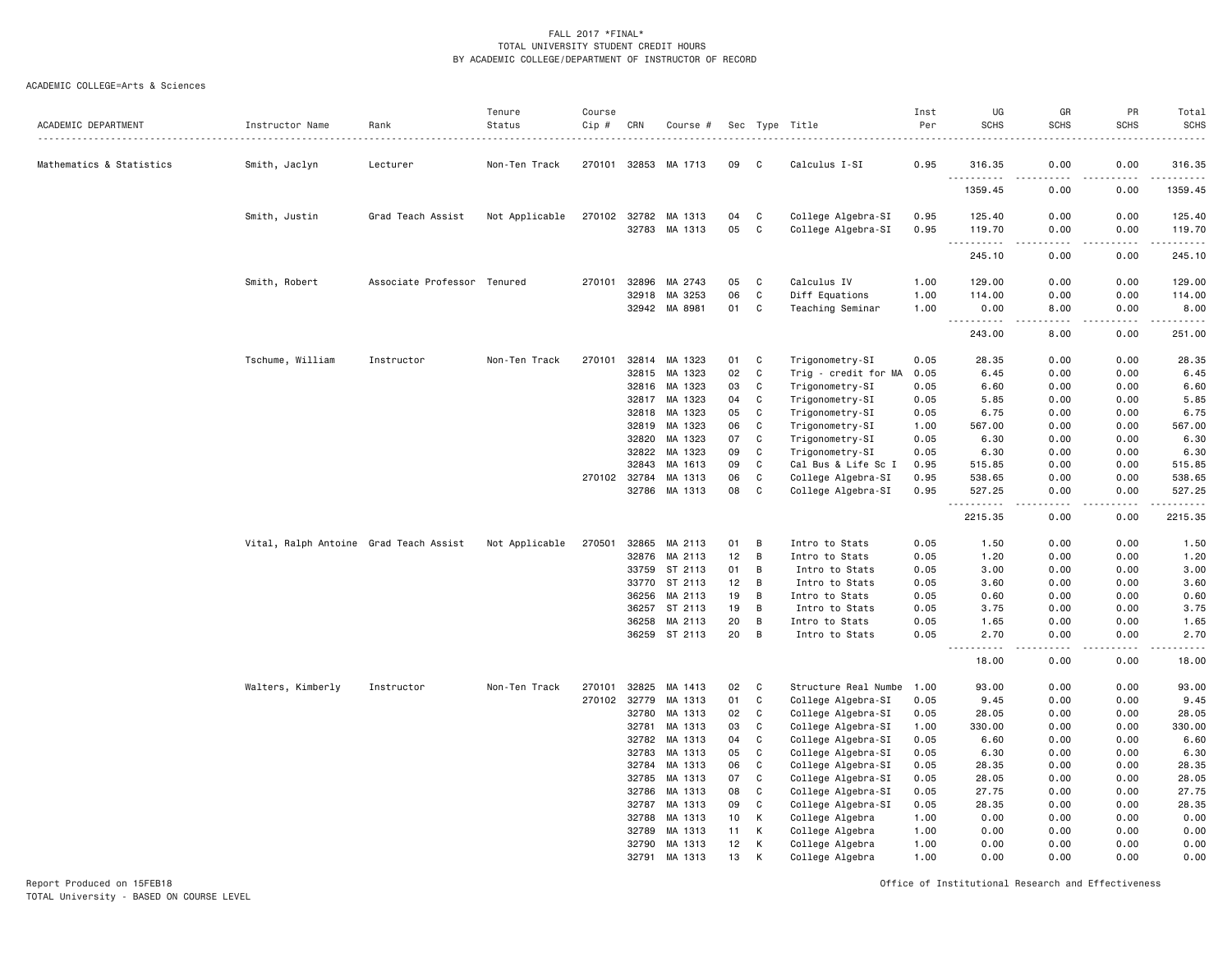| ACADEMIC DEPARTMENT      | Instructor Name   | Rank                          | Tenure<br>Status | Course<br>Cip#<br>. | CRN   | Course #       |                  |                | Sec Type Title            | Inst<br>Per | UG<br><b>SCHS</b>                 | GR<br><b>SCHS</b> | PR<br><b>SCHS</b> | Total<br><b>SCHS</b><br>$\omega$ is a $\omega$ |
|--------------------------|-------------------|-------------------------------|------------------|---------------------|-------|----------------|------------------|----------------|---------------------------|-------------|-----------------------------------|-------------------|-------------------|------------------------------------------------|
| Mathematics & Statistics | Walters, Kimberly | Instructor                    | Non-Ten Track    | 270102              | 32792 | MA 1313        | 14               | Κ              | College Algebra           | 1.00        | 0.00                              | 0.00              | 0.00              | 0.00                                           |
|                          |                   |                               |                  |                     | 32793 | MA 1313        | 15               | Κ              | College Algebra           | 1.00        | 0.00                              | 0.00              | 0.00              | 0.00                                           |
|                          |                   |                               |                  |                     | 32794 | MA 1313        | 16               | Κ              | College Algebra           | 1.00        | 0.00                              | 0.00              | 0.00              | 0.00                                           |
|                          |                   |                               |                  |                     | 32795 | MA 1313        | 17               | К              | College Algebra           | 1.00        | 0.00                              | 0.00              | 0.00              | 0.00                                           |
|                          |                   |                               |                  |                     | 32796 | MA 1313        | 18               | K              | College Algebra           | 1.00        | 0.00                              | 0.00              | 0.00              | 0.00                                           |
|                          |                   |                               |                  |                     | 32797 | MA 1313        | 19               | К              | College Algebra           | 1.00        | 0.00                              | 0.00              | 0.00              | 0.00                                           |
|                          |                   |                               |                  |                     | 32798 | MA 1313        | 20               | К              | College Algebra           | 1.00        | 0.00                              | 0.00              | 0.00              | 0.00                                           |
|                          |                   |                               |                  |                     | 32799 | MA 1313        | 21               | K              | College Algebra           | 1.00        | 0.00                              | 0.00              | 0.00              | 0.00                                           |
|                          |                   |                               |                  |                     | 32800 | MA 1313        | 22               | Κ              | College Algebra           | 1.00        | 0.00                              | 0.00              | 0.00              | 0.00                                           |
|                          |                   |                               |                  |                     | 32801 | MA 1313        | 23               | К              | College Algebra           | 1.00        | 0.00                              | 0.00              | 0.00              | 0.00                                           |
|                          |                   |                               |                  |                     | 32802 | MA 1313        | 24               | Κ              | College Algebra           | 1.00        | 0.00                              | 0.00              | 0.00              | 0.00                                           |
|                          |                   |                               |                  |                     | 32803 | MA 1313        | 25               | K              | College Algebra           | 1.00        | 0.00                              | 0.00              | 0.00              | 0.00                                           |
|                          |                   |                               |                  |                     | 32804 | MA 1313        | 26               | К              | College Algebra           | 1.00        | 0.00                              | 0.00              | 0.00              | 0.00                                           |
|                          |                   |                               |                  |                     | 32805 | MA 1313        | 27               | К              | College Algebra           | 1.00        | 0.00                              | 0.00              | 0.00              | 0.00                                           |
|                          |                   |                               |                  |                     | 32806 | MA 1313        | 28               | Κ              | College Algebra           | 1.00        | 0.00                              | 0.00              | 0.00              | 0.00                                           |
|                          |                   |                               |                  |                     | 32807 | MA 1313        | 29               | Κ              | College Algebra           | 1.00        | 0.00                              | 0.00              | 0.00              | 0.00                                           |
|                          |                   |                               |                  |                     | 32808 | MA 1313        | 30               | Κ              | College Algebra           | 1.00        | 0.00                              | 0.00              | 0.00              | 0.00                                           |
|                          |                   |                               |                  |                     | 32809 | MA 1313        | 31               | Κ              | College Algebra           | 1.00        | 0.00                              | 0.00              | 0.00              | 0.00                                           |
|                          |                   |                               |                  |                     |       |                | 32               | К              |                           |             | 0.00                              | 0.00              |                   | 0.00                                           |
|                          |                   |                               |                  |                     | 32810 | MA 1313        |                  |                | College Algebra           | 1.00        |                                   |                   | 0.00              |                                                |
|                          |                   |                               |                  |                     | 32811 | MA 1313        | 40               | В              | College Algebra-SI        | 0.95        | 48.45                             | 0.00              | 0.00              | 48.45                                          |
|                          |                   |                               |                  |                     | 32812 | MA 1313        | 41               | В              | College Algebra-SI        | 0.95        | 68.40                             | 0.00              | 0.00              | 68.40                                          |
|                          |                   |                               |                  |                     | 34321 | MA 1313        | 501              | В              | College Algebra           | 1.00        | 63.00                             | 0.00              | 0.00              | 63.00                                          |
|                          |                   |                               |                  |                     | 35410 | MA 1313        | 42               | C              | College Algebra-SI        | 1.00        | 60.00                             | 0.00              | 0.00              | 60.00                                          |
|                          |                   |                               |                  |                     | 36441 | MA 1313        | 33               | K              | College Algebra           | 1.00        | 0.00                              | 0.00              | 0.00              | 0.00                                           |
|                          |                   |                               |                  | 521003              | 32253 | FYE 1001       | F <sub>0</sub> 3 | C              | First Year Experienc 1.00 |             | 20.00                             | 0.00              | 0.00              | 20.00                                          |
|                          |                   |                               |                  |                     |       | 32254 FYE 1001 | F04              | C <sub>c</sub> | First Year Experienc 1.00 |             | 9.00<br>$\sim$ $\sim$ $\sim$<br>. | 0.00              | 0.00              | 9.00                                           |
|                          |                   |                               |                  |                     |       |                |                  |                |                           |             | 854.75                            | 0.00              | 0.00              | 854.75                                         |
|                          | Williams, Tyler   | Grad Teach Assist             | Not Applicable   | 270101              |       | 32815 MA 1323  | 02               | C              | Trig - credit for MA 0.95 |             | 122.55                            | 0.00              | 0.00              | 122.55                                         |
|                          |                   |                               |                  |                     |       |                |                  |                |                           |             | 122.55                            | 0.00              | 0.00              | 122.55                                         |
|                          |                   |                               |                  |                     |       | MA 1413        |                  | C              |                           | 1.00        |                                   |                   |                   |                                                |
|                          | Wood, Rebecca     | Lecturer                      | Non-Ten Track    | 270101              | 32824 |                | 01<br>01         |                | Structure Real Numbe      |             | 132.00                            | 0.00              | 0.00              | 132.00                                         |
|                          |                   |                               |                  | 270501              | 32909 | MA 3123        |                  | В              | Intro to Stat. Inf        | 1.00        | 72.00                             | 0.00              | 0.00              | 72.00                                          |
|                          |                   |                               |                  |                     |       | 33778 ST 3123  | 01               | В              | Intro to Stat. Inf.       | 1.00        | 69.00<br>.<br>$\sim$ $\sim$       | 0.00<br>$- - -$   | 0.00<br>.         | 69.00<br>.                                     |
|                          |                   |                               |                  |                     |       |                |                  |                |                           |             | 273.00                            | 0.00              | 0.00              | 273.00                                         |
|                          | Woodard, Kelly    | Lecturer                      | Non-Ten Track    | 270101              | 34320 | MA 0103        | 501              | B              | Intermediate Algebra 1.00 |             | 57.00                             | 0.00              | 0.00              | 57.00                                          |
|                          |                   |                               |                  |                     | 34322 | MA 1323        | 501              | C              | Trigonometry              | 1.00        | 72.00                             | 0.00              | 0.00              | 72.00                                          |
|                          |                   |                               |                  |                     | 34323 | MA 1413        |                  | 501 C          | Structure Real Numbe 1.00 |             | 72.00                             | 0.00              | 0.00              | 72.00                                          |
|                          |                   |                               |                  |                     | 34324 | MA 1423        | 501              | C              | Problem Solving Real 1.00 |             | 81.00                             | 0.00              | 0.00              | 81.00                                          |
|                          |                   |                               |                  |                     |       | 34325 MA 1433  |                  | 501 C          | Informal Geom & Meas 1.00 |             | 57.00<br>$\frac{1}{2}$<br>$-$     | 0.00              | 0.00              | 57.00<br>.                                     |
|                          |                   |                               |                  |                     |       |                |                  |                |                           |             | 339.00                            | 0.00              | 0.00              | 339.00                                         |
|                          | Woody, Jonathan   | Assistant Professor Tenured   |                  | 270501              | 33791 | ST 8114        | 01               | В              | Statistical Methods       | 1.00        | 0.00                              | 132.00            | 0.00              | 132.00                                         |
|                          |                   |                               |                  |                     |       | 36649 ST 9000  | 02               | D              | Research / Diss           | 1.00        | 0.00                              | 9.00              | 0.00              | 9.00                                           |
|                          |                   |                               |                  |                     |       |                |                  |                |                           |             | 0.00                              | 141.00            | .<br>0.00         | 141.00                                         |
|                          |                   |                               |                  |                     |       |                |                  |                |                           |             |                                   |                   |                   |                                                |
|                          | Wu, Tung-Lung     | Assistant Professor Ten Track |                  | 270501              | 33781 | ST 4111        | 01               | S              | Seminar In Stat Pkge 1.00 |             | 4.00                              | 0.00              | 0.00              | 4.00                                           |
|                          |                   |                               |                  |                     | 33786 | ST 6111        | 01               | s              | Seminar In Stat Pkge 1.00 |             | 0.00                              | 12.00             | 0.00              | 12.00                                          |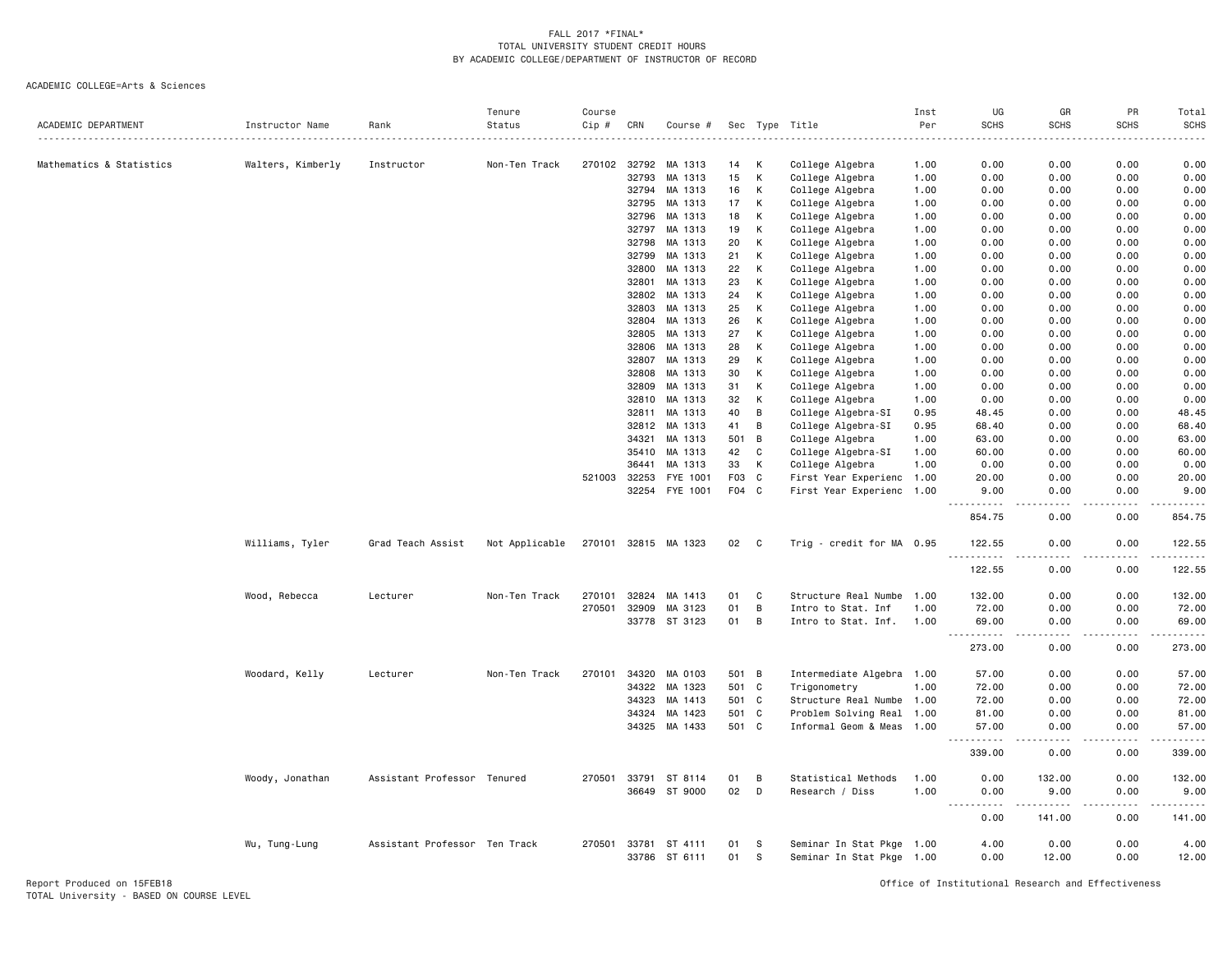| ACADEMIC DEPARTMENT                                                | Instructor Name | Rank                                             | Tenure<br>Status | Course<br>Cip # | CRN          | Course #             |       |   | Sec Type Title            | Inst<br>Per | UG<br><b>SCHS</b>            | GR<br><b>SCHS</b>    | PR<br><b>SCHS</b>  | Total<br><b>SCHS</b>                                                                                                                                                                                                                                                                                                                                                                                                                                                                             |
|--------------------------------------------------------------------|-----------------|--------------------------------------------------|------------------|-----------------|--------------|----------------------|-------|---|---------------------------|-------------|------------------------------|----------------------|--------------------|--------------------------------------------------------------------------------------------------------------------------------------------------------------------------------------------------------------------------------------------------------------------------------------------------------------------------------------------------------------------------------------------------------------------------------------------------------------------------------------------------|
| Mathematics & Statistics                                           | Wu, Tung-Lung   | Assistant Professor Ten Track                    |                  |                 |              | 270501 33797 ST 8613 | 01 C  |   | Linear Models I           | 1.00        | 0.00<br>-----                | 18.00<br>-----       | 0.00               | 18.00                                                                                                                                                                                                                                                                                                                                                                                                                                                                                            |
|                                                                    |                 |                                                  |                  |                 |              |                      |       |   |                           |             | 4.00                         | 30.00                | .<br>0.00          | 34.00                                                                                                                                                                                                                                                                                                                                                                                                                                                                                            |
|                                                                    | Xu, Xiangsheng  | Professor                                        | Tenured          |                 | 270101 32914 | MA 3253              | 02    | C | Diff Equations            | 1.00        | 123.00                       | 0.00                 | 0.00               | 123.00                                                                                                                                                                                                                                                                                                                                                                                                                                                                                           |
|                                                                    |                 |                                                  |                  |                 |              | 32917 MA 3253        | 05    | C | Diff Equations            | 1.00        | 120.00<br>.                  | 0.00<br>.            | 0.00<br>.          | 120.00<br>$\begin{array}{cccccccccccccc} \multicolumn{2}{c}{} & \multicolumn{2}{c}{} & \multicolumn{2}{c}{} & \multicolumn{2}{c}{} & \multicolumn{2}{c}{} & \multicolumn{2}{c}{} & \multicolumn{2}{c}{} & \multicolumn{2}{c}{} & \multicolumn{2}{c}{} & \multicolumn{2}{c}{} & \multicolumn{2}{c}{} & \multicolumn{2}{c}{} & \multicolumn{2}{c}{} & \multicolumn{2}{c}{} & \multicolumn{2}{c}{} & \multicolumn{2}{c}{} & \multicolumn{2}{c}{} & \multicolumn{2}{c}{} & \multicolumn{2}{c}{} & \$ |
|                                                                    |                 |                                                  |                  |                 |              |                      |       |   |                           |             | 243.00                       | 0.00                 | 0.00               | 243.00                                                                                                                                                                                                                                                                                                                                                                                                                                                                                           |
|                                                                    |                 | Yarahmadian, Shantia Associate Professor Tenured |                  | 240101          | 32580        | HON 4093             | H05 E |   | Honors Thesis             | 1.00        | 3.00                         | 0.00                 | 0.00               | 3.00                                                                                                                                                                                                                                                                                                                                                                                                                                                                                             |
|                                                                    |                 |                                                  |                  | 270101          | 34941        | MA 8333              | 01    | C | Partial Diff Eqn I        | 1.00        | 0.00                         | 21.00                | 0.00               | 21.00                                                                                                                                                                                                                                                                                                                                                                                                                                                                                            |
|                                                                    |                 |                                                  |                  |                 | 270301 32937 | MA 8203              | 01    | C | Appl Math I               | 1.00        | 0.00                         | 48.00                | 0.00               | 48.00                                                                                                                                                                                                                                                                                                                                                                                                                                                                                            |
|                                                                    |                 |                                                  |                  |                 |              | 34688 MA 8203        | 501 C |   | Appl Math I               | 1.00        | 0.00<br>$\frac{1}{2}$<br>.   | 12.00                | 0.00               | 12.00                                                                                                                                                                                                                                                                                                                                                                                                                                                                                            |
|                                                                    |                 |                                                  |                  |                 |              |                      |       |   |                           |             | 3.00                         | 81.00                | 0.00               | 84.00                                                                                                                                                                                                                                                                                                                                                                                                                                                                                            |
|                                                                    | Young, Danielle | Lecturer                                         | Non-Ten Track    | 270101          | 32848        | MA 1713              | 04    | C | Calculus I-SI             | 0.95        | 153.90                       | 0.00                 | 0.00               | 153.90                                                                                                                                                                                                                                                                                                                                                                                                                                                                                           |
|                                                                    |                 |                                                  |                  |                 | 32849        | MA 1713              | 05    | C | Calculus I-SI             | 0.95        | 182.40                       | 0.00                 | 0.00               | 182.40                                                                                                                                                                                                                                                                                                                                                                                                                                                                                           |
|                                                                    |                 |                                                  |                  |                 | 32850        | MA 1713              | 06    | C | Calculus I-SI             | 0.95        | 182.40                       | 0.00                 | 0.00               | 182.40                                                                                                                                                                                                                                                                                                                                                                                                                                                                                           |
|                                                                    |                 |                                                  |                  |                 | 32851        | MA 1713              | 07    | C | Calculus I-SI             | 0.95        | 162.45                       | 0.00                 | 0.00               | 162.45                                                                                                                                                                                                                                                                                                                                                                                                                                                                                           |
|                                                                    |                 |                                                  |                  |                 | 32861        | MA 1723              | 04    | C | Calculus II-SI            | 1.00        | 192.00<br>.<br>$\frac{1}{2}$ | 0.00                 | 0.00               | 192.00                                                                                                                                                                                                                                                                                                                                                                                                                                                                                           |
|                                                                    |                 |                                                  |                  |                 |              |                      |       |   |                           |             | 873.15                       | 0.00                 | 0.00               | 873.15                                                                                                                                                                                                                                                                                                                                                                                                                                                                                           |
|                                                                    | Zhang, Xiao     | Grad Teach Assist                                | Not Applicable   | 270501          | 32866        | MA 2113              | 02    | B | Intro to Stats            | 0.05        | 1.80                         | 0.00                 | 0.00               | 1.80                                                                                                                                                                                                                                                                                                                                                                                                                                                                                             |
|                                                                    |                 |                                                  |                  |                 | 32867        | MA 2113              | 03    | B | Stats-with credit fo      | 0.05        | 1.05                         | 0.00                 | 0.00               | 1.05                                                                                                                                                                                                                                                                                                                                                                                                                                                                                             |
|                                                                    |                 |                                                  |                  |                 | 32868        | MA 2113              | 04    | B | Intro to Stats            | 0.05        | 1.65                         | 0.00                 | 0.00               | 1.65                                                                                                                                                                                                                                                                                                                                                                                                                                                                                             |
|                                                                    |                 |                                                  |                  |                 |              | 32870 MA 2113        | 06    | B | Intro to Stats            | 0.05        | 1.65                         | 0.00                 | 0.00               | 1.65                                                                                                                                                                                                                                                                                                                                                                                                                                                                                             |
|                                                                    |                 |                                                  |                  |                 | 33760        | ST 2113              | 02    | B | Intro to Stats            | 0.05        | 2.85                         | 0.00                 | 0.00               | 2.85                                                                                                                                                                                                                                                                                                                                                                                                                                                                                             |
|                                                                    |                 |                                                  |                  |                 | 33761        | ST 2113              | 03    | B | Stats-with credit f       | 0.05        | 3.45                         | 0.00                 | 0.00               | 3.45                                                                                                                                                                                                                                                                                                                                                                                                                                                                                             |
|                                                                    |                 |                                                  |                  |                 |              | 33762 ST 2113        | 04    | B | Intro to Stats            | 0.05        | 3.00                         | 0.00                 | 0.00               | 3.00                                                                                                                                                                                                                                                                                                                                                                                                                                                                                             |
|                                                                    |                 |                                                  |                  |                 |              | 33764 ST 2113        | 06    | B | Intro to Stats            | 0.05        | 2.85<br>$\frac{1}{2}$<br>.   | 0.00                 | 0.00               | 2.85                                                                                                                                                                                                                                                                                                                                                                                                                                                                                             |
|                                                                    |                 |                                                  |                  |                 |              |                      |       |   |                           |             | 18.30                        | 0.00                 | 0.00               | 18.30                                                                                                                                                                                                                                                                                                                                                                                                                                                                                            |
|                                                                    | Zhang, Xu       | Assistant Professor Ten Track                    |                  |                 | 270101 32915 | MA 3253              | 03    | C | Diff Equations            | 1.00        | 129.00                       | 0.00                 | 0.00               | 129.00                                                                                                                                                                                                                                                                                                                                                                                                                                                                                           |
|                                                                    |                 |                                                  |                  |                 |              | 32916 MA 3253        | 04    | C | Diff Equations            | 1.00        | 81.00                        | 0.00                 | 0.00               | 81.00                                                                                                                                                                                                                                                                                                                                                                                                                                                                                            |
|                                                                    |                 |                                                  |                  |                 |              |                      |       |   |                           |             | <u>.</u><br>210.00           | $- - - -$<br>0.00    | 0.00               | . <u>.</u><br>210.00                                                                                                                                                                                                                                                                                                                                                                                                                                                                             |
|                                                                    | Zhou, Qian      | Assistant Professor Ten Track                    |                  |                 | 270501 32924 | MA 4523              | 01    | C | Intro To Probability 1.00 |             | 93.00                        | 0.00                 | 0.00               | 93.00                                                                                                                                                                                                                                                                                                                                                                                                                                                                                            |
|                                                                    |                 |                                                  |                  |                 | 33784        | ST 4523              | 01    | C | Intro To Probability 1.00 |             | 3.00                         | 0.00                 | 0.00               | 3.00                                                                                                                                                                                                                                                                                                                                                                                                                                                                                             |
|                                                                    |                 |                                                  |                  |                 | 33789        | ST 6523              | 01    | C | Intro To Probability 1.00 |             | 0.00                         | 3.00                 | 0.00               | 3.00                                                                                                                                                                                                                                                                                                                                                                                                                                                                                             |
|                                                                    |                 |                                                  |                  |                 |              | 33792 ST 8114        | 02    | B | Statistical Methods       | 1.00        | 0.00<br>----------           | 124.00<br>.          | 0.00<br>-----      | 124.00                                                                                                                                                                                                                                                                                                                                                                                                                                                                                           |
|                                                                    |                 |                                                  |                  |                 |              |                      |       |   |                           |             | 96.00                        | 127.00               | 0.00               | 223.00                                                                                                                                                                                                                                                                                                                                                                                                                                                                                           |
| ======================================<br>Mathematics & Statistics |                 |                                                  |                  |                 |              |                      |       |   |                           |             | ==========<br>20617.00       | ==========<br>929.00 | ==========<br>0.00 | ==========<br>21546.00                                                                                                                                                                                                                                                                                                                                                                                                                                                                           |
| -----------------------------------                                |                 |                                                  |                  |                 |              |                      |       |   |                           |             |                              |                      |                    |                                                                                                                                                                                                                                                                                                                                                                                                                                                                                                  |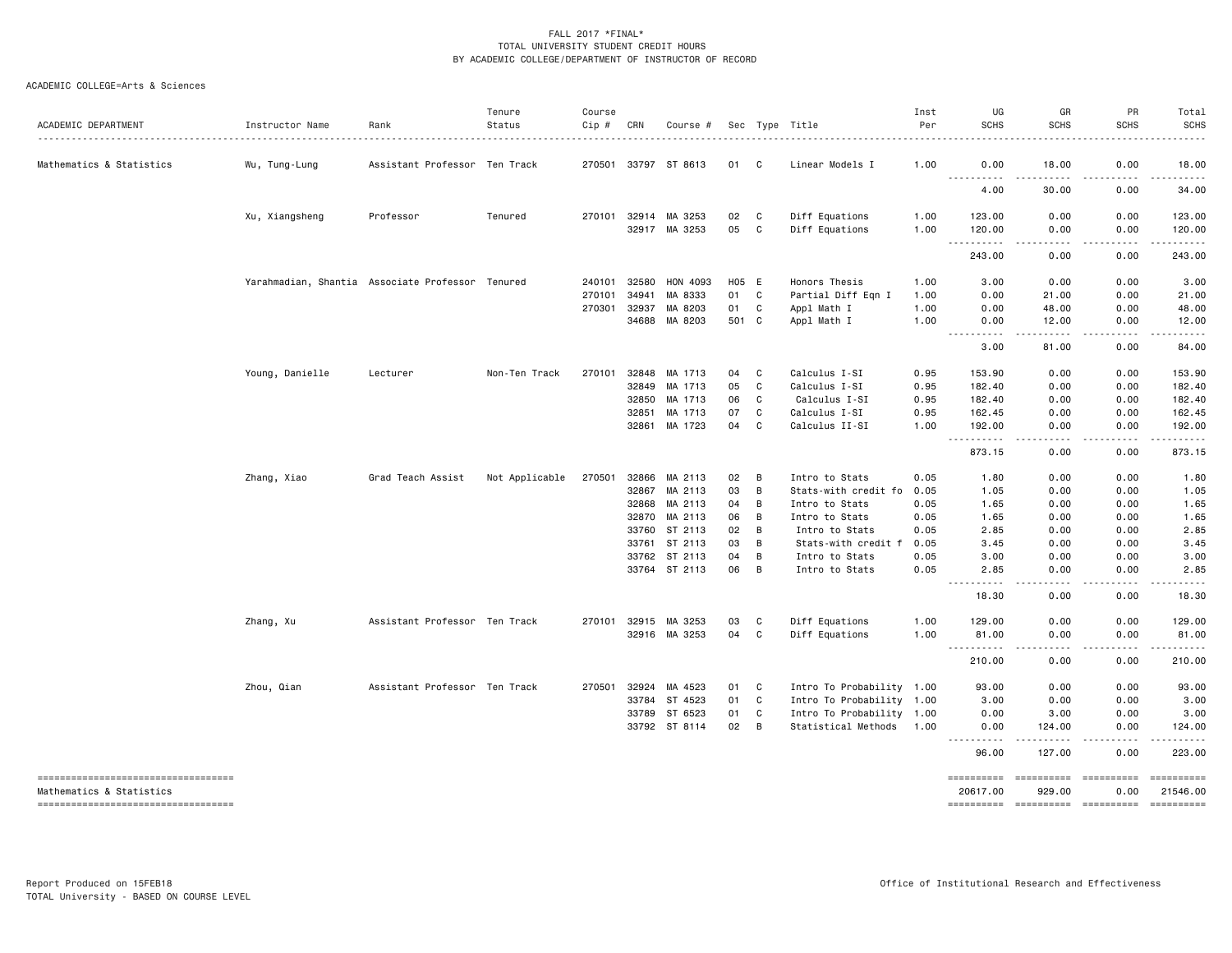| ACADEMIC DEPARTMENT                                    | Instructor Name   | Rank         | Tenure<br>Status | Course<br>Cip# | CRN   | Course #             |              |              | Sec Type Title      | Inst<br>Per | UG<br><b>SCHS</b>                                                                                                                          | GR<br><b>SCHS</b>              | PR<br><b>SCHS</b>  | Total<br>SCHS        |
|--------------------------------------------------------|-------------------|--------------|------------------|----------------|-------|----------------------|--------------|--------------|---------------------|-------------|--------------------------------------------------------------------------------------------------------------------------------------------|--------------------------------|--------------------|----------------------|
| Military Science                                       | Collins, Jennifer | Non-Employee | Not Applicable   |                |       | 280503 33056 MS 4114 | 01           | В            | Ldrship Chal & Goal | 0.50        | 18.00                                                                                                                                      | 0.00                           | 0.00               | .<br>18.00           |
|                                                        |                   |              |                  |                |       |                      |              |              |                     |             | $- - -$                                                                                                                                    |                                |                    |                      |
|                                                        |                   |              |                  |                |       |                      |              |              |                     |             | 18.00                                                                                                                                      | 0.00                           | 0.00               | 18.00                |
|                                                        | Frantz, Mark      | Non-Employee | Not Applicable   |                |       | 131314 33249 PE 3111 | 01           | - L          | Adv Mil Phy Fit     | 1.00        | 56.00                                                                                                                                      | 0.00                           | 0.00               | 56.00                |
|                                                        |                   |              |                  | 280503         | 33054 | MS 3113              | 01           | В            | Adv Mil Skills I    | 1.00        | 57.00                                                                                                                                      | 0.00                           | 0.00               | 57.00                |
|                                                        |                   |              |                  |                |       | 33055 MS 3113        | 02           | B            | Adv Mil Skills I    | 1.00        | 45.00                                                                                                                                      | 0.00                           | 0.00               | 45.00                |
|                                                        |                   |              |                  |                |       |                      |              |              |                     |             | ----------<br>158.00                                                                                                                       | $\sim$ $\sim$ $\sim$ .<br>0.00 | .<br>0.00          | 158.00               |
|                                                        | Mock, Aaron       | Non-Employee | Not Applicable   | 280503         | 33056 | MS 4114              | 01           | В            | Ldrship Chal & Goal | 0.50        | 18.00                                                                                                                                      | 0.00                           | 0.00               | 18.00                |
|                                                        |                   |              |                  |                |       | 33057 MS 4114        | 02           | B            | Ldrship Chal & Goal | 1.00        | 52.00                                                                                                                                      | 0.00                           | 0.00               | 52.00                |
|                                                        |                   |              |                  |                |       | 36764 MS 4000        | 01           | I            | Dir Indiv Study     | 1.00        | 1.00                                                                                                                                       | 0.00                           | 0.00               | 1.00                 |
|                                                        |                   |              |                  |                |       | 36765 MS 4000        | 02           | $\mathbf{I}$ | Dir Indiv Study     | 1.00        | 1.00                                                                                                                                       | 0.00                           | 0.00               | 1.00                 |
|                                                        |                   |              |                  |                |       | 36766 MS 4000        | 03           | $\mathbf{I}$ | Dir Indiv Study     | 1.00        | 1.00                                                                                                                                       | 0.00                           | 0.00               | 1.00                 |
|                                                        |                   |              |                  |                | 36767 | MS 4000              | 04           | $\mathbf{I}$ | Dir Indiv Study     | 1.00        | 1.00                                                                                                                                       | 0.00                           | 0.00               | 1.00                 |
|                                                        |                   |              |                  |                |       | 36770 MS 4000        | 06           | I            | Dir Indiv Study     | 1.00        | 1.00                                                                                                                                       | 0.00                           | 0.00               | 1.00                 |
|                                                        |                   |              |                  |                | 36773 | MS 4000              | 07           | $\mathbf{I}$ | Dir Indiv Study     | 1.00        | 1.00                                                                                                                                       | 0.00                           | 0.00               | 1.00                 |
|                                                        |                   |              |                  |                |       | 36774 MS 4000        | 08           | I            | Dir Indiv Study     | 1.00        | 1.00                                                                                                                                       | 0.00                           | 0.00               | 1.00                 |
|                                                        |                   |              |                  |                | 36822 | MS 4000              | 09           | $\mathbf I$  | Dir Indiv Study     | 1.00        | 1.00                                                                                                                                       | 0.00                           | 0.00               | 1.00                 |
|                                                        |                   |              |                  |                | 36823 | MS 4000              | 10           | I            | Dir Indiv Study     | 1.00        | 1.00                                                                                                                                       | 0.00                           | 0.00               | 1.00                 |
|                                                        |                   |              |                  |                |       | 36916 MS 4000        | $11 \quad I$ |              | Dir Indiv Study     | 1.00        | 1.00<br>.<br>$\cdots$                                                                                                                      | 0.00                           | 0.00               | 1.00                 |
|                                                        |                   |              |                  |                |       |                      |              |              |                     |             | 80.00                                                                                                                                      | 0.00                           | 0.00               | 80.00                |
|                                                        | Vazquez, Luis     | Non-Employee | Not Applicable   | 280503         | 33051 | MS 2113              | 01           | В            | Advanced Leadership | 1.00        | 45.00                                                                                                                                      | 0.00                           | 0.00               | 45.00                |
|                                                        |                   |              |                  |                |       | 33052 MS 2113        | 02           | B            | Advanced Leadership | 1.00        | 36.00                                                                                                                                      | 0.00                           | 0.00               | 36.00                |
|                                                        |                   |              |                  |                |       |                      |              |              |                     |             | $\frac{1}{2} \left( \frac{1}{2} \right) \left( \frac{1}{2} \right) \left( \frac{1}{2} \right) \left( \frac{1}{2} \right)$<br>----<br>81.00 | - - - -<br>0.00                | 0.00               | 81.00                |
| ----------------------------------<br>Military Science |                   |              |                  |                |       |                      |              |              |                     |             | ==========<br>337.00                                                                                                                       | ==========<br>0.00             | ==========<br>0.00 | ==========<br>337.00 |
|                                                        |                   |              |                  |                |       |                      |              |              |                     |             | ==========                                                                                                                                 | ======================         |                    | ==========           |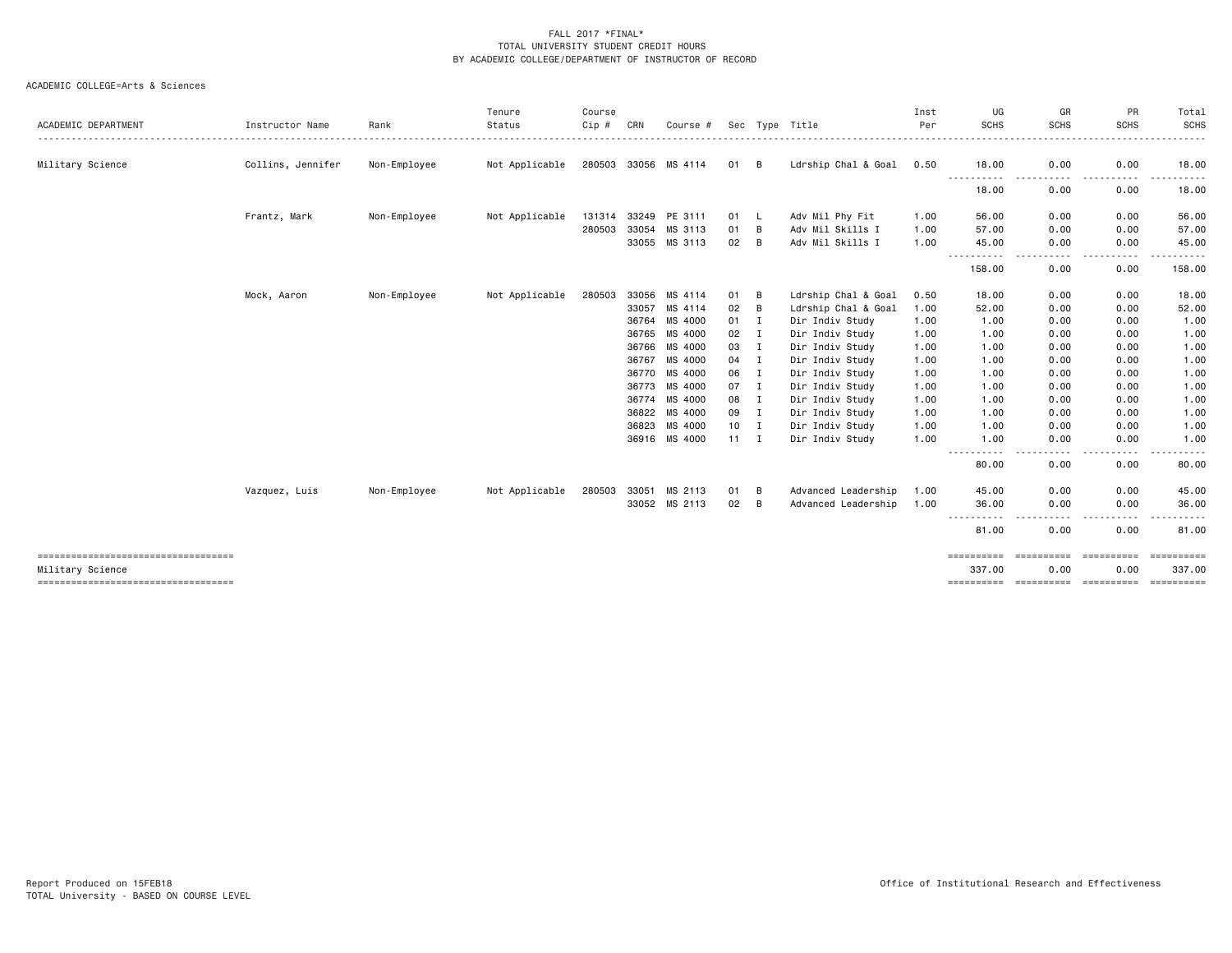| ACADEMIC DEPARTMENT   | Instructor Name   | Rank                          | Tenure<br>Status | Course<br>Cip # | CRN          | Course #              |       |     | Sec Type Title            | Inst<br>Per | UG<br><b>SCHS</b>             | GR<br><b>SCHS</b>                           | PR<br><b>SCHS</b> | Total<br><b>SCHS</b>                                                                                                                                           |
|-----------------------|-------------------|-------------------------------|------------------|-----------------|--------------|-----------------------|-------|-----|---------------------------|-------------|-------------------------------|---------------------------------------------|-------------------|----------------------------------------------------------------------------------------------------------------------------------------------------------------|
| Philosophy & Religion | Bickle, John      | Professor                     | Tenured          |                 |              | 380101 33385 PHI 1103 | 04    | C   | Intro To Philosophy       | 1.00        | 135.00                        | 0.00                                        | 0.00              | 135.00                                                                                                                                                         |
|                       |                   |                               |                  |                 |              |                       |       |     |                           |             | .<br>135.00                   | .<br>0.00                                   | .<br>0.00         | .<br>135.00                                                                                                                                                    |
|                       | Bisson, Albert    | Instructor                    | Non-Ten Track    | 160101          | 35251        | FL 2990               | 01    | C   | Special Topic In FL       | 1.00        | 12.00                         | 0.00                                        | 0.00              | 12.00                                                                                                                                                          |
|                       |                   |                               |                  | 380201          | 37060        | REL 4000              | 02    | I   | Directed Indiv Study 1.00 |             | 3.00                          | 0.00                                        | 0.00              | 3.00                                                                                                                                                           |
|                       |                   |                               |                  | 380203          | 33683        | REL 1213              | 01    | C   | Intr To Old Test          | 1.00        | 117.00                        | 0.00                                        | 0.00              | 117.00                                                                                                                                                         |
|                       |                   |                               |                  |                 | 34582        | REL 1213              | 02    | C   | Intr To Old Test          | 1.00        | 129.00                        | 0.00                                        | 0.00              | 129.00                                                                                                                                                         |
|                       |                   |                               |                  |                 | 34583        | REL 3463              | 01    | C   | Systematic Theology       | 1.00        | 123.00                        | 0.00                                        | 0.00              | 123.00                                                                                                                                                         |
|                       |                   |                               |                  |                 | 450301 35250 | REL 2990              | 01    | C   | Special Topic In REL 1.00 |             | 69.00<br>$\sim$ $\sim$ $\sim$ | 0.00                                        | 0.00              | 69.00                                                                                                                                                          |
|                       |                   |                               |                  |                 |              |                       |       |     |                           |             | 453.00                        | 0.00                                        | 0.00              | 453.00                                                                                                                                                         |
|                       | Boyce, Kristin    | Assistant Professor Ten Track |                  |                 | 240101 32562 | HON 1173              | H01 S |     | The Quest II              | 1.00        | 45.00                         | 0.00                                        | 0.00              | 45.00                                                                                                                                                          |
|                       |                   |                               |                  |                 | 32563        | HON 1173              | H02 S |     | The Quest II              | 1.00        | 45.00                         | 0.00                                        | 0.00              | 45.00                                                                                                                                                          |
|                       |                   |                               |                  |                 | 380102 33394 | PHI 1113              | 05    | C   | Intro To Logic            | 1.00        | 123.00<br>$\sim$ $\sim$       | 0.00                                        | 0.00              | 123.00<br>.                                                                                                                                                    |
|                       |                   |                               |                  |                 |              |                       |       |     |                           |             | 213.00                        | 0.00                                        | 0.00              | 213.00                                                                                                                                                         |
|                       | Bruno, Michael    | Assistant Professor Ten Track |                  |                 | 380102 33392 | PHI 1113              | 03    | C   | Intro To Logic            | 1.00        | 120.00                        | 0.00                                        | 0.00              | 120.00                                                                                                                                                         |
|                       |                   |                               |                  |                 | 33393        | PHI 1113              | 04    | C   | Intro To Logic            | 1.00        | 123.00                        | 0.00                                        | 0.00              | 123.00                                                                                                                                                         |
|                       |                   |                               |                  |                 |              | 34575 PHI 1113        | 06    | C   | Intro To Logic            | 1.00        | 123.00                        | 0.00                                        | 0.00              | 123.00                                                                                                                                                         |
|                       |                   |                               |                  |                 |              |                       |       |     |                           |             | <b></b>                       | $\sim$ $\sim$ $\sim$ $\sim$                 | .                 | .                                                                                                                                                              |
|                       |                   |                               |                  |                 |              |                       |       |     |                           |             | 366.00                        | 0.00                                        | 0.00              | 366.00                                                                                                                                                         |
|                       | Clifford, Michael | Professor                     | Tenured          | 380101          | 33389        | PHI 1103              | H01 C |     | Intro To Philosophy- 1.00 |             | 75.00                         | 0.00                                        | 0.00              | 75.00                                                                                                                                                          |
|                       |                   |                               |                  |                 | 34578        | PHI 4123              | 01    | C   | Cont Continental Phi 1.00 |             | 18.00                         | 0.00                                        | 0.00              | 18.00                                                                                                                                                          |
|                       |                   |                               |                  | 380103 33401    |              | PHI 3013              | 01    | C   | <b>Business Ethics</b>    | 1.00        | 120.00<br>$\sim$ $\sim$ .     | 0.00<br>$\omega$ $\omega$ $\omega$ $\omega$ | 0.00<br>.         | 120.00<br>$\frac{1}{2} \left( \frac{1}{2} \right) \left( \frac{1}{2} \right) \left( \frac{1}{2} \right) \left( \frac{1}{2} \right) \left( \frac{1}{2} \right)$ |
|                       |                   |                               |                  |                 |              |                       |       |     |                           |             | 213.00                        | 0.00                                        | 0.00              | 213.00                                                                                                                                                         |
|                       | Codling, James    | Lecturer                      | Non-Ten Track    | 380201          |              | 35162 REL 1103        | 501 C |     | Intro To Religion         | 1.00        | 81.00                         | 0.00                                        | 0.00              | 81.00                                                                                                                                                          |
|                       |                   |                               |                  |                 |              |                       |       |     |                           |             | 81.00                         | 0.00                                        | 0.00              | 81.00                                                                                                                                                          |
|                       | Davis, Jordan     | Lecturer                      | Non-Ten Track    | 380101          | 33404        | PHI 3023              | 01    | C   | Hi West Phil: Part I 1.00 |             | 126.00                        | 0.00                                        | 0.00              | 126.00                                                                                                                                                         |
|                       |                   |                               |                  | 380103          | 33397        | PHI 1123              | 03    | C   | Intro To Ethics           | 1.00        | 132.00                        | 0.00                                        | 0.00              | 132.00                                                                                                                                                         |
|                       |                   |                               |                  |                 | 33402        | PHI 3013              | 02    | C   | <b>Business Ethics</b>    | 1.00        | 111.00                        | 0.00                                        | 0.00              | 111.00                                                                                                                                                         |
|                       |                   |                               |                  |                 | 33403        | PHI 3013              | 03    | C   | Business Ethics           | 1.00        | 108.00<br>.                   | 0.00                                        | 0.00<br>.         | 108.00<br>.                                                                                                                                                    |
|                       |                   |                               |                  |                 |              |                       |       |     |                           |             | 477.00                        | 0.00                                        | 0.00              | 477.00                                                                                                                                                         |
|                       | Derby, Timothy    | Lecturer                      | Non-Ten Track    | 380101          | 35043        | PHI 1001              | F01   | C   | First Year Seminar        | 1.00        | 24.00                         | 0.00                                        | 0.00              | 24.00                                                                                                                                                          |
|                       |                   |                               |                  | 380201          | 33681        | REL 1103              | 07    | C   | Intro To Religion         | 1.00        | 135.00                        | 0.00                                        | 0.00              | 135.00                                                                                                                                                         |
|                       |                   |                               |                  |                 |              | 33682 REL 1103        | 08    | C   | Intro To Religion         | 1.00        | 132.00<br>$\sim$ $\sim$ .     | 0.00                                        | 0.00              | 132.00<br>$- - - - -$                                                                                                                                          |
|                       |                   |                               |                  |                 |              |                       |       |     |                           |             | 291.00                        | 0.00                                        | 0.00              | 291.00                                                                                                                                                         |
|                       | Hall, Alicia      | Assistant Professor Ten Track |                  | 380101 33407    |              | PHI 3323              | 01    | C   | Medical Ethics            | 1.00        | 114.00                        | 0.00                                        | 0.00              | 114.00                                                                                                                                                         |
|                       |                   |                               |                  | 380103 33411    |              | PHI 8101              | 02    | s.  | Case Studies Res Eth 1.00 |             | 0.00                          | 3.00                                        | 0.00              | 3.00                                                                                                                                                           |
|                       |                   |                               |                  |                 |              | 33412 PHI 8101        | 03    | - S | Case Studies Res Eth 1.00 |             | 0.00<br>.                     | 11.00                                       | 0.00              | 11.00<br>$\omega$ is a set of                                                                                                                                  |
|                       |                   |                               |                  |                 |              |                       |       |     |                           |             | 114.00                        | 14.00                                       | 0.00              | 128,00                                                                                                                                                         |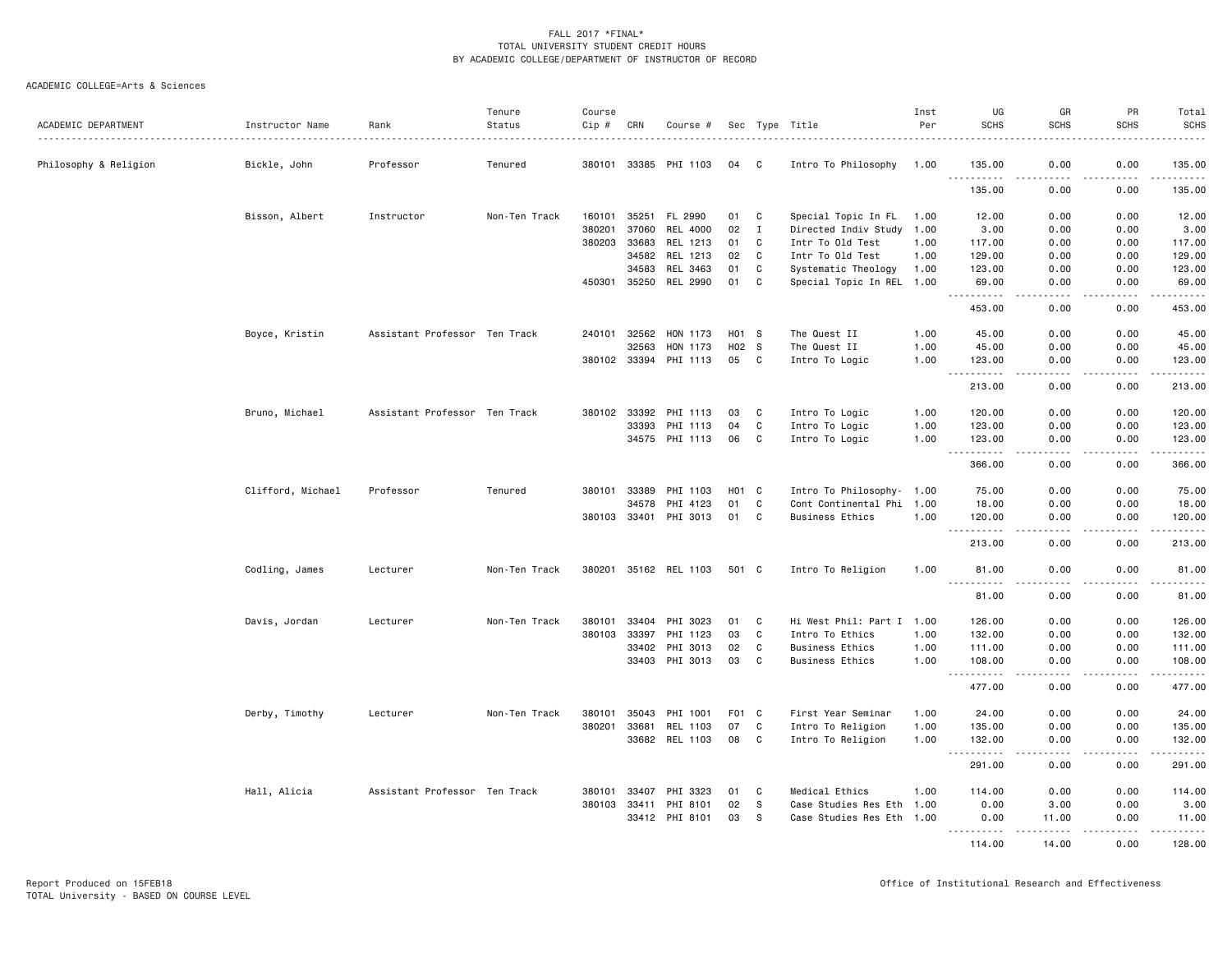| ACADEMIC DEPARTMENT   | Instructor Name                  | Rank                          | Tenure<br>Status | Course<br>Cip # | CRN          | Course #              |                   |              | Sec Type Title<br>.       | Inst<br>Per | UG<br><b>SCHS</b>                       | GR<br><b>SCHS</b>                                                                                                                 | PR<br><b>SCHS</b> | Total<br><b>SCHS</b>                                                                                                                                           |
|-----------------------|----------------------------------|-------------------------------|------------------|-----------------|--------------|-----------------------|-------------------|--------------|---------------------------|-------------|-----------------------------------------|-----------------------------------------------------------------------------------------------------------------------------------|-------------------|----------------------------------------------------------------------------------------------------------------------------------------------------------------|
| Philosophy & Religion | Hammons, Christopher Lecturer    |                               | Non-Ten Track    | 380102 34625    |              | PHI 1113              | 501 C             |              | Intro To Logic            | 1.00        | 45.00                                   | 0.00                                                                                                                              | 0.00              | 45.00                                                                                                                                                          |
|                       |                                  |                               |                  |                 |              | 380103 34347 PHI 1123 | 501 C             |              | Intro To Ethics           | 1.00        | 45.00                                   | 0.00                                                                                                                              | 0.00              | 45.00                                                                                                                                                          |
|                       |                                  |                               |                  |                 |              |                       |                   |              |                           |             | $\frac{1}{2}$<br>$\sim$ $\sim$<br>90.00 | .<br>0.00                                                                                                                         | .<br>0.00         | .<br>90.00                                                                                                                                                     |
|                       | Holt, Dale                       | Professor                     | Tenured          |                 |              | 380103 33399 PHI 1123 | 05                | C            | Intro To Ethics           | 1.00        | 120.00                                  | 0.00                                                                                                                              | 0.00              | 120.00                                                                                                                                                         |
|                       |                                  |                               |                  |                 |              |                       |                   |              |                           |             | .<br>120.00                             | 0.00                                                                                                                              | .<br>0.00         | $\frac{1}{2} \left( \frac{1}{2} \right) \left( \frac{1}{2} \right) \left( \frac{1}{2} \right) \left( \frac{1}{2} \right) \left( \frac{1}{2} \right)$<br>120.00 |
|                       | Johnson, Gregory                 | Instructor                    | Non-Ten Track    | 380101 33386    |              | PHI 1103              | 05                | $\mathbf{C}$ | Intro To Philosophy       | 1.00        | 111.00                                  | 0.00                                                                                                                              | 0.00              | 111.00                                                                                                                                                         |
|                       |                                  |                               |                  |                 | 33387        | PHI 1103              | 06                | C            | Intro To Philosophy       | 1.00        | 105.00                                  | 0.00                                                                                                                              | 0.00              | 105.00                                                                                                                                                         |
|                       |                                  |                               |                  |                 | 380102 34042 | PHI 1113              | 201 C             |              | Intro To Logic            | 1.00        | 45.00                                   | 0.00                                                                                                                              | 0.00              | 45.00                                                                                                                                                          |
|                       |                                  |                               |                  |                 | 389999 34827 | PHI 4990              | 201 C             |              | Special Topic In PHI 1.00 |             | 15.00                                   | 0.00                                                                                                                              | 0.00              | 15.00                                                                                                                                                          |
|                       |                                  |                               |                  |                 |              |                       |                   |              |                           |             | 276.00                                  | 0.00                                                                                                                              | 0.00              | 276.00                                                                                                                                                         |
|                       | Kallfelz, William                | Instructor                    | Non-Ten Track    | 380103          | 34577        | PHI 3313              | 01                | C            | Environmental Ethics 1.00 |             | 90.00                                   | 0.00                                                                                                                              | 0.00              | 90.00                                                                                                                                                          |
|                       |                                  |                               |                  | 380201          | 33678        | REL 1103              | 04                | C            | Intro To Religion         | 1.00        | 132.00                                  | 0.00                                                                                                                              | 0.00              | 132.00                                                                                                                                                         |
|                       |                                  |                               |                  |                 | 33685        | REL 3213              | 01                | C            | World Religions I         | 1.00        | 108.00                                  | 0.00                                                                                                                              | 0.00              | 108.00                                                                                                                                                         |
|                       |                                  |                               |                  |                 | 34585        | REL 1103              | 09                | C            | Intro To Religion         | 1.00        | 129.00                                  | 0.00                                                                                                                              | 0.00              | 129.00                                                                                                                                                         |
|                       |                                  |                               |                  |                 | 35950        | REL 4000              | 01                | $\mathbf I$  | Directed Indiv Study 1.00 |             | 3.00                                    | 0.00                                                                                                                              | 0.00              | 3.00                                                                                                                                                           |
|                       |                                  |                               |                  |                 |              |                       |                   |              |                           |             | .<br>462.00                             | .<br>0.00                                                                                                                         | .<br>0.00         | $\frac{1}{2} \left( \frac{1}{2} \right) \left( \frac{1}{2} \right) \left( \frac{1}{2} \right) \left( \frac{1}{2} \right) \left( \frac{1}{2} \right)$<br>462.00 |
|                       | Kanzelmeyer, Jonatha Non-Faculty |                               | Not Applicable   |                 |              | 380102 33390 PHI 1113 | 01 C              |              | Intro To Logic            | 1.00        | 108.00                                  | 0.00                                                                                                                              | 0.00              | 108.00                                                                                                                                                         |
|                       |                                  |                               |                  |                 |              |                       |                   |              |                           |             | .<br>108.00                             | .<br>0.00                                                                                                                         | .<br>0.00         | .<br>108.00                                                                                                                                                    |
|                       | Moffatt, Barton                  | Associate Professor Tenured   |                  | 380101          | 34576        | PHI 3323              | H <sub>01</sub> C |              | Medical Ethics-Honor 1.00 |             | 75.00                                   | 0.00                                                                                                                              | 0.00              | 75.00                                                                                                                                                          |
|                       |                                  |                               |                  |                 | 380103 33395 | PHI 1123              | 01                | $\mathbb{C}$ | Intro To Ethics           | 1.00        | 132.00                                  | 0.00                                                                                                                              | 0.00              | 132.00                                                                                                                                                         |
|                       |                                  |                               |                  |                 |              | 33400 PHI 1123        | 06                | C            | Intro To Ethics           | 1.00        | 132.00                                  | 0.00                                                                                                                              | 0.00              | 132.00                                                                                                                                                         |
|                       |                                  |                               |                  |                 |              |                       |                   |              |                           |             | $\sim$ $\sim$<br>.<br>339.00            | 0.00                                                                                                                              | .<br>0.00         | 339.00                                                                                                                                                         |
|                       | Montgomery, Robert               | Lecturer                      | Non-Ten Track    | 380201 33679    |              | REL 1103              | 05                | $\mathbf{C}$ | Intro To Religion         | 1.00        | 135.00                                  | 0.00                                                                                                                              | 0.00              | 135.00                                                                                                                                                         |
|                       |                                  |                               |                  |                 | 33680        | REL 1103              | 06                | C            | Intro To Religion         | 1.00        | 135.00                                  | 0.00                                                                                                                              | 0.00              | 135.00                                                                                                                                                         |
|                       |                                  |                               |                  |                 | 451101 33722 | SO 1203               | 01                | C            | Sociology of Familie 1.00 |             | 234.00                                  | 0.00                                                                                                                              | 0.00              | 234.00                                                                                                                                                         |
|                       |                                  |                               |                  |                 | 33723        | SO 1203               | 02                | C            | Sociology of Familie 1.00 |             | 240.00                                  | 0.00                                                                                                                              | 0.00              | 240.00                                                                                                                                                         |
|                       |                                  |                               |                  |                 |              |                       |                   |              |                           |             | .<br>744.00                             | .<br>0.00                                                                                                                         | .<br>0.00         | $\frac{1}{2} \left( \frac{1}{2} \right) \left( \frac{1}{2} \right) \left( \frac{1}{2} \right) \left( \frac{1}{2} \right) \left( \frac{1}{2} \right)$<br>744.00 |
|                       | Neal, Anthony                    | Assistant Professor Ten Track |                  | 050201          | 30003        | AAS 1063              | 02                | C            | Intro to African Ame 1.00 |             | 177.00                                  | 0.00                                                                                                                              | 0.00              | 177.00                                                                                                                                                         |
|                       |                                  |                               |                  | 240101          | 32559        | HON 1163              | H01 S             |              | The Quest I               | 1.00        | 45.00                                   | 0.00                                                                                                                              | 0.00              | 45.00                                                                                                                                                          |
|                       |                                  |                               |                  |                 |              | 380201 33675 REL 1103 | 01                | C            | Intro To Religion         | 1.00        | 129.00                                  | 0.00                                                                                                                              | 0.00              | 129.00                                                                                                                                                         |
|                       |                                  |                               |                  |                 |              |                       |                   |              |                           |             | .<br>351.00                             | 0.00                                                                                                                              | 0.00              | .<br>351.00                                                                                                                                                    |
|                       | Roche, Michael                   | Lecturer                      | Non-Ten Track    | 380103 33396    |              | PHI 1123              | 02                | C            | Intro To Ethics           | 1.00        | 135.00                                  | 0.00                                                                                                                              | 0.00              | 135.00                                                                                                                                                         |
|                       |                                  |                               |                  |                 |              | 33398 PHI 1123        | 04                | C            | Intro To Ethics           | 1.00        | 132.00                                  | 0.00                                                                                                                              | 0.00              | 132.00                                                                                                                                                         |
|                       |                                  |                               |                  |                 |              |                       |                   |              |                           |             | $\sim$ $\sim$<br>.<br>267.00            | $\frac{1}{2} \left( \frac{1}{2} \right) \left( \frac{1}{2} \right) \left( \frac{1}{2} \right) \left( \frac{1}{2} \right)$<br>0.00 | .<br>0.00         | 267.00                                                                                                                                                         |
|                       | Thompson, James                  | Associate Professor Tenured   |                  |                 | 380101 34580 | PHI 4223              | 01                | C            | Phil of Cognitive Sc 1.00 |             | 30.00                                   | 0.00                                                                                                                              | 0.00              | 30.00                                                                                                                                                          |
|                       |                                  |                               |                  | 380102 33391    |              | PHI 1113              | 02                | C            | Intro To Logic            | 1.00        | 117.00                                  | 0.00                                                                                                                              | 0.00              | 117.00                                                                                                                                                         |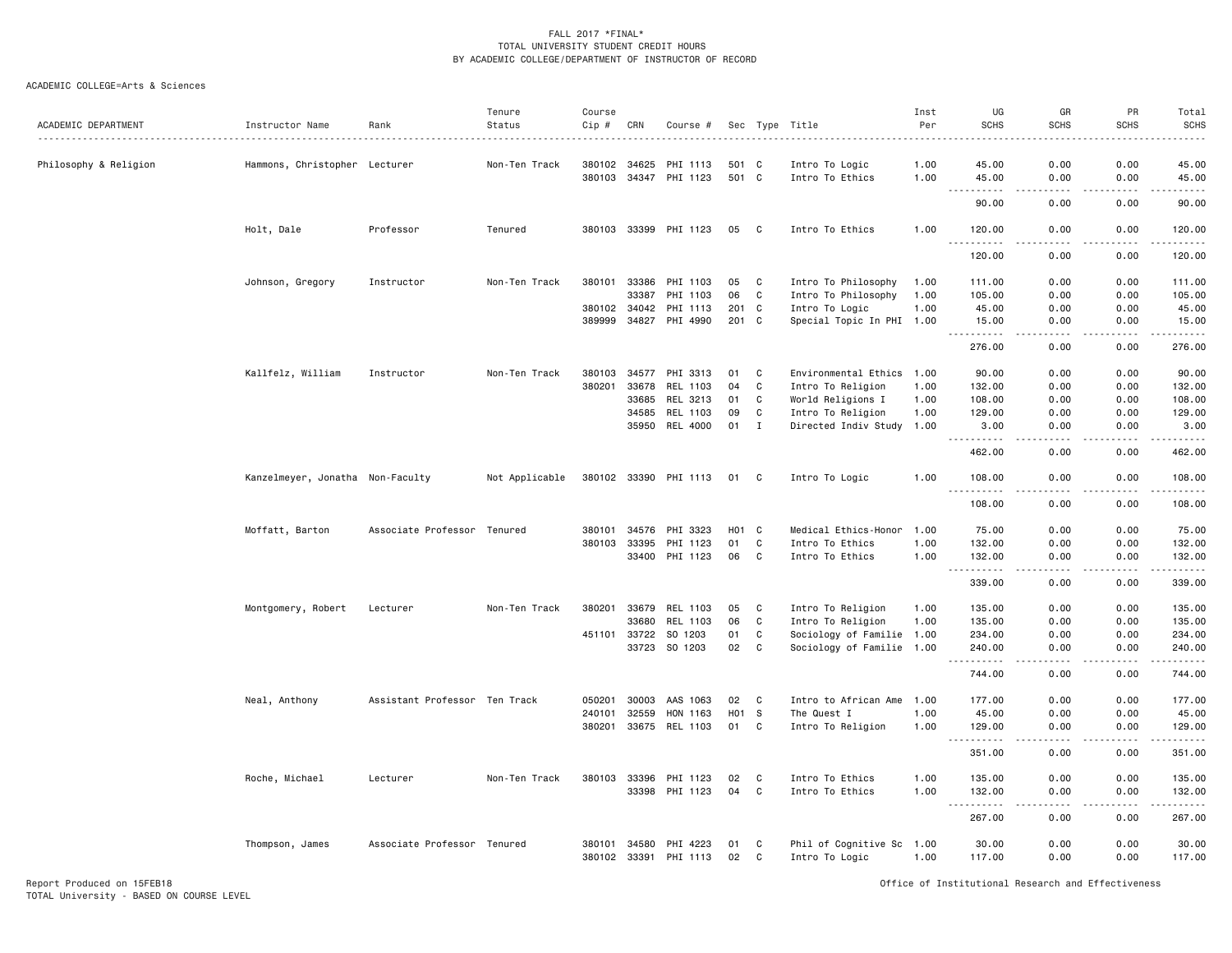| ACADEMIC DEPARTMENT                   | Instructor Name | Rank                          | Tenure<br>Status | Course<br>Cip # | CRN | Course #       |      | Sec Type Title      | Inst<br>Per | UG<br><b>SCHS</b> | GR<br><b>SCHS</b> | PR<br>SCHS    | Total<br>SCHS |
|---------------------------------------|-----------------|-------------------------------|------------------|-----------------|-----|----------------|------|---------------------|-------------|-------------------|-------------------|---------------|---------------|
|                                       |                 |                               |                  |                 |     |                |      |                     |             | .                 |                   |               |               |
|                                       |                 |                               |                  |                 |     |                |      |                     |             | 147.00            | 0.00              | 0.00          | 147.00        |
| Philosophy & Religion                 | Wylie, Danielle | Assistant Professor Ten Track |                  | 380101          |     | 33382 PHI 1103 | 01 C | Intro To Philosophy | 1.00        | 132.00            | 0.00              | 0.00          | 132.00        |
|                                       |                 |                               |                  |                 |     | 33383 PHI 1103 | 02 C | Intro To Philosophy | 1.00        | 132.00            | 0.00              | 0.00          | 132.00        |
|                                       |                 |                               |                  |                 |     | 33384 PHI 1103 | 03 C | Intro To Philosophy | 1.00        | 132.00            | 0.00              | 0.00          | 132.00        |
|                                       |                 |                               |                  |                 |     |                |      |                     |             | ----------        | .                 | .             | -------       |
|                                       |                 |                               |                  |                 |     |                |      |                     |             | 396.00            | 0.00              | 0.00          | 396.00        |
| ____________________________________  |                 |                               |                  |                 |     |                |      |                     |             | ==========        | :=========        | $=$ ========= | eeeeeeee      |
| Philosophy & Religion                 |                 |                               |                  |                 |     |                |      |                     |             | 5643.00           | 14.00             | 0.00          | 5657.00       |
| ===================================== |                 |                               |                  |                 |     |                |      |                     |             | ==========        | =========         | ==========    | ==========    |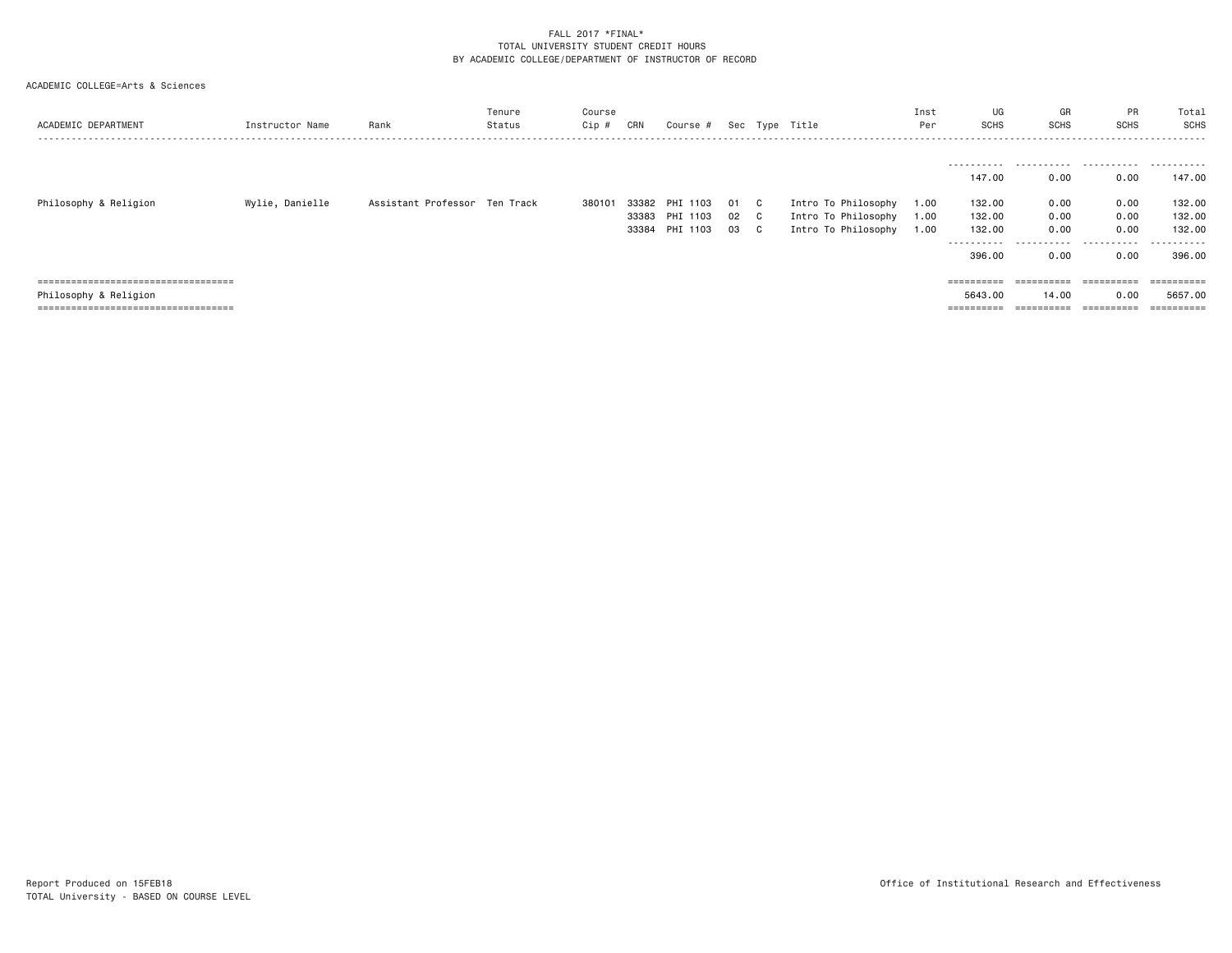| ACADEMIC DEPARTMENT | Instructor Name    | Rank                          | Tenure<br>Status | Course<br>Cip # | CRN                   | Course #             |                 |                   | Sec Type Title                               | Inst<br>Per  | UG<br><b>SCHS</b>                 | GR<br><b>SCHS</b>                   | PR<br><b>SCHS</b>   | Total<br><b>SCHS</b>                                                                                                              |
|---------------------|--------------------|-------------------------------|------------------|-----------------|-----------------------|----------------------|-----------------|-------------------|----------------------------------------------|--------------|-----------------------------------|-------------------------------------|---------------------|-----------------------------------------------------------------------------------------------------------------------------------|
|                     |                    |                               |                  |                 |                       |                      |                 |                   |                                              |              |                                   |                                     |                     |                                                                                                                                   |
| Physics & Astronomy | Afanasjev, Anatoli | Professor                     | Tenured          | 400801          | 33375                 | PH 6323              | 01              | C                 | Electromag Fields I                          | 1.00         | 0.00                              | 30.00                               | 0.00                | 30.00                                                                                                                             |
|                     |                    |                               |                  |                 | 35991                 | PH 9000              | 01              | D                 | Research / Diss                              | 1.00         | 0.00                              | 21.00                               | 0.00                | 21.00                                                                                                                             |
|                     |                    |                               |                  |                 |                       | 400805 33371 PH 4323 | 01              | C                 | Electromag Fields I                          | 1.00         | 12.00                             | 0.00                                | 0.00                | 12.00                                                                                                                             |
|                     |                    |                               |                  |                 |                       |                      |                 |                   |                                              |              | 12.00                             | 51.00                               | 0.00                | 63.00                                                                                                                             |
|                     | Arnoldus, Henk     | Professor                     | Tenured          |                 |                       | 400801 33292 PH 1113 | 03              | C                 | Gen Physics I                                | 1.00         | 168.00                            | 0.00                                | 0.00                | 168.00                                                                                                                            |
|                     |                    |                               |                  |                 | 36208                 | PH 9000              | 04              | D                 | Research / Diss                              | 1.00         | 0.00                              | 9.00                                | 0.00                | 9.00                                                                                                                              |
|                     |                    |                               |                  |                 |                       | 400810 33377 PH 8233 | 01              | $\mathbf c$       | Meth Theoret Ph I                            | 1.00         | 0.00<br>.<br>$\sim$ $\sim$ $\sim$ | 27.00                               | 0.00                | 27.00                                                                                                                             |
|                     |                    |                               |                  |                 |                       |                      |                 |                   |                                              |              | 168.00                            | 36.00                               | 0.00                | 204.00                                                                                                                            |
|                     | Berg, Matthew      | Non-Employee                  | Not Applicable   |                 |                       | 400801 36269 PH 9000 | 07              | D                 | Research / Diss                              | 1.00         | 0.00<br>$\frac{1}{2}$<br>.        | 9.00<br>.                           | 0.00<br>.           | 9.00<br>$\frac{1}{2} \left( \frac{1}{2} \right) \left( \frac{1}{2} \right) \left( \frac{1}{2} \right) \left( \frac{1}{2} \right)$ |
|                     |                    |                               |                  |                 |                       |                      |                 |                   |                                              |              | 0.00                              | 9.00                                | 0.00                | 9.00                                                                                                                              |
|                     | Clark, Shane       | Non-Faculty                   | Not Applicable   | 400801          | 33285                 | PH 1021              | 01              | - L               | Physical Science Lab 1.00                    |              | 23.00                             | 0.00                                | 0.00                | 23.00                                                                                                                             |
|                     |                    |                               |                  |                 | 33286                 | PH 1021              | 02              | $\mathsf{L}$      | Physical Science Lab 1.00                    |              | 18.00                             | 0.00                                | 0.00                | 18.00                                                                                                                             |
|                     |                    |                               |                  |                 |                       | 34345 PH 1021        | 501 L           |                   | Physical Science Lab 1.00                    |              | 19.00                             | 0.00                                | 0.00                | 19.00                                                                                                                             |
|                     |                    |                               |                  |                 |                       |                      |                 |                   |                                              |              | 60.00                             | $\sim$ $\sim$ $\sim$ $\sim$<br>0.00 | 0.00                | 60.00                                                                                                                             |
|                     | Clay, Rudolf       | Professor                     | Tenured          | 141201          | 34429                 | PH 4433              | 01              | C                 | Computational Physic 1.00                    |              | 9.00                              | 0.00                                | 0.00                | 9.00                                                                                                                              |
|                     |                    |                               |                  | 400801          | 36143                 | PH 9000              | 03              | D                 | Research / Diss                              | 1.00         | 0.00                              | 6.00                                | 0.00                | 6.00                                                                                                                              |
|                     |                    |                               |                  |                 |                       | 400899 34430 PH 6433 | 01              | C                 | Computational Physic 1.00                    |              | 0.00                              | 15.00                               | 0.00                | 15.00                                                                                                                             |
|                     |                    |                               |                  |                 |                       |                      |                 |                   |                                              |              | .<br>9.00                         | .<br>21.00                          | .<br>0.00           | .<br>30.00                                                                                                                        |
|                     | Crider, Benjamin   | Assistant Professor Ten Track |                  |                 |                       | 400801 33369 PH 4113 | 01              | B                 | Elec Circuit Scien                           | 1.00         | 9.00                              | 0.00                                | 0.00                | 9.00                                                                                                                              |
|                     |                    |                               |                  |                 |                       |                      |                 |                   |                                              |              | .<br>9.00                         | $\sim$ $\sim$ $\sim$<br>0.00        | الداعات بال<br>0.00 | $\frac{1}{2} \left( \frac{1}{2} \right) \left( \frac{1}{2} \right) \left( \frac{1}{2} \right) \left( \frac{1}{2} \right)$<br>9.00 |
|                     | Cuicchi, Paul      | Lecturer                      | Non-Ten Track    | 400801          | 33283                 | PH 1013              | 04              | C                 | Physical Sci Survey                          | 1.00         | 195.00                            | 0.00                                | 0.00                | 195.00                                                                                                                            |
|                     |                    |                               |                  |                 |                       | 33284 PH 1013        | 05              | C                 | Physical Sci Survey                          | 1.00         | 207.00                            | 0.00                                | 0.00                | 207.00                                                                                                                            |
|                     |                    |                               |                  |                 |                       |                      |                 |                   |                                              |              | $\sim$<br>402.00                  | 0.00                                | 0.00                | 402.00                                                                                                                            |
|                     |                    |                               |                  |                 |                       |                      |                 |                   |                                              |              |                                   |                                     |                     |                                                                                                                                   |
|                     | Dunne, James       | Professor                     | Tenured          |                 | 400801 34425          | PH 2223              | H01 C<br>$11 -$ | D                 | Honors Physics II                            | 1.00<br>1.00 | 105.00                            | 0.00                                | 0.00                | 105.00                                                                                                                            |
|                     |                    |                               |                  | 521003          | 36354<br>32261        | PH 9000<br>FYE 1001  | F11 C           |                   | Research / Diss<br>First Year Experienc 1.00 |              | 0.00<br>13.00                     | 6.00<br>0.00                        | 0.00<br>0.00        | 6.00<br>13.00                                                                                                                     |
|                     |                    |                               |                  |                 |                       | 32262 FYE 1001       | F12 C           |                   | First Year Experienc 1.00                    |              | 15.00                             | 0.00                                | 0.00                | 15.00                                                                                                                             |
|                     |                    |                               |                  |                 |                       |                      |                 |                   |                                              |              | 133.00                            | 6.00                                | 0.00                | 139.00                                                                                                                            |
|                     |                    |                               |                  |                 |                       |                      |                 |                   |                                              |              |                                   |                                     |                     |                                                                                                                                   |
|                     | Dutta, Dipangkar   | Professor                     | Tenured          |                 | 400801 33376<br>36124 | PH 6713<br>PH 9000   | 01<br>02        | C<br>$\mathsf{D}$ | Intro To Quantum Pri 1.00<br>Research / Diss | 1.00         | 0.00<br>0.00                      | 21.00<br>34.00                      | 0.00<br>0.00        | 21.00<br>34.00                                                                                                                    |
|                     |                    |                               |                  |                 | 400804 33372          | PH 4713              | 01              | C                 | Intro To Quantum Pri 1.00                    |              | 12.00                             | 0.00                                | 0.00                | 12.00                                                                                                                             |
|                     |                    |                               |                  |                 | 521003 32271          | FYE 1001             | F23             | C                 | First Year Experienc 1.00                    |              | 9.00                              | 0.00                                | 0.00                | 9.00                                                                                                                              |
|                     |                    |                               |                  |                 |                       | 32272 FYE 1001       | F24 C           |                   | First Year Experienc 1.00                    |              | 20.00                             | 0.00                                | 0.00                | 20.00                                                                                                                             |
|                     |                    |                               |                  |                 |                       |                      |                 |                   |                                              |              | $\frac{1}{2}$                     | $- - -$                             |                     | $\frac{1}{2}$                                                                                                                     |
|                     |                    |                               |                  |                 |                       |                      |                 |                   |                                              |              | 41.00                             | 55.00                               | 0.00                | 96.00                                                                                                                             |
|                     | El Fassi, Lamiaa   | Assistant Professor Ten Track |                  | 400801          | 33370                 | PH 4213              | 01              | C                 | Intermediate Mechani 1.00                    |              | 18.00                             | 0.00                                | 0.00                | 18.00                                                                                                                             |
|                     |                    |                               |                  |                 |                       | 33374 PH 6213        | 01              | C                 | Inter Mechanics                              | 1.00         | 0.00                              | 9.00                                | 0.00                | 9.00                                                                                                                              |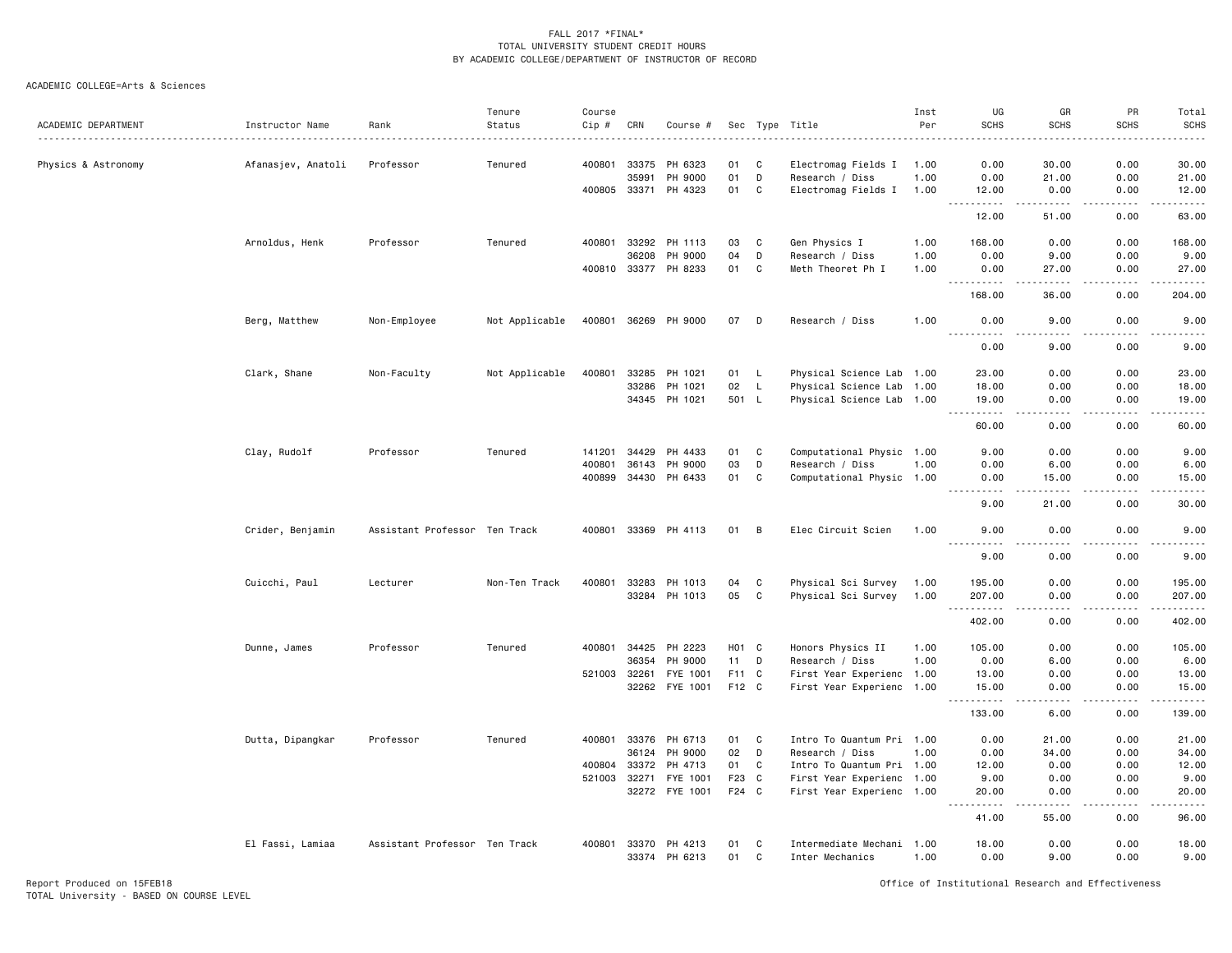| ACADEMIC DEPARTMENT | Instructor Name     | Rank                          | Tenure<br>Status | Course<br>Cip # | CRN            | Course #             |          |              | Sec Type Title                                         | Inst<br>Per  | UG<br><b>SCHS</b>                              | GR<br><b>SCHS</b>                   | PR<br><b>SCHS</b>                                                                                                                                            | Total<br><b>SCHS</b>                                                                                                                                          |
|---------------------|---------------------|-------------------------------|------------------|-----------------|----------------|----------------------|----------|--------------|--------------------------------------------------------|--------------|------------------------------------------------|-------------------------------------|--------------------------------------------------------------------------------------------------------------------------------------------------------------|---------------------------------------------------------------------------------------------------------------------------------------------------------------|
| Physics & Astronomy | El Fassi, Lamiaa    | Assistant Professor Ten Track |                  |                 |                | 400801 36273 PH 8000 | 02       | D            | Research / Thesis                                      | 1.00         | 0.00                                           | 6.00                                | 0.00                                                                                                                                                         | 6.00                                                                                                                                                          |
|                     |                     |                               |                  |                 |                |                      |          |              |                                                        |              | .<br>18.00                                     | 15.00                               | $   -$<br>0.00                                                                                                                                               | $\frac{1}{2} \left( \frac{1}{2} \right) \left( \frac{1}{2} \right) \left( \frac{1}{2} \right) \left( \frac{1}{2} \right) \left( \frac{1}{2} \right)$<br>33.00 |
|                     | Fox, Daniel         | Lecturer                      | Non-Ten Track    | 400801          | 33336          | PH 2213              | 04       | C            | Physics I                                              | 1.00         | 201.00                                         | 0.00                                | 0.00                                                                                                                                                         | 201.00                                                                                                                                                        |
|                     |                     |                               |                  |                 |                | 33337 PH 2213        | 05       | C            | Physics I                                              | 1.00         | 183.00<br>.<br>$\sim$ $\sim$                   | 0.00<br>$\sim$ $\sim$ $\sim$ $\sim$ | 0.00<br>.                                                                                                                                                    | 183.00<br>$\begin{array}{cccccccccc} \bullet & \bullet & \bullet & \bullet & \bullet & \bullet & \bullet \end{array}$                                         |
|                     |                     |                               |                  |                 |                |                      |          |              |                                                        |              | 384.00                                         | 0.00                                | 0.00                                                                                                                                                         | 384.00                                                                                                                                                        |
|                     | Gombojav, Ariunbold | Assistant Professor Ten Track |                  | 400801          | 36358<br>36967 | PH 9000<br>PH 8000   | 14<br>06 | D<br>D       | Research / Diss<br>Research / Thesis                   | 1.00<br>1.00 | 0.00<br>0.00                                   | 12.00<br>3.00                       | 0.00<br>0.00                                                                                                                                                 | 12.00<br>3.00                                                                                                                                                 |
|                     |                     |                               |                  |                 |                | 400805 33378 PH 8313 | 01       | C            | Electromag Theory I                                    | 1.00         | 0.00                                           | 39.00                               | 0.00                                                                                                                                                         | 39.00                                                                                                                                                         |
|                     |                     |                               |                  |                 |                |                      |          |              |                                                        |              | .<br>$ -$<br>0.00                              | .<br>54.00                          | <b>.</b><br>0.00                                                                                                                                             | .<br>54.00                                                                                                                                                    |
|                     | Hashemi Shabestari, | Lecturer                      | Non-Ten Track    | 400801          |                | 36455 PH 1113        | 26       | C            | Gen Physics I                                          | 1.00         | 129.00                                         | 0.00                                | 0.00                                                                                                                                                         | 129.00                                                                                                                                                        |
|                     |                     |                               |                  |                 |                |                      |          |              |                                                        |              | .<br>.<br>129.00                               | $\sim$ $\sim$ $\sim$ $\sim$<br>0.00 | .<br>0.00                                                                                                                                                    | 2.2.2.2.2.3<br>129.00                                                                                                                                         |
|                     | Kim, Seong-Gon      | Professor                     | Tenured          | 400801          | 36355          | PH 9000              | 12       | D            | Research / Diss                                        | 1.00         | 0.00                                           | 21.00                               | 0.00                                                                                                                                                         | 21.00                                                                                                                                                         |
|                     |                     |                               |                  |                 | 400804 33379   | PH 8743              | 01       | C            | Quantum Mechanics I                                    | 1.00         | 0.00<br>.                                      | 15.00<br>$- - - - -$                | 0.00<br>.                                                                                                                                                    | 15.00<br>.                                                                                                                                                    |
|                     |                     |                               |                  |                 |                |                      |          |              |                                                        |              | 0.00                                           | 36.00                               | 0.00                                                                                                                                                         | 36.00                                                                                                                                                         |
|                     | Lung, Florin        | Instructor                    | Non-Ten Track    | 400801          |                | 33266 PH 1011        | 01       | L.           | Physical Science Lab 1.00                              |              | 15.00                                          | 0.00                                | 0.00                                                                                                                                                         | 15.00                                                                                                                                                         |
|                     |                     |                               |                  |                 | 33267          | PH 1011              | 02       | L.           | Physical Science Lab 1.00                              |              | 16.00                                          | 0.00                                | 0.00                                                                                                                                                         | 16.00                                                                                                                                                         |
|                     |                     |                               |                  |                 | 33268          | PH 1011              | 03       | L            | Physical Science Lab 1.00                              |              | 16.00                                          | 0.00                                | 0.00                                                                                                                                                         | 16.00                                                                                                                                                         |
|                     |                     |                               |                  |                 | 33269          | PH 1011              | 04       | L.           | Physical Science Lab 1.00                              |              | 14.00                                          | 0.00                                | 0.00                                                                                                                                                         | 14.00                                                                                                                                                         |
|                     |                     |                               |                  |                 | 33270          | PH 1011              | 05       | L.           | Physical Science Lab 1.00                              |              | 14.00                                          | 0.00                                | 0.00                                                                                                                                                         | 14.00                                                                                                                                                         |
|                     |                     |                               |                  |                 | 33271<br>33272 | PH 1011<br>PH 1011   | 06<br>07 | L<br>L.      | Physical Science Lab 1.00<br>Physical Science Lab 1.00 |              | 16.00<br>17.00                                 | 0.00<br>0.00                        | 0.00<br>0.00                                                                                                                                                 | 16.00<br>17.00                                                                                                                                                |
|                     |                     |                               |                  |                 | 33273          | PH 1011              | 08       | L.           | Physical Science Lab 1.00                              |              | 13.00                                          | 0.00                                | 0.00                                                                                                                                                         | 13.00                                                                                                                                                         |
|                     |                     |                               |                  |                 | 33274          | PH 1011              | 09       | L            | Physical Science Lab 1.00                              |              | 16.00                                          | 0.00                                | 0.00                                                                                                                                                         | 16.00                                                                                                                                                         |
|                     |                     |                               |                  |                 | 33275          | PH 1011              | 10       | $\mathsf{L}$ | Physical Science Lab 1.00                              |              | 17.00                                          | 0.00                                | 0.00                                                                                                                                                         | 17.00                                                                                                                                                         |
|                     |                     |                               |                  |                 | 33276          | PH 1011              | 11       | L.           | Physical Science Lab 1.00                              |              | 17.00                                          | 0.00                                | 0.00                                                                                                                                                         | 17.00                                                                                                                                                         |
|                     |                     |                               |                  |                 | 33277          | PH 1011              | 12       | L.           | Physical Science Lab 1.00                              |              | 14.00                                          | 0.00                                | 0.00                                                                                                                                                         | 14.00                                                                                                                                                         |
|                     |                     |                               |                  |                 | 33278          | PH 1011              | 13       | L.           | Physical Science Lab 1.00                              |              | 17.00                                          | 0.00                                | 0.00                                                                                                                                                         | 17.00                                                                                                                                                         |
|                     |                     |                               |                  |                 | 33281          | PH 1013              | 02       | C            | Physical Sci Survey                                    | 1.00         | 153.00                                         | 0.00                                | 0.00                                                                                                                                                         | 153.00                                                                                                                                                        |
|                     |                     |                               |                  |                 | 33282          | PH 1013              | 03       | C            | Physical Sci Survey                                    | 1.00         | 183.00                                         | 0.00                                | 0.00                                                                                                                                                         | 183.00                                                                                                                                                        |
|                     |                     |                               |                  |                 | 33294          | PH 1113              | 05       | $\mathbb{C}$ | Gen Physics I                                          | 1.00         | 123.00                                         | 0.00                                | 0.00                                                                                                                                                         | 123.00                                                                                                                                                        |
|                     |                     |                               |                  |                 |                | 33295 PH 1113        | 06       | C            | Gen Physics I                                          | 1.00         | 123.00<br>$\sim$ $\sim$ $\sim$                 | 0.00<br>.                           | 0.00<br>$\frac{1}{2} \left( \frac{1}{2} \right) \left( \frac{1}{2} \right) \left( \frac{1}{2} \right) \left( \frac{1}{2} \right) \left( \frac{1}{2} \right)$ | 123.00<br>.                                                                                                                                                   |
|                     |                     |                               |                  |                 |                |                      |          |              |                                                        |              | 784.00                                         | 0.00                                | 0.00                                                                                                                                                         | 784.00                                                                                                                                                        |
|                     | Moody, Judith       | Lecturer                      | Non-Ten Track    | 400801          |                | 33287 PH 1023        | 01       | C            | Physical Sci Survey                                    | 1.00         | 147.00                                         | 0.00                                | 0.00                                                                                                                                                         | 147.00                                                                                                                                                        |
|                     |                     |                               |                  |                 |                | 34346 PH 1023        | 501 C    |              | Physical Sci Survey                                    | 1.00         | 78.00<br>$\sim$ $\sim$ $\sim$<br>$- - - - - -$ | 0.00<br>د د د د                     | 0.00<br>.                                                                                                                                                    | 78.00<br>.                                                                                                                                                    |
|                     |                     |                               |                  |                 |                |                      |          |              |                                                        |              | 225.00                                         | 0.00                                | 0.00                                                                                                                                                         | 225.00                                                                                                                                                        |
|                     | Novotny, Mark       | Professor                     | Tenured          | 400801          | 36254          | PH 9000              | 06       | D            | Research / Diss                                        | 1.00         | 0.00                                           | 21.00                               | 0.00                                                                                                                                                         | 21.00                                                                                                                                                         |
|                     |                     |                               |                  |                 |                | 36723 PH 8000        | 04       | D            | Research / Thesis                                      | 1.00         | 0.00<br>----<br>$- - - - -$                    | 1.00<br>$\frac{1}{2}$               | 0.00<br><b>.</b>                                                                                                                                             | 1.00<br>.                                                                                                                                                     |
|                     |                     |                               |                  |                 |                |                      |          |              |                                                        |              | 0.00                                           | 22.00                               | 0.00                                                                                                                                                         | 22.00                                                                                                                                                         |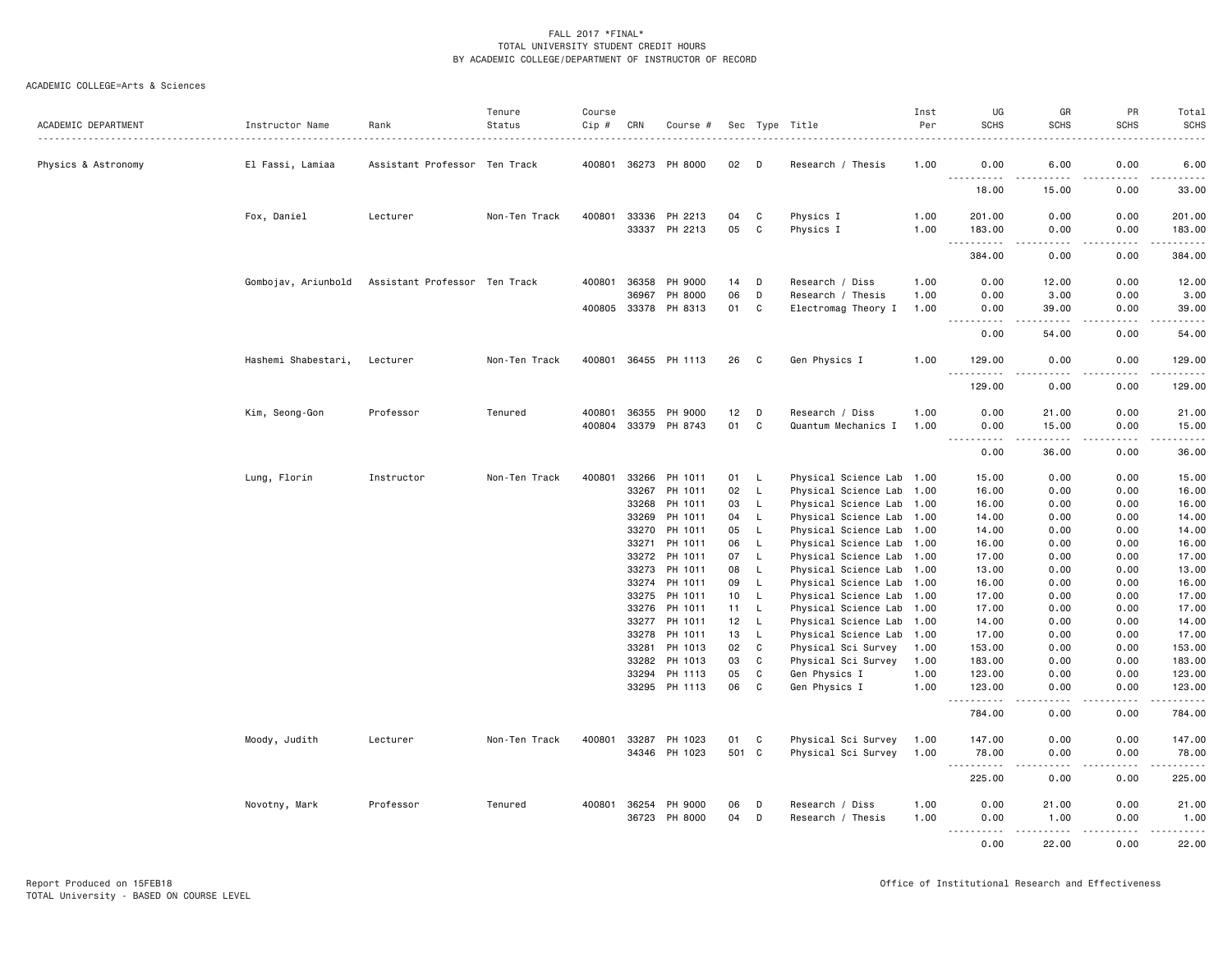| ACADEMIC DEPARTMENT | Instructor Name  | Rank                                             | Tenure<br>Status | Course<br>Cip # | CRN   | Course #             |    |              | Sec Type Title       | Inst<br>Per | UG<br><b>SCHS</b>            | GR<br><b>SCHS</b>    | PR<br><b>SCHS</b> | Total<br><b>SCHS</b>                                                                                                                                           |
|---------------------|------------------|--------------------------------------------------|------------------|-----------------|-------|----------------------|----|--------------|----------------------|-------------|------------------------------|----------------------|-------------------|----------------------------------------------------------------------------------------------------------------------------------------------------------------|
|                     |                  |                                                  |                  |                 |       |                      |    |              |                      |             |                              |                      |                   |                                                                                                                                                                |
| Physics & Astronomy | Pierce, Donna    | Associate Professor Tenured                      |                  | 400801          | 33327 | PH 1133              | 01 | C            | Gen Physics III      | 1.00        | 123.00                       | 0.00                 | 0.00              | 123.00                                                                                                                                                         |
|                     |                  |                                                  |                  |                 | 33328 | PH 1133              | 02 | К            | Gen Physics III      | 1.00        | 0.00                         | 0.00                 | 0.00              | 0.00                                                                                                                                                           |
|                     |                  |                                                  |                  |                 | 33329 | PH 1133              | 03 | к            | Gen Physics III      | 1.00        | 0.00                         | 0.00                 | 0.00              | 0.00                                                                                                                                                           |
|                     |                  |                                                  |                  |                 | 33330 | PH 1133              | 04 | к            | Gen Physics III      | 1.00        | 0.00                         | 0.00                 | 0.00              | 0.00                                                                                                                                                           |
|                     |                  |                                                  |                  |                 |       | 36158 PH 8000        | 01 | D            | Research / Thesis    | 1.00        | 0.00<br>- - -<br>.           | 3.00<br>. <u>. .</u> | 0.00<br>.         | 3.00<br>.                                                                                                                                                      |
|                     |                  |                                                  |                  |                 |       |                      |    |              |                      |             | 123.00                       | 3.00                 | 0.00              | 126.00                                                                                                                                                         |
|                     |                  | Rupak Lan Tai Moong, Associate Professor Tenured |                  | 400801          | 33368 | PH 3613              | 01 | C            | Modern Physics       | 1.00        | 21.00                        | 0.00                 | 0.00              | 21.00                                                                                                                                                          |
|                     |                  |                                                  |                  |                 | 36247 | PH 9000              | 05 | D            | Research / Diss      | 1.00        | 0.00                         | 13.00                | 0.00              | 13.00                                                                                                                                                          |
|                     |                  |                                                  |                  |                 |       |                      |    |              |                      |             | .<br>.<br>21.00              | $- - -$<br>13.00     | 0.00              | 34.00                                                                                                                                                          |
|                     | Singh, Jagdish   | Non-Employee                                     | Not Applicable   |                 |       | 400801 36342 PH 9000 | 09 | D            | Research / Diss      | 1.00        | 0.00                         | 19.00                | 0.00              | 19.00                                                                                                                                                          |
|                     |                  |                                                  |                  |                 |       |                      |    |              |                      |             | 0.00                         | 19.00                | 0.00              | 19.00                                                                                                                                                          |
|                     | Solomon, Lazarus | Instructor                                       | Non-Ten Track    | 400801          | 33290 | PH 1113              | 01 | C            | Gen Physics I        | 1.00        | 171.00                       | 0.00                 | 0.00              | 171.00                                                                                                                                                         |
|                     |                  |                                                  |                  |                 | 33291 | PH 1113              | 02 | C            | Gen Physics I        | 1.00        | 174.00                       | 0.00                 | 0.00              | 174.00                                                                                                                                                         |
|                     |                  |                                                  |                  |                 | 33296 | PH 1113              | 07 | K            | Gen Physics I        | 1.00        | 0.00                         | 0.00                 | 0.00              | 0.00                                                                                                                                                           |
|                     |                  |                                                  |                  |                 |       | 33297 PH 1113        | 08 | К            | Gen Physics I        | 1.00        | 0.00                         | 0.00                 | 0.00              | 0.00                                                                                                                                                           |
|                     |                  |                                                  |                  |                 | 33298 | PH 1113              | 09 | К            | Gen Physics I        | 1.00        | 0.00                         | 0.00                 | 0.00              | 0.00                                                                                                                                                           |
|                     |                  |                                                  |                  |                 | 33299 | PH 1113              | 10 | к            | Gen Physics I        | 1.00        | 0.00                         | 0.00                 | 0.00              | 0.00                                                                                                                                                           |
|                     |                  |                                                  |                  |                 | 33300 | PH 1113              | 11 | К            | Gen Physics I        | 1.00        | 0.00                         | 0.00                 | 0.00              | 0.00                                                                                                                                                           |
|                     |                  |                                                  |                  |                 | 33301 | PH 1113              | 12 | K            | Gen Physics I        | 1.00        | 0.00                         | 0.00                 | 0.00              | 0.00                                                                                                                                                           |
|                     |                  |                                                  |                  |                 | 33302 | PH 1113              | 13 | К            | Gen Physics I        | 1.00        | 0.00                         | 0.00                 | 0.00              | 0.00                                                                                                                                                           |
|                     |                  |                                                  |                  |                 | 33303 | PH 1113              | 14 | K            | Gen Physics I        | 1.00        | 0.00                         | 0.00                 | 0.00              | 0.00                                                                                                                                                           |
|                     |                  |                                                  |                  |                 |       | 33304 PH 1113        | 15 | K            | Gen Physics I        | 1.00        | 0.00                         | 0.00                 | 0.00              | 0.00                                                                                                                                                           |
|                     |                  |                                                  |                  |                 | 33305 | PH 1113              | 16 | К            | Gen Physics I        | 1.00        | 0.00                         | 0.00                 | 0.00              | 0.00                                                                                                                                                           |
|                     |                  |                                                  |                  |                 | 33306 | PH 1113              | 17 | К            | Gen Physics I        | 1.00        | 0.00                         | 0.00                 | 0.00              | 0.00                                                                                                                                                           |
|                     |                  |                                                  |                  |                 | 33307 | PH 1113              | 18 | К            | Gen Physics I        | 1.00        | 0.00                         | 0.00                 | 0.00              | 0.00                                                                                                                                                           |
|                     |                  |                                                  |                  |                 | 33308 | PH 1113              | 19 | K            | Gen Physics I        | 1.00        | 0.00                         | 0.00                 | 0.00              | 0.00                                                                                                                                                           |
|                     |                  |                                                  |                  |                 | 33309 | PH 1113              | 20 | К            | Gen Physics I        | 1.00        | 0.00                         | 0.00                 | 0.00              | 0.00                                                                                                                                                           |
|                     |                  |                                                  |                  |                 | 33310 | PH 1113              | 21 | К            | Gen Physics I        | 1.00        | 0.00                         | 0.00                 | 0.00              | 0.00                                                                                                                                                           |
|                     |                  |                                                  |                  |                 | 33311 | PH 1113              | 22 | K            | Gen Physics I        | 1.00        | 0.00                         | 0.00                 | 0.00              | 0.00                                                                                                                                                           |
|                     |                  |                                                  |                  |                 |       | 33312 PH 1113        | 23 | К            | Gen Physics I - MSMS | 1.00        | 0.00                         | 0.00                 | 0.00              | 0.00                                                                                                                                                           |
|                     |                  |                                                  |                  |                 |       | 33313 PH 1113        | 24 | К            | Gen Physics I        | 1.00        | 0.00                         | 0.00                 | 0.00              | 0.00                                                                                                                                                           |
|                     |                  |                                                  |                  |                 | 33314 | PH 1113              | 25 | К            | Gen Physics I        | 1.00        | 0.00                         | 0.00                 | 0.00              | 0.00                                                                                                                                                           |
|                     |                  |                                                  |                  |                 | 33343 | PH 2223              | 04 | C            | Physics II           | 1.00        | 204.00                       | 0.00                 | 0.00              | 204.00                                                                                                                                                         |
|                     |                  |                                                  |                  |                 |       | 34426 PH 2223        | 06 | $\mathtt{C}$ | Physics II           | 1.00        | 216.00<br>.                  | 0.00<br>. <u>. .</u> | 0.00<br>.         | 216.00<br>.                                                                                                                                                    |
|                     |                  |                                                  |                  |                 |       |                      |    |              |                      |             | 765.00                       | 0.00                 | 0.00              | 765.00                                                                                                                                                         |
|                     | Su, Chun         | Lecturer                                         | Non-Ten Track    |                 |       | 400801 33344 PH 2223 | 05 | C            | Physics II           | 1.00        | 219.00<br>$\sim$ $\sim$<br>. | 0.00<br>. <u>. .</u> | 0.00<br><u>.</u>  | 219.00<br>$\frac{1}{2} \left( \frac{1}{2} \right) \left( \frac{1}{2} \right) \left( \frac{1}{2} \right) \left( \frac{1}{2} \right) \left( \frac{1}{2} \right)$ |
|                     |                  |                                                  |                  |                 |       |                      |    |              |                      |             | 219.00                       | 0.00                 | 0.00              | 219.00                                                                                                                                                         |
|                     | Subedi, Nava     | Lecturer                                         | Non-Ten Track    | 400801          | 33364 | PH 2233              | 02 | K            | Physics III          | 1.00        | 0.00                         | 0.00                 | 0.00              | 0.00                                                                                                                                                           |
|                     |                  |                                                  |                  |                 | 33365 | PH 2233              | 03 | К            | Physics III          | 1.00        | 0.00                         | 0.00                 | 0.00              | 0.00                                                                                                                                                           |
|                     |                  |                                                  |                  |                 | 33366 | PH 2233              | 04 | К            | Physics III          | 1.00        | 0.00                         | 0.00                 | 0.00              | 0.00                                                                                                                                                           |
|                     |                  |                                                  |                  |                 | 33367 | PH 2233              | 05 | к            | Physics III          | 1.00        | 0.00<br>.<br>.               | 0.00<br>د د د د      | 0.00<br>.         | 0.00<br>$- - - - -$                                                                                                                                            |
|                     |                  |                                                  |                  |                 |       |                      |    |              |                      |             | 0.00                         | 0.00                 | 0.00              | 0.00                                                                                                                                                           |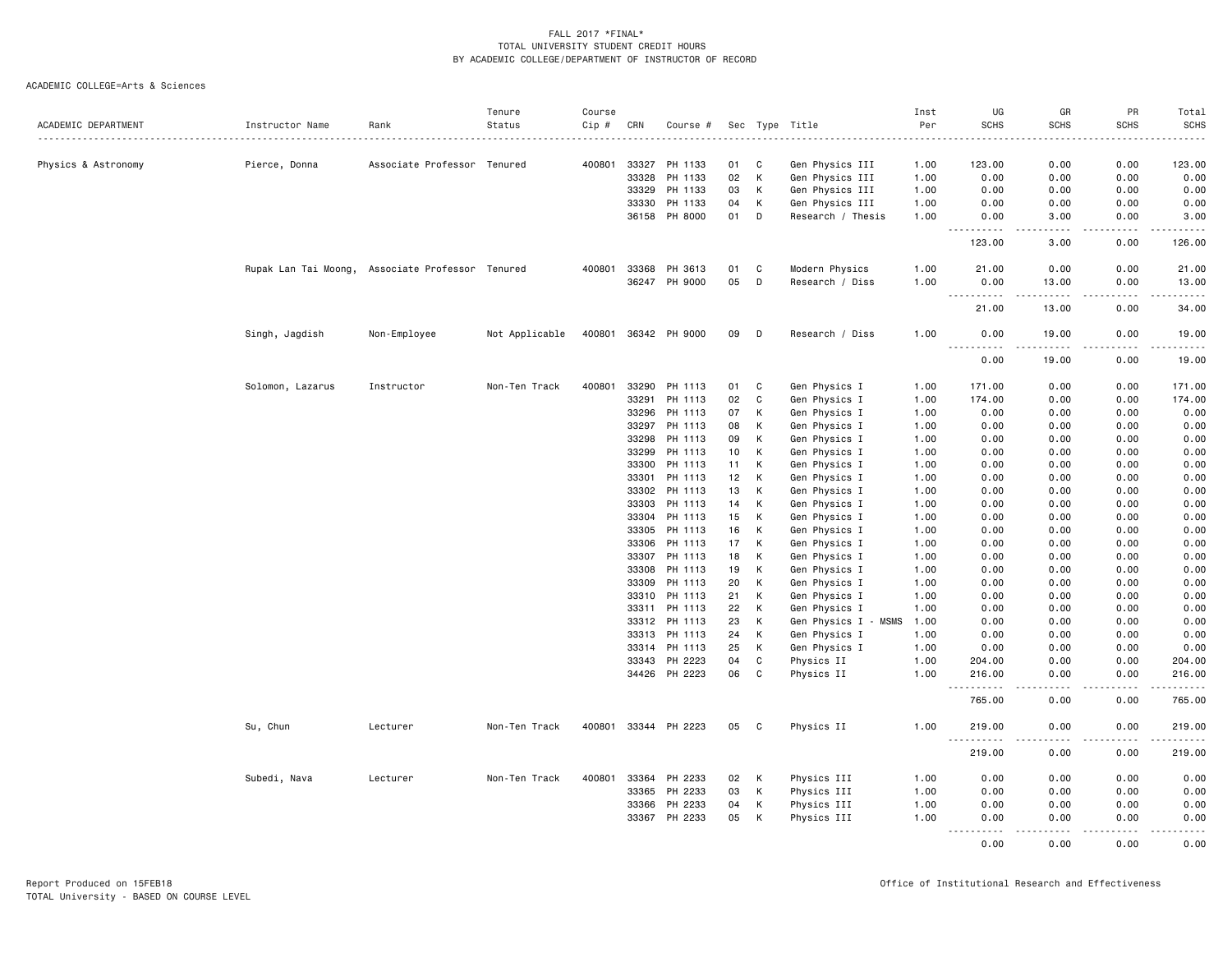| ACADEMIC DEPARTMENT | Instructor Name | Rank                        | Tenure<br>Status | Course<br>Cip # | CRN   | Course #      | Sec |              | Type Title                | Inst<br>Per | UG<br><b>SCHS</b>                         | GR<br><b>SCHS</b> | PR<br><b>SCHS</b> | Total<br><b>SCHS</b>                                                                                                                                                                      |
|---------------------|-----------------|-----------------------------|------------------|-----------------|-------|---------------|-----|--------------|---------------------------|-------------|-------------------------------------------|-------------------|-------------------|-------------------------------------------------------------------------------------------------------------------------------------------------------------------------------------------|
| Physics & Astronomy | Tanner, Angelle | Assistant Professor Tenured |                  | 400202          | 33289 | PH 1063       | 01  | C            | Descrip Astronomy         | 1.00        | 222.00                                    | 0.00              | 0.00              | 222.00                                                                                                                                                                                    |
|                     |                 |                             |                  | 400801          | 36348 | PH 8000       | 03  | D            | Research / Thesis         | 1.00        | 0.00                                      | 4.00              | 0.00              | 4.00                                                                                                                                                                                      |
|                     |                 |                             |                  |                 | 36913 | PH 4000       | 01  | $\mathbf{I}$ | Directed Indiv Study 1.00 |             | 3.00                                      | 0.00              | 0.00              | 3.00                                                                                                                                                                                      |
|                     |                 |                             |                  |                 |       | 36915 PH 7000 | 01  | $\mathbf I$  | Directed Indiv Study 1.00 |             | 0.00<br>.                                 | 3.00<br>.         | 0.00<br>.         | 3.00<br>.                                                                                                                                                                                 |
|                     |                 |                             |                  |                 |       |               |     |              |                           |             | 225.00                                    | 7.00              | 0.00              | 232.00                                                                                                                                                                                    |
|                     | Wang, Chuji     | Professor                   | Tenured          | 400801          | 33363 | PH 2233       | 01  | C            | Physics III               | 1.00        | 204.00                                    | 0.00              | 0.00              | 204.00                                                                                                                                                                                    |
|                     |                 |                             |                  |                 | 36350 | PH 9000       | 10  | D            | Research / Diss           | 1.00        | 0.00                                      | 39.00             | 0.00              | 39.00                                                                                                                                                                                     |
|                     |                 |                             |                  |                 | 36837 | PH 8000       | 05  | D            | Research / Thesis         | 1.00        | 0.00<br>.                                 | 5.00              | 0.00              | 5.00<br>-----                                                                                                                                                                             |
|                     |                 |                             |                  |                 |       |               |     |              |                           |             | 204.00                                    | 44.00             | 0.00              | 248.00                                                                                                                                                                                    |
|                     | Winger, Jeffry  | Professor                   | Tenured          | 400801          | 33341 | PH 2223       | 02  | C            | Physics II                | 1.00        | 207.00                                    | 0.00              | 0.00              | 207.00                                                                                                                                                                                    |
|                     |                 |                             |                  |                 | 33345 | PH 2223       | 08  | К            | Physics II                | 1.00        | 0.00                                      | 0.00              | 0.00              | 0.00                                                                                                                                                                                      |
|                     |                 |                             |                  |                 | 33346 | PH 2223       | 09  | К            | Physics II                | 1.00        | 0.00                                      | 0.00              | 0.00              | 0.00                                                                                                                                                                                      |
|                     |                 |                             |                  |                 | 33347 | PH 2223       | 10  | К            | Physics II                | 1.00        | 0.00                                      | 0.00              | 0.00              | 0.00                                                                                                                                                                                      |
|                     |                 |                             |                  |                 | 33348 | PH 2223       | 11  | Κ            | Physics II                | 1.00        | 0.00                                      | 0.00              | 0.00              | 0.00                                                                                                                                                                                      |
|                     |                 |                             |                  |                 | 33349 | PH 2223       | 12  | К            | Physics II                | 1.00        | 0.00                                      | 0.00              | 0.00              | 0.00                                                                                                                                                                                      |
|                     |                 |                             |                  |                 | 33350 | PH 2223       | 13  | К            | Physics II                | 1.00        | 0.00                                      | 0.00              | 0.00              | 0.00                                                                                                                                                                                      |
|                     |                 |                             |                  |                 | 33351 | PH 2223       | 14  | Κ            | Physics II                | 1.00        | 0.00                                      | 0.00              | 0.00              | 0.00                                                                                                                                                                                      |
|                     |                 |                             |                  |                 | 33352 | PH 2223       | 15  | К            | Physics II                | 1.00        | 0.00                                      | 0.00              | 0.00              | 0.00                                                                                                                                                                                      |
|                     |                 |                             |                  |                 | 33353 | PH 2223       | 16  | К            | Physics II                | 1.00        | 0.00                                      | 0.00              | 0.00              | 0.00                                                                                                                                                                                      |
|                     |                 |                             |                  |                 | 33354 | PH 2223       | 17  | К            | Physics II                | 1.00        | 0.00                                      | 0.00              | 0.00              | 0.00                                                                                                                                                                                      |
|                     |                 |                             |                  |                 | 33355 | PH 2223       | 18  | К            | Physics II                | 1.00        | 0.00                                      | 0.00              | 0.00              | 0.00                                                                                                                                                                                      |
|                     |                 |                             |                  |                 | 33356 | PH 2223       | 19  | К            | Physics II                | 1.00        | 0.00                                      | 0.00              | 0.00              | 0.00                                                                                                                                                                                      |
|                     |                 |                             |                  |                 | 33357 | PH 2223       | 20  | К            | Physics II                | 1.00        | 0.00                                      | 0.00              | 0.00              | 0.00                                                                                                                                                                                      |
|                     |                 |                             |                  |                 | 33358 | PH 2223       | 21  | К            | Physics II                | 1.00        | 0.00                                      | 0.00              | 0.00              | 0.00                                                                                                                                                                                      |
|                     |                 |                             |                  |                 | 33359 | PH 2223       | 22  | К            | Physics II                | 1.00        | 0.00                                      | 0.00              | 0.00              | 0.00                                                                                                                                                                                      |
|                     |                 |                             |                  |                 | 33360 | PH 2223       | 23  | К            | Physics II                | 1.00        | 0.00                                      | 0.00              | 0.00              | 0.00                                                                                                                                                                                      |
|                     |                 |                             |                  |                 | 36196 | PH 2223       | 24  | К            | Physics II                | 1.00        | 0.00                                      | 0.00              | 0.00              | 0.00                                                                                                                                                                                      |
|                     |                 |                             |                  |                 | 36284 | PH 9000       | 08  | D            | Research / Diss           | 1.00        | 0.00<br>.,<br>$\sim$ $\sim$ $\sim$ $\sim$ | 15.00<br>.        | 0.00<br>.         | 15.00                                                                                                                                                                                     |
|                     |                 |                             |                  |                 |       |               |     |              |                           |             | 207.00                                    | 15.00             | 0.00              | 222.00                                                                                                                                                                                    |
|                     | Worthy, Mark    | Instructor                  | Non-Ten Track    | 400801          | 33316 | PH 1123       | 01  | C            | Gen Physics II            | 1.00        | 189.00                                    | 0.00              | 0.00              | 189.00                                                                                                                                                                                    |
|                     |                 |                             |                  |                 | 33317 | PH 1123       | 02  | C            | Gen Physics II            | 1.00        | 180.00                                    | 0.00              | 0.00              | 180.00                                                                                                                                                                                    |
|                     |                 |                             |                  |                 | 33318 | PH 1123       | 04  | К            | Gen Physics II            | 1.00        | 0.00                                      | 0.00              | 0.00              | 0.00                                                                                                                                                                                      |
|                     |                 |                             |                  |                 | 33319 | PH 1123       | 05  | К            | Gen Physics II            | 1.00        | 0.00                                      | 0.00              | 0.00              | 0.00                                                                                                                                                                                      |
|                     |                 |                             |                  |                 | 33320 | PH 1123       | 06  | К            | Gen Physics II            | 1.00        | 0.00                                      | 0.00              | 0.00              | 0.00                                                                                                                                                                                      |
|                     |                 |                             |                  |                 | 33321 | PH 1123       | 07  | Κ            | Gen Physics II            | 1.00        | 0.00                                      | 0.00              | 0.00              | 0.00                                                                                                                                                                                      |
|                     |                 |                             |                  |                 | 33322 | PH 1123       | 08  | К            | Gen Physics II            | 1.00        | 0.00                                      | 0.00              | 0.00              | 0.00                                                                                                                                                                                      |
|                     |                 |                             |                  |                 | 33323 | PH 1123       | 09  | К            | Gen Physics II            | 1.00        | 0.00                                      | 0.00              | 0.00              | 0.00                                                                                                                                                                                      |
|                     |                 |                             |                  |                 | 33324 | PH 1123       | 10  | К            | Gen Physics II            | 1.00        | 0.00                                      | 0.00              | 0.00              | 0.00                                                                                                                                                                                      |
|                     |                 |                             |                  |                 | 33325 | PH 1123       | 11  | К            | Gen Physics II            | 1.00        | 0.00                                      | 0.00              | 0.00              | 0.00                                                                                                                                                                                      |
|                     |                 |                             |                  |                 | 33334 | PH 2213       | 02  | C            | Physics I                 | 1.00        | 165.00                                    | 0.00              | 0.00              | 165.00                                                                                                                                                                                    |
|                     |                 |                             |                  |                 |       | 33335 PH 2213 | 03  | C            | Physics I                 | 1.00        | 168.00<br>.                               | 0.00<br>.         | 0.00<br>.         | 168.00<br>$\frac{1}{2} \left( \frac{1}{2} \right) \left( \frac{1}{2} \right) \left( \frac{1}{2} \right) \left( \frac{1}{2} \right) \left( \frac{1}{2} \right) \left( \frac{1}{2} \right)$ |
|                     |                 |                             |                  |                 |       |               |     |              |                           |             | 702.00                                    | 0.00              | 0.00              | 702.00                                                                                                                                                                                    |
|                     | Ye, Jinwu       | Associate Professor Tenured |                  | 400801          | 33338 | PH 2213       | 06  | C            | Physics I                 | 1.00        | 201.00                                    | 0.00              | 0.00              | 201.00                                                                                                                                                                                    |
|                     |                 |                             |                  |                 | 36357 | PH 9000       | 13  | D            | Research / Diss           | 1.00        | 0.00                                      | 9.00              | 0.00              | 9.00                                                                                                                                                                                      |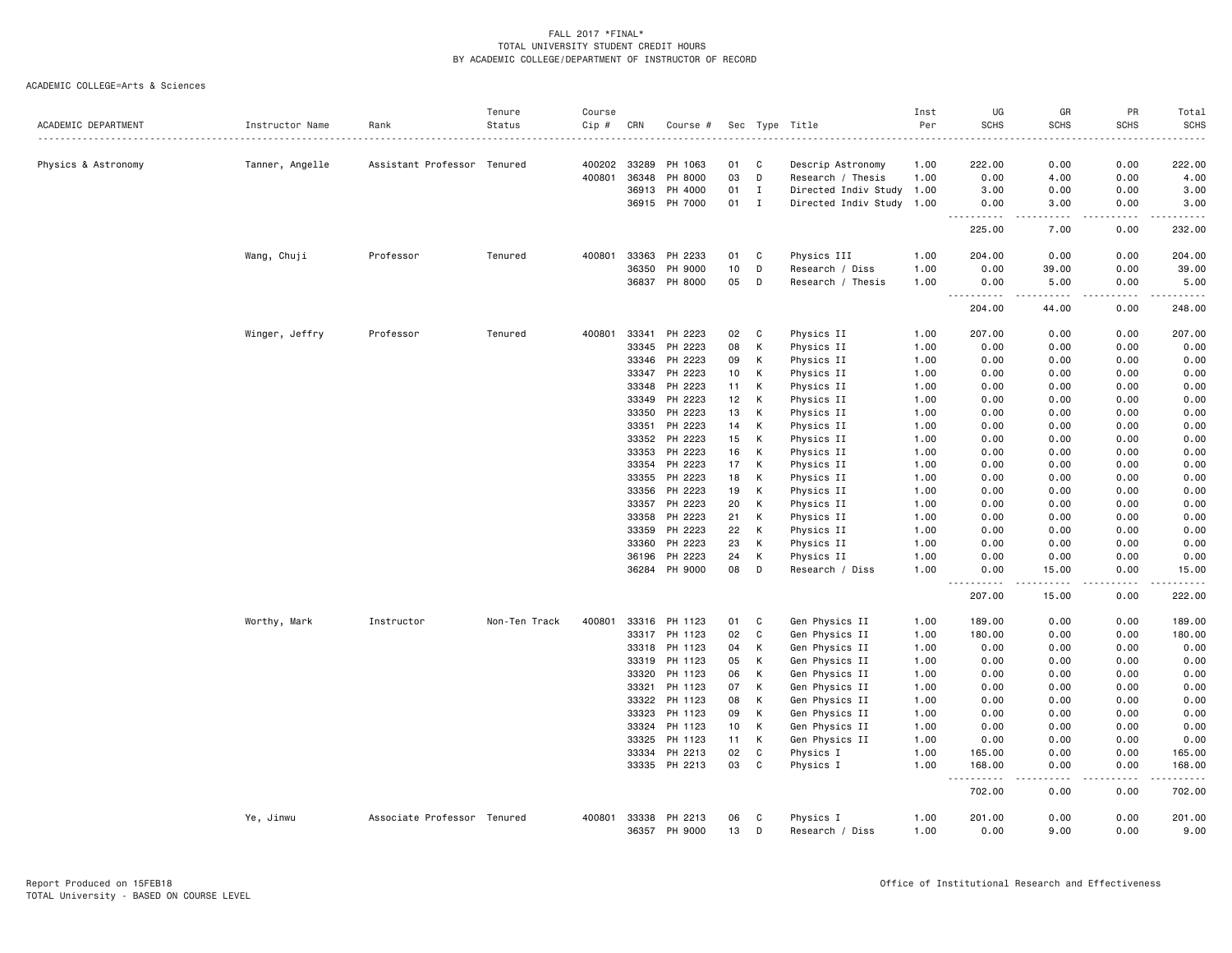|                                   |      | Tenure | Cours      |        |             |       | Inst |             | GR          |             | Total       |
|-----------------------------------|------|--------|------------|--------|-------------|-------|------|-------------|-------------|-------------|-------------|
| $\Lambda$ $\cap$ $\Lambda$ $\cap$ | Rank | Status | CRN<br>Cip | Course | ⊺ype<br>Sec | Title | Per  | <b>SCHS</b> | <b>SCHS</b> | <b>SCHS</b> | <b>SCHS</b> |
| ------                            |      |        |            |        |             |       |      |             |             |             | .           |

|                                        | .          | .          | .                       | .                      |
|----------------------------------------|------------|------------|-------------------------|------------------------|
|                                        | 201.00     | 9.00       | 0.00                    | 210.00                 |
|                                        |            |            |                         |                        |
| ====================================== | ========== | ========== | ---------<br>---------- | _________<br>--------- |
|                                        |            |            |                         |                        |
| Physics & Astronomy                    | 5041.00    | 415.00     | 0.00                    | 5456.00                |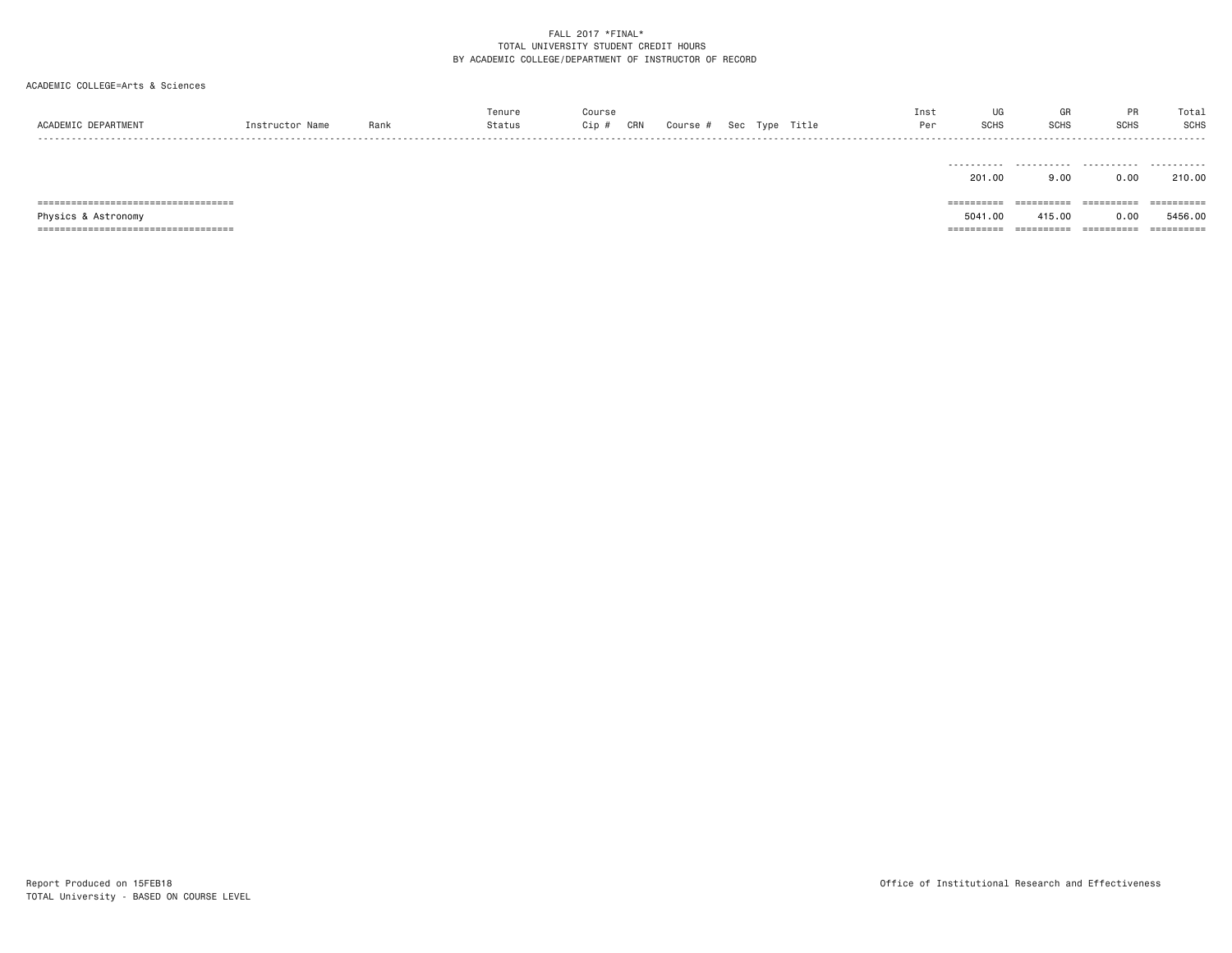| ACADEMIC DEPARTMENT                                     | Instructor Name                                    | Rank                              | Tenure<br>Status | Course<br>Cip # | CRN   | Course #              |       |              | Sec Type Title            | Inst<br>Per | UG<br><b>SCHS</b>  | GR<br><b>SCHS</b>                                                                                                                                             | PR<br><b>SCHS</b> | Total<br>SCHS                                                                                                                                                  |
|---------------------------------------------------------|----------------------------------------------------|-----------------------------------|------------------|-----------------|-------|-----------------------|-------|--------------|---------------------------|-------------|--------------------|---------------------------------------------------------------------------------------------------------------------------------------------------------------|-------------------|----------------------------------------------------------------------------------------------------------------------------------------------------------------|
| Political Science & Public Administ Abutabenjeh, Sawsan |                                                    | Assistant Professor Ten Track     |                  | 440401          | 33440 | PPA 8803              | 01    | S            | Rsch Meth Pub Affair 1.00 |             | 0.00               | 48.00                                                                                                                                                         | 0.00              | 48.00                                                                                                                                                          |
|                                                         |                                                    |                                   |                  |                 | 34529 | PPA 9803              | 01    | S            | Mult Analysis For Pa      | 1.00        | 0.00               | 15.00                                                                                                                                                         | 0.00              | 15.00                                                                                                                                                          |
|                                                         |                                                    |                                   |                  | 451001 33487    |       | PS 8803               | 01    | s            | Rsch Meth Pub Affair 1.00 |             | 0.00<br><u>.</u>   | 3.00<br>.                                                                                                                                                     | 0.00<br><u>.</u>  | 3.00<br>.                                                                                                                                                      |
|                                                         |                                                    |                                   |                  |                 |       |                       |       |              |                           |             | 0.00               | 66.00                                                                                                                                                         | 0.00              | 66.00                                                                                                                                                          |
|                                                         | Baker, Leslie                                      | Instructor                        | Non-Ten Track    | 451001          | 33473 | PS 4303               | 01    | C            | Us Foreign Policy         | 1.00        | 84.00              | 0.00                                                                                                                                                          | 0.00              | 84.00                                                                                                                                                          |
|                                                         |                                                    |                                   |                  |                 | 34044 | PS 1513               | 201   | C            | Comparative Govt          | 1.00        | 51.00              | 0.00                                                                                                                                                          | 0.00              | 51.00                                                                                                                                                          |
|                                                         |                                                    |                                   |                  | 451002 33448    |       | PS 1113               | 03    | C            | American Government- 1.00 |             | 621.00             | 0.00                                                                                                                                                          | 0.00              | 621.00                                                                                                                                                         |
|                                                         |                                                    |                                   |                  |                 |       | 33449 PS 1113         | 04    | C            | American Government- 1.00 |             | 600.00<br>.        | 0.00                                                                                                                                                          | 0.00<br>.         | 600.00<br>$\frac{1}{2} \left( \frac{1}{2} \right) \left( \frac{1}{2} \right) \left( \frac{1}{2} \right) \left( \frac{1}{2} \right) \left( \frac{1}{2} \right)$ |
|                                                         |                                                    |                                   |                  |                 |       |                       |       |              |                           |             | 1356.00            | 0.00                                                                                                                                                          | 0.00              | 1356.00                                                                                                                                                        |
|                                                         | Banerjee, Vasabjit                                 | Assistant Professor Ten Track     |                  | 451001          | 33457 | PS 1311               | 01    | $\mathbf{I}$ | Mmsc Research I           | 1.00        | 9.00               | 0.00                                                                                                                                                          | 0.00              | 9.00                                                                                                                                                           |
|                                                         |                                                    |                                   |                  |                 | 33458 | PS 1313               | 01    | C            | International Relati 1.00 |             | 183.00             | 0.00                                                                                                                                                          | 0.00              | 183.00                                                                                                                                                         |
|                                                         |                                                    |                                   |                  |                 | 33459 | PS 1331               | 01    | $\mathbf{I}$ | Mmsc Research II          | 1.00        | 4.00               | 0.00                                                                                                                                                          | 0.00              | 4.00                                                                                                                                                           |
|                                                         |                                                    |                                   |                  |                 | 33460 | PS 1351               | 01    | $\mathbf{I}$ | Mmsc Research III         | 1.00        | 6.00               | 0.00                                                                                                                                                          | 0.00              | 6.00                                                                                                                                                           |
|                                                         |                                                    |                                   |                  |                 | 33461 | PS 1371               | 01    | $\mathbf I$  | Mmsc Research IV          | 1.00        | 2.00<br>$   -$     | 0.00<br>$\sim$ $\sim$ $\sim$                                                                                                                                  | 0.00<br>.         | 2.00<br><u>.</u>                                                                                                                                               |
|                                                         |                                                    |                                   |                  |                 |       |                       |       |              |                           |             | 204.00             | 0.00                                                                                                                                                          | 0.00              | 204.00                                                                                                                                                         |
|                                                         | Breen, Joseph                                      | Research Assist Pro Non-Ten Track |                  | 440401          | 35083 | PPA 8103              | 501 S |              | Seminar In Pub Admin 1.00 |             | 0.00<br>.          | 33.00<br>$\frac{1}{2} \left( \frac{1}{2} \right) \left( \frac{1}{2} \right) \left( \frac{1}{2} \right) \left( \frac{1}{2} \right) \left( \frac{1}{2} \right)$ | 0.00<br>.         | 33.00<br>.                                                                                                                                                     |
|                                                         |                                                    |                                   |                  |                 |       |                       |       |              |                           |             | 0.00               | 33.00                                                                                                                                                         | 0.00              | 33.00                                                                                                                                                          |
|                                                         | Chamberlain, James                                 | Assistant Professor Ten Track     |                  | 451001          | 33465 | PS 2403               | 01    | C            | Intro To Pol Theory       | 1.00        | 114.00             | 0.00                                                                                                                                                          | 0.00              | 114.00                                                                                                                                                         |
|                                                         |                                                    |                                   |                  |                 | 36429 | PS 4403               | 01    | $\mathtt{C}$ | Ancient & Med Pol T 1.00  |             | 21.00              | 0.00                                                                                                                                                          | 0.00              | 21.00                                                                                                                                                          |
|                                                         |                                                    |                                   |                  |                 | 36430 | PS 6403               | 01    | C            | Ancient & Med Pol Th 1.00 |             | 0.00               | 3.00                                                                                                                                                          | 0.00              | 3.00                                                                                                                                                           |
|                                                         |                                                    |                                   |                  |                 | 36504 | PS 4000               | 08    | $\mathbf I$  | Directed Indiv Study 1.00 |             | 3.00               | 0.00                                                                                                                                                          | 0.00              | 3.00                                                                                                                                                           |
|                                                         |                                                    |                                   |                  |                 |       |                       |       |              |                           |             | .<br>138.00        | .<br>3.00                                                                                                                                                     | .<br>0.00         | $\frac{1}{2} \left( \frac{1}{2} \right) \left( \frac{1}{2} \right) \left( \frac{1}{2} \right) \left( \frac{1}{2} \right) \left( \frac{1}{2} \right)$<br>141.00 |
|                                                         | Colom, Dorothy                                     | Lecturer                          | Non-Ten Track    |                 |       | 451002 30011 AAS 3043 | 01    | $\mathbf{C}$ | Modern Civil Rights       | 1.00        | 57.00              | 0.00                                                                                                                                                          | 0.00              | 57.00                                                                                                                                                          |
|                                                         |                                                    |                                   |                  |                 |       |                       |       |              |                           |             | 57.00              | $\sim$ $\sim$ $\sim$<br>0.00                                                                                                                                  | 0.00              | .<br>57.00                                                                                                                                                     |
|                                                         | Dimitrijevska Markos Assistant Professor Ten Track |                                   |                  | 440501          | 33466 | PS 2703               | 01    | C            | Intro Public Policy       | 1.00        | 132.00             | 0.00                                                                                                                                                          | 0.00              | 132.00                                                                                                                                                         |
|                                                         |                                                    |                                   |                  |                 |       |                       |       |              |                           |             | <u>.</u><br>132.00 | .<br>0.00                                                                                                                                                     | .<br>0.00         | والمتمام المتمار<br>132.00                                                                                                                                     |
|                                                         | Emison, Gerald                                     | Professor                         | Tenured          | 440401          |       | 35478 PPA 9000        | 02    | D            | Research / Diss           | 1.00        | 0.00               | 10.00                                                                                                                                                         | 0.00              | 10.00                                                                                                                                                          |
|                                                         |                                                    |                                   |                  |                 |       |                       |       |              |                           |             | .<br>0.00          | .<br>10.00                                                                                                                                                    | 0.00              | .<br>10.00                                                                                                                                                     |
|                                                         | French, Philip                                     | Professor                         | Tenured          | 440401          | 33442 | PPA 8983              | 01    | H            | Integrative Capstone      | 1.00        | 0.00               | 12.00                                                                                                                                                         | 0.00              | 12.00                                                                                                                                                          |
|                                                         |                                                    |                                   |                  |                 | 35479 | PPA 9000              | 03    | D            | Research / Diss           | 1.00        | 0.00               | 1.00                                                                                                                                                          | 0.00              | 1.00                                                                                                                                                           |
|                                                         |                                                    |                                   |                  |                 | 35722 | PPA 7000              | 01    | $\mathbf I$  | Directed Indiv Study 1.00 |             | 0.00               | 3.00                                                                                                                                                          | 0.00              | 3.00                                                                                                                                                           |
|                                                         |                                                    |                                   |                  |                 | 35723 | PPA 7000              | 02    | $\mathbf{I}$ | Directed Indiv Study 1.00 |             | 0.00               | 3.00                                                                                                                                                          | 0.00              | 3.00                                                                                                                                                           |
|                                                         |                                                    |                                   |                  |                 | 35724 | PPA 7000              | 03    | $\mathbf{I}$ | Directed Indiv Study 1.00 |             | 0.00               | 3.00                                                                                                                                                          | 0.00              | 3.00                                                                                                                                                           |
|                                                         |                                                    |                                   |                  |                 | 36484 | PPA 7000              | 04    | $\mathbf{I}$ | Directed Indiv Study 1.00 |             | 0.00<br>.          | 3.00<br>.                                                                                                                                                     | 0.00<br>.         | 3.00<br>.                                                                                                                                                      |
|                                                         |                                                    |                                   |                  |                 |       |                       |       |              |                           |             | 0.00               | 25.00                                                                                                                                                         | 0.00              | 25.00                                                                                                                                                          |
|                                                         | Gray, Brittany                                     | Grad Teach Assist                 | Not Applicable   |                 |       | 451002 33450 PS 1113  | 05    | C            | American Government 1.00  |             | 252.00             | 0.00                                                                                                                                                          | 0.00              | 252.00                                                                                                                                                         |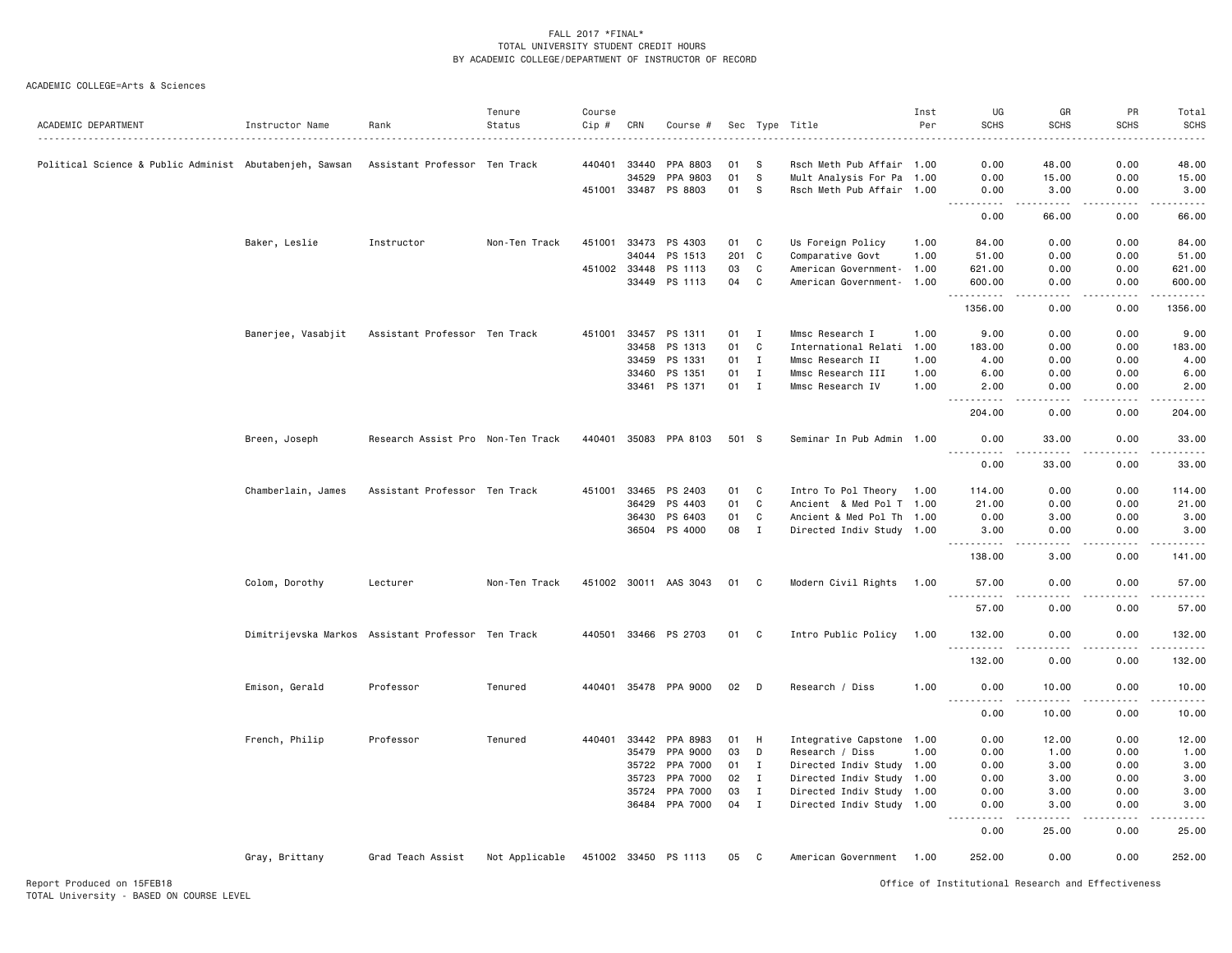| ACADEMIC DEPARTMENT                                  | Instructor Name     | Rank                          | Tenure<br>Status | Course<br>Cip # | CRN            | Course #             |                 |              | Sec Type Title                                         | Inst<br>Per | UG<br><b>SCHS</b>                   | GR<br><b>SCHS</b>  | PR<br><b>SCHS</b> | Total<br><b>SCHS</b><br>$- - - - - - -$ |
|------------------------------------------------------|---------------------|-------------------------------|------------------|-----------------|----------------|----------------------|-----------------|--------------|--------------------------------------------------------|-------------|-------------------------------------|--------------------|-------------------|-----------------------------------------|
|                                                      |                     |                               |                  |                 |                |                      |                 |              |                                                        |             | ----------                          |                    |                   | .                                       |
|                                                      |                     |                               |                  |                 |                |                      |                 |              |                                                        |             | 252.00                              | 0.00               | 0.00              | 252.00                                  |
| Political Science & Public Administ Harris, Courtney |                     | Grad Teach Assist             | Not Applicable   |                 |                | 451002 34998 PS 1113 | 07 C            |              | American Government                                    | 1.00        | 357.00<br>.                         | 0.00<br>.          | 0.00<br>-----     | 357.00                                  |
|                                                      |                     |                               |                  |                 |                |                      |                 |              |                                                        |             | 357.00                              | 0.00               | 0.00              | 357.00                                  |
|                                                      | Holmes, Carolyn     | Assistant Professor Ten Track |                  | 451001          | 33464          | PS 1513              | H01 C           |              | Comparative Govt-Hon                                   | 1.00        | 54.00                               | 0.00               | 0.00              | 54.00                                   |
|                                                      |                     |                               |                  |                 | 33476          | PS 4543              | 01              | C            | African Politics                                       | 1.00        | 66.00                               | 0.00               | 0.00              | 66.00                                   |
|                                                      |                     |                               |                  |                 |                | 33484 PS 6543        | 01              | C            | African Politics                                       | 1.00        | 0.00                                | 9.00               | 0.00              | 9.00                                    |
|                                                      |                     |                               |                  |                 |                |                      |                 |              |                                                        |             | <b></b><br>120.00                   | .<br>9.00          | .<br>0.00         | .<br>129.00                             |
|                                                      | Merivaki, Thessalia | Assistant Professor Ten Track |                  |                 |                | 451001 34530 PS 4173 | 01              | C            | Legislative Process                                    | 1.00        | 84.00                               | 0.00               | 0.00              | 84.00                                   |
|                                                      |                     |                               |                  |                 | 34531          | PS 6173              | 01              | C            | Legislative Process                                    | 1.00        | 0.00                                | 3.00               | 0.00              | 3.00                                    |
|                                                      |                     |                               |                  |                 |                |                      |                 |              |                                                        |             | . <b>.</b><br>84.00                 | .<br>3.00          | .<br>0.00         | .<br>87.00                              |
|                                                      | Nukpezah, Julius    | Assistant Professor Ten Track |                  | 440401 34996    |                | PPA 8903             | 501 S           |              | Public Policy                                          | 1.00        | 0.00                                | 39.00              | 0.00              | 39.00                                   |
|                                                      |                     |                               |                  |                 |                | 451001 33475 PS 4464 | 01              | B            | Political Analysis                                     | 1.00        | 96.00                               | 0.00               | 0.00              | 96.00                                   |
|                                                      |                     |                               |                  |                 |                |                      |                 |              |                                                        |             | $\sim$ $\sim$ $\sim$<br>96.00       | 39.00              | 0.00              | 135.00                                  |
|                                                      | Potter, Mike        | Assistant Professor Ten Track |                  | 451001          | 36869          | PS 4000              | 10 <sub>1</sub> | $\mathbf{I}$ | Directed Indiv Study 1.00                              |             | 4.00                                | 0.00               | 0.00              | 4.00                                    |
|                                                      |                     |                               |                  |                 |                | 451002 34999 PS 1113 | 08              | C            | American Government                                    | 1.00        | 249.00<br>.<br>$\sim$ $\sim$ $\sim$ | 0.00               | 0.00              | 249.00                                  |
|                                                      |                     |                               |                  |                 |                |                      |                 |              |                                                        |             | 253.00                              | 0.00               | 0.00              | 253.00                                  |
|                                                      | Rush, Christine     | Associate Professor Tenured   |                  | 440401 35481    |                | PPA 9000             | 05              | D            | Research / Diss                                        | 1.00        | 0.00                                | 30.00              | 0.00              | 30.00                                   |
|                                                      |                     |                               |                  |                 | 36480          | PPA 8990             | 01              | C            | Special Topic In PPA 1.00                              |             | 0.00                                | 18.00              | 0.00              | 18.00                                   |
|                                                      |                     |                               |                  | 451001 34525    |                | PPA 8743             | 01              | S            | Administrative Law                                     | 1.00        | 0.00<br><u>.</u>                    | 36.00<br>المتمامين | 0.00<br>.         | 36.00<br>.                              |
|                                                      |                     |                               |                  |                 |                |                      |                 |              |                                                        |             | 0.00                                | 84.00              | 0.00              | 84.00                                   |
|                                                      | Shaffer, Stephen    | Professor                     | Tenured          | 451001 34532    |                | PS 4203              | 01              | C            | Pol Part & Elec Prob 1.00                              |             | 87.00                               | 0.00               | 0.00              | 87.00                                   |
|                                                      |                     |                               |                  |                 | 34533          | PS 6203              | 01              | C            | Pol Part & Elec Prob                                   | 1.00        | 0.00                                | 3.00               | 0.00              | 3.00                                    |
|                                                      |                     |                               |                  |                 |                | 451002 33451 PS 1113 | H01 C           |              | American Govt- Honor 1.00                              |             | 60.00<br>.                          | 0.00<br>.          | 0.00              | 60.00<br>.                              |
|                                                      |                     |                               |                  |                 |                |                      |                 |              |                                                        |             | 147.00                              | 3.00               | 0.00              | 150.00                                  |
|                                                      | Shoup, Brian        | Associate Professor Tenured   |                  | 440401          | 36760          | PPA 9000             | 08              | D            | Research / Diss                                        | 1.00        | 0.00                                | 6.00               | 0.00              | 6.00                                    |
|                                                      |                     |                               |                  | 451001          | 33462          | PS 1513              | 01              | C            | Comparative Govt                                       | 1.00        | 267.00                              | 0.00               | 0.00              | 267.00                                  |
|                                                      |                     |                               |                  |                 |                | 34534 PS 4613        | 01              | C            | Civil Wars                                             | 1.00        | 90.00                               | 0.00               | 0.00              | 90.00                                   |
|                                                      |                     |                               |                  |                 | 35476          | PS 4000              | 01              | $\mathbf{I}$ | Directed Indiv Study 1.00                              |             | 3.00                                | 0.00               | 0.00              | 3.00                                    |
|                                                      |                     |                               |                  |                 | 35496          | PS 4000              | 02              | $\mathbf{I}$ | Directed Indiv Study 1.00                              |             | 3.00                                | 0.00               | 0.00              | 3.00                                    |
|                                                      |                     |                               |                  |                 | 35552<br>35901 | PS 4000<br>PS 4000   | 501 I<br>502 I  |              | Directed Indiv Study 1.00<br>Directed Indiv Study 1.00 |             | 3.00<br>3.00                        | 0.00<br>0.00       | 0.00<br>0.00      | 3.00<br>3.00                            |
|                                                      |                     |                               |                  |                 | 36161          | PS 4000              | 03 I            |              | Directed Indiv Study 1.00                              |             | 3.00                                | 0.00               | 0.00              | 3.00                                    |
|                                                      |                     |                               |                  |                 | 36400          | PS 4000              | 04              | $\mathbf{I}$ | Directed Indiv Study 1.00                              |             | 3.00                                | 0.00               | 0.00              | 3.00                                    |
|                                                      |                     |                               |                  |                 | 36401          | PS 4000              | 05              | $\mathbf{I}$ | Directed Indiv Study 1.00                              |             | 3.00                                | 0.00               | 0.00              | 3.00                                    |
|                                                      |                     |                               |                  |                 |                | 36402 PS 4000        | 06              | $\mathbf{I}$ | Directed Indiv Study 1.00                              |             | 3.00<br><u>.</u>                    | 0.00               | 0.00              | 3.00                                    |
|                                                      |                     |                               |                  |                 |                |                      |                 |              |                                                        |             | 381.00                              | 6.00               | 0.00              | 387.00                                  |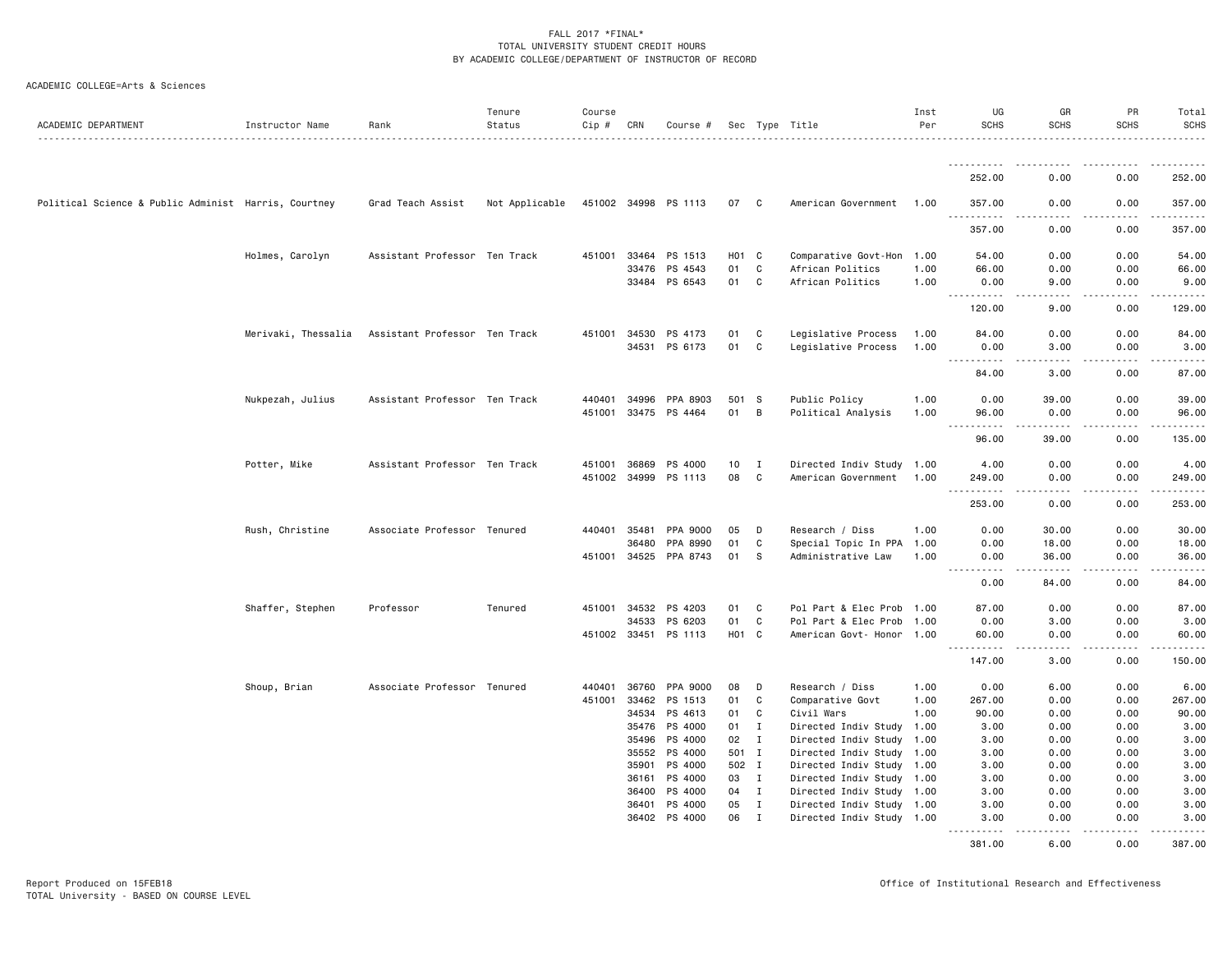| ACADEMIC DEPARTMENT                                                           | Instructor Name  | Rank                               | Tenure<br>Status | Course<br>Cip # | CRN   | Course #              |       |    | Sec Type Title            | Inst<br>Per | UG<br><b>SCHS</b>                                                                                                                                                  | GR<br><b>SCHS</b>      | PR<br>SCHS         | Total<br><b>SCHS</b>  |
|-------------------------------------------------------------------------------|------------------|------------------------------------|------------------|-----------------|-------|-----------------------|-------|----|---------------------------|-------------|--------------------------------------------------------------------------------------------------------------------------------------------------------------------|------------------------|--------------------|-----------------------|
|                                                                               |                  |                                    |                  |                 |       |                       |       |    |                           |             |                                                                                                                                                                    |                        |                    |                       |
| Political Science & Public Administ Stanisevski, Dragan                       |                  | Associate Professor Tenured        |                  | 440401          | 34524 | PPA 8723              | 01    | -S | Pub Budget & Fin Mgt 1.00 |             | 0.00                                                                                                                                                               | 51.00                  | 0.00               | 51.00                 |
|                                                                               |                  |                                    |                  |                 |       | 451001 34527 PPA 9403 | 01    | C  | Comparative Public A 1.00 |             | 0.00<br>----------                                                                                                                                                 | 27.00                  | 0.00               | 27.00                 |
|                                                                               |                  |                                    |                  |                 |       |                       |       |    |                           |             | 0.00                                                                                                                                                               | 78.00                  | 0.00               | 78.00                 |
|                                                                               | Waide, David     | Clinical Assist Pro Non-Ten Track  |                  | 220101          | 33456 | PS 1182               | 01    | C  | Introduction to Law       | 1.00        | 136.00                                                                                                                                                             | 0.00                   | 0.00               | 136.00                |
|                                                                               |                  |                                    |                  | 451001          | 33469 | PS 3063               | 01    | C  | Constitution Powers       | 1.00        | 135.00                                                                                                                                                             | 0.00                   | 0.00               | 135.00                |
|                                                                               |                  |                                    |                  | 451002 33446    |       | PS 1113               | 01    | C  | American Government       | 1.00        | 588.00                                                                                                                                                             | 0.00                   | 0.00               | 588.00                |
|                                                                               |                  |                                    |                  |                 | 33447 | PS 1113               | 02    | C  | American Government       | 1.00        | 603.00                                                                                                                                                             | 0.00                   | 0.00               | 603.00                |
|                                                                               |                  |                                    |                  |                 |       |                       |       |    |                           |             | $\sim$ $\sim$ $\sim$<br>1462.00                                                                                                                                    | 0.00                   | 0.00               | 1462.00               |
|                                                                               | Wall, Diane      | Lecturer                           | Non-Ten Track    |                 |       | 451002 34350 PS 1113  | 501 C |    | American Government       | 1.00        | 72.00                                                                                                                                                              | 0.00                   | 0.00               | 72.00                 |
|                                                                               |                  |                                    |                  |                 |       |                       |       |    |                           |             | ----------<br>72.00                                                                                                                                                | 0.00                   | 0.00               | 72.00                 |
|                                                                               | Williams, Linda  | Grad Teach Assist                  | Not Applicable   | 231304 30927    |       | CO 1003               | 03    | C  | Fund Of Public Speak 1.00 |             | 66.00                                                                                                                                                              | 0.00                   | 0.00               | 66.00                 |
|                                                                               |                  |                                    |                  |                 | 30928 | CO 1003               | 04    | C  | Fund Of Public Speak 1.00 |             | 72.00                                                                                                                                                              | 0.00                   | 0.00               | 72.00                 |
|                                                                               |                  |                                    |                  |                 |       | 451002 34997 PS 1113  | 06    | C  | American Government 1.00  |             | 360.00                                                                                                                                                             | 0.00                   | 0.00               | 360.00                |
|                                                                               |                  |                                    |                  |                 |       |                       |       |    |                           |             | $- - - - -$<br>498.00                                                                                                                                              | 0.00                   | 0.00               | .<br>498.00           |
|                                                                               | Williams, Robert | Non-Faculty                        | Not Applicable   | 521003          | 33696 | <b>SLCE 1002</b>      | S01 C |    | Day One Leadership C 0.30 |             | 80.40                                                                                                                                                              | 0.00                   | 0.00               | 80.40                 |
|                                                                               |                  |                                    |                  |                 | 33697 | SLCE 1002             | S02 B |    | Day One Leadership C 0.30 |             | 12.60                                                                                                                                                              | 0.00                   | 0.00               | 12.60                 |
|                                                                               |                  |                                    |                  |                 |       | 33698 SLCE 1002 S03 B |       |    | Day One Leadership C 0.30 |             | 10.20                                                                                                                                                              | 0.00                   | 0.00               | 10.20                 |
|                                                                               |                  |                                    |                  |                 |       |                       |       |    |                           |             | -----<br>$  -$<br>103.20                                                                                                                                           | $- - -$<br>0.00        | .<br>0.00          | .<br>103.20           |
|                                                                               | Wiseman, William | Lecturer                           | Non-Ten Track    | 090101          | 31046 | CO 6213               | 01    | C  | Political Commun          | 1.00        | 0.00                                                                                                                                                               | 3.00                   | 0.00               | 3.00                  |
|                                                                               |                  |                                    |                  | 090904 31026    |       | CO 4213               | 01    | C  | Political Commun          | 1.00        | 69.00                                                                                                                                                              | 0.00                   | 0.00               | 69.00                 |
|                                                                               |                  |                                    |                  | 440401          | 34528 | PPA 9613              | 01    | -S | Rural Gov Admin I         | 1.00        | 0.00                                                                                                                                                               | 42.00                  | 0.00               | 42.00                 |
|                                                                               |                  |                                    |                  |                 | 36472 | PPA 9000              | 07    | D  | Research / Diss           | 1.00        | 0.00                                                                                                                                                               | 1.00                   | 0.00               | 1.00                  |
|                                                                               |                  |                                    |                  | 451001 33472    |       | PS 4263               | 01    | C  | Miss Govern & Pol         | 1.00        | 81.00                                                                                                                                                              | 0.00                   | 0.00               | 81.00                 |
|                                                                               |                  |                                    |                  |                 |       | 33481 PS 6263         | 01    | C  | Miss Govern & Pol         | 1.00        | 0.00<br>$- - - - -$                                                                                                                                                | 9.00<br>د ما ما ما     | 0.00               | 9.00                  |
|                                                                               |                  |                                    |                  |                 |       |                       |       |    |                           |             | $\cdots$<br>150.00                                                                                                                                                 | 55,00                  | .<br>0.00          | <u>.</u><br>205.00    |
|                                                                               | Woods, Arnelle   | Grad Service Assist Not Applicable |                  |                 |       | 131101 31062 COE 1323 | 05 C  |    | Career Planning           | 0.75        | 45.00                                                                                                                                                              | 0.00                   | 0.00               | 45.00                 |
|                                                                               |                  |                                    |                  |                 |       |                       |       |    |                           |             | .<br>$\frac{1}{2} \left( \frac{1}{2} \right) \left( \frac{1}{2} \right) \left( \frac{1}{2} \right) \left( \frac{1}{2} \right) \left( \frac{1}{2} \right)$<br>45.00 | $- - -$<br>0.00        | .<br>0.00          | .<br>45.00            |
| ======================================<br>Political Science & Public Administ |                  |                                    |                  |                 |       |                       |       |    |                           |             | ==========<br>5907.20                                                                                                                                              | ==========<br>414.00   | ==========<br>0.00 | ==========<br>6321.20 |
| -----------------------------------                                           |                  |                                    |                  |                 |       |                       |       |    |                           |             | ==========                                                                                                                                                         | ---------------------- |                    |                       |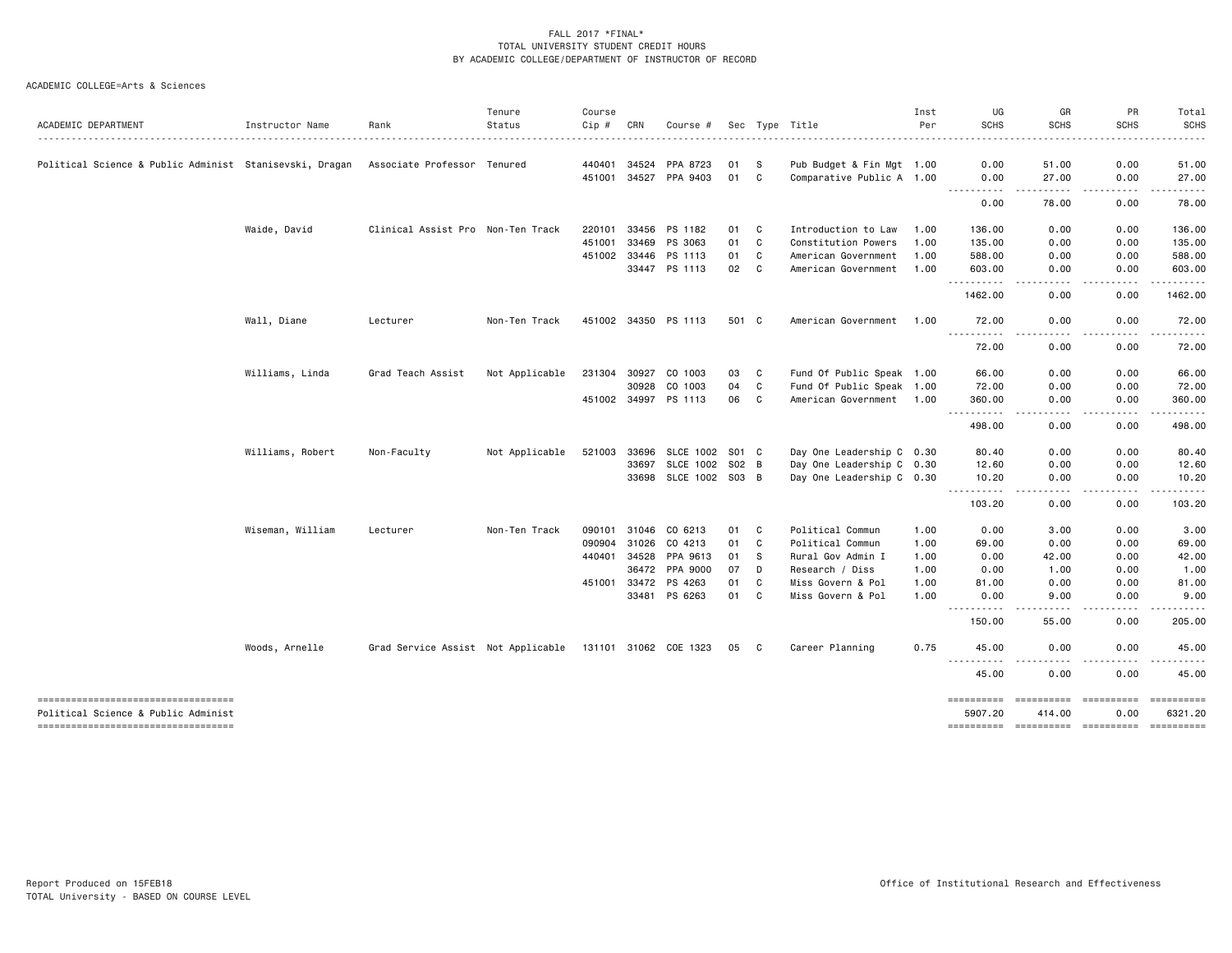| ACADEMIC DEPARTMENT | Instructor Name    | Rank                                             | Tenure<br>Status | Course<br>Cip # | CRN            | Course #              | Sec      |              | Type Title                               | Inst<br>Per  | UG<br><b>SCHS</b>                | GR<br><b>SCHS</b>             | PR<br><b>SCHS</b> | Total<br>SCHS                                                                                                                                                  |
|---------------------|--------------------|--------------------------------------------------|------------------|-----------------|----------------|-----------------------|----------|--------------|------------------------------------------|--------------|----------------------------------|-------------------------------|-------------------|----------------------------------------------------------------------------------------------------------------------------------------------------------------|
| Psychology          |                    | Adams-Price, Carolyn Associate Professor Tenured |                  | 420101          | 33640          | PSY 6983              | 01       | C            | Psychology Of Aging                      | 1.00         | 0.00                             | 6.00                          | 0.00              | 6.00                                                                                                                                                           |
|                     |                    |                                                  |                  |                 | 36056          | PSY 8000              | 01       | D            | Research / Thesis                        | 1.00         | 0.00                             | 7.00                          | 0.00              | 7.00                                                                                                                                                           |
|                     |                    |                                                  |                  | 422809          | 33634          | PSY 4983              | 01       | C            | Psychology Of Aging                      | 1.00         | 102.00                           | 0.00                          | 0.00              | 102.00                                                                                                                                                         |
|                     |                    |                                                  |                  |                 |                |                       |          |              |                                          |              | .<br>$\sim$ $\sim$<br>102.00     | .<br>13.00                    | د د د د<br>0.00   | .<br>115.00                                                                                                                                                    |
|                     | Allen, Laura       | Assistant Professor Ten Track                    |                  |                 |                | 420101 33649 PSY 8513 | 01       | C.           | Psychological Res                        | 1.00         | 0.00<br>.                        | 36.00<br>$\frac{1}{2}$        | 0.00<br>.         | 36.00<br>.                                                                                                                                                     |
|                     |                    |                                                  |                  |                 |                |                       |          |              |                                          |              | 0.00                             | 36.00                         | 0.00              | 36.00                                                                                                                                                          |
|                     | Amadi, Suzanne     | Grad Teach Assist                                | Not Applicable   | 240102          | 32644          | IDS 4111              | 01       | C            | Professional Seminar 1.00                |              | 20.00                            | 0.00                          | 0.00              | 20.00                                                                                                                                                          |
|                     |                    |                                                  |                  |                 | 32645          | IDS 4111              | 02       | C            | Professional Seminar                     | 1.00         | 13.00                            | 0.00                          | 0.00              | 13.00                                                                                                                                                          |
|                     |                    |                                                  |                  |                 |                | 34574 IDS 4111        | 03       | C            | Professional Seminar 1.00                |              | 19.00<br>22222                   | 0.00                          | 0.00              | 19.00<br>.                                                                                                                                                     |
|                     |                    |                                                  |                  |                 |                |                       |          |              |                                          |              | 52.00                            | 0.00                          | 0.00              | 52.00                                                                                                                                                          |
|                     | Armstrong, Kevin   | Associate Professor Tenured                      |                  | 420101          | 35493          | PSY 4000              | 03       | I            | Directed Indiv Study 1.00                |              | 3.00                             | 0.00                          | 0.00              | 3.00                                                                                                                                                           |
|                     |                    |                                                  |                  |                 | 36057          | PSY 8000              | 02       | D            | Research / Thesis                        | 1.00         | 0.00                             | 6.00                          | 0.00              | 6.00                                                                                                                                                           |
|                     |                    |                                                  |                  |                 | 36918          | PSY 4000              | 59       | Ι.           | Directed Indiv Study                     | 1.00         | 3.00                             | 0.00                          | 0.00              | 3.00                                                                                                                                                           |
|                     |                    |                                                  |                  | 422707          | 33607          | PSY 3363              | 01       | C            | Behav Modification                       | 1.00         | 171.00                           | 0.00                          | 0.00              | 171.00                                                                                                                                                         |
|                     |                    |                                                  |                  |                 | 33644          | PSY 8383              | 01       | C            | Behavior Therapy                         | 1.00         | 0.00<br>.                        | 15.00<br>$\sim$ $\sim$ $\sim$ | 0.00<br>.         | 15.00                                                                                                                                                          |
|                     |                    |                                                  |                  |                 |                |                       |          |              |                                          |              | 177.00                           | 21.00                         | 0.00              | 198.00                                                                                                                                                         |
|                     | Armstrong, Rebecca | Instructor                                       | Non-Ten Track    | 420101          | 33567          | PSY 1013              | 04       | C            | Gen Psychology-SI                        | 1.00         | 660.00                           | 0.00                          | 0.00              | 660.00                                                                                                                                                         |
|                     |                    |                                                  |                  |                 | 37075          | PSY 4000              | 81       | $\mathbf{I}$ | Directed Indiv Study 1.00                |              | 1.00                             | 0.00                          | 0.00              | 1.00                                                                                                                                                           |
|                     |                    |                                                  |                  | 422703          | 33618          | PSY 3803              | 01       | C            | Int Dev Psychology                       | 1.00         | 174.00                           | 0.00                          | 0.00              | 174.00                                                                                                                                                         |
|                     |                    |                                                  |                  |                 | 33619          | PSY 3803              | 02       | C            | Int Dev Psychology                       | 1.00         | 177.00<br>$\frac{1}{2}$<br>- - - | 0.00<br>$- - -$               | 0.00<br>.         | 177.00<br>$\frac{1}{2} \left( \frac{1}{2} \right) \left( \frac{1}{2} \right) \left( \frac{1}{2} \right) \left( \frac{1}{2} \right) \left( \frac{1}{2} \right)$ |
|                     |                    |                                                  |                  |                 |                |                       |          |              |                                          |              | 1012.00                          | 0.00                          | 0.00              | 1012.00                                                                                                                                                        |
|                     | Berman, Mitchell   | Professor                                        | Ten Track        | 420101          | 36058          | PSY 8000              | 03       | D            | Research / Thesis                        | 1.00         | 0.00                             | 10.00                         | 0.00              | 10.00                                                                                                                                                          |
|                     |                    |                                                  |                  | 422708          | 33641          | PSY 8214              | 01       | В            | Quan Meth In Psy II                      | 1.00         | 0.00                             | 40.00                         | 0.00              | 40.00                                                                                                                                                          |
|                     |                    |                                                  |                  | 422813          | 36044          | PSY 9000              | 03       | D            | Research/Diss                            | 1.00         | 0.00                             | 8.00                          | 0.00              | 8.00                                                                                                                                                           |
|                     |                    |                                                  |                  |                 |                |                       |          |              |                                          |              | 0.00                             | 58.00                         | 0.00              | 58.00                                                                                                                                                          |
|                     | Bradshaw, Gary     | Professor                                        | Tenured          | 420101          | 36059          | PSY 8000              | 04       | D            | Research / Thesis                        | 1.00         | 0.00                             | 15.00                         | 0.00              | 15.00                                                                                                                                                          |
|                     |                    |                                                  |                  |                 | 36156          | PSY 4000              | 18       | Ι.           | Directed Indiv Study                     | 1.00         | 3.00                             | 0.00                          | 0.00              | 3.00                                                                                                                                                           |
|                     |                    |                                                  |                  |                 | 36235          | PSY 4000              | 20       | I            | Directed Indiv Study                     | 1.00         | 3.00                             | 0.00                          | 0.00              | 3.00                                                                                                                                                           |
|                     |                    |                                                  |                  |                 | 36236          | PSY 4000              | 21       | $\mathbf{I}$ | Directed Indiv Study                     | 1.00         | 3.00                             | 0.00                          | 0.00              | 3.00                                                                                                                                                           |
|                     |                    |                                                  |                  |                 | 36244          | PSY 4000              | 23       | $\mathbf I$  | Directed Indiv Study 1.00                |              | 3.00                             | 0.00                          | 0.00              | 3.00                                                                                                                                                           |
|                     |                    |                                                  |                  |                 | 36286          | PSY 4000              | 28       | Ι.           | Directed Indiv Study                     | 1.00         | 3.00                             | 0.00                          | 0.00              | 3.00                                                                                                                                                           |
|                     |                    |                                                  |                  | 422704          | 33598          | PSY 3314              | 01       | C            | Experimental Psych                       | 1.00         | 260.00                           | 0.00                          | 0.00              | 260.00                                                                                                                                                         |
|                     |                    |                                                  |                  |                 | 33599          | PSY 3314              | 02       | К            | Experimental Psych                       | 1.00         | 0.00                             | 0.00                          | 0.00              | 0.00                                                                                                                                                           |
|                     |                    |                                                  |                  |                 | 33600          | PSY 3314              | 03       | К            | Experimental Psych                       | 1.00         | 0.00                             | 0.00<br>0.00                  | 0.00              | 0.00                                                                                                                                                           |
|                     |                    |                                                  |                  |                 | 33601<br>33602 | PSY 3314<br>PSY 3314  | 04<br>05 | К<br>Κ       | Experimental Psych<br>Experimental Psych | 1.00<br>1.00 | 0.00<br>0.00                     | 0.00                          | 0.00<br>0.00      | 0.00<br>0.00                                                                                                                                                   |
|                     |                    |                                                  |                  |                 | 33603          | PSY 3314              | 06       | К            | Experimental Psych                       | 1.00         | 0.00                             | 0.00                          | 0.00              | 0.00                                                                                                                                                           |
|                     |                    |                                                  |                  | 422813 36045    |                | PSY 9000              | 04       | D            | Research/Diss                            | 1.00         | 0.00                             | 9.00                          | 0.00              | 9.00                                                                                                                                                           |
|                     |                    |                                                  |                  |                 |                |                       |          |              |                                          |              | ----<br>275.00                   | 24.00                         | 0.00              | 299.00                                                                                                                                                         |
|                     | Brandon, Russell   | Lecturer                                         | Non-Ten Track    |                 |                | 420101 33568 PSY 1013 | 05       | C.           | Gen Psychology                           | 1.00         | 345.00                           | 0.00                          | 0.00              | 345.00                                                                                                                                                         |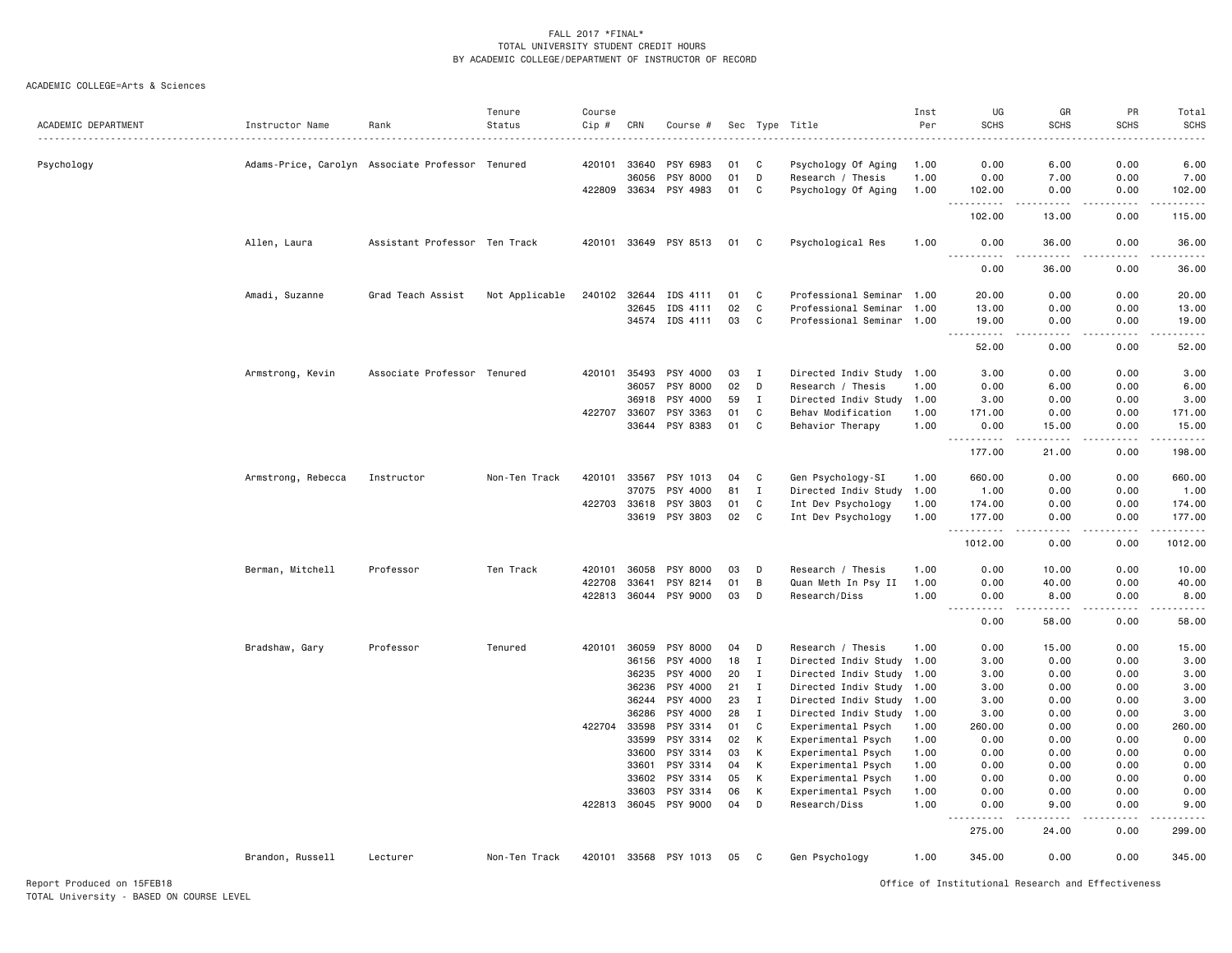| ACADEMIC DEPARTMENT | Instructor Name                        | Rank      | Tenure<br>Status | Course<br>Cip # | CRN            | Course #             | Sec              |             | Type Title                                      | Inst<br>Per | UG<br><b>SCHS</b>             | GR<br><b>SCHS</b>            | PR<br><b>SCHS</b> | Total<br>SCHS                                                                                                                                                   |
|---------------------|----------------------------------------|-----------|------------------|-----------------|----------------|----------------------|------------------|-------------|-------------------------------------------------|-------------|-------------------------------|------------------------------|-------------------|-----------------------------------------------------------------------------------------------------------------------------------------------------------------|
|                     |                                        |           |                  |                 |                |                      |                  |             |                                                 |             |                               |                              |                   |                                                                                                                                                                 |
| Psychology          | Brandon, Russell                       | Lecturer  | Non-Ten Track    | 420101          | 33569          | PSY 1013             | 06               | C           | Gen Psychology                                  | 1.00        | 264.00                        | 0.00                         | 0.00              | 264.00                                                                                                                                                          |
|                     |                                        |           |                  |                 | 33582          | PSY 1013             | 19               | C           | Gen Psychology                                  | 1.00        | 270.00                        | 0.00                         | 0.00              | 270.00                                                                                                                                                          |
|                     |                                        |           |                  |                 | 422706 33628   | PSY 4403             | 03               | C           | Biological Psycholog 1.00                       |             | 177.00<br>.                   | 0.00<br>.                    | 0.00<br>-----     | 177.00<br>.                                                                                                                                                     |
|                     |                                        |           |                  |                 |                |                      |                  |             |                                                 |             | 1056.00                       | 0.00                         | 0.00              | 1056.00                                                                                                                                                         |
|                     | Brown, Kimberly                        | Lecturer  | Non-Ten Track    | 422707          | 33608          | PSY 3363             | 02               | C           | Behav Modification                              | 1.00        | 189.00                        | 0.00                         | 0.00              | 189.00                                                                                                                                                          |
|                     |                                        |           |                  |                 | 33612          | PSY 3623             | 01               | C           | Social Psychology                               | 1.00        | 210.00                        | 0.00                         | 0.00              | 210.00                                                                                                                                                          |
|                     |                                        |           |                  | 440401          | 33585          | PSY 3073             | 01               | C           | Psy Interper Relat                              | 1.00        | 105.00                        | 0.00                         | 0.00              | 105.00                                                                                                                                                          |
|                     |                                        |           |                  |                 | 33586          | PSY 3073             | 02               | C           | Psy Interper Relat                              | 1.00        | 99.00<br>$\sim$ $\sim$<br>.   | 0.00<br>.                    | 0.00<br>.         | 99.00<br>-----                                                                                                                                                  |
|                     |                                        |           |                  |                 |                |                      |                  |             |                                                 |             | 603.00                        | 0.00                         | 0.00              | 603.00                                                                                                                                                          |
|                     | Campbell, Kristen                      | Lecturer  | Non-Ten Track    | 420101          | 34351          | PSY 3213             | 501 C            |             | Psych Of Ab Behavior 1.00                       |             | 90.00                         | 0.00                         | 0.00              | 90.00                                                                                                                                                           |
|                     |                                        |           |                  |                 | 36412          | PSY 4000             | 29               | Ι.          | Directed Indiv Study                            | 1.00        | 3.00                          | 0.00                         | 0.00              | 3.00                                                                                                                                                            |
|                     |                                        |           |                  |                 | 36413          | PSY 4000             | 30               | <b>I</b>    | Directed Indiv Study 1.00                       |             | 3.00                          | 0.00                         | 0.00              | 3.00                                                                                                                                                            |
|                     |                                        |           |                  |                 | 36414          | PSY 4000             | 31               | Ι.          | Directed Indiv Study 1.00                       |             | 3.00                          | 0.00                         | 0.00              | 3.00                                                                                                                                                            |
|                     |                                        |           |                  |                 | 36920          | PSY 4000             | 60               | $\mathbf I$ | Directed Indiv Study 1.00                       |             | 3.00                          | 0.00                         | 0.00              | 3.00                                                                                                                                                            |
|                     |                                        |           |                  |                 | 36921          | PSY 4000             | 61               | $\mathbf I$ | Directed Indiv Study 1.00                       |             | 3.00                          | 0.00                         | 0.00              | 3.00                                                                                                                                                            |
|                     |                                        |           |                  |                 | 36922          | PSY 4000             | 62               | $\mathbf I$ | Directed Indiv Study 1.00                       |             | 3.00                          | 0.00                         | 0.00              | 3.00                                                                                                                                                            |
|                     |                                        |           |                  |                 | 36924          | PSY 4000             | 63               | $\mathbf I$ | Directed Indiv Study 1.00                       |             | 3.00                          | 0.00                         | 0.00              | 3.00                                                                                                                                                            |
|                     |                                        |           |                  |                 | 36926          | PSY 4000             | 64               | $\mathbf I$ | Directed Indiv Study 1.00                       |             | 3.00                          | 0.00                         | 0.00              | 3.00                                                                                                                                                            |
|                     |                                        |           |                  |                 | 36928          | PSY 4000             | 65               | $\mathbf I$ | Directed Indiv Study 1.00                       |             | 3.00                          | 0.00                         | 0.00              | 3.00                                                                                                                                                            |
|                     |                                        |           |                  |                 | 36929          | PSY 4000             | 66               | $\mathbf I$ | Directed Indiv Study 1.00                       |             | 3.00                          | 0.00                         | 0.00              | 3.00                                                                                                                                                            |
|                     |                                        |           |                  |                 | 36930          | PSY 4000             | 67               | I           | Directed Indiv Study 1.00                       |             | 3.00                          | 0.00                         | 0.00              | 3.00                                                                                                                                                            |
|                     |                                        |           |                  |                 | 36931          | PSY 4000             | 68               | Ι.          | Directed Indiv Study 1.00                       |             | 3.00                          | 0.00                         | 0.00              | 3.00                                                                                                                                                            |
|                     |                                        |           |                  | 422708          | 33587          | PSY 3104             | 01               | C           | Introductory Psychol 1.00                       |             | 392.00                        | 0.00                         | 0.00              | 392.00                                                                                                                                                          |
|                     |                                        |           |                  |                 | 33588          | PSY 3104             | 02               | К           | Introductory Psychol 1.00                       |             | 0.00                          | 0.00                         | 0.00              | 0.00                                                                                                                                                            |
|                     |                                        |           |                  |                 | 33589          | PSY 3104             | 03               | К           | Introductory Psychol 1.00                       |             | 0.00                          | 0.00                         | 0.00              | 0.00                                                                                                                                                            |
|                     |                                        |           |                  |                 | 33590          | PSY 3104             | 04               | К           | Introductory Psychol 1.00                       |             | 0.00                          | 0.00                         | 0.00              | 0.00                                                                                                                                                            |
|                     |                                        |           |                  |                 | 33591          | PSY 3104             | 05               | К           | Introductory Psychol                            | 1.00        | 0.00                          | 0.00                         | 0.00              | 0.00                                                                                                                                                            |
|                     |                                        |           |                  |                 | 33592          | PSY 3104             | 06               | К           | Introductory Psychol                            | 1.00        | 0.00                          | 0.00                         | 0.00              | 0.00                                                                                                                                                            |
|                     |                                        |           |                  | 422803          | 33623          | PSY 4223             | 01               | C           | Drug Use And Abuse                              | 1.00        | 174.00                        | 0.00                         | 0.00              | 174.00                                                                                                                                                          |
|                     |                                        |           |                  |                 | 33624          | PSY 4223             | 02               | C           | Drug Use And Abuse                              | 1.00        | 165.00                        | 0.00                         | 0.00              | 165.00                                                                                                                                                          |
|                     |                                        |           |                  | 429999          | 33635<br>35092 | PSY 6223<br>PSY 4990 | 01<br>01         | C<br>C      | Drug Use And Abuse<br>Special Topic In PSY 1.00 | 1.00        | 0.00<br>84.00                 | 3.00<br>0.00                 | 0.00<br>0.00      | 3.00<br>84.00                                                                                                                                                   |
|                     |                                        |           |                  |                 |                |                      |                  |             |                                                 |             | .<br>$ -$<br>941.00           | د د د د<br>3.00              | .<br>0.00         | .<br>944.00                                                                                                                                                     |
|                     | Carskadon, Thomas                      | Professor | Tenured          | 420101          | 33564          | PSY 1013             | 01               | C           | Gen Psychology -SI                              | 1.00        | 954.00                        | 0.00                         | 0.00              | 954.00                                                                                                                                                          |
|                     |                                        |           |                  |                 | 33565          | PSY 1013             | 02               | C           | Gen Psychology -SI                              | 1.00        | 504.00                        | 0.00                         | 0.00              | 504.00                                                                                                                                                          |
|                     |                                        |           |                  |                 | 33570          | PSY 1013             | 07               | C           | Gen Psychology - LC                             | 1.00        | 93.00                         | 0.00                         | 0.00              | 93.00                                                                                                                                                           |
|                     |                                        |           |                  |                 | 33571          | PSY 1013             | 08               | C           | Gen Psychology - LC                             | 1.00        | 99.00                         | 0.00                         | 0.00              | 99.00                                                                                                                                                           |
|                     |                                        |           |                  |                 | 33572          | PSY 1013             | 09               | C           | Gen Psychology - LC                             | 1.00        | 75.00                         | 0.00                         | 0.00              | 75.00                                                                                                                                                           |
|                     |                                        |           |                  |                 | 33573          | PSY 1013             | 10               | C           | Gen Psychology - LC                             | 1.00        | 51.00                         | 0.00                         | 0.00              | 51.00                                                                                                                                                           |
|                     |                                        |           |                  |                 | 33577          | PSY 1013             | 14               | C           | Gen Psychology-LC                               | 1.00        | 63.00                         | 0.00                         | 0.00              | 63.00                                                                                                                                                           |
|                     |                                        |           |                  |                 | 33578          | PSY 1013             | 15               | C           | Gen Psychology                                  | 1.00        | 66.00                         | 0.00                         | 0.00              | 66.00                                                                                                                                                           |
|                     |                                        |           |                  |                 | 33584          | PSY 1013             | H <sub>0</sub> 1 | C           | Honors Gen Psy - LC                             | 1.00        | 57.00                         | 0.00                         | 0.00              | 57.00                                                                                                                                                           |
|                     |                                        |           |                  |                 | 34563          | PSY 1013             | 20               | C           | Gen Psychology                                  | 1.00        | 69.00                         | 0.00                         | 0.00              | 69.00                                                                                                                                                           |
|                     |                                        |           |                  |                 | 36911          | PSY 4000             | 56               | I           | Directed Indiv Study 1.00                       |             | 3.00                          | 0.00                         | 0.00              | 3.00                                                                                                                                                            |
|                     |                                        |           |                  |                 |                |                      |                  |             |                                                 |             | د د د د د<br>- - -<br>2034.00 | $\sim$ $\sim$ $\sim$<br>0.00 | .<br>0.00         | $\frac{1}{2} \left( \frac{1}{2} \right) \left( \frac{1}{2} \right) \left( \frac{1}{2} \right) \left( \frac{1}{2} \right) \left( \frac{1}{2} \right)$<br>2034.00 |
|                     | Cartwright, Patricia Grad Teach Assist |           | Not Applicable   | 422705 33621    |                | PSY 4203             | 01               | C           | Theories Of Pers                                | 1.00        | 93.00                         | 0.00                         | 0.00              | 93.00                                                                                                                                                           |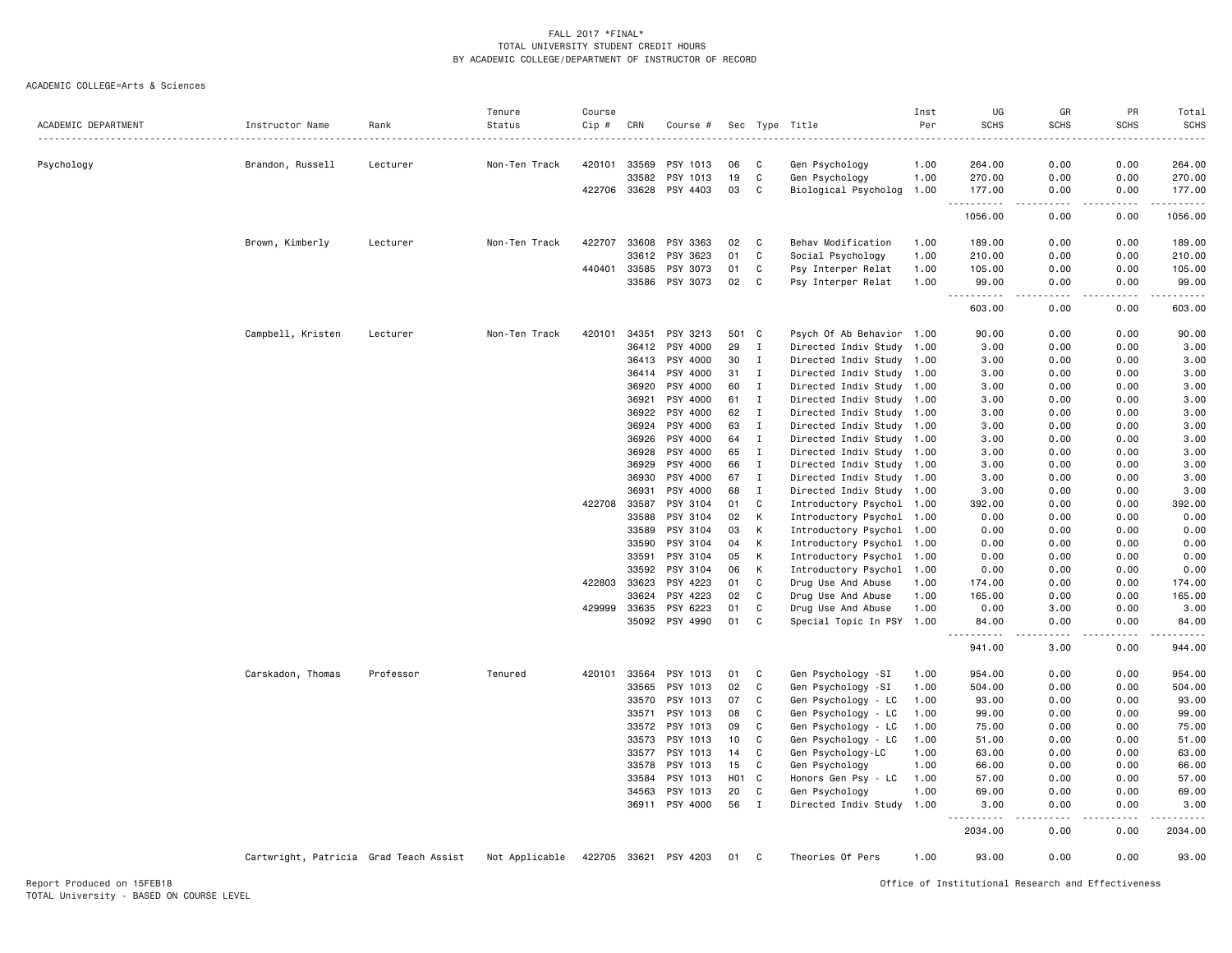| ACADEMIC DEPARTMENT | Instructor Name   | Rank                          | Tenure<br>Status | Course<br>Cip #  | CRN            | Course #              |                |              | Sec Type Title                                | Inst<br>Per  | UG<br><b>SCHS</b>                   | GR<br><b>SCHS</b>                   | PR<br><b>SCHS</b> | Total<br><b>SCHS</b>                                                                                                                                           |
|---------------------|-------------------|-------------------------------|------------------|------------------|----------------|-----------------------|----------------|--------------|-----------------------------------------------|--------------|-------------------------------------|-------------------------------------|-------------------|----------------------------------------------------------------------------------------------------------------------------------------------------------------|
|                     |                   |                               |                  |                  |                |                       |                |              |                                               |              |                                     |                                     |                   |                                                                                                                                                                |
|                     |                   |                               |                  |                  |                |                       |                |              |                                               |              | 93.00                               | 0.00                                | 0.00              | 93.00                                                                                                                                                          |
| Psychology          | Cooper, Stephanie | Lecturer                      | Non-Ten Track    | 422703<br>422707 | 34050<br>34810 | PSY 3803<br>PSY 3363  | 201 C<br>201 C |              | Int Dev Psychology<br>Behav Modification      | 1.00<br>1.00 | 21.00<br>45.00                      | 0.00<br>0.00                        | 0.00<br>0.00      | 21.00<br>45.00                                                                                                                                                 |
|                     |                   |                               |                  |                  |                |                       |                |              |                                               |              |                                     | 0.00                                | 0.00              |                                                                                                                                                                |
|                     |                   |                               |                  |                  |                |                       |                |              |                                               |              | 66.00                               |                                     |                   | 66.00                                                                                                                                                          |
|                     | DeShong, Hilary   | Assistant Professor Ten Track |                  | 420101<br>422705 | 37053<br>33643 | PSY 4000<br>PSY 8364  | 77<br>01       | I<br>В       | Directed Indiv Study 1.00<br>Personality Appr | 1.00         | 1.00<br>0.00                        | 0.00<br>24.00                       | 0.00<br>0.00      | 1.00<br>24.00                                                                                                                                                  |
|                     |                   |                               |                  |                  |                |                       |                |              |                                               |              | 1.00                                | 24.00                               | 0.00              | 25.00                                                                                                                                                          |
|                     | Dorr, Morgan      | Grad Teach Assist             | Not Applicable   |                  |                | 420101 33579 PSY 1013 | 16             | C            | Gen Psychology                                | 1.00         | 237.00                              | 0.00                                | 0.00              | 237.00                                                                                                                                                         |
|                     |                   |                               |                  |                  |                |                       |                |              |                                               |              | 237.00                              | 0.00                                | 0.00              | $\frac{1}{2} \left( \frac{1}{2} \right) \left( \frac{1}{2} \right) \left( \frac{1}{2} \right) \left( \frac{1}{2} \right) \left( \frac{1}{2} \right)$<br>237.00 |
|                     | Durriseau, Jaymes | Grad Teach Assist             | Not Applicable   | 422701           |                | 33616 PSY 3713        | 02             | C.           | Cognitive Psychology 1.00                     |              | 177.00                              | 0.00                                | 0.00              | 177.00                                                                                                                                                         |
|                     |                   |                               |                  |                  |                |                       |                |              |                                               |              | $\sim$ $\sim$ $\sim$<br>.<br>177.00 | 0.00                                | 0.00              | .<br>177.00                                                                                                                                                    |
|                     | Eakin, Deborah    | Associate Professor Tenured   |                  |                  | 420101 35424   | PSY 4000              | 02             | $\mathbf{I}$ | Directed Indiv Study 1.00                     |              | 3.00                                | 0.00                                | 0.00              | 3.00                                                                                                                                                           |
|                     |                   |                               |                  |                  | 35494          | PSY 4000              | 04             | $\mathbf{I}$ | Directed Indiv Study                          | 1.00         | 3.00                                | 0.00                                | 0.00              | 3.00                                                                                                                                                           |
|                     |                   |                               |                  |                  | 35591          | PSY 4000              | 06             | I            | Directed Indiv Study 1.00                     |              | 2.00                                | 0.00                                | 0.00              | 2.00                                                                                                                                                           |
|                     |                   |                               |                  |                  | 35592          | PSY 4000              | 07             | I            | Directed Indiv Study 1.00                     |              | 3.00                                | 0.00                                | 0.00              | 3.00                                                                                                                                                           |
|                     |                   |                               |                  |                  | 36132          | PSY 4000              | 15             | $\mathbf{I}$ | Directed Indiv Study 1.00                     |              | 3.00                                | 0.00                                | 0.00              | 3.00                                                                                                                                                           |
|                     |                   |                               |                  |                  | 36133          | PSY 4000              | 16             | I            | Directed Indiv Study 1.00                     |              | 3.00                                | 0.00                                | 0.00              | 3.00                                                                                                                                                           |
|                     |                   |                               |                  |                  | 36448          | PSY 4000              | 32             | $\mathbf I$  | Directed Indiv Study 1.00                     |              | 3.00                                | 0.00                                | 0.00              | 3.00                                                                                                                                                           |
|                     |                   |                               |                  |                  | 36587          | PSY 4000              | 35             | $\mathbf I$  | Directed Indiv Study 1.00                     |              | 3.00                                | 0.00                                | 0.00              | 3.00                                                                                                                                                           |
|                     |                   |                               |                  |                  | 37018          | PSY 4000              | 72             | $\mathbf{I}$ | Directed Indiv Study                          | 1.00         | 3.00                                | 0.00                                | 0.00              | 3.00                                                                                                                                                           |
|                     |                   |                               |                  |                  | 37026          | PSY 4000              | 74             | $\mathbf I$  | Directed Indiv Study 1.00                     |              | 3.00                                | 0.00                                | 0.00              | 3.00                                                                                                                                                           |
|                     |                   |                               |                  |                  | 37046          | PSY 4000              | 76             | $\mathbf{I}$ | Directed Indiv Study 1.00                     |              | 3.00                                | 0.00                                | 0.00              | 3.00                                                                                                                                                           |
|                     |                   |                               |                  |                  | 37054          | PSY 4000              | 78             | $\mathbf{I}$ | Directed Indiv Study                          | 1.00         | 3.00                                | 0.00                                | 0.00              | 3.00                                                                                                                                                           |
|                     |                   |                               |                  |                  | 37055          | PSY 4000              | 79             | I            | Directed Indiv Study 1.00                     |              | 3.00                                | 0.00                                | 0.00              | 3.00                                                                                                                                                           |
|                     |                   |                               |                  |                  | 37067          | PSY 4000              | 80             | $\mathbf{I}$ | Directed Indiv Study 1.00                     |              | 3.00                                | 0.00                                | 0.00              | 3.00                                                                                                                                                           |
|                     |                   |                               |                  | 422701           | 33617          | PSY 3713              | 03             | C            | Cognitive Psychology 1.00                     |              | 177.00                              | 0.00                                | 0.00              | 177.00                                                                                                                                                         |
|                     |                   |                               |                  |                  | 33651          | PSY 8731              | 01             | $\mathtt{C}$ | Appl Cognitive Rsh S 1.00                     |              | 0.00                                | 5.00                                | 0.00              | 5.00                                                                                                                                                           |
|                     |                   |                               |                  | 422813           | 36046          | PSY 9000              | 05             | D            | Research/Diss                                 | 1.00         | 0.00                                | 12.00                               | 0.00              | 12.00                                                                                                                                                          |
|                     |                   |                               |                  |                  |                |                       |                |              |                                               |              | 218.00                              | 17.00                               | 0.00              | 235.00                                                                                                                                                         |
|                     | Gier, Vicki       | Associate Professor Tenured   |                  | 420101           | 34057          | PSY 6423              | 201 C          |              | Sensation/Perception 1.00                     |              | 0.00                                | 3.00                                | 0.00              | 3.00                                                                                                                                                           |
|                     |                   |                               |                  | 422706           | 34053          | PSY 4423              | 201            | C            | Sensation/Perception 1.00                     |              | 33.00                               | 0.00                                | 0.00              | 33.00                                                                                                                                                          |
|                     |                   |                               |                  | 422707           | 34811          | PSY 3623              | 201 C          |              | Social Psychology                             | 1.00         | 69.00                               | 0.00                                | 0.00              | 69.00                                                                                                                                                          |
|                     |                   |                               |                  |                  |                | 440401 34045 PSY 3073 | 201 C          |              | Psy Interper Relat                            | 1.00         | 30.00<br>.                          | 0.00<br>$\frac{1}{2}$               | 0.00<br>.         | 30.00<br>.                                                                                                                                                     |
|                     |                   |                               |                  |                  |                |                       |                |              |                                               |              | 132.00                              | 3.00                                | 0.00              | 135.00                                                                                                                                                         |
|                     | Gresham, Courtney | Non-Faculty                   | Not Applicable   |                  |                | 422707 34354 PSY 4353 | 501 C          |              | Psychology and the L 1.00                     |              | 84.00<br>د د د د د                  | 0.00<br>$\sim$ $\sim$ $\sim$ $\sim$ | 0.00<br>.         | 84.00<br>د د د د د                                                                                                                                             |
|                     |                   |                               |                  |                  |                |                       |                |              |                                               |              | 84.00                               | 0.00                                | 0.00              | 84.00                                                                                                                                                          |
|                     | Hogan, Russell    | Lecturer                      | Non-Ten Track    | 422701           | 34049          | PSY 3713              | 201            | C            | Cognitive Psychology 1.00                     |              | 39.00                               | 0.00                                | 0.00              | 39.00                                                                                                                                                          |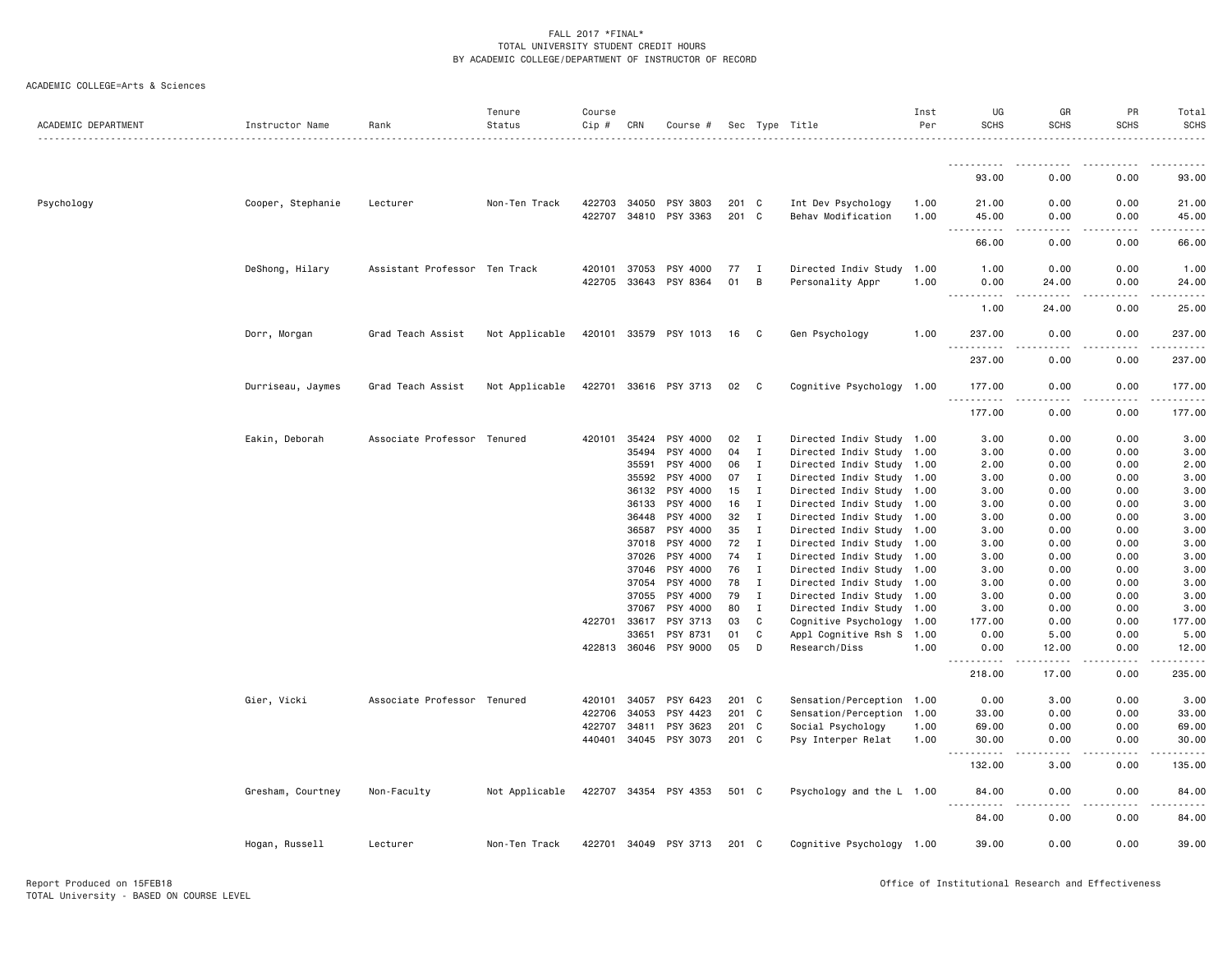| ACADEMIC DEPARTMENT | Instructor Name    | Rank                          | Tenure<br>Status | Course<br>$Cip \#$ | CRN          | Course #              |     |              | Sec Type Title            | Inst<br>Per | UG<br><b>SCHS</b>                                                                                                       | GR<br><b>SCHS</b> | PR<br>SCHS | Total<br><b>SCHS</b> |
|---------------------|--------------------|-------------------------------|------------------|--------------------|--------------|-----------------------|-----|--------------|---------------------------|-------------|-------------------------------------------------------------------------------------------------------------------------|-------------------|------------|----------------------|
|                     |                    |                               |                  |                    |              |                       |     |              |                           |             |                                                                                                                         |                   |            |                      |
|                     |                    |                               |                  |                    |              |                       |     |              |                           |             | 39.00                                                                                                                   | 0.00              | 0.00       | 39.00                |
| Psychology          | Hubbard, Marlena   | Lecturer                      | Non-Ten Track    | 420101             | 33574        | PSY 1013              | 11  | C            | Gen Psychology            | 1.00        | 291.00                                                                                                                  | 0.00              | 0.00       | 291.00               |
|                     |                    |                               |                  |                    | 33576        | PSY 1013              | 13  | C            | Gen Psychology            | 1.00        | 285.00                                                                                                                  | 0.00              | 0.00       | 285.00               |
|                     |                    |                               |                  | 422701             | 33632        | PSY 4733              | 01  | C            | Memory                    | 1.00        | 27.00                                                                                                                   | 0.00              | 0.00       | 27.00                |
|                     |                    |                               |                  | 422803             | 33625        | PSY 4223              | 03  | C            | Drug Use And Abuse        | 1.00        | 159.00<br>$\sim$ $\sim$                                                                                                 | 0.00              | 0.00       | 159.00<br>.          |
|                     |                    |                               |                  |                    |              |                       |     |              |                           |             | 762.00                                                                                                                  | 0.00              | 0.00       | 762.00               |
|                     | Jarosz, Andrew     | Assistant Professor Ten Track |                  | 420101             | 34568        | PSY 8653              | 01  | -S           | Appl Cog Reading Sem      | 1.00        | 0.00                                                                                                                    | 12.00             | 0.00       | 12.00                |
|                     |                    |                               |                  |                    | 35821        | PSY 4000              | 08  | I            | Directed Indiv Study 1.00 |             | 3.00                                                                                                                    | 0.00              | 0.00       | 3.00                 |
|                     |                    |                               |                  |                    | 36061        | PSY 8000              | 06  | D            | Research / Thesis         | 1.00        | 0.00                                                                                                                    | 10.00             | 0.00       | 10.00                |
|                     |                    |                               |                  |                    | 36243        | PSY 4000              | 22  | $\mathbf{I}$ | Directed Indiv Study 1.00 |             | 2.00                                                                                                                    | 0.00              | 0.00       | 2.00                 |
|                     |                    |                               |                  |                    | 36300        | PSY 8813              | 01  | C            | Psych Teaching Pract 1.00 |             | 0.00<br>$\frac{1}{2} \left( \frac{1}{2} \right) \left( \frac{1}{2} \right) \left( \frac{1}{2} \right)$<br>$\frac{1}{2}$ | 12.00             | 0.00       | 12.00                |
|                     |                    |                               |                  |                    |              |                       |     |              |                           |             | 5.00                                                                                                                    | 34.00             | 0.00       | 39.00                |
|                     | Jones, Torri       | Assistant Professor Ten Track |                  | 420101             | 36010        | PSY 4000              | 10  | Ι            | Directed Indiv Study 1.00 |             | 3.00                                                                                                                    | 0.00              | 0.00       | 3.00                 |
|                     |                    |                               |                  |                    | 36017        | PSY 4000              | 13  | $\mathbf I$  | Directed Indiv Study      | 1.00        | 3.00                                                                                                                    | 0.00              | 0.00       | 3.00                 |
|                     |                    |                               |                  |                    | 36647        | PSY 8450              | 04  | E            | Applied Clin Practic      | 1.00        | 0.00                                                                                                                    | 4.00              | 0.00       | 4.00                 |
|                     |                    |                               |                  |                    | 422810 35554 | PSY 3503              | 02  | C            | Health Psychology         | 1.00        | 90.00                                                                                                                   | 0.00              | 0.00       | 90.00                |
|                     |                    |                               |                  |                    | 422813 36048 | PSY 9000              | 07  | D            | Research/Diss             | 1.00        | 0.00<br>$\sim$ $\sim$ $\sim$ $\sim$                                                                                     | 2.00              | 0.00<br>.  | 2.00<br>.            |
|                     |                    |                               |                  |                    |              |                       |     |              |                           |             | 96.00                                                                                                                   | 6.00              | 0.00       | 102.00               |
|                     | Kavalsky, Kimberly | Non-Faculty                   | Not Applicable   |                    | 422707 33593 | PSY 3203              | 01  | C            | Psy Of Gender Differ 1.00 |             | 120.00                                                                                                                  | 0.00              | 0.00       | 120.00               |
|                     |                    |                               |                  |                    |              |                       |     |              |                           |             | 120.00                                                                                                                  | 0.00              | 0.00       | 120.00               |
|                     | Klein, Stephen     | Professor                     | Tenured          | 302501             | 33633        | PSY 4813              | H01 | C            | Positive Psychology       | 1.00        | 42.00                                                                                                                   | 0.00              | 0.00       | 42.00                |
|                     |                    |                               |                  | 420101             | 33637        | PSY 6403              | 01  | C            | Biological Psycholog 1.00 |             | 0.00                                                                                                                    | 24.00             | 0.00       | 24.00                |
|                     |                    |                               |                  |                    | 34565        | PSY 6403              | 02  | C            | Biological Psycholog 1.00 |             | 0.00                                                                                                                    | 6.00              | 0.00       | 6.00                 |
|                     |                    |                               |                  |                    | 36821        | PSY 7000              | 01  | $\mathbf I$  | Directed Indiv Study 1.00 |             | 0.00                                                                                                                    | 3.00              | 0.00       | 3.00                 |
|                     |                    |                               |                  |                    | 422706 33627 | PSY 4403              | 01  | $\mathtt{C}$ | Biological Psycholog 1.00 |             | 102.00                                                                                                                  | 0.00              | 0.00       | 102.00               |
|                     |                    |                               |                  |                    | 34564        | PSY 4403              | 02  | C            | Biological Psycholog 1.00 |             | 132.00                                                                                                                  | 0.00              | 0.00       | 132.00               |
|                     |                    |                               |                  |                    |              |                       |     |              |                           |             | 276.00                                                                                                                  | 33.00             | 0.00       | 309.00               |
|                     | Lantz, Ethan       | Grad Teach Assist             | Not Applicable   |                    |              | 422707 33594 PSY 3203 | 02  | C            | Psy Of Gender Differ 1.00 |             | 105.00<br>$\sim$ $\sim$ $\sim$ $\sim$                                                                                   | 0.00              | 0.00       | 105.00               |
|                     |                    |                               |                  |                    |              |                       |     |              |                           |             | 105.00                                                                                                                  | 0.00              | 0.00       | 105.00               |
|                     | McKinney, Clifford | Associate Professor Tenured   |                  | 420101             | 33646        | PSY 8450              | 02  | E            | Applied Clin Practic 1.00 |             | 0.00                                                                                                                    | 9.00              | 0.00       | 9.00                 |
|                     |                    |                               |                  |                    | 36062        | PSY 8000              | 07  | D            | Research / Thesis         | 1.00        | 0.00                                                                                                                    | 2.00              | 0.00       | 2.00                 |
|                     |                    |                               |                  |                    | 36632        | PSY 4000              | 36  | Ι.           | Directed Indiv Study 1.00 |             | 3.00                                                                                                                    | 0.00              | 0.00       | 3.00                 |
|                     |                    |                               |                  |                    | 36652        | PSY 4000              | 37  | Ι.           | Directed Indiv Study 1.00 |             | 3.00                                                                                                                    | 0.00              | 0.00       | 3.00                 |
|                     |                    |                               |                  |                    | 36653        | PSY 4000              | 38  | I            | Directed Indiv Study 1.00 |             | 3.00                                                                                                                    | 0.00              | 0.00       | 3.00                 |
|                     |                    |                               |                  |                    | 36668        | PSY 4000              | 39  | $\mathbf I$  | Directed Indiv Study 1.00 |             | 3.00                                                                                                                    | 0.00              | 0.00       | 3.00                 |
|                     |                    |                               |                  |                    | 36705        | PSY 4000              | 40  | Ι            | Directed Indiv Study      | 1.00        | 3.00                                                                                                                    | 0.00              | 0.00       | 3.00                 |
|                     |                    |                               |                  | 422805             | 36501        | PSY 8354              | 01  | B            | Intelligence Testing      | 1.00        | 0.00                                                                                                                    | 20.00             | 0.00       | 20.00                |
|                     |                    |                               |                  | 422813             | 36049        | PSY 9000              | 08  | D            | Research/Diss             | 1.00        | 0.00                                                                                                                    | 12.00             | 0.00       | 12.00                |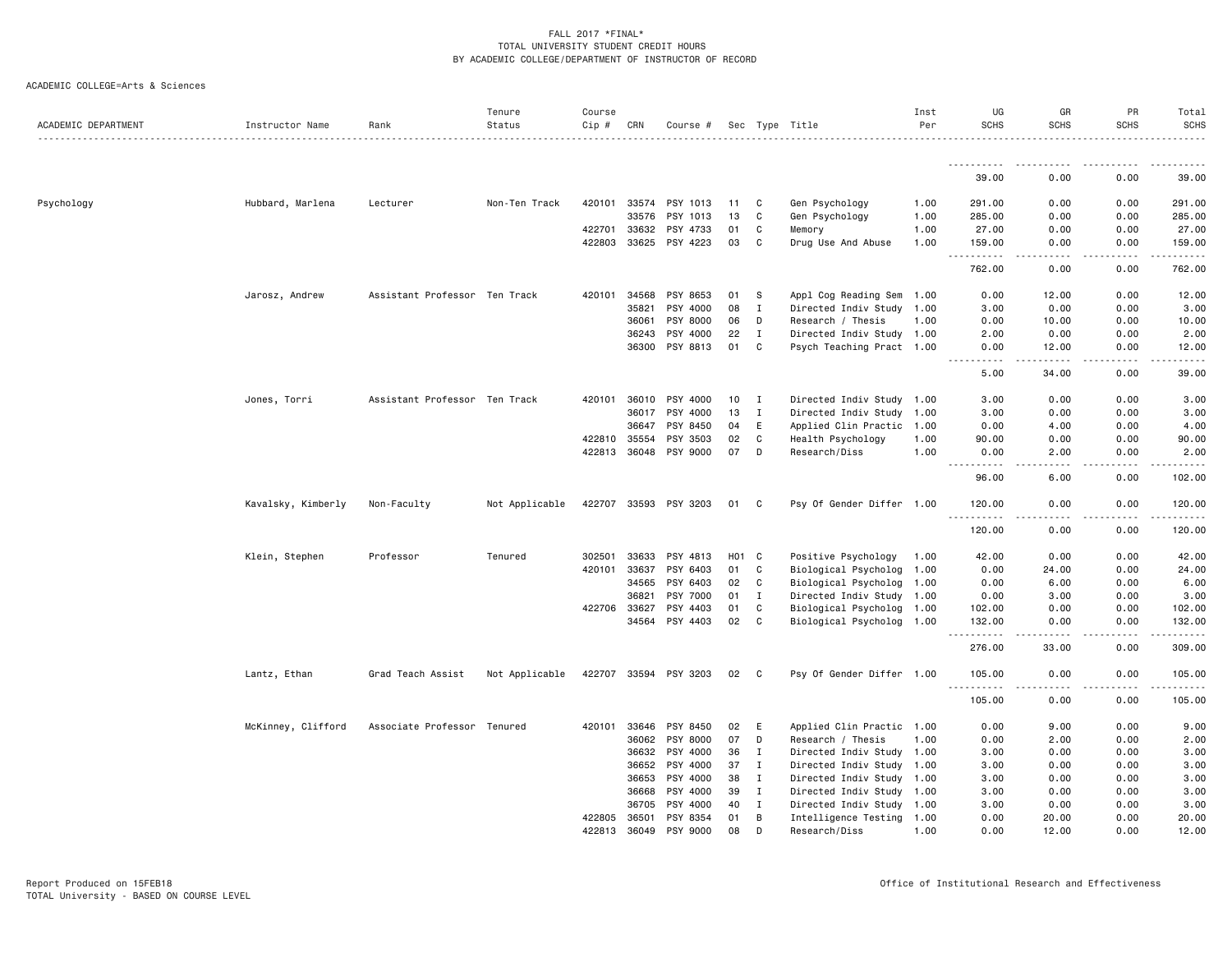| ACADEMIC COLLEGE=Arts & Sciences |  |
|----------------------------------|--|
|                                  |  |

| ACADEMIC DEPARTMENT | Instructor Name   | Rank                          | Tenure<br>Status | Course<br>Cip # | CRN          | Course #              |       |              | Sec Type Title            | Inst<br>Per | UG<br><b>SCHS</b>                   | GR<br><b>SCHS</b> | PR<br><b>SCHS</b> | Total<br><b>SCHS</b>                                                                                                                                           |
|---------------------|-------------------|-------------------------------|------------------|-----------------|--------------|-----------------------|-------|--------------|---------------------------|-------------|-------------------------------------|-------------------|-------------------|----------------------------------------------------------------------------------------------------------------------------------------------------------------|
|                     |                   |                               |                  |                 |              |                       |       |              |                           |             |                                     |                   |                   |                                                                                                                                                                |
|                     |                   |                               |                  |                 |              |                       |       |              |                           |             | 15.00                               | 43.00             | 0.00              | 58.00                                                                                                                                                          |
| Psychology          | McMillen, David   | Research Professor            | Non-Ten Track    | 420101          | 36785        | PSY 4000              | 43    | <b>I</b>     | Directed Indiv Study 1.00 |             | 2.00                                | 0.00              | 0.00              | 2.00                                                                                                                                                           |
|                     |                   |                               |                  |                 | 36787        | PSY 4000              | 44    | I            | Directed Indiv Study 1.00 |             | 2.00                                | 0.00              | 0.00              | 2.00                                                                                                                                                           |
|                     |                   |                               |                  |                 | 36789        | PSY 4000              | 46    | I            | Directed Indiv Study 1.00 |             | 2.00                                | 0.00              | 0.00              | 2.00                                                                                                                                                           |
|                     |                   |                               |                  |                 | 36792        | PSY 4000              | 47    | I            | Directed Indiv Study 1.00 |             | 2.00                                | 0.00              | 0.00              | 2.00                                                                                                                                                           |
|                     |                   |                               |                  |                 | 36795        | PSY 4000              | 48    | $\mathbf I$  | Directed Indiv Study 1.00 |             | 2.00                                | 0.00              | 0.00              | 2.00                                                                                                                                                           |
|                     |                   |                               |                  |                 | 36796        | PSY 4000              | 49    | I            | Directed Indiv Study 1.00 |             | 2.00                                | 0.00              | 0.00              | 2.00                                                                                                                                                           |
|                     |                   |                               |                  |                 | 36797        | PSY 4000              | 50    | I            | Directed Indiv Study 1.00 |             | 2.00                                | 0.00              | 0.00              | 2.00                                                                                                                                                           |
|                     |                   |                               |                  |                 | 36800        | PSY 4000              | 51    | $\mathbf I$  | Directed Indiv Study 1.00 |             | 1.00                                | 0.00              | 0.00              | 1.00                                                                                                                                                           |
|                     |                   |                               |                  |                 | 36801        | PSY 4000              | 52    | $\mathbf{I}$ | Directed Indiv Study 1.00 |             | 1.00                                | 0.00              | 0.00              | 1.00                                                                                                                                                           |
|                     |                   |                               |                  |                 |              | 36802 PSY 4000        | 53    | $\mathbf{I}$ | Directed Indiv Study 1.00 |             | 1.00<br><u>.</u>                    | 0.00              | 0.00              | 1.00                                                                                                                                                           |
|                     |                   |                               |                  |                 |              |                       |       |              |                           |             | 17.00                               | 0.00              | 0.00              | 17.00                                                                                                                                                          |
|                     | McMillen, Robert  | Professor                     | Tenured          |                 |              | 422810 33611 PSY 3503 | 01    | C            | Health Psychology         | 1.00        | 237.00<br>.<br>$\sim$ $\sim$ $\sim$ | 0.00              | 0.00              | 237.00<br><u>.</u>                                                                                                                                             |
|                     |                   |                               |                  |                 |              |                       |       |              |                           |             | 237.00                              | 0.00              | 0.00              | 237.00                                                                                                                                                         |
|                     | Mckay, Ian        | Grad Teach Assist             | Not Applicable   |                 |              | 420101 33580 PSY 1013 | 17 C  |              | Gen Psychology            | 1.00        | 339.00                              | 0.00              | 0.00              | 339.00                                                                                                                                                         |
|                     |                   |                               |                  |                 |              |                       |       |              |                           |             | .<br>339.00                         | .<br>0.00         | .<br>0.00         | $\frac{1}{2} \left( \frac{1}{2} \right) \left( \frac{1}{2} \right) \left( \frac{1}{2} \right) \left( \frac{1}{2} \right) \left( \frac{1}{2} \right)$<br>339.00 |
|                     | Moss, Robert      | Associate Professor Tenured   |                  | 240101          | 32577        | HON 4093              | H02 E |              | Honors Thesis             | 1.00        | 3.00                                | 0.00              | 0.00              | 3.00                                                                                                                                                           |
|                     |                   |                               |                  | 420101          | 36063        | PSY 8000              | 08    | D            | Research / Thesis         | 1.00        | 0.00                                | 9.00              | 0.00              | 9.00                                                                                                                                                           |
|                     |                   |                               |                  |                 | 36163        | PSY 4000              | 19    | $\mathbf I$  | Directed Indiv Study 1.00 |             | 3.00                                | 0.00              | 0.00              | 3.00                                                                                                                                                           |
|                     |                   |                               |                  |                 | 36586        | PSY 4000              | 34    | $\mathbf{I}$ | Directed Indiv Study      | 1.00        | 3.00                                | 0.00              | 0.00              | 3.00                                                                                                                                                           |
|                     |                   |                               |                  |                 | 36761        | PSY 4000              | 41    | $\mathbf I$  | Directed Indiv Study      | 1.00        | 3.00                                | 0.00              | 0.00              | 3.00                                                                                                                                                           |
|                     |                   |                               |                  |                 | 422813 36050 | PSY 9000              | 09    | D            | Research/Diss             | 1.00        | 0.00                                | 12.00             | 0.00              | 12.00                                                                                                                                                          |
|                     |                   |                               |                  |                 |              |                       |       |              |                           |             | .<br>12.00                          | 21.00             | 0.00              | 33.00                                                                                                                                                          |
|                     | Nadorff, Danielle | Assistant Professor Ten Track |                  | 420101          | 35423        | PSY 4000              | 01    | I            | Directed Indiv Study 1.00 |             | 2.00                                | 0.00              | 0.00              | 2.00                                                                                                                                                           |
|                     |                   |                               |                  |                 | 36034        | PSY 4000              | 14    | T            | Directed Indiv Study 1.00 |             | 2.00                                | 0.00              | 0.00              | 2.00                                                                                                                                                           |
|                     |                   |                               |                  |                 | 36917        | PSY 4000              | 58    | $\mathbf I$  | Directed Indiv Study 1.00 |             | 2.00                                | 0.00              | 0.00              | 2.00                                                                                                                                                           |
|                     |                   |                               |                  |                 | 37097        | PSY 4000              | 83    | I            | Directed Indiv Study 1.00 |             | 3.00                                | 0.00              | 0.00              | 3.00                                                                                                                                                           |
|                     |                   |                               |                  |                 | 37175        | PSY 4000              | 84    | $\mathbf I$  | Directed Indiv Study 1.00 |             | 1.00                                | 0.00              | 0.00              | 1.00                                                                                                                                                           |
|                     |                   |                               |                  | 422813          | 33604        | PSY 3343              | 01    | C            | Psych Of Learning         | 1.00        | 129.00                              | 0.00              | 0.00              | 129.00                                                                                                                                                         |
|                     |                   |                               |                  |                 | 33605        | PSY 3343              | 02    | C            | Psych Of Learning         | 1.00        | 132.00                              | 0.00              | 0.00              | 132.00                                                                                                                                                         |
|                     |                   |                               |                  |                 | 36051        | PSY 9000              | 10    | D            | Research/Diss             | 1.00        | 0.00<br><b><i><u>.</u></i></b>      | 10.00<br>.        | 0.00<br>.         | 10.00<br>.                                                                                                                                                     |
|                     |                   |                               |                  |                 |              |                       |       |              |                           |             | 271.00                              | 10.00             | 0.00              | 281.00                                                                                                                                                         |
|                     | Nadorff, Michael  | Assistant Professor Ten Track |                  |                 | 420101 33648 | PSY 8460              | 01    | E            | App Ext Clinical Pra 1.00 |             | 0.00                                | 18.00             | 0.00              | 18.00                                                                                                                                                          |
|                     |                   |                               |                  |                 | 36065        | PSY 8000              | 10    | D            | Research / Thesis         | 1.00        | 0.00                                | 2.00              | 0.00              | 2.00                                                                                                                                                           |
|                     |                   |                               |                  |                 | 36762        | PSY 4000              | 42    | I            | Directed Indiv Study 1.00 |             | 3.00                                | 0.00              | 0.00              | 3.00                                                                                                                                                           |
|                     |                   |                               |                  |                 | 37014        | PSY 4000              | 71    | $\mathbf I$  | Directed Indiv Study      | 1.00        | 1.00                                | 0.00              | 0.00              | 1.00                                                                                                                                                           |
|                     |                   |                               |                  |                 | 422813 33653 | PSY 9730              | 01    | Ε            | Doc Internship Clin       | 1.00        | 0.00                                | 5.00              | 0.00              | 5.00                                                                                                                                                           |
|                     |                   |                               |                  |                 | 34421        | PSY 9730              | 801   | E            | Doc Internship Clin       | 1.00        | 0.00                                | 3.00              | 0.00              | 3.00                                                                                                                                                           |
|                     |                   |                               |                  |                 | 36052        | PSY 9000              | 11    | D            | Research/Diss             | 1.00        | 0.00<br>د د د د                     | 25.00             | 0.00              | 25.00                                                                                                                                                          |
|                     |                   |                               |                  |                 |              |                       |       |              |                           |             | 4.00                                | 53.00             | 0.00              | 57.00                                                                                                                                                          |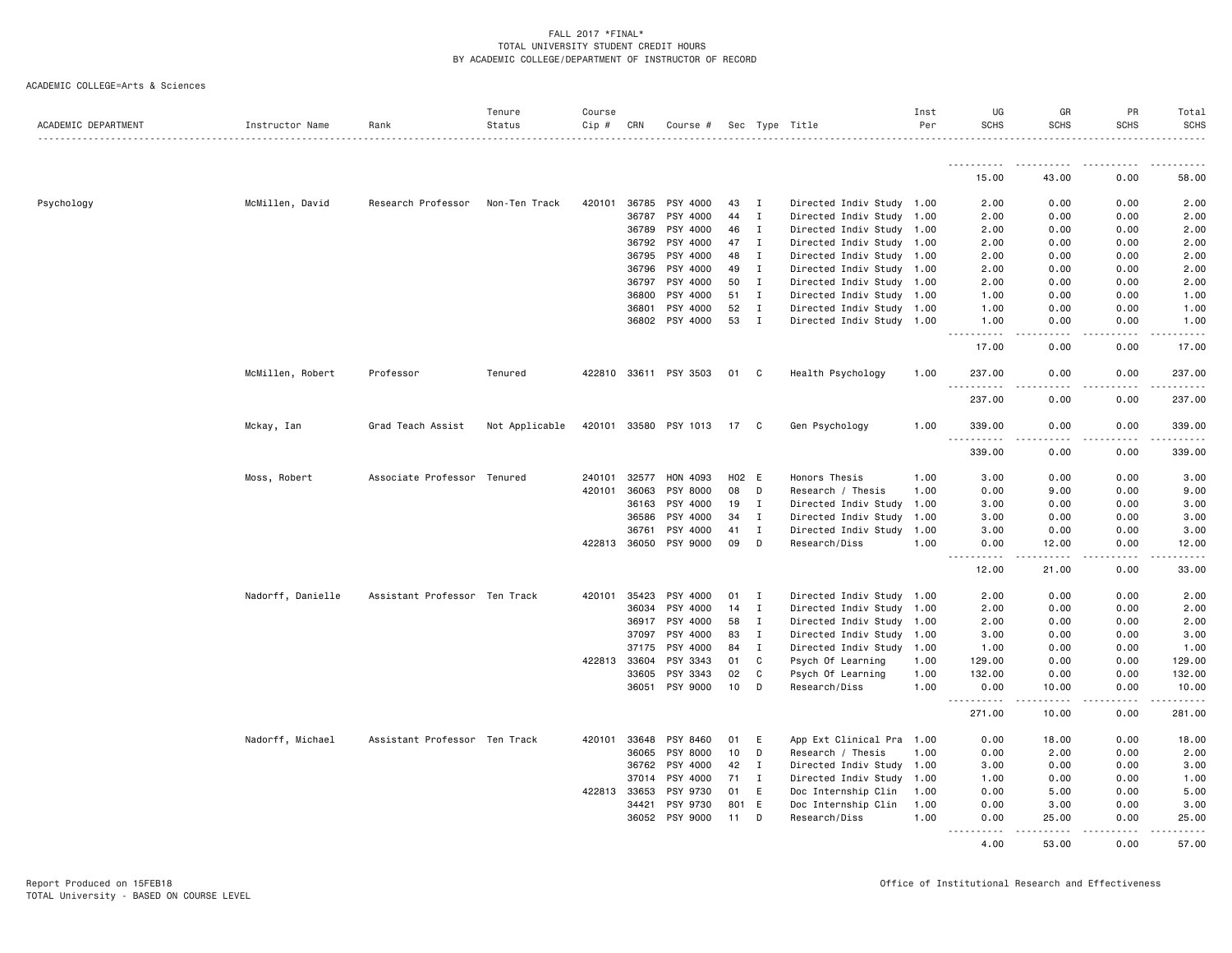| ACADEMIC DEPARTMENT | Instructor Name<br>. | Rank                           | Tenure<br>Status | Course<br>Cip # | CRN          | Course #              |       |                            | Sec Type Title            | Inst<br>Per | UG<br><b>SCHS</b>                          | GR<br><b>SCHS</b>                                                                                                                                             | PR<br><b>SCHS</b> | Total<br><b>SCHS</b>                                                                                                                                           |
|---------------------|----------------------|--------------------------------|------------------|-----------------|--------------|-----------------------|-------|----------------------------|---------------------------|-------------|--------------------------------------------|---------------------------------------------------------------------------------------------------------------------------------------------------------------|-------------------|----------------------------------------------------------------------------------------------------------------------------------------------------------------|
| Psychology          | Oliveros, Arazais    | Assistant Professor  Ten Track |                  | 420101          | 33645        | PSY 8450              | 01    | E                          | Applied Clin Practic 1.00 |             | 0.00                                       | 17.00                                                                                                                                                         | 0.00              | -----<br>17.00                                                                                                                                                 |
|                     |                      |                                |                  |                 | 36066        | PSY 8000              | 11    | D                          | Research / Thesis         | 1.00        | 0.00                                       | 7.00                                                                                                                                                          | 0.00              | 7.00                                                                                                                                                           |
|                     |                      |                                |                  |                 | 36881        | PSY 4000              | 55    | I                          | Directed Indiv Study 1.00 |             | 3.00                                       | 0.00                                                                                                                                                          | 0.00              | 3.00                                                                                                                                                           |
|                     |                      |                                |                  |                 | 37019        | PSY 4000              | 73    | I                          | Directed Indiv Study 1.00 |             | 3.00                                       | 0.00                                                                                                                                                          | 0.00              | 3.00                                                                                                                                                           |
|                     |                      |                                |                  |                 | 37038        | PSY 4000              | 75    | $\mathbf{I}$               | Directed Indiv Study 1.00 |             | 3.00                                       | 0.00                                                                                                                                                          | 0.00              | 3.00                                                                                                                                                           |
|                     |                      |                                |                  | 422703          | 33626        | PSY 4343              | 01    | C                          | Clinical Child Psych 1.00 |             | 75.00                                      | 0.00                                                                                                                                                          | 0.00              | 75.00                                                                                                                                                          |
|                     |                      |                                |                  |                 | 422813 36053 | PSY 9000              | 12    | D                          | Research/Diss             | 1.00        | 0.00                                       | 6.00                                                                                                                                                          | 0.00              | 6.00                                                                                                                                                           |
|                     |                      |                                |                  |                 |              |                       |       |                            |                           |             | $\sim$ $\sim$ $\sim$<br>د د د د د<br>84.00 | 30.00                                                                                                                                                         | 0.00              | -----<br>114.00                                                                                                                                                |
|                     | Pratte, Michael      | Assistant Professor Ten Track  |                  | 420101          | 36067        | PSY 8000              | 12    | D                          | Research / Thesis         | 1.00        | 0.00                                       | 8.00                                                                                                                                                          | 0.00              | 8.00                                                                                                                                                           |
|                     |                      |                                |                  | 422701          | 33615        | PSY 3713              | 01    | C                          | Cognitive Psychology 1.00 |             | 126.00                                     | 0.00                                                                                                                                                          | 0.00              | 126.00                                                                                                                                                         |
|                     |                      |                                |                  |                 |              | 34570 PSY 8783        | 01    | C                          | Cog Sci Prof Skills 1.00  |             | 0.00                                       | 18.00<br>$\frac{1}{2} \left( \frac{1}{2} \right) \left( \frac{1}{2} \right) \left( \frac{1}{2} \right) \left( \frac{1}{2} \right) \left( \frac{1}{2} \right)$ | 0.00<br>.         | 18.00<br>.                                                                                                                                                     |
|                     |                      |                                |                  |                 |              |                       |       |                            |                           |             | 126.00                                     | 26.00                                                                                                                                                         | 0.00              | 152.00                                                                                                                                                         |
|                     | Shumate, James       | Lecturer                       | Non-Ten Track    | 130603          | 34004        | EPY 6214              | 201 C |                            | Ed & Psy Statistics       | 1.00        | 0.00                                       | 16.00                                                                                                                                                         | 0.00              | 16.00                                                                                                                                                          |
|                     |                      |                                |                  | 420101          | 34054        | PSY 4726              | 201 E |                            | Internship In Psy I       | 1.00        | 6.00                                       | 0.00                                                                                                                                                          | 0.00              | 6.00                                                                                                                                                           |
|                     |                      |                                |                  |                 | 34885        | PSY 6983              | 201 C |                            | Psychology Of Aging       | 1.00        | 0.00                                       | 18.00                                                                                                                                                         | 0.00              | 18.00                                                                                                                                                          |
|                     |                      |                                |                  | 422708          | 34046        | PSY 3104              | 201 B |                            | Introductory Psychol 1.00 |             | 76.00                                      | 0.00                                                                                                                                                          | 0.00              | 76.00                                                                                                                                                          |
|                     |                      |                                |                  | 422803          | 33934        | COE 8053              |       | 201 E                      | Practicum                 | 1.00        | 0.00                                       | 24.00                                                                                                                                                         | 0.00              | 24.00                                                                                                                                                          |
|                     |                      |                                |                  |                 | 422809 34884 | PSY 4983              | 201 C |                            | Psychology Of Aging       | 1.00        | 36.00                                      | 0.00                                                                                                                                                          | 0.00              | 36.00                                                                                                                                                          |
|                     |                      |                                |                  |                 |              |                       |       |                            |                           |             | .<br>118.00                                | 58.00                                                                                                                                                         | 0.00              | .<br>176.00                                                                                                                                                    |
|                     | Sinclair, Hillary    | Associate Professor Tenured    |                  |                 | 420101 35825 | PSY 4000              | 09    | $\mathbf I$                | Directed Indiv Study 1.00 |             | 3.00                                       | 0.00                                                                                                                                                          | 0.00              | 3.00                                                                                                                                                           |
|                     |                      |                                |                  |                 | 36011        | PSY 4000              | 11    | $\mathbf{I}$               | Directed Indiv Study 1.00 |             | 3.00                                       | 0.00                                                                                                                                                          | 0.00              | 3.00                                                                                                                                                           |
|                     |                      |                                |                  |                 | 36880        | PSY 4000              | 54    | I                          | Directed Indiv Study 1.00 |             | 3.00                                       | 0.00                                                                                                                                                          | 0.00              | 3.00                                                                                                                                                           |
|                     |                      |                                |                  |                 | 36914        | PSY 4000              | 57    | $\mathbf{I}$               | Directed Indiv Study 1.00 |             | 3.00                                       | 0.00                                                                                                                                                          | 0.00              | 3.00                                                                                                                                                           |
|                     |                      |                                |                  |                 | 37010        | PSY 4000              | 70    | $\mathbf{I}$               | Directed Indiv Study 1.00 |             | 3.00                                       | 0.00                                                                                                                                                          | 0.00              | 3.00                                                                                                                                                           |
|                     |                      |                                |                  |                 | 422707 33614 | PSY 3623              | 03    | C                          | Social Psychology         | 1.00        | 132.00                                     | 0.00                                                                                                                                                          | 0.00              | 132.00                                                                                                                                                         |
|                     |                      |                                |                  |                 |              |                       |       |                            |                           |             | 147.00                                     | 0.00                                                                                                                                                          | 0.00              | .<br>147.00                                                                                                                                                    |
|                     | Stafford, Emily      | Non-Faculty                    | Not Applicable   |                 | 420101 36481 | PSY 8450              | 03    | E                          | Applied Clin Practic 1.00 |             | 0.00                                       | 24.00                                                                                                                                                         | 0.00              | 24.00                                                                                                                                                          |
|                     |                      |                                |                  |                 |              | 37096 PSY 4000        | 82    | $\mathbf{I}$               | Directed Indiv Study 1.00 |             | 3.00                                       | 0.00                                                                                                                                                          | 0.00              | 3.00                                                                                                                                                           |
|                     |                      |                                |                  |                 |              |                       |       |                            |                           |             | .<br>3.00                                  | .<br>24.00                                                                                                                                                    | .<br>0.00         | .<br>27.00                                                                                                                                                     |
|                     | Stafford, Ty         | Non-Faculty                    | Not Applicable   |                 |              | 420101 34571 PSY 4323 | 01    | C                          | History Of Psy            | 1.00        | 57.00                                      | 0.00                                                                                                                                                          | 0.00              | 57.00                                                                                                                                                          |
|                     |                      |                                |                  |                 |              |                       |       |                            |                           |             | $\sim$ $\sim$ $\sim$ .<br>.<br>57.00       | 0.00                                                                                                                                                          | 0.00              | 57.00                                                                                                                                                          |
|                     | Stearns, Melanie     | Grad Teach Assist              | Not Applicable   |                 |              | 420101 33575 PSY 1013 | 12    | $\overline{\phantom{a}}$ C | Gen Psychology            | 1.00        | 339.00                                     | 0.00                                                                                                                                                          | 0.00              | 339,00                                                                                                                                                         |
|                     |                      |                                |                  |                 |              |                       |       |                            |                           |             | .<br>339.00                                | 0.00                                                                                                                                                          | 0.00              | $- - - - - -$<br>339.00                                                                                                                                        |
|                     | Steele, Ellen        | Grad Teach Assist              | Not Applicable   |                 |              | 420101 33566 PSY 1013 | 03    | C                          | Gen Psychology            | 1.00        | 291.00                                     | 0.00                                                                                                                                                          | 0.00              | 291.00                                                                                                                                                         |
|                     |                      |                                |                  |                 |              |                       |       |                            |                           |             | $\sim$ $\sim$ .<br><u>.</u><br>291.00      | $   -$<br>0.00                                                                                                                                                | .<br>0.00         | $\frac{1}{2} \left( \frac{1}{2} \right) \left( \frac{1}{2} \right) \left( \frac{1}{2} \right) \left( \frac{1}{2} \right) \left( \frac{1}{2} \right)$<br>291.00 |
|                     | Tan, Elaine          | Lecturer                       | Non-Ten Track    |                 |              | 422701 34352 PSY 3713 | 501 C |                            | Cognitive Psychology 1.00 |             | 84.00                                      | 0.00                                                                                                                                                          | 0.00              | 84.00                                                                                                                                                          |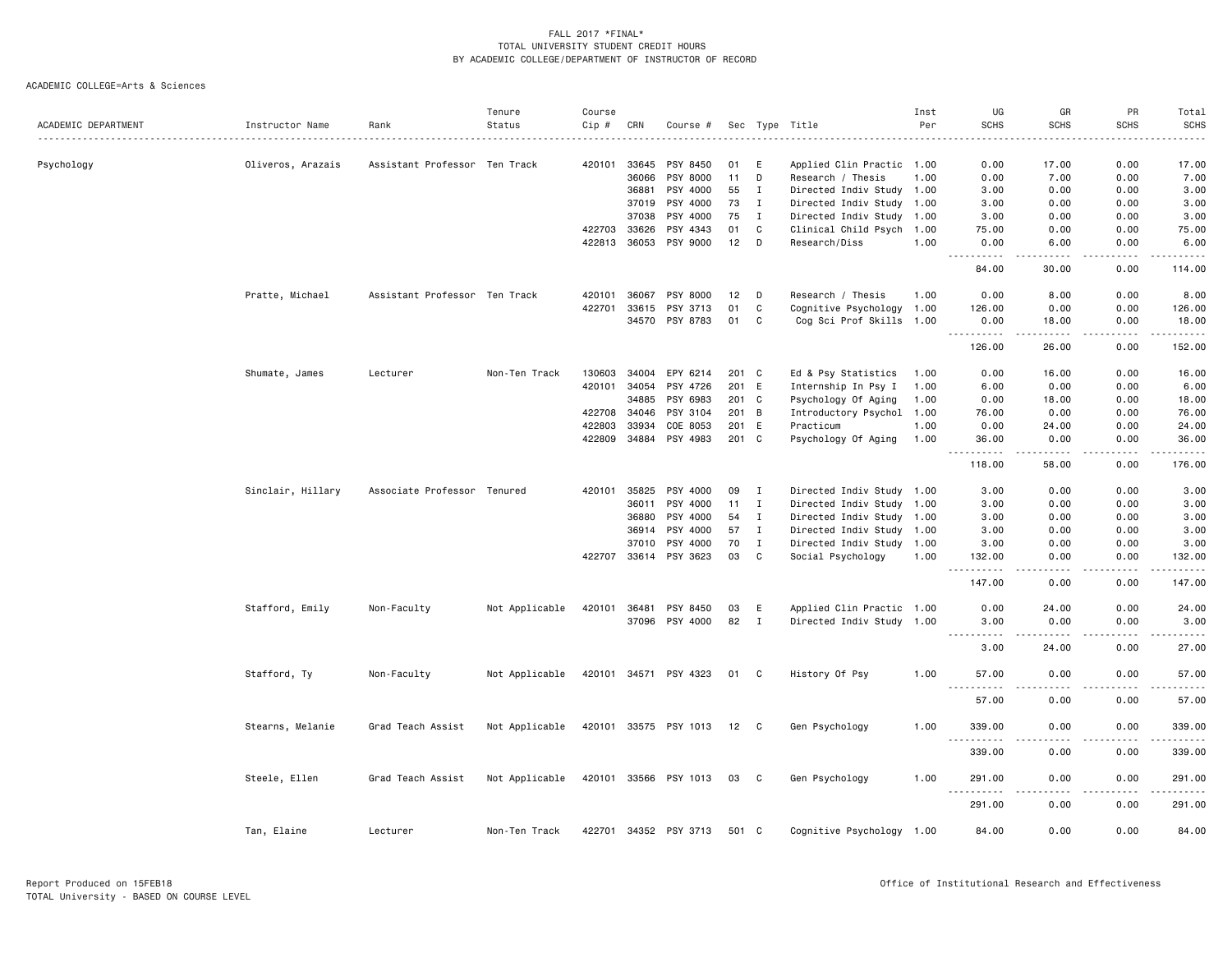| <b>ACADEMIC DEPARTMENT</b>                         | Instructor Name    | Rank                          | Tenure<br>Status | Course<br>Cip# | CRN   | Course # |       |              | Sec Type Title            | Inst<br>Per | UG<br><b>SCHS</b>                                                                                       | GR<br><b>SCHS</b>                                                                                                                 | PR<br><b>SCHS</b>         | Total<br><b>SCHS</b>   |
|----------------------------------------------------|--------------------|-------------------------------|------------------|----------------|-------|----------|-------|--------------|---------------------------|-------------|---------------------------------------------------------------------------------------------------------|-----------------------------------------------------------------------------------------------------------------------------------|---------------------------|------------------------|
|                                                    |                    |                               |                  |                |       |          |       |              |                           |             | ----------<br>84.00                                                                                     | -----<br>0.00                                                                                                                     | $- - -$<br>0.00           | .<br>84.00             |
|                                                    |                    |                               |                  |                |       |          |       |              |                           |             |                                                                                                         |                                                                                                                                   |                           |                        |
| Psychology                                         | Thomas, Anisha     | Grad Teach Assist             | Not Applicable   | 420101 33581   |       | PSY 1013 | 18 C  |              | Gen Psychology            | 1.00        | 276.00<br>-----------                                                                                   | 0.00<br>$\frac{1}{2}$<br>$\frac{1}{2}$                                                                                            | 0.00<br>-----<br>$\cdots$ | 276.00<br>.            |
|                                                    |                    |                               |                  |                |       |          |       |              |                           |             | 276.00                                                                                                  | 0.00                                                                                                                              | 0.00                      | 276.00                 |
|                                                    | Valentine, Michael | Instructor                    | Non-Ten Track    | 420101         | 33609 | PSY 3413 | 01    | C            | Human Sexual Behavio 1.00 |             | 204.00                                                                                                  | 0.00                                                                                                                              | 0.00                      | 204.00                 |
|                                                    |                    |                               |                  |                | 33610 | PSY 3413 | 02    | C.           | Human Sexual Behavio 1.00 |             | 192.00                                                                                                  | 0.00                                                                                                                              | 0.00                      | 192.00                 |
|                                                    |                    |                               |                  | 422707         | 33606 | PSY 3353 | 01    | C            | Motivation                | 1.00        | 171.00                                                                                                  | 0.00                                                                                                                              | 0.00                      | 171.00                 |
|                                                    |                    |                               |                  |                | 33613 | PSY 3623 | 02    | $\mathbf{C}$ | Social Psychology         | 1.00        | 168.00                                                                                                  | 0.00                                                                                                                              | 0.00                      | 168.00                 |
|                                                    |                    |                               |                  | 422803         | 34353 | PSY 4223 | 501 C |              | Drug Use And Abuse        | 1.00        | 90.00<br>.                                                                                              | 0.00<br>$\frac{1}{2} \left( \frac{1}{2} \right) \left( \frac{1}{2} \right) \left( \frac{1}{2} \right) \left( \frac{1}{2} \right)$ | 0.00<br>.                 | 90.00<br><u>.</u>      |
|                                                    |                    |                               |                  |                |       |          |       |              |                           |             | 825.00                                                                                                  | 0.00                                                                                                                              | 0.00                      | 825,00                 |
|                                                    | Wilson, Rodney     | Assistant Professor Ten Track |                  | 420101         | 34865 | PSY 4713 | 201 C |              | Language & Thought        | 1.00        | 24.00                                                                                                   | 0.00                                                                                                                              | 0.00                      | 24.00                  |
|                                                    |                    |                               |                  |                | 34866 | PSY 6713 | 201 C |              | Language & Thought        | 1.00        | 0.00                                                                                                    | 6.00                                                                                                                              | 0.00                      | 6.00                   |
|                                                    |                    |                               |                  | 422810 34834   |       | PSY 3503 | 201 C |              | Health Psychology         | 1.00        | 30.00                                                                                                   | 0.00                                                                                                                              | 0.00                      | 30.00                  |
|                                                    |                    |                               |                  |                |       |          |       |              |                           |             | $\frac{1}{2} \left( \frac{1}{2} \right) \left( \frac{1}{2} \right) \left( \frac{1}{2} \right)$<br>54.00 | ----<br>6.00                                                                                                                      | .<br>0.00                 | 60.00                  |
|                                                    | Winer, Eric        | Assistant Professor Ten Track |                  | 420101         | 33595 | PSY 3213 | 01    | C            | Psych Of Ab Behavior 1.00 |             | 255.00                                                                                                  | 0.00                                                                                                                              | 0.00                      | 255.00                 |
|                                                    |                    |                               |                  |                | 36069 | PSY 8000 | 14    | D            | Research / Thesis         | 1.00        | 0.00                                                                                                    | 4.00                                                                                                                              | 0.00                      | 4.00                   |
|                                                    |                    |                               |                  |                | 36265 | PSY 4000 | 24    | $\mathbf I$  | Directed Indiv Study 1.00 |             | 3.00                                                                                                    | 0.00                                                                                                                              | 0.00                      | 3.00                   |
|                                                    |                    |                               |                  |                | 36276 | PSY 4000 | 25    | $\mathbf I$  | Directed Indiv Study 1.00 |             | 3.00                                                                                                    | 0.00                                                                                                                              | 0.00                      | 3.00                   |
|                                                    |                    |                               |                  |                | 36277 | PSY 4000 | 26    | $\mathbf{I}$ | Directed Indiv Study 1.00 |             | 3.00                                                                                                    | 0.00                                                                                                                              | 0.00                      | 3.00                   |
|                                                    |                    |                               |                  |                | 37008 | PSY 4000 | 69    | $\mathbf I$  | Directed Indiv Study 1.00 |             | 3.00                                                                                                    | 0.00                                                                                                                              | 0.00                      | 3.00                   |
|                                                    |                    |                               |                  | 422813 36055   |       | PSY 9000 | 14    | D            | Research/Diss             | 1.00        | 0.00<br>----                                                                                            | 9.00                                                                                                                              | 0.00<br>. <b>.</b>        | 9.00                   |
|                                                    |                    |                               |                  |                |       |          |       |              |                           |             | 267.00                                                                                                  | 13.00                                                                                                                             | 0.00                      | 280.00                 |
| ====================================<br>Psychology |                    |                               |                  |                |       |          |       |              |                           |             | ==========<br>12229.00                                                                                  | ==========<br>556.00                                                                                                              | $= 22222222222$<br>0.00   | ==========<br>12785.00 |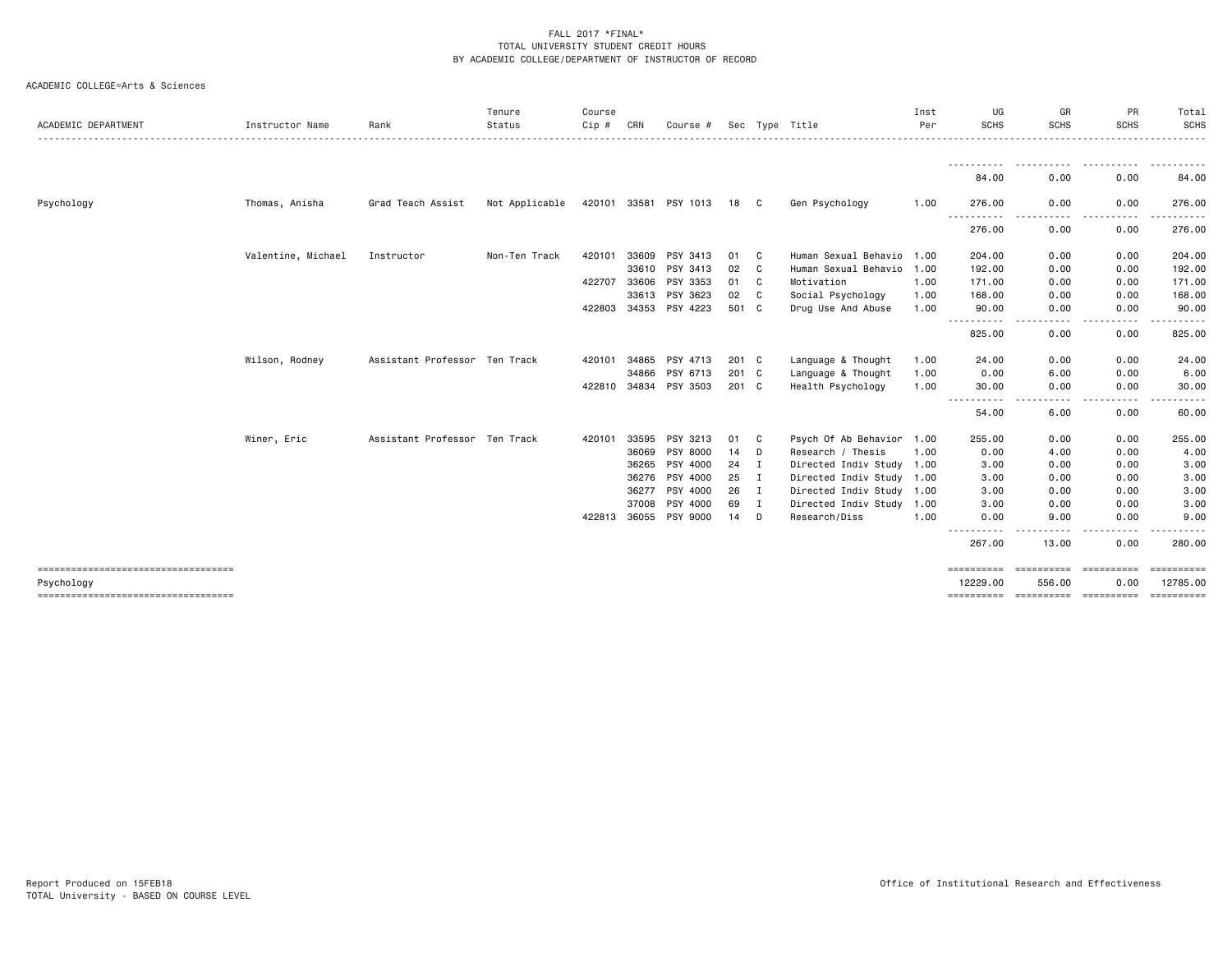| ACADEMIC DEPARTMENT | Instructor Name   | Rank                              | Tenure<br>Status | Course<br>Cip # | CRN          | Course #             |       |             | Sec Type Title            | Inst<br>Per | UG<br><b>SCHS</b>                                                                                                                                          | GR<br><b>SCHS</b>                                                                                                                 | PR<br><b>SCHS</b> | Total<br><b>SCHS</b> |
|---------------------|-------------------|-----------------------------------|------------------|-----------------|--------------|----------------------|-------|-------------|---------------------------|-------------|------------------------------------------------------------------------------------------------------------------------------------------------------------|-----------------------------------------------------------------------------------------------------------------------------------|-------------------|----------------------|
|                     |                   |                                   |                  |                 |              |                      |       |             |                           |             |                                                                                                                                                            |                                                                                                                                   |                   |                      |
| Sociology           | Allison, Rachel   | Assistant Professor Ten Track     |                  |                 | 451101 33700 | SO 1001              | F01 C |             | First Year Seminar        | 1.00        | 30.00                                                                                                                                                      | 0.00                                                                                                                              | 0.00              | 30.00                |
|                     |                   |                                   |                  |                 | 34456        | SO 4333              | 01    | C           | Sociology Of Sports       | 1.00        | 90.00                                                                                                                                                      | 0.00                                                                                                                              | 0.00              | 90.00                |
|                     |                   |                                   |                  |                 | 36221        | SO 1003              | H01   | C           | Intro To Sociology        | 1.00        | 57.00                                                                                                                                                      | 0.00                                                                                                                              | 0.00              | 57.00                |
|                     |                   |                                   |                  |                 | 36345        | SO 9000              | 05    | D           | Research / Diss           | 1.00        | 0.00                                                                                                                                                       | 9.00                                                                                                                              | 0.00              | 9.00                 |
|                     |                   |                                   |                  |                 | 36593        | SO 8000              | 06    | D           | Research / Thesis         | 1.00        | 0.00<br>.<br>$  -$                                                                                                                                         | 9.00<br>.                                                                                                                         | 0.00<br>لأعاجب    | 9.00<br>-----        |
|                     |                   |                                   |                  |                 |              |                      |       |             |                           |             | 177.00                                                                                                                                                     | 18.00                                                                                                                             | 0.00              | 195.00               |
|                     | Barranco, Raymond | Assistant Professor Ten Track     |                  | 451101          | 33745        | SO 8274              | 01    | B           | Grad Soc Stat I           | 1.00        | 0.00                                                                                                                                                       | 36.00                                                                                                                             | 0.00              | 36.00                |
|                     |                   |                                   |                  |                 | 36003        | SO 4000              | 01    | Ι.          | Directed Indiv Study      | 1.00        | 1.00                                                                                                                                                       | 0.00                                                                                                                              | 0.00              | 1.00                 |
|                     |                   |                                   |                  |                 | 36340        | SO 8000              | 01    | D           | Research / Thesis         | 1.00        | 0.00                                                                                                                                                       | 16.00                                                                                                                             | 0.00              | 16.00                |
|                     |                   |                                   |                  |                 | 36341        | SO 9000              | 04    | D           | Research / Diss           | 1.00        | 0.00<br>- - -<br>$\cdots$                                                                                                                                  | 9.00                                                                                                                              | 0.00              | 9.00<br>. <u>.</u> . |
|                     |                   |                                   |                  |                 |              |                      |       |             |                           |             | 1.00                                                                                                                                                       | 61.00                                                                                                                             | 0.00              | 62.00                |
|                     | Boyd, Robert      | Professor                         | Tenured          |                 | 451101 33702 | SO 1003              | 02    | C           | Intro To Sociology        | 1.00        | 219.00                                                                                                                                                     | 0.00                                                                                                                              | 0.00              | 219.00               |
|                     |                   |                                   |                  |                 | 33704        | SO 1003              | 04    | $\mathbf c$ | Intro To Sociology        | 1.00        | 225.00                                                                                                                                                     | 0.00                                                                                                                              | 0.00              | 225.00               |
|                     |                   |                                   |                  |                 |              | 36506 SO 9000        | 07    | D           | Research / Diss           | 1.00        | 0.00                                                                                                                                                       | 9.00                                                                                                                              | 0.00              | 9.00                 |
|                     |                   |                                   |                  |                 |              |                      |       |             |                           |             | $  -$<br>.<br>444.00                                                                                                                                       | 9.00                                                                                                                              | 0.00              | .<br>453.00          |
|                     | Brown, Dustin     | Assistant Professor Ten Track     |                  | 451101          | 33733        | SO 3213              | 01    | C           | Intr To Social Res        | 1.00        | 69.00                                                                                                                                                      | 0.00                                                                                                                              | 0.00              | 69.00                |
|                     |                   |                                   |                  |                 | 34458        | SO 8223              | 01    | C           | Adv Quantitative Met 1.00 |             | 0.00                                                                                                                                                       | 9.00                                                                                                                              | 0.00              | 9.00                 |
|                     |                   |                                   |                  |                 |              | 36581 SO 8000        | 04    | D           | Research / Thesis         | 1.00        | 0.00                                                                                                                                                       | 1.00                                                                                                                              | 0.00              | 1.00                 |
|                     |                   |                                   |                  |                 |              |                      |       |             |                           |             | $\sim$ $\sim$ $\sim$<br>$\frac{1}{2} \left( \frac{1}{2} \right) \left( \frac{1}{2} \right) \left( \frac{1}{2} \right) \left( \frac{1}{2} \right)$<br>69.00 | $\sim$ $\sim$ $\sim$ $\sim$<br>10.00                                                                                              | 0.00              | 79.00                |
|                     | Bryant, Natalie   | Lecturer                          | Non-Ten Track    |                 | 440701 34377 | SW 3023              | 501 C |             | Hum Beh Soc Envir II 1.00 |             | 63.00                                                                                                                                                      | 0.00                                                                                                                              | 0.00              | 63.00                |
|                     |                   |                                   |                  |                 |              | 35904 SW 3033        | 501 S |             | Seminar in Resilienc 0.95 |             | 28.50                                                                                                                                                      | 0.00                                                                                                                              | 0.00              | 28.50                |
|                     |                   |                                   |                  |                 |              |                      |       |             |                           |             | .<br>$\sim$ $\sim$ $\sim$                                                                                                                                  | د د د د                                                                                                                           | .                 | .                    |
|                     |                   |                                   |                  |                 |              |                      |       |             |                           |             | 91.50                                                                                                                                                      | 0.00                                                                                                                              | 0.00              | 91.50                |
|                     | Carr, Rhonda      | Assistant Professor Non-Ten Track |                  | 440701          | 34072        | SW 2303              | 201 C |             | Welfare Policy I          | 1.00        | 48.00                                                                                                                                                      | 0.00                                                                                                                              | 0.00              | 48.00                |
|                     |                   |                                   |                  |                 | 34073        | SW 2313              | 201 C |             | Int Soc Work/Soc Wel 1.00 |             | 51.00                                                                                                                                                      | 0.00                                                                                                                              | 0.00              | 51.00                |
|                     |                   |                                   |                  |                 |              | 34881 SW 4643        | 201 C |             | S W Services in Scho 1.00 |             | 39.00<br>.                                                                                                                                                 | 0.00<br>$- - - -$                                                                                                                 | 0.00<br>.         | 39.00<br>.           |
|                     |                   |                                   |                  |                 |              |                      |       |             |                           |             | 138.00                                                                                                                                                     | 0.00                                                                                                                              | 0.00              | 138.00               |
|                     | Carruth, Jennifer | Non-Faculty                       | Not Applicable   |                 |              | 451101 33707 SO 1003 | 07 C  |             | Intro To Sociology        | 1.00        | 222.00                                                                                                                                                     | 0.00                                                                                                                              | 0.00              | 222.00               |
|                     |                   |                                   |                  |                 |              |                      |       |             |                           |             | 222.00                                                                                                                                                     | 0.00                                                                                                                              | 0.00              | 222.00               |
|                     | Cheek, Jennifer   | Lecturer                          | Non-Ten Track    | 450201          | 34852        | SO 2203              | 501 C |             | Racial Minorities         | 1.00        | 39.00                                                                                                                                                      | 0.00                                                                                                                              | 0.00              | 39.00                |
|                     |                   |                                   |                  |                 | 451101 34370 | SO 1003              | 501 C |             | Intro To Sociology        | 1.00        | 72.00                                                                                                                                                      | 0.00                                                                                                                              | 0.00              | 72.00                |
|                     |                   |                                   |                  |                 |              | 34374 SO 4333        | 501 C |             | Sociology Of Sports       | 1.00        | 63.00                                                                                                                                                      | 0.00                                                                                                                              | 0.00              | 63.00                |
|                     |                   |                                   |                  |                 |              |                      |       |             |                           |             | $\sim$ $\sim$ $\sim$<br>$- - - - - -$<br>174.00                                                                                                            | $\frac{1}{2} \left( \frac{1}{2} \right) \left( \frac{1}{2} \right) \left( \frac{1}{2} \right) \left( \frac{1}{2} \right)$<br>0.00 | .<br>0.00         | .<br>174.00          |
|                     | Cistrunk, Kenya   | Assistant Professor Ten Track     |                  | 440701          | 33801        | SW 2313              | 01    | C           | Int Soc Work/Soc Wel 1.00 |             | 60.00                                                                                                                                                      | 0.00                                                                                                                              | 0.00              | 60.00                |
|                     |                   |                                   |                  |                 | 33808        | SW 3533              | 01    | C           | Soc Work w/Commun &       | 1.00        | 57.00                                                                                                                                                      | 0.00                                                                                                                              | 0.00              | 57.00                |
|                     |                   |                                   |                  |                 | 36147        | SW 4613              | 01    | C           | Child Welf Services       | 1.00        | 93.00                                                                                                                                                      | 0.00                                                                                                                              | 0.00              | 93.00                |
|                     |                   |                                   |                  |                 | 36780        | SW 4000              | 07    | Ι           | Directed Indiv Study 1.00 |             | 1.00                                                                                                                                                       | 0.00                                                                                                                              | 0.00              | 1.00                 |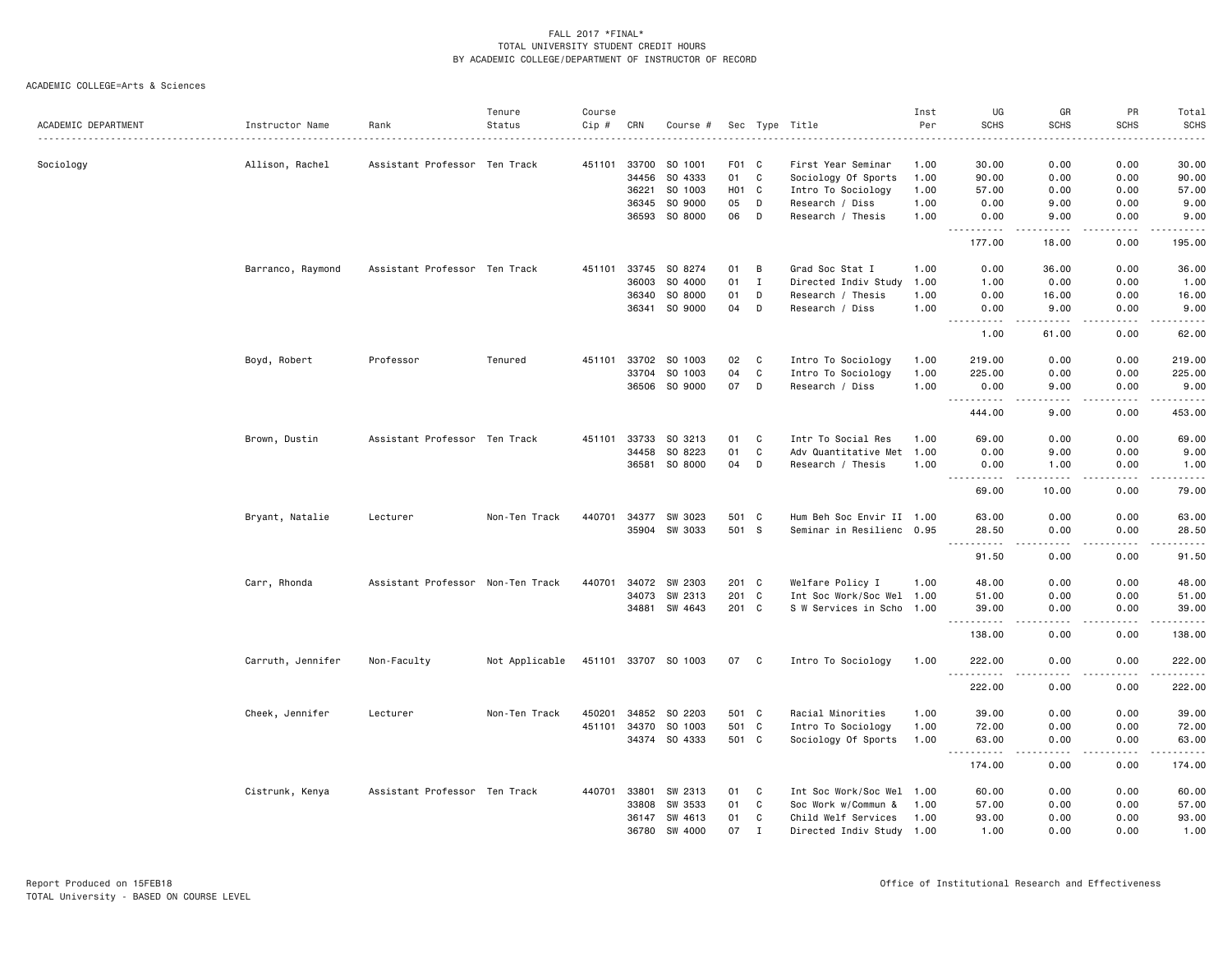| ACADEMIC DEPARTMENT | Instructor Name    | Rank                          | Tenure<br>Status | Course<br>Cip # | CRN          | Course #      |       |             | Sec Type Title            | Inst<br>Per | UG<br><b>SCHS</b>  | GR<br><b>SCHS</b> | PR<br><b>SCHS</b> | Total<br><b>SCHS</b>                                                                                                               |
|---------------------|--------------------|-------------------------------|------------------|-----------------|--------------|---------------|-------|-------------|---------------------------|-------------|--------------------|-------------------|-------------------|------------------------------------------------------------------------------------------------------------------------------------|
|                     |                    |                               |                  |                 |              |               |       |             |                           |             | <u>.</u>           |                   |                   |                                                                                                                                    |
|                     |                    |                               |                  |                 |              |               |       |             |                           |             | 211.00             | 0.00              | 0.00              | 211.00                                                                                                                             |
| Sociology           | Cook, Amanda       | Assistant Professor Ten Track |                  | 450401          | 33945        | CRM 3603      | 201 C |             | Criminological Theor 1.00 |             | 57.00              | 0.00              | 0.00              | 57.00                                                                                                                              |
|                     |                    |                               |                  | 451101          | 34064        | SO 3213       | 201 C |             | Intr To Social Res        | 1.00        | 39.00              | 0.00              | 0.00              | 39.00                                                                                                                              |
|                     |                    |                               |                  |                 | 35495        | SO 4803       | 201 C |             | Social Research Prac 1.00 |             | 36.00              | 0.00              | 0.00              | 36.00                                                                                                                              |
|                     |                    |                               |                  |                 | 36656        | SO 7000       | 201 I |             | Directed Indiv Study 1.00 |             | 0.00<br>.          | 3.00<br>.         | 0.00<br>.         | 3.00<br>$\begin{array}{cccccccccc} \bullet & \bullet & \bullet & \bullet & \bullet & \bullet & \bullet & \bullet \end{array}$      |
|                     |                    |                               |                  |                 |              |               |       |             |                           |             | 132.00             | 3.00              | 0.00              | 135.00                                                                                                                             |
|                     | Cooper, Melissa    | Lecturer                      | Non-Ten Track    |                 | 440701 34854 | SW 4533       | 501 C |             | Sub Abuse in SW Svcs 1.00 |             | 54.00<br>$- - - -$ | 0.00<br>.         | 0.00              | 54.00                                                                                                                              |
|                     |                    |                               |                  |                 |              |               |       |             |                           |             | 54.00              | 0.00              | 0.00              | 54.00                                                                                                                              |
|                     | Crudden, Adele     | Professor                     | Tenured          |                 | 440701 33805 | SW 3213       | 01    | C           | Research Meth in SW       | 1.00        | 51.00              | 0.00              | 0.00              | 51.00                                                                                                                              |
|                     |                    |                               |                  |                 |              |               |       |             |                           |             | 51.00              | 0.00              | 0.00              | 51.00                                                                                                                              |
|                     | Davis, Adriene     | Grad Teach Assist             | Not Applicable   | 050201          | 30007        | AAS 2203      | 02    | C           | Racial Minorities         | 1.00        | 57.00              | 0.00              | 0.00              | 57.00                                                                                                                              |
|                     |                    |                               |                  |                 | 30008        | AAS 2203      | 03    | C           | Racial Minorities         | 1.00        | 51.00              | 0.00              | 0.00              | 51.00                                                                                                                              |
|                     |                    |                               |                  | 450201          | 30232        | AN 2203       | 02    | C           | Racial Minorities         | 1.00        | 15.00              | 0.00              | 0.00              | 15.00                                                                                                                              |
|                     |                    |                               |                  |                 | 30233        | AN 2203       | 03    | C           | Racial Minorities         | 1.00        | 15.00              | 0.00              | 0.00              | 15.00                                                                                                                              |
|                     |                    |                               |                  |                 | 33728        | SO 2203       | 02    | C           | Racial Minorities         | 1.00        | 42.00              | 0.00              | 0.00              | 42.00                                                                                                                              |
|                     |                    |                               |                  |                 |              | 33729 SO 2203 | 03    | C           | Racial Minorities         | 1.00        | 54.00<br>.         | 0.00<br>.         | 0.00<br>.         | 54.00<br>.                                                                                                                         |
|                     |                    |                               |                  |                 |              |               |       |             |                           |             | 234.00             | 0.00              | 0.00              | 234.00                                                                                                                             |
|                     | Evans, David       | Lecturer                      | Non-Ten Track    | 450401          | 31116        | CRM 1003      | 01    | C           | Crime & Justice in A 1.00 |             | 234.00             | 0.00              | 0.00              | 234.00                                                                                                                             |
|                     |                    |                               |                  |                 | 31117        | CRM 1003      | 02    | C           | Crime & Justice in A 1.00 |             | 237.00             | 0.00              | 0.00              | 237.00                                                                                                                             |
|                     |                    |                               |                  |                 | 31119        | CRM 2003      | 01    | C           | Crime Justice Inequa 1.00 |             | 105.00             | 0.00              | 0.00              | 105.00                                                                                                                             |
|                     |                    |                               |                  |                 |              |               |       |             |                           |             | .                  |                   | .                 | .                                                                                                                                  |
|                     |                    |                               |                  |                 |              |               |       |             |                           |             | 576.00             | 0.00              | 0.00              | 576.00                                                                                                                             |
|                     | Gochanour, Amanda  | Non-Faculty                   | Not Applicable   | 050207          | 36709        | GS 1173       | 02    | C           | Introduction to Gend 1.00 |             | 39.00              | 0.00              | 0.00              | 39.00                                                                                                                              |
|                     |                    |                               |                  |                 | 36710        | SO 1173       | 02    | $\mathbf C$ | Intro Gender Studies 1.00 |             | 45.00              | 0.00              | 0.00              | 45.00                                                                                                                              |
|                     |                    |                               |                  |                 |              | 36711 AN 1173 | 02    | C           | Intro Gender Studies 1.00 |             | 33.00              | 0.00              | 0.00              | 33.00                                                                                                                              |
|                     |                    |                               |                  |                 |              |               |       |             |                           |             | 117.00             | 0.00              | 0.00              | 117.00                                                                                                                             |
|                     | Hagerman, Margaret | Assistant Professor Ten Track |                  |                 | 450101 34672 | HON 3143      | H01 S |             | Honor Sem Social Sci 1.00 |             | 39.00              | 0.00              | 0.00              | 39.00                                                                                                                              |
|                     |                    |                               |                  |                 | 451101 35247 | SO 4990       | 01    | C           | Special Topic In SO       | 1.00        | 51.00              | 0.00              | 0.00              | 51.00                                                                                                                              |
|                     |                    |                               |                  |                 | 36564        | SO 8000       | 03    | D           | Research / Thesis         | 1.00        | 0.00               | 1.00              | 0.00              | 1.00                                                                                                                               |
|                     |                    |                               |                  |                 | 36733        | SO 9000       | 10    | D           | Research / Diss           | 1.00        | 0.00<br>.          | 12.00<br>.        | 0.00              | 12.00<br>$\frac{1}{2} \left( \frac{1}{2} \right) \left( \frac{1}{2} \right) \left( \frac{1}{2} \right) \left( \frac{1}{2} \right)$ |
|                     |                    |                               |                  |                 |              |               |       |             |                           |             | 90.00              | 13.00             | 0.00              | 103.00                                                                                                                             |
|                     | Haynes, Stacy      | Associate Professor Tenured   |                  |                 | 451101 36508 | SO 9000       | 08    | D           | Research / Diss           | 1.00        | 0.00               | 6.00              | 0.00              | 6.00                                                                                                                               |
|                     |                    |                               |                  |                 |              | 36592 SO 8000 | 05    | D           | Research / Thesis         | 1.00        | 0.00               | 1.00              | 0.00              | 1.00                                                                                                                               |
|                     |                    |                               |                  |                 |              |               |       |             |                           |             | <u>.</u><br>0.00   | .<br>7.00         | .<br>0.00         | .<br>7.00                                                                                                                          |
|                     | Hinton, Madison    | Lecturer                      | Non-Ten Track    |                 | 451101 33705 | SO 1003       | 05    | C           | Intro To Sociology        | 1.00        | 225.00             | 0.00              | 0.00              | 225.00                                                                                                                             |
|                     |                    |                               |                  |                 | 33706        | SO 1003       | 06    | C           | Intro To Sociology        | 1.00        | 234.00             | 0.00              | 0.00              | 234.00                                                                                                                             |
|                     |                    |                               |                  |                 | 33709        | SO 1003       | 09    | C           | Intro To Sociology        | 1.00        | 228.00             | 0.00              | 0.00              | 228.00                                                                                                                             |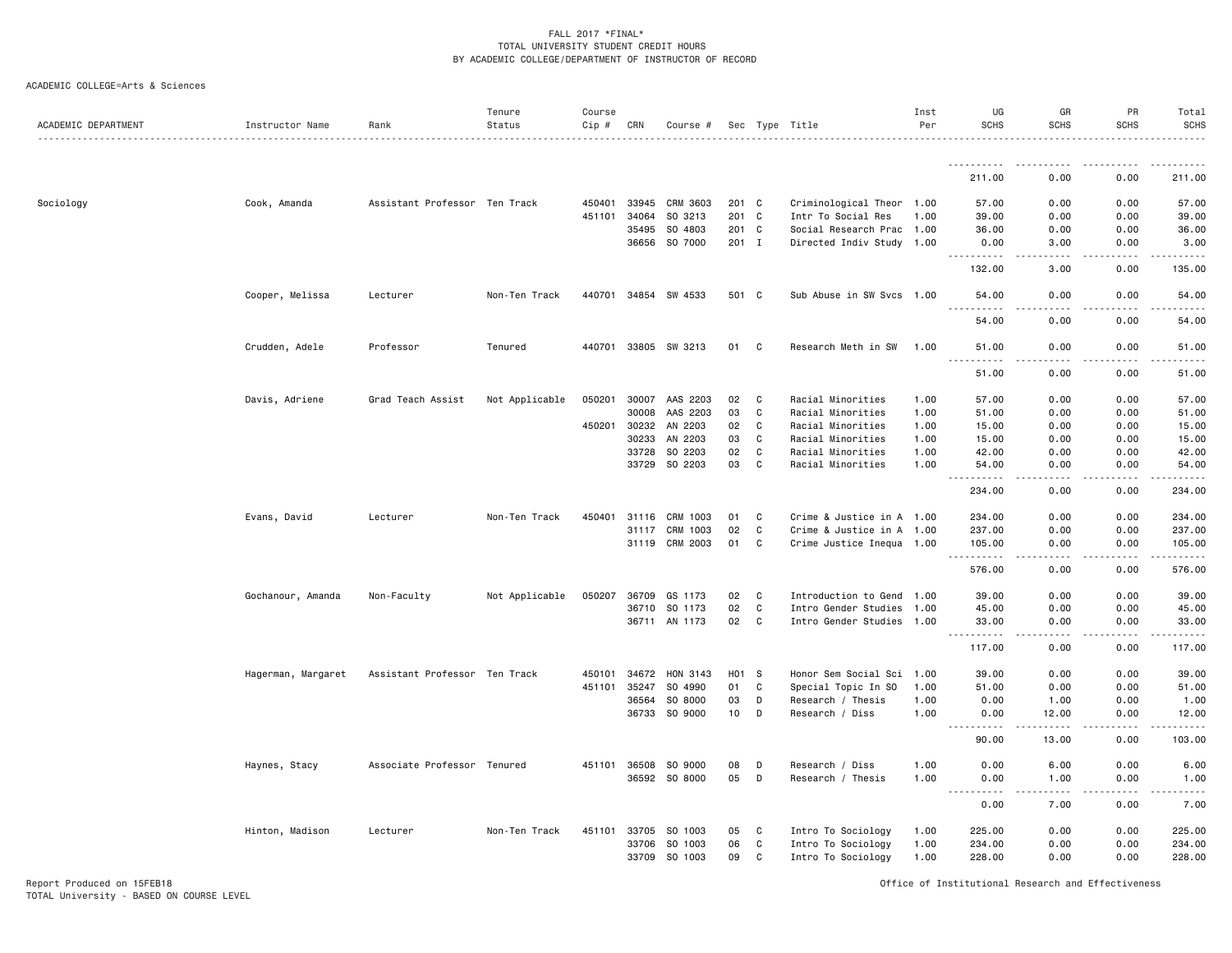| ACADEMIC COLLEGE=Arts & Sciences |  |
|----------------------------------|--|
|                                  |  |

| ACADEMIC DEPARTMENT | Instructor Name   | Rank                          | Tenure<br>Status | Course<br>Cip # | CRN            | Course #             |          |              | Sec Type Title                               | Inst<br>Per  | UG<br><b>SCHS</b>                                           | GR<br><b>SCHS</b> | PR<br><b>SCHS</b> | Total<br>SCHS                                                                                                                                                                             |
|---------------------|-------------------|-------------------------------|------------------|-----------------|----------------|----------------------|----------|--------------|----------------------------------------------|--------------|-------------------------------------------------------------|-------------------|-------------------|-------------------------------------------------------------------------------------------------------------------------------------------------------------------------------------------|
|                     |                   |                               |                  |                 |                |                      |          |              |                                              |              |                                                             |                   |                   |                                                                                                                                                                                           |
|                     |                   |                               |                  |                 |                |                      |          |              |                                              |              | 687.00                                                      | 0.00              | 0.00              | 687.00                                                                                                                                                                                    |
| Sociology           | Hossfeld, Leslie  | Professor                     | Tenured          | 451101          | 33748          | SO 8900              | 01       | -S           | Fields Of SO: ProSem 1.00                    |              | 0.00                                                        | 6.00              | 0.00              | 6.00                                                                                                                                                                                      |
|                     |                   |                               |                  |                 | 36577          | SO 9000              | 09       | D            | Research / Diss                              | 1.00         | 0.00                                                        | 11.00             | 0.00              | 11.00                                                                                                                                                                                     |
|                     |                   |                               |                  |                 | 36601          | SO 8000              | 07       | D            | Research / Thesis                            | 1.00         | 0.00                                                        | 7.00              | 0.00              | 7.00                                                                                                                                                                                      |
|                     |                   |                               |                  |                 | 36694          | SO 7000              | 01       | $\mathbf{I}$ | Directed Indiv Study 1.00                    |              | 0.00<br>$\sim$ $\sim$ $\sim$ $\sim$<br>$\sim$ $\sim$ $\sim$ | 3.00<br>.         | 0.00<br>.         | 3.00<br>$- - - -$                                                                                                                                                                         |
|                     |                   |                               |                  |                 |                |                      |          |              |                                              |              | 0.00                                                        | 27.00             | 0.00              | 27.00                                                                                                                                                                                     |
|                     | Johnson, Jada     | Instructor                    | Non-Ten Track    | 440701          |                | 33810 SW 4713        | 01       | $\mathbf{s}$ | Sen Sem Social Work                          | 1.00         | 42.00                                                       | 0.00              | 0.00              | 42.00                                                                                                                                                                                     |
|                     |                   |                               |                  |                 | 33811          | SW 4916              | 01       | E            | Sw Fld Prac/Sem I                            | 1.00         | 54.00                                                       | 0.00              | 0.00              | 54.00                                                                                                                                                                                     |
|                     |                   |                               |                  |                 | 33812          | SW 4926              | 01       | E            | Sw Fld Prac/Sem II                           | 1.00         | 54.00                                                       | 0.00              | 0.00              | 54.00                                                                                                                                                                                     |
|                     |                   |                               |                  |                 | 36008          | SW 4000              | 02       | $\mathbf{I}$ | Directed Indiv Study 1.00                    |              | 1.00                                                        | 0.00              | 0.00              | 1.00                                                                                                                                                                                      |
|                     |                   |                               |                  |                 | 36157          | SW 4000              | 03       | $\mathbf{I}$ | Directed Indiv Study 1.00                    |              | 1.00                                                        | 0.00              | 0.00              | 1.00                                                                                                                                                                                      |
|                     |                   |                               |                  |                 | 36270          | SW 4000              | 04       | $\mathbf I$  | Directed Indiv Study 1.00                    |              | 1.00<br>.                                                   | 0.00<br>.         | 0.00<br>.         | 1.00<br>.                                                                                                                                                                                 |
|                     |                   |                               |                  |                 |                |                      |          |              |                                              |              | 153.00                                                      | 0.00              | 0.00              | 153.00                                                                                                                                                                                    |
|                     | Johnson, Kecia    | Assistant Professor Ten Track |                  | 450401          | 34443          | CRM 3353             | 01       | C            | Race, Crime & Justic 1.00                    |              | 102.00                                                      | 0.00              | 0.00              | 102.00                                                                                                                                                                                    |
|                     |                   |                               |                  |                 | 34444          | SO 3353              | 01       | C            | Race, Crime & Justic 1.00                    |              | 36.00                                                       | 0.00              | 0.00              | 36.00                                                                                                                                                                                     |
|                     |                   |                               |                  | 451101          | 36488          | SO 8000              | 02       | D            | Research / Thesis                            | 1.00         | 0.00                                                        | 6.00              | 0.00              | 6.00                                                                                                                                                                                      |
|                     |                   |                               |                  |                 | 36814          | SO 8990              | 02       | C            | Special Topic In SO                          | 1.00         | 0.00                                                        | 12.00             | 0.00              | 12.00                                                                                                                                                                                     |
|                     |                   |                               |                  |                 |                |                      |          |              |                                              |              | <u>.</u><br>138.00                                          | .<br>18.00        | -----<br>0.00     | .<br>156.00                                                                                                                                                                               |
|                     |                   | Associate Professor Tenured   |                  | 050207          | 37190          | GS 4000              | 01       | $\mathbf{I}$ |                                              |              | 3.00                                                        | 0.00              | 0.00              |                                                                                                                                                                                           |
|                     | Kelly, Kimberly   |                               |                  | 451101          | 33731          | SO 3103              | 01       | C            | Directed Indiv Study 1.00<br>Social Theory I | 1.00         | 27.00                                                       | 0.00              | 0.00              | 3.00<br>27.00                                                                                                                                                                             |
|                     |                   |                               |                  |                 | 33743          | SO 8103              | 01       | - S          | Gr Social Theory I                           | 1.00         | 0.00                                                        | 18.00             | 0.00              | 18.00                                                                                                                                                                                     |
|                     |                   |                               |                  |                 | 36312          | SO 9000              | 03       | D            | Research / Diss                              | 1.00         | 0.00                                                        | 15.00             | 0.00              | 15.00                                                                                                                                                                                     |
|                     |                   |                               |                  |                 | 36812          | SO 8000              | 08       | D            | Research / Thesis                            | 1.00         | 0.00                                                        | 12.00             | 0.00              | 12.00                                                                                                                                                                                     |
|                     |                   |                               |                  |                 |                |                      |          |              |                                              |              | .<br>30.00                                                  | -----<br>45.00    | .<br>0.00         | .<br>75.00                                                                                                                                                                                |
|                     | Kerr, Laura       | Lecturer                      | Non-Ten Track    |                 |                | 451101 33717 SO 1103 | 05       | C            | Contemp Social Prob                          | 1.00         | 216.00                                                      | 0.00              | 0.00              | 216.00                                                                                                                                                                                    |
|                     |                   |                               |                  |                 |                | 33718 SO 1103        | 06       | C            | Contemp Social Prob                          | 1.00         | 243.00<br>1.1.1.1.1                                         | 0.00<br>د د د د   | 0.00              | 243.00<br>$\frac{1}{2} \left( \frac{1}{2} \right) \left( \frac{1}{2} \right) \left( \frac{1}{2} \right) \left( \frac{1}{2} \right) \left( \frac{1}{2} \right) \left( \frac{1}{2} \right)$ |
|                     |                   |                               |                  |                 |                |                      |          |              |                                              |              | $\sim$ $\sim$ $\sim$<br>459.00                              | 0.00              | .<br>0.00         | 459.00                                                                                                                                                                                    |
|                     | Knowles, Veronica | Instructor                    | Non-Ten Track    | 440701          | 33803          | SW 3003              | 01       | C            | Populations at-risk                          | 1.00         | 108.00                                                      | 0.00              | 0.00              | 108.00                                                                                                                                                                                    |
|                     |                   |                               |                  |                 | 34455          | SW 3513              | 01       | C            | Social Work Pract I                          | 1.00         | 42.00                                                       | 0.00              | 0.00              | 42.00                                                                                                                                                                                     |
|                     |                   |                               |                  |                 | 36168          | SW 3513              | 02       | C            | Social Work Pract I                          | 1.00         | 24.00                                                       | 0.00              | 0.00              | 24.00                                                                                                                                                                                     |
|                     |                   |                               |                  |                 | 36353          | SW 3003              | 02       | C            | Populations at-risk                          | 1.00         | 105.00<br>المتمام المتحدة<br>$\sim$ $\sim$ $\sim$           | 0.00              | 0.00              | 105.00                                                                                                                                                                                    |
|                     |                   |                               |                  |                 |                |                      |          |              |                                              |              | 279.00                                                      | 0.00              | 0.00              | 279.00                                                                                                                                                                                    |
|                     | Ladner, Tina      | Lecturer                      | Non-Ten Track    | 450401          | 34867          | CRM 3103             | 201 C    |              | Contemp Issues in CJ 1.00                    |              | 60.00                                                       | 0.00              | 0.00              | 60.00                                                                                                                                                                                     |
|                     |                   |                               |                  |                 |                |                      |          |              |                                              |              | $\sim$ $\sim$ $\sim$<br>60.00                               | .<br>0.00         | .<br>0.00         | .<br>60.00                                                                                                                                                                                |
|                     | Leap, Braden      | Assistant Professor Ten Track |                  | 451101          | 33734<br>33744 | SO 3213<br>SO 8213   | 02<br>01 | C<br>C       | Intr To Social Res<br>Research Design        | 1.00<br>1.00 | 69.00<br>0.00                                               | 0.00<br>21.00     | 0.00<br>0.00      | 69.00<br>21.00                                                                                                                                                                            |
|                     |                   |                               |                  |                 |                |                      |          |              |                                              |              |                                                             |                   |                   |                                                                                                                                                                                           |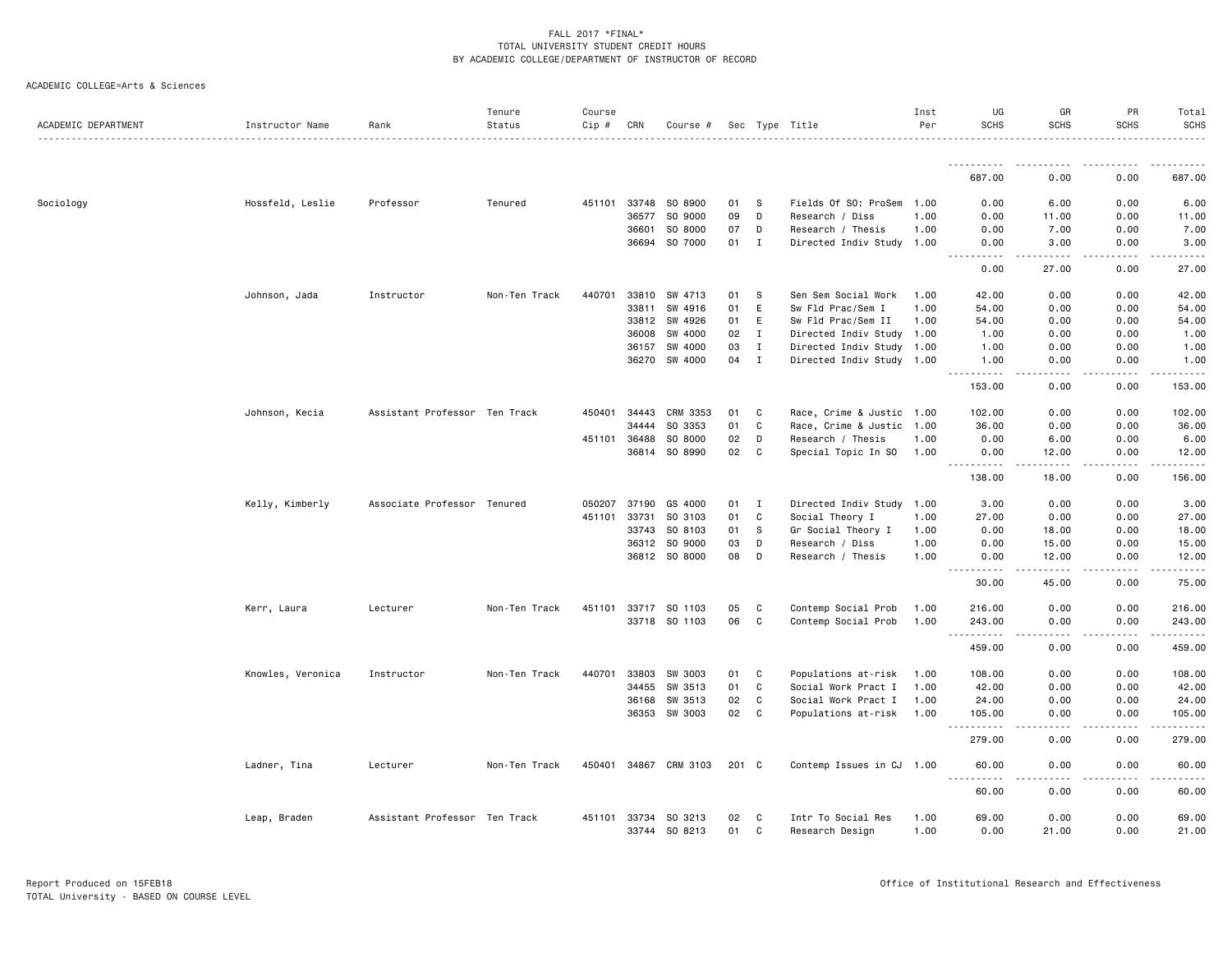| ACADEMIC DEPARTMENT | Instructor Name    | Rank                          | Tenure<br>Status | Course<br>Cip # | CRN   | Course #      |       |              | Sec Type Title            | Inst<br>Per | UG<br><b>SCHS</b> | GR<br><b>SCHS</b> | PR<br><b>SCHS</b> | Total<br><b>SCHS</b> |
|---------------------|--------------------|-------------------------------|------------------|-----------------|-------|---------------|-------|--------------|---------------------------|-------------|-------------------|-------------------|-------------------|----------------------|
|                     |                    |                               |                  |                 |       |               |       |              |                           |             |                   |                   |                   |                      |
|                     |                    |                               |                  |                 |       |               |       |              |                           |             | .<br>69.00        | 21.00             | 0.00              | 90.00                |
| Sociology           | May, David         | Professor                     | Tenured          | 300000 34391    |       | TKT 4403      | 501 C |              | Campus Transition fo 1.00 |             | 12.00             | 0.00              | 0.00              | 12.00                |
|                     |                    |                               |                  |                 | 34399 | TKT 6403      | 501   | $\mathbf{C}$ | Campus Transition fo 1.00 |             | 0.00              | 18.00             | 0.00              | 18.00                |
|                     |                    |                               |                  | 450401          | 31128 | CRM 4803      | 01    | C            | Senior Sem in Crimin 1.00 |             | 72.00             | 0.00              | 0.00              | 72.00                |
|                     |                    |                               |                  |                 | 34447 | CRM 4513      | 01    | C            | Correctional Systems      | 1.00        | 102.00            | 0.00              | 0.00              | 102.00               |
|                     |                    |                               |                  |                 | 36623 | CRM 4000      | 01    | $\mathbf I$  | Directed Indiv Study 1.00 |             | 3.00              | 0.00              | 0.00              | 3.00                 |
|                     |                    |                               |                  |                 | 36843 | CRM 4000      | 03    | I            | Directed Indiv Study      | 1.00        | 3.00              | 0.00              | 0.00              | 3.00                 |
|                     |                    |                               |                  |                 | 36896 | CRM 4000      | 04    | $\mathbf{I}$ | Directed Indiv Study 1.00 |             | 3.00              | 0.00              | 0.00              | 3.00                 |
|                     |                    |                               |                  |                 | 36938 | CRM 4000      | 05    | $\mathbf{I}$ | Directed Indiv Study 1.00 |             | 3.00              | 0.00              | 0.00              | 3.00                 |
|                     |                    |                               |                  | 451101          | 34445 | CRM 4153      | S01   | E            | Mentoring for At-Ris      | 1.00        | 12.00             | 0.00              | 0.00              | 12.00                |
|                     |                    |                               |                  |                 | 34446 | SO 4153       | S01 E |              | Mentoring for At-Ris 1.00 |             | 18.00             | 0.00              | 0.00              | 18.00                |
|                     |                    |                               |                  |                 | 35725 | SO 9000       | 01    | D            | Research / Diss           | 1.00        | 0.00              | 24.00             | 0.00              | 24.00                |
|                     |                    |                               |                  |                 | 36840 | SO 4000       | 02    | $\mathbf{I}$ | Directed Indiv Study 1.00 |             | 3.00<br>.         | 0.00<br>.         | 0.00              | 3.00                 |
|                     |                    |                               |                  |                 |       |               |       |              |                           |             | 231.00            | 42.00             | 0.00              | 273.00               |
|                     | Netadj, Mehrzad    | Instructor                    | Non-Ten Track    | 451101          | 33714 | SO 1103       | 02    | C            | Contemp Social Prob       | 1.00        | 225.00            | 0.00              | 0.00              | 225.00               |
|                     |                    |                               |                  |                 | 33715 | SO 1103       | 03    | C            | Contemp Social Prob       | 1.00        | 237.00            | 0.00              | 0.00              | 237.00               |
|                     |                    |                               |                  |                 | 33716 | SO 1103       | 04    | C            | Contemp Social Prob       | 1.00        | 225.00            | 0.00              | 0.00              | 225.00               |
|                     |                    |                               |                  |                 | 33720 | SO 1103       | 08    | C            | Contemp Social Prob       | 1.00        | 189.00<br>$  -$   | 0.00              | 0.00              | 189.00               |
|                     |                    |                               |                  |                 |       |               |       |              |                           |             | 876.00            | 0.00              | 0.00              | 876.00               |
|                     | Nolen, Amelia      | Lecturer                      | Non-Ten Track    | 440701          | 33806 | SW 3523       | 01    | C            | Social Work Pract II 1.00 |             | 57.00             | 0.00              | 0.00              | 57.00                |
|                     |                    |                               |                  |                 | 35903 | SW 3003       | 501   | $\mathbf{C}$ | Populations at-risk       | 1.00        | 51.00             | 0.00              | 0.00              | 51.00                |
|                     |                    |                               |                  |                 | 36469 | SW 2313       | 02 C  |              | Int Soc Work/Soc Wel 1.00 |             | 51.00             | 0.00              | 0.00              | 51.00                |
|                     |                    |                               |                  |                 |       |               |       |              |                           |             | 159.00            | 0.00              | 0.00              | 159.00               |
|                     | Perry, Ashley      | Instructor                    | Non-Ten Track    | 450401          | 31126 | CRM 4233      | 01    | C            | Juvenile Delinquency 1.00 |             | 114.00            | 0.00              | 0.00              | 114.00               |
|                     |                    |                               |                  |                 | 31127 | CRM 4323      | 01    | C            | Victimology               | 1.00        | 126.00            | 0.00              | 0.00              | 126.00               |
|                     |                    |                               |                  |                 | 35258 | CRM 3603      | 02    | C            | Criminological Theor 1.00 |             | 75.00             | 0.00              | 0.00              | 75.00                |
|                     |                    |                               |                  | 451101 33736    |       | SO 4233       | 01    | C            | Juvenile Delinquency 1.00 |             | 27.00<br><u>.</u> | 0.00<br>.         | 0.00<br>-----     | 27.00<br>.           |
|                     |                    |                               |                  |                 |       |               |       |              |                           |             | 342.00            | 0.00              | 0.00              | 342.00               |
|                     | Peterson, Lindsey  | Assistant Professor Ten Track |                  | 451101          | 33730 | SO 3003       | 01    | C            | Social Inequality         | 1.00        | 81.00             | 0.00              | 0.00              | 81.00                |
|                     |                    |                               |                  |                 | 33741 | SO 4803       | 01    | $\mathtt{C}$ | Social Research Prac 1.00 |             | 45.00             | 0.00              | 0.00              | 45.00                |
|                     |                    |                               |                  |                 |       | 36374 SO 9000 | 06    | D            | Research / Diss           | 1.00        | 0.00<br>.         | 18.00<br>.        | 0.00<br>-----     | 18.00<br>.           |
|                     |                    |                               |                  |                 |       |               |       |              |                           |             | 126.00            | 18.00             | 0.00              | 144.00               |
|                     | Pilkinton, Melinda | Associate Professor Tenured   |                  | 440701          | 33804 | SW 3013       | 01    | C            | Hum Beh Soc Envir I       | 1.00        | 108.00            | 0.00              | 0.00              | 108.00               |
|                     |                    |                               |                  |                 | 34454 | SW 3043       | 01    | C            | Military Social Work 1.00 |             | 51.00             | 0.00              | 0.00              | 51.00                |
|                     |                    |                               |                  |                 | 35904 | SW 3033       | 501 S |              | Seminar in Resilienc 0.05 |             | 1.50              | 0.00              | 0.00              | 1.50                 |
|                     |                    |                               |                  |                 |       |               |       |              |                           |             | 160.50            | 0.00              | 0.00              | 160.50               |
|                     | Rader, Nicole      | Non-Faculty                   | Tenured          | 050201          | 37001 | AAS 4000      | 01    | I            | Directed Indiv Study      | 1.00        | 3.00              | 0.00              | 0.00              | 3.00                 |
|                     |                    |                               |                  | 451101 36162    |       | SO 9000       | 02    | D            | Research / Diss           | 1.00        | 0.00              | 6.00              | 0.00              | 6.00                 |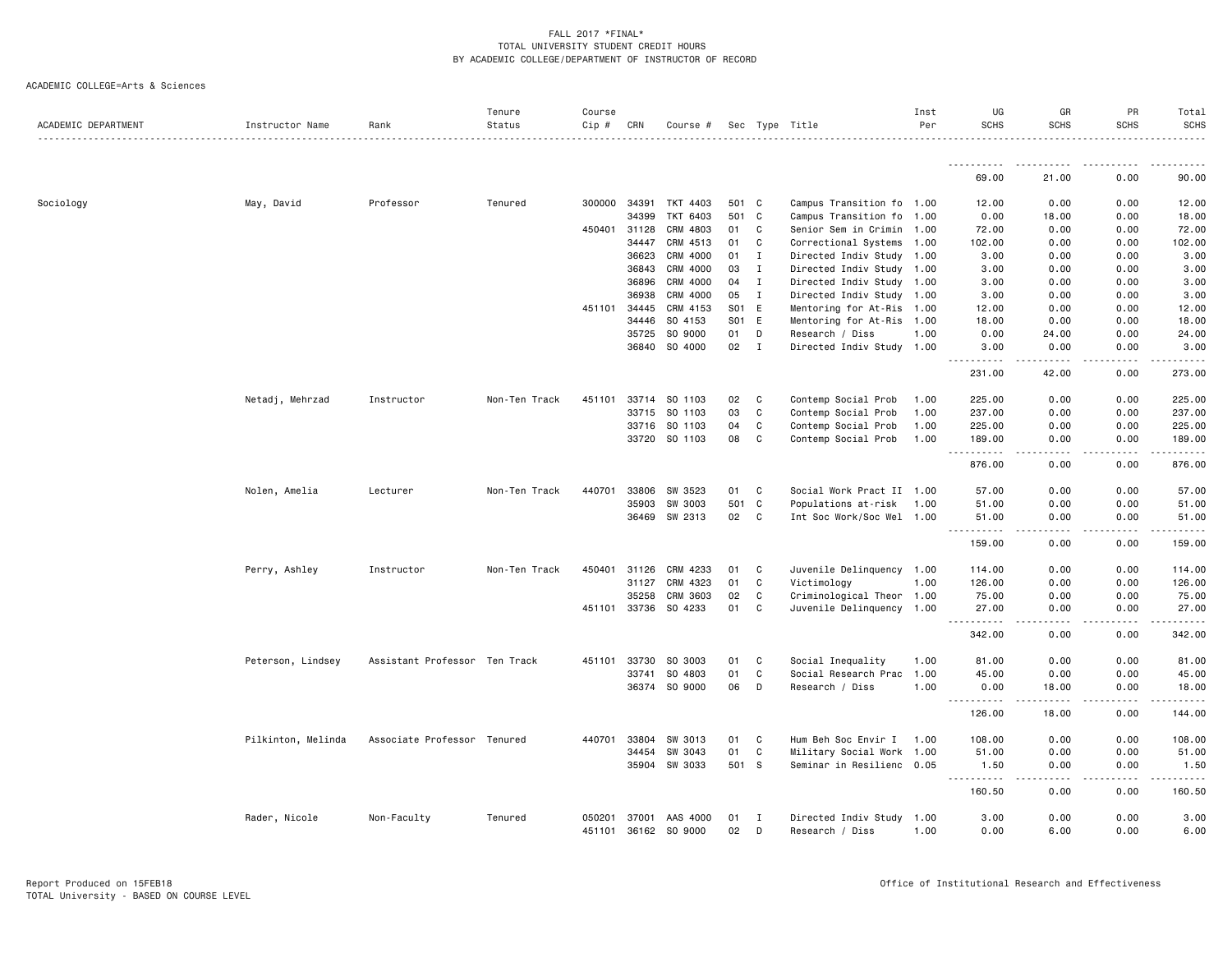| ACADEMIC DEPARTMENT | Instructor Name                                    | Rank                          | Tenure<br>Status | Course<br>Cip # | CRN          | Course #             |       |             | Sec Type Title             | Inst<br>Per | UG<br><b>SCHS</b>                         | GR<br><b>SCHS</b> | PR<br><b>SCHS</b>                   | Total<br><b>SCHS</b>                                                                                                                                                                      |
|---------------------|----------------------------------------------------|-------------------------------|------------------|-----------------|--------------|----------------------|-------|-------------|----------------------------|-------------|-------------------------------------------|-------------------|-------------------------------------|-------------------------------------------------------------------------------------------------------------------------------------------------------------------------------------------|
|                     |                                                    |                               |                  |                 |              |                      |       |             |                            |             |                                           |                   |                                     |                                                                                                                                                                                           |
|                     |                                                    |                               |                  |                 |              |                      |       |             |                            |             | 3.00                                      | 6.00              | 0.00                                | 9.00                                                                                                                                                                                      |
| Sociology           | Ralston, Margaret                                  | Assistant Professor Ten Track |                  |                 |              | 451101 33742 SO 4803 | 02    | C           | Social Research Prac 1.00  |             | 69.00                                     | 0.00              | 0.00                                | 69.00                                                                                                                                                                                     |
|                     |                                                    |                               |                  |                 |              | 34457 SO 4703        | 01    | C           | Population Problems        | 1.00        | 48.00<br>$- - - - -$                      | 0.00<br>$\cdots$  | 0.00<br>.                           | 48.00<br>.                                                                                                                                                                                |
|                     |                                                    |                               |                  |                 |              |                      |       |             |                            |             | 117.00                                    | 0.00              | 0.00                                | 117.00                                                                                                                                                                                    |
|                     | Rogers, Sarah                                      | Lecturer                      | Non-Ten Track    | 450401          | 34853        | CRM 3343             | 501 C |             | Gender, Crime & Justi 1.00 |             | 69.00<br>. <u>.</u>                       | 0.00<br>$- - -$   | 0.00<br>.                           | 69.00<br>.                                                                                                                                                                                |
|                     |                                                    |                               |                  |                 |              |                      |       |             |                            |             | 69.00                                     | 0.00              | 0.00                                | 69.00                                                                                                                                                                                     |
|                     | Savage, Angela                                     | Instructor                    | Non-Ten Track    | 440701          | 34077        | SW 3523              | 201 C |             | Social Work Pract II 1.00  |             | 57.00                                     | 0.00              | 0.00                                | 57.00                                                                                                                                                                                     |
|                     |                                                    |                               |                  |                 | 34078        | SW 3533              | 201   | C           | Soc Work w/Commun &        | 1.00        | 57.00                                     | 0.00              | 0.00                                | 57.00                                                                                                                                                                                     |
|                     |                                                    |                               |                  |                 |              | 34080 SW 4713        | 201 S |             | Sen Sem Social Work        | 1.00        | 57.00<br><u>.</u><br>$\sim$ $\sim$ $\sim$ | 0.00<br>د د د د   | 0.00<br>.                           | 57.00<br>.                                                                                                                                                                                |
|                     |                                                    |                               |                  |                 |              |                      |       |             |                            |             | 171.00                                    | 0.00              | 0.00                                | 171.00                                                                                                                                                                                    |
|                     | Swan, Courtney                                     | Lecturer                      | Non-Ten Track    | 440701          | 33800        | SW 2303              | 01    | C           | Welfare Policy I           | 1.00        | 123.00                                    | 0.00              | 0.00                                | 123.00                                                                                                                                                                                    |
|                     |                                                    |                               |                  |                 |              |                      |       |             |                            |             | $\sim$ $\sim$ $\sim$<br>.<br>123.00       | 0.00              | 0.00                                | .<br>123.00                                                                                                                                                                               |
|                     | Swindell, Marian                                   | Associate Professor Tenured   |                  | 440701          | 34074        | SW 3003              | 201 C |             | Populations at-risk        | 1.00        | 69.00                                     | 0.00              | 0.00                                | 69.00                                                                                                                                                                                     |
|                     |                                                    |                               |                  |                 | 34075        | SW 3013              | 201 C |             | Hum Beh Soc Envir I        | 1.00        | 51.00                                     | 0.00              | 0.00                                | 51.00                                                                                                                                                                                     |
|                     |                                                    |                               |                  |                 | 34076        | SW 3213              | 201 C |             | Research Meth in SW        | 1.00        | 27.00<br><u>.</u>                         | 0.00<br>.         | 0.00<br>.                           | 27.00<br>.                                                                                                                                                                                |
|                     |                                                    |                               |                  |                 |              |                      |       |             |                            |             | 147.00                                    | 0.00              | 0.00                                | 147.00                                                                                                                                                                                    |
|                     | Thompson Bello, Dieg Assistant Professor Ten Track |                               |                  |                 | 451101 33719 | SO 1103              | 07    | C           | Contemp Social Prob        | 1.00        | 231.00                                    | 0.00              | 0.00                                | 231.00                                                                                                                                                                                    |
|                     |                                                    |                               |                  |                 |              | 36813 SO 8990        | 01    | C           | Special Topic In SO        | 1.00        | 0.00<br><u>.</u>                          | 12.00<br>.        | 0.00                                | 12.00                                                                                                                                                                                     |
|                     |                                                    |                               |                  |                 |              |                      |       |             |                            |             | 231.00                                    | 12.00             | .<br>0.00                           | $\frac{1}{2} \left( \frac{1}{2} \right) \left( \frac{1}{2} \right) \left( \frac{1}{2} \right) \left( \frac{1}{2} \right) \left( \frac{1}{2} \right) \left( \frac{1}{2} \right)$<br>243.00 |
|                     | Trinh, Mariathuy                                   | Lecturer                      | Non-Ten Track    | 451101          | 33701        | SO 1003              | 01    | C           | Intro To Sociology         | 1.00        | 231.00                                    | 0.00              | 0.00                                | 231.00                                                                                                                                                                                    |
|                     |                                                    |                               |                  |                 | 33703        | SO 1003              | 03    | $\mathbf c$ | Intro To Sociology         | 1.00        | 228.00                                    | 0.00              | 0.00                                | 228.00<br>.                                                                                                                                                                               |
|                     |                                                    |                               |                  |                 |              |                      |       |             |                            |             | 459.00                                    | 0.00              | 0.00                                | 459.00                                                                                                                                                                                    |
|                     | Vancil-Leap, Ashley                                | Instructor                    | Non-Ten Track    | 451101          | 33708        | SO 1003              | 08    | C           | Intro To Sociology         | 1.00        | 237.00                                    | 0.00              | 0.00                                | 237.00                                                                                                                                                                                    |
|                     |                                                    |                               |                  |                 | 33710        | SO 1003              | 10    | C           | Intro To Sociology         | 1.00        | 237.00                                    | 0.00              | 0.00                                | 237.00                                                                                                                                                                                    |
|                     |                                                    |                               |                  |                 | 33724        | SO 1203              | 03    | C           | Sociology of Familie 1.00  |             | 222.00                                    | 0.00              | 0.00                                | 222.00                                                                                                                                                                                    |
|                     |                                                    |                               |                  |                 | 33725        | SO 1203              | 04    | C           | Sociology of Familie 1.00  |             | 240.00                                    | 0.00              | 0.00                                | 240.00                                                                                                                                                                                    |
|                     |                                                    |                               |                  |                 | 33726        | SO 1203              | 05    | C           | Sociology of Familie 1.00  |             | 237.00                                    | 0.00<br>.         | 0.00<br>$\sim$ $\sim$ $\sim$ $\sim$ | 237.00<br>.                                                                                                                                                                               |
|                     |                                                    |                               |                  |                 |              |                      |       |             |                            |             | 1173.00                                   | 0.00              | 0.00                                | 1173.00                                                                                                                                                                                   |
|                     | Wells, Makeela                                     | Lecturer                      | Non-Ten Track    | 450401          | 31121        | CRM 3103             | 01    | C           | Contemp Issues in CJ 1.00  |             | 138.00                                    | 0.00              | 0.00                                | 138.00                                                                                                                                                                                    |
|                     |                                                    |                               |                  |                 | 31125        | CRM 3603             | 01    | C           | Criminological Theor 1.00  |             | 87.00                                     | 0.00              | 0.00                                | 87.00                                                                                                                                                                                     |
|                     |                                                    |                               |                  |                 | 34138        | CRM 3503             | 501 C |             | Violence in the US         | 1.00        | 60.00                                     | 0.00              | 0.00                                | 60.00                                                                                                                                                                                     |
|                     |                                                    |                               |                  |                 | 35257        | CRM 3503             | 01    | C           | Violence in the US         | 1.00        | 144.00                                    | 0.00              | 0.00                                | 144.00                                                                                                                                                                                    |
|                     |                                                    |                               |                  | 451101          | 35256        | SO 1103              | 09    | C           | Contemp Social Prob        | 1.00        | 138.00<br><u>.</u>                        | 0.00              | 0.00                                | 138.00<br>$\frac{1}{2} \left( \frac{1}{2} \right) \left( \frac{1}{2} \right) \left( \frac{1}{2} \right) \left( \frac{1}{2} \right) \left( \frac{1}{2} \right) \left( \frac{1}{2} \right)$ |
|                     |                                                    |                               |                  |                 |              |                      |       |             |                            |             | 567.00                                    | 0.00              | 0.00                                | 567.00                                                                                                                                                                                    |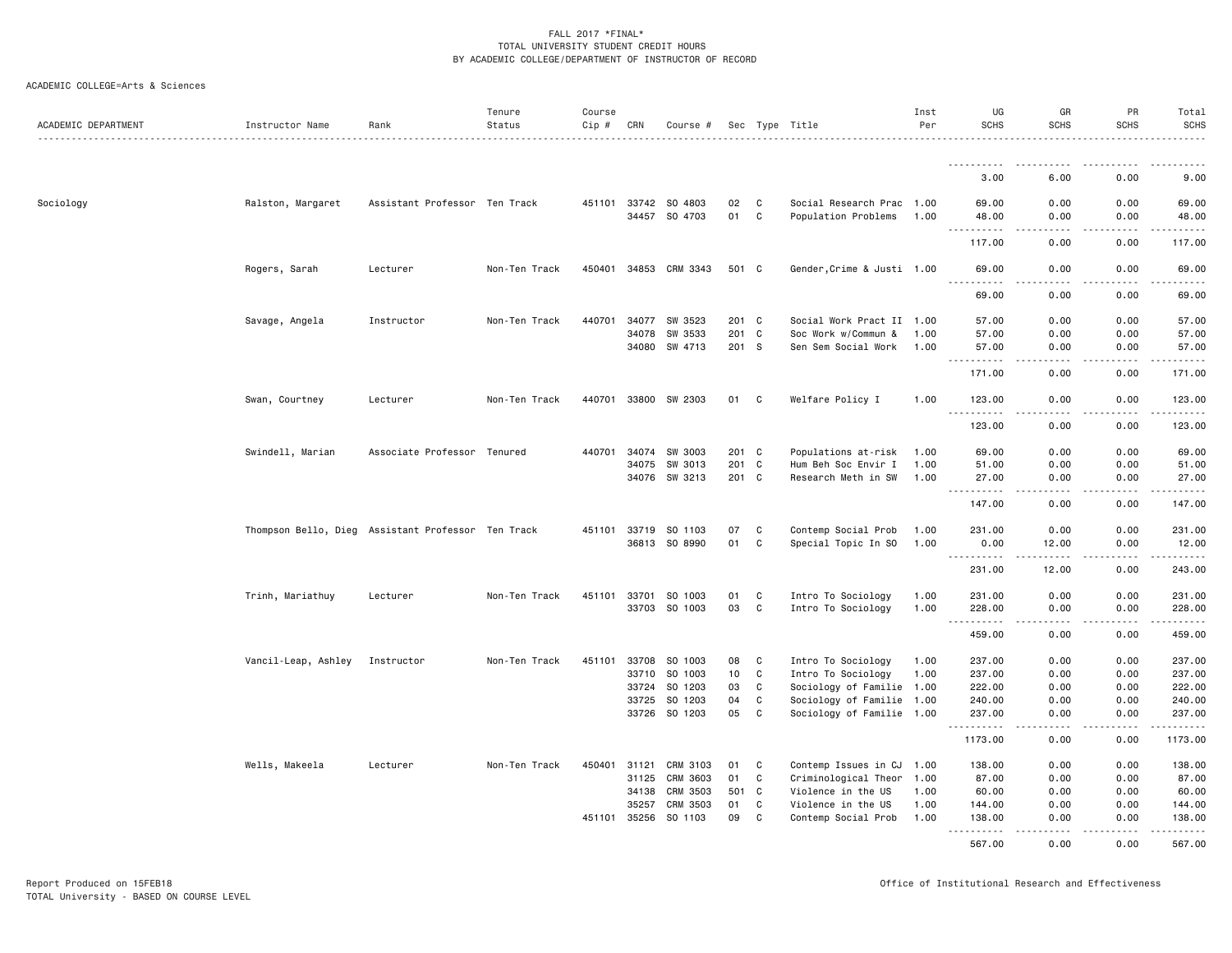# ACADEMIC COLLEGE=Arts & Sciences

|                                        |                    |      | enur   | Cours        |                                | Insi |             |             | Total       |
|----------------------------------------|--------------------|------|--------|--------------|--------------------------------|------|-------------|-------------|-------------|
| <b>PARTMEN</b><br>ACADEMT <sup>-</sup> | Name<br>.nstructor | Rank | Status | CRN<br>Cip # | Course<br>Title<br>Tuno<br>Sec | Per  | <b>SCHS</b> | <b>SCHS</b> | <b>SCHS</b> |
|                                        |                    |      |        |              |                                |      |             |             |             |

 =================================== ========== ========== ========== ========== Sociology 9611.00 310.00 0.00 9921.00 =================================== ========== ========== ========== ==========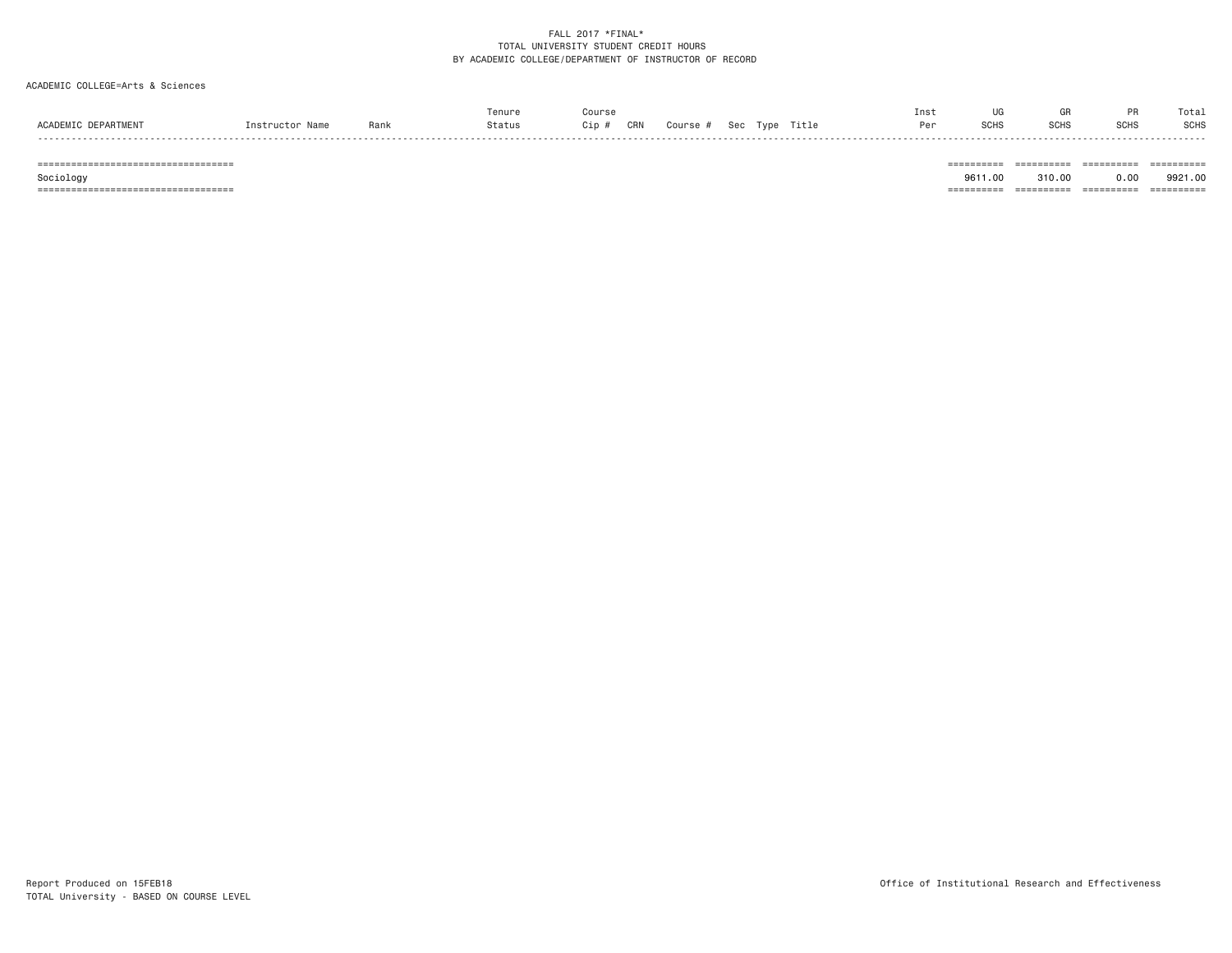| ACADEMIC DEPARTMENT | Instructor Name                                        | Rank                          | Tenure<br>Status | Course<br>Cip # | CRN          | Course #              |       |    | Sec Type Title            | Inst<br>Per | UG<br><b>SCHS</b>                   | GR<br><b>SCHS</b> | PR<br><b>SCHS</b> | Total<br><b>SCHS</b>  |
|---------------------|--------------------------------------------------------|-------------------------------|------------------|-----------------|--------------|-----------------------|-------|----|---------------------------|-------------|-------------------------------------|-------------------|-------------------|-----------------------|
| Finance & Economics | Anderson, Stephen                                      | Lecturer                      | Non-Ten Track    |                 |              | 520804 35085 INS 2003 | 506 C |    | Personal Money Manag 1.00 |             | 57.00<br>.                          | 0.00<br>.         | 0.00              | 57.00<br>.            |
|                     |                                                        |                               |                  |                 |              |                       |       |    |                           |             | 57.00                               | 0.00              | 0.00              | 57.00                 |
|                     | Blank, Douglas                                         | Assistant Professor Ten Track |                  |                 |              | 520801 32009 FIN 3123 | 02    | C  | Financial Management 1.00 |             | 201.00                              | 0.00              | 0.00              | 201.00                |
|                     |                                                        |                               |                  |                 |              | 520806 32017 FIN 4223 | 01    | C  | Intermediate Financi 1.00 |             | 156.00<br>.<br>$  -$                | 0.00<br>.         | 0.00<br>.         | 156.00<br>.           |
|                     |                                                        |                               |                  |                 |              |                       |       |    |                           |             | 357.00                              | 0.00              | 0.00              | 357.00                |
|                     | Bolen, James                                           | Grad Teach Assist             | Not Applicable   |                 |              | 450601 31388 EC 2123  | 04    | C  | Prin Of Microecon         | 1.00        | 201.00                              | 0.00              | 0.00              | 201.00                |
|                     |                                                        |                               |                  |                 |              | 31389 EC 2123         | 05    | C  | Prin Of Microecon         | 1.00        | 201.00<br>$\sim 10$<br>.            | 0.00<br>.         | 0.00<br>المتماما  | 201.00<br>2.2.2.2.2.  |
|                     |                                                        |                               |                  |                 |              |                       |       |    |                           |             | 402.00                              | 0.00              | 0.00              | 402.00                |
|                     | Byrd, Charles                                          | Lecturer                      | Non-Ten Track    | 521501          |              | 33673 REF 3333        | 01    | C  | Principles of Real E 1.00 |             | 135.00                              | 0.00              | 0.00              | 135.00                |
|                     |                                                        |                               |                  |                 |              | 34442 REF 3433        | 01    | C  | Real Property Evalua 1.00 |             | 30.00                               | 0.00              | 0.00              | 30.00                 |
|                     |                                                        |                               |                  |                 |              |                       |       |    |                           |             | .<br>165.00                         | .<br>0.00         | .<br>0.00         | د د د د د د<br>165.00 |
|                     | Campbell, Randall                                      | Professor                     | Tenured          |                 | 450601 31385 | EC 2123               | 01    | C  | Prin Of Microecon         | 1.00        | 195.00                              | 0.00              | 0.00              | 195.00                |
|                     |                                                        |                               |                  |                 | 36658        | EC 9000               | 02    | D  | Research / Diss           | 1.00        | 0.00                                | 4.00              | 0.00              | 4.00                  |
|                     |                                                        |                               |                  |                 | 450603 31395 | EC 4643               | 01    | C  | Econ Forecasting & A 1.00 |             | 60.00<br>. <b>.</b>                 | 0.00<br>$- - - -$ | 0.00<br>.         | 60.00<br>.            |
|                     |                                                        |                               |                  |                 |              |                       |       |    |                           |             | 255.00                              | 4.00              | 0.00              | 259.00                |
|                     | Cline, Brandon                                         | Associate Professor Tenured   |                  | 520201          | 36648        | FIN 9000              | 01    | D  | Research / Diss           | 1.00        | 0.00                                | 18.00             | 0.00              | 18.00                 |
|                     |                                                        |                               |                  | 520801          | 32011        | FIN 3123              | 04    | C  | Financial Management 1.00 |             | 195.00                              | 0.00              | 0.00              | 195.00                |
|                     |                                                        |                               |                  |                 | 36538        | FIN 9213              | 01    | C  | Advanced Fin Managem      | 1.00        | 0.00                                | 9.00              | 0.00              | 9.00                  |
|                     |                                                        |                               |                  |                 | 520807 32016 | FIN 4111              | 01    | C  | TVA Panel I               | 1.00        | 6.00                                | 0.00              | 0.00              | 6.00                  |
|                     |                                                        |                               |                  |                 |              | 32022 FIN 6111        | 01    | C  | TVA Panel I               | 1.00        | 0.00                                | 1.00              | 0.00              | 1.00                  |
|                     |                                                        |                               |                  |                 |              |                       |       |    |                           |             | 201.00                              | 28.00             | 0.00              | 229.00                |
|                     | Coffey, Michael                                        | Lecturer                      | Non-Ten Track    |                 |              | 450601 31387 EC 2123  | 03    | C. | Prin Of Microecon         | 1.00        | 204.00                              | 0.00              | 0.00              | 204.00                |
|                     |                                                        |                               |                  |                 |              |                       |       |    |                           |             | 204.00                              | 0.00              | 0.00              | 204.00                |
|                     | Daniels, John                                          | Non-Faculty                   | Not Applicable   |                 |              | 521003 32252 FYE 1001 | F02 C |    | First Year Experienc 1.00 |             | 20.00                               | 0.00              | 0.00              | 20.00                 |
|                     |                                                        |                               |                  |                 |              |                       |       |    |                           |             | 20.00                               | 0.00              | 0.00              | 20.00                 |
|                     | Gonzalez Lozano, Her Clinical Assist Pro Non-Ten Track |                               |                  | 450601          | 31380        | EC 2113               | 03    | C  | Prin Of Macroecon         | 1.00        | 558.00                              | 0.00              | 0.00              | 558.00                |
|                     |                                                        |                               |                  |                 |              | 31381 EC 2113         | 04    | C  | Prin Of Macroecon         | 1.00        | 570.00                              | 0.00              | 0.00              | 570.00                |
|                     |                                                        |                               |                  |                 |              | 31382 EC 2113         | 05    | C  | Prin Of Macroecon         | 1.00        | 222.00<br>.<br>$\sim$ $\sim$ $\sim$ | 0.00<br>د د د د   | 0.00<br>.         | 222.00<br>.           |
|                     |                                                        |                               |                  |                 |              |                       |       |    |                           |             | 1350.00                             | 0.00              | 0.00              | 1350.00               |
|                     | He, Wei                                                | Instructor                    | Non-Ten Track    | 520801          |              | 32004 FIN 3113        | 01    | C  | Financial Systems         | 1.00        | 696.00                              | 0.00              | 0.00              | 696.00                |
|                     |                                                        |                               |                  |                 | 34221        | FIN 3113              | 506   | C  | Financial Systems         | 1.00        | 105.00                              | 0.00              | 0.00              | 105.00                |
|                     |                                                        |                               |                  |                 |              | 520899 34439 FIN 4323 | 01    | C  | Entrepreneurial Fina 1.00 |             | 51.00<br>$\sim$ $\sim$ $\sim$<br>.  | 0.00<br>.         | 0.00<br>.         | 51.00<br>.            |
|                     |                                                        |                               |                  |                 |              |                       |       |    |                           |             | 852.00                              | 0.00              | 0.00              | 852.00                |
|                     | Henry, Thomas                                          | Lecturer                      | Non-Ten Track    |                 |              | 450601 34143 EC 2113  | 504 C |    | Prin Of Macroecon         | 1.00        | 99.00                               | 0.00              | 0.00              | 99.00                 |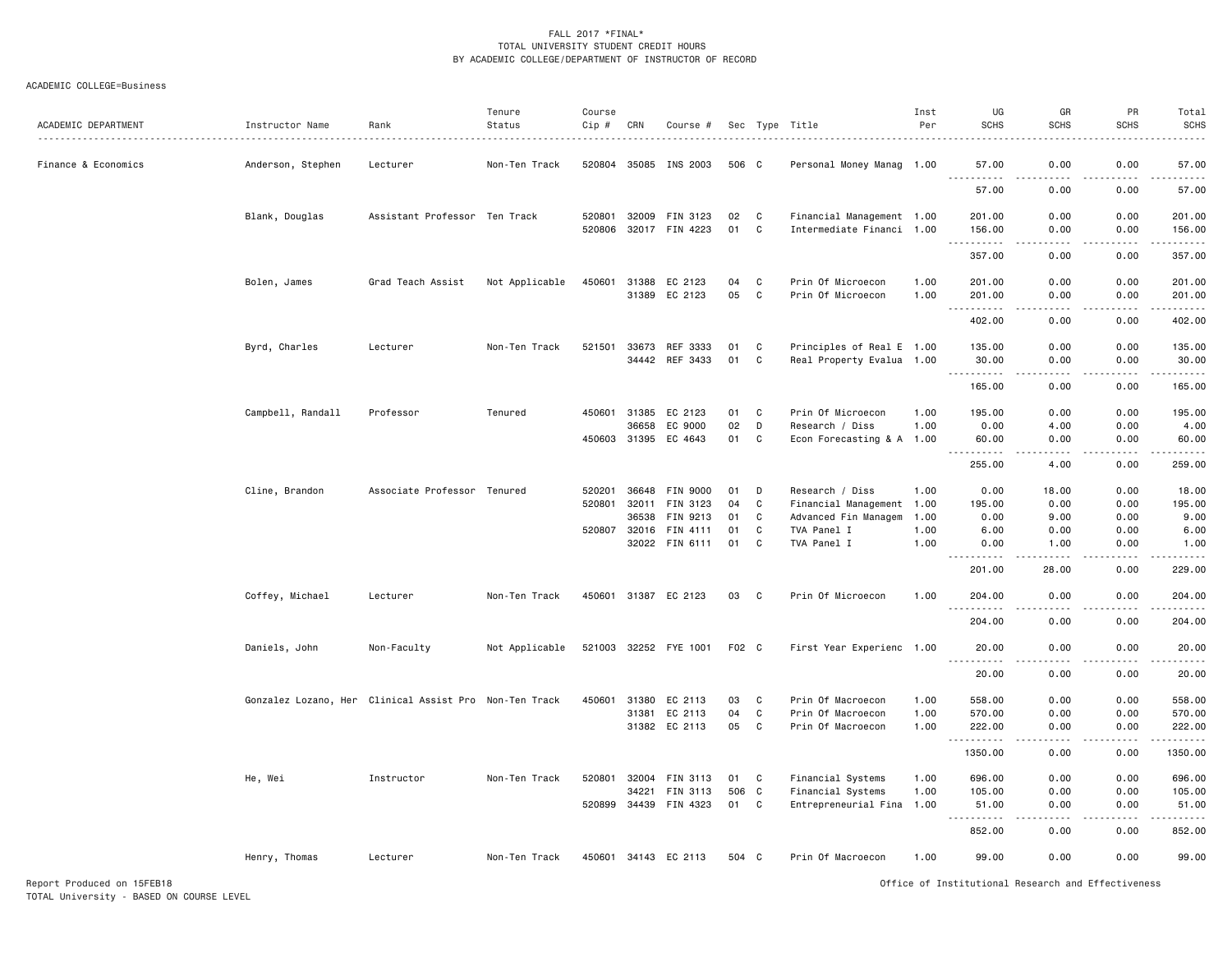| ACADEMIC DEPARTMENT | Instructor Name    | Rank                          | Tenure<br>Status | Course<br>Cip #  | CRN            | Course #                                |                |             | Sec Type Title                                                               | Inst<br>Per  | UG<br><b>SCHS</b>                         | GR<br><b>SCHS</b>                   | PR<br><b>SCHS</b>    | Total<br><b>SCHS</b>     |
|---------------------|--------------------|-------------------------------|------------------|------------------|----------------|-----------------------------------------|----------------|-------------|------------------------------------------------------------------------------|--------------|-------------------------------------------|-------------------------------------|----------------------|--------------------------|
| Finance & Economics | Henry, Thomas      | Lecturer                      | Non-Ten Track    |                  |                | 450601 34144 EC 2123                    | 504 C          |             | Prin Of Microecon                                                            | 1.00         | 51.00                                     | 0.00                                | 0.00                 | 51.00                    |
|                     |                    |                               |                  |                  |                |                                         |                |             |                                                                              |              | 150.00                                    | د د د د<br>0.00                     | 0.00                 | 150.00                   |
|                     | Highfield, Michael | Professor                     | Tenured          |                  |                | 521501 34441 REF 4253                   | 01             | C           | Mortgage Financing                                                           | 1.00         | 72.00<br><u>.</u><br>- - -                | 0.00<br>.                           | 0.00<br>.            | 72.00<br>.               |
|                     |                    |                               |                  |                  |                |                                         |                |             |                                                                              |              | 72.00                                     | 0.00                                | 0.00                 | 72.00                    |
|                     | Houston, Caleb     | Grad Teach Assist             | Not Applicable   |                  |                | 520801 34222 FIN 3123                   | 504 C          |             | Financial Management 1.00                                                    |              | 87.00<br>.                                | 0.00                                | 0.00                 | 87.00                    |
|                     |                    |                               |                  |                  |                |                                         |                |             |                                                                              |              | 87.00                                     | 0.00                                | 0.00                 | 87.00                    |
|                     | Jia, Shaomeng      | Grad Teach Assist             | Not Applicable   | 450601           | 31378          | EC 2113<br>31379 EC 2113                | 01<br>02       | C<br>C      | Prin Of Macroecon<br>Prin Of Macroecon                                       | 1.00<br>1.00 | 579.00<br>225.00                          | 0.00<br>0.00                        | 0.00<br>0.00         | 579.00<br>225.00         |
|                     |                    |                               |                  |                  |                |                                         |                |             |                                                                              |              | .<br>804.00                               | $\sim$ $\sim$ $\sim$ $\sim$<br>0.00 | .<br>0.00            | 2.2.2.2.2.4<br>804.00    |
|                     | Johnson, Allison   | Lecturer                      | Non-Ten Track    | 520301<br>520804 | 30073<br>32013 | ACC 3203<br>FIN 3203<br>32014 FIN 3203  | 01<br>01<br>02 | C<br>C<br>C | Fin Statement Anal<br>Financial Statemnt A 1.00<br>Financial Statemnt A 1.00 | 1.00         | 21.00<br>75.00<br>108.00                  | 0.00<br>0.00<br>0.00                | 0.00<br>0.00<br>0.00 | 21.00<br>75.00<br>108.00 |
|                     |                    |                               |                  |                  |                |                                         |                |             |                                                                              |              | .<br>204.00                               | $\sim$ $\sim$ $\sim$<br>0.00        | .<br>0.00            | ------<br>204.00         |
|                     | Li, Cheng          | Assistant Professor Ten Track |                  |                  | 450601 31391   | EC 3113<br>34437 EC 8173                | 01<br>01       | C<br>C      | Interm Macroeconomic 1.00<br>Macroeconomics I                                | 1.00         | 144.00<br>0.00                            | 0.00<br>24.00                       | 0.00<br>0.00         | 144.00<br>24.00          |
|                     |                    |                               |                  |                  |                |                                         |                |             |                                                                              |              | <u>.</u><br>144.00                        | .<br>24.00                          | .<br>0.00            | .<br>168.00              |
|                     | Liano, Kartono     | Professor                     | Tenured          | 520801           |                | 32005 FIN 3113<br>520807 32019 FIN 4423 | 02<br>01       | C<br>C      | Financial Systems<br>Investments                                             | 1.00<br>1.00 | 141.00<br>135.00                          | 0.00<br>0.00                        | 0.00<br>0.00         | 141.00<br>135.00         |
|                     |                    |                               |                  |                  |                |                                         |                |             |                                                                              |              | $\sim$ $\sim$ $\sim$<br>276.00            | 0.00                                | 0.00                 | 276.00                   |
|                     | Mallory, Lewis     | Lecturer                      | Non-Ten Track    |                  |                | 520803 32020 FIN 4723                   | 01             | C.          | Bank Management                                                              | 1.00         | 63.00<br>$  -$<br>. <b>.</b>              | 0.00<br>. <b>.</b> .                | 0.00<br>.            | 63.00<br>.               |
|                     |                    |                               |                  |                  |                |                                         |                |             |                                                                              |              | 63.00                                     | 0.00                                | 0.00                 | 63.00                    |
|                     | McKinney, Kenneth  | Non-Faculty                   | Not Applicable   |                  |                | 521003 32275 FYE 1001                   | F27 C          |             | First Year Experienc 1.00                                                    |              | 20.00<br><u>.</u>                         | 0.00<br>$   -$                      | 0.00<br>.            | 20.00<br>.               |
|                     |                    |                               |                  |                  |                |                                         |                |             |                                                                              |              | 20.00                                     | 0.00                                | 0.00                 | 20.00                    |
|                     | Metz, Tammi        | Instructor                    | Non-Ten Track    | 520801           | 32003          | FIN 2003                                | 01             | C           | Personal Money Mgt                                                           | 1.00         | 174.00                                    | 0.00                                | 0.00                 | 174.00                   |
|                     |                    |                               |                  | 520804           | 32676          | INS 2003                                | 01             | C           | Personal Money Manag 1.00                                                    |              | 36.00                                     | 0.00                                | 0.00                 | 36.00                    |
|                     |                    |                               |                  |                  | 521701 32678   | INS 3203                                | 01             | C           | Prop and Cas Ins                                                             | 1.00         | 162.00                                    | 0.00                                | 0.00                 | 162.00                   |
|                     |                    |                               |                  |                  | 34314          | INS 3103                                | 506            | C           | Prin Of Insurance                                                            | 1.00         | 144.00                                    | 0.00                                | 0.00                 | 144.00                   |
|                     |                    |                               |                  |                  |                | 34315 INS 3303                          | 506 C          |             | Life Insurance                                                               | 1.00         | 123.00<br>$\sim$ $\sim$ $\sim$<br><b></b> | 0.00<br>.                           | 0.00<br>.            | 123.00<br>.              |
|                     |                    |                               |                  |                  |                |                                         |                |             |                                                                              |              | 639.00                                    | 0.00                                | 0.00                 | 639.00                   |
|                     | Miller, Thomas W.  | Professor                     | Tenured          | 520201           | 36716          | FIN 9000                                | 02             | D           | Research / Diss                                                              | 1.00         | 0.00                                      | 9.00                                | 0.00                 | 9.00                     |
|                     |                    |                               |                  | 520801           |                | 32008 FIN 3123                          | 01             | C           | Financial Management 1.00                                                    |              | 213.00                                    | 0.00                                | 0.00                 | 213.00                   |
|                     |                    |                               |                  |                  |                | 32010 FIN 3123                          | 03             | C           | Financial Management 1.00                                                    |              | 210.00                                    | 0.00                                | 0.00                 | 210.00                   |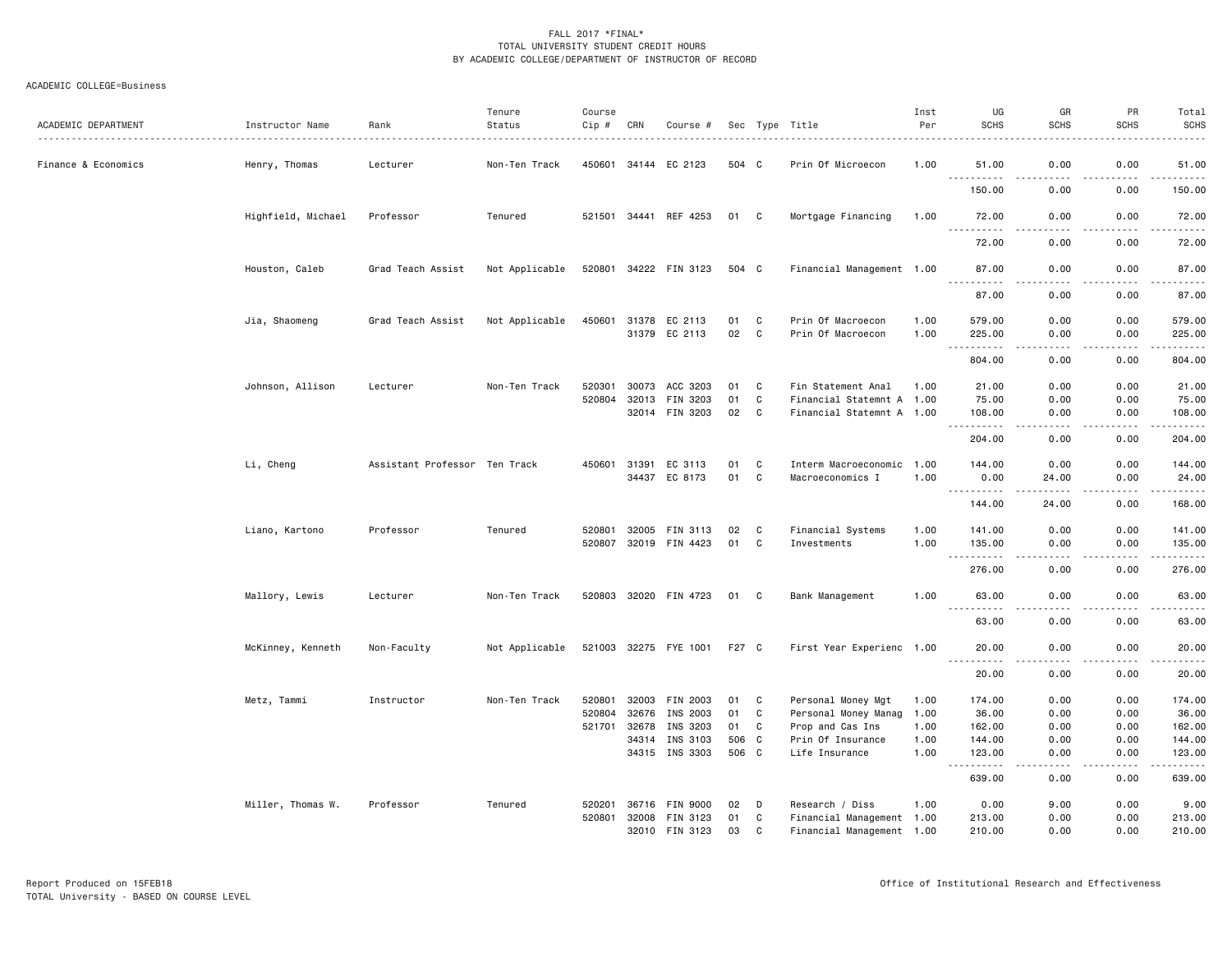| ACADEMIC DEPARTMENT | Instructor Name     | Rank                                               | Tenure<br>Status | Course<br>Cip # | CRN          | Course #                                      |                |        | Sec Type Title                                         | Inst<br>Per  | UG<br><b>SCHS</b>         | GR<br><b>SCHS</b>                                                                                                                                                     | PR<br><b>SCHS</b>             | Total<br><b>SCHS</b>      |
|---------------------|---------------------|----------------------------------------------------|------------------|-----------------|--------------|-----------------------------------------------|----------------|--------|--------------------------------------------------------|--------------|---------------------------|-----------------------------------------------------------------------------------------------------------------------------------------------------------------------|-------------------------------|---------------------------|
|                     |                     |                                                    |                  |                 |              |                                               |                |        |                                                        |              | -----------               |                                                                                                                                                                       |                               |                           |
|                     |                     |                                                    |                  |                 |              |                                               |                |        |                                                        |              | 423.00                    | 9.00                                                                                                                                                                  | 0.00                          | 432.00                    |
| Finance & Economics |                     | Orozco Aleman, Sandr Assistant Professor Ten Track |                  |                 |              | 450601 31392 EC 3123<br>450602 36539 EC 8653  | 01<br>01       | C<br>C | Interm Micro<br>Microeconometrics                      | 1.00<br>1.00 | 123.00<br>0.00<br>.       | 0.00<br>6.00<br>$- - -$                                                                                                                                               | 0.00<br>0.00<br>$\frac{1}{2}$ | 123.00<br>6.00            |
|                     |                     |                                                    |                  |                 |              |                                               |                |        |                                                        |              | 123.00                    | 6.00                                                                                                                                                                  | 0.00                          | 129.00                    |
|                     | Parisian, Daniel    | Assistant Professor Ten Track                      |                  |                 |              | 450601 31386 EC 2123<br>450603 34435 EC 8123  | 02<br>01       | C<br>C | Prin Of Microecon<br>Math for Economists               | 1.00<br>1.00 | 198.00<br>0.00<br><b></b> | 0.00<br>12.00<br>.                                                                                                                                                    | 0.00<br>0.00<br>.             | 198.00<br>12.00           |
|                     |                     |                                                    |                  |                 |              |                                               |                |        |                                                        |              | 198.00                    | 12.00                                                                                                                                                                 | 0.00                          | 210.00                    |
|                     | Posylnaya, Valeriya | Grad Teach Assist                                  | Not Applicable   | 520801          |              | 32012 FIN 3123<br>34438 FIN 3123              | 05<br>06       | C<br>C | Financial Management 1.00<br>Financial Management 1.00 |              | 144.00<br>138.00          | 0.00<br>0.00                                                                                                                                                          | 0.00<br>0.00                  | 144.00<br>138.00          |
|                     |                     |                                                    |                  |                 |              |                                               |                |        |                                                        |              | 282.00                    | 0.00                                                                                                                                                                  | 0.00                          | 282.00                    |
|                     | Pounds, Seth        | Instructor                                         | Non-Ten Track    |                 | 520804 32680 | INS 4503<br>521701 32677 INS 3103             | 01<br>01       | C<br>C | Enterprise Risk Mgmt 1.00<br>Prin Of Insurance         | 1.00         | 126.00<br>168.00<br>.     | 0.00<br>0.00<br>.                                                                                                                                                     | 0.00<br>0.00<br>-----         | 126.00<br>168.00          |
|                     |                     |                                                    |                  |                 |              |                                               |                |        |                                                        |              | 294.00                    | 0.00                                                                                                                                                                  | 0.00                          | 294.00                    |
|                     | Rogers, Kevin       | Non-Faculty                                        | Tenured          |                 |              | 520101 30647 BUS 4203<br>520601 31398 EC 8103 | 01<br>01       | E<br>C | Business Internship<br>Econ for Managers               | 1.00<br>1.00 | 3.00<br>0.00              | 0.00<br>78.00                                                                                                                                                         | 0.00<br>0.00                  | 3.00<br>78.00             |
|                     |                     |                                                    |                  |                 |              |                                               |                |        |                                                        |              | 3.00                      | 78.00                                                                                                                                                                 | 0.00                          | 81.00                     |
|                     | Roskelley, Kenneth  | Associate Professor Tenured                        |                  |                 |              | 520801 32018 FIN 4243<br>34453 FIN 8113       | 01<br>501 C    | C      | Senior Seminar in Fi 1.00<br>Corporate Finance         | 1.00         | 90.00<br>0.00<br><b></b>  | 0.00<br>84.00<br>.                                                                                                                                                    | 0.00<br>0.00<br>.             | 90.00<br>84.00<br>.       |
|                     |                     |                                                    |                  |                 |              |                                               |                |        |                                                        |              | 90.00                     | 84.00                                                                                                                                                                 | 0.00                          | 174.00                    |
|                     | Spurlin, William    | Associate Professor Tenured                        |                  |                 |              | 520601 34145 EC 8103<br>520801 34006 FIN 3123 | 501 C<br>201 C |        | Econ for Managers<br>Financial Management 1.00         | 1.00         | 0.00<br>18.00<br>.        | 87.00<br>0.00<br>$\frac{1}{2} \left( \frac{1}{2} \right) \left( \frac{1}{2} \right) \left( \frac{1}{2} \right) \left( \frac{1}{2} \right) \left( \frac{1}{2} \right)$ | 0.00<br>0.00<br>-----         | 87.00<br>18.00<br><b></b> |
|                     |                     |                                                    |                  |                 |              |                                               |                |        |                                                        |              | 18.00                     | 87.00                                                                                                                                                                 | 0.00                          | 105.00                    |
|                     | Taboada, Alvaro     | Assistant Professor Ten Track                      |                  | 520801          |              | 32015 FIN 3723<br>520806 32021 FIN 4923       | 01<br>01       | C<br>C | Financial Markets<br>International Fin Mg              | 1.00<br>1.00 | 165.00<br>150.00          | 0.00<br>0.00                                                                                                                                                          | 0.00<br>0.00                  | 165.00<br>150.00          |
|                     |                     |                                                    |                  |                 |              |                                               |                |        |                                                        |              | 315.00                    | 0.00                                                                                                                                                                  | 0.00                          | 315.00                    |
|                     | Thomas, Mary        | Associate Professor Tenured                        |                  |                 |              | 520601 36540 EC 8423<br>520808 31394 EC 4423  | 01<br>01       | C<br>C | Public Finance<br>Public Finance                       | 1.00<br>1.00 | 0.00<br>96.00<br><u>.</u> | 6.00<br>0.00<br>.                                                                                                                                                     | 0.00<br>0.00<br>-----         | 6.00<br>96.00<br>.        |
|                     |                     |                                                    |                  |                 |              |                                               |                |        |                                                        |              | 96.00                     | 6.00                                                                                                                                                                  | 0.00                          | 102.00                    |
|                     | Toney, Jerry        | Lecturer                                           | Non-Ten Track    |                 |              | 520804 32679 INS 3403                         | 01 C           |        | Financial Planning                                     | 1.00         | 78.00<br>.                | 0.00                                                                                                                                                                  | 0.00                          | 78.00<br>.                |
|                     |                     |                                                    |                  |                 |              |                                               |                |        |                                                        |              | 78.00                     | 0.00                                                                                                                                                                  | 0.00                          | 78.00                     |
|                     | Williamson, Claudia | Associate Professor Tenured                        |                  |                 |              | 240101 32578 HON 4093<br>450601 34434 EC 2123 | H03<br>07      | E<br>C | Honors Thesis<br>Prin Of Microecon                     | 1.00<br>1.00 | 3.00<br>186.00            | 0.00<br>0.00                                                                                                                                                          | 0.00<br>0.00                  | 3.00<br>186.00            |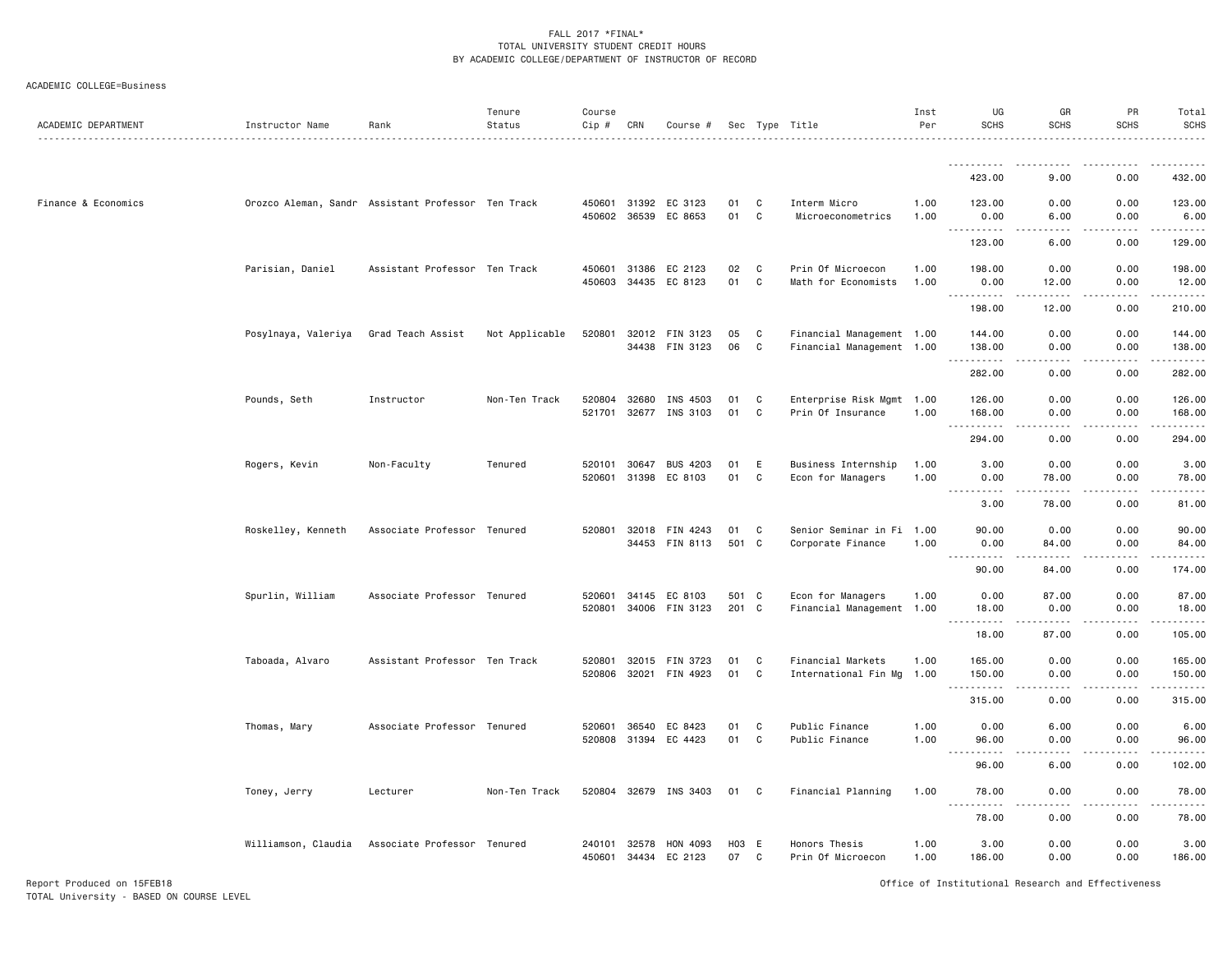| ACADEMIC DEPARTMENT                   | Instructor Name     | Rank                              | Tenure<br>Status | Course<br>Cip # | CRN   | Course #             |      |                | Sec Type Title            | Inst<br>Per | UG<br><b>SCHS</b>    | GR<br>SCHS        | PR<br><b>SCHS</b> | Total<br>SCHS     |
|---------------------------------------|---------------------|-----------------------------------|------------------|-----------------|-------|----------------------|------|----------------|---------------------------|-------------|----------------------|-------------------|-------------------|-------------------|
|                                       |                     |                                   |                  |                 |       |                      |      |                |                           |             |                      |                   |                   |                   |
| Finance & Economics                   | Williamson, Claudia | Associate Professor Tenured       |                  | 450601          | 34436 | EC 8063              | 01   | - C            | FDN of Micro Theory       | 1.00        | 0.00                 | 3.00              | 0.00              | 3.00              |
|                                       |                     |                                   |                  |                 |       | 36036 EC 9000        | 01   | D              | Research / Diss           | 1.00        | 0.00                 | 12.00             | 0.00              | 12.00             |
|                                       |                     |                                   |                  |                 |       |                      |      |                |                           |             | 189.00               | 15.00             | .<br>0.00         | 204.00            |
|                                       | Wiseman, Travis     | Clinical Assist Pro Non-Ten Track |                  | 450601          | 31393 | EC 3513              | 01   | C C            | Comparative Econ Pol 1.00 |             | 114.00               | 0.00              | 0.00              | 114.00            |
|                                       |                     |                                   |                  | 521101          | 32618 | IB 1001              | 01   | C <sub>c</sub> | Intro to Internation 1.00 |             | 39.00                | 0.00              | 0.00              | 39.00             |
|                                       |                     |                                   |                  |                 | 32620 | IB 3900              | 02   | E              | IB Intern Work            | 1.00        | 13.00                | 0.00              | 0.00              | 13.00             |
|                                       |                     |                                   |                  |                 | 32621 | IB 4903              | 01   | E              | IB Intern Academics       | 1.00        | 24.00                | 0.00              | 0.00              | 24.00             |
|                                       |                     |                                   |                  |                 |       |                      |      |                |                           |             | ----------<br>190.00 | $- - - -$<br>0.00 | .<br>0.00         | -------<br>190.00 |
|                                       | Yao, Lili           | Grad Teach Assist                 | Not Applicable   |                 |       | 450601 34433 EC 2123 | 06 C |                | Prin Of Microecon         | 1.00        | 198.00               | 0.00              | 0.00              | 198.00            |
|                                       |                     |                                   |                  |                 |       |                      |      |                |                           |             |                      | ------            | ----------        | -------           |
|                                       |                     |                                   |                  |                 |       |                      |      |                |                           |             | 198.00               | 0.00              | 0.00              | 198.00            |
| ------------------------------------- |                     |                                   |                  |                 |       |                      |      |                |                           |             | ==========           | ==========        |                   |                   |
| Finance & Economics                   |                     |                                   |                  |                 |       |                      |      |                |                           |             | 8819,00              | 353,00            | 0.00              | 9172.00           |
| ====================================  |                     |                                   |                  |                 |       |                      |      |                |                           |             |                      |                   |                   |                   |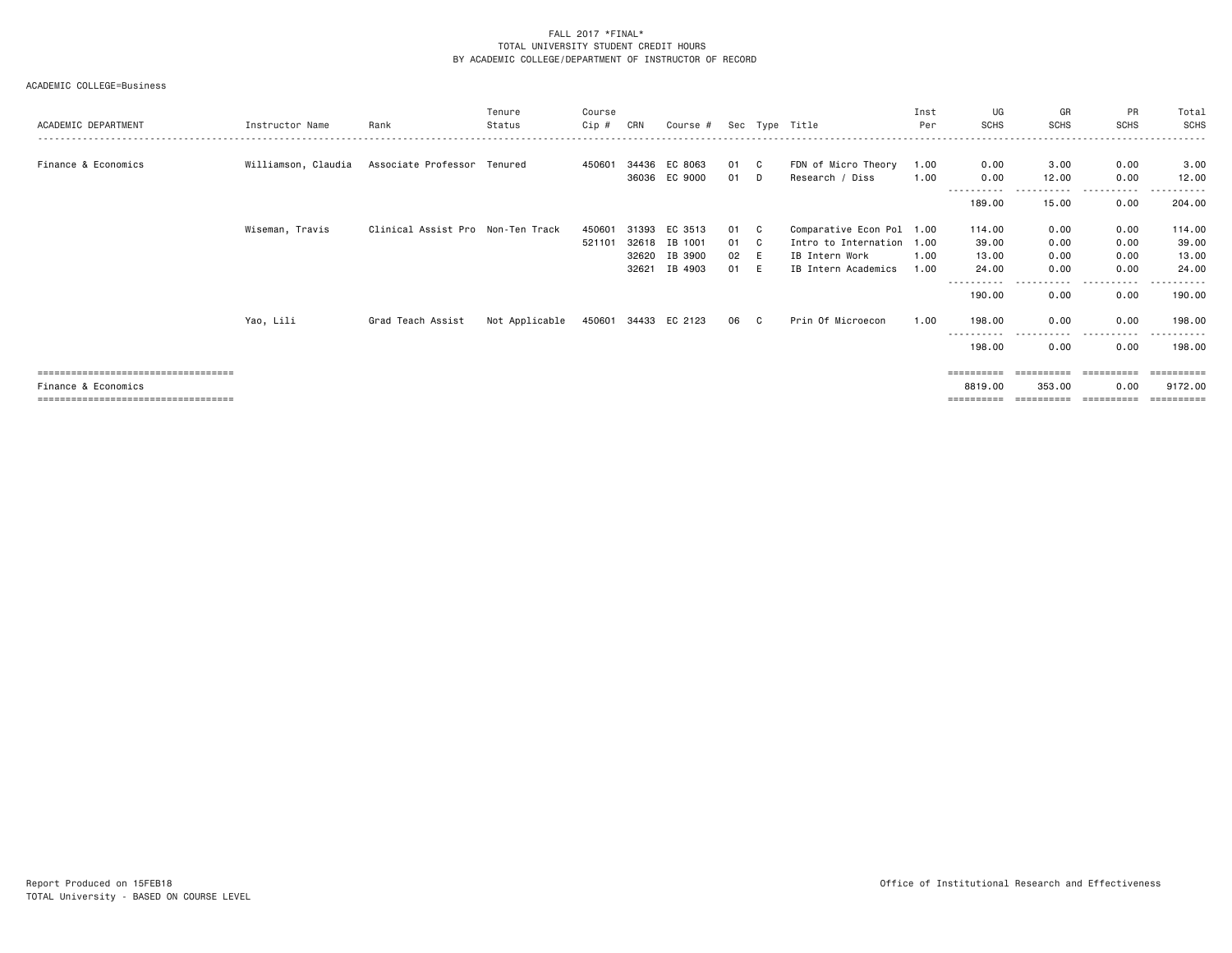| ACADEMIC DEPARTMENT              | Instructor Name    | Rank                          | Tenure<br>Status | Course<br>Cip # | CRN          | Course #              |       |             | Sec Type Title            | Inst<br>Per | UG<br><b>SCHS</b>                       | GR<br><b>SCHS</b>             | PR<br><b>SCHS</b> | Total<br><b>SCHS</b>                                                                                                                                         |
|----------------------------------|--------------------|-------------------------------|------------------|-----------------|--------------|-----------------------|-------|-------------|---------------------------|-------------|-----------------------------------------|-------------------------------|-------------------|--------------------------------------------------------------------------------------------------------------------------------------------------------------|
| Management & Information Systems | Barnett, Timothy   | Professor                     | Tenured          |                 | 520201 33009 | MGT 3823              | 01    | C           | Responsible Leadersh 1.00 |             | 120.00                                  | 0.00                          | 0.00              | 120.00                                                                                                                                                       |
|                                  |                    |                               |                  |                 | 33013        | MGT 4563              | 01    | C           | Staffing in Org           | 1.00        | 75.00<br>$  -$<br>.                     | 0.00<br>.                     | 0.00<br>.         | 75.00<br>$- - - - - -$                                                                                                                                       |
|                                  |                    |                               |                  |                 |              |                       |       |             |                           |             | 195.00                                  | 0.00                          | 0.00              | 195.00                                                                                                                                                       |
|                                  | Canfield, Stephen  | Instructor                    | Non-Ten Track    | 110201          | 30604        | BIS 1523              | 01    | C           | Web Development I         | 1.00        | 114.00                                  | 0.00                          | 0.00              | 114.00                                                                                                                                                       |
|                                  |                    |                               |                  |                 | 30605        | BIS 1523              | 02    | C           | Web Development I         | 1.00        | 108.00                                  | 0.00                          | 0.00              | 108.00                                                                                                                                                       |
|                                  |                    |                               |                  |                 | 30606        | BIS 1523              | 03    | C           | Web Development I         | 1.00        | 108.00                                  | 0.00                          | 0.00              | 108.00                                                                                                                                                       |
|                                  |                    |                               |                  |                 | 30607        | BIS 2523              | 01    | C           | Web Development II        | 1.00        | 108.00                                  | 0.00                          | 0.00              | 108.00                                                                                                                                                       |
|                                  |                    |                               |                  |                 |              | 521201 36597 BIS 7000 | 01    | I           | Directed Indiv Study      | 1.00        | 0.00<br><u>.</u>                        | 3.00<br>. <u>. .</u>          | 0.00              | 3.00<br>$\frac{1}{2} \left( \frac{1}{2} \right) \left( \frac{1}{2} \right) \left( \frac{1}{2} \right) \left( \frac{1}{2} \right) \left( \frac{1}{2} \right)$ |
|                                  |                    |                               |                  |                 |              |                       |       |             |                           |             | 438.00                                  | 3.00                          | 0.00              | 441.00                                                                                                                                                       |
|                                  | Chrisman, James    | Professor                     | Tenured          | 520201 34451    |              | MGT 9143              | 01    | C           | Dev Of Mgt Theory         | 1.00        | 0.00                                    | 3.00                          | 0.00              | 3.00                                                                                                                                                         |
|                                  |                    |                               |                  | 521302 36851    |              | <b>MGT 7000</b>       | 03    | $\mathbf I$ | Directed Indiv Study 1.00 |             | 0.00                                    | 3.00                          | 0.00              | 3.00                                                                                                                                                         |
|                                  |                    |                               |                  |                 | 37083        | MGT 9000              | 03    | D           | Research / Diss           | 1.00        | 0.00                                    | 9.00                          | 0.00              | 9.00                                                                                                                                                         |
|                                  |                    |                               |                  |                 |              |                       |       |             |                           |             | -----<br>.<br>0.00                      | $\sim$ $\sim$ $\sim$<br>15.00 | 0.00              | 15.00                                                                                                                                                        |
|                                  | Daspit, Joshua     | Assistant Professor Ten Track |                  |                 | 520101 30651 | <b>BUS 4853</b>       | 04    | C           | <b>Business Policy</b>    | 1.00        | 123.00                                  | 0.00                          | 0.00              | 123.00                                                                                                                                                       |
|                                  |                    |                               |                  |                 |              | 30652 BUS 4853        | 05    | C           | <b>Business Policy</b>    | 1.00        | 123.00                                  | 0.00                          | 0.00              | 123.00                                                                                                                                                       |
|                                  |                    |                               |                  |                 |              |                       |       |             |                           |             | $\sim$ $\sim$ .<br>.<br>246.00          | $\sim$ $\sim$ $\sim$<br>0.00  | .<br>0.00         | 2.2.2.2.2<br>246.00                                                                                                                                          |
|                                  | Davis, Logan       | Lecturer                      | Non-Ten Track    |                 |              | 510701 34009 HCA 3313 | 201 C |             | Healthcare Systems        | 1.00        | 48.00                                   | 0.00                          | 0.00              | 48.00                                                                                                                                                        |
|                                  |                    |                               |                  |                 |              |                       |       |             |                           |             | .<br>48.00                              | $- - -$<br>0.00               | .<br>0.00         | .<br>48.00                                                                                                                                                   |
|                                  | Dhaenens, Andrew   | Grad Teach Assist             | Not Applicable   |                 |              | 520201 33010 MGT 4153 | 01    | C           | Management Seminar        | 1.00        | 123.00                                  | 0.00                          | 0.00              | 123.00                                                                                                                                                       |
|                                  |                    |                               |                  |                 |              |                       |       |             |                           |             | $\sim$ $\sim$ $\sim$<br>-----<br>123.00 | 0.00                          | 0.00              | 123.00                                                                                                                                                       |
|                                  | Hammond, Nathaniel | Grad Teach Assist             | Not Applicable   |                 | 521301 32994 | MGT 3114              | 02    | C           | Prin of Mgt & Prod        | 1.00        | 944.00<br>.                             | 0.00                          | 0.00              | 944.00<br>دعاعا عامات                                                                                                                                        |
|                                  |                    |                               |                  |                 |              |                       |       |             |                           |             | 944.00                                  | 0.00                          | 0.00              | 944.00                                                                                                                                                       |
|                                  | Holt, Daniel       | Associate Professor Tenured   |                  |                 | 520701 33002 | MGT 3323              | 01    | C           | Entrepreneurship          | 1.00        | 99.00                                   | 0.00                          | 0.00              | 99.00                                                                                                                                                        |
|                                  |                    |                               |                  |                 |              | 33003 MGT 3323        | 02    | C           | Entrepreneurship          | 1.00        | 96.00<br>$- - - - - -$                  | 0.00<br>$\cdots$              | 0.00<br>.         | 96.00<br>.                                                                                                                                                   |
|                                  |                    |                               |                  |                 |              |                       |       |             |                           |             | $  -$<br>195.00                         | 0.00                          | 0.00              | 195.00                                                                                                                                                       |
|                                  | Linton, Meagan     | Lecturer                      | Non-Ten Track    |                 |              | 510701 34010 HCA 3813 | 201 C |             | Healthcare Regulatio 1.00 |             | 66.00<br>$\sim$ $\sim$ $\sim$           | 0.00                          | 0.00              | 66.00                                                                                                                                                        |
|                                  |                    |                               |                  |                 |              |                       |       |             |                           |             | 66.00                                   | 0.00                          | 0.00              | 66.00                                                                                                                                                        |
|                                  | Long, Rebecca      | Professor                     | Tenured          |                 |              | 520101 30648 BUS 4853 | 01    | C           | <b>Business Policy</b>    | 1.00        | 135.00<br>$- - -$<br>. <b>.</b>         | 0.00                          | 0.00              | 135.00<br><u>.</u>                                                                                                                                           |
|                                  |                    |                               |                  |                 |              |                       |       |             |                           |             | 135.00                                  | 0.00                          | 0.00              | 135.00                                                                                                                                                       |
|                                  | Madison, Kristen   | Assistant Professor Ten Track |                  |                 | 521001 33004 | MGT 3513              | 01    | C           | Intro Human Res Mgt       | 1.00        | 207.00                                  | 0.00                          | 0.00              | 207.00                                                                                                                                                       |
|                                  |                    |                               |                  |                 | 33005        | MGT 3513              | 02    | C           | Intro Human Res Mgt       | 1.00        | 201.00                                  | 0.00                          | 0.00              | 201.00                                                                                                                                                       |
|                                  |                    |                               |                  |                 |              |                       |       |             |                           |             | .<br>- - -                              | د د د د                       | .                 | .                                                                                                                                                            |
|                                  |                    |                               |                  |                 |              |                       |       |             |                           |             | 408.00                                  | 0.00                          | 0.00              | 408.00                                                                                                                                                       |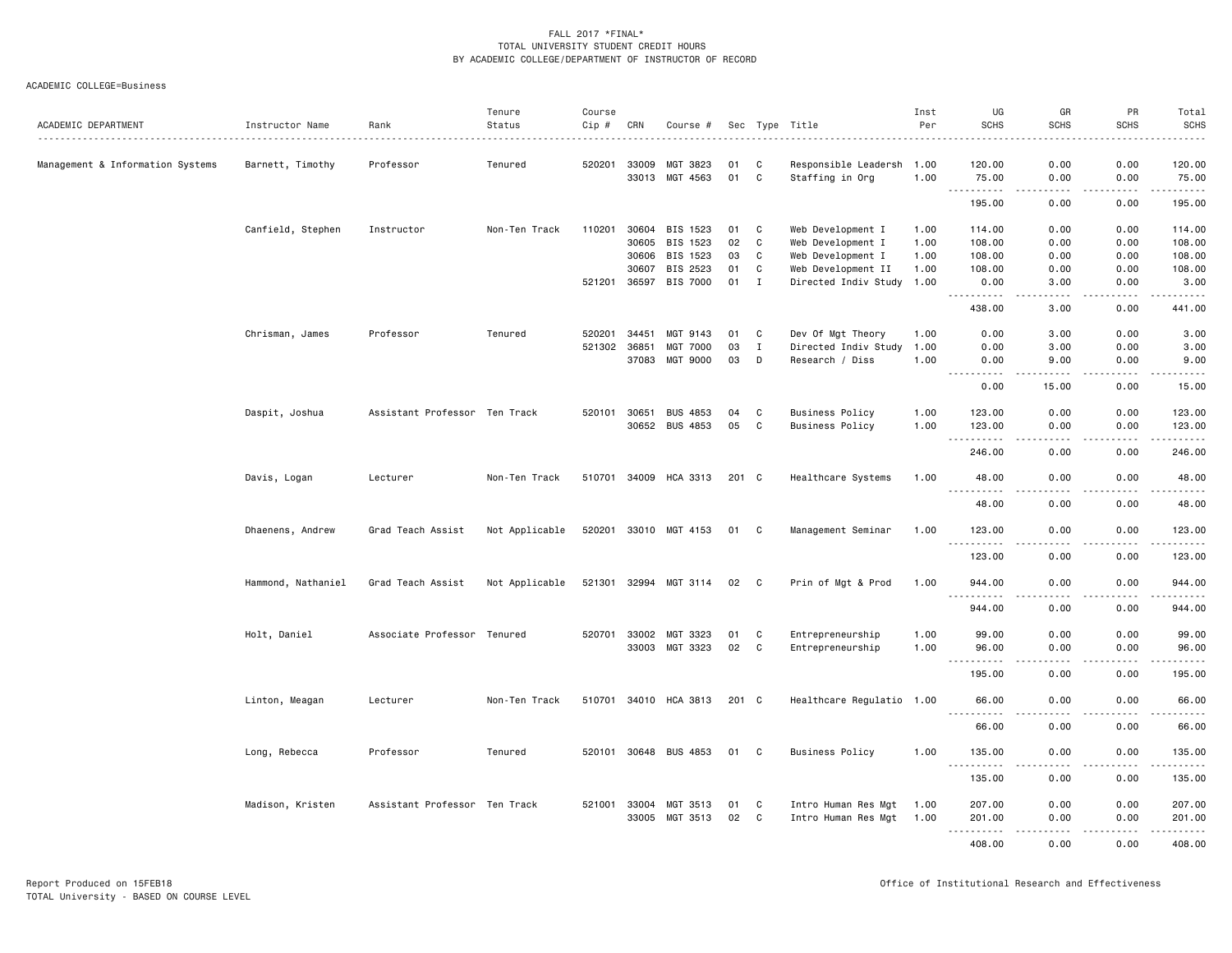ACADEMIC COLLEGE=Business

| ACADEMIC DEPARTMENT              | Instructor Name   | Rank                              | Tenure<br>Status | Course<br>$Cip$ # | CRN          |                       |       |              |                           | Inst<br>Per | UG<br><b>SCHS</b>                                                                                                                                             | GR<br><b>SCHS</b>    | PR<br><b>SCHS</b> | Total<br><b>SCHS</b>                                                                                                                                           |
|----------------------------------|-------------------|-----------------------------------|------------------|-------------------|--------------|-----------------------|-------|--------------|---------------------------|-------------|---------------------------------------------------------------------------------------------------------------------------------------------------------------|----------------------|-------------------|----------------------------------------------------------------------------------------------------------------------------------------------------------------|
|                                  |                   | .                                 |                  |                   |              | Course #              |       |              | Sec Type Title<br>.       |             |                                                                                                                                                               |                      |                   |                                                                                                                                                                |
| Management & Information Systems | Marett, Emily     | Instructor                        | Non-Ten Track    |                   | 520201 32997 | MGT 3213              | 03    | C            | Org Communications        | 1.00        | 189.00                                                                                                                                                        | 0.00                 | 0.00              | 189.00                                                                                                                                                         |
|                                  |                   |                                   |                  |                   | 32999        | MGT 3213              | 05    | C            | Org Communications        | 1.00        | 195.00                                                                                                                                                        | 0.00                 | 0.00              | 195.00                                                                                                                                                         |
|                                  |                   |                                   |                  |                   | 521001 33011 | MGT 4533              | 01    | C            | Advanced Hrm              | 1.00        | 144.00                                                                                                                                                        | 0.00                 | 0.00              | 144.00                                                                                                                                                         |
|                                  |                   |                                   |                  |                   |              |                       |       |              |                           |             | 528.00                                                                                                                                                        | 0.00                 | 0.00              | 528.00                                                                                                                                                         |
|                                  | Marett, Lawrence  | Associate Professor Tenured       |                  | 521201            | 30621        | BIS 8613              | 01    | C            | MIS Administration        | 1.00        | 0.00                                                                                                                                                          | 15.00                | 0.00              | 15.00                                                                                                                                                          |
|                                  |                   |                                   |                  |                   | 34098        | BIS 8613              | 501   | C            | MIS Administration        | 1.00        | 0.00                                                                                                                                                          | 24.00                | 0.00              | 24.00                                                                                                                                                          |
|                                  |                   |                                   |                  |                   |              | 34448 BIS 9013        | 01    | C            | Gen Topics in MIS Re 1.00 |             | 0.00<br>$- - - - -$                                                                                                                                           | 9.00<br>$- - - - -$  | 0.00<br>.         | 9.00<br>.                                                                                                                                                      |
|                                  |                   |                                   |                  |                   |              |                       |       |              |                           |             | 0.00                                                                                                                                                          | 48.00                | 0.00              | 48.00                                                                                                                                                          |
|                                  | McLarty, Benjamin | Assistant Professor Ten Track     |                  |                   |              | 521301 32993 MGT 3114 | 01    | C.           | Prin of Mgt & Prod        | 1.00        | 832.00                                                                                                                                                        | 0.00                 | 0.00              | 832.00                                                                                                                                                         |
|                                  |                   |                                   |                  |                   |              |                       |       |              |                           |             | $\sim$ $\sim$ $\sim$<br>832.00                                                                                                                                | 0.00                 | 0.00              | 832.00                                                                                                                                                         |
|                                  | McNamara, Kelly   | Clinical Assoc Prof Non-Ten Track |                  | 521201            |              | 30600 BIS 1012        | 01    | C            | Intro to Bus Info Sy 1.00 |             | 478.00                                                                                                                                                        | 0.00                 | 0.00              | 478.00                                                                                                                                                         |
|                                  |                   |                                   |                  |                   | 30601        | BIS 1012              | 02    | C            | Intro to Bus Info Sy 1.00 |             | 84.00                                                                                                                                                         | 0.00                 | 0.00              | 84.00                                                                                                                                                          |
|                                  |                   |                                   |                  |                   | 30602        | BIS 1012              | 03    | C            | Intro to Bus Info Sy 1.00 |             | 82.00                                                                                                                                                         | 0.00                 | 0.00              | 82.00                                                                                                                                                          |
|                                  |                   |                                   |                  |                   |              | 30611 BIS 3753        | 01    | C            | Business Database Sy 1.00 |             | 81.00                                                                                                                                                         | 0.00                 | 0.00              | 81.00                                                                                                                                                          |
|                                  |                   |                                   |                  |                   |              | 37104 BIS 4000        | 03    | $\mathbf I$  | Directed Indiv Study 1.00 |             | 3.00                                                                                                                                                          | 0.00                 | 0.00              | 3.00                                                                                                                                                           |
|                                  |                   |                                   |                  |                   |              |                       |       |              |                           |             | .<br>728.00                                                                                                                                                   | .<br>0.00            | .<br>0.00         | .<br>728.00                                                                                                                                                    |
|                                  | McNeil, Stacey    | Clinical Assist Pro Non-Ten Track |                  | 520701            | 34034        | MGT 3323              | 201 C |              | Entrepreneurship          | 1.00        | 51.00                                                                                                                                                         | 0.00                 | 0.00              | 51.00                                                                                                                                                          |
|                                  |                   |                                   |                  | 521003            | 34036        | MGT 3813              | 201   | $\mathbf{C}$ | Organizational Behav      | 1.00        | 18.00                                                                                                                                                         | 0.00                 | 0.00              | 18.00                                                                                                                                                          |
|                                  |                   |                                   |                  |                   |              | 521301 34032 MGT 3114 | 201 C |              | Prin of Mgt & Prod        | 1.00        | 112.00                                                                                                                                                        | 0.00                 | 0.00              | 112.00                                                                                                                                                         |
|                                  |                   |                                   |                  |                   |              |                       |       |              |                           |             | $\sim$ $\sim$ $\sim$<br>.<br>181.00                                                                                                                           | .<br>0.00            | .<br>0.00         | $- - - - - -$<br>181.00                                                                                                                                        |
|                                  | Otondo, Robert    | Associate Professor Tenured       |                  |                   | 521201 30620 | BIS 8513              | 01    | C.           | Bus Telecommunicatio 1.00 |             | 0.00                                                                                                                                                          | 12.00                | 0.00              | 12.00                                                                                                                                                          |
|                                  |                   |                                   |                  |                   | 34097        | BIS 8513              | 501   | C            | Bus Telecommunicatio 1.00 |             | 0.00                                                                                                                                                          | 21.00                | 0.00              | 21.00                                                                                                                                                          |
|                                  |                   |                                   |                  | 521299            | 30613        | BIS 4533              | 01    | C            | Decision Support Sys 1.00 |             | 72.00                                                                                                                                                         | 0.00                 | 0.00              | 72.00                                                                                                                                                          |
|                                  |                   |                                   |                  |                   |              | 30617 BIS 6533        | 01    | C            | Decision Support Sys 1.00 |             | 0.00                                                                                                                                                          | 9.00                 | 0.00              | 9.00                                                                                                                                                           |
|                                  |                   |                                   |                  |                   |              |                       |       |              |                           |             | $\frac{1}{2} \left( \frac{1}{2} \right) \left( \frac{1}{2} \right) \left( \frac{1}{2} \right) \left( \frac{1}{2} \right) \left( \frac{1}{2} \right)$<br>72.00 | .<br>42.00           | .<br>0.00         | $\frac{1}{2} \left( \frac{1}{2} \right) \left( \frac{1}{2} \right) \left( \frac{1}{2} \right) \left( \frac{1}{2} \right) \left( \frac{1}{2} \right)$<br>114.00 |
|                                  | Pearson, Allison  | Non-Faculty                       | Tenured          |                   |              | 521302 37050 MGT 9000 | 02    | D            | Research / Diss           | 1.00        | 0.00<br>.                                                                                                                                                     | 9.00<br>.            | 0.00<br>.         | 9.00<br>.                                                                                                                                                      |
|                                  |                   |                                   |                  |                   |              |                       |       |              |                           |             | 0.00                                                                                                                                                          | 9.00                 | 0.00              | 9.00                                                                                                                                                           |
|                                  | Pearson, Rodney   | Professor                         | Tenured          | 521003            | 36459        | FYE 1001              | F32 C |              | First Year Experienc 0.50 |             | 10.00                                                                                                                                                         | 0.00                 | 0.00              | 10.00                                                                                                                                                          |
|                                  |                   |                                   |                  |                   |              | 36477 FYE 1101        | F01 C |              | Freshman Success Str 1.00 |             | 136.00                                                                                                                                                        | 0.00                 | 0.00              | 136.00                                                                                                                                                         |
|                                  |                   |                                   |                  |                   | 521201 30610 | BIS 3523              | 01    | C            | Advanced Languages        | 1.00        | 75.00                                                                                                                                                         | 0.00                 | 0.00              | 75.00                                                                                                                                                          |
|                                  |                   |                                   |                  |                   | 30612        | BIS 4523              | 01    | C            | Business Programming      | 1.00        | 42.00                                                                                                                                                         | 0.00                 | 0.00              | 42.00                                                                                                                                                          |
|                                  |                   |                                   |                  |                   |              | 30616 BIS 6523        | 01    | C            | Business Programming 1.00 |             | 0.00                                                                                                                                                          | 6.00                 | 0.00              | 6.00                                                                                                                                                           |
|                                  |                   |                                   |                  |                   |              | 34094 BIS 6523        | 501 C |              | Business Programming 1.00 |             | 0.00<br>$- - - - -$                                                                                                                                           | 21.00<br>$- - - - -$ | 0.00<br>.         | 21.00<br>$- - - - - -$                                                                                                                                         |
|                                  |                   |                                   |                  |                   |              |                       |       |              |                           |             | 263.00                                                                                                                                                        | 27.00                | 0.00              | 290.00                                                                                                                                                         |
|                                  | Randle, Vikki     | Associate Professor Tenured       |                  | 520101            | 33927        | <b>BUS 4853</b>       | 201 C |              | <b>Business Policy</b>    | 1.00        | 36.00                                                                                                                                                         | 0.00                 | 0.00              | 36.00                                                                                                                                                          |
|                                  |                   |                                   |                  |                   | 520201 34760 | MGT 4153              | 201 C |              | Management Seminar        | 1.00        | 3.00                                                                                                                                                          | 0.00                 | 0.00              | 3.00                                                                                                                                                           |
|                                  |                   |                                   |                  | 521001            | 34035        | MGT 3513              | 201   | $\mathbf{C}$ | Intro Human Res Mgt       | 1.00        | 51.00                                                                                                                                                         | 0.00                 | 0.00              | 51.00                                                                                                                                                          |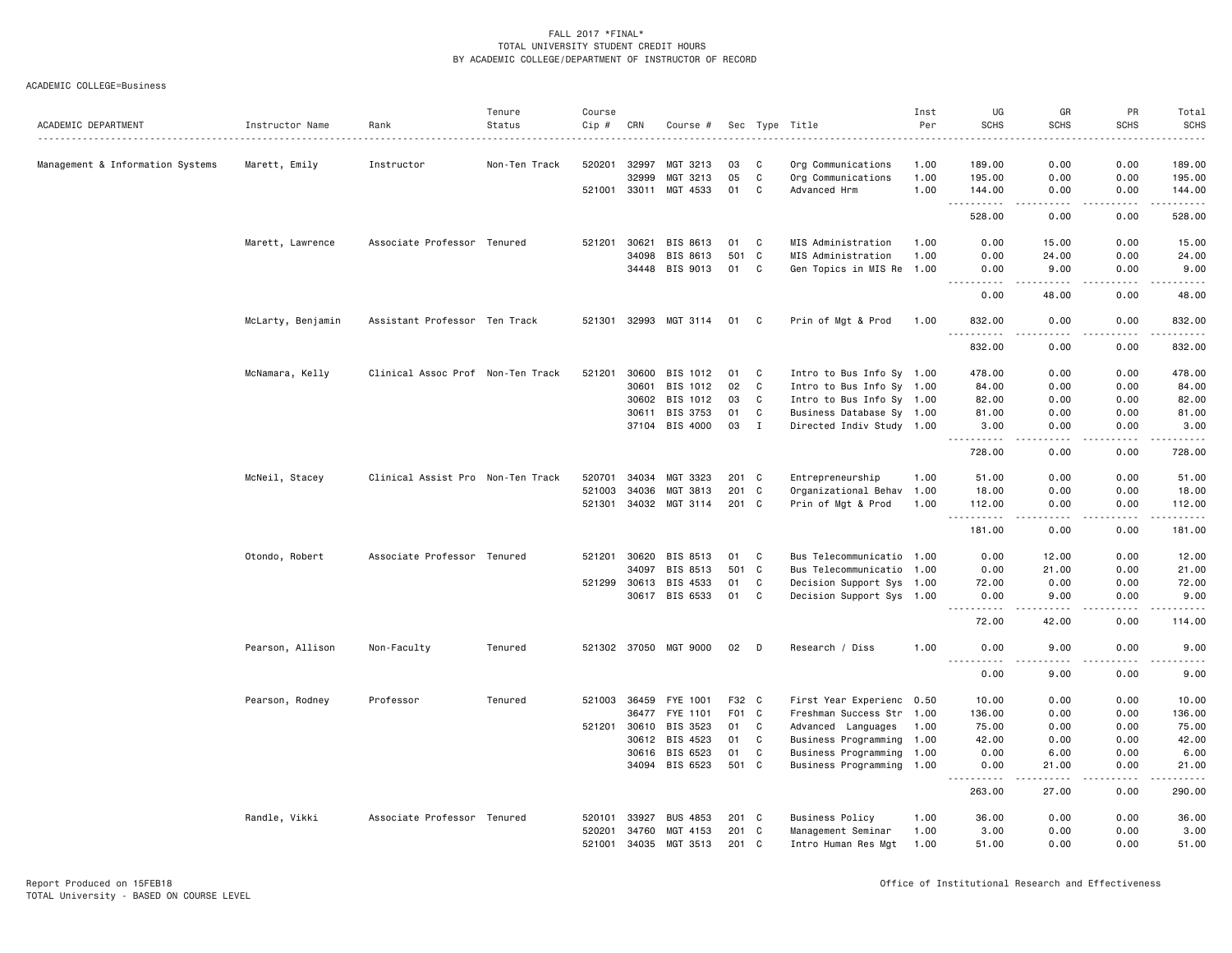## ACADEMIC COLLEGE=Business

| ACADEMIC DEPARTMENT              | Instructor Name    | Rank                              | Tenure<br>Status | Course<br>Cip # | CRN            | Course #              |             |              | Sec Type Title                                         | Inst<br>Per | UG<br><b>SCHS</b>                                                                                                                                             | GR<br><b>SCHS</b>            | PR<br><b>SCHS</b> | Total<br><b>SCHS</b>                         |
|----------------------------------|--------------------|-----------------------------------|------------------|-----------------|----------------|-----------------------|-------------|--------------|--------------------------------------------------------|-------------|---------------------------------------------------------------------------------------------------------------------------------------------------------------|------------------------------|-------------------|----------------------------------------------|
|                                  |                    |                                   |                  |                 |                |                       |             |              |                                                        |             |                                                                                                                                                               |                              |                   |                                              |
|                                  |                    |                                   |                  |                 |                |                       |             |              |                                                        |             | 90.00                                                                                                                                                         | 0.00                         | 0.00              | 90.00                                        |
| Management & Information Systems | Richardson, Jimmy  | Lecturer                          | Non-Ten Track    |                 |                | 521003 33008 MGT 3813 | 01          | C            | Organizational Behav 1.00                              |             | 189.00                                                                                                                                                        | 0.00                         | 0.00              | 189.00                                       |
|                                  |                    |                                   |                  |                 |                |                       |             |              |                                                        |             | 189.00                                                                                                                                                        | 0.00                         | 0.00              | 189.00                                       |
|                                  | Roberts, Renata    | Non-Faculty                       | Not Applicable   | 520201          | 32996          | MGT 3213              | 02          | C            | Org Communications                                     | 1.00        | 150.00                                                                                                                                                        | 0.00                         | 0.00              | 150.00                                       |
|                                  |                    |                                   |                  |                 | 33001          | MGT 3213              | 07          | C            | Org Communications                                     | 1.00        | 147.00<br>$\sim$ $\sim$ $\sim$<br>.                                                                                                                           | 0.00<br>.                    | 0.00<br>.         | 147.00<br>$\sim$ $\sim$ $\sim$ $\sim$ $\sim$ |
|                                  |                    |                                   |                  |                 |                |                       |             |              |                                                        |             | 297.00                                                                                                                                                        | 0.00                         | 0.00              | 297.00                                       |
|                                  | Shin, Seungjae     | Professor                         | Tenured          | 520301          | 34761          | ACC 3053              | 201 C       |              | Acct Systems II                                        | 1.00        | 30.00                                                                                                                                                         | 0.00                         | 0.00              | 30.00                                        |
|                                  |                    |                                   |                  |                 | 521201 33925   | BIS 3233              | 201 C       |              | Management Informati 1.00                              |             | 87.00<br>.<br>$\sim$ $\sim$ $\sim$                                                                                                                            | 0.00<br>$\sim$ $\sim$ $\sim$ | 0.00<br>.         | 87.00<br>.                                   |
|                                  |                    |                                   |                  |                 |                |                       |             |              |                                                        |             | 117.00                                                                                                                                                        | 0.00                         | 0.00              | 117.00                                       |
|                                  | Singh, Kulraj      | Assistant Professor Ten Track     |                  |                 |                | 520101 30650 BUS 4853 | 03          | C            | <b>Business Policy</b>                                 | 1.00        | 63.00<br>.                                                                                                                                                    | 0.00<br>.                    | 0.00              | 63.00<br>$\frac{1}{2}$                       |
|                                  |                    |                                   |                  |                 |                |                       |             |              |                                                        |             | 63.00                                                                                                                                                         | 0.00                         | 0.00              | 63.00                                        |
|                                  | Soleimanof, Sohrab | Assistant Professor Non-Ten Track |                  |                 |                | 520101 30649 BUS 4853 | 02          | C            | <b>Business Policy</b>                                 | 1.00        | 120.00                                                                                                                                                        | 0.00                         | 0.00              | 120.00                                       |
|                                  |                    |                                   |                  |                 |                |                       |             |              |                                                        |             | $\sim$ $\sim$ .<br>120.00                                                                                                                                     | 0.00                         | 0.00              | 120.00                                       |
|                                  | Spencer, Barbara   | Lecturer                          | Non-Ten Track    |                 |                | 520201 34334 MGT 8123 | 501 C       |              | Strategic Bus Consul 1.00                              |             | 0.00<br><u>.</u>                                                                                                                                              | 81.00                        | 0.00              | 81.00<br>.                                   |
|                                  |                    |                                   |                  |                 |                |                       |             |              |                                                        |             | 0.00                                                                                                                                                          | 81.00                        | 0.00              | 81.00                                        |
|                                  | Su, Youyi          | Grad Teach Assist                 | Not Applicable   |                 |                | 520101 34449 BUS 4853 | 06          | C.           | Business Policy-SI                                     | 1.00        | 81.00                                                                                                                                                         | 0.00                         | 0.00              | 81.00                                        |
|                                  |                    |                                   |                  |                 |                |                       |             |              |                                                        |             | 81.00                                                                                                                                                         | 0.00                         | 0.00              | 81.00                                        |
|                                  | Taylor, Jacqueline | Lecturer                          | Non-Ten Track    | 090101          | 36596          | CO 3293               | 201 C       |              | Corporate Comm                                         | 1.00        | 9.00                                                                                                                                                          | 0.00                         | 0.00              | 9.00                                         |
|                                  |                    |                                   |                  |                 | 520201 34033   | MGT 3213              | 201 C       |              | Org Communications                                     | 1.00        | 39.00<br>$  -$<br>.                                                                                                                                           | 0.00<br>. <u>. .</u>         | 0.00<br>.         | 39.00<br>.                                   |
|                                  |                    |                                   |                  |                 |                |                       |             |              |                                                        |             | 48.00                                                                                                                                                         | 0.00                         | 0.00              | 48.00                                        |
|                                  | Templeton, Gary    | Associate Professor Tenured       |                  | 521201          | 30615          | BIS 4763              | 01          | C            | BIS Senior Seminar                                     | 1.00        | 48.00                                                                                                                                                         | 0.00                         | 0.00              | 48.00                                        |
|                                  |                    |                                   |                  |                 | 30618          | BIS 8113              | 01          | C            | Mgt Info Tech & Sys                                    | 1.00        | 0.00                                                                                                                                                          | 87.00                        | 0.00              | 87.00                                        |
|                                  |                    |                                   |                  |                 | 34095<br>36399 | BIS 8113<br>BIS 4000  | 501 C<br>01 | $\mathbf{I}$ | Mgt Info Tech & Sys                                    | 1.00        | 0.00<br>3.00                                                                                                                                                  | 78.00<br>0.00                | 0.00<br>0.00      | 78.00<br>3.00                                |
|                                  |                    |                                   |                  |                 | 36411          | BIS 4000              | 02          | $\mathbf{I}$ | Directed Indiv Study 1.00<br>Directed Indiv Study 1.00 |             | 3.00                                                                                                                                                          | 0.00                         | 0.00              | 3.00                                         |
|                                  |                    |                                   |                  |                 |                |                       |             |              |                                                        |             | $\frac{1}{2} \left( \frac{1}{2} \right) \left( \frac{1}{2} \right) \left( \frac{1}{2} \right) \left( \frac{1}{2} \right) \left( \frac{1}{2} \right)$<br>54.00 | .<br>165.00                  | .<br>0.00         | .<br>219.00                                  |
|                                  | Templeton, Laura   | Associate Professor Tenured       |                  | 520201          | 33012          | MGT 4543              | 01          | C            | Compensation Mgt                                       | 1.00        | 117.00                                                                                                                                                        | 0.00                         | 0.00              | 117.00                                       |
|                                  |                    |                                   |                  | 521001          | 33006          | MGT 3513              | 03          | C            | Intro Human Res Mgt                                    | 1.00        | 210.00                                                                                                                                                        | 0.00                         | 0.00              | 210.00                                       |
|                                  |                    |                                   |                  |                 | 521302 36850   | MGT 7000              | 02          | $\mathbf{I}$ | Directed Indiv Study 1.00                              |             | 0.00<br>.                                                                                                                                                     | 3.00<br>$- - -$              | 0.00<br>.         | 3.00<br>.                                    |
|                                  |                    |                                   |                  |                 |                |                       |             |              |                                                        |             | 327.00                                                                                                                                                        | 3.00                         | 0.00              | 330.00                                       |
|                                  | Vardaman, James    | Associate Professor Tenured       |                  |                 | 520201 34333   | MGT 8113              | 501 C       |              | Leadership Skills                                      | 1.00        | 0.00                                                                                                                                                          | 69.00                        | 0.00              | 69.00                                        |
|                                  |                    |                                   |                  |                 | 34452          | MGT 9613              | 01          | C            | Org Theory & Prac                                      | 1.00        | 0.00                                                                                                                                                          | 6.00                         | 0.00              | 6.00                                         |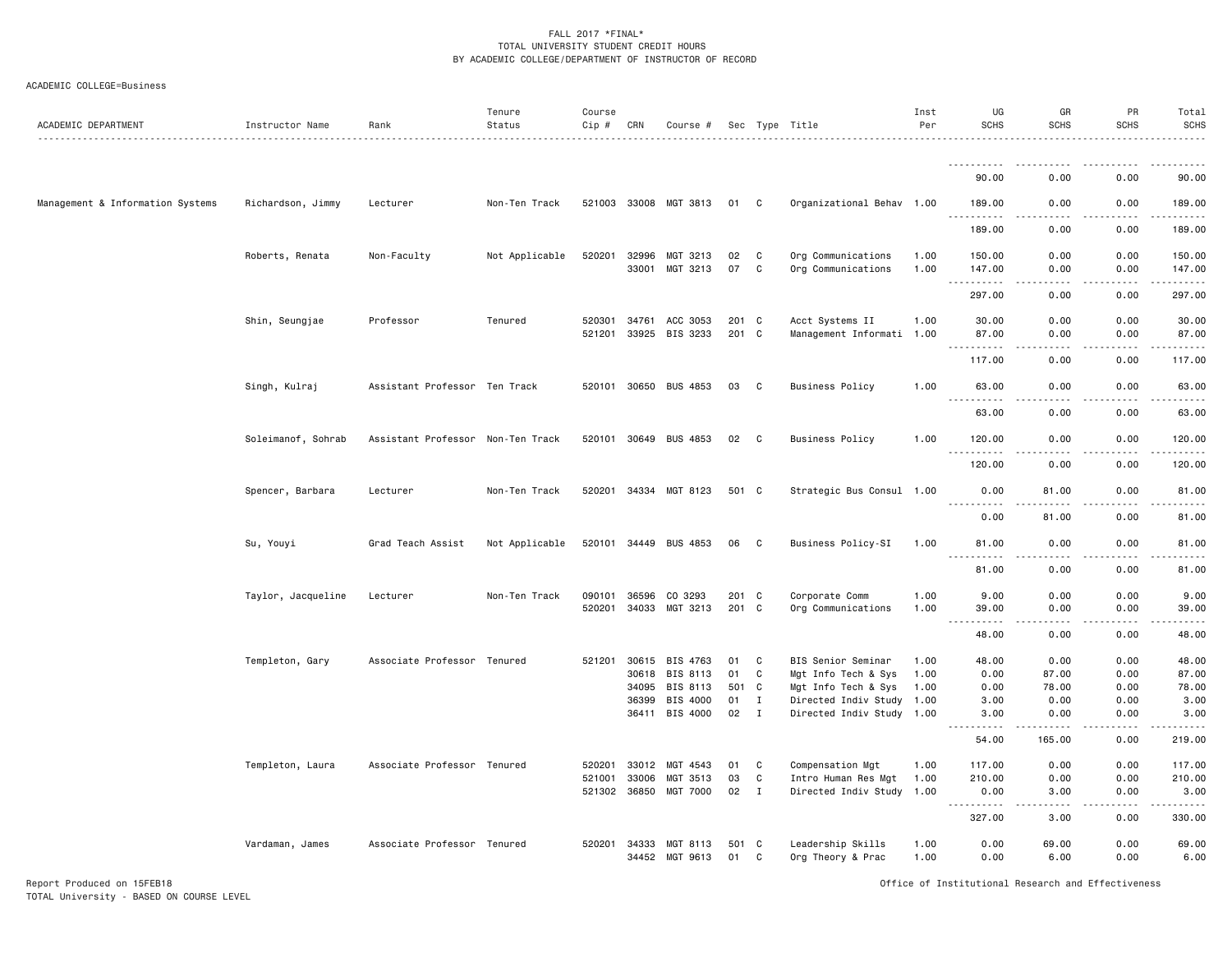ACADEMIC COLLEGE=Business

| ACADEMIC DEPARTMENT                    | Instructor Name    | Rank                        | Tenure<br>Status | Course<br>Cip # | CRN   | Course #                   |       |   | Sec Type Title     | Inst<br>Per | UG<br><b>SCHS</b>  | GR<br><b>SCHS</b> | <b>PR</b><br>SCHS | Total<br><b>SCHS</b> |
|----------------------------------------|--------------------|-----------------------------|------------------|-----------------|-------|----------------------------|-------|---|--------------------|-------------|--------------------|-------------------|-------------------|----------------------|
| Management & Information Systems       | Vardaman, James    | Associate Professor Tenured |                  | 521302 36241    |       | MGT 9000                   | 01 D  |   | Research / Diss    | 1.00        | 0.00<br>---------- | 13.00             | 0.00<br>.         | 13.00<br>.           |
|                                        |                    |                             |                  |                 |       |                            |       |   |                    |             | 0.00               | 88.00             | 0.00              | 88.00                |
|                                        | Vedadi, Ali        | Grad Teach Assist           | Not Applicable   |                 |       | 521201 30614 BIS 4753 01 C |       |   | Struc Sys Analysis | 1.00        | 63.00              | 0.00              | 0.00              | 63.00                |
|                                        |                    |                             |                  |                 |       |                            |       |   |                    |             | 63.00              | 0.00              | 0.00              | 63.00                |
|                                        | Warkentin, Merrill | Professor                   | Tenured          | 521201          | 30619 | BIS 8213                   | 01 C  |   | Adv Sys Anal & Des | 1.00        | 0.00               | 15.00             | 0.00              | 15.00                |
|                                        |                    |                             |                  |                 | 34096 | BIS 8213                   | 501 C |   | Adv Sys Anal & Des | 1.00        | 0.00               | 21.00             | 0.00              | 21.00                |
|                                        |                    |                             |                  |                 | 36306 | BIS 9000                   | 01    | D | Research / Diss    | 1.00        | 0.00               | 18.00             | 0.00              | 18.00                |
|                                        |                    |                             |                  |                 |       |                            |       |   |                    |             | ------<br>0.00     | -----<br>54.00    | -----<br>0.00     | 54.00                |
| ====================================== |                    |                             |                  |                 |       |                            |       |   |                    |             | ==========         | ==========        | -----------       | ==========           |
| Management & Information Systems       |                    |                             |                  |                 |       |                            |       |   |                    |             | 6851.00            | 535.00            | 0.00              | 7386.00              |

=================================== ========== ========== ========== ==========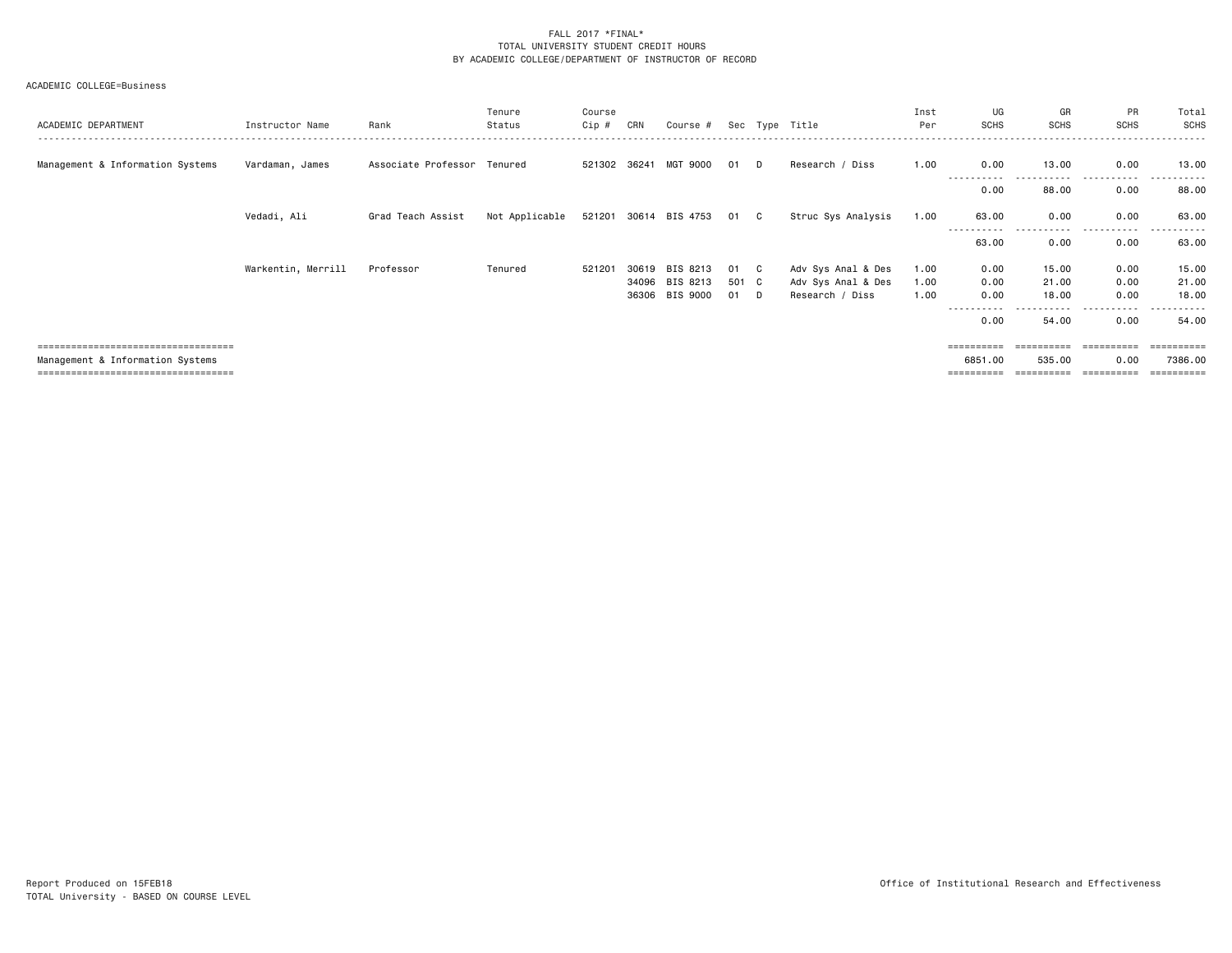ACADEMIC COLLEGE=Business

| ACADEMIC DEPARTMENT                             | Instructor Name     | Rank                          | Tenure<br>Status | Course<br>Cip # | CRN          | Course #              |       |             | Sec Type Title            | Inst<br>Per | UG<br><b>SCHS</b>                   | GR<br><b>SCHS</b>                                                                                                                                             | PR<br><b>SCHS</b> | Total<br><b>SCHS</b>                                                                                                                                                                      |
|-------------------------------------------------|---------------------|-------------------------------|------------------|-----------------|--------------|-----------------------|-------|-------------|---------------------------|-------------|-------------------------------------|---------------------------------------------------------------------------------------------------------------------------------------------------------------|-------------------|-------------------------------------------------------------------------------------------------------------------------------------------------------------------------------------------|
|                                                 |                     |                               |                  |                 |              |                       |       |             |                           |             |                                     |                                                                                                                                                               |                   |                                                                                                                                                                                           |
| Marketing, Quantitative Analysis & Adams, Frank |                     | Assistant Professor Ten Track |                  | 520209          | 33028        | MKT 4033              | 01    | C           | International Transp 1.00 |             | 132.00                              | 0.00                                                                                                                                                          | 0.00              | 132.00                                                                                                                                                                                    |
|                                                 |                     |                               |                  |                 | 521401 33041 | MKT 4813              | 02    | C.          | Marketing-Mgt             | 1.00        | 51.00                               | 0.00                                                                                                                                                          | 0.00              | 51.00                                                                                                                                                                                     |
|                                                 |                     |                               |                  |                 |              |                       |       |             |                           |             | $  -$<br>.<br>183.00                | .<br>0.00                                                                                                                                                     | -----<br>0.00     | $\frac{1}{2} \left( \frac{1}{2} \right) \left( \frac{1}{2} \right) \left( \frac{1}{2} \right) \left( \frac{1}{2} \right) \left( \frac{1}{2} \right) \left( \frac{1}{2} \right)$<br>183.00 |
|                                                 | Adkerson, Jeffrey   | Non-Faculty                   | Not Applicable   | 310302          | 33018        | MKT 2211              | 01    | - S         | PGM Level I Seminar       | 1.00        | 24.00                               | 0.00                                                                                                                                                          | 0.00              | 24.00                                                                                                                                                                                     |
|                                                 |                     |                               |                  |                 | 33019        | MKT 2231              | 01    | L.          | Golf Professional De      | 1.00        | 29.00                               | 0.00                                                                                                                                                          | 0.00              | 29.00                                                                                                                                                                                     |
|                                                 |                     |                               |                  |                 | 33020        | MKT 2251              | 01    | L.          | Golf Professional De      | 1.00        | 21.00                               | 0.00                                                                                                                                                          | 0.00              | 21.00                                                                                                                                                                                     |
|                                                 |                     |                               |                  | 521401          | 37188        | MKT 4000              | 01    | $\mathbf I$ | Directed Indiv Study 1.00 |             | 2.00                                | 0.00                                                                                                                                                          | 0.00              | 2.00                                                                                                                                                                                      |
|                                                 |                     |                               |                  | 521801          | 33034        | MKT 4233              | 01    | C           | Golf Operations Man 1.00  |             | 60.00                               | 0.00                                                                                                                                                          | 0.00              | 60.00                                                                                                                                                                                     |
|                                                 |                     |                               |                  |                 |              |                       |       |             |                           |             | .<br>$  -$<br>136.00                | $\sim$ $\sim$ $\sim$ $\sim$<br>0.00                                                                                                                           | 0.00              | 136.00                                                                                                                                                                                    |
|                                                 | Barney, Christian   | Grad Teach Assist             | Not Applicable   | 521401          | 33036        | MKT 4413              | 02    | C           | Consumer Behavior         | 1.00        | 207.00                              | 0.00                                                                                                                                                          | 0.00              | 207.00                                                                                                                                                                                    |
|                                                 |                     |                               |                  |                 |              |                       |       |             |                           |             | $  -$<br>.<br>207.00                | 0.00                                                                                                                                                          | 0.00              | وعاعاته عاملات<br>207.00                                                                                                                                                                  |
|                                                 | Breazeale, Michael  | Assistant Professor Ten Track |                  | 521401          | 33029        | MKT 4113              | 01    | C           | Personal Selling          | 1.00        | 213.00                              | 0.00                                                                                                                                                          | 0.00              | 213.00                                                                                                                                                                                    |
|                                                 |                     |                               |                  |                 | 35000        | MKT 4423              | 01    | C           | Strategic Brand Mana 1.00 |             | 219.00                              | 0.00                                                                                                                                                          | 0.00              | 219.00                                                                                                                                                                                    |
|                                                 |                     |                               |                  |                 | 35001        | MKT 6423              | 01    | C           | Strategic Brand Mana 1.00 |             | 0.00                                | 12.00                                                                                                                                                         | 0.00              | 12.00                                                                                                                                                                                     |
|                                                 |                     |                               |                  |                 |              |                       |       |             |                           |             | .<br>432.00                         | 12.00                                                                                                                                                         | 0.00              | 444.00                                                                                                                                                                                    |
|                                                 | Brown, Haley-Lavell | Instructor                    | Non-Ten Track    |                 | 220205 30629 | BL 4243               | 01    | C           | Entrepreneur Law          | 1.00        | 36.00                               | 0.00                                                                                                                                                          | 0.00              | 36.00                                                                                                                                                                                     |
|                                                 |                     |                               |                  |                 | 30632        | BL 6243               | 01    | C           | Entrepreneur Law          | 1.00        | 0.00                                | 33.00                                                                                                                                                         | 0.00              | 33.00                                                                                                                                                                                     |
|                                                 |                     |                               |                  | 220207          | 30630        | BL 4263               | 01    | C           | Environmental Law         | 1.00        | 81.00                               | 0.00                                                                                                                                                          | 0.00              | 81.00                                                                                                                                                                                     |
|                                                 |                     |                               |                  | 220209          | 30631        | BL 4273               | 01    | C           | Int Bus Law               | 1.00        | 90.00                               | 0.00                                                                                                                                                          | 0.00              | 90.00                                                                                                                                                                                     |
|                                                 |                     |                               |                  | 229999          | 30633        | BL 6263               | 01    | C           | Environmental Law         | 1.00        | 0.00                                | 18.00                                                                                                                                                         | 0.00              | 18.00                                                                                                                                                                                     |
|                                                 |                     |                               |                  |                 | 30634        | BL 6273               | 01    | C           | Int Bus Law               | 1.00        | 0.00                                | 3.00                                                                                                                                                          | 0.00              | 3.00                                                                                                                                                                                      |
|                                                 |                     |                               |                  |                 |              |                       |       |             |                           |             | .<br>$\sim$ $\sim$ $\sim$<br>207.00 | $\frac{1}{2} \left( \frac{1}{2} \right) \left( \frac{1}{2} \right) \left( \frac{1}{2} \right) \left( \frac{1}{2} \right) \left( \frac{1}{2} \right)$<br>54.00 | .<br>0.00         | .<br>261.00                                                                                                                                                                               |
|                                                 | Collier, Joel       | Professor                     | Tenured          | 521401          | 33044        | MKT 8153              | 01    | C           | Strategic Marketing       | 1.00        | 0.00                                | 78.00                                                                                                                                                         | 0.00              | 78.00                                                                                                                                                                                     |
|                                                 |                     |                               |                  |                 | 34336        | MKT 8153              | 521   | C           | Strategic Marketing       | 1.00        | 0.00                                | 93.00                                                                                                                                                         | 0.00              | 93.00                                                                                                                                                                                     |
|                                                 |                     |                               |                  |                 |              | 36018 MKT 9000        | 01    | D           | Research / Diss           | 1.00        | 0.00                                | 19,00                                                                                                                                                         | 0.00              | 19.00                                                                                                                                                                                     |
|                                                 |                     |                               |                  |                 |              |                       |       |             |                           |             | .<br>.<br>0.00                      | .<br>190.00                                                                                                                                                   | -----<br>0.00     | .<br>190.00                                                                                                                                                                               |
|                                                 | Cook, Cecelia       | Assistant Professor Ten Track |                  | 220205          | 30623        | BL 2413               | 01    | C           | Legal Envt Bus            | 1.00        | 588.00                              | 0.00                                                                                                                                                          | 0.00              | 588.00                                                                                                                                                                                    |
|                                                 |                     |                               |                  |                 | 30624        | BL 2413               | 02    | C           | Legal Envt Bus            | 1.00        | 591.00                              | 0.00                                                                                                                                                          | 0.00              | 591.00                                                                                                                                                                                    |
|                                                 |                     |                               |                  |                 | 30627        | BL 3223               | 01    | C           | Law Of Comm Trans         | 1.00        | 162.00                              | 0.00                                                                                                                                                          | 0.00              | 162.00                                                                                                                                                                                    |
|                                                 |                     |                               |                  |                 | 30628        | BL 3223               | 02    | C           | Law Of Comm Trans         | 1.00        | 90.00                               | 0.00                                                                                                                                                          | 0.00              | 90.00                                                                                                                                                                                     |
|                                                 |                     |                               |                  |                 |              |                       |       |             |                           |             | <u>.</u><br>1431.00                 | د د د د<br>0.00                                                                                                                                               | <b>.</b><br>0.00  | .<br>1431.00                                                                                                                                                                              |
|                                                 | Dunlap, Kali        | Non-Faculty                   | Not Applicable   |                 |              | 240102 34304 IDS 4111 | 502 C |             | Professional Seminar 1.00 |             | 21.00                               | 0.00                                                                                                                                                          | 0.00              | 21.00                                                                                                                                                                                     |
|                                                 |                     |                               |                  |                 |              |                       |       |             |                           |             | .<br>21.00                          | $- - - -$<br>0.00                                                                                                                                             | .<br>0.00         | .<br>21.00                                                                                                                                                                                |
|                                                 | Farmer, Robert      | Assistant Professor Ten Track |                  |                 | 521402 33038 | MKT 4533              | 01    | C           | Marketing Research        | 1.00        | 129.00                              | 0.00                                                                                                                                                          | 0.00              | 129.00                                                                                                                                                                                    |
|                                                 |                     |                               |                  |                 | 33039        | MKT 4533              | 02    | C.          | Marketing Research        | 1.00        | 120.00                              | 0.00                                                                                                                                                          | 0.00              | 120.00                                                                                                                                                                                    |
|                                                 |                     |                               |                  |                 |              |                       |       |             |                           |             | .<br>249.00                         | .<br>0.00                                                                                                                                                     | .<br>0.00         | .<br>249.00                                                                                                                                                                               |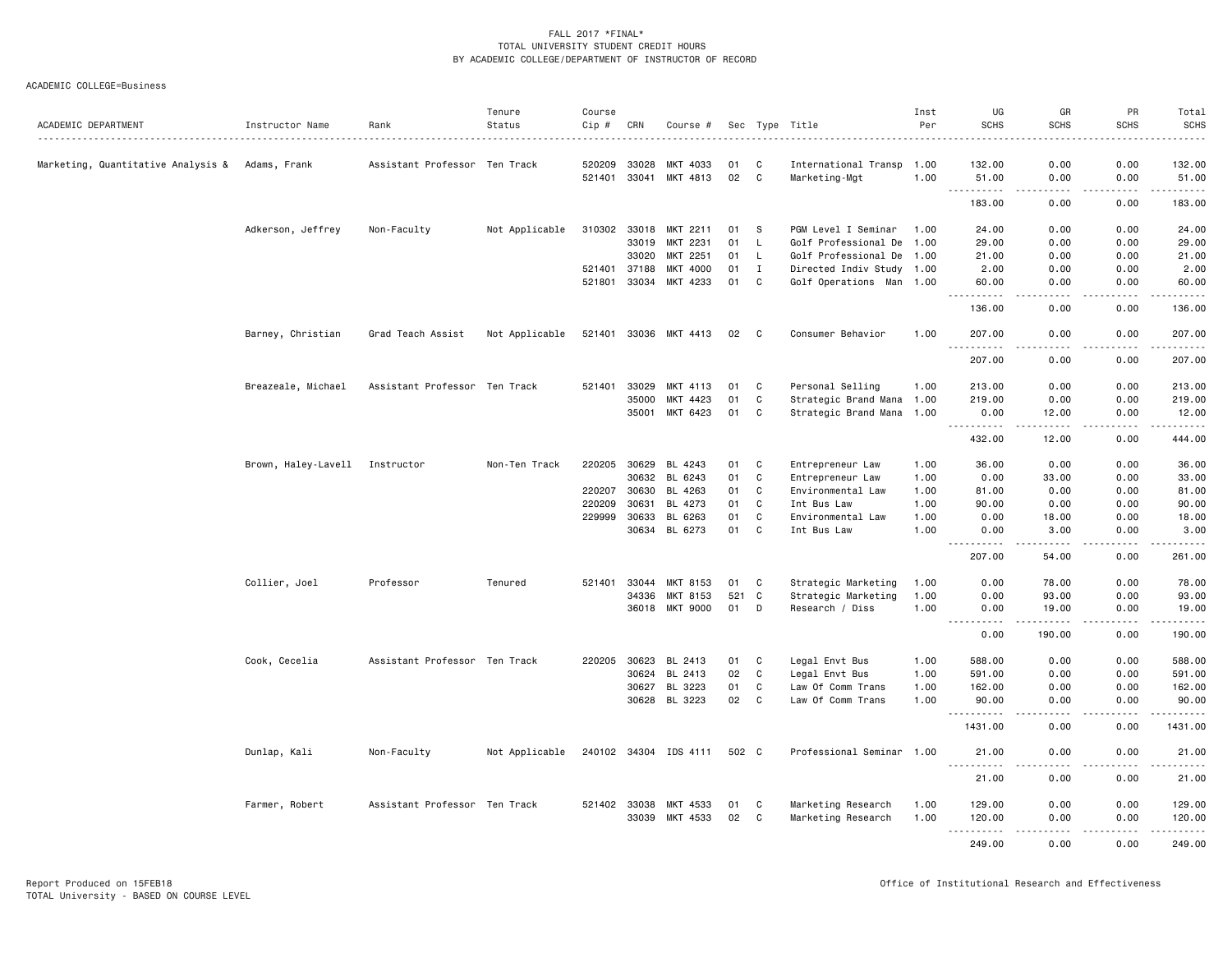ACADEMIC COLLEGE=Business

| ACADEMIC DEPARTMENT                                | Instructor Name     | Rank                          | Tenure<br>Status | Course<br>Cip # | CRN                   | Course #                          |          |                             | Sec Type Title                                         | Inst<br>Per | UG<br><b>SCHS</b>                                                                                                                                                                     | GR<br><b>SCHS</b>            | PR<br><b>SCHS</b> | Total<br><b>SCHS</b>                 |
|----------------------------------------------------|---------------------|-------------------------------|------------------|-----------------|-----------------------|-----------------------------------|----------|-----------------------------|--------------------------------------------------------|-------------|---------------------------------------------------------------------------------------------------------------------------------------------------------------------------------------|------------------------------|-------------------|--------------------------------------|
| Marketing, Quantitative Analysis & France, Stephen |                     | Assistant Professor Ten Track |                  |                 | 521302 30644          | BQA 3123                          | 05       | C                           | Bus Stat Methods II                                    | 1.00        | 177.00                                                                                                                                                                                | 0.00                         | 0.00              | 177.00                               |
|                                                    |                     |                               |                  |                 | 30646                 | BQA 9333                          | 01       | C                           |                                                        |             | 0.00                                                                                                                                                                                  | 24.00                        | 0.00              | 24.00                                |
|                                                    |                     |                               |                  |                 | 36783                 | BQA 4000                          | 01       | I                           | Stat Methods for Bus 1.00<br>Directed Indiv Study 1.00 |             | 3.00                                                                                                                                                                                  | 0.00                         | 0.00              | 3.00                                 |
|                                                    |                     |                               |                  |                 |                       | BQA 7000                          | 01       | I                           |                                                        |             |                                                                                                                                                                                       |                              |                   |                                      |
|                                                    |                     |                               |                  |                 | 36835<br>36836        | BQA 7000                          | 02       | $\mathbf{I}$                | Directed Indiv Study 1.00<br>Directed Indiv Study 1.00 |             | 0.00<br>0.00                                                                                                                                                                          | 3.00<br>3.00                 | 0.00<br>0.00      | 3.00<br>3.00                         |
|                                                    |                     |                               |                  |                 |                       | BQA 7000                          |          |                             |                                                        |             |                                                                                                                                                                                       |                              |                   |                                      |
|                                                    |                     |                               |                  |                 | 36838                 |                                   | 03       | $\mathbf{I}$                | Directed Indiv Study 1.00                              |             | 0.00                                                                                                                                                                                  | 3.00                         | 0.00              | 3.00                                 |
|                                                    |                     |                               |                  |                 | 36839                 | <b>BQA 7000</b><br>36935 BQA 7000 | 04<br>05 | $\mathbf I$<br>$\mathbf{I}$ | Directed Indiv Study 1.00<br>Directed Indiv Study 1.00 |             | 0.00<br>0.00                                                                                                                                                                          | 3.00<br>3.00                 | 0.00<br>0.00      | 3.00<br>3.00                         |
|                                                    |                     |                               |                  |                 |                       |                                   |          |                             |                                                        |             | $- - - - -$<br>180.00                                                                                                                                                                 | .<br>39.00                   | .<br>0.00         | $- - - - -$<br>219.00                |
|                                                    | Goree, Michael      | Instructor                    | Non-Ten Track    | 521499          | 34470                 | MKT 4613                          | 01       | C                           | Services Marketing                                     | 1.00        | 243,00                                                                                                                                                                                | 0.00                         | 0.00              | 243.00                               |
|                                                    |                     |                               |                  |                 | 34471                 | MKT 4613                          | 02       | C                           | Services Marketing                                     | 1.00        | 240.00                                                                                                                                                                                | 0.00                         | 0.00              | 240.00                               |
|                                                    |                     |                               |                  |                 | 521803 33024          | MKT 3213                          | 01       | C                           | Retailing                                              | 1.00        | 210.00                                                                                                                                                                                | 0.00                         | 0.00              | 210.00                               |
|                                                    |                     |                               |                  |                 | 33025                 | MKT 3213                          | 02       | C                           | Retailing                                              | 1.00        | 216.00<br>.                                                                                                                                                                           | 0.00<br>$- - - -$            | 0.00<br>.         | 216.00<br>.                          |
|                                                    |                     |                               |                  |                 |                       |                                   |          |                             |                                                        |             | 909.00                                                                                                                                                                                | 0.00                         | 0.00              | 909.00                               |
|                                                    | Hancock, Tyler      | Grad Teach Assist             | Not Applicable   | 521801 34474    |                       | MKT 4143                          | 01       | C.                          | Sales Management                                       | 1.00        | 141.00                                                                                                                                                                                | 0.00                         | 0.00              | 141.00                               |
|                                                    |                     |                               |                  |                 |                       |                                   |          |                             |                                                        |             | .<br>. <b>.</b><br>141.00                                                                                                                                                             | 0.00                         | 0.00              | .<br>141.00                          |
|                                                    | Hill, William       | Associate Professor Tenured   |                  |                 | 521401 34764          | MKT 3513                          | 201 E    |                             | Marketing Internship 1.00                              |             | 3.00                                                                                                                                                                                  | 0.00                         | 0.00              | 3.00                                 |
|                                                    |                     |                               |                  |                 |                       | 521403 34762 MKT 3933             | 201 C    |                             | International Mkt                                      | 1.00        | 42.00<br>$\sim$ $\sim$ $\sim$<br>$\frac{1}{2} \left( \frac{1}{2} \right) \left( \frac{1}{2} \right) \left( \frac{1}{2} \right) \left( \frac{1}{2} \right) \left( \frac{1}{2} \right)$ | 0.00<br>$\sim$ $\sim$ $\sim$ | 0.00              | 42.00<br>$\sim$ $\sim$ $\sim$ $\sim$ |
|                                                    |                     |                               |                  |                 |                       |                                   |          |                             |                                                        |             | 45.00                                                                                                                                                                                 | 0.00                         | 0.00              | 45.00                                |
|                                                    | Jones, Carol        | Assistant Professor Ten Track |                  |                 | 521302 34101          | BQA 8233                          |          | 501 C                       | Quant Analysis & Bus 1.00                              |             | 0.00                                                                                                                                                                                  | 75.00                        | 0.00              | 75.00                                |
|                                                    |                     |                               |                  |                 |                       |                                   | 01       | C                           |                                                        |             |                                                                                                                                                                                       |                              |                   |                                      |
|                                                    |                     |                               |                  |                 | 34946<br>521403 33026 | BQA 8233<br>MKT 3323              | 01       | C                           | Quant Analysis & Bus 1.00                              |             | 0.00<br>138.00                                                                                                                                                                        | 69.00<br>0.00                | 0.00<br>0.00      | 69.00<br>138.00                      |
|                                                    |                     |                               |                  |                 |                       |                                   |          |                             | International Logist 1.00                              |             | $- - - - - - -$                                                                                                                                                                       | .                            | .                 | .                                    |
|                                                    |                     |                               |                  |                 |                       |                                   |          |                             |                                                        |             | 138.00                                                                                                                                                                                | 144.00                       | 0.00              | 282.00                               |
|                                                    | Lueg, Jason         | Professor                     | Tenured          |                 | 521401 33040          | MKT 4813                          | 01       | C                           | Marketing-Mgt                                          | 1.00        | 69.00                                                                                                                                                                                 | 0.00                         | 0.00              | 69.00                                |
|                                                    |                     |                               |                  |                 | 34472                 | MKT 8323                          | 01       | s                           | Prob In Marketing                                      | 1.00        | 0.00                                                                                                                                                                                  | 9.00                         | 0.00              | 9.00                                 |
|                                                    |                     |                               |                  |                 |                       | 36313 MKT 3513                    | 01       | E                           | Marketing Internship                                   | 1.00        | 18.00<br>.<br>$- - -$                                                                                                                                                                 | 0.00<br>.                    | 0.00<br>.         | 18.00<br>.                           |
|                                                    |                     |                               |                  |                 |                       |                                   |          |                             |                                                        |             | 87.00                                                                                                                                                                                 | 9.00                         | 0.00              | 96.00                                |
|                                                    | Lueg, Nicole        | Professor                     | Tenured          |                 |                       | 521401 34473 MKT 8413             | 01       | s                           | Sem Consumer Behav                                     | 1.00        | 0.00                                                                                                                                                                                  | 9.00                         | 0.00              | 9.00                                 |
|                                                    |                     |                               |                  |                 |                       |                                   |          |                             |                                                        |             | <u>.</u><br>.<br>0.00                                                                                                                                                                 | $- - - -$<br>9.00            | .<br>0.00         | $- - - - -$<br>9.00                  |
|                                                    | Mallette, Stephanie | Instructor                    | Non-Ten Track    | 220205 30625    |                       | BL 2413                           | 03       | C                           | Legal Envt Bus                                         | 1.00        | 192.00                                                                                                                                                                                | 0.00                         | 0.00              | 192.00                               |
|                                                    |                     |                               |                  |                 | 34099                 | BL 6243                           |          | 511 C                       | Entrepreneur Law                                       | 1.00        | 0.00                                                                                                                                                                                  | 33.00                        | 0.00              | 33.00                                |
|                                                    |                     |                               |                  |                 |                       | 229999 34100 BL 8113              |          | 521 C                       | Law Ethics Disp Res                                    | 1.00        | 0.00                                                                                                                                                                                  | 69.00                        | 0.00              | 69.00                                |
|                                                    |                     |                               |                  |                 |                       |                                   |          |                             |                                                        |             | $\frac{1}{2} \left( \frac{1}{2} \right) \left( \frac{1}{2} \right) \left( \frac{1}{2} \right) \left( \frac{1}{2} \right) \left( \frac{1}{2} \right)$<br>192.00                        | 102.00                       | 0.00              | .<br>294.00                          |
|                                                    | Moore, Melissa      | Professor                     | Tenured          |                 | 521003 32273          | FYE 1001                          | F25 C    |                             | First Year Experienc 0.50                              |             | 3.50                                                                                                                                                                                  | 0.00                         | 0.00              | 3.50                                 |
|                                                    |                     |                               |                  |                 | 32274                 | FYE 1001                          | F26      | C                           | First Year Experienc 0.50                              |             | 4.50                                                                                                                                                                                  | 0.00                         | 0.00              | 4.50                                 |
|                                                    |                     |                               |                  | 521401          | 33021                 | MKT 3013                          | 01       | C                           | Principles Of Mkt                                      | 1.00        | 807.00                                                                                                                                                                                | 0.00                         | 0.00              | 807.00                               |
|                                                    |                     |                               |                  |                 | 33022                 | MKT 3013                          | 02       | C                           | Principles Of Mkt                                      | 1.00        | 477.00                                                                                                                                                                                | 0.00                         | 0.00              | 477.00                               |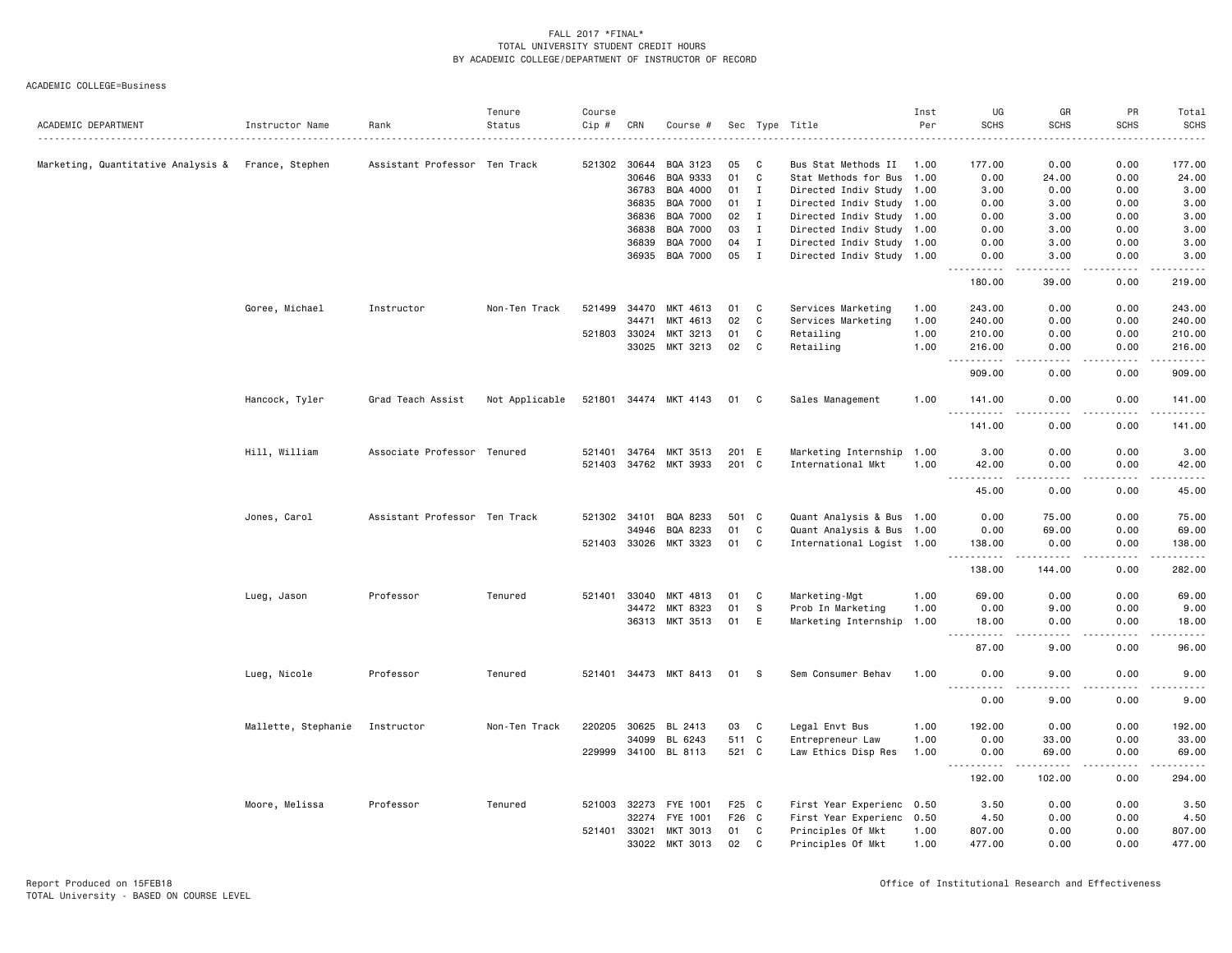|  | ACADEMIC COLLEGE=Business |
|--|---------------------------|
|--|---------------------------|

| ACADEMIC DEPARTMENT                   | Instructor Name   | Rank                          | Tenure<br>Status | Course<br>Cip # | CRN          | Course #              |       |              | Sec Type Title            | Inst<br>Per | UG<br><b>SCHS</b>                                                                                                                                 | GR<br><b>SCHS</b>               | PR<br><b>SCHS</b>  | Total<br><b>SCHS</b><br>. |
|---------------------------------------|-------------------|-------------------------------|------------------|-----------------|--------------|-----------------------|-------|--------------|---------------------------|-------------|---------------------------------------------------------------------------------------------------------------------------------------------------|---------------------------------|--------------------|---------------------------|
|                                       |                   |                               |                  |                 |              |                       |       |              |                           |             | <b></b>                                                                                                                                           | $\sim$ $\sim$ $\sim$            |                    | .                         |
|                                       |                   |                               |                  |                 |              |                       |       |              |                           |             | 1292.00                                                                                                                                           | 0.00                            | 0.00               | 1292.00                   |
| Marketing, Quantitative Analysis &    | Moore, Robert     | Professor                     | Tenured          |                 |              | 521003 32273 FYE 1001 | F25 C |              | First Year Experienc 0.50 |             | 3.50                                                                                                                                              | 0.00                            | 0.00               | 3.50                      |
|                                       |                   |                               |                  |                 | 32274        | FYE 1001              | F26 C |              | First Year Experienc 0.50 |             | 4.50                                                                                                                                              | 0.00                            | 0.00               | 4.50                      |
|                                       |                   |                               |                  |                 | 521302 30635 | BQA 2113              | 01 C  |              | Bus Stat Methods I        | 1.00        | 216.00                                                                                                                                            | 0.00                            | 0.00               | 216.00                    |
|                                       |                   |                               |                  |                 | 30639        | BQA 2113              | 05    | $\mathbf{C}$ | Bus Stat Methods I        | 1.00        | 81.00<br>$- - - - -$<br>$\frac{1}{2} \left( \frac{1}{2} \right) \left( \frac{1}{2} \right) \left( \frac{1}{2} \right) \left( \frac{1}{2} \right)$ | 0.00<br>$- - -$                 | 0.00<br>. <b>.</b> | 81.00                     |
|                                       |                   |                               |                  |                 |              |                       |       |              |                           |             | 305.00                                                                                                                                            | 0.00                            | 0.00               | 305.00                    |
|                                       | Qu, Yingge        | Assistant Professor Ten Track |                  | 521401 34037    |              | <b>MKT 3013</b>       | 201 C |              | Principles Of Mkt         | 1.00        | 30.00                                                                                                                                             | 0.00                            | 0.00               | 30.00                     |
|                                       |                   |                               |                  |                 | 34040        | MKT 4123              | 201 C |              | Advertising               | 1.00        | 27.00                                                                                                                                             | 0.00                            | 0.00               | 27.00                     |
|                                       |                   |                               |                  |                 | 34041        | MKT 4413              | 201 C |              | Consumer Behavior         | 1.00        | 33.00<br><b>.</b>                                                                                                                                 | 0.00<br>.                       | 0.00               | 33.00                     |
|                                       |                   |                               |                  |                 |              |                       |       |              |                           |             | 90.00                                                                                                                                             | 0.00                            | -----<br>0.00      | 90.00                     |
|                                       | Shanahan, Kevin   | Associate Professor Tenured   |                  | 521401          | 33031        | MKT 4123              | 01    | C            | Advertising               | 1.00        | 171.00                                                                                                                                            | 0.00                            | 0.00               | 171.00                    |
|                                       |                   |                               |                  |                 | 36195        | <b>MKT 9000</b>       | 02    | D            | Research / Diss           | 1.00        | 0.00                                                                                                                                              | 1.00                            | 0.00               | 1.00                      |
|                                       |                   |                               |                  | 521403 33027    |              | MKT 3933              | 01    | C            | International Mkt         | 1.00        | 168.00                                                                                                                                            | 0.00                            | 0.00               | 168.00                    |
|                                       |                   |                               |                  |                 |              |                       |       |              |                           |             | $- - - -$<br>$\sim$ $\sim$ $\sim$<br>339.00                                                                                                       | 1.00                            | 0.00               | 340.00                    |
|                                       | Stevens, Jennifer | Grad Teach Assist             | Not Applicable   |                 | 521401 34335 | MKT 3013              | 504 C |              | Principles Of Mkt         | 1.00        | 102.00                                                                                                                                            | 0.00                            | 0.00               | 102.00                    |
|                                       |                   |                               |                  |                 |              | 34476 MKT 3013        | 03    | C            | Principles Of Mkt         | 1.00        | 102.00                                                                                                                                            | 0.00                            | 0.00               | 102.00                    |
|                                       |                   |                               |                  |                 |              |                       |       |              |                           |             | .<br>204.00                                                                                                                                       | $\sim$ $\sim$ $\sim$<br>0.00    | 0.00               | 204.00                    |
|                                       | Verdell, Angela   | Non-Faculty                   | Not Applicable   |                 |              | 140101 32281 GE 1021  | 01    | C            | Engineering Success       | 1.00        | 21.00                                                                                                                                             | 0.00                            | 0.00               | 21.00                     |
|                                       |                   |                               |                  |                 |              |                       |       |              |                           |             | $\frac{1}{2}$<br>21.00                                                                                                                            | 0.00                            | 0.00               | 21.00                     |
|                                       | Waites, Stacie    | Grad Teach Assist             | Not Applicable   |                 |              | 521401 33035 MKT 4413 | 01    | C            | Consumer Behavior         | 1.00        | 216.00                                                                                                                                            | 0.00                            | 0.00               | 216.00                    |
|                                       |                   |                               |                  |                 |              |                       |       |              |                           |             | <b>.</b><br>216.00                                                                                                                                | 0.00                            | 0.00               | 216.00                    |
|                                       | Wang, Xinchang    | Assistant Professor Ten Track |                  | 521302 30637    |              | BQA 2113              | 03    | C            | Bus Stat Methods I        | 1.00        | 225.00                                                                                                                                            | 0.00                            | 0.00               | 225.00                    |
|                                       |                   |                               |                  |                 | 30638        | BQA 2113              | 04    | C            | Bus Stat Methods I        | 1.00        | 189.00                                                                                                                                            | 0.00                            | 0.00               | 189.00                    |
|                                       |                   |                               |                  |                 |              |                       |       |              |                           |             | .<br>414.00                                                                                                                                       | 0.00                            | 0.00               | 414.00                    |
| ------------------------------------- |                   |                               |                  |                 |              |                       |       |              |                           |             | ==========                                                                                                                                        | essessesse                      | essessesse         |                           |
| Marketing, Quantitative Analysis &    |                   |                               |                  |                 |              |                       |       |              |                           |             | 7439.00                                                                                                                                           | 560.00                          | 0.00               | 7999.00                   |
| ----------------------------------    |                   |                               |                  |                 |              |                       |       |              |                           |             |                                                                                                                                                   | ---------- ---------- --------- |                    | ==========                |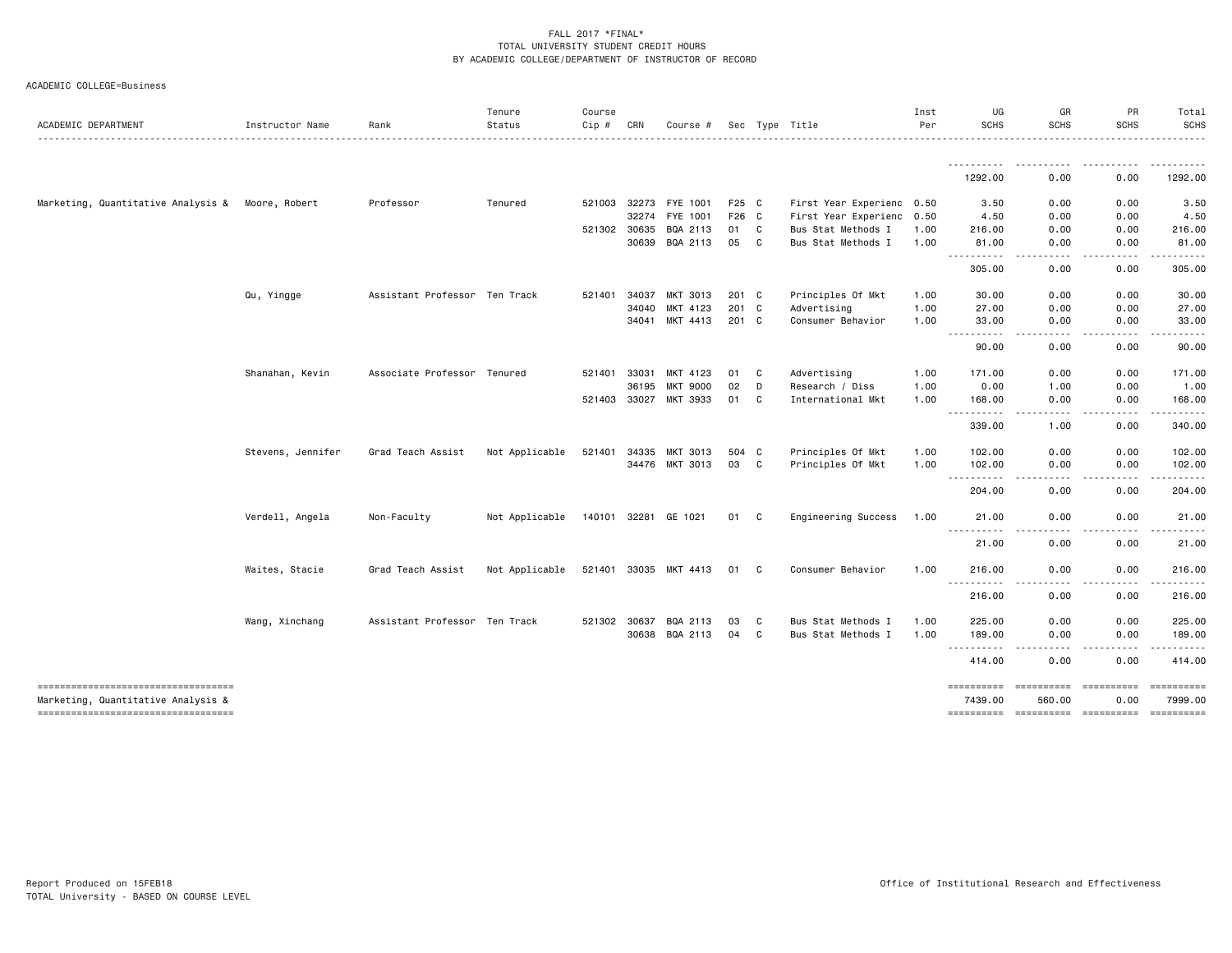ACADEMIC COLLEGE=Business

| ACADEMIC DEPARTMENT   | Instructor Name   | Rank                              | Tenure<br>Status | Course<br>Cip # | CRN   | Course #                         |          |              | Sec Type Title            | Inst<br>Per  | UG<br><b>SCHS</b>                   | GR<br><b>SCHS</b>   | PR<br><b>SCHS</b>  | Total<br><b>SCHS</b>                                                                                                                                           |
|-----------------------|-------------------|-----------------------------------|------------------|-----------------|-------|----------------------------------|----------|--------------|---------------------------|--------------|-------------------------------------|---------------------|--------------------|----------------------------------------------------------------------------------------------------------------------------------------------------------------|
| School of Accountancy | Addy, Noel        | Associate Professor Tenured       |                  |                 |       | 520301 34082 ACC 8213            | 511 C    |              | Fin & Acc Report Ana 1.00 |              | 0.00<br>.                           | 84.00<br>.          | 0.00<br>. <b>.</b> | 84.00<br>.                                                                                                                                                     |
|                       |                   |                                   |                  |                 |       |                                  |          |              |                           |              | 0.00                                | 84.00               | 0.00               | 84.00                                                                                                                                                          |
|                       | Berglund, Nathan  | Assistant Professor Ten Track     |                  | 520301          |       | 30077 ACC 4033<br>30078 ACC 4033 | 01<br>02 | C<br>C       | Auditing<br>Auditing      | 1.00<br>1.00 | 99.00<br>138.00                     | 0.00<br>0.00        | 0.00<br>0.00       | 99.00<br>138.00                                                                                                                                                |
|                       |                   |                                   |                  |                 |       |                                  |          |              |                           |              | .<br>237.00                         | د د د د<br>0.00     | .<br>0.00          | $\frac{1}{2} \left( \frac{1}{2} \right) \left( \frac{1}{2} \right) \left( \frac{1}{2} \right) \left( \frac{1}{2} \right) \left( \frac{1}{2} \right)$<br>237.00 |
|                       | Ennis, Kevin      | Associate Professor Tenured       |                  | 520301          | 33919 | ACC 3013                         | 201 C    |              | Cost Accounting           | 1.00         | 27.00                               | 0.00                | 0.00               | 27.00                                                                                                                                                          |
|                       |                   |                                   |                  |                 | 33921 | ACC 4033                         | 201 C    |              | Auditing                  | 1.00         | 21.00                               | 0.00                | 0.00               | 21.00                                                                                                                                                          |
|                       |                   |                                   |                  | 521601          |       | 33922 ACC 4063                   | 201 C    |              | Income Tax II             | 1.00         | 18.00<br>.<br>$  -$                 | 0.00<br>.           | 0.00<br>.          | 18.00<br>. <u>.</u>                                                                                                                                            |
|                       |                   |                                   |                  |                 |       |                                  |          |              |                           |              | 66.00                               | 0.00                | 0.00               | 66.00                                                                                                                                                          |
|                       | Faello, Joseph    | Assistant Professor Ten Track     |                  | 520301          | 33918 | ACC 3003                         | 201 C    |              | Acct Systems I            | 1.00         | 39.00                               | 0.00                | 0.00               | 39.00                                                                                                                                                          |
|                       |                   |                                   |                  |                 | 33920 | ACC 3023                         | 201 C    |              | Intermediate Acc I        | 1.00         | 18.00<br>.<br>$\sim$ $\sim$ $\sim$  | 0.00<br>د د د د     | 0.00<br>22222      | 18.00<br>.                                                                                                                                                     |
|                       |                   |                                   |                  |                 |       |                                  |          |              |                           |              | 57.00                               | 0.00                | 0.00               | 57.00                                                                                                                                                          |
|                       | Gardner, Virginia | Non-Faculty                       | Not Applicable   | 520301          | 34081 | ACC 2203                         | 501 C    |              | Survey of Accounting 1.00 |              | 63.00<br>$- - - - - - -$<br>$- - -$ | 0.00<br>$- - - -$   | 0.00<br>.          | 63.00<br>.                                                                                                                                                     |
|                       |                   |                                   |                  |                 |       |                                  |          |              |                           |              | 63.00                               | 0.00                | 0.00               | 63.00                                                                                                                                                          |
|                       | Herring, Clyde    | Clinical Assoc Prof Non-Ten Track |                  | 520301          | 30064 | ACC 2023                         | 04       | C            | Prin Managerial Acct 1.00 |              | 237.00                              | 0.00                | 0.00               | 237.00                                                                                                                                                         |
|                       |                   |                                   |                  |                 | 30076 | ACC 4023                         | 01       | C            | Advanced ACC              | 1.00         | 9.00                                | 0.00                | 0.00               | 9.00                                                                                                                                                           |
|                       |                   |                                   |                  |                 | 30081 | ACC 6023                         | 01       | $\mathtt{C}$ | Advanced ACC              | 1.00         | 0.00                                | 84.00               | 0.00               | 84.00                                                                                                                                                          |
|                       |                   |                                   |                  |                 | 36424 | ACC 2013                         | 506 C    |              | Prin Financial Acct       | 1.00         | 66.00<br><u>.</u>                   | 0.00<br>$- - - - -$ | 0.00<br>. <b>.</b> | 66.00<br>.                                                                                                                                                     |
|                       |                   |                                   |                  |                 |       |                                  |          |              |                           |              | 312.00                              | 84.00               | 0.00               | 396.00                                                                                                                                                         |
|                       | Lang, Bradley     | Instructor                        | Non-Ten Track    | 520301          | 30085 | ACC 8023                         | 01       | C            | Managerial Acc            | 1.00         | 0.00                                | 90.00               | 0.00               | 90.00                                                                                                                                                          |
|                       |                   |                                   |                  |                 | 34424 | ACC 3013                         | 01       | C            | Cost Accounting           | 1.00         | 126.00                              | 0.00                | 0.00               | 126.00                                                                                                                                                         |
|                       |                   |                                   |                  |                 |       | 36437 ACC 8023                   | 02       | C            | Managerial Acc            | 1.00         | 0.00<br>المتمام المتحدة             | 84.00               | 0.00<br>.          | 84.00<br>.                                                                                                                                                     |
|                       |                   |                                   |                  |                 |       |                                  |          |              |                           |              | 126.00                              | 174.00              | 0.00               | 300.00                                                                                                                                                         |
|                       | Lehman, Mark      | Lecturer                          | Non-Ten Track    | 520301          |       | 30072 ACC 3053                   | 01       | C            | Acct Systems II           | 1.00         | 81.00                               | 0.00                | 0.00               | 81.00                                                                                                                                                          |
|                       |                   |                                   |                  |                 | 30086 | ACC 8043                         | 01       | C            | Fraud Examination         | 1.00         | 0.00<br>$  -$<br>.                  | 69.00<br>د د د د    | 0.00<br>.          | 69.00<br>.                                                                                                                                                     |
|                       |                   |                                   |                  |                 |       |                                  |          |              |                           |              | 81.00                               | 69.00               | 0.00               | 150.00                                                                                                                                                         |
|                       | Mauldin, Dana     | Professor                         | Tenured          | 520301          |       | 30080 ACC 4200                   | 01       | E            | Accounting Internshi 1.00 |              | 6.00<br>.                           | 0.00                | 0.00               | 6.00                                                                                                                                                           |
|                       |                   |                                   |                  |                 |       |                                  |          |              |                           |              | 6.00                                | 0.00                | 0.00               | 6.00                                                                                                                                                           |
|                       | Milbach, Lauren   | Instructor                        | Non-Ten Track    | 520301          | 30053 | ACC 2013                         | 01       | C            | Prin Financial Acct       | 1.00         | 435.00                              | 0.00                | 0.00               | 435.00                                                                                                                                                         |
|                       |                   |                                   |                  |                 | 30084 | ACC 8013                         | 01       | C            | Sem-Fin Acc Theory        | 1.00         | 0.00<br>$\sim$ $\sim$ $\sim$<br>.   | 99.00<br>$   -$     | 0.00<br>د د د د    | 99.00                                                                                                                                                          |
|                       |                   |                                   |                  |                 |       |                                  |          |              |                           |              | 435.00                              | 99.00               | 0.00               | 534.00                                                                                                                                                         |
|                       | Padilla, Daniel   | Non-Employee                      | Not Applicable   | 280503          | 33046 | MS 1112                          | 01       | B            | Leader Development I 1.00 |              | 40.00                               | 0.00                | 0.00               | 40.00                                                                                                                                                          |
|                       |                   |                                   |                  |                 | 33047 | MS 1112                          | 02       | B            | Leader Development I 1.00 |              | 26.00                               | 0.00                | 0.00               | 26.00                                                                                                                                                          |
|                       |                   |                                   |                  |                 | 33048 | MS 1112                          | 03       | B            | Leader Development I 1.00 |              | 10.00                               | 0.00                | 0.00               | 10.00                                                                                                                                                          |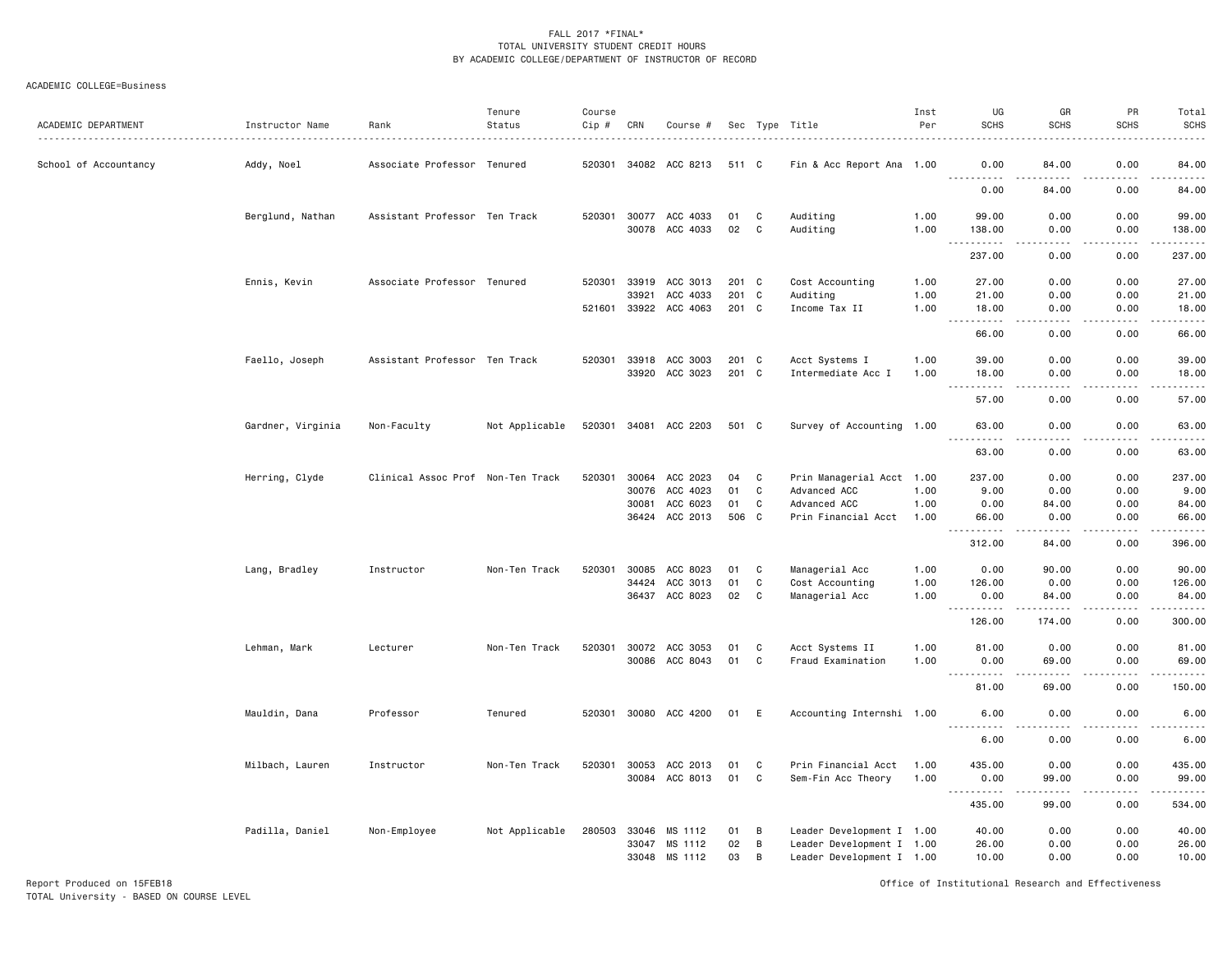| ACADEMIC COLLEGE=Business |  |
|---------------------------|--|
|                           |  |

| ACADEMIC DEPARTMENT                                          | Instructor Name  | Rank                              | Tenure<br>Status | Course<br>Cip # | CRN   | Course #       |                   |              | Sec Type Title            | Inst<br>Per | UG<br><b>SCHS</b>                                                                                                                      | GR<br><b>SCHS</b>           | PR<br><b>SCHS</b>         | Total<br><b>SCHS</b> |
|--------------------------------------------------------------|------------------|-----------------------------------|------------------|-----------------|-------|----------------|-------------------|--------------|---------------------------|-------------|----------------------------------------------------------------------------------------------------------------------------------------|-----------------------------|---------------------------|----------------------|
|                                                              |                  |                                   |                  |                 |       |                |                   |              |                           |             |                                                                                                                                        |                             |                           |                      |
|                                                              |                  |                                   |                  |                 |       |                |                   |              |                           |             | 76.00                                                                                                                                  | 0.00                        | 0.00                      | 76.00                |
| School of Accountancy                                        | Pannell, Angela  | Instructor                        | Non-Ten Track    | 520301          | 30054 | ACC 2013       | 02                | C.           | Prin Financial Acct       | 1.00        | 216,00                                                                                                                                 | 0.00                        | 0.00                      | 216.00               |
|                                                              |                  |                                   |                  |                 | 30055 | ACC 2013       | 03                | C            | Prin Financial Acct       | 1.00        | 561.00                                                                                                                                 | 0.00                        | 0.00                      | 561.00               |
|                                                              |                  |                                   |                  |                 | 30056 | ACC 2013       | 04                | C            | Prin Financial Acct 1.00  |             | 399.00                                                                                                                                 | 0.00                        | 0.00                      | 399.00               |
|                                                              |                  |                                   |                  |                 | 30061 | ACC 2013       | H <sub>01</sub> B |              | Honors Prin Fin Acct 1.00 |             | 27.00                                                                                                                                  | 0.00                        | 0.00                      | 27.00                |
|                                                              |                  |                                   |                  |                 |       | 30062 ACC 2023 | 02                | C            | Prin Managerial Acct 1.00 |             | 219.00<br><u>.</u>                                                                                                                     | 0.00                        | 0.00                      | 219.00               |
|                                                              |                  |                                   |                  |                 |       |                |                   |              |                           |             | 1422.00                                                                                                                                | 0.00                        | 0.00                      | 1422.00              |
|                                                              | Rigsby, John     | Associate Professor Tenured       |                  | 520301          | 30079 | ACC 4043       | 01                | C            | Municipal & Govt Acc 1.00 |             | 180.00                                                                                                                                 | 0.00                        | 0.00                      | 180.00               |
|                                                              |                  |                                   |                  |                 | 30082 | ACC 6043       | 01                | C            | Municipal & Govt Acc 1.00 |             | 0.00                                                                                                                                   | 30.00                       | 0.00                      | 30.00                |
|                                                              |                  |                                   |                  |                 |       | 36240 ACC 8183 | 01                | C            | International Accoun 1.00 |             | 0.00<br><u>.</u>                                                                                                                       | 75.00<br>.                  | 0.00                      | 75.00<br>.           |
|                                                              |                  |                                   |                  |                 |       |                |                   |              |                           |             | 180.00                                                                                                                                 | 105.00                      | 0.00                      | 285.00               |
|                                                              | Seay, Ryan       | Assistant Professor Ten Track     |                  | 520301          | 30063 | ACC 2023       | 03                | C            | Prin Managerial Acct 1.00 |             | 288.00                                                                                                                                 | 0.00                        | 0.00                      | 288.00               |
|                                                              |                  |                                   |                  |                 | 30070 | ACC 3023       | 01                | C            | Intermediate Acc I        | 1.00        | 186.00                                                                                                                                 | 0.00                        | 0.00                      | 186.00               |
|                                                              |                  |                                   |                  |                 |       | 30071 ACC 3023 | 02                | $\mathbf{C}$ | Intermediate Acc I        | 1.00        | 150.00<br>----------                                                                                                                   | 0.00<br>. <b>.</b> .        | 0.00<br>.                 | 150.00<br>.          |
|                                                              |                  |                                   |                  |                 |       |                |                   |              |                           |             | 624.00                                                                                                                                 | 0.00                        | 0.00                      | 624.00               |
|                                                              | Stancill, Alan   | Assistant Professor Ten Track     |                  | 521601          | 30074 | ACC 4013       | 01                | C.           | Income Tax I              | 1.00        | 99.00                                                                                                                                  | 0.00                        | 0.00                      | 99.00                |
|                                                              |                  |                                   |                  |                 | 30075 | ACC 4013       | 03                | C            | Income Tax I              | 1.00        | 123.00                                                                                                                                 | 0.00                        | 0.00                      | 123.00               |
|                                                              |                  |                                   |                  |                 |       | 35259 ACC 8113 | 01                | C            | Advanced Individual       | 1.00        | 0.00<br>.<br>$\frac{1}{2} \left( \frac{1}{2} \right) \left( \frac{1}{2} \right) \left( \frac{1}{2} \right) \left( \frac{1}{2} \right)$ | 81.00<br>-----              | 0.00<br>.                 | 81.00<br>.           |
|                                                              |                  |                                   |                  |                 |       |                |                   |              |                           |             | 222.00                                                                                                                                 | 81.00                       | 0.00                      | 303.00               |
|                                                              | Trinkle, Bradley | Assistant Professor Tenured       |                  | 520301          | 30067 | ACC 3003       | 01                | C            | Acct Systems I            | 1.00        | 99.00                                                                                                                                  | 0.00                        | 0.00                      | 99.00                |
|                                                              |                  |                                   |                  |                 | 30068 | ACC 3003       | 02                | C            | Acct Systems I            | 1.00        | 123.00                                                                                                                                 | 0.00                        | 0.00                      | 123.00               |
|                                                              |                  |                                   |                  |                 |       | 30069 ACC 3003 | 03                | C            | Acct Systems I            | 1.00        | 111.00                                                                                                                                 | 0.00                        | 0.00                      | 111.00               |
|                                                              |                  |                                   |                  |                 |       |                |                   |              |                           |             | 333.00                                                                                                                                 | 0.00                        | 0.00                      | 333.00               |
|                                                              | Walker, Arthur   | Clinical Assist Pro Non-Ten Track |                  | 520301          | 35260 | ACC 2013       | 05                | C            | Prin Financial Acct       | 1.00        | 150.00                                                                                                                                 | 0.00                        | 0.00                      | 150.00               |
|                                                              |                  |                                   |                  | 521601          |       | 30088 ACC 8073 | 01                | C            | Corp Tax                  | 1.00        | 0.00<br><u>.</u>                                                                                                                       | 57.00                       | 0.00                      | 57.00                |
|                                                              |                  |                                   |                  |                 |       |                |                   |              |                           |             | 150.00                                                                                                                                 | 57.00                       | 0.00                      | 207.00               |
| -----------------------------------<br>School of Accountancy |                  |                                   |                  |                 |       |                |                   |              |                           |             | 4390.00                                                                                                                                | <b>ESSESSESSE</b><br>753,00 | <b>ESSESSESSE</b><br>0.00 | 5143.00              |
| -----------------------------------                          |                  |                                   |                  |                 |       |                |                   |              |                           |             |                                                                                                                                        |                             |                           |                      |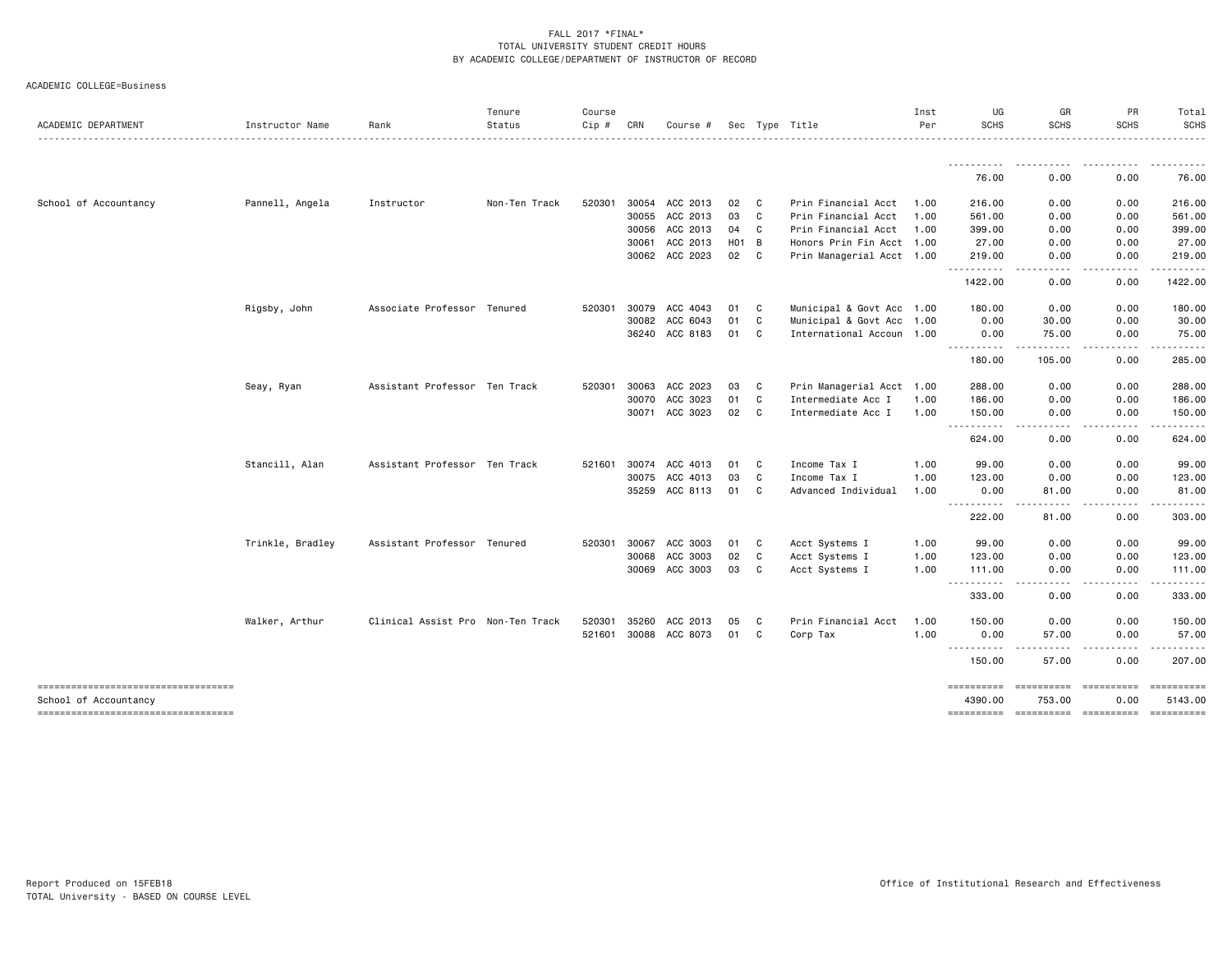| ACADEMIC DEPARTMENT                                  | Instructor Name   | Rank                              | Tenure<br>Status | Course<br>Cip # | CRN   | Course #              |      |   | Sec Type Title             | Inst<br>Per | UG<br><b>SCHS</b>                   | GR<br><b>SCHS</b>    | PR<br><b>SCHS</b> | Total<br><b>SCHS</b>      |
|------------------------------------------------------|-------------------|-----------------------------------|------------------|-----------------|-------|-----------------------|------|---|----------------------------|-------------|-------------------------------------|----------------------|-------------------|---------------------------|
| Counseling, Educational Psychology, Abernathy, Larry |                   | Research Assoc Prof Non-Ten Track |                  | 422806 31932    |       | EPY 2513              | 01   | C | Human Growth & Devel 1.00  |             | 297.00                              | 0.00                 | 0.00              | 297.00                    |
|                                                      |                   |                                   |                  |                 | 31933 | EPY 2513              | 02   | C | Human Growth & Devel 1.00  |             | 285.00                              | 0.00                 | 0.00              | 285.00                    |
|                                                      |                   |                                   |                  |                 |       |                       |      |   |                            |             | 582.00                              | 0.00                 | 0.00              | 582.00                    |
|                                                      | Akins, Ericka     | Lecturer                          | Non-Ten Track    |                 |       | 422806 31941 EPY 3503 | 01 C |   | Prin Of Ed Psych           | 1.00        | 84.00                               | 0.00<br>.            | 0.00              | 84.00<br>.                |
|                                                      |                   |                                   |                  |                 |       |                       |      |   |                            |             | . <b>.</b><br>84.00                 | 0.00                 | -----<br>0.00     | 84.00                     |
|                                                      | Bailey, Cory      | Non-Faculty                       | Not Applicable   |                 |       | 039999 36511 CFR 1011 | 01   | C | Amb. Leadership Deve 1.00  |             | 19.00                               | 0.00                 | 0.00              | 19.00<br>د د د د د        |
|                                                      |                   |                                   |                  |                 |       |                       |      |   |                            |             | 19.00                               | 0.00                 | 0.00              | 19.00                     |
|                                                      | Ball, Kimberly    | Lecturer                          | Non-Ten Track    | 130603          | 31950 | EPY 4214              | 01   | C | Ed & Psy Statistics        | 1.00        | 84.00                               | 0.00                 | 0.00              | 84.00                     |
|                                                      |                   |                                   |                  |                 | 31951 | EPY 4214              | 02   | Κ | Ed & Psy Statistics        | 1.00        | 0.00                                | 0.00                 | 0.00              | 0.00                      |
|                                                      |                   |                                   |                  |                 | 31952 | EPY 4214              | 03   | Κ | Ed & Psy Statistics        | 1.00        | 0.00                                | 0.00                 | 0.00              | 0.00                      |
|                                                      |                   |                                   |                  | 130901 31545    |       | EDF 3333              | 05   | C | Social Foundation Ed 1.00  |             | 81.00                               | 0.00                 | 0.00              | 81.00                     |
|                                                      |                   |                                   |                  |                 | 34178 | EDF 3333              | 501  | C | Social Foundation Ed       | 1.00        | 78.00                               | 0.00                 | 0.00              | 78.00                     |
|                                                      |                   |                                   |                  |                 |       | 131005 31948 EPY 4073 | 01   | C | Personal & Motivatio 1.00  |             | 108.00<br>.                         | 0.00<br>. <u>. .</u> | 0.00<br>.         | 108.00<br>$- - - - - - -$ |
|                                                      |                   |                                   |                  |                 |       |                       |      |   |                            |             | 351.00                              | 0.00                 | 0.00              | 351.00                    |
|                                                      | Beckwith, LaKinya | Non-Faculty                       | Not Applicable   |                 |       | 130301 32760 LSK 1041 | 11 C |   | College Success I          | 1.00        | 19.00<br>$\sim$ $\sim$ $\sim$       | 0.00                 | 0.00              | 19.00                     |
|                                                      |                   |                                   |                  |                 |       |                       |      |   |                            |             | 19.00                               | 0.00                 | 0.00              | 19.00                     |
|                                                      | Boyles, Caragh    | Non-Faculty                       | Not Applicable   |                 |       | 350103 31996 EXL 0190 | 03   | E | Experiential Learnin 1.00  |             | 6.00<br>.                           | 0.00                 | 0.00              | 6.00                      |
|                                                      |                   |                                   |                  |                 |       |                       |      |   |                            |             | 6.00                                | 0.00                 | 0.00              | 6.00                      |
|                                                      | Brasher, Alison   | Grad Teach Assist                 | Not Applicable   | 131101 31058    |       | COE 1323              | 01   | C | Career Planning            | 0.75        | 45.00                               | 0.00                 | 0.00              | 45.00                     |
|                                                      |                   |                                   |                  |                 | 31061 | COE 1323              | 04   | C | Career Planning            | 0.75        | 45.00                               | 0.00                 | 0.00              | 45.00                     |
|                                                      |                   |                                   |                  |                 |       |                       |      |   |                            |             | 90.00                               | 0.00                 | 0.00              | 90.00                     |
|                                                      | Capella, Julie    | Non-Faculty                       | Not Applicable   | 130301          | 36476 | LSK 1041              | 12   | C | College Success I          | 1.00        | 17.00                               | 0.00                 | 0.00              | 17.00                     |
|                                                      |                   |                                   |                  | 320104          | 31369 | DSS 0113              | 01   | C | Money Math                 | 1.00        | 36.00                               | 0.00                 | 0.00              | 36.00                     |
|                                                      |                   |                                   |                  | 320105 31375    |       | DSS 0713              | 01   | C | Basic Employment Ski 1.00  |             | 27.00                               | 0.00                 | 0.00              | 27.00                     |
|                                                      |                   |                                   |                  | 330103          | 31371 | DSS 0313              | 01   | C | Community Access           | 1.00        | 21.00                               | 0.00                 | 0.00              | 21.00                     |
|                                                      |                   |                                   |                  | 350101 31374    |       | DSS 0613              | 01   | C | Independent Living         | 1.00        | 36.00                               | 0.00                 | 0.00              | 36.00                     |
|                                                      |                   |                                   |                  | 350103 31376    |       | DSS 0813              | 01   | E | Employment -On Campu       | 1.00        | 9.00                                | 0.00                 | 0.00              | 9.00                      |
|                                                      |                   |                                   |                  |                 | 31377 | DSS 0913              | 01   | E | Employment Off Camp        | 1.00        | 9.00                                | 0.00                 | 0.00              | 9.00                      |
|                                                      |                   |                                   |                  |                 | 36548 | DSS 0913              | 02   | E | Employment Off Camp        | 1.00        | 6.00                                | 0.00                 | 0.00              | 6.00                      |
|                                                      |                   |                                   |                  |                 | 36549 | DSS 0813              | 02   | E | Employment - On Campu 1.00 |             | 3.00<br><u>.</u>                    | 0.00<br>. <u>. .</u> | 0.00<br>.         | 3.00                      |
|                                                      |                   |                                   |                  |                 |       |                       |      |   |                            |             | 164.00                              | 0.00                 | 0.00              | 164.00                    |
|                                                      | Chrestman, Angela | Non-Faculty                       | Not Applicable   |                 |       | 521001 31112 CP 8023  | 01   | E | Second Work Sem            | 1.00        | 0.00<br>$\omega$ is a $\omega$<br>. | 3.00                 | 0.00              | 3.00                      |
|                                                      |                   |                                   |                  |                 |       |                       |      |   |                            |             | 0.00                                | 3.00                 | 0.00              | 3.00                      |
|                                                      | Dooley, Kathy     | Professor                         | Tenured          |                 |       | 422703 31074 COE 4903 | 01   | B | Dev Coun/Men Health        | 1.00        | 6.00                                | 0.00                 | 0.00              | 6.00                      |
|                                                      |                   |                                   |                  |                 | 31077 | COE 6903              | 01   | B | Dev Coun/Men Health        | 1.00        | 0.00                                | 33.00                | 0.00              | 33.00                     |
|                                                      |                   |                                   |                  |                 |       | 422803 31080 COE 8053 | 01   | E | Practicum                  | 0.50        | 0.00                                | 12.00                | 0.00              | 12.00                     |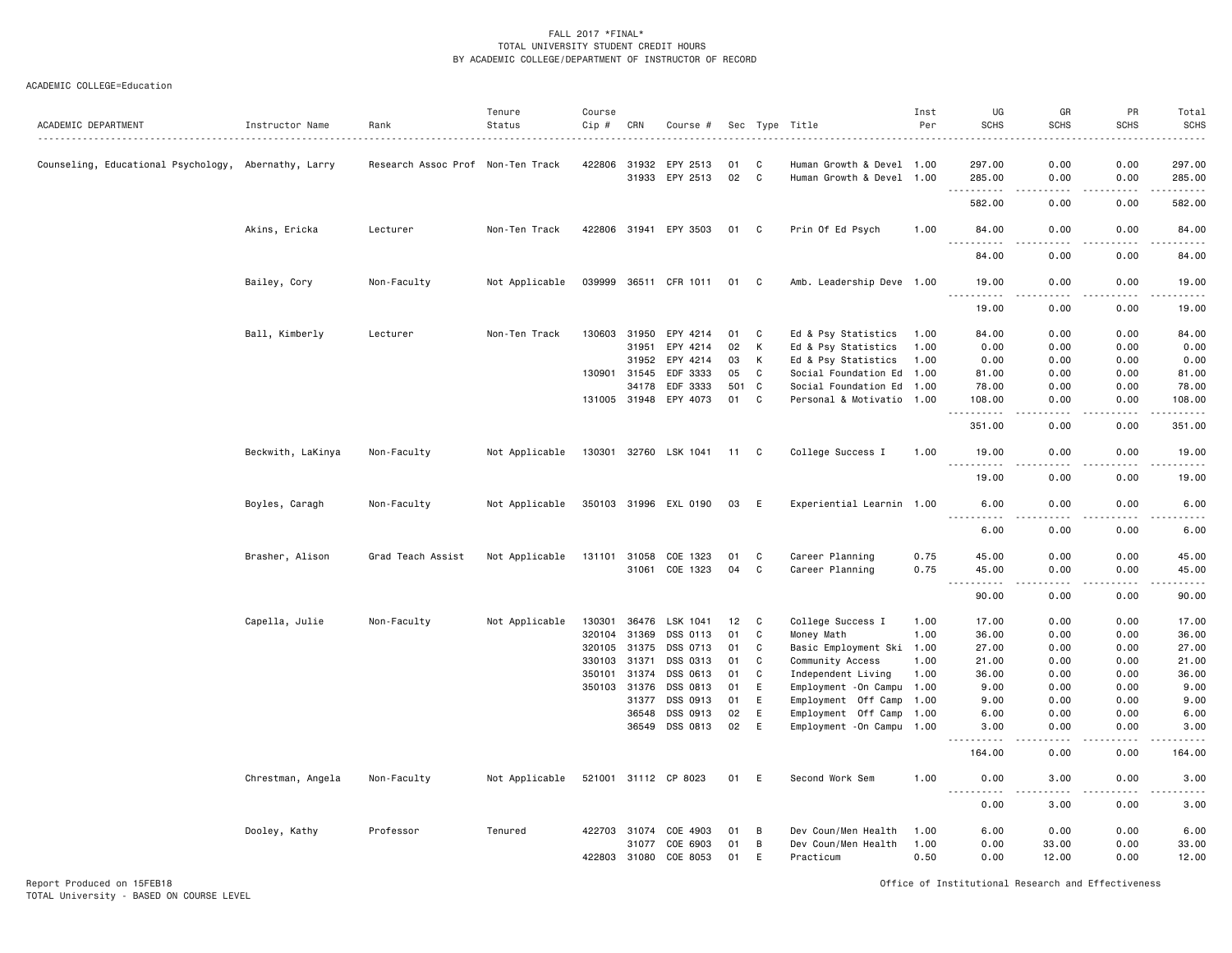|                                                   |                   |                               | Tenure         | Course |              |                       |              |              |                           | Inst | UG                                                                                                                                | GR                                  | PR            | Total                    |
|---------------------------------------------------|-------------------|-------------------------------|----------------|--------|--------------|-----------------------|--------------|--------------|---------------------------|------|-----------------------------------------------------------------------------------------------------------------------------------|-------------------------------------|---------------|--------------------------|
| ACADEMIC DEPARTMENT                               | Instructor Name   | Rank                          | Status         | Cip #  | CRN          | Course #              |              |              | Sec Type Title<br>.       | Per  | <b>SCHS</b>                                                                                                                       | <b>SCHS</b>                         | <b>SCHS</b>   | <b>SCHS</b>              |
| Counseling, Educational Psychology, Dooley, Kathy |                   | Professor                     | Tenured        | 422803 | 34716        | COE 9750              | 01           | Ε            | Internship                | 1.00 | 0.00                                                                                                                              | 24.00                               | 0.00          | 24.00                    |
|                                                   |                   |                               |                |        | 35798        | COE 9000              | 01           | D            | Research / Diss           | 1.00 | 0.00                                                                                                                              | 5.00                                | 0.00          | 5.00                     |
|                                                   |                   |                               |                |        | 36598        | COE 7000              | 03           | I            | Directed Indiv Study 1.00 |      | 0.00                                                                                                                              | 3.00                                | 0.00          | 3.00                     |
|                                                   |                   |                               |                |        | 36904        | COE 7000              | 11           | $\mathbf{I}$ | Directed Indiv Study 1.00 |      | 0.00                                                                                                                              | 3.00                                | 0.00          | 3.00                     |
|                                                   |                   |                               |                |        | 37003        | COE 7000              | $12 \quad I$ |              | Directed Indiv Study 1.00 |      | 0.00                                                                                                                              | 6.00                                | 0.00          | 6.00                     |
|                                                   |                   |                               |                |        |              |                       |              |              |                           |      | $\frac{1}{2} \left( \frac{1}{2} \right) \left( \frac{1}{2} \right) \left( \frac{1}{2} \right) \left( \frac{1}{2} \right)$<br>6.00 | د د د د<br>86.00                    | .<br>0.00     | الماليات المالي<br>92.00 |
|                                                   | Dunn, Laura       | Non-Faculty                   | Not Applicable |        |              | 521003 36482 FYE 1101 | F03 C        |              | Freshman Success Str 1.00 |      | 20.00                                                                                                                             | 0.00                                | 0.00          | 20.00                    |
|                                                   |                   |                               |                |        |              |                       |              |              |                           |      | 20.00                                                                                                                             | 0.00                                | 0.00          | 20.00                    |
|                                                   | Elder, Anastasia  | Professor                     | Tenured        |        | 422806 31955 | EPY 4683              | 01           | C            | Advanced Issues in E 1.00 |      | 75.00                                                                                                                             | 0.00                                | 0.00          | 75.00                    |
|                                                   |                   |                               |                |        | 35163        | EPY 8533              | 01           | E            | Practicum Tch Ed Psy 1.00 |      | 0.00                                                                                                                              | 18.00                               | 0.00          | 18.00                    |
|                                                   |                   |                               |                | 429999 | 35793        | EPY 9000              | 01           | D            | Research / Diss           | 1.00 | 0.00                                                                                                                              | 15.00                               | 0.00          | 15.00                    |
|                                                   |                   |                               |                | 521003 | 32277        | FYE 1001              | F29          | $\mathbf{C}$ | First Year Experienc 1.00 |      | 12.00                                                                                                                             | 0.00                                | 0.00          | 12.00                    |
|                                                   |                   |                               |                |        | 32278        | FYE 1001              | F30 C        |              | First Year Experienc 1.00 |      | 15.00                                                                                                                             | 0.00                                | 0.00          | 15.00                    |
|                                                   |                   |                               |                |        |              |                       |              |              |                           |      | د د د د د<br>102.00                                                                                                               | .<br>33.00                          | .<br>0.00     | .<br>135.00              |
|                                                   | Gadke, Daniel     | Assistant Professor Ten Track |                | 130699 | 31964        | EPY 8690              | 01           | E            | School Psy Practicum      | 1.00 | 0.00                                                                                                                              | 24.00                               | 0.00          | 24.00                    |
|                                                   |                   |                               |                | 420101 | 31949        | EPY 4113              | 01           | C            | Beh & Cog/Beh Inter       | 1.00 | 3.00                                                                                                                              | 0.00                                | 0.00          | 3.00                     |
|                                                   |                   |                               |                |        | 31956        | EPY 6113              | 01           | C            | Beh & Cog/Beh Inter       | 1.00 | 0.00                                                                                                                              | 33.00                               | 0.00          | 33.00                    |
|                                                   |                   |                               |                |        | 34719        | EPY 8763              | 01           | C            | Advanced ABA              | 1.00 | 0.00                                                                                                                              | 27.00                               | 0.00          | 27.00                    |
|                                                   |                   |                               |                | 422805 | 31969        | EPY 8780              | 01           | C            | Internship Sch Psy        | 1.00 | 0.00                                                                                                                              | 12.00                               | 0.00          | 12.00                    |
|                                                   |                   |                               |                |        |              | 429999 35794 EPY 9000 | 02           | D            | Research / Diss           | 1.00 | 0.00                                                                                                                              | 18.00                               | 0.00          | 18.00                    |
|                                                   |                   |                               |                |        |              |                       |              |              |                           |      | $\sim$ $\sim$ $\sim$ $\sim$<br>3.00                                                                                               | .<br>114.00                         | -----<br>0.00 | .<br>117.00              |
|                                                   | Gainer, Donna     | Instructor                    | Non-Ten Track  | 130101 | 31937        | EPY 3143              | 01           | C            | Human Develop And Le 1.00 |      | 57.00                                                                                                                             | 0.00                                | 0.00          | 57.00                    |
|                                                   |                   |                               |                |        | 31938        | EPY 3143              | 02           | C            | Human Develop And Le 1.00 |      | 75.00                                                                                                                             | 0.00                                | 0.00          | 75.00                    |
|                                                   |                   |                               |                | 130499 | 31954        | EPY 4553              | 01           | C            | Creativity/Innovatio 1.00 |      | 81.00                                                                                                                             | 0.00                                | 0.00          | 81.00                    |
|                                                   |                   |                               |                |        | 130604 31939 | EPY 3253              | 01           | C            | Evaluating Learning       | 1.00 | 54.00                                                                                                                             | 0.00                                | 0.00          | 54.00                    |
|                                                   |                   |                               |                |        | 31940        | EPY 3253              | 02           | C            | Evaluating Learning       | 1.00 | 48.00                                                                                                                             | 0.00                                | 0.00          | 48.00                    |
|                                                   |                   |                               |                |        |              |                       |              |              |                           |      | $- - - -$<br>315.00                                                                                                               | 0.00                                | 0.00          | .<br>315.00              |
|                                                   | Gilbert, Susan    | Grad Teach Assist             | Not Applicable |        |              | 422803 31064 COE 4013 | 02           | $\mathbf{C}$ | Fac Skills Dev            | 1.00 | 45.00                                                                                                                             | 0.00                                | 0.00          | 45.00                    |
|                                                   |                   |                               |                |        |              |                       |              |              |                           |      | د د د د د<br>45.00                                                                                                                | $\sim$ $\sim$ $\sim$ $\sim$<br>0.00 | .<br>0.00     | .<br>45.00               |
|                                                   | Goldberg, Rebecca | Associate Professor Tenured   |                | 422803 | 31079        | COE 8023              | 02           | C            | Counseling Theory         | 1.00 | 0.00                                                                                                                              | 87.00                               | 0.00          | 87.00                    |
|                                                   |                   |                               |                |        | 36210        | COE 7000              | 02           | $\mathbf{I}$ | Directed Indiv Study 1.00 |      | 0.00                                                                                                                              | 3.00                                | 0.00          | 3.00                     |
|                                                   |                   |                               |                |        | 36894        | COE 7000              | 10           | $\mathbf I$  | Directed Indiv Study 1.00 |      | 0.00                                                                                                                              | 2.00                                | 0.00          | 2.00                     |
|                                                   |                   |                               |                |        |              |                       |              |              |                           |      | . <b>.</b><br>0.00                                                                                                                | -----<br>92.00                      | -----<br>0.00 | .<br>92.00               |
|                                                   | Golson, Angela    | Instructor                    | Non-Ten Track  | 420101 | 33596        | PSY 3213              | 02           | C            | Psych Of Ab Behavior 1.00 |      | 249.00                                                                                                                            | 0.00                                | 0.00          | 249.00                   |
|                                                   |                   |                               |                |        | 33597        | PSY 3213              | 03           | C            | Psych Of Ab Behavior 1.00 |      | 237.00                                                                                                                            | 0.00                                | 0.00          | 237.00                   |
|                                                   |                   |                               |                |        | 35468        | PSY 1013              | 501          | C            | Gen Psychology            | 1.00 | 84.00                                                                                                                             | 0.00                                | 0.00          | 84.00                    |
|                                                   |                   |                               |                | 422703 | 33620        | PSY 3803              | 03           | C            | Int Dev Psychology        | 1.00 | 183.00                                                                                                                            | 0.00                                | 0.00          | 183.00                   |
|                                                   |                   |                               |                | 422705 | 33622        | PSY 4203              | 02           | C.           | Theories Of Pers          | 1.00 | 126,00                                                                                                                            | 0.00                                | 0.00          | 126.00                   |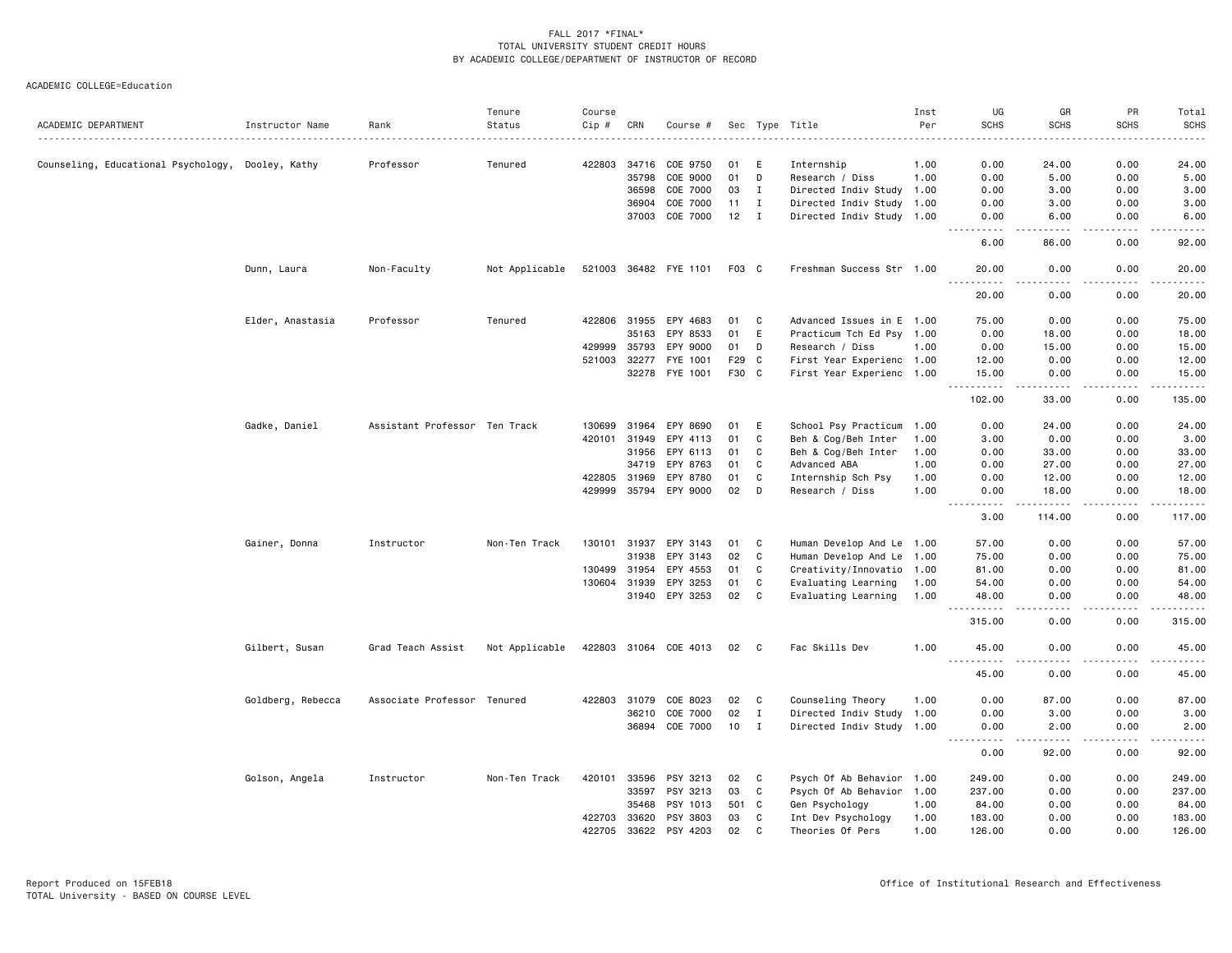| ACADEMIC DEPARTMENT                                     | Instructor Name   | Rank                               | Tenure<br>Status | Course<br>Cip # | CRN   | Course #              |       |   | Sec Type Title            | Inst<br>Per | UG<br><b>SCHS</b>                     | GR<br><b>SCHS</b> | PR<br><b>SCHS</b> | Total<br><b>SCHS</b> |
|---------------------------------------------------------|-------------------|------------------------------------|------------------|-----------------|-------|-----------------------|-------|---|---------------------------|-------------|---------------------------------------|-------------------|-------------------|----------------------|
|                                                         |                   |                                    |                  |                 |       |                       |       |   |                           |             |                                       |                   |                   |                      |
|                                                         |                   |                                    |                  |                 |       |                       |       |   |                           |             | 879.00                                | 0.00              | 0.00              | 879.00               |
| Counseling, Educational Psychology, Gooden-Hunley, Lisa |                   | Non-Faculty                        | Not Applicable   |                 |       | 231303 32298 GE 3513  | 11 C  |   | Technical Writing         | 1.00        | 60.00<br>$\sim$ $\sim$ $\sim$<br>.    | 0.00<br>.         | 0.00<br>.         | 60.00<br>. <u>.</u>  |
|                                                         |                   |                                    |                  |                 |       |                       |       |   |                           |             | 60.00                                 | 0.00              | 0.00              | 60.00                |
|                                                         | Hall, Kimberly    | Professor                          | Tenured          | 422803          | 33935 | COE 8053              | 202 E |   | Practicum                 | 1.00        | 0.00                                  | 6.00              | 0.00              | 6.00                 |
|                                                         |                   |                                    |                  |                 | 33939 | COE 8150              | 201 E |   | Aca Yr Field Exp I-P 1.00 |             | 0.00                                  | 24.00             | 0.00              | 24.00                |
|                                                         |                   |                                    |                  |                 | 36456 | COE 7000              | 202 I |   | Directed Indiv Study 1.00 |             | 0.00                                  | 3.00              | 0.00              | 3.00                 |
|                                                         |                   |                                    |                  |                 | 36486 | COE 7000              | 203 I |   | Directed Indiv Study 1.00 |             | 0.00                                  | 3.00              | 0.00              | 3.00                 |
|                                                         |                   |                                    |                  |                 | 36541 | COE 7000              | 204 I |   | Res in Coun Child Ab 1.00 |             | 0.00                                  | 3.00              | 0.00              | 3.00                 |
|                                                         |                   |                                    |                  |                 | 36778 | COE 7000              | 205 I |   | Directed Indiv Study 1.00 |             | 0.00                                  | 3.00              | 0.00              | 3.00                 |
|                                                         |                   |                                    |                  |                 | 36825 | COE 7000              | 206 I |   | Directed Indiv Study 1.00 |             | 0.00                                  | 3.00              | 0.00              | 3.00                 |
|                                                         |                   |                                    |                  |                 | 37084 | COE 7000              | 207 I |   | Directed Indiv Study 1.00 |             | 0.00<br>.                             | 3.00              | 0.00              | 3.00                 |
|                                                         |                   |                                    |                  |                 |       |                       |       |   |                           |             | 0.00                                  | 48.00             | 0.00              | 48.00                |
|                                                         | Henington, Carlen | Professor                          | Tenured          |                 |       | 429999 35795 EPY 9000 | 03    | D | Research / Diss           | 1.00        | 0.00<br>$\sim$ $\sim$ $\sim$<br>.     | 10.00<br>.        | 0.00              | 10.00<br>.           |
|                                                         |                   |                                    |                  |                 |       |                       |       |   |                           |             | 0.00                                  | 10.00             | 0.00              | 10.00                |
|                                                         | Hill, Dante       | Non-Faculty                        | Not Applicable   | 131101          | 31068 | COE 4513              | 02    | C | Paro Prof Stud Dev        | 1.00        | 45.00                                 | 0.00              | 0.00              | 45.00                |
|                                                         |                   |                                    |                  |                 | 31069 | COE 4513              | 03    | C | Paro Prof Stud Dev        | 1.00        | 60.00                                 | 0.00              | 0.00              | 60.00                |
|                                                         |                   |                                    |                  |                 | 31070 | COE 4513              | 04    | C | Paro Prof Stud Dev        | 1.00        | 27.00                                 | 0.00              | 0.00              | 27.00                |
|                                                         |                   |                                    |                  |                 | 31071 | COE 4513              | 05    | C | Paro Prof Stud Dev        | 1.00        | 57.00<br><u>.</u>                     | 0.00<br>د د د د   | 0.00<br>.         | 57.00<br>.           |
|                                                         |                   |                                    |                  |                 |       |                       |       |   |                           |             | 189.00                                | 0.00              | 0.00              | 189.00               |
|                                                         | Houston, Fanetta  | Grad Service Assist Not Applicable |                  |                 |       | 131315 32734 LSK 1001 | 01    | C | Freshman Seminar          | 0.40        | 8.80                                  | 0.00              | 0.00              | 8.80                 |
|                                                         |                   |                                    |                  |                 |       | 32735 LSK 1001        | 02    | C | Freshman Seminar          | 0.40        | 4.00                                  | 0.00              | 0.00              | 4.00                 |
|                                                         |                   |                                    |                  |                 |       |                       |       |   |                           |             |                                       |                   |                   |                      |
|                                                         |                   |                                    |                  |                 |       |                       |       |   |                           |             | 12.80                                 | 0.00              | 0.00              | 12.80                |
|                                                         | Hyer, Nicholas    | Non-Faculty                        | Not Applicable   | 131101          | 36638 | COE 1323              | 06    | C | Career Planning           | 1.00        | 57.00                                 | 0.00              | 0.00              | 57.00                |
|                                                         |                   |                                    |                  | 521003 36483    |       | FYE 1101              | F02 C |   | Freshman Success Str      | 1.00        | 22.00<br>$- - - - -$<br>$  -$         | 0.00              | 0.00              | 22.00                |
|                                                         |                   |                                    |                  |                 |       |                       |       |   |                           |             | 79.00                                 | 0.00              | 0.00              | 79.00                |
|                                                         | Irvin, Edna       | Non-Faculty                        | Not Applicable   | 131101          | 31058 | COE 1323              | 01    | C | Career Planning           | 0.25        | 15.00                                 | 0.00              | 0.00              | 15.00                |
|                                                         |                   |                                    |                  |                 | 31059 | COE 1323              | 02    | C | Career Planning           | 0.25        | 15.75                                 | 0.00              | 0.00              | 15.75                |
|                                                         |                   |                                    |                  |                 | 31060 | COE 1323              | 03    | C | Career Planning           | 1.00        | 54.00                                 | 0.00              | 0.00              | 54.00                |
|                                                         |                   |                                    |                  |                 | 31061 | COE 1323              | 04    | C | Career Planning           | 0.25        | 15.00                                 | 0.00              | 0.00              | 15.00                |
|                                                         |                   |                                    |                  |                 | 31062 | COE 1323              | 05    | C | Career Planning           | 0.25        | 15.00<br>د د د د د<br>$\sim$ $\sim$ . | 0.00<br>د د د د   | 0.00<br>.         | 15.00<br>.           |
|                                                         |                   |                                    |                  |                 |       |                       |       |   |                           |             | 114.75                                | 0.00              | 0.00              | 114.75               |
|                                                         | Jackson, Deborah  | Assistant Professor Ten Track      |                  | 422707          | 31073 | COE 4743              | 01    | C | Gender Issues In Cou      | 1.00        | 30.00                                 | 0.00              | 0.00              | 30.00                |
|                                                         |                   |                                    |                  |                 | 31076 | COE 6743              | 01    | C | Gender Issues In Cou      | 1.00        | 0.00                                  | 3.00              | 0.00              | 3.00                 |
|                                                         |                   |                                    |                  | 422802 31093    |       | COE 8703              | 01    | C | Prin Clin Mental Hlt      | 1.00        | 0.00                                  | 45.00             | 0.00              | 45.00                |
|                                                         |                   |                                    |                  | 422803          | 31065 | COE 4023              | 01    | C | Intro To Counseling       | 1.00        | 87.00                                 | 0.00              | 0.00              | 87.00                |
|                                                         |                   |                                    |                  |                 | 31080 | COE 8053              | 01    | E | Practicum                 | 0.50        | 0.00                                  | 12.00             | 0.00              | 12.00                |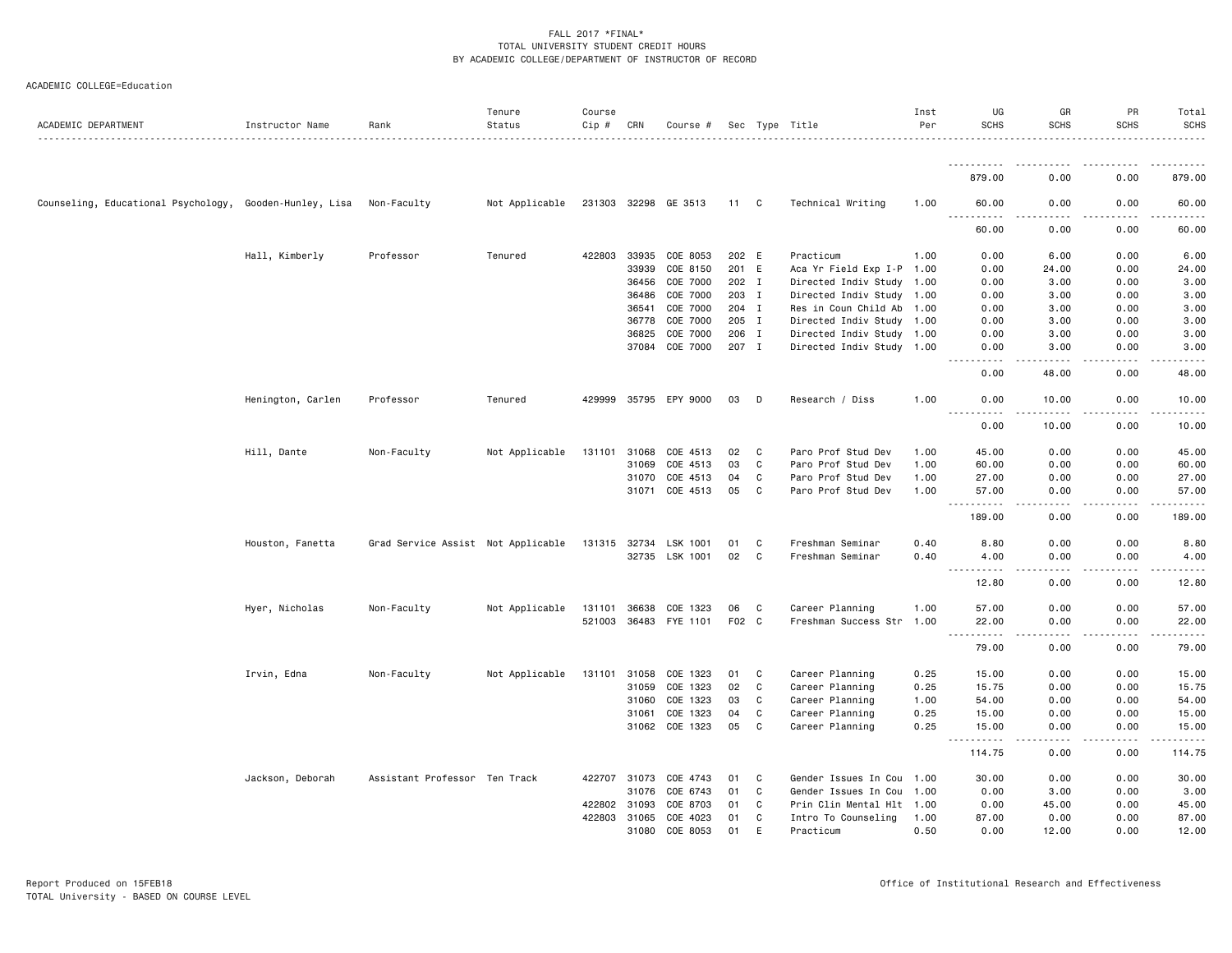| ACADEMIC DEPARTMENT                                 | Instructor Name   | Rank                          | Tenure<br>Status | Course<br>$Cip$ # | CRN   | Course #              |       |              | Sec Type Title            | Inst<br>Per | UG<br><b>SCHS</b>                                                                                                                                                        | GR<br><b>SCHS</b>                                                                                                                                            | PR<br><b>SCHS</b>                                                                                                                                            | Total<br><b>SCHS</b>                                                                                                                                           |
|-----------------------------------------------------|-------------------|-------------------------------|------------------|-------------------|-------|-----------------------|-------|--------------|---------------------------|-------------|--------------------------------------------------------------------------------------------------------------------------------------------------------------------------|--------------------------------------------------------------------------------------------------------------------------------------------------------------|--------------------------------------------------------------------------------------------------------------------------------------------------------------|----------------------------------------------------------------------------------------------------------------------------------------------------------------|
|                                                     |                   |                               |                  |                   |       |                       |       |              |                           |             | ----------                                                                                                                                                               |                                                                                                                                                              |                                                                                                                                                              |                                                                                                                                                                |
|                                                     |                   |                               |                  |                   |       |                       |       |              |                           |             | 117.00                                                                                                                                                                   | 60.00                                                                                                                                                        | 0.00                                                                                                                                                         | 177.00                                                                                                                                                         |
| Counseling, Educational Psychology, Justice, Cheryl |                   | Associate Professor Tenured   |                  | 422803 31085      |       | COE 8150              | 01    | E            | Aca Yr Field Exp I-P 1.00 |             | 0.00                                                                                                                                                                     | 30.00                                                                                                                                                        | 0.00                                                                                                                                                         | 30.00                                                                                                                                                          |
|                                                     |                   |                               |                  |                   | 35799 | COE 9000              | 02    | D            | Research / Diss           | 1.00        | 0.00                                                                                                                                                                     | 2.00                                                                                                                                                         | 0.00                                                                                                                                                         | 2.00                                                                                                                                                           |
|                                                     |                   |                               |                  |                   | 36634 | COE 7000              | 06    | Ι.           | Directed Indiv Study      | 1.00        | 0.00                                                                                                                                                                     | 5.00                                                                                                                                                         | 0.00                                                                                                                                                         | 5.00                                                                                                                                                           |
|                                                     |                   |                               |                  |                   | 36690 | COE 7000              | 07    | $\mathbf{I}$ | Directed Indiv Study 1.00 |             | 0.00<br>د د د د د                                                                                                                                                        | 2.00<br>$\frac{1}{2} \left( \frac{1}{2} \right) \left( \frac{1}{2} \right) \left( \frac{1}{2} \right) \left( \frac{1}{2} \right) \left( \frac{1}{2} \right)$ | 0.00                                                                                                                                                         | 2.00                                                                                                                                                           |
|                                                     |                   |                               |                  |                   |       |                       |       |              |                           |             | 0.00                                                                                                                                                                     | 39.00                                                                                                                                                        | .<br>0.00                                                                                                                                                    | 39.00                                                                                                                                                          |
|                                                     | Leach, Nicole     | Assistant Professor Ten Track |                  | 130499            | 37065 | EPY 7000              | 03    | I            | Directed Indiv Study 1.00 |             | 0.00                                                                                                                                                                     | 3.00                                                                                                                                                         | 0.00                                                                                                                                                         | 3.00                                                                                                                                                           |
|                                                     |                   |                               |                  | 130601            | 31562 | EDF 9463              | 01    | C            | Qual Data Collection      | 1.00        | 0.00                                                                                                                                                                     | 21.00                                                                                                                                                        | 0.00                                                                                                                                                         | 21.00                                                                                                                                                          |
|                                                     |                   |                               |                  |                   | 31953 | EPY 4513              | 01    | C            | Ed Research Methods       | 1.00        | 66.00                                                                                                                                                                    | 0.00                                                                                                                                                         | 0.00                                                                                                                                                         | 66.00                                                                                                                                                          |
|                                                     |                   |                               |                  |                   |       | 422807 31946 EPY 3543 | 01    | C            | Psych Of Adoles           | 1.00        | 129.00<br>د د د د د                                                                                                                                                      | 0.00                                                                                                                                                         | 0.00<br>.                                                                                                                                                    | 129.00<br>$\frac{1}{2} \left( \frac{1}{2} \right) \left( \frac{1}{2} \right) \left( \frac{1}{2} \right) \left( \frac{1}{2} \right) \left( \frac{1}{2} \right)$ |
|                                                     |                   |                               |                  |                   |       |                       |       |              |                           |             | 195.00                                                                                                                                                                   | 24.00                                                                                                                                                        | 0.00                                                                                                                                                         | 219.00                                                                                                                                                         |
|                                                     | Looby, Eugenie    | Professor                     | Tenured          | 131101            | 31096 | COE 8803              | 01    | C            | Crisis Response Coun 1.00 |             | 0.00                                                                                                                                                                     | 27.00                                                                                                                                                        | 0.00                                                                                                                                                         | 27.00                                                                                                                                                          |
|                                                     |                   |                               |                  | 422803            | 35800 | COE 9000              | 03    | D            | Research / Diss           | 1.00        | 0.00                                                                                                                                                                     | 5.00                                                                                                                                                         | 0.00                                                                                                                                                         | 5.00                                                                                                                                                           |
|                                                     |                   |                               |                  |                   | 36134 | COE 7000              | 01    | I            | Directed Indiv Study 1.00 |             | 0.00                                                                                                                                                                     | 3.00                                                                                                                                                         | 0.00                                                                                                                                                         | 3.00                                                                                                                                                           |
|                                                     |                   |                               |                  |                   |       | 511505 31087 COE 8303 | 01    | C            | Family Couns Theory       | 1.00        | 0.00<br><b>.</b><br>$\frac{1}{2} \left( \frac{1}{2} \right) \left( \frac{1}{2} \right) \left( \frac{1}{2} \right) \left( \frac{1}{2} \right) \left( \frac{1}{2} \right)$ | 30.00<br>$- - - - -$                                                                                                                                         | 0.00<br>$- - - - -$                                                                                                                                          | 30.00<br>.                                                                                                                                                     |
|                                                     |                   |                               |                  |                   |       |                       |       |              |                           |             | 0.00                                                                                                                                                                     | 65.00                                                                                                                                                        | 0.00                                                                                                                                                         | 65.00                                                                                                                                                          |
|                                                     | Maynard, Scott    | Non-Employee                  | Not Applicable   | 350103            | 31099 | CP 2103               | 01    | Ε            | First Work Sem            | 1.00        | 147.00                                                                                                                                                                   | 0.00                                                                                                                                                         | 0.00                                                                                                                                                         | 147.00                                                                                                                                                         |
|                                                     |                   |                               |                  |                   | 31100 | CP 2103               | H01   | E            | First Work Sem - Hon      | 1.00        | 36.00                                                                                                                                                                    | 0.00                                                                                                                                                         | 0.00                                                                                                                                                         | 36.00                                                                                                                                                          |
|                                                     |                   |                               |                  |                   | 31101 | CP 2203               | 01    | E            | Second Work Sem           | 1.00        | 252.00                                                                                                                                                                   | 0.00                                                                                                                                                         | 0.00                                                                                                                                                         | 252.00                                                                                                                                                         |
|                                                     |                   |                               |                  |                   | 31102 | CP 2203               | H01 E |              | Second Work Sem - Ho      | 1.00        | 36.00                                                                                                                                                                    | 0.00                                                                                                                                                         | 0.00                                                                                                                                                         | 36.00                                                                                                                                                          |
|                                                     |                   |                               |                  |                   | 31103 | CP 3303               | 01    | E            | Third Work Sem            | 1.00        | 132.00                                                                                                                                                                   | 0.00                                                                                                                                                         | 0.00                                                                                                                                                         | 132.00                                                                                                                                                         |
|                                                     |                   |                               |                  |                   | 31104 | CP 3303               | H01   | E            | Third Work Sem - Hon      | 1.00        | 12.00                                                                                                                                                                    | 0.00                                                                                                                                                         | 0.00                                                                                                                                                         | 12.00                                                                                                                                                          |
|                                                     |                   |                               |                  |                   | 31105 | CP 3403               | 01    | E            | Fourth Work Sem           | 1.00        | 6.00                                                                                                                                                                     | 0.00                                                                                                                                                         | 0.00                                                                                                                                                         | 6.00                                                                                                                                                           |
|                                                     |                   |                               |                  |                   | 31994 | EXL 0190              | 01    | E            | Experiential Learnin      | 1.00        | 54.00                                                                                                                                                                    | 0.00                                                                                                                                                         | 0.00                                                                                                                                                         | 54.00                                                                                                                                                          |
|                                                     |                   |                               |                  |                   | 32000 | EXL 3100              | 01    | E            | CCPP Internship I         | 1.00        | 42.00                                                                                                                                                                    | 0.00                                                                                                                                                         | 0.00                                                                                                                                                         | 42.00                                                                                                                                                          |
|                                                     |                   |                               |                  |                   |       | 521001 32002 EXL 3200 | 01    | E            | CCPP Internship I         | 1.00        | 9.00<br>$\frac{1}{2} \left( \frac{1}{2} \right) \left( \frac{1}{2} \right) \left( \frac{1}{2} \right) \left( \frac{1}{2} \right) \left( \frac{1}{2} \right)$             | 0.00<br>.                                                                                                                                                    | 0.00<br>.                                                                                                                                                    | 9.00                                                                                                                                                           |
|                                                     |                   |                               |                  |                   |       |                       |       |              |                           |             | 726.00                                                                                                                                                                   | 0.00                                                                                                                                                         | 0.00                                                                                                                                                         | 726.00                                                                                                                                                         |
|                                                     | Mazahreh, Laith   | Assistant Professor Ten Track |                  | 131101            | 31097 | COE 8903              | 01    | C            | School Couns Service      | 1.00        | 0.00                                                                                                                                                                     | 33.00                                                                                                                                                        | 0.00                                                                                                                                                         | 33.00                                                                                                                                                          |
|                                                     |                   |                               |                  |                   |       | 422803 31078 COE 8023 | 01    | C            | Counseling Theory         | 1.00        | 0.00<br>.<br>$\sim 100$                                                                                                                                                  | 39.00<br>.                                                                                                                                                   | 0.00                                                                                                                                                         | 39.00<br>.                                                                                                                                                     |
|                                                     |                   |                               |                  |                   |       |                       |       |              |                           |             | 0.00                                                                                                                                                                     | 72.00                                                                                                                                                        | 0.00                                                                                                                                                         | 72.00                                                                                                                                                          |
|                                                     | McCleon, Tawny    | Associate Professor Tenured   |                  | 130499            | 36474 | EPY 7000              | 01    | Ι.           | Directed Indiv Study      | 1.00        | 0.00                                                                                                                                                                     | 3.00                                                                                                                                                         | 0.00                                                                                                                                                         | 3.00                                                                                                                                                           |
|                                                     |                   |                               |                  | 130604            | 31968 | EPY 8723              | 01    | B            | Assessmt Ed Rel Set       | 1.00        | 0.00                                                                                                                                                                     | 21.00                                                                                                                                                        | 0.00                                                                                                                                                         | 21.00                                                                                                                                                          |
|                                                     |                   |                               |                  | 130699 31966      |       | EPY 8690              | 03    | E            | School Psy Practicum      | 1.00        | 0.00                                                                                                                                                                     | 21.00                                                                                                                                                        | 0.00                                                                                                                                                         | 21.00                                                                                                                                                          |
|                                                     |                   |                               |                  | 422803            | 31970 | EPY 8933              | 01    | C            | Integ Psycho-Ed Asse      | 1.00        | 0.00                                                                                                                                                                     | 24.00                                                                                                                                                        | 0.00                                                                                                                                                         | 24.00                                                                                                                                                          |
|                                                     |                   |                               |                  |                   |       | 429999 35796 EPY 9000 | 04    | D            | Research / Diss           | 1.00        | 0.00<br>.<br>$\frac{1}{2} \left( \frac{1}{2} \right) \left( \frac{1}{2} \right) \left( \frac{1}{2} \right) \left( \frac{1}{2} \right)$                                   | 11.00<br>.                                                                                                                                                   | 0.00<br>$\frac{1}{2} \left( \frac{1}{2} \right) \left( \frac{1}{2} \right) \left( \frac{1}{2} \right) \left( \frac{1}{2} \right) \left( \frac{1}{2} \right)$ | 11.00<br>.                                                                                                                                                     |
|                                                     |                   |                               |                  |                   |       |                       |       |              |                           |             | 0.00                                                                                                                                                                     | 80.00                                                                                                                                                        | 0.00                                                                                                                                                         | 80.00                                                                                                                                                          |
|                                                     | McDonald, Richard | Lecturer                      | Non-Ten Track    | 130604            |       | 34003 EPY 3253        | 201 C |              | Evaluating Learning       | 1.00        | 24.00                                                                                                                                                                    | 0.00                                                                                                                                                         | 0.00                                                                                                                                                         | 24.00                                                                                                                                                          |
|                                                     |                   |                               |                  |                   |       |                       |       |              |                           |             | 24.00                                                                                                                                                                    | 0.00                                                                                                                                                         | 0.00                                                                                                                                                         | 24,00                                                                                                                                                          |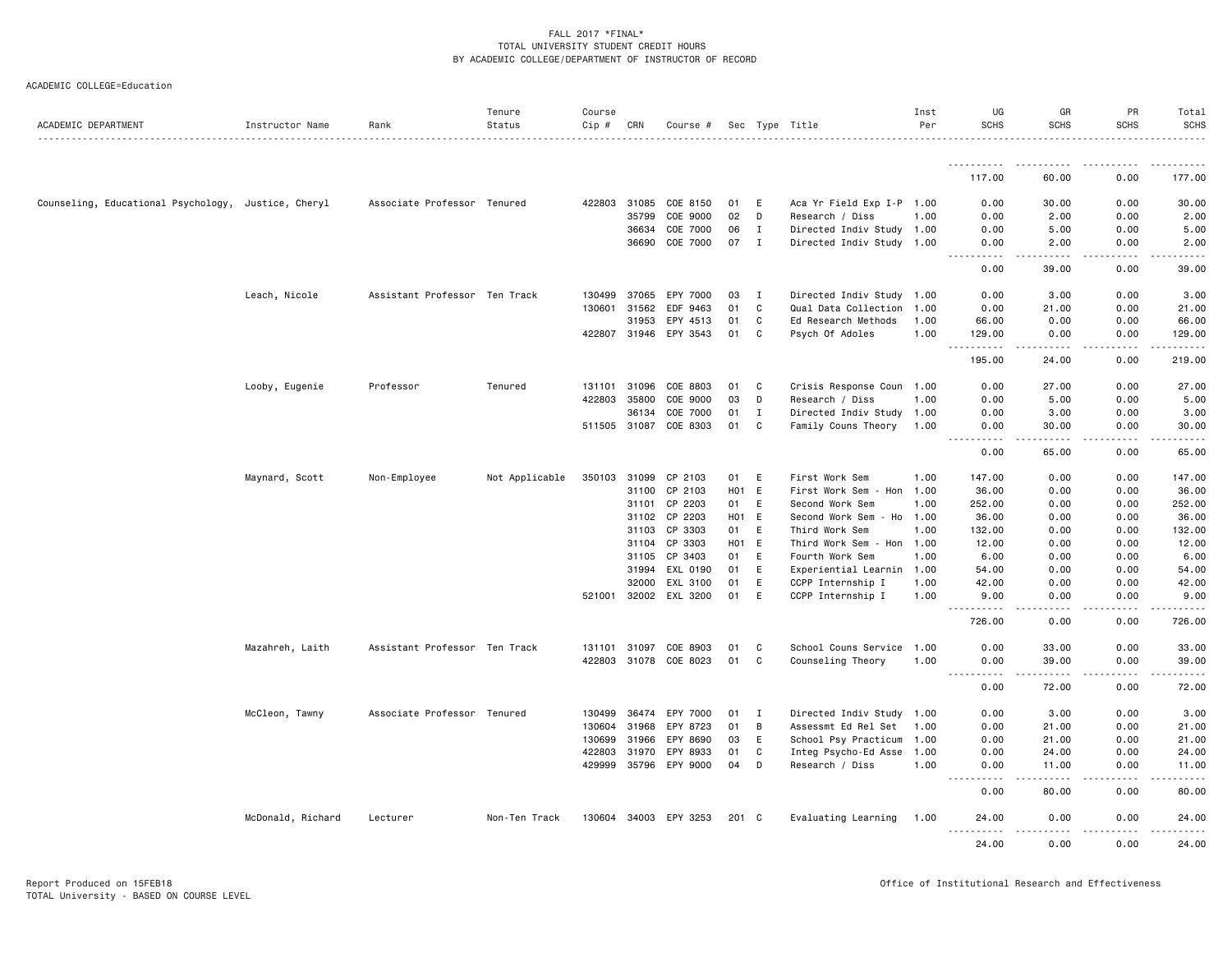| ACADEMIC DEPARTMENT                              | Instructor Name                                    | Rank                        | Tenure<br>Status | Course<br>$Cip \#$ | CRN          | Course #              |       |              | Sec Type Title            | Inst<br>Per | UG<br><b>SCHS</b>                         | GR<br><b>SCHS</b>                                                                                                                                             | PR<br>SCHS | Total<br><b>SCHS</b>     |
|--------------------------------------------------|----------------------------------------------------|-----------------------------|------------------|--------------------|--------------|-----------------------|-------|--------------|---------------------------|-------------|-------------------------------------------|---------------------------------------------------------------------------------------------------------------------------------------------------------------|------------|--------------------------|
|                                                  |                                                    |                             |                  |                    |              |                       |       |              |                           |             |                                           |                                                                                                                                                               |            |                          |
| Counseling, Educational Psychology, Morse, David |                                                    | Professor                   | Tenured          | 130499             | 36811        | EPY 7000              | 02    | I            | Directed Indiv Study 1.00 |             | 0.00                                      | 1.00                                                                                                                                                          | 0.00       | 1.00                     |
|                                                  |                                                    |                             |                  | 130601             | 31971        | EPY 9213              | 01    | $\mathbf c$  | Adv Analysis Ed Rsch      | 1.00        | 0.00                                      | 57.00                                                                                                                                                         | 0.00       | 57.00                    |
|                                                  |                                                    |                             |                  |                    | 429999 35797 | EPY 9000              | 05    | D            | Research / Diss           | 1.00        | 0.00<br>$\frac{1}{2}$                     | 6.00                                                                                                                                                          | 0.00       | 6.00<br>.                |
|                                                  |                                                    |                             |                  |                    |              |                       |       |              |                           |             | 0.00                                      | 64.00                                                                                                                                                         | 0.00       | 64.00                    |
|                                                  | Olivieri, Kathleen                                 | Instructor                  | Non-Ten Track    | 520201             | 32998        | MGT 3213              | 04    | C            | Org Communications        | 1.00        | 171.00                                    | 0.00                                                                                                                                                          | 0.00       | 171.00                   |
|                                                  |                                                    |                             |                  |                    | 33000        | MGT 3213              | 06    | C            | Org Communications        | 1.00        | 159.00                                    | 0.00                                                                                                                                                          | 0.00       | 159.00                   |
|                                                  |                                                    |                             |                  | 521201             | 30608        | BIS 3233              | 01    | C            | Management Informati 1.00 |             | 681.00                                    | 0.00                                                                                                                                                          | 0.00       | 681.00                   |
|                                                  |                                                    |                             |                  |                    |              | 30609 BIS 3233        | 02    | C            | Management Informati 1.00 |             | 672.00<br>$ -$                            | 0.00                                                                                                                                                          | 0.00       | 672.00<br>وعاماتها ماليا |
|                                                  |                                                    |                             |                  |                    |              |                       |       |              |                           |             | 1683.00                                   | 0.00                                                                                                                                                          | 0.00       | 1683.00                  |
|                                                  | Palmer, Charles                                    | Associate Professor Tenured |                  | 131101             | 31094        | COE 8730              | 01    | E            | Internship                | 1.00        | 0.00                                      | 27.00                                                                                                                                                         | 0.00       | 27.00                    |
|                                                  |                                                    |                             |                  | 422803             | 31081        | COE 8053              | 02    | E            | Practicum                 | 1.00        | 0.00                                      | 6.00                                                                                                                                                          | 0.00       | 6.00                     |
|                                                  |                                                    |                             |                  |                    | 31084        | COE 8063              | 02    | C            | Res Tech For Counsel      | 1.00        | 0.00                                      | 39.00                                                                                                                                                         | 0.00       | 39.00                    |
|                                                  |                                                    |                             |                  |                    |              | 35802 COE 9000        | 05    | D            | Research / Diss           | 1.00        | 0.00<br>----                              | 2.00<br>.                                                                                                                                                     | 0.00<br>.  | 2.00<br>$\frac{1}{2}$    |
|                                                  |                                                    |                             |                  |                    |              |                       |       |              |                           |             | 0.00                                      | 74.00                                                                                                                                                         | 0.00       | 74.00                    |
|                                                  | Peeples, Kimberly                                  | Grad Teach Assist           | Not Applicable   |                    |              | 422803 31063 COE 4013 | 01    | C            | Fac Skills Dev            | 1.00        | 48.00<br>.                                | 0.00<br>$- - - -$                                                                                                                                             | 0.00<br>.  | 48.00<br>.               |
|                                                  |                                                    |                             |                  |                    |              |                       |       |              |                           |             | 48.00                                     | 0.00                                                                                                                                                          | 0.00       | 48.00                    |
|                                                  | Seymour, Dana                                      | Non-Faculty                 | Not Applicable   |                    |              | 130604 34220 EPY 8473 | 501 C |              | Mid Level Assessment 1.00 |             | 0.00<br>.                                 | 66.00<br>د د د د                                                                                                                                              | 0.00<br>.  | 66.00<br>$\frac{1}{2}$   |
|                                                  |                                                    |                             |                  |                    |              |                       |       |              |                           |             | 0.00                                      | 66.00                                                                                                                                                         | 0.00       | 66.00                    |
|                                                  | Stratton-Gadke, Kase Assistant Professor Ten Track |                             |                  | 130699             | 31965        | EPY 8690              | 02    | E            | School Psy Practicum      | 1.00        | 0.00                                      | 21.00                                                                                                                                                         | 0.00       | 21.00                    |
|                                                  |                                                    |                             |                  | 422703             | 31963        | EPY 8253              | 01    | C            | Child Dev/Pathology       | 1.00        | 0.00                                      | 30.00                                                                                                                                                         | 0.00       | 30.00                    |
|                                                  |                                                    |                             |                  |                    |              | 422806 31973 EPY 9730 | 01    | E            | Doc Psy Internship        | 1.00        | 0.00<br>. <b>.</b>                        | 12.00                                                                                                                                                         | 0.00       | 12.00                    |
|                                                  |                                                    |                             |                  |                    |              |                       |       |              |                           |             | $  -$<br>0.00                             | $\frac{1}{2} \left( \frac{1}{2} \right) \left( \frac{1}{2} \right) \left( \frac{1}{2} \right) \left( \frac{1}{2} \right) \left( \frac{1}{2} \right)$<br>63.00 | .<br>0.00  | .<br>63.00               |
|                                                  | Thomas, George                                     | Lecturer                    | Non-Ten Track    |                    |              | 422803 33933 COE 8023 | 201 C |              | Counseling Theory         | 1.00        | 0.00                                      | 54.00                                                                                                                                                         | 0.00       | 54.00                    |
|                                                  |                                                    |                             |                  |                    |              |                       |       |              |                           |             | ----<br>0.00                              | 54.00                                                                                                                                                         | 0.00       | 54.00                    |
|                                                  | Vanhorn, Avent                                     | Non-Faculty                 | Not Applicable   | 131101             | 31067        | COE 4513              | 01    | C            | Paro Prof Stud Dev        | 1.00        | 129,00                                    | 0.00                                                                                                                                                          | 0.00       | 129.00                   |
|                                                  |                                                    |                             |                  |                    | 35556        | COE 4000              | 01    | $\mathbf{I}$ | Directed Indiv Study 1.00 |             | 3.00                                      | 0.00                                                                                                                                                          | 0.00       | 3.00                     |
|                                                  |                                                    |                             |                  |                    | 35557        | COE 4000              | 02    | $\mathbf{I}$ | Directed Indiv Study 1.00 |             | 3.00                                      | 0.00                                                                                                                                                          | 0.00       | 3.00                     |
|                                                  |                                                    |                             |                  |                    |              | 35558 COE 4000        | 03    | $\mathbf{I}$ | Directed Indiv Study 1.00 |             | 3.00<br>$\sim$ $\sim$ $\sim$<br>2.2.2.2.2 | 0.00<br>.                                                                                                                                                     | 0.00<br>.  | 3.00<br>.                |
|                                                  |                                                    |                             |                  |                    |              |                       |       |              |                           |             | 138.00                                    | 0.00                                                                                                                                                          | 0.00       | 138.00                   |
|                                                  | Vincent, Chelsey                                   | Instructor                  | Non-Ten Track    | 130301             | 32750        | LSK 1041              | 01    | C            | College Success I         | 1.00        | 19.00                                     | 0.00                                                                                                                                                          | 0.00       | 19.00                    |
|                                                  |                                                    |                             |                  |                    | 32751        | LSK 1041              | 02    | C            | College Success I         | 1.00        | 26.00                                     | 0.00                                                                                                                                                          | 0.00       | 26.00                    |
|                                                  |                                                    |                             |                  |                    | 32753        | LSK 1041              | 04    | C            | College Success I         | 1.00        | 19.00                                     | 0.00                                                                                                                                                          | 0.00       | 19.00                    |
|                                                  |                                                    |                             |                  |                    | 32754        | LSK 1041              | 05    | C            | College Success I         | 1.00        | 23.00                                     | 0.00                                                                                                                                                          | 0.00       | 23.00                    |
|                                                  |                                                    |                             |                  |                    | 131315 32742 | LSK 1023              | 01    | C            | Col Read/Study Skill 1.00 |             | 96.00                                     | 0.00                                                                                                                                                          | 0.00       | 96.00                    |
|                                                  |                                                    |                             |                  |                    | 36427        | LSK 1023              | 05    | C            | Col Read/Study Skill 1.00 |             | 123.00<br>.                               | 0.00                                                                                                                                                          | 0.00       | 123.00<br>.              |
|                                                  |                                                    |                             |                  |                    |              |                       |       |              |                           |             | 306.00                                    | 0.00                                                                                                                                                          | 0.00       | 306.00                   |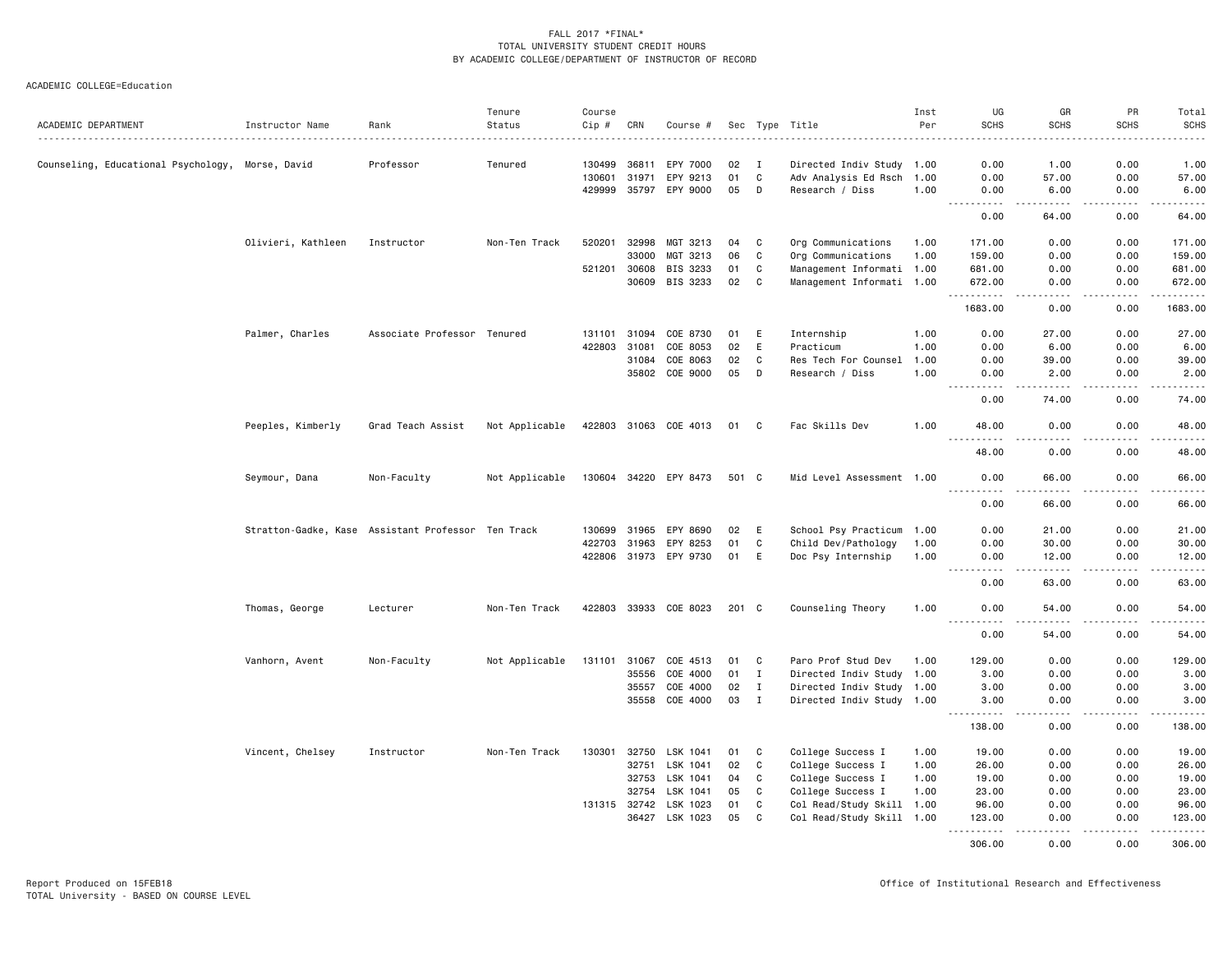| ACADEMIC DEPARTMENT                                | Instructor Name  | Rank                          | Tenure<br>Status | Course<br>$Cip$ # | CRN          | Course #              |       |   | Sec Type Title            | Inst<br>Per | UG<br><b>SCHS</b>                                                                                                              | GR<br><b>SCHS</b>                   | PR<br><b>SCHS</b> | Total<br><b>SCHS</b>                        |
|----------------------------------------------------|------------------|-------------------------------|------------------|-------------------|--------------|-----------------------|-------|---|---------------------------|-------------|--------------------------------------------------------------------------------------------------------------------------------|-------------------------------------|-------------------|---------------------------------------------|
| Counseling, Educational Psychology, Walton, Amanda |                  | Lecturer                      | Non-Ten Track    |                   |              | 130101 34002 EPY 3143 | 201 C |   | Human Develop And Le 1.00 |             | 24.00                                                                                                                          | 0.00                                | 0.00              | 24.00                                       |
|                                                    |                  |                               |                  |                   |              |                       |       |   |                           |             | $\omega$ is a $\omega$<br>.<br>24.00                                                                                           | $\sim$ $\sim$ $\sim$ $\sim$<br>0.00 | .<br>0.00         | $\frac{1}{2}$<br>24.00                      |
|                                                    | Wang, Chih-Hsuan | Lecturer                      | Non-Ten Track    |                   |              | 130603 34218 EPY 6214 | 501 B |   | Ed & Psy Statistics       | 1.00        | 0.00                                                                                                                           | 40.00                               | 0.00              | 40.00                                       |
|                                                    |                  |                               |                  |                   |              | 34219 EPY 8214        | 501 B |   | Adv Ed & Psy Stat         | 1.00        | 0.00                                                                                                                           | 28.00                               | 0.00              | 28.00                                       |
|                                                    |                  |                               |                  |                   |              |                       |       |   |                           |             | 0.00                                                                                                                           | 68.00                               | 0.00              | 68.00                                       |
|                                                    | Wei, Tianlan     | Assistant Professor Ten Track |                  |                   |              | 130603 31957 EPY 6214 | 01    | C | Ed & Psy Statistics       | 1.00        | 0.00                                                                                                                           | 44.00                               | 0.00              | 44.00                                       |
|                                                    |                  |                               |                  |                   | 31958        | EPY 6214              | 02    | К | Ed & Psy Statistics       | 1.00        | 0.00                                                                                                                           | 0.00                                | 0.00              | 0.00                                        |
|                                                    |                  |                               |                  |                   | 31960        | EPY 8214              | 01    | C | Adv Ed & Psy Stat         | 1.00        | 0.00                                                                                                                           | 60.00                               | 0.00              | 60.00                                       |
|                                                    |                  |                               |                  |                   |              | 31961 EPY 8214        | 02    | K | Adv Ed & Psy Stat         | 1.00        | 0.00<br>$\sim$ $\sim$ $\sim$ $\sim$<br>$\sim$ $\sim$ $\sim$                                                                    | 0.00<br>.                           | 0.00<br>.         | 0.00<br>.                                   |
|                                                    |                  |                               |                  |                   |              |                       |       |   |                           |             | 0.00                                                                                                                           | 104.00                              | 0.00              | 104.00                                      |
|                                                    | Weir, Karla      | Lecturer                      | Non-Ten Track    |                   |              | 131101 33942 COE 8903 | 201 C |   | School Couns Service 1.00 |             | 0.00                                                                                                                           | 33.00                               | 0.00              | 33.00                                       |
|                                                    |                  |                               |                  |                   |              |                       |       |   |                           |             | 0.00                                                                                                                           | .<br>33.00                          | د د د د<br>0.00   | .<br>33.00                                  |
|                                                    | Wilder, Carmen   | Non-Faculty                   | Not Applicable   | 521003            | 33696        | <b>SLCE 1002</b>      | S01 C |   | Day One Leadership C 0.30 |             | 80.40                                                                                                                          | 0.00                                | 0.00              | 80.40                                       |
|                                                    |                  |                               |                  |                   | 33697        | SLCE 1002             | S02 B |   | Day One Leadership C 0.30 |             | 12.60                                                                                                                          | 0.00                                | 0.00              | 12.60                                       |
|                                                    |                  |                               |                  |                   | 33698        | <b>SLCE 1002</b>      | S03 B |   | Day One Leadership C 0.30 |             | 10.20                                                                                                                          | 0.00                                | 0.00              | 10.20                                       |
|                                                    |                  |                               |                  |                   |              | 33699 SLCE 3812 S01 C |       |   | Montgomery Ldshp Pro 1.00 |             | 54.00<br>$\cdots$                                                                                                              | 0.00                                | 0.00              | 54.00                                       |
|                                                    |                  |                               |                  |                   |              |                       |       |   |                           |             | 157.20                                                                                                                         | 0.00                                | 0.00              | 157.20                                      |
|                                                    | Wilder, Charles  | Non-Faculty                   | Not Applicable   |                   |              | 141901 32961 ME 4111  | 01    | C | Professional Develop 1.00 |             | 73.00                                                                                                                          | 0.00                                | 0.00              | 73.00                                       |
|                                                    |                  |                               |                  |                   |              |                       |       |   |                           |             | - - -<br>73.00                                                                                                                 | 0.00                                | 0.00              | 73.00                                       |
|                                                    | Wildmon, Mark    | Lecturer                      | Non-Ten Track    |                   |              | 422805 31967 EPY 8703 | 01    | C | School Psychology         | 1.00        | 0.00<br>.                                                                                                                      | 24.00<br>-----                      | 0.00<br>.         | 24.00<br>.                                  |
|                                                    |                  |                               |                  |                   |              |                       |       |   |                           |             | 0.00                                                                                                                           | 24.00                               | 0.00              | 24.00                                       |
|                                                    | Wong, Daniel     | Professor                     | Tenured          |                   | 422803 31083 | COE 8063              | 01    | C | Res Tech For Counsel 1.00 |             | 0.00                                                                                                                           | 30.00                               | 0.00              | 30.00                                       |
|                                                    |                  |                               |                  |                   |              | 512310 31088 COE 8353 | 01    | C | Voc Rehab Counseling 1.00 |             | 0.00<br>.                                                                                                                      | 18.00<br>.                          | 0.00              | 18.00<br>$- - - - -$                        |
|                                                    |                  |                               |                  |                   |              |                       |       |   |                           |             | 0.00                                                                                                                           | 48.00                               | 0.00              | 48.00                                       |
|                                                    | Wong, Lucy       | Lecturer                      | Non-Ten Track    |                   |              | 301101 31072 COE 4713 | 01    | C | Issues In Aging           | 1.00        | 69.00                                                                                                                          | 0.00                                | 0.00              | 69.00                                       |
|                                                    |                  |                               |                  |                   | 31075        | COE 6713              | 01    | C | Issues In Aging           | 1.00        | 0.00                                                                                                                           | 12.00                               | 0.00              | 12.00                                       |
|                                                    |                  |                               |                  |                   |              | 512310 31089 COE 8373 | 01    | C | Med Aspects/Disabil       | 1.00        | 0.00<br>$\sim$ $\sim$ $\sim$<br>$\frac{1}{2} \left( \frac{1}{2} \right) \left( \frac{1}{2} \right) \left( \frac{1}{2} \right)$ | 18.00<br>$   -$                     | 0.00<br>.         | 18.00<br>$\sim$ $\sim$ $\sim$ $\sim$ $\sim$ |
|                                                    |                  |                               |                  |                   |              |                       |       |   |                           |             | 69.00                                                                                                                          | 30.00                               | 0.00              | 99.00                                       |
|                                                    | Woodall, Heather | Non-Faculty                   | Not Applicable   |                   |              | 131101 35353 COE 1323 | 201 C |   | Career Planning           | 1.00        | 24.00                                                                                                                          | 0.00                                | 0.00              | 24.00                                       |
|                                                    |                  |                               |                  |                   |              |                       |       |   |                           |             | .<br>24.00                                                                                                                     | $- - -$<br>0.00                     | .<br>0.00         | .<br>24.00                                  |
|                                                    | Wozny, Darren    | Professor                     | Tenured          | 422803            | 33938        | COE 8063              | 201 C |   | Res Tech For Counsel 1.00 |             | 0.00                                                                                                                           | 36.00                               | 0.00              | 36.00                                       |
|                                                    |                  |                               |                  |                   | 511505 33940 | COE 8303              | 201 C |   | Family Couns Theory 1.00  |             | 0.00                                                                                                                           | 54.00                               | 0.00              | 54.00                                       |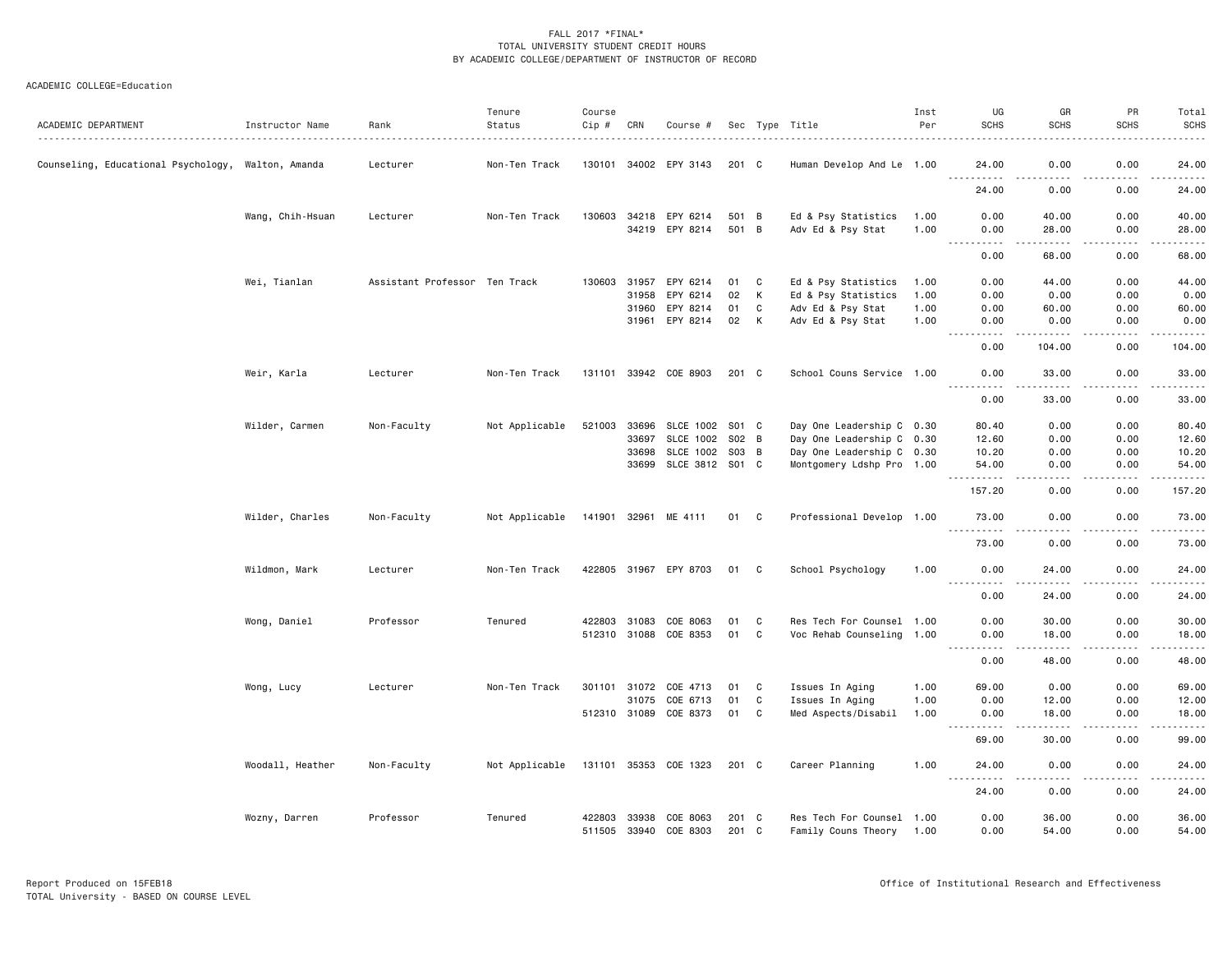| ACADEMIC DEPARTMENT                                                          | Instructor Name     | Rank        | Tenure<br>Status | Course<br>Cip # | CRN | Course #              |      | Sec Type Title | Inst<br>Per | UG<br><b>SCHS</b>     | GR<br>SCHS                       | PR<br><b>SCHS</b>  | Total<br><b>SCHS</b>  |
|------------------------------------------------------------------------------|---------------------|-------------|------------------|-----------------|-----|-----------------------|------|----------------|-------------|-----------------------|----------------------------------|--------------------|-----------------------|
|                                                                              |                     |             |                  |                 |     |                       |      |                |             | .<br>0.00             | 90.00                            | <br>0.00           | 90.00                 |
| Counseling, Educational Psychology,                                          | Young Hyatt, Regina | Non-Faculty | Not Applicable   |                 |     | 130401 34606 HED 8010 | 01 E | Practicum      | 1.00        | 0.00<br>.<br>0.00     | 24.00<br>.<br>24.00              | 0.00<br>.<br>0.00  | 24,00<br>.<br>24,00   |
| =====================================                                        |                     |             |                  |                 |     |                       |      |                |             |                       | ==========                       |                    | $=$ = = = = = = = = = |
| Counseling, Educational Psychology,<br>===================================== |                     |             |                  |                 |     |                       |      |                |             | 6724.75<br>========== | 1468,00<br>$=$ = = = = = = = = = | 0.00<br>========== | 8192.75<br>========== |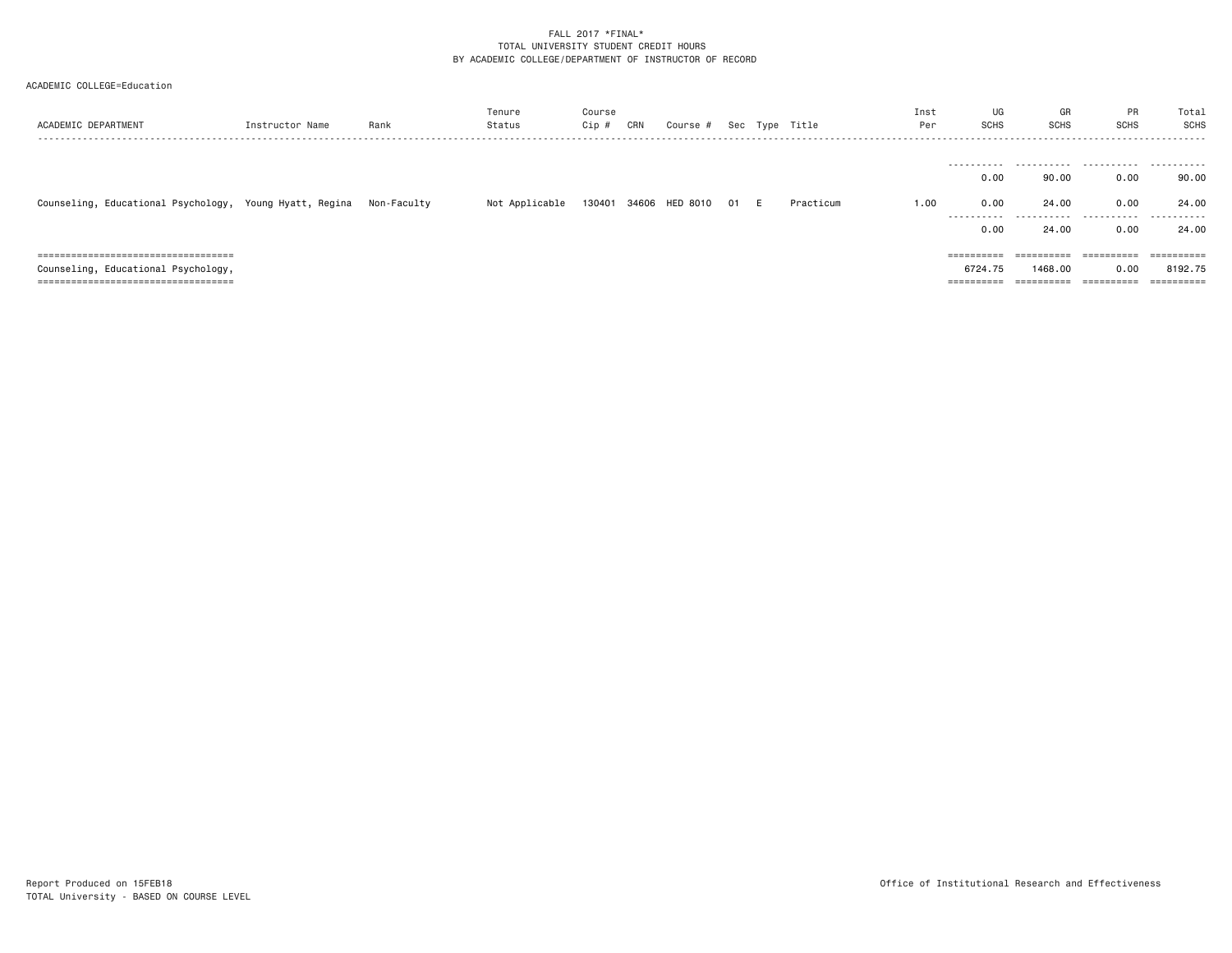| ACADEMIC DEPARTMENT                                 | Instructor Name                 | Rank                          | Tenure<br>Status | Course<br>Cip # | CRN          | Course #              |       |                | Sec Type Title            | Inst<br>Per | UG<br><b>SCHS</b>                  | GR<br><b>SCHS</b> | PR<br><b>SCHS</b>  | Total<br><b>SCHS</b>                        |
|-----------------------------------------------------|---------------------------------|-------------------------------|------------------|-----------------|--------------|-----------------------|-------|----------------|---------------------------|-------------|------------------------------------|-------------------|--------------------|---------------------------------------------|
| Curriculum, Instruction & Special E Alley, Kathleen |                                 | Assistant Professor Ten Track |                  | 131202          | 36753        | EDE 9000              | 05    | D              | Research / Diss           | 1.00        | 0.00                               | 2.00              | 0.00               | 2.00                                        |
|                                                     |                                 |                               |                  |                 | 131203 33668 | RDG 3423              | 01    | C              | Middle Lvl Lit II         | 1.00        | 60.00                              | 0.00              | 0.00               | 60.00                                       |
|                                                     |                                 |                               |                  |                 | 34523        | RDG 3423              | 02    | C              | Middle Lvl Lit II         | 1.00        | 36.00                              | 0.00              | 0.00               | 36.00                                       |
|                                                     |                                 |                               |                  |                 |              |                       |       |                |                           |             | $\sim$ $\sim$ $\sim$<br>.<br>96.00 | .<br>2.00         | .<br>0.00          | $\sim$ $\sim$ $\sim$ $\sim$ $\sim$<br>98.00 |
|                                                     | Andrews, Hunter                 | Lecturer                      | Non-Ten Track    |                 |              | 422814 31583 EDX 3213 | 06    | $\mathbf{C}$   | Indiv Inst Except Ch 1.00 |             | 72.00                              | 0.00              | 0.00               | 72.00                                       |
|                                                     |                                 |                               |                  |                 |              |                       |       |                |                           |             | 72.00                              | 0.00              | 0.00               | 72.00                                       |
|                                                     | Anthony, Kenneth                | Assistant Professor Ten Track |                  |                 |              | 131202 31538 EDE 8473 | 01    | C              | Elem Soc Stu Curr         | 1.00        | 0.00                               | 18.00             | 0.00               | 18.00                                       |
|                                                     |                                 |                               |                  |                 | 37183        | EDE 7000              | 01    | $\mathbf{I}$   | Directed Indiv Study 1.00 |             | 0.00                               | 6.00              | 0.00               | 6.00                                        |
|                                                     |                                 |                               |                  |                 | 37184        | EDE 7000              | 02    | $\mathbf{I}$   | Directed Indiv Study 1.00 |             | 0.00                               | 3.00              | 0.00               | 3.00                                        |
|                                                     |                                 |                               |                  |                 | 131318 31531 | EDE 4143              | 01    | B              | Teach Elem/Mid Lvl S 1.00 |             | 66.00                              | 0.00              | 0.00               | 66.00                                       |
|                                                     |                                 |                               |                  |                 |              | 31532 EDE 4143        | 02    | B              | Teach Elem/Mid Lvl S 1.00 |             | 60.00<br>.                         | 0.00<br>.         | 0.00<br>.          | 60.00<br>.                                  |
|                                                     |                                 |                               |                  |                 |              |                       |       |                |                           |             | 126.00                             | 27.00             | 0.00               | 153.00                                      |
|                                                     | Atterberry, Tiffiney Instructor |                               | Non-Ten Track    |                 | 131202 31534 | EDE 4883              | 01    | C              | Manag Elem/Mid Lvl C 1.00 |             | 42.00                              | 0.00              | 0.00               | 42.00                                       |
|                                                     |                                 |                               |                  |                 | 131316 31525 | EDE 4113              | 01    | B              | Teach Elem/Mid Level 1.00 |             | 66.00                              | 0.00              | 0.00               | 66.00                                       |
|                                                     |                                 |                               |                  |                 | 31526        | EDE 4113              | 02    | $\overline{B}$ | Teach Elem/Mid Level 1.00 |             | 60.00                              | 0.00              | 0.00               | 60.00                                       |
|                                                     |                                 |                               |                  |                 |              | 34163 EDE 4113        | 501 C |                | Teach Elem/Mid Level 1.00 |             | 39.00<br>.<br>- - -                | 0.00<br>.         | 0.00<br>. <b>.</b> | 39.00<br><u>.</u>                           |
|                                                     |                                 |                               |                  |                 |              |                       |       |                |                           |             | 207.00                             | 0.00              | 0.00               | 207.00                                      |
|                                                     | Binford, Paul                   | Assistant Professor Ten Track |                  |                 | 131203 34189 | EDS 8243              | 501 C |                | Adv. Plan Manage Lea 1.00 |             | 0.00                               | 57.00             | 0.00               | 57.00                                       |
|                                                     |                                 |                               |                  |                 | 131205 36720 | EDS 7000              | 01    | $\mathbf{I}$   | Directed Indiv Study 1.00 |             | 0.00                               | 3.00              | 0.00               | 3.00                                        |
|                                                     |                                 |                               |                  |                 |              | 131318 31567 EDS 4643 | 01    | C              | Method Teach Soc Stu 1.00 |             | 45.00<br>.<br>$\sim$ $\sim$ $\sim$ | 0.00<br>.         | 0.00<br>.          | 45.00<br>------                             |
|                                                     |                                 |                               |                  |                 |              |                       |       |                |                           |             | 45.00                              | 60.00             | 0.00               | 105.00                                      |
|                                                     | Brenner, Devon                  | Professor                     | Tenured          |                 |              | 131202 36372 EDE 9000 | 01    | D              | Research / Diss           | 1.00        | 0.00                               | 5.00              | 0.00               | 5.00                                        |
|                                                     |                                 |                               |                  |                 |              | 131205 36609 EDS 9000 | 04    | D              | Research / Diss           | 1.00        | 0.00                               | 9.00              | 0.00               | 9.00                                        |
|                                                     |                                 |                               |                  |                 |              |                       |       |                |                           |             | .<br>0.00                          | .<br>14.00        | .<br>0.00          | .<br>14.00                                  |
|                                                     | Brooks, Mary                    | Lecturer                      | Non-Ten Track    |                 |              | 131099 32731 LSK 0103 | 03    | C.             | Intermediate Reading 1.00 |             | 75.00                              | 0.00              | 0.00               | 75.00                                       |
|                                                     |                                 |                               |                  |                 |              |                       |       |                |                           |             | 75.00                              | 0.00              | 0.00               | 75.00                                       |
|                                                     | Buss, Nikki                     | Lecturer                      | Non-Ten Track    |                 | 131305 31569 | EDS 4673              | 01    | C              | Method Teach Lang Ar 1.00 |             | 45.00                              | 0.00              | 0.00               | 45.00                                       |
|                                                     |                                 |                               |                  |                 | 131315 33669 | RDG 3513              | 01    | C              | Rdg Strag Second Sch 1.00 |             | 84.00<br>$\sim$ $\sim$ $\sim$      | 0.00              | 0.00               | 84.00<br>.                                  |
|                                                     |                                 |                               |                  |                 |              |                       |       |                |                           |             | 129.00                             | 0.00              | 0.00               | 129.00                                      |
|                                                     | Cagle, Elizabeth                | Lecturer                      | Non-Ten Track    |                 |              | 231302 31549 EDF 3413 | 03    | C.             | Writing For Thinking 1.00 |             | 84.00<br>.                         | 0.00<br>.         | 0.00               | 84.00<br>.                                  |
|                                                     |                                 |                               |                  |                 |              |                       |       |                |                           |             | 84.00                              | 0.00              | 0.00               | 84.00                                       |
|                                                     | Chappell, Manya                 | Lecturer                      | Non-Ten Track    |                 |              | 131315 34355 RDG 3113 | 501 C |                | Early Literacy Instr 1.00 |             | 63.00                              | 0.00              | 0.00               | 63.00                                       |
|                                                     |                                 |                               |                  |                 |              | 34357 RDG 3123        | 501 C |                | Early Lit Instruct I 1.00 |             | 63.00                              | 0.00              | 0.00               | 63.00                                       |
|                                                     |                                 |                               |                  |                 |              |                       |       |                |                           |             | .                                  | د د د د           | .                  |                                             |
|                                                     |                                 |                               |                  |                 |              |                       |       |                |                           |             | 126.00                             | 0.00              | 0.00               | 126.00                                      |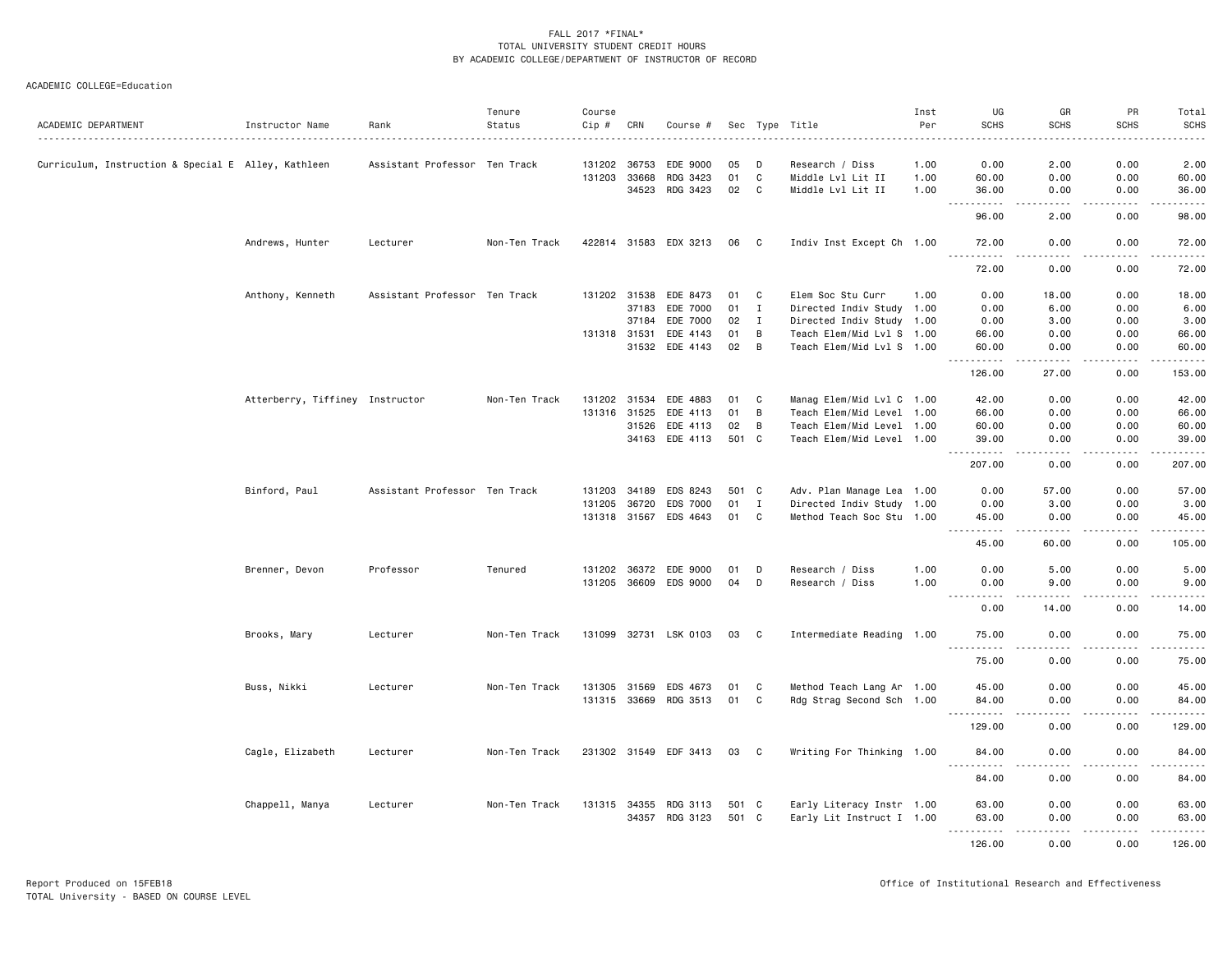| ACADEMIC DEPARTMENT                                  | Instructor Name   | Rank        | Tenure<br>Status | Course<br>$Cip$ # | CRN          | Course #                          |          |                   | Sec Type Title                                         | Inst<br>Per | UG<br><b>SCHS</b>                  | GR<br><b>SCHS</b> | PR<br><b>SCHS</b> | Total<br><b>SCHS</b>                                                                                                               |
|------------------------------------------------------|-------------------|-------------|------------------|-------------------|--------------|-----------------------------------|----------|-------------------|--------------------------------------------------------|-------------|------------------------------------|-------------------|-------------------|------------------------------------------------------------------------------------------------------------------------------------|
| Curriculum, Instruction & Special E Childers, Samuel |                   | Lecturer    | Non-Ten Track    |                   |              | 131099 32732 LSK 0103             | 04       | C                 | Intermediate Reading 1.00                              |             | 48.00                              | 0.00              | 0.00              | 48.00                                                                                                                              |
|                                                      |                   |             |                  |                   |              |                                   |          |                   |                                                        |             | .<br>48.00                         | $   -$<br>0.00    | .<br>0.00         | $\frac{1}{2} \left( \frac{1}{2} \right) \left( \frac{1}{2} \right) \left( \frac{1}{2} \right) \left( \frac{1}{2} \right)$<br>48.00 |
|                                                      | Cirlot-New, Laura | Non-Faculty | Not Applicable   |                   | 31597        | 130101 31589 EDX 4353<br>EDX 6353 | 01<br>01 | C<br>C            | Assistive Tech in Sp 1.00<br>Assistive Tech in Sp 1.00 |             | 57.00<br>0.00                      | 0.00<br>15.00     | 0.00<br>0.00      | 57.00<br>15.00                                                                                                                     |
|                                                      |                   |             |                  |                   |              |                                   |          |                   |                                                        |             | .<br>57.00                         | .<br>15.00        | .<br>0.00         | .<br>72.00                                                                                                                         |
|                                                      | Coffey, Kenneth   | Professor   | Tenured          |                   | 131001 31590 | EDX 4413                          | 01       | C                 | Wk W/Fams of Stdts w 1.00                              |             | 84.00                              | 0.00              | 0.00              | 84.00                                                                                                                              |
|                                                      |                   |             |                  |                   | 131008 34720 | EDX 4603<br>34721 EDX 6603        | 01<br>01 | C<br>C            | Students with Phys/M 1.00<br>Students with Phys/M 1.00 |             | 51.00<br>0.00                      | 0.00<br>9.00      | 0.00<br>0.00      | 51.00<br>9.00                                                                                                                      |
|                                                      |                   |             |                  |                   |              |                                   |          |                   |                                                        |             | <u>.</u><br>135.00                 | د د د د<br>9.00   | .<br>0.00         | ------<br>144.00                                                                                                                   |
|                                                      | Crissey, Jennifer | Lecturer    | Non-Ten Track    |                   |              | 131311 34161 EDE 3523             | 501 C    |                   | Found EL/ML Math Edu 1.00                              |             | 57.00                              | 0.00              | 0.00              | 57.00                                                                                                                              |
|                                                      |                   |             |                  |                   |              |                                   |          |                   |                                                        |             | 57.00                              | 0.00              | 0.00              | 57.00                                                                                                                              |
|                                                      | Crum, Karen       | Lecturer    | Non-Ten Track    |                   |              | 131203 34807 RDG 3423             | 201 C    |                   | Middle Lvl Lit II                                      | 1.00        | 21.00                              | 0.00              | 0.00              | 21.00                                                                                                                              |
|                                                      |                   |             |                  |                   |              |                                   |          |                   |                                                        |             | .<br>21.00                         | 0.00              | 0.00              | .<br>21.00                                                                                                                         |
|                                                      | Davidson, Sandy   | Lecturer    | Non-Ten Track    |                   |              | 131202 33948 EDE 3343             | 201 C    |                   | Teach Adoles Lit                                       | 1.00        | 75.00                              | 0.00              | 0.00              | 75.00                                                                                                                              |
|                                                      |                   |             |                  |                   |              |                                   |          |                   |                                                        |             | $\sim$ $\sim$ $\sim$<br>.<br>75.00 | .<br>0.00         | .<br>0.00         | .<br>75.00                                                                                                                         |
|                                                      | Devlin, Sandy     | Professor   | Tenured          |                   |              | 131001 31600 EDX 8173             | 01       | C                 | Sp Ed In Reg Classrm 1.00                              |             | 0.00                               | 15.00             | 0.00              | 15.00                                                                                                                              |
|                                                      |                   |             |                  |                   | 31601        | EDX 8393                          | 01       | S.                | Seminar in Em/Bd                                       | 1.00        | 0.00                               | 15.00             | 0.00              | 15.00                                                                                                                              |
|                                                      |                   |             |                  |                   | 36393        | EDX 9000                          | 01       | D                 | Research / Diss                                        | 1.00        | 0.00                               | 8.00              | 0.00              | 8.00                                                                                                                               |
|                                                      |                   |             |                  |                   |              | 36510 EDX 7000                    | 02       | $\mathbf{I}$      | Directed Indiv Study 1.00                              |             | 0.00                               | 1.00              | 0.00              | 1.00                                                                                                                               |
|                                                      |                   |             |                  |                   | 36589        | EDX 7000                          | 03       | Ι.                | Directed Indiv Study 1.00                              |             | 0.00                               | 3.00              | 0.00              | 3.00                                                                                                                               |
|                                                      |                   |             |                  |                   | 36692        | EDX 7000                          | 04       | $\mathbf{I}$      | Directed Indiv Study 1.00                              |             | 0.00                               | 3.00              | 0.00              | 3.00                                                                                                                               |
|                                                      |                   |             |                  |                   | 37090        | EDX 7000                          | 07       | $\mathbf{I}$      | Directed Indiv Study 1.00                              |             | 0.00                               | 3.00              | 0.00              | 3.00                                                                                                                               |
|                                                      |                   |             |                  |                   | 37094        | EDX 7000<br>422814 31586 EDX 3223 | 09<br>01 | $\mathbf{I}$<br>C | Directed Indiv Study 1.00<br>Intro to Emtnl/Behav 1.00 |             | 0.00<br>69.00                      | 3.00<br>0.00      | 0.00<br>0.00      | 3.00<br>69.00                                                                                                                      |
|                                                      |                   |             |                  |                   |              |                                   |          |                   |                                                        |             | .<br>69.00                         | -----<br>51.00    | .<br>0.00         | .<br>120.00                                                                                                                        |
|                                                      | Fondren, Patricia | Instructor  | Non-Ten Track    |                   |              | 131001 31592 EDX 4873             | 01       | S.                | Prof Sem In Sp Ed                                      | 1.00        | 18.00                              | 0.00              | 0.00              | 18.00                                                                                                                              |
|                                                      |                   |             |                  |                   | 34199        | EDX 4873                          | 501 S    |                   | Prof Sem In Sp Ed                                      | 1.00        | 12.00                              | 0.00              | 0.00              | 12.00                                                                                                                              |
|                                                      |                   |             |                  |                   | 422814 31577 | EDX 3203                          | 01       | C                 | Intro To Learn Disab 1.00                              |             | 105.00                             | 0.00              | 0.00              | 105.00                                                                                                                             |
|                                                      |                   |             |                  |                   | 34198        | EDX 3213                          | 502 C    |                   | Indiv Inst Except Ch 1.00                              |             | 57.00                              | 0.00              | 0.00              | 57.00                                                                                                                              |
|                                                      |                   |             |                  |                   |              | 36933 EDX 3223                    | 02       | C                 | Intro to Emtnl/Behav 1.00                              |             | 60.00<br>.                         | 0.00<br>د د د د   | 0.00<br>.         | 60.00<br><u>.</u>                                                                                                                  |
|                                                      |                   |             |                  |                   |              |                                   |          |                   |                                                        |             | 252.00                             | 0.00              | 0.00              | 252.00                                                                                                                             |
|                                                      | Franz, Dana       | Professor   | Tenured          | 131205            | 31563        | EDS 3411                          | 01       | E                 | Prac In Secondary Ed 1.00                              |             | 16.00                              | 0.00              | 0.00              | 16.00                                                                                                                              |
|                                                      |                   |             |                  |                   | 31574        | EDS 8653                          | 01       | C                 | Issues of Accountabi 1.00                              |             | 0.00                               | 18.00             | 0.00              | 18.00                                                                                                                              |
|                                                      |                   |             |                  |                   | 36576        | EDS 9000                          | 02       | D                 | Research / Diss                                        | 1.00        | 0.00                               | 14.00             | 0.00              | 14.00                                                                                                                              |
|                                                      |                   |             |                  |                   | 36736        | EDS 7000                          | 03       | $\mathbf{I}$      | Directed Indiv Study 1.00                              |             | 0.00                               | 3.00              | 0.00              | 3.00                                                                                                                               |
|                                                      |                   |             |                  |                   | 36737        | EDS 7000                          | 04       | $\mathbf I$       | Directed Indiv Study 1.00                              |             | 0.00                               | 3.00              | 0.00              | 3.00                                                                                                                               |
|                                                      |                   |             |                  |                   | 37080        | EDS 7000                          | 07       | $\mathbf{r}$      | Directed Indiv Study 1.00                              |             | 0.00                               | 1.00              | 0.00              | 1.00                                                                                                                               |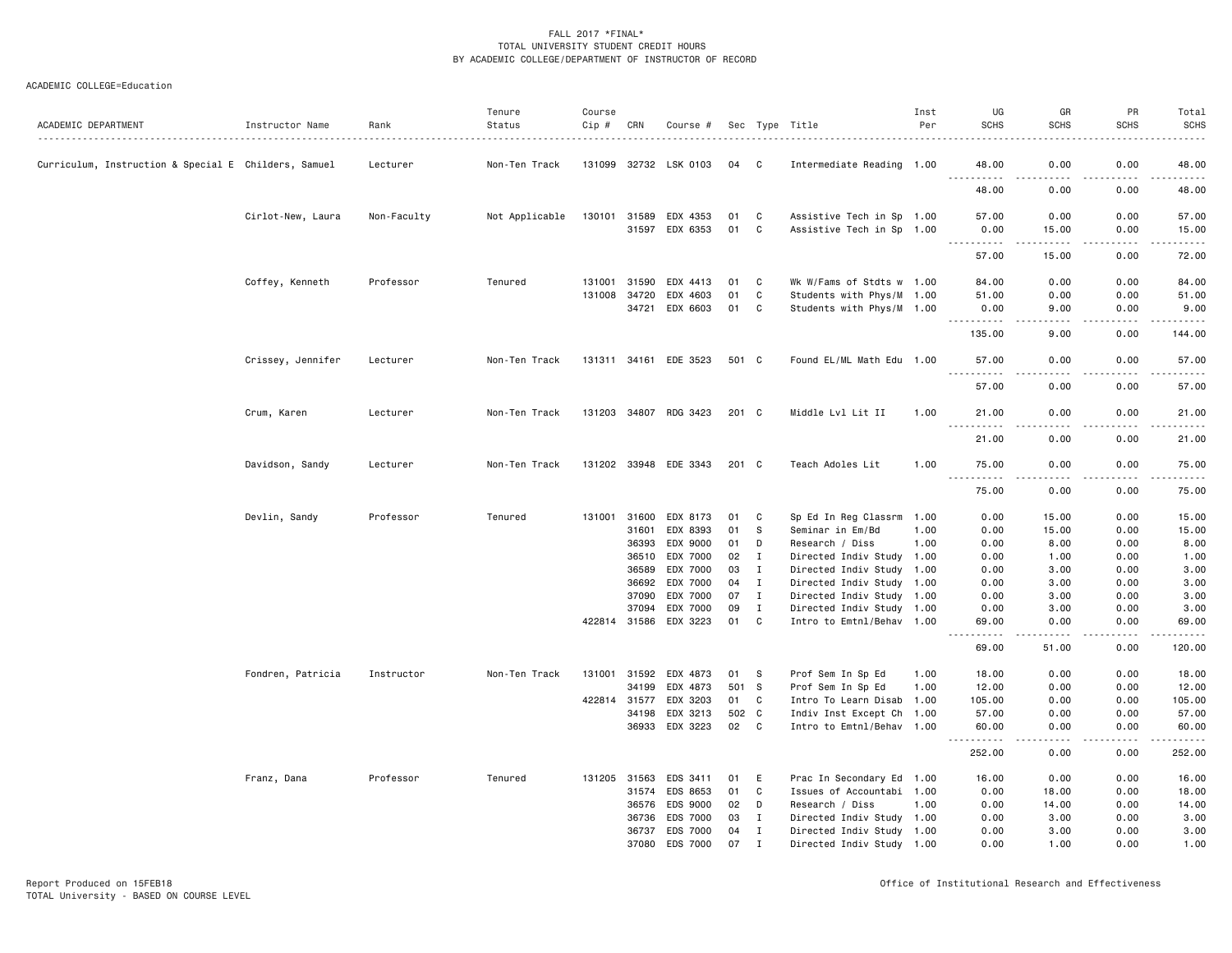| ACADEMIC DEPARTMENT                              | Instructor Name   | Rank                              | Tenure<br>Status | Course<br>Cip # | CRN          | Course #              |       |              | Sec Type Title             | Inst<br>Per | UG<br><b>SCHS</b>                                                                                            | GR<br><b>SCHS</b>            | PR<br><b>SCHS</b> | Total<br><b>SCHS</b>   |
|--------------------------------------------------|-------------------|-----------------------------------|------------------|-----------------|--------------|-----------------------|-------|--------------|----------------------------|-------------|--------------------------------------------------------------------------------------------------------------|------------------------------|-------------------|------------------------|
|                                                  |                   |                                   |                  |                 |              |                       |       |              |                            |             | .                                                                                                            |                              |                   |                        |
|                                                  |                   |                                   |                  |                 |              |                       |       |              |                            |             | 16.00                                                                                                        | 39.00                        | 0.00              | 55.00                  |
| Curriculum, Instruction & Special E Hanna, Tania |                   | Clinical Assist Pro Non-Ten Track |                  | 131305          | 34061        | RDG 4133              | 201 C |              | Integrat Lang Art In 1.00  |             | 51.00                                                                                                        | 0.00                         | 0.00              | 51.00                  |
|                                                  |                   |                                   |                  |                 | 131315 34059 | RDG 3113              | 201 C |              | Early Literacy Instr 1.00  |             | 51.00                                                                                                        | 0.00                         | 0.00              | 51.00                  |
|                                                  |                   |                                   |                  |                 | 34060        | RDG 3123              | 201 C |              | Early Lit Instruct I 1.00  |             | 51.00                                                                                                        | 0.00                         | 0.00              | 51.00                  |
|                                                  |                   |                                   |                  |                 | 34805        | RDG 3513              | 201 C |              | Rdg Strag Second Sch 1.00  |             | 33.00<br>$\frac{1}{2} \left( \frac{1}{2} \right) \left( \frac{1}{2} \right) \left( \frac{1}{2} \right)$      | 0.00<br>$- - - -$            | 0.00<br>.         | 33.00<br>$\frac{1}{2}$ |
|                                                  |                   |                                   |                  |                 |              |                       |       |              |                            |             | 186.00                                                                                                       | 0.00                         | 0.00              | 186.00                 |
|                                                  | Holley, Kenne     | Lecturer                          | Non-Ten Track    |                 |              | 131203 34158 EDE 3223 | 501 C |              | Middle Level Educati 1.00  |             | 45.00<br>. <b>.</b>                                                                                          | 0.00<br>د د د د              | 0.00<br>.         | 45.00<br>.             |
|                                                  |                   |                                   |                  |                 |              |                       |       |              |                            |             | 45.00                                                                                                        | 0.00                         | 0.00              | 45.00                  |
|                                                  | Hollis, Anitra    | Lecturer                          | Non-Ten Track    |                 |              | 131318 34167 EDE 4143 | 501 C |              | Teach Elem/Mid Lvl S 1.00  |             | 39.00<br>.                                                                                                   | 0.00                         | 0.00              | 39.00                  |
|                                                  |                   |                                   |                  |                 |              |                       |       |              |                            |             | 39.00                                                                                                        | 0.00                         | 0.00              | 39.00                  |
|                                                  | Hopper, Peggy     | Professor                         | Tenured          | 131205          | 36620        | EDS 3411              | 03    | E            | Prac In Secondary Ed 1.00  |             | 7.00                                                                                                         | 0.00                         | 0.00              | 7.00                   |
|                                                  |                   |                                   |                  |                 | 131315 34369 | RDG 8653              | 501 C |              | Teach Read Sec Sch         | 1.00        | 0.00<br>.                                                                                                    | 30.00<br>المتمالين           | 0.00<br>.         | 30.00<br>.             |
|                                                  |                   |                                   |                  |                 |              |                       |       |              |                            |             | 7.00                                                                                                         | 30.00                        | 0.00              | 37.00                  |
|                                                  | Ivy, Jessica      | Assistant Professor Ten Track     |                  |                 | 131205 31564 | EDS 3411              | 02    | E            | Prac In Secondary Ed 1.00  |             | 9.00                                                                                                         | 0.00                         | 0.00              | 9.00                   |
|                                                  |                   |                                   |                  |                 | 131311 31566 | EDS 4633              | 01    | C            | Methods of Teaching 1.00   |             | 57.00<br>.<br>$\frac{1}{2} \left( \frac{1}{2} \right) \left( \frac{1}{2} \right) \left( \frac{1}{2} \right)$ | 0.00<br>د د د د              | 0.00<br>.         | 57.00                  |
|                                                  |                   |                                   |                  |                 |              |                       |       |              |                            |             | 66.00                                                                                                        | 0.00                         | 0.00              | 66.00                  |
|                                                  | Javorsky, Kristin | Assistant Professor Ten Track     |                  |                 | 131315 33662 | RDG 3123              | 01    | C            | Early Lit Instruct I 1.00  |             | 75.00                                                                                                        | 0.00                         | 0.00              | 75.00                  |
|                                                  |                   |                                   |                  |                 | 33663        | RDG 3123              | 02    | C            | Early Lit Instruct I 1.00  |             | 78.00                                                                                                        | 0.00                         | 0.00              | 78.00                  |
|                                                  |                   |                                   |                  |                 | 240101 36388 | HON 4000              | 01    | I            | Directed Individual 1.00   |             | 3.00<br>.<br>.                                                                                               | 0.00<br>$\sim$ $\sim$ $\sim$ | 0.00<br>د د د د   | 3.00<br>.              |
|                                                  |                   |                                   |                  |                 |              |                       |       |              |                            |             | 156.00                                                                                                       | 0.00                         | 0.00              | 156.00                 |
|                                                  | Leffler, Jeffrey  | Assistant Professor Ten Track     |                  |                 | 131202 33946 | EDE 3123              | 201 C |              | Early Childhood Ed         | 1.00        | 42.00                                                                                                        | 0.00                         | 0.00              | 42.00                  |
|                                                  |                   |                                   |                  |                 | 36978        | EDE 8443              | 202 S |              | Sem In Elem Ed             | 1.00        | 0.00                                                                                                         | 6.00                         | 0.00              | 6.00                   |
|                                                  |                   |                                   |                  |                 | 131316 33950 | EDE 4113              | 201 C |              | Teach Elem/Mid Level 1.00  |             | 51.00                                                                                                        | 0.00                         | 0.00              | 51.00                  |
|                                                  |                   |                                   |                  |                 | 131318 33952 | EDE 4143              | 201 C |              | Teach Elem/Mid Lvl S 1.00  |             | 54.00<br><u>.</u>                                                                                            | 0.00<br>د د د د              | 0.00<br>.         | 54.00<br>.             |
|                                                  |                   |                                   |                  |                 |              |                       |       |              |                            |             | 147.00                                                                                                       | 6.00                         | 0.00              | 153.00                 |
|                                                  | Lemley, Stephanie | Assistant Professor Ten Track     |                  |                 | 131202 31539 | EDE 8623              | 01    | C            | Content Area Literac 1.00  |             | 0.00                                                                                                         | 18.00                        | 0.00              | 18.00                  |
|                                                  |                   |                                   |                  |                 | 36608        | EDE 9000              | 03    | D            | Research / Diss            | 1.00        | 0.00                                                                                                         | 6.00                         | 0.00              | 6.00                   |
|                                                  |                   |                                   |                  |                 | 131305 33670 | RDG 4133              | 01    | C            | Integrat Lang Art In 1.00  |             | 66.00                                                                                                        | 0.00                         | 0.00              | 66.00                  |
|                                                  |                   |                                   |                  |                 | 33671        | RDG 4133              | 02    | $\mathbf{C}$ | Integrat Lang Art In 1.00  |             | 60.00<br>.                                                                                                   | 0.00<br>$- - - - -$          | 0.00<br>.         | 60.00<br><u>.</u>      |
|                                                  |                   |                                   |                  |                 |              |                       |       |              |                            |             | 126.00                                                                                                       | 24.00                        | 0.00              | 150.00                 |
|                                                  | Lindsey, Gail     | Clinical Assist Pro Non-Ten Track |                  | 131202 31514    |              | EDE 3123              | 02    | C            | Early Childhood Ed         | 1.00        | 84.00                                                                                                        | 0.00                         | 0.00              | 84.00                  |
|                                                  |                   |                                   |                  |                 | 31521        | EDE 3443              | 01    | C            | Creat Arts Elem / Mid 1.00 |             | 69.00                                                                                                        | 0.00                         | 0.00              | 69.00                  |
|                                                  |                   |                                   |                  |                 |              | 31522 EDE 3443        | 02    | C            | Creat Arts Elem / Mid 1.00 |             | 54.00                                                                                                        | 0.00                         | 0.00              | 54.00                  |
|                                                  |                   |                                   |                  |                 | 131315 31518 | EDE 3233              | 02    | C            | Teach Lit at Elem/Mi 1.00  |             | 60.00                                                                                                        | 0.00                         | 0.00              | 60.00                  |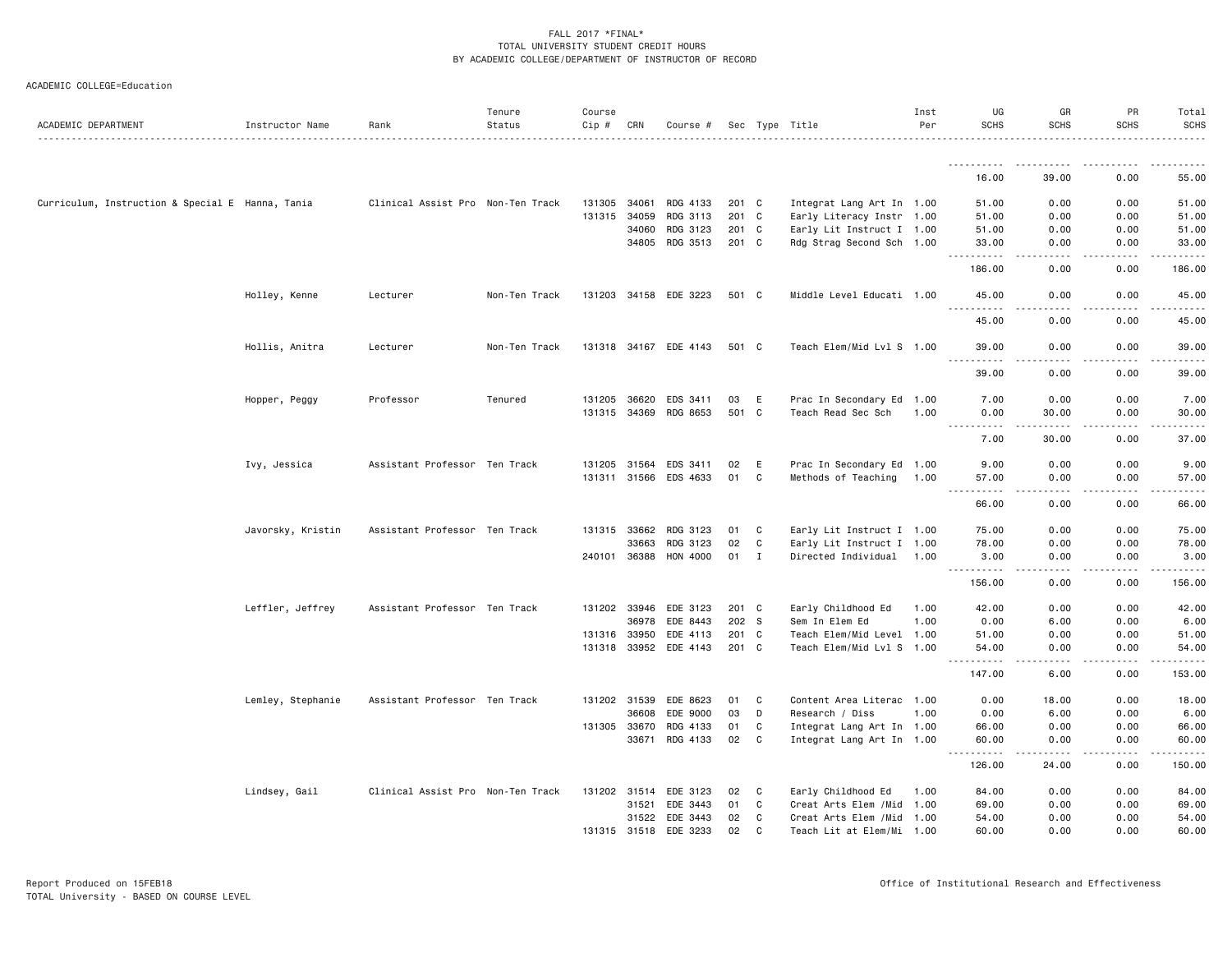| ACADEMIC DEPARTMENT                              | Instructor Name    | Rank                               | Tenure<br>Status | Course<br>Cip # | CRN          | Course #              |       |              | Sec Type Title            | Inst<br>Per | UG<br><b>SCHS</b> | GR<br><b>SCHS</b> | PR<br><b>SCHS</b> | Total<br><b>SCHS</b> |
|--------------------------------------------------|--------------------|------------------------------------|------------------|-----------------|--------------|-----------------------|-------|--------------|---------------------------|-------------|-------------------|-------------------|-------------------|----------------------|
|                                                  |                    |                                    |                  |                 |              |                       |       |              |                           |             |                   |                   |                   |                      |
|                                                  |                    |                                    |                  |                 |              |                       |       |              |                           |             | 267.00            | 0.00              | 0.00              | 267.00               |
| Curriculum, Instruction & Special E Martin, Eric |                    | Grad Research Assis Not Applicable |                  |                 |              | 422814 31580 EDX 3213 | 03 C  |              | Indiv Inst Except Ch 1.00 |             | 105.00<br>.       | 0.00<br>.         | 0.00<br>.         | 105.00<br>.          |
|                                                  |                    |                                    |                  |                 |              |                       |       |              |                           |             | 105.00            | 0.00              | 0.00              | 105.00               |
|                                                  | Mattox, Kimberly   | Instructor                         | Non-Ten Track    |                 |              | 422814 31578 EDX 3213 | 01    | C            | Indiv Inst Except Ch 1.00 |             | 105.00            | 0.00              | 0.00              | 105.00               |
|                                                  |                    |                                    |                  |                 | 31579        | EDX 3213              | 02    | C            | Indiv Inst Except Ch 1.00 |             | 99.00             | 0.00              | 0.00              | 99.00                |
|                                                  |                    |                                    |                  |                 | 31581        | EDX 3213              | 04    | C            | Indiv Inst Except Ch 1.00 |             | 93.00             | 0.00              | 0.00              | 93.00                |
|                                                  |                    |                                    |                  |                 |              | 31582 EDX 3213        | 05    | C            | Indiv Inst Except Ch 1.00 |             | 102.00<br>.       | 0.00<br>.         | 0.00<br>-----     | 102.00<br>.          |
|                                                  |                    |                                    |                  |                 |              |                       |       |              |                           |             | 399.00            | 0.00              | 0.00              | 399.00               |
|                                                  | May, Susan         | Instructor                         | Non-Ten Track    | 130101          | 33959        | EDF 4243              | 201 C |              | Plan for Diverse Lea 1.00 |             | 30.00             | 0.00              | 0.00              | 30.00                |
|                                                  |                    |                                    |                  | 130901          | 33956        | EDF 3333              | 201 C |              | Social Foundation Ed      | 1.00        | 81.00             | 0.00              | 0.00              | 81.00                |
|                                                  |                    |                                    |                  | 131311 33951    |              | EDE 4123              | 201 C |              | Teach Elem/Mid Level 1.00 |             | 51.00             | 0.00              | 0.00              | 51.00                |
|                                                  |                    |                                    |                  |                 |              | 34809 EDE 3523        | 201 C |              | Found EL/ML Math Edu 1.00 |             | 24.00<br>.        | 0.00              | 0.00              | 24.00<br>.           |
|                                                  |                    |                                    |                  |                 |              |                       |       |              |                           |             | 186.00            | 0.00              | 0.00              | 186.00               |
|                                                  | McDowell, Teresa   | Lecturer                           | Non-Ten Track    |                 |              | 131315 32739 LSK 1013 | 01    | C            | Effective Reading         | 1.00        | 87.00             | 0.00              | 0.00              | 87.00                |
|                                                  |                    |                                    |                  |                 |              | 32740 LSK 1013        | 02    | C            | Effective Reading         | 1.00        | 87.00             | 0.00              | 0.00              | 87.00                |
|                                                  |                    |                                    |                  |                 |              |                       |       |              |                           |             | .<br>174.00       | .<br>0.00         | -----<br>0.00     | .<br>174.00          |
|                                                  | McGinnis, Brecken  | Instructor                         | Non-Ten Track    |                 |              | 131001 31588 EDX 4113 | 01    | C            | Mthds/Mats Erly Chil 1.00 |             | 78.00             | 0.00              | 0.00              | 78.00                |
|                                                  |                    |                                    |                  |                 | 34205        | EDX 8173              | 501 C |              | Sp Ed In Reg Classrm 1.00 |             | 0.00              | 60.00             | 0.00              | 60.00                |
|                                                  |                    |                                    |                  |                 | 34206        | EDX 8173              | 502 C |              | Sp Ed In Reg Classrm 1.00 |             | 0.00              | 54.00             | 0.00              | 54.00                |
|                                                  |                    |                                    |                  |                 |              | 422814 34197 EDX 3213 | 501 C |              | Indiv Inst Except Ch 1.00 |             | 51.00<br>.        | 0.00              | 0.00<br>.         | 51.00                |
|                                                  |                    |                                    |                  |                 |              |                       |       |              |                           |             | 129.00            | 114.00            | 0.00              | 243.00               |
|                                                  | McKissick, Bethany | Assistant Professor Ten Track      |                  |                 | 131001 31587 | EDX 4103              | 01    | C            | Intro to Intell/Dev       | 1.00        | 81.00             | 0.00              | 0.00              | 81.00                |
|                                                  |                    |                                    |                  |                 | 31596        | EDX 6103              | 01    | C            | Intro to Intell/Dev       | 1.00        | 0.00              | 3.00              | 0.00              | 3.00                 |
|                                                  |                    |                                    |                  |                 | 34202        | EDX 6173              | 501 C |              | Intro Contingency Ma      | 1.00        | 0.00              | 42.00             | 0.00              | 42.00                |
|                                                  |                    |                                    |                  |                 |              | 34804 EDX 8023        | 501 C |              | Fundamentals of Teac 1.00 |             | 0.00<br><b></b>   | 30.00<br>.        | 0.00<br><u>.</u>  | 30.00<br>.           |
|                                                  |                    |                                    |                  |                 |              |                       |       |              |                           |             | 81.00             | 75.00             | 0.00              | 156.00               |
|                                                  | Miller, Nicole     | Assistant Professor Ten Track      |                  | 131202 36963    |              | EDE 7000              | 501 I |              | Directed Indiv Study 1.00 |             | 0.00              | 1.00              | 0.00              | 1.00                 |
|                                                  |                    |                                    |                  |                 | 131203 31516 | EDE 3223              | 01    | C            | Middle Level Educati 1.00 |             | 51.00             | 0.00              | 0.00              | 51.00                |
|                                                  |                    |                                    |                  |                 |              | 34175 EDE 8153        | 501 C |              | Prof Roles Mid Lev E 1.00 |             | 0.00              | 63.00             | 0.00              | 63.00                |
|                                                  |                    |                                    |                  |                 |              | 34722 EDE 3223        | 02 C  |              | Middle Level Educati 1.00 |             | 39.00<br>.        | 0.00              | 0.00              | 39.00                |
|                                                  |                    |                                    |                  |                 |              |                       |       |              |                           |             | 90.00             | 64.00             | 0.00              | 154.00               |
|                                                  | Mills, Tamra       | Lecturer                           | Non-Ten Track    |                 |              | 231302 33957 EDF 3413 | 201 C |              | Writing For Thinking 1.00 |             | 51.00             | 0.00              | 0.00              | 51.00                |
|                                                  |                    |                                    |                  |                 |              |                       |       |              |                           |             | <b></b><br>51.00  | -----<br>0.00     | 0.00              | .<br>51.00           |
|                                                  | Moser, Kelly       | Assistant Professor Ten Track      |                  |                 | 130101 34187 | EDS 8103              | 501 C |              | Adv Meth in Mid/Sec       | 1.00        | 0.00              | 42.00             | 0.00              | 42.00                |
|                                                  |                    |                                    |                  |                 | 131205 34190 | EDS 8613              | 501   | $\mathbf{C}$ | Mdle & Sec Sch Curr       | 1.00        | 0.00              | 36.00             | 0.00              | 36.00                |
|                                                  |                    |                                    |                  |                 |              | 36493 EDS 9000        | 01    | D            | Research / Diss           | 1.00        | 0.00              | 9.00              | 0.00              | 9.00                 |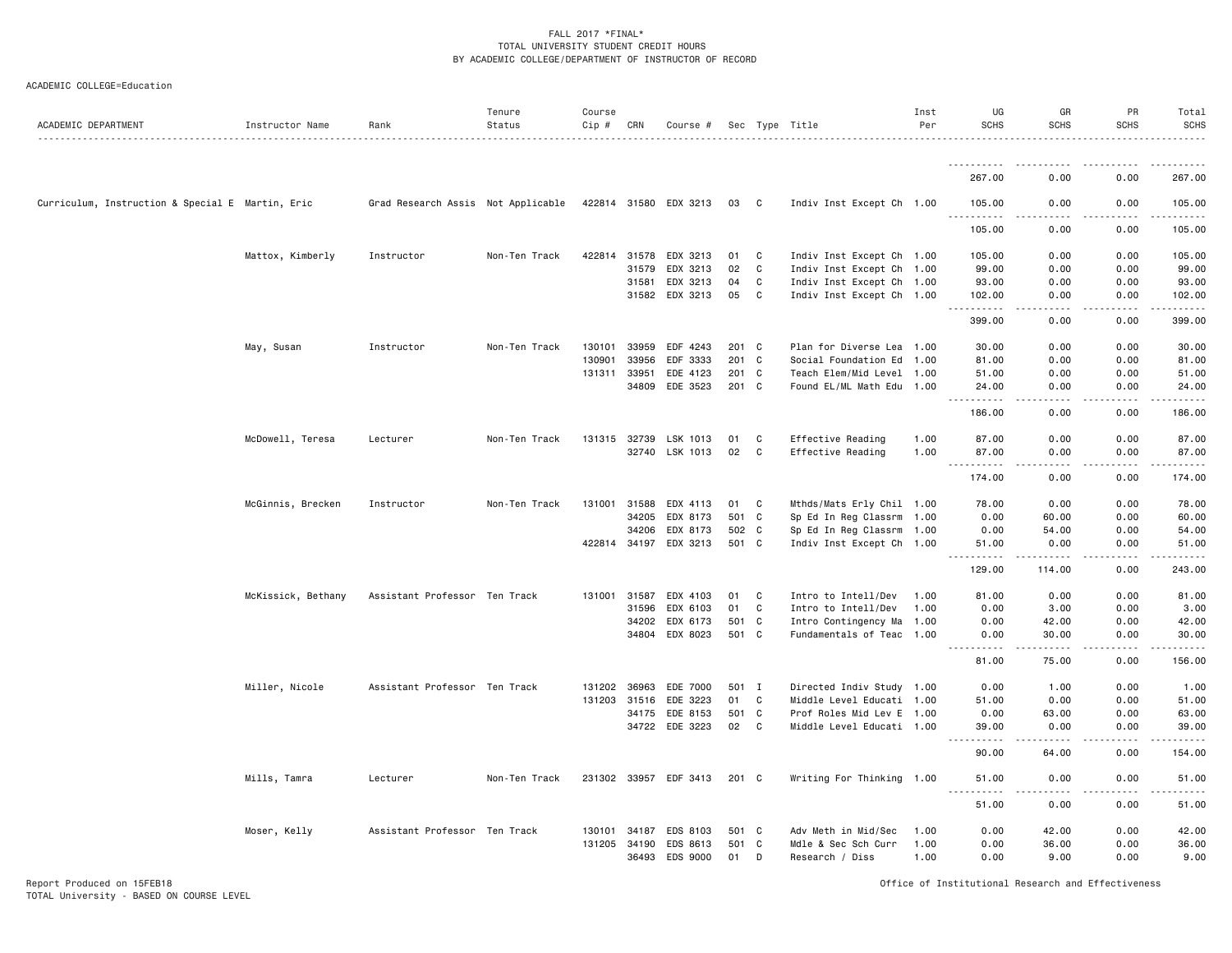| ACADEMIC DEPARTMENT                              | Instructor Name                                  | Rank                          | Tenure<br>Status | Course<br>$Cip \#$ | CRN          | Course #              |               |              | Sec Type Title            | Inst<br>Per | UG<br><b>SCHS</b> | GR<br><b>SCHS</b>            | PR<br><b>SCHS</b> | Total<br><b>SCHS</b>                                                                                                      |
|--------------------------------------------------|--------------------------------------------------|-------------------------------|------------------|--------------------|--------------|-----------------------|---------------|--------------|---------------------------|-------------|-------------------|------------------------------|-------------------|---------------------------------------------------------------------------------------------------------------------------|
|                                                  |                                                  |                               |                  |                    |              |                       |               |              |                           |             |                   |                              |                   | $\frac{1}{2} \left( \frac{1}{2} \right) \left( \frac{1}{2} \right) \left( \frac{1}{2} \right) \left( \frac{1}{2} \right)$ |
| Curriculum, Instruction & Special E Moser, Kelly |                                                  | Assistant Professor Ten Track |                  | 131205             | 36545        | EDS 4000              | 01            | I            | Directed Indiv Study 1.00 |             | 3.00              | 0.00                         | 0.00              | 3.00                                                                                                                      |
|                                                  |                                                  |                               |                  |                    | 131306 34743 | EDS 8693              | 01            | C            | Adv. Foreign Languag 1.00 |             | 0.00              | 6.00                         | 0.00              | 6.00                                                                                                                      |
|                                                  |                                                  |                               |                  |                    |              | 34744 FL 8693         | 01            | C            | Adv. Foreign Languag 1.00 |             | 0.00<br><u>.</u>  | 18.00<br>$- - - - -$         | 0.00<br><u>.</u>  | 18.00<br><u>.</u>                                                                                                         |
|                                                  |                                                  |                               |                  |                    |              |                       |               |              |                           |             | 3.00              | 111.00                       | 0.00              | 114.00                                                                                                                    |
|                                                  | Mulkana, Angela                                  | Lecturer                      | Non-Ten Track    | 131203             | 34359        | RDG 3413              | 501 C         |              | Middle Lvl Lit I          | 1.00        | 48.00             | 0.00                         | 0.00              | 48.00                                                                                                                     |
|                                                  |                                                  |                               |                  |                    | 34361        | RDG 3423              | 501 C         |              | Middle Lvl Lit II         | 1.00        | 60.00             | 0.00                         | 0.00              | 60.00                                                                                                                     |
|                                                  |                                                  |                               |                  |                    | 34365        | RDG 8113              | 501 C         |              | Mid Level Literacy I 1.00 |             | 0.00              | 21.00                        | 0.00              | 21.00                                                                                                                     |
|                                                  |                                                  |                               |                  |                    | 34366        | RDG 8123              | 501 C         |              | Sup MidSch Lit Learn 1.00 |             | 0.00<br>.         | 54.00                        | 0.00              | 54.00                                                                                                                     |
|                                                  |                                                  |                               |                  |                    |              |                       |               |              |                           |             | 108.00            | 75.00                        | 0.00              | 183.00                                                                                                                    |
|                                                  | Parker, Sarah                                    | Instructor                    | Non-Ten Track    |                    |              | 131311 31524 EDE 3523 | 01            | C.           | Found EL/ML Math Edu 1.00 |             | 60.00             | 0.00                         | 0.00              | 60.00                                                                                                                     |
|                                                  |                                                  |                               |                  |                    | 31529        | EDE 4123              | 02            | В            | Teach Elem/Mid Level 1.00 |             | 60.00             | 0.00                         | 0.00              | 60.00                                                                                                                     |
|                                                  |                                                  |                               |                  |                    | 34165        | EDE 4123              | 501           | C            | Teach Elem/Mid Level 1.00 |             | 45.00             | 0.00                         | 0.00              | 45.00                                                                                                                     |
|                                                  |                                                  |                               |                  |                    |              | 34522 EDE 3523        | 02            | C            | Found EL/ML Math Edu 1.00 |             | 36.00<br>.        | 0.00<br>.                    | 0.00<br>.         | 36.00<br>.                                                                                                                |
|                                                  |                                                  |                               |                  |                    |              |                       |               |              |                           |             | 201.00            | 0.00                         | 0.00              | 201.00                                                                                                                    |
|                                                  | Pate, Laura                                      | Instructor                    | Non-Ten Track    | 130301             | 32746        | LSK 1033              | 01            | C            | Fund of Achievement       | 1.00        | 96.00             | 0.00                         | 0.00              | 96.00                                                                                                                     |
|                                                  |                                                  |                               |                  |                    | 32747        | LSK 1033              | 02            | C            | Fund of Achievement       | 1.00        | 102.00            | 0.00                         | 0.00              | 102.00                                                                                                                    |
|                                                  |                                                  |                               |                  |                    | 32748        | LSK 1033              | 03            | C            | Fund of Achievement       | 1.00        | 123.00            | 0.00                         | 0.00              | 123.00                                                                                                                    |
|                                                  |                                                  |                               |                  |                    | 32749        | LSK 1033              | 04            | C            | Fund of Achievement       | 1.00        | 96.00             | 0.00                         | 0.00              | 96.00                                                                                                                     |
|                                                  |                                                  |                               |                  |                    | 32762        | LSK 1131              | 01            | C            | Fund of Success           | 1.00        | 29.00             | 0.00                         | 0.00              | 29.00                                                                                                                     |
|                                                  |                                                  |                               |                  | 131315             | 36503        | LSK 4000              | 02            | $\mathbf{I}$ | Directed Indiv Study 1.00 |             | 3.00              | 0.00                         | 0.00              | 3.00                                                                                                                      |
|                                                  |                                                  |                               |                  | 231301             |              | 31718 EN 1113         | 02            | C            | En Composition II         | 1.00        | 69.00             | 0.00                         | 0.00              | 69.00                                                                                                                     |
|                                                  |                                                  |                               |                  |                    |              |                       |               |              |                           |             | .<br>518.00       | $\frac{1}{2}$<br>0.00        | .<br>0.00         | .<br>518.00                                                                                                               |
|                                                  | Ratliff, Lindon                                  | Associate Professor Tenured   |                  | 130901             |              | 36806 EDF 3333        | 202 C         |              | Social Foundation Ed 1.00 |             | 27.00             | 0.00                         | 0.00              | 27.00                                                                                                                     |
|                                                  |                                                  |                               |                  | 131203             | 33969        | EDS 8243              | 201           | C            | Adv. Plan Manage Lea 1.00 |             | 0.00              | 12.00                        | 0.00              | 12.00                                                                                                                     |
|                                                  |                                                  |                               |                  |                    | 131205 33966 | EDS 4873              | 201 C         |              | Managing Secondary C 1.00 |             | 3.00              | 0.00                         | 0.00              | 3.00                                                                                                                      |
|                                                  |                                                  |                               |                  |                    | 34184        | EDS 4873              | 501 C         |              | Managing Secondary C 1.00 |             | 21.00             | 0.00                         | 0.00              | 21.00                                                                                                                     |
|                                                  |                                                  |                               |                  |                    | 36565        | EDS 7000              | 201 I         |              | Directed Indiv Study 1.00 |             | 0.00              | 3.00                         | 0.00              | 3.00                                                                                                                      |
|                                                  |                                                  |                               |                  |                    | 131318 33964 | EDS 4643              | 201 C         |              | Method Teach Soc Stu 1.00 |             | 9.00<br><u>.</u>  | 0.00<br>-----                | 0.00<br>.         | 9.00<br>.                                                                                                                 |
|                                                  |                                                  |                               |                  |                    |              |                       |               |              |                           |             | 60.00             | 15.00                        | 0.00              | 75.00                                                                                                                     |
|                                                  | Rigdon, Laurel                                   | Lecturer                      | Non-Ten Track    |                    |              | 422814 33973 EDX 3203 | $201 \quad C$ |              | Intro To Learn Disab 1.00 |             | 36.00             | 0.00                         | 0.00              | 36.00                                                                                                                     |
|                                                  |                                                  |                               |                  |                    |              |                       |               |              |                           |             | 36.00             | 0.00                         | 0.00              | 36.00                                                                                                                     |
|                                                  | Robichaux-Davis, Reb Associate Professor Tenured |                               |                  | 131202             | 36982        | EDE 4000              | 01            | $\mathbf{I}$ | Directed Indiv Study 1.00 |             | 3.00              | 0.00                         | 0.00              | 3.00                                                                                                                      |
|                                                  |                                                  |                               |                  | 131311             | 31528        | EDE 4123              | 01            | В            | Teach Elem/Mid Level 1.00 |             | 75.00             | 0.00                         | 0.00              | 75.00                                                                                                                     |
|                                                  |                                                  |                               |                  |                    | 521003 32267 | FYE 1001              | F17 C         |              | First Year Experienc 0.50 |             | 4.00              | 0.00                         | 0.00              | 4.00                                                                                                                      |
|                                                  |                                                  |                               |                  |                    | 32268        | FYE 1001              | F18 C         |              | First Year Experienc 0.50 |             | 5.00              | 0.00                         | 0.00              | 5.00                                                                                                                      |
|                                                  |                                                  |                               |                  |                    |              |                       |               |              |                           |             | .<br>87.00        | $   -$<br>0.00               | <u>.</u><br>0.00  | .<br>87.00                                                                                                                |
|                                                  | Sanders, Jennifer                                | Lecturer                      | Non-Ten Track    |                    |              | 131305 34363 RDG 4133 | 501 C         |              | Integrat Lang Art In 1.00 |             | 39.00<br>.        | 0.00<br>$\sim$ $\sim$ $\sim$ | 0.00              | 39.00                                                                                                                     |
|                                                  |                                                  |                               |                  |                    |              |                       |               |              |                           |             | 39.00             | 0.00                         | 0.00              | 39.00                                                                                                                     |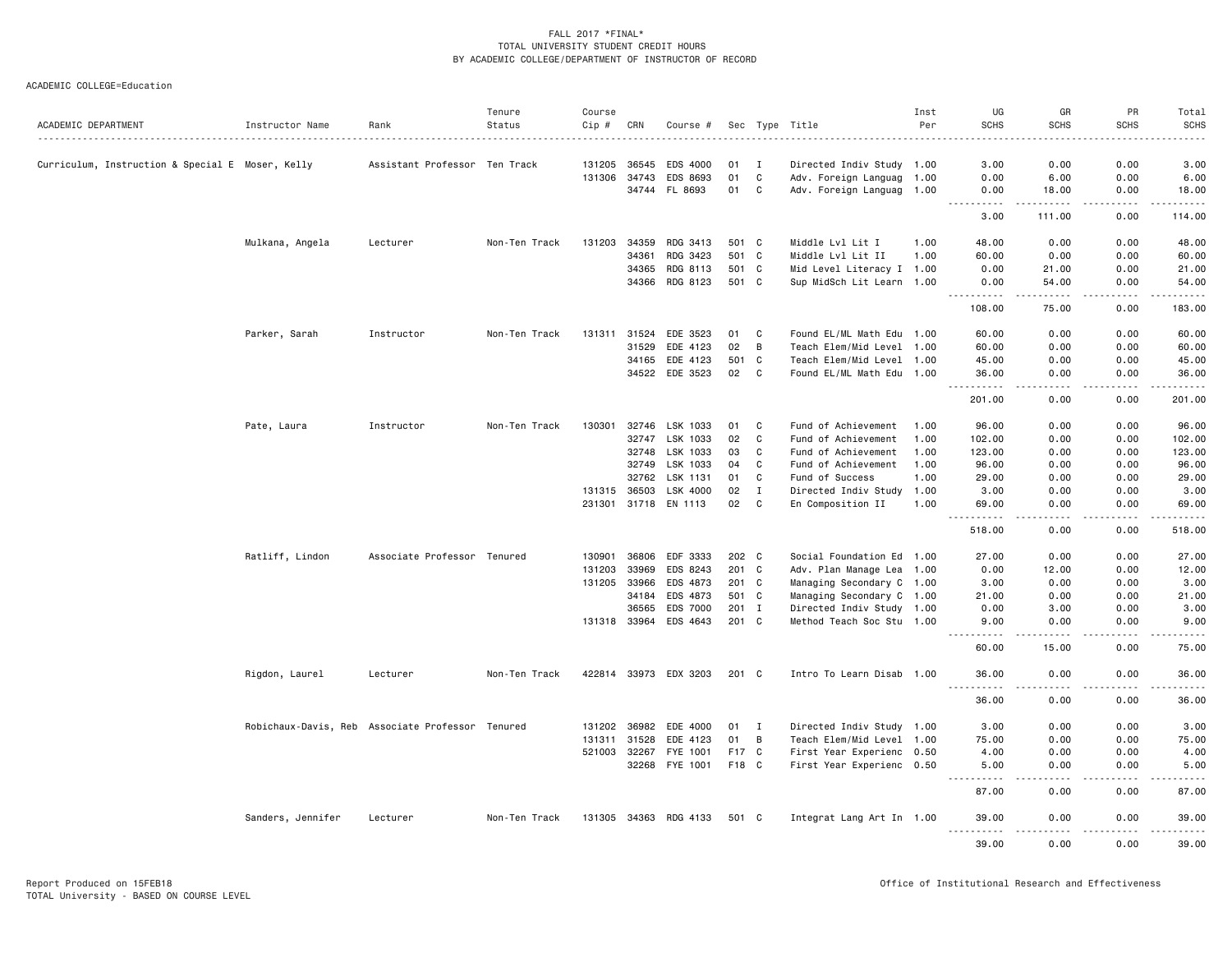| ACADEMIC DEPARTMENT                             | Instructor Name     | Rank                          | Tenure<br>Status | Course<br>Cip # | CRN                   | Course #              |          |        | Sec Type Title                               | Inst<br>Per | UG<br><b>SCHS</b> | GR<br><b>SCHS</b>                   | PR<br>SCHS   | Total<br><b>SCHS</b>                                                                                                                                 |
|-------------------------------------------------|---------------------|-------------------------------|------------------|-----------------|-----------------------|-----------------------|----------|--------|----------------------------------------------|-------------|-------------------|-------------------------------------|--------------|------------------------------------------------------------------------------------------------------------------------------------------------------|
|                                                 |                     |                               |                  |                 |                       |                       |          |        |                                              |             |                   |                                     |              |                                                                                                                                                      |
| Curriculum, Instruction & Special E Shea, Donna |                     | Non-Faculty                   | Not Applicable   | 131001          | 31593                 | EDX 4886              | 01       | -F     | Teach Internship in                          | 1.00        | 36.00             | 0.00                                | 0.00         | 36.00                                                                                                                                                |
|                                                 |                     |                               |                  |                 | 31594                 | EDX 4896              | 01       | - F    | Teach Internship in                          | 1.00        | 36.00             | 0.00                                | 0.00         | 36.00                                                                                                                                                |
|                                                 |                     |                               |                  |                 | 34194                 | EDS 8886              |          | 501 H  | Dimensions of Learni 1.00                    |             | 0.00              | 144.00                              | 0.00         | 144.00                                                                                                                                               |
|                                                 |                     |                               |                  |                 | 34195                 | EDS 8896              |          | 501 H  | Dimensions of Learni 1.00                    |             | 0.00              | 30.00                               | 0.00         | 30.00                                                                                                                                                |
|                                                 |                     |                               |                  |                 | 34200                 | EDX 4886              |          | 501 F  | Teach Internship in                          | 1.00        | 24.00             | 0.00                                | 0.00         | 24.00                                                                                                                                                |
|                                                 |                     |                               |                  |                 | 34201                 | EDX 4896              |          | 501 F  | Teach Internship in                          | 1.00        | 24.00             | 0.00                                | 0.00         | 24.00                                                                                                                                                |
|                                                 |                     |                               |                  |                 | 34208<br>131202 31535 | EDX 8233<br>EDE 4886  |          | 501 H  | Special Education In 1.00                    |             | 0.00              | 42.00                               | 0.00         | 42.00                                                                                                                                                |
|                                                 |                     |                               |                  |                 | 31536                 | EDE 4896              | 01       | E<br>E | Elem.Mid Lvl Interns 1.00                    |             | 84.00             | 0.00                                | 0.00         | 84.00                                                                                                                                                |
|                                                 |                     |                               |                  |                 | 34170                 | EDE 4886              | 01       | 501 E  | Elem/Mid Levl Intern 1.00                    | 1.00        | 84.00<br>114.00   | 0.00<br>0.00                        | 0.00<br>0.00 | 84.00<br>114.00                                                                                                                                      |
|                                                 |                     |                               |                  |                 | 34171                 | EDE 4896              | 501      | E      | Elem.Mid Lvl Interns<br>Elem/Mid Levl Intern | 1.00        | 114.00            | 0.00                                | 0.00         | 114.00                                                                                                                                               |
|                                                 |                     |                               |                  |                 | 34172                 |                       |          | 501 H  |                                              | 1.00        | 0.00              |                                     | 0.00         |                                                                                                                                                      |
|                                                 |                     |                               |                  | 131203          | 131205 31571          | EDE 8133<br>EDS 4886  | 01       | F      | Mid Level Intership<br>Teach Intern in Sec   | 1.00        | 60.00             | 57.00<br>0.00                       | 0.00         | 57.00<br>60.00                                                                                                                                       |
|                                                 |                     |                               |                  |                 | 31572                 | EDS 4896              |          | - F    | Teach Intern in Sec                          | 1.00        | 60.00             | 0.00                                | 0.00         | 60.00                                                                                                                                                |
|                                                 |                     |                               |                  |                 | 33967                 | EDS 4886              | 01       | 201 F  | Teach Intern in Sec                          | 1.00        | 6.00              | 0.00                                | 0.00         | 6.00                                                                                                                                                 |
|                                                 |                     |                               |                  |                 | 33968                 | EDS 4896              |          | 201 F  | Teach Intern in Sec                          | 1.00        | 6.00              | 0.00                                | 0.00         | 6.00                                                                                                                                                 |
|                                                 |                     |                               |                  |                 | 34185                 | EDS 4886              |          | 501 F  | Teach Intern in Sec                          | 1.00        | 42.00             | 0.00                                | 0.00         | 42.00                                                                                                                                                |
|                                                 |                     |                               |                  |                 | 34186                 | EDS 4896              |          | 501 F  | Teach Intern in Sec                          | 1.00        | 42.00             | 0.00                                | 0.00         | 42.00                                                                                                                                                |
|                                                 |                     |                               |                  |                 | 131312 33211          | MUE 4886              | 01       | -F     | Stu Teach Music Ed                           | 0.50        | 6.00              | 0.00                                | 0.00         | 6.00                                                                                                                                                 |
|                                                 |                     |                               |                  |                 | 33212                 | MUE 4896              | 01       | -F     | Stu Teach Music Ed                           | 0.50        | 6.00              | 0.00                                | 0.00         | 6.00                                                                                                                                                 |
|                                                 |                     |                               |                  | 131314 33262    |                       | PE 4886               | 01       | F      | Teach Intern in PE                           | 1.00        | 30.00             | 0.00                                | 0.00         | 30.00                                                                                                                                                |
|                                                 |                     |                               |                  |                 | 33263                 | PE 4896               | 01       | -F     | Teach Intern in PE                           | 1.00        | 30.00             | 0.00                                | 0.00         | 30.00                                                                                                                                                |
|                                                 |                     |                               |                  |                 | 34343                 | PE 4886               |          | 501 F  | Teach Intern in PE                           | 1.00        | 24.00             | 0.00                                | 0.00         | 24.00                                                                                                                                                |
|                                                 |                     |                               |                  |                 | 34344                 | PE 4896               |          | 501 F  | Teach Intern in PE                           | 1.00        | 24.00             | 0.00                                | 0.00         | 24.00                                                                                                                                                |
|                                                 |                     |                               |                  |                 |                       |                       |          |        |                                              |             | .                 | $\frac{1}{2}$                       | .            | $\frac{1}{2} \left( \frac{1}{2} \right) \left( \frac{1}{2} \right) \left( \frac{1}{2} \right) \left( \frac{1}{2} \right) \left( \frac{1}{2} \right)$ |
|                                                 |                     |                               |                  |                 |                       |                       |          |        |                                              |             | 852.00            | 273.00                              | 0.00         | 1125.00                                                                                                                                              |
|                                                 | Slater, Latonya     | Lecturer                      | Non-Ten Track    |                 |                       | 131202 34160 EDE 3343 |          | 501 C  | Teach Adoles Lit                             | 1.00        | 54.00<br>.        | 0.00<br>.                           | 0.00<br>.    | 54.00<br>.                                                                                                                                           |
|                                                 |                     |                               |                  |                 |                       |                       |          |        |                                              |             | 54.00             | 0.00                                | 0.00         | 54.00                                                                                                                                                |
|                                                 | Smith, Kimberly     | Instructor                    | Non-Ten Track    | 131203          | 33666                 | RDG 3413              | 01       | C      | Middle Lvl Lit I                             | 1.00        | 60.00             | 0.00                                | 0.00         | 60.00                                                                                                                                                |
|                                                 |                     |                               |                  |                 | 33667                 | RDG 3413              | 02       | C      | Middle Lvl Lit I                             | 1.00        | 36.00             | 0.00                                | 0.00         | 36.00                                                                                                                                                |
|                                                 |                     |                               |                  |                 | 131315 33660          | RDG 3113              | 03       | C      | Early Literacy Instr 1.00                    |             | 81.00             | 0.00                                | 0.00         | 81.00                                                                                                                                                |
|                                                 |                     |                               |                  |                 | 33664                 | RDG 3123              | 03       | C      | Early Lit Instruct I 1.00                    |             | 87.00<br>.        | 0.00<br>$\sim$ $\sim$ $\sim$ $\sim$ | 0.00<br>.    | 87.00<br>.                                                                                                                                           |
|                                                 |                     |                               |                  |                 |                       |                       |          |        |                                              |             | 264.00            | 0.00                                | 0.00         | 264.00                                                                                                                                               |
|                                                 | Sumrall, Brandi     | Instructor                    | Non-Ten Track    | 131001          | 33977                 | EDX 4103              |          | 201 C  | Intro to Intell/Dev                          | 1.00        | 24.00             | 0.00                                | 0.00         | 24.00                                                                                                                                                |
|                                                 |                     |                               |                  |                 | 35077                 | EDX 4113              |          | 201 C  | Mthds/Mats Erly Chil 1.00                    |             | 12.00             | 0.00                                | 0.00         | 12.00                                                                                                                                                |
|                                                 |                     |                               |                  | 422814          | 33974                 | EDX 3213              |          | 201 C  | Indiv Inst Except Ch 1.00                    |             | 105.00            | 0.00                                | 0.00         | 105.00                                                                                                                                               |
|                                                 |                     |                               |                  |                 | 33975                 | EDX 3223              |          | 201 C  | Intro to Emtnl/Behav 1.00                    |             | 30.00             | 0.00                                | 0.00         | 30.00                                                                                                                                                |
|                                                 |                     |                               |                  |                 | 33976                 | EDX 3233              |          | 201 C  | Contingency Manageme 1.00                    |             | 33.00             | 0.00                                | 0.00         | 33.00                                                                                                                                                |
|                                                 |                     |                               |                  |                 |                       |                       |          |        |                                              |             | 204.00            | 0.00                                | 0.00         | 204.00                                                                                                                                               |
|                                                 | Vanderford, Deborah | Lecturer                      | Non-Ten Track    | 131202 31519    |                       | EDE 3343              | 01       | C      | Teach Adoles Lit                             | 1.00        | 72.00             | 0.00                                | 0.00         | 72.00                                                                                                                                                |
|                                                 |                     |                               |                  |                 | 31520                 | EDE 3343              | 02       | C      | Teach Adoles Lit                             | 1.00        | 57.00             | 0.00                                | 0.00         | 57.00                                                                                                                                                |
|                                                 |                     |                               |                  |                 | 131315 31517          | EDE 3233              | 01       | C      | Teach Lit at Elem/Mi 1.00                    |             | 72.00<br>.        | 0.00<br>.                           | 0.00<br>.    | 72.00<br>.                                                                                                                                           |
|                                                 |                     |                               |                  |                 |                       |                       |          |        |                                              |             | 201.00            | 0.00                                | 0.00         | 201.00                                                                                                                                               |
|                                                 | Walker, Ryan        | Assistant Professor Ten Track |                  |                 | 131205 31570<br>36600 | EDS 4873<br>EDS 9000  | 01<br>03 | C<br>D | Managing Secondary C 1.00<br>Research / Diss | 1.00        | 30.00<br>0.00     | 0.00<br>13.00                       | 0.00<br>0.00 | 30.00<br>13.00                                                                                                                                       |
|                                                 |                     |                               |                  |                 |                       |                       |          |        |                                              |             |                   |                                     |              |                                                                                                                                                      |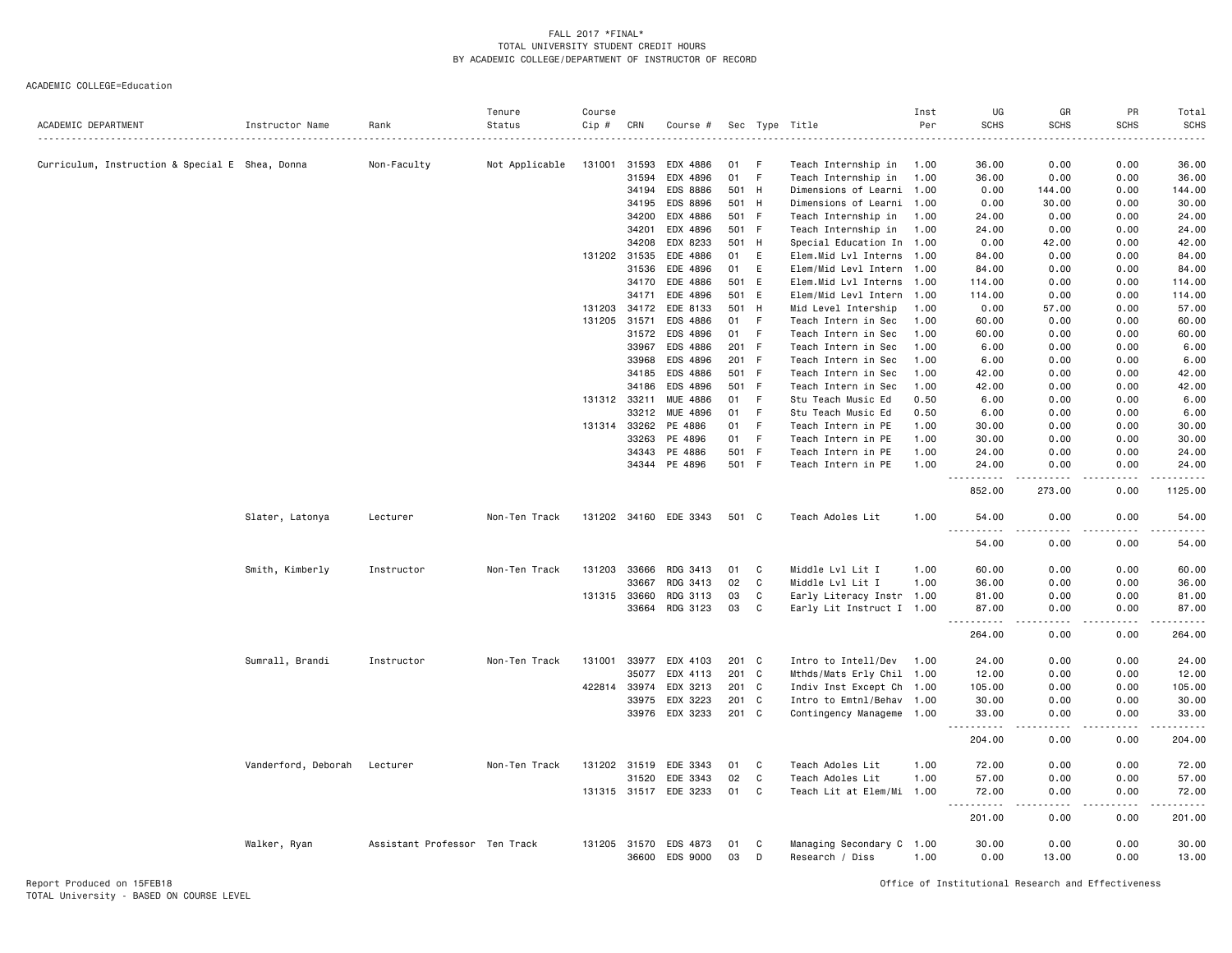| Assistant Professor Ten Track<br>Curriculum, Instruction & Special E Walker, Ryan<br>131205 36752 EDS 7000<br>Directed Indiv Study 1.00<br>3.00<br>0.00<br>05<br>0.00<br>I<br>36909<br>EDS 7000<br>Directed Indiv Study 1.00<br>3.00<br>0.00<br>06<br>0.00<br>I<br>131316 31568 EDS 4653<br>C.<br>Method Teach Science 1.00<br>01<br>0.00<br>0.00<br>21.00<br>.<br>51.00<br>0.00<br>19.00<br>Wiley, Holly<br>Non-Ten Track<br>0.00<br>Instructor<br>260908<br>31879<br>EP 4183<br>Exercise & Weight Co 1.00<br>0.00<br>01<br>B<br>186.00<br>31880 EP 4183<br>02<br>Exercise & Weight Co 1.00<br>183.00<br>0.00<br>0.00<br>B<br>32687<br>KI 2023<br>02<br>C<br>Found of Health Educ 1.00<br>0.00<br>310501<br>258.00<br>0.00<br>33251 PE 3153<br>01<br>C <sub>c</sub><br>Methods of Elem PE<br>0.00<br>0.00<br>1.00<br>108,00 | Total<br><b>SCHS</b>   |
|------------------------------------------------------------------------------------------------------------------------------------------------------------------------------------------------------------------------------------------------------------------------------------------------------------------------------------------------------------------------------------------------------------------------------------------------------------------------------------------------------------------------------------------------------------------------------------------------------------------------------------------------------------------------------------------------------------------------------------------------------------------------------------------------------------------------------|------------------------|
|                                                                                                                                                                                                                                                                                                                                                                                                                                                                                                                                                                                                                                                                                                                                                                                                                              | 3.00                   |
|                                                                                                                                                                                                                                                                                                                                                                                                                                                                                                                                                                                                                                                                                                                                                                                                                              | 3.00                   |
|                                                                                                                                                                                                                                                                                                                                                                                                                                                                                                                                                                                                                                                                                                                                                                                                                              | 21.00                  |
|                                                                                                                                                                                                                                                                                                                                                                                                                                                                                                                                                                                                                                                                                                                                                                                                                              | 70.00                  |
|                                                                                                                                                                                                                                                                                                                                                                                                                                                                                                                                                                                                                                                                                                                                                                                                                              | 186.00                 |
|                                                                                                                                                                                                                                                                                                                                                                                                                                                                                                                                                                                                                                                                                                                                                                                                                              | 183.00                 |
|                                                                                                                                                                                                                                                                                                                                                                                                                                                                                                                                                                                                                                                                                                                                                                                                                              | 258.00                 |
|                                                                                                                                                                                                                                                                                                                                                                                                                                                                                                                                                                                                                                                                                                                                                                                                                              | 108.00                 |
| 735.00<br>0.00<br>0.00                                                                                                                                                                                                                                                                                                                                                                                                                                                                                                                                                                                                                                                                                                                                                                                                       | 735.00                 |
| Yuan, Ruiping<br>Non-Ten Track<br>131202 31513 EDE 3123<br>Early Childhood Ed<br>0.00<br>Instructor<br>01<br><b>C</b><br>90.00<br>0.00<br>1.00                                                                                                                                                                                                                                                                                                                                                                                                                                                                                                                                                                                                                                                                               | 90.00                  |
| EDE 3123<br>Early Childhood Ed<br>34156<br>501 C<br>0.00<br>0.00<br>1.00<br>60.00                                                                                                                                                                                                                                                                                                                                                                                                                                                                                                                                                                                                                                                                                                                                            | 60.00                  |
| RDG 3113<br>131315 33658<br>01<br>Early Literacy Instr 1.00<br>0.00<br>0.00<br>- C<br>78.00                                                                                                                                                                                                                                                                                                                                                                                                                                                                                                                                                                                                                                                                                                                                  | 78.00                  |
| 33659 RDG 3113<br>02<br>Early Literacy Instr 1.00<br>0.00<br>0.00<br>$\mathbf{C}$<br>81.00                                                                                                                                                                                                                                                                                                                                                                                                                                                                                                                                                                                                                                                                                                                                   | 81.00                  |
| 309,00<br>0.00<br>0.00                                                                                                                                                                                                                                                                                                                                                                                                                                                                                                                                                                                                                                                                                                                                                                                                       | 309.00                 |
| Assistant Professor Ten Track<br>Zhbanova, Ksenia<br>EDE 3443<br>Creat Arts Elem /Mid<br>0.00<br>0.00<br>131202 33949<br>201 C<br>51.00<br>1.00                                                                                                                                                                                                                                                                                                                                                                                                                                                                                                                                                                                                                                                                              | 51.00                  |
| EDE 8443<br>201 S<br>Sem In Elem Ed<br>6.00<br>0.00<br>36977<br>1.00<br>0.00                                                                                                                                                                                                                                                                                                                                                                                                                                                                                                                                                                                                                                                                                                                                                 | 6.00                   |
| 34808<br>EDE 3223<br>201 C<br>Middle Level Educati 1.00<br>131203<br>21.00<br>0.00<br>0.00                                                                                                                                                                                                                                                                                                                                                                                                                                                                                                                                                                                                                                                                                                                                   | 21.00                  |
| 6.00<br>0.00<br>72.00                                                                                                                                                                                                                                                                                                                                                                                                                                                                                                                                                                                                                                                                                                                                                                                                        | 78.00                  |
| ====================================<br>==========<br>=====================                                                                                                                                                                                                                                                                                                                                                                                                                                                                                                                                                                                                                                                                                                                                                  | $=$ ==========         |
| Curriculum, Instruction & Special E<br>7738.00<br>1029,00<br>0.00<br>----------------------------------<br>==========<br>steresses esteresse                                                                                                                                                                                                                                                                                                                                                                                                                                                                                                                                                                                                                                                                                 | 8767.00<br>----------- |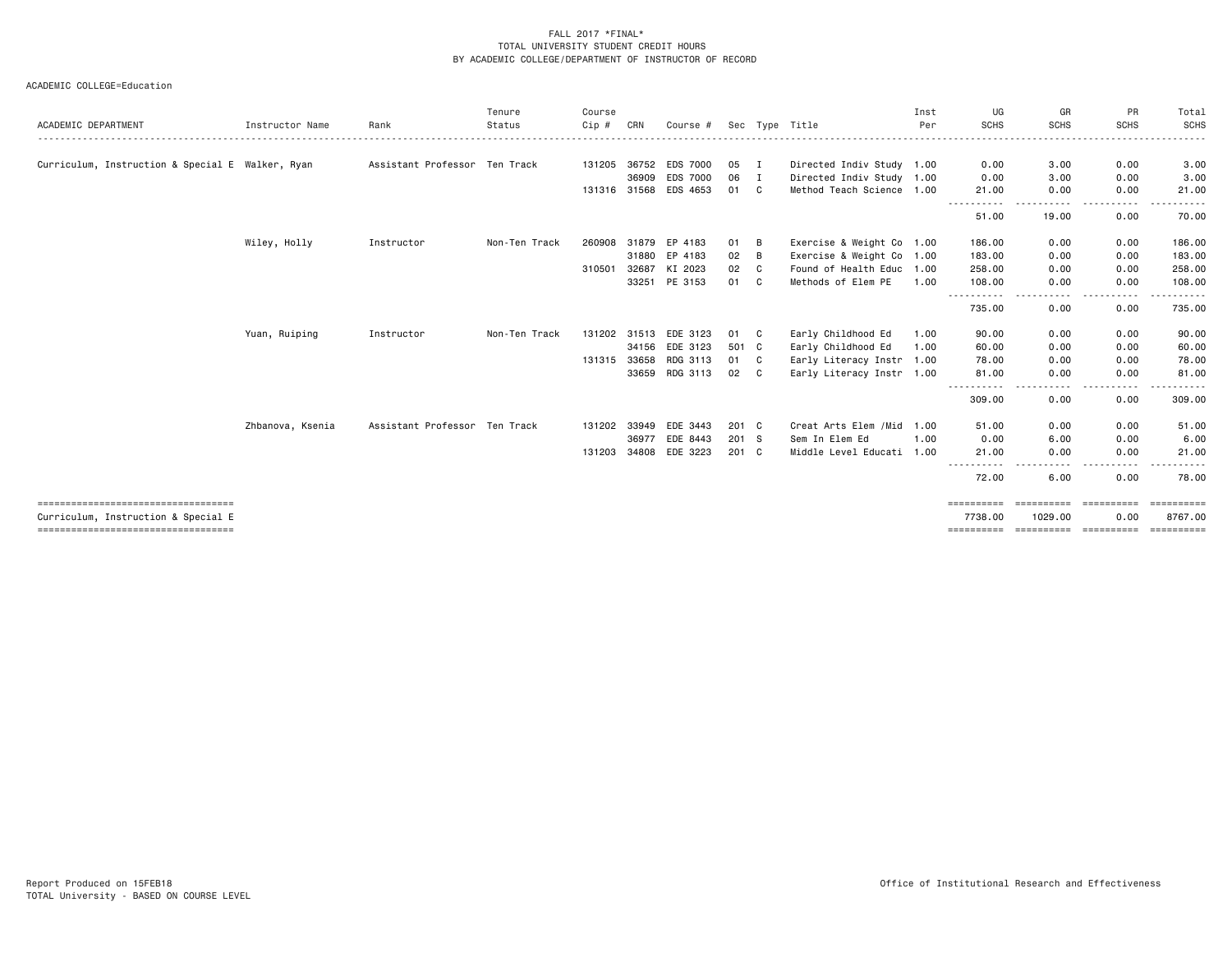| ACADEMIC DEPARTMENT    | Instructor Name                  | Rank                               | Tenure<br>Status | Course<br>Cip # | CRN          | Course #              |                 |              | Sec Type Title            | Inst<br>Per | UG<br><b>SCHS</b>            | GR<br><b>SCHS</b>                   | PR<br><b>SCHS</b> | Total<br><b>SCHS</b>     |
|------------------------|----------------------------------|------------------------------------|------------------|-----------------|--------------|-----------------------|-----------------|--------------|---------------------------|-------------|------------------------------|-------------------------------------|-------------------|--------------------------|
| Educational Leadership | Armstrong, Christoph Non-Faculty |                                    | Not Applicable   | 131315 32734    |              | LSK 1001              | 01              | C            | Freshman Seminar          | 0.60        | 13.20                        | 0.00                                | 0.00              | 13.20                    |
|                        |                                  |                                    |                  |                 | 32735        | LSK 1001              | 02              | C            | Freshman Seminar          | 0.60        | 6.00                         | 0.00                                | 0.00              | 6.00                     |
|                        |                                  |                                    |                  |                 | 32736        | LSK 1001              | 07              | C            | Freshman Seminar          | 1.00        | 17.00                        | 0.00                                | 0.00              | 17.00                    |
|                        |                                  |                                    |                  |                 | 32741        | LSK 1021              | 01              | - S          | Seminar Transfer Stu 1.00 |             | 25.00                        | 0.00                                | 0.00              | 25.00                    |
|                        |                                  |                                    |                  |                 |              |                       |                 |              |                           |             | .<br>61.20                   | .<br>0.00                           | .<br>0.00         | $\frac{1}{2}$<br>61.20   |
|                        | Baham, Jeremy                    | Non-Faculty                        | Not Applicable   | 130401          | 34601        | HED 8543              | 01              | $\mathbf{C}$ | Legal Issues in SA        | 1.00        | 0.00                         | 33.00                               | 0.00              | 33.00                    |
|                        |                                  |                                    |                  | 300000          | 34392        | TKT 4413              | 501             | C.           | Veterans Benefits &       | 1.00        | 21.00                        | 0.00                                | 0.00              | 21.00                    |
|                        |                                  |                                    |                  |                 | 34400        | TKT 6413              | 501 C           |              | Veterans'Benefits &       | 1.00        | 0.00<br>.                    | 24.00<br>.                          | 0.00<br>.         | 24.00<br>. <u>.</u>      |
|                        |                                  |                                    |                  |                 |              |                       |                 |              |                           |             | 21.00                        | 57.00                               | 0.00              | 78.00                    |
|                        | Blendinger, Jack                 | Professor                          | Tenured          |                 | 131315 35985 | LSK 2990              | 01              | C            | Special Topic In LSK 1.00 |             | 39.00                        | 0.00                                | 0.00              | 39.00                    |
|                        |                                  |                                    |                  |                 | 36516        | LSK 1001              | 20              | C            | Fresh Sem-Writing Li 1.00 |             | 10.00<br>د د د د د           | 0.00<br>$\sim$ $\sim$ $\sim$ $\sim$ | 0.00              | 10.00                    |
|                        |                                  |                                    |                  |                 |              |                       |                 |              |                           |             | 49.00                        | 0.00                                | 0.00              | 49.00                    |
|                        | Burroughs, Bradley               | Grad Service Assist Not Applicable |                  |                 |              | 131101 31059 COE 1323 | 02 C            |              | Career Planning           | 0.75        | 47.25<br><u>.</u>            | 0.00                                | 0.00              | 47.25<br>.               |
|                        |                                  |                                    |                  |                 |              |                       |                 |              |                           |             | 47.25                        | .<br>0.00                           | .<br>0.00         | 47.25                    |
|                        | Campbell, Annika                 | Non-Faculty                        | Not Applicable   |                 |              | 309999 34419 ISE 4200 | 802 A           |              | Intl Student Exchang 1.00 |             | 148.00                       | 0.00                                | 0.00              | 148.00                   |
|                        |                                  |                                    |                  |                 | 34420        | ISE 4200              | 808 A           |              | Intl Student Exchang 1.00 |             | 114.00                       | 0.00                                | 0.00              | 114.00                   |
|                        |                                  |                                    |                  |                 |              |                       |                 |              |                           |             | .<br>262.00                  | .<br>0.00                           | .<br>0.00         | <u>.</u><br>262.00       |
|                        |                                  |                                    |                  |                 |              |                       |                 |              |                           |             |                              |                                     |                   |                          |
|                        | Coats, Linda                     | Professor                          | Tenured          | 130401          | 36946        | EDA 9000              | 05              | D            | Research / Diss           | 1.00        | 0.00                         | 7.00                                | 0.00              | 7.00                     |
|                        |                                  |                                    |                  | 130407          | 34103        | CCL 8113              | 501 C           |              | Comm Col Hist/Philos 1.00 |             | 0.00                         | 27.00                               | 0.00              | 27.00                    |
|                        |                                  |                                    |                  |                 | 34104        | CCL 8113              | 502 C           |              | Comm Col Hist/Philos 1.00 |             | 0.00                         | 27.00                               | 0.00              | 27.00                    |
|                        |                                  |                                    |                  |                 | 34108        | CCL 8283              | 501 C           |              | Leadership Comm Coll 1.00 |             | 0.00                         | 24.00                               | 0.00              | 24.00                    |
|                        |                                  |                                    |                  |                 | 35988        | CCL 9000              | 502 D           |              | Diss./Dissertation R 1.00 |             | 0.00<br>$\sim$ $\sim$ $\sim$ | 16.00                               | 0.00<br>.         | 16.00                    |
|                        |                                  |                                    |                  |                 |              |                       |                 |              |                           |             | 0.00                         | 101.00                              | 0.00              | 101.00                   |
|                        | Cutts, Qiana                     | Assistant Professor Ten Track      |                  | 130901          | 31542        | EDF 3333              | 02              | C            | Social Foundation Ed 1.00 |             | 150.00                       | 0.00                                | 0.00              | 150.00                   |
|                        |                                  |                                    |                  | 131299          | 35160        | EDF 1001              | F <sub>01</sub> | $\mathbf{C}$ | First Year Seminar        | 1.00        | 7.00                         | 0.00                                | 0.00              | 7.00                     |
|                        |                                  |                                    |                  |                 | 231302 31550 | EDF 3413              | 04              | C            | Writing For Thinking 1.00 |             | 93.00                        | 0.00                                | 0.00              | 93.00                    |
|                        |                                  |                                    |                  |                 | 31551        | EDF 3413              | 05              | C            | Writing For Thinking 1.00 |             | 87.00<br>$- - - - - - -$     | 0.00<br>.                           | 0.00<br><u>.</u>  | 87.00<br>$- - - - - - -$ |
|                        |                                  |                                    |                  |                 |              |                       |                 |              |                           |             | 337.00                       | 0.00                                | 0.00              | 337.00                   |
|                        | Derby, Christy                   | Lecturer                           | Non-Ten Track    | 130901          | 31541        | EDF 3333              | 01              | C            | Social Foundation Ed 1.00 |             | 84.00                        | 0.00                                | 0.00              | 84.00                    |
|                        |                                  |                                    |                  |                 | 31543        | EDF 3333              | 03              | C            | Social Foundation Ed 1.00 |             | 90.00                        | 0.00                                | 0.00              | 90.00                    |
|                        |                                  |                                    |                  |                 | 31544        | EDF 3333              | 04              | C            | Social Foundation Ed 1.00 |             | 87.00                        | 0.00                                | 0.00              | 87.00                    |
|                        |                                  |                                    |                  |                 | 31546        | EDF 3333              | 06              | C            | Social Foundation Ed 1.00 |             | 90.00<br><u>.</u>            | 0.00<br>. <u>. .</u>                | 0.00              | 90.00<br>.               |
|                        |                                  |                                    |                  |                 |              |                       |                 |              |                           |             | 351.00                       | 0.00                                | 0.00              | 351.00                   |
|                        | Farmer, Angela                   | Assistant Professor Ten Track      |                  |                 | 130401 34182 | EDL 8523              | 501 C           |              | Educ-Diverse Learner 1.00 |             | 0.00                         | 39.00                               | 0.00              | 39.00                    |
|                        |                                  |                                    |                  |                 | 35823        | EDA 9000              | 01              | D            | Research / Diss           | 1.00        | 0.00                         | 59.00                               | 0.00              | 59.00                    |
|                        |                                  |                                    |                  | 130407          | 34526        | EDA 9913              | 02              | S            | Dissertation Seminar 1.00 |             | 0.00                         | 15.00                               | 0.00              | 15.00                    |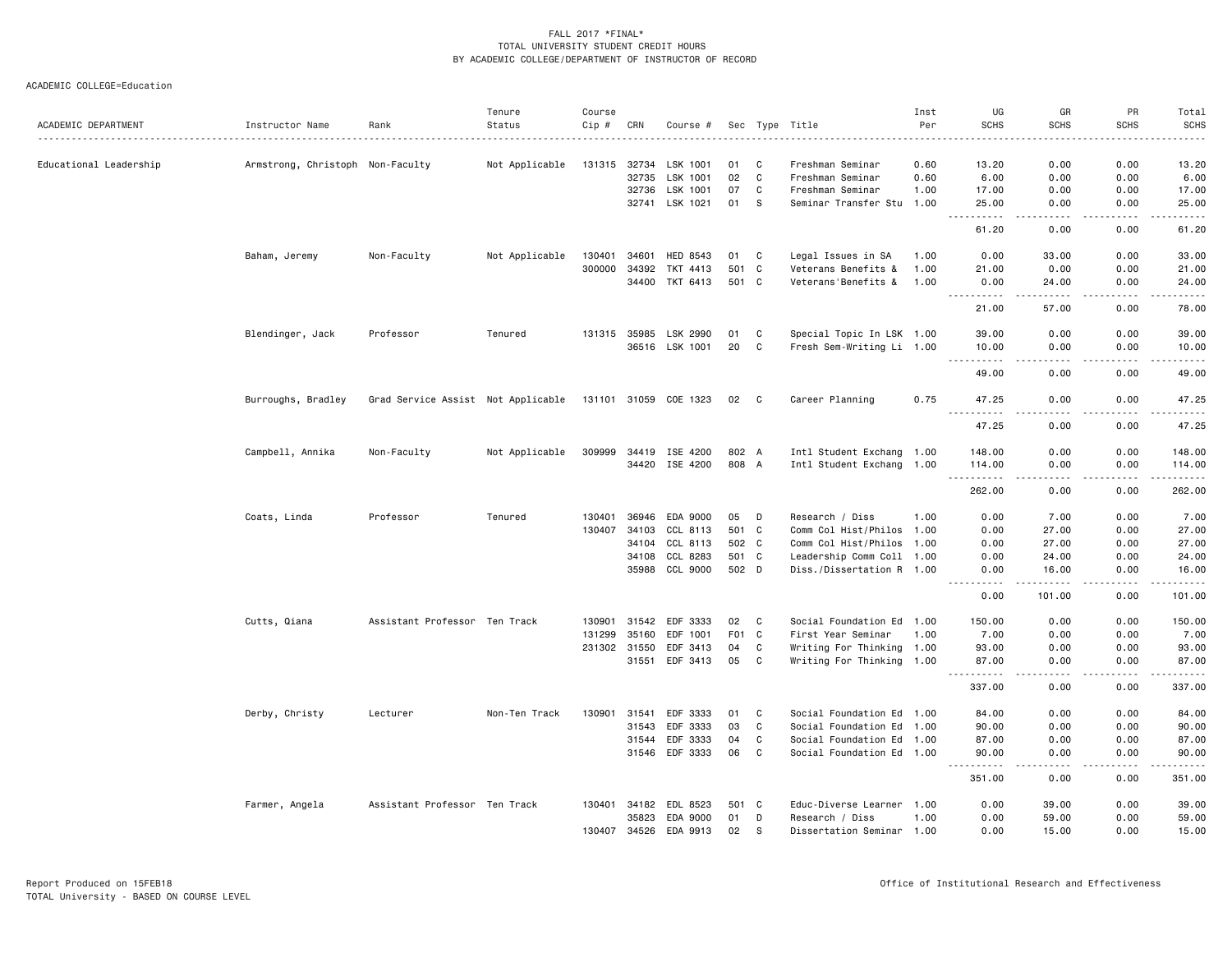| ACADEMIC DEPARTMENT    | Instructor Name               | Rank                               | Tenure<br>Status | Course<br>$Cip$ # | CRN   | Course #                   |                |               | Sec Type Title                                         | Inst<br>Per | UG<br><b>SCHS</b>          | GR<br><b>SCHS</b> | PR<br><b>SCHS</b>   | Total<br><b>SCHS</b> |
|------------------------|-------------------------------|------------------------------------|------------------|-------------------|-------|----------------------------|----------------|---------------|--------------------------------------------------------|-------------|----------------------------|-------------------|---------------------|----------------------|
|                        |                               |                                    |                  |                   |       |                            |                |               |                                                        |             | ----------                 |                   |                     |                      |
|                        |                               |                                    |                  |                   |       |                            |                |               |                                                        |             | 0.00                       | 113.00            | 0.00                | 113.00               |
| Educational Leadership | Fincher, Mark                 | Assistant Professor Ten Track      |                  |                   |       | 130407 33928 CCL 8173      | 201 C          |               | Comm College Teachin 1.00                              |             | 0.00                       | 33.00             | 0.00                | 33.00                |
|                        |                               |                                    |                  |                   |       | 34110 CCL 8333             | 501 C          |               | Comm Col Admin                                         | 1.00        | 0.00                       | 24.00             | 0.00                | 24.00                |
|                        |                               |                                    |                  |                   | 35989 | CCL 9000                   | 503 D          |               | Diss./Dissertation R 1.00                              |             | 0.00                       | 21.00             | 0.00                | 21.00                |
|                        |                               |                                    |                  |                   |       | 130601 33960 EDF 8363      | 201 C          |               | Func & Met Res In Ed                                   | 1.00        | 0.00<br>.<br>$\frac{1}{2}$ | 24.00             | 0.00<br>$- - - - -$ | 24.00<br>.           |
|                        |                               |                                    |                  |                   |       |                            |                |               |                                                        |             | 0.00                       | 102.00            | 0.00                | 102.00               |
|                        | Hailey, Leigh                 | Clinical Assist Pro Non-Ten Track  |                  | 130401            |       | 34180 EDL 8513             | 501 H          |               | Leadership Intern I                                    | 1.00        | 0.00                       | 24.00             | 0.00                | 24.00                |
|                        |                               |                                    |                  |                   | 34181 | EDL 8513                   | 502 H          |               | Leadership Intern I                                    | 1.00        | 0.00                       | 15.00             | 0.00                | 15.00                |
|                        |                               |                                    |                  |                   | 35167 | EDA 8283                   | 01             | C             | Educ Leadership                                        | 1.00        | 0.00                       | 27.00             | 0.00                | 27.00                |
|                        |                               |                                    |                  |                   | 35824 | EDA 9000                   | 02             | D             | Research / Diss                                        | 1.00        | 0.00                       | 7.00              | 0.00                | 7.00                 |
|                        |                               |                                    |                  |                   | 36391 | EDA 9000                   | 04             | D             | Research / Diss                                        | 1.00        | 0.00<br>0.00               | 2.00              | 0.00                | 2.00                 |
|                        |                               |                                    |                  |                   | 36544 | 36473 EDL 7000<br>EDL 7000 | 501 I<br>502 I |               | Directed Indiv Study 1.00<br>Directed Indiv Study 1.00 |             | 0.00                       | 3.00<br>3.00      | 0.00<br>0.00        | 3.00<br>3.00         |
|                        |                               |                                    |                  |                   |       | 36654 EDL 7000             | 503 I          |               | Directed Indiv Study 1.00                              |             | 0.00                       | 3.00              | 0.00                | 3.00                 |
|                        |                               |                                    |                  |                   |       |                            |                |               |                                                        |             | $\frac{1}{2}$<br>0.00      | 84.00             | 0.00                | 84.00                |
|                        | King, Stephanie               | Associate Professor Tenured        |                  |                   |       | 130407 34106 CCL 8173      | 501 C          |               | Comm College Teachin 1.00                              |             | 0.00                       | 69.00             | 0.00                | 69.00                |
|                        |                               |                                    |                  |                   | 34109 | CCL 8313                   | 501 C          |               | Comm Coll Instrl Ass                                   | 1.00        | 0.00                       | 54.00             | 0.00                | 54.00                |
|                        |                               |                                    |                  |                   |       | 35987 CCL 9000             | 501 D          |               | Diss./Dissertation R 1.00                              |             | 0.00<br><b></b>            | 76.00<br>.        | 0.00                | 76.00<br>.           |
|                        |                               |                                    |                  |                   |       |                            |                |               |                                                        |             | 0.00                       | 199.00            | 0.00                | 199.00               |
|                        | Long, Cheryl                  | Research Assist Pro Non-Ten Track  |                  |                   |       | 130101 31555 EDF 4243      | S01 C          |               | Plan for Diverse Lea 1.00                              |             | 51.00                      | 0.00              | 0.00                | 51.00                |
|                        |                               |                                    |                  |                   |       | 31557 EDF 6243             | S01 C          |               | Plan for Diverse Lea 1.00                              |             | 0.00<br>.                  | 3.00<br>.         | 0.00<br><u>.</u>    | 3.00<br>.            |
|                        |                               |                                    |                  |                   |       |                            |                |               |                                                        |             | 51.00                      | 3.00              | 0.00                | 54.00                |
|                        | McGregor, Shane               | Grad Research Assis Not Applicable |                  |                   |       | 131202 34169 EDE 4883      | 501 C          |               | Manag Elem/Mid Lvl C 1.00                              |             | 57.00<br><u>.</u>          | 0.00<br>.         | 0.00<br>.           | 57.00<br>.           |
|                        |                               |                                    |                  |                   |       |                            |                |               |                                                        |             | 57.00                      | 0.00              | 0.00                | 57.00                |
|                        | McKellar, Lucy                | Lecturer                           | Non-Ten Track    | 130301            |       | 32765 LSK 2010             | 01             | C             | Praxis: Acad Core En 1.00                              |             | 40.00                      | 0.00              | 0.00                | 40.00                |
|                        |                               |                                    |                  |                   |       | 34318 LSK 2010             | 501 C          |               | Praxis: Acad Core En 1.00                              |             | 28.00                      | 0.00              | 0.00                | 28.00                |
|                        |                               |                                    |                  |                   |       |                            |                |               |                                                        |             | <u>.</u><br>68.00          | .<br>0.00         | <u>.</u><br>0.00    | . <u>.</u><br>68.00  |
|                        | McReynolds, Ritalain Lecturer |                                    | Non-Ten Track    |                   |       | 131315 32766 LSK 2013      | 01             | C             | Speed Reading                                          | 1.00        | 90.00                      | 0.00              | 0.00                | 90.00                |
|                        |                               |                                    |                  |                   |       | 32767 LSK 2013             | 02             | C             | Speed Reading                                          | 1.00        | 90.00                      | 0.00              | 0.00                | 90.00                |
|                        |                               |                                    |                  |                   |       |                            |                |               |                                                        |             | .<br>180.00                | .<br>0.00         | -----<br>0.00       | .<br>180.00          |
|                        |                               |                                    |                  |                   |       |                            |                |               |                                                        |             |                            |                   |                     |                      |
|                        | Molina, Danielle              | Assistant Professor Ten Track      |                  | 130401            | 34600 | HED 8553                   | 01             | C             | Student Aff/High Ed 1.00                               |             | 0.00                       | 45.00             | 0.00                | 45.00                |
|                        |                               |                                    |                  |                   | 34605 | HED 8583<br>36621 HED 8223 | 01<br>01       | C<br><b>S</b> | Admin Comp Budget/Su<br>Seminar in Administr 1.00      | 1.00        | 0.00<br>0.00               | 51.00<br>21.00    | 0.00<br>0.00        | 51.00<br>21.00       |
|                        |                               |                                    |                  |                   |       |                            |                |               |                                                        |             | .                          |                   | -----               |                      |
|                        |                               |                                    |                  |                   |       |                            |                |               |                                                        |             | 0.00                       | 117.00            | 0.00                | 117.00               |
|                        | Mullen, Jacqueline            | Non-Faculty                        | Not Applicable   |                   |       | 521003 36459 FYE 1001      | F32 C          |               | First Year Experienc 0.50                              |             | 10.00                      | 0.00              | 0.00                | 10.00                |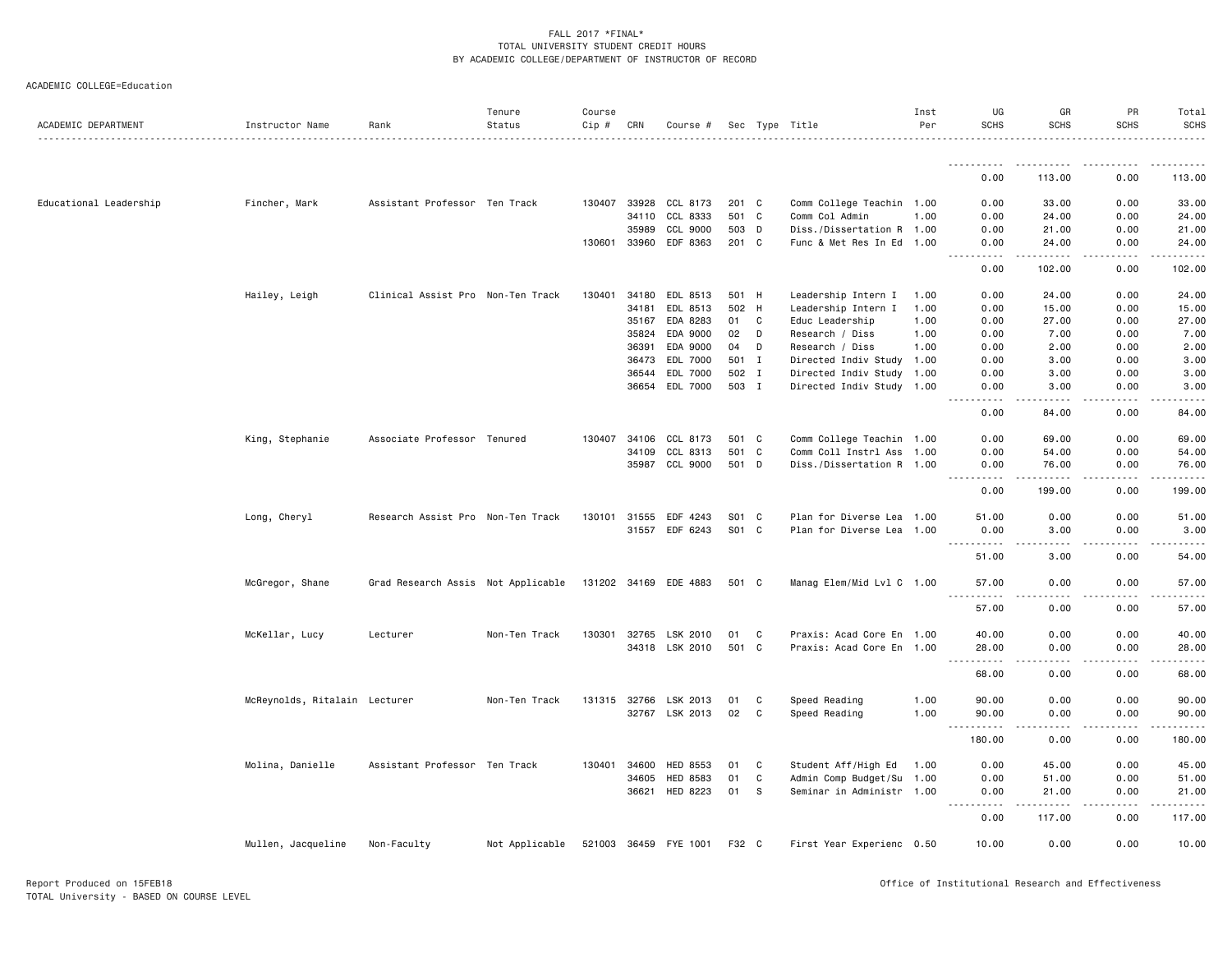|  | ACADEMIC COLLEGE=Education |
|--|----------------------------|
|--|----------------------------|

| ACADEMIC DEPARTMENT                                              | Instructor Name   | Rank                          | Tenure<br>Status | Course<br>$Cip \#$ | CRN          | Course #        |       |              | Sec Type Title            | Inst<br>Per | UG<br><b>SCHS</b>               | GR<br><b>SCHS</b>                                                                                                                                                                                                                                                                                                                                                                                                                                                                                 | PR<br><b>SCHS</b>   | Total<br><b>SCHS</b>  |
|------------------------------------------------------------------|-------------------|-------------------------------|------------------|--------------------|--------------|-----------------|-------|--------------|---------------------------|-------------|---------------------------------|---------------------------------------------------------------------------------------------------------------------------------------------------------------------------------------------------------------------------------------------------------------------------------------------------------------------------------------------------------------------------------------------------------------------------------------------------------------------------------------------------|---------------------|-----------------------|
|                                                                  |                   |                               |                  |                    |              |                 |       |              |                           |             |                                 |                                                                                                                                                                                                                                                                                                                                                                                                                                                                                                   |                     |                       |
|                                                                  |                   |                               |                  |                    |              |                 |       |              |                           |             | 10.00                           | 0.00                                                                                                                                                                                                                                                                                                                                                                                                                                                                                              | 0.00                | 10.00                 |
| Educational Leadership                                           | Musser, Madhurima | Lecturer                      | Non-Ten Track    | 130101             | 31556        | EDF 4243        | S02 C |              | Plan for Diverse Lea 1.00 |             | 54.00                           | 0.00                                                                                                                                                                                                                                                                                                                                                                                                                                                                                              | 0.00                | 54.00                 |
|                                                                  |                   |                               |                  | 131202 31553       |              | EDF 3423        | 02    | C            | Exploring Diversity       | 1.00        | 72.00                           | 0.00                                                                                                                                                                                                                                                                                                                                                                                                                                                                                              | 0.00                | 72.00                 |
|                                                                  |                   |                               |                  |                    | 31554        | EDF 3423        | 03    | C            | Exploring Diversity       | 1.00        | 84.00                           | 0.00                                                                                                                                                                                                                                                                                                                                                                                                                                                                                              | 0.00                | 84.00                 |
|                                                                  |                   |                               |                  | 231302 31547       |              | EDF 3413        | 01    | C            | Writing For Thinking      | 1.00        | 87.00                           | 0.00                                                                                                                                                                                                                                                                                                                                                                                                                                                                                              | 0.00                | 87.00                 |
|                                                                  |                   |                               |                  |                    | 31548        | EDF 3413        | 02    | C            | Writing For Thinking 1.00 |             | 84.00<br>$\cdots \cdots$        | 0.00                                                                                                                                                                                                                                                                                                                                                                                                                                                                                              | 0.00                | 84.00                 |
|                                                                  |                   |                               |                  |                    |              |                 |       |              |                           |             | 381.00                          | 0.00                                                                                                                                                                                                                                                                                                                                                                                                                                                                                              | 0.00                | 381.00                |
|                                                                  | Oswalt, Katie     | Lecturer                      | Non-Ten Track    |                    | 131315 32737 | LSK 1011        | 01    | C            | Study Skills              | 1.00        | 26.00                           | 0.00                                                                                                                                                                                                                                                                                                                                                                                                                                                                                              | 0.00                | 26.00                 |
|                                                                  |                   |                               |                  |                    | 32738        | LSK 1011        | 02    | C            | Study Skills              | 1.00        | 30.00                           | 0.00                                                                                                                                                                                                                                                                                                                                                                                                                                                                                              | 0.00                | 30.00                 |
|                                                                  |                   |                               |                  |                    | 32744        | LSK 1023        | 03    | C            | Col Read/Study Skill 1.00 |             | 93.00                           | 0.00                                                                                                                                                                                                                                                                                                                                                                                                                                                                                              | 0.00                | 93.00                 |
|                                                                  |                   |                               |                  |                    | 32745        | LSK 1023        | 04    | C            | Col Read/Study Skill 1.00 |             | 96.00                           | 0.00                                                                                                                                                                                                                                                                                                                                                                                                                                                                                              | 0.00                | 96.00                 |
|                                                                  |                   |                               |                  |                    |              | 34317 LSK 1023  | 501 C |              | Col Read/Study Skill 1.00 |             | 126.00<br><u>.</u>              | 0.00<br>.                                                                                                                                                                                                                                                                                                                                                                                                                                                                                         | 0.00<br>$- - - - -$ | 126.00<br><u>.</u>    |
|                                                                  |                   |                               |                  |                    |              |                 |       |              |                           |             | 371.00                          | 0.00                                                                                                                                                                                                                                                                                                                                                                                                                                                                                              | 0.00                | 371.00                |
|                                                                  | Pickering, Pamela | Lecturer                      | Non-Ten Track    | 131203             |              | 34806 RDG 3413  | 201 C |              | Middle Lvl Lit I          | 1.00        | 21.00<br>.                      | 0.00                                                                                                                                                                                                                                                                                                                                                                                                                                                                                              | 0.00                | 21.00                 |
|                                                                  |                   |                               |                  |                    |              |                 |       |              |                           |             | 21.00                           | 0.00                                                                                                                                                                                                                                                                                                                                                                                                                                                                                              | 0.00                | 21.00                 |
|                                                                  | Prince, Debra     | Associate Professor Tenured   |                  |                    | 130601 31559 | EDF 8363        | 01    | C.           | Func & Met Res In Ed      | 1.00        | 0.00                            | 21.00                                                                                                                                                                                                                                                                                                                                                                                                                                                                                             | 0.00                | 21.00                 |
|                                                                  |                   |                               |                  |                    |              | 34179 EDF 8363  | 501 C |              | Func & Met Res In Ed 1.00 |             | 0.00                            | 63.00                                                                                                                                                                                                                                                                                                                                                                                                                                                                                             | 0.00                | 63.00                 |
|                                                                  |                   |                               |                  |                    |              |                 |       |              |                           |             | <u>.</u><br>0.00                | .<br>84.00                                                                                                                                                                                                                                                                                                                                                                                                                                                                                        | <u>.</u><br>0.00    | .<br>84.00            |
|                                                                  | Taylor, Leonard   | Assistant Professor Ten Track |                  | 130401             | 34602        | <b>HED 8613</b> | 01    | - C          | Acad Scholarship in       | 1.00        | 0.00                            | 12.00                                                                                                                                                                                                                                                                                                                                                                                                                                                                                             | 0.00                | 12.00                 |
|                                                                  |                   |                               |                  |                    | 34603        | <b>HED 8523</b> | 01    | C            | Student Dev Theory        | 1.00        | 0.00                            | 54.00                                                                                                                                                                                                                                                                                                                                                                                                                                                                                             | 0.00                | 54.00                 |
|                                                                  |                   |                               |                  |                    | 34604        | <b>HED 8573</b> | 01    | C            | Appl Assmt SA/HE          | 1.00        | 0.00                            | 54.00                                                                                                                                                                                                                                                                                                                                                                                                                                                                                             | 0.00                | 54.00                 |
|                                                                  |                   |                               |                  | 130407             | 36367        | <b>HED 7000</b> | 01    | I            | Directed Indiv Study      | 1.00        | 0.00                            | 3.00                                                                                                                                                                                                                                                                                                                                                                                                                                                                                              | 0.00                | 3.00                  |
|                                                                  |                   |                               |                  |                    | 36369        | <b>HED 7000</b> | 02    | $\mathbf{I}$ | Directed Indiv Study 1.00 |             | 0.00<br>.<br>----               | 3.00<br>.                                                                                                                                                                                                                                                                                                                                                                                                                                                                                         | 0.00<br>.           | 3.00                  |
|                                                                  |                   |                               |                  |                    |              |                 |       |              |                           |             | 0.00                            | 126.00                                                                                                                                                                                                                                                                                                                                                                                                                                                                                            | 0.00                | 126.00                |
|                                                                  | Wallin, Patsy     | Associate Professor Tenured   |                  | 130401             | 33961        | EDL 8513        | 201 H |              | Leadership Intern I       | 1.00        | 0.00                            | 21.00                                                                                                                                                                                                                                                                                                                                                                                                                                                                                             | 0.00                | 21.00                 |
|                                                                  |                   |                               |                  |                    | 33962        | EDL 8523        | 201 C |              | Educ-Diverse Learner      | 1.00        | 0.00                            | 21.00                                                                                                                                                                                                                                                                                                                                                                                                                                                                                             | 0.00                | 21.00                 |
|                                                                  |                   |                               |                  |                    | 131202 33958 | EDF 3423        | 201 C |              | Exploring Diversity       | 1.00        | 39.00<br>$- - - - -$<br>$- - -$ | 0.00<br>.                                                                                                                                                                                                                                                                                                                                                                                                                                                                                         | 0.00<br>.           | 39.00<br>.            |
|                                                                  |                   |                               |                  |                    |              |                 |       |              |                           |             | 39.00                           | 42.00                                                                                                                                                                                                                                                                                                                                                                                                                                                                                             | 0.00                | 81.00                 |
|                                                                  | Xu, Jianzhong     | Professor                     | Tenured          | 130401             | 36279        | EDA 9000        | 03    | D            | Research / Diss           | 1.00        | 0.00                            | 6.00                                                                                                                                                                                                                                                                                                                                                                                                                                                                                              | 0.00                | 6.00                  |
|                                                                  |                   |                               |                  | 130603 31560       |              | EDF 9373        | 02    | C            | Ed Res Design             | 1.00        | 0.00                            | 21.00                                                                                                                                                                                                                                                                                                                                                                                                                                                                                             | 0.00                | 21.00                 |
|                                                                  |                   |                               |                  |                    | 31561        | EDF 9453        | 01    | C            | Intro Qual Research       | 1.00        | 0.00<br>.<br>----               | 27.00<br>$- - - - -$                                                                                                                                                                                                                                                                                                                                                                                                                                                                              | 0.00<br>.           | 27.00                 |
|                                                                  |                   |                               |                  |                    |              |                 |       |              |                           |             | 0.00                            | 54.00                                                                                                                                                                                                                                                                                                                                                                                                                                                                                             | 0.00                | 54.00                 |
| ======================================<br>Educational Leadership |                   |                               |                  |                    |              |                 |       |              |                           |             | 2306.45                         | $\begin{array}{cccccccccc} \multicolumn{2}{c}{} & \multicolumn{2}{c}{} & \multicolumn{2}{c}{} & \multicolumn{2}{c}{} & \multicolumn{2}{c}{} & \multicolumn{2}{c}{} & \multicolumn{2}{c}{} & \multicolumn{2}{c}{} & \multicolumn{2}{c}{} & \multicolumn{2}{c}{} & \multicolumn{2}{c}{} & \multicolumn{2}{c}{} & \multicolumn{2}{c}{} & \multicolumn{2}{c}{} & \multicolumn{2}{c}{} & \multicolumn{2}{c}{} & \multicolumn{2}{c}{} & \multicolumn{2}{c}{} & \multicolumn{2}{c}{} & \mult$<br>1082.00 | ==========<br>0.00  | ==========<br>3388.45 |
| -----------------------------------                              |                   |                               |                  |                    |              |                 |       |              |                           |             | ==========                      | ==========                                                                                                                                                                                                                                                                                                                                                                                                                                                                                        |                     | ==========            |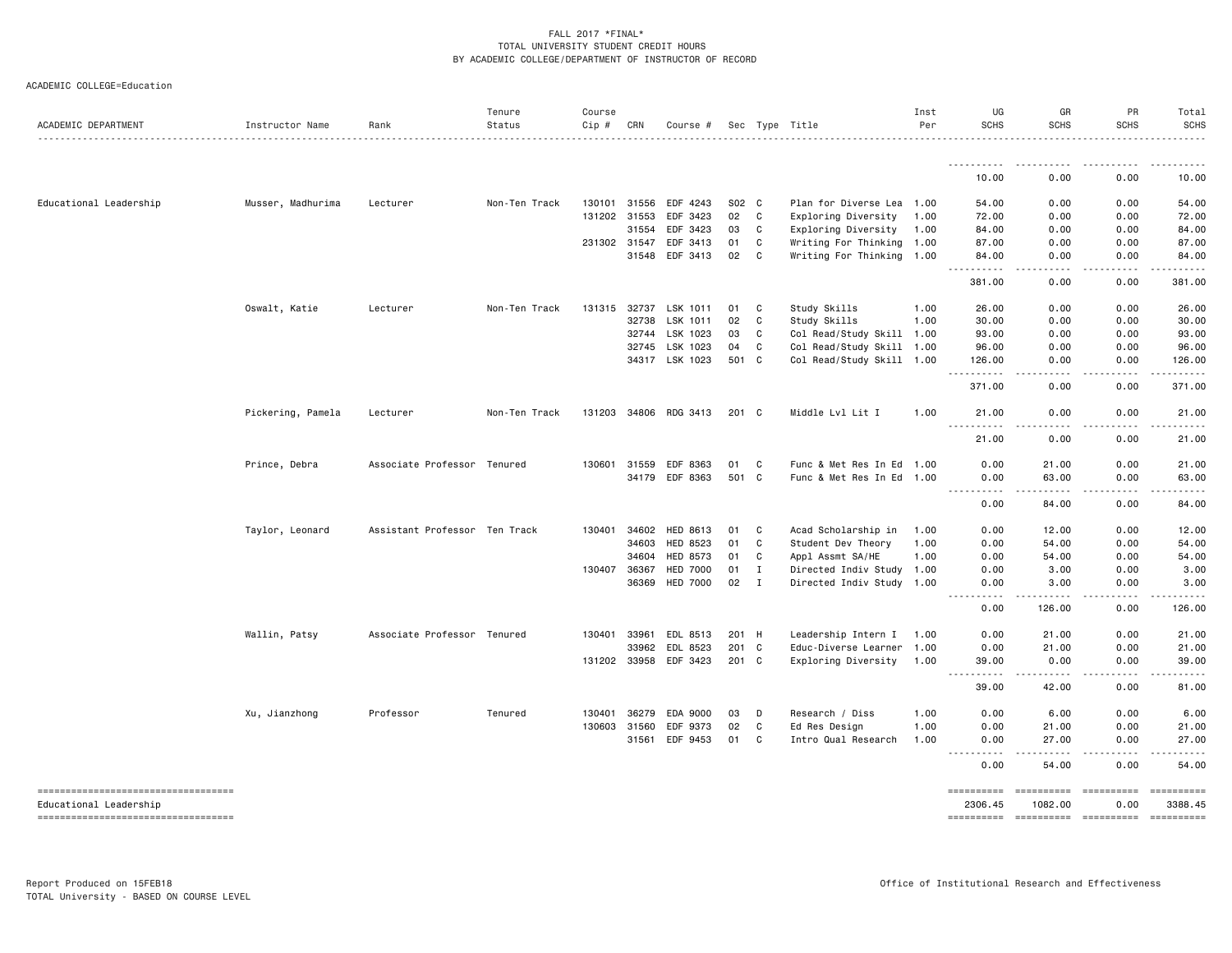|                                                  |                   |                             | Tenure         | Course |              |                       |       |              |                           | Inst | UG                         | GR              | PR              | Total                                      |
|--------------------------------------------------|-------------------|-----------------------------|----------------|--------|--------------|-----------------------|-------|--------------|---------------------------|------|----------------------------|-----------------|-----------------|--------------------------------------------|
| ACADEMIC DEPARTMENT                              | Instructor Name   | Rank                        | Status         | Cip #  | CRN          | Course #              |       |              | Sec Type Title            | Per  | <b>SCHS</b><br>$- - - - -$ | <b>SCHS</b>     | <b>SCHS</b>     | SCHS<br>.                                  |
| Instructional Systems & Workforce D Adams, James |                   | Professor                   | Tenured        |        | 131310 34393 | TKT 4493              | 501 C |              | Meth Tchn Career Pat 1.00 |      | 3.00                       | 0.00            | 0.00            | 3.00                                       |
|                                                  |                   |                             |                |        | 34401        | TKT 6493              | 501 C |              | Meth Tchn Career Pat 1.00 |      | 0.00                       | 30.00           | 0.00            | 30.00                                      |
|                                                  |                   |                             |                | 131399 | 34390        | TKT 4263              | 501 C |              | Diverse Wrk & Ed Env 1.00 |      | 12.00                      | 0.00            | 0.00            | 12.00                                      |
|                                                  |                   |                             |                |        | 34398        | TKT 6263              | 501 C |              | Diverse Wrk & Ed Env 1.00 |      | 0.00                       | 39.00           | 0.00            | 39.00                                      |
|                                                  |                   |                             |                |        | 150612 33831 | TKI 3063              | 01 C  |              | Ind Human Relations 1.00  |      | 96.00                      | 0.00            | 0.00            | 96.00                                      |
|                                                  |                   |                             |                |        |              |                       |       |              |                           |      | 111.00                     | 69.00           | 0.00            | 180.00                                     |
|                                                  | Bailey, Melinda   | Non-Faculty                 | Not Applicable |        |              | 240102 34303 IDS 4111 | 501 C |              | Professional Seminar 0.50 |      | 9.00<br>.                  | 0.00<br>د د د د | 0.00<br>.       | 9.00<br>$\sim$ $\sim$ $\sim$ $\sim$ $\sim$ |
|                                                  |                   |                             |                |        |              |                       |       |              |                           |      | 9.00                       | 0.00            | 0.00            | 9.00                                       |
|                                                  | Ballard, Iva      | Instructor                  | Non-Ten Track  | 521302 | 30641        | BQA 3123              | 02    | C            | Bus Stat Methods II       | 1.00 | 213.00                     | 0.00            | 0.00            | 213.00                                     |
|                                                  |                   |                             |                |        | 30642        | BQA 3123              | 03    | C            | Bus Stat Methods II       | 1.00 | 210.00                     | 0.00            | 0.00            | 210.00                                     |
|                                                  |                   |                             |                |        | 30643        | BQA 3123              | 04    | C            | Bus Stat Methods II       | 1.00 | 201.00                     | 0.00            | 0.00            | 201.00                                     |
|                                                  |                   |                             |                |        | 34102        | BQA 8443              | 501   | C            | Stat Analy Bus Dec        | 1.00 | 0.00                       | 105.00          | 0.00            | 105.00                                     |
|                                                  |                   |                             |                |        |              | 34475 BQA 3123        | H01 C |              | Bus Stat Methods II- 1.00 |      | 33.00<br>.                 | 0.00            | 0.00<br>د د د د | 33.00<br>.                                 |
|                                                  |                   |                             |                |        |              |                       |       |              |                           |      | 657.00                     | 105.00          | 0.00            | 762.00                                     |
|                                                  | Beriswill, Joanne | Associate Professor Tenured |                | 130501 | 34995        | TKT 8623              | 501 C |              | Instructional Design 1.00 |      | 0.00                       | 21.00           | 0.00            | 21.00                                      |
|                                                  |                   |                             |                | 131309 | 33848        | TKT 3623              | 01    | C            | Dsgn Technology Trai 1.00 |      | 57.00                      | 0.00            | 0.00            | 57.00                                      |
|                                                  |                   |                             |                | 131319 | 35620        | <b>TKT 9000</b>       | 02    | D            | Research / Diss           | 1.00 | 0.00                       | 10.00           | 0.00            | 10.00                                      |
|                                                  |                   |                             |                |        | 36220        | <b>TKT 7000</b>       | 02    | $\mathbf I$  | Directed Indiv Study 1.00 |      | 0.00                       | 3.00            | 0.00            | 3.00                                       |
|                                                  |                   |                             |                |        | 37051        | TKT 7000              | 03    | $\mathbf I$  | Directed Indiv Study 1.00 |      | 0.00                       | 6.00            | 0.00            | 6.00                                       |
|                                                  |                   |                             |                |        |              |                       |       |              |                           |      | .<br>57.00                 | .<br>40.00      | .<br>0.00       | .<br>97.00                                 |
|                                                  | Berryhill, Amy    | Non-Faculty                 | Not Applicable |        |              | 090101 30938 CO 1013  | 01    | C.           | Intro to Communicati 1.00 |      | 105.00                     | 0.00            | 0.00            | 105.00                                     |
|                                                  |                   |                             |                |        |              |                       |       |              |                           |      | .<br>105.00                | 0.00            | 0.00            | 105.00                                     |
|                                                  | Cornelious, Linda | Professor                   | Tenured        |        | 131319 35490 | <b>TKT 4000</b>       | 01    | Ι            | Directed Indiv Study 1.00 |      | 3.00                       | 0.00            | 0.00            | 3.00                                       |
|                                                  |                   |                             |                |        | 35621        | TKT 9000              | 03    | D            | Research / Diss           | 1.00 | 0.00                       | 15.00           | 0.00            | 15.00                                      |
|                                                  |                   |                             |                |        |              |                       |       |              |                           |      | <u>.</u>                   | .               | <u>.</u>        | .                                          |
|                                                  |                   |                             |                |        |              |                       |       |              |                           |      | 3.00                       | 15.00           | 0.00            | 18.00                                      |
|                                                  | Dale, Jonathan    | Instructor                  | Non-Ten Track  | 150611 | 33832        | TKI 3183              | 01    | $\mathsf{L}$ | Machine Metal Proc        | 1.00 | 42.00                      | 0.00            | 0.00            | 42.00                                      |
|                                                  |                   |                             |                |        | 150612 33830 | TKI 3044              | 01    | C            | Industrial Safety         | 1.00 | 220.00                     | 0.00            | 0.00            | 220.00                                     |
|                                                  |                   |                             |                |        | 34383        | TKI 3044              | 501 C |              | Industrial Safety         | 1.00 | 40.00                      | 0.00            | 0.00            | 40.00                                      |
|                                                  |                   |                             |                |        |              |                       |       |              |                           |      | 302.00                     | 0.00            | 0.00            | 302.00                                     |
|                                                  | Giordano, Mickey  | Instructor                  | Non-Ten Track  | 131319 | 35563        | TKI 4000              | 03    | $\mathbf I$  | Directed Indiv Study 1.00 |      | 3.00                       | 0.00            | 0.00            | 3.00                                       |
|                                                  |                   |                             |                |        | 35835        | TKI 4000              | 05    | Ι.           | Directed Indiv Study 1.00 |      | 3.00                       | 0.00            | 0.00            | 3.00                                       |
|                                                  |                   |                             |                |        | 36037        | TKI 4000              | 06    | $\mathbf{I}$ | Directed Indiv Study 1.00 |      | 3.00                       | 0.00            | 0.00            | 3.00                                       |
|                                                  |                   |                             |                |        | 36438        | TKI 4000              | 07    | $\mathbf I$  | Directed Indiv Study 1.00 |      | 3.00                       | 0.00            | 0.00            | 3.00                                       |
|                                                  |                   |                             |                |        | 36451        | TKI 4000              | 08    | $\mathbf{I}$ | Directed Indiv Study 1.00 |      | 3.00                       | 0.00            | 0.00            | 3.00                                       |
|                                                  |                   |                             |                | 150303 | 33819        | TKI 1814              | 01    | В            | Basic Indust Elec &       | 1.00 | 124.00                     | 0.00            | 0.00            | 124.00                                     |
|                                                  |                   |                             |                |        | 36398        | TKI 1814              | 02    | B            | Basic Indust Elec &       | 1.00 | 80.00                      | 0.00            | 0.00            | 80.00                                      |
|                                                  |                   |                             |                | 150405 | 33838        | TKI 4303              | 01    | В            | Industrial Robotics       | 1.00 | 96.00                      | 0.00            | 0.00            | 96.00                                      |
|                                                  |                   |                             |                |        | 150612 33835 | TKI 4103              | 01    | В            | Industrial Cntrl Sys 1.00 |      | 78.00                      | 0.00            | 0.00            | 78.00                                      |
|                                                  |                   |                             |                |        | 33836        | TKI 4224              | 01    | C.           | Quality Assurance         | 0.50 | 86.00                      | 0.00            | 0.00            | 86.00                                      |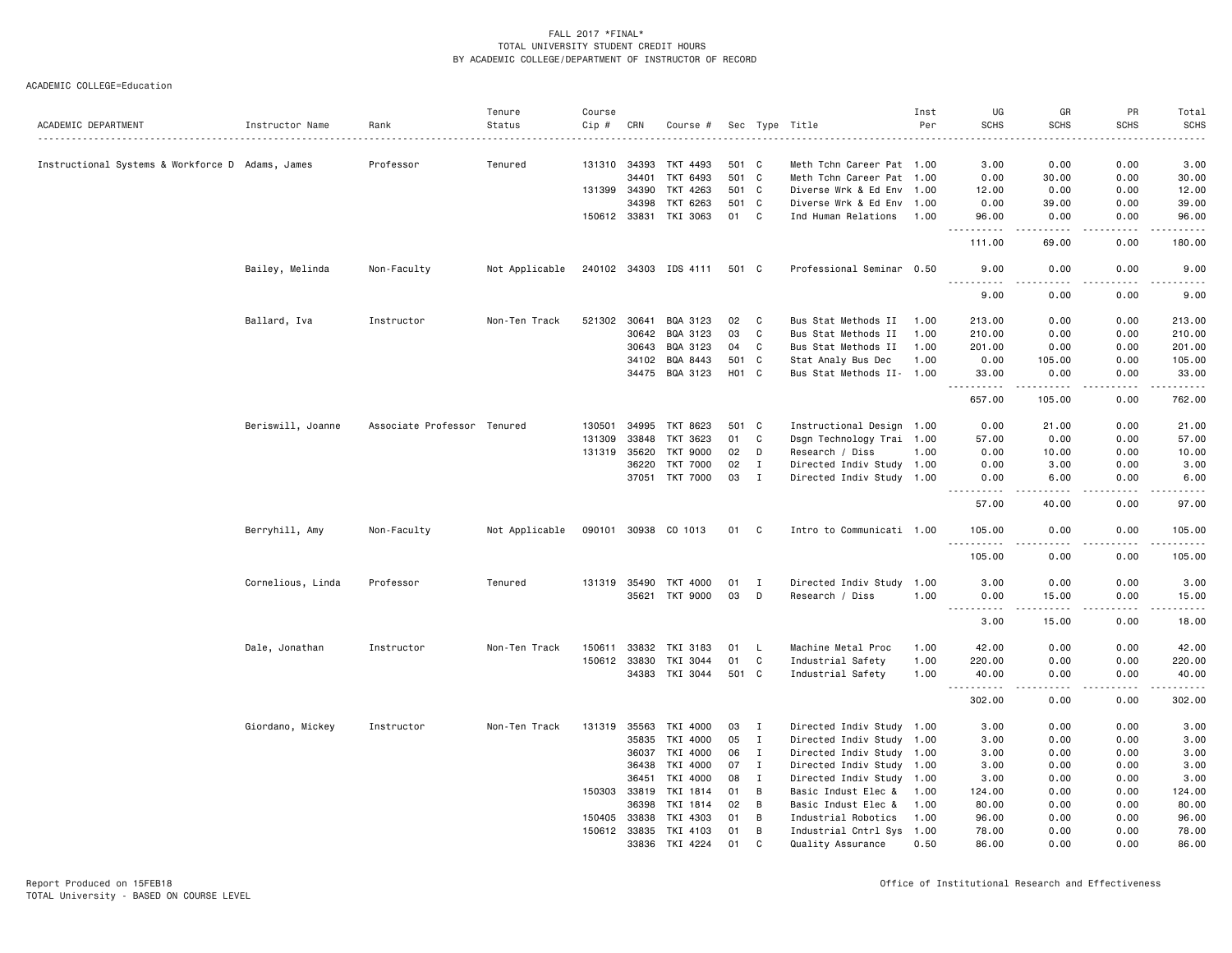| ACADEMIC DEPARTMENT                            | Instructor Name   | Rank                          | Tenure<br>Status | Course<br>Cip # | CRN            | Course #              |          |                | Sec Type Title                              | Inst<br>Per  | UG<br><b>SCHS</b>                                                                                                                                              | GR<br><b>SCHS</b> | PR<br><b>SCHS</b> | Total<br><b>SCHS</b>  |
|------------------------------------------------|-------------------|-------------------------------|------------------|-----------------|----------------|-----------------------|----------|----------------|---------------------------------------------|--------------|----------------------------------------------------------------------------------------------------------------------------------------------------------------|-------------------|-------------------|-----------------------|
|                                                |                   |                               |                  |                 |                |                       |          |                |                                             |              | .                                                                                                                                                              |                   |                   |                       |
|                                                |                   |                               |                  |                 |                |                       |          |                |                                             |              | 479.00                                                                                                                                                         | 0.00              | 0.00              | 479.00                |
| Instructional Systems & Workforce D Huang, Kun |                   | Assistant Professor Ten Track |                  | 110301          | 34394          | TKT 4713              | 501 C    |                | Authoring for Instr 1.00                    |              | 33.00                                                                                                                                                          | 0.00              | 0.00              | 33.00                 |
|                                                |                   |                               |                  |                 | 34402          | TKT 6713              | 501 C    |                | Authoring for Instr                         | 1.00         | 0.00                                                                                                                                                           | 9.00              | 0.00              | 9.00                  |
|                                                |                   |                               |                  | 130501          | 34406          | <b>TKT 8693</b>       | 501 C    |                | Multiple Perptves on                        | 1.00         | 0.00                                                                                                                                                           | 33.00             | 0.00              | 33.00                 |
|                                                |                   |                               |                  |                 | 34410          | TKT 8823              | 501 C    |                | Des Deliv Mgt of Dis                        | 1.00         | 0.00                                                                                                                                                           | 30.00             | 0.00              | 30.00                 |
|                                                |                   |                               |                  |                 |                | 131319 35622 TKT 9000 | 04       | D              | Research / Diss                             | 1.00         | 0.00<br>.                                                                                                                                                      | 4.00<br>-----     | 0.00<br>.         | 4.00<br>$\frac{1}{2}$ |
|                                                |                   |                               |                  |                 |                |                       |          |                |                                             |              | 33.00                                                                                                                                                          | 76.00             | 0.00              | 109.00                |
|                                                | Irvin, Lemond     | Lecturer                      | Non-Ten Track    | 090101          | 30940          | CO 1013               | 03       | C              | Intro to Communicati 1.00                   |              | 96.00                                                                                                                                                          | 0.00              | 0.00              | 96.00                 |
|                                                |                   |                               |                  |                 | 30944          | CO 1013               | 07       | C              | Intro to Communicati 1.00                   |              | 99.00                                                                                                                                                          | 0.00              | 0.00              | 99.00                 |
|                                                |                   |                               |                  |                 |                |                       |          |                |                                             |              | .<br>$  -$<br>195.00                                                                                                                                           | د د د د<br>0.00   | <b>.</b><br>0.00  | .<br>195.00           |
|                                                |                   |                               |                  |                 |                |                       |          |                |                                             |              |                                                                                                                                                                |                   |                   |                       |
|                                                | Jacobs, Yamashita | Instructor                    | Non-Ten Track    | 131401          | 31977          | ESL 5110              | 04       | C              | American Lang & Cul                         | 1.00         | 9.00                                                                                                                                                           | 0.00              | 0.00              | 9.00                  |
|                                                |                   |                               |                  |                 | 31979<br>31981 | ESL 5120              | 02<br>04 | C<br>C         | American Lang & Cul                         | 1.00         | 21.00                                                                                                                                                          | 0.00<br>0.00      | 0.00              | 21.00                 |
|                                                |                   |                               |                  |                 | 31983          | ESL 5120<br>ESL 5313  | 02       | C              | American Lang & Cul<br>Classroom Comm & Pre | 1.00<br>1.00 | 18.00<br>3.00                                                                                                                                                  | 0.00              | 0.00<br>0.00      | 18.00<br>3.00         |
|                                                |                   |                               |                  |                 | 31985          | ESL 5313              | 04       | C              | Classroom Comm & Pre                        | 1.00         | 12.00                                                                                                                                                          | 0.00              | 0.00              | 12.00                 |
|                                                |                   |                               |                  |                 | 31987          | ESL 5323              | 02       | C              | Academic Research an                        | 1.00         | 3.00                                                                                                                                                           | 0.00              | 0.00              | 3.00                  |
|                                                |                   |                               |                  |                 | 31989          | ESL 5323              | 04       | C              | Academic Research an                        | 1.00         | 63.00                                                                                                                                                          | 0.00              | 0.00              | 63.00                 |
|                                                |                   |                               |                  |                 | 31991          | ESL 5333              | 02       | $\mathtt{C}$   | Critical Reading                            | 1.00         | 3.00                                                                                                                                                           | 0.00              | 0.00              | 3.00                  |
|                                                |                   |                               |                  |                 |                |                       |          |                |                                             |              | $\frac{1}{2} \left( \frac{1}{2} \right) \left( \frac{1}{2} \right) \left( \frac{1}{2} \right) \left( \frac{1}{2} \right) \left( \frac{1}{2} \right)$<br>132.00 | .<br>0.00         | .<br>0.00         | <u>.</u><br>132.00    |
|                                                | Keel, Vicki       | Instructor                    | Non-Ten Track    | 110301          | 34386          | TKT 1273              | 501      | $\mathbf{C}$   | Computer Application 1.00                   |              | 90.00                                                                                                                                                          | 0.00              | 0.00              | 90.00                 |
|                                                |                   |                               |                  | 110401          | 33814          | TKB 2123              | 01       | B              | Database Mgt                                | 1.00         | 84.00                                                                                                                                                          | 0.00              | 0.00              | 84.00                 |
|                                                |                   |                               |                  |                 | 131303 33815   | TKB 2133              | 01       | В              | Sprdsht Design & Ana 1.00                   |              | 87.00                                                                                                                                                          | 0.00              | 0.00              | 87.00                 |
|                                                |                   |                               |                  |                 |                | 33816 TKB 3133        | 01       | C              | Admin Management & P 1.00                   |              | 93.00                                                                                                                                                          | 0.00              | 0.00              | 93.00                 |
|                                                |                   |                               |                  |                 |                |                       |          |                |                                             |              | 354.00                                                                                                                                                         | .<br>0.00         | <b>.</b><br>0.00  | . <b>.</b><br>354.00  |
|                                                | King, Thomas      | Non-Faculty                   | Not Applicable   | 110301          | 34379          | TKB 4283              | 501      | $\overline{B}$ | Advanced Office Syst 1.00                   |              | 75.00                                                                                                                                                          | 0.00              | 0.00              | 75.00                 |
|                                                |                   |                               |                  | 130501          |                | 33849 TKT 4203        | 01       | C              | Emerging Technologie 1.00                   |              | 78.00                                                                                                                                                          | 0.00              | 0.00              | 78.00                 |
|                                                |                   |                               |                  |                 |                |                       |          |                |                                             |              | .<br>$\sim$ $\sim$ $\sim$<br>153.00                                                                                                                            | .<br>0.00         | -----<br>0.00     | .<br>153.00           |
|                                                | Lee, Sang Joon    | Assistant Professor           | Ten Track        | 110801          | 34380          | TKB 4583              | 501 B    |                | Graphics and Web Des 1.00                   |              | 66.00                                                                                                                                                          | 0.00              | 0.00              | 66.00                 |
|                                                |                   |                               |                  | 130501          | 34993          | TKT 8543              | 501 C    |                | Multimedia Design I                         | 1.00         | 0.00                                                                                                                                                           | 33.00             | 0.00              | 33.00                 |
|                                                |                   |                               |                  | 131303          | 34382          | <b>TKB 6583</b>       | 501 B    |                | Graphics and Web Des                        | 1.00         | 0.00                                                                                                                                                           | 6.00              | 0.00              | 6.00                  |
|                                                |                   |                               |                  | 131309 33850    |                | TKT 4343              | 01       | C              | Info Tech Project Mg                        | 1.00         | 75.00                                                                                                                                                          | 0.00              | 0.00              | 75.00                 |
|                                                |                   |                               |                  |                 |                | 131319 35623 TKT 9000 | 05       | D              | Research / Diss                             | 1.00         | 0.00<br>.                                                                                                                                                      | 11.00<br>.        | 0.00<br>.         | 11.00<br>.            |
|                                                |                   |                               |                  |                 |                |                       |          |                |                                             |              | 141.00                                                                                                                                                         | 50.00             | 0.00              | 191.00                |
|                                                | Mize, Mervin      | Instructor                    | Non-Ten Track    |                 | 131319 35834   | TKI 4000              | 04       | Ι.             | Directed Indiv Study 1.00                   |              | 3.00                                                                                                                                                           | 0.00              | 0.00              | 3.00                  |
|                                                |                   |                               |                  |                 | 36899          | TKI 4000              | 09       | $\mathbf I$    | Directed Indiv Study 1.00                   |              | 3.00                                                                                                                                                           | 0.00              | 0.00              | 3.00                  |
|                                                |                   |                               |                  |                 | 36976          | TKI 4000              | 10       | Ι.             | Directed Indiv Study                        | 1.00         | 3.00                                                                                                                                                           | 0.00              | 0.00              | 3.00                  |
|                                                |                   |                               |                  | 150612 33818    |                | TKI 1203              | 01       | В              | Industrial Communica                        | 1.00         | 99.00                                                                                                                                                          | 0.00              | 0.00              | 99.00                 |
|                                                |                   |                               |                  |                 | 33822          | TKI 2123              | 01       | B              | Intro to CNC Prog                           | 1.00         | 96.00                                                                                                                                                          | 0.00              | 0.00              | 96.00                 |
|                                                |                   |                               |                  |                 | 33823          | TKI 2123              | 02       | В              | Intro to CNC Prog                           | 1.00         | 87.00                                                                                                                                                          | 0.00              | 0.00              | 87.00                 |
|                                                |                   |                               |                  | 150614          |                | 33824 TKI 2323        | 01       | L              | Welding Tech                                | 1.00         | 105.00                                                                                                                                                         | 0.00              | 0.00              | 105.00                |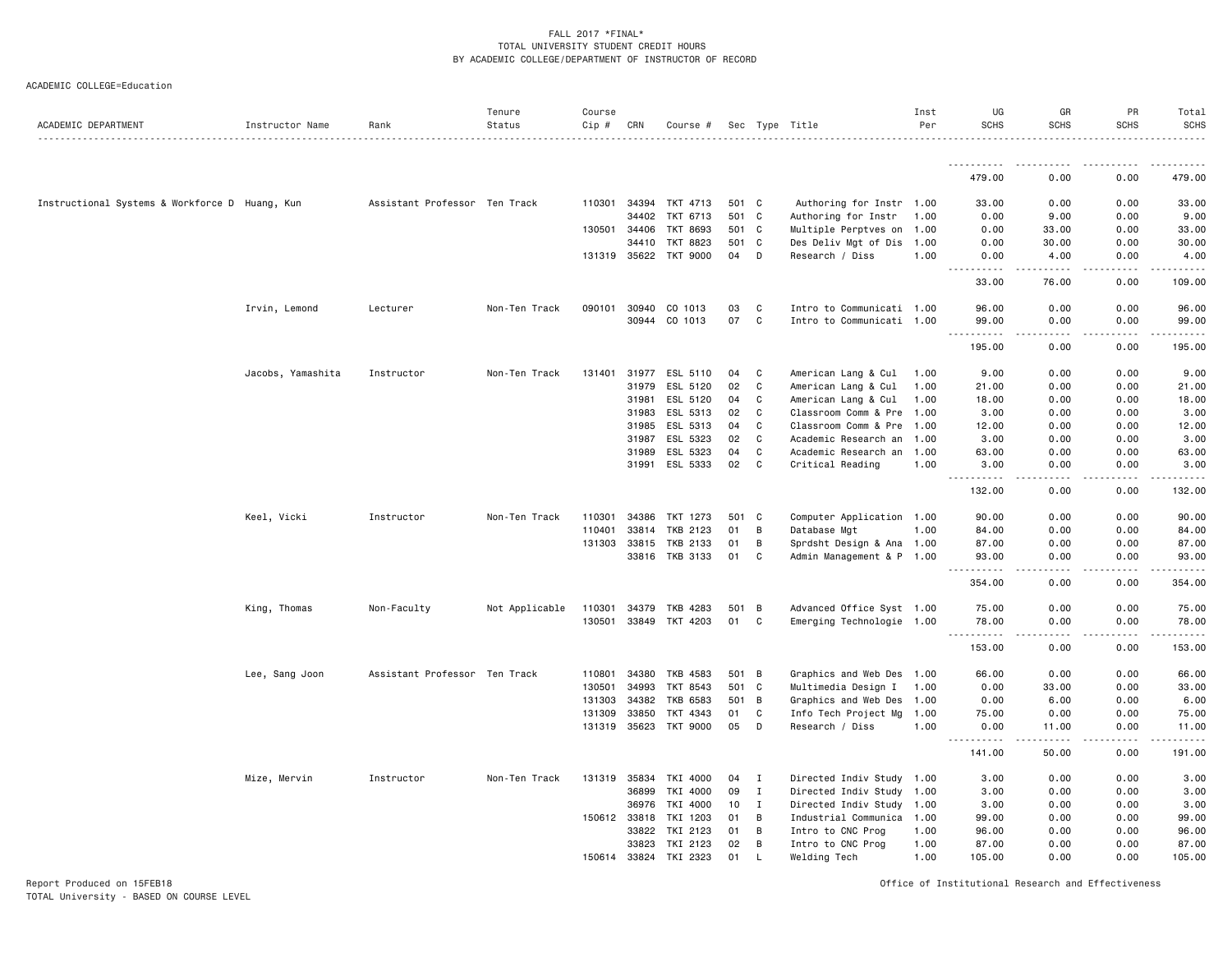| ACADEMIC DEPARTMENT                               | Instructor Name                                    | Rank                        | Tenure<br>Status | Course<br>Cip # | CRN          | Course #              |       |              | Sec Type Title            | Inst<br>Per | UG<br><b>SCHS</b>                  | GR<br><b>SCHS</b>                   | PR<br>SCHS       | Total<br><b>SCHS</b>     |
|---------------------------------------------------|----------------------------------------------------|-----------------------------|------------------|-----------------|--------------|-----------------------|-------|--------------|---------------------------|-------------|------------------------------------|-------------------------------------|------------------|--------------------------|
|                                                   |                                                    |                             | . <u>.</u> .     |                 |              |                       |       |              |                           |             |                                    |                                     |                  | . <u>.</u> .             |
|                                                   |                                                    |                             |                  |                 |              |                       |       |              |                           |             | 396.00                             | 0.00                                | 0.00             | 396.00                   |
| Instructional Systems & Workforce D Okojie, Mabel |                                                    | Professor                   | Tenured          |                 | 131309 34992 | TKT 8243              | 501 C |              | Resch Probl in ISWD       | 1.00        | 0.00                               | 18.00                               | 0.00             | 18.00                    |
|                                                   |                                                    |                             |                  |                 | 34994        | TKT 9213              | 501 C |              | Found WF/Tech Ed Adu      | 1.00        | 0.00                               | 12.00                               | 0.00             | 12.00                    |
|                                                   |                                                    |                             |                  |                 |              | 131319 35624 TKT 9000 | 06    | D            | Research / Diss           | 1.00        | 0.00<br>$- - -$<br>.               | 6.00<br>.                           | 0.00             | 6.00<br>.                |
|                                                   |                                                    |                             |                  |                 |              |                       |       |              |                           |             | 0.00                               | 36.00                               | 0.00             | 36.00                    |
|                                                   | Posadas, Gabriel                                   | Grad Teach Assist           | Not Applicable   | 110301 33842    |              | TKT 1273              | 03    | C            | Computer Application 1.00 |             | 96.00                              | 0.00                                | 0.00             | 96.00                    |
|                                                   |                                                    |                             |                  |                 | 33843        | TKT 1273              | 04    | C            | Computer Application 1.00 |             | 93.00<br>.<br>$\sim$ $\sim$ $\sim$ | 0.00<br>د د د د                     | 0.00<br><b>.</b> | 93.00<br><u>.</u>        |
|                                                   |                                                    |                             |                  |                 |              |                       |       |              |                           |             | 189.00                             | 0.00                                | 0.00             | 189.00                   |
|                                                   | Roberts, Frank                                     | Non-Faculty                 | Not Applicable   | 131309          | 33846        | TKT 3463              | 01    | B            | Computer Repair/Main 1.00 |             | 51.00                              | 0.00                                | 0.00             | 51.00                    |
|                                                   |                                                    |                             |                  |                 | 150612 33833 | TKI 3343              | 01    | B            | CAD/CAM                   | 0.50        | 43.50                              | 0.00                                | 0.00             | 43.50                    |
|                                                   |                                                    |                             |                  |                 | 33834        | TKI 3353              | 01    | B            | Forecast & Cost Mode 0.50 |             | 48.00<br>.                         | 0.00<br>$\sim$ $\sim$ $\sim$        | 0.00<br>بالمحاد  | 48.00<br>-----           |
|                                                   |                                                    |                             |                  |                 |              |                       |       |              |                           |             | 142.50                             | 0.00                                | 0.00             | 142.50                   |
|                                                   | Satcher, Craig                                     | Lecturer                    | Non-Ten Track    |                 |              | 150613 33837 TKI 4263 | 01    | $\mathbf{C}$ | Mfg Tech & Proc           | 1.00        | 153.00                             | 0.00                                | 0.00             | 153.00                   |
|                                                   |                                                    |                             |                  |                 |              |                       |       |              |                           |             | .<br>153.00                        | .<br>0.00                           | .<br>0.00        | وعاماتها ماليا<br>153.00 |
|                                                   | Scott-Bracey, Pamela Assistant Professor Ten Track |                             |                  | 110301          | 34387        | TKT 1273              | 502 C |              | Computer Application 1.00 |             | 81.00                              | 0.00                                | 0.00             | 81.00                    |
|                                                   |                                                    |                             |                  | 131303 34991    |              | BTE 6213              | 501 C |              | Methods of Teaching       | 1.00        | 0.00                               | 3.00                                | 0.00             | 3.00                     |
|                                                   |                                                    |                             |                  |                 | 35161        | BTE 4213              | 501 C |              | Methods of Teaching       | 1.00        | 3.00                               | 0.00                                | 0.00             | 3.00                     |
|                                                   |                                                    |                             |                  |                 | 131309 34587 | TKT 4683              | 01    | <b>S</b>     | Senior Seminar            | 1.00        | 15.00                              | 0.00                                | 0.00             | 15.00                    |
|                                                   |                                                    |                             |                  |                 |              |                       |       |              |                           |             | .<br>99.00                         | $\sim$ $\sim$ $\sim$ $\sim$<br>3.00 | .<br>0.00        | .<br>102.00              |
|                                                   | Sears, Janice                                      | Lecturer                    | Non-Ten Track    |                 | 131321 34396 | TKT 4803              | 501 C |              | Integ Tech for Learn 1.00 |             | 33.00                              | 0.00                                | 0.00             | 33.00                    |
|                                                   |                                                    |                             |                  |                 | 34404        | TKT 6803              | 501 C |              | Integ Tech for Learn 1.00 |             | 0.00                               | 21.00                               | 0.00             | 21.00                    |
|                                                   |                                                    |                             |                  |                 |              |                       |       |              |                           |             | .<br>33.00                         | $- - -$<br>21.00                    | 0.00             | 54.00                    |
|                                                   | Thomas, Lisa                                       | Lecturer                    | Non-Ten Track    | 110301 33841    |              | TKT 1273              | 02    | C            | Computer Application 1.00 |             | 90.00                              | 0.00                                | 0.00             | 90.00                    |
|                                                   |                                                    |                             |                  |                 |              | 131205 34192 EDS 8623 | 501 C |              | Effective Instructio 1.00 |             | 0.00                               | 33.00                               | 0.00             | 33.00                    |
|                                                   |                                                    |                             |                  |                 |              |                       |       |              |                           |             | 90.00                              | 33.00                               | .<br>0.00        | .<br>123.00              |
|                                                   |                                                    |                             |                  |                 |              |                       |       |              |                           |             |                                    |                                     |                  |                          |
|                                                   | Walton, Angela                                     | Grad Teach Assist           | Not Applicable   | 110301          | 33840        | TKT 1273              | 01    | C            | Computer Application 1.00 |             | 84.00                              | 0.00                                | 0.00             | 84.00                    |
|                                                   |                                                    |                             |                  |                 | 33844        | TKT 1273              | 05    | C            | Computer Application 1.00 |             | 96.00<br>.                         | 0.00<br>. <u>. .</u>                | 0.00<br>.        | 96.00<br>.               |
|                                                   |                                                    |                             |                  |                 |              |                       |       |              |                           |             | 180.00                             | 0.00                                | 0.00             | 180.00                   |
|                                                   | Wyatt, John                                        | Associate Professor Tenured |                  |                 | 131319 35562 | TKI 4000              | 02    | $\mathbf{I}$ | Directed Indiv Study 1.00 |             | 3.00                               | 0.00                                | 0.00             | 3.00                     |
|                                                   |                                                    |                             |                  |                 | 37172        | TKI 4000              | 11    | $\mathbf{I}$ | Directed Indiv Study 1.00 |             | 6.00                               | 0.00                                | 0.00             | 6.00                     |
|                                                   |                                                    |                             |                  |                 | 150612 33833 | TKI 3343              | 01    | B            | CAD/CAM                   | 0.50        | 43.50                              | 0.00                                | 0.00             | 43.50                    |
|                                                   |                                                    |                             |                  |                 | 33834        | TKI 3353              | 01    | B            | Forecast & Cost Mode 0.50 |             | 48.00                              | 0.00                                | 0.00             | 48.00                    |
|                                                   |                                                    |                             |                  |                 | 33836        | TKI 4224              | 01    | C            | Quality Assurance         | 0.50        | 86.00                              | 0.00<br>.                           | 0.00             | 86.00                    |
|                                                   |                                                    |                             |                  |                 |              |                       |       |              |                           |             | 186.50                             | 0.00                                | 0.00             | 186.50                   |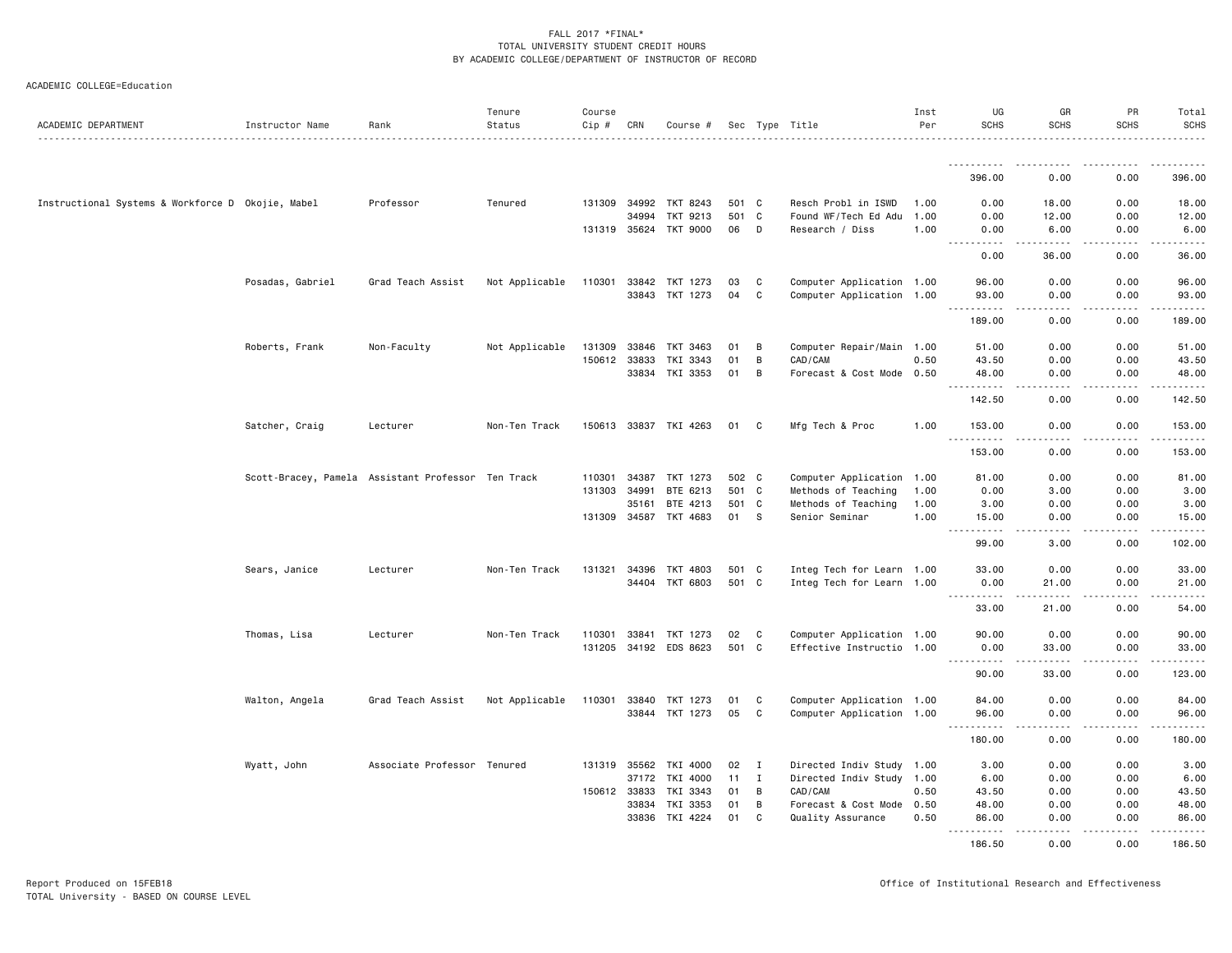ACADEMIC COLLEGE=Education

| ACADEMIC DEPARTMENT                           | Instructor Name | Rank                          | Tenure<br>Status | Course<br>Cip # | CRN   | Course #              |       |     | Sec Type Title            | Inst<br>Per | UG<br><b>SCHS</b> | GR<br><b>SCHS</b> | PR<br>SCHS  | Total<br><b>SCHS</b> |
|-----------------------------------------------|-----------------|-------------------------------|------------------|-----------------|-------|-----------------------|-------|-----|---------------------------|-------------|-------------------|-------------------|-------------|----------------------|
|                                               |                 |                               |                  |                 |       |                       |       |     |                           |             |                   |                   |             |                      |
| Instructional Systems & Workforce D Yu, Chien |                 | Professor                     | Tenured          | 110301          |       | 34588 TKT 4743        | 01    | B   | Desktop Publishing        | 1.00        | 51.00             | 0.00              | 0.00        | 51.00                |
|                                               |                 |                               |                  |                 | 34589 | TKT 6743              | 01    | - в | Desktop Publishing        | 1.00        | 0.00              | 6.00              | 0.00        | 6.00                 |
|                                               |                 |                               |                  | 130501          | 34407 | TKT 8703              | 501 C |     | Trends & Issues Inst 1.00 |             | 0.00              | 39.00             | 0.00        | 39.00                |
|                                               |                 |                               |                  |                 |       | 131319 35625 TKT 9000 | 07    | D   | Research / Diss           | 1.00        | 0.00              | 24.00             | 0.00        | 24.00                |
|                                               |                 |                               |                  |                 |       |                       |       |     |                           |             | 51.00             | 69.00             | 0.00        | 120.00               |
|                                               | Yu, Wei-Chieh   | Assistant Professor Ten Track |                  | 110301          | 34395 | TKT 4753              | 501 C |     | Media for Present In 1.00 |             | 57.00             | 0.00              | 0.00        | 57.00                |
|                                               |                 |                               |                  |                 | 34403 | TKT 6753              | 501 C |     | Media for Present In 1.00 |             | 0.00              | 3.00              | 0.00        | 3.00                 |
|                                               |                 |                               |                  | 111001          | 33817 | TKB 4563              | 01 C  |     | Intro to Data Networ 1.00 |             | 99.00             | 0.00              | 0.00        | 99.00                |
|                                               |                 |                               |                  | 131319          |       | 36865 TKT 7000        | 501 I |     | Directed Indiv Study 1.00 |             | 0.00              | 3,00              | 0.00        | 3,00                 |
|                                               |                 |                               |                  |                 |       |                       |       |     |                           |             |                   |                   |             | -------              |
|                                               |                 |                               |                  |                 |       |                       |       |     |                           |             | 156.00            | 6.00              | 0.00        | 162.00               |
| =====================================         |                 |                               |                  |                 |       |                       |       |     |                           |             | ==========        | -----------       | ----------- | -----------          |

 Instructional Systems & Workforce D 4407.00 523.00 0.00 4930.00 =================================== ========== ========== ========== ==========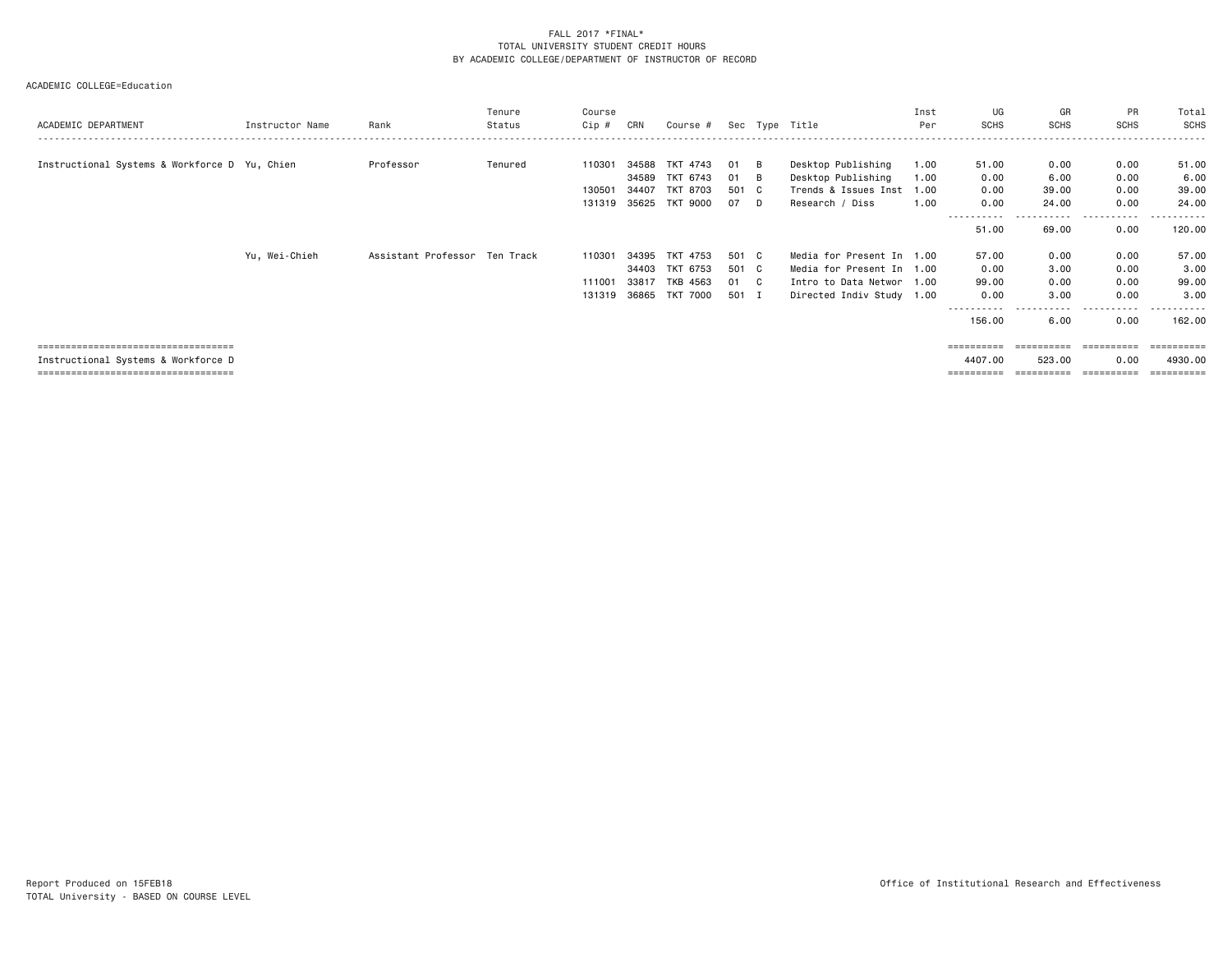| 0.00<br>279.00<br>260908<br>31877<br>EP 4133<br>C<br>Ex Prog Clinical Pop 1.00<br>279.00<br>0.00<br>Kinesiology<br>Agiovlasitis, Stamat Associate Professor Tenured<br>01<br>01<br>$\mathbf{C}$<br>0.00<br>33.00<br>310505<br>34701<br>EP 8603<br>Disability, Phys Act 1.00<br>0.00<br>33.00<br>36454<br>EP 4000<br>05<br>$\mathbf I$<br>Directed Indiv Study 1.00<br>0.00<br>0.00<br>3.00<br>3.00<br>36547<br>KI 8000<br>03<br>D<br>Research/Thesis<br>0.00<br>3.00<br>0.00<br>3.00<br>1.00<br>36735<br>EP 4000<br>06<br>$\mathbf{I}$<br>Directed Indiv Study 1.00<br>0.00<br>3.00<br>3.00<br>0.00<br>36782 KI 7000<br>08<br>3.00<br>Ι.<br>Directed Indiv Study 1.00<br>0.00<br>3.00<br>0.00<br>EP 4000<br>07<br>$\mathbf{I}$<br>Directed Indiv Study 1.00<br>0.00<br>36870<br>3.00<br>0.00<br>.<br>.<br>.<br>.<br>288.00<br>39.00<br>0.00<br>Allred, Anthony<br>Grad Teach Assist<br>Not Applicable<br>310501<br>33220<br>PE 1031<br>01<br>L<br>Tennis<br>1.00<br>16.00<br>0.00<br>0.00<br>16.00<br>PE 1031<br>02<br>L<br>0.00<br>33221<br>Tennis<br>1.00<br>16.00<br>0.00<br>16.00<br>310505 32691 KI 2213<br>03<br>C<br>Emergency Health Car 1.00<br>87.00<br>0.00<br>0.00<br>.<br>.<br>.<br>$- - - - - -$<br>119.00<br>0.00<br>0.00<br>Basham, Steven<br>Grad Teach Assist<br>Not Applicable<br>260908<br>31860<br>EP 3304<br>06<br>B<br>Exercise Physiology<br>0.40<br>20.80<br>0.00<br>0.00<br>20.80<br>310501<br>33235<br>PE 1151<br>02<br>L.<br>Strength Training<br>1.00<br>12.00<br>0.00<br>0.00<br>12.00<br>33236 PE 1151<br>03<br>L<br>Strength Training<br>1.00<br>11.00<br>0.00<br>0.00<br>11.00<br>33237 PE 1151<br>04<br>$\mathsf{L}$<br>Strength Training<br>1.00<br>12.00<br>0.00<br>0.00<br>12.00<br>.<br>.<br>.<br>$\sim$ $\sim$ $\sim$<br>.<br>0.00<br>55.80<br>0.00<br>Brown, Stanley<br>Professor<br>Tenured<br>310505 31850<br>EP 2013<br>01<br>C<br>Fundamentals of Kine 0.34<br>318.24<br>0.00<br>0.00<br>31869<br>EP 3613<br>01<br>C<br>Exercise Electrocard<br>1.00<br>150.00<br>0.00<br>0.00<br>32696 KI 8710<br>01<br>E<br>Internship<br>1.00<br>16.00<br>0.00<br>0.00<br><u>.</u><br>$\frac{1}{2} \left( \frac{1}{2} \right) \left( \frac{1}{2} \right) \left( \frac{1}{2} \right) \left( \frac{1}{2} \right) \left( \frac{1}{2} \right)$<br>.<br>.<br>0.00<br>468.24<br>16.00<br>Chander, Harish<br>Assistant Professor Ten Track<br>260908 31852 EP 3233<br>C<br>Anatomical Kinesiolo 1.00<br>0.00<br>0.00<br>01<br>210.00<br>34700 EP 8443<br>01<br>C<br>Neuro Mech in Exerci 1.00<br>0.00<br>63.00<br>0.00<br>1.1.1.1.1<br>.<br>.<br><u>.</u><br>210.00<br>63.00<br>0.00<br>0.00<br>Chen, Chih Chia<br>Assistant Professor Ten Track<br>131314 36223<br>PE 4000<br>01<br>$\mathbf{I}$<br>Directed Indiv Study 1.00<br>3.00<br>0.00<br>C<br>260908 31851<br>EP 3183<br>01<br>Exercise Psychology<br>402.00<br>0.00<br>0.00<br>1.00<br>310505 34711 PE 8113<br>01<br>C<br>Curr Constr In Physi 1.00<br>0.00<br>0.00<br>21.00<br>$\sim$ $\sim$ $\sim$ $\sim$<br>405.00<br>21.00<br>0.00<br>0.00<br>Choi, Poram<br>Grad Teach Assist<br>Not Applicable<br>260908 31863 EP 3304<br>09<br>B<br>Exercise Physiology<br>0.40<br>20.80<br>0.00<br>310504 35984<br>EP 4143<br>01<br>C<br>Aging and Disability 1.00<br>84.00<br>0.00<br>0.00<br>.<br>$\sim$ $\sim$ $\sim$<br>.<br>.<br>$\sim$ $\sim$ $\sim$<br>104.80<br>0.00<br>0.00<br>Fang, Qun<br>Grad Teach Assist<br>Not Applicable<br>310501 33231<br>PE 1061<br>07<br>$\mathsf{L}$<br>Fitness Walking/ Jog 1.00<br>11.00<br>0.00<br>0.00<br>11.00<br>01<br>310505 31850 EP 2013<br>C<br>Fundamentals of Kine 0.33<br>308.88<br>0.00<br>0.00<br>.<br>.<br>.<br>- - -<br>319.88<br>0.00<br>0.00<br>Funderburk, Deborah<br>310501<br>33245<br>B<br>Teaching Lifetime Ac 1.00<br>66.00<br>0.00<br>0.00<br>66.00<br>Instructor<br>Non-Ten Track<br>PE 1253<br>01<br>33246<br>PE 1263<br>01<br>B<br>Methods of Teaching<br>57.00<br>0.00<br>0.00<br>57.00<br>1.00<br>500301<br>33233<br>PE 1091<br>01<br>Contemporary Dance<br>31.00<br>0.00<br>0.00<br>L.<br>1.00<br>33247<br>PE 1323<br>01<br>B<br>Hist & Apprec of Dan 1.00<br>210.00<br>0.00<br>0.00 | ACADEMIC DEPARTMENT | Instructor Name | Rank | Tenure<br>Status | Course<br>Cip # | CRN | Course # |  | Sec Type Title | Inst<br>Per | UG<br><b>SCHS</b> | GR<br><b>SCHS</b> | PR<br><b>SCHS</b> | Total<br><b>SCHS</b><br>$\frac{1}{2} \left( \frac{1}{2} \right) \left( \frac{1}{2} \right) \left( \frac{1}{2} \right) \left( \frac{1}{2} \right)$ |
|-------------------------------------------------------------------------------------------------------------------------------------------------------------------------------------------------------------------------------------------------------------------------------------------------------------------------------------------------------------------------------------------------------------------------------------------------------------------------------------------------------------------------------------------------------------------------------------------------------------------------------------------------------------------------------------------------------------------------------------------------------------------------------------------------------------------------------------------------------------------------------------------------------------------------------------------------------------------------------------------------------------------------------------------------------------------------------------------------------------------------------------------------------------------------------------------------------------------------------------------------------------------------------------------------------------------------------------------------------------------------------------------------------------------------------------------------------------------------------------------------------------------------------------------------------------------------------------------------------------------------------------------------------------------------------------------------------------------------------------------------------------------------------------------------------------------------------------------------------------------------------------------------------------------------------------------------------------------------------------------------------------------------------------------------------------------------------------------------------------------------------------------------------------------------------------------------------------------------------------------------------------------------------------------------------------------------------------------------------------------------------------------------------------------------------------------------------------------------------------------------------------------------------------------------------------------------------------------------------------------------------------------------------------------------------------------------------------------------------------------------------------------------------------------------------------------------------------------------------------------------------------------------------------------------------------------------------------------------------------------------------------------------------------------------------------------------------------------------------------------------------------------------------------------------------------------------------------------------------------------------------------------------------------------------------------------------------------------------------------------------------------------------------------------------------------------------------------------------------------------------------------------------------------------------------------------------------------------------------------------------------------------------------------------------------------------------------------------------------------------------------------------------------------------------------------------------------------------------------------------------------------------------------------------------------------------------------------------------------------------------------------------------------------------------------------------------------------------------------------------------------------|---------------------|-----------------|------|------------------|-----------------|-----|----------|--|----------------|-------------|-------------------|-------------------|-------------------|---------------------------------------------------------------------------------------------------------------------------------------------------|
|                                                                                                                                                                                                                                                                                                                                                                                                                                                                                                                                                                                                                                                                                                                                                                                                                                                                                                                                                                                                                                                                                                                                                                                                                                                                                                                                                                                                                                                                                                                                                                                                                                                                                                                                                                                                                                                                                                                                                                                                                                                                                                                                                                                                                                                                                                                                                                                                                                                                                                                                                                                                                                                                                                                                                                                                                                                                                                                                                                                                                                                                                                                                                                                                                                                                                                                                                                                                                                                                                                                                                                                                                                                                                                                                                                                                                                                                                                                                                                                                                                                                                                                                     |                     |                 |      |                  |                 |     |          |  |                |             |                   |                   |                   |                                                                                                                                                   |
|                                                                                                                                                                                                                                                                                                                                                                                                                                                                                                                                                                                                                                                                                                                                                                                                                                                                                                                                                                                                                                                                                                                                                                                                                                                                                                                                                                                                                                                                                                                                                                                                                                                                                                                                                                                                                                                                                                                                                                                                                                                                                                                                                                                                                                                                                                                                                                                                                                                                                                                                                                                                                                                                                                                                                                                                                                                                                                                                                                                                                                                                                                                                                                                                                                                                                                                                                                                                                                                                                                                                                                                                                                                                                                                                                                                                                                                                                                                                                                                                                                                                                                                                     |                     |                 |      |                  |                 |     |          |  |                |             |                   |                   |                   |                                                                                                                                                   |
|                                                                                                                                                                                                                                                                                                                                                                                                                                                                                                                                                                                                                                                                                                                                                                                                                                                                                                                                                                                                                                                                                                                                                                                                                                                                                                                                                                                                                                                                                                                                                                                                                                                                                                                                                                                                                                                                                                                                                                                                                                                                                                                                                                                                                                                                                                                                                                                                                                                                                                                                                                                                                                                                                                                                                                                                                                                                                                                                                                                                                                                                                                                                                                                                                                                                                                                                                                                                                                                                                                                                                                                                                                                                                                                                                                                                                                                                                                                                                                                                                                                                                                                                     |                     |                 |      |                  |                 |     |          |  |                |             |                   |                   |                   |                                                                                                                                                   |
|                                                                                                                                                                                                                                                                                                                                                                                                                                                                                                                                                                                                                                                                                                                                                                                                                                                                                                                                                                                                                                                                                                                                                                                                                                                                                                                                                                                                                                                                                                                                                                                                                                                                                                                                                                                                                                                                                                                                                                                                                                                                                                                                                                                                                                                                                                                                                                                                                                                                                                                                                                                                                                                                                                                                                                                                                                                                                                                                                                                                                                                                                                                                                                                                                                                                                                                                                                                                                                                                                                                                                                                                                                                                                                                                                                                                                                                                                                                                                                                                                                                                                                                                     |                     |                 |      |                  |                 |     |          |  |                |             |                   |                   |                   |                                                                                                                                                   |
|                                                                                                                                                                                                                                                                                                                                                                                                                                                                                                                                                                                                                                                                                                                                                                                                                                                                                                                                                                                                                                                                                                                                                                                                                                                                                                                                                                                                                                                                                                                                                                                                                                                                                                                                                                                                                                                                                                                                                                                                                                                                                                                                                                                                                                                                                                                                                                                                                                                                                                                                                                                                                                                                                                                                                                                                                                                                                                                                                                                                                                                                                                                                                                                                                                                                                                                                                                                                                                                                                                                                                                                                                                                                                                                                                                                                                                                                                                                                                                                                                                                                                                                                     |                     |                 |      |                  |                 |     |          |  |                |             |                   |                   |                   |                                                                                                                                                   |
|                                                                                                                                                                                                                                                                                                                                                                                                                                                                                                                                                                                                                                                                                                                                                                                                                                                                                                                                                                                                                                                                                                                                                                                                                                                                                                                                                                                                                                                                                                                                                                                                                                                                                                                                                                                                                                                                                                                                                                                                                                                                                                                                                                                                                                                                                                                                                                                                                                                                                                                                                                                                                                                                                                                                                                                                                                                                                                                                                                                                                                                                                                                                                                                                                                                                                                                                                                                                                                                                                                                                                                                                                                                                                                                                                                                                                                                                                                                                                                                                                                                                                                                                     |                     |                 |      |                  |                 |     |          |  |                |             |                   |                   |                   |                                                                                                                                                   |
|                                                                                                                                                                                                                                                                                                                                                                                                                                                                                                                                                                                                                                                                                                                                                                                                                                                                                                                                                                                                                                                                                                                                                                                                                                                                                                                                                                                                                                                                                                                                                                                                                                                                                                                                                                                                                                                                                                                                                                                                                                                                                                                                                                                                                                                                                                                                                                                                                                                                                                                                                                                                                                                                                                                                                                                                                                                                                                                                                                                                                                                                                                                                                                                                                                                                                                                                                                                                                                                                                                                                                                                                                                                                                                                                                                                                                                                                                                                                                                                                                                                                                                                                     |                     |                 |      |                  |                 |     |          |  |                |             |                   |                   |                   | 3.00                                                                                                                                              |
|                                                                                                                                                                                                                                                                                                                                                                                                                                                                                                                                                                                                                                                                                                                                                                                                                                                                                                                                                                                                                                                                                                                                                                                                                                                                                                                                                                                                                                                                                                                                                                                                                                                                                                                                                                                                                                                                                                                                                                                                                                                                                                                                                                                                                                                                                                                                                                                                                                                                                                                                                                                                                                                                                                                                                                                                                                                                                                                                                                                                                                                                                                                                                                                                                                                                                                                                                                                                                                                                                                                                                                                                                                                                                                                                                                                                                                                                                                                                                                                                                                                                                                                                     |                     |                 |      |                  |                 |     |          |  |                |             |                   |                   |                   | 327.00                                                                                                                                            |
|                                                                                                                                                                                                                                                                                                                                                                                                                                                                                                                                                                                                                                                                                                                                                                                                                                                                                                                                                                                                                                                                                                                                                                                                                                                                                                                                                                                                                                                                                                                                                                                                                                                                                                                                                                                                                                                                                                                                                                                                                                                                                                                                                                                                                                                                                                                                                                                                                                                                                                                                                                                                                                                                                                                                                                                                                                                                                                                                                                                                                                                                                                                                                                                                                                                                                                                                                                                                                                                                                                                                                                                                                                                                                                                                                                                                                                                                                                                                                                                                                                                                                                                                     |                     |                 |      |                  |                 |     |          |  |                |             |                   |                   |                   |                                                                                                                                                   |
|                                                                                                                                                                                                                                                                                                                                                                                                                                                                                                                                                                                                                                                                                                                                                                                                                                                                                                                                                                                                                                                                                                                                                                                                                                                                                                                                                                                                                                                                                                                                                                                                                                                                                                                                                                                                                                                                                                                                                                                                                                                                                                                                                                                                                                                                                                                                                                                                                                                                                                                                                                                                                                                                                                                                                                                                                                                                                                                                                                                                                                                                                                                                                                                                                                                                                                                                                                                                                                                                                                                                                                                                                                                                                                                                                                                                                                                                                                                                                                                                                                                                                                                                     |                     |                 |      |                  |                 |     |          |  |                |             |                   |                   |                   |                                                                                                                                                   |
|                                                                                                                                                                                                                                                                                                                                                                                                                                                                                                                                                                                                                                                                                                                                                                                                                                                                                                                                                                                                                                                                                                                                                                                                                                                                                                                                                                                                                                                                                                                                                                                                                                                                                                                                                                                                                                                                                                                                                                                                                                                                                                                                                                                                                                                                                                                                                                                                                                                                                                                                                                                                                                                                                                                                                                                                                                                                                                                                                                                                                                                                                                                                                                                                                                                                                                                                                                                                                                                                                                                                                                                                                                                                                                                                                                                                                                                                                                                                                                                                                                                                                                                                     |                     |                 |      |                  |                 |     |          |  |                |             |                   |                   |                   | 87.00                                                                                                                                             |
|                                                                                                                                                                                                                                                                                                                                                                                                                                                                                                                                                                                                                                                                                                                                                                                                                                                                                                                                                                                                                                                                                                                                                                                                                                                                                                                                                                                                                                                                                                                                                                                                                                                                                                                                                                                                                                                                                                                                                                                                                                                                                                                                                                                                                                                                                                                                                                                                                                                                                                                                                                                                                                                                                                                                                                                                                                                                                                                                                                                                                                                                                                                                                                                                                                                                                                                                                                                                                                                                                                                                                                                                                                                                                                                                                                                                                                                                                                                                                                                                                                                                                                                                     |                     |                 |      |                  |                 |     |          |  |                |             |                   |                   |                   | 119.00                                                                                                                                            |
|                                                                                                                                                                                                                                                                                                                                                                                                                                                                                                                                                                                                                                                                                                                                                                                                                                                                                                                                                                                                                                                                                                                                                                                                                                                                                                                                                                                                                                                                                                                                                                                                                                                                                                                                                                                                                                                                                                                                                                                                                                                                                                                                                                                                                                                                                                                                                                                                                                                                                                                                                                                                                                                                                                                                                                                                                                                                                                                                                                                                                                                                                                                                                                                                                                                                                                                                                                                                                                                                                                                                                                                                                                                                                                                                                                                                                                                                                                                                                                                                                                                                                                                                     |                     |                 |      |                  |                 |     |          |  |                |             |                   |                   |                   |                                                                                                                                                   |
|                                                                                                                                                                                                                                                                                                                                                                                                                                                                                                                                                                                                                                                                                                                                                                                                                                                                                                                                                                                                                                                                                                                                                                                                                                                                                                                                                                                                                                                                                                                                                                                                                                                                                                                                                                                                                                                                                                                                                                                                                                                                                                                                                                                                                                                                                                                                                                                                                                                                                                                                                                                                                                                                                                                                                                                                                                                                                                                                                                                                                                                                                                                                                                                                                                                                                                                                                                                                                                                                                                                                                                                                                                                                                                                                                                                                                                                                                                                                                                                                                                                                                                                                     |                     |                 |      |                  |                 |     |          |  |                |             |                   |                   |                   |                                                                                                                                                   |
|                                                                                                                                                                                                                                                                                                                                                                                                                                                                                                                                                                                                                                                                                                                                                                                                                                                                                                                                                                                                                                                                                                                                                                                                                                                                                                                                                                                                                                                                                                                                                                                                                                                                                                                                                                                                                                                                                                                                                                                                                                                                                                                                                                                                                                                                                                                                                                                                                                                                                                                                                                                                                                                                                                                                                                                                                                                                                                                                                                                                                                                                                                                                                                                                                                                                                                                                                                                                                                                                                                                                                                                                                                                                                                                                                                                                                                                                                                                                                                                                                                                                                                                                     |                     |                 |      |                  |                 |     |          |  |                |             |                   |                   |                   |                                                                                                                                                   |
|                                                                                                                                                                                                                                                                                                                                                                                                                                                                                                                                                                                                                                                                                                                                                                                                                                                                                                                                                                                                                                                                                                                                                                                                                                                                                                                                                                                                                                                                                                                                                                                                                                                                                                                                                                                                                                                                                                                                                                                                                                                                                                                                                                                                                                                                                                                                                                                                                                                                                                                                                                                                                                                                                                                                                                                                                                                                                                                                                                                                                                                                                                                                                                                                                                                                                                                                                                                                                                                                                                                                                                                                                                                                                                                                                                                                                                                                                                                                                                                                                                                                                                                                     |                     |                 |      |                  |                 |     |          |  |                |             |                   |                   |                   |                                                                                                                                                   |
|                                                                                                                                                                                                                                                                                                                                                                                                                                                                                                                                                                                                                                                                                                                                                                                                                                                                                                                                                                                                                                                                                                                                                                                                                                                                                                                                                                                                                                                                                                                                                                                                                                                                                                                                                                                                                                                                                                                                                                                                                                                                                                                                                                                                                                                                                                                                                                                                                                                                                                                                                                                                                                                                                                                                                                                                                                                                                                                                                                                                                                                                                                                                                                                                                                                                                                                                                                                                                                                                                                                                                                                                                                                                                                                                                                                                                                                                                                                                                                                                                                                                                                                                     |                     |                 |      |                  |                 |     |          |  |                |             |                   |                   |                   |                                                                                                                                                   |
|                                                                                                                                                                                                                                                                                                                                                                                                                                                                                                                                                                                                                                                                                                                                                                                                                                                                                                                                                                                                                                                                                                                                                                                                                                                                                                                                                                                                                                                                                                                                                                                                                                                                                                                                                                                                                                                                                                                                                                                                                                                                                                                                                                                                                                                                                                                                                                                                                                                                                                                                                                                                                                                                                                                                                                                                                                                                                                                                                                                                                                                                                                                                                                                                                                                                                                                                                                                                                                                                                                                                                                                                                                                                                                                                                                                                                                                                                                                                                                                                                                                                                                                                     |                     |                 |      |                  |                 |     |          |  |                |             |                   |                   |                   | 55.80                                                                                                                                             |
|                                                                                                                                                                                                                                                                                                                                                                                                                                                                                                                                                                                                                                                                                                                                                                                                                                                                                                                                                                                                                                                                                                                                                                                                                                                                                                                                                                                                                                                                                                                                                                                                                                                                                                                                                                                                                                                                                                                                                                                                                                                                                                                                                                                                                                                                                                                                                                                                                                                                                                                                                                                                                                                                                                                                                                                                                                                                                                                                                                                                                                                                                                                                                                                                                                                                                                                                                                                                                                                                                                                                                                                                                                                                                                                                                                                                                                                                                                                                                                                                                                                                                                                                     |                     |                 |      |                  |                 |     |          |  |                |             |                   |                   |                   | 318.24                                                                                                                                            |
|                                                                                                                                                                                                                                                                                                                                                                                                                                                                                                                                                                                                                                                                                                                                                                                                                                                                                                                                                                                                                                                                                                                                                                                                                                                                                                                                                                                                                                                                                                                                                                                                                                                                                                                                                                                                                                                                                                                                                                                                                                                                                                                                                                                                                                                                                                                                                                                                                                                                                                                                                                                                                                                                                                                                                                                                                                                                                                                                                                                                                                                                                                                                                                                                                                                                                                                                                                                                                                                                                                                                                                                                                                                                                                                                                                                                                                                                                                                                                                                                                                                                                                                                     |                     |                 |      |                  |                 |     |          |  |                |             |                   |                   |                   | 150.00                                                                                                                                            |
|                                                                                                                                                                                                                                                                                                                                                                                                                                                                                                                                                                                                                                                                                                                                                                                                                                                                                                                                                                                                                                                                                                                                                                                                                                                                                                                                                                                                                                                                                                                                                                                                                                                                                                                                                                                                                                                                                                                                                                                                                                                                                                                                                                                                                                                                                                                                                                                                                                                                                                                                                                                                                                                                                                                                                                                                                                                                                                                                                                                                                                                                                                                                                                                                                                                                                                                                                                                                                                                                                                                                                                                                                                                                                                                                                                                                                                                                                                                                                                                                                                                                                                                                     |                     |                 |      |                  |                 |     |          |  |                |             |                   |                   |                   | 16.00                                                                                                                                             |
|                                                                                                                                                                                                                                                                                                                                                                                                                                                                                                                                                                                                                                                                                                                                                                                                                                                                                                                                                                                                                                                                                                                                                                                                                                                                                                                                                                                                                                                                                                                                                                                                                                                                                                                                                                                                                                                                                                                                                                                                                                                                                                                                                                                                                                                                                                                                                                                                                                                                                                                                                                                                                                                                                                                                                                                                                                                                                                                                                                                                                                                                                                                                                                                                                                                                                                                                                                                                                                                                                                                                                                                                                                                                                                                                                                                                                                                                                                                                                                                                                                                                                                                                     |                     |                 |      |                  |                 |     |          |  |                |             |                   |                   |                   | 484.24                                                                                                                                            |
|                                                                                                                                                                                                                                                                                                                                                                                                                                                                                                                                                                                                                                                                                                                                                                                                                                                                                                                                                                                                                                                                                                                                                                                                                                                                                                                                                                                                                                                                                                                                                                                                                                                                                                                                                                                                                                                                                                                                                                                                                                                                                                                                                                                                                                                                                                                                                                                                                                                                                                                                                                                                                                                                                                                                                                                                                                                                                                                                                                                                                                                                                                                                                                                                                                                                                                                                                                                                                                                                                                                                                                                                                                                                                                                                                                                                                                                                                                                                                                                                                                                                                                                                     |                     |                 |      |                  |                 |     |          |  |                |             |                   |                   |                   | 210.00                                                                                                                                            |
|                                                                                                                                                                                                                                                                                                                                                                                                                                                                                                                                                                                                                                                                                                                                                                                                                                                                                                                                                                                                                                                                                                                                                                                                                                                                                                                                                                                                                                                                                                                                                                                                                                                                                                                                                                                                                                                                                                                                                                                                                                                                                                                                                                                                                                                                                                                                                                                                                                                                                                                                                                                                                                                                                                                                                                                                                                                                                                                                                                                                                                                                                                                                                                                                                                                                                                                                                                                                                                                                                                                                                                                                                                                                                                                                                                                                                                                                                                                                                                                                                                                                                                                                     |                     |                 |      |                  |                 |     |          |  |                |             |                   |                   |                   | 63.00                                                                                                                                             |
|                                                                                                                                                                                                                                                                                                                                                                                                                                                                                                                                                                                                                                                                                                                                                                                                                                                                                                                                                                                                                                                                                                                                                                                                                                                                                                                                                                                                                                                                                                                                                                                                                                                                                                                                                                                                                                                                                                                                                                                                                                                                                                                                                                                                                                                                                                                                                                                                                                                                                                                                                                                                                                                                                                                                                                                                                                                                                                                                                                                                                                                                                                                                                                                                                                                                                                                                                                                                                                                                                                                                                                                                                                                                                                                                                                                                                                                                                                                                                                                                                                                                                                                                     |                     |                 |      |                  |                 |     |          |  |                |             |                   |                   |                   | 273.00                                                                                                                                            |
|                                                                                                                                                                                                                                                                                                                                                                                                                                                                                                                                                                                                                                                                                                                                                                                                                                                                                                                                                                                                                                                                                                                                                                                                                                                                                                                                                                                                                                                                                                                                                                                                                                                                                                                                                                                                                                                                                                                                                                                                                                                                                                                                                                                                                                                                                                                                                                                                                                                                                                                                                                                                                                                                                                                                                                                                                                                                                                                                                                                                                                                                                                                                                                                                                                                                                                                                                                                                                                                                                                                                                                                                                                                                                                                                                                                                                                                                                                                                                                                                                                                                                                                                     |                     |                 |      |                  |                 |     |          |  |                |             |                   |                   |                   | 3.00                                                                                                                                              |
|                                                                                                                                                                                                                                                                                                                                                                                                                                                                                                                                                                                                                                                                                                                                                                                                                                                                                                                                                                                                                                                                                                                                                                                                                                                                                                                                                                                                                                                                                                                                                                                                                                                                                                                                                                                                                                                                                                                                                                                                                                                                                                                                                                                                                                                                                                                                                                                                                                                                                                                                                                                                                                                                                                                                                                                                                                                                                                                                                                                                                                                                                                                                                                                                                                                                                                                                                                                                                                                                                                                                                                                                                                                                                                                                                                                                                                                                                                                                                                                                                                                                                                                                     |                     |                 |      |                  |                 |     |          |  |                |             |                   |                   |                   | 402.00                                                                                                                                            |
|                                                                                                                                                                                                                                                                                                                                                                                                                                                                                                                                                                                                                                                                                                                                                                                                                                                                                                                                                                                                                                                                                                                                                                                                                                                                                                                                                                                                                                                                                                                                                                                                                                                                                                                                                                                                                                                                                                                                                                                                                                                                                                                                                                                                                                                                                                                                                                                                                                                                                                                                                                                                                                                                                                                                                                                                                                                                                                                                                                                                                                                                                                                                                                                                                                                                                                                                                                                                                                                                                                                                                                                                                                                                                                                                                                                                                                                                                                                                                                                                                                                                                                                                     |                     |                 |      |                  |                 |     |          |  |                |             |                   |                   |                   | 21.00                                                                                                                                             |
|                                                                                                                                                                                                                                                                                                                                                                                                                                                                                                                                                                                                                                                                                                                                                                                                                                                                                                                                                                                                                                                                                                                                                                                                                                                                                                                                                                                                                                                                                                                                                                                                                                                                                                                                                                                                                                                                                                                                                                                                                                                                                                                                                                                                                                                                                                                                                                                                                                                                                                                                                                                                                                                                                                                                                                                                                                                                                                                                                                                                                                                                                                                                                                                                                                                                                                                                                                                                                                                                                                                                                                                                                                                                                                                                                                                                                                                                                                                                                                                                                                                                                                                                     |                     |                 |      |                  |                 |     |          |  |                |             |                   |                   |                   | 426.00                                                                                                                                            |
|                                                                                                                                                                                                                                                                                                                                                                                                                                                                                                                                                                                                                                                                                                                                                                                                                                                                                                                                                                                                                                                                                                                                                                                                                                                                                                                                                                                                                                                                                                                                                                                                                                                                                                                                                                                                                                                                                                                                                                                                                                                                                                                                                                                                                                                                                                                                                                                                                                                                                                                                                                                                                                                                                                                                                                                                                                                                                                                                                                                                                                                                                                                                                                                                                                                                                                                                                                                                                                                                                                                                                                                                                                                                                                                                                                                                                                                                                                                                                                                                                                                                                                                                     |                     |                 |      |                  |                 |     |          |  |                |             |                   |                   |                   | 20.80                                                                                                                                             |
|                                                                                                                                                                                                                                                                                                                                                                                                                                                                                                                                                                                                                                                                                                                                                                                                                                                                                                                                                                                                                                                                                                                                                                                                                                                                                                                                                                                                                                                                                                                                                                                                                                                                                                                                                                                                                                                                                                                                                                                                                                                                                                                                                                                                                                                                                                                                                                                                                                                                                                                                                                                                                                                                                                                                                                                                                                                                                                                                                                                                                                                                                                                                                                                                                                                                                                                                                                                                                                                                                                                                                                                                                                                                                                                                                                                                                                                                                                                                                                                                                                                                                                                                     |                     |                 |      |                  |                 |     |          |  |                |             |                   |                   |                   | 84.00                                                                                                                                             |
|                                                                                                                                                                                                                                                                                                                                                                                                                                                                                                                                                                                                                                                                                                                                                                                                                                                                                                                                                                                                                                                                                                                                                                                                                                                                                                                                                                                                                                                                                                                                                                                                                                                                                                                                                                                                                                                                                                                                                                                                                                                                                                                                                                                                                                                                                                                                                                                                                                                                                                                                                                                                                                                                                                                                                                                                                                                                                                                                                                                                                                                                                                                                                                                                                                                                                                                                                                                                                                                                                                                                                                                                                                                                                                                                                                                                                                                                                                                                                                                                                                                                                                                                     |                     |                 |      |                  |                 |     |          |  |                |             |                   |                   |                   | 104.80                                                                                                                                            |
|                                                                                                                                                                                                                                                                                                                                                                                                                                                                                                                                                                                                                                                                                                                                                                                                                                                                                                                                                                                                                                                                                                                                                                                                                                                                                                                                                                                                                                                                                                                                                                                                                                                                                                                                                                                                                                                                                                                                                                                                                                                                                                                                                                                                                                                                                                                                                                                                                                                                                                                                                                                                                                                                                                                                                                                                                                                                                                                                                                                                                                                                                                                                                                                                                                                                                                                                                                                                                                                                                                                                                                                                                                                                                                                                                                                                                                                                                                                                                                                                                                                                                                                                     |                     |                 |      |                  |                 |     |          |  |                |             |                   |                   |                   |                                                                                                                                                   |
|                                                                                                                                                                                                                                                                                                                                                                                                                                                                                                                                                                                                                                                                                                                                                                                                                                                                                                                                                                                                                                                                                                                                                                                                                                                                                                                                                                                                                                                                                                                                                                                                                                                                                                                                                                                                                                                                                                                                                                                                                                                                                                                                                                                                                                                                                                                                                                                                                                                                                                                                                                                                                                                                                                                                                                                                                                                                                                                                                                                                                                                                                                                                                                                                                                                                                                                                                                                                                                                                                                                                                                                                                                                                                                                                                                                                                                                                                                                                                                                                                                                                                                                                     |                     |                 |      |                  |                 |     |          |  |                |             |                   |                   |                   | 308.88                                                                                                                                            |
|                                                                                                                                                                                                                                                                                                                                                                                                                                                                                                                                                                                                                                                                                                                                                                                                                                                                                                                                                                                                                                                                                                                                                                                                                                                                                                                                                                                                                                                                                                                                                                                                                                                                                                                                                                                                                                                                                                                                                                                                                                                                                                                                                                                                                                                                                                                                                                                                                                                                                                                                                                                                                                                                                                                                                                                                                                                                                                                                                                                                                                                                                                                                                                                                                                                                                                                                                                                                                                                                                                                                                                                                                                                                                                                                                                                                                                                                                                                                                                                                                                                                                                                                     |                     |                 |      |                  |                 |     |          |  |                |             |                   |                   |                   | .<br>319.88                                                                                                                                       |
|                                                                                                                                                                                                                                                                                                                                                                                                                                                                                                                                                                                                                                                                                                                                                                                                                                                                                                                                                                                                                                                                                                                                                                                                                                                                                                                                                                                                                                                                                                                                                                                                                                                                                                                                                                                                                                                                                                                                                                                                                                                                                                                                                                                                                                                                                                                                                                                                                                                                                                                                                                                                                                                                                                                                                                                                                                                                                                                                                                                                                                                                                                                                                                                                                                                                                                                                                                                                                                                                                                                                                                                                                                                                                                                                                                                                                                                                                                                                                                                                                                                                                                                                     |                     |                 |      |                  |                 |     |          |  |                |             |                   |                   |                   |                                                                                                                                                   |
|                                                                                                                                                                                                                                                                                                                                                                                                                                                                                                                                                                                                                                                                                                                                                                                                                                                                                                                                                                                                                                                                                                                                                                                                                                                                                                                                                                                                                                                                                                                                                                                                                                                                                                                                                                                                                                                                                                                                                                                                                                                                                                                                                                                                                                                                                                                                                                                                                                                                                                                                                                                                                                                                                                                                                                                                                                                                                                                                                                                                                                                                                                                                                                                                                                                                                                                                                                                                                                                                                                                                                                                                                                                                                                                                                                                                                                                                                                                                                                                                                                                                                                                                     |                     |                 |      |                  |                 |     |          |  |                |             |                   |                   |                   |                                                                                                                                                   |
|                                                                                                                                                                                                                                                                                                                                                                                                                                                                                                                                                                                                                                                                                                                                                                                                                                                                                                                                                                                                                                                                                                                                                                                                                                                                                                                                                                                                                                                                                                                                                                                                                                                                                                                                                                                                                                                                                                                                                                                                                                                                                                                                                                                                                                                                                                                                                                                                                                                                                                                                                                                                                                                                                                                                                                                                                                                                                                                                                                                                                                                                                                                                                                                                                                                                                                                                                                                                                                                                                                                                                                                                                                                                                                                                                                                                                                                                                                                                                                                                                                                                                                                                     |                     |                 |      |                  |                 |     |          |  |                |             |                   |                   |                   | 31.00                                                                                                                                             |
|                                                                                                                                                                                                                                                                                                                                                                                                                                                                                                                                                                                                                                                                                                                                                                                                                                                                                                                                                                                                                                                                                                                                                                                                                                                                                                                                                                                                                                                                                                                                                                                                                                                                                                                                                                                                                                                                                                                                                                                                                                                                                                                                                                                                                                                                                                                                                                                                                                                                                                                                                                                                                                                                                                                                                                                                                                                                                                                                                                                                                                                                                                                                                                                                                                                                                                                                                                                                                                                                                                                                                                                                                                                                                                                                                                                                                                                                                                                                                                                                                                                                                                                                     |                     |                 |      |                  |                 |     |          |  |                |             |                   |                   |                   | 210.00                                                                                                                                            |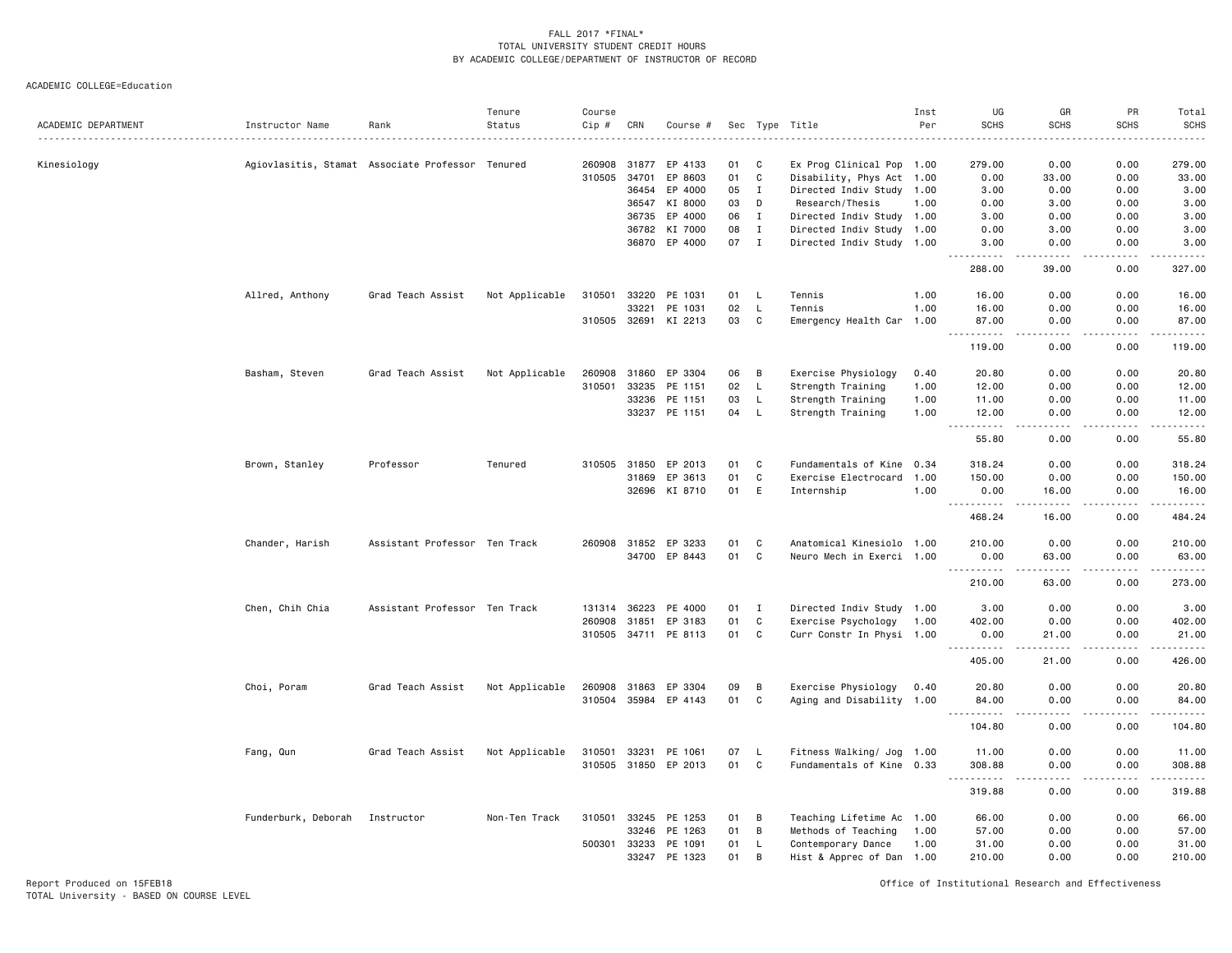|  | ACADEMIC COLLEGE=Education |
|--|----------------------------|
|--|----------------------------|

| ACADEMIC DEPARTMENT | Instructor Name   | Rank                          | Tenure<br>Status | Course<br>$Cip \#$ | CRN            | Course #             |          |              | Sec Type Title                                   | Inst<br>Per | UG<br><b>SCHS</b>                  | GR<br><b>SCHS</b> | PR<br><b>SCHS</b> | Total<br><b>SCHS</b>   |
|---------------------|-------------------|-------------------------------|------------------|--------------------|----------------|----------------------|----------|--------------|--------------------------------------------------|-------------|------------------------------------|-------------------|-------------------|------------------------|
|                     |                   |                               |                  |                    |                |                      |          |              |                                                  |             | .                                  |                   |                   |                        |
|                     |                   |                               |                  |                    |                |                      |          |              |                                                  |             | 364.00                             | 0.00              | 0.00              | 364.00                 |
| Kinesiology         | Grant, Erin       | Instructor                    | Non-Ten Track    |                    | 260908 31882   | EP 4603              | 01       | C            | Physical Activity Ep 1.00                        |             | 222.00                             | 0.00              | 0.00              | 222.00                 |
|                     |                   |                               |                  |                    | 31887          | EP 4810              | 01       | H            | Clin Exercise Phys I 0.50                        |             | 63.00                              | 0.00              | 0.00              | 63.00                  |
|                     |                   |                               |                  |                    | 31888          | EP 4810              | 02       | н            | Clin Exercise Phys I 0.50                        |             | 54.00                              | 0.00              | 0.00              | 54.00                  |
|                     |                   |                               |                  | 310501             | 31881          | EP 4210              | 01       | E            | Hlth Fitness Stdies                              | 0.50        | 36.00                              | 0.00              | 0.00              | 36.00                  |
|                     |                   |                               |                  |                    | 32686          | KI 2023              | 01       | C            | Found of Health Educ 1.00                        |             | 261.00                             | 0.00              | 0.00              | 261.00                 |
|                     |                   |                               |                  | 310505             | 36226          | EP 4000              | 04       | $\mathbf I$  | Directed Indiv Study 1.00                        |             | 3.00                               | 0.00              | 0.00              | 3.00                   |
|                     |                   |                               |                  |                    | 37052          | EP 4000              | 09       | $\mathbf I$  | Directed Indiv Study 1.00                        |             | 3.00<br>.                          | 0.00              | 0.00              | 3.00                   |
|                     |                   |                               |                  |                    |                |                      |          |              |                                                  |             | 642.00                             | 0.00              | 0.00              | 642.00                 |
|                     | Hilton, Laura     | Instructor                    | Non-Ten Track    | 260908             | 33995          | EP 3304              | 201 C    |              | Exercise Physiology                              | 1.00        | 36.00                              | 0.00              | 0.00              | 36.00                  |
|                     |                   |                               |                  |                    | 33996          | EP 3304              | 202 K    |              | Exercise Physiology                              | 1.00        | 0.00                               | 0.00              | 0.00              | 0.00                   |
|                     |                   |                               |                  |                    | 34001          | EP 4810              | 201 H    |              | Clin Exercise Phys I 1.00                        |             | 42.00                              | 0.00              | 0.00              | 42.00                  |
|                     |                   |                               |                  | 310505             | 34028          | KI 2603              | 201 C    |              | Medical Terminology                              | 1.00        | 39.00                              | 0.00              | 0.00              | 39.00                  |
|                     |                   |                               |                  |                    | 36740          | EP 4000              | 201 I    |              | Directed Indiv Study 1.00                        |             | 3.00                               | 0.00              | 0.00              | 3.00                   |
|                     |                   |                               |                  |                    | 37127          | EP 4000              | 202 I    |              | Directed Indiv Study 1.00                        |             | 1.00<br>.                          | 0.00              | 0.00              | 1.00                   |
|                     |                   |                               |                  |                    |                |                      |          |              |                                                  |             | 121.00                             | 0.00              | 0.00              | 121.00                 |
|                     | Holcomb, William  | Non-Employee                  | Not Applicable   | 260908             | 31858          | EP 3304              | 04       | В            | Exercise Physiology                              | 0.40        | 20.80                              | 0.00              | 0.00              | 20.80                  |
|                     |                   |                               |                  |                    |                | 31868 EP 3304        | 14       | B            | Exercise Physiology                              | 0.40        | 17.60<br>$\sim$ $\sim$ $\sim$<br>. | 0.00<br>.         | 0.00<br>-----     | 17.60<br>.             |
|                     |                   |                               |                  |                    |                |                      |          |              |                                                  |             | 38.40                              | 0.00              | 0.00              | 38.40                  |
|                     | Holmes, Megan     | Assistant Professor Ten Track |                  | 260908             | 31883          | EP 4603              | 02       | C            | Physical Activity Ep 1.00                        |             | 120.00                             | 0.00              | 0.00              | 120.00                 |
|                     |                   |                               |                  |                    |                | 310505 32695 KI 8303 | 01       | C            | Research in Kinesiol 1.00                        |             | 0.00                               | 60.00             | 0.00              | 60.00                  |
|                     |                   |                               |                  |                    |                |                      |          |              |                                                  |             | .                                  |                   | 0.00              | .                      |
|                     |                   |                               |                  |                    |                |                      |          |              |                                                  |             | 120.00                             | 60.00             |                   | 180.00                 |
|                     | Jefcoat, Jeremiah | Lecturer                      | Non-Ten Track    |                    |                | 260908 33998 EP 3643 | 201 C    |              | Applied Anat & Patho 1.00                        |             | 51.00<br>$\sim$ $\sim$ $\sim$<br>. | 0.00              | 0.00              | 51.00<br>$\frac{1}{2}$ |
|                     |                   |                               |                  |                    |                |                      |          |              |                                                  |             | 51.00                              | 0.00              | 0.00              | 51.00                  |
|                     | Joe, Lee          | Instructor                    | Non-Ten Track    |                    |                | 260908 31855 EP 3304 | 01       | B            | Exercise Physiology                              | 0.60        | 33.60                              | 0.00              | 0.00              | 33.60                  |
|                     |                   |                               |                  |                    | 31856          | EP 3304              | 02       | В            | Exercise Physiology                              | 0.60        | 31.20                              | 0.00              | 0.00              | 31.20                  |
|                     |                   |                               |                  |                    | 31858          | EP 3304              | 04       | B            | Exercise Physiology                              | 0.60        | 31.20                              | 0.00              | 0.00              | 31.20                  |
|                     |                   |                               |                  |                    | 31859          | EP 3304              | 05       | В            | Exercise Physiology                              | 0.60        | 31.20                              | 0.00              | 0.00              | 31.20                  |
|                     |                   |                               |                  |                    | 31860          | EP 3304              | 06       | В            | Exercise Physiology                              | 0.60        | 31.20                              | 0.00              | 0.00              | 31.20                  |
|                     |                   |                               |                  |                    | 31861          | EP 3304              | 07       | В            | Exercise Physiology                              | 0.60        | 28.80                              | 0.00              | 0.00              | 28.80                  |
|                     |                   |                               |                  |                    | 31886          | EP 4803              | 01       | s            | Prof Seminar in Ex S 1.00                        |             | 357.00                             | 0.00              | 0.00              | 357.00                 |
|                     |                   |                               |                  |                    | 31887          | EP 4810              | 01       | н            | Clin Exercise Phys I 0.50                        |             | 63.00                              | 0.00              | 0.00              | 63.00                  |
|                     |                   |                               |                  |                    | 31888<br>31881 | EP 4810<br>EP 4210   | 02<br>01 | H<br>E       | Clin Exercise Phys I 0.50                        |             | 54.00                              | 0.00              | 0.00              | 54.00<br>36.00         |
|                     |                   |                               |                  | 310501<br>310505   | 31870          | EP 3613              | 02       | $\mathtt{C}$ | Hlth Fitness Stdies<br>Exercise Electrocard 1.00 | 0.50        | 36.00<br>204.00                    | 0.00<br>0.00      | 0.00<br>0.00      |                        |
|                     |                   |                               |                  |                    | 35651          | EP 4000              | 01       | I            | Directed Indiv Study 1.00                        |             | 3.00                               | 0.00              | 0.00              | 204.00<br>3.00         |
|                     |                   |                               |                  |                    | 35652          | EP 4000              | 02       | $\mathbf{I}$ | Directed Indiv Study 1.00                        |             | 3.00                               | 0.00              | 0.00              | 3.00                   |
|                     |                   |                               |                  |                    | 35999          | EP 4000              | 03       | $\;$ I       | Directed Indiv Study 1.00                        |             | 3.00                               | 0.00              | 0.00              | 3.00                   |
|                     |                   |                               |                  |                    | 36912          | EP 4000              | 08       | $\mathbf I$  | Directed Indiv Study 1.00                        |             | 3.00                               | 0.00              | 0.00              | 3.00                   |
|                     |                   |                               |                  |                    |                |                      |          |              |                                                  |             | .<br>913.20                        | 0.00              | 0.00              | 913.20                 |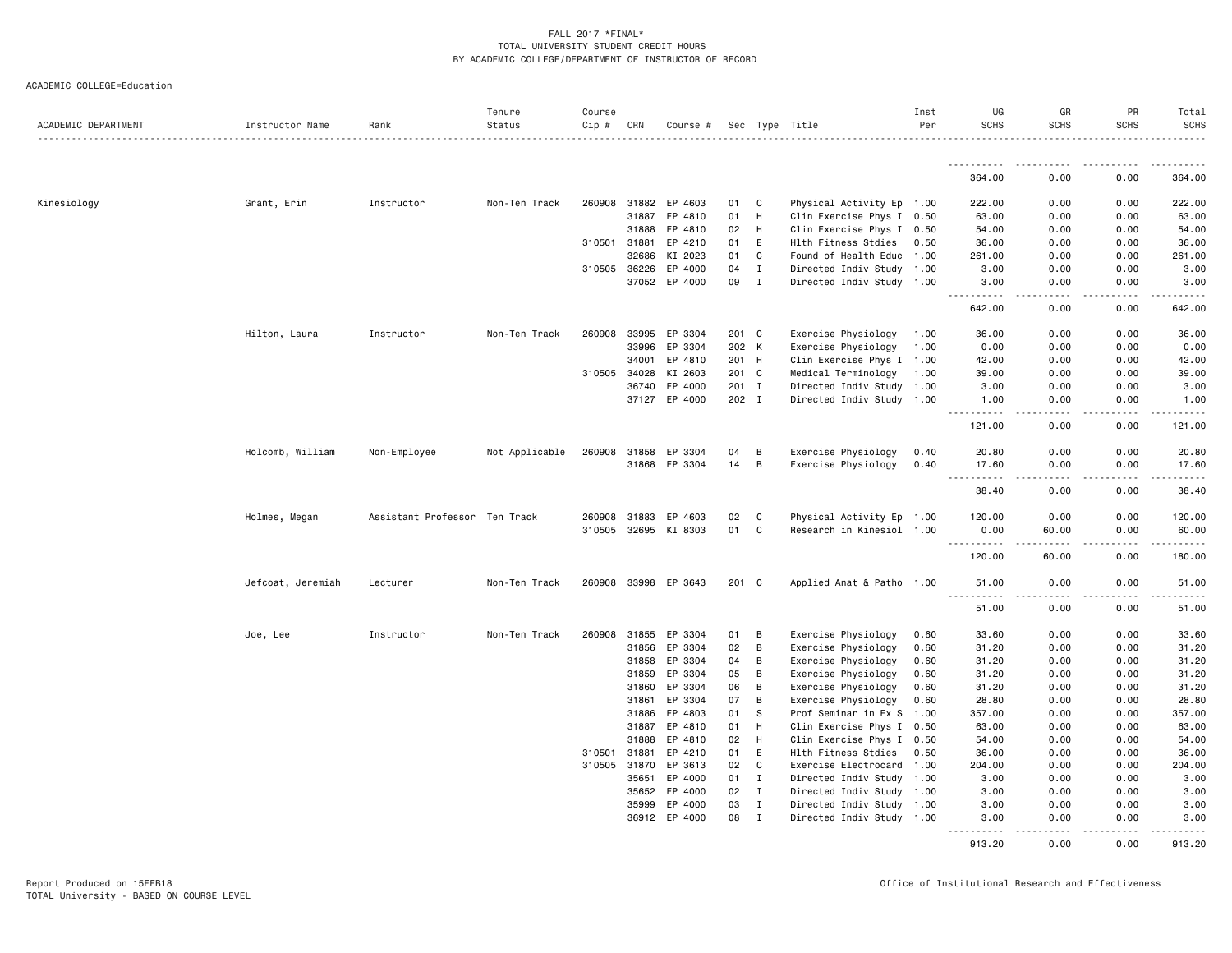| ACADEMIC DEPARTMENT | Instructor Name     | Rank                          | Tenure<br>Status | Course<br>Cip # | CRN            | Course #             |                 |                             | Sec Type Title                                         | Inst<br>Per | UG<br><b>SCHS</b>     | GR<br><b>SCHS</b>                    | PR<br>SCHS    | Total<br><b>SCHS</b>      |
|---------------------|---------------------|-------------------------------|------------------|-----------------|----------------|----------------------|-----------------|-----------------------------|--------------------------------------------------------|-------------|-----------------------|--------------------------------------|---------------|---------------------------|
| Kinesiology         | Kim, Dae Eun        | Grad Teach Assist             | Not Applicable   | 310501          | 33227          | PE 1061              | 03              | - L                         | Fitness Walking/ Jog 1.00                              |             | 11.00                 | 0.00                                 | 0.00          | 11.00                     |
|                     |                     |                               |                  |                 | 33228          | PE 1061              | 04 L            |                             | Fitness Walking/ Jog 1.00                              |             | 11.00                 | 0.00                                 | 0.00          | 11.00                     |
|                     |                     |                               |                  |                 |                |                      |                 |                             |                                                        |             | 22.00                 | ولايت<br>0.00                        | 0.00          | .<br>22.00                |
|                     | Knight, Adam        | Associate Professor Tenured   |                  |                 | 260908 31884   | EP 4703              | 01              | $\mathbf{C}$                | Neural Contl Human M 1.00                              |             | 165.00                | 0.00                                 | 0.00          | 165.00                    |
|                     |                     |                               |                  |                 | 34714          | EP 3233              | 03              | $\mathtt{C}$                | Anatomical Kinesiolo 1.00                              |             | 144.00                | 0.00                                 | 0.00          | 144.00                    |
|                     |                     |                               |                  | 310505          | 32682          | KI 1001              | F <sub>01</sub> | $\mathbf{C}$                | First Year Seminar                                     | 1.00        | 40.00                 | 0.00                                 | 0.00          | 40.00                     |
|                     |                     |                               |                  |                 | 36144          | KI 9000              | 03              | D                           | Research/Thesis                                        | 1.00        | 0.00                  | 5.00                                 | 0.00          | 5.00                      |
|                     |                     |                               |                  |                 | 36546          | KI 7000              | 05              | $\mathbf I$                 | Directed Indiv Study 1.00                              |             | 0.00                  | 3.00                                 | 0.00          | 3.00                      |
|                     |                     |                               |                  |                 | 37061          | KI 8000              | 05              | D                           | Research/Thesis                                        | 1.00        | 0.00                  | 3.00                                 | 0.00          | 3.00                      |
|                     |                     |                               |                  |                 |                |                      |                 |                             |                                                        |             | الدامات بال<br>349.00 | $\sim$ $\sim$ $\sim$ $\sim$<br>11.00 | 0.00          | 360.00                    |
|                     | Krings, Benjamin    | Grad Teach Assist             | Not Applicable   |                 | 131314 35687   | PE 3313              | 01              | C                           | Sport Physiology                                       | 1.00        | 72.00                 | 0.00                                 | 0.00          | 72.00                     |
|                     |                     |                               |                  | 310501          |                | 31872 EP 4113        | 01              | В                           | Fitness Prog & Testi 1.00                              |             | 90.00                 | 0.00<br>$- - - -$                    | 0.00          | 90.00                     |
|                     |                     |                               |                  |                 |                |                      |                 |                             |                                                        |             | 162.00                | 0.00                                 | 0.00          | 162.00                    |
|                     | Lamberth, John      | Associate Professor Tenured   |                  |                 | 260908 31853   | EP 3233              | 02              | C                           | Anatomical Kinesiolo 1.00                              |             | 204.00                | 0.00                                 | 0.00          | 204.00                    |
|                     |                     |                               |                  |                 | 31871          | EP 3643              | 01              | C                           | Applied Anat & Patho 1.00                              |             | 240.00                | 0.00                                 | 0.00          | 240.00                    |
|                     |                     |                               |                  | 310505          | 36490          | KI 4000              | 01              | $\mathbf{I}$                | Directed Indiv Study 1.00                              |             | 3.00                  | 0.00                                 | 0.00          | 3.00                      |
|                     |                     |                               |                  |                 | 36936          | KI 4000              | 03              | $\mathbf{I}$                | Directed Indiv Study 1.00                              |             | 3.00                  | 0.00                                 | 0.00          | 3.00                      |
|                     |                     |                               |                  |                 | 36983          | KI 4000              | 04              | $\mathbf I$                 | Directed Indiv Study 1.00                              |             | 3.00                  | 0.00                                 | 0.00          | 3.00                      |
|                     |                     |                               |                  |                 | 36984          | KI 4000              | 05              | $\mathbf I$                 | Directed Indiv Study                                   | 1.00        | 3.00                  | 0.00                                 | 0.00          | 3.00                      |
|                     |                     |                               |                  |                 | 36985          | KI 4000              | 06              | $\mathbf I$                 | Directed Indiv Study 1.00                              |             | 3.00                  | 0.00                                 | 0.00          | 3.00                      |
|                     |                     |                               |                  |                 | 36986          | KI 4000              | 07              | $\mathbf{I}$                | Directed Indiv Study 1.00                              |             | 3.00                  | 0.00                                 | 0.00          | 3.00                      |
|                     |                     |                               |                  |                 | 36996          | KI 4000              | 16              | $\mathbf{I}$                | Directed Indiv Study 1.00                              |             | 2.00                  | 0.00                                 | 0.00          | 2.00                      |
|                     |                     |                               |                  |                 | 37030          | KI 4000              | 19              | $\mathbf I$                 | Directed Indiv Study 1.00                              |             | 2.00<br>.             | 0.00                                 | 0.00          | 2.00<br>.                 |
|                     |                     |                               |                  |                 |                |                      |                 |                             |                                                        |             | 466.00                | 0.00                                 | 0.00          | 466.00                    |
|                     | Lee, Young Han      | Assistant Professor Ten Track |                  | 310504          | 34712          | SS 3103              | 01              | C                           | Sport Sponsorship                                      | 1.00        | 123.00                | 0.00                                 | 0.00          | 123.00                    |
|                     |                     |                               |                  | 310505          | 33758          | SS 8823              | 01              | C                           | Sport Sponsorships                                     | 1.00        | 0.00                  | 48.00                                | 0.00          | 48.00                     |
|                     |                     |                               |                  |                 | 35564          | KI 9000              | 01              | D                           | Research/Thesis                                        | 1.00        | 0.00                  | 2.00                                 | 0.00          | 2.00                      |
|                     |                     |                               |                  |                 | 35992          | SS 7000              | 01              | $\mathbf{I}$                | Directed Indiv Study 1.00                              |             | 0.00                  | 3.00                                 | 0.00          | 3.00                      |
|                     |                     |                               |                  |                 | 35998          | SS 7000              | 02              | $\mathbf I$                 | Directed Indiv Study 1.00                              |             | 0.00                  | 3.00                                 | 0.00          | 3.00                      |
|                     |                     |                               |                  |                 | 36029          | SS 7000              | 03              | $\mathbf I$                 | Directed Indiv Study 1.00                              |             | 0.00                  | 3.00                                 | 0.00          | 3.00                      |
|                     |                     |                               |                  |                 | 36712<br>36803 | KI 7000<br>KI 7000   | 06<br>09        | $\mathbf I$<br>$\mathbf{I}$ | Directed Indiv Study 1.00<br>Directed Indiv Study 1.00 |             | 0.00<br>0.00          | 3.00<br>3.00                         | 0.00<br>0.00  | 3.00<br>3.00              |
|                     |                     |                               |                  |                 |                |                      |                 |                             |                                                        |             | د د د د<br>123.00     | 65.00                                | 0.00          | 188.00                    |
|                     | Lim, Soyoun         | Assistant Professor Ten Track |                  | 310504 33751    |                | SS 3403              | 01              | C                           | Facil & Event Mgmt S 1.00                              |             | 141.00                | 0.00                                 | 0.00          | 141.00                    |
|                     |                     |                               |                  |                 |                | 310505 34710 PE 4173 | 01              | C                           | Test & Measure                                         | 1.00        | 24.00                 | 0.00                                 | 0.00          | 24.00                     |
|                     |                     |                               |                  |                 |                |                      |                 |                             |                                                        |             | .<br>165.00           | .<br>0.00                            | -----<br>0.00 | $- - - - - - -$<br>165.00 |
|                     | McAllister, Matthew | Assistant Professor Ten Track |                  | 131314          | 34699          | EP 8203              | 01              | B                           | Adv. Exercise Physio 1.00                              |             | 0.00                  | 42.00                                | 0.00          | 42.00                     |
|                     |                     |                               |                  | 310501          | 31873          | EP 4113              | 02              | В                           | Fitness Prog & Testi 1.00                              |             | 78.00                 | 0.00                                 | 0.00          | 78.00                     |
|                     |                     |                               |                  |                 | 33222          | PE 1041              | 01              | L.                          | Aerobics                                               | 0.60        | 10.20                 | 0.00                                 | 0.00          | 10.20                     |
|                     |                     |                               |                  |                 | 33223          | PE 1041              | 02              | L.                          | Aerobics                                               | 0.60        | 10.80                 | 0.00                                 | 0.00          | 10.80                     |
|                     |                     |                               |                  |                 | 310505 32693   | KI 2603              | 01              | C                           | Medical Terminology                                    | 0.60        | 676.80                | 0.00                                 | 0.00          | 676.80                    |
|                     |                     |                               |                  |                 | 36934          | EP 7000              | 03              | $\mathbf I$                 | Directed Indiv Study 1.00                              |             | 0.00                  | 3.00                                 | 0.00          | 3.00                      |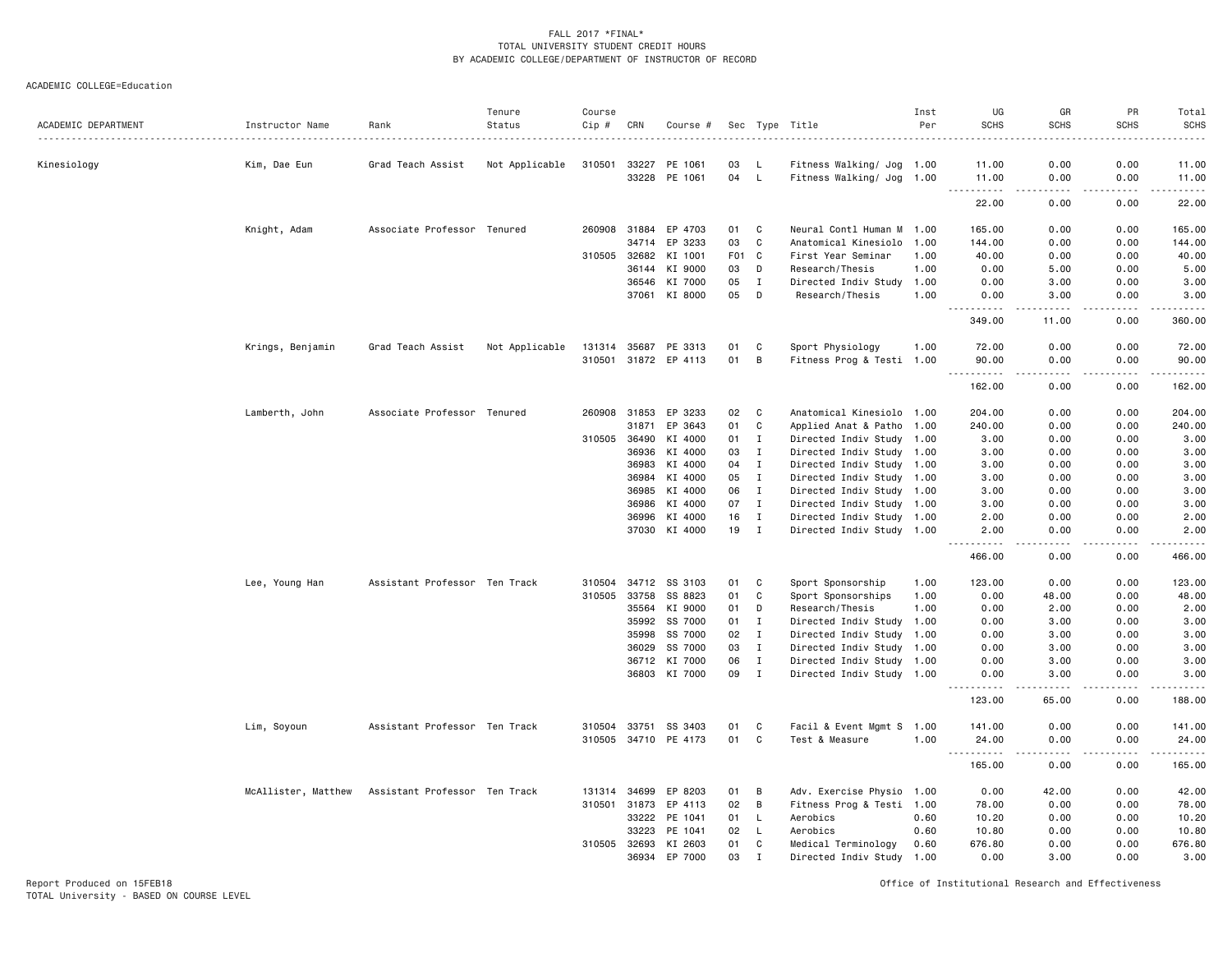| ACADEMIC DEPARTMENT | Instructor Name   | Rank                          | Tenure<br>Status | Course<br>$Cip$ # | CRN          | Course #             |              |              | Sec Type Title            | Inst<br>Per | UG<br><b>SCHS</b>                    | GR<br><b>SCHS</b> | PR<br><b>SCHS</b> | Total<br><b>SCHS</b> |
|---------------------|-------------------|-------------------------------|------------------|-------------------|--------------|----------------------|--------------|--------------|---------------------------|-------------|--------------------------------------|-------------------|-------------------|----------------------|
|                     |                   |                               |                  |                   |              |                      |              |              |                           |             | ----------                           |                   |                   |                      |
|                     |                   |                               |                  |                   |              |                      |              |              |                           |             | 775.80                               | 45.00             | 0.00              | 820.80               |
| Kinesiology         | North, Mary       | Non-Faculty                   | Not Applicable   |                   |              | 010101 32280 GA 2001 | 01 C         |              | CALS Amb. Leadership 1.00 |             | 41.00                                | 0.00              | 0.00              | 41.00                |
|                     |                   |                               |                  |                   |              |                      |              |              |                           |             | 41.00                                | 0.00              | 0.00              | 41.00                |
|                     | Palmer, Elizabeth | Non-Faculty                   | Not Applicable   |                   |              | 131314 33244 PE 1243 | 02 C         |              | Methods Games and Sp 1.00 |             | 57.00<br><u> - - - - - - - - - -</u> | 0.00<br>.         | 0.00              | 57.00<br>. <u>.</u>  |
|                     |                   |                               |                  |                   |              |                      |              |              |                           |             | 57.00                                | 0.00              | 0.00              | 57.00                |
|                     | Pan, Zhujun       | Assistant Professor Ten Track |                  | 260908            | 31885        | EP 4703              | 02           | C            | Neural Contl Human M 1.00 |             | 168.00                               | 0.00              | 0.00              | 168.00               |
|                     |                   |                               |                  |                   | 310505 33260 | PE 4853              | 01           | C            | Motor Lrng and Skill 1.00 |             | 60.00                                | 0.00              | 0.00              | 60.00                |
|                     |                   |                               |                  |                   | 36805        | EP 7000              | 02           | I            | Directed Indiv Study 1.00 |             | 0.00                                 | 3.00              | 0.00              | 3.00                 |
|                     |                   |                               |                  |                   | 36990        | KI 4000              | 10           | I            | Directed Indiv Study 1.00 |             | 3.00                                 | 0.00              | 0.00              | 3.00                 |
|                     |                   |                               |                  |                   | 36991        | KI 4000              | $11 \quad I$ |              | Directed Indiv Study 1.00 |             | 3.00                                 | 0.00              | 0.00              | 3.00                 |
|                     |                   |                               |                  |                   | 36992        | KI 4000              | 12           | $\mathbf{I}$ | Directed Indiv Study 1.00 |             | 3.00                                 | 0.00              | 0.00              | 3.00                 |
|                     |                   |                               |                  |                   | 36993        | KI 4000              | 13           | $\mathbf{I}$ | Directed Indiv Study 1.00 |             | 3.00                                 | 0.00              | 0.00              | 3.00                 |
|                     |                   |                               |                  |                   | 36994        | KI 4000              | 14           | $\mathbf{I}$ | Directed Indiv Study 1.00 |             | 2.00                                 | 0.00              | 0.00              | 2.00                 |
|                     |                   |                               |                  |                   | 36995        | KI 4000              | 15           | $\mathbf{I}$ | Directed Indiv Study 1.00 |             | 2.00                                 | 0.00              | 0.00              | 2.00                 |
|                     |                   |                               |                  |                   | 36998        | KI 4000              | 18           | $\mathbf{I}$ | Directed Indiv Study 1.00 |             | 1.00                                 | 0.00              | 0.00              | 1.00                 |
|                     |                   |                               |                  |                   |              |                      |              |              |                           |             | 245.00                               | 3.00              | 0.00              | 248.00               |
|                     | Queen, Leondre    | Grad Teach Assist             | Not Applicable   | 310504 33750      |              | SS 2103              | 01           | C            | Sport Careers and Pr 1.00 |             | 153.00                               | 0.00              | 0.00              | 153.00               |
|                     |                   |                               |                  |                   |              | 310505 32690 KI 2213 | 02           | C            | Emergency Health Car 1.00 |             | 84.00<br>.                           | 0.00<br>.         | 0.00<br>.         | 84.00<br>------      |
|                     |                   |                               |                  |                   |              |                      |              |              |                           |             | 237.00                               | 0.00              | 0.00              | 237.00               |
|                     | Rye, David        | Instructor                    | Non-Ten Track    |                   | 131314 33261 | PE 4873              | 01           | C            | Prof Sem In Physica 1.00  |             | 15.00                                | 0.00              | 0.00              | 15.00                |
|                     |                   |                               |                  |                   |              | 34342 PE 4873        | 501          | C            | Prof Sem In Physica 1.00  |             | 12.00                                | 0.00              | 0.00              | 12.00                |
|                     |                   |                               |                  | 310504            | 33753        | SS 3603              | 01           | C            | Program Planning-Spo      | 1.00        | 141.00                               | 0.00              | 0.00              | 141.00               |
|                     |                   |                               |                  |                   | 33755        | SS 4396              | 01           | Ε            | Sports Studies Inter 1.00 |             | 36.00                                | 0.00              | 0.00              | 36.00                |
|                     |                   |                               |                  |                   |              | 34713 SS 4203        | 01           | C            | Funding of Sport          | 1.00        | 132.00<br>$\sim$ $\sim$ $\sim$<br>.  | 0.00<br>.         | 0.00<br>-----     | 132.00<br>.          |
|                     |                   |                               |                  |                   |              |                      |              |              |                           |             | 336.00                               | 0.00              | 0.00              | 336.00               |
|                     | Ryuh, Yonjoong    | Grad Teach Assist             | Not Applicable   | 310501            |              | 33226 PE 1061        | 02           | L.           | Fitness Walking/ Jog      | 1.00        | 12.00                                | 0.00              | 0.00              | 12.00                |
|                     |                   |                               |                  |                   | 34705        | PE 1071              | 01           | L            | Soccer                    | 1.00        | 17.00                                | 0.00              | 0.00              | 17.00                |
|                     |                   |                               |                  |                   |              | 34706 PE 1071        | 02           | $\mathsf{L}$ | Soccer                    | 1.00        | 16.00<br>$\sim$ $\sim$ $\sim$        | 0.00              | 0.00              | 16.00                |
|                     |                   |                               |                  |                   |              |                      |              |              |                           |             | 45.00                                | 0.00              | 0.00              | 45.00                |
|                     | Shepherd, Brandon | Grad Teach Assist             | Not Applicable   | 131314 35688      |              | PE 3313              | 02           | К            | Sport Physiology          | 1.00        | 0.00                                 | 0.00              | 0.00              | 0.00                 |
|                     |                   |                               |                  |                   | 35691        | PE 3313              | 03           | К            | Sport Physiology          | 1.00        | 0.00                                 | 0.00              | 0.00              | 0.00                 |
|                     |                   |                               |                  | 310501            | 33234        | PE 1151              | 01           | L.           | Strength Training         | 1.00        | 12.00                                | 0.00              | 0.00              | 12.00                |
|                     |                   |                               |                  |                   |              | 34707 PE 1151        | 06           | L.           | Strength Training         | 1.00        | 11.00<br>.                           | 0.00              | 0.00              | 11.00                |
|                     |                   |                               |                  |                   |              |                      |              |              |                           |             | 23.00                                | 0.00              | 0.00              | 23.00                |
|                     | Simpson, Jeffrey  | Lecturer                      | Non-Ten Track    |                   | 260908 31855 | EP 3304              | 01           | В            | Exercise Physiology       | 0.40        | 22.40                                | 0.00              | 0.00              | 22.40                |
|                     |                   |                               |                  |                   | 31864        | EP 3304              | 10           | B            | Exercise Physiology       | 0.40        | 17.60                                | 0.00              | 0.00              | 17.60                |
|                     |                   |                               |                  |                   | 31865        | EP 3304              | 11           | В            | Exercise Physiology       | 0.40        | 19.20                                | 0.00              | 0.00              | 19.20                |
|                     |                   |                               |                  |                   |              | 310501 31875 EP 4113 | 04           | B            | Fitness Prog & Testi 1.00 |             | 87.00                                | 0.00              | 0.00              | 87.00                |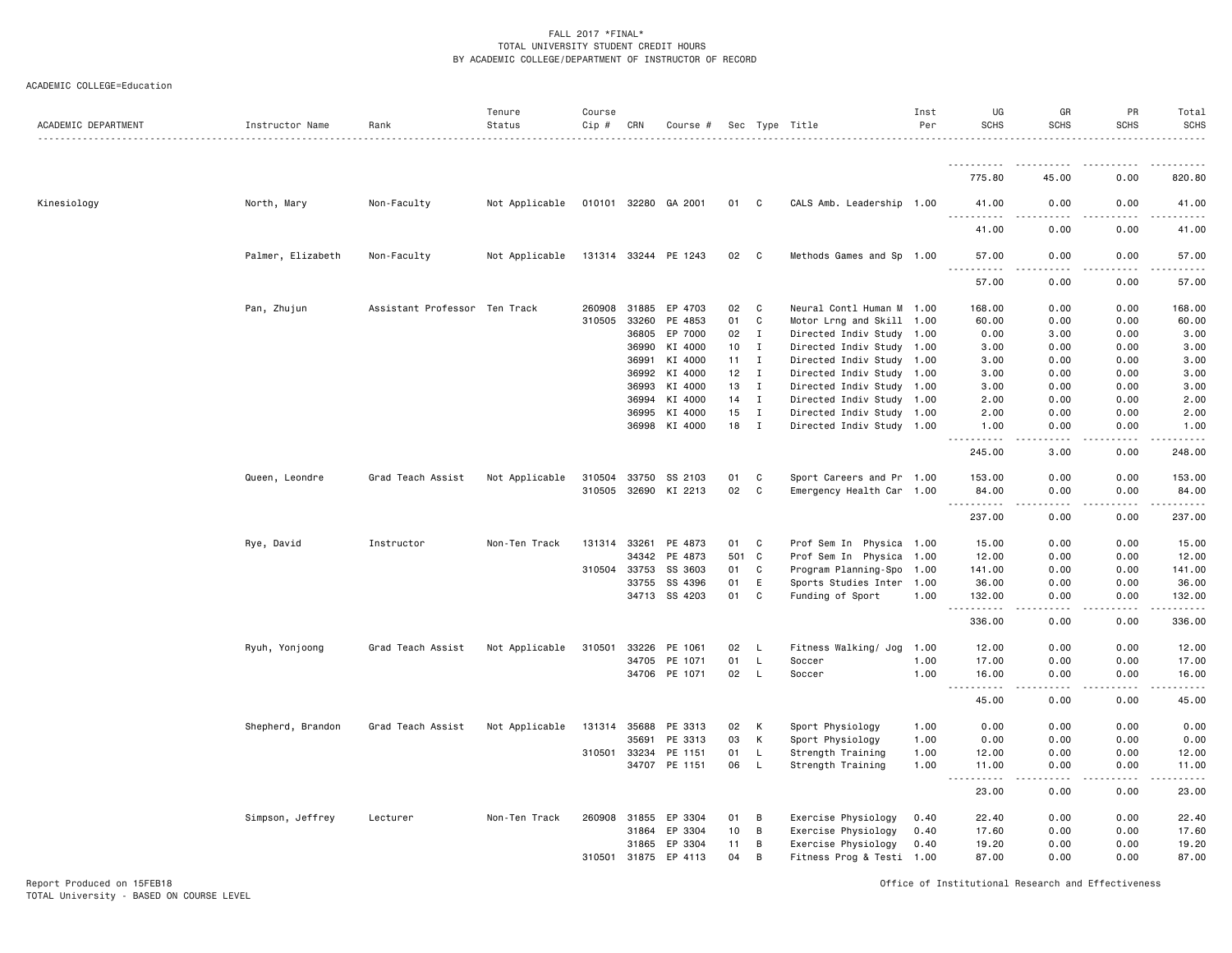| ACADEMIC DEPARTMENT | Instructor Name   | Rank                                               | Tenure<br>Status | Course<br>$Cip$ # | CRN          | Course #             |       |              | Sec Type Title            | Inst<br>Per | UG<br><b>SCHS</b>                     | GR<br><b>SCHS</b> | PR<br><b>SCHS</b> | Total<br>SCHS |
|---------------------|-------------------|----------------------------------------------------|------------------|-------------------|--------------|----------------------|-------|--------------|---------------------------|-------------|---------------------------------------|-------------------|-------------------|---------------|
|                     |                   |                                                    |                  |                   |              |                      |       |              |                           |             | .                                     |                   |                   |               |
|                     |                   |                                                    |                  |                   |              |                      |       |              |                           |             | 146.20                                | 0.00              | 0.00              | 146.20        |
| Kinesiology         | Smith, JohnEric   | Assistant Professor Ten Track                      |                  | 260908 31863      |              | EP 3304              | 09    | B            | Exercise Physiology       | 0.60        | 31.20                                 | 0.00              | 0.00              | 31.20         |
|                     |                   |                                                    |                  |                   | 31864        | EP 3304              | 10    | B            | Exercise Physiology       | 0.60        | 26,40                                 | 0.00              | 0.00              | 26.40         |
|                     |                   |                                                    |                  |                   | 31865        | EP 3304              | 11    | B            | Exercise Physiology       | 0.60        | 28.80                                 | 0.00              | 0.00              | 28.80         |
|                     |                   |                                                    |                  |                   | 31867        | EP 3304              | 13    | B            | Exercise Physiology       | 0.60        | 28.80                                 | 0.00              | 0.00              | 28.80         |
|                     |                   |                                                    |                  |                   | 31868        | EP 3304              | 14    | B            | Exercise Physiology       | 0.60        | 26.40                                 | 0.00              | 0.00              | 26.40         |
|                     |                   |                                                    |                  |                   | 31889        | EP 8263              | 01    | C            | Exercise Metabolism       | 1.00        | 0.00                                  | 30.00             | 0.00              | 30.00         |
|                     |                   |                                                    |                  | 310505 35135      |              | KI 1001              | F02 C |              | First Year Seminar        | 1.00        | 38,00                                 | 0.00              | 0.00              | 38.00         |
|                     |                   |                                                    |                  |                   | 35726        | KI 9000              | 02    | D            | Research/Thesis           | 1.00        | 0.00                                  | 10.00             | 0.00              | 10.00         |
|                     |                   |                                                    |                  |                   | 36035        | EP 7000              | 01    | $\mathbf{I}$ | Directed Indiv Study      | 1.00        | 0.00<br>د د د د                       | 3.00              | 0.00              | 3.00          |
|                     |                   |                                                    |                  |                   |              |                      |       |              |                           |             | 179.60                                | 43.00             | 0.00              | 222.60        |
|                     | Spring, Katherine | Grad Teach Assist                                  | Not Applicable   | 260908            | 31856        | EP 3304              | 02    | B            | Exercise Physiology       | 0.40        | 20.80                                 | 0.00              | 0.00              | 20.80         |
|                     |                   |                                                    |                  |                   | 31859        | EP 3304              | 05    | B            | Exercise Physiology       | 0.40        | 20.80                                 | 0.00              | 0.00              | 20.80         |
|                     |                   |                                                    |                  |                   | 31861        | EP 3304              | 07    | B            | Exercise Physiology       | 0.40        | 19.20                                 | 0.00              | 0.00              | 19.20         |
|                     |                   |                                                    |                  | 310501            | 33223        | PE 1041              | 02    | L            | Aerobics                  | 0.40        | 7.20<br>$- - - -$                     | 0.00              | 0.00              | 7.20          |
|                     |                   |                                                    |                  |                   |              |                      |       |              |                           |             | 68.00                                 | 0.00              | 0.00              | 68.00         |
|                     | Stewart, Ethan    | Grad Teach Assist                                  | Not Applicable   | 310501            | 32683        | KI 1803              | 01    | C            | Health Trends & Topi 1.00 |             | 177.00<br><u> - - - - - - - - - -</u> | 0.00              | 0.00              | 177.00        |
|                     |                   |                                                    |                  |                   |              |                      |       |              |                           |             | 177.00                                | 0.00              | 0.00              | 177.00        |
|                     | Talwar, Saira     | Grad Teach Assist                                  | Not Applicable   | 260908            | 31867        | EP 3304              | 13    | B            | Exercise Physiology       | 0.40        | 19.20                                 | 0.00              | 0.00              | 19.20         |
|                     |                   |                                                    |                  | 310501            | 33222        | PE 1041              | 01    | L            | Aerobics                  | 0.40        | 6.80                                  | 0.00              | 0.00              | 6.80          |
|                     |                   |                                                    |                  | 310505 32693      |              | KI 2603              | 01    | C            | Medical Terminology       | 0.40        | 451.20<br>.                           | 0.00<br>.         | 0.00<br>.         | 451.20        |
|                     |                   |                                                    |                  |                   |              |                      |       |              |                           |             | 477.20                                | 0.00              | 0.00              | 477.20        |
|                     | Thompson, Pamela  | Lecturer                                           | Non-Ten Track    | 310504            | 34765        | EP 4143              | 201 C |              | Aging and Disability 1.00 |             | 33.00                                 | 0.00              | 0.00              | 33.00         |
|                     |                   |                                                    |                  | 310505            |              | 33992 EP 2013        | 201 C |              | Fundamentals of Kine 1.00 |             | 27.00<br>.<br>$\sim$ $\sim$ $\sim$    | 0.00              | 0.00              | 27.00         |
|                     |                   |                                                    |                  |                   |              |                      |       |              |                           |             | 60.00                                 | 0.00              | 0.00              | 60.00         |
|                     |                   | Twietmeyer, Greggory Assistant Professor Ten Track |                  | 310504            | 33754        | SS 4103              | 01    | C            | Ethics in Sports Mgm 1.00 |             | 150.00                                | 0.00              | 0.00              | 150.00        |
|                     |                   |                                                    |                  |                   | 34617        | SS 8990              | 01    | C            | Special Topics Sport 1.00 |             | 0.00                                  | 36.00             | 0.00              | 36.00         |
|                     |                   |                                                    |                  | 310505 31850      |              | EP 2013              | 01    | C            | Fundamentals of Kine 0.33 |             | 308.88                                | 0.00              | 0.00              | 308.88        |
|                     |                   |                                                    |                  |                   | 36517        | KI 7000              | 03    | $\mathbf{I}$ | Directed Indiv Study 1.00 |             | 0.00                                  | 3.00              | 0.00              | 3.00          |
|                     |                   |                                                    |                  |                   | 36518        | KI 7000              | 04    | $\mathbf I$  | Directed Indiv Study 1.00 |             | 0.00                                  | 3.00              | 0.00              | 3.00          |
|                     |                   |                                                    |                  |                   |              |                      |       |              |                           |             | 458.88                                | 42.00             | 0.00              | 500.88        |
|                     | Vickers, J.       | Associate Professor Tenured                        |                  | 131307            | 33258        | PE 4163              | 01    | C            | Prin Meth of Sec Hth 1.00 |             | 39.00                                 | 0.00              | 0.00              | 39.00         |
|                     |                   |                                                    |                  |                   | 131314 33259 | PE 4533              | 01    | C            | Developing Coaching       | 1.00        | 204.00                                | 0.00              | 0.00              | 204.00        |
|                     |                   |                                                    |                  |                   | 33264        | PE 6533              | 01    | C            | Developing Coaching       | 1.00        | 0.00                                  | 45.00             | 0.00              | 45.00         |
|                     |                   |                                                    |                  | 310505 36253      |              | KI 7000              | 02    | $\mathbf{I}$ | Directed Indiv Study      | 1.00        | 0.00                                  | 3.00              | 0.00              | 3.00          |
|                     |                   |                                                    |                  |                   | 36734        | KI 4000              | 02    | $\mathbf{I}$ | Directed Indiv Study 1.00 |             | 3.00                                  | 0.00              | 0.00              | 3.00          |
|                     |                   |                                                    |                  |                   |              |                      |       |              |                           |             | 246.00                                | 48.00             | 0.00              | 294.00        |
|                     | Waldman, Hunter   | Grad Teach Assist                                  | Not Applicable   |                   |              | 131314 35818 PE 1171 | 01    | L.           | Strength & Condition 1.00 |             | 11.00                                 | 0.00              | 0.00              | 11.00         |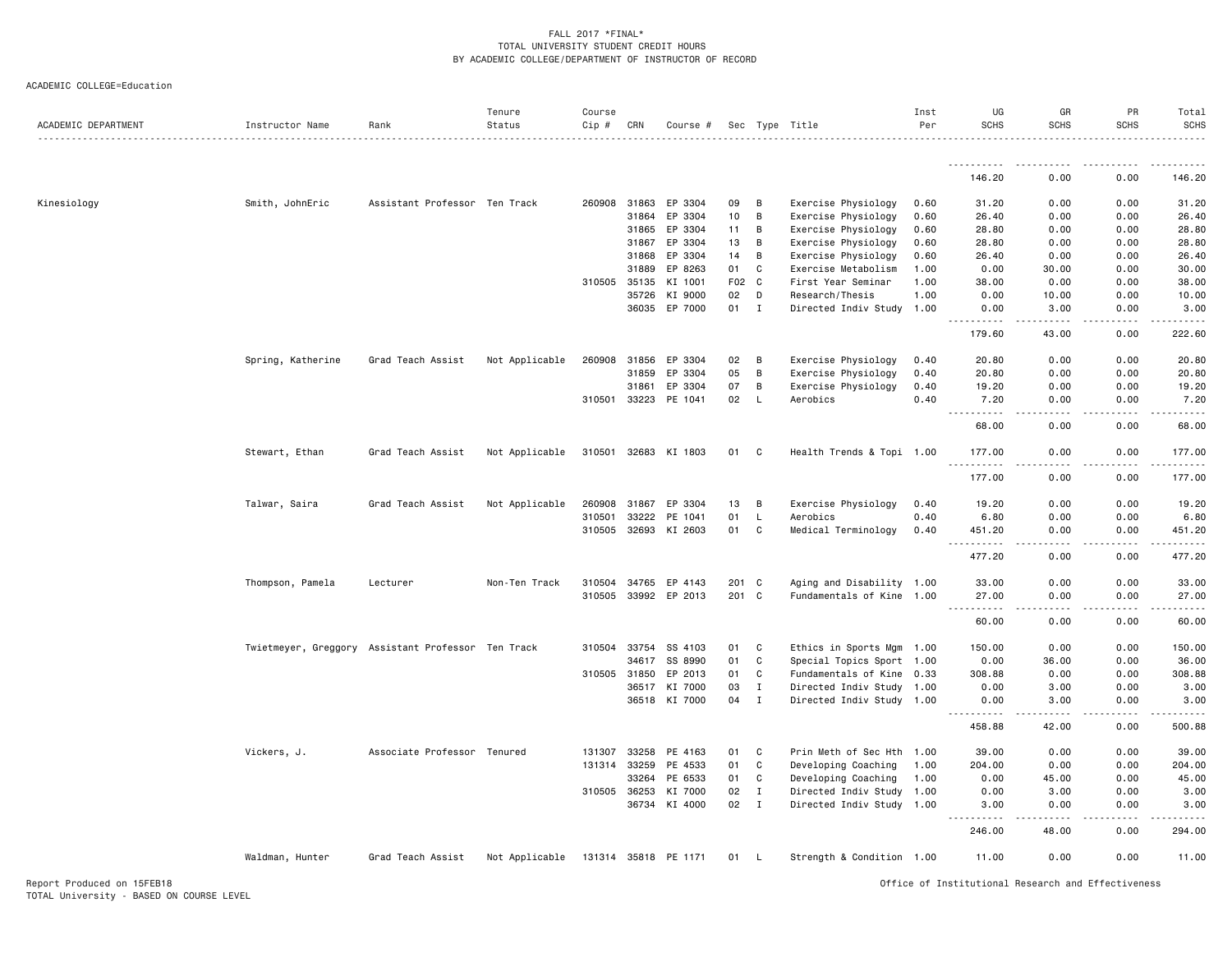| Waldman, Hunter<br>Watkins, James<br>Wax, Benjamin | .<br>Grad Teach Assist<br>Lecturer | Not Applicable 310501 31874 EP 4113<br>Non-Ten Track | 310501                        | 33229  | PE 1061<br>33230 PE 1061<br>34702 PE 1031<br>310504 33749 SS 2003 | 03<br>05<br>06<br>03                                                                                                                                                                | B<br>L.<br>- L<br>L. | Fitness Prog & Testi 1.00<br>Fitness Walking/ Jog 1.00<br>Fitness Walking/ Jog 1.00 |      | 90.00<br><b></b><br>101.00<br>12.00<br>12.00                                                                                                                                                                                                                                                   | 0.00<br>.<br>0.00<br>0.00<br>0.00                                  | 0.00<br>.<br>0.00<br>0.00<br>0.00 | 90.00<br>------<br>101.00<br>12.00<br>12.00                           |
|----------------------------------------------------|------------------------------------|------------------------------------------------------|-------------------------------|--------|-------------------------------------------------------------------|-------------------------------------------------------------------------------------------------------------------------------------------------------------------------------------|----------------------|-------------------------------------------------------------------------------------|------|------------------------------------------------------------------------------------------------------------------------------------------------------------------------------------------------------------------------------------------------------------------------------------------------|--------------------------------------------------------------------|-----------------------------------|-----------------------------------------------------------------------|
|                                                    |                                    |                                                      |                               |        |                                                                   |                                                                                                                                                                                     |                      |                                                                                     |      |                                                                                                                                                                                                                                                                                                |                                                                    |                                   |                                                                       |
|                                                    |                                    |                                                      |                               |        |                                                                   |                                                                                                                                                                                     |                      |                                                                                     |      |                                                                                                                                                                                                                                                                                                |                                                                    |                                   |                                                                       |
|                                                    |                                    |                                                      |                               |        |                                                                   |                                                                                                                                                                                     |                      |                                                                                     |      |                                                                                                                                                                                                                                                                                                |                                                                    |                                   |                                                                       |
|                                                    |                                    |                                                      |                               |        |                                                                   |                                                                                                                                                                                     |                      |                                                                                     |      |                                                                                                                                                                                                                                                                                                |                                                                    |                                   |                                                                       |
|                                                    |                                    |                                                      |                               |        |                                                                   |                                                                                                                                                                                     |                      |                                                                                     |      |                                                                                                                                                                                                                                                                                                |                                                                    |                                   |                                                                       |
|                                                    |                                    |                                                      |                               |        |                                                                   |                                                                                                                                                                                     |                      | Tennis                                                                              | 1.00 | 17.00                                                                                                                                                                                                                                                                                          | 0.00                                                               | 0.00                              | 17.00                                                                 |
|                                                    |                                    |                                                      |                               |        |                                                                   | 01 C                                                                                                                                                                                |                      | Foundations Sport Mg 1.00                                                           |      | 207.00<br>.                                                                                                                                                                                                                                                                                    | 0.00<br>.                                                          | 0.00<br>.                         | 207.00<br>.                                                           |
|                                                    |                                    |                                                      |                               |        |                                                                   |                                                                                                                                                                                     |                      |                                                                                     |      | 248.00                                                                                                                                                                                                                                                                                         | 0.00                                                               | 0.00                              | 248.00                                                                |
|                                                    | Associate Professor Tenured        |                                                      | 260908                        | 33993  | EP 3183                                                           | 201 C                                                                                                                                                                               |                      | Exercise Psychology                                                                 | 1.00 | 39.00                                                                                                                                                                                                                                                                                          | 0.00                                                               | 0.00                              | 39.00                                                                 |
|                                                    |                                    |                                                      |                               |        |                                                                   |                                                                                                                                                                                     |                      |                                                                                     |      | 30.00                                                                                                                                                                                                                                                                                          | 0.00                                                               | 0.00                              | 30.00                                                                 |
|                                                    |                                    |                                                      |                               |        |                                                                   |                                                                                                                                                                                     |                      |                                                                                     |      | 69.00                                                                                                                                                                                                                                                                                          | 0.00                                                               | 0.00                              | 69.00                                                                 |
| Winston, Tommy                                     |                                    | Non-Ten Track                                        |                               |        |                                                                   |                                                                                                                                                                                     |                      |                                                                                     |      | 39.00                                                                                                                                                                                                                                                                                          | 0.00                                                               | 0.00                              | 39.00                                                                 |
|                                                    |                                    |                                                      |                               |        |                                                                   |                                                                                                                                                                                     |                      |                                                                                     |      | 39.00                                                                                                                                                                                                                                                                                          | 0.00                                                               | 0.00                              | 39.00                                                                 |
| Young, Glen                                        |                                    | Non-Ten Track                                        |                               |        |                                                                   | 01                                                                                                                                                                                  | C                    |                                                                                     |      | 90.00                                                                                                                                                                                                                                                                                          | 0.00                                                               | 0.00                              | 90.00                                                                 |
|                                                    |                                    |                                                      |                               | 33248  |                                                                   | 01                                                                                                                                                                                  | C                    |                                                                                     |      | 114.00                                                                                                                                                                                                                                                                                         | 0.00                                                               | 0.00                              | 114.00                                                                |
|                                                    |                                    |                                                      |                               |        |                                                                   | 01                                                                                                                                                                                  | C                    | Coaching Sports                                                                     | 1.00 | 213.00                                                                                                                                                                                                                                                                                         | 0.00                                                               | 0.00                              | 213.00                                                                |
|                                                    |                                    |                                                      |                               |        |                                                                   |                                                                                                                                                                                     |                      |                                                                                     |      | 417.00                                                                                                                                                                                                                                                                                         | 0.00                                                               | 0.00                              | 417.00                                                                |
| Zimmerman, Matthew                                 |                                    |                                                      | 310504                        |        |                                                                   | 01                                                                                                                                                                                  | C                    |                                                                                     |      | 81.00                                                                                                                                                                                                                                                                                          | 0.00                                                               | 0.00                              | 81.00                                                                 |
|                                                    |                                    |                                                      |                               |        |                                                                   | 01                                                                                                                                                                                  | C                    |                                                                                     |      | 0.00                                                                                                                                                                                                                                                                                           | 36.00                                                              | 0.00                              | 36.00                                                                 |
|                                                    |                                    |                                                      |                               |        | SS 4000                                                           | 01                                                                                                                                                                                  |                      |                                                                                     |      | 3.00                                                                                                                                                                                                                                                                                           | 0.00                                                               | 0.00                              | 3.00                                                                  |
|                                                    |                                    |                                                      |                               |        |                                                                   | 02                                                                                                                                                                                  |                      |                                                                                     |      | 3,00                                                                                                                                                                                                                                                                                           | 0.00                                                               | 0.00                              | 3.00                                                                  |
|                                                    |                                    |                                                      |                               |        |                                                                   | 02                                                                                                                                                                                  | D                    | Research/Thesis                                                                     | 1.00 | 0.00                                                                                                                                                                                                                                                                                           | 3.00                                                               | 0.00                              | 3.00                                                                  |
|                                                    |                                    |                                                      |                               | 36852  |                                                                   | 03                                                                                                                                                                                  |                      |                                                                                     |      | 3.00                                                                                                                                                                                                                                                                                           | 0.00                                                               | 0.00                              | 3.00                                                                  |
|                                                    |                                    |                                                      |                               |        |                                                                   |                                                                                                                                                                                     |                      |                                                                                     |      | 3.00                                                                                                                                                                                                                                                                                           | 0.00                                                               | 0.00                              | 3.00                                                                  |
|                                                    |                                    |                                                      |                               |        |                                                                   |                                                                                                                                                                                     |                      |                                                                                     |      | 93.00                                                                                                                                                                                                                                                                                          | 39.00                                                              | 0.00                              | 132.00                                                                |
|                                                    |                                    |                                                      |                               |        |                                                                   |                                                                                                                                                                                     |                      |                                                                                     |      | 10047.00                                                                                                                                                                                                                                                                                       | 495.00                                                             | 0.00                              | 10542.00                                                              |
|                                                    |                                    | Lecturer<br>Instructor                               | Assistant Professor Ten Track | 131314 | 33756<br>310505 35951                                             | 310501 33999 EP 4113<br>260908 33994 EP 3233<br>33243 PE 1243<br>PE 3033<br>33257 PE 3533<br>SS 4803<br>33757 SS 8123<br>36142 SS 4000<br>36416 KI 8000<br>SS 4000<br>36890 SS 4000 |                      | 201 B<br>201 C<br>I<br>I<br>$\mathbf{I}$<br>$04$ I                                  |      | Fitness Prog & Testi 1.00<br>Anatomical Kinesiolo 1.00<br>Methods Games and Sp 1.00<br>Basket/Football Offi 1.00<br>Seminar in Sports St 1.00<br>Sports Administratio 1.00<br>Directed Indiv Study 1.00<br>Directed Indiv Study 1.00<br>Directed Indiv Study 1.00<br>Directed Indiv Study 1.00 | -----<br>----------<br>----------<br>.<br>==========<br>========== | -----                             | -----<br>=====================<br>----------- ---------<br>========== |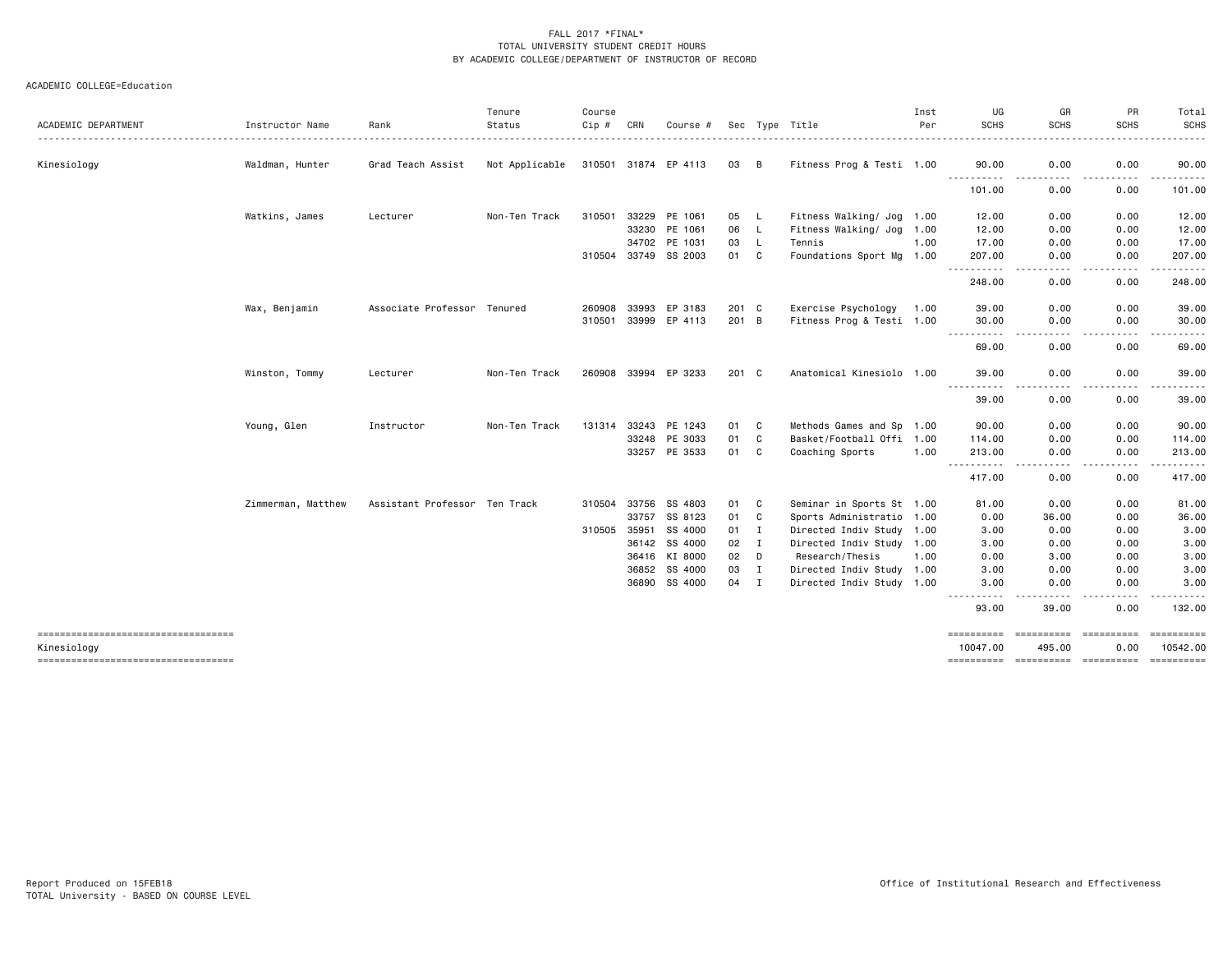ACADEMIC COLLEGE=Education

| ACADEMIC DEPARTMENT | Instructor Name    | Rank                          | Tenure<br>Status | Course<br>Cip # | CRN          | Course #              |       |    | Sec Type Title            | Inst<br>Per | UG<br><b>SCHS</b>                        | GR<br><b>SCHS</b>                   | PR<br><b>SCHS</b> | Total<br><b>SCHS</b>                                                                                                                                                                     |
|---------------------|--------------------|-------------------------------|------------------|-----------------|--------------|-----------------------|-------|----|---------------------------|-------------|------------------------------------------|-------------------------------------|-------------------|------------------------------------------------------------------------------------------------------------------------------------------------------------------------------------------|
| Music               | Aarhus, Craig      | Associate Professor Tenured   |                  |                 |              | 500906 33101 MU 3412  | 01    | C. | Conducting                | 1.00        | 50.00                                    | 0.00                                | 0.00              | 50.00                                                                                                                                                                                    |
|                     |                    |                               |                  |                 |              |                       |       |    |                           |             | .<br>$- - -$<br>50.00                    | 0.00                                | 0.00              | 50.00                                                                                                                                                                                    |
|                     | Baker, Jason       | Associate Professor Tenured   |                  | 131312          | 33080        | MU 2551               | 01    | E  | Percussion Ensemble       | 1.00        | 15.00                                    | 0.00                                | 0.00              | 15.00                                                                                                                                                                                    |
|                     |                    |                               |                  | 500903          | 33143        | MUA 1610              | 01    | E  | Percussion - Non Maj      | 1.00        | 3.00                                     | 0.00                                | 0.00              | 3.00                                                                                                                                                                                     |
|                     |                    |                               |                  |                 | 33144        | MUA 1610              | 02    | E  | Percussion- Majors        | 1.00        | 14.00                                    | 0.00                                | 0.00              | 14.00                                                                                                                                                                                    |
|                     |                    |                               |                  |                 | 33177        | MUA 2610              | 02    | Ε  | Percussion Majors         | 1.00        | 8.00                                     | 0.00                                | 0.00              | 8.00                                                                                                                                                                                     |
|                     |                    |                               |                  |                 | 33198        | MUA 3610              | 01    | E  | Percussion                | 1.00        | 6.00<br>$\sim$ $\sim$ $\sim$ $\sim$<br>. | 0.00<br>$   -$                      | 0.00<br>.         | 6.00                                                                                                                                                                                     |
|                     |                    |                               |                  |                 |              |                       |       |    |                           |             | 46.00                                    | 0.00                                | 0.00              | 46.00                                                                                                                                                                                    |
|                     | Banks, Jessica     | Lecturer                      | Non-Ten Track    |                 |              | 131312 33211 MUE 4886 | 01    | -F | Stu Teach Music Ed        | 0.50        | 6.00                                     | 0.00                                | 0.00              | 6.00                                                                                                                                                                                     |
|                     |                    |                               |                  |                 | 33212        | MUE 4896              | 01    | F  | Stu Teach Music Ed        | 0.50        | 6.00                                     | 0.00                                | 0.00              | 6.00                                                                                                                                                                                     |
|                     |                    |                               |                  | 500903          | 33120        | MUA 1110              | 01    | E  | Flute -Non Majors         | 1.00        | 3.00                                     | 0.00                                | 0.00              | 3.00                                                                                                                                                                                     |
|                     |                    |                               |                  |                 | 33121        | MUA 1110              | 02    | E  | Flute - Majors            | 1.00        | 6.00                                     | 0.00                                | 0.00              | 6.00                                                                                                                                                                                     |
|                     |                    |                               |                  |                 | 33158        | MUA 2110              | 02    | E  | Flute Majors              | 1.00        | 2.00                                     | 0.00                                | 0.00              | 2.00                                                                                                                                                                                     |
|                     |                    |                               |                  |                 | 33188        | MUA 3110              | 01    | Ε  | Flute Major               | 1.00        | 6.00                                     | 0.00                                | 0.00              | 6.00                                                                                                                                                                                     |
|                     |                    |                               |                  | 500904          | 33059        | MU 1003               | 01    | C  | Fund of Music Theory      | 1.00        | 54.00                                    | 0.00                                | 0.00              | 54.00                                                                                                                                                                                    |
|                     |                    |                               |                  |                 | 500915 33071 | MU 2011               | 01    | E  | Woodwind Ensembles        | 1.00        | 18.00<br>.                               | 0.00<br>. <u>. .</u>                | 0.00<br>.         | 18.00<br>.                                                                                                                                                                               |
|                     |                    |                               |                  |                 |              |                       |       |    |                           |             | 101.00                                   | 0.00                                | 0.00              | 101.00                                                                                                                                                                                   |
|                     | Butler, Matthew    | Lecturer                      | Non-Ten Track    |                 |              | 500903 33114 MUA 1050 | 04    | E  | Voice- Non Majors         | 0.50        | 14.00<br>$ -$<br>.                       | 0.00<br>$\sim$ $\sim$ $\sim$ $\sim$ | 0.00              | 14.00<br>.                                                                                                                                                                               |
|                     |                    |                               |                  |                 |              |                       |       |    |                           |             | 14.00                                    | 0.00                                | 0.00              | 14.00                                                                                                                                                                                    |
|                     | Cary, Jessica      | Lecturer                      | Non-Ten Track    | 500901          | 33062        | MU 1113               | 01    | C  | His & Apprec Of Musi 1.00 |             | 195.00                                   | 0.00                                | 0.00              | 195.00                                                                                                                                                                                   |
|                     |                    |                               |                  | 500903          | 36225        | MUA 1250              | 03    | E  | Oboe                      | 1.00        | 2.00                                     | 0.00                                | 0.00              | 2.00                                                                                                                                                                                     |
|                     |                    |                               |                  |                 |              |                       |       |    |                           |             | <u>.</u><br>197.00                       | 0.00                                | 0.00              | <u>.</u><br>197.00                                                                                                                                                                       |
|                     | Damm, Robert       | Professor                     | Tenured          | 050201          | 30005        | AAS 1103              | 01    | C  | African American Mus      | 1.00        | 33.00                                    | 0.00                                | 0.00              | 33.00                                                                                                                                                                                    |
|                     |                    |                               |                  | 500901          | 33058        | MU 1001               | F01 C |    | First Year Seminar        | 1.00        | 23.00                                    | 0.00                                | 0.00              | 23.00                                                                                                                                                                                    |
|                     |                    |                               |                  |                 | 33061        | MU 1103               | 01    | C  | African-Amer Music        | 1.00        | 42.00                                    | 0.00                                | 0.00              | 42.00                                                                                                                                                                                    |
|                     |                    |                               |                  |                 |              | 500902 34555 MU 2012  | 01    | C  | World Music               | 1.00        | 18.00<br>المتمام المتحدة                 | 0.00<br>.                           | 0.00<br>-----     | 18.00<br>$\frac{1}{2} \left( \frac{1}{2} \right) \left( \frac{1}{2} \right) \left( \frac{1}{2} \right) \left( \frac{1}{2} \right) \left( \frac{1}{2} \right) \left( \frac{1}{2} \right)$ |
|                     |                    |                               |                  |                 |              |                       |       |    |                           |             | $  -$<br>116.00                          | 0.00                                | 0.00              | 116.00                                                                                                                                                                                   |
|                     | Falcone, Sheri     | Instructor                    | Non-Ten Track    | 500903          | 33123        | MUA 1150              | 02    | E  | Clarinet- Majors          | 1.00        | 13,00                                    | 0.00                                | 0.00              | 13.00                                                                                                                                                                                    |
|                     |                    |                               |                  |                 | 33125        | MUA 1210              | 02    | E  | Saxophone - Majors        | 1.00        | 6.00                                     | 0.00                                | 0.00              | 6.00                                                                                                                                                                                     |
|                     |                    |                               |                  |                 | 33160        | MUA 2150              | 02    | E  | Clarinet Majors           | 1.00        | 2.00                                     | 0.00                                | 0.00              | 2.00                                                                                                                                                                                     |
|                     |                    |                               |                  |                 | 33162        | MUA 2210              | 02    | E  | Saxophone Majors          | 1.00        | 8.00                                     | 0.00                                | 0.00              | 8.00                                                                                                                                                                                     |
|                     |                    |                               |                  |                 | 33189        | MUA 3150              | 01    | E  | Clarinet Major            | 1.00        | 2.00                                     | 0.00                                | 0.00              | 2.00                                                                                                                                                                                     |
|                     |                    |                               |                  |                 | 33190        | MUA 3210              | 01    | E  | Saxophone - Major         | 1.00        | 6.00                                     | 0.00                                | 0.00              | 6.00                                                                                                                                                                                     |
|                     |                    |                               |                  |                 | 35820        | MU 1010               | 02    | E  | Recital Hour              | 1.00        | 0.00                                     | 0.00                                | 0.00              | 0.00                                                                                                                                                                                     |
|                     |                    |                               |                  |                 | 500915 33072 | MU 2011               | 02    | E  | Woodwind Ensembles        | 1.00        | 10.00                                    | 0.00                                | 0.00              | 10.00                                                                                                                                                                                    |
|                     |                    |                               |                  |                 |              | 33073 MU 2011         | 03    | E  | Woodwind Ensembles        | 1.00        | 11.00<br>$\sim$ $\sim$ $\sim$<br>.       | 0.00<br>.                           | 0.00<br>-----     | 11.00<br>.                                                                                                                                                                               |
|                     |                    |                               |                  |                 |              |                       |       |    |                           |             | 58.00                                    | 0.00                                | 0.00              | 58.00                                                                                                                                                                                    |
|                     | Fontaine, Jeanette | Assistant Professor Ten Track |                  | 500903          | 33111        | MUA 1050              | 01    | E  | Voice - Non Majors        | 0.50        | 13.00                                    | 0.00                                | 0.00              | 13.00                                                                                                                                                                                    |
|                     |                    |                               |                  |                 | 33112        | MUA 1050              | 02    | E  | Voice - Non Major         | 0.50        | 0.50                                     | 0.00                                | 0.00              | 0.50                                                                                                                                                                                     |
|                     |                    |                               |                  |                 |              | 33114 MUA 1050        | 04    | E  | Voice- Non Majors         | 0.50        | 14.00                                    | 0.00                                | 0.00              | 14.00                                                                                                                                                                                    |

Report Produced on 15FEB18 Office of Institutional Research and Effectiveness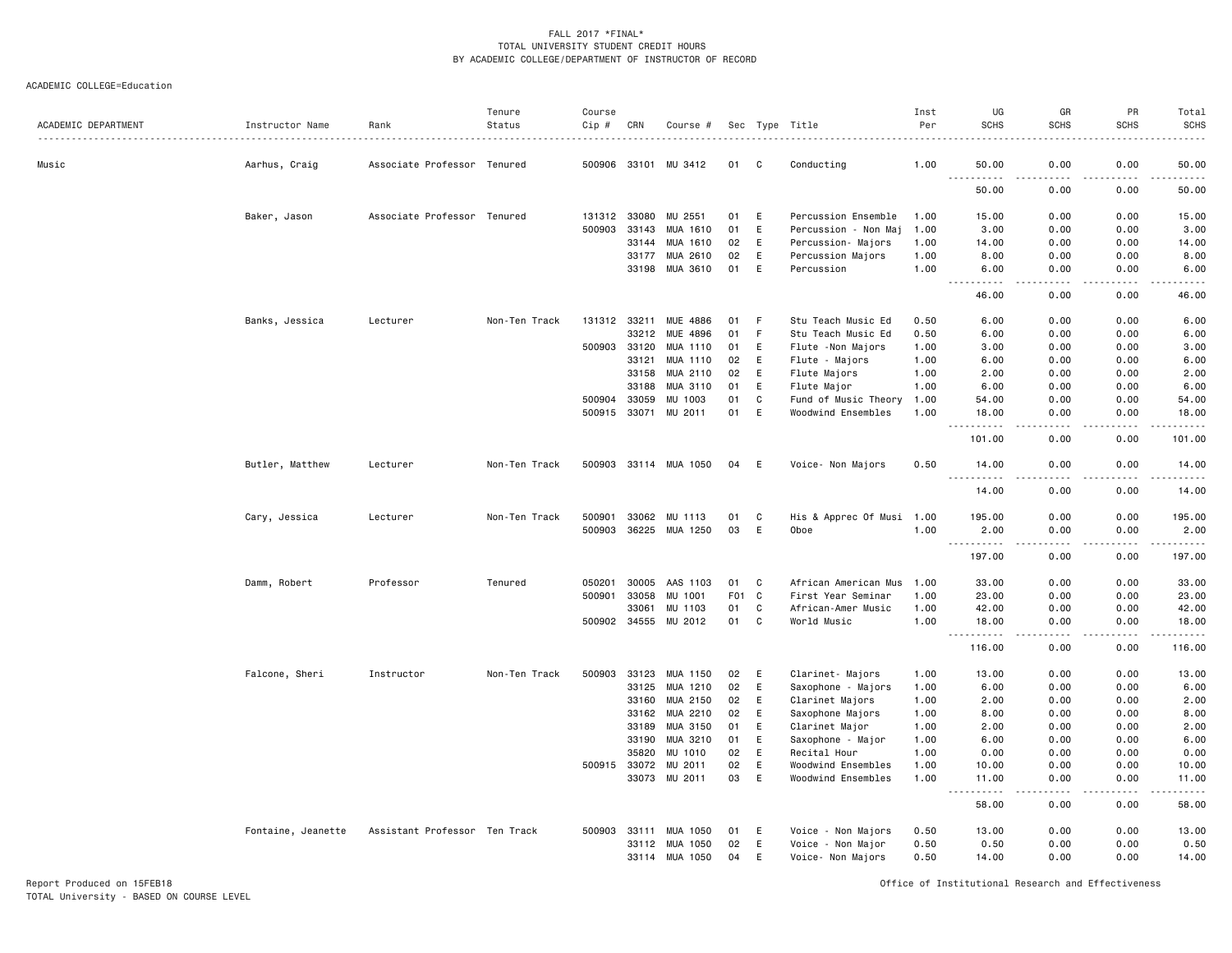ACADEMIC COLLEGE=Education

| ACADEMIC DEPARTMENT | Instructor Name    | Rank                          | Tenure<br>Status | Course<br>Cip # | CRN   | Course #              |     |    | Sec Type Title             | Inst<br>Per | UG<br><b>SCHS</b>                                                                                                                      | GR<br><b>SCHS</b> | PR<br><b>SCHS</b> | Total<br><b>SCHS</b> |
|---------------------|--------------------|-------------------------------|------------------|-----------------|-------|-----------------------|-----|----|----------------------------|-------------|----------------------------------------------------------------------------------------------------------------------------------------|-------------------|-------------------|----------------------|
|                     |                    |                               |                  |                 |       |                       |     |    | .                          |             |                                                                                                                                        |                   |                   |                      |
| Music               | Fontaine, Jeanette | Assistant Professor Ten Track |                  | 500903          | 33115 | MUA 1050              | 05  | E  | Voice -Majors              | 1.00        | 9.00                                                                                                                                   | 0.00              | 0.00              | 9.00                 |
|                     |                    |                               |                  |                 | 33116 | MUA 1050              | 06  | E  | Voice -Majors              | 0.50        | 3.00                                                                                                                                   | 0.00              | 0.00              | 3.00                 |
|                     |                    |                               |                  |                 | 33117 | MUA 1050              | 07  | E  | Voice - Majors             | 0.50        | 2.00                                                                                                                                   | 0.00              | 0.00              | 2.00                 |
|                     |                    |                               |                  |                 | 33118 | MUA 1050              | 08  | E  | Voice-Majors               | 0.50        | 3.00                                                                                                                                   | 0.00              | 0.00              | 3.00                 |
|                     |                    |                               |                  |                 | 33155 | MUA 2050              | 05  | E  | Voice Majors               | 1.00        | 8.00                                                                                                                                   | 0.00              | 0.00              | 8.00                 |
|                     |                    |                               |                  |                 | 33156 | MUA 2050              | 06  | E  | Voice-Majors               | 0.50        | 5.00                                                                                                                                   | 0.00              | 0.00              | 5.00                 |
|                     |                    |                               |                  |                 | 33184 | MUA 3050              | 07  | E  | Voice - Major              | 0.50        | 9.00                                                                                                                                   | 0.00              | 0.00              | 9.00                 |
|                     |                    |                               |                  |                 | 33185 | MUA 3050              | 06  | E  | Voice - Majors             | 0.50        | 3.00                                                                                                                                   | 0.00              | 0.00              | 3.00                 |
|                     |                    |                               |                  |                 | 33186 | MUA 3050              | 05  | E  | Voice - Major              | 1.00        | 14.00                                                                                                                                  | 0.00              | 0.00              | 14.00                |
|                     |                    |                               |                  |                 | 34557 | MUA 2050              | 07  | E  | Voice - Majors             | 0.50        | 3.00                                                                                                                                   | 0.00              | 0.00              | 3.00                 |
|                     |                    |                               |                  |                 | 34558 | MUA 2050              | 08  | E  | Voice-Majors               | 0.50        | 3.00                                                                                                                                   | 0.00              | 0.00              | 3.00                 |
|                     |                    |                               |                  |                 | 35061 | MUA 1050              | 09  | E  | Voice                      | 0.50        | 6.00                                                                                                                                   | 0.00              | 0.00              | 6.00                 |
|                     |                    |                               |                  | 500908 35219    |       | MU 1141               | 01  | S. | Song Literature            | 1.00        | 30.00                                                                                                                                  | 0.00              | 0.00              | 30.00                |
|                     |                    |                               |                  |                 |       |                       |     |    |                            |             | $\sim$ $\sim$ $\sim$ $\sim$<br>125.50                                                                                                  | 0.00              | 0.00              | 125.50               |
|                     | Haislip, Matthew   | Instructor                    | Non-Ten Track    | 131312 33090    |       | MU 2851               | 02  | E  | Brass Ensemble             | 1.00        | 7.00                                                                                                                                   | 0.00              | 0.00              | 7.00                 |
|                     |                    |                               |                  |                 | 33093 | MU 2851               | 05  | E  | Brass Ensemble Chamb       | 0.50        | 5.00                                                                                                                                   | 0.00              | 0.00              | 5.00                 |
|                     |                    |                               |                  |                 | 34338 | MU 1123               | 501 | C  | American Music App.        | 1.00        | 45.00                                                                                                                                  | 0.00              | 0.00              | 45.00                |
|                     |                    |                               |                  | 500901          | 33069 | MU 1321               | 01  | L  | Ear Training I             | 0.50        | 9.00                                                                                                                                   | 0.00              | 0.00              | 9.00                 |
|                     |                    |                               |                  |                 | 33070 | MU 1321               | 02  | L  | Ear Training I             | 0.50        | 9.00                                                                                                                                   | 0.00              | 0.00              | 9.00                 |
|                     |                    |                               |                  |                 | 34337 | MU 1113               | 501 | C  | His & Apprec Of Musi       | 1.00        | 75.00                                                                                                                                  | 0.00              | 0.00              | 75.00                |
|                     |                    |                               |                  | 500902          | 33066 | MU 1213               | 01  | C  | Music Theory I             | 0.50        | 55.50                                                                                                                                  | 0.00              | 0.00              | 55.50                |
|                     |                    |                               |                  | 500903          | 33135 | MUA 1410              | 01  | E  | Horn - Non Majors          | 1.00        | 7.00                                                                                                                                   | 0.00              | 0.00              | 7.00                 |
|                     |                    |                               |                  |                 | 33136 | MUA 1410              | 02  | E  | Horn Majors                | 1.00        | 2.00                                                                                                                                   | 0.00              | 0.00              | 2.00                 |
|                     |                    |                               |                  |                 | 33169 | MUA 2410              | 01  | E  | Horn Non Majors            | 1.00        | 1.00                                                                                                                                   | 0.00              | 0.00              | 1.00                 |
|                     |                    |                               |                  |                 | 33170 | MUA 2410              | 02  | E  | Horn Majors                | 1.00        | 2.00                                                                                                                                   | 0.00              | 0.00              | 2.00                 |
|                     |                    |                               |                  |                 |       |                       |     |    |                            |             | د د د د<br>217.50                                                                                                                      | 0.00              | 0.00              | 217.50               |
|                     | Hause, Barry       | Lecturer                      | Non-Ten Track    | 500902          | 34339 | MU 1133               | 501 | C  | The History of Rock        | 1.00        | 117.00                                                                                                                                 | 0.00              | 0.00              | 117.00               |
|                     |                    |                               |                  | 500903          | 33147 | MUA 1710              | 01  | Q  | Guitar- Non Majors         | 1.00        | 24.00                                                                                                                                  | 0.00              | 0.00              | 24.00                |
|                     |                    |                               |                  |                 | 33179 | MUA 2710              | 01  | Q  | Guitar Non Majors          | 1.00        | 8.00<br>.                                                                                                                              | 0.00              | 0.00              | 8.00                 |
|                     |                    |                               |                  |                 |       |                       |     |    |                            |             | $\frac{1}{2}$<br>149.00                                                                                                                | 0.00              | 0.00              | 149.00               |
|                     | Human, Richard     | Associate Professor Tenured   |                  | 131312 33092    |       | MU 2851               | 04  | E  | Brass Ensemble -Trom       | 1.00        | 15.00                                                                                                                                  | 0.00              | 0.00              | 15.00                |
|                     |                    |                               |                  |                 | 33093 | MU 2851               | 05  | E  | Brass Ensemble Chamb       | 0.50        | 5.00                                                                                                                                   | 0.00              | 0.00              | 5.00                 |
|                     |                    |                               |                  | 500903          | 33137 | MUA 1450              | 01  | E  | Trombone - Non Major       | 1.00        | 1.00                                                                                                                                   | 0.00              | 0.00              | 1.00                 |
|                     |                    |                               |                  |                 | 33138 | MUA 1450              | 02  | E  | Trombone Majors            | 1.00        | 4.00                                                                                                                                   | 0.00              | 0.00              | 4.00                 |
|                     |                    |                               |                  |                 | 33139 | MUA 1510              | 01  | Ε  | Euphonium - Non Major 1.00 |             | 2.00                                                                                                                                   | 0.00              | 0.00              | 2.00                 |
|                     |                    |                               |                  |                 | 33140 | MUA 1510              | 02  | E  | Euphonium                  | 1.00        | 2.00                                                                                                                                   | 0.00              | 0.00              | 2.00                 |
|                     |                    |                               |                  |                 | 33142 | MUA 1550              | 02  | E  | Tuba -Majors               | 1.00        | 3.00                                                                                                                                   | 0.00              | 0.00              | 3.00                 |
|                     |                    |                               |                  |                 | 33172 | MUA 2450              | 02  | E  | Trombone Majors            | 1.00        | 6.00                                                                                                                                   | 0.00              | 0.00              | 6.00                 |
|                     |                    |                               |                  |                 | 33176 | MUA 2550              | 02  | E  | Tuba Majors                | 1.00        | 1.00<br>.<br>$\frac{1}{2} \left( \frac{1}{2} \right) \left( \frac{1}{2} \right) \left( \frac{1}{2} \right) \left( \frac{1}{2} \right)$ | 0.00<br>د د د د   | 0.00<br>.         | 1.00<br>.            |
|                     |                    |                               |                  |                 |       |                       |     |    |                            |             | 39.00                                                                                                                                  | 0.00              | 0.00              | 39.00                |
|                     | Infanger, Peter    | Non-Employee                  | Not Applicable   |                 |       | 131312 33082 MU 2611  | 01  | E  | Concert Choir              | 0.50        | 24.00                                                                                                                                  | 0.00              | 0.00              | 24.00                |
|                     |                    |                               |                  |                 |       |                       |     |    |                            |             | 24.00                                                                                                                                  | 0.00              | 0.00              | 24.00                |
|                     | Jackson, Terrell   | Non-Faculty                   | Not Applicable   |                 |       | 500907 33108 MUA 1031 | 02  | E  | Piano for Non-Music        | 1.00        | 10.00                                                                                                                                  | 0.00              | 0.00              | 10.00                |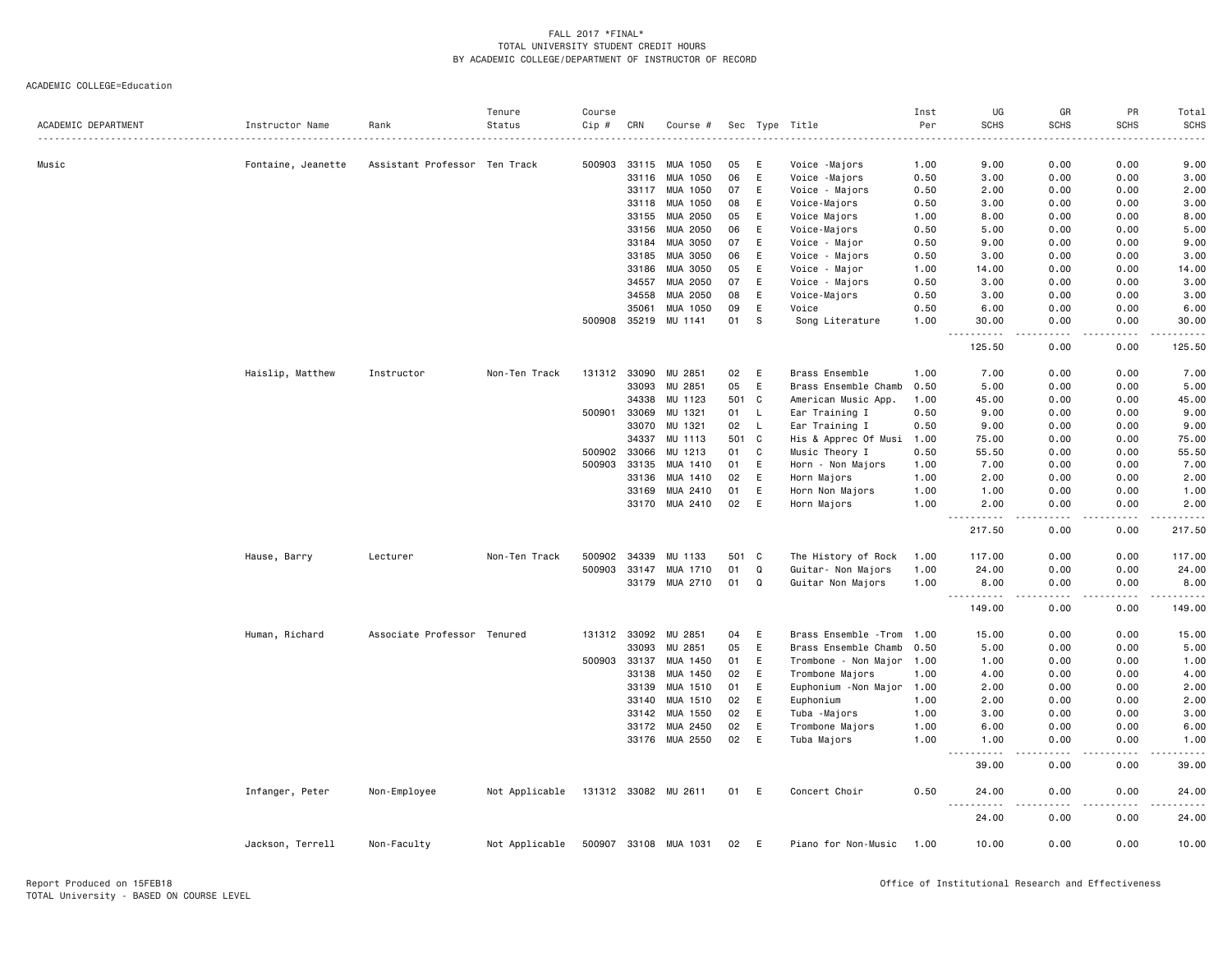|  |  | ACADEMIC COLLEGE=Education |
|--|--|----------------------------|
|--|--|----------------------------|

| ACADEMIC DEPARTMENT | Instructor Name   | Rank                          | Tenure<br>Status | Course<br>$Cip$ # | CRN          | Course #      |     |              | Sec Type Title            | Inst<br>Per | UG<br><b>SCHS</b>                  | GR<br><b>SCHS</b>                   | <b>PR</b><br><b>SCHS</b> | Total<br>SCHS                                                                                                                     |
|---------------------|-------------------|-------------------------------|------------------|-------------------|--------------|---------------|-----|--------------|---------------------------|-------------|------------------------------------|-------------------------------------|--------------------------|-----------------------------------------------------------------------------------------------------------------------------------|
|                     |                   |                               | .                |                   |              |               |     |              |                           |             | .                                  | .<br>-----                          | .                        | .<br>.                                                                                                                            |
|                     |                   |                               |                  |                   |              |               |     |              |                           |             | 10.00                              | 0.00                                | 0.00                     | 10.00                                                                                                                             |
| Music               | Jenkins, Thomas   | Non-Faculty                   | Not Applicable   | 500907            | 33106        | MUA 1020      | 02  | E            | Piano Lessons             | 1.00        | 5.00                               | 0.00                                | 0.00                     | 5.00                                                                                                                              |
|                     |                   |                               |                  |                   | 33110        | MUA 1031      | 04  | E            | Piano for Non-Music       | 1.00        | 8.00                               | 0.00                                | 0.00                     | 8.00                                                                                                                              |
|                     |                   |                               |                  |                   |              |               |     |              |                           |             | $- - - - -$<br>13.00               | .<br>0.00                           | .<br>0.00                | .<br>13.00                                                                                                                        |
|                     | Kirkland, Anthony | Assistant Professor Ten Track |                  | 131312            | 33089        | MU 2851       | 01  | E            | Brass Ensemble-Trump      | 1.00        | 10.00                              | 0.00                                | 0.00                     | 10.00                                                                                                                             |
|                     |                   |                               |                  | 500903            | 33060        | MU 1010       | 01  | E            | Recital Hour              | 1.00        | 0.00                               | 0.00                                | 0.00                     | 0.00                                                                                                                              |
|                     |                   |                               |                  |                   | 33132        | MUA 1350      | 02  | E            | Trumpet - Majors          | 1.00        | 8.00                               | 0.00                                | 0.00                     | 8.00                                                                                                                              |
|                     |                   |                               |                  |                   | 33167        | MUA 2350      | 01  | E            | Trumpet Non Majors        | 1.00        | 1.00                               | 0.00                                | 0.00                     | 1.00                                                                                                                              |
|                     |                   |                               |                  |                   | 33168        | MUA 2350      | 02  | E            | Trumpet Majors            | 1.00        | 12.00<br>.<br>$\sim$ $\sim$ $\sim$ | 0.00<br>$\sim$ $\sim$ $\sim$ $\sim$ | 0.00<br>.                | 12.00<br>$\sim$ $\sim$ $\sim$ $\sim$                                                                                              |
|                     |                   |                               |                  |                   |              |               |     |              |                           |             | 31.00                              | 0.00                                | 0.00                     | 31.00                                                                                                                             |
|                     | Kopetz, Catherine | Instructor                    | Non-Ten Track    | 131312            | 33084        | MU 2611       | 03  | E            | Concert Choir             | 0.50        | 19.00                              | 0.00                                | 0.00                     | 19.00                                                                                                                             |
|                     |                   |                               |                  |                   | 33203        | MUE 2153      | 01  | C            | Foundations of Music      | 1.00        | 60.00                              | 0.00                                | 0.00                     | 60.00                                                                                                                             |
|                     |                   |                               |                  |                   | 33210        | MUE 4873      | 01  | S.           | Prof Sem Mus Ed           | 1.00        | 12.00                              | 0.00                                | 0.00                     | 12.00                                                                                                                             |
|                     |                   |                               |                  |                   | 34340        | MUE 4886      | 501 | -F           | Stu Teach Music Ed        | 1.00        | 12.00                              | 0.00                                | 0.00                     | 12.00                                                                                                                             |
|                     |                   |                               |                  |                   | 34341        | MUE 4896      | 501 | - F          | Stu Teach Music Ed        | 1.00        | 12.00                              | 0.00                                | 0.00                     | 12.00                                                                                                                             |
|                     |                   |                               |                  | 500907            | 33074        | MU 2111       | 01  | L            | Music Majors Piano I 1.00 |             | 11.00                              | 0.00                                | 0.00                     | 11.00                                                                                                                             |
|                     |                   |                               |                  |                   | 33075        | MU 2111       | 02  | $\mathsf{L}$ | Music Majors Piano I 1.00 |             | 12.00                              | 0.00                                | 0.00                     | 12.00                                                                                                                             |
|                     |                   |                               |                  |                   | 36897        | MU 2111       | 04  | L            | Music Majors Piano I 1.00 |             | 3.00<br><u>.</u>                   | 0.00<br>$\sim$ $\sim$ $\sim$        | 0.00<br>.                | 3.00<br>$- - - - - -$                                                                                                             |
|                     |                   |                               |                  |                   |              |               |     |              |                           |             | 141.00                             | 0.00                                | 0.00                     | 141.00                                                                                                                            |
|                     | Lance, Elva       | Instructor                    | Non-Ten Track    | 500903            | 33079        | MU 2511       | 01  | E            | Marching Band             | 0.50        | 194.50                             | 0.00                                | 0.00                     | 194.50                                                                                                                            |
|                     |                   |                               |                  | 500912            | 35060        | MUE 4152      | 01  | C            | Secondary Music Meth      | 0.50        | 9.00                               | 0.00                                | 0.00                     | 9.00                                                                                                                              |
|                     |                   |                               |                  |                   | 500915 33081 | MU 2571       | 01  | E            | Wind Ensemble             | 1.00        | 74.00<br>$\sim$ $\sim$<br>-----    | 0.00<br>.                           | 0.00<br>.                | 74.00<br>.                                                                                                                        |
|                     |                   |                               |                  |                   |              |               |     |              |                           |             | 277.50                             | 0.00                                | 0.00                     | 277.50                                                                                                                            |
|                     | Landis, Ryan      | Instructor                    | Non-Ten Track    |                   | 500903 33116 | MUA 1050      | 06  | E            | Voice -Majors             | 0.50        | 3.00                               | 0.00                                | 0.00                     | 3.00                                                                                                                              |
|                     |                   |                               |                  |                   | 33156        | MUA 2050      | 06  | E            | Voice-Majors              | 0.50        | 5.00                               | 0.00                                | 0.00                     | 5.00                                                                                                                              |
|                     |                   |                               |                  |                   | 33185        | MUA 3050      | 06  | E            | Voice - Majors            | 0.50        | 3.00                               | 0.00                                | 0.00                     | 3.00                                                                                                                              |
|                     |                   |                               |                  |                   | 500912 33201 | MUE 1141      | 01  | C            | Voice Methods             | 1.00        | 5.00<br>$\sim$ $\sim$ $\sim$       | 0.00<br>$- - -$                     | 0.00                     | 5.00                                                                                                                              |
|                     |                   |                               |                  |                   |              |               |     |              |                           |             | 16.00                              | 0.00                                | 0.00                     | 16.00                                                                                                                             |
|                     | Moore, Rebekah    | Non-Faculty                   | Not Applicable   |                   | 500907 36579 | MUA 1031      | 05  | E            | Piano for Non-Music       | 1.00        | 4.00                               | 0.00                                | 0.00                     | 4.00                                                                                                                              |
|                     |                   |                               |                  |                   | 36580        | MUA 1020      | 03  | E            | Piano Lessons             | 1.00        | 4.00                               | 0.00                                | 0.00                     | 4.00                                                                                                                              |
|                     |                   |                               |                  |                   |              |               |     |              |                           |             | .<br>$- - - -$<br>8.00             | .<br>0.00                           | .<br>0.00                | $\frac{1}{2} \left( \frac{1}{2} \right) \left( \frac{1}{2} \right) \left( \frac{1}{2} \right) \left( \frac{1}{2} \right)$<br>8.00 |
|                     |                   | Instructor                    | Non-Ten Track    | 500907            | 33096        | MU 3111       | 01  | L            | Piano Class               | 1.00        | 11.00                              | 0.00                                | 0.00                     | 11.00                                                                                                                             |
|                     | Murphy, Karen     |                               |                  |                   | 33098        | MU 3111       | 02  | L            | Piano Class               | 1.00        | 9.00                               | 0.00                                | 0.00                     | 9.00                                                                                                                              |
|                     |                   |                               |                  |                   |              | 33100 MU 3201 | 01  | C            | Collabor Piano Ensem      | 1.00        | 1.00                               | 0.00                                | 0.00                     | 1.00                                                                                                                              |
|                     |                   |                               |                  |                   |              |               |     |              |                           |             | 21.00                              | 0.00                                | 0.00                     | 21.00                                                                                                                             |
|                     | Packwood, Gary    | Associate Professor Tenured   |                  |                   | 131312 33082 | MU 2611       | 01  | E            | Concert Choir             | 0.50        | 24.00                              | 0.00                                | 0.00                     | 24.00                                                                                                                             |
|                     |                   |                               |                  |                   | 33083        | MU 2611       | 02  | E            | Concert Choir             | 1.00        | 52.00                              | 0.00                                | 0.00                     | 52.00                                                                                                                             |
|                     |                   |                               |                  |                   | 33084        | MU 2611       | 03  | E            | Concert Choir             | 0.50        | 19.00                              | 0.00                                | 0.00                     | 19.00                                                                                                                             |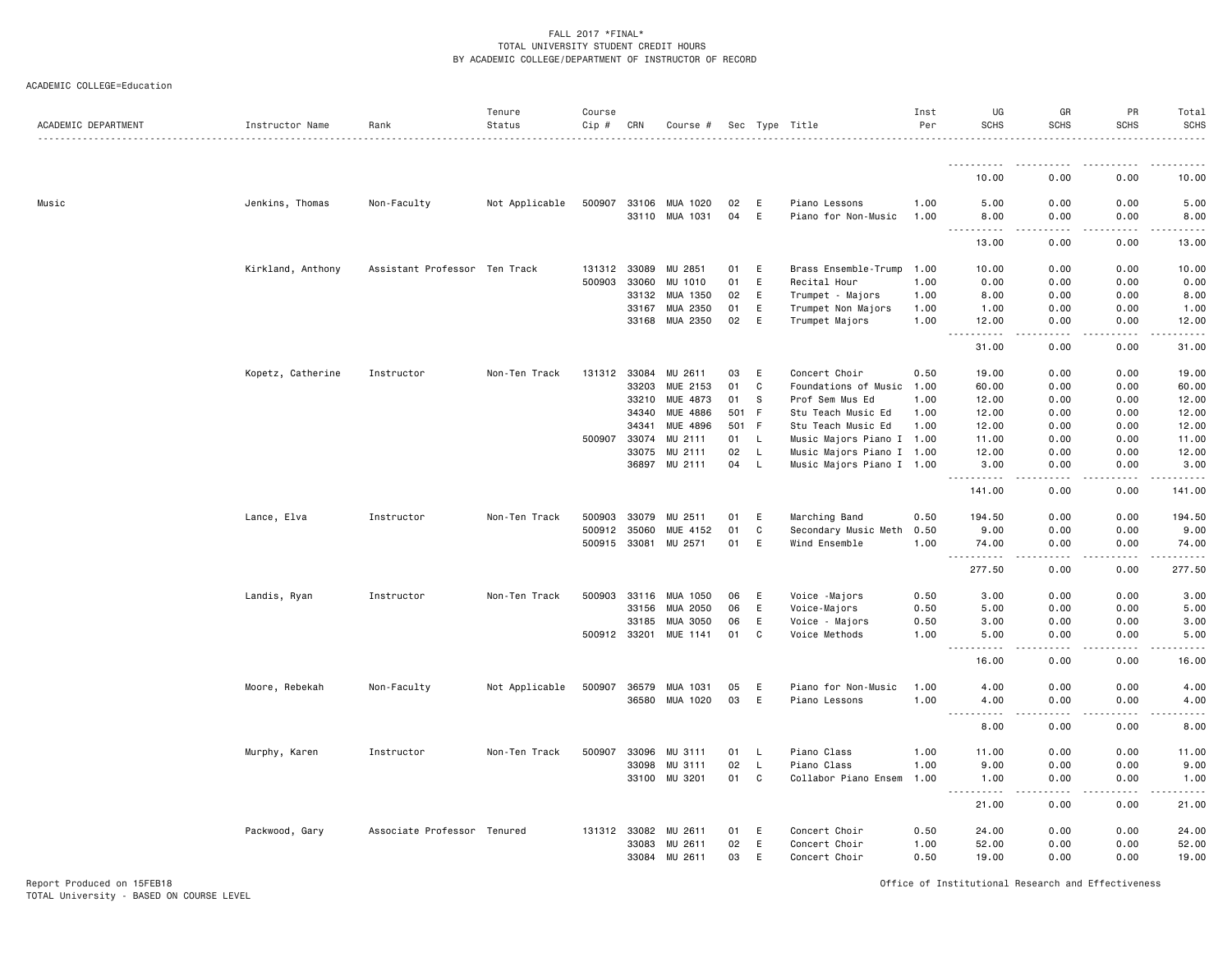ACADEMIC COLLEGE=Education

| ACADEMIC DEPARTMENT | Instructor Name   | Rank                          | Tenure<br>Status | Course<br>Cip # | CRN                   | Course #              |          |                   | Sec Type Title<br>.                           | Inst<br>Per | UG<br><b>SCHS</b>                                                                                                                                                   | GR<br><b>SCHS</b> | PR<br><b>SCHS</b>                                                                                                                                            | Total<br><b>SCHS</b>  |
|---------------------|-------------------|-------------------------------|------------------|-----------------|-----------------------|-----------------------|----------|-------------------|-----------------------------------------------|-------------|---------------------------------------------------------------------------------------------------------------------------------------------------------------------|-------------------|--------------------------------------------------------------------------------------------------------------------------------------------------------------|-----------------------|
| Music               | Packwood, Gary    | Associate Professor Tenured   |                  | 500903          | 33088<br>500912 35060 | MU 2731<br>MUE 4152   | 01<br>01 | E<br>$\mathbf{C}$ | Chambers Singers<br>Secondary Music Meth 0.50 | 1.00        | 50.00<br>9.00                                                                                                                                                       | 0.00<br>0.00      | 0.00<br>0.00                                                                                                                                                 | 50.00<br>9.00         |
|                     |                   |                               |                  |                 |                       |                       |          |                   |                                               |             | 154.00                                                                                                                                                              | 0.00              | 0.00                                                                                                                                                         | 154.00                |
|                     | Patilla, Carol    | Lecturer                      | Non-Ten Track    |                 |                       | 500907 33107 MUA 1031 | 01 E     |                   | Piano for Non-Music                           | 1.00        | 21.00                                                                                                                                                               | 0.00              | 0.00                                                                                                                                                         | 21.00                 |
|                     |                   |                               |                  |                 |                       |                       |          |                   |                                               |             | .<br>.<br>21.00                                                                                                                                                     | .<br>0.00         | -----<br>0.00                                                                                                                                                | .<br>21.00            |
|                     | Patilla, Michael  | Professor                     | Tenured          |                 | 500902 33065          | MU 1133               | 01       | C                 | The History of Rock                           | 1.00        | 702.00                                                                                                                                                              | 0.00              | 0.00                                                                                                                                                         | 702.00                |
|                     |                   |                               |                  | 500903          | 33148                 | MUA 1710              | 02       | Q                 | Guitar Majors                                 | 1.00        | 5.00                                                                                                                                                                | 0.00              | 0.00                                                                                                                                                         | 5.00                  |
|                     |                   |                               |                  |                 | 33199                 | MUA 3710              | 01       | Q                 | Guitar                                        | 1.00        | 6.00<br>.                                                                                                                                                           | 0.00<br>.         | 0.00                                                                                                                                                         | 6.00<br>وعاماته عامات |
|                     |                   |                               |                  |                 |                       |                       |          |                   |                                               |             | 713.00                                                                                                                                                              | 0.00              | 0.00                                                                                                                                                         | 713.00                |
|                     | Ross, Ryan        | Assistant Professor Ten Track |                  | 500901          | 33063                 | MU 1113               | 02       | C                 | His & Apprec Of Musi 1.00                     |             | 966.00                                                                                                                                                              | 0.00              | 0.00                                                                                                                                                         | 966.00                |
|                     |                   |                               |                  |                 |                       | 500902 34549 MU 3013  | 01       | C                 | Music History I                               | 1.00        | 105.00<br><u>.</u>                                                                                                                                                  | 0.00<br>.         | 0.00<br>-----                                                                                                                                                | 105.00<br>.           |
|                     |                   |                               |                  |                 |                       |                       |          |                   |                                               |             | 1071.00                                                                                                                                                             | 0.00              | 0.00                                                                                                                                                         | 1071.00               |
|                     | Rowan, Denise     | Non-Faculty                   | Not Applicable   |                 |                       | 131312 33207 MUE 3222 | 01       | C                 | Woodwind Methods                              | 1.00        | 14.00<br>.                                                                                                                                                          | 0.00<br>د د د د   | 0.00<br>.                                                                                                                                                    | 14.00<br>.            |
|                     |                   |                               |                  |                 |                       |                       |          |                   |                                               |             | 14.00                                                                                                                                                               | 0.00              | 0.00                                                                                                                                                         | 14.00                 |
|                     | Rufty, Alisha     | Lecturer                      | Non-Ten Track    | 131312          | 34554                 | MUE 3231              | 01       | C                 | String Methods                                | 1.00        | 5.00                                                                                                                                                                | 0.00              | 0.00                                                                                                                                                         | 5.00                  |
|                     |                   |                               |                  | 500903          | 33095                 | MU 2951               | 01       | Q                 | Philharmonia                                  | 0.50        | 3.00                                                                                                                                                                | 0.00              | 0.00                                                                                                                                                         | 3.00                  |
|                     |                   |                               |                  |                 | 33145                 | MUA 1650              | 02       | E                 | Strings - Majors                              | 0.50        | 1.00                                                                                                                                                                | 0.00              | 0.00                                                                                                                                                         | 1.00                  |
|                     |                   |                               |                  |                 |                       | 33146 MUA 1650        | 01       | E                 | Strings- Non Majors                           | 0.50        | 2.00<br>$\frac{1}{2} \left( \frac{1}{2} \right) \left( \frac{1}{2} \right) \left( \frac{1}{2} \right) \left( \frac{1}{2} \right) \left( \frac{1}{2} \right)$<br>--- | 0.00<br>.         | 0.00<br>.                                                                                                                                                    | 2.00<br>.             |
|                     |                   |                               |                  |                 |                       |                       |          |                   |                                               |             | 11.00                                                                                                                                                               | 0.00              | 0.00                                                                                                                                                         | 11.00                 |
|                     | Sebba, Rosangela  | Professor                     | Tenured          | 500901          | 33069                 | MU 1321               | 01       | <b>L</b>          | Ear Training I                                | 0.50        | 9.00                                                                                                                                                                | 0.00              | 0.00                                                                                                                                                         | 9.00                  |
|                     |                   |                               |                  |                 | 33070                 | MU 1321               | 02       | L.                | Ear Training I                                | 0.50        | 9.00                                                                                                                                                                | 0.00              | 0.00                                                                                                                                                         | 9.00                  |
|                     |                   |                               |                  | 500902          | 33066                 | MU 1213               | 01       | C                 | Music Theory I                                | 0.50        | 55.50                                                                                                                                                               | 0.00              | 0.00                                                                                                                                                         | 55.50                 |
|                     |                   |                               |                  | 500903          | 33104                 | MUA 1010              | 02       | E                 | Piano - Majors                                | 1.00        | 8.00                                                                                                                                                                | 0.00              | 0.00                                                                                                                                                         | 8.00                  |
|                     |                   |                               |                  |                 | 33151                 | MUA 2010              | 02       | E                 | Piano Majors                                  | 1.00        | 6.00                                                                                                                                                                | 0.00              | 0.00                                                                                                                                                         | 6.00                  |
|                     |                   |                               |                  |                 | 33183                 | MUA 3010              | 02       | E                 | Piano Majors                                  | 1.00        | 2.00<br><u>.</u>                                                                                                                                                    | 0.00              | 0.00                                                                                                                                                         | 2.00                  |
|                     |                   |                               |                  |                 |                       |                       |          |                   |                                               |             | 89.50                                                                                                                                                               | 0.00              | 0.00                                                                                                                                                         | 89.50                 |
|                     | Sobaskie, James   | Associate Professor Tenured   |                  | 500901          | 33087                 | MU 2721               | 01       | L,                | Ear Training III                              | 1.00        | 26.00                                                                                                                                                               | 0.00              | 0.00                                                                                                                                                         | 26.00                 |
|                     |                   |                               |                  | 500902          | 33085                 | MU 2613               | 01       | C                 | Music Theory III                              | 1.00        | 84.00                                                                                                                                                               | 0.00              | 0.00                                                                                                                                                         | 84.00                 |
|                     |                   |                               |                  | 500904          | 33102                 | MU 4313               | 01       | C                 | Form And Analysis                             | 1.00        | 21.00                                                                                                                                                               | 0.00              | 0.00                                                                                                                                                         | 21.00                 |
|                     |                   |                               |                  |                 |                       | 33149 MUA 1810        | 01       | Q                 | Music Composition                             | 1.00        | 2.00<br>.<br>$  -$                                                                                                                                                  | 0.00              | 0.00                                                                                                                                                         | 2.00                  |
|                     |                   |                               |                  |                 |                       |                       |          |                   |                                               |             | 133.00                                                                                                                                                              | 0.00              | 0.00                                                                                                                                                         | 133.00                |
|                     | Taylor, Clifton   | Associate Professor Tenured   |                  |                 | 131312 33094          | MU 2911               | 01       | E                 | Jazz Ensemble                                 | 1.00        | 19.00                                                                                                                                                               | 0.00              | 0.00                                                                                                                                                         | 19.00                 |
|                     |                   |                               |                  | 500901          | 36405                 | MU 4000               | 02       | $\mathbf{I}$      | Directed Indiv Study                          | 1.00        | 1.00                                                                                                                                                                | 0.00              | 0.00                                                                                                                                                         | 1.00                  |
|                     |                   |                               |                  |                 |                       | 500903 33079 MU 2511  | 01       | E                 | Marching Band                                 | 0.50        | 194.50<br>$\sim$ $\sim$ .<br>.                                                                                                                                      | 0.00<br>.         | 0.00<br>$\frac{1}{2} \left( \frac{1}{2} \right) \left( \frac{1}{2} \right) \left( \frac{1}{2} \right) \left( \frac{1}{2} \right) \left( \frac{1}{2} \right)$ | 194.50<br>.           |
|                     |                   |                               |                  |                 |                       |                       |          |                   |                                               |             | 214.50                                                                                                                                                              | 0.00              | 0.00                                                                                                                                                         | 214.50                |
|                     | Tulyaganova, Roza | Assistant Professor Ten Track |                  |                 |                       | 500903 33117 MUA 1050 | 07 E     |                   | Voice - Majors                                | 0.50        | 2.00                                                                                                                                                                | 0.00              | 0.00                                                                                                                                                         | 2.00                  |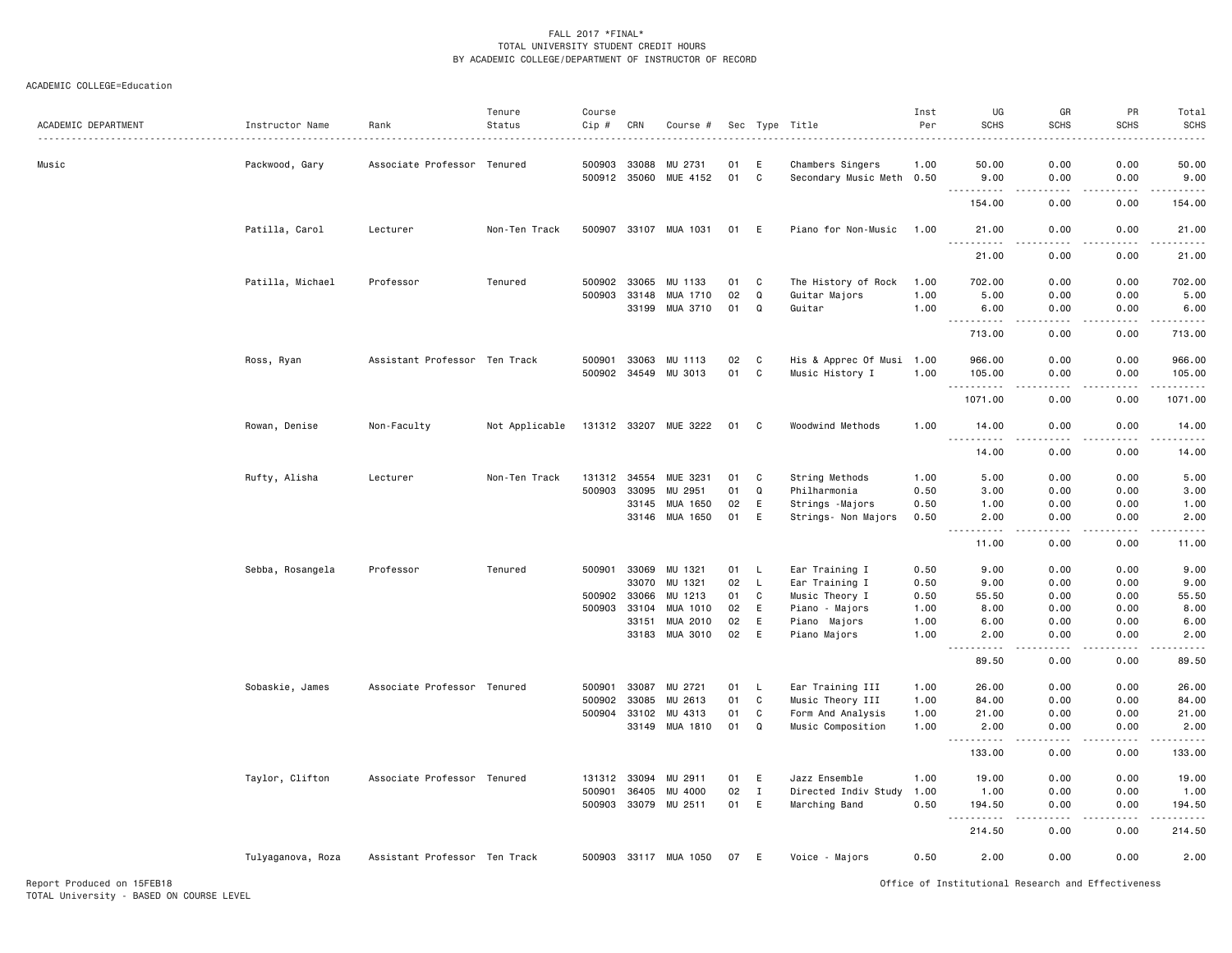# ACADEMIC COLLEGE=Education

| ACADEMIC DEPARTMENT                   | Instructor Name    | Rank                          | Tenure<br>Status | Course<br>Cip # | CRN   | Course #             |      |   | Sec Type Title            | Inst<br>Per | UG<br><b>SCHS</b>   | GR<br><b>SCHS</b> | PR<br><b>SCHS</b> | Total<br><b>SCHS</b> |
|---------------------------------------|--------------------|-------------------------------|------------------|-----------------|-------|----------------------|------|---|---------------------------|-------------|---------------------|-------------------|-------------------|----------------------|
|                                       |                    |                               |                  |                 |       |                      |      |   |                           |             |                     |                   |                   |                      |
| Music                                 | Tulyaganova, Roza  | Assistant Professor Ten Track |                  | 500903          | 33184 | MUA 3050             | 07   | E | Voice - Major             | 0.50        | 9.00                | 0.00              | 0.00              | 9.00                 |
|                                       |                    |                               |                  |                 | 34557 | MUA 2050             | 07   | E | Voice - Majors            | 0.50        | 3,00                | 0.00              | 0.00              | 3.00                 |
|                                       |                    |                               |                  |                 |       |                      |      |   |                           |             | 14.00               | 0.00              | 0.00              | 14.00                |
|                                       | Wallace, Katherine | Non-Faculty                   | Not Applicable   |                 |       | 500907 33076 MU 2111 | 03 L |   | Music Majors Piano I 1.00 |             | 11.00               | 0.00              | 0.00              | 11.00                |
|                                       |                    |                               |                  |                 |       |                      |      |   |                           |             | ----------<br>11.00 | .<br>0.00         | .<br>.<br>0.00    | .<br>11.00           |
|                                       | Whiteside, Trisha  | Non-Employee                  | Not Applicable   | 500903          | 33095 | MU 2951              | 01   | Q | Philharmonia              | 0.50        | 3,00                | 0.00              | 0.00              | 3.00                 |
|                                       |                    |                               |                  |                 |       | 33145 MUA 1650       | 02   | E | Strings -Majors           | 0.50        | 1.00                | 0.00              | 0.00              | 1.00                 |
|                                       |                    |                               |                  |                 |       | 33146 MUA 1650       | 01   | E | Strings- Non Majors       | 0.50        | 2.00                | 0.00              | 0.00<br>----      | 2.00                 |
|                                       |                    |                               |                  |                 |       |                      |      |   |                           |             | 6.00                | 0.00              | 0.00              | 6.00                 |
|                                       | Wilson, Khary      | Lecturer                      | Non-Ten Track    | 500903          | 33111 | MUA 1050             | 01   | E | Voice - Non Majors        | 0.50        | 13.00               | 0.00              | 0.00              | 13.00                |
|                                       |                    |                               |                  |                 |       | 33112 MUA 1050       | 02   | E | Voice - Non Major         | 0.50        | 0.50                | 0.00              | 0.00              | 0.50                 |
|                                       |                    |                               |                  |                 | 33118 | MUA 1050             | 08   | E | Voice-Majors              | 0.50        | 3.00                | 0.00              | 0.00              | 3.00                 |
|                                       |                    |                               |                  |                 | 34558 | MUA 2050             | 08   | E | Voice-Majors              | 0.50        | 3,00                | 0.00              | 0.00              | 3.00                 |
|                                       |                    |                               |                  |                 | 35061 | MUA 1050             | 09   | E | Voice                     | 0.50        | 6.00<br>$  -$       | 0.00              | 0.00              | 6.00                 |
|                                       |                    |                               |                  |                 |       |                      |      |   |                           |             | 25.50               | 0.00              | 0.00              | 25.50                |
| ===================================== |                    |                               |                  |                 |       |                      |      |   |                           |             | ==========          | ==========        | ==========        | ==========           |
| Music                                 |                    |                               |                  |                 |       |                      |      |   |                           |             | 4132.00             | 0.00              | 0.00              | 4132.00              |
| ===================================== |                    |                               |                  |                 |       |                      |      |   |                           |             | ==========          | ==========        | ==========        |                      |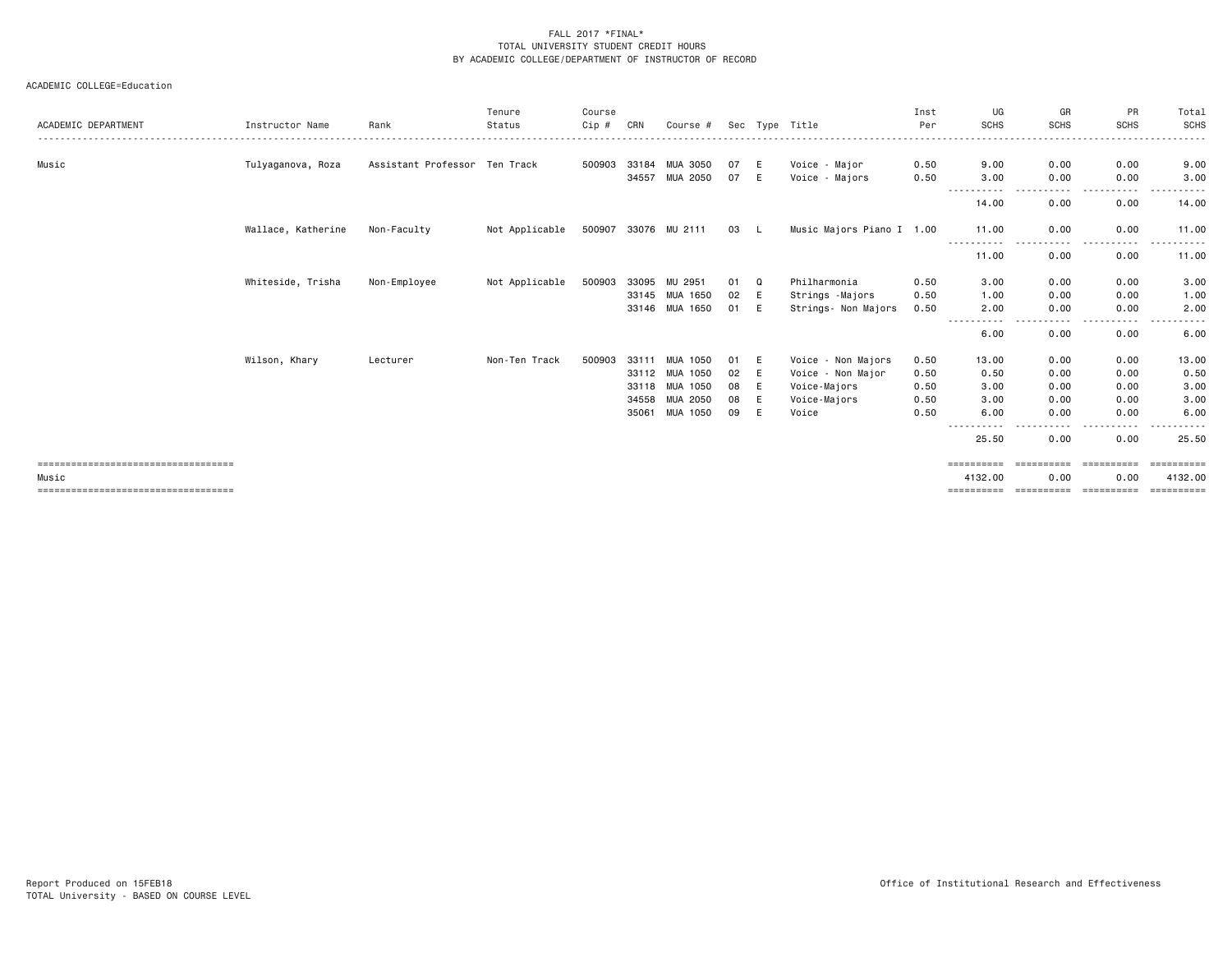| ACADEMIC DEPARTMENT   | Instructor Name  | Rank                          | Tenure<br>Status | Course<br>Cip # | CRN            | Course #                              |          |              | Sec Type Title                                         | Inst<br>Per  | UG<br><b>SCHS</b>                      | GR<br><b>SCHS</b>                                                                                                                                            | PR<br><b>SCHS</b> | Total<br><b>SCHS</b><br>$\frac{1}{2} \left( \frac{1}{2} \right) \left( \frac{1}{2} \right) \left( \frac{1}{2} \right) \left( \frac{1}{2} \right)$              |
|-----------------------|------------------|-------------------------------|------------------|-----------------|----------------|---------------------------------------|----------|--------------|--------------------------------------------------------|--------------|----------------------------------------|--------------------------------------------------------------------------------------------------------------------------------------------------------------|-------------------|----------------------------------------------------------------------------------------------------------------------------------------------------------------|
| Aerospace Engineering | Belk, Davy       | Professor                     | Ten Track        |                 | 140201 35846   | ASE 9000                              | 01       | D            | Research/Diss                                          | 1.00         | 0.00                                   | 10.00                                                                                                                                                        | 0.00              | 10.00                                                                                                                                                          |
|                       |                  |                               |                  |                 |                | 141101 31616 EM 3213                  | 02       | C            | Mech Of Materials                                      | 1.00         | 153.00<br>المتمام والمنا<br>$-$        | 0.00<br>$\frac{1}{2} \left( \frac{1}{2} \right) \left( \frac{1}{2} \right) \left( \frac{1}{2} \right) \left( \frac{1}{2} \right) \left( \frac{1}{2} \right)$ | 0.00<br>.         | 153.00<br>$\frac{1}{2} \left( \frac{1}{2} \right) \left( \frac{1}{2} \right) \left( \frac{1}{2} \right) \left( \frac{1}{2} \right) \left( \frac{1}{2} \right)$ |
|                       |                  |                               |                  |                 |                |                                       |          |              |                                                        |              | 153.00                                 | 10.00                                                                                                                                                        | 0.00              | 163.00                                                                                                                                                         |
|                       | Bhatia, Manav    | Assistant Professor Ten Track |                  | 140201          | 30392          | ASE 4123                              | 01       | C            | Aerospace Controls                                     | 1.00         | 105.00                                 | 0.00                                                                                                                                                         | 0.00              | 105.00                                                                                                                                                         |
|                       |                  |                               |                  |                 | 35837          | ASE 8000                              | 02       | D            | Research / Thesis                                      | 1.00         | 0.00                                   | 9.00                                                                                                                                                         | 0.00              | 9.00                                                                                                                                                           |
|                       |                  |                               |                  |                 | 35847          | ASE 9000                              | 02       | D            | Research/Diss                                          | 1.00         | 0.00                                   | 13.00                                                                                                                                                        | 0.00              | 13.00                                                                                                                                                          |
|                       |                  |                               |                  | 309999          | 36237          | CME 9000                              | 02       | D            | Research/Dis                                           | 1.00         | 0.00                                   | 26.00                                                                                                                                                        | 0.00              | 26.00                                                                                                                                                          |
|                       |                  |                               |                  |                 | 36646          | <b>CME 9000</b>                       | 503      | D            | Research/Dis                                           | 1.00         | 0.00<br>.                              | 9.00<br>$\frac{1}{2} \left( \frac{1}{2} \right) \left( \frac{1}{2} \right) \left( \frac{1}{2} \right) \left( \frac{1}{2} \right) \left( \frac{1}{2} \right)$ | 0.00<br>.         | 9.00<br><u>.</u>                                                                                                                                               |
|                       |                  |                               |                  |                 |                |                                       |          |              |                                                        |              | 105.00                                 | 57.00                                                                                                                                                        | 0.00              | 162.00                                                                                                                                                         |
|                       | Bhushan, Shanti  | Assistant Professor Ten Track |                  | 141901          | 34517          | ME 8813                               | 01       | C            | Viscous Flow I                                         | 1.00         | 0.00                                   | 48.00                                                                                                                                                        | 0.00              | 48.00                                                                                                                                                          |
|                       |                  |                               |                  |                 | 35082          | ME 8813                               | 501      | C            | Viscous Flow I                                         | 1.00         | 0.00                                   | 3.00                                                                                                                                                         | 0.00              | 3.00                                                                                                                                                           |
|                       |                  |                               |                  |                 | 35955          | ME 8000                               | 03       | D            | Research / Thesis                                      | 1.00         | 0.00                                   | 4.00                                                                                                                                                         | 0.00              | 4.00                                                                                                                                                           |
|                       |                  |                               |                  |                 |                | 36175 ME 9000                         | 03       | D            | Research / Diss                                        | 1.00         | 0.00<br>$\sim$ $\sim$ $\sim$<br>.      | 16.00<br>$\frac{1}{2}$                                                                                                                                       | 0.00<br>.         | 16.00<br>.                                                                                                                                                     |
|                       |                  |                               |                  |                 |                |                                       |          |              |                                                        |              | 0.00                                   | 71.00                                                                                                                                                        | 0.00              | 71.00                                                                                                                                                          |
|                       | Cheng, Yang      | Associate Professor Tenured   |                  |                 | 140201 30387   | ASE 3813                              | 01       | C            | Intro Orbital Mechan 1.00                              |              | 84.00                                  | 0.00                                                                                                                                                         | 0.00              | 84.00                                                                                                                                                          |
|                       |                  |                               |                  |                 | 35848          | ASE 9000                              | 03       | D            | Research/Diss                                          | 1.00         | 0.00                                   | 10.00                                                                                                                                                        | 0.00              | 10.00                                                                                                                                                          |
|                       |                  |                               |                  |                 |                |                                       |          |              |                                                        |              | $\sim$ $\sim$ $\sim$<br>-----<br>84.00 | .<br>10.00                                                                                                                                                   | -----<br>0.00     | .<br>94.00                                                                                                                                                     |
|                       | Coley, Lorenzo   | Instructor                    | Non-Ten Track    | 140201          | 30388          | ASE 4113                              | 01       | -L           | Aerospace Eng Lab I                                    | 1.00         | 27.00                                  | 0.00                                                                                                                                                         | 0.00              | 27.00                                                                                                                                                          |
|                       |                  |                               |                  |                 | 30389          | ASE 4113                              | 02       | $\mathsf{L}$ | Aerospace Eng Lab I                                    | 1.00         | 36.00                                  | 0.00                                                                                                                                                         | 0.00              | 36.00                                                                                                                                                          |
|                       |                  |                               |                  |                 | 30390          | ASE 4113                              | 03       | L.           | Aerospace Eng Lab I                                    | 1.00         | 36.00                                  | 0.00                                                                                                                                                         | 0.00              | 36.00                                                                                                                                                          |
|                       |                  |                               |                  |                 | 30391          | ASE 4113                              | 04       | L.           | Aerospace Eng Lab I                                    | 1.00         | 36.00                                  | 0.00                                                                                                                                                         | 0.00              | 36.00                                                                                                                                                          |
|                       |                  |                               |                  |                 | 36409          | ASE 4113                              | 05       | $\mathsf{L}$ | Aerospace Eng Lab I 1.00                               |              | 27.00<br>.                             | 0.00<br>.                                                                                                                                                    | 0.00<br>.         | 27.00<br>.                                                                                                                                                     |
|                       |                  |                               |                  |                 |                |                                       |          |              |                                                        |              | 162.00                                 | 0.00                                                                                                                                                         | 0.00              | 162.00                                                                                                                                                         |
|                       | Daghigh, Vahid   | Grad Teach Assist             | Not Applicable   | 141101          | 31604          | EM 2413                               | 01       | C            | Engineering Mech I                                     | 1.00         | 93.00                                  | 0.00                                                                                                                                                         | 0.00              | 93.00                                                                                                                                                          |
|                       |                  |                               |                  |                 |                | 31606 EM 2413                         | 03       | $\mathtt{C}$ | Engineering Mech I                                     | 1.00         | 180.00                                 | 0.00                                                                                                                                                         | 0.00              | 180.00                                                                                                                                                         |
|                       |                  |                               |                  |                 |                |                                       |          |              |                                                        |              | .<br>$\sim$ $\sim$ $\sim$<br>273.00    | د د د د<br>0.00                                                                                                                                              | 22222<br>0.00     | .<br>273.00                                                                                                                                                    |
|                       |                  |                               |                  |                 |                |                                       |          |              |                                                        |              |                                        |                                                                                                                                                              |                   |                                                                                                                                                                |
|                       | Hannigan, Thomas | Instructor                    | Non-Ten Track    | 140201          | 30382<br>30383 | ASE 2113<br>ASE 2113                  | 01<br>02 | C<br>C       | Intro Aircraft Space 1.00<br>Intro Aircraft Space 1.00 |              | 102.00<br>81.00                        | 0.00<br>0.00                                                                                                                                                 | 0.00<br>0.00      | 102.00<br>81.00                                                                                                                                                |
|                       |                  |                               |                  |                 |                | 141101 31622 EM 3313                  | 04       | C            | Fluid Mechanics                                        | 1.00         | 96.00                                  | 0.00                                                                                                                                                         | 0.00              | 96.00                                                                                                                                                          |
|                       |                  |                               |                  |                 |                |                                       |          |              |                                                        |              | $\sim$ $\sim$ $\sim$<br>.<br>279.00    | $\sim$ $\sim$ $\sim$<br>0.00                                                                                                                                 | .<br>0.00         | <u>.</u><br>279.00                                                                                                                                             |
|                       | Janus, Jonathan  | Associate Professor Tenured   |                  | 140201          | 30399          | ASE 8413                              | 01       | C            | Comput Fluid Dyn I                                     | 1.00         | 0.00                                   | 81.00                                                                                                                                                        | 0.00              | 81.00                                                                                                                                                          |
|                       |                  |                               |                  |                 | 35839          | ASE 8000                              | 04       | D            | Research / Thesis                                      | 1.00         | 0.00                                   | 3.00                                                                                                                                                         | 0.00              | 3.00                                                                                                                                                           |
|                       |                  |                               |                  |                 | 36433          | ASE 8313                              | 501 C    |              | Adv Comp Aerodyn I                                     | 1.00         | 0.00                                   | 9.00                                                                                                                                                         | 0.00              | 9.00                                                                                                                                                           |
|                       |                  |                               |                  |                 | 36434          | ASE 8313                              | 01       | C            | Adv Comp Aerodyn I                                     | 1.00         | 0.00                                   | 39.00                                                                                                                                                        | 0.00              | 39.00                                                                                                                                                          |
|                       |                  |                               |                  |                 | 36845          | ASE 9000                              | 503      | D            | Research/Diss                                          | 1.00         | 0.00<br>.                              | 1.00<br>.                                                                                                                                                    | 0.00<br>.         | 1.00<br>$- - - - -$                                                                                                                                            |
|                       |                  |                               |                  |                 |                |                                       |          |              |                                                        |              | 0.00                                   | 133.00                                                                                                                                                       | 0.00              | 133.00                                                                                                                                                         |
|                       | Jayakody, Nimesh | Grad Teach Assist             | Not Applicable   |                 |                | 141101 31608 EM 2413<br>31610 EM 2413 | 05<br>07 | C<br>C       | Engineering Mech I<br>Engineering Mech I               | 1.00<br>1.00 | 186.00<br>207.00                       | 0.00<br>0.00                                                                                                                                                 | 0.00<br>0.00      | 186.00<br>207.00                                                                                                                                               |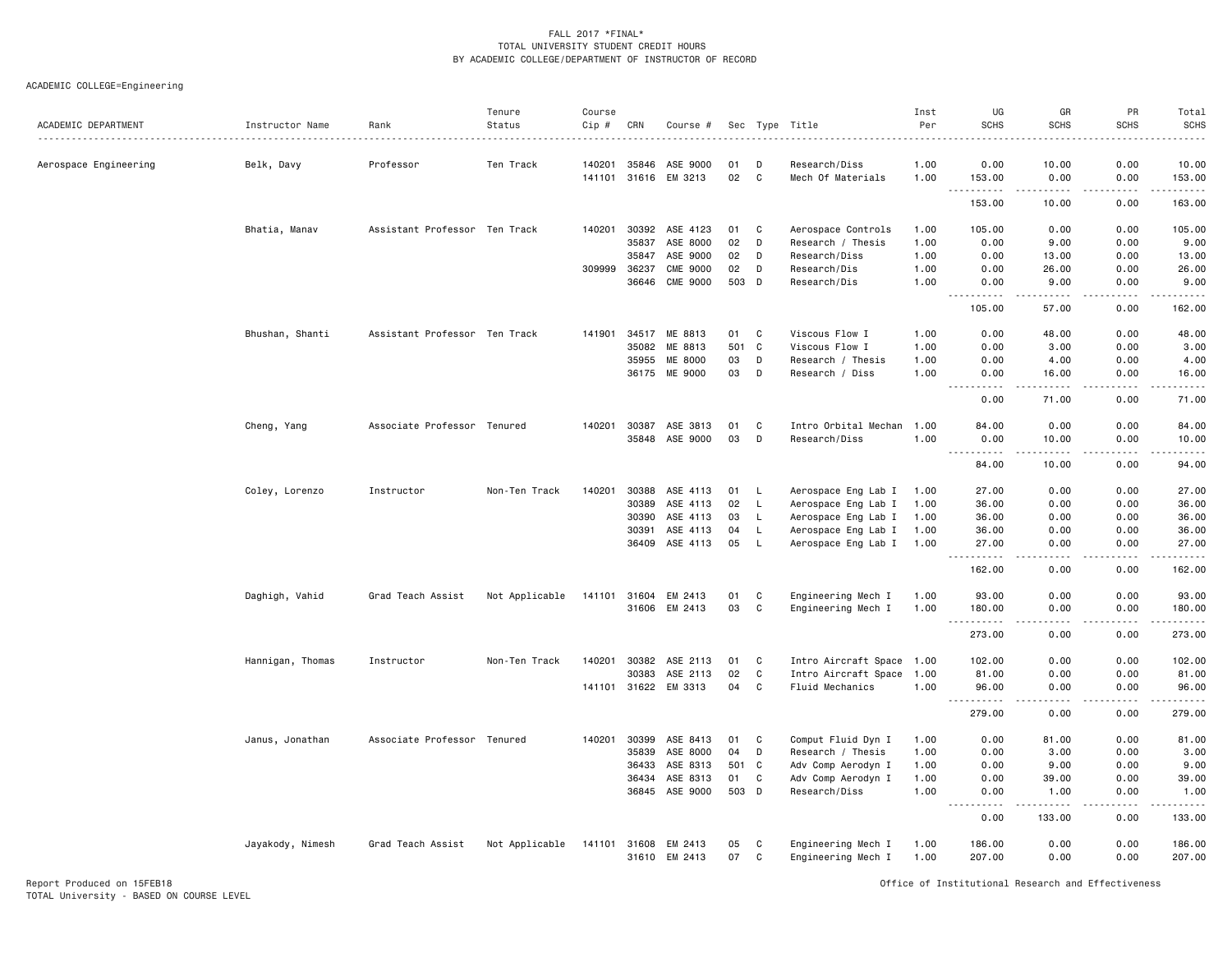| ACADEMIC COLLEGE=Engineering |  |  |  |  |
|------------------------------|--|--|--|--|
|------------------------------|--|--|--|--|

| ACADEMIC DEPARTMENT   | Instructor Name  | Rank                          | Tenure<br>Status | Course<br>$Cip \#$ | CRN          | Course #       |    |              | Sec Type Title            | Inst<br>Per | UG<br><b>SCHS</b>                                 | GR<br><b>SCHS</b>    | PR<br><b>SCHS</b> | Total<br><b>SCHS</b>      |
|-----------------------|------------------|-------------------------------|------------------|--------------------|--------------|----------------|----|--------------|---------------------------|-------------|---------------------------------------------------|----------------------|-------------------|---------------------------|
|                       |                  |                               |                  |                    |              |                |    |              |                           |             |                                                   |                      |                   |                           |
|                       |                  |                               |                  |                    |              |                |    |              |                           |             | 393.00                                            | 0.00                 | 0.00              | 393.00                    |
| Aerospace Engineering | Jha, Ratneshwar  | Professor                     | Tenured          | 140201             | 30397        | ASE 6013       | 01 | E            | Directed Project in       | 1.00        | 0.00                                              | 3.00                 | 0.00              | 3.00                      |
|                       |                  |                               |                  |                    | 35840        | ASE 8000       | 05 | D            | Research / Thesis         | 1.00        | 0.00                                              | 7.00                 | 0.00              | 7.00                      |
|                       |                  |                               |                  |                    | 35850        | ASE 9000       | 05 | D            | Research/Diss             | 1.00        | 0.00                                              | 16.00                | 0.00              | 16.00                     |
|                       |                  |                               |                  | 141101             | 35165        | EM 3213        | 05 | C            | Mech Of Materials         | 1.00        | 78.00<br>$\sim$ $\sim$<br>.                       | 0.00                 | 0.00<br>.         | 78.00                     |
|                       |                  |                               |                  |                    |              |                |    |              |                           |             | 78.00                                             | 26.00                | 0.00              | 104.00                    |
|                       | Koenig, Keith    | Professor                     | Tenured          | 140201             | 30379        | ASE 1013       | 01 | B            | Intro to Aerospace E 1.00 |             | 183.00                                            | 0.00                 | 0.00              | 183.00                    |
|                       |                  |                               |                  |                    | 30381        | ASE 1501       | 02 | Ε            | Design Competition        | 1.00        | 12.00                                             | 0.00                 | 0.00              | 12.00                     |
|                       |                  |                               |                  |                    | 30395        | ASE 4533       | 01 | В            | Spacecraft Design I       | 1.00        | 63.00                                             | 0.00                 | 0.00              | 63.00                     |
|                       |                  |                               |                  |                    | 35841        | ASE 8000       | 06 | D            | Research / Thesis         | 1.00        | 0.00                                              | 20.00                | 0.00              | 20.00                     |
|                       |                  |                               |                  |                    | 36751        | ASE 1013       | 02 | B            | Intro to Aerospace E 1.00 |             | 195.00                                            | 0.00                 | 0.00              | 195.00<br>$\frac{1}{2}$   |
|                       |                  |                               |                  |                    |              |                |    |              |                           |             | 453.00                                            | 20.00                | 0.00              | 473.00                    |
|                       | Kota, Kalyan Raj | Grad Teach Assist             | Not Applicable   |                    | 141101 31609 | EM 2413        | 06 | C            | Engineering Mech I        | 1.00        | 174.00                                            | 0.00                 | 0.00              | 174.00                    |
|                       |                  |                               |                  |                    |              |                |    |              |                           |             | 174.00                                            | 0.00                 | 0.00              | 174.00                    |
|                       | Lacy, Thomas     | Professor                     | Tenured          | 140201             | 30385        | ASE 3233       | 01 | C            | Aero Structural Anal 1.00 |             | 162.00                                            | 0.00                 | 0.00              | 162.00                    |
|                       |                  |                               |                  |                    | 35842        | ASE 8000       | 07 | D            | Research / Thesis         | 1.00        | 0.00                                              | 17.00                | 0.00              | 17.00                     |
|                       |                  |                               |                  |                    |              | 35852 ASE 9000 | 07 | D            | Research/Diss             | 1.00        | 0.00<br>.                                         | 99.00                | 0.00              | 99.00<br>.                |
|                       |                  |                               |                  |                    |              |                |    |              |                           |             | 162.00                                            | 116.00               | 0.00              | 278.00                    |
|                       | Lv, Yu           | Assistant Professor Ten Track |                  | 140201             | 30386        | ASE 3333       | 01 | C            | Aerothermodynamics        | 1.00        | 162.00<br><u>.</u>                                | 0.00                 | 0.00              | 162.00<br>.               |
|                       |                  |                               |                  |                    |              |                |    |              |                           |             | 162.00                                            | 0.00                 | 0.00              | 162.00                    |
|                       | Moore, Timothy   | Instructor                    | Non-Ten Track    | 141101             | 31611        | EM 2433        | 01 | C            | Engineering Mech II       | 1.00        | 117.00                                            | 0.00                 | 0.00              | 117.00                    |
|                       |                  |                               |                  |                    | 31613        | EM 2433        | 03 | C            | Engineering Mech II       | 1.00        | 99.00                                             | 0.00                 | 0.00              | 99.00                     |
|                       |                  |                               |                  |                    |              | 31615 EM 3213  | 01 | C            | Mech Of Materials         | 1.00        | 69.00                                             | 0.00                 | 0.00              | 69.00                     |
|                       |                  |                               |                  |                    |              |                |    |              |                           |             | ----------<br>285.00                              | .<br>0.00            | .<br>0.00         | 285.00                    |
|                       | Olsen, Gregory   | Instructor                    | Non-Ten Track    | 140201             | 30396        | ASE 4623       | 01 | C            | Aerospace Structural 1.00 |             | 156.00                                            | 0.00                 | 0.00              | 156.00                    |
|                       |                  |                               |                  | 141101             | 31617        | EM 3213        | 03 | $\mathtt{C}$ | Mech Of Materials         | 1.00        | 210.00                                            | 0.00                 | 0.00              | 210.00                    |
|                       |                  |                               |                  |                    |              | 31618 EM 3213  | 04 | C            | Mech Of Materials         | 1.00        | 177.00                                            | 0.00                 | 0.00              | 177.00                    |
|                       |                  |                               |                  |                    |              |                |    |              |                           |             | . <b>.</b><br>$- - -$<br>543.00                   | . <u>. .</u><br>0.00 | .<br>0.00         | $- - - - - - -$<br>543.00 |
|                       | Schemmel, Austin | Lecturer                      | Non-Ten Track    | 141101             | 31605        | EM 2413        | 02 | C            | Engineering Mech I        | 1.00        | 189.00                                            | 0.00                 | 0.00              | 189.00                    |
|                       |                  |                               |                  |                    | 31607        | EM 2413        | 04 | C            | Engineering Mech I        | 1.00        | 327.00                                            | 0.00                 | 0.00              | 327.00                    |
|                       |                  |                               |                  |                    |              |                |    |              |                           |             | $- - - - - - -$<br>$\sim$ $\sim$ $\sim$<br>516.00 | $- - - -$<br>0.00    | .<br>0.00         | .<br>516.00               |
|                       | Sescu, Adrian    | Assistant Professor Ten Track |                  | 140201             | 30398        | ASE 8343       | 01 | C            | Incomp Vis Lam Flow       | 1.00        | 0.00                                              | 93.00                | 0.00              | 93.00                     |
|                       |                  |                               |                  |                    | 35843        | ASE 8000       | 08 | D            | Research / Thesis         | 1.00        | 0.00                                              | 4.00                 | 0.00              | 4.00                      |
|                       |                  |                               |                  |                    | 35853        | ASE 9000       | 08 | D            | Research/Diss             | 1.00        | 0.00                                              | 22.00                | 0.00              | 22.00                     |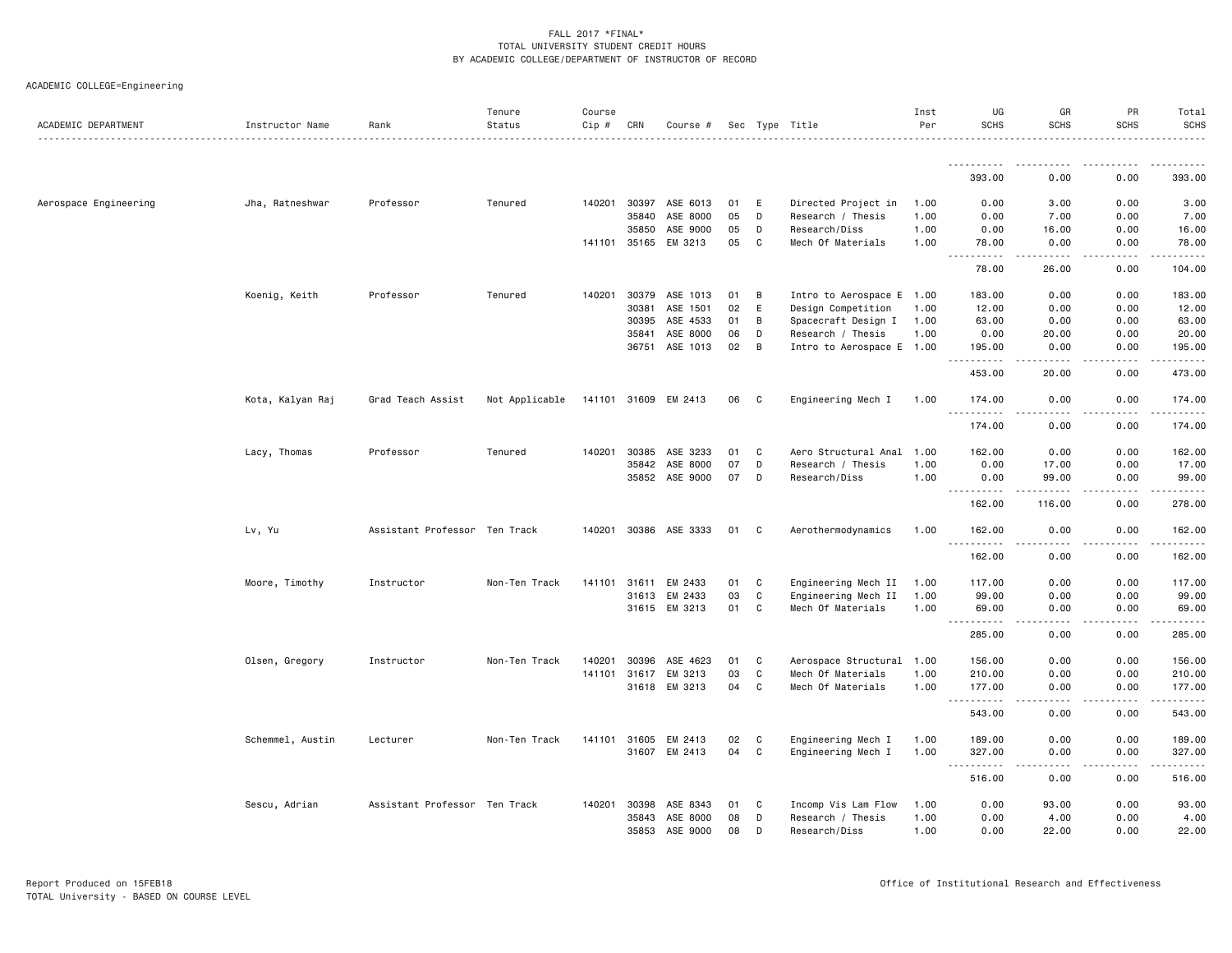| ACADEMIC COLLEGE=Engineering |  |  |  |
|------------------------------|--|--|--|
|                              |  |  |  |

| ACADEMIC DEPARTMENT                                         | Instructor Name  | Rank                              | Tenure<br>Status | Course<br>Cip # | CRN          | Course #        |                   |   | Sec Type Title            | Inst<br>Per | UG<br><b>SCHS</b>                                                                                                                          | GR<br><b>SCHS</b>                 | PR<br><b>SCHS</b>                                                                                                                                                                       | Total<br><b>SCHS</b>  |
|-------------------------------------------------------------|------------------|-----------------------------------|------------------|-----------------|--------------|-----------------|-------------------|---|---------------------------|-------------|--------------------------------------------------------------------------------------------------------------------------------------------|-----------------------------------|-----------------------------------------------------------------------------------------------------------------------------------------------------------------------------------------|-----------------------|
|                                                             |                  |                                   |                  |                 |              |                 |                   |   |                           |             |                                                                                                                                            |                                   |                                                                                                                                                                                         |                       |
|                                                             |                  |                                   |                  |                 |              |                 |                   |   |                           |             | 0.00                                                                                                                                       | 119.00                            | 0.00                                                                                                                                                                                    | 119.00                |
| Aerospace Engineering                                       | Sullivan, Rani   | Associate Professor Tenured       |                  | 140201          | 35844        | ASE 8000        | 09                | D | Research / Thesis         | 1.00        | 0.00                                                                                                                                       | 2.00                              | 0.00                                                                                                                                                                                    | 2.00                  |
|                                                             |                  |                                   |                  |                 | 35854        | ASE 9000        | 09                | D | Research/Diss             | 1.00        | 0.00                                                                                                                                       | 9.00                              | 0.00                                                                                                                                                                                    | 9.00                  |
|                                                             |                  |                                   |                  |                 | 141101 31623 | EM 3413         | 01                | C | Vibrations                | 1.00        | 135.00<br>.                                                                                                                                | 0.00<br>.                         | 0.00<br>.                                                                                                                                                                               | 135.00                |
|                                                             |                  |                                   |                  |                 |              |                 |                   |   |                           |             | 135.00                                                                                                                                     | 11.00                             | 0.00                                                                                                                                                                                    | 146.00                |
|                                                             | Thompson, David  | Non-Faculty                       | Tenured          | 140201          | 30393        | ASE 4343        | 01                | C | Compressible Aerody       | 1.00        | 162.00                                                                                                                                     | 0.00                              | 0.00                                                                                                                                                                                    | 162.00                |
|                                                             |                  |                                   |                  |                 | 35855        | ASE 9000        | 10                | D | Research/Diss             | 1.00        | 0.00                                                                                                                                       | 23.00                             | 0.00                                                                                                                                                                                    | 23.00                 |
|                                                             |                  |                                   |                  |                 | 36610        | ASE 7000        | $02 \quad I$      |   | Directed Indiv Study      | 1.00        | 0.00                                                                                                                                       | 3.00                              | 0.00                                                                                                                                                                                    | 3.00                  |
|                                                             |                  |                                   |                  |                 | 36644        | ASE 9000        | 502 D             |   | Research/Diss             | 1.00        | 0.00                                                                                                                                       | 1.00                              | 0.00                                                                                                                                                                                    | 1.00                  |
|                                                             |                  |                                   |                  |                 | 309999 36452 | <b>CME 9000</b> | 502 D             |   | Research/Dis              | 1.00        | 0.00<br>-----<br>$\frac{1}{2} \left( \frac{1}{2} \right) \left( \frac{1}{2} \right) \left( \frac{1}{2} \right) \left( \frac{1}{2} \right)$ | 1.00<br>.                         | 0.00<br>.                                                                                                                                                                               | 1.00<br>.             |
|                                                             |                  |                                   |                  |                 |              |                 |                   |   |                           |             | 162.00                                                                                                                                     | 28.00                             | 0.00                                                                                                                                                                                    | 190.00                |
|                                                             | Walker, Calvin   | Instructor                        | Non-Ten Track    | 140201          | 30380        | ASE 1501        | 01                | E | Design Competition        | 0.50        | 4.50                                                                                                                                       | 0.00                              | 0.00                                                                                                                                                                                    | 4.50                  |
|                                                             |                  |                                   |                  |                 | 30394        | ASE 4513        | 01                | B | Aircraft Design I         | 1.00        | 99.00                                                                                                                                      | 0.00                              | 0.00                                                                                                                                                                                    | 99.00                 |
|                                                             |                  |                                   |                  |                 | 36425        | ASE 4163        | 01                | C | Intro to Flight Test 1.00 |             | 21.00                                                                                                                                      | 0.00                              | 0.00                                                                                                                                                                                    | 21.00                 |
|                                                             |                  |                                   |                  |                 | 36426        | ASE 6163        | 01                | C | Intro to Flight Test 1.00 |             | 0.00                                                                                                                                       | 27.00                             | 0.00                                                                                                                                                                                    | 27.00                 |
|                                                             |                  |                                   |                  |                 | 36442        | ASE 4990        | 01                | C | Special Topic In ASE 1.00 |             | 39.00                                                                                                                                      | 0.00                              | 0.00                                                                                                                                                                                    | 39.00                 |
|                                                             |                  |                                   |                  |                 | 36443        | ASE 6990        | 01                | C | Special Topic In ASE 1.00 |             | 0.00                                                                                                                                       | 75.00                             | 0.00                                                                                                                                                                                    | 75.00                 |
|                                                             |                  |                                   |                  |                 |              | 37068 ASE 7000  | 501 I             |   | Directed Indiv Study 1.00 |             | 0.00<br><u> - - - - - - - - - -</u>                                                                                                        | 3.00<br>.                         | 0.00<br>.                                                                                                                                                                               | 3.00<br>.             |
|                                                             |                  |                                   |                  |                 |              |                 |                   |   |                           |             | 163.50                                                                                                                                     | 105.00                            | 0.00                                                                                                                                                                                    | 268.50                |
|                                                             | Walters, Andrew  | Instructor                        | Non-Ten Track    |                 | 141101 31612 | EM 2433         | 02                | C | Engineering Mech II 1.00  |             | 177.00                                                                                                                                     | 0.00                              | 0.00                                                                                                                                                                                    | 177.00                |
|                                                             |                  |                                   |                  |                 | 31614        | EM 2433         | 04                | C | Engineering Mech II       | 1.00        | 183.00                                                                                                                                     | 0.00                              | 0.00                                                                                                                                                                                    | 183.00                |
|                                                             |                  |                                   |                  |                 |              | 35166 EM 2413   | H <sub>01</sub> C |   | Engineering Mech I        | 1.00        | 45.00<br>.                                                                                                                                 | 0.00<br>.                         | 0.00<br>$\frac{1}{2} \left( \frac{1}{2} \right) \left( \frac{1}{2} \right) \left( \frac{1}{2} \right) \left( \frac{1}{2} \right) \left( \frac{1}{2} \right) \left( \frac{1}{2} \right)$ | 45.00                 |
|                                                             |                  |                                   |                  |                 |              |                 |                   |   |                           |             | 405.00                                                                                                                                     | 0.00                              | 0.00                                                                                                                                                                                    | 405.00                |
|                                                             | Weed, Richard    | Research Assoc Prof Non-Ten Track |                  | 140201          | 36450        | ASE 8000        | 11                | D | Research / Thesis         | 1.00        | 0.00                                                                                                                                       | 3.00                              | 0.00                                                                                                                                                                                    | 3.00                  |
|                                                             |                  |                                   |                  |                 |              | 36460 ASE 7000  | 01                | I | Directed Indiv Study 1.00 |             | 0.00                                                                                                                                       | 3.00                              | 0.00                                                                                                                                                                                    | 3.00                  |
|                                                             |                  |                                   |                  |                 |              |                 |                   |   |                           |             | $\frac{1}{2}$<br>0.00                                                                                                                      | 6.00                              | 0.00                                                                                                                                                                                    | 6.00                  |
|                                                             | Zangeneh, Sepehr | Grad Teach Assist                 | Not Applicable   | 141101          | 31619        | EM 3313         | 01                | C | Fluid Mechanics           | 1.00        | 129.00                                                                                                                                     | 0.00                              | 0.00                                                                                                                                                                                    | 129.00                |
|                                                             |                  |                                   |                  |                 |              | 31621 EM 3313   | 03                | C | Fluid Mechanics           | 1.00        | 174.00                                                                                                                                     | 0.00                              | 0.00                                                                                                                                                                                    | 174.00                |
|                                                             |                  |                                   |                  |                 |              |                 |                   |   |                           |             | .<br>303.00                                                                                                                                | .<br>0.00                         | $\frac{1}{2}$<br>0.00                                                                                                                                                                   | . <b>.</b><br>303.00  |
| ----------------------------------<br>Aerospace Engineering |                  |                                   |                  |                 |              |                 |                   |   |                           |             | ==========<br>4990.50                                                                                                                      | -----------------------<br>712.00 | 0.00                                                                                                                                                                                    | ==========<br>5702.50 |
| ----------------------------------                          |                  |                                   |                  |                 |              |                 |                   |   |                           |             | ==========                                                                                                                                 | =====================             |                                                                                                                                                                                         | ==========            |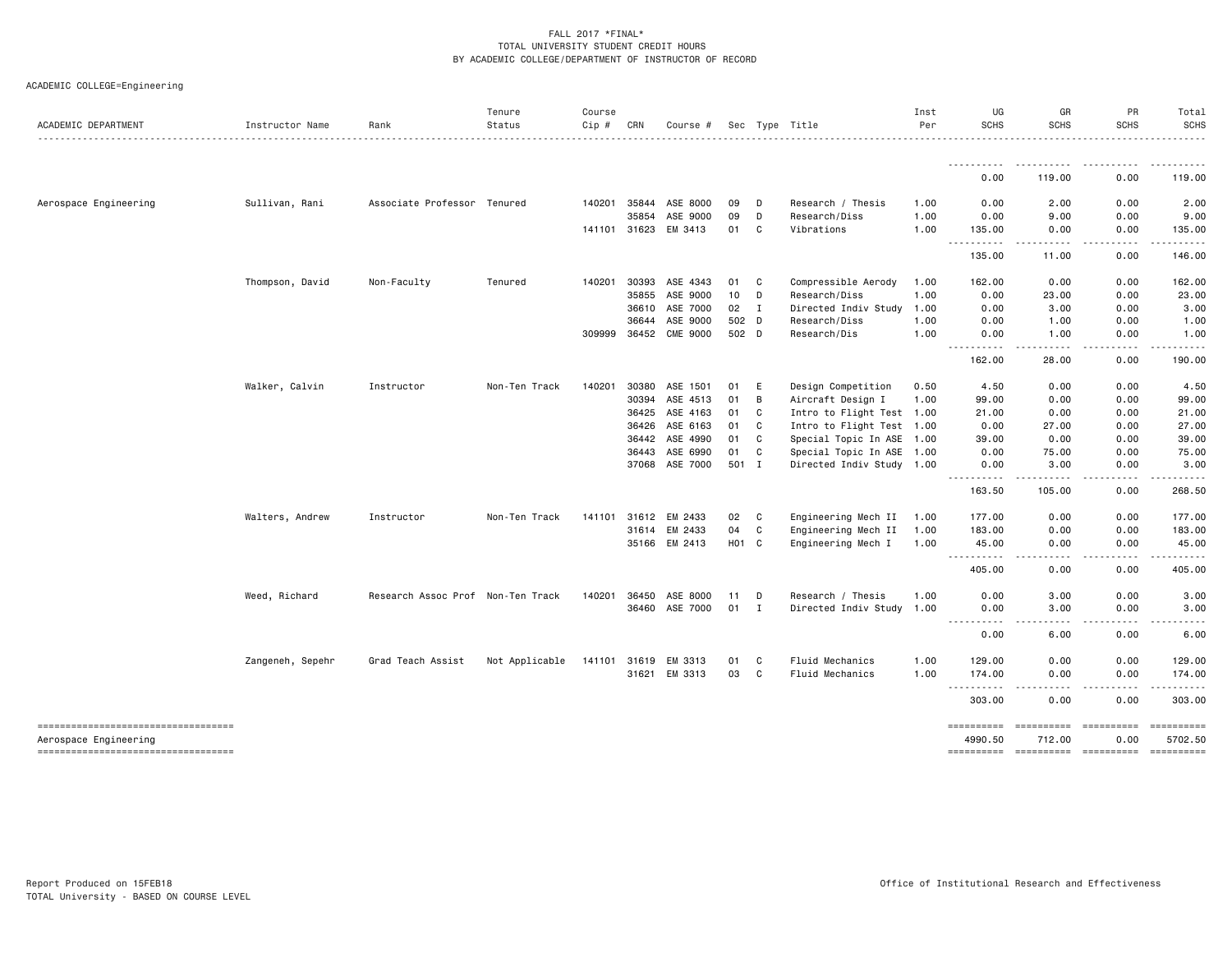| ACADEMIC DEPARTMENT                                         | Instructor Name    | Rank                          | Tenure<br>Status | Course<br>Cip # | CRN   | Course #              |    |                | Sec Type Title            | Inst<br>Per | UG<br><b>SCHS</b>            | GR<br><b>SCHS</b>                                                                                                         | PR<br>SCHS       | Total<br><b>SCHS</b>                                                                                                                |
|-------------------------------------------------------------|--------------------|-------------------------------|------------------|-----------------|-------|-----------------------|----|----------------|---------------------------|-------------|------------------------------|---------------------------------------------------------------------------------------------------------------------------|------------------|-------------------------------------------------------------------------------------------------------------------------------------|
|                                                             |                    |                               |                  |                 |       |                       |    |                |                           |             |                              |                                                                                                                           |                  |                                                                                                                                     |
| Ag & Bio Engineering                                        | Elder, Steven      | Professor                     | Tenured          | 140301          | 35176 | ABE 4000              | 01 | $\blacksquare$ | Directed Indiv Study 1.00 |             | 3.00                         | 0.00                                                                                                                      | 0.00             | 3.00                                                                                                                                |
|                                                             |                    |                               |                  |                 | 35178 | ABE 8000              | 02 | D              | Research / Thesis         | 1.00        | 0.00                         | 6.00                                                                                                                      | 0.00             | 6.00                                                                                                                                |
|                                                             |                    |                               |                  |                 | 35195 | ABE 9000              | 08 | D              | Research / Diss           | 1.00        | 0.00                         | 9.00                                                                                                                      | 0.00             | 9.00                                                                                                                                |
|                                                             |                    |                               |                  |                 | 36961 | ABE 4000              | 11 | I              | Directed Indiv Study      | 1.00        | 3.00                         | 0.00                                                                                                                      | 0.00             | 3.00                                                                                                                                |
|                                                             |                    |                               |                  | 140501          | 30038 | ABE 4613              | 01 | C              | <b>Biomechanics</b>       | 1.00        | 243.00                       | 0.00                                                                                                                      | 0.00             | 243.00                                                                                                                              |
|                                                             |                    |                               |                  |                 | 30049 | ABE 6613              | 01 | C              | <b>Biomechanics</b>       | 1.00        | 0.00                         | 9.00                                                                                                                      | 0.00             | 9.00                                                                                                                                |
|                                                             |                    |                               |                  |                 | 30052 | ABE 8511              | 01 | C              | Jrnl Rev Biomed Eng       | 1.00        | 0.00                         | 9.00                                                                                                                      | 0.00             | 9.00                                                                                                                                |
|                                                             |                    |                               |                  |                 |       |                       |    |                |                           |             | .<br>249.00                  | .<br>33.00                                                                                                                | .<br>0.00        | .<br>282.00                                                                                                                         |
|                                                             | Parajuli, Prem     | Associate Professor Tenured   |                  | 140301          | 35198 | ABE 9000              | 11 | D              | Research / Diss           | 1.00        | 0.00                         | 1.00                                                                                                                      | 0.00             | 1.00                                                                                                                                |
|                                                             |                    |                               |                  | 150699          |       | 30017 ABE 1863        | 01 | C              | Eng Tech In Ag            | 1.00        | 168.00                       | 0.00                                                                                                                      | 0.00             | 168,00                                                                                                                              |
|                                                             |                    |                               |                  |                 |       |                       |    |                |                           |             | $\frac{1}{2}$                | $\frac{1}{2} \left( \frac{1}{2} \right) \left( \frac{1}{2} \right) \left( \frac{1}{2} \right) \left( \frac{1}{2} \right)$ |                  | .                                                                                                                                   |
|                                                             |                    |                               |                  |                 |       |                       |    |                |                           |             | 168.00                       | 1.00                                                                                                                      | 0.00             | 169.00                                                                                                                              |
|                                                             | Prabhu, Rajkumar   | Assistant Professor Ten Track |                  | 140301          | 35184 | ABE 8000              | 08 | D              | Research / Thesis         | 1.00        | 0.00                         | 15.00                                                                                                                     | 0.00             | 15.00                                                                                                                               |
|                                                             |                    |                               |                  |                 | 35200 | ABE 9000              | 13 | D              | Research / Diss           | 1.00        | 0.00                         | 50.00                                                                                                                     | 0.00             | 50.00                                                                                                                               |
|                                                             |                    |                               |                  |                 | 36615 | ABE 7000              | 02 | $\mathbf{I}$   | Directed Indiv Study 1.00 |             | 0.00                         | 3.00                                                                                                                      | 0.00             | 3.00                                                                                                                                |
|                                                             |                    |                               |                  | 140501          | 30024 | ABE 3303              | 01 | C              | Transport in Bio Eng 1.00 |             | 69.00                        | 0.00                                                                                                                      | 0.00             | 69.00                                                                                                                               |
|                                                             |                    |                               |                  |                 |       |                       |    |                |                           |             | <u>.</u><br>69.00            | .<br>68.00                                                                                                                | .<br>0.00        | .<br>137.00                                                                                                                         |
|                                                             | To, Suminto        | Professor                     | Tenured          | 140301          | 35189 | ABE 9000              | 02 | D              | Research / Diss           | 1.00        | 0.00                         | 1.00                                                                                                                      | 0.00             | 1.00                                                                                                                                |
|                                                             |                    |                               |                  | 140501          | 30025 | ABE 3413              | 01 | C              | Bioinstrumentation I 1.00 |             | 228.00                       | 0.00                                                                                                                      | 0.00             | 228.00                                                                                                                              |
|                                                             |                    |                               |                  |                 | 30026 | ABE 3413              | 02 | K              | Bioinstrumentation I 1.00 |             | 0.00                         | 0.00                                                                                                                      | 0.00             | 0.00                                                                                                                                |
|                                                             |                    |                               |                  |                 | 30027 | ABE 3413              | 03 | K              | Bioinstrumentation I 1.00 |             | 0.00                         | 0.00                                                                                                                      | 0.00             | 0.00                                                                                                                                |
|                                                             |                    |                               |                  |                 |       |                       |    |                |                           |             | .<br>228.00                  | .<br>1.00                                                                                                                 | <u>.</u><br>0.00 | $\begin{array}{cccccccccccccc} \bullet & \bullet & \bullet & \bullet & \bullet & \bullet & \bullet & \bullet \end{array}$<br>229.00 |
|                                                             | Warnock, James     | Non-Employee                  | Not Applicable   |                 |       | 140301 35208 ABE 8000 | 15 | $\Box$         | Research / Thesis         | 1.00        | 0.00                         | 9.00                                                                                                                      | 0.00             | 9.00                                                                                                                                |
|                                                             |                    |                               |                  |                 |       |                       |    |                |                           |             | $\frac{1}{2}$<br>0.00        | ----<br>9.00                                                                                                              | 0.00             | 9.00                                                                                                                                |
|                                                             | Williams, Lakiesha | Associate Professor Tenured   |                  | 140301          | 35191 | ABE 9000              | 04 | D              | Research / Diss           | 1.00        | 0.00                         | 9.00                                                                                                                      | 0.00             | 9.00                                                                                                                                |
|                                                             |                    |                               |                  |                 | 35209 | ABE 8000              | 16 | D              | Research / Thesis         | 1.00        | 0.00                         | 11.00                                                                                                                     | 0.00             | 11.00                                                                                                                               |
|                                                             |                    |                               |                  |                 | 35553 | ABE 4000              | 02 | $\mathbf I$    | Directed Indiv Study 1.00 |             | 3.00                         | 0.00                                                                                                                      | 0.00             | 3.00                                                                                                                                |
|                                                             |                    |                               |                  |                 | 36363 | ABE 7000              | 01 | $\mathbf{I}$   | Directed Indiv Study 1.00 |             | 0.00                         | 3.00                                                                                                                      | 0.00             | 3.00                                                                                                                                |
|                                                             |                    |                               |                  |                 |       |                       |    |                |                           |             | $\sim$ $\sim$ $\sim$<br>3.00 | 23.00                                                                                                                     | 0.00             | 26.00                                                                                                                               |
| ======================================                      |                    |                               |                  |                 |       |                       |    |                |                           |             |                              | eccessess                                                                                                                 |                  | ==========                                                                                                                          |
| Ag & Bio Engineering<br>----------------------------------- |                    |                               |                  |                 |       |                       |    |                |                           |             | 717.00                       | 135.00                                                                                                                    | 0.00             | 852,00                                                                                                                              |
|                                                             |                    |                               |                  |                 |       |                       |    |                |                           |             |                              |                                                                                                                           |                  |                                                                                                                                     |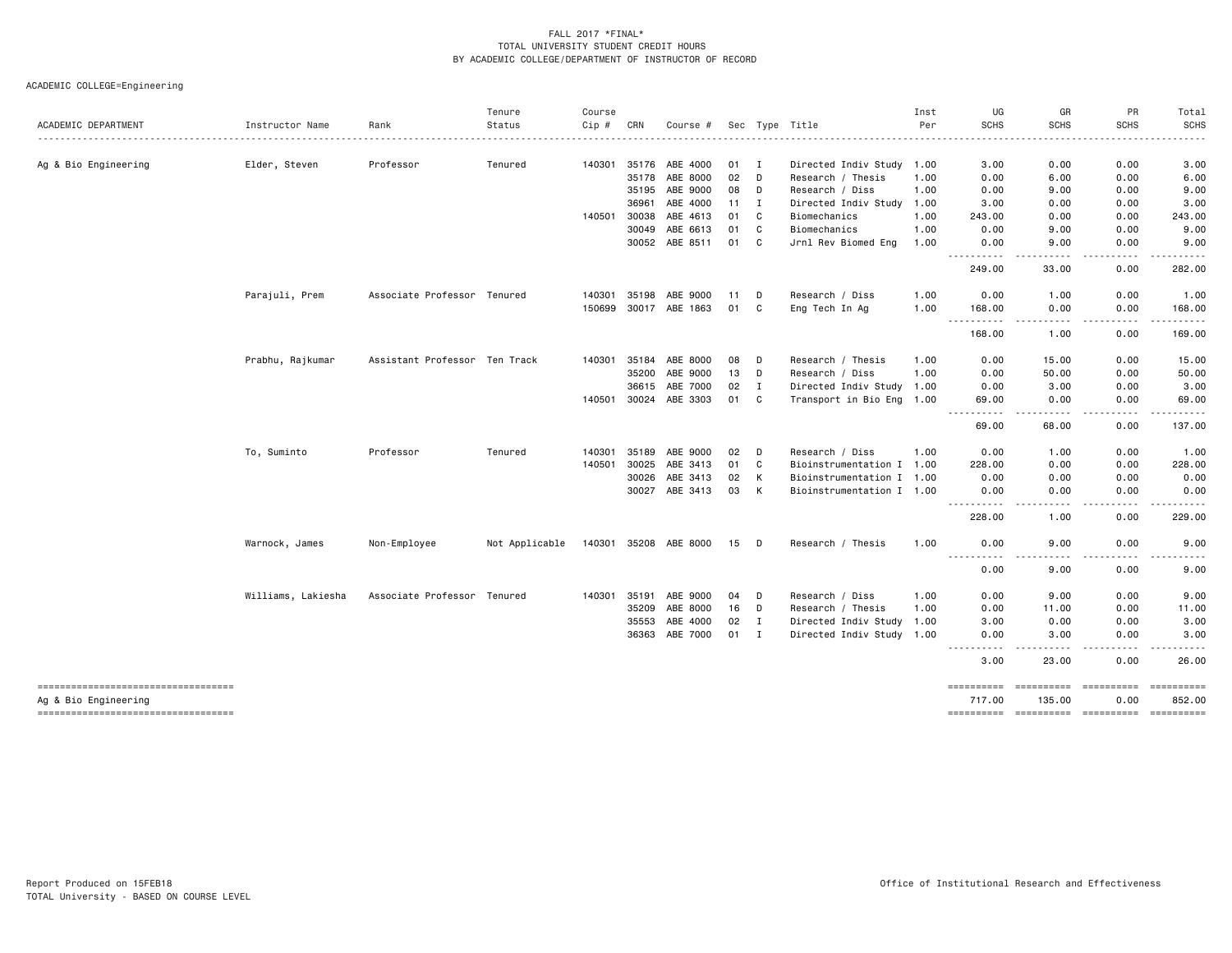| ACADEMIC DEPARTMENT               | Instructor Name  | Rank                          | Tenure<br>Status | Course<br>Cip # | CRN            | Course #             |                 |              | Sec Type Title                          | Inst<br>Per | UG<br><b>SCHS</b>                                                                                                                                         | GR<br><b>SCHS</b>                                                                                                                                             | PR<br><b>SCHS</b>              | Total<br><b>SCHS</b> |
|-----------------------------------|------------------|-------------------------------|------------------|-----------------|----------------|----------------------|-----------------|--------------|-----------------------------------------|-------------|-----------------------------------------------------------------------------------------------------------------------------------------------------------|---------------------------------------------------------------------------------------------------------------------------------------------------------------|--------------------------------|----------------------|
| Civil & Environmental Engineering | Aleithawe, Imad  | Lecturer                      | Non-Ten Track    |                 |                | 140801 30694 CE 4703 | 01              | C            | Constr Eng Managemen 1.00               |             | 228.00                                                                                                                                                    | 0.00                                                                                                                                                          | 0.00<br><u>.</u>               | 228,00               |
|                                   |                  |                               |                  |                 |                |                      |                 |              |                                         |             | .<br>228.00                                                                                                                                               | .<br>0.00                                                                                                                                                     | 0.00                           | .<br>228.00          |
|                                   | Ellithy, Ghada   | Lecturer                      | Non-Ten Track    | 140801          | 36445          | CE 6483              | 01              | C            | Geosynthetics                           | 1.00        | 0.00                                                                                                                                                      | 12.00                                                                                                                                                         | 0.00                           | 12.00                |
|                                   |                  |                               |                  |                 |                | 36446 CE 6483        | 501             | C            | Geosynthetics                           | 1.00        | 0.00<br>.                                                                                                                                                 | 24.00<br>$\frac{1}{2} \left( \frac{1}{2} \right) \left( \frac{1}{2} \right) \left( \frac{1}{2} \right) \left( \frac{1}{2} \right) \left( \frac{1}{2} \right)$ | 0.00<br><b><i><u>.</u></i></b> | 24.00<br>.           |
|                                   |                  |                               |                  |                 |                |                      |                 |              |                                         |             | 0.00                                                                                                                                                      | 36.00                                                                                                                                                         | 0.00                           | 36.00                |
|                                   | Freyne, Seamus   | Associate Professor Tenured   |                  | 140101          | 32283          | GE 1501              | 02              | E            | Engineering Design C 1.00               |             | 50.00                                                                                                                                                     | 0.00                                                                                                                                                          | 0.00                           | 50.00                |
|                                   |                  |                               |                  | 140801          | 30698          | CE 4963              | 01              | C            | Steel Structures I                      | 1.00        | 114.00                                                                                                                                                    | 0.00                                                                                                                                                          | 0.00                           | 114.00               |
|                                   |                  |                               |                  |                 | 35217          | CE 8000              | 501             | D<br>C       | Research / Thesis                       | 1.00        | 0.00                                                                                                                                                      | 4.00                                                                                                                                                          | 0.00                           | 4.00                 |
|                                   |                  |                               |                  |                 | 35248<br>35249 | CE 4993<br>CE 6993   | 01<br>501       | C            | Prestr Concr Structu 1.00               | 1.00        | 27.00                                                                                                                                                     | 0.00                                                                                                                                                          | 0.00                           | 27.00                |
|                                   |                  |                               |                  |                 | 35278          | CE 9000              | 501             | D            | Prestr Concr Structu<br>Research / Diss | 1.00        | 0.00<br>0.00                                                                                                                                              | 45.00<br>11.00                                                                                                                                                | 0.00<br>0.00                   | 45.00<br>11.00       |
|                                   |                  |                               |                  |                 | 35471          | CE 6993              | 01              | C            | Prestr Concr Structu 1.00               |             | 0.00                                                                                                                                                      | 3.00                                                                                                                                                          | 0.00                           | 3.00                 |
|                                   |                  |                               |                  |                 | 36432          | CE 7000              | 503 I           |              | Directed Indiv Study 1.00               |             | 0.00                                                                                                                                                      | 1.00                                                                                                                                                          | 0.00                           | 1.00                 |
|                                   |                  |                               |                  |                 |                |                      |                 |              |                                         |             | $\frac{1}{2} \left( \frac{1}{2} \right) \left( \frac{1}{2} \right) \left( \frac{1}{2} \right) \left( \frac{1}{2} \right) \left( \frac{1}{2} \right)$<br>. | .                                                                                                                                                             | 2.2.2.2.2                      | .                    |
|                                   |                  |                               |                  |                 |                |                      |                 |              |                                         |             | 191.00                                                                                                                                                    | 64.00                                                                                                                                                         | 0.00                           | 255.00               |
|                                   | Gonzalez, Carlos | Lecturer                      | Non-Ten Track    | 140801          | 30700          | CE 6103              | 01              | $\mathbf c$  | Pavement Mat & Des                      | 1.00        | 0.00                                                                                                                                                      | 3.00                                                                                                                                                          | 0.00                           | 3.00                 |
|                                   |                  |                               |                  |                 | 36360          | CE 6103              | 501             | $\mathbf{C}$ | Pavement Mat & Des                      | 1.00        | 0.00                                                                                                                                                      | 9.00                                                                                                                                                          | 0.00                           | 9.00                 |
|                                   |                  |                               |                  |                 | 140804 30689   | CE 4103              | 01              | C            | Pavement Mat & Des                      | 1.00        | 72.00<br>$\omega$ $\omega$ $\omega$ $\omega$                                                                                                              | 0.00                                                                                                                                                          | 0.00                           | 72.00                |
|                                   |                  |                               |                  |                 |                |                      |                 |              |                                         |             | 72.00                                                                                                                                                     | 12.00                                                                                                                                                         | 0.00                           | 84.00                |
|                                   | Gude, Veera      | Associate Professor Ten Track |                  | 140801          |                | 30696 CE 4883        | 01              | C            | Engrd. Environmental 1.00               |             | 111.00                                                                                                                                                    | 0.00                                                                                                                                                          | 0.00                           | 111.00               |
|                                   |                  |                               |                  |                 | 30706          | CE 6883              | 01              | C            | Engrd. Environmental 1.00               |             | 0.00                                                                                                                                                      | 9.00                                                                                                                                                          | 0.00                           | 9.00                 |
|                                   |                  |                               |                  |                 | 34493          | CE 8823              | 01              | C            | Un Pro-Op Env Eng II 1.00               |             | 0.00                                                                                                                                                      | 9.00                                                                                                                                                          | 0.00                           | 9.00                 |
|                                   |                  |                               |                  |                 | 35059          | CE 8823              | 501             | C            | Un Pro-Op Env Eng II 1.00               |             | 0.00                                                                                                                                                      | 15.00                                                                                                                                                         | 0.00                           | 15.00                |
|                                   |                  |                               |                  |                 | 35264          | CE 8000              | 502             | D            | Research / Thesis                       | 1.00        | 0.00                                                                                                                                                      | 1.00                                                                                                                                                          | 0.00                           | 1.00                 |
|                                   |                  |                               |                  |                 | 35806          | CE 8000              | 02              | D            | Research / Thesis                       | 1.00        | 0.00                                                                                                                                                      | 1.00                                                                                                                                                          | 0.00                           | 1.00                 |
|                                   |                  |                               |                  |                 | 35939          | CE 9000              | 02              | D            | Research / Diss                         | 1.00        | 0.00<br>.                                                                                                                                                 | 3.00<br>$\frac{1}{2}$                                                                                                                                         | 0.00<br><u>.</u>               | 3.00<br>.            |
|                                   |                  |                               |                  |                 |                |                      |                 |              |                                         |             | 111.00                                                                                                                                                    | 38.00                                                                                                                                                         | 0.00                           | 149.00               |
|                                   | Gullett, Philip  | Associate Professor Tenured   |                  | 140801          | 34489          | CE 4923              | 01              | C            | Structural Dynamics                     | 1.00        | 21.00                                                                                                                                                     | 0.00                                                                                                                                                          | 0.00                           | 21.00                |
|                                   |                  |                               |                  |                 | 34490          | CE 6923              | 01              | C            | Structural Dynamics                     | 1.00        | 0.00                                                                                                                                                      | 6.00                                                                                                                                                          | 0.00                           | 6.00                 |
|                                   |                  |                               |                  |                 | 35048          | CE 6923              | 501             | C            | Structural Dynamics                     | 1.00        | 0.00                                                                                                                                                      | 30.00                                                                                                                                                         | 0.00                           | 30.00                |
|                                   |                  |                               |                  |                 | 35280          | CE 9000              | 503             | D            | Research / Diss                         | 1.00        | 0.00                                                                                                                                                      | 1.00                                                                                                                                                          | 0.00                           | 1.00                 |
|                                   |                  |                               |                  |                 | 36907          | CE 4000              | 10 <sub>1</sub> | $\mathbf{I}$ | Directed Indiv Study 1.00               |             | 3.00                                                                                                                                                      | 0.00                                                                                                                                                          | 0.00                           | 3.00                 |
|                                   |                  |                               |                  |                 | 36919          | CE 7000              | 505             | $\mathbf{I}$ | Directed Indiv Study 1.00               |             | 0.00                                                                                                                                                      | 3.00                                                                                                                                                          | 0.00                           | 3.00                 |
|                                   |                  |                               |                  |                 | 140803 30683   | CE 3603              | 01              | C            | Structural Mech                         | 1.00        | 252.00<br>$\sim$ $\sim$<br>$\frac{1}{2}$                                                                                                                  | 0.00                                                                                                                                                          | 0.00                           | 252.00               |
|                                   |                  |                               |                  |                 |                |                      |                 |              |                                         |             | 276.00                                                                                                                                                    | 40.00                                                                                                                                                         | 0.00                           | 316.00               |
|                                   | Howard, Isaac    | Professor                     | Tenured          | 140801          | 35281          | CE 9000              | 504 D           |              | Research / Diss                         | 1.00        | 0.00                                                                                                                                                      | 4.00                                                                                                                                                          | 0.00                           | 4.00                 |
|                                   |                  |                               |                  |                 | 35808          | CE 8000              | 04              | D            | Research / Thesis                       | 1.00        | 0.00                                                                                                                                                      | 5.00                                                                                                                                                          | 0.00                           | 5.00                 |
|                                   |                  |                               |                  |                 | 35941          | CE 9000              | 04              | D            | Research / Diss                         | 1.00        | 0.00                                                                                                                                                      | 12.00                                                                                                                                                         | 0.00                           | 12.00                |
|                                   |                  |                               |                  |                 | 36282          | CE 7000              | 501             | $\mathbf{I}$ | Directed Indiv Study 1.00               |             | 0.00                                                                                                                                                      | 3.00                                                                                                                                                          | 0.00                           | 3.00                 |
|                                   |                  |                               |                  |                 | 36283          | CE 7000              | 502             | $\mathbf{I}$ | Directed Indiv Study 1.00               |             | 0.00                                                                                                                                                      | 3.00                                                                                                                                                          | 0.00                           | 3.00                 |
|                                   |                  |                               |                  |                 | 36703          | CE 7000              | 01              | $\mathbf{I}$ | Directed Indiv Study 1.00               |             | 0.00                                                                                                                                                      | 3.00                                                                                                                                                          | 0.00                           | 3.00                 |
|                                   |                  |                               |                  |                 | 36704          | CE 7000              | 02              | $\mathbf{I}$ | Directed Indiv Study 1.00               |             | 0.00                                                                                                                                                      | 3.00                                                                                                                                                          | 0.00                           | 3.00                 |
|                                   |                  |                               |                  | 140899          | 34491          | CE 8303              | 01              | C            | Mat'l Characterizati 1.00               |             | 0.00                                                                                                                                                      | 21.00                                                                                                                                                         | 0.00                           | 21.00                |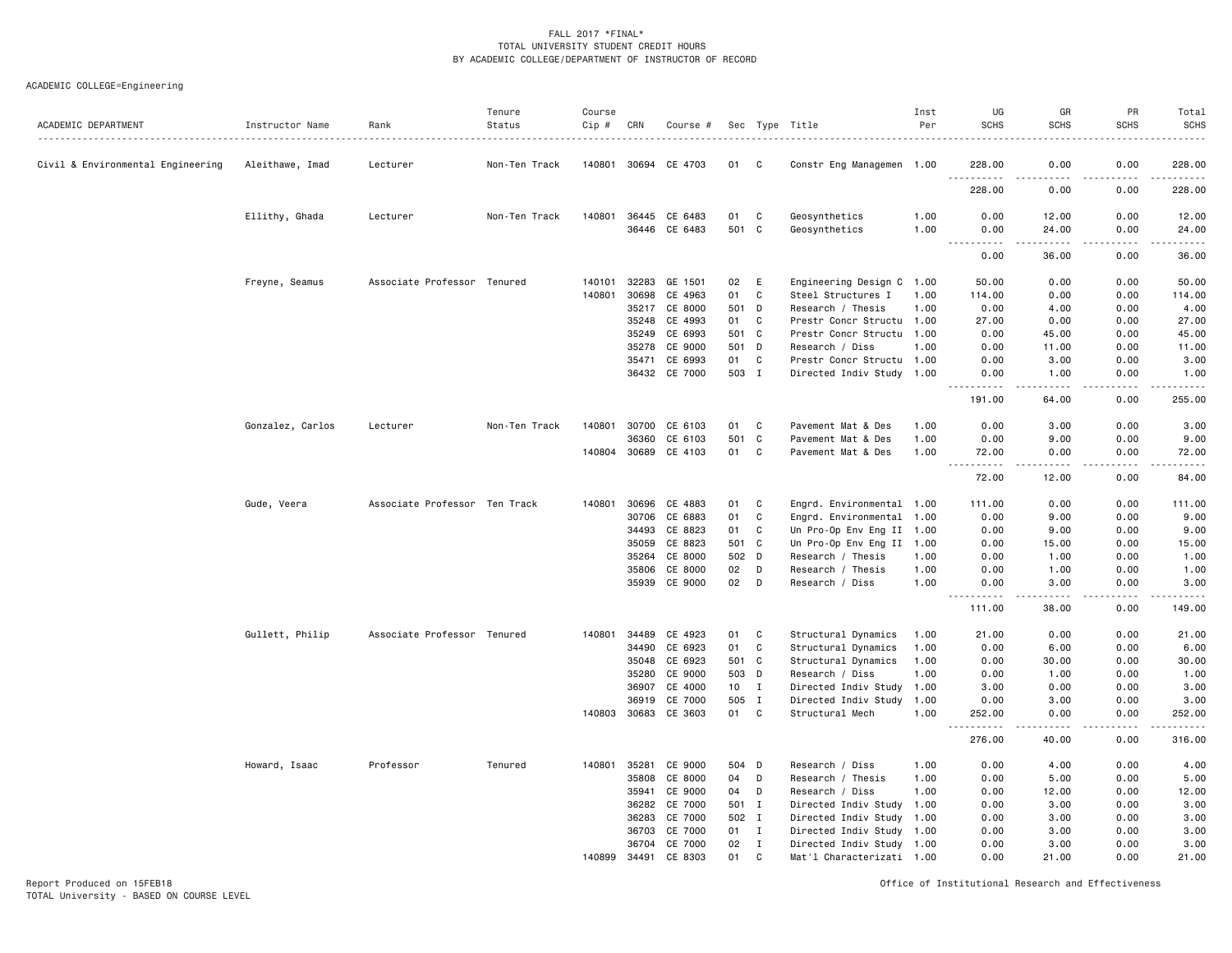| ACADEMIC DEPARTMENT               | Instructor Name                  | Rank                          | Tenure<br>Status | Course<br>Cip # | CRN          | Course #             |       |              | Sec Type Title            | Inst<br>Per | UG<br><b>SCHS</b>                                                                                                                                            | GR<br><b>SCHS</b>                                                                                                                                             | PR<br><b>SCHS</b> | Total<br><b>SCHS</b>                        |
|-----------------------------------|----------------------------------|-------------------------------|------------------|-----------------|--------------|----------------------|-------|--------------|---------------------------|-------------|--------------------------------------------------------------------------------------------------------------------------------------------------------------|---------------------------------------------------------------------------------------------------------------------------------------------------------------|-------------------|---------------------------------------------|
| Civil & Environmental Engineering | Howard, Isaac                    | Professor                     | Tenured          |                 | 140899 35057 | CE 8303              | 501 C |              | Mat'l Characterizati 1.00 |             | 0.00                                                                                                                                                         | 45.00                                                                                                                                                         | 0.00              | 45.00                                       |
|                                   |                                  |                               |                  |                 |              |                      |       |              |                           |             | .<br>0.00                                                                                                                                                    | 99.00                                                                                                                                                         | 0.00              | 99.00                                       |
|                                   | King, Herbert                    | Instructor                    | Non-Ten Track    | 140801          | 30691        | CE 4233              | 01    | C            | Control Surveys           | 1.00        | 54.00                                                                                                                                                        | 0.00                                                                                                                                                          | 0.00              | 54.00                                       |
|                                   |                                  |                               |                  | 143801          | 30672        | CE 2213              | 01    | C            | Surveying                 | 1.00        | 279.00                                                                                                                                                       | 0.00                                                                                                                                                          | 0.00              | 279.00                                      |
|                                   |                                  |                               |                  |                 | 30673        | CE 2213              | 02    | K            | Surveying                 | 1.00        | 0.00                                                                                                                                                         | 0.00                                                                                                                                                          | 0.00              | 0.00                                        |
|                                   |                                  |                               |                  |                 |              | 30674 CE 2213        | 03    | К            | Surveying                 | 1.00        | 0.00                                                                                                                                                         | 0.00                                                                                                                                                          | 0.00              | 0.00                                        |
|                                   |                                  |                               |                  |                 | 30675        | CE 2213              | 04    | К            | Surveying                 | 1.00        | 0.00                                                                                                                                                         | 0.00                                                                                                                                                          | 0.00              | 0.00                                        |
|                                   |                                  |                               |                  |                 |              | 30676 CE 2213        | 05    | К            | Surveying                 | 1.00        | 0.00<br>.                                                                                                                                                    | 0.00<br>.                                                                                                                                                     | 0.00<br>.         | 0.00<br><u>.</u>                            |
|                                   |                                  |                               |                  |                 |              |                      |       |              |                           |             | 333.00                                                                                                                                                       | 0.00                                                                                                                                                          | 0.00              | 333.00                                      |
|                                   | Li, Pengfei                      | Assistant Professor Ten Track |                  | 140801          |              | 35212 CE 4163        | 01    | C            | Urban Tranp. Plannin 1.00 |             | 18.00                                                                                                                                                        | 0.00                                                                                                                                                          | 0.00              | 18.00                                       |
|                                   |                                  |                               |                  |                 |              | 35213 CE 6163        | 01    | C            | Urban Tranp. Plannin 1.00 |             | 0.00<br>$\frac{1}{2} \left( \frac{1}{2} \right) \left( \frac{1}{2} \right) \left( \frac{1}{2} \right) \left( \frac{1}{2} \right) \left( \frac{1}{2} \right)$ | 18.00                                                                                                                                                         | 0.00              | 18.00                                       |
|                                   |                                  |                               |                  |                 |              |                      |       |              |                           |             | 18.00                                                                                                                                                        | 18.00                                                                                                                                                         | 0.00              | 36.00                                       |
|                                   | Magbanua, Benjamin               | Associate Professor Tenured   |                  |                 |              | 140801 30677 CE 2803 | 01    | $\mathtt{C}$ | Environ Engr Issues       | 1.00        | 246.00                                                                                                                                                       | 0.00                                                                                                                                                          | 0.00              | 246.00                                      |
|                                   |                                  |                               |                  |                 |              | 30688 CE 3823        | 01    | $\mathbf c$  | Environmental Engr        | 1.00        | 309.00<br>$\sim$ $\sim$                                                                                                                                      | 0.00<br>$- - -$                                                                                                                                               | 0.00              | 309.00<br>.                                 |
|                                   |                                  |                               |                  |                 |              |                      |       |              |                           |             | 555.00                                                                                                                                                       | 0.00                                                                                                                                                          | 0.00              | 555.00                                      |
|                                   | Martin, James L.                 | Professor                     | Tenured          |                 |              | 140801 30702 CE 6523 | 01 C  |              | Open Chan Hydraul         | 1.00        | 0.00                                                                                                                                                         | 6.00                                                                                                                                                          | 0.00              | 6.00                                        |
|                                   |                                  |                               |                  |                 | 35356        | CE 9000              | 507   | D            | Research / Diss           | 1.00        | 0.00                                                                                                                                                         | 3.00                                                                                                                                                          | 0.00              | 3.00                                        |
|                                   |                                  |                               |                  |                 | 36724        | CE 8000              | 513 D |              | Research / Thesis         | 1.00        | 0.00                                                                                                                                                         | 4.00                                                                                                                                                          | 0.00              | 4.00                                        |
|                                   |                                  |                               |                  | 140805          | 30692        | CE 4523              | 01    | C            | Open Chan Hydraul         | 1.00        | 198.00                                                                                                                                                       | 0.00                                                                                                                                                          | 0.00              | 198.00                                      |
|                                   |                                  |                               |                  |                 | 34485        | CE 4533              | 01    | C            | Comp Water Res            | 1.00        | 33.00                                                                                                                                                        | 0.00                                                                                                                                                          | 0.00              | 33.00                                       |
|                                   |                                  |                               |                  |                 | 35044        | CE 6533              | 501   | C            | Comp Water Res            | 1.00        | 0.00<br>$\sim$ $\sim$ $\sim$<br>المتمام المتحدة                                                                                                              | 12.00                                                                                                                                                         | 0.00              | 12.00                                       |
|                                   |                                  |                               |                  |                 |              |                      |       |              |                           |             | 231.00                                                                                                                                                       | 25.00                                                                                                                                                         | 0.00              | 256.00                                      |
|                                   | Mortezaei, Kimia                 | Lecturer                      | Non-Ten Track    |                 |              | 140802 30678 CE 3411 | 01    | L            | Soil Mechanics Lab        | 1.00        | 24.00                                                                                                                                                        | 0.00                                                                                                                                                          | 0.00              | 24.00                                       |
|                                   |                                  |                               |                  |                 | 30679        | CE 3411              | 02    | $\mathsf{L}$ | Soil Mechanics Lab        | 1.00        | 24.00                                                                                                                                                        | 0.00                                                                                                                                                          | 0.00              | 24.00                                       |
|                                   |                                  |                               |                  |                 | 30680        | CE 3411              | 03    | L            | Soil Mechanics Lab        | 1.00        | 23.00                                                                                                                                                        | 0.00                                                                                                                                                          | 0.00              | 23.00                                       |
|                                   |                                  |                               |                  |                 | 30681        | CE 3411              | 04    | $\mathsf{L}$ | Soil Mechanics Lab        | 1.00        | 24.00                                                                                                                                                        | 0.00<br>.                                                                                                                                                     | 0.00<br>.         | 24.00<br>$\sim$ $\sim$ $\sim$ $\sim$ $\sim$ |
|                                   |                                  |                               |                  |                 |              |                      |       |              |                           |             | 95.00                                                                                                                                                        | 0.00                                                                                                                                                          | 0.00              | 95.00                                       |
|                                   | Ortega Achury, Sandr Non-Faculty |                               | Not Applicable   | 140801          | 37070        | CE 4000              | 11    | I            | Directed Indiv Study 1.00 |             | 1.00                                                                                                                                                         | 0.00                                                                                                                                                          | 0.00              | 1.00                                        |
|                                   |                                  |                               |                  | 140805          | 30684        | CE 3801              | 01    | L            | Env./Wtr.Res.Engr.I       | 1.00        | 24.00                                                                                                                                                        | 0.00                                                                                                                                                          | 0.00              | 24.00                                       |
|                                   |                                  |                               |                  |                 | 30685        | CE 3801              | 02    | $\mathsf{L}$ | Env./Wtr.Res.Engr.I       | 1.00        | 24.00                                                                                                                                                        | 0.00                                                                                                                                                          | 0.00              | 24.00                                       |
|                                   |                                  |                               |                  |                 | 30686        | CE 3801              | 03    | L            | Env./Wtr.Res.Engr.I       | 1.00        | 24.00                                                                                                                                                        | 0.00                                                                                                                                                          | 0.00              | 24.00                                       |
|                                   |                                  |                               |                  |                 |              | 30687 CE 3801        | 04    | $\mathsf{L}$ | Env./Wtr.Res.Engr.I       | 1.00        | 24.00<br>.                                                                                                                                                   | 0.00                                                                                                                                                          | 0.00              | 24.00<br>.                                  |
|                                   |                                  |                               |                  |                 |              |                      |       |              |                           |             | 97.00                                                                                                                                                        | 0.00                                                                                                                                                          | 0.00              | 97.00                                       |
|                                   | Pettway, Jacqueline              | Lecturer                      | Non-Ten Track    |                 | 140805 34492 | CE 8533              | 01    | C            | Hydromechanics            | 1.00        | 0.00                                                                                                                                                         | 3.00                                                                                                                                                          | 0.00              | 3.00                                        |
|                                   |                                  |                               |                  |                 |              | 35058 CE 8533        | 501 C |              | Hydromechanics            | 1.00        | 0.00<br>$  -$<br>.                                                                                                                                           | 15.00<br>$\frac{1}{2} \left( \frac{1}{2} \right) \left( \frac{1}{2} \right) \left( \frac{1}{2} \right) \left( \frac{1}{2} \right) \left( \frac{1}{2} \right)$ | 0.00<br>.         | 15.00<br>.                                  |
|                                   |                                  |                               |                  |                 |              |                      |       |              |                           |             | 0.00                                                                                                                                                         | 18.00                                                                                                                                                         | 0.00              | 18.00                                       |
|                                   | Ramirez Avila, John              | Assistant Professor Ten Track |                  |                 | 140801 34487 | CE 4583              | 01    | C            | Stream Reconnaissanc 1.00 |             | 39.00                                                                                                                                                        | 0.00                                                                                                                                                          | 0.00              | 39.00                                       |
|                                   |                                  |                               |                  |                 |              | 34488 CE 6583        | 01    | C            | Stream Reconnaissanc 1.00 |             | 0.00                                                                                                                                                         | 3.00                                                                                                                                                          | 0.00              | 3.00                                        |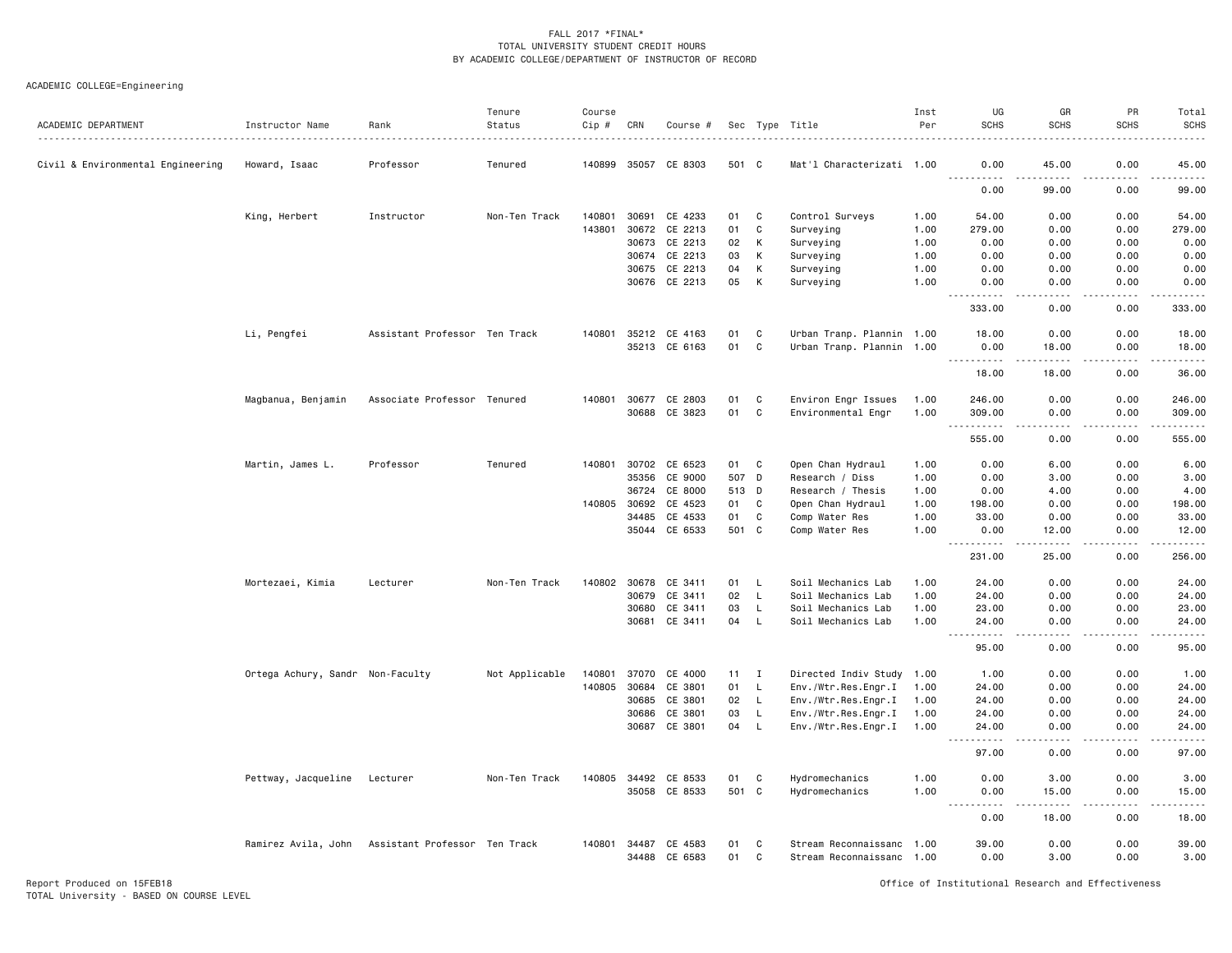| ACADEMIC DEPARTMENT                                                     | Instructor Name     | Rank                          | Tenure<br>Status | Course<br>Cip# | CRN   | Course #             |       |              | Sec Type Title            | Inst<br>Per | UG<br><b>SCHS</b>                                                                                                                                             | GR<br><b>SCHS</b>      | PR<br><b>SCHS</b>  | Total<br><b>SCHS</b>  |
|-------------------------------------------------------------------------|---------------------|-------------------------------|------------------|----------------|-------|----------------------|-------|--------------|---------------------------|-------------|---------------------------------------------------------------------------------------------------------------------------------------------------------------|------------------------|--------------------|-----------------------|
|                                                                         |                     |                               |                  |                |       |                      |       |              |                           |             |                                                                                                                                                               |                        |                    | .                     |
| Civil & Environmental Engineering                                       | Ramirez Avila, John | Assistant Professor Ten Track |                  | 140801         | 35045 | CE 6583              | 501 C |              | Stream Reconnaissanc 1.00 |             | 0.00                                                                                                                                                          | 33.00                  | 0.00               | 33.00                 |
|                                                                         |                     |                               |                  |                | 35273 | CE 8000              | 508 D |              | Research / Thesis         | 1.00        | 0.00                                                                                                                                                          | 7.00                   | 0.00               | 7.00                  |
|                                                                         |                     |                               |                  |                |       | 35357 CE 9000        | 508 D |              | Research / Diss           | 1.00        | 0.00                                                                                                                                                          | 1.00                   | 0.00               | 1.00                  |
|                                                                         |                     |                               |                  |                | 35970 | CE 4000              | 01    | $\mathbf{I}$ | Directed Indiv Study 1.00 |             | 3.00                                                                                                                                                          | 0.00                   | 0.00               | 3.00                  |
|                                                                         |                     |                               |                  |                | 35971 | CE 4000              | 02    | I            | Directed Indiv Study 1.00 |             | 3.00                                                                                                                                                          | 0.00                   | 0.00               | 3.00                  |
|                                                                         |                     |                               |                  |                |       | 35972 CE 4000        | 03    | I            | Directed Indiv Study 1.00 |             | 3.00                                                                                                                                                          | 0.00                   | 0.00               | 3.00                  |
|                                                                         |                     |                               |                  |                | 35973 | CE 4000              | 04    | $\mathbf I$  | Directed Indiv Study 1.00 |             | 3.00                                                                                                                                                          | 0.00                   | 0.00               | 3.00                  |
|                                                                         |                     |                               |                  |                | 35974 | CE 4000              | 05    | $\mathbf{I}$ | Directed Indiv Study 1.00 |             | 3.00                                                                                                                                                          | 0.00                   | 0.00               | 3.00                  |
|                                                                         |                     |                               |                  |                |       | 36202 CE 4000        | 06    | $\mathbf{I}$ | Directed Indiv Study 1.00 |             | 3.00                                                                                                                                                          | 0.00                   | 0.00               | 3.00                  |
|                                                                         |                     |                               |                  |                | 36636 | CE 4000              | 07    | $\mathbf{I}$ | Directed Indiv Study 1.00 |             | 3.00                                                                                                                                                          | 0.00                   | 0.00               | 3.00                  |
|                                                                         |                     |                               |                  |                | 36637 | CE 4000              | 08    | $\mathbf{I}$ | Directed Indiv Study 1.00 |             | 3.00                                                                                                                                                          | 0.00                   | 0.00               | 3.00                  |
|                                                                         |                     |                               |                  |                | 36713 | CE 4000              | 09    | $\mathbf{I}$ | Directed Indiv Study 1.00 |             | 3.00                                                                                                                                                          | 0.00                   | 0.00               | 3.00                  |
|                                                                         |                     |                               |                  |                |       | 36722 CE 7000        | 504 I |              | Directed Indiv Study 1.00 |             | 0.00<br>.                                                                                                                                                     | 3.00<br>.              | 0.00<br>.          | 3.00<br>$\frac{1}{2}$ |
|                                                                         |                     |                               |                  |                |       |                      |       |              |                           |             | 66.00                                                                                                                                                         | 47.00                  | 0.00               | 113.00                |
|                                                                         | Truax, Dennis       | Professor                     | Tenured          | 140801         | 30671 | CE 1001              | 01    | - L          | Intro to Civil Eng        | 1.00        | 127.00                                                                                                                                                        | 0.00                   | 0.00               | 127.00                |
|                                                                         |                     |                               |                  |                | 30697 | CE 4903              | 01    | C            | Civil Engr Comp           | 1.00        | 135.00                                                                                                                                                        | 0.00                   | 0.00               | 135.00                |
|                                                                         |                     |                               |                  |                |       | 35358 CE 9000        | 509 D |              | Research / Diss           | 1.00        | 0.00                                                                                                                                                          | 6.00                   | 0.00               | 6.00                  |
|                                                                         |                     |                               |                  |                |       |                      |       |              |                           |             | <u>.</u><br>262.00                                                                                                                                            | . <u>. .</u><br>6.00   | .<br>0.00          | .<br>268.00           |
|                                                                         | Vahedifard, Farshid | Associate Professor Ten Track |                  | 140801         | 35359 | CE 9000              | 510 D |              | Research / Diss           | 1.00        | 0.00                                                                                                                                                          | 6.00                   | 0.00               | 6.00                  |
|                                                                         |                     |                               |                  |                |       | 35814 CE 8000        | 10    | $\mathsf{D}$ | Research / Thesis         | 1.00        | 0.00                                                                                                                                                          | 12.00                  | 0.00               | 12.00                 |
|                                                                         |                     |                               |                  |                | 35947 | CE 9000              | 10    | D            | Research / Diss           | 1.00        | 0.00                                                                                                                                                          | 23.00                  | 0.00               | 23.00                 |
|                                                                         |                     |                               |                  |                | 36949 | CE 7000              | 03    | Ι.           | Directed Indiv Study      | 1.00        | 0.00                                                                                                                                                          | 3.00                   | 0.00               | 3.00                  |
|                                                                         |                     |                               |                  |                |       | 140802 30682 CE 3413 | 01    | C            | Soil Mechanics            | 1.00        | 309,00                                                                                                                                                        | 0.00                   | 0.00               | 309,00                |
|                                                                         |                     |                               |                  |                |       |                      |       |              |                           |             | $\sim$ $\sim$ $\sim$<br>------<br>309.00                                                                                                                      | 44.00                  | 0.00               | -----<br>353.00       |
|                                                                         | White, Thomas       | Non-Employee                  | Not Applicable   |                |       | 140801 35360 CE 9000 | 511 D |              | Research / Diss           | 1.00        | 0.00                                                                                                                                                          | 3.00                   | 0.00               | 3.00                  |
|                                                                         |                     |                               |                  |                |       |                      |       |              |                           |             | <u>.</u><br>0.00                                                                                                                                              | 3.00                   | 0.00               | 3.00                  |
|                                                                         | Zhang, Li           | Associate Professor Tenured   |                  | 140801         | 30701 | CE 6133              | 01    | $\mathbf{C}$ | Geom. Design. Hwys        | 1.00        | 0.00                                                                                                                                                          | 6.00                   | 0.00               | 6.00                  |
|                                                                         |                     |                               |                  |                | 35361 | CE 9000              | 512 D |              | Research / Diss           | 1.00        | 0.00                                                                                                                                                          | 1.00                   | 0.00               | 1.00                  |
|                                                                         |                     |                               |                  |                | 35816 | CE 8000              | 12    | D            | Research / Thesis         | 1.00        | 0.00                                                                                                                                                          | 4.00                   | 0.00               | 4.00                  |
|                                                                         |                     |                               |                  |                | 35949 | CE 9000              | 12    | D            | Research / Diss           | 1.00        | 0.00                                                                                                                                                          | 1.00                   | 0.00               | 1.00                  |
|                                                                         |                     |                               |                  |                | 36377 | CE 8133              | 01    | C            | Traffic Flow Theory       | 1.00        | 0.00                                                                                                                                                          | 12.00                  | 0.00               | 12.00                 |
|                                                                         |                     |                               |                  |                |       | 140804 30690 CE 4133 | 01    | C            | Geo Design Of Hwys        | 1.00        | 24.00                                                                                                                                                         | 0.00                   | 0.00               | 24.00                 |
|                                                                         |                     |                               |                  |                |       |                      |       |              |                           |             | $\frac{1}{2} \left( \frac{1}{2} \right) \left( \frac{1}{2} \right) \left( \frac{1}{2} \right) \left( \frac{1}{2} \right) \left( \frac{1}{2} \right)$<br>24.00 | $\frac{1}{2}$<br>24.00 | <u>.</u><br>0.00   | .<br>48.00            |
| -----------------------------------                                     |                     |                               |                  |                |       |                      |       |              |                           |             | ==========                                                                                                                                                    | ==========             | ==========         |                       |
| Civil & Environmental Engineering<br>---------------------------------- |                     |                               |                  |                |       |                      |       |              |                           |             | 2868.00                                                                                                                                                       | 474.00                 | 0.00<br>========== | 3342.00               |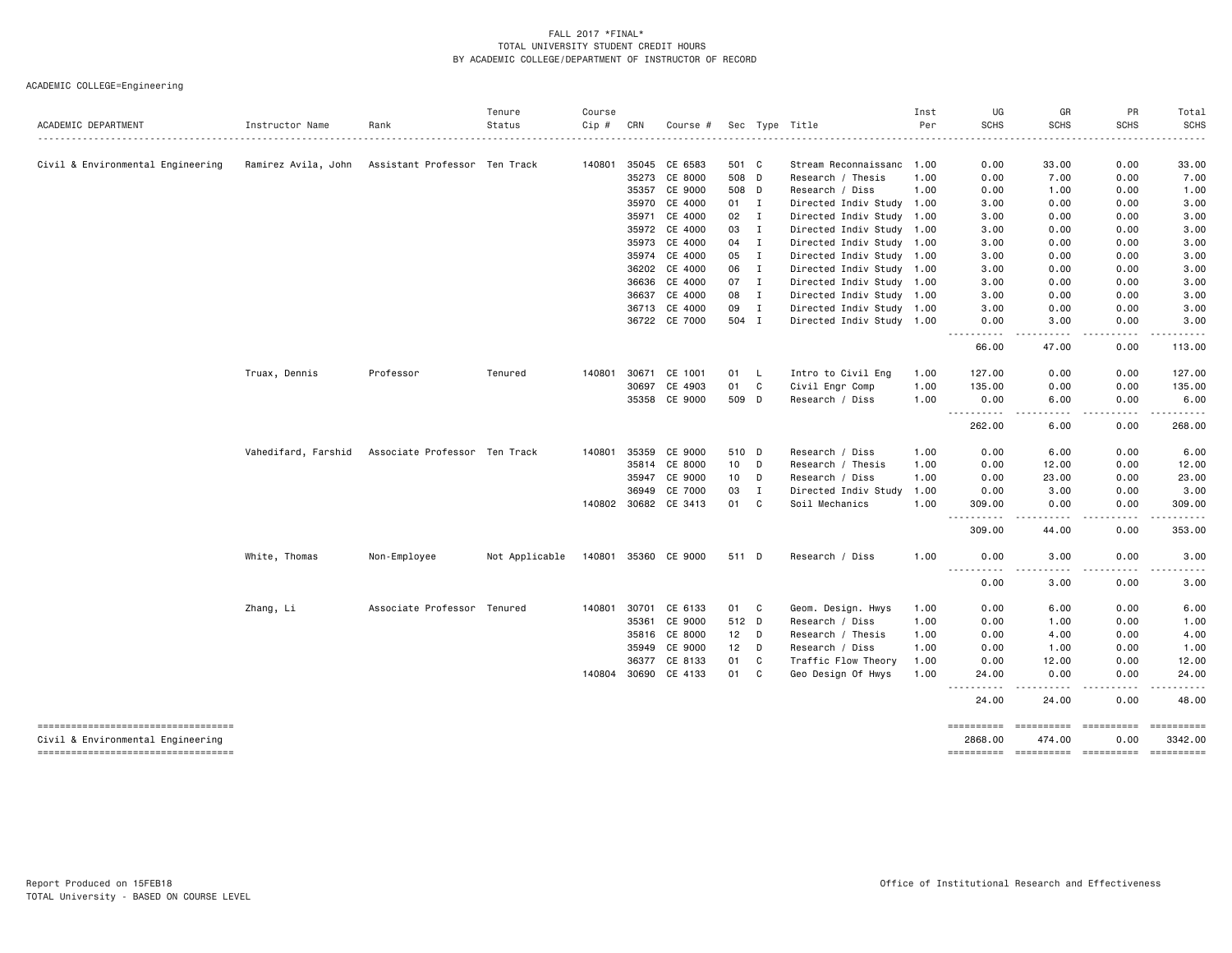ACADEMIC COLLEGE=Engineering

| ACADEMIC DEPARTMENT            | Instructor Name   | Rank                                               | Tenure<br>Status | Course<br>Cip # | CRN   | Course #              |       |                | Sec Type Title            | Inst<br>Per | UG<br><b>SCHS</b>                   | GR<br><b>SCHS</b> | PR<br><b>SCHS</b>     | Total<br><b>SCHS</b>                           |
|--------------------------------|-------------------|----------------------------------------------------|------------------|-----------------|-------|-----------------------|-------|----------------|---------------------------|-------------|-------------------------------------|-------------------|-----------------------|------------------------------------------------|
|                                |                   |                                                    |                  |                 |       |                       |       |                |                           |             |                                     |                   |                       |                                                |
| Computer Science & Engineering | Anderson, Richard | Instructor                                         | Non-Ten Track    | 110201          | 31161 | CSE 2383              | 01    | C              | Data Struc & Anal of 1.00 |             | 141.00                              | 0.00              | 0.00                  | 141.00                                         |
|                                |                   |                                                    |                  |                 | 31162 | CSE 2383              | 02    | C              | Data Struc & Anal of 1.00 |             | 162.00                              | 0.00              | 0.00                  | 162.00                                         |
|                                |                   |                                                    |                  |                 | 31163 | CSE 2383              | 03    | C              | Data Struc & Anal of 1.00 |             | 138.00                              | 0.00              | 0.00                  | 138.00                                         |
|                                |                   |                                                    |                  |                 | 31164 | CSE 2383              | H01 C |                | HonorsData Struc & A 1.00 |             | 6.00                                | 0.00              | 0.00                  | 6.00                                           |
|                                |                   |                                                    |                  |                 | 31165 | CSE 2383              | H02 C |                | HonorsData Struc & A 1.00 |             | 6.00                                | 0.00              | 0.00                  | 6.00                                           |
|                                |                   |                                                    |                  |                 | 31166 | CSE 2383              | H03 C |                | Honor Data Struc & A 1.00 |             | 9.00                                | 0.00              | 0.00                  | 9.00                                           |
|                                |                   |                                                    |                  |                 | 31168 | CSE 2813              | 02    | C              | Discrete Structures       | 1.00        | 156.00                              | 0.00              | 0.00                  | 156.00                                         |
|                                |                   |                                                    |                  |                 |       | 31170 CSE 2813        | H02 C |                | Honors- Discrete Str 1.00 |             | 6.00                                | 0.00              | 0.00                  | 6.00                                           |
|                                |                   |                                                    |                  |                 |       |                       |       |                |                           |             | .<br>624.00                         | .<br>0.00         | .<br>0.00             | .<br>624.00                                    |
|                                |                   | Archibald, Christoph Assistant Professor Ten Track |                  | 110101          | 34496 | CSE 8673              | 01    | C              | Machine Learning          | 1.00        | 0.00                                | 96.00             | 0.00                  | 96.00                                          |
|                                |                   |                                                    |                  |                 | 35692 | CSE 8000              | 01    | D              | Research / Thesis         | 1.00        | 0.00                                | 3.00              | 0.00                  | 3.00                                           |
|                                |                   |                                                    |                  |                 | 35707 | CSE 9000              | 01    | D              | Research/Diss             | 1.00        | 0.00                                | 21.00             | 0.00                  | 21.00                                          |
|                                |                   |                                                    |                  |                 | 36697 | CSE 8673              | 501   | C              | Machine Learning          | 1.00        | 0.00                                | 6.00              | 0.00                  | 6.00                                           |
|                                |                   |                                                    |                  | 140101          | 32284 | GE 1501               | 03    | E              | Engineering Design C 0.50 |             | 1.00                                | 0.00              | 0.00                  | 1.00                                           |
|                                |                   |                                                    |                  |                 |       |                       |       |                |                           |             | $\frac{1}{2}$<br>1.00               | .<br>126.00       | .<br>0.00             | .<br>127.00                                    |
|                                | Banicescu, Ioana  | Professor                                          | Tenured          |                 |       | 110101 35708 CSE 9000 | 02    | $\Box$         | Research/Diss             | 1.00        | 0.00<br>$- - - - -$                 | 15.00<br>.        | 0.00<br><b>.</b>      | 15.00                                          |
|                                |                   |                                                    |                  |                 |       |                       |       |                |                           |             | $\sim$ $\sim$ $\sim$ $\sim$<br>0.00 | 15.00             | 0.00                  | .<br>15.00                                     |
|                                | Bethel, Cindy     | Associate Professor Tenured                        |                  | 110101          | 31227 | CSE 8080              | 23    | $\mathbf{I}$   | Directed Project Cs       | 1.00        | 0.00                                | 3.00              | 0.00                  | 3.00                                           |
|                                |                   |                                                    |                  |                 | 35694 | CSE 8000              | 03    | D              | Research / Thesis         | 1.00        | 0.00                                | 24.00             | 0.00                  | 24.00                                          |
|                                |                   |                                                    |                  |                 | 35709 | CSE 9000              | 03    | D              | Research/Diss             | 1.00        | 0.00                                | 33.00             | 0.00                  | 33.00                                          |
|                                |                   |                                                    |                  |                 | 36408 | CSE 7000              | 501   | $\mathbf{I}$   | Directed Indiv Study 1.00 |             | 0.00                                | 3.00              | 0.00                  | 3.00                                           |
|                                |                   |                                                    |                  |                 | 36574 | CSE 4000              | 03    | $\bf{I}$       | Directed Indiv Study 1.00 |             | 3.00                                | 0.00              | 0.00                  | 3.00                                           |
|                                |                   |                                                    |                  | 140101          | 32284 | GE 1501               | 03    | E              | Engineering Design C 0.50 |             | 1.00                                | 0.00              | 0.00                  | 1.00                                           |
|                                |                   |                                                    |                  |                 |       |                       |       |                |                           |             | 4.00                                | 63.00             | 0.00                  | $\omega$ $\omega$ $\omega$ $\omega$ .<br>67.00 |
|                                | Bhowmik, Tanmay   | Assistant Professor Ten Track                      |                  | 110101          | 35695 | CSE 8000              | 04    | D              | Research / Thesis         | 1.00        | 0.00                                | 1.00              | 0.00                  | 1.00                                           |
|                                |                   |                                                    |                  |                 | 35710 | CSE 9000              | 04    | D              | Research/Diss             | 1.00        | 0.00                                | 3.00              | 0.00                  | 3.00                                           |
|                                |                   |                                                    |                  | 110701          | 31182 | CSE 4214              | 01    | C              | Intro to Software En 1.00 |             | 96.00                               | 0.00              | 0.00                  | 96.00                                          |
|                                |                   |                                                    |                  |                 | 31183 | CSE 4214              | 02    | К              | Intro to Software En 1.00 |             | 0.00                                | 0.00              | 0.00                  | 0.00                                           |
|                                |                   |                                                    |                  |                 | 31184 | CSE 4214              | 03    | K              | Intro to Software En 1.00 |             | 0.00                                | 0.00              | 0.00                  | 0.00                                           |
|                                |                   |                                                    |                  |                 | 31185 | CSE 4214              | H01   | C <sub>1</sub> | Hon Intro to Softwar 1.00 |             | 12.00                               | 0.00              | 0.00                  | 12.00                                          |
|                                |                   |                                                    |                  |                 | 31201 | CSE 6214              | 01    | C              | Intro to Software E 1.00  |             | 0.00                                | 8.00              | 0.00                  | 8.00                                           |
|                                |                   |                                                    |                  |                 | 31203 | CSE 6214              | 03    | K              | Intro to Software E 1.00  |             | 0.00<br>.                           | 0.00<br>.         | 0.00<br>$\frac{1}{2}$ | 0.00<br>.                                      |
|                                |                   |                                                    |                  |                 |       |                       |       |                |                           |             | 108.00                              | 12.00             | 0.00                  | 120.00                                         |
|                                | Comer, Taylor     | Non-Faculty                                        | Not Applicable   |                 |       | 110101 31176 CSE 3813 | 01 C  |                | Intro to Formal Lang 1.00 |             | 123.00                              | 0.00              | 0.00                  | 123.00<br>.                                    |
|                                |                   |                                                    |                  |                 |       |                       |       |                |                           |             | 123.00                              | 0.00              | 0.00                  | 123.00                                         |
|                                | Crumpton, Joseph  | Clinical Assist Pro Non-Ten Track                  |                  | 110101 31196    |       | CSE 4713              | 01    | C              | Prog Languages            | 1.00        | 102.00                              | 0.00              | 0.00                  | 102.00                                         |
|                                |                   |                                                    |                  |                 | 31212 | CSE 6713              | 01    | C              | Prog Languages            | 1.00        | 0.00                                | 18.00             | 0.00                  | 18.00                                          |
|                                |                   |                                                    |                  | 110701          | 31172 | CSE 3324              | 01    | C              | Dist Client/Server P 1.00 |             | 192.00                              | 0.00              | 0.00                  | 192.00                                         |
|                                |                   |                                                    |                  |                 | 31173 | CSE 3324              | 02    | К              | Dist Client/Server P 1.00 |             | 0.00                                | 0.00              | 0.00                  | 0.00                                           |
|                                |                   |                                                    |                  |                 | 31174 | CSE 3324              | 03    | K              | Dist Client/Server P 1.00 |             | 0.00                                | 0.00              | 0.00                  | 0.00                                           |
|                                |                   |                                                    |                  |                 | 31175 | CSE 3324              | 04    | K              | Dist Client/Server P 1.00 |             | 0.00                                | 0.00              | 0.00                  | 0.00                                           |
|                                |                   |                                                    |                  |                 | 31186 | CSE 4223              | 01    | C              | Manage Software Proj 1.00 |             | 93.00                               | 0.00              | 0.00                  | 93.00                                          |

Report Produced on 15FEB18 Office of Institutional Research and Effectiveness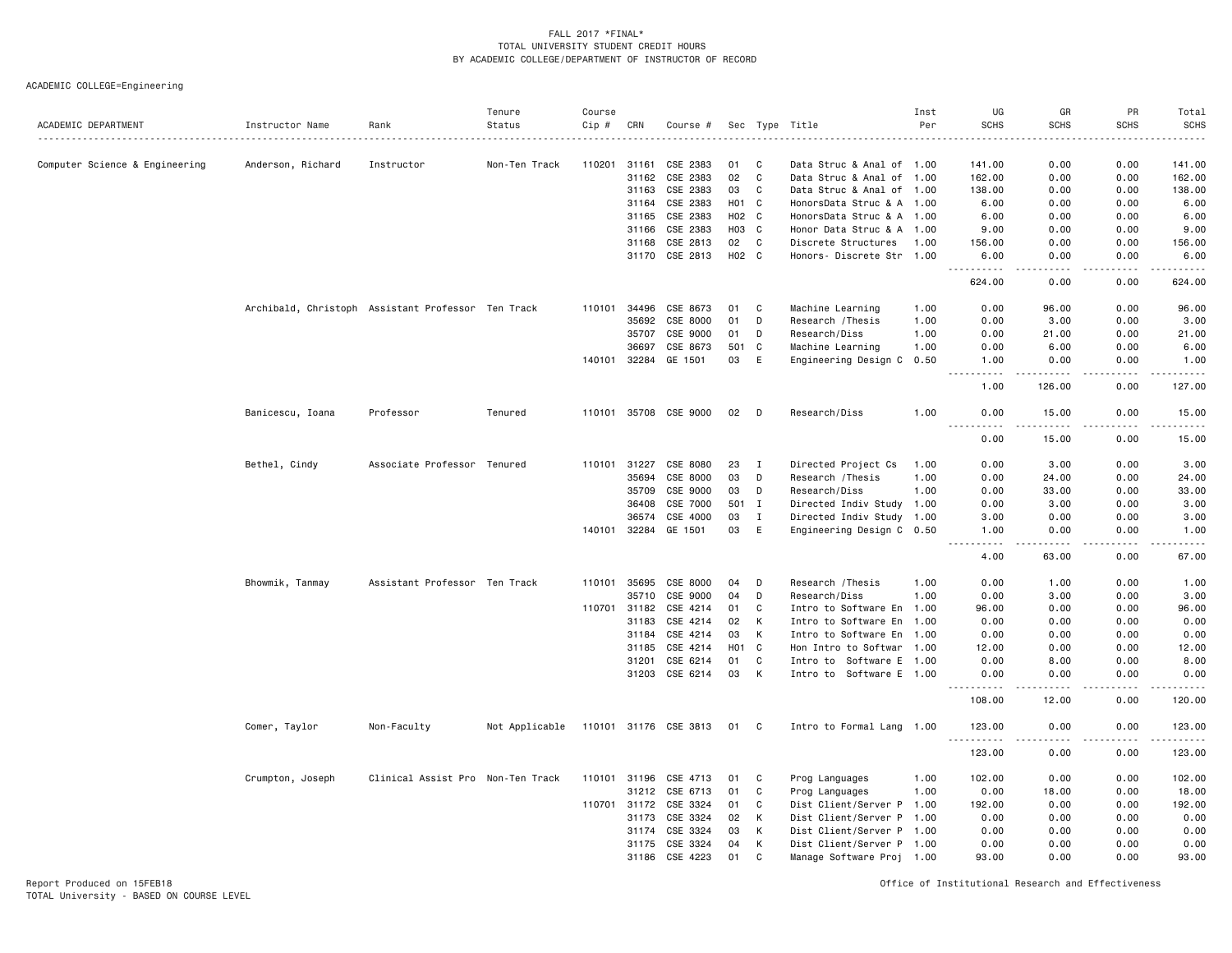| ACADEMIC DEPARTMENT            | Instructor Name               | Rank                              | Tenure<br>Status | Course<br>Cip #  | CRN            | Course #              |          |              | Sec Type Title                                    | Inst<br>Per  | UG<br><b>SCHS</b>                                                                                                                                                                     | GR<br><b>SCHS</b>     | PR<br><b>SCHS</b>     | Total<br><b>SCHS</b> |
|--------------------------------|-------------------------------|-----------------------------------|------------------|------------------|----------------|-----------------------|----------|--------------|---------------------------------------------------|--------------|---------------------------------------------------------------------------------------------------------------------------------------------------------------------------------------|-----------------------|-----------------------|----------------------|
| Computer Science & Engineering | Crumpton, Joseph              | Clinical Assist Pro Non-Ten Track |                  |                  |                | 110701 31204 CSE 6223 | 01       | - C          | Manage Software Proj 1.00                         |              | 0.00                                                                                                                                                                                  | 9.00                  | 0.00                  | 9.00                 |
|                                |                               |                                   |                  |                  |                |                       |          |              |                                                   |              | .<br>387.00                                                                                                                                                                           | 27.00                 | 0.00                  | 414.00               |
|                                | Dampier, David                | Non-Employee                      | Not Applicable   |                  |                | 110101 35711 CSE 9000 | 05       | D            | Research/Diss                                     | 1.00         | 0.00                                                                                                                                                                                  | 10.00                 | 0.00                  | 10.00                |
|                                |                               |                                   |                  |                  |                |                       |          |              |                                                   |              | <u>.</u><br>0.00                                                                                                                                                                      | .<br>10.00            | .<br>0.00             | .<br>10.00           |
|                                | Griffin, Walter               | Non-Faculty                       | Not Applicable   |                  |                | 110201 31132 CSE 1233 | 03       | - C          | Cmptr Prog-C                                      | 1.00         | 177.00<br>$\sim$ $\sim$ $\sim$                                                                                                                                                        | 0.00                  | 0.00                  | 177.00               |
|                                |                               |                                   |                  |                  |                |                       |          |              |                                                   |              | 177.00                                                                                                                                                                                | 0.00                  | 0.00                  | 177.00               |
|                                | Hamilton, John                | Non-Faculty                       | Tenured          |                  |                | 110101 36882 CSE 7000 | 03       | $\mathbf{I}$ | Directed Indiv Study 1.00                         |              | 0.00                                                                                                                                                                                  | 3.00                  | 0.00                  | 3.00                 |
|                                |                               |                                   |                  |                  | 36883          | CSE 7000              | 04       | $\mathbf{I}$ | Directed Indiv Study 1.00                         |              | 0.00                                                                                                                                                                                  | 3.00                  | 0.00                  | 3.00                 |
|                                |                               |                                   |                  |                  | 36885          | CSE 7000              | 06       | I            | Directed Indiv Study 1.00                         |              | 0.00<br><u>.</u>                                                                                                                                                                      | 3.00<br>.             | 0.00                  | 3.00<br>$- - - - -$  |
|                                |                               |                                   |                  |                  |                |                       |          |              |                                                   |              | 0.00                                                                                                                                                                                  | 9.00                  | 0.00                  | 9.00                 |
|                                | Hansen, Eric                  | Associate Professor Tenured       |                  |                  | 110101 31198   | CSE 4833              | 01       | C            | Intro to Algorithms                               | 1.00         | 123.00                                                                                                                                                                                | 0.00                  | 0.00                  | 123.00               |
|                                |                               |                                   |                  |                  | 31211          | CSE 6633              | 01       | C            | Artificial Intell                                 | 1.00         | 0.00                                                                                                                                                                                  | 54.00                 | 0.00                  | 54.00                |
|                                |                               |                                   |                  |                  | 31215          | CSE 6833              | 01       | C            | Intro to Algorithms                               | 1.00         | 0.00                                                                                                                                                                                  | 30.00                 | 0.00                  | 30.00                |
|                                |                               |                                   |                  |                  | 35712          | CSE 9000              | 06       | D            | Research/Diss                                     | 1.00         | 0.00                                                                                                                                                                                  | 34.00                 | 0.00                  | 34.00                |
|                                |                               |                                   |                  |                  | 110102 31195   | CSE 4633              | 01       | C            | Artificial Intell                                 | 1.00         | 36.00<br>$\frac{1}{2} \left( \frac{1}{2} \right) \left( \frac{1}{2} \right) \left( \frac{1}{2} \right) \left( \frac{1}{2} \right) \left( \frac{1}{2} \right)$<br>$\sim$ $\sim$ $\sim$ | 0.00<br>$\frac{1}{2}$ | 0.00<br>$\frac{1}{2}$ | 36.00<br>.           |
|                                |                               |                                   |                  |                  |                |                       |          |              |                                                   |              | 159.00                                                                                                                                                                                | 118.00                | 0.00                  | 277.00               |
|                                | Henderson, Lisa               | Instructor                        | Non-Ten Track    |                  |                | 110201 31134 CSE 1284 | 01       | C            | Intro Comp Prog                                   | 1.00         | 236.00                                                                                                                                                                                | 0.00                  | 0.00                  | 236.00               |
|                                |                               |                                   |                  |                  | 31135          | CSE 1284              | 02       | C            | Intro Comp Prog                                   | 1.00         | 216.00                                                                                                                                                                                | 0.00                  | 0.00                  | 216.00               |
|                                |                               |                                   |                  |                  | 31136          | CSE 1284              | 03       | C            | Intro Comp Prog                                   | 1.00         | 236.00                                                                                                                                                                                | 0.00                  | 0.00                  | 236.00               |
|                                |                               |                                   |                  |                  | 31137          | CSE 1284              | 04       | C            | Intro Comp Prog                                   | 1.00         | 236.00                                                                                                                                                                                | 0.00                  | 0.00                  | 236.00               |
|                                |                               |                                   |                  |                  | 31138          | CSE 1284              | 05       | K            | Intro Comp Prog                                   | 1.00         | 0.00                                                                                                                                                                                  | 0.00                  | 0.00                  | 0.00                 |
|                                |                               |                                   |                  |                  | 31139          | CSE 1284              | 06       | К            | Intro Comp Prog                                   | 1.00         | 0.00                                                                                                                                                                                  | 0.00                  | 0.00                  | 0.00                 |
|                                |                               |                                   |                  |                  | 31140          | CSE 1284              | 07       | К            | Intro Comp Prog                                   | 1.00         | 0.00                                                                                                                                                                                  | 0.00                  | 0.00                  | 0.00                 |
|                                |                               |                                   |                  |                  | 31141          | CSE 1284              | 08       | К            | Intro Comp Prog                                   | 1.00         | 0.00                                                                                                                                                                                  | 0.00                  | 0.00                  | 0.00                 |
|                                |                               |                                   |                  |                  | 31142          | CSE 1284              | 09       | К            | Intro Comp Prog                                   | 1.00         | 0.00                                                                                                                                                                                  | 0.00                  | 0.00                  | 0.00                 |
|                                |                               |                                   |                  |                  | 31143<br>31144 | CSE 1284<br>CSE 1284  | 10<br>11 | к<br>К       | Intro Comp Prog                                   | 1.00         | 0.00<br>0.00                                                                                                                                                                          | 0.00<br>0.00          | 0.00<br>0.00          | 0.00<br>0.00         |
|                                |                               |                                   |                  |                  | 31145          | CSE 1284              | 12       | К            | Intro Comp Prog<br>Intro Comp Prog                | 1.00<br>1.00 | 0.00                                                                                                                                                                                  | 0.00                  | 0.00                  | 0.00                 |
|                                |                               |                                   |                  |                  | 31146          | CSE 1284              | 13       | Κ            | Intro Comp Prog                                   | 1.00         | 0.00                                                                                                                                                                                  | 0.00                  | 0.00                  | 0.00                 |
|                                |                               |                                   |                  |                  | 31147          | CSE 1284              | 14       | Κ            | Intro Comp Prog                                   | 1.00         | 0.00                                                                                                                                                                                  | 0.00                  | 0.00                  | 0.00                 |
|                                |                               |                                   |                  |                  |                | 36932 CSE 1284        | 16       | К            | Intro Comp Prog                                   | 1.00         | 0.00                                                                                                                                                                                  | 0.00                  | 0.00                  | 0.00                 |
|                                |                               |                                   |                  |                  |                |                       |          |              |                                                   |              | 924.00                                                                                                                                                                                | 0.00                  | 0.00                  | 924.00               |
|                                |                               |                                   |                  |                  |                |                       |          |              |                                                   |              |                                                                                                                                                                                       |                       |                       |                      |
|                                | Iannucci, Stefano             | Assistant Professor Ten Track     |                  | 110101<br>111003 | 31206<br>31188 | CSE 6243<br>CSE 4243  | 01<br>01 | C<br>C       | Info & Computer Secu 1.00<br>Info & Computer Secu |              | 0.00<br>42.00                                                                                                                                                                         | 12.00<br>0.00         | 0.00<br>0.00          | 12.00<br>42.00       |
|                                |                               |                                   |                  |                  |                | 141001 31481 ECE 4763 | 01       | C            | Info and Computer Se 1.00                         | 1.00         | 3.00                                                                                                                                                                                  | 0.00                  | 0.00                  | 3.00                 |
|                                |                               |                                   |                  |                  |                |                       |          |              |                                                   |              | .<br>$\frac{1}{2} \left( \frac{1}{2} \right) \left( \frac{1}{2} \right) \left( \frac{1}{2} \right) \left( \frac{1}{2} \right)$                                                        |                       |                       |                      |
|                                |                               |                                   |                  |                  |                |                       |          |              |                                                   |              | 45.00                                                                                                                                                                                 | 12.00                 | 0.00                  | 57.00                |
|                                | Jankun-Kelly, Monika Lecturer |                                   | Non-Ten Track    |                  | 110201 31150   | CSE 1284              | H01      | - B          | Honors Intro Comp Pr 1.00                         |              | 72.00                                                                                                                                                                                 | 0.00                  | 0.00                  | 72.00                |
|                                |                               |                                   |                  |                  | 31151          | CSE 1284              | H02 B    |              | Intro Comp Prog-Hono                              | 1.00         | 64.00                                                                                                                                                                                 | 0.00                  | 0.00                  | 64.00                |
|                                |                               |                                   |                  |                  | 31152          | CSE 1384              | 01       | C            | Intermed Comp Prog                                | 1.00         | 128.00                                                                                                                                                                                | 0.00                  | 0.00                  | 128.00               |
|                                |                               |                                   |                  |                  | 31153          | CSE 1384              | 02       | C            | Intermed Comp Prog                                | 1.00         | 116.00                                                                                                                                                                                | 0.00                  | 0.00                  | 116.00               |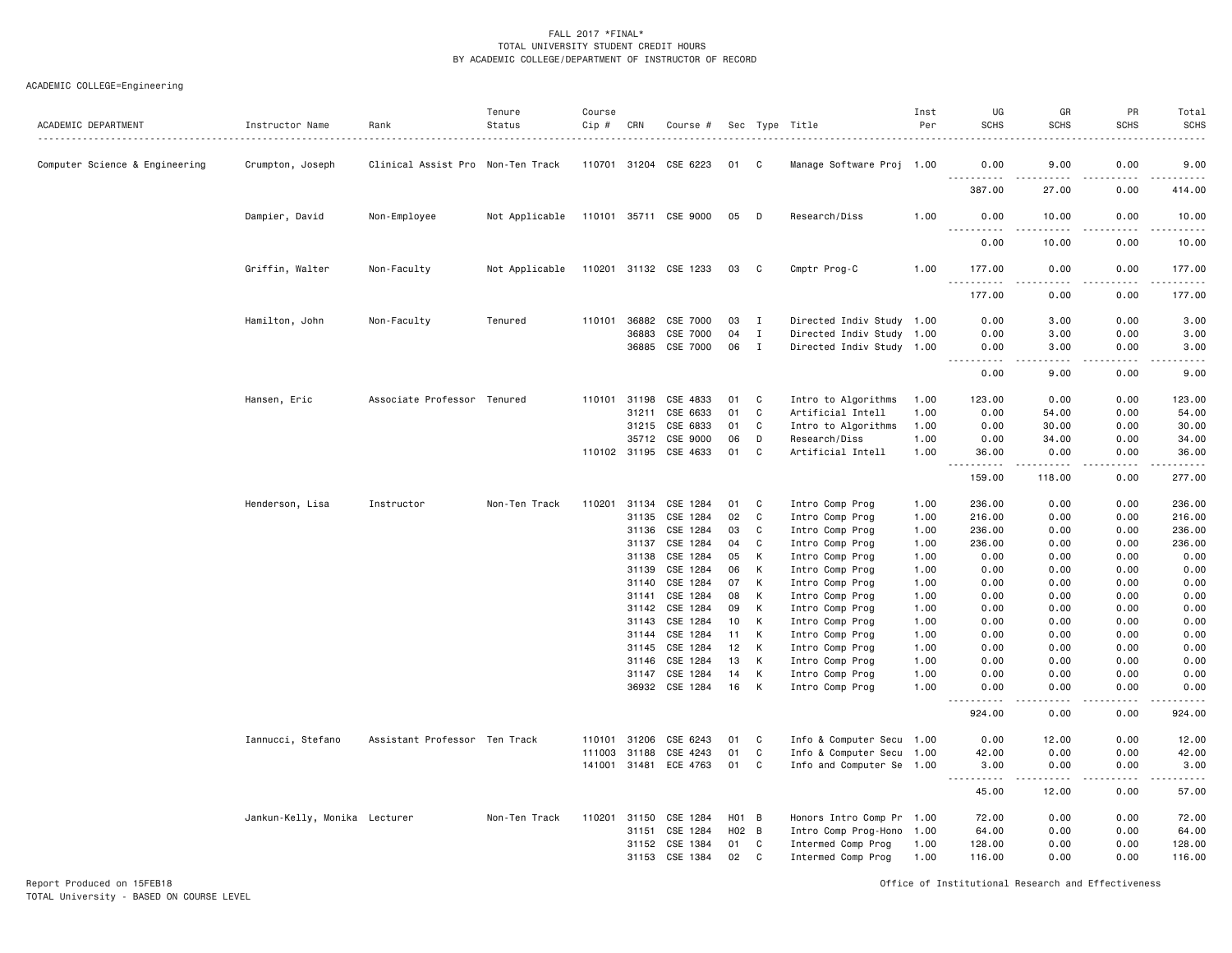| ACADEMIC DEPARTMENT            | Instructor Name               | Rank                              | Tenure<br>Status | Course<br>Cip # | CRN          | Course #       |     |             | Sec Type Title            | Inst<br>Per | UG<br><b>SCHS</b> | GR<br><b>SCHS</b>      | PR<br>SCHS      | Total<br><b>SCHS</b> |
|--------------------------------|-------------------------------|-----------------------------------|------------------|-----------------|--------------|----------------|-----|-------------|---------------------------|-------------|-------------------|------------------------|-----------------|----------------------|
|                                |                               |                                   |                  |                 |              |                |     |             |                           |             |                   |                        |                 |                      |
| Computer Science & Engineering | Jankun-Kelly, Monika Lecturer |                                   | Non-Ten Track    | 110201          | 31154        | CSE 1384       | 03  | К           | Intermed Comp Prog        | 1.00        | 0.00              | 0.00                   | 0.00            | 0.00                 |
|                                |                               |                                   |                  |                 | 31155        | CSE 1384       | 04  | K           | Intermed Comp Prog        | 1.00        | 0.00              | 0.00                   | 0.00            | 0.00                 |
|                                |                               |                                   |                  |                 | 31156        | CSE 1384       | 05  | к           | Intermed Comp Prog        | 1.00        | 0.00              | 0.00                   | 0.00            | 0.00                 |
|                                |                               |                                   |                  |                 | 31157        | CSE 1384       | 06  | к           | Intermed Comp Prog        | 1.00        | 0.00              | 0.00                   | 0.00            | 0.00                 |
|                                |                               |                                   |                  |                 | 31158        | CSE 1384       | 07  | К           | Intermed Comp Prog        | 1.00        | 0.00              | 0.00                   | 0.00            | 0.00                 |
|                                |                               |                                   |                  |                 | 31159        | CSE 1384       | H01 | C           | Honors Intermed Comp      | 1.00        | 8.00              | 0.00                   | 0.00            | 8.00                 |
|                                |                               |                                   |                  |                 | 31160        | CSE 1384       | H02 | C           | Intermed Comp Prog-H      | 1.00        | 12.00             | 0.00                   | 0.00            | 12.00                |
|                                |                               |                                   |                  |                 | 36923        | CSE 1284       | 15  | C           | Intro Comp Prog           | 1.00        | 76.00<br>.        | 0.00<br>بالمحامر       | 0.00<br>بالمحاد | 76.00<br>.           |
|                                |                               |                                   |                  |                 |              |                |     |             |                           |             | 476.00            | 0.00                   | 0.00            | 476.00               |
|                                | Jankun-Kelly, T.              | Associate Professor Tenured       |                  |                 | 110101 31192 | CSE 4413       | 01  | C           | Computer Graphics         | 1.00        | 27.00             | 0.00                   | 0.00            | 27.00                |
|                                |                               |                                   |                  |                 | 31208        | CSE 6413       | 01  | C           | Computer Graphics         | 1.00        | 0.00              | 21.00                  | 0.00            | 21.00                |
|                                |                               |                                   |                  |                 | 35698        | CSE 8000       | 07  | D           | Research / Thesis         | 1.00        | 0.00<br><u>.</u>  | 13.00<br>$\frac{1}{2}$ | 0.00<br>.       | 13.00<br>.           |
|                                |                               |                                   |                  |                 |              |                |     |             |                           |             | 27.00             | 34.00                  | 0.00            | 61.00                |
|                                | Lee, David                    | Lecturer                          | Non-Ten Track    | 110101          | 31207        | CSE 6273       | 01  | C           | Intro to Computer Fo 1.00 |             | 0.00              | 21.00                  | 0.00            | 21.00                |
|                                |                               |                                   |                  | 110201          | 31130        | CSE 1233       | 01  | C           | Cmptr Prog-C              | 1.00        | 174.00            | 0.00                   | 0.00            | 174.00               |
|                                |                               |                                   |                  |                 | 31131        | CSE 1233       | 02  | C           | Cmptr Prog-C              | 1.00        | 177.00            | 0.00                   | 0.00            | 177.00               |
|                                |                               |                                   |                  | 111003 31190    |              | CSE 4273       | 01  | C           | Intro to Computer Fo 1.00 |             | 132.00            | 0.00                   | 0.00            | 132.00               |
|                                |                               |                                   |                  |                 | 34497        | CSE 8723       | 01  | $\mathbf c$ | Cyber Law and Policy 1.00 |             | 0.00              | 60.00                  | 0.00            | 60.00                |
|                                |                               |                                   |                  |                 |              |                |     |             |                           |             | .<br>483.00       | $\frac{1}{2}$<br>81.00 | .<br>0.00       | <u>.</u><br>564.00   |
|                                | Lee, Sarah                    | Clinical Assist Pro Non-Ten Track |                  | 110101          | 31171        | CSE 3213       | 01  | L           | Software Eng Sr Proj 1.00 |             | 99.00             | 0.00                   | 0.00            | 99.00                |
|                                |                               |                                   |                  |                 | 35899        | CSE 8000       | 16  | D           | Research / Thesis         | 1.00        | 0.00              | 6.00                   | 0.00            | 6.00                 |
|                                |                               |                                   |                  |                 | 35975        | CSE 7000       | 01  | $\bf{I}$    | Directed Indiv Study      | 1.00        | 0.00              | 3.00                   | 0.00            | 3.00                 |
|                                |                               |                                   |                  |                 | 37180        | CSE 4000       | 06  | I           | Directed Indiv Study 1.00 |             | 3.00              | 0.00                   | 0.00            | 3.00                 |
|                                |                               |                                   |                  | 110701          | 31129        | CSE 1002       | 01  | <b>C</b>    | Intro CSE                 | 1.00        | 280.00            | 0.00                   | 0.00            | 280.00               |
|                                |                               |                                   |                  |                 |              |                |     |             |                           |             | .                 | .                      | .               | <u>.</u>             |
|                                |                               |                                   |                  |                 |              |                |     |             |                           |             | 382.00            | 9.00                   | 0.00            | 391.00               |
|                                | Luke, Edward                  | Professor                         | Tenured          | 110101          | 31181        | CSE 4163       | 01  | C           | Des Parallel Alg          | 1.00        | 12.00             | 0.00                   | 0.00            | 12.00                |
|                                |                               |                                   |                  |                 | 31200        | CSE 6163       | 01  | C           | Des Parallel Alg          | 1.00        | 0.00              | 18,00                  | 0.00            | 18.00                |
|                                |                               |                                   |                  |                 | 35995        | CSE 6163       | 501 | C           | Des Parallel Alg          | 1.00        | 0.00              | 18.00                  | 0.00            | 18.00                |
|                                |                               |                                   |                  | 140201          | 36170        | ASE 9000       | 11  | D           | Research/Diss             | 1.00        | 0.00              | 12.00                  | 0.00            | 12.00                |
|                                |                               |                                   |                  | 309999          |              | 36310 CME 9000 | 04  | D           | Research/Dis              | 1.00        | 0.00              | 15.00                  | 0.00            | 15.00                |
|                                |                               |                                   |                  |                 |              |                |     |             |                           |             | .<br>12.00        | .<br>63.00             | .<br>0.00       | .<br>75.00           |
|                                | Pape, Patrick                 | Research Assist Pro Non-Ten Track |                  | 110101          | 31193        | CSE 4503       | 01  | C           | Database Management       | 1.00        | 150.00            | 0.00                   | 0.00            | 150.00               |
|                                |                               |                                   |                  |                 | 31209        | CSE 6503       | 01  | C           | Database Management       | 1.00        | 0.00<br><u>.</u>  | 18.00                  | 0.00            | 18.00<br>.           |
|                                |                               |                                   |                  |                 |              |                |     |             |                           |             | 150.00            | 18.00                  | 0.00            | 168.00               |
|                                | Perkins, Andy                 | Associate Professor Tenured       |                  | 110101          | 35215        | CSE 4990       | 02  | C           | Special Topic in CS 0.50  |             | 3.00              | 0.00                   | 0.00            | 3.00                 |
|                                |                               |                                   |                  |                 | 35216        | CSE 6990       | 02  | C           | Special Topic in CSE 0.50 |             | 0.00              | 9.00                   | 0.00            | 9.00                 |
|                                |                               |                                   |                  |                 | 35715        | CSE 9000       | 09  | D           | Research/Diss             | 1.00        | 0.00              | 3.00                   | 0.00            | 3.00                 |
|                                |                               |                                   |                  | 110201          | 31167        | CSE 2813       | 01  | C           | Discrete Structures       | 1.00        | 165.00            | 0.00                   | 0.00            | 165.00               |
|                                |                               |                                   |                  |                 | 31169        | CSE 2813       | H01 | C           | Honors Discrete Stru 1.00 |             | 6.00              | 0.00                   | 0.00            | 6.00                 |
|                                |                               |                                   |                  |                 | 31194        | CSE 4613       | 01  | C           | Bio-computing             | 1.00        | 18.00             | 0.00                   | 0.00            | 18.00                |
|                                |                               |                                   |                  |                 | 31210        | CSE 6613       | 01  | C           | Bio-computing             | 1.00        | 0.00              | 39.00                  | 0.00            | 39.00                |
|                                |                               |                                   |                  |                 | 260202 36129 | BCH 4990       | 02  | C           | Special Topic In BCH 0.50 |             | 1.50              | 0.00                   | 0.00            | 1.50                 |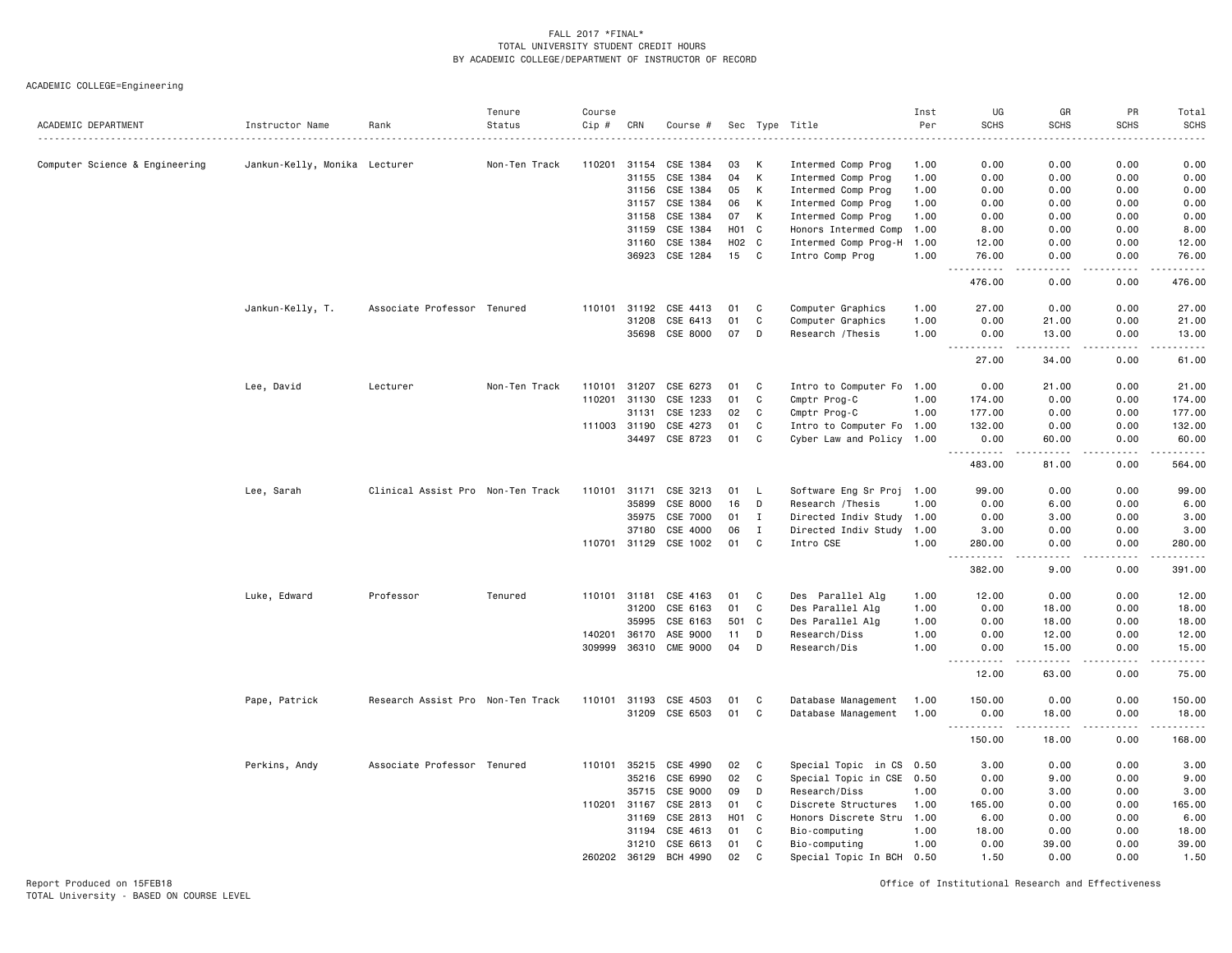| ACADEMIC DEPARTMENT            | Instructor Name                                  | Rank                          | Tenure<br>Status | Course<br>Cip # | CRN          | Course #              |                 |              | Sec Type Title            | Inst<br>Per | UG<br><b>SCHS</b>                                                                                                                 | GR<br><b>SCHS</b>                                                                                                                                            | PR<br><b>SCHS</b> | Total<br><b>SCHS</b>                                                                                                                                                                     |
|--------------------------------|--------------------------------------------------|-------------------------------|------------------|-----------------|--------------|-----------------------|-----------------|--------------|---------------------------|-------------|-----------------------------------------------------------------------------------------------------------------------------------|--------------------------------------------------------------------------------------------------------------------------------------------------------------|-------------------|------------------------------------------------------------------------------------------------------------------------------------------------------------------------------------------|
| Computer Science & Engineering | Perkins, Andy                                    | Associate Professor Tenured   |                  |                 |              | 260202 36130 BCH 6990 | 02              | $\mathbf{C}$ | Special Topic In BCH 0.50 |             | 0.00<br>.                                                                                                                         | 15.00                                                                                                                                                        | 0.00<br>.         | 15.00                                                                                                                                                                                    |
|                                |                                                  |                               |                  |                 |              |                       |                 |              |                           |             | 193.50                                                                                                                            | <u>.</u><br>66.00                                                                                                                                            | 0.00              | .<br>259.50                                                                                                                                                                              |
|                                | Ramkumar, Mahalingam Associate Professor Tenured |                               |                  |                 |              | 110101 31232 CSE 8833 | 01              | C            | Algorithms                | 1.00        | 0.00                                                                                                                              | 51.00                                                                                                                                                        | 0.00              | 51.00                                                                                                                                                                                    |
|                                |                                                  |                               |                  |                 | 35701        | CSE 8000              | 10              | D            | Research / Thesis         | 1.00        | 0.00                                                                                                                              | 3.00                                                                                                                                                         | 0.00              | 3.00                                                                                                                                                                                     |
|                                |                                                  |                               |                  |                 | 35716        | CSE 9000              | 10              | D            | Research/Diss             | 1.00        | 0.00                                                                                                                              | 6.00                                                                                                                                                         | 0.00              | 6.00                                                                                                                                                                                     |
|                                |                                                  |                               |                  |                 |              | 110901 34498 CSE 8743 | 01              | C            | Advanced Network Sec 1.00 |             | 0.00                                                                                                                              | 42.00                                                                                                                                                        | 0.00<br>.         | 42.00<br>.                                                                                                                                                                               |
|                                |                                                  |                               |                  |                 |              |                       |                 |              |                           |             | $\frac{1}{2} \left( \frac{1}{2} \right) \left( \frac{1}{2} \right) \left( \frac{1}{2} \right) \left( \frac{1}{2} \right)$<br>0.00 | -----<br>102.00                                                                                                                                              | 0.00              | 102.00                                                                                                                                                                                   |
|                                | Reese, Donna                                     | Professor                     | Tenured          |                 | 110101 31177 | CSE 3981              | 01              | C            | Computer Ethics           | 1.00        | 14.00                                                                                                                             | 0.00                                                                                                                                                         | 0.00              | 14.00                                                                                                                                                                                    |
|                                |                                                  |                               |                  |                 | 31178        | CSE 3981              | 02              | C            | Computer Ethics           | 1.00        | 14.00                                                                                                                             | 0.00                                                                                                                                                         | 0.00              | 14.00                                                                                                                                                                                    |
|                                |                                                  |                               |                  |                 | 35702        | CSE 8000              | 11              | D            | Research / Thesis         | 1.00        | 0.00                                                                                                                              | 3.00                                                                                                                                                         | 0.00              | 3.00                                                                                                                                                                                     |
|                                |                                                  |                               |                  | 110201          | 31149        | CSE 1284              | D01 B           |              | Intro Comp Prog           | 1.00        | 36.00                                                                                                                             | 0.00                                                                                                                                                         | 0.00              | 36.00                                                                                                                                                                                    |
|                                |                                                  |                               |                  | 521003          | 32255        | FYE 1001              | F <sub>05</sub> | C            | First Year Experienc 1.00 |             | 16.00                                                                                                                             | 0.00                                                                                                                                                         | 0.00              | 16.00                                                                                                                                                                                    |
|                                |                                                  |                               |                  |                 |              | 32256 FYE 1001        | F06 C           |              | First Year Experienc 1.00 |             | 9.00<br>المتمام المتحدة                                                                                                           | 0.00<br>.                                                                                                                                                    | 0.00              | 9.00<br>.                                                                                                                                                                                |
|                                |                                                  |                               |                  |                 |              |                       |                 |              |                           |             | 89.00                                                                                                                             | 3.00                                                                                                                                                         | 0.00              | 92.00                                                                                                                                                                                    |
|                                | Ritter, Thomas                                   | Non-Faculty                   | Not Applicable   | 110101          | 31197        | CSE 4733              | 01              | C            | Operating Systems I       | 1.00        | 135.00                                                                                                                            | 0.00                                                                                                                                                         | 0.00              | 135.00                                                                                                                                                                                   |
|                                |                                                  |                               |                  |                 | 31213        | CSE 6733              | 01              | C            | Operating Systems I       | 1.00        | 0.00                                                                                                                              | 12.00                                                                                                                                                        | 0.00              | 12.00                                                                                                                                                                                    |
|                                |                                                  |                               |                  |                 |              |                       |                 |              |                           |             | .                                                                                                                                 | $\frac{1}{2} \left( \frac{1}{2} \right) \left( \frac{1}{2} \right) \left( \frac{1}{2} \right) \left( \frac{1}{2} \right) \left( \frac{1}{2} \right)$         | .                 | $\frac{1}{2} \left( \frac{1}{2} \right) \left( \frac{1}{2} \right) \left( \frac{1}{2} \right) \left( \frac{1}{2} \right) \left( \frac{1}{2} \right) \left( \frac{1}{2} \right)$          |
|                                |                                                  |                               |                  |                 |              |                       |                 |              |                           |             | 135.00                                                                                                                            | 12.00                                                                                                                                                        | 0.00              | 147.00                                                                                                                                                                                   |
|                                | Swan, John                                       | Professor                     | Tenured          | 110101          | 31216        | CSE 8011              | 01              | S.           | Seminar                   | 1.00        | 0.00                                                                                                                              | 22.00                                                                                                                                                        | 0.00              | 22.00                                                                                                                                                                                    |
|                                |                                                  |                               |                  |                 | 31224        | CSE 8080              | 18              | $\mathbf{I}$ | Directed Project Cs       | 1.00        | 0.00                                                                                                                              | 3.00                                                                                                                                                         | 0.00              | 3.00                                                                                                                                                                                     |
|                                |                                                  |                               |                  |                 | 35703        | CSE 8000              | 12              | D            | Research / Thesis         | 1.00        | 0.00                                                                                                                              | 15.00                                                                                                                                                        | 0.00              | 15.00                                                                                                                                                                                    |
|                                |                                                  |                               |                  |                 | 35718        | CSE 9000              | 12              | D            | Research/Diss             | 1.00        | 0.00                                                                                                                              | 10.00                                                                                                                                                        | 0.00              | 10.00                                                                                                                                                                                    |
|                                |                                                  |                               |                  |                 |              | 37013 CSE 4000        | 05              | I            | Directed Indiv Study      | 1.00        | 3.00<br>.                                                                                                                         | 0.00                                                                                                                                                         | 0.00              | 3.00<br>$\frac{1}{2} \left( \frac{1}{2} \right) \left( \frac{1}{2} \right) \left( \frac{1}{2} \right) \left( \frac{1}{2} \right) \left( \frac{1}{2} \right)$                             |
|                                |                                                  |                               |                  |                 |              |                       |                 |              |                           |             | 3.00                                                                                                                              | 50.00                                                                                                                                                        | 0.00              | 53.00                                                                                                                                                                                    |
|                                | Williams, Byron                                  | Assistant Professor Tenured   |                  |                 | 110101 31187 | CSE 4233              | 01              | C            | SW Arch & Design          | 1.00        | 84.00                                                                                                                             | 0.00                                                                                                                                                         | 0.00              | 84.00                                                                                                                                                                                    |
|                                |                                                  |                               |                  |                 | 31205        | CSE 6233              | 01              | C            | SW Arch & Design          | 1.00        | 0.00                                                                                                                              | 15.00                                                                                                                                                        | 0.00              | 15.00                                                                                                                                                                                    |
|                                |                                                  |                               |                  |                 | 31228        | CSE 8080              | 24              | $\mathbf I$  | Directed Project Cs       | 1.00        | 0.00                                                                                                                              | 3.00                                                                                                                                                         | 0.00              | 3.00                                                                                                                                                                                     |
|                                |                                                  |                               |                  |                 | 35158        | CSE 4990              | 01              | C            | Special Topic in CS 1.00  |             | 42.00                                                                                                                             | 0.00                                                                                                                                                         | 0.00              | 42.00                                                                                                                                                                                    |
|                                |                                                  |                               |                  |                 | 35159        | CSE 6990              | 01              | C            | Special Topic in CSE 1.00 |             | 0.00                                                                                                                              | 24.00                                                                                                                                                        | 0.00              | 24.00                                                                                                                                                                                    |
|                                |                                                  |                               |                  |                 | 35719        | CSE 9000              | 13              | D            | Research/Diss             | 1.00        | 0.00                                                                                                                              | 27.00                                                                                                                                                        | 0.00              | 27.00                                                                                                                                                                                    |
|                                |                                                  |                               |                  |                 | 35832        | CSE 4000              | 01              | $\mathbf I$  | Directed Indiv Study 1.00 |             | 3.00                                                                                                                              | 0.00                                                                                                                                                         | 0.00              | 3.00                                                                                                                                                                                     |
|                                |                                                  |                               |                  |                 | 35833        | CSE 4000              | 02              | $\mathbf{I}$ | Directed Indiv Study 1.00 |             | 3.00                                                                                                                              | 0.00                                                                                                                                                         | 0.00              | 3.00                                                                                                                                                                                     |
|                                |                                                  |                               |                  |                 | 36964        | CSE 4000              | 04              | $\mathbf I$  | Directed Indiv Study      | 1.00        | 3.00                                                                                                                              | 0.00                                                                                                                                                         | 0.00              | 3.00                                                                                                                                                                                     |
|                                |                                                  |                               |                  |                 | 140101 32287 | GE 3011               | 01              | S            | Engr Entrepreneur Se 0.60 |             | 58.20<br>. <b>.</b>                                                                                                               | 0.00<br>$\frac{1}{2} \left( \frac{1}{2} \right) \left( \frac{1}{2} \right) \left( \frac{1}{2} \right) \left( \frac{1}{2} \right) \left( \frac{1}{2} \right)$ | 0.00<br>.         | 58.20<br>$\frac{1}{2} \left( \frac{1}{2} \right) \left( \frac{1}{2} \right) \left( \frac{1}{2} \right) \left( \frac{1}{2} \right) \left( \frac{1}{2} \right) \left( \frac{1}{2} \right)$ |
|                                |                                                  |                               |                  |                 |              |                       |                 |              |                           |             | 193.20                                                                                                                            | 69.00                                                                                                                                                        | 0.00              | 262.20                                                                                                                                                                                   |
|                                | Young, Maxwell                                   | Assistant Professor Ten Track |                  |                 | 110101 31179 | CSE 4153              | 01              | C            | Data Comm Networks        | 1.00        | 93.00                                                                                                                             | 0.00                                                                                                                                                         | 0.00              | 93.00                                                                                                                                                                                    |
|                                |                                                  |                               |                  |                 | 31199        | CSE 6153              | 01              | C            | Data Comm Networks        | 1.00        | 0.00                                                                                                                              | 6.00                                                                                                                                                         | 0.00              | 6.00                                                                                                                                                                                     |
|                                |                                                  |                               |                  |                 | 35705        | CSE 8000              | 14              | D            | Research / Thesis         | 1.00        | 0.00                                                                                                                              | 3.00                                                                                                                                                         | 0.00              | 3.00                                                                                                                                                                                     |
|                                |                                                  |                               |                  |                 | 35720        | CSE 9000              | 14              | D            | Research/Diss             | 1.00        | 0.00                                                                                                                              | 3.00                                                                                                                                                         | 0.00              | 3.00                                                                                                                                                                                     |
|                                |                                                  |                               |                  |                 | 36875        | CSE 7000              | 02              | $\mathbf I$  | Directed Indiv Study      | 1.00        | 0.00                                                                                                                              | 3.00                                                                                                                                                         | 0.00              | 3.00                                                                                                                                                                                     |
|                                |                                                  |                               |                  |                 | 141001 31482 | ECE 4833              | 01              | C            | Data Comm Networks        | 1.00        | 48.00                                                                                                                             | 0.00                                                                                                                                                         | 0.00              | 48.00                                                                                                                                                                                    |
|                                |                                                  |                               |                  |                 | 31499        | ECE 6833              | 01              | C            | Data Comm Networks        | 1.00        | 0.00                                                                                                                              | 3.00                                                                                                                                                         | 0.00              | 3.00                                                                                                                                                                                     |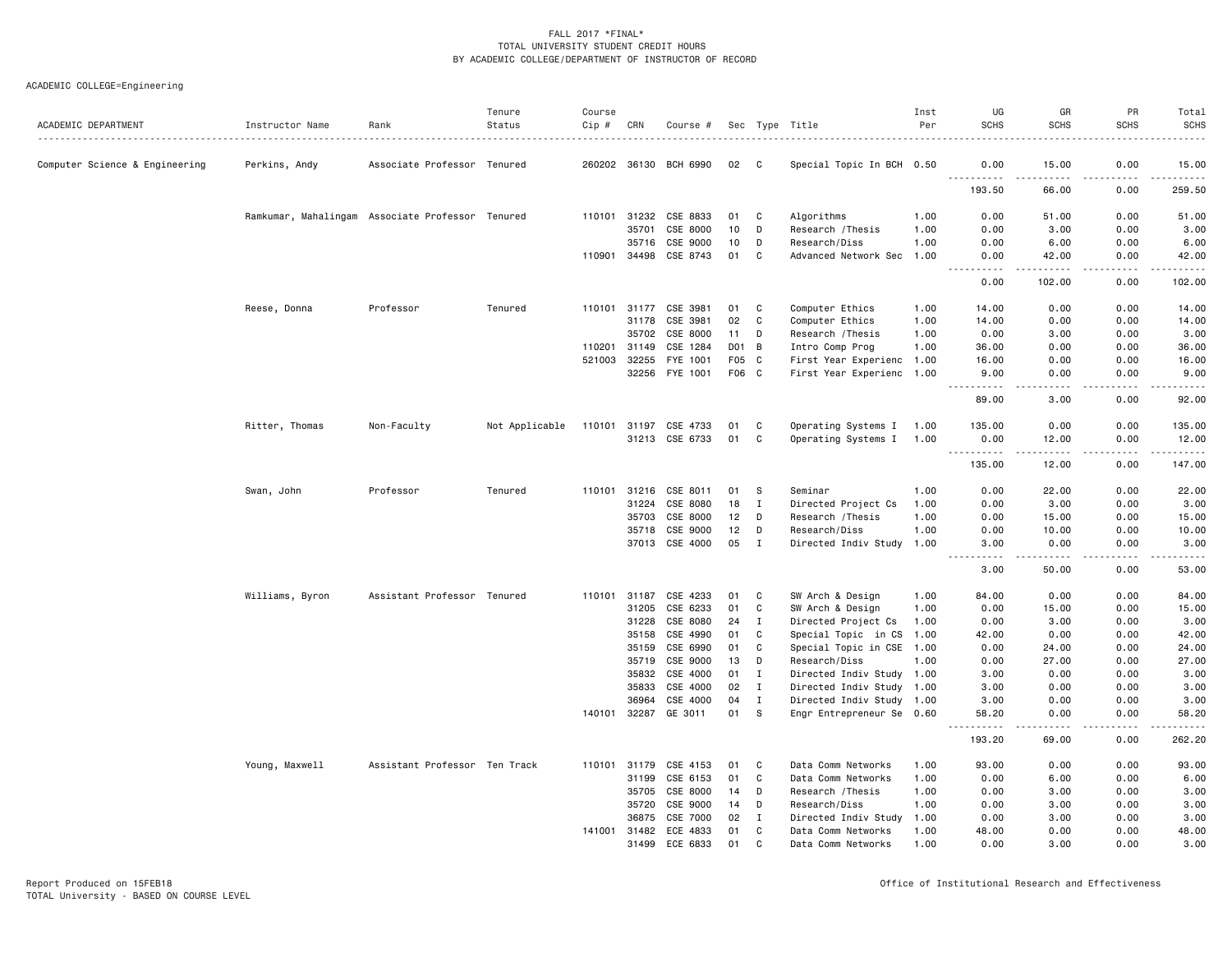| ACADEMIC DEPARTMENT                  | Instructor Name | Rank                        | Tenure<br>Status | Course<br>Cip # | CRN   | Course #       |    |    | Sec Type Title   | Inst<br>Per | UG<br><b>SCHS</b> | GR<br>SCHS | PR<br><b>SCHS</b> | Total<br>SCHS         |
|--------------------------------------|-----------------|-----------------------------|------------------|-----------------|-------|----------------|----|----|------------------|-------------|-------------------|------------|-------------------|-----------------------|
|                                      |                 |                             |                  |                 |       |                |    |    |                  |             |                   |            |                   |                       |
|                                      |                 |                             |                  |                 |       |                |    |    |                  |             | 141.00            | 18,00      | 0.00              | 159.00                |
| Computer Science & Engineering       | Zhang, Song     | Associate Professor Tenured |                  | 110101          |       | 34495 CSE 8413 | 01 | C. | Visualization    | 1.00        | 0.00              | 18,00      | 0.00              | 18.00                 |
|                                      |                 |                             |                  |                 | 35706 | CSE 8000       | 15 | D. | Research /Thesis | 1.00        | 0.00              | 6.00       | 0.00              | 6.00                  |
|                                      |                 |                             |                  |                 | 35721 | CSE 9000       | 15 | D  | Research/Diss    | 1.00        | 0.00              | 21.00      | 0.00              | 21.00                 |
|                                      |                 |                             |                  |                 |       |                |    |    |                  |             | -----------       | .          | .                 | .                     |
|                                      |                 |                             |                  |                 |       |                |    |    |                  |             | 0.00              | 45.00      | 0.00              | 45.00                 |
|                                      |                 |                             |                  |                 |       |                |    |    |                  |             |                   |            |                   |                       |
| ==================================== |                 |                             |                  |                 |       |                |    |    |                  |             |                   | ========== | ==========        | ==========            |
| Computer Science & Engineering       |                 |                             |                  |                 |       |                |    |    |                  |             | 4836.70           | 962,00     | 0.00              | 5798.70               |
| ==================================== |                 |                             |                  |                 |       |                |    |    |                  |             |                   | ========== | ==========        | $=$ = = = = = = = = = |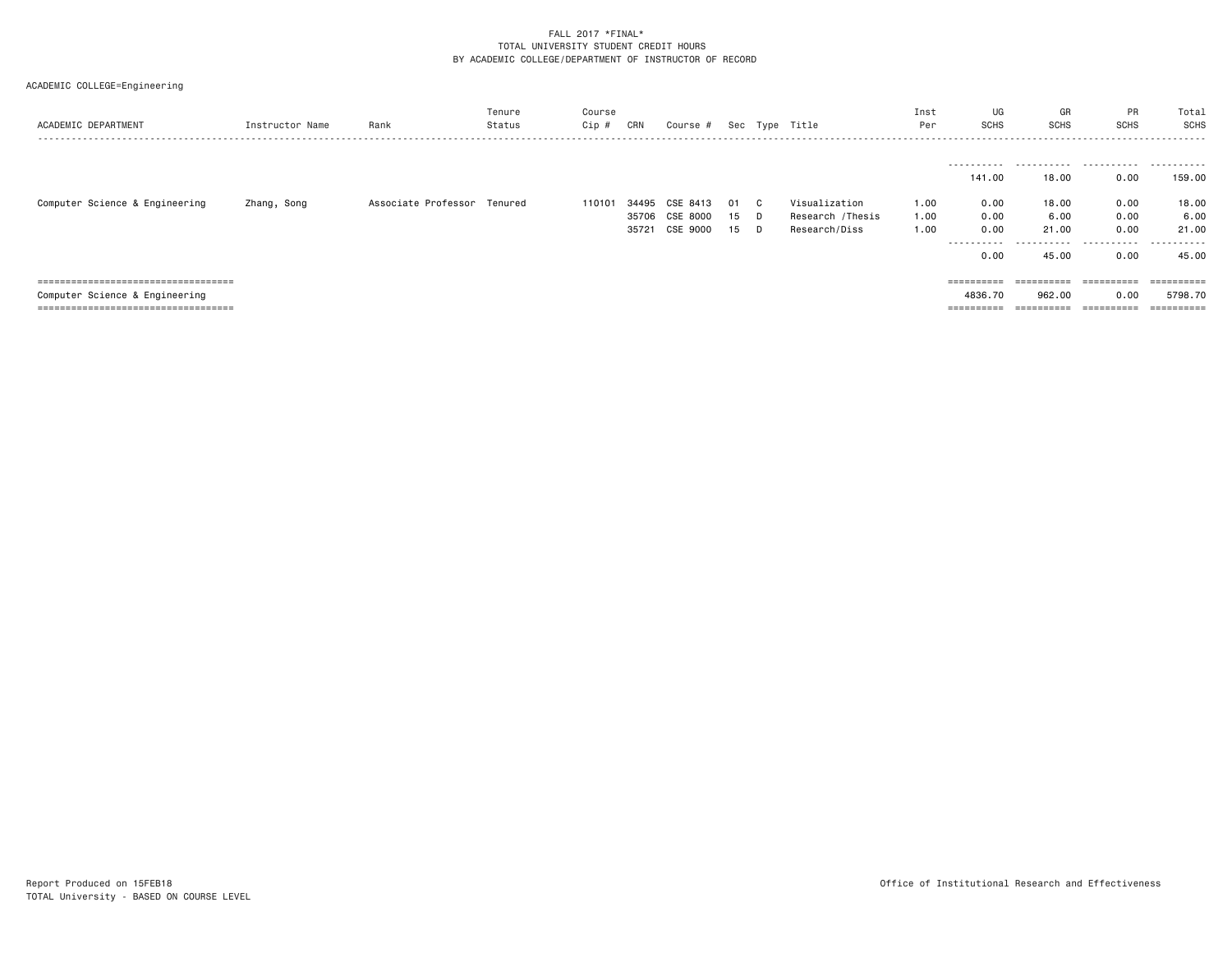| ACADEMIC DEPARTMENT               | Instructor Name   | Rank                          | Tenure<br>Status | Course<br>Cip # | CRN          | Course #              |       |    | Sec Type Title            | Inst<br>Per | UG<br><b>SCHS</b>                                                                                                                                     | GR<br><b>SCHS</b>                                                                                                                                              | PR<br><b>SCHS</b> | Total<br><b>SCHS</b>   |
|-----------------------------------|-------------------|-------------------------------|------------------|-----------------|--------------|-----------------------|-------|----|---------------------------|-------------|-------------------------------------------------------------------------------------------------------------------------------------------------------|----------------------------------------------------------------------------------------------------------------------------------------------------------------|-------------------|------------------------|
| Electrical & Computer Engineering | Anderson, Derek   | Associate Professor Tenured   |                  |                 | 141001 31467 | ECE 4413              | 01    | C. | Digital Signal Proce 1.00 |             | 54.00                                                                                                                                                 | 0.00                                                                                                                                                           | 0.00              | 54.00                  |
|                                   |                   |                               |                  |                 | 31489        | ECE 6413              | 01    | C  | Digital Signal Proce 1.00 |             | 0.00                                                                                                                                                  | 30,00                                                                                                                                                          | 0.00              | 30.00                  |
|                                   |                   |                               |                  |                 | 34147        | ECE 6413              | 501   | C  | Digital Signal Proce 1.00 |             | 0.00                                                                                                                                                  | 9.00                                                                                                                                                           | 0.00              | 9.00                   |
|                                   |                   |                               |                  |                 | 35371        | ECE 9000              | 502 D |    | Research/Diss             | 1.00        | 0.00                                                                                                                                                  | 3.00                                                                                                                                                           | 0.00              | 3.00                   |
|                                   |                   |                               |                  |                 | 35858        | ECE 8000              | 02    | D  | Research/Thesis           | 1.00        | 0.00                                                                                                                                                  | 39.00                                                                                                                                                          | 0.00              | 39.00                  |
|                                   |                   |                               |                  |                 | 35879        | ECE 9000              | 02    | D  | Research/Diss             | 1.00        | 0.00                                                                                                                                                  | 45.00                                                                                                                                                          | 0.00              | 45.00                  |
|                                   |                   |                               |                  | 309999          | 35980        | <b>CME 9000</b>       | 501 D |    | Research/Dis              | 1.00        | 0.00                                                                                                                                                  | 3.00                                                                                                                                                           | 0.00              | 3.00                   |
|                                   |                   |                               |                  |                 |              |                       |       |    |                           |             | $\sim$ $\sim$ .<br>$\frac{1}{2} \left( \frac{1}{2} \right) \left( \frac{1}{2} \right) \left( \frac{1}{2} \right) \left( \frac{1}{2} \right)$<br>54.00 | $\frac{1}{2} \left( \frac{1}{2} \right) \left( \frac{1}{2} \right) \left( \frac{1}{2} \right) \left( \frac{1}{2} \right) \left( \frac{1}{2} \right)$<br>129,00 | .<br>0.00         | .<br>183,00            |
|                                   | Ball, John        | Assistant Professor Ten Track |                  |                 | 141001 34509 | ECE 8433              | 01    | C  | Statistical Signal P 1.00 |             | 0.00                                                                                                                                                  | 51.00                                                                                                                                                          | 0.00              | 51.00                  |
|                                   |                   |                               |                  |                 | 35050        | ECE 8433              | 501   | C  | Statistical Signal P 1.00 |             | 0.00                                                                                                                                                  | 27.00                                                                                                                                                          | 0.00              | 27.00                  |
|                                   |                   |                               |                  |                 | 35859        | ECE 8000              | 03    | D  | Research/Thesis           | 1.00        | 0.00                                                                                                                                                  | 39.00                                                                                                                                                          | 0.00              | 39.00                  |
|                                   |                   |                               |                  |                 | 35880        | ECE 9000              | 03    | D  | Research/Diss             | 1.00        | 0.00                                                                                                                                                  | 29.00                                                                                                                                                          | 0.00              | 29.00                  |
|                                   |                   |                               |                  |                 |              | 36570 ECE 7000        | 04    | Ι. | Directed Indiv Study      | 1.00        | 0.00<br>.                                                                                                                                             | 3.00<br>.                                                                                                                                                      | 0.00              | 3.00<br>.              |
|                                   |                   |                               |                  |                 |              |                       |       |    |                           |             | 0.00                                                                                                                                                  | 149.00                                                                                                                                                         | 0.00              | 149.00                 |
|                                   | Bruce, Jerry      | Associate Professor Tenured   |                  |                 | 140901 31475 | ECE 4723              | 01    | В  | Embedded Systems          | 1.00        | 18.00                                                                                                                                                 | 0.00                                                                                                                                                           | 0.00              | 18.00                  |
|                                   |                   |                               |                  |                 | 31476        | ECE 4723              | 02    | B  | Embedded Systems          | 1.00        | 27.00                                                                                                                                                 | 0.00                                                                                                                                                           | 0.00              | 27.00                  |
|                                   |                   |                               |                  |                 | 141001 31402 | ECE 1002              | 01    | B  | Intro to ECE              | 1.00        | 174.00                                                                                                                                                | 0.00                                                                                                                                                           | 0.00              | 174.00                 |
|                                   |                   |                               |                  |                 |              | 36955 ECE 1002        | H01 B |    | Intro to ECE-Honors       | 1.00        | 22.00<br>$\sim$ $\sim$ $\sim$<br>$- - - - -$                                                                                                          | 0.00<br>$- - - -$                                                                                                                                              | 0.00<br>.         | 22.00<br>.             |
|                                   |                   |                               |                  |                 |              |                       |       |    |                           |             | 241.00                                                                                                                                                | 0.00                                                                                                                                                           | 0.00              | 241.00                 |
|                                   | Bruce, Lori       | Non-Faculty                   | Tenured          |                 |              | 240102 36015 GRD 9010 | 01    | K  | Graduate Degree Comp 1.00 |             | 0.00                                                                                                                                                  | 0.00                                                                                                                                                           | 0.00              | 0.00                   |
|                                   |                   |                               |                  |                 | 36027        | GRD 9010              | 501 K |    | Graduate Degree Comp 1.00 |             | 0.00<br>$\frac{1}{2} \left( \frac{1}{2} \right) \left( \frac{1}{2} \right) \left( \frac{1}{2} \right) \left( \frac{1}{2} \right)$                     | 0.00<br>د د د د                                                                                                                                                | 0.00              | 0.00                   |
|                                   |                   |                               |                  |                 |              |                       |       |    |                           |             | 0.00                                                                                                                                                  | 0.00                                                                                                                                                           | 0.00              | 0.00                   |
|                                   | Dabbiru, Lalitha  | Non-Faculty                   | Not Applicable   |                 | 141001 31425 | ECE 3434              | 01    | C  | Adv Electronic Circu 1.00 |             | 132.00                                                                                                                                                | 0.00                                                                                                                                                           | 0.00              | 132.00                 |
|                                   |                   |                               |                  |                 | 31426        | ECE 3434              | 02    | K  | Adv Electronic Circu 1.00 |             | 0.00                                                                                                                                                  | 0.00                                                                                                                                                           | 0.00              | 0.00                   |
|                                   |                   |                               |                  |                 | 31427        | ECE 3434              | 03    | К  | Adv Electronic Circu 1.00 |             | 0.00                                                                                                                                                  | 0.00                                                                                                                                                           | 0.00              | 0.00                   |
|                                   |                   |                               |                  |                 | 31429        | ECE 3434              | 05    | K  | Adv Electronic Circu 1.00 |             | 0.00<br>.<br>.                                                                                                                                        | 0.00<br>.                                                                                                                                                      | 0.00<br>.         | 0.00<br>.              |
|                                   |                   |                               |                  |                 |              |                       |       |    |                           |             | 132.00                                                                                                                                                | 0.00                                                                                                                                                           | 0.00              | 132.00                 |
|                                   | Donohoe, John     | Professor                     | Tenured          |                 |              | 141001 31404 ECE 3313 | 01    | C  | Electromagnetics I        | 1.00        | 147.00                                                                                                                                                | 0.00                                                                                                                                                           | 0.00              | 147.00                 |
|                                   |                   |                               |                  |                 | 35365        | ECE 8000              | 505   | D  | Research/Thesis           | 1.00        | 0.00                                                                                                                                                  | 1.00                                                                                                                                                           | 0.00              | 1.00<br>.              |
|                                   |                   |                               |                  |                 |              |                       |       |    |                           |             | 147.00                                                                                                                                                | 1.00                                                                                                                                                           | 0.00              | 148.00                 |
|                                   | Du, Qian          | Professor                     | Tenured          |                 | 140901 31502 | ECE 8473              | 01    | C  | Digital Image Proces      | 1.00        | 0.00                                                                                                                                                  | 51.00                                                                                                                                                          | 0.00              | 51.00                  |
|                                   |                   |                               |                  |                 | 36146        | ECE 8473              | 501 C |    | Digital Image Proces      | 1.00        | 0.00                                                                                                                                                  | 21.00                                                                                                                                                          | 0.00              | 21.00                  |
|                                   |                   |                               |                  | 141001          | 35374        | ECE 9000              | 506   | D  | Research/Diss             | 1.00        | 0.00                                                                                                                                                  | 3.00                                                                                                                                                           | 0.00              | 3.00                   |
|                                   |                   |                               |                  |                 |              | 35883 ECE 9000        | 06    | D  | Research/Diss             | 1.00        | 0.00<br>$\sim$ $\sim$ $\sim$<br>.                                                                                                                     | 23.00<br>.                                                                                                                                                     | 0.00              | 23.00<br>$\frac{1}{2}$ |
|                                   |                   |                               |                  |                 |              |                       |       |    |                           |             | 0.00                                                                                                                                                  | 98.00                                                                                                                                                          | 0.00              | 98.00                  |
|                                   | Follett, Randolph | Associate Professor Tenured   |                  | 140201          | 30380        | ASE 1501              | 01    | E  | Design Competition        | 0.50        | 4.50                                                                                                                                                  | 0.00                                                                                                                                                           | 0.00              | 4.50                   |
|                                   |                   |                               |                  | 141001          | 31483        | ECE 4913              | 01    | C  | Feedback Con Sys I        | 1.00        | 21.00                                                                                                                                                 | 0.00                                                                                                                                                           | 0.00              | 21.00                  |
|                                   |                   |                               |                  |                 | 31500        | ECE 6913              | 01    | C  | Fdbk Con Sys I            | 1.00        | 0.00                                                                                                                                                  | 9.00                                                                                                                                                           | 0.00              | 9.00                   |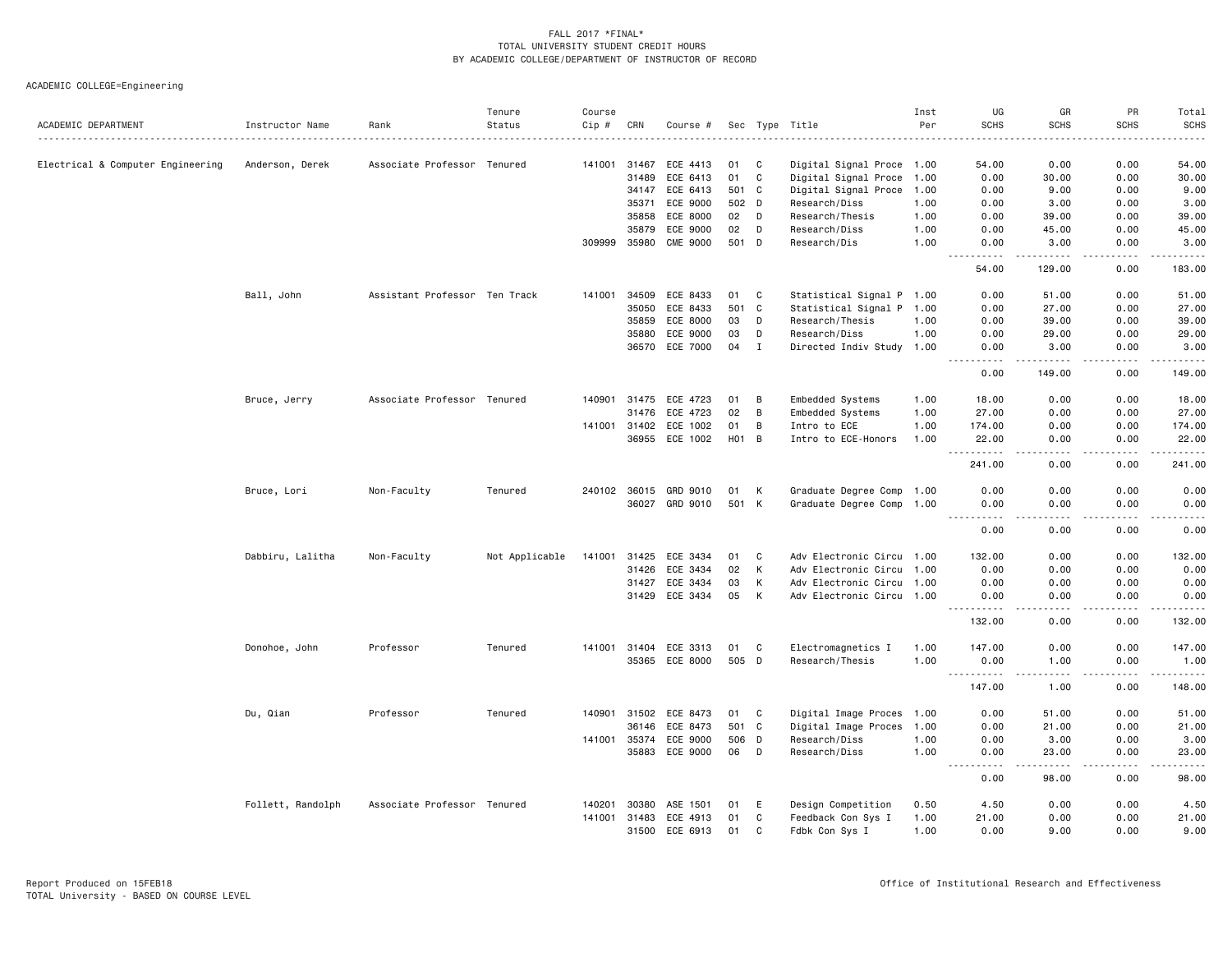| ACADEMIC COLLEGE=Engineering |  |  |  |
|------------------------------|--|--|--|
|------------------------------|--|--|--|

| ACADEMIC DEPARTMENT               | Instructor Name | Rank                                                    | Tenure<br>Status | Course<br>Cip # | CRN   | Course #              |     |              | Sec Type Title            | Inst<br>Per  | UG<br><b>SCHS</b>                   | GR<br><b>SCHS</b>    | PR<br><b>SCHS</b> | Total<br><b>SCHS</b><br><u>.</u> |
|-----------------------------------|-----------------|---------------------------------------------------------|------------------|-----------------|-------|-----------------------|-----|--------------|---------------------------|--------------|-------------------------------------|----------------------|-------------------|----------------------------------|
|                                   |                 |                                                         |                  |                 |       |                       |     |              |                           |              | .                                   |                      |                   |                                  |
|                                   |                 |                                                         |                  |                 |       |                       |     |              |                           |              | 25.50                               | 9.00                 | 0.00              | 34.50                            |
| Electrical & Computer Engineering | Fowler, James   | Professor                                               | Tenured          | 141001          | 31501 | ECE 8453              | 01  | C            | Introduction to Wave 1.00 |              | 0.00                                | 15.00                | 0.00              | 15.00                            |
|                                   |                 |                                                         |                  |                 | 35051 | ECE 8453              | 501 | $\mathbf{C}$ | Introduction to Wave      | 1.00         | 0.00                                | 12.00                | 0.00              | 12.00                            |
|                                   |                 |                                                         |                  |                 | 35375 | ECE 9000              | 507 | $\mathsf{D}$ | Research/Diss             | 1.00         | 0.00                                | 3.00                 | 0.00              | 3.00                             |
|                                   |                 |                                                         |                  |                 | 35864 | ECE 8000              | 08  | D            | Research/Thesis           | 1.00         | 0.00                                | 7.00                 | 0.00              | 7.00                             |
|                                   |                 |                                                         |                  |                 | 35885 | ECE 9000              | 08  | D            | Research/Diss             | 1.00         | 0.00<br>----<br>$\sim$ $\sim$       | 14.00<br>.           | 0.00<br>.         | 14.00<br>.                       |
|                                   |                 |                                                         |                  |                 |       |                       |     |              |                           |              | 0.00                                | 51.00                | 0.00              | 51.00                            |
|                                   | Fu, Yong        | Associate Professor Tenured                             |                  | 141001          | 31472 | ECE 4613              | 01  | C            | Pwr Transmission Sys 1.00 |              | 63.00                               | 0.00                 | 0.00              | 63.00                            |
|                                   |                 |                                                         |                  |                 | 31490 | ECE 6613              | 01  | C            | Pwr Transmission Sys      | 1.00         | 0.00                                | 21.00                | 0.00              | 21.00                            |
|                                   |                 |                                                         |                  |                 | 34148 | ECE 6613              | 501 | $\mathbf{C}$ | Pwr Transmission Sys      | 1.00         | 0.00                                | 9.00                 | 0.00              | 9.00                             |
|                                   |                 |                                                         |                  |                 | 35376 | ECE 9000              | 509 | D            | Research/Diss             | 1.00         | 0.00                                | 3.00                 | 0.00              | 3.00                             |
|                                   |                 |                                                         |                  |                 | 35865 | ECE 8000              | 09  | D            | Research/Thesis           | 1.00         | 0.00                                | 4.00                 | 0.00              | 4.00                             |
|                                   |                 |                                                         |                  |                 | 35886 | ECE 9000              | 09  | D            | Research/Diss             | 1.00         | 0.00                                | 24.00                | 0.00              | 24.00                            |
|                                   |                 |                                                         |                  |                 | 36591 | ECE 7000              | 501 | $\mathbf{I}$ | Directed Indiv Study 1.00 |              | 0.00<br>$\sim$ $\sim$ $\sim$ $\sim$ | 3.00                 | 0.00              | 3.00                             |
|                                   |                 |                                                         |                  |                 |       |                       |     |              |                           |              | 63.00                               | 64.00                | 0.00              | 127.00                           |
|                                   |                 | Islam, Muhammad Amin Grad Research Assis Not Applicable |                  |                 |       | 141001 31407 ECE 3323 | 01  | C.           | Electromagnetics II 1.00  |              | 84.00<br>$- - - - -$                | 0.00<br>. <u>. .</u> | 0.00<br>.         | 84.00<br>.                       |
|                                   |                 |                                                         |                  |                 |       |                       |     |              |                           |              | 84.00                               | 0.00                 | 0.00              | 84.00                            |
|                                   | Jones, Bryan    | Associate Professor Tenured                             |                  | 141001          | 31450 | ECE 3724              | 01  | C            | Microprocessors           | 1.00         | 164.00                              | 0.00                 | 0.00              | 164.00                           |
|                                   |                 |                                                         |                  |                 | 31451 | ECE 3724              | 02  | C            | Microprocessors           | 0.50         | 58.00                               | 0.00                 | 0.00              | 58.00                            |
|                                   |                 |                                                         |                  |                 | 31452 | ECE 3724              | 03  | К            | Microprocessors           | 1.00         | 0.00                                | 0.00                 | 0.00              | 0.00                             |
|                                   |                 |                                                         |                  |                 | 31453 | ECE 3724              | 04  | К            | Microprocessors           | 1.00         | 0.00                                | 0.00                 | 0.00              | 0.00                             |
|                                   |                 |                                                         |                  |                 | 31454 | ECE 3724              | 05  | К            | Microprocessors           | 1.00         | 0.00                                | 0.00                 | 0.00              | 0.00                             |
|                                   |                 |                                                         |                  |                 | 31455 | ECE 3724              | 06  | К            | Microprocessors           | 1.00         | 0.00                                | 0.00                 | 0.00              | 0.00                             |
|                                   |                 |                                                         |                  |                 | 31456 | ECE 3724              | 07  | К            | Microprocessors           | 1.00         | 0.00                                | 0.00                 | 0.00              | 0.00                             |
|                                   |                 |                                                         |                  |                 | 31457 | ECE 3724              | 08  | К            | Microprocessors           | 1.00         | 0.00                                | 0.00                 | 0.00              | 0.00                             |
|                                   |                 |                                                         |                  |                 | 31458 | ECE 3724              | 09  | К            | Microprocessors           | 1.00         | 0.00                                | 0.00                 | 0.00              | 0.00                             |
|                                   |                 |                                                         |                  |                 | 31459 | ECE 3724              | 10  | К            | Microprocessors           | 1.00         | 0.00                                | 0.00                 | 0.00              | 0.00                             |
|                                   |                 |                                                         |                  |                 | 31468 | ECE 4512              | 01  | В            | EE Design I               | 1.00         | 52.00                               | 0.00                 | 0.00              | 52.00                            |
|                                   |                 |                                                         |                  |                 | 31470 | ECE 4532              | 01  | в            | CPE Design I              | 1.00         | 32.00                               | 0.00                 | 0.00              | 32.00                            |
|                                   |                 |                                                         |                  |                 | 35887 | ECE 9000              | 10  | D            | Research/Diss             | 1.00         | 0.00<br>$- - - - - -$<br>$- - -$    | 1.00<br>.            | 0.00<br>.         | 1.00<br>.                        |
|                                   |                 |                                                         |                  |                 |       |                       |     |              |                           |              | 306.00                              | 1.00                 | 0.00              | 307.00                           |
|                                   |                 | Karimi-Ghartemani, M Associate Professor Ten Track      |                  | 141001          | 31431 | ECE 3614              | 01  | C            | Fundamentals of Ener 1.00 |              | 168.00                              | 0.00                 | 0.00              | 168.00                           |
|                                   |                 |                                                         |                  |                 | 31432 | ECE 3614              | 02  | К            | Fundamentals of Ener      | 1.00         | 0.00                                | 0.00                 | 0.00              | 0.00                             |
|                                   |                 |                                                         |                  |                 | 31433 | ECE 3614              | 03  | K            | Fundamentals of Ener      | 1.00         | 0.00                                | 0.00                 | 0.00              | 0.00                             |
|                                   |                 |                                                         |                  |                 | 31434 | ECE 3614              | 04  | к            | Fundamentals of Ener      | 1.00         | 0.00                                | 0.00                 | 0.00              | 0.00                             |
|                                   |                 |                                                         |                  |                 | 31435 | ECE 3614              | 05  | К            | Fundamentals of Ener      | 1.00         | 0.00                                | 0.00                 | 0.00              | 0.00                             |
|                                   |                 |                                                         |                  |                 | 31436 | ECE 3614              | 06  | К            | Fundamentals of Ener      | 1.00         | 0.00                                | 0.00                 | 0.00              | 0.00                             |
|                                   |                 |                                                         |                  |                 | 31437 | ECE 3614              | 07  | К            | Fundamentals of Ener      | 1.00         | 0.00                                | 0.00                 | 0.00              | 0.00                             |
|                                   |                 |                                                         |                  |                 | 31439 | ECE 3614              | 09  | К            | Fundamentals of Ener      | 1.00         | 0.00                                | 0.00                 | 0.00              | 0.00                             |
|                                   |                 |                                                         |                  |                 | 31506 | ECE 8923              | 01  | C            | Non-Linear Con Sys        | 1.00         | 0.00                                | 33.00                | 0.00              | 33.00                            |
|                                   |                 |                                                         |                  |                 | 34152 | ECE 8923              | 501 | C            | Non-Linear Con Sys        | 1.00         | 0.00                                | 12.00                | 0.00              | 12.00                            |
|                                   |                 |                                                         |                  |                 | 35867 | ECE 8000              | 11  | D            | Research/Thesis           | 1.00<br>1.00 | 0.00<br>0.00                        | 4.00<br>53.00        | 0.00<br>0.00      | 4.00<br>53.00                    |
|                                   |                 |                                                         |                  |                 | 35888 | ECE 9000              | 11  | D<br>D       | Research/Diss             | 1.00         | 0.00                                |                      | 0.00              |                                  |
|                                   |                 |                                                         |                  |                 | 36485 | ECE 9000              | 511 |              | Research/Diss             |              |                                     | 1.00                 |                   | 1.00                             |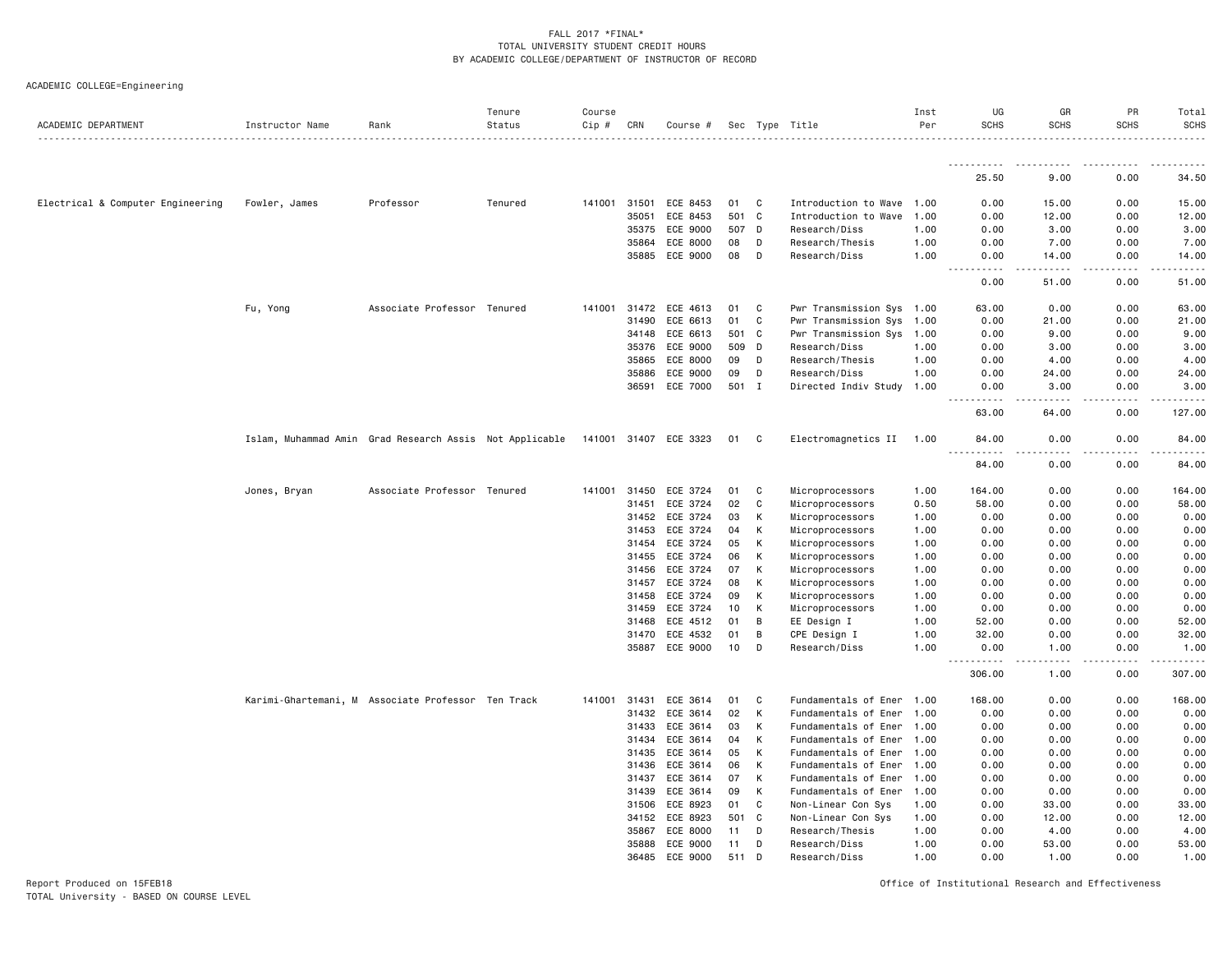| ACADEMIC DEPARTMENT               | Instructor Name                  | Rank                                               | Tenure<br>Status | Course<br>Cip # | CRN          | Course #              |       |              | Sec Type Title            | Inst<br>Per | UG<br><b>SCHS</b>                                                                              | GR<br><b>SCHS</b>                                                                                                                 | PR<br><b>SCHS</b> | Total<br><b>SCHS</b>                                                                                                                                           |
|-----------------------------------|----------------------------------|----------------------------------------------------|------------------|-----------------|--------------|-----------------------|-------|--------------|---------------------------|-------------|------------------------------------------------------------------------------------------------|-----------------------------------------------------------------------------------------------------------------------------------|-------------------|----------------------------------------------------------------------------------------------------------------------------------------------------------------|
| Electrical & Computer Engineering |                                  | Karimi-Ghartemani, M Associate Professor Ten Track |                  | 141001          | 36568        | ECE 7000              | 02    | I            | Directed Indiv Study 1.00 |             | 0.00                                                                                           | 3.00                                                                                                                              | 0.00              | 3.00                                                                                                                                                           |
|                                   |                                  |                                                    |                  |                 |              | 36572 ECE 7000        | 06    | $\mathbf{I}$ | Directed Indiv Study 1.00 |             | 0.00                                                                                           | 3.00                                                                                                                              | 0.00              | 3.00                                                                                                                                                           |
|                                   |                                  |                                                    |                  |                 |              |                       |       |              |                           |             | 168.00                                                                                         | 109.00                                                                                                                            | .<br>0.00         | .<br>277.00                                                                                                                                                    |
|                                   | Kluss, Joni Viljami              | Assistant Professor Ten Track                      |                  |                 | 141001 31473 | ECE 4663              | 01    | C            | Insul Coord Pow Sys       | 1.00        | 15.00                                                                                          | 0.00                                                                                                                              | 0.00              | 15.00                                                                                                                                                          |
|                                   |                                  |                                                    |                  |                 | 31491        | ECE 6663              | 01    | C            | Insul Coord Pow Sys       | 1.00        | 0.00                                                                                           | 18.00                                                                                                                             | 0.00              | 18.00                                                                                                                                                          |
|                                   |                                  |                                                    |                  |                 | 35889        | ECE 9000              | 12    | D            | Research/Diss             | 1.00        | 0.00                                                                                           | 66.00                                                                                                                             | 0.00              | 66.00                                                                                                                                                          |
|                                   |                                  |                                                    |                  |                 |              |                       |       |              |                           |             | .<br>15.00                                                                                     | .<br>84.00                                                                                                                        | .<br>0.00         | .<br>99.00                                                                                                                                                     |
|                                   | Koshka, Yaroslav                 | Professor                                          | Tenured          |                 | 141001 31403 | ECE 3213              | 01    | C            | Solid State Electron 1.00 |             | 57.00                                                                                          | 0.00                                                                                                                              | 0.00              | 57.00                                                                                                                                                          |
|                                   |                                  |                                                    |                  |                 | 31469        | ECE 4522              | 01    | B            | EE Design II              | 0.50        | 14.00                                                                                          | 0.00                                                                                                                              | 0.00              | 14.00                                                                                                                                                          |
|                                   |                                  |                                                    |                  |                 | 31471        | ECE 4542              | 01    | В            | CPE Design II             | 0.50        | 4.00                                                                                           | 0.00                                                                                                                              | 0.00              | 4.00                                                                                                                                                           |
|                                   |                                  |                                                    |                  |                 | 35869        | ECE 8000              | 13    | D            | Research/Thesis           | 1.00        | 0.00                                                                                           | 1.00                                                                                                                              | 0.00              | 1.00                                                                                                                                                           |
|                                   |                                  |                                                    |                  |                 | 36571        | ECE 7000              | 05    | $\mathbf{I}$ | Directed Indiv Study 1.00 |             | 0.00                                                                                           | 3.00                                                                                                                              | 0.00              | 3.00                                                                                                                                                           |
|                                   |                                  |                                                    |                  |                 |              |                       |       |              |                           |             | .<br>75.00                                                                                     | $\frac{1}{2} \left( \frac{1}{2} \right) \left( \frac{1}{2} \right) \left( \frac{1}{2} \right) \left( \frac{1}{2} \right)$<br>4.00 | 0.00              | 79.00                                                                                                                                                          |
|                                   | Kulandaivelu Govinda Non-Faculty |                                                    | Not Applicable   | 141001          |              | 31413 ECE 3424        | 01    | C            | Intm Electronic Circ 1.00 |             | 164.00                                                                                         | 0.00                                                                                                                              | 0.00              | 164.00                                                                                                                                                         |
|                                   |                                  |                                                    |                  |                 | 31418        | ECE 3424              | 06    | K            | Intm Electronic Circ 1.00 |             | 0.00                                                                                           | 0.00                                                                                                                              | 0.00              | 0.00                                                                                                                                                           |
|                                   |                                  |                                                    |                  |                 | 31419        | ECE 3424              | 07    | K            | Intm Electronic Circ 1.00 |             | 0.00                                                                                           | 0.00                                                                                                                              | 0.00              | 0.00                                                                                                                                                           |
|                                   |                                  |                                                    |                  |                 | 31420        | ECE 3424              | 08    | K            | Intm Electronic Circ 1.00 |             | 0.00                                                                                           | 0.00                                                                                                                              | 0.00              | 0.00                                                                                                                                                           |
|                                   |                                  |                                                    |                  |                 |              |                       |       | К            |                           |             |                                                                                                |                                                                                                                                   |                   |                                                                                                                                                                |
|                                   |                                  |                                                    |                  |                 | 31421        | ECE 3424              | 09    | K            | Intm Electronic Circ 1.00 |             | 0.00<br>0.00                                                                                   | 0.00<br>0.00                                                                                                                      | 0.00<br>0.00      | 0.00<br>0.00                                                                                                                                                   |
|                                   |                                  |                                                    |                  |                 | 31424        | ECE 3424              | 12    |              | Intm Electronic Circ 1.00 |             |                                                                                                |                                                                                                                                   |                   | المالما ماليا                                                                                                                                                  |
|                                   |                                  |                                                    |                  |                 |              |                       |       |              |                           |             | 164.00                                                                                         | 0.00                                                                                                                              | 0.00              | 164.00                                                                                                                                                         |
|                                   | Kurum, Mehmet                    | Assistant Professor Ten Track                      |                  | 141001          | 34505        | ECE 4333              | 01    | C            | RF & Microwave Engin 1.00 |             | 33.00                                                                                          | 0.00                                                                                                                              | 0.00              | 33.00                                                                                                                                                          |
|                                   |                                  |                                                    |                  |                 | 35466        | ECE 6333              | 01    | C            | RF & Microwave Engin 1.00 |             | 0.00                                                                                           | 6.00                                                                                                                              | 0.00              | 6.00                                                                                                                                                           |
|                                   |                                  |                                                    |                  |                 | 35891        | ECE 9000              | 14    | D            | Research/Diss             | 1.00        | 0.00                                                                                           | 11.00                                                                                                                             | 0.00              | 11.00                                                                                                                                                          |
|                                   |                                  |                                                    |                  |                 | 36569        | ECE 7000              | 03    | I            | Directed Indiv Study 1.00 |             | 0.00                                                                                           | 3.00                                                                                                                              | 0.00              | 3.00                                                                                                                                                           |
|                                   |                                  |                                                    |                  |                 |              |                       |       |              |                           |             | 33.00                                                                                          | 20.00                                                                                                                             | 0.00              | 53.00                                                                                                                                                          |
|                                   | Litton, Christopher Lecturer     |                                                    | Non-Ten Track    |                 |              | 141001 35142 ECE 3313 | 601 C |              | Electromagnetics I        | 1.00        | 48.00                                                                                          | 0.00                                                                                                                              | 0.00              | 48.00                                                                                                                                                          |
|                                   |                                  |                                                    |                  |                 |              |                       |       |              |                           |             | .<br>48.00                                                                                     | 0.00                                                                                                                              | 0.00              | . <u>.</u> .<br>48.00                                                                                                                                          |
|                                   |                                  | Mohammadi-Aragh, Mah Assistant Professor Ten Track |                  |                 | 140901 31474 | ECE 4713              | 01    | C            | Computer Architectur 1.00 |             | 120.00                                                                                         | 0.00                                                                                                                              | 0.00              | 120.00                                                                                                                                                         |
|                                   |                                  |                                                    |                  |                 |              | 31492 ECE 6713        | 01    | C            | Computer Architectur 1.00 |             | 0.00                                                                                           | 12.00                                                                                                                             | 0.00              | 12.00                                                                                                                                                          |
|                                   |                                  |                                                    |                  |                 |              |                       |       |              |                           |             | $\frac{1}{2} \left( \frac{1}{2} \right) \frac{1}{2} \left( \frac{1}{2} \right)$<br>.<br>120.00 | -----<br>12.00                                                                                                                    | .<br>0.00         | $\frac{1}{2} \left( \frac{1}{2} \right) \left( \frac{1}{2} \right) \left( \frac{1}{2} \right) \left( \frac{1}{2} \right) \left( \frac{1}{2} \right)$<br>132.00 |
|                                   |                                  |                                                    |                  |                 |              |                       |       |              |                           |             |                                                                                                |                                                                                                                                   |                   |                                                                                                                                                                |
|                                   | Moorhead, Jane                   | Instructor                                         | Non-Ten Track    | 141001          | 31440        | ECE 3714              | 01    | C            | Digital Devices           | 1.00        | 388.00                                                                                         | 0.00                                                                                                                              | 0.00              | 388.00                                                                                                                                                         |
|                                   |                                  |                                                    |                  |                 | 31441        | ECE 3714              | 02    | C            | Digital Devices           | 1.00        | 404.00                                                                                         | 0.00                                                                                                                              | 0.00              | 404.00                                                                                                                                                         |
|                                   |                                  |                                                    |                  |                 | 31442        | ECE 3714              | 03    | К            | Digital Devices           | 1.00        | 0.00                                                                                           | 0.00                                                                                                                              | 0.00              | 0.00                                                                                                                                                           |
|                                   |                                  |                                                    |                  |                 | 31443        | ECE 3714              | 04    | к            | Digital Devices           | 1.00        | 0.00                                                                                           | 0.00                                                                                                                              | 0.00              | 0.00                                                                                                                                                           |
|                                   |                                  |                                                    |                  |                 | 31444        | ECE 3714              | 05    | K            | Digital Devices           | 1.00        | 0.00                                                                                           | 0.00                                                                                                                              | 0.00              | 0.00                                                                                                                                                           |
|                                   |                                  |                                                    |                  |                 | 31445        | ECE 3714              | 06    | к            | Digital Devices           | 1.00        | 0.00                                                                                           | 0.00                                                                                                                              | 0.00              | 0.00                                                                                                                                                           |
|                                   |                                  |                                                    |                  |                 | 31446        | ECE 3714              | 07    | K            | Digital Devices           | 1.00        | 0.00                                                                                           | 0.00                                                                                                                              | 0.00              | 0.00                                                                                                                                                           |
|                                   |                                  |                                                    |                  |                 | 31447        | ECE 3714              | 08    | К            | Digital Devices           | 1.00        | 0.00                                                                                           | 0.00                                                                                                                              | 0.00              | 0.00                                                                                                                                                           |
|                                   |                                  |                                                    |                  |                 | 31448        | ECE 3714              | 09    | К            | Digital Devices           | 1.00        | 0.00                                                                                           | 0.00                                                                                                                              | 0.00              | 0.00                                                                                                                                                           |
|                                   |                                  |                                                    |                  |                 | 31449        | ECE 3714              | 10    | K            | Digital Devices           | 1.00        | 0.00                                                                                           | 0.00                                                                                                                              | 0.00              | 0.00                                                                                                                                                           |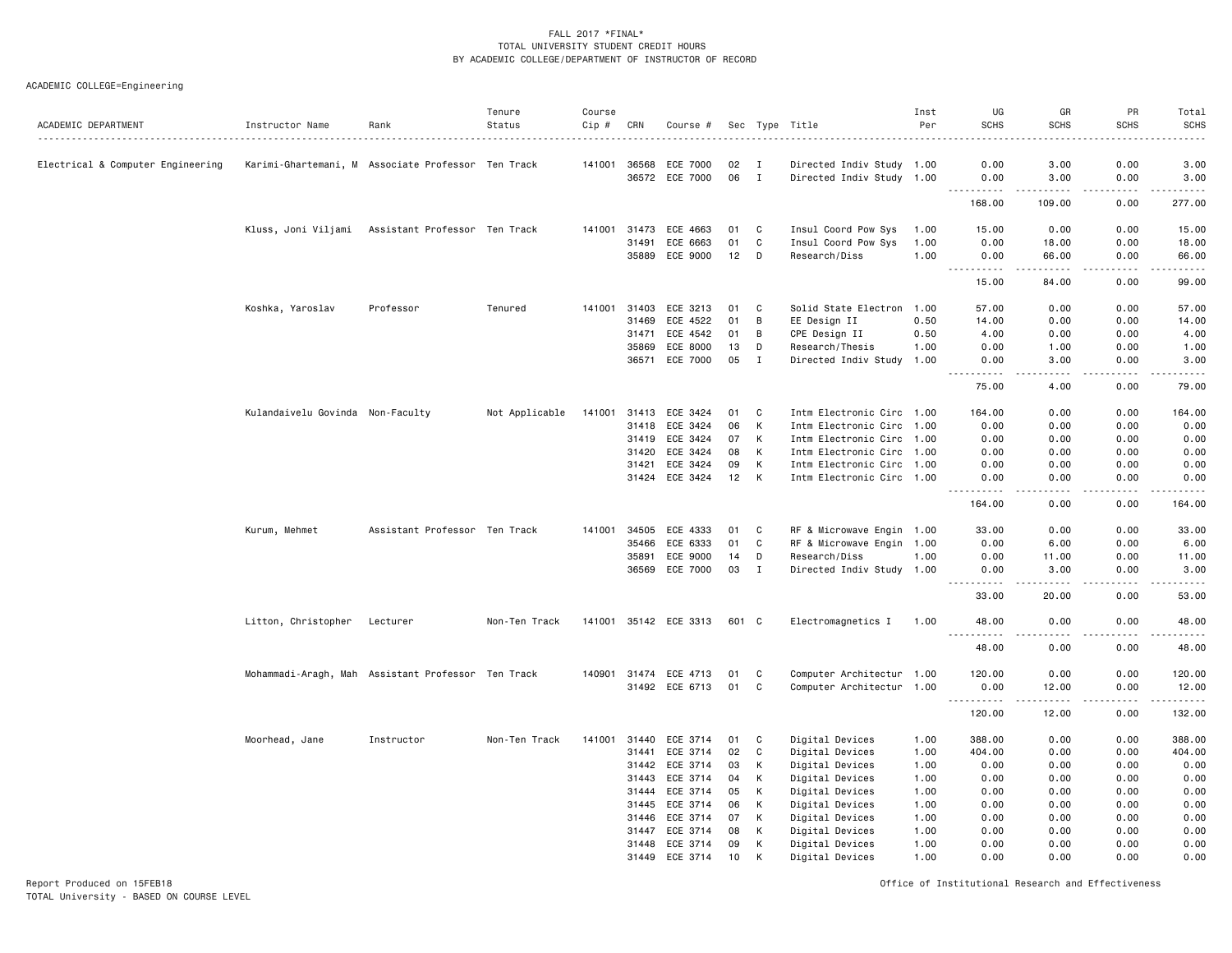| ACADEMIC DEPARTMENT                                                      | Instructor Name                                        | Rank                          | Tenure<br>Status | Course<br>Cip # | CRN          | Course #              |                 |   | Sec Type Title            | Inst<br>Per | UG<br><b>SCHS</b>                                                                                                                      | GR<br><b>SCHS</b>                | PR<br><b>SCHS</b> | Total<br><b>SCHS</b>  |
|--------------------------------------------------------------------------|--------------------------------------------------------|-------------------------------|------------------|-----------------|--------------|-----------------------|-----------------|---|---------------------------|-------------|----------------------------------------------------------------------------------------------------------------------------------------|----------------------------------|-------------------|-----------------------|
|                                                                          |                                                        |                               |                  |                 |              |                       |                 |   |                           |             |                                                                                                                                        |                                  |                   |                       |
| Electrical & Computer Engineering                                        | Moorhead, Jane                                         | Instructor                    | Non-Ten Track    | 141001 31451    |              | ECE 3724              | 02              | C | Microprocessors           | 0.50        | 58.00                                                                                                                                  | 0.00                             | 0.00              | 58.00                 |
|                                                                          |                                                        |                               |                  |                 | 34499        | ECE 3714              | 16              | к | Digital Devices           | 1.00        | 0.00                                                                                                                                   | 0.00                             | 0.00              | 0.00                  |
|                                                                          |                                                        |                               |                  |                 | 34500        | ECE 3714              | 15              | к | Digital Devices           | 1.00        | 0.00                                                                                                                                   | 0.00                             | 0.00              | 0.00                  |
|                                                                          |                                                        |                               |                  |                 | 34501        | ECE 3714              | 14              | К | Digital Devices           | 1.00        | 0.00                                                                                                                                   | 0.00                             | 0.00              | 0.00                  |
|                                                                          |                                                        |                               |                  |                 | 34502        | ECE 3714              | 13              | К | Digital Devices           | 1.00        | 0.00                                                                                                                                   | 0.00                             | 0.00              | 0.00                  |
|                                                                          |                                                        |                               |                  |                 | 34503        | ECE 3714              | 12              | к | Digital Devices           | 1.00        | 0.00                                                                                                                                   | 0.00                             | 0.00              | 0.00                  |
|                                                                          |                                                        |                               |                  |                 | 34504        | ECE 3714              | 11              | К | Digital Devices           | 1.00        | 0.00<br>----                                                                                                                           | 0.00                             | 0.00              | 0.00                  |
|                                                                          |                                                        |                               |                  |                 |              |                       |                 |   |                           |             | 850.00                                                                                                                                 | 0.00                             | 0.00              | 850.00                |
|                                                                          | Moorhead, Robert                                       | Non-Faculty                   | Tenured          |                 | 141001 35874 | ECE 8000              | 18              | D | Research/Thesis           | 1.00        | 0.00                                                                                                                                   | 4.00                             | 0.00              | 4.00                  |
|                                                                          |                                                        |                               |                  |                 | 36567        | ECE 7000              | 01              | Ι | Directed Indiv Study 1.00 |             | 0.00<br><u> - - - - - - - - - -</u>                                                                                                    | 3.00<br>.                        | 0.00<br>.         | 3.00<br>$- - - - -$   |
|                                                                          |                                                        |                               |                  |                 |              |                       |                 |   |                           |             | 0.00                                                                                                                                   | 7.00                             | 0.00              | 7.00                  |
|                                                                          | Reese, Robert                                          | Associate Professor Tenured   |                  | 140901 31478    |              | ECE 4743              | 01              | B | Digital Sys Design        | 1.00        | 24.00                                                                                                                                  | 0.00                             | 0.00              | 24.00                 |
|                                                                          |                                                        |                               |                  |                 | 31479        | ECE 4743              | 02              | B | Digital Sys Design        | 1.00        | 21.00                                                                                                                                  | 0.00                             | 0.00              | 21.00                 |
|                                                                          |                                                        |                               |                  |                 | 31496        | ECE 6743              | 01              | В | Digital Sys Design        | 1.00        | 0.00                                                                                                                                   | 3.00                             | 0.00              | 3.00                  |
|                                                                          |                                                        |                               |                  |                 | 31497        | ECE 6743              | 02              | B | Digital Sys Design        | 1.00        | 0.00                                                                                                                                   | 3.00                             | 0.00              | 3.00                  |
|                                                                          |                                                        |                               |                  | 141001 31401    |              | ECE 1001              | F <sub>01</sub> | C | First Year Seminar        | 1.00        | 24.00                                                                                                                                  | 0.00                             | 0.00              | 24.00                 |
|                                                                          |                                                        |                               |                  |                 | 31469        | ECE 4522              | 01              | B | EE Design II              | 0.50        | 14.00                                                                                                                                  | 0.00                             | 0.00              | 14.00                 |
|                                                                          |                                                        |                               |                  |                 | 31471        | ECE 4542              | 01              | B | CPE Design II             | 0.50        | 4.00                                                                                                                                   | 0.00                             | 0.00              | 4.00                  |
|                                                                          |                                                        |                               |                  |                 | 35896        | ECE 9000              | 19              | D | Research/Diss             | 1.00        | 0.00<br>.<br>$\frac{1}{2} \left( \frac{1}{2} \right) \left( \frac{1}{2} \right) \left( \frac{1}{2} \right) \left( \frac{1}{2} \right)$ | 1.00<br>.                        | 0.00<br>.         | 1.00<br>.             |
|                                                                          |                                                        |                               |                  |                 |              |                       |                 |   |                           |             | 87.00                                                                                                                                  | 7.00                             | 0.00              | 94.00                 |
|                                                                          | Samiappan, Sathishku Non-Faculty                       |                               | Not Applicable   | 141001          | 31410        | ECE 3413              | 01              | C | Intro to Electronic       | 1.00        | 294.00                                                                                                                                 | 0.00                             | 0.00              | 294.00                |
|                                                                          |                                                        |                               |                  |                 |              | 31411 ECE 3413        | 02              | C | Intro to Electronic       | 1.00        | 285.00                                                                                                                                 | 0.00                             | 0.00              | 285.00                |
|                                                                          |                                                        |                               |                  |                 |              |                       |                 |   |                           |             | 1.1.1.1.1<br>$\sim$ $\sim$                                                                                                             | د د د د                          | .                 | .                     |
|                                                                          |                                                        |                               |                  |                 |              |                       |                 |   |                           |             | 579.00                                                                                                                                 | 0.00                             | 0.00              | 579.00                |
|                                                                          | Shivakumaraiah, Loke Clinical Assist Pro Non-Ten Track |                               |                  | 141001 35143    |              | ECE 3413              | 601 C           |   | Intro to Electronic       | 1.00        | 45.00                                                                                                                                  | 0.00                             | 0.00              | 45.00                 |
|                                                                          |                                                        |                               |                  |                 | 35146        | ECE 3714              | 601 C           |   | Digital Devices           | 1.00        | 44.00                                                                                                                                  | 0.00                             | 0.00              | 44.00                 |
|                                                                          |                                                        |                               |                  |                 | 35147        | ECE 3714              | 602 K           |   | Digital Devices           | 1.00        | 0.00                                                                                                                                   | 0.00                             | 0.00              | 0.00                  |
|                                                                          |                                                        |                               |                  |                 |              | 35148 ECE 3714        | 603 K           |   | Digital Devices           | 1.00        | 0.00<br>----------                                                                                                                     | 0.00<br>.                        | 0.00<br>.         | 0.00<br>. <b>.</b> .  |
|                                                                          |                                                        |                               |                  |                 |              |                       |                 |   |                           |             | 89.00                                                                                                                                  | 0.00                             | 0.00              | 89.00                 |
|                                                                          | Tang, Bo                                               | Assistant Professor Ten Track |                  | 141001          | 31430        | ECE 3443              | 01              | C | Signals and Systems       | 1.00        | 108,00                                                                                                                                 | 0.00                             | 0.00              | 108.00                |
|                                                                          |                                                        |                               |                  |                 |              | 36956 ECE 9000        | 522 D           |   | Research/Diss             | 1.00        | 0.00<br><u> - - - - - - - - - -</u>                                                                                                    | 1.00                             | 0.00              | 1.00                  |
|                                                                          |                                                        |                               |                  |                 |              |                       |                 |   |                           |             | 108.00                                                                                                                                 | 1.00                             | 0.00              | 109.00                |
|                                                                          | Younan, Nicolas                                        | Professor                     | Tenured          |                 |              | 141001 35379 ECE 9000 | 521 D           |   | Research/Diss             | 1.00        | 0.00<br>-----<br>-----                                                                                                                 | 1.00<br>$\sim$ $\sim$ $\sim$     | 0.00<br>.         | 1.00<br>.             |
|                                                                          |                                                        |                               |                  |                 |              |                       |                 |   |                           |             | 0.00                                                                                                                                   | 1.00                             | 0.00              | 1.00                  |
| ======================================                                   |                                                        |                               |                  |                 |              |                       |                 |   |                           |             | ==========                                                                                                                             | ==========                       |                   |                       |
| Electrical & Computer Engineering<br>----------------------------------- |                                                        |                               |                  |                 |              |                       |                 |   |                           |             | 3388.50<br>==========                                                                                                                  | 747.00<br>====================== | 0.00              | 4135.50<br>========== |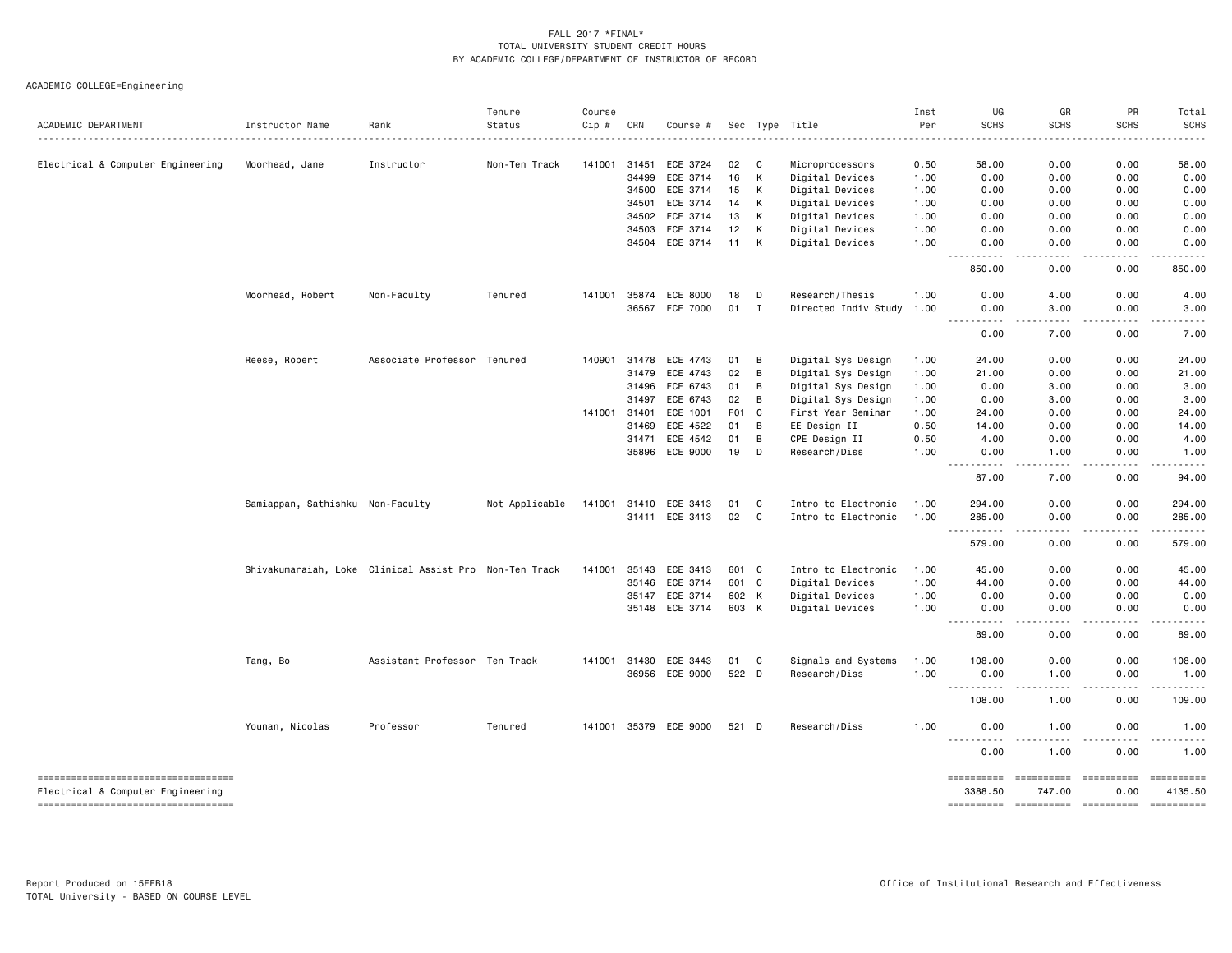| ACADEMIC DEPARTMENT              | Instructor Name     | Rank                          | Tenure<br>Status | Course<br>Cip # | CRN   | Course #              |       |              | Sec Type Title            | Inst<br>Per | UG<br><b>SCHS</b>                     | GR<br><b>SCHS</b>                                                                                                                                            | PR<br><b>SCHS</b>     | Total<br><b>SCHS</b> |
|----------------------------------|---------------------|-------------------------------|------------------|-----------------|-------|-----------------------|-------|--------------|---------------------------|-------------|---------------------------------------|--------------------------------------------------------------------------------------------------------------------------------------------------------------|-----------------------|----------------------|
|                                  |                     |                               |                  |                 |       |                       |       |              |                           |             |                                       |                                                                                                                                                              |                       |                      |
| Industrial & Systems Engineering | Bian, Linkan        | Assistant Professor Ten Track |                  | 143501          | 35390 | IE 9000               |       | 501 D        | Research/DIss             | 1.00        | 0.00                                  | 1.00                                                                                                                                                         | 0.00                  | 1.00                 |
|                                  |                     |                               |                  |                 | 35425 | IE 8000               | 03    | D            | Research / Thesis         | 1.00        | 0.00                                  | 1.00                                                                                                                                                         | 0.00                  | 1.00                 |
|                                  |                     |                               |                  |                 | 35427 | IE 9000               | 04    | D            | Research/DIss             | 1.00        | 0.00                                  | 23.00                                                                                                                                                        | 0.00                  | 23.00                |
|                                  |                     |                               |                  |                 | 36614 | IE 7000               | 02    | $\mathbf I$  | Directed Indiv Study      | 1.00        | 0.00                                  | 3.00                                                                                                                                                         | 0.00                  | 3.00                 |
|                                  |                     |                               |                  | 143701          | 34510 | IE 8723               | 01    | C            | Oper Research II          | 1.00        | 0.00                                  | 30.00                                                                                                                                                        | 0.00                  | 30.00                |
|                                  |                     |                               |                  |                 | 35053 | IE 8723               | 501   | C            | Oper Research II          | 1.00        | 0.00<br>.<br>$\frac{1}{2}$            | 12.00<br>$- - - - -$                                                                                                                                         | 0.00<br>.             | 12.00<br>.           |
|                                  |                     |                               |                  |                 |       |                       |       |              |                           |             | 0.00                                  | 70.00                                                                                                                                                        | 0.00                  | 70.00                |
|                                  | Bostick, Lisa       | Lecturer                      | Non-Ten Track    | 489999          |       | 31602 EG 1143         | 01    | B            | Graphic Com               | 1.00        | 180.00                                | 0.00                                                                                                                                                         | 0.00                  | 180.00               |
|                                  |                     |                               |                  |                 | 31603 | EG 1143               | 02    | B            | Graphic Com               | 1.00        | 177.00<br>$\sim$ $\sim$<br>.          | 0.00<br>$- - - -$                                                                                                                                            | 0.00<br>$\frac{1}{2}$ | 177.00<br><u>.</u>   |
|                                  |                     |                               |                  |                 |       |                       |       |              |                           |             | 357.00                                | 0.00                                                                                                                                                         | 0.00                  | 357.00               |
|                                  | Bullington, Stanley | Professor                     | Tenured          | 142701          | 32661 | IE 4915               | 01    | C            | Design Of Ind Sys         | 1.00        | 75.00                                 | 0.00                                                                                                                                                         | 0.00                  | 75.00                |
|                                  |                     |                               |                  |                 | 32662 | IE 4915               | 02    | К            | Design Of Ind Sys         | 1.00        | 0.00                                  | 0.00                                                                                                                                                         | 0.00                  | 0.00                 |
|                                  |                     |                               |                  | 143501          | 34512 | IE 8913               | 01    | C            | Engr Economy II           | 1.00        | 0.00                                  | 18,00                                                                                                                                                        | 0.00                  | 18.00                |
|                                  |                     |                               |                  |                 | 35055 | IE 8913               | 501   | C            | Engr Economy II           | 1.00        | 0.00                                  | 63.00                                                                                                                                                        | 0.00                  | 63.00                |
|                                  |                     |                               |                  |                 | 35391 | IE 9000               | 502   | D            | Research/DIss             | 1.00        | 0.00                                  | 3.00                                                                                                                                                         | 0.00                  | 3.00                 |
|                                  |                     |                               |                  |                 |       | 35435 IE 9000         | 06    | D            | Research/DIss             | 1.00        | 0.00<br>$\sim$ $\sim$ $\sim$<br>----- | 1.00<br>.                                                                                                                                                    | 0.00<br>-----         | 1.00<br>------       |
|                                  |                     |                               |                  |                 |       |                       |       |              |                           |             | 75.00                                 | 85.00                                                                                                                                                        | 0.00                  | 160.00               |
|                                  | Burch, Reuben       | Assistant Professor Ten Track |                  | 143501          | 32646 | IE 1911               | 01    | L.           | Intro To IE               | 1.00        | 42.00                                 | 0.00                                                                                                                                                         | 0.00                  | 42.00                |
|                                  |                     |                               |                  |                 | 32647 | IE 1911               | 02    | L            | Intro To IE               | 1.00        | 30.00                                 | 0.00                                                                                                                                                         | 0.00                  | 30.00                |
|                                  |                     |                               |                  |                 | 35392 | IE 9000               |       | 503 D        | Research/DIss             | 1.00        | 0.00                                  | 6.00                                                                                                                                                         | 0.00                  | 6.00                 |
|                                  |                     |                               |                  |                 | 35413 | IE 9000               | 01    | D            | Research/DIss             | 1.00        | 0.00                                  | 2.00                                                                                                                                                         | 0.00                  | 2.00                 |
|                                  |                     |                               |                  |                 |       | 36590 IE 7000         | 502 I |              | Directed Indiv Study      | 1.00        | 0.00<br>.                             | 3.00<br>$\frac{1}{2} \left( \frac{1}{2} \right) \left( \frac{1}{2} \right) \left( \frac{1}{2} \right) \left( \frac{1}{2} \right) \left( \frac{1}{2} \right)$ | 0.00<br>.             | 3.00<br>د د د د د    |
|                                  |                     |                               |                  |                 |       |                       |       |              |                           |             | 72.00                                 | 11.00                                                                                                                                                        | 0.00                  | 83.00                |
|                                  | Green, Robert       | Non-Faculty                   | Not Applicable   | 140101          | 32285 | GE 1911               | 01    | L            | Introduction to Engi 1.00 |             | 35.00                                 | 0.00                                                                                                                                                         | 0.00                  | 35.00                |
|                                  |                     |                               |                  |                 | 32286 | GE 1911               | D02   | L            | Introduction to Engi 1.00 |             | 11.00                                 | 0.00                                                                                                                                                         | 0.00                  | 11.00                |
|                                  |                     |                               |                  |                 |       | 521003 31998 EXL 1191 | 01 E  |              | Leadership Internshi 1.00 |             | 1.00<br>.                             | 0.00<br>.                                                                                                                                                    | 0.00<br>-----         | 1.00<br>.            |
|                                  |                     |                               |                  |                 |       |                       |       |              |                           |             | 47.00                                 | 0.00                                                                                                                                                         | 0.00                  | 47.00                |
|                                  | Hill, Eric          | Non-Faculty                   | Not Applicable   |                 |       | 140101 32287 GE 3011  | 01 S  |              | Engr Entrepreneur Se 0.40 |             | 38.80                                 | 0.00                                                                                                                                                         | 0.00                  | 38.80                |
|                                  |                     |                               |                  |                 |       |                       |       |              |                           |             | .<br>38.80                            | $\cdots$<br>0.00                                                                                                                                             | .<br>0.00             | .<br>38.80           |
|                                  | Jaradat, Raed       | Assistant Professor Ten Track |                  | 142701          | 32660 | IE 4773               | 01    | C            | Sys Simulation I          | 1.00        | 54.00                                 | 0.00                                                                                                                                                         | 0.00                  | 54.00                |
|                                  |                     |                               |                  |                 | 32671 | IE 6773               | 01    | C            | Sys Simulation I          | 1.00        | 0.00                                  | 30.00                                                                                                                                                        | 0.00                  | 30.00                |
|                                  |                     |                               |                  | 143501          | 35393 | IE 9000               |       | 504 D        | Research/DIss             | 1.00        | 0.00                                  | 3.00                                                                                                                                                         | 0.00                  | 3.00                 |
|                                  |                     |                               |                  |                 | 36307 | IE 9000               | 09    | D            | Research/DIss             | 1.00        | 0.00                                  | 15.00                                                                                                                                                        | 0.00                  | 15.00                |
|                                  |                     |                               |                  |                 | 36756 | IE 7000               | 03    | $\mathbf{I}$ | Directed Indiv Study      | 1.00        | 0.00                                  | 3.00                                                                                                                                                         | 0.00                  | 3.00                 |
|                                  |                     |                               |                  |                 |       | 37069 IE 7000         | 503 I |              | Directed Indiv Study 1.00 |             | 0.00<br>.<br>$  -$                    | 3.00<br>.                                                                                                                                                    | 0.00<br>-----         | 3.00<br>.            |
|                                  |                     |                               |                  |                 |       |                       |       |              |                           |             | 54.00                                 | 54.00                                                                                                                                                        | 0.00                  | 108.00               |
|                                  | Johnson, Jenna      | Non-Faculty                   | Not Applicable   |                 |       | 270301 35150 IE 4613  |       | 601 C        | Eng Statistics I          | 1.00        | 72.00<br>.                            | 0.00<br>$- - - - -$                                                                                                                                          | 0.00<br>. <b>.</b>    | 72.00<br>.           |
|                                  |                     |                               |                  |                 |       |                       |       |              |                           |             | 72.00                                 | 0.00                                                                                                                                                         | 0.00                  | 72.00                |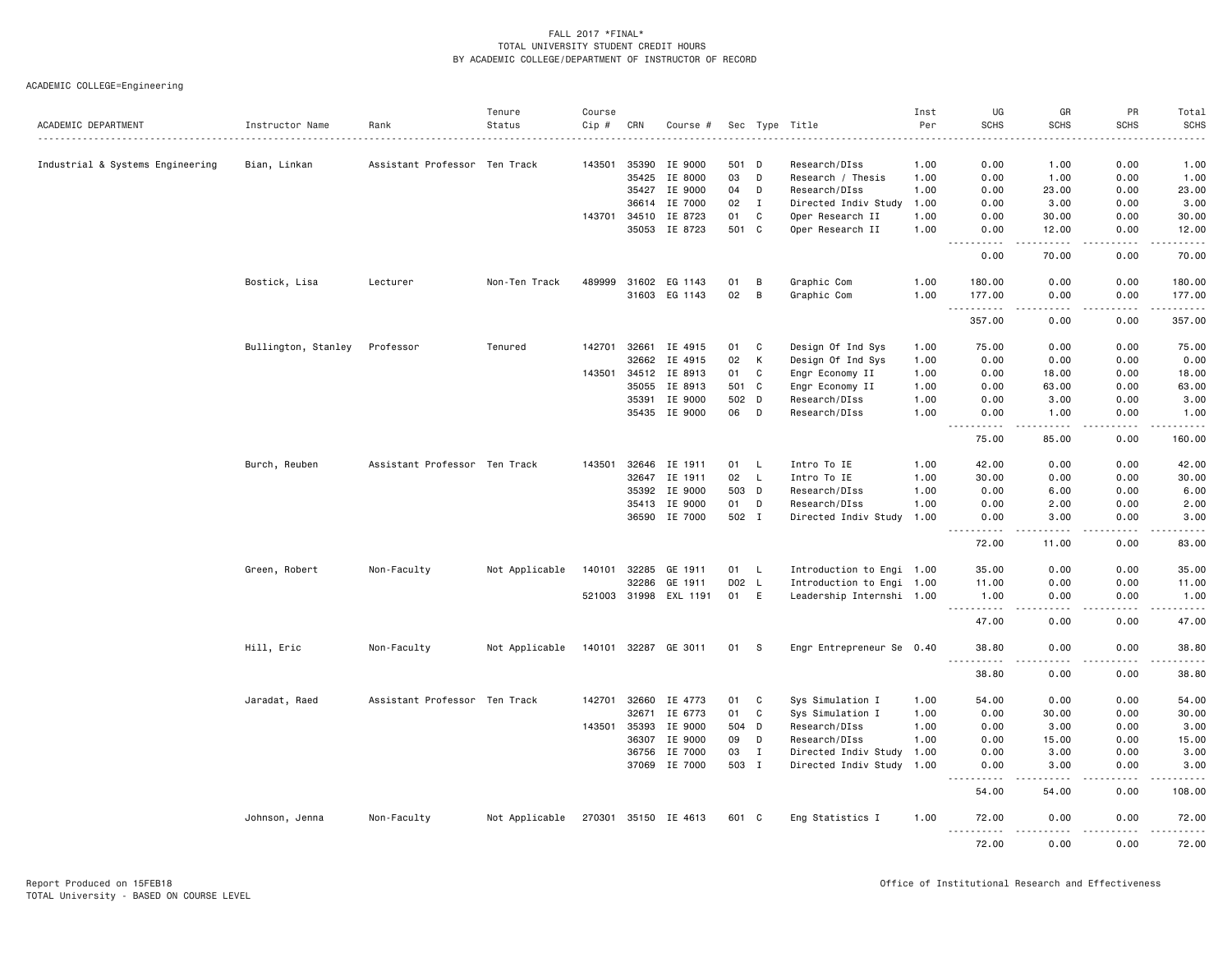| ACADEMIC DEPARTMENT              | Instructor Name                                    | Rank                          | Tenure<br>Status | Course<br>Cip # | CRN   | Course #             |       |              | Sec Type Title            | Inst<br>Per | UG<br><b>SCHS</b>                   | GR<br><b>SCHS</b>                                                                                                                                             | PR<br><b>SCHS</b>                   | Total<br><b>SCHS</b>                                                                                                  |
|----------------------------------|----------------------------------------------------|-------------------------------|------------------|-----------------|-------|----------------------|-------|--------------|---------------------------|-------------|-------------------------------------|---------------------------------------------------------------------------------------------------------------------------------------------------------------|-------------------------------------|-----------------------------------------------------------------------------------------------------------------------|
| Industrial & Systems Engineering | Ma, Junfeng                                        | Assistant Professor Ten Track |                  | 143501          | 32658 | IE 4653              | 01    | C            | Ind Qual Control I        | 1.00        | 108.00                              | 0.00                                                                                                                                                          | 0.00                                | 108.00                                                                                                                |
|                                  |                                                    |                               |                  |                 | 32669 | IE 6653              | 01    | C            | Ind Qual Control I        | 1.00        | 0.00                                | 24.00                                                                                                                                                         | 0.00                                | 24.00                                                                                                                 |
|                                  |                                                    |                               |                  |                 | 34310 | IE 6653              | 501   | $\mathbf{C}$ | Ind Qual Control I        | 1.00        | 0.00                                | 18.00                                                                                                                                                         | 0.00                                | 18.00                                                                                                                 |
|                                  |                                                    |                               |                  |                 | 36891 | IE 9000              | 10    | D            | Research/DIss             | 1.00        | 0.00                                | 7.00                                                                                                                                                          | 0.00                                | 7.00                                                                                                                  |
|                                  |                                                    |                               |                  |                 |       |                      |       |              |                           |             | $\sim$ $\sim$ $\sim$<br>.<br>108.00 | 49.00                                                                                                                                                         | $\sim$ $\sim$ $\sim$ $\sim$<br>0.00 | 157.00                                                                                                                |
|                                  | Marufuzzaman, Mohamm Assistant Professor Ten Track |                               |                  | 142701          | 32659 | IE 4753              | 01    | C            | Systems Engr & Analy 1.00 |             | 111.00                              | 0.00                                                                                                                                                          | 0.00                                | 111.00                                                                                                                |
|                                  |                                                    |                               |                  | 143501          | 32670 | IE 6753              | 01    | C            | Systems Engr & Analy 1.00 |             | 0.00                                | 24.00                                                                                                                                                         | 0.00                                | 24.00                                                                                                                 |
|                                  |                                                    |                               |                  |                 | 35049 | IE 6753              | 501 C |              | Systems Engr & Analy 1.00 |             | 0.00                                | 15.00                                                                                                                                                         | 0.00                                | 15.00                                                                                                                 |
|                                  |                                                    |                               |                  |                 | 35395 | IE 9000              | 506   | D            | Research/DIss             | 1.00        | 0.00                                | 5.00                                                                                                                                                          | 0.00                                | 5.00                                                                                                                  |
|                                  |                                                    |                               |                  |                 | 35414 | IE 9000              | 02    | D            | Research/DIss             | 1.00        | 0.00                                | 15.00                                                                                                                                                         | 0.00                                | 15.00                                                                                                                 |
|                                  |                                                    |                               |                  |                 | 35977 | IE 7000              | 501 I |              | Directed Indiv Study 1.00 |             | 0.00                                | 3.00                                                                                                                                                          | 0.00                                | 3.00                                                                                                                  |
|                                  |                                                    |                               |                  | 149999          | 36861 | IE 4000              | 01    | $\mathbf I$  | Directed Indiv Study 1.00 |             | 3.00                                | 0.00                                                                                                                                                          | 0.00                                | 3.00                                                                                                                  |
|                                  |                                                    |                               |                  |                 |       |                      |       |              |                           |             | <u>.</u><br>114.00                  | $\frac{1}{2} \left( \frac{1}{2} \right) \left( \frac{1}{2} \right) \left( \frac{1}{2} \right) \left( \frac{1}{2} \right) \left( \frac{1}{2} \right)$<br>62.00 | .<br>0.00                           | $\begin{array}{cccccccccc} \bullet & \bullet & \bullet & \bullet & \bullet & \bullet & \bullet \end{array}$<br>176.00 |
|                                  | Medal, Hugh                                        | Assistant Professor Ten Track |                  | 143501          | 32652 | IE 3913              | 01    | C            | Engr Economy I            | 1.00        | 828.00                              | 0.00                                                                                                                                                          | 0.00                                | 828.00                                                                                                                |
|                                  |                                                    |                               |                  |                 | 35396 | IE 9000              | 507 D |              | Research/DIss             | 1.00        | 0.00                                | 4.00                                                                                                                                                          | 0.00                                | 4.00                                                                                                                  |
|                                  |                                                    |                               |                  |                 | 35492 | IE 9000              | 08    | D            | Research/DIss             | 1.00        | 0.00                                | 3.00                                                                                                                                                          | 0.00                                | 3.00                                                                                                                  |
|                                  |                                                    |                               |                  | 143701          | 34511 | IE 8753              | 01    | C            | Network Flow & Dynam 1.00 |             | 0.00                                | 21.00                                                                                                                                                         | 0.00                                | 21.00                                                                                                                 |
|                                  |                                                    |                               |                  |                 |       | 35054 IE 8753        | 501 C |              | Network Flow & Dynam 1.00 |             | 0.00                                | 24.00                                                                                                                                                         | 0.00                                | 24.00                                                                                                                 |
|                                  |                                                    |                               |                  |                 |       |                      |       |              |                           |             | <u>.</u><br>828.00                  | $- - - - -$<br>52.00                                                                                                                                          | .<br>0.00                           | .<br>880.00                                                                                                           |
|                                  | Potts, Mary                                        | Lecturer                      | Non-Ten Track    |                 |       | 489999 36271 EG 1143 | 03    | В            | Graphic Com               | 1.00        | 141.00                              | 0.00                                                                                                                                                          | 0.00                                | 141.00                                                                                                                |
|                                  |                                                    |                               |                  |                 |       |                      |       |              |                           |             | 1.1.1.1.1<br>141.00                 | $\sim$ $\sim$ $\sim$<br>0.00                                                                                                                                  | .<br>0.00                           | وبالانابات<br>141.00                                                                                                  |
|                                  | Reeves, Kari                                       | Non-Faculty                   | Tenured          | 143501          | 35469 | IE 8000              | 05    | D            | Research / Thesis         | 1.00        | 0.00                                | 1.00                                                                                                                                                          | 0.00                                | 1.00                                                                                                                  |
|                                  |                                                    |                               |                  |                 | 35470 | IE 9000              | 07    | D            | Research/DIss             | 1.00        | 0.00                                | 2.00                                                                                                                                                          | 0.00                                | 2.00                                                                                                                  |
|                                  |                                                    |                               |                  |                 |       | 36014 IE 9000        | 511 D |              | Research/DIss             | 1.00        | 0.00                                | 11.00                                                                                                                                                         | 0.00                                | 11.00                                                                                                                 |
|                                  |                                                    |                               |                  |                 |       |                      |       |              |                           |             | $\frac{1}{2}$<br>0.00               | .<br>14.00                                                                                                                                                    | .<br>0.00                           | .<br>14.00                                                                                                            |
|                                  | Smith, Brian                                       | Assistant Professor Ten Track |                  | 143501          | 32650 | IE 3323              | 01    | C            | Mfg Processes             | 1.00        | 57.00                               | 0.00                                                                                                                                                          | 0.00                                | 57.00                                                                                                                 |
|                                  |                                                    |                               |                  |                 | 32651 | IE 3323              | 02    | К            | Mfg Processes             | 1.00        | 0.00                                | 0.00                                                                                                                                                          | 0.00                                | 0.00                                                                                                                  |
|                                  |                                                    |                               |                  |                 |       | 32656 IE 4573        | 01    | C            | Process Imprvmnt Eng      | 1.00        | 60.00                               | 0.00                                                                                                                                                          | 0.00                                | 60.00                                                                                                                 |
|                                  |                                                    |                               |                  |                 | 32667 | IE 6573              | 01    | C            | Process Imprvmnt Eng      | 1.00        | 0.00                                | 42.00                                                                                                                                                         | 0.00                                | 42.00                                                                                                                 |
|                                  |                                                    |                               |                  |                 | 34308 | IE 6573              | 501 C |              | Process Imprvmnt Eng      | 1.00        | 0.00                                | 54.00                                                                                                                                                         | 0.00                                | 54.00                                                                                                                 |
|                                  |                                                    |                               |                  |                 | 35387 | IE 8000              | 508 D |              | Research / Thesis         | 1.00        | 0.00                                | 4.00                                                                                                                                                          | 0.00                                | 4.00                                                                                                                  |
|                                  |                                                    |                               |                  |                 | 35397 | IE 9000              | 508   | D            | Research/DIss             | 1.00        | 0.00                                | 8.00                                                                                                                                                          | 0.00                                | 8.00                                                                                                                  |
|                                  |                                                    |                               |                  |                 | 35415 | IE 8000              | 02    | D            | Research / Thesis         | 1.00        | 0.00                                | 3.00                                                                                                                                                          | 0.00                                | 3.00                                                                                                                  |
|                                  |                                                    |                               |                  |                 |       | 35416 IE 9000        | 03    | D            | Research/DIss             | 1.00        | 0.00<br>.                           | 19.00<br>. <u>.</u> .                                                                                                                                         | 0.00<br><u>.</u>                    | 19.00<br>.                                                                                                            |
|                                  |                                                    |                               |                  |                 |       |                      |       |              |                           |             | 117.00                              | 130.00                                                                                                                                                        | 0.00                                | 247.00                                                                                                                |
|                                  | Strawderman, Lesley                                | Associate Professor Tenured   |                  | 143501          | 32648 | IE 3121              | 01    | $\mathsf{L}$ | Industrial Ergo Labo 1.00 |             | 51.00                               | 0.00                                                                                                                                                          | 0.00                                | 51.00                                                                                                                 |
|                                  |                                                    |                               |                  |                 | 32649 | IE 3123              | 01    | C            | Industrial Ergonomic 1.00 |             | 168.00                              | 0.00                                                                                                                                                          | 0.00                                | 168.00                                                                                                                |
|                                  |                                                    |                               |                  |                 | 35398 | IE 9000              | 509 D |              | Research/DIss             | 1.00        | 0.00                                | 8.00                                                                                                                                                          | 0.00                                | 8.00                                                                                                                  |
|                                  |                                                    |                               |                  |                 | 35428 | IE 9000              | 05    | D            | Research/DIss             | 1.00        | 0.00                                | 11.00                                                                                                                                                         | 0.00                                | 11.00                                                                                                                 |
|                                  |                                                    |                               |                  |                 | 35545 | IE 3123              | 501   | $\mathbf{C}$ | Industrial Ergonomic 1.00 |             | 18.00                               | 0.00                                                                                                                                                          | 0.00                                | 18.00                                                                                                                 |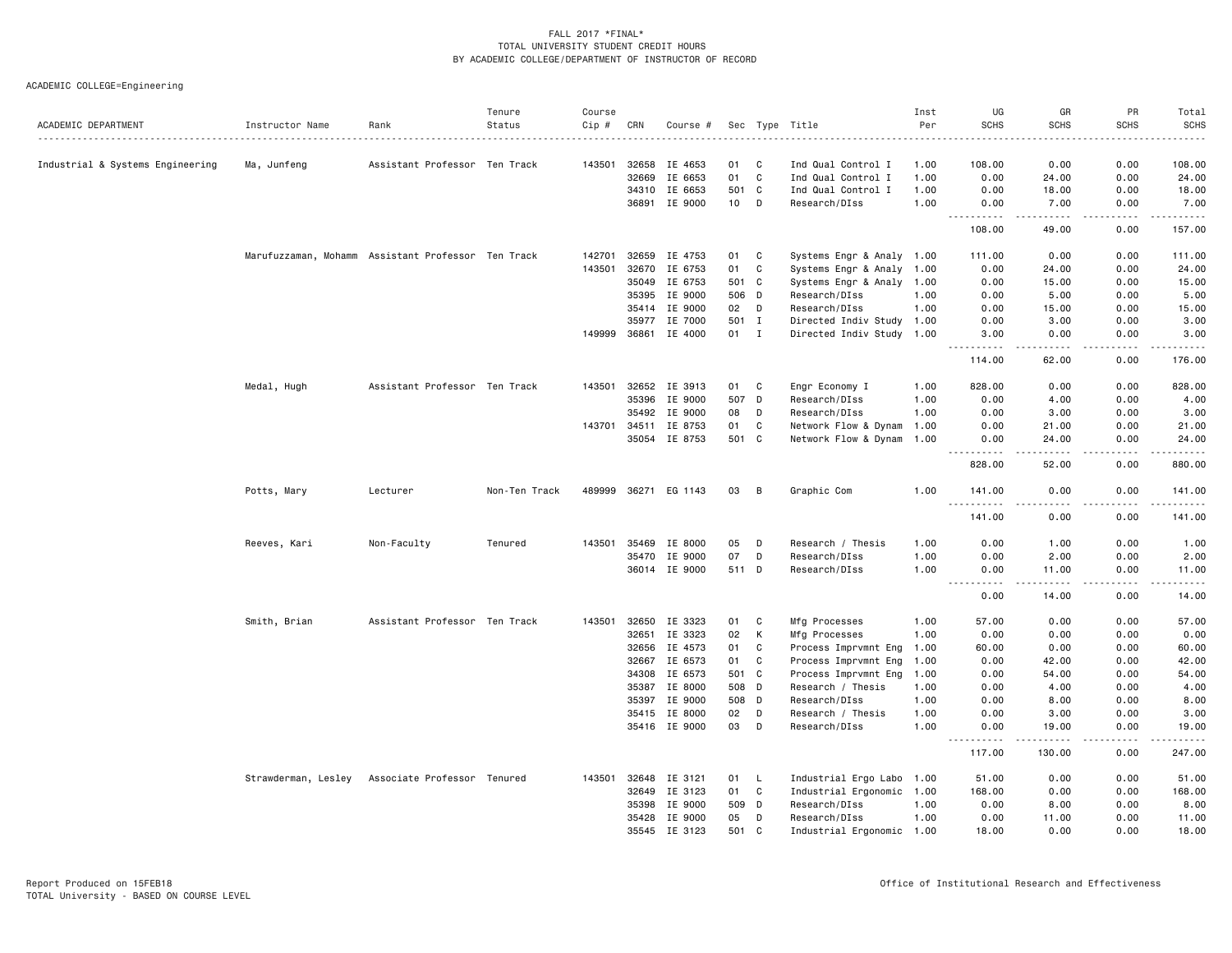|  | ACADEMIC COLLEGE=Engineering |
|--|------------------------------|
|--|------------------------------|

| ACADEMIC DEPARTMENT                                                       | Instructor Name | Rank                              | Tenure<br>Status | Course<br>Cip # | CRN   | Course #      |       |                | Sec Type Title      | Inst<br>Per | UG<br><b>SCHS</b>                                                                                                                            | GR<br><b>SCHS</b>                                                                                                                                                                                                                                                                                                                                                                                                                                                                                                                                                | PR<br><b>SCHS</b> | Total<br>SCHS         |
|---------------------------------------------------------------------------|-----------------|-----------------------------------|------------------|-----------------|-------|---------------|-------|----------------|---------------------|-------------|----------------------------------------------------------------------------------------------------------------------------------------------|------------------------------------------------------------------------------------------------------------------------------------------------------------------------------------------------------------------------------------------------------------------------------------------------------------------------------------------------------------------------------------------------------------------------------------------------------------------------------------------------------------------------------------------------------------------|-------------------|-----------------------|
|                                                                           |                 |                                   |                  |                 |       |               |       |                |                     |             |                                                                                                                                              |                                                                                                                                                                                                                                                                                                                                                                                                                                                                                                                                                                  |                   |                       |
|                                                                           |                 |                                   |                  |                 |       |               |       |                |                     |             | 237.00                                                                                                                                       | 19.00                                                                                                                                                                                                                                                                                                                                                                                                                                                                                                                                                            | 0.00              | 256.00                |
| Industrial & Systems Engineering                                          | Tian, Wenmeng   | Assistant Professor Ten Track     |                  | 143501          | 32654 | IE 4333       | 01    | C              | Prod Control Sys I  | 1.00        | 111.00                                                                                                                                       | 0.00                                                                                                                                                                                                                                                                                                                                                                                                                                                                                                                                                             | 0.00              | 111.00                |
|                                                                           |                 |                                   |                  |                 | 32665 | IE 6333       | 01    | C              | Prod Control Sys I  | 1.00        | 0.00                                                                                                                                         | 9.00                                                                                                                                                                                                                                                                                                                                                                                                                                                                                                                                                             | 0.00              | 9.00                  |
|                                                                           |                 |                                   |                  |                 | 34306 | IE 6333       | 501 C |                | Prod Control Sys I  | 1.00        | 0.00                                                                                                                                         | 51.00                                                                                                                                                                                                                                                                                                                                                                                                                                                                                                                                                            | 0.00              | 51.00                 |
|                                                                           |                 |                                   |                  |                 |       | 36012 IE 4333 | 501 C |                | Prod Control Sys I  | 1.00        | 6.00<br>$\frac{1}{2} \left( \frac{1}{2} \right) \left( \frac{1}{2} \right) \left( \frac{1}{2} \right) \left( \frac{1}{2} \right)$<br>$- - -$ | 0.00                                                                                                                                                                                                                                                                                                                                                                                                                                                                                                                                                             | 0.00              | 6.00                  |
|                                                                           |                 |                                   |                  |                 |       |               |       |                |                     |             | 117.00                                                                                                                                       | 60.00                                                                                                                                                                                                                                                                                                                                                                                                                                                                                                                                                            | 0.00              | 177.00                |
|                                                                           | Usher, John     | Professor                         | Tenured          | 143501          | 32663 | IE 4934       | 01    | $\overline{B}$ | Info Systems for IE | 1.00        | 20.00                                                                                                                                        | 0.00                                                                                                                                                                                                                                                                                                                                                                                                                                                                                                                                                             | 0.00              | 20.00                 |
|                                                                           |                 |                                   |                  |                 | 35389 | IE 8000       | 510 D |                | Research / Thesis   | 1.00        | 0.00                                                                                                                                         | 1.00                                                                                                                                                                                                                                                                                                                                                                                                                                                                                                                                                             | 0.00              | 1.00                  |
|                                                                           |                 |                                   |                  |                 | 35399 | IE 9000       | 510 D |                | Research/DIss       | 1.00        | 0.00                                                                                                                                         | 2.00                                                                                                                                                                                                                                                                                                                                                                                                                                                                                                                                                             | 0.00              | 2.00                  |
|                                                                           |                 |                                   |                  |                 | 36672 | IE 8000       | 08    | D              | Research / Thesis   | 1.00        | 0.00                                                                                                                                         | 1.00                                                                                                                                                                                                                                                                                                                                                                                                                                                                                                                                                             | 0.00              | 1.00                  |
|                                                                           |                 |                                   |                  | 309999          | 36435 | CME 9000      | 07    | D              | Research/Dis        | 1.00        | 0.00                                                                                                                                         | 1.00                                                                                                                                                                                                                                                                                                                                                                                                                                                                                                                                                             | 0.00              | 1.00                  |
|                                                                           |                 |                                   |                  |                 |       |               |       |                |                     |             | 20.00                                                                                                                                        | 5.00                                                                                                                                                                                                                                                                                                                                                                                                                                                                                                                                                             | 0.00              | 25.00                 |
|                                                                           | Young, Glenda   | Visiting Assist Pro Non-Ten Track |                  | 143501          | 32655 | IE 4513       | 01    | C              | Engineering Admin   | 1.00        | 132.00                                                                                                                                       | 0.00                                                                                                                                                                                                                                                                                                                                                                                                                                                                                                                                                             | 0.00              | 132.00                |
|                                                                           |                 |                                   |                  |                 | 32666 | IE 6513       | 01    | C              | Engineering Admin   | 1.00        | 0.00                                                                                                                                         | 24.00                                                                                                                                                                                                                                                                                                                                                                                                                                                                                                                                                            | 0.00              | 24.00                 |
|                                                                           |                 |                                   |                  |                 | 34307 | IE 6513       | 501 C |                | Engineering Admin   | 1.00        | 0.00                                                                                                                                         | 54.00                                                                                                                                                                                                                                                                                                                                                                                                                                                                                                                                                            | 0.00              | 54.00                 |
|                                                                           |                 |                                   |                  | 270301          | 32657 | IE 4613       | 01    | C              | Eng Statistics I    | 1.00        | 543.00                                                                                                                                       | 0.00                                                                                                                                                                                                                                                                                                                                                                                                                                                                                                                                                             | 0.00              | 543.00                |
|                                                                           |                 |                                   |                  |                 | 32668 | IE 6613       | 01    | C              | Eng Statistics I    | 1.00        | 0.00                                                                                                                                         | 9.00                                                                                                                                                                                                                                                                                                                                                                                                                                                                                                                                                             | 0.00              | 9.00                  |
|                                                                           |                 |                                   |                  |                 | 34309 | IE 6613       | 501 C |                | Eng Statistics I    | 1.00        | 0.00                                                                                                                                         | 57.00                                                                                                                                                                                                                                                                                                                                                                                                                                                                                                                                                            | 0.00              | 57.00                 |
|                                                                           |                 |                                   |                  |                 |       |               |       |                |                     |             | 675.00                                                                                                                                       | 144.00                                                                                                                                                                                                                                                                                                                                                                                                                                                                                                                                                           | 0.00              | 819.00                |
| ----------------------------------                                        |                 |                                   |                  |                 |       |               |       |                |                     |             | ==========                                                                                                                                   | $\begin{minipage}{0.03\textwidth} \centering \begin{minipage}{0.03\textwidth} \centering \centering \end{minipage} \begin{minipage}{0.03\textwidth} \centering \centering \end{minipage} \begin{minipage}{0.03\textwidth} \centering \begin{minipage}{0.03\textwidth} \centering \centering \end{minipage} \end{minipage} \begin{minipage}{0.03\textwidth} \centering \begin{minipage}{0.03\textwidth} \centering \centering \end{minipage} \end{minipage} \begin{minipage}{0.03\textwidth} \centering \begin{minipage}{0.03\textwidth} \centering \centering \$ |                   | ==========            |
| Industrial & Systems Engineering<br>===================================== |                 |                                   |                  |                 |       |               |       |                |                     |             | 3072.80<br>==========                                                                                                                        | 755.00<br>=====================                                                                                                                                                                                                                                                                                                                                                                                                                                                                                                                                  | 0.00              | 3827.80<br>========== |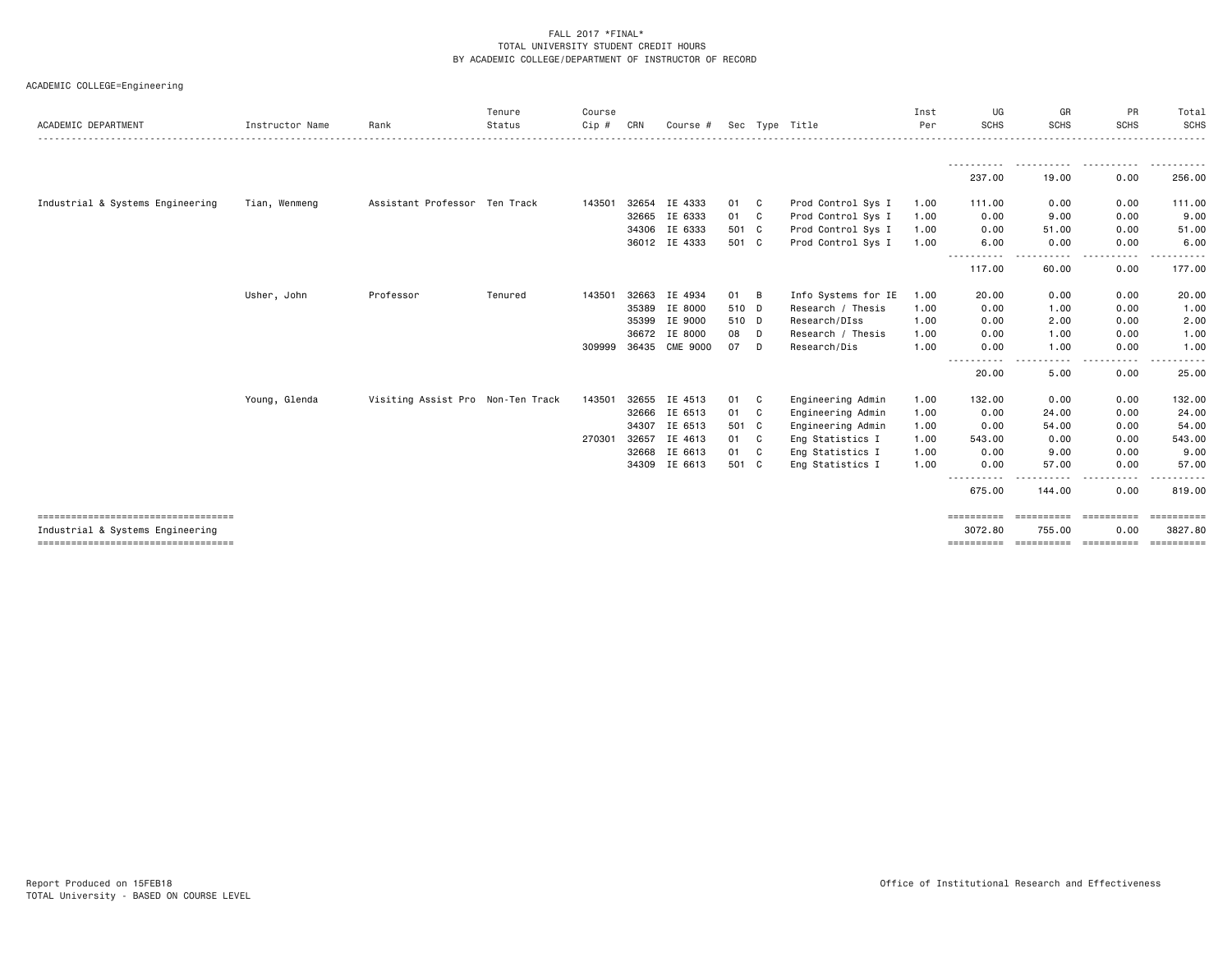| ACADEMIC DEPARTMENT    | Instructor Name                                    | Rank                              | Tenure<br>Status | Course<br>Cip # | CRN          | Course #             |       |              | Sec Type Title            | Inst<br>Per | UG<br><b>SCHS</b>                   | GR<br><b>SCHS</b>                                                                                                                                             | PR<br><b>SCHS</b> | Total<br><b>SCHS</b><br>$\frac{1}{2} \left( \frac{1}{2} \right) \left( \frac{1}{2} \right) \left( \frac{1}{2} \right) \left( \frac{1}{2} \right)$ |
|------------------------|----------------------------------------------------|-----------------------------------|------------------|-----------------|--------------|----------------------|-------|--------------|---------------------------|-------------|-------------------------------------|---------------------------------------------------------------------------------------------------------------------------------------------------------------|-------------------|---------------------------------------------------------------------------------------------------------------------------------------------------|
| Mechanical Engineering | Askari, Omid                                       | Assistant Professor Ten Track     |                  |                 | 141901 34516 | ME 8333              | 01    | C            | Convective Heat Tr        | 1.00        | 0.00                                | 24.00                                                                                                                                                         | 0.00              | 24.00                                                                                                                                             |
|                        |                                                    |                                   |                  |                 | 35081        | ME 8333              | 501   | $\mathbf{C}$ | Convective Heat Tr        | 1.00        | 0.00                                | 18.00                                                                                                                                                         | 0.00              | 18.00                                                                                                                                             |
|                        |                                                    |                                   |                  |                 |              | 36173 ME 9000        | 01    | D            | Research / Diss           | 1.00        | 0.00                                | 4.00                                                                                                                                                          | 0.00              | 4.00<br>.                                                                                                                                         |
|                        |                                                    |                                   |                  |                 |              |                      |       |              |                           |             | <u>.</u><br>0.00                    | $\frac{1}{2} \left( \frac{1}{2} \right) \left( \frac{1}{2} \right) \left( \frac{1}{2} \right) \left( \frac{1}{2} \right) \left( \frac{1}{2} \right)$<br>46.00 | .<br>0.00         | 46.00                                                                                                                                             |
|                        | Bammann, Douglas                                   | Professor                         | Tenured          |                 |              | 141101 31624 EM 8113 | 01    | C            | Theory Of Cont Media 1.00 |             | 0.00                                | 117.00                                                                                                                                                        | 0.00              | 117.00                                                                                                                                            |
|                        |                                                    |                                   |                  |                 |              | 141901 32950 ME 3113 | 01    | C            | Engineering Analysis 1.00 |             | 165.00                              | 0.00                                                                                                                                                          | 0.00              | 165.00                                                                                                                                            |
|                        |                                                    |                                   |                  |                 |              |                      |       |              |                           |             | .<br>$\sim$ $\sim$ $\sim$<br>165.00 | .<br>117.00                                                                                                                                                   | <u>.</u><br>0.00  | .<br>282.00                                                                                                                                       |
|                        | Barrett, Christopher Assistant Professor Ten Track |                                   |                  |                 |              | 141901 32954 ME 3423 | 01    | C            | Mech Of Machinery         | 1.00        | 165.00<br>$\sim$ $\sim$ $\sim$      | 0.00                                                                                                                                                          | 0.00              | 165,00<br>.                                                                                                                                       |
|                        |                                                    |                                   |                  |                 |              |                      |       |              |                           |             | 165.00                              | 0.00                                                                                                                                                          | 0.00              | 165.00                                                                                                                                            |
|                        | Brauer, Shane                                      | Clinical Assist Pro Non-Ten Track |                  |                 |              | 141901 34415 ME 2133 | 601 B |              | Modeling and Manuf        | 1.00        | 87.00                               | 0.00                                                                                                                                                          | 0.00              | 87.00                                                                                                                                             |
|                        |                                                    |                                   |                  |                 | 35419        | ME 3313              | 601 C |              | Heat Transfer             | 1.00        | 30.00                               | 0.00                                                                                                                                                          | 0.00              | 30.00                                                                                                                                             |
|                        |                                                    |                                   |                  |                 | 36296        | ME 4403              | 601 C |              | Machine Design            | 1.00        | 30.00                               | 0.00                                                                                                                                                          | 0.00              | 30.00                                                                                                                                             |
|                        |                                                    |                                   |                  |                 |              |                      |       |              |                           |             | 147.00                              | 0.00                                                                                                                                                          | 0.00              | 147.00                                                                                                                                            |
|                        | Chen, Lei                                          | Assistant Professor Ten Track     |                  |                 |              | 141901 34514 ME 3403 | 02    | C            | Materials for ME Des 1.00 |             | 231.00                              | 0.00                                                                                                                                                          | 0.00              | 231.00                                                                                                                                            |
|                        |                                                    |                                   |                  |                 | 35956        | <b>ME 8000</b>       | 04    | D            | Research / Thesis         | 1.00        | 0.00                                | 9.00                                                                                                                                                          | 0.00              | 9.00                                                                                                                                              |
|                        |                                                    |                                   |                  |                 | 36176        | ME 9000              | 04    | D            | Research / Diss           | 1.00        | 0.00                                | 5.00                                                                                                                                                          | 0.00              | 5.00                                                                                                                                              |
|                        |                                                    |                                   |                  |                 | 36708        | ME 4000              | 01    | Ι.           | Directed Indiv Study 1.00 |             | 3.00<br>.                           | 0.00<br>$   -$                                                                                                                                                | 0.00<br>.         | 3.00<br>.                                                                                                                                         |
|                        |                                                    |                                   |                  |                 |              |                      |       |              |                           |             | 234.00                              | 14.00                                                                                                                                                         | 0.00              | 248,00                                                                                                                                            |
|                        | Cherkaoui, Mohammed                                | Research Professor                | Non-Ten Track    |                 |              | 141901 36177 ME 9000 | 05    | D            | Research / Diss           | 1.00        | 0.00<br><u>.</u>                    | 15.00                                                                                                                                                         | 0.00              | 15.00<br>.                                                                                                                                        |
|                        |                                                    |                                   |                  |                 |              |                      |       |              |                           |             | 0.00                                | 15.00                                                                                                                                                         | 0.00              | 15.00                                                                                                                                             |
|                        | Cho, HeeJin                                        | Assistant Professor Ten Track     |                  |                 |              | 141901 32970 ME 4373 | 01    | C            | Air Conditioning          | 1.00        | 111.00                              | 0.00                                                                                                                                                          | 0.00              | 111.00                                                                                                                                            |
|                        |                                                    |                                   |                  |                 | 32984        | ME 6373              | 01    | C            | Air Conditioning          | 1.00        | 0.00                                | 6.00                                                                                                                                                          | 0.00              | 6.00                                                                                                                                              |
|                        |                                                    |                                   |                  |                 | 35056        | ME 6373              | 501   | $\mathbf{C}$ | Air Conditioning          | 1.00        | 0.00                                | 18,00                                                                                                                                                         | 0.00              | 18.00                                                                                                                                             |
|                        |                                                    |                                   |                  |                 | 35958        | ME 8000              | 06    | D            | Research / Thesis         | 1.00        | 0.00                                | 8.00                                                                                                                                                          | 0.00              | 8.00                                                                                                                                              |
|                        |                                                    |                                   |                  |                 | 36178        | ME 9000              | 06    | D            | Research / Diss           | 1.00        | 0.00                                | 22.00                                                                                                                                                         | 0.00              | 22.00                                                                                                                                             |
|                        |                                                    |                                   |                  |                 | 36799        | ME 7000              | 05    | $\;$ I       | Directed Indiv Study 1.00 |             | 0.00                                | 3.00                                                                                                                                                          | 0.00              | 3.00                                                                                                                                              |
|                        |                                                    |                                   |                  |                 | 36857        | ME 4000              | 04    | $\mathbf{I}$ | Directed Indiv Study      | 1.00        | 3.00<br>$\frac{1}{2}$               | 0.00<br>د د د د                                                                                                                                               | 0.00<br>.         | 3.00<br>.                                                                                                                                         |
|                        |                                                    |                                   |                  |                 |              |                      |       |              |                           |             | 114.00                              | 57.00                                                                                                                                                         | 0.00              | 171.00                                                                                                                                            |
|                        | Cox, Sam                                           | Grad Teach Assist                 | Not Applicable   |                 |              | 141901 32955 ME 3513 | 01    | C.           | Thermodynamics I          | 1.00        | 234.00<br>$\sim$ $\sim$ $\sim$      | 0.00                                                                                                                                                          | 0.00              | 234.00                                                                                                                                            |
|                        |                                                    |                                   |                  |                 |              |                      |       |              |                           |             | 234.00                              | 0.00                                                                                                                                                          | 0.00              | 234.00                                                                                                                                            |
|                        | Doude, Haley                                       | Non-Faculty                       | Not Applicable   |                 |              | 141901 36189 ME 9000 | 17    | D            | Research / Diss           | 1.00        | 0.00<br>.                           | 17.00                                                                                                                                                         | 0.00              | 17.00<br><u>.</u>                                                                                                                                 |
|                        |                                                    |                                   |                  |                 |              |                      |       |              |                           |             | 0.00                                | 17.00                                                                                                                                                         | 0.00              | 17.00                                                                                                                                             |
|                        | El Kadiri, Haitham                                 | Associate Professor Tenured       |                  |                 | 141901 32953 | ME 3403              | 01    | C            | Materials for ME Des      | 1.00        | 186.00                              | 0.00                                                                                                                                                          | 0.00              | 186.00                                                                                                                                            |
|                        |                                                    |                                   |                  |                 | 35959        | ME 8000              | 07    | D            | Research / Thesis         | 1.00        | 0.00                                | 3.00                                                                                                                                                          | 0.00              | 3.00                                                                                                                                              |
|                        |                                                    |                                   |                  |                 | 36179        | ME 9000              | 07    | D            | Research / Diss           | 1.00        | 0.00                                | 41.00                                                                                                                                                         | 0.00              | 41.00                                                                                                                                             |
|                        |                                                    |                                   |                  |                 | 36791        | ME 7000              | 02    | I            | Directed Indiv Study 1.00 |             | 0.00                                | 3.00                                                                                                                                                          | 0.00              | 3.00                                                                                                                                              |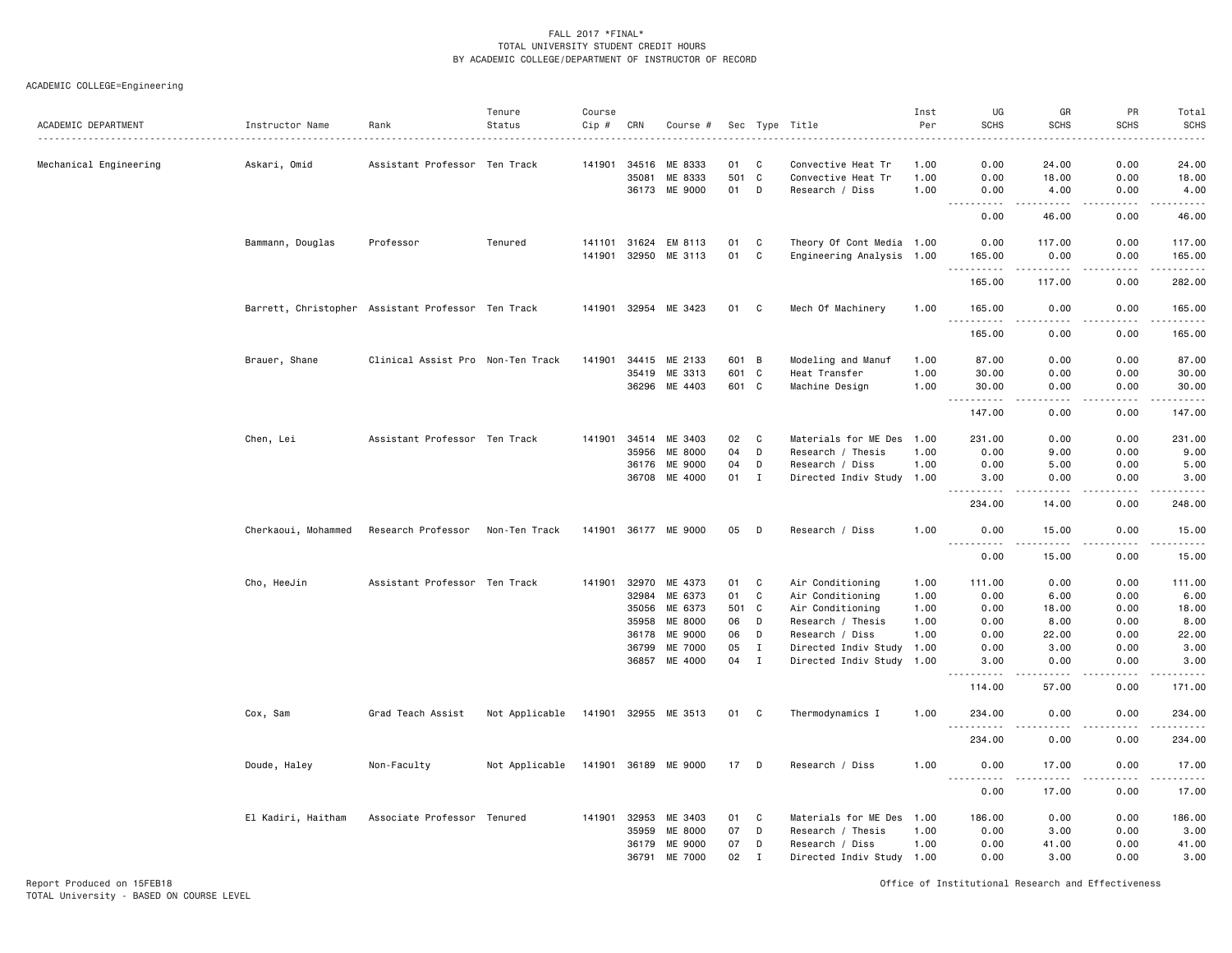| ACADEMIC DEPARTMENT    | Instructor Name     | Rank                              | Tenure<br>Status | Course<br>Cip # | CRN          | Course #             |       |              | Sec Type Title            | Inst<br>Per | UG<br><b>SCHS</b><br>.                                                                                                                                                            | GR<br><b>SCHS</b><br>$- - - - -$    | PR<br><b>SCHS</b> | Total<br><b>SCHS</b><br>. |
|------------------------|---------------------|-----------------------------------|------------------|-----------------|--------------|----------------------|-------|--------------|---------------------------|-------------|-----------------------------------------------------------------------------------------------------------------------------------------------------------------------------------|-------------------------------------|-------------------|---------------------------|
| Mechanical Engineering | El Kadiri, Haitham  | Associate Professor Tenured       |                  |                 | 141901 36793 | ME 7000              | 03    | $\mathbf{I}$ | Directed Indiv Study 1.00 |             | 0.00                                                                                                                                                                              | 3.00                                | 0.00              | 3.00                      |
|                        |                     |                                   |                  |                 | 36860        | ME 7000              | 06    | $\mathbf{I}$ | Directed Indiv Study      | 1.00        | 0.00                                                                                                                                                                              | 3.00                                | 0.00              | 3.00                      |
|                        |                     |                                   |                  |                 | 309999 36373 | CME 9000             | 06    | D            | Research/Dis              | 1.00        | 0.00<br>.<br>$- - -$                                                                                                                                                              | 6.00<br>.                           | 0.00<br>.         | 6.00<br>.                 |
|                        |                     |                                   |                  |                 |              |                      |       |              |                           |             | 186.00                                                                                                                                                                            | 59.00                               | 0.00              | 245.00                    |
|                        | Findley, Kristoffer | Lecturer                          | Non-Ten Track    |                 |              | 141101 35418 EM 3313 | 601 C |              | Fluid Mechanics           | 1.00        | 84.00<br>.                                                                                                                                                                        | 0.00                                | 0.00              | 84.00                     |
|                        |                     |                                   |                  |                 |              |                      |       |              |                           |             | 84.00                                                                                                                                                                             | 0.00                                | 0.00              | 84.00                     |
|                        | Hodge, B. Keith     | Lecturer                          | Non-Ten Track    |                 | 141901 32968 | ME 4333              | 01    | C            | Energy Sys Design         | 1.00        | 255.00                                                                                                                                                                            | 0.00                                | 0.00              | 255.00                    |
|                        |                     |                                   |                  |                 |              | 32982 ME 6333        | 01    | C            | Energy Sys Design         | 1.00        | 0.00                                                                                                                                                                              | 6.00                                | 0.00              | 6.00                      |
|                        |                     |                                   |                  |                 |              |                      |       |              |                           |             | $\sim$ $\sim$ .<br>$\frac{1}{2} \left( \frac{1}{2} \right) \left( \frac{1}{2} \right) \left( \frac{1}{2} \right) \left( \frac{1}{2} \right) \left( \frac{1}{2} \right)$<br>255.00 | $\sim$ $\sim$ $\sim$ $\sim$<br>6.00 | 0.00              | .<br>261.00               |
|                        | Horstemeyer, Mark   | Professor                         | Tenured          | 140101          |              | 32282 GE 1501        | 01    | E            | Engineering Design C 1.00 |             | 7.00                                                                                                                                                                              | 0.00                                | 0.00              | 7.00                      |
|                        |                     |                                   |                  | 141901          | 32962        | ME 4123              | 01    | C            | Failure of Eng. Mat'      | 1.00        | 87.00                                                                                                                                                                             | 0.00                                | 0.00              | 87.00                     |
|                        |                     |                                   |                  |                 | 32978        | ME 6123              | 01    | C            | Failure of Eng. Mat'      | 1.00        | 0.00                                                                                                                                                                              | 36.00                               | 0.00              | 36.00                     |
|                        |                     |                                   |                  |                 | 32988        | ME 8011              | 01    | <sub>S</sub> | Graduate Seminar          | 1.00        | 0.00                                                                                                                                                                              | 32.00                               | 0.00              | 32.00                     |
|                        |                     |                                   |                  |                 | 34328        | ME 6123              | 501   | C            | Failure of Eng. Mat'      | 1.00        | 0.00                                                                                                                                                                              | 21.00                               | 0.00              | 21.00                     |
|                        |                     |                                   |                  |                 | 34330        | ME 8011              | 501   | s.           | Graduate Seminar          | 1.00        | 0.00                                                                                                                                                                              | 14.00                               | 0.00              | 14.00                     |
|                        |                     |                                   |                  |                 | 35401        | <b>ME 8000</b>       | 508   | D            | Research / Thesis         | 1.00        | 0.00                                                                                                                                                                              | 2.00                                | 0.00              | 2.00                      |
|                        |                     |                                   |                  |                 | 35404        | ME 9000              | 508   | D            | Research / Diss           | 1.00        | 0.00                                                                                                                                                                              | 4.00                                | 0.00              | 4.00                      |
|                        |                     |                                   |                  |                 | 35960        | ME 8000              | 08    | D            | Research / Thesis         | 1.00        | 0.00                                                                                                                                                                              | 13.00                               | 0.00              | 13.00                     |
|                        |                     |                                   |                  |                 | 36180        | ME 9000              | 08    | D            | Research / Diss           | 1.00        | 0.00                                                                                                                                                                              | 72.00                               | 0.00              | 72.00                     |
|                        |                     |                                   |                  |                 | 36295        | ME 4123              | 601 C |              | Failure of Eng. Mat'      | 1.00        | 18.00                                                                                                                                                                             | 0.00                                | 0.00              | 18.00                     |
|                        |                     |                                   |                  |                 | 36698        | ME 7000              | 501   | I            | Directed Indiv Study      | 1.00        | 0.00                                                                                                                                                                              | 3.00                                | 0.00              | 3.00                      |
|                        |                     |                                   |                  |                 |              |                      |       | I            |                           |             | 0.00                                                                                                                                                                              |                                     | 0.00              |                           |
|                        |                     |                                   |                  |                 | 36730        | ME 7000              | 502   |              | Directed Indiv Study 1.00 |             |                                                                                                                                                                                   | 3.00                                |                   | 3.00                      |
|                        |                     |                                   |                  |                 | 36798        | ME 7000              | 04    | $\mathbf{I}$ | Directed Indiv Study 1.00 |             | 0.00                                                                                                                                                                              | 3.00                                | 0.00              | 3.00                      |
|                        |                     |                                   |                  |                 | 37105        | ME 4000              | 06    | $\mathbf{I}$ | Directed Indiv Study      | 1.00        | 3.00                                                                                                                                                                              | 0.00                                | 0.00              | 3.00                      |
|                        |                     |                                   |                  | 309999          | 36309        | CME 9000             | 03    | D            | Research/Dis              | 1.00        | 0.00                                                                                                                                                                              | 14.00                               | 0.00              | 14.00                     |
|                        |                     |                                   |                  | 400801          | 36449        | PH 9000              | 16    | D            | Research / Diss           | 1.00        | 0.00<br>$\sim$ $\sim$ .<br>.                                                                                                                                                      | 9.00                                | 0.00              | 9.00<br>.                 |
|                        |                     |                                   |                  |                 |              |                      |       |              |                           |             | 115.00                                                                                                                                                                            | 226.00                              | 0.00              | 341.00                    |
|                        | Ibrahim, Omar       | Lecturer                          | Non-Ten Track    |                 |              | 141901 32946 ME 2133 | 01    | B            | Modeling and Manuf        | 0.50        | 127.50                                                                                                                                                                            | 0.00                                | 0.00              | 127.50                    |
|                        |                     |                                   |                  |                 | 36352        | ME 4403              | 02    | C            | Machine Design            | 1.00        | 144.00                                                                                                                                                                            | 0.00                                | 0.00              | 144.00                    |
|                        |                     |                                   |                  |                 |              | 142701 32960 ME 3613 | 01    | C            | System Dynamics           | 1.00        | 252.00                                                                                                                                                                            | 0.00                                | 0.00              | 252.00                    |
|                        |                     |                                   |                  |                 |              |                      |       |              |                           |             | .<br>523.50                                                                                                                                                                       | . <u>. .</u><br>0.00                | .<br>0.00         | .<br>523.50               |
|                        | Jones, Elborn       | Lecturer                          | Non-Ten Track    |                 |              | 141901 32974 ME 4403 | 01    | C            | Machine Design            | 1.00        | 135.00                                                                                                                                                                            | 0.00                                | 0.00              | 135.00                    |
|                        |                     |                                   |                  |                 |              |                      |       |              |                           |             | 135.00                                                                                                                                                                            | 0.00                                | 0.00              | 135.00                    |
|                        |                     |                                   |                  |                 |              |                      |       |              |                           |             |                                                                                                                                                                                   |                                     |                   |                           |
|                        | Knizley, Alta       | Clinical Assist Pro Non-Ten Track |                  | 141901          | 32943        | ME 1111              | 01    | C            | Introduction To ME        | 1.00        | 146.00                                                                                                                                                                            | 0.00                                | 0.00              | 146.00                    |
|                        |                     |                                   |                  |                 | 32951        | ME 3113              | 02    | C            | Engineering Analysis      | 1.00        | 180.00                                                                                                                                                                            | 0.00                                | 0.00              | 180.00                    |
|                        |                     |                                   |                  |                 | 32956        | ME 3513              | 02    | C            | Thermodynamics I          | 1.00        | 183.00                                                                                                                                                                            | 0.00                                | 0.00              | 183.00                    |
|                        |                     |                                   |                  |                 |              | 36499 ME 9000        | 19    | D            | Research / Diss           | 1.00        | 0.00<br>$\sim$ $\sim$ $\sim$<br><u>.</u>                                                                                                                                          | 5.00<br>. <u>. .</u>                | 0.00<br>.         | 5.00<br>$- - - - -$       |
|                        |                     |                                   |                  |                 |              |                      |       |              |                           |             | 509.00                                                                                                                                                                            | 5.00                                | 0.00              | 514.00                    |
|                        | Kooienga, John      | Lecturer                          | Non-Ten Track    |                 |              | 141901 35422 ME 3103 | 601 B |              | Exp Meas and Techniq 1.00 |             | 27.00                                                                                                                                                                             | 0.00                                | 0.00              | 27,00                     |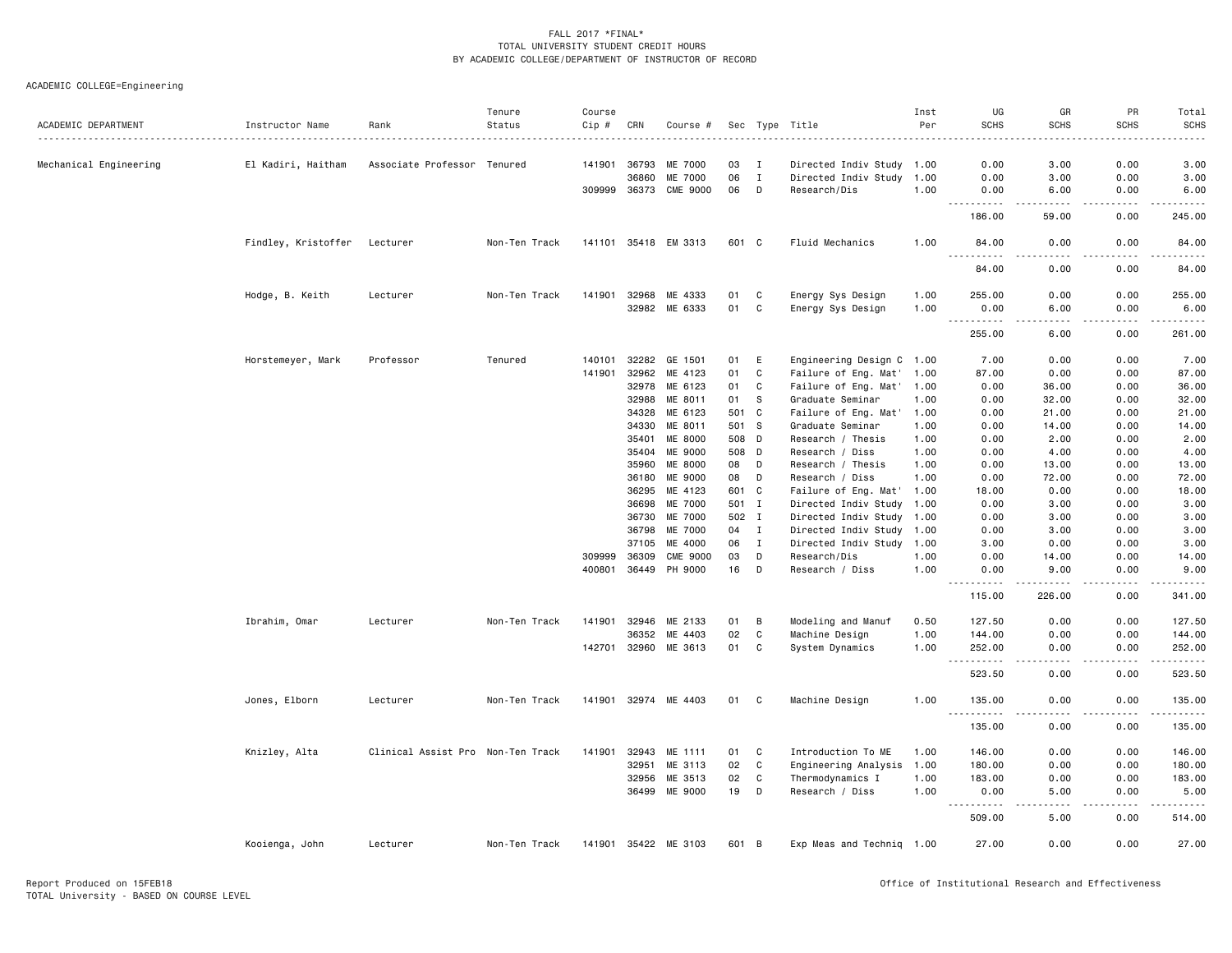| ACADEMIC DEPARTMENT    | Instructor Name | Rank                              | Tenure<br>Status | Course<br>Cip # | CRN   | Course #             |       |              | Sec Type Title            | Inst<br>Per | UG<br><b>SCHS</b>                                                                                                                                                              | GR<br><b>SCHS</b>                                                                                                                                            | PR<br><b>SCHS</b>                                                                                                                                            | Total<br>SCHS |
|------------------------|-----------------|-----------------------------------|------------------|-----------------|-------|----------------------|-------|--------------|---------------------------|-------------|--------------------------------------------------------------------------------------------------------------------------------------------------------------------------------|--------------------------------------------------------------------------------------------------------------------------------------------------------------|--------------------------------------------------------------------------------------------------------------------------------------------------------------|---------------|
|                        |                 |                                   |                  |                 |       |                      |       |              |                           |             |                                                                                                                                                                                |                                                                                                                                                              |                                                                                                                                                              |               |
|                        |                 |                                   |                  |                 |       |                      |       |              |                           |             | 27.00                                                                                                                                                                          | 0.00                                                                                                                                                         | 0.00                                                                                                                                                         | 27.00         |
| Mechanical Engineering | Li, Like        | Assistant Professor Ten Track     |                  |                 |       | 141901 32958 ME 3523 | 01 C  |              | Thermodynamics II         | 1.00        | 255.00<br><u>.</u>                                                                                                                                                             | 0.00                                                                                                                                                         | 0.00                                                                                                                                                         | 255.00<br>.   |
|                        |                 |                                   |                  |                 |       |                      |       |              |                           |             | 255.00                                                                                                                                                                         | 0.00                                                                                                                                                         | 0.00                                                                                                                                                         | 255.00        |
|                        | Liu, Yucheng    | Associate Professor Ten Track     |                  | 141901          | 32976 | ME 4643              | 01    | C            | Intro Vibration/Cont 1.00 |             | 120.00                                                                                                                                                                         | 0.00                                                                                                                                                         | 0.00                                                                                                                                                         | 120.00        |
|                        |                 |                                   |                  |                 | 32986 | ME 6643              | 01    | $\mathbf C$  | Intro Vibration/Cont      | 1.00        | 0.00                                                                                                                                                                           | 12.00                                                                                                                                                        | 0.00                                                                                                                                                         | 12.00         |
|                        |                 |                                   |                  |                 | 35962 | ME 8000              | 10    | D            | Research / Thesis         | 1.00        | 0.00                                                                                                                                                                           | 10.00                                                                                                                                                        | 0.00                                                                                                                                                         | 10.00         |
|                        |                 |                                   |                  |                 |       | 36182 ME 9000        | 10    | D            | Research / Diss           | 1.00        | 0.00<br>.                                                                                                                                                                      | 32.00<br>.                                                                                                                                                   | 0.00<br>$\frac{1}{2} \left( \frac{1}{2} \right) \left( \frac{1}{2} \right) \left( \frac{1}{2} \right) \left( \frac{1}{2} \right) \left( \frac{1}{2} \right)$ | 32.00         |
|                        |                 |                                   |                  |                 |       |                      |       |              |                           |             | 120.00                                                                                                                                                                         | 54.00                                                                                                                                                        | 0.00                                                                                                                                                         | 174.00        |
|                        | Luck, Rogelio   | Professor                         | Tenured          | 141901          | 32989 | ME 8213              | 01    | C            | Engineering Anal I        | 1.00        | 0.00                                                                                                                                                                           | 57.00                                                                                                                                                        | 0.00                                                                                                                                                         | 57.00         |
|                        |                 |                                   |                  |                 | 34331 | ME 8213              | 501 C |              | Engineering Anal I        | 1.00        | 0.00                                                                                                                                                                           | 18.00                                                                                                                                                        | 0.00                                                                                                                                                         | 18.00         |
|                        |                 |                                   |                  |                 | 36183 | ME 9000              | 11    | D            | Research / Diss           | 1.00        | 0.00<br>.                                                                                                                                                                      | 20.00<br><b>.</b>                                                                                                                                            | 0.00<br>.                                                                                                                                                    | 20.00<br>.    |
|                        |                 |                                   |                  |                 |       |                      |       |              |                           |             | 0.00                                                                                                                                                                           | 95.00                                                                                                                                                        | 0.00                                                                                                                                                         | 95.00         |
|                        | Mago, Pedro     | Professor                         | Tenured          | 141901          | 36184 | ME 9000              | 12    | D            | Research / Diss           | 1.00        | 0.00                                                                                                                                                                           | 2.00                                                                                                                                                         | 0.00                                                                                                                                                         | 2.00          |
|                        |                 |                                   |                  |                 |       | 36784 ME 7000        | 01    | $\mathbf{I}$ | Directed Indiv Study 1.00 |             | 0.00<br>.<br>$\sim$ $\sim$ $\sim$ $\sim$                                                                                                                                       | 3.00<br>$\frac{1}{2} \left( \frac{1}{2} \right) \left( \frac{1}{2} \right) \left( \frac{1}{2} \right) \left( \frac{1}{2} \right) \left( \frac{1}{2} \right)$ | 0.00<br>.                                                                                                                                                    | 3.00          |
|                        |                 |                                   |                  |                 |       |                      |       |              |                           |             | 0.00                                                                                                                                                                           | 5.00                                                                                                                                                         | 0.00                                                                                                                                                         | 5.00          |
|                        | Priddy, Matthew | Assistant Professor Ten Track     |                  | 141901          | 32980 | ME 6133              | 01    | C            | Mechanical Metallurg 1.00 |             | 0.00                                                                                                                                                                           | 24.00                                                                                                                                                        | 0.00                                                                                                                                                         | 24.00         |
|                        |                 |                                   |                  |                 | 36428 | ME 9000              | 18    | D            | Research / Diss           | 1.00        | 0.00                                                                                                                                                                           | 3.00                                                                                                                                                         | 0.00                                                                                                                                                         | 3.00          |
|                        |                 |                                   |                  |                 | 36717 | ME 4000              | 02    | $\mathbf{I}$ | Directed Indiv Study 1.00 |             | 3.00                                                                                                                                                                           | 0.00                                                                                                                                                         | 0.00                                                                                                                                                         | 3.00          |
|                        |                 |                                   |                  |                 | 36718 | ME 4000              | 03    | $\mathbf I$  | Directed Indiv Study 1.00 |             | 3.00                                                                                                                                                                           | 0.00                                                                                                                                                         | 0.00                                                                                                                                                         | 3.00          |
|                        |                 |                                   |                  |                 | 36941 | ME 4000              | 05    | $\mathbf{I}$ | Directed Indiv Study 1.00 |             | 3.00                                                                                                                                                                           | 0.00                                                                                                                                                         | 0.00                                                                                                                                                         | 3.00          |
|                        |                 |                                   |                  | 142001          | 32963 | ME 4133              | 01    | C            | Mechanical Metallurg 1.00 |             | 99.00<br>$\frac{1}{2} \left( \frac{1}{2} \right) \left( \frac{1}{2} \right) \left( \frac{1}{2} \right) \left( \frac{1}{2} \right) \left( \frac{1}{2} \right)$<br>$\frac{1}{2}$ | 0.00<br><b>.</b>                                                                                                                                             | 0.00<br>.                                                                                                                                                    | 99.00<br>.    |
|                        |                 |                                   |                  |                 |       |                      |       |              |                           |             | 108.00                                                                                                                                                                         | 27.00                                                                                                                                                        | 0.00                                                                                                                                                         | 135.00        |
|                        | Rhee, Hongjoo   | Research Assoc Prof Non-Ten Track |                  | 141901          | 35966 | ME 8000              | 14    | D            | Research / Thesis         | 1.00        | 0.00                                                                                                                                                                           | 6.00                                                                                                                                                         | 0.00                                                                                                                                                         | 6.00          |
|                        |                 |                                   |                  |                 |       | 36186 ME 9000        | 14    | D            | Research / Diss           | 1.00        | 0.00<br>22222<br>$\frac{1}{2} \left( \frac{1}{2} \right) \left( \frac{1}{2} \right) \left( \frac{1}{2} \right) \left( \frac{1}{2} \right)$                                     | 11.00<br>.                                                                                                                                                   | 0.00<br>.                                                                                                                                                    | 11.00         |
|                        |                 |                                   |                  |                 |       |                      |       |              |                           |             | 0.00                                                                                                                                                                           | 17.00                                                                                                                                                        | 0.00                                                                                                                                                         | 17.00         |
|                        | Smith, Joshua   | Clinical Assist Pro Non-Ten Track |                  | 141901          | 34414 | ME 1111              | 601 C |              | Introduction To ME        | 1.00        | 32.00                                                                                                                                                                          | 0.00                                                                                                                                                         | 0.00                                                                                                                                                         | 32.00         |
|                        |                 |                                   |                  |                 |       | 34416 ME 3113        | 601 C |              | Engineering Analysis      | 1.00        | 66.00                                                                                                                                                                          | 0.00                                                                                                                                                         | 0.00                                                                                                                                                         | 66.00         |
|                        |                 |                                   |                  |                 |       | 34417 ME 3513        | 601 C |              | Thermodynamics I          | 1.00        | 84.00                                                                                                                                                                          | 0.00                                                                                                                                                         | 0.00                                                                                                                                                         | 84.00         |
|                        |                 |                                   |                  | 142701          |       | 35420 ME 3613        | 601 C |              | System Dynamics           | 1.00        | 27.00<br>$- - -$                                                                                                                                                               | 0.00                                                                                                                                                         | 0.00                                                                                                                                                         | 27.00<br>.    |
|                        |                 |                                   |                  |                 |       |                      |       |              |                           |             | 209.00                                                                                                                                                                         | 0.00                                                                                                                                                         | 0.00                                                                                                                                                         | 209.00        |
|                        | Spayde, Dustin  | Instructor                        | Non-Ten Track    | 141901          | 32948 | ME 3103              | 01    | B            | Exp Meas and Techniq 1.00 |             | 138.00                                                                                                                                                                         | 0.00                                                                                                                                                         | 0.00                                                                                                                                                         | 138.00        |
|                        |                 |                                   |                  |                 | 32949 | ME 3103              | 02    | В            | Exp Meas and Techniq      | 1.00        | 96.00                                                                                                                                                                          | 0.00                                                                                                                                                         | 0.00                                                                                                                                                         | 96.00         |
|                        |                 |                                   |                  |                 | 32965 | ME 4301              | 01    | L.           | Thermo-Fluids Labora      | 1.00        | 24.00                                                                                                                                                                          | 0.00                                                                                                                                                         | 0.00                                                                                                                                                         | 24.00         |
|                        |                 |                                   |                  |                 | 32966 | ME 4301              | 02    | L.           | Thermo-Fluids Labora      | 1.00        | 24.00                                                                                                                                                                          | 0.00                                                                                                                                                         | 0.00                                                                                                                                                         | 24.00         |
|                        |                 |                                   |                  |                 | 32967 | ME 4301              | 03    | L.           | Thermo-Fluids Labora      | 1.00        | 26.00                                                                                                                                                                          | 0.00                                                                                                                                                         | 0.00                                                                                                                                                         | 26.00         |
|                        |                 |                                   |                  |                 | 32971 | ME 4401              | 01    | $\mathsf{L}$ | Solid Mechanics Lab       | 1.00        | 24.00                                                                                                                                                                          | 0.00                                                                                                                                                         | 0.00                                                                                                                                                         | 24.00         |
|                        |                 |                                   |                  |                 | 32972 | ME 4401              | 02    | L.           | Solid Mechanics Lab       | 1.00        | 20.00                                                                                                                                                                          | 0.00                                                                                                                                                         | 0.00                                                                                                                                                         | 20.00         |
|                        |                 |                                   |                  |                 | 32973 | ME 4401              | 03    | L            | Solid Mechanics Lab       | 1.00        | 23.00                                                                                                                                                                          | 0.00                                                                                                                                                         | 0.00                                                                                                                                                         | 23.00         |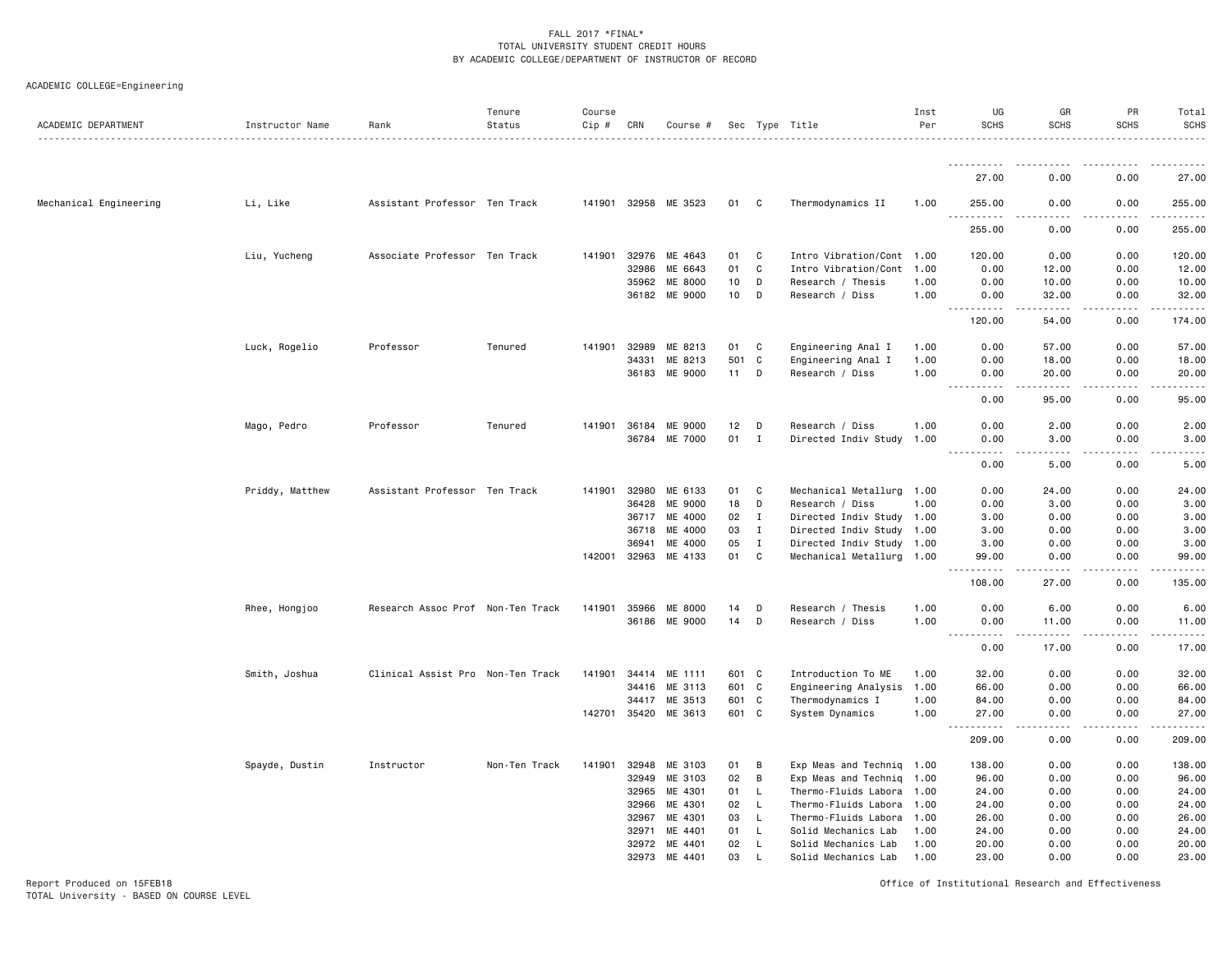| ACADEMIC COLLEGE=Engineering |
|------------------------------|
|                              |

| ACADEMIC DEPARTMENT                                          | Instructor Name                   | Rank                                               | Tenure<br>Status | Course<br>Cip # | CRN          | Course #             |        |   | Sec Type Title            | Inst<br>Per | UG<br><b>SCHS</b>                                                                                                                   | GR<br><b>SCHS</b>            | PR<br><b>SCHS</b>  | Total<br>SCHS         |
|--------------------------------------------------------------|-----------------------------------|----------------------------------------------------|------------------|-----------------|--------------|----------------------|--------|---|---------------------------|-------------|-------------------------------------------------------------------------------------------------------------------------------------|------------------------------|--------------------|-----------------------|
|                                                              |                                   |                                                    |                  |                 |              |                      |        |   |                           |             | 375.00                                                                                                                              | 0.00                         | 0.00               | 375.00                |
|                                                              |                                   |                                                    |                  |                 |              |                      |        |   |                           |             |                                                                                                                                     |                              |                    |                       |
| Mechanical Engineering                                       | Spayde, Emily                     | Instructor                                         | Non-Ten Track    | 141901          | 32944        | ME 1111              | 02     | C | Introduction To ME        | 1.00        | 92.00                                                                                                                               | 0.00                         | 0.00               | 92.00                 |
|                                                              |                                   |                                                    |                  |                 | 32946        | ME 2133              | 01     | B | Modeling and Manuf        | 0.50        | 127.50                                                                                                                              | 0.00                         | 0.00               | 127.50                |
|                                                              |                                   |                                                    |                  |                 |              | 32952 ME 3313        | 01     | C | Heat Transfer             | 1.00        | 174.00<br>$   -$                                                                                                                    | 0.00                         | 0.00               | 174.00                |
|                                                              |                                   |                                                    |                  |                 |              |                      |        |   |                           |             | 393.50                                                                                                                              | 0.00                         | 0.00               | 393.50                |
|                                                              | Srinivasan, Kalyan K Non-Employee |                                                    | Not Applicable   | 141901          | 35967        | ME 8000              | $15$ D |   | Research / Thesis         | 1.00        | 0.00                                                                                                                                | 1.00                         | 0.00               | 1.00                  |
|                                                              |                                   |                                                    |                  |                 |              | 36187 ME 9000        | 15 D   |   | Research / Diss           | 1.00        | 0.00                                                                                                                                | 1.00                         | 0.00               | 1.00                  |
|                                                              |                                   |                                                    |                  |                 |              |                      |        |   |                           |             | $\frac{1}{2} \left( \frac{1}{2} \right) \left( \frac{1}{2} \right) \left( \frac{1}{2} \right) \left( \frac{1}{2} \right)$<br>0.00   | 2.00                         | 0.00               | .<br>2.00             |
|                                                              | Stone, Tonya                      | Assistant Professor Tenured                        |                  | 141901          | 35968        | <b>ME 8000</b>       | 16     | D | Research / Thesis         | 1.00        | 0.00                                                                                                                                | 10.00                        | 0.00               | 10.00                 |
|                                                              |                                   |                                                    |                  |                 | 36351        | ME 3423              | 02 C   |   | Mech Of Machinery         | 1.00        | 144.00                                                                                                                              | 0.00                         | 0.00               | 144.00                |
|                                                              |                                   |                                                    |                  |                 |              |                      |        |   |                           |             | $\frac{1}{2}$<br>144.00                                                                                                             | 10.00                        | 0.00               | 154.00                |
|                                                              | Svenson, Sven                     | Lecturer                                           | Non-Ten Track    |                 |              | 141101 35417 EM 3213 | 601 C  |   | Mech Of Materials         | 1.00        | 72.00                                                                                                                               | 0.00                         | 0.00               | 72.00                 |
|                                                              |                                   |                                                    |                  |                 |              |                      |        |   |                           |             | ----------<br>72.00                                                                                                                 | $\sim$ $\sim$ $\sim$<br>0.00 | 0.00               | 72.00                 |
|                                                              |                                   | Whittington, Wilburn Assistant Professor Ten Track |                  |                 | 141901 32975 | ME 4443              | 01 C   |   | Mech Systems Design       | 1.00        | 114.00                                                                                                                              | 0.00                         | 0.00               | 114.00                |
|                                                              |                                   |                                                    |                  |                 | 32985        | ME 6443              | 01     | C | Mech Systems Design       | 1.00        | 0.00                                                                                                                                | 12.00                        | 0.00               | 12.00                 |
|                                                              |                                   |                                                    |                  |                 | 36874        | ME 9000              | 22     | D | Research / Diss           | 1.00        | 0.00                                                                                                                                | 2.00                         | 0.00               | 2.00                  |
|                                                              |                                   |                                                    |                  |                 | 37031        | ME 7000              | $07$ I |   | Directed Indiv Study 1.00 |             | 0.00                                                                                                                                | 3.00                         | 0.00               | 3.00                  |
|                                                              |                                   |                                                    |                  |                 |              |                      |        |   |                           |             | $\frac{1}{2} \left( \frac{1}{2} \right) \left( \frac{1}{2} \right) \left( \frac{1}{2} \right) \left( \frac{1}{2} \right)$<br>114.00 | 17.00                        | 0.00               | 131.00                |
|                                                              | Zhang, Jian                       | Grad Teach Assist                                  | Not Applicable   |                 |              | 141901 34513 ME 3313 | 02 C   |   | Heat Transfer             | 1.00        | 141.00                                                                                                                              | 0.00                         | 0.00               | 141.00                |
|                                                              |                                   |                                                    |                  |                 |              |                      |        |   |                           |             | ----------<br>141.00                                                                                                                | 0.00                         | 0.00               | .<br>141.00           |
| ----------------------------------<br>Mechanical Engineering |                                   |                                                    |                  |                 |              |                      |        |   |                           |             | ==========<br>4825.00                                                                                                               | ==========<br>789.00         | ==========<br>0.00 | ==========<br>5614.00 |
| ----------------------------------                           |                                   |                                                    |                  |                 |              |                      |        |   |                           |             |                                                                                                                                     |                              |                    |                       |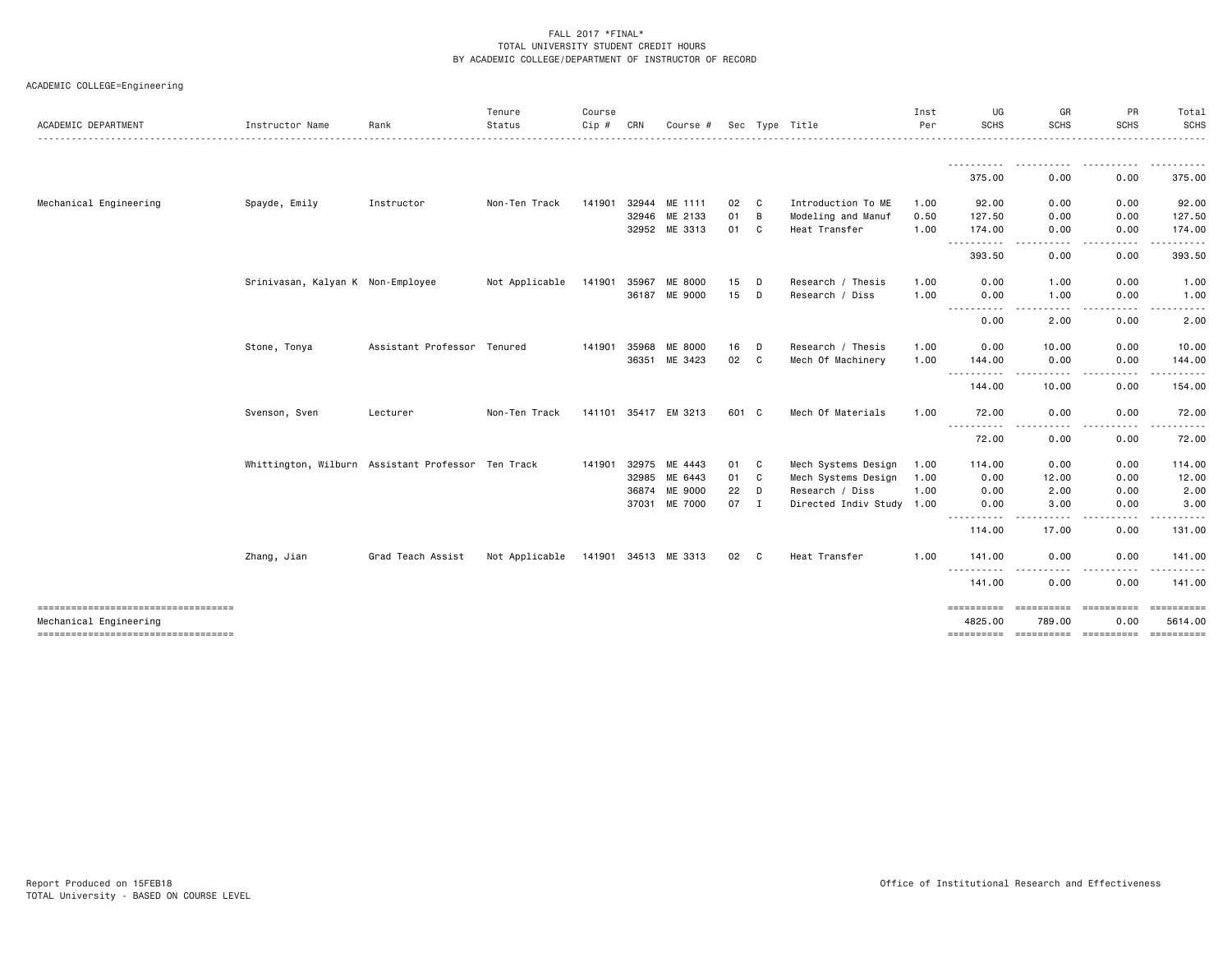| ACADEMIC DEPARTMENT            | Instructor Name   | Rank                               | Tenure<br>Status | Course<br>Cip # | CRN          | Course #              |       |              | Sec Type Title            | Inst<br>Per | UG<br><b>SCHS</b>                                                                                                                                                                       | GR<br><b>SCHS</b>                   | PR<br><b>SCHS</b> | Total<br><b>SCHS</b> |
|--------------------------------|-------------------|------------------------------------|------------------|-----------------|--------------|-----------------------|-------|--------------|---------------------------|-------------|-----------------------------------------------------------------------------------------------------------------------------------------------------------------------------------------|-------------------------------------|-------------------|----------------------|
| School of Chemical Engineering | Abbaszadeh, Mahsa | Grad Research Assis Not Applicable |                  |                 |              | 140701 30907 CHE 3232 | 05    | - L          | Chem Eng Lab II           | 0.95        | 36.10                                                                                                                                                                                   | 0.00                                | 0.00              | 36.10                |
|                                |                   |                                    |                  |                 |              |                       |       |              |                           |             | .,<br>36.10                                                                                                                                                                             | 0.00                                | 0.00              | 36.10                |
|                                | Amirlatifi, Amin  | Assistant Professor Ten Track      |                  | 140701          | 36440        | CHE 9000              | 05    | D            | Research/Diss             | 1.00        | 0.00                                                                                                                                                                                    | 3.00                                | 0.00              | 3.00                 |
|                                |                   |                                    |                  | 142501          | 33654        | PTE 3953              | 01    | C            | Petr Reservoir Rock       | 1.00        | 54.00                                                                                                                                                                                   | 0.00                                | 0.00              | 54.00                |
|                                |                   |                                    |                  |                 |              | 36619 PTE 4000        | 01    | $\mathbf{I}$ | Directed Indiv Study      | 1.00        | 3.00<br>$\sim$ $\sim$ $\sim$<br>.                                                                                                                                                       | 0.00<br>.                           | 0.00<br>.         | 3.00<br>.            |
|                                |                   |                                    |                  |                 |              |                       |       |              |                           |             | 57.00                                                                                                                                                                                   | 3.00                                | 0.00              | 60.00                |
|                                | Bricka, Ray       | Associate Professor Tenured        |                  |                 |              | 140701 30914 CHE 4613 | 01    | C            | Air Pol Con Design        | 1.00        | 120.00                                                                                                                                                                                  | 0.00                                | 0.00              | 120.00               |
|                                |                   |                                    |                  |                 | 36631        | CHE 9000              | 06    | D            | Research/Diss             | 1.00        | 0.00<br>. <b>.</b><br>$- - -$                                                                                                                                                           | 1.00<br>.                           | 0.00<br>.         | 1.00<br>.            |
|                                |                   |                                    |                  |                 |              |                       |       |              |                           |             | 120.00                                                                                                                                                                                  | 1.00                                | 0.00              | 121.00               |
|                                | Cole, David       | Instructor                         | Non-Ten Track    | 142501          |              | 33655 PTE 3963        | 01    | C            | Drilling                  | 1.00        | 57.00                                                                                                                                                                                   | 0.00                                | 0.00              | 57.00                |
|                                |                   |                                    |                  |                 | 33656        | PTE 3973              | 01    | C            | Petroleum Production 1.00 |             | 54.00                                                                                                                                                                                   | 0.00                                | 0.00              | 54.00                |
|                                |                   |                                    |                  |                 |              | 36272 PTE 2990        | 01    | C            | Special Topcis in PT 1.00 |             | 29.00<br>.                                                                                                                                                                              | 0.00<br>.                           | 0.00<br>.         | 29.00<br>.           |
|                                |                   |                                    |                  |                 |              |                       |       |              |                           |             | 140.00                                                                                                                                                                                  | 0.00                                | 0.00              | 140.00               |
|                                | Elmore, Billy     | Associate Professor Tenured        |                  | 140701          | 30898        | CHE 1101              | 01    | C            | Intro to Chem & Petr      | 1.00        | 91.00                                                                                                                                                                                   | 0.00                                | 0.00              | 91.00                |
|                                |                   |                                    |                  |                 | 30903        | CHE 3232              | 01    | L            | Chem Eng Lab II           | 0.50        | 20.00                                                                                                                                                                                   | 0.00                                | 0.00              | 20.00                |
|                                |                   |                                    |                  |                 | 30904        | CHE 3232              | 02    | <b>L</b>     | Chem Eng Lab II           | 0.50        | 20.00                                                                                                                                                                                   | 0.00                                | 0.00              | 20.00                |
|                                |                   |                                    |                  |                 | 30905        | CHE 3232              | 03    | L.           | Chem Eng Lab II           | 0.50        | 18.00                                                                                                                                                                                   | 0.00                                | 0.00              | 18.00                |
|                                |                   |                                    |                  |                 | 30906        | CHE 3232              | 04    | L            | Chem Eng Lab II           | 0.50        | 20.00                                                                                                                                                                                   | 0.00                                | 0.00              | 20.00                |
|                                |                   |                                    |                  |                 | 30907        | CHE 3232              | 05    | $\mathsf{L}$ | Chem Eng Lab II           | 0.05        | 1.90                                                                                                                                                                                    | 0.00                                | 0.00              | 1.90                 |
|                                |                   |                                    |                  |                 | 30910        | CHE 4134              | 01    | C            | Process Design            | 0.33        | 124.08                                                                                                                                                                                  | 0.00                                | 0.00              | 124.08               |
|                                |                   |                                    |                  |                 | 30911        | CHE 4134              | 02    | К            | Process Design            | 0.50        | 0.00                                                                                                                                                                                    | 0.00                                | 0.00              | 0.00                 |
|                                |                   |                                    |                  |                 | 30912        | CHE 4134              | 03    | K            | Process Design            | 0.50        | 0.00                                                                                                                                                                                    | 0.00                                | 0.00              | 0.00                 |
|                                |                   |                                    |                  |                 | 30921        | CHE 8011              | 01    | s.           | Chem En Seminar           | 1.00        | 0.00                                                                                                                                                                                    | 13.00                               | 0.00              | 13.00                |
|                                |                   |                                    |                  |                 | 36606        | CHE 2203              | D01 B |              | Intr to Engr w/ CHE       | 1.00        | 39.00                                                                                                                                                                                   | 0.00                                | 0.00              | 39.00                |
|                                |                   |                                    |                  |                 | 36607        | CHE 2203              | D02 B |              | Intr to Engr w/ CHE       | 1.00        | 30.00                                                                                                                                                                                   | 0.00                                | 0.00              | 30.00                |
|                                |                   |                                    |                  |                 | 36661        | CHE 4000              | 04    | $\mathbf{I}$ | Directed Indiv Study 1.00 |             | 4.00                                                                                                                                                                                    | 0.00                                | 0.00              | 4.00                 |
|                                |                   |                                    |                  |                 |              | 36755 CHE 4000        | 07    | $\mathbf{I}$ | Directed Indiv Study 1.00 |             | 4.00<br>$\frac{1}{2} \left( \frac{1}{2} \right) \left( \frac{1}{2} \right) \left( \frac{1}{2} \right) \left( \frac{1}{2} \right) \left( \frac{1}{2} \right) \left( \frac{1}{2} \right)$ | 0.00<br>.                           | 0.00<br>.         | 4.00<br>.            |
|                                |                   |                                    |                  |                 |              |                       |       |              |                           |             | 371.98                                                                                                                                                                                  | 13.00                               | 0.00              | 384.98               |
|                                | French, William   | Professor                          | Tenured          | 140701          | 30899        | CHE 2114              | 01    | C            | Mass & Energy Balanc 1.00 |             | 576.00                                                                                                                                                                                  | 0.00                                | 0.00              | 576.00               |
|                                |                   |                                    |                  |                 | 36290        | CHE 9000              | 01    | D            | Research/Diss             | 1.00        | 0.00                                                                                                                                                                                    | 7.00                                | 0.00              | 7.00                 |
|                                |                   |                                    |                  |                 | 36989        | CHE 4000              | 09    | $\mathbf{I}$ | Directed Indiv Study 1.00 |             | 2.00<br>-----                                                                                                                                                                           | 0.00<br>$\sim$ $\sim$ $\sim$ $\sim$ | 0.00<br>.         | 2.00<br><b>.</b>     |
|                                |                   |                                    |                  |                 |              |                       |       |              |                           |             | 578.00                                                                                                                                                                                  | 7.00                                | 0.00              | 585.00               |
|                                | Goel, Himanshu    | Grad Research Assis Not Applicable |                  |                 |              | 140701 30904 CHE 3232 | 02    | - L          | Chem Eng Lab II           | 0.50        | 20.00                                                                                                                                                                                   | 0.00                                | 0.00              | 20.00                |
|                                |                   |                                    |                  |                 |              |                       |       |              |                           |             | $ -$<br>20.00                                                                                                                                                                           | 0.00                                | 0.00              | 20.00                |
|                                | Hill, Priscilla   | Associate Professor Tenured        |                  |                 | 140701 30897 | CHE 1001              | F01 C |              | First Year Seminar        | 1.00        | 49.00                                                                                                                                                                                   | 0.00                                | 0.00              | 49.00                |
|                                |                   |                                    |                  |                 | 30901        | CHE 3123              | 01    | C            | Chem En Thermo II         | 1.00        | 144.00                                                                                                                                                                                  | 0.00                                | 0.00              | 144.00               |
|                                |                   |                                    |                  |                 | 30910        | CHE 4134              | 01    | C            | Process Design            | 0.34        | 127.84<br>.                                                                                                                                                                             | 0.00<br>$\frac{1}{2}$               | 0.00              | 127.84<br>.          |
|                                |                   |                                    |                  |                 |              |                       |       |              |                           |             | 320.84                                                                                                                                                                                  | 0.00                                | 0.00              | 320.84               |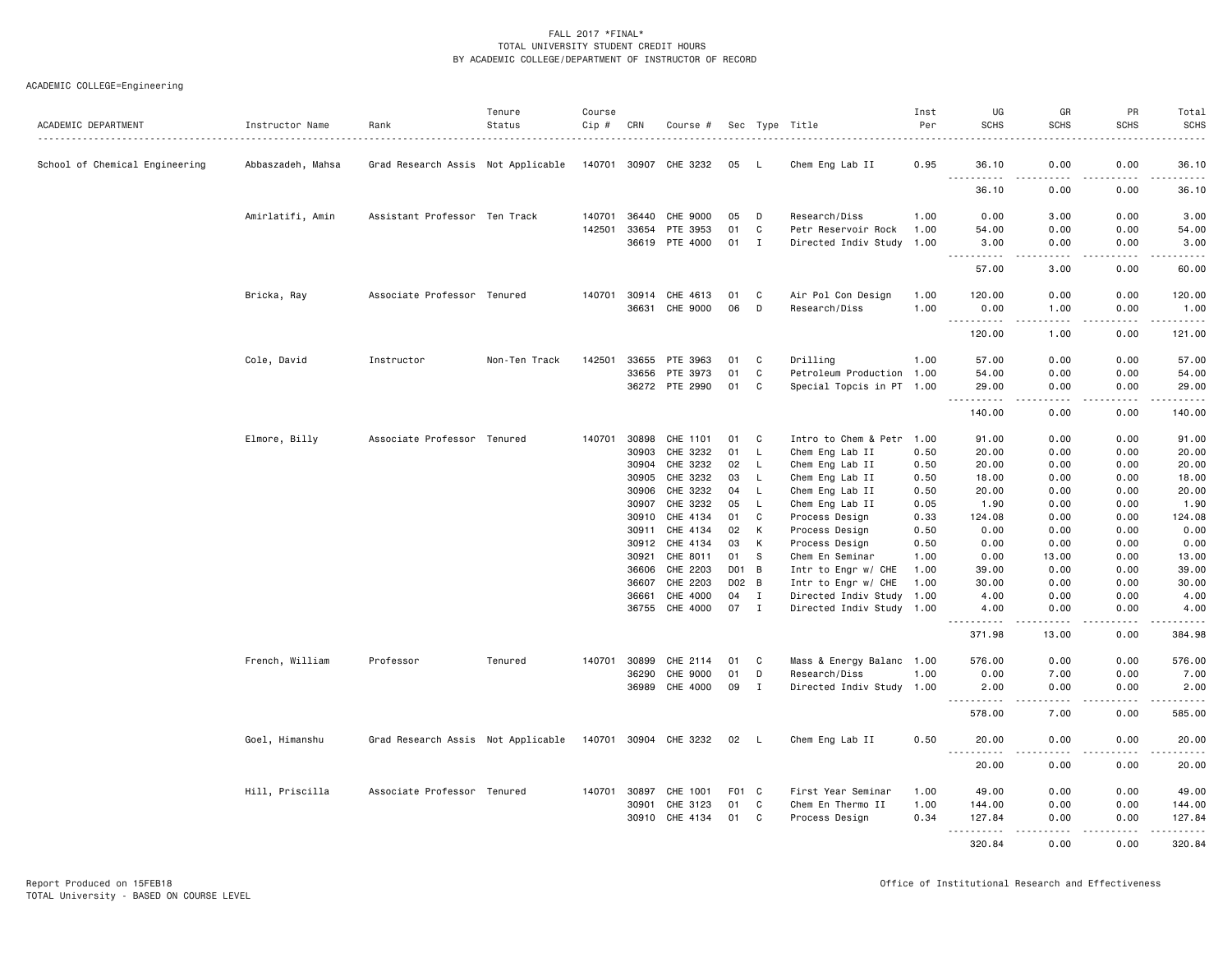| ACADEMIC DEPARTMENT                    | Instructor Name                                                               | Rank                          | Tenure<br>Status | Course<br>Cip # | CRN   | Course #              |      |              | Sec Type Title            | Inst<br>Per | UG<br><b>SCHS</b>          | GR<br>SCHS                   | PR<br><b>SCHS</b> | Total<br><b>SCHS</b> |
|----------------------------------------|-------------------------------------------------------------------------------|-------------------------------|------------------|-----------------|-------|-----------------------|------|--------------|---------------------------|-------------|----------------------------|------------------------------|-------------------|----------------------|
| School of Chemical Engineering         | Howlader, Md                                                                  | Grad Teach Assist             | Not Applicable   |                 |       | 140701 30906 CHE 3232 | 04 L |              | Chem Eng Lab II           | 0.50        | 20.00                      | 0.00                         | 0.00              | 20.00                |
|                                        |                                                                               |                               |                  |                 |       |                       |      |              |                           |             | .<br>20.00                 | .<br>0.00                    | 0.00              | .<br>20.00           |
|                                        | Kronkosky, Chad                                                               | Instructor                    | Non-Ten Track    | 142501          |       | 34518 PTE 3902        | 01   | L.           | PTE Lab 1                 | 1.00        | 34.00                      | 0.00                         | 0.00              | 34.00                |
|                                        |                                                                               |                               |                  |                 |       | 34519 PTE 4953        | 01   | C            | Formation Eval            | 1.00        | 45.00                      | 0.00                         | 0.00              | 45.00                |
|                                        |                                                                               |                               |                  |                 |       |                       |      |              |                           |             | .<br>79.00                 | 0.00                         | 0.00              | 79.00                |
|                                        | Kundu, Santanu                                                                | Assistant Professor Ten Track |                  | 140701          | 30908 | CHE 3413              | 01   | C            | Eng Materials             | 1.00        | 417.00                     | 0.00                         | 0.00              | 417.00               |
|                                        |                                                                               |                               |                  |                 | 36291 | CHE 9000              | 02   | D            | Research/Diss             | 1.00        | 0.00                       | 39.00                        | 0.00              | 39.00                |
|                                        |                                                                               |                               |                  |                 |       |                       |      |              |                           |             | .<br>417.00                | 39.00                        | 0.00              | .<br>456.00          |
|                                        | Meng, Dong                                                                    | Assistant Professor Ten Track |                  | 140701          | 36292 | CHE 9000              | 03   | D            | Research/Diss             | 1.00        | 0.00                       | 6.00                         | 0.00              | 6.00                 |
|                                        |                                                                               |                               |                  |                 | 36611 | CHE 4990              | 01   | C            | Special Topic in CHE 1.00 |             | 15.00                      | 0.00                         | 0.00              | 15.00                |
|                                        |                                                                               |                               |                  |                 | 36613 | CHE 6990              | 01   | C            | Special Topic In CHE 1.00 |             | 0.00                       | 12.00                        | 0.00              | 12.00                |
|                                        |                                                                               |                               |                  |                 |       |                       |      |              |                           |             | <u>.</u><br>15.00          | 18.00                        | 0.00              | 33.00                |
|                                        | Pearson, Larry                                                                | Instructor                    | Non-Ten Track    | 140701          | 30903 | CHE 3232              | 01   | L.           | Chem Eng Lab II           | 0.50        | 20.00                      | 0.00                         | 0.00              | 20.00                |
|                                        |                                                                               |                               |                  |                 | 30910 | CHE 4134              | 01   | C            | Process Design            | 0.33        | 124.08                     | 0.00                         | 0.00              | 124.08               |
|                                        |                                                                               |                               |                  |                 | 30911 | CHE 4134              | 02   | K            | Process Design            | 0.50        | 0.00                       | 0.00                         | 0.00              | 0.00                 |
|                                        |                                                                               |                               |                  |                 | 30912 | CHE 4134              | 03   | K            | Process Design            | 0.50        | 0.00                       | 0.00                         | 0.00              | 0.00                 |
|                                        |                                                                               |                               |                  |                 | 34494 | CHE 3203              | 02   | C            | Fluid Flow Op             | 1.00        | 447.00                     | 0.00                         | 0.00              | 447.00               |
|                                        |                                                                               |                               |                  |                 | 36458 | CHE 4000              | 03   | $\mathbf{I}$ | Directed Indiv Study      | 1.00        | 4.00                       | 0.00                         | 0.00              | 4.00                 |
|                                        |                                                                               |                               |                  |                 | 36738 | CHE 4000              | 05   | $\mathbf{I}$ | Directed Indiv Study      | 1.00        | 4.00                       | 0.00                         | 0.00              | 4.00                 |
|                                        |                                                                               |                               |                  |                 | 36786 | CHE 4000              | 08   | $\mathbf{I}$ | Directed Indiv Study      | 1.00        | 4.00                       | 0.00                         | 0.00              | 4.00                 |
|                                        |                                                                               |                               |                  |                 | 37087 | CHE 4000              | 10   | $\mathbf{I}$ | Directed Indiv Study 1.00 |             | 4.00<br>$\frac{1}{2}$<br>. | 0.00                         | 0.00              | 4.00                 |
|                                        |                                                                               |                               |                  |                 |       |                       |      |              |                           |             | 607.08                     | 0.00                         | 0.00              | 607.08               |
|                                        | Rai, Neeraj                                                                   | Assistant Professor Ten Track |                  | 140701          | 30900 | CHE 3113              | 01   | C            | Chem En Thermo I          | 1.00        | 156.00                     | 0.00                         | 0.00              | 156.00               |
|                                        |                                                                               |                               |                  |                 | 36293 | CHE 9000              | 04   | D            | Research/Diss             | 1.00        | 0.00                       | 53.00                        | 0.00              | 53.00                |
|                                        |                                                                               |                               |                  |                 | 36742 | CHE 4000              | 06   | $\mathbf{I}$ | Directed Indiv Study      | 1.00        | 3.00                       | 0.00                         | 0.00              | 3.00                 |
|                                        |                                                                               |                               |                  | 309999 36415    |       | <b>CME 8000</b>       | 01   | D            | Research/Thesis           | 1.00        | 0.00<br>.                  | 3.00<br>.                    | 0.00<br>.         | 3.00<br>.            |
|                                        |                                                                               |                               |                  |                 |       |                       |      |              |                           |             | 159.00                     | 56.00                        | 0.00              | 215.00               |
|                                        | Toghiani, Hossein                                                             | Professor                     | Tenured          | 140701 30909    |       | CHE 4113              | 01   | C            | Chem Reactor Design       | 1.00        | 276.00                     | 0.00                         | 0.00              | 276.00               |
|                                        |                                                                               |                               |                  |                 |       | 30915 CHE 6113        | 01   | C            | Chem Reactor Design       | 1.00        | 0.00<br>.                  | 3.00<br>.                    | 0.00              | 3.00                 |
|                                        |                                                                               |                               |                  |                 |       |                       |      |              |                           |             | 276.00                     | 3.00                         | -----<br>0.00     | 279.00               |
|                                        | Venkatesan, Shanmuga Grad Research Assis Not Applicable 140701 30905 CHE 3232 |                               |                  |                 |       |                       | 03   | L.           | Chem Eng Lab II           | 0.50        | 18.00                      | 0.00                         | 0.00              | 18.00                |
|                                        |                                                                               |                               |                  |                 |       |                       |      |              |                           |             | .<br>18.00                 | $\sim$ $\sim$ $\sim$<br>0.00 | 0.00              | 18.00                |
| -----------------------------------    |                                                                               |                               |                  |                 |       |                       |      |              |                           |             |                            | ==========                   | ==========        | ==========           |
| School of Chemical Engineering         |                                                                               |                               |                  |                 |       |                       |      |              |                           |             | 3235.00                    | 140.00                       | 0.00              | 3375.00              |
| ====================================== |                                                                               |                               |                  |                 |       |                       |      |              |                           |             | ==========                 | =====================        |                   | ==========           |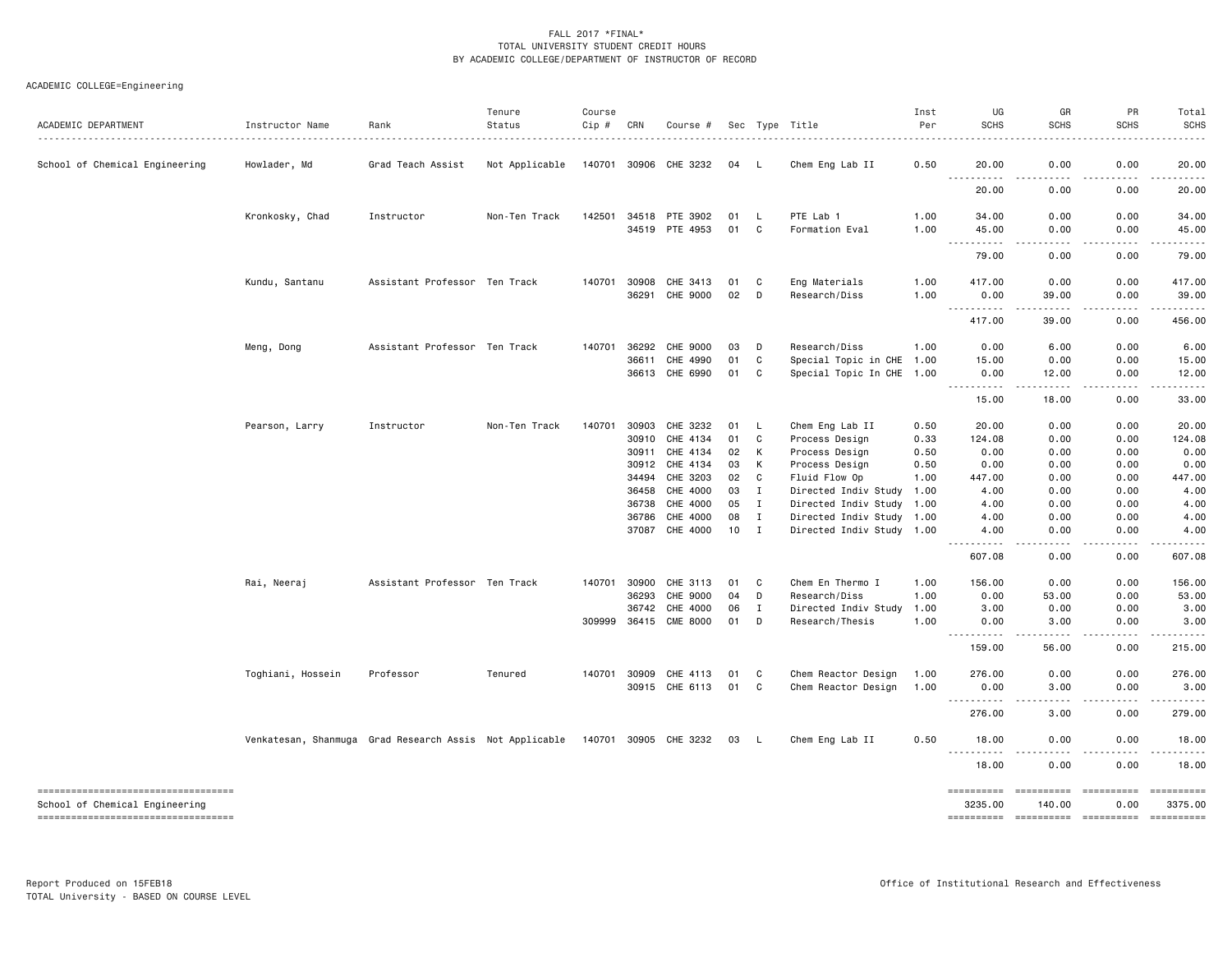| ACADEMIC DEPARTMENT | Instructor Name    | Rank                              | Tenure<br>Status | Course<br>Cip # | CRN          | Course #             |       |              | Sec Type Title            | Inst<br>Per | UG<br><b>SCHS</b><br>.              | GR<br><b>SCHS</b>                                                                                                                                             | PR<br><b>SCHS</b> | Total<br>SCHS                       |
|---------------------|--------------------|-----------------------------------|------------------|-----------------|--------------|----------------------|-------|--------------|---------------------------|-------------|-------------------------------------|---------------------------------------------------------------------------------------------------------------------------------------------------------------|-------------------|-------------------------------------|
| Forestry            | Alexander, Heather | Assistant Professor Ten Track     |                  | 030501          | 35727        | F0 8000              | 01    | D            | Research / Thesis         | 1.00        | 0.00                                | 36.00                                                                                                                                                         | 0.00              | 36.00                               |
|                     |                    |                                   |                  |                 |              | 36537 FO 8000        | 501 D |              | Research / Thesis         | 1.00        | 0.00<br>.<br>.                      | 2.00<br>.                                                                                                                                                     | 0.00<br>22222     | 2.00<br>.                           |
|                     |                    |                                   |                  |                 |              |                      |       |              |                           |             | 0.00                                | 38.00                                                                                                                                                         | 0.00              | 38.00                               |
|                     | Evans, David       | Professor                         | Tenured          | 030501          | 32206        | F0 2113              | 01    | C            | Dendrology                | 1.00        | 171.00                              | 0.00                                                                                                                                                          | 0.00              | 171.00                              |
|                     |                    |                                   |                  |                 | 32207        | F0 2113              | 02    | К            | Dendrology                | 1.00        | 0.00                                | 0.00                                                                                                                                                          | 0.00              | 0.00                                |
|                     |                    |                                   |                  |                 | 32208        | F0 2113              | 03    | К            | Dendrology                | 1.00        | 0.00                                | 0.00                                                                                                                                                          | 0.00              | 0.00                                |
|                     |                    |                                   |                  |                 | 32227        | F0 6313              | 01    | C            | Spatial Tech Nat Res      | 1.00        | 0.00                                | 6.00                                                                                                                                                          | 0.00              | 6.00                                |
|                     |                    |                                   |                  |                 | 32228        | F0 6313              | 02    | К            | Spatial Tech Nat Res      | 1.00        | 0.00                                | 0.00                                                                                                                                                          | 0.00              | 0.00                                |
|                     |                    |                                   |                  |                 | 34245        | F0 8293              | 502   | D            | Professional Paper        | 1.00        | 0.00                                | 3.00                                                                                                                                                          | 0.00              | 3.00                                |
|                     |                    |                                   |                  |                 | 35728        | F0 8000              | 02    | D            | Research / Thesis         | 1.00        | 0.00                                | 6.00                                                                                                                                                          | 0.00              | 6.00                                |
|                     |                    |                                   |                  |                 | 36447        | F0 2113              | 04    | К            | Dendrology                | 1.00        | 0.00                                | 0.00                                                                                                                                                          | 0.00              | 0.00                                |
|                     |                    |                                   |                  |                 | 450702 32215 | F0 4313              | 01    | C            | Spatial Tech Nat Res 1.00 |             | 162.00                              | 0.00                                                                                                                                                          | 0.00              | 162.00                              |
|                     |                    |                                   |                  |                 | 32216        | F0 4313              | 02    | К            | Spatial Tech Nat Res 1.00 |             | 0.00                                | 0.00                                                                                                                                                          | 0.00              | 0.00                                |
|                     |                    |                                   |                  |                 |              | 32217 FO 4313        | 03    | К            | Spatial Tech Nat Res 1.00 |             | 0.00                                | 0.00                                                                                                                                                          | 0.00              | 0.00                                |
|                     |                    |                                   |                  |                 |              |                      |       |              |                           |             | .<br>333.00                         | 15.00                                                                                                                                                         | 0.00              | 348.00                              |
|                     | Ezell, Andrew      | Professor                         | Tenured          |                 | 030501 35729 | F0 8000              | 03    | D            | Research / Thesis         | 1.00        | 0.00                                | 18.00                                                                                                                                                         | 0.00              | 18.00                               |
|                     |                    |                                   |                  |                 |              | 35746 FO 9000        | 01    | D            | Research / Diss           | 1.00        | 0.00                                | 13.00                                                                                                                                                         | 0.00              | 13.00                               |
|                     |                    |                                   |                  |                 |              |                      |       |              |                           |             | . <b>.</b><br>.<br>0.00             | <b>.</b><br>31.00                                                                                                                                             | <b>.</b><br>0.00  | .<br>31.00                          |
|                     | Frey, Brent        | Assistant Professor Ten Track     |                  | 030501          | 34244        | F0 8293              | 501 D |              | Professional Paper        | 1.00        | 0.00                                | 3.00                                                                                                                                                          | 0.00              | 3.00                                |
|                     |                    |                                   |                  |                 | 36731        | F0 8000              | 502 D |              | Research / Thesis         | 1.00        | 0.00                                | 3.00                                                                                                                                                          | 0.00              | 3.00                                |
|                     |                    |                                   |                  |                 |              |                      |       |              |                           |             | .<br>$\sim$ $\sim$ $\sim$<br>0.00   | د د د د<br>6.00                                                                                                                                               | .<br>0.00         | $\sim$ $\sim$ $\sim$ $\sim$<br>6.00 |
|                     |                    |                                   |                  |                 |              |                      |       |              |                           |             |                                     |                                                                                                                                                               |                   |                                     |
|                     | Gordon, Jason      | Extension Assoc Pro Non-Ten Track |                  | 030501          | 35731        | F0 8000              | 05    | D            | Research / Thesis         | 1.00        | 0.00                                | 19.00                                                                                                                                                         | 0.00              | 19.00                               |
|                     |                    |                                   |                  |                 | 36278        | F0 4000              | 02    | Ι.           | Directed Indiv Study      | 1.00        | 3.00                                | 0.00                                                                                                                                                          | 0.00              | 3.00                                |
|                     |                    |                                   |                  |                 | 36669        | F0 7000              | 01    | $\mathbf{I}$ | Directed Indiv Study 1.00 |             | 0.00<br>.                           | 3.00<br>.                                                                                                                                                     | 0.00              | 3.00<br>.                           |
|                     |                    |                                   |                  |                 |              |                      |       |              |                           |             | 3.00                                | 22.00                                                                                                                                                         | 0.00              | 25.00                               |
|                     | Grace, Laura       | Professor                         | Tenured          | 030501          | 32214        | F0 4233              | 01    | C            | Forest Op & Harvest       | 1.00        | 120.00                              | 0.00                                                                                                                                                          | 0.00              | 120.00                              |
|                     |                    |                                   |                  |                 | 32221        | F0 4343              | 01    | $\mathtt{C}$ | For Admin & Org           | 1.00        | 48.00                               | 0.00                                                                                                                                                          | 0.00              | 48.00                               |
|                     |                    |                                   |                  |                 | 32226        | F0 6233              | 01    | C            | Forest Op & Harvest       | 1.00        | 0.00                                | 6.00                                                                                                                                                          | 0.00              | 6.00                                |
|                     |                    |                                   |                  |                 | 35732        | F0 8000              | 06    | D            | Research / Thesis         | 1.00        | 0.00                                | 1.00                                                                                                                                                          | 0.00              | 1.00                                |
|                     |                    |                                   |                  |                 |              |                      |       |              |                           |             | .<br>$- - -$<br>168.00              | 7.00                                                                                                                                                          | 0.00              | $\frac{1}{2}$<br>175.00             |
|                     | Grado, Stephen     | Professor                         | Tenured          | 030501          | 32205        | F0 1101              | 01    | C            | Forest Res Survey         | 1.00        | 56.00                               | 0.00                                                                                                                                                          | 0.00              | 56.00                               |
|                     |                    |                                   |                  |                 | 32210        | F0 3113              | 01    | C            | For Recreation Mgt        | 1.00        | 204.00                              | 0.00                                                                                                                                                          | 0.00              | 204.00                              |
|                     |                    |                                   |                  |                 | 36362        | F0 9000              | 07    | D            | Research / Diss           | 1.00        | 0.00                                | 13.00                                                                                                                                                         | 0.00              | 13.00                               |
|                     |                    |                                   |                  |                 |              |                      |       |              |                           |             | .<br>$\sim$ $\sim$ $\sim$<br>260.00 | $\frac{1}{2} \left( \frac{1}{2} \right) \left( \frac{1}{2} \right) \left( \frac{1}{2} \right) \left( \frac{1}{2} \right) \left( \frac{1}{2} \right)$<br>13.00 | .<br>0.00         | وعاماته عامات<br>273.00             |
|                     |                    |                                   |                  |                 |              |                      |       |              |                           |             |                                     |                                                                                                                                                               |                   |                                     |
|                     | Grala, Robert      | Professor                         | Tenured          | 030501          | 35734        | F0 8000              | 08    | D            | Research / Thesis         | 1.00        | 0.00                                | 6.00                                                                                                                                                          | 0.00              | 6.00                                |
|                     |                    |                                   |                  |                 | 35748        | F0 9000              | 03    | D            | Research / Diss           | 1.00        | 0.00<br><u>.</u>                    | 9.00                                                                                                                                                          | 0.00              | 9.00                                |
|                     |                    |                                   |                  |                 |              |                      |       |              |                           |             | 0.00                                | 15.00                                                                                                                                                         | 0.00              | 15.00                               |
|                     | Grebner, Donald    | Professor                         | Tenured          |                 |              | 030501 32218 F0 4323 | 01    | C            | Forest Resource Mgt 1.00  |             | 90.00                               | 0.00                                                                                                                                                          | 0.00              | 90.00                               |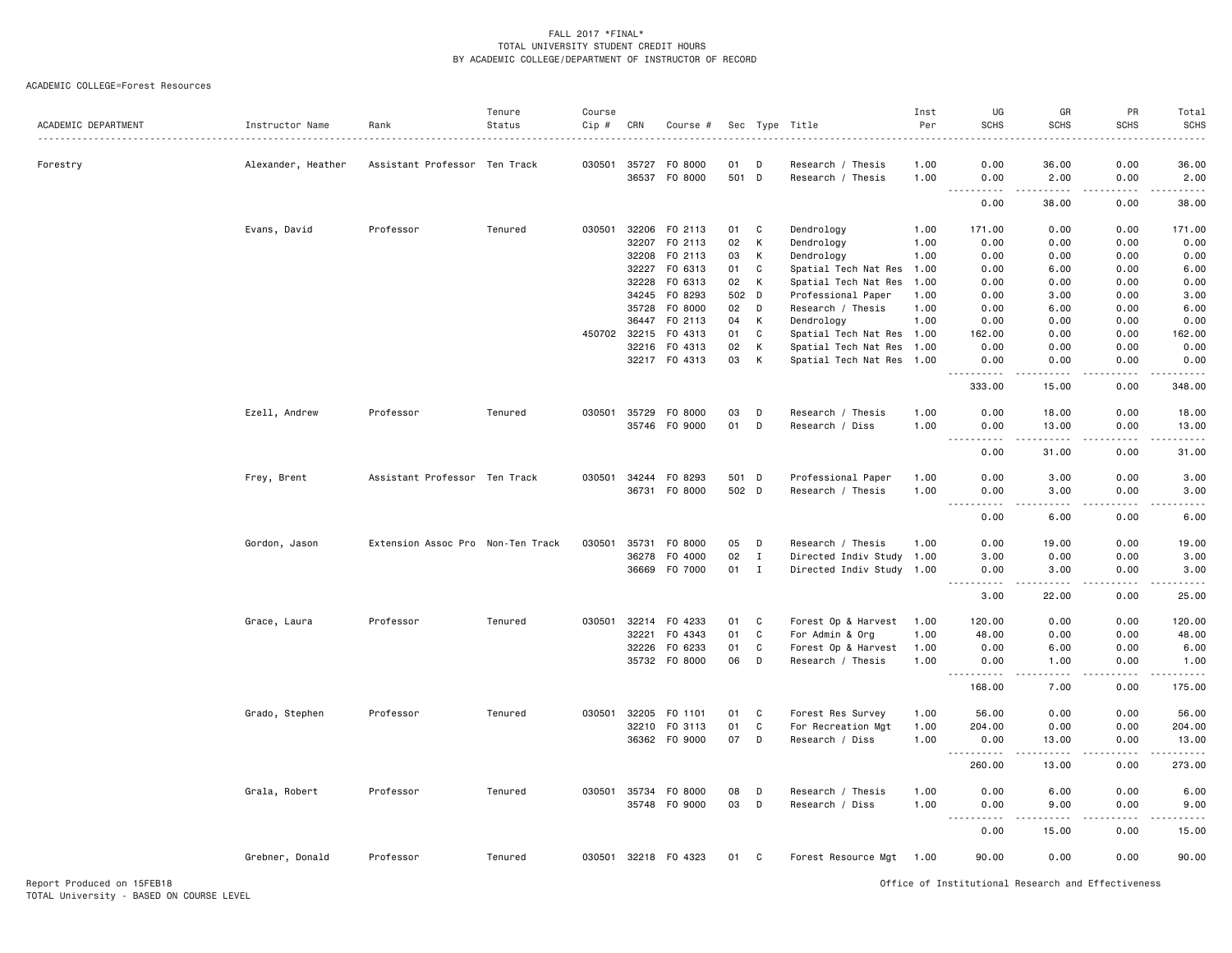| ACADEMIC DEPARTMENT | Instructor Name   | Rank                              | Tenure<br>Status | Course<br>Cip # | CRN   | Course #           |          |                | Sec Type Title                             | Inst<br>Per  | UG<br><b>SCHS</b>                        | GR<br><b>SCHS</b>                                                                                                                                             | PR<br><b>SCHS</b>     | Total<br><b>SCHS</b>                                                                                                                                                                    |
|---------------------|-------------------|-----------------------------------|------------------|-----------------|-------|--------------------|----------|----------------|--------------------------------------------|--------------|------------------------------------------|---------------------------------------------------------------------------------------------------------------------------------------------------------------|-----------------------|-----------------------------------------------------------------------------------------------------------------------------------------------------------------------------------------|
|                     |                   |                                   |                  |                 | 32219 |                    |          |                |                                            |              |                                          |                                                                                                                                                               |                       | 0.00                                                                                                                                                                                    |
| Forestry            | Grebner, Donald   | Professor                         | Tenured          | 030501          | 32220 | F0 4323<br>F0 4323 | 02<br>03 | к<br>K         | Forest Resource Mgt<br>Forest Resource Mgt | 1.00<br>1.00 | 0.00<br>0.00                             | 0.00<br>0.00                                                                                                                                                  | 0.00<br>0.00          | 0.00                                                                                                                                                                                    |
|                     |                   |                                   |                  |                 | 32230 | F0 6323            | 01       | C              | Forest Resource Mgt                        | 1.00         | 0.00                                     | 9.00                                                                                                                                                          | 0.00                  | 9.00                                                                                                                                                                                    |
|                     |                   |                                   |                  |                 | 32231 | F0 6323            | 02       | К              | Forest Resource Mgt                        | 1.00         | 0.00                                     | 0.00                                                                                                                                                          | 0.00                  | 0.00                                                                                                                                                                                    |
|                     |                   |                                   |                  |                 | 32232 | F0 6323            | 03       | K              | Forest Resource Mgt                        | 1.00         | 0.00                                     | 0.00                                                                                                                                                          | 0.00                  | 0.00                                                                                                                                                                                    |
|                     |                   |                                   |                  |                 | 34238 | F0 6323            | 501      | $\overline{B}$ | Forest Resource Mgt                        | 1.00         | 0.00                                     | 12.00                                                                                                                                                         | 0.00                  | 12.00                                                                                                                                                                                   |
|                     |                   |                                   |                  |                 | 35735 | F0 8000            | 09       | D              | Research / Thesis                          | 1.00         | 0.00                                     | 3.00                                                                                                                                                          | 0.00                  | 3.00                                                                                                                                                                                    |
|                     |                   |                                   |                  | 030511          | 36502 | F0 8443            | 01       | C              | Int'L For Res & Trad 1.00                  |              | 0.00                                     | 12.00                                                                                                                                                         | 0.00                  | 12.00                                                                                                                                                                                   |
|                     |                   |                                   |                  |                 | 36514 | F0 8443            | 501      | <b>C</b>       | Int'L For Res & Trad 1.00                  |              | 0.00                                     | 12.00                                                                                                                                                         | 0.00                  | 12.00                                                                                                                                                                                   |
|                     |                   |                                   |                  |                 |       |                    |          |                |                                            |              | $- - - - -$<br>90.00                     | $\frac{1}{2} \left( \frac{1}{2} \right) \left( \frac{1}{2} \right) \left( \frac{1}{2} \right) \left( \frac{1}{2} \right) \left( \frac{1}{2} \right)$<br>48.00 | .<br>0.00             | .<br>138.00                                                                                                                                                                             |
|                     | Munn, Ian         | Non-Faculty                       | Tenured          | 030501          | 36859 | F0 8000            | 503 D    |                | Research / Thesis                          | 1.00         | 0.00                                     | 1.00                                                                                                                                                          | 0.00                  | 1.00                                                                                                                                                                                    |
|                     |                   |                                   |                  | 030506          | 32209 | F0 3003            | 01 F     |                | Internship in Forest 1.00                  |              | 15.00<br>.<br>$\sim$ $\sim$ $\sim$       | 0.00<br>.                                                                                                                                                     | 0.00<br>.             | 15.00<br>.                                                                                                                                                                              |
|                     |                   |                                   |                  |                 |       |                    |          |                |                                            |              | 15.00                                    | 1.00                                                                                                                                                          | 0.00                  | 16.00                                                                                                                                                                                   |
|                     | Renninger, Heidi  | Assistant Professor Ten Track     |                  | 030501          | 34988 | F0 8990            | 01       | C              | Special Topic In FO                        | 1.00         | 0.00                                     | 30.00                                                                                                                                                         | 0.00                  | 30.00                                                                                                                                                                                   |
|                     |                   |                                   |                  |                 | 35738 | F0 8000            | 12       | D              | Research / Thesis                          | 1.00         | 0.00<br>.<br>$\sim$ $\sim$ $\sim$ $\sim$ | 7.00<br>.                                                                                                                                                     | 0.00<br>.             | 7.00<br>.                                                                                                                                                                               |
|                     |                   |                                   |                  |                 |       |                    |          |                |                                            |              | 0.00                                     | 37.00                                                                                                                                                         | 0.00                  | 37.00                                                                                                                                                                                   |
|                     | Roberts, Scott    | Professor                         | Tenured          | 030501          | 32223 | F0 6123            | 01       | C              | Forest Ecology                             | 1.00         | 0.00                                     | 6.00                                                                                                                                                          | 0.00                  | 6.00                                                                                                                                                                                    |
|                     |                   |                                   |                  |                 | 32224 | F0 6123            | 02       | К              | Forest Ecology                             | 1.00         | 0.00                                     | 0.00                                                                                                                                                          | 0.00                  | 0.00                                                                                                                                                                                    |
|                     |                   |                                   |                  |                 | 32234 | FO 8111            | 01       | - S            | Graduate Seminar                           | 1.00         | 0.00                                     | 6.00                                                                                                                                                          | 0.00                  | 6.00                                                                                                                                                                                    |
|                     |                   |                                   |                  |                 | 34240 | F0 8111            | 501      | - S            | Graduate Seminar                           | 1.00         | 0.00                                     | 5.00                                                                                                                                                          | 0.00                  | 5.00                                                                                                                                                                                    |
|                     |                   |                                   |                  |                 | 36732 | F0 8293            | 503 D    |                | Professional Paper                         | 1.00         | 0.00                                     | 6.00                                                                                                                                                          | 0.00                  | 6.00                                                                                                                                                                                    |
|                     |                   |                                   |                  |                 | 37106 | F0 8000            | 504 D    |                | Research / Thesis                          | 1.00         | 0.00                                     | 1.00                                                                                                                                                          | 0.00                  | 1.00                                                                                                                                                                                    |
|                     |                   |                                   |                  | 030502          | 32211 | F0 4123            | 01       | C              | Forest Ecology                             | 1.00         | 153.00                                   | 0.00                                                                                                                                                          | 0.00                  | 153.00                                                                                                                                                                                  |
|                     |                   |                                   |                  |                 | 32212 | F0 4123            | 02       | К              | Forest Ecology                             | 1.00         | 0.00                                     | 0.00                                                                                                                                                          | 0.00                  | 0.00                                                                                                                                                                                    |
|                     |                   |                                   |                  |                 |       | 32213 F0 4123      | 03       | К              | Forest Ecology                             | 1.00         | 0.00<br>.<br>$  -$                       | 0.00<br>.                                                                                                                                                     | 0.00<br>-----         | 0.00<br>$\frac{1}{2} \left( \frac{1}{2} \right) \left( \frac{1}{2} \right) \left( \frac{1}{2} \right) \left( \frac{1}{2} \right) \left( \frac{1}{2} \right) \left( \frac{1}{2} \right)$ |
|                     |                   |                                   |                  |                 |       |                    |          |                |                                            |              | 153.00                                   | 24.00                                                                                                                                                         | 0.00                  | 177.00                                                                                                                                                                                  |
|                     | Rousseau, Randall | Extension Professor Non-Ten Track |                  | 030501          |       | 35750 FO 9000      | 05       | D              | Research / Diss                            | 1.00         | 0.00<br>$- - - - -$                      | 1.00<br>.                                                                                                                                                     | 0.00<br>.             | 1.00<br>$\frac{1}{2}$                                                                                                                                                                   |
|                     |                   |                                   |                  |                 |       |                    |          |                |                                            |              | 0.00                                     | 1.00                                                                                                                                                          | 0.00                  | 1.00                                                                                                                                                                                    |
|                     | Siegert, Courtney | Assistant Professor Ten Track     |                  | 030501          | 35551 | F0 4000            | 01       | I              | Directed Indiv Study                       | 1.00         | 3.00                                     | 0.00                                                                                                                                                          | 0.00                  | 3.00                                                                                                                                                                                    |
|                     |                   |                                   |                  |                 |       | 35743 FO 8000      | 17       | D              | Research / Thesis                          | 1.00         | 0.00                                     | 5.00                                                                                                                                                          | 0.00                  | 5.00                                                                                                                                                                                    |
|                     |                   |                                   |                  |                 |       |                    |          |                |                                            |              | $\sim$ $\sim$ $\sim$<br>.<br>3.00        | .<br>5.00                                                                                                                                                     | .<br>0.00             | .<br>8.00                                                                                                                                                                               |
|                     | Sun, Changyou     | Professor                         | Tenured          | 030501          | 35744 | F0 8000            | 18       | D              | Research / Thesis                          | 1.00         | 0.00                                     | 2.00                                                                                                                                                          | 0.00                  | 2.00                                                                                                                                                                                    |
|                     |                   |                                   |                  |                 | 35751 | F0 9000            | 06       | D              | Research / Diss                            | 1.00         | 0.00                                     | 6.00                                                                                                                                                          | 0.00                  | 6.00                                                                                                                                                                                    |
|                     |                   |                                   |                  |                 |       |                    |          |                |                                            |              | $\sim$ $\sim$ $\sim$<br>0.00             | ----<br>8.00                                                                                                                                                  | $\frac{1}{2}$<br>0.00 | -----<br>8.00                                                                                                                                                                           |
|                     | Willis, John      | Assistant Professor Ten Track     |                  | 030501          | 34520 | F0 1001            | F01 C    |                | First Year Seminar                         | 1.00         | 23.00                                    | 0.00                                                                                                                                                          | 0.00                  | 23.00                                                                                                                                                                                   |
|                     |                   |                                   |                  |                 | 34521 | F0 1001            | F02 C    |                | First Year Seminar                         | 1.00         | 18.00                                    | 0.00                                                                                                                                                          | 0.00                  | 18.00                                                                                                                                                                                   |
|                     |                   |                                   |                  |                 | 35745 | F0 8000            | 19       | D              | Research / Thesis                          | 1.00         | 0.00<br><u>.</u>                         | 10.00<br>.                                                                                                                                                    | 0.00<br>. <b>.</b>    | 10.00<br>.                                                                                                                                                                              |
|                     |                   |                                   |                  |                 |       |                    |          |                |                                            |              | 41.00                                    | 10.00                                                                                                                                                         | 0.00                  | 51.00                                                                                                                                                                                   |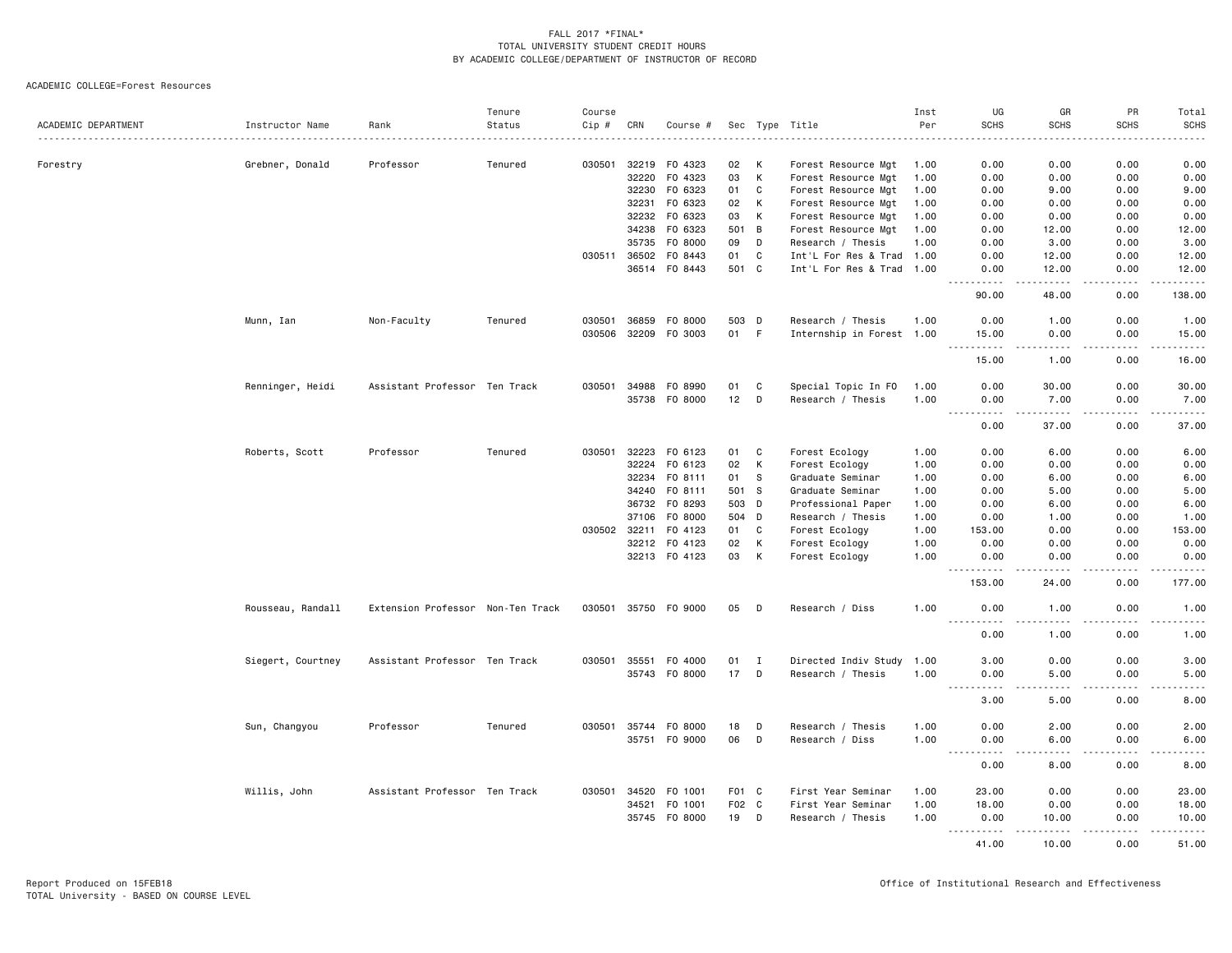#### ACADEMIC COLLEGE=Forest Resources

|                            |      | enur   |                     |                                   | Tusi |    |                      | <b>DD</b>   | Tota        |
|----------------------------|------|--------|---------------------|-----------------------------------|------|----|----------------------|-------------|-------------|
| $A$ $C$ $A$ $D$<br>-PARTME | Rank | Status | CRN<br>$\mathbf{m}$ | `itle<br>ourse:<br>TVDE<br>$\sim$ |      | -- | <b>COLIS</b><br>יווט | <b>SCHS</b> | <b>SCHS</b> |
|                            |      |        |                     |                                   |      |    |                      |             |             |

=================================== ========== ========== ========== ==========

 =================================== ========== ========== ========== ==========Forestry 1066.00 281.00 0.00 1347.00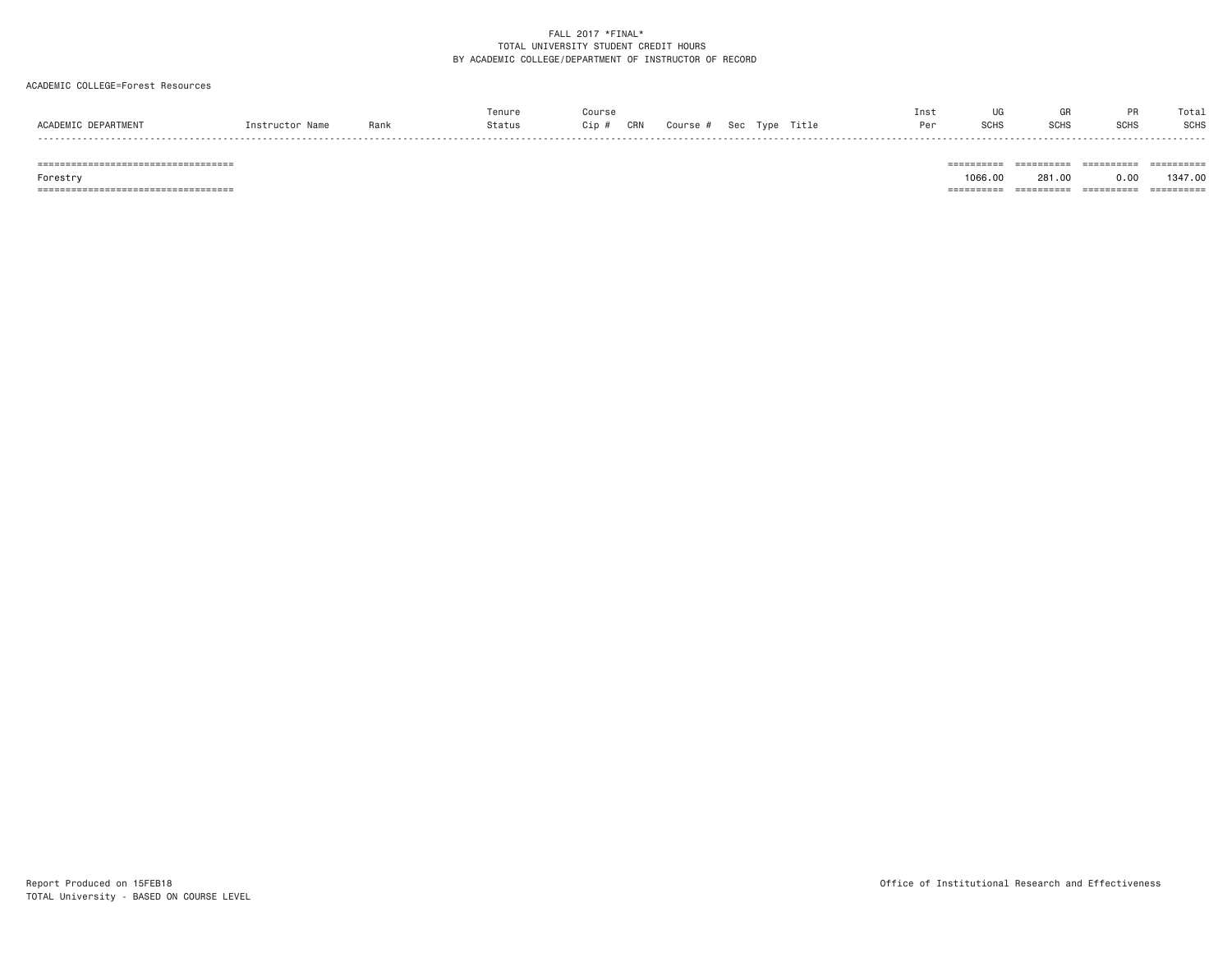ACADEMIC COLLEGE=Forest Resources

|                         |                                |                               | Tenure  | Course       |                |                      |          |                  |                                                       | Inst | UG                                                                                                                                                           | GR                 | PR               | Total              |
|-------------------------|--------------------------------|-------------------------------|---------|--------------|----------------|----------------------|----------|------------------|-------------------------------------------------------|------|--------------------------------------------------------------------------------------------------------------------------------------------------------------|--------------------|------------------|--------------------|
| ACADEMIC DEPARTMENT     | Instructor Name                | Rank                          | Status  | Cip #        | CRN            | Course #             |          |                  | Sec Type Title                                        | Per  | <b>SCHS</b>                                                                                                                                                  | <b>SCHS</b>        | SCHS             | <b>SCHS</b>        |
| Sustainable Bioproducts | Barnes, H. Michael             | Professor                     | Tenured | 030501       | 36528          | FP 9000              | 01       | D                | Research / Diss                                       | 1.00 | 0.00                                                                                                                                                         | 6.00               | 0.00             | 6.00               |
|                         |                                |                               |         | 030509       | 32248          | FP 8111              | 01       | - S              | Research Seminar                                      | 1.00 | 0.00<br>$\frac{1}{2}$<br><b><i><u>.</u></i></b>                                                                                                              | 12.00<br>.         | 0.00<br><u>.</u> | 12.00<br>.         |
|                         |                                |                               |         |              |                |                      |          |                  |                                                       |      | 0.00                                                                                                                                                         | 18.00              | 0.00             | 18.00              |
|                         | Borazjani, Abdolhami Professor |                               | Tenured | 030501       | 36522          | FP 8000              | 02       | D                | Research / Thesis                                     | 1.00 | 0.00                                                                                                                                                         | 3.00               | 0.00             | 3.00               |
|                         |                                |                               |         |              | 36529          | FP 9000              | 02       | D                | Research / Diss                                       | 1.00 | 0.00<br>$\sim$ $\sim$ $\sim$<br>المالم مالك                                                                                                                  | 10.00<br>د د د د د | 0.00<br>.        | 10.00<br>.         |
|                         |                                |                               |         |              |                |                      |          |                  |                                                       |      | 0.00                                                                                                                                                         | 13.00              | 0.00             | 13.00              |
|                         | Hassan, El Barbary             | Associate Professor Tenured   |         |              |                | 030509 32249 FP 8123 | 01       | C                | Adv Lignocell Biomas 1.00                             |      | 0.00<br>.                                                                                                                                                    | 9.00<br>.          | 0.00<br>.        | 9.00<br>.          |
|                         |                                |                               |         |              |                |                      |          |                  |                                                       |      | 0.00                                                                                                                                                         | 9.00               | 0.00             | 9.00               |
|                         | Lim, Hyungsuk                  | Assistant Professor Ten Track |         | 030101       | 34676          | SBP 2123             | 01       | C                | Mat Proc Sustain Bio 1.00                             |      | 12.00                                                                                                                                                        | 0.00               | 0.00             | 12.00              |
|                         |                                |                               |         |              | 36714          | SBP 7000             | 06       | Ι                | Directed Indiv Study 1.00                             |      | 0.00                                                                                                                                                         | 3.00               | 0.00             | 3.00               |
|                         |                                |                               |         |              | 36715          | SBP 7000             | 07       | $\mathbf{I}$     | Directed Indiv Study                                  | 1.00 | 0.00                                                                                                                                                         | 3.00               | 0.00             | 3.00               |
|                         |                                |                               |         | 030501       | 36523          | FP 8000              | 03       | D                | Research / Thesis                                     | 1.00 | 0.00                                                                                                                                                         | 5.00               | 0.00             | 5.00               |
|                         |                                |                               |         |              | 36554          | FP 9000              | 10       | D                | Research / Diss                                       | 1.00 | 0.00<br>.<br>$\frac{1}{2} \left( \frac{1}{2} \right) \left( \frac{1}{2} \right) \left( \frac{1}{2} \right)$                                                  | 6.00<br>.          | 0.00<br>-----    | 6.00<br>.          |
|                         |                                |                               |         |              |                |                      |          |                  |                                                       |      | 12.00                                                                                                                                                        | 17.00              | 0.00             | 29.00              |
|                         | Seale, Roy                     | Professor                     | Tenured | 030501 36151 |                | FP 8000              | 01       | D                | Research / Thesis                                     | 1.00 | 0.00<br>$\frac{1}{2} \left( \frac{1}{2} \right) \left( \frac{1}{2} \right) \left( \frac{1}{2} \right) \left( \frac{1}{2} \right) \left( \frac{1}{2} \right)$ | 13.00              | 0.00             | 13.00<br>د د د د د |
|                         |                                |                               |         |              |                |                      |          |                  |                                                       |      | 0.00                                                                                                                                                         | 13.00              | 0.00             | 13.00              |
|                         | Shmulsky, Rubin                | Professor                     | Tenured | 030501       | 36527          | FP 8000              | 07       | D                | Research / Thesis                                     | 1.00 | 0.00                                                                                                                                                         | 3.00               | 0.00             | 3.00               |
|                         |                                |                               |         |              |                | 36532 FP 9000        | 05       | D                | Research / Diss                                       | 1.00 | 0.00<br>.                                                                                                                                                    | 22.00<br>.         | 0.00<br>-----    | 22.00<br>.         |
|                         |                                |                               |         |              |                |                      |          |                  |                                                       |      | 0.00                                                                                                                                                         | 25.00              | 0.00             | 25.00              |
|                         | Stokes, Carrlet                | Assistant Professor Ten Track |         | 030101       | 33690          | SBP 1103             | 01       | C                | Intro Sustain Biopro 1.00                             |      | 138.00                                                                                                                                                       | 0.00               | 0.00             | 138.00             |
|                         |                                |                               |         |              | 34683          | SBP 4333             | 01       | C                | Bioprod Environ Biot 1.00                             |      | 6.00                                                                                                                                                         | 0.00               | 0.00             | 6.00               |
|                         |                                |                               |         |              | 34684          | SBP 6333             | 01       | C                | Bioprod Environ Biot 1.00                             |      | 0.00                                                                                                                                                         | 9.00               | 0.00             | 9.00               |
|                         |                                |                               |         |              | 36588          | SBP 7000             | 01       | $\mathbf I$      | Directed Indiv Study 1.00                             |      | 0.00                                                                                                                                                         | 3.00               | 0.00             | 3.00               |
|                         |                                |                               |         |              | 36627          | SBP 7000             | 02       | $\mathbf{I}$     | Directed Indiv Study 1.00                             |      | 0.00                                                                                                                                                         | 3.00               | 0.00             | 3.00               |
|                         |                                |                               |         |              | 36628          | SBP 7000             | 03       | $\mathbf I$      | Directed Indiv Study 1.00                             |      | 0.00                                                                                                                                                         | 3.00               | 0.00             | 3.00               |
|                         |                                |                               |         |              | 36629          | SBP 7000             | 04       | $\mathbf{I}$     | Directed Indiv Study 1.00                             |      | 0.00                                                                                                                                                         | 3.00               | 0.00             | 3.00               |
|                         |                                |                               |         | 030501       | 36630<br>36533 | SBP 7000<br>FP 9000  | 05<br>06 | $\mathbf I$<br>D | Directed Indiv Study 1.00<br>Research / Diss          | 1.00 | 0.00<br>0.00                                                                                                                                                 | 3,00<br>15.00      | 0.00<br>0.00     | 3.00<br>15.00      |
|                         |                                |                               |         |              |                |                      |          |                  |                                                       |      | 144.00                                                                                                                                                       | 39.00              | 0.00             | 183.00             |
|                         | Street, Jason                  | Assistant Professor Ten Track |         | 030101       | 34679          | SBP 4153             | 01       | C                | Biol Conversion Biom 1.00                             |      | 3.00                                                                                                                                                         | 0.00               | 0.00             | 3.00               |
|                         |                                |                               |         |              | 34680          | SBP 6153             | 01       | C                | Biol Conversion Biom                                  | 1.00 | 0.00                                                                                                                                                         | 6.00               | 0.00             | 6.00               |
|                         |                                |                               |         |              | 35976          | SBP 4443             | 01       | C                | Capstone Sustain Bio 1.00                             |      | 3.00                                                                                                                                                         | 0.00               | 0.00             | 3.00               |
|                         |                                |                               |         |              | 36754          | SBP 7000             | 08       | $\mathbf I$      | Directed Indiv Study                                  | 1.00 | 0.00                                                                                                                                                         | 3.00               | 0.00             | 3.00               |
|                         |                                |                               |         | 030501       | 36524          | FP 8000              | 04       | D                | Research / Thesis                                     | 1.00 | 0.00                                                                                                                                                         | 8,00               | 0.00             | 8.00               |
|                         |                                |                               |         |              | 36534          | FP 9000              | 07       | D                | Research / Diss                                       | 1.00 | 0.00<br>.                                                                                                                                                    | 16.00<br>.         | 0.00<br>.        | 16.00<br>.         |
|                         |                                |                               |         |              |                |                      |          |                  |                                                       |      | 6.00                                                                                                                                                         | 33.00              | 0.00             | 39.00              |
|                         | Wan, Hui                       | Associate Professor Ten Track |         | 030101 34677 | 34678          | SBP 4113<br>SBP 6113 | 01<br>01 | B<br>В           | Adhesives and Bioco 1.00<br>Adhesives and Biocom 1.00 |      | 6.00<br>0.00                                                                                                                                                 | 0.00<br>18.00      | 0.00<br>0.00     | 6.00<br>18.00      |
|                         |                                |                               |         |              |                |                      |          |                  |                                                       |      |                                                                                                                                                              |                    |                  |                    |

Report Produced on 15FEB18 Office of Institutional Research and Effectiveness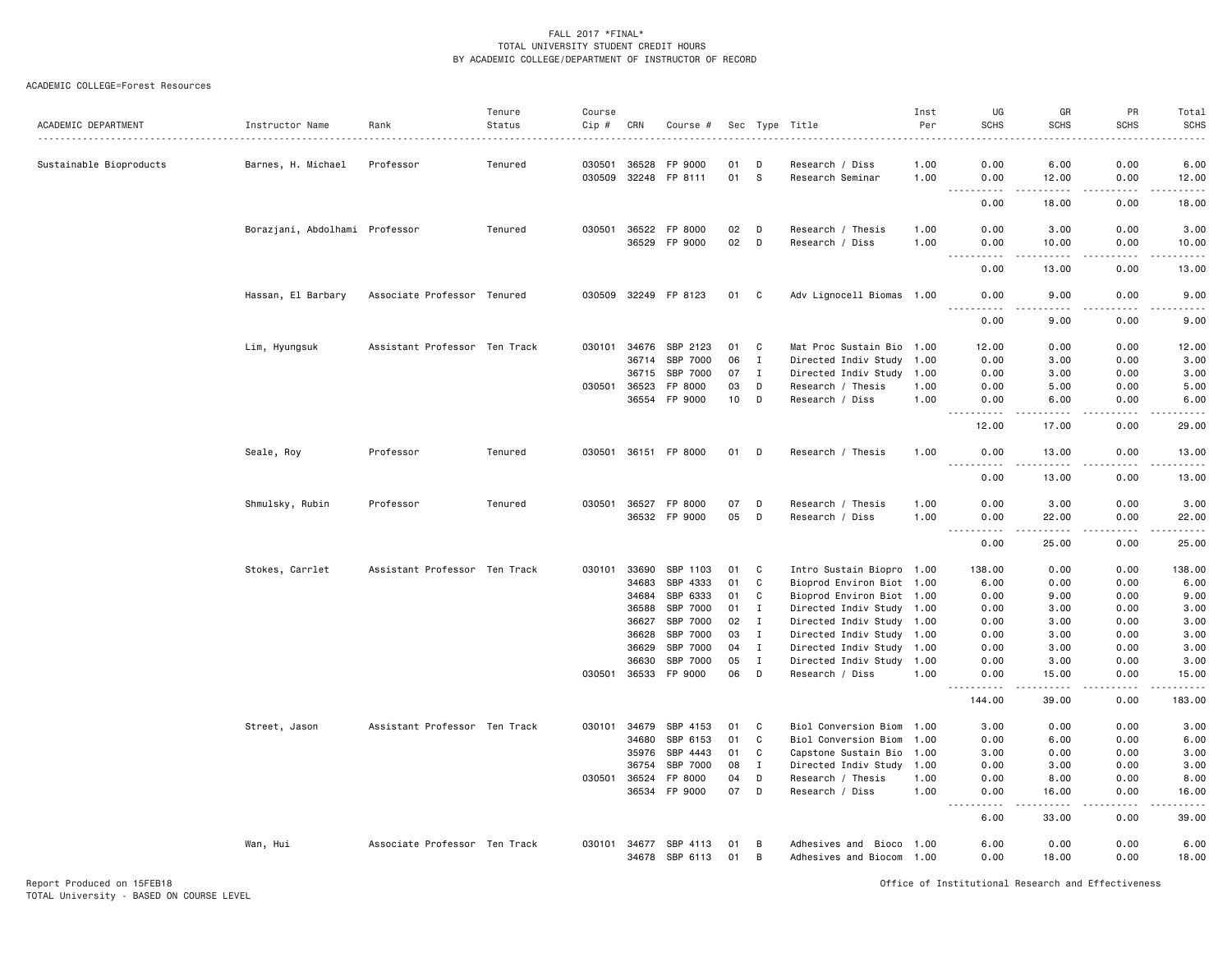| ACADEMIC DEPARTMENT                                              | Instructor Name | Rank                          | Tenure<br>Status | Course<br>$Cip$ # | CRN            | Course #             |          |        | Sec Type Title                                         | Inst<br>Per | UG<br><b>SCHS</b>                   | GR<br><b>SCHS</b>            | PR<br><b>SCHS</b>           | Total<br>SCHS       |
|------------------------------------------------------------------|-----------------|-------------------------------|------------------|-------------------|----------------|----------------------|----------|--------|--------------------------------------------------------|-------------|-------------------------------------|------------------------------|-----------------------------|---------------------|
| Sustainable Bioproducts                                          | Wan, Hui        | Associate Professor Ten Track |                  | 030501            |                | 36525 FP 8000        | 05       | D      | Research / Thesis                                      | 1.00        | 0.00                                | 7.00                         | 0.00                        | 7.00                |
|                                                                  |                 |                               |                  |                   |                | 36535 FP 9000        | 08       | D      | Research / Diss                                        | 1.00        | 0.00<br>- - - - - - - - - -<br>6.00 | 13.00<br>. <u>.</u><br>38.00 | 0.00<br>.<br>------<br>0.00 | 13.00<br>.<br>44.00 |
|                                                                  | Zhang, Jilei    | Professor                     | Tenured          | 030101            | 34681<br>34682 | SBP 4263<br>SBP 6263 | 01<br>01 | B<br>B | Strength Design Furn 1.00<br>Strength Design Furn 1.00 |             | 6.00<br>0.00                        | 0.00<br>6.00                 | 0.00<br>0.00                | 6.00<br>6.00        |
|                                                                  |                 |                               |                  | 030501            | 36526          | FP 8000              | 06       | D      | Research / Thesis                                      | 1.00        | 0.00                                | 1.00                         | 0.00                        | 1.00                |
|                                                                  |                 |                               |                  |                   |                | 36536 FP 9000        | 09       | D      | Research / Diss                                        | 1.00        | 0.00                                | 27.00                        | 0.00<br>$- - - -$<br>------ | 27.00<br>------     |
|                                                                  |                 |                               |                  |                   |                |                      |          |        |                                                        |             | 6.00                                | 34.00                        | 0.00                        | 40.00               |
| =====================================<br>Sustainable Bioproducts |                 |                               |                  |                   |                |                      |          |        |                                                        |             | 174.00                              | ==========<br>239,00         | ==========<br>0.00          | =========<br>413.00 |
| ====================================                             |                 |                               |                  |                   |                |                      |          |        |                                                        |             | ==========                          |                              |                             | =========           |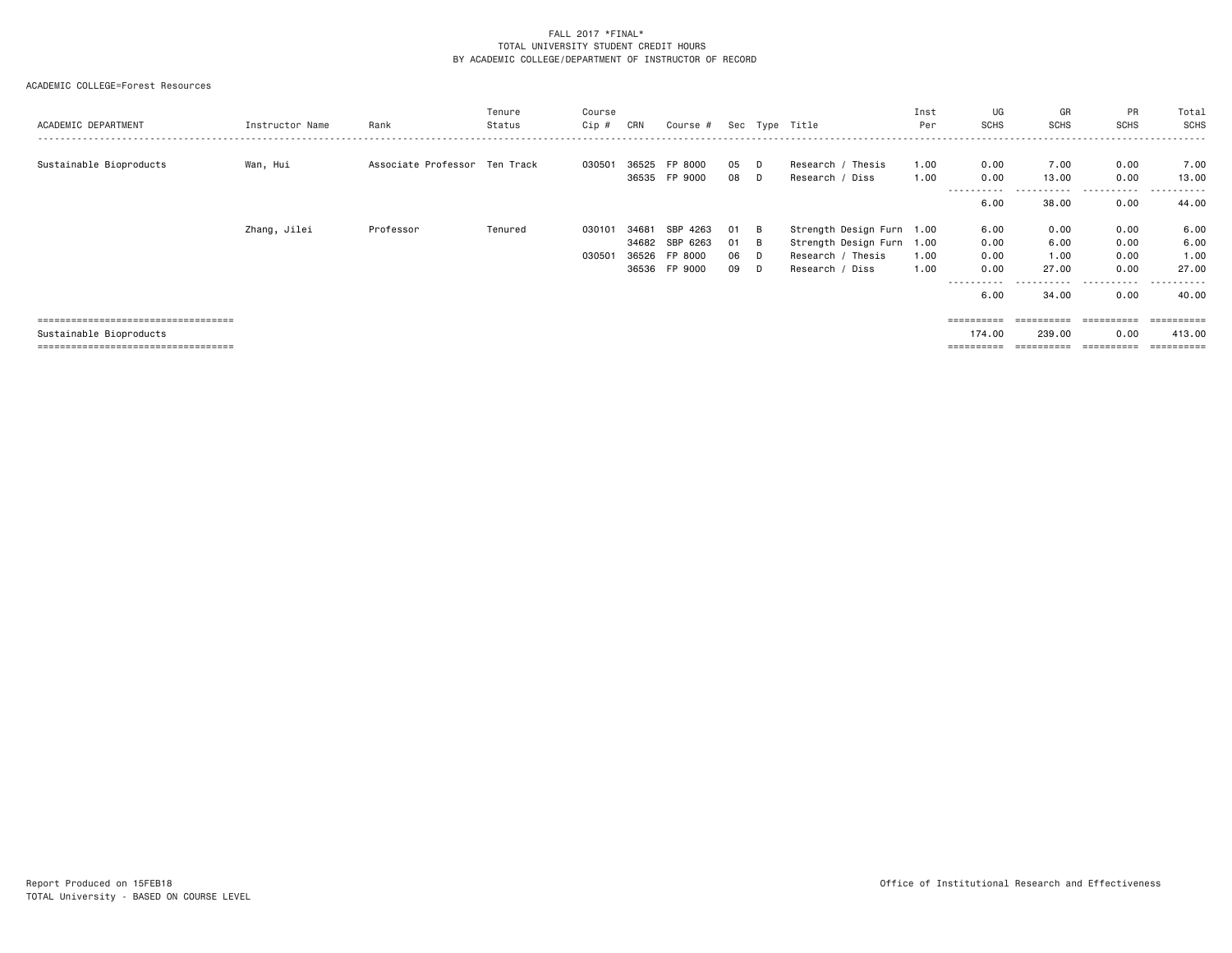| ACADEMIC DEPARTMENT               | Instructor Name    | Rank                              | Tenure<br>Status | Course<br>Cip # | CRN            | Course #             |          |              | Sec Type Title                       | Inst<br>Per  | UG<br><b>SCHS</b>                                                                                                                          | GR<br><b>SCHS</b>  | PR<br><b>SCHS</b> | Total<br><b>SCHS</b> |
|-----------------------------------|--------------------|-----------------------------------|------------------|-----------------|----------------|----------------------|----------|--------------|--------------------------------------|--------------|--------------------------------------------------------------------------------------------------------------------------------------------|--------------------|-------------------|----------------------|
|                                   |                    |                                   |                  |                 |                |                      |          |              |                                      | . <b>.</b>   |                                                                                                                                            |                    |                   |                      |
| Wildlife, Fisheries & Aquaculture | Allen, Peter       | Associate Professor Tenured       |                  | 030601          | 35752<br>35773 | WFA 8000<br>WFA 9000 | 01<br>01 | D<br>D       | Research / Thesis<br>Research / Diss | 1.00<br>1.00 | 0.00<br>0.00                                                                                                                               | 46.00<br>13.00     | 0.00<br>0.00      | 46.00<br>13.00       |
|                                   |                    |                                   |                  |                 |                |                      |          |              |                                      |              | $  -$<br>$\frac{1}{2} \left( \frac{1}{2} \right) \left( \frac{1}{2} \right) \left( \frac{1}{2} \right) \left( \frac{1}{2} \right)$<br>0.00 | د د د د د<br>59.00 | .<br>0.00         | .<br>59.00           |
|                                   |                    |                                   |                  |                 |                |                      |          |              |                                      |              |                                                                                                                                            |                    |                   |                      |
|                                   | Ayers, Christopher | Instructor                        | Non-Ten Track    | 030201          | 33864          | WFA 1102             | 01       | C            | Wildl & Fish Profess 1.00            |              | 226.00                                                                                                                                     | 0.00               | 0.00              | 226.00               |
|                                   |                    |                                   |                  |                 | 33875          | WFA 4153             | 01       | C            | Prin Wild Con & Man                  | 1.00         | 198.00                                                                                                                                     | 0.00               | 0.00              | 198.00               |
|                                   |                    |                                   |                  |                 | 33876          | WFA 4153             | 02       | К<br>K       | Prin Wild Con & Man                  | 1.00         | 0.00                                                                                                                                       | 0.00               | 0.00              | 0.00                 |
|                                   |                    |                                   |                  |                 | 33877<br>33891 | WFA 4153<br>WFA 4433 | 03<br>01 | C            | Prin Wild Con & Man<br>Mammalogy     | 1.00<br>1.00 | 0.00<br>156.00                                                                                                                             | 0.00<br>0.00       | 0.00<br>0.00      | 0.00<br>156.00       |
|                                   |                    |                                   |                  |                 | 33892          | WFA 4433             | 02       | К            | Mammalogy                            | 1.00         | 0.00                                                                                                                                       | 0.00               | 0.00              | 0.00                 |
|                                   |                    |                                   |                  |                 | 33893          | WFA 4433             | 03       | Κ            | Mammalogy                            | 1.00         | 0.00                                                                                                                                       | 0.00               | 0.00              | 0.00                 |
|                                   |                    |                                   |                  |                 |                | 33894 WFA 4433       | 04       | К            | Mammalogy                            | 1.00         | 0.00                                                                                                                                       | 0.00               | 0.00              | 0.00                 |
|                                   |                    |                                   |                  |                 |                |                      |          |              |                                      |              | .                                                                                                                                          | .                  | .                 | .                    |
|                                   |                    |                                   |                  |                 |                |                      |          |              |                                      |              | 580.00                                                                                                                                     | 0.00               | 0.00              | 580.00               |
|                                   | Baker, Beth        | Extension Assist Pr Non-Ten Track |                  | 030601          | 35753          | <b>WFA 8000</b>      | 02       | D            | Research / Thesis                    | 1.00         | 0.00                                                                                                                                       | 6.00               | 0.00              | 6.00                 |
|                                   |                    |                                   |                  |                 | 36651          | WFA 4000             | 02       | $\mathbf{I}$ | Directed Indiv Study                 | 1.00         | 3.00<br>$- - -$<br>$- - - -$                                                                                                               | 0.00               | 0.00              | 3.00                 |
|                                   |                    |                                   |                  |                 |                |                      |          |              |                                      |              | 3.00                                                                                                                                       | 6.00               | 0.00              | 9.00                 |
|                                   | Barton, Martha     | Instructor                        | Non-Ten Track    | 260101          | 30468          | BIO 1134             | 06       | к            | Biology I                            | 0.50         | 0.00                                                                                                                                       | 0.00               | 0.00              | 0.00                 |
|                                   |                    |                                   |                  |                 | 30469          | BIO 1134             | 07       | К            | Biology I                            | 0.50         | 0.00                                                                                                                                       | 0.00               | 0.00              | 0.00                 |
|                                   |                    |                                   |                  |                 | 30470          | BIO 1134             | 08       | Κ            | Biology I                            | 0.50         | 0.00                                                                                                                                       | 0.00               | 0.00              | 0.00                 |
|                                   |                    |                                   |                  |                 | 30471          | BIO 1134             | 09       | К            | Biology I                            | 0.50         | 0.00                                                                                                                                       | 0.00               | 0.00              | 0.00                 |
|                                   |                    |                                   |                  |                 | 30472          | BIO 1134             | 10       | Κ            | Biology I                            | 0.50         | 0.00                                                                                                                                       | 0.00               | 0.00              | 0.00                 |
|                                   |                    |                                   |                  |                 | 30473<br>30474 | BIO 1134<br>BIO 1134 | 11<br>12 | Κ<br>К       | Biology I<br>Biology I               | 0.50<br>0.50 | 0.00<br>0.00                                                                                                                               | 0.00<br>0.00       | 0.00<br>0.00      | 0.00<br>0.00         |
|                                   |                    |                                   |                  |                 | 30475          | BIO 1134             | 13       | К            | Biology I                            | 0.50         | 0.00                                                                                                                                       | 0.00               | 0.00              | 0.00                 |
|                                   |                    |                                   |                  |                 | 30476          | BIO 1134             | 14       | К            | Biology I                            | 0.50         | 0.00                                                                                                                                       | 0.00               | 0.00              | 0.00                 |
|                                   |                    |                                   |                  |                 | 30477          | BIO 1134             | 15       | Κ            | Biology I                            | 0.50         | 0.00                                                                                                                                       | 0.00               | 0.00              | 0.00                 |
|                                   |                    |                                   |                  |                 | 30478          | BIO 1134             | 16       | Κ            | Biology I                            | 0.50         | 0.00                                                                                                                                       | 0.00               | 0.00              | 0.00                 |
|                                   |                    |                                   |                  |                 | 30479          | BIO 1134             | 17       | К            | Biology I                            | 0.50         | 0.00                                                                                                                                       | 0.00               | 0.00              | 0.00                 |
|                                   |                    |                                   |                  |                 | 30480          | BIO 1134             | 18       | К            | Biology I                            | 0.50         | 0.00                                                                                                                                       | 0.00               | 0.00              | 0.00                 |
|                                   |                    |                                   |                  |                 | 30481          | BIO 1134             | 19       | К            | Biology I                            | 0.50         | 0.00                                                                                                                                       | 0.00               | 0.00              | 0.00                 |
|                                   |                    |                                   |                  |                 | 30482          | BIO 1134             | 20       | К            | Biology I                            | 0.50         | 0.00                                                                                                                                       | 0.00               | 0.00              | 0.00                 |
|                                   |                    |                                   |                  |                 | 30483          | BIO 1134             | 21       | Κ            | Biology I                            | 0.50         | 0.00                                                                                                                                       | 0.00               | 0.00              | 0.00                 |
|                                   |                    |                                   |                  |                 | 30484          | BIO 1134             | 22       | К            | Biology I                            | 0.50         | 0.00                                                                                                                                       | 0.00               | 0.00              | 0.00                 |
|                                   |                    |                                   |                  |                 | 30485          | BIO 1134             | 23       | К            | Biology I                            | 0.50         | 0.00                                                                                                                                       | 0.00               | 0.00              | 0.00                 |
|                                   |                    |                                   |                  |                 | 30486          | BIO 1134             | 24       | К            | Biology I                            | 0.50         | 0.00                                                                                                                                       | 0.00               | 0.00              | 0.00                 |
|                                   |                    |                                   |                  |                 | 30487          | BIO 1134             | 25       | Κ            | Biology I                            | 0.50         | 0.00                                                                                                                                       | 0.00               | 0.00              | 0.00                 |
|                                   |                    |                                   |                  |                 | 30488          | BIO 1134             | 26       | к            | Biology I                            | 0.50         | 0.00                                                                                                                                       | 0.00               | 0.00              | 0.00                 |
|                                   |                    |                                   |                  |                 | 30489          | BIO 1134             | 27       | К            | Biology I                            | 0.50         | 0.00                                                                                                                                       | 0.00               | 0.00              | 0.00                 |
|                                   |                    |                                   |                  |                 | 30490          | BIO 1134             | 28       | К            | Biology I                            | 0.50         | 0.00                                                                                                                                       | 0.00               | 0.00              | 0.00                 |
|                                   |                    |                                   |                  |                 | 30491          | BIO 1134             | 29       | Κ            | Biology I                            | 0.50         | 0.00                                                                                                                                       | 0.00               | 0.00              | 0.00                 |
|                                   |                    |                                   |                  |                 | 30492          | BIO 1134             | 30       | Κ            | Biology I                            | 0.50         | 0.00<br>0.00                                                                                                                               | 0.00               | 0.00              | 0.00                 |
|                                   |                    |                                   |                  |                 | 30493<br>30494 | BIO 1134<br>BIO 1134 | 31<br>32 | Κ<br>К       | Biology I<br>Biology I               | 0.50<br>0.50 | 0.00                                                                                                                                       | 0.00<br>0.00       | 0.00<br>0.00      | 0.00<br>0.00         |
|                                   |                    |                                   |                  |                 | 30495          | BIO 1134             | 33       | К            | Biology I                            | 0.50         | 0.00                                                                                                                                       | 0.00               | 0.00              | 0.00                 |
|                                   |                    |                                   |                  |                 | 30496          | BIO 1134             | 34       | Κ            | Biology I                            | 0.50         | 0.00                                                                                                                                       | 0.00               | 0.00              | 0.00                 |
|                                   |                    |                                   |                  |                 | 30497          | BIO 1134             | 35       | К            | Biology I                            | 0.50         | 0.00                                                                                                                                       | 0.00               | 0.00              | 0.00                 |
|                                   |                    |                                   |                  |                 | 30498          | BIO 1134             | 36       | Κ            | Biology I                            | 0.50         | 0.00                                                                                                                                       | 0.00               | 0.00              | 0.00                 |
|                                   |                    |                                   |                  |                 | 30499          | BIO 1134             | 37       | К            | Biology I                            | 0.50         | 0.00                                                                                                                                       | 0.00               | 0.00              | 0.00                 |
|                                   |                    |                                   |                  |                 | 30501          | BIO 1134             | 39       | К            | Biology I                            | 0.50         | 0.00                                                                                                                                       | 0.00               | 0.00              | 0.00                 |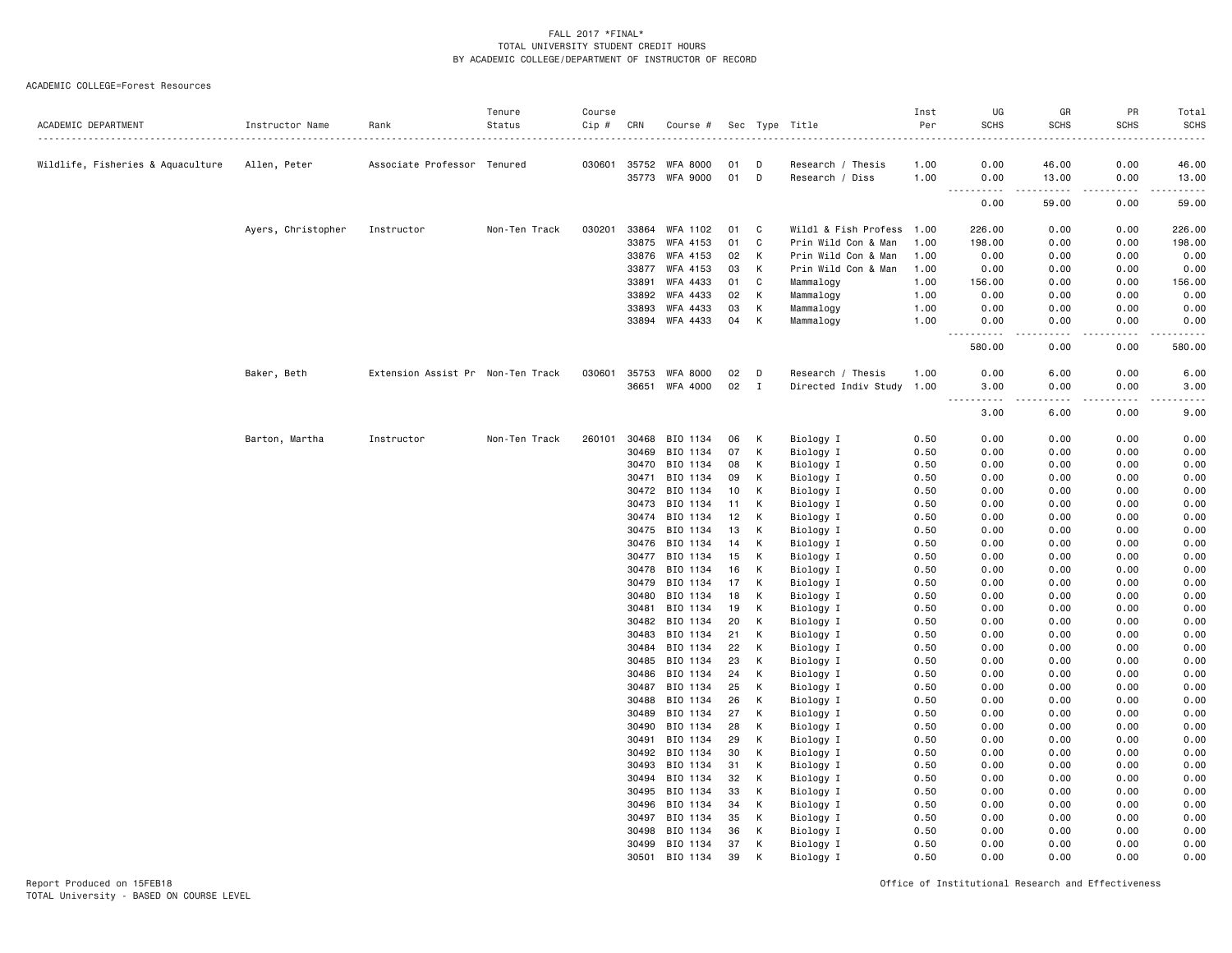| ACADEMIC DEPARTMENT               | Instructor Name   | Rank                              | Tenure<br>Status | Course<br>Cip # | CRN   | Course #              |       |              | Sec Type Title            | Inst<br>Per | UG<br><b>SCHS</b>         | GR<br><b>SCHS</b>                                                                                                                                            | PR<br><b>SCHS</b>     | Total<br><b>SCHS</b>                                                                                                                                         |
|-----------------------------------|-------------------|-----------------------------------|------------------|-----------------|-------|-----------------------|-------|--------------|---------------------------|-------------|---------------------------|--------------------------------------------------------------------------------------------------------------------------------------------------------------|-----------------------|--------------------------------------------------------------------------------------------------------------------------------------------------------------|
|                                   |                   |                                   |                  |                 |       |                       |       |              |                           |             |                           |                                                                                                                                                              |                       |                                                                                                                                                              |
| Wildlife, Fisheries & Aquaculture | Barton, Martha    | Instructor                        | Non-Ten Track    | 260101          | 30502 | BIO 1134              | 40    | C            | Biology I-SI              | 1.00        | 720.00                    | 0.00                                                                                                                                                         | 0.00                  | 720.00                                                                                                                                                       |
|                                   |                   |                                   |                  |                 | 30503 | BIO 1134              | 41    | К            | Biology I                 | 0.50        | 0.00                      | 0.00                                                                                                                                                         | 0.00                  | 0.00                                                                                                                                                         |
|                                   |                   |                                   |                  |                 | 30504 | BIO 1134              | 42    | К            | Biology I                 | 0.50        | 0.00                      | 0.00                                                                                                                                                         | 0.00                  | 0.00                                                                                                                                                         |
|                                   |                   |                                   |                  |                 | 30505 | BIO 1134              | 43    | K            | Biology I                 | 0.50        | 0.00                      | 0.00                                                                                                                                                         | 0.00                  | 0.00                                                                                                                                                         |
|                                   |                   |                                   |                  |                 | 34590 | BIO 1134              | 46    | K            | Biology I                 | 0.50        | 0.00                      | 0.00                                                                                                                                                         | 0.00                  | 0.00                                                                                                                                                         |
|                                   |                   |                                   |                  |                 | 34591 | BIO 1134              | 47    | К            | Biology I                 | 0.50        | 0.00                      | 0.00                                                                                                                                                         | 0.00                  | 0.00                                                                                                                                                         |
|                                   |                   |                                   |                  |                 | 34593 | BIO 1134              | 49    | K            | Biology I                 | 0.50        | 0.00                      | 0.00                                                                                                                                                         | 0.00                  | 0.00                                                                                                                                                         |
|                                   |                   |                                   |                  |                 | 34594 | BIO 1134              | 50    | К            | Biology I                 | 0.50        | 0.00                      | 0.00                                                                                                                                                         | 0.00                  | 0.00                                                                                                                                                         |
|                                   |                   |                                   |                  | 260799          | 36255 | BIO 2513              | 01    | B            | Animal Diversity          | 1.00        | 93.00                     | 0.00                                                                                                                                                         | 0.00                  | 93.00                                                                                                                                                        |
|                                   |                   |                                   |                  |                 |       |                       |       |              |                           |             | .<br>813.00               | .<br>0.00                                                                                                                                                    | .<br>0.00             | .<br>813.00                                                                                                                                                  |
|                                   | Belant, Jerrold   | Professor                         | Tenured          | 030601          | 35754 | <b>WFA 8000</b>       | 03    | D            | Research / Thesis         | 1.00        | 0.00                      | 14.00                                                                                                                                                        | 0.00                  | 14.00                                                                                                                                                        |
|                                   |                   |                                   |                  |                 |       | 35775 WFA 9000        | 03    | D            | Research / Diss           | 1.00        | 0.00                      | 53.00                                                                                                                                                        | 0.00                  | 53.00                                                                                                                                                        |
|                                   |                   |                                   |                  |                 |       |                       |       |              |                           |             | $\sim$ $\sim$ $\sim$<br>. | $\frac{1}{2} \left( \frac{1}{2} \right) \left( \frac{1}{2} \right) \left( \frac{1}{2} \right) \left( \frac{1}{2} \right) \left( \frac{1}{2} \right)$         | .                     | .                                                                                                                                                            |
|                                   |                   |                                   |                  |                 |       |                       |       |              |                           |             | 0.00                      | 67.00                                                                                                                                                        | 0.00                  | 67.00                                                                                                                                                        |
|                                   | Burger, Leslie    | Extension Assist Pr Non-Ten Track |                  | 030201          | 33865 | <b>WFA 3000</b>       | 01    | E            | Internship                | 1.00        | 36.00                     | 0.00                                                                                                                                                         | 0.00                  | 36.00                                                                                                                                                        |
|                                   |                   |                                   |                  | 030601          | 35755 | WFA 8000              | 04    | D            | Research / Thesis         | 1.00        | 0.00<br>$- - - - -$       | 3.00<br>$- - - -$                                                                                                                                            | 0.00<br>$\frac{1}{2}$ | 3.00<br>$\frac{1}{2} \left( \frac{1}{2} \right) \left( \frac{1}{2} \right) \left( \frac{1}{2} \right) \left( \frac{1}{2} \right) \left( \frac{1}{2} \right)$ |
|                                   |                   |                                   |                  |                 |       |                       |       |              |                           |             | 36.00                     | 3.00                                                                                                                                                         | 0.00                  | 39.00                                                                                                                                                        |
|                                   | Burger, Loren     | Non-Faculty                       | Tenured          |                 |       | 030601 34685 WFA 8134 | 01    | B            | Res Meth Wild & Fish 0.33 |             | 0.00                      | 17.16                                                                                                                                                        | 0.00                  | 17.16                                                                                                                                                        |
|                                   |                   |                                   |                  |                 |       |                       |       |              |                           |             | .<br>0.00                 | -----<br>17.16                                                                                                                                               | 0.00                  | .<br>17.16                                                                                                                                                   |
|                                   | Colvin, Michael   | Assistant Professor Ten Track     |                  | 030301          | 33887 | WFA 4313              | 01    | C            | Fisheries Manage          | 1.00        | 57.00                     | 0.00                                                                                                                                                         | 0.00                  | 57.00                                                                                                                                                        |
|                                   |                   |                                   |                  | 030601          | 35756 | WFA 8000              | 05    | D            | Research / Thesis         | 1.00        | 0.00                      | 18.00                                                                                                                                                        | 0.00                  | 18.00                                                                                                                                                        |
|                                   |                   |                                   |                  |                 | 35776 | <b>WFA 9000</b>       | 04    | D            | Research / Diss           | 1.00        | 0.00                      | 9.00                                                                                                                                                         | 0.00                  | 9.00                                                                                                                                                         |
|                                   |                   |                                   |                  |                 | 36211 | <b>WFA 4000</b>       | 01    | $\mathbf I$  | Directed Indiv Study      | 1.00        | 3.00                      | 0.00                                                                                                                                                         | 0.00                  | 3.00                                                                                                                                                         |
|                                   |                   |                                   |                  |                 |       | 36898 WFA 7000        | 05    | $\mathbf{I}$ | Directed Indiv Study 1.00 |             | 0.00                      | 2.00                                                                                                                                                         | 0.00                  | 2.00                                                                                                                                                         |
|                                   |                   |                                   |                  |                 |       |                       |       |              |                           |             | <u>.</u><br>60.00         | .<br>29.00                                                                                                                                                   | .<br>0.00             | .<br>89.00                                                                                                                                                   |
|                                   | Davis, John       | Associate Professor Tenured       |                  | 030601          | 33890 | WFA 4394              | 01    | B            | Waterfowl Ecol & Mgt 1.00 |             | 48.00                     | 0.00                                                                                                                                                         | 0.00                  | 48.00                                                                                                                                                        |
|                                   |                   |                                   |                  |                 | 33912 | WFA 6394              | 01    | B            | Waterfowl Ecol & Mgt 1.00 |             | 0.00                      | 20.00                                                                                                                                                        | 0.00                  | 20.00                                                                                                                                                        |
|                                   |                   |                                   |                  |                 | 35757 | <b>WFA 8000</b>       | 06    | D            | Research / Thesis         | 1.00        | 0.00                      | 13.00                                                                                                                                                        | 0.00                  | 13.00                                                                                                                                                        |
|                                   |                   |                                   |                  |                 | 35777 | <b>WFA 9000</b>       | 05    | D            | Research / Diss           | 1.00        | 0.00                      | 1.00                                                                                                                                                         | 0.00                  | 1.00                                                                                                                                                         |
|                                   |                   |                                   |                  | 521003          | 32267 | FYE 1001              | F17 C |              | First Year Experienc 0.50 |             | 4.00                      | 0.00                                                                                                                                                         | 0.00                  | 4.00                                                                                                                                                         |
|                                   |                   |                                   |                  |                 |       | 32268 FYE 1001        | F18 C |              | First Year Experienc 0.50 |             | 5.00                      | 0.00                                                                                                                                                         | 0.00                  | 5.00                                                                                                                                                         |
|                                   |                   |                                   |                  |                 |       |                       |       |              |                           |             | .                         | .                                                                                                                                                            | $\frac{1}{2}$         | $\frac{1}{2}$                                                                                                                                                |
|                                   |                   |                                   |                  |                 |       |                       |       |              |                           |             | 57.00                     | 34.00                                                                                                                                                        | 0.00                  | 91.00                                                                                                                                                        |
|                                   | Demarais, Stephen | Professor                         | Tenured          |                 |       | 030601 35758 WFA 8000 | 07    | D            | Research / Thesis         | 1.00        | 0.00<br>. <b>.</b>        | 36.00<br>. <u>.</u>                                                                                                                                          | 0.00<br>.             | 36.00<br>.                                                                                                                                                   |
|                                   |                   |                                   |                  |                 |       |                       |       |              |                           |             | 0.00                      | 36.00                                                                                                                                                        | 0.00                  | 36.00                                                                                                                                                        |
|                                   | Evans, Kristine   | Assistant Professor Ten Track     |                  | 030601          | 34685 | WFA 8134              | 01    | B            | Res Meth Wild & Fish 0.34 |             | 0.00                      | 17.68                                                                                                                                                        | 0.00                  | 17.68                                                                                                                                                        |
|                                   |                   |                                   |                  |                 | 35408 | WFA 4990              | 01    | B            | Special Topic In WFA 1.00 |             | 36.00                     | 0.00                                                                                                                                                         | 0.00                  | 36.00                                                                                                                                                        |
|                                   |                   |                                   |                  |                 | 35409 | WFA 6990              | 01    | B            | Special Topic In WFA 1.00 |             | 0.00                      | 3.00                                                                                                                                                         | 0.00                  | 3.00                                                                                                                                                         |
|                                   |                   |                                   |                  |                 | 35759 | <b>WFA 8000</b>       | 08    | D            | Research / Thesis         | 1.00        | 0.00<br>.                 | 2.00<br>$\frac{1}{2} \left( \frac{1}{2} \right) \left( \frac{1}{2} \right) \left( \frac{1}{2} \right) \left( \frac{1}{2} \right) \left( \frac{1}{2} \right)$ | 0.00<br>.             | 2.00<br>.                                                                                                                                                    |
|                                   |                   |                                   |                  |                 |       |                       |       |              |                           |             | 36.00                     | 22.68                                                                                                                                                        | 0.00                  | 58.68                                                                                                                                                        |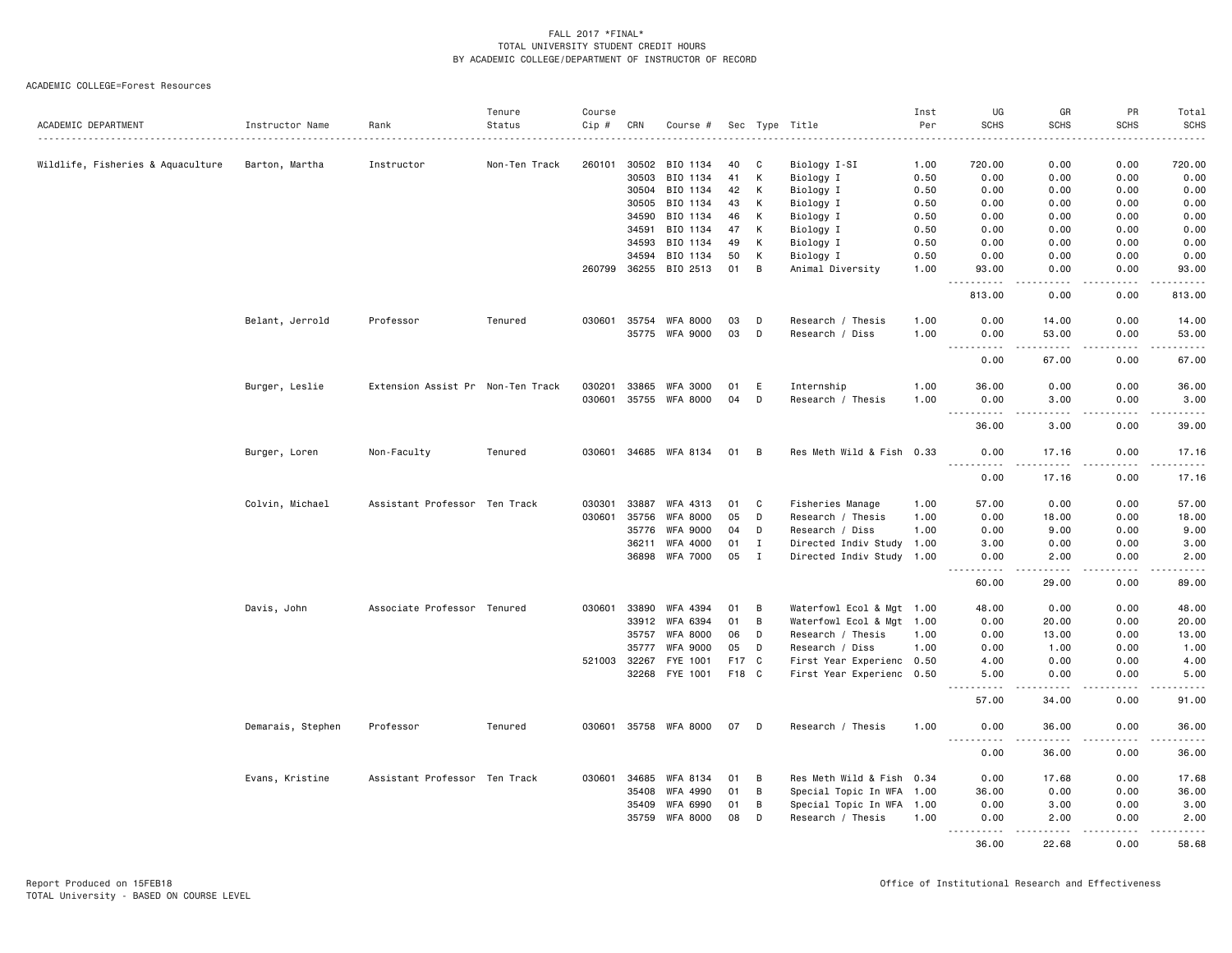### ACADEMIC COLLEGE=Forest Resources

| ACADEMIC DEPARTMENT               | Instructor Name<br>. | Rank                              | Tenure<br>Status | Course<br>Cip # | CRN   | Course #              |       |                | Sec Type Title            | Inst<br>Per | UG<br><b>SCHS</b>                      | GR<br><b>SCHS</b>                                                                                                                 | PR<br>SCHS                                        | Total<br><b>SCHS</b>                                                                                                                                         |
|-----------------------------------|----------------------|-----------------------------------|------------------|-----------------|-------|-----------------------|-------|----------------|---------------------------|-------------|----------------------------------------|-----------------------------------------------------------------------------------------------------------------------------------|---------------------------------------------------|--------------------------------------------------------------------------------------------------------------------------------------------------------------|
| Wildlife, Fisheries & Aquaculture | Godwin, Kris         | Non-Employee                      | Not Applicable   |                 |       | 261301 33886 WFA 4283 | 01    | C              | HWC Techniques            | 1.00        | 54.00                                  | 0.00                                                                                                                              | 0.00                                              | 54.00                                                                                                                                                        |
|                                   |                      |                                   |                  |                 |       |                       |       |                |                           |             | <u>.</u><br>54.00                      | .<br>0.00                                                                                                                         | .<br>0.00                                         | .<br>54.00                                                                                                                                                   |
|                                   | Guyton, John         | Extension Assoc Pro Non-Ten Track |                  |                 |       | 011105 31893 EPP 1001 | F02 C |                | First Year Experienc 1.00 |             | 9.00                                   | 0.00                                                                                                                              | 0.00                                              | 9.00                                                                                                                                                         |
|                                   |                      |                                   |                  |                 |       |                       |       |                |                           |             | 9.00                                   | $\frac{1}{2} \left( \frac{1}{2} \right) \left( \frac{1}{2} \right) \left( \frac{1}{2} \right) \left( \frac{1}{2} \right)$<br>0.00 | 0.00                                              | 9.00                                                                                                                                                         |
|                                   | Hunt, Kevin          | Professor                         | Tenured          | 030201          | 33888 | WFA 4353              | 01    | C              | FW Policy & Law Enf       | 0.65        | 79.95                                  | 0.00                                                                                                                              | 0.00                                              | 79.95                                                                                                                                                        |
|                                   |                      |                                   |                  | 030601          | 35779 | WFA 9000              | 07    | D              | Research / Diss           | 1.00        | 0.00<br>$\sim$ $\sim$ $\sim$<br>------ | 6.00                                                                                                                              | 0.00                                              | 6.00<br>$\frac{1}{2} \left( \frac{1}{2} \right) \left( \frac{1}{2} \right) \left( \frac{1}{2} \right) \left( \frac{1}{2} \right)$                            |
|                                   |                      |                                   |                  |                 |       |                       |       |                |                           |             | 79.95                                  | 6.00                                                                                                                              | 0.00                                              | 85.95                                                                                                                                                        |
|                                   | Iglay, Raymond       | Research Assist Pro Non-Ten Track |                  | 261301          | 33867 | WFA 3013              | 01    | E              | HWC Internship            | 1.00        | 3.00                                   | 0.00                                                                                                                              | 0.00                                              | 3.00                                                                                                                                                         |
|                                   |                      |                                   |                  |                 | 33885 | WFA 4273              | 01    | C              | Ecology & Manage HWC 1.00 |             | 51.00                                  | 0.00                                                                                                                              | 0.00                                              | 51.00                                                                                                                                                        |
|                                   |                      |                                   |                  |                 | 33898 | WFA 4512              | 01    | C              | Advanced HWC I            | 1.00        | 4.00                                   | 0.00                                                                                                                              | 0.00                                              | 4.00                                                                                                                                                         |
|                                   |                      |                                   |                  |                 | 33908 | WFA 6273              | 01    | C              | Ecology & Manage HWC 1.00 |             | 0.00<br>-----                          | 9.00<br>.                                                                                                                         | 0.00                                              | 9.00<br>$\frac{1}{2} \left( \frac{1}{2} \right) \left( \frac{1}{2} \right) \left( \frac{1}{2} \right) \left( \frac{1}{2} \right) \left( \frac{1}{2} \right)$ |
|                                   |                      |                                   |                  |                 |       |                       |       |                |                           |             | 58.00                                  | 9.00                                                                                                                              | 0.00                                              | 67.00                                                                                                                                                        |
|                                   | Jones, Walter        | Extension Professor Non-Ten Track |                  | 030201          | 33888 | WFA 4353              | 01    | C              | FW Policy & Law Enf       | 0.35        | 43.05                                  | 0.00                                                                                                                              | 0.00                                              | 43.05                                                                                                                                                        |
|                                   |                      |                                   |                  | 030601          | 35780 | <b>WFA 9000</b>       | 08    | D              | Research / Diss           | 1.00        | 0.00                                   | 1.00                                                                                                                              | 0.00                                              | 1.00                                                                                                                                                         |
|                                   |                      |                                   |                  |                 |       |                       |       |                |                           |             | .<br>43.05                             | د د د د<br>1.00                                                                                                                   | .<br>0.00                                         | د د د د د<br>44.05                                                                                                                                           |
|                                   | Karunakaran, Ganesh  | Research Assist Pro Non-Ten Track |                  | 030601          |       | 36585 WFA 7000        | 03    | $\blacksquare$ | Directed Indiv Study 1.00 |             | 0.00                                   | 2.00                                                                                                                              | 0.00                                              | 2.00                                                                                                                                                         |
|                                   |                      |                                   |                  |                 |       |                       |       |                |                           |             | .<br>0.00                              | 2.00                                                                                                                              | 0.00                                              | 2.00                                                                                                                                                         |
|                                   | Kouba, Andrew        | Professor                         | Tenured          |                 |       | 260202 34618 BCH 1011 | F02 C |                | First Year Seminar        | 0.50        | 23.00<br><b></b>                       | 0.00<br>-----                                                                                                                     | 0.00<br>.                                         | 23.00<br>.                                                                                                                                                   |
|                                   |                      |                                   |                  |                 |       |                       |       |                |                           |             | 23.00                                  | 0.00                                                                                                                              | 0.00                                              | 23.00                                                                                                                                                        |
|                                   | Lashley, Marcus      | Assistant Professor Ten Track     |                  | 030601          | 33881 | WFA 4223              | 01    | C              | Wildlife Plant ID         | 1.00        | 63.00                                  | 0.00                                                                                                                              | 0.00                                              | 63.00                                                                                                                                                        |
|                                   |                      |                                   |                  |                 | 33882 | WFA 4223              | 02    | К              | Wildlife Plant ID         | 1.00        | 0.00                                   | 0.00                                                                                                                              | 0.00                                              | 0.00                                                                                                                                                         |
|                                   |                      |                                   |                  |                 | 33883 | WFA 4223              | 03    | К              | Wildlife Plant ID         | 1.00        | 0.00                                   | 0.00                                                                                                                              | 0.00                                              | 0.00                                                                                                                                                         |
|                                   |                      |                                   |                  |                 | 33904 | WFA 6223              | 01    | C              | Wildife Plant ID          | 1.00        | 0.00                                   | 9.00                                                                                                                              | 0.00                                              | 9.00                                                                                                                                                         |
|                                   |                      |                                   |                  |                 | 33905 | WFA 6223              | 02    | к              | Wildife Plant ID          | 1.00        | 0.00                                   | 0.00                                                                                                                              | 0.00                                              | 0.00                                                                                                                                                         |
|                                   |                      |                                   |                  |                 | 33906 | WFA 6223              | 03    | К              | Wildife Plant ID          | 1.00        | 0.00                                   | 0.00                                                                                                                              | 0.00                                              | 0.00                                                                                                                                                         |
|                                   |                      |                                   |                  |                 | 33917 | WFA 8344              | 01    | B              | Wildlife Habitat Mgt      | 1.00        | 0.00                                   | 60.00                                                                                                                             | 0.00                                              | 60.00                                                                                                                                                        |
|                                   |                      |                                   |                  |                 | 35762 | <b>WFA 8000</b>       | 11    | D              | Research / Thesis         | 1.00        | 0.00                                   | 12.00                                                                                                                             | 0.00                                              | 12.00                                                                                                                                                        |
|                                   |                      |                                   |                  |                 | 35781 | WFA 9000              | 09    | D              | Research / Diss           | 1.00        | 0.00<br>----------                     | 12.00                                                                                                                             | 0.00                                              | 12.00<br>.                                                                                                                                                   |
|                                   |                      |                                   |                  |                 |       |                       |       |                |                           |             | 63.00                                  | 93.00                                                                                                                             | 0.00                                              | 156.00                                                                                                                                                       |
|                                   | Martinez Lanfranco,  | Lecturer                          | Non-Ten Track    | 030201          | 33868 | WFA 3133              | 01    | C              | Ap Aq Ter Ecol            | 0.50        | 132.00                                 | 0.00                                                                                                                              | 0.00                                              | 132.00                                                                                                                                                       |
|                                   |                      |                                   |                  |                 |       | 33872 WFA 3133        | H01 C |                | Honors Ap Aq Ter Eco 0.50 |             | 1.50<br>----------                     | 0.00<br>.                                                                                                                         | 0.00<br>.                                         | 1.50<br>.                                                                                                                                                    |
|                                   |                      |                                   |                  |                 |       |                       |       |                |                           |             | 133.50                                 | 0.00                                                                                                                              | 0.00                                              | 133.50                                                                                                                                                       |
|                                   | Miranda, Leandro     | Non-Employee                      | Not Applicable   |                 |       | 030601 35763 WFA 8000 | 12    | D D            | Research / Thesis         | 1.00        | 0.00<br>.                              | 14.00<br><u>.</u>                                                                                                                 | 0.00<br><b>.</b> .<br>$\sim$ $\sim$ $\sim$ $\sim$ | 14,00<br>.                                                                                                                                                   |
|                                   |                      |                                   |                  |                 |       |                       |       |                |                           |             | 0.00                                   | 14.00                                                                                                                             | 0.00                                              | 14.00                                                                                                                                                        |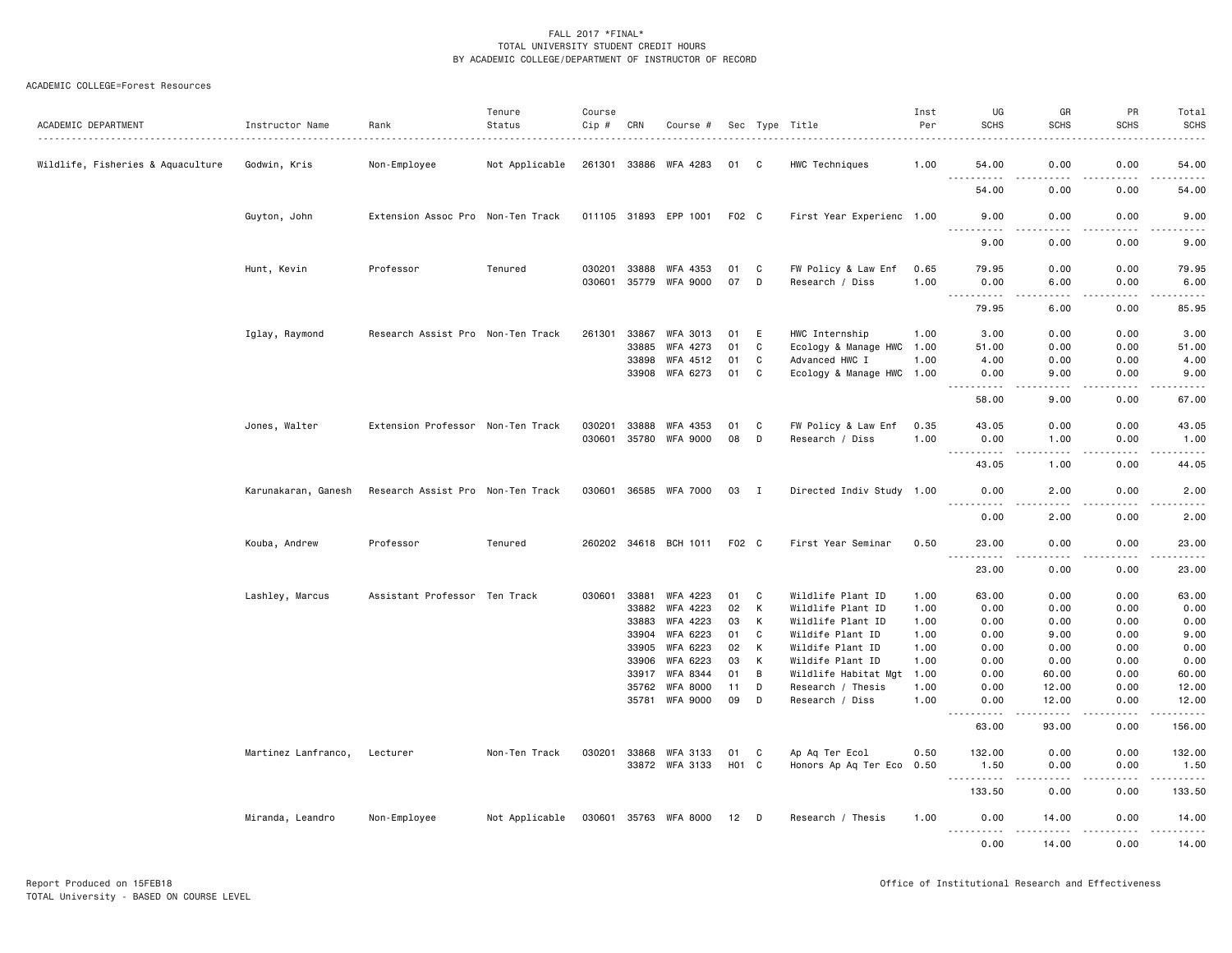ACADEMIC COLLEGE=Forest Resources

| ACADEMIC DEPARTMENT               | Instructor Name     | Rank                              | Tenure<br>Status | Course<br>$Cip$ # | CRN            | Course #                    |          |             | Sec Type Title                       | Inst<br>Per  | UG<br><b>SCHS</b>                   | GR<br><b>SCHS</b>     | PR<br>SCHS                                                                                                                        | Total<br><b>SCHS</b><br>. <u>. .</u>                                                                                                                           |
|-----------------------------------|---------------------|-----------------------------------|------------------|-------------------|----------------|-----------------------------|----------|-------------|--------------------------------------|--------------|-------------------------------------|-----------------------|-----------------------------------------------------------------------------------------------------------------------------------|----------------------------------------------------------------------------------------------------------------------------------------------------------------|
| Wildlife, Fisheries & Aquaculture | Neal, Jason         | Extension Assoc Pro Non-Ten Track |                  | 030601            | 35764<br>35783 | WFA 8000<br><b>WFA 9000</b> | 13<br>11 | D<br>D      | Research / Thesis<br>Research / Diss | 1.00<br>1.00 | 0.00<br>0.00                        | 13.00<br>1.00         | 0.00<br>0.00                                                                                                                      | 13.00<br>1.00                                                                                                                                                  |
|                                   |                     |                                   |                  |                   |                |                             |          |             |                                      |              | 0.00                                | 14.00                 | $\frac{1}{2} \left( \frac{1}{2} \right) \left( \frac{1}{2} \right) \left( \frac{1}{2} \right) \left( \frac{1}{2} \right)$<br>0.00 | .<br>14.00                                                                                                                                                     |
|                                   |                     |                                   |                  |                   |                |                             |          |             |                                      |              |                                     |                       |                                                                                                                                   |                                                                                                                                                                |
|                                   | Rush, Scott         | Assistant Professor Ten Track     |                  | 030201            | 33868          | WFA 3133                    | 01       | C           | Ap Aq Ter Ecol                       | 0.50         | 132.00                              | 0.00                  | 0.00                                                                                                                              | 132.00                                                                                                                                                         |
|                                   |                     |                                   |                  |                   | 33869          | WFA 3133                    | 02       | K           | Ap Aq Ter Ecol                       | 1.00         | 0.00                                | 0.00                  | 0.00                                                                                                                              | 0.00                                                                                                                                                           |
|                                   |                     |                                   |                  |                   | 33870          | WFA 3133                    | 03       | К           | Ap Aq Ter Ecol                       | 1.00         | 0.00                                | 0.00                  | 0.00                                                                                                                              | 0.00                                                                                                                                                           |
|                                   |                     |                                   |                  |                   | 33871          | WFA 3133                    | 04       | K           | Ap Aq Ter Ecol                       | 1.00         | 0.00                                | 0.00                  | 0.00                                                                                                                              | 0.00                                                                                                                                                           |
|                                   |                     |                                   |                  |                   | 33872          | <b>WFA 3133</b>             | H01 C    |             | Honors Ap Aq Ter Eco                 | 0.50         | 1.50                                | 0.00                  | 0.00                                                                                                                              | 1.50                                                                                                                                                           |
|                                   |                     |                                   |                  | 030601            | 35765          | <b>WFA 8000</b>             | 14       | D           | Research / Thesis                    | 1.00         | 0.00                                | 33.00                 | 0.00                                                                                                                              | 33.00                                                                                                                                                          |
|                                   |                     |                                   |                  |                   | 36389          | WFA 7000                    | $01$ I   |             | Directed Indiv Study 1.00            |              | 0.00                                | 3.00                  | 0.00<br>$- - -$                                                                                                                   | 3.00<br>$\omega$ $\omega$ $\omega$ $\omega$ .                                                                                                                  |
|                                   |                     |                                   |                  |                   |                |                             |          |             |                                      |              | 133.50                              | 36.00                 | 0.00                                                                                                                              | 169.50                                                                                                                                                         |
|                                   | Schramm, Harold     | Non-Employee                      | Not Applicable   |                   |                | 030601 35766 WFA 8000       | 15       | <b>D</b>    | Research / Thesis                    | 1.00         | 0.00<br><u>.</u>                    | 1.00<br>.             | 0.00<br>.                                                                                                                         | 1.00<br>.                                                                                                                                                      |
|                                   |                     |                                   |                  |                   |                |                             |          |             |                                      |              | 0.00                                | 1.00                  | 0.00                                                                                                                              | 1.00                                                                                                                                                           |
|                                   | Sparks, Eric        | Extension Assist Pr Non-Ten Track |                  | 030601            | 35767          | <b>WFA 8000</b>             | 16       | D           | Research / Thesis                    | 1.00         | 0.00                                | 9.00                  | 0.00                                                                                                                              | 9.00                                                                                                                                                           |
|                                   |                     |                                   |                  |                   | 35786          | WFA 9000                    | 14       | D           | Research / Diss                      | 1.00         | 0.00                                | 12.00                 | 0.00                                                                                                                              | 12.00                                                                                                                                                          |
|                                   |                     |                                   |                  |                   |                |                             |          |             |                                      |              | .                                   | $- - - - -$           | .                                                                                                                                 | .                                                                                                                                                              |
|                                   |                     |                                   |                  |                   |                |                             |          |             |                                      |              | 0.00                                | 21.00                 | 0.00                                                                                                                              | 21.00                                                                                                                                                          |
|                                   | Street, Garrett     | Assistant Professor Ten Track     |                  | 030201            | 33874          | WFA 4123                    | 01       | C           | Wildl & Fish Biometr 1.00            |              | 114.00                              | 0.00                  | 0.00                                                                                                                              | 114.00                                                                                                                                                         |
|                                   |                     |                                   |                  |                   | 34686          | WFA 4123                    | 02       | K           | Wildl & Fish Biometr 1.00            |              | 0.00                                | 0.00                  | 0.00                                                                                                                              | 0.00                                                                                                                                                           |
|                                   |                     |                                   |                  |                   | 34687          | WFA 4123                    | 03       | K           | Wildl & Fish Biometr 1.00            |              | 0.00                                | 0.00                  | 0.00                                                                                                                              | 0.00                                                                                                                                                           |
|                                   |                     |                                   |                  | 030601            | 35768          | <b>WFA 8000</b>             | 17       | D           | Research / Thesis                    | 1.00         | 0.00                                | 25.00                 | 0.00                                                                                                                              | 25.00                                                                                                                                                          |
|                                   |                     |                                   |                  |                   | 36595          | <b>WFA 7000</b>             | 04       | $\mathbf I$ | Directed Indiv Study 1.00            |              | 0.00                                | 6.00                  | 0.00                                                                                                                              | 6.00                                                                                                                                                           |
|                                   |                     |                                   |                  |                   |                |                             |          |             |                                      |              | $\sim$ $\sim$ $\sim$<br>.<br>114.00 | .<br>31.00            | $\sim$ $\sim$ $\sim$ $\sim$<br>0.00                                                                                               | $\frac{1}{2} \left( \frac{1}{2} \right) \left( \frac{1}{2} \right) \left( \frac{1}{2} \right) \left( \frac{1}{2} \right) \left( \frac{1}{2} \right)$<br>145.00 |
|                                   | Strickland, Bronson | Extension Professor Non-Ten Track |                  | 030601            | 35769          | <b>WFA 8000</b>             | 18       | D           | Research / Thesis                    | 1.00         | 0.00                                | 16.00                 | 0.00                                                                                                                              | 16.00                                                                                                                                                          |
|                                   |                     |                                   |                  |                   | 35788          | WFA 9000                    | 16       | D           | Research / Diss                      | 1.00         | 0.00                                | 9.00                  | 0.00                                                                                                                              | 9.00                                                                                                                                                           |
|                                   |                     |                                   |                  |                   |                |                             |          |             |                                      |              | $\sim 100$<br>المتمالين<br>0.00     | .<br>25.00            | .<br>0.00                                                                                                                         | .<br>25.00                                                                                                                                                     |
|                                   | Tegt, Jessica       | Extension Assist Pr Non-Ten Track |                  |                   |                | 030601 35770 WFA 8000       | 19       | D           | Research / Thesis                    | 1.00         | 0.00                                | 3.00                  | 0.00                                                                                                                              | 3.00                                                                                                                                                           |
|                                   |                     |                                   |                  |                   |                |                             |          |             |                                      |              | $\frac{1}{2}$<br>.<br>0.00          | .<br>3.00             | <u>.</u><br>0.00                                                                                                                  | $\frac{1}{2}$<br>3.00                                                                                                                                          |
|                                   |                     |                                   |                  |                   |                |                             |          |             |                                      |              |                                     |                       |                                                                                                                                   |                                                                                                                                                                |
|                                   | Vilella, Francisco  | Non-Employee                      | Not Applicable   | 030601            | 35771          | <b>WFA 8000</b>             | 20       | D           | Research / Thesis                    | 1.00         | 0.00                                | 3.00                  | 0.00                                                                                                                              | 3.00                                                                                                                                                           |
|                                   |                     |                                   |                  |                   | 35790          | WFA 9000                    | 18       | D           | Research / Diss                      | 1.00         | 0.00<br>$\sim$ $\sim$<br>----       | 2.00<br>$\frac{1}{2}$ | 0.00<br>.                                                                                                                         | 2.00<br>-----                                                                                                                                                  |
|                                   |                     |                                   |                  |                   |                |                             |          |             |                                      |              | 0.00                                | 5.00                  | 0.00                                                                                                                              | 5.00                                                                                                                                                           |
|                                   | Wang, Guiming       | Professor                         | Tenured          | 030601            | 34685          | WFA 8134                    | 01       | в           | Res Meth Wild & Fish                 | 0.33         | 0.00                                | 17.16                 | 0.00                                                                                                                              | 17.16                                                                                                                                                          |
|                                   |                     |                                   |                  |                   | 35772          | <b>WFA 8000</b>             | 21       | D           | Research / Thesis                    | 1.00         | 0.00                                | 16.00                 | 0.00                                                                                                                              | 16.00                                                                                                                                                          |
|                                   |                     |                                   |                  |                   | 35791          | <b>WFA 9000</b>             | 19       | D           | Research / Diss                      | 1.00         | 0.00                                | 13.00                 | 0.00                                                                                                                              | 13.00                                                                                                                                                          |
|                                   |                     |                                   |                  |                   |                |                             |          |             |                                      |              | 0.00                                | 46.16                 | 0.00                                                                                                                              | 46.16                                                                                                                                                          |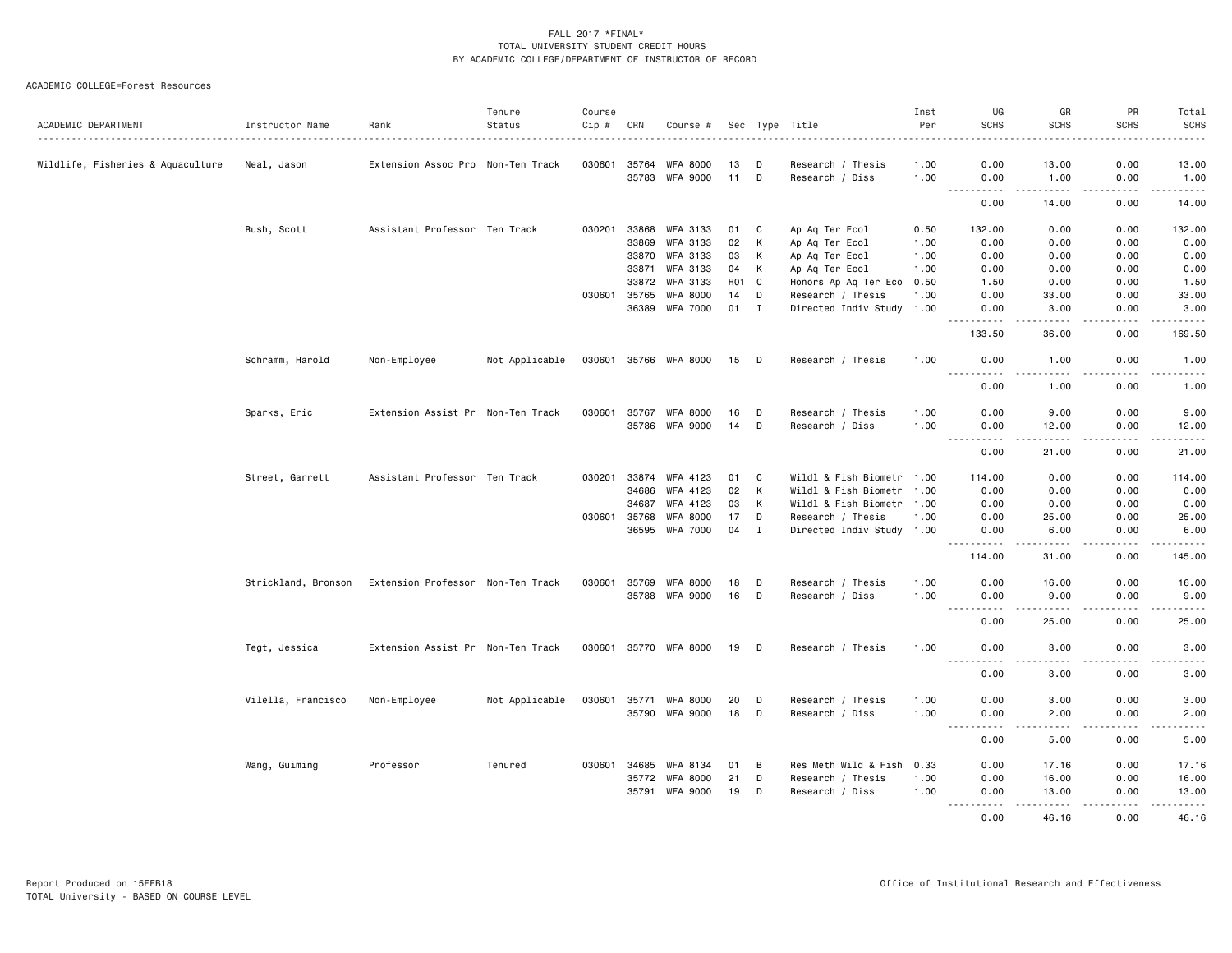#### ACADEMIC COLLEGE=Forest Resources

|                     |                 |      |        | Course          |                         | Inst |             |             |             | Total |
|---------------------|-----------------|------|--------|-----------------|-------------------------|------|-------------|-------------|-------------|-------|
| ACADEMIC DEPARTMENT | Instructor Name | Rank | Status | CRN<br>$C$ ip # | Course # Sec Type Title |      | <b>SCHS</b> | <b>SCHS</b> | <b>SCHS</b> | SCHS  |
|                     |                 |      |        |                 |                         |      |             |             |             |       |

=================================== ========== ========== ========== ==========

 =================================== ========== ========== ========== ==========Wildlife, Fisheries & Aquaculture 2296.00 581.00 0.00 2877.00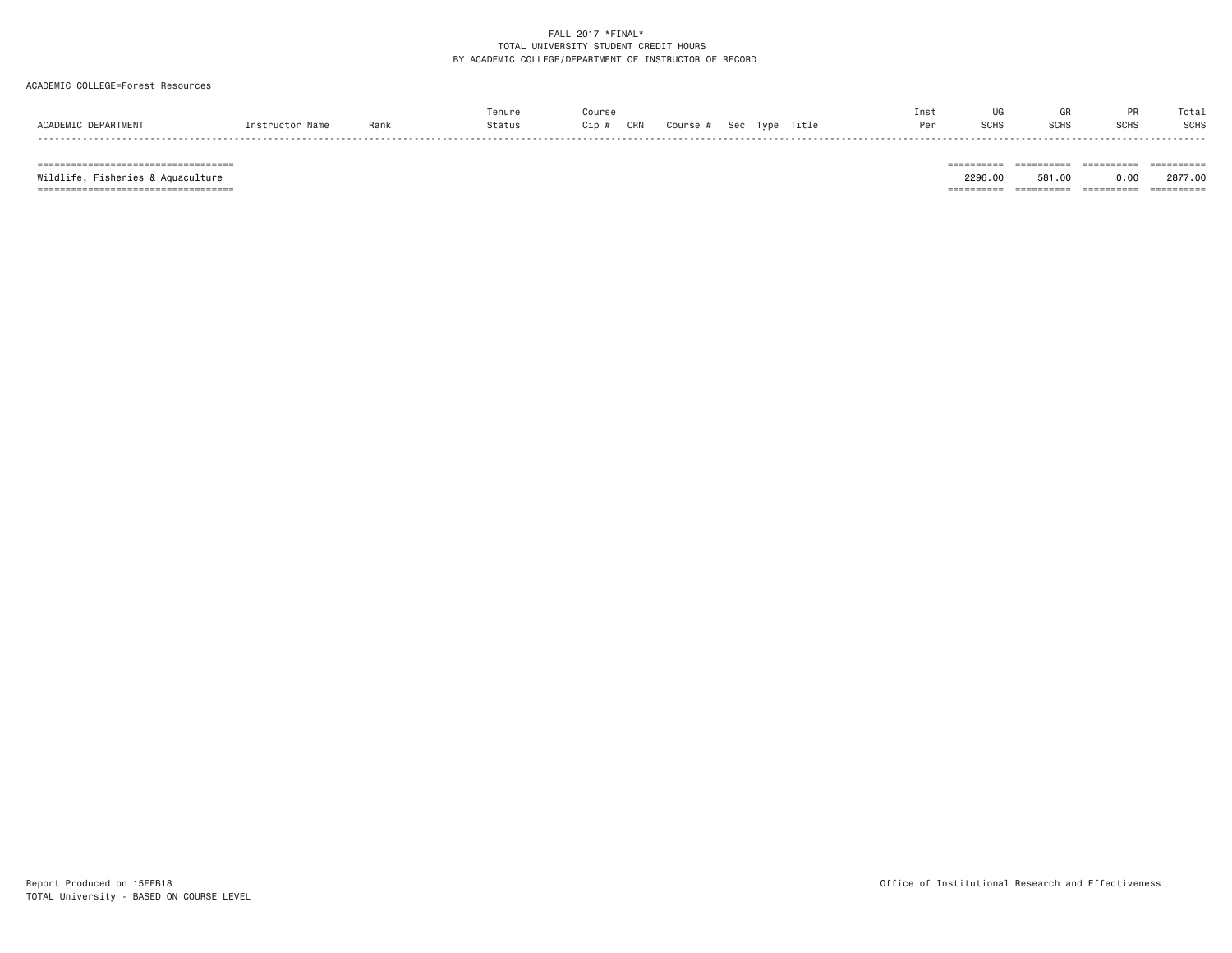| ACADEMIC DEPARTMENT | Instructor Name    | Rank                              | Tenure<br>Status | Course<br>Cip # | CRN          | Course #              | Sec  |              | Type Title                | Inst<br>Per | UG<br><b>SCHS</b>                    | GR<br><b>SCHS</b>    | PR<br><b>SCHS</b>    | Total<br>SCHS                                                                                                                                        |
|---------------------|--------------------|-----------------------------------|------------------|-----------------|--------------|-----------------------|------|--------------|---------------------------|-------------|--------------------------------------|----------------------|----------------------|------------------------------------------------------------------------------------------------------------------------------------------------------|
| Veterinary Medicine | Archer, Todd       | Associate Professor Tenured       |                  | 512401          | 31292        | <b>CVM 5380</b>       | 01   | Ε            | Small Anim Int Med        | 1.00        | 0.00                                 | 0.00                 | 138.00               | 138.00                                                                                                                                               |
|                     |                    |                                   |                  |                 | 31327        | CVM 5702              | 01   | E            | Clin Hematology & Im      | 1.00        | 0.00                                 | 0.00                 | 52.00                | 52.00                                                                                                                                                |
|                     |                    |                                   |                  | 512501 31346    |              | <b>CVM 8081</b>       | 03   | C            | Clin Sci Journal Rev      | 1.00        | 0.00                                 | 2.00                 | 0.00                 | 2.00                                                                                                                                                 |
|                     |                    |                                   |                  |                 | 35566        | <b>CVM 8000</b>       | 01   | D            | Research / Thesis         | 1.00        | 0.00                                 | 4.00                 | 0.00                 | 4.00                                                                                                                                                 |
|                     |                    |                                   |                  |                 | 36521        | <b>CVM 7000</b>       | 04   | $\mathbf{I}$ | Directed Indiv Study 1.00 |             | 0.00<br>$\frac{1}{2}$                | 2.00<br>. <u>. .</u> | 0.00                 | 2.00                                                                                                                                                 |
|                     |                    |                                   |                  |                 |              |                       |      |              |                           |             | 0.00                                 | 8.00                 | 190.00               | 198.00                                                                                                                                               |
|                     | Baughman, Brittany | Clinical Assoc Prof Non-Ten Track |                  |                 |              | 512505 36387 CVM 8033 | 01   | C            | Poultry Histopatholo 1.00 |             | 0.00<br><u>.</u>                     | 6.00                 | 0.00                 | 6.00                                                                                                                                                 |
|                     |                    |                                   |                  |                 |              |                       |      |              |                           |             | 0.00                                 | 6.00                 | 0.00                 | 6.00                                                                                                                                                 |
|                     | Baumgartner, Wes   | Assistant Professor Ten Track     |                  |                 |              | 512501 31353 CVM 8153 | 01 S |              | Histopathology of Fi 1.00 |             | 0.00<br>.                            | 9.00<br>.            | 0.00<br>-----        | 9.00<br>$\frac{1}{2}$                                                                                                                                |
|                     |                    |                                   |                  |                 |              |                       |      |              |                           |             | 0.00                                 | 9.00                 | 0.00                 | 9.00                                                                                                                                                 |
|                     | Beasley, Michaela  | Clinical Assist Pro Non-Ten Track |                  | 512401          | 31259        | CVM 5013              | 01   | в            | Veterinary Neuroscie 1.00 |             | 0.00                                 | 0.00                 | 285.00               | 285.00                                                                                                                                               |
|                     |                    |                                   |                  |                 | 31291        | CVM 5364              | 01   | н            | VSC Clinical Rotatio 0.50 |             | 0.00                                 | 0.00                 | 50.00                | 50.00                                                                                                                                                |
|                     |                    |                                   |                  |                 | 512501 36461 | <b>CVM 7000</b>       | 03   | $\mathbf{I}$ | Directed Indiv Study 1.00 |             | 0.00                                 | 3.00                 | 0.00                 | 3.00                                                                                                                                                 |
|                     |                    |                                   |                  |                 |              |                       |      |              |                           |             | 0.00                                 | 3.00                 | 335.00               | 338.00                                                                                                                                               |
|                     | Betbeze, Caroline  | Clinical Assist Pro Non-Ten Track |                  | 512401 31291    |              | CVM 5364              | 01   | H            | VSC Clinical Rotatio 0.50 |             | 0.00<br><u>.</u>                     | 0.00                 | 50.00                | 50.00                                                                                                                                                |
|                     |                    |                                   |                  |                 |              |                       |      |              |                           |             | 0.00                                 | 0.00                 | 50.00                | 50.00                                                                                                                                                |
|                     | Brashier, Michael  | Associate Professor Tenured       |                  | 512401          | 31262        | CVM 5036              | 01   | C            | Veterinary Physiolog 0.20 |             | 0.00                                 | 0.00                 | 112.80               | 112.80                                                                                                                                               |
|                     |                    |                                   |                  |                 | 512501 36696 | <b>CVM 7000</b>       | 05   | Ι.           | Directed Indiv Study 1.00 |             | 0.00                                 | 1.00                 | 0.00                 | 1.00                                                                                                                                                 |
|                     |                    |                                   |                  |                 |              |                       |      |              |                           |             | $ -$<br>.                            | د د د د              | .                    | $\frac{1}{2} \left( \frac{1}{2} \right) \left( \frac{1}{2} \right) \left( \frac{1}{2} \right) \left( \frac{1}{2} \right) \left( \frac{1}{2} \right)$ |
|                     |                    |                                   |                  |                 |              |                       |      |              |                           |             | 0.00                                 | 1.00                 | 112.80               | 113.80                                                                                                                                               |
|                     | Brinkman, Erin     | Clinical Assoc Prof Non-Ten Track |                  | 512401          | 31275        | CVM 5224              | 01   | E            | Radiology                 | 1.00        | 0.00                                 | 0.00                 | 156.00               | 156.00                                                                                                                                               |
|                     |                    |                                   |                  | 512501          | 31345        | CVM 8081              | 02   | C            | Clin Sci Journal Rev      | 1.00        | 0.00                                 | 3.00                 | 0.00                 | 3.00                                                                                                                                                 |
|                     |                    |                                   |                  |                 | 35567        | <b>CVM 8000</b>       | 02   | D            | Research / Thesis         | 1.00        | 0.00<br>.<br>$\sim$ $\sim$ $\sim$    | 4.00<br>.            | 0.00                 | 4.00<br>.                                                                                                                                            |
|                     |                    |                                   |                  |                 |              |                       |      |              |                           |             | 0.00                                 | 7.00                 | 156.00               | 163.00                                                                                                                                               |
|                     | Bulla, Camillo     | Associate Professor Tenured       |                  | 512401          | 31266        | CVM 5123              | 01   | C            | Veterinary Clinical       | 0.90        | 0.00                                 | 0.00                 | 251.10               | 251.10                                                                                                                                               |
|                     |                    |                                   |                  |                 | 31274        | CVM 5214              | 01   | E            | Lab Services              | 0.50        | 0.00                                 | 0.00                 | 76.00                | 76.00                                                                                                                                                |
|                     |                    |                                   |                  | 512501 31339    |              | CVM 8011              | 01   | s            | Seminar                   | 1.00        | 0.00<br>.                            | 15.00<br>.           | 0.00<br>.            | 15.00<br>.                                                                                                                                           |
|                     |                    |                                   |                  |                 |              |                       |      |              |                           |             | 0.00                                 | 15.00                | 327.10               | 342.10                                                                                                                                               |
|                     | Bulla, Sandra      | Non-Faculty                       | Not Applicable   |                 | 512401 31266 | CVM 5123              | 01   | $\mathbf{C}$ | Veterinary Clinical       | 0.10        | 0.00<br>$\sim$ $\sim$ $\sim$<br>---- | 0.00<br>$- - - -$    | 27.90<br>$- - - - -$ | 27.90<br>.                                                                                                                                           |
|                     |                    |                                   |                  |                 |              |                       |      |              |                           |             | 0.00                                 | 0.00                 | 27.90                | 27.90                                                                                                                                                |
|                     | Butler, James      | Assistant Professor Ten Track     |                  | 512401          | 31296        | CVM 5452              | 01   | H            | Small Animal Rehab        | 1.00        | 0.00                                 | 0.00                 | 12.00                | 12.00                                                                                                                                                |
|                     |                    |                                   |                  | 512501          | 35568        | <b>CVM 8000</b>       | 03   | D            | Research / Thesis         | 1.00        | 0.00                                 | 5.00                 | 0.00                 | 5.00                                                                                                                                                 |
|                     |                    |                                   |                  |                 |              |                       |      |              |                           |             | $-2222$<br><u>.</u><br>0.00          | .<br>5.00            | .<br>12.00           | .<br>17.00                                                                                                                                           |
|                     |                    |                                   |                  |                 |              |                       |      |              |                           |             |                                      |                      |                      |                                                                                                                                                      |
|                     | Carr, Russell      | Associate Professor Tenured       |                  | 512401          | 36000        | CVM 4000              | 01   | $\mathbf{I}$ | Directed Indiv Study 1.00 |             | 3.00                                 | 0.00                 | 0.00                 | 3.00                                                                                                                                                 |
|                     |                    |                                   |                  | 512501          | 35569        | <b>CVM 8000</b>       | 04   | D            | Research / Thesis         | 1.00        | 0.00                                 | 9.00                 | 0.00                 | 9.00                                                                                                                                                 |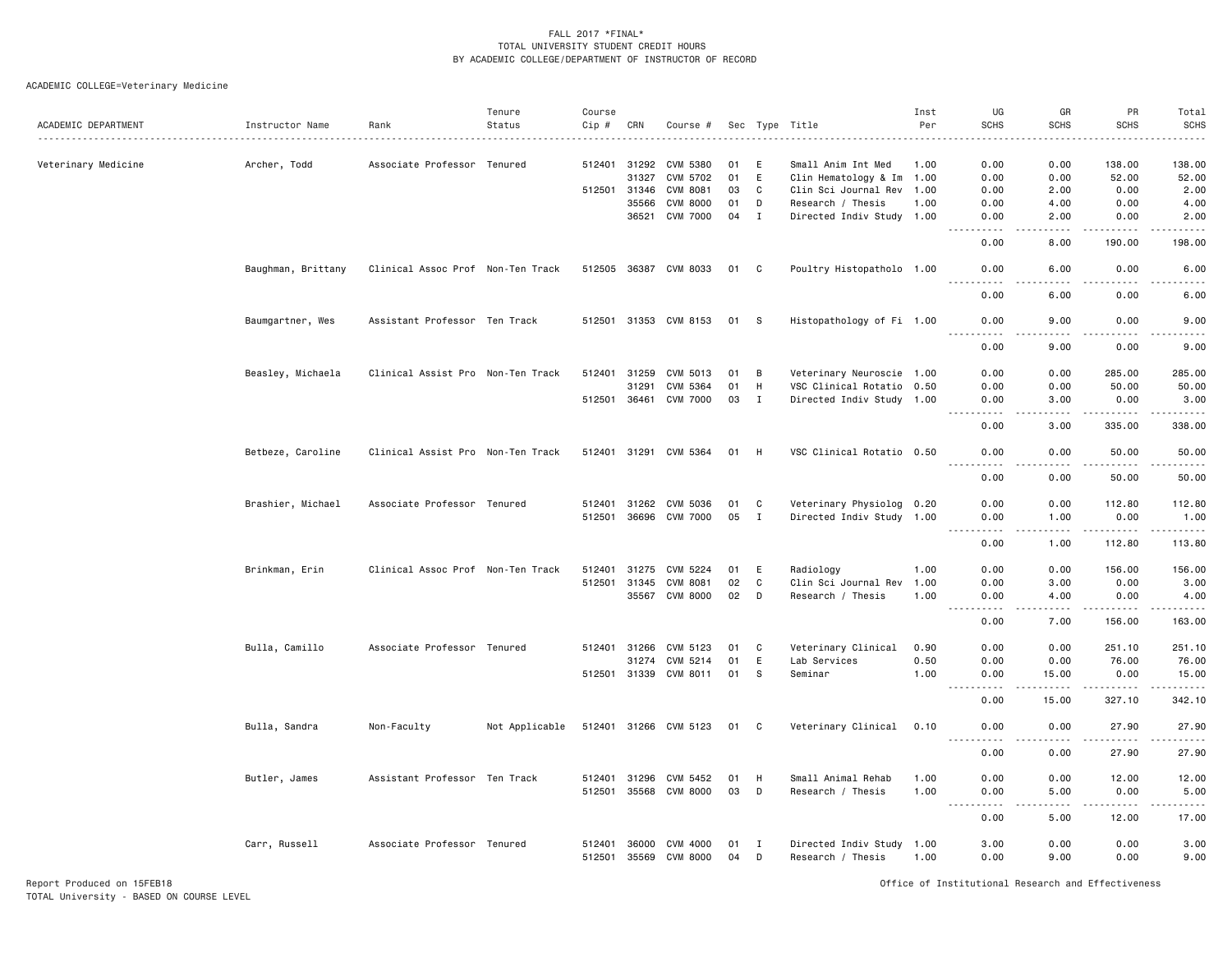ACADEMIC COLLEGE=Veterinary Medicine

| ACADEMIC DEPARTMENT | Instructor Name                                    | Rank                              | Tenure<br>Status | Course<br>Cip # | CRN          | Course #              | Sec  |              | Type Title                | Inst<br>Per | UG<br><b>SCHS</b>     | GR<br><b>SCHS</b>                                                                                                                                             | PR<br><b>SCHS</b>                                                                                                                                             | Total<br><b>SCHS</b> |
|---------------------|----------------------------------------------------|-----------------------------------|------------------|-----------------|--------------|-----------------------|------|--------------|---------------------------|-------------|-----------------------|---------------------------------------------------------------------------------------------------------------------------------------------------------------|---------------------------------------------------------------------------------------------------------------------------------------------------------------|----------------------|
|                     |                                                    |                                   |                  |                 |              |                       |      |              |                           |             |                       |                                                                                                                                                               |                                                                                                                                                               |                      |
| Veterinary Medicine | Carr, Russell                                      | Associate Professor Tenured       |                  | 512501          | 35594        | CVM 9000              | 02   | D            | Research / Diss           | 1.00        | 0.00                  | 10.00                                                                                                                                                         | 0.00                                                                                                                                                          | 10.00                |
|                     |                                                    |                                   |                  |                 | 36726        | <b>CVM 7000</b>       | 07   | I            | Directed Indiv Study 1.00 |             | 0.00                  | 1.00                                                                                                                                                          | 0.00                                                                                                                                                          | 1.00                 |
|                     |                                                    |                                   |                  |                 | 36808        | CVM 7000              | 08   | $\mathbf{I}$ | Directed Indiv Study 1.00 |             | 0.00                  | 3.00                                                                                                                                                          | 0.00                                                                                                                                                          | 3.00                 |
|                     |                                                    |                                   |                  |                 | 36810        | <b>CVM 7000</b>       | 09   | $\mathbf{I}$ | Directed Indiv Study 1.00 |             | 0.00                  | 3.00                                                                                                                                                          | 0.00                                                                                                                                                          | 3.00                 |
|                     |                                                    |                                   |                  |                 | 36818        | <b>CVM 7000</b>       | 10   | I            | Directed Indiv Study 1.00 |             | 0.00                  | 3.00                                                                                                                                                          | 0.00                                                                                                                                                          | 3.00                 |
|                     |                                                    |                                   |                  |                 | 36819        | <b>CVM 7000</b>       | 11   | $\mathbf{I}$ | Directed Indiv Study 1.00 |             | 0.00                  | 3.00                                                                                                                                                          | 0.00                                                                                                                                                          | 3.00                 |
|                     |                                                    |                                   |                  |                 | 36820        | <b>CVM 7000</b>       | 12   | $\mathbf{I}$ | Directed Indiv Study 1.00 |             | 0.00                  | 1.00                                                                                                                                                          | 0.00                                                                                                                                                          | 1.00                 |
|                     |                                                    |                                   |                  |                 | 36937        | <b>CVM 7000</b>       | 13   | $\mathbf{I}$ | Directed Indiv Study 1.00 |             | 0.00                  | 1.00                                                                                                                                                          | 0.00                                                                                                                                                          | 1.00                 |
|                     |                                                    |                                   |                  |                 |              | 37025 CVM 7000        | 14   | $\mathbf{I}$ | Directed Indiv Study 1.00 |             | 0.00                  | 1.00                                                                                                                                                          | 0.00                                                                                                                                                          | 1.00                 |
|                     |                                                    |                                   |                  |                 |              |                       |      |              |                           |             | 22222<br>3.00         | د د د د د<br>35.00                                                                                                                                            | .<br>0.00                                                                                                                                                     | .<br>38.00           |
|                     |                                                    |                                   |                  |                 |              |                       |      |              |                           |             |                       |                                                                                                                                                               |                                                                                                                                                               |                      |
|                     | Chambers, Janice                                   | Professor                         | Tenured          |                 |              | 512501 31255 CVM 4513 | 01   | C            | Environ Toxicology        | 1.00        | 9.00                  | 0.00                                                                                                                                                          | 0.00                                                                                                                                                          | 9.00                 |
|                     |                                                    |                                   |                  |                 | 31337        | CVM 6513              | 01   | C            | Environ Toxicology        | 1.00        | 0.00                  | 21.00                                                                                                                                                         | 0.00                                                                                                                                                          | 21.00                |
|                     |                                                    |                                   |                  |                 | 35570        | <b>CVM 8000</b>       | 05   | D            | Research / Thesis         | 1.00        | 0.00                  | 1.00                                                                                                                                                          | 0.00                                                                                                                                                          | 1.00                 |
|                     |                                                    |                                   |                  |                 | 35595        | CVM 9000              | 03   | D            | Research / Diss           | 1.00        | 0.00<br>الدامات بال   | 18.00<br>$\frac{1}{2} \left( \frac{1}{2} \right) \left( \frac{1}{2} \right) \left( \frac{1}{2} \right) \left( \frac{1}{2} \right) \left( \frac{1}{2} \right)$ | 0.00                                                                                                                                                          | 18.00<br>.           |
|                     |                                                    |                                   |                  |                 |              |                       |      |              |                           |             | 9.00                  | 40.00                                                                                                                                                         | 0.00                                                                                                                                                          | 49.00                |
|                     | Christiansen, David                                | Clinical Assist Pro Non-Ten Track |                  |                 |              | 512401 31324 CVM 5580 | 06   | E            | Adv Clin Rot 3            | 1.00        | 0.00                  | 0.00                                                                                                                                                          | 2.00                                                                                                                                                          | 2.00                 |
|                     |                                                    |                                   |                  |                 |              | 512501 31286 CVM 5282 | 01   | E            | Lg Animal/Ambulatory 1.00 |             | 0.00                  | 0.00                                                                                                                                                          | 56.00                                                                                                                                                         | 56.00                |
|                     |                                                    |                                   |                  |                 |              |                       |      |              |                           |             | $- - - - -$<br>0.00   | .<br>0.00                                                                                                                                                     | $\frac{1}{2} \left( \frac{1}{2} \right) \left( \frac{1}{2} \right) \left( \frac{1}{2} \right) \left( \frac{1}{2} \right) \left( \frac{1}{2} \right)$<br>58.00 | .<br>58.00           |
|                     |                                                    |                                   |                  |                 |              |                       |      |              |                           |             |                       |                                                                                                                                                               |                                                                                                                                                               |                      |
|                     | Cooper, Dana                                       | Non-Faculty                       | Not Applicable   |                 |              | 510808 31240 CVM 3201 | 01 L |              | Dental Principles fo 0.50 |             | 12.50<br>.            | 0.00<br>$\sim$ $\sim$ $\sim$                                                                                                                                  | 0.00<br>.                                                                                                                                                     | 12.50<br>.           |
|                     |                                                    |                                   |                  |                 |              |                       |      |              |                           |             | 12.50                 | 0.00                                                                                                                                                          | 0.00                                                                                                                                                          | 12.50                |
|                     | Correa Natalini, Cla Associate Professor Ten Track |                                   |                  |                 |              | 512501 37136 CVM 7000 | 16   | $\mathbf{I}$ | Directed Indiv Study 1.00 |             | 0.00                  | 2.00                                                                                                                                                          | 0.00                                                                                                                                                          | 2.00                 |
|                     |                                                    |                                   |                  |                 |              | 37137 CVM 7000        | 17   | $\mathbf{I}$ | Directed Indiv Study 1.00 |             | 0.00                  | 2.00                                                                                                                                                          | 0.00                                                                                                                                                          | 2.00                 |
|                     |                                                    |                                   |                  |                 |              |                       |      |              |                           |             | .                     | .                                                                                                                                                             | .                                                                                                                                                             | .                    |
|                     |                                                    |                                   |                  |                 |              |                       |      |              |                           |             | 0.00                  | 4.00                                                                                                                                                          | 0.00                                                                                                                                                          | 4.00                 |
|                     | Eddy, Alison                                       | Clinical Assoc Prof Non-Ten Track |                  |                 |              | 512401 31281 CVM 5266 | 01   | C            | Equine Med & Surg         | 1.00        | 0.00                  | 0.00                                                                                                                                                          | 210.00                                                                                                                                                        | 210.00               |
|                     |                                                    |                                   |                  |                 |              |                       |      |              |                           |             | .<br>0.00             | .<br>0.00                                                                                                                                                     | .<br>210.00                                                                                                                                                   | .<br>210.00          |
|                     |                                                    |                                   |                  |                 |              |                       |      |              |                           |             |                       |                                                                                                                                                               |                                                                                                                                                               |                      |
|                     | Eubanks, Diana                                     | Clinical Professor                | Non-Ten Track    |                 |              | 512401 31262 CVM 5036 | 01   | C            | Veterinary Physiolog 0.20 |             | 0.00                  | 0.00                                                                                                                                                          | 112.80                                                                                                                                                        | 112.80               |
|                     |                                                    |                                   |                  |                 |              | 31277 CVM 5246        | 01   | E            | Community Veterinary 1.00 |             | 0.00<br>$\frac{1}{2}$ | 0.00<br>.                                                                                                                                                     | 198.00<br>.                                                                                                                                                   | 198.00<br>.          |
|                     |                                                    |                                   |                  |                 |              |                       |      |              |                           |             | 0.00                  | 0.00                                                                                                                                                          | 310.80                                                                                                                                                        | 310.80               |
|                     | Fleming, Sherrill                                  | Associate Professor Tenured       |                  |                 |              | 512401 31262 CVM 5036 | 01   | C            | Veterinary Physiolog 0.20 |             | 0.00                  | 0.00                                                                                                                                                          | 112.80                                                                                                                                                        | 112.80               |
|                     |                                                    |                                   |                  |                 |              | 31284 CVM 5276        | 01   | C            | Food Animal Practice 0.50 |             | 0.00                  | 0.00                                                                                                                                                          | 102.00                                                                                                                                                        | 102.00               |
|                     |                                                    |                                   |                  |                 |              |                       |      |              |                           |             |                       |                                                                                                                                                               | . <b>.</b>                                                                                                                                                    | .                    |
|                     |                                                    |                                   |                  |                 |              |                       |      |              |                           |             | 0.00                  | 0.00                                                                                                                                                          | 214.80                                                                                                                                                        | 214.80               |
|                     | Fontenot, Robin                                    | Clinical Assist Pro Non-Ten Track |                  |                 | 512401 31330 | CVM 5862              | 01   | Ε            | Equine Lameness           | 0.50        | 0.00                  | 0.00                                                                                                                                                          | 10.00                                                                                                                                                         | 10.00                |
|                     |                                                    |                                   |                  |                 |              | 512501 31347 CVM 8081 | 04   | C            | Clin Sci Journal Rev 1.00 |             | 0.00                  | 1.00                                                                                                                                                          | 0.00                                                                                                                                                          | 1.00                 |
|                     |                                                    |                                   |                  |                 |              |                       |      |              |                           |             | $\cdots$<br>0.00      | $\sim$ $\sim$ $\sim$ $\sim$<br>1.00                                                                                                                           | -----<br>10.00                                                                                                                                                | .<br>11.00           |
|                     |                                                    |                                   |                  |                 |              |                       |      |              |                           |             |                       |                                                                                                                                                               |                                                                                                                                                               |                      |
|                     | Gardner, Allison                                   | Clinical Assist Pro Non-Ten Track |                  |                 |              | 510808 31237 CVM 3112 | 01   | B            | An Hand, Husb, Nutri 1.00 |             | 54.00                 | 0.00                                                                                                                                                          | 0.00                                                                                                                                                          | 54.00                |
|                     |                                                    |                                   |                  |                 |              | 31243 CVM 4003        | 01   | E            | Internship Experienc 1.00 |             | 18.00                 | 0.00                                                                                                                                                          | 0.00                                                                                                                                                          | 18.00                |

Report Produced on 15FEB18 Office of Institutional Research and Effectiveness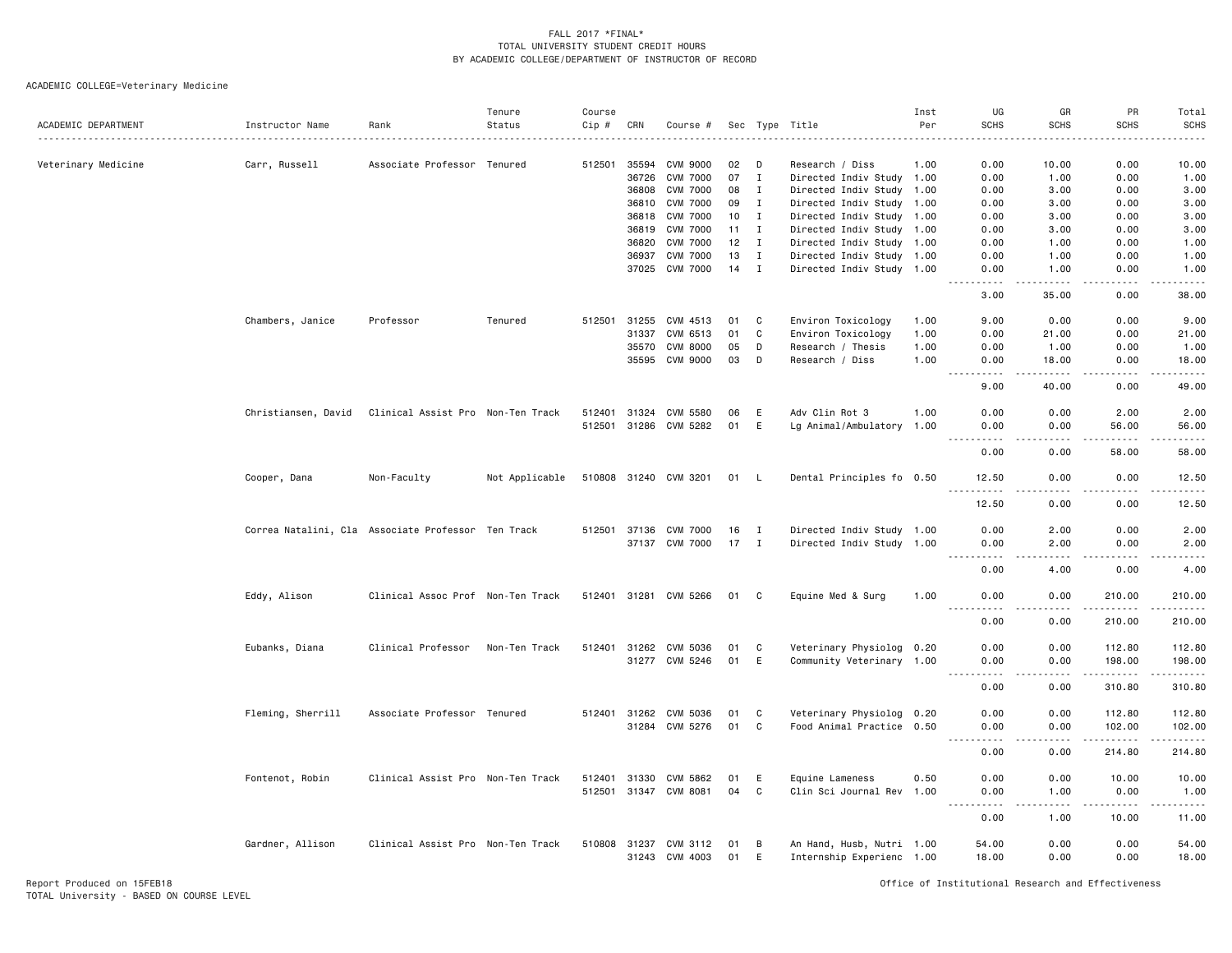| ACADEMIC DEPARTMENT | Instructor Name  | Rank                              | Tenure<br>Status | Course<br>Cip # | CRN            | Course #                           | Sec      |                              | Type Title                                             | Inst<br>Per | UG<br><b>SCHS</b> | GR<br><b>SCHS</b> | PR<br><b>SCHS</b> | Total<br><b>SCHS</b>           |
|---------------------|------------------|-----------------------------------|------------------|-----------------|----------------|------------------------------------|----------|------------------------------|--------------------------------------------------------|-------------|-------------------|-------------------|-------------------|--------------------------------|
|                     |                  |                                   |                  |                 |                |                                    |          |                              |                                                        |             |                   |                   |                   |                                |
| Veterinary Medicine | Gardner, Allison | Clinical Assist Pro Non-Ten Track |                  |                 |                | 510808 31245 CVM 4103              | 01       | Н                            | Large Animal Exp I                                     | 1.00        | 45.00             | 0.00              | 0.00              | 45.00                          |
|                     |                  |                                   |                  |                 | 31249          | CVM 4206                           | 01       | H                            | Small Animal Clinica                                   | 1.00        | 78.00             | 0.00              | 0.00              | 78.00                          |
|                     |                  |                                   |                  |                 | 31252          | CVM 4333                           | 01       | н                            | Emergency/ICU Clinic                                   | 1.00        | 57.00             | 0.00              | 0.00              | 57.00                          |
|                     |                  |                                   |                  |                 | 31253          | CVM 4501                           | 01<br>01 | н<br>н                       | Diagnostic Lab Exp                                     | 1.00        | 7.00              | 0.00              | 0.00              | 7.00                           |
|                     |                  |                                   |                  |                 |                | 31254 CVM 4511                     |          |                              | Biomed Research Exp                                    | 1.00        | 12.00<br>.        | 0.00<br>.         | 0.00<br>-----     | 12.00<br><b><i><u></u></i></b> |
|                     |                  |                                   |                  |                 |                |                                    |          |                              |                                                        |             | 271.00            | 0.00              | 0.00              | 271.00                         |
|                     | Gaunt, Patricia  | Professor                         | Tenured          |                 |                | 512401 31268 CVM 5152              | 01       | - C                          | Veterinary Toxicolog 1.00                              |             | 0.00              | 0.00              | 186.00            | 186.00                         |
|                     |                  |                                   |                  |                 |                |                                    |          |                              |                                                        |             | 0.00              | 0.00              | 186.00            | 186.00                         |
|                     | Grace, Sharon    | Clinical Professor                | Non-Ten Track    | 512401          | 31258          | CVM 5011                           | 01       | S                            | Professional Develop 1.00                              |             | 0.00              | 0.00              | 95.00             | 95.00                          |
|                     |                  |                                   |                  |                 | 31271          | CVM 5186                           | 01       | В                            | Small Anim Med & Sur                                   | 1.00        | 0.00              | 0.00              | 558.00            | 558.00                         |
|                     |                  |                                   |                  |                 | 31329          | CVM 5814                           | 01       | C                            | The Feline Patient                                     | 1.00        | 0.00              | 0.00              | 224.00            | 224.00                         |
|                     |                  |                                   |                  |                 | 36019          | CVM 5000                           | 01       | Ι                            | Directed Indiv Study                                   | 1.00        | 0.00              | 0.00              | 2.00              | 2.00                           |
|                     |                  |                                   |                  |                 | 36020          | <b>CVM 5000</b>                    | 02       | I                            | Directed Indiv Study 1.00                              |             | 0.00              | 0.00              | 2.00              | 2.00                           |
|                     |                  |                                   |                  |                 | 36021          | CVM 5000                           | 03       | Ι.                           | Directed Indiv Study                                   | 1.00        | 0.00              | 0.00              | 2.00              | 2.00                           |
|                     |                  |                                   |                  |                 | 36022          | <b>CVM 5000</b>                    | 04       | I                            | Directed Indiv Study 1.00                              |             | 0.00              | 0.00              | 4.00              | 4.00                           |
|                     |                  |                                   |                  |                 | 36023          | CVM 5000                           | 05       | Ι                            | Directed Indiv Study 1.00                              |             | 0.00              | 0.00              | 4.00              | 4.00                           |
|                     |                  |                                   |                  |                 | 36024<br>36025 | <b>CVM 5000</b><br><b>CVM 5000</b> | 06<br>07 | $\mathbf{I}$<br>I            | Directed Indiv Study 1.00                              |             | 0.00<br>0.00      | 0.00<br>0.00      | 2.00<br>2.00      | 2.00<br>2.00                   |
|                     |                  |                                   |                  |                 | 36100          | CVM 5000                           | 08       | Ι                            | Directed Indiv Study 1.00<br>Directed Indiv Study      | 1.00        | 0.00              | 0.00              | 4.00              | 4.00                           |
|                     |                  |                                   |                  |                 | 36101          | <b>CVM 5000</b>                    | 09       | I                            | Directed Indiv Study 1.00                              |             | 0.00              | 0.00              | 4.00              | 4.00                           |
|                     |                  |                                   |                  |                 | 36102          | CVM 5000                           | 10       | Ι.                           | Directed Indiv Study                                   | 1.00        | 0.00              | 0.00              | 4.00              | 4.00                           |
|                     |                  |                                   |                  |                 | 36103          | CVM 5000                           | 11       | I                            | Directed Indiv Study 1.00                              |             | 0.00              | 0.00              | 4.00              | 4.00                           |
|                     |                  |                                   |                  |                 | 36104          | CVM 5000                           | 12       | $\mathbf I$                  | Directed Indiv Study 1.00                              |             | 0.00              | 0.00              | 4.00              | 4.00                           |
|                     |                  |                                   |                  |                 | 36105          | <b>CVM 5000</b>                    | 13       | I                            | Directed Indiv Study 1.00                              |             | 0.00              | 0.00              | 4.00              | 4.00                           |
|                     |                  |                                   |                  |                 | 36107          | <b>CVM 5000</b>                    | 14       | I                            | Directed Indiv Study 1.00                              |             | 0.00              | 0.00              | 4.00              | 4.00                           |
|                     |                  |                                   |                  |                 | 36108          | <b>CVM 5000</b>                    | 15       | I                            | Directed Indiv Study                                   | 1.00        | 0.00              | 0.00              | 4.00              | 4.00                           |
|                     |                  |                                   |                  |                 | 36109          | CVM 5000                           | 16       | $\mathbf{I}$                 | Directed Indiv Study 1.00                              |             | 0.00              | 0.00              | 4.00              | 4.00                           |
|                     |                  |                                   |                  |                 | 36110          | CVM 5000                           | 17       | Ι.                           | Directed Indiv Study                                   | 1.00        | 0.00              | 0.00              | 4.00              | 4.00                           |
|                     |                  |                                   |                  |                 | 36111          | <b>CVM 5000</b>                    | 18       | $\mathbf I$                  | Directed Indiv Study 1.00                              |             | 0.00              | 0.00              | 4.00              | 4.00                           |
|                     |                  |                                   |                  |                 |                | 36112 CVM 5000                     | 19       | $\mathbf I$                  | Directed Indiv Study 1.00                              |             | 0.00              | 0.00              | 4.00              | 4.00                           |
|                     |                  |                                   |                  |                 | 36113          | <b>CVM 5000</b>                    | 20       | I                            | Directed Indiv Study 1.00                              |             | 0.00              | 0.00              | 4.00              | 4.00                           |
|                     |                  |                                   |                  |                 |                | 36114 CVM 5000                     | 21       | I                            | Directed Indiv Study 1.00                              |             | 0.00              | 0.00              | 4.00              | 4.00                           |
|                     |                  |                                   |                  |                 | 36115          | CVM 5000                           | 22       | I                            | Directed Indiv Study                                   | 1.00        | 0.00              | 0.00              | 4.00              | 4.00                           |
|                     |                  |                                   |                  |                 | 36116          | CVM 5000                           | 23       | $\mathbf{I}$                 | Directed Indiv Study 1.00                              |             | 0.00              | 0.00              | 4.00              | 4.00                           |
|                     |                  |                                   |                  |                 | 36117          | <b>CVM 5000</b>                    | 24       | $\mathbf I$                  | Directed Indiv Study                                   | 1.00        | 0.00              | 0.00              | 4.00              | 4.00                           |
|                     |                  |                                   |                  |                 | 36118          | <b>CVM 5000</b>                    | 25       | $\mathbf I$                  | Directed Indiv Study 1.00                              |             | 0.00<br>0.00      | 0.00              | 4.00              | 4.00<br>4.00                   |
|                     |                  |                                   |                  |                 | 36119<br>36120 | CVM 5000<br><b>CVM 5000</b>        | 26       | I                            | Directed Indiv Study 1.00<br>Directed Indiv Study 1.00 |             |                   | 0.00<br>0.00      | 4.00              | 4.00                           |
|                     |                  |                                   |                  |                 | 36121          | <b>CVM 5000</b>                    | 27<br>28 | $\mathbf{I}$<br>$\mathbf{I}$ | Directed Indiv Study 1.00                              |             | 0.00<br>0.00      | 0.00              | 4.00<br>4.00      | 4.00                           |
|                     |                  |                                   |                  |                 | 36122          | CVM 5000                           | 29       | Ι                            | Directed Indiv Study                                   | 1.00        | 0.00              | 0.00              | 4.00              | 4.00                           |
|                     |                  |                                   |                  |                 | 36123          | <b>CVM 5000</b>                    | 30       | $\mathbf{I}$                 | Directed Indiv Study 1.00                              |             | 0.00              | 0.00              | 4.00              | 4.00                           |
|                     |                  |                                   |                  |                 | 36203          | <b>CVM 5000</b>                    | 31       | Ι.                           | Directed Indiv Study                                   | 1.00        | 0.00              | 0.00              | 4.00              | 4.00                           |
|                     |                  |                                   |                  |                 | 36266          | <b>CVM 5000</b>                    | 32       | $\mathbf I$                  | Directed Indiv Study 1.00                              |             | 0.00              | 0.00              | 2.00              | 2.00                           |
|                     |                  |                                   |                  |                 | 36280          | CVM 5000                           | 34       | Ι.                           | Directed Indiv Study 1.00                              |             | 0.00              | 0.00              | 3.00              | 3.00                           |
|                     |                  |                                   |                  |                 | 36392          | <b>CVM 5000</b>                    | 35       | $\mathbf{I}$                 | Directed Indiv Study 1.00                              |             | 0.00              | 0.00              | 4.00              | 4.00                           |
|                     |                  |                                   |                  |                 | 36417          | CVM 5000                           | 36       | I                            | Directed Indiv Study 1.00                              |             | 0.00              | 0.00              | 4.00              | 4.00                           |
|                     |                  |                                   |                  |                 | 36491          | <b>CVM 5000</b>                    | 37       | Ι                            | Directed Indiv Study                                   | 1.00        | 0.00              | 0.00              | 4.00              | 4.00                           |
|                     |                  |                                   |                  |                 | 36519          | <b>CVM 5000</b>                    | 38       | $\mathbf I$                  | Directed Indiv Study 1.00                              |             | 0.00              | 0.00              | 2.00              | 2.00                           |
|                     |                  |                                   |                  |                 | 36520          | <b>CVM 5000</b>                    | 39       | Ι.                           | Directed Indiv Study 1.00                              |             | 0.00              | 0.00              | 2.00              | 2.00                           |
|                     |                  |                                   |                  |                 | 36562          | CVM 5000                           | 40       | $\mathbf I$                  | Directed Indiv Study 1.00                              |             | 0.00              | 0.00              | 4.00              | 4.00                           |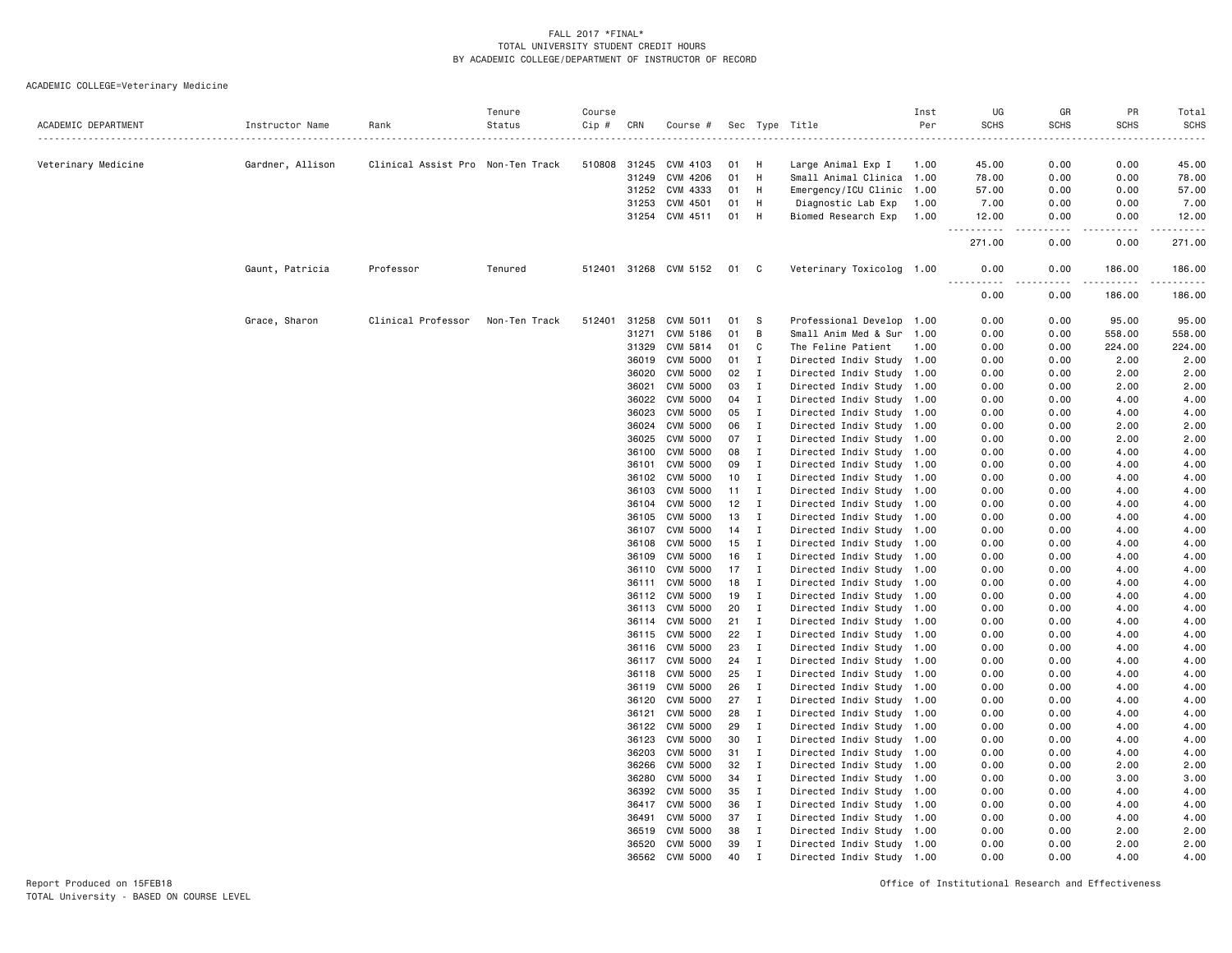| ACADEMIC DEPARTMENT | Instructor Name    | Rank                              | Tenure<br>Status | Course<br>Cip # | CRN   | Course #              |      |              | Sec Type Title            | Inst<br>Per | UG<br><b>SCHS</b>                 | GR<br><b>SCHS</b>            | PR<br><b>SCHS</b> | Total<br><b>SCHS</b> |
|---------------------|--------------------|-----------------------------------|------------------|-----------------|-------|-----------------------|------|--------------|---------------------------|-------------|-----------------------------------|------------------------------|-------------------|----------------------|
| Veterinary Medicine | Grace, Sharon      | Clinical Professor                | Non-Ten Track    | 512401          | 36575 | CVM 5000              | 41   | $\mathbf{I}$ | Directed Indiv Study 1.00 |             | 0.00                              | 0.00                         | 3.00              | 3.00                 |
|                     |                    |                                   |                  |                 | 36699 | CVM 5000              | 42   | $\mathbf{I}$ | Directed Indiv Study 1.00 |             | 0.00                              | 0.00                         | 2.00              | 2.00                 |
|                     |                    |                                   |                  |                 | 36700 | CVM 5000              | 43   | $\bf{I}$     | Directed Indiv Study 1.00 |             | 0.00                              | 0.00                         | 4.00              | 4.00                 |
|                     |                    |                                   |                  |                 | 36701 | <b>CVM 5000</b>       | 44   | $\mathbf{I}$ | Directed Indiv Study 1.00 |             | 0.00                              | 0.00                         | 3.00              | 3.00                 |
|                     |                    |                                   |                  |                 |       | 36702 CVM 5000        | 45   | $\mathbf{I}$ | Directed Indiv Study 1.00 |             | 0.00                              | 0.00                         | 2.00              | 2.00                 |
|                     |                    |                                   |                  |                 | 37095 | CVM 5000              | 47   | $\mathbf{I}$ | Directed Indiv Study 1.00 |             | 0.00                              | 0.00                         | 2.00              | 2.00                 |
|                     |                    |                                   |                  |                 |       | 37116 CVM 5000        | 48   | $\mathbf{I}$ | Directed Indiv Study 1.00 |             | 0.00                              | 0.00                         | 2.00              | 2.00                 |
|                     |                    |                                   |                  |                 | 37117 | CVM 5000              | 49   | $\mathbf{I}$ | Directed Indiv Study 1.00 |             | 0.00                              | 0.00                         | 2.00              | 2.00                 |
|                     |                    |                                   |                  |                 | 37118 | CVM 5000              | 50   | $\bf{I}$     | Directed Indiv Study 1.00 |             | 0.00                              | 0.00                         | 2.00              | 2.00                 |
|                     |                    |                                   |                  |                 | 37119 | CVM 5000              | 51   | $\mathbf{I}$ | Directed Indiv Study 1.00 |             | 0.00                              | 0.00                         | 2.00              | 2.00                 |
|                     |                    |                                   |                  |                 | 37120 | CVM 5000              | 52   | $\mathbf{I}$ | Directed Indiv Study 1.00 |             | 0.00                              | 0.00                         | 3.00              | 3.00                 |
|                     |                    |                                   |                  |                 | 37121 | <b>CVM 5000</b>       | 53   | $\mathbf{I}$ | Directed Indiv Study 1.00 |             | 0.00                              | 0.00                         | 4.00              | 4.00                 |
|                     |                    |                                   |                  |                 | 37122 | <b>CVM 5000</b>       | 54   | $\mathbf I$  | Directed Indiv Study 1.00 |             | 0.00                              | 0.00                         | 4.00              | 4.00                 |
|                     |                    |                                   |                  |                 | 37123 | CVM 5000              | 55   | $\mathbf{I}$ | Directed Indiv Study 1.00 |             | 0.00                              | 0.00                         | 4.00              | 4.00                 |
|                     |                    |                                   |                  |                 | 37124 | <b>CVM 5000</b>       | 56   | $\mathbf{I}$ | Directed Indiv Study 1.00 |             | 0.00                              | 0.00                         | 2.00              | 2.00                 |
|                     |                    |                                   |                  |                 | 37125 | CVM 5000              | 57   | $\mathbf{I}$ | Directed Indiv Study 1.00 |             | 0.00                              | 0.00                         | 2.00              | 2.00                 |
|                     |                    |                                   |                  |                 | 37130 | CVM 5000              | 59   | $\mathbf{I}$ | Directed Indiv Study 1.00 |             | 0.00                              | 0.00                         | 3.00              | 3.00                 |
|                     |                    |                                   |                  |                 | 37131 | CVM 5000              | 60   | $\mathbf{I}$ | Directed Indiv Study 1.00 |             | 0.00                              | 0.00                         | 4.00              | 4.00                 |
|                     |                    |                                   |                  |                 | 37133 | CVM 5000              | 61   | I            | Directed Indiv Study 1.00 |             | 0.00                              | 0.00                         | 4.00              | 4.00                 |
|                     |                    |                                   |                  |                 | 37139 | CVM 5000              | 62   | I            | Directed Indiv Study 1.00 |             | 0.00                              | 0.00                         | 2.00              | 2.00                 |
|                     |                    |                                   |                  |                 | 37160 | CVM 5000              | 63   | $\mathbf{I}$ | Directed Indiv Study 1.00 |             | 0.00                              | 0.00                         | 3.00              | 3.00                 |
|                     |                    |                                   |                  |                 | 37161 | <b>CVM 5000</b>       | 64   | I            | Directed Indiv Study 1.00 |             | 0.00                              | 0.00                         | 2.00              | 2.00                 |
|                     |                    |                                   |                  |                 |       | 37162 CVM 5000        | 65   | $\mathbf{I}$ | Directed Indiv Study 1.00 |             | 0.00                              | 0.00                         | 2.00              | 2.00                 |
|                     |                    |                                   |                  |                 | 37163 | <b>CVM 5000</b>       | 66   | $\mathbf{I}$ | Directed Indiv Study 1.00 |             | 0.00                              | 0.00                         | 2.00              | 2.00                 |
|                     |                    |                                   |                  |                 |       | 37164 CVM 5000        | 67   | I            | Directed Indiv Study 1.00 |             | 0.00                              | 0.00                         | 4.00              | 4.00                 |
|                     |                    |                                   |                  |                 | 37167 | CVM 5000              | 68   | $\mathbf{I}$ | Directed Indiv Study 1.00 |             | 0.00                              | 0.00                         | 2.00              | 2.00                 |
|                     |                    |                                   |                  |                 | 37168 | CVM 5000              | 69   | $\mathbf{I}$ | Directed Indiv Study 1.00 |             | 0.00                              | 0.00                         | 4.00              | 4.00                 |
|                     |                    |                                   |                  |                 |       | 37173 CVM 5000        | 70   | $\mathbf{I}$ | Directed Indiv Study 1.00 |             | 0.00<br>.                         | 0.00                         | 4.00              | 4.00                 |
|                     |                    |                                   |                  |                 |       |                       |      |              |                           |             | 0.00                              | 0.00                         | 1095.00           | 1095.00              |
|                     | Griffin, Matthew   | Research Assoc Prof Non-Ten Track |                  | 512501          |       | 35597 CVM 9000        | 05   | D            | Research / Diss           | 1.00        | 0.00                              | 9.00                         | 0.00              | 9.00                 |
|                     |                    |                                   |                  |                 |       |                       |      |              |                           |             | 0.00                              | 9.00                         | 0.00              | 9.00                 |
|                     | Gunter, Miriam     | Clinical Assist Pro Non-Ten Track |                  |                 |       | 512401 31311 CVM 5560 | 03   | E            | Adv Clin Rot 1            | 1.00        | 0.00<br>.                         | 0.00<br>$\frac{1}{2}$        | 4.00<br>.         | 4.00<br>.            |
|                     |                    |                                   |                  |                 |       |                       |      |              |                           |             | 0.00                              | 0.00                         | 4.00              | 4.00                 |
|                     | Hanson, Larry      | Professor                         | Tenured          |                 |       | 512501 31341 CVM 8031 | 01   | C.           | Curntop Mol Mech Dz       | 1.00        | 0.00<br>.                         | 2.00                         | 0.00              | 2.00                 |
|                     |                    |                                   |                  |                 |       |                       |      |              |                           |             | 0.00                              | 2.00                         | 0.00              | 2.00                 |
|                     | Hardwick, Gretchen | Clinical Assist Pro Non-Ten Track |                  |                 |       | 512401 31284 CVM 5276 | 01   | C            | Food Animal Practice 0.50 |             | 0.00                              | 0.00                         | 102.00            | 102.00<br>.          |
|                     |                    |                                   |                  |                 |       |                       |      |              |                           |             | 0.00                              | 0.00                         | 102.00            | 102.00               |
|                     | Hinz, Simone       | Clinical Instructor Non-Ten Track |                  |                 |       | 512401 31276 CVM 5234 | 01   | E            | Anesthesiolgy             | 0.50        | 0.00<br>$\sim$ $\sim$ $\sim$<br>. | 0.00<br>$\sim$ $\sim$ $\sim$ | 78.00<br>.        | 78.00<br>.           |
|                     |                    |                                   |                  |                 |       |                       |      |              |                           |             | 0.00                              | 0.00                         | 78.00             | 78.00                |
|                     | Hopper, Richard    | Professor                         | Tenured          |                 |       | 512501 37103 CVM 7000 | 15 I |              | Directed Indiv Study 1.00 |             | 0.00                              | 6.00                         | 0.00              | 6.00                 |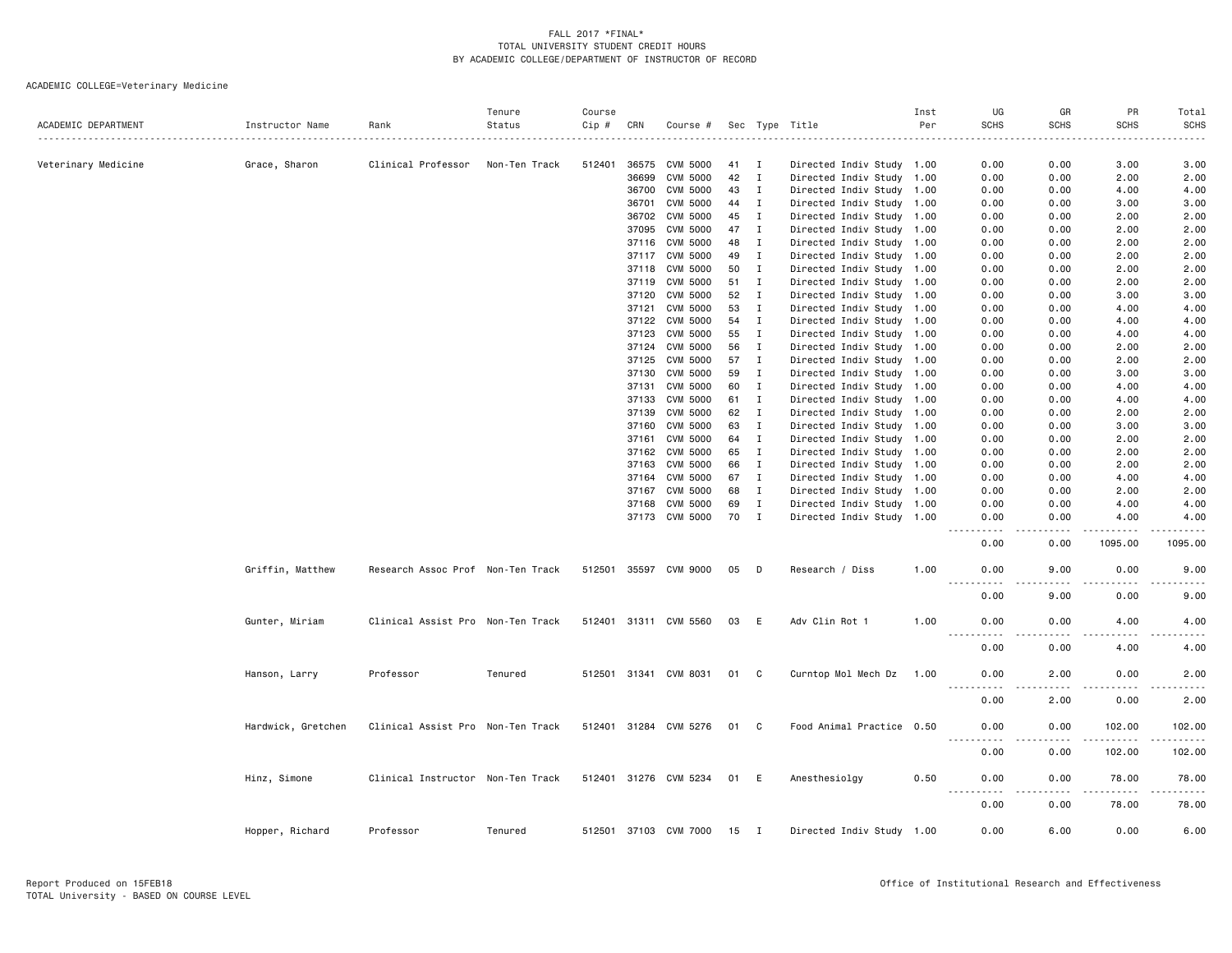| ACADEMIC DEPARTMENT | Instructor Name    | Rank                              | Tenure<br>Status | Course<br>Cip # | CRN          | Course #              |    |             | Sec Type Title                                                                                           | Inst<br>Per | UG<br><b>SCHS</b>                                  | GR<br><b>SCHS</b>    | PR<br><b>SCHS</b>   | Total<br><b>SCHS</b> |
|---------------------|--------------------|-----------------------------------|------------------|-----------------|--------------|-----------------------|----|-------------|----------------------------------------------------------------------------------------------------------|-------------|----------------------------------------------------|----------------------|---------------------|----------------------|
|                     |                    |                                   |                  |                 |              |                       |    |             |                                                                                                          |             |                                                    |                      |                     |                      |
|                     |                    |                                   |                  |                 |              |                       |    |             |                                                                                                          |             | 0.00                                               | 6.00                 | 0.00                | 6.00                 |
| Veterinary Medicine | Howell, George     | Assistant Professor Ten Track     |                  |                 |              | 512501 35599 CVM 9000 | 07 | D           | Research / Diss                                                                                          | 1.00        | 0.00<br><u>.</u>                                   | 6.00                 | 0.00                | 6.00                 |
|                     |                    |                                   |                  |                 |              |                       |    |             |                                                                                                          |             | 0.00                                               | 6.00                 | 0.00                | 6.00                 |
|                     | Huston, Carla      | Associate Professor Tenured       |                  |                 | 512401 31247 | CVM 4180              | 01 | C           | Emerg Prep Anim Heal 1.00                                                                                |             | 21.00                                              | 0.00                 | 0.00                | 21.00                |
|                     |                    |                                   |                  |                 | 31270        | CVM 5182              | 01 | $\mathbb C$ | Vet Disaster Managem 1.00                                                                                |             | 0.00                                               | 0.00                 | 32.00               | 32.00                |
|                     |                    |                                   |                  |                 |              | 512501 31356 CVM 8513 | 01 | C           | Appl Vet Epidemiolog 1.00                                                                                |             | 0.00<br><u>.</u>                                   | 9.00<br>. <u>. .</u> | 0.00<br>$- - - - -$ | 9.00<br>.            |
|                     |                    |                                   |                  |                 |              |                       |    |             |                                                                                                          |             | 21.00                                              | 9.00                 | 32.00               | 62.00                |
|                     | Jack, Sherman      | Professor                         | Tenured          |                 |              | 512401 31264 CVM 5073 | 01 | B           | Veterinary Histology 1.00                                                                                |             | 0.00<br><u>.</u>                                   | 0.00<br>.            | 285.00<br>.         | 285.00<br>.          |
|                     |                    |                                   |                  |                 |              |                       |    |             |                                                                                                          |             | 0.00                                               | 0.00                 | 285.00              | 285.00               |
|                     | Jackson, Elizabeth | Clinical Instructor Non-Ten Track |                  | 510808          | 31235        | CVM 3022              | 01 | B           | Sm Anim Tech Skls & 1.00                                                                                 |             | 54.00                                              | 0.00                 | 0.00                | 54.00                |
|                     |                    |                                   |                  |                 | 31236        | CVM 3111              | 01 | B           | Parasitology: Vet Tec 1.00                                                                               |             | 27.00                                              | 0.00                 | 0.00                | 27.00                |
|                     |                    |                                   |                  |                 | 31240        | CVM 3201              | 01 | L           | Dental Principles fo 0.50                                                                                |             | 12.50                                              | 0.00                 | 0.00                | 12.50                |
|                     |                    |                                   |                  |                 | 31242        | CVM 3243              | 01 | C           | Basis Pac Proc & <gt 1.00<="" td=""><td></td><td>81.00</td><td>0.00</td><td>0.00</td><td>81.00</td></gt> |             | 81.00                                              | 0.00                 | 0.00                | 81.00                |
|                     |                    |                                   |                  |                 | 31244        | CVM 4101              | 01 | н           | Vet Tech Academic Ex 1.00                                                                                |             | 7.00                                               | 0.00                 | 0.00                | 7.00                 |
|                     |                    |                                   |                  |                 | 31248        | CVM 4201              | 01 | н           | Clinical Experience                                                                                      | 1.00        | 6.00                                               | 0.00                 | 0.00                | 6.00                 |
|                     |                    |                                   |                  |                 | 31250        | CVM 4213              | 01 | H           | Sm Anim Surg & Anes                                                                                      | 1.00        | 33.00                                              | 0.00                 | 0.00                | 33.00                |
|                     |                    |                                   |                  |                 | 31256        | CVM 4601              | 01 | H           | Anl Emerg & Refer Ct 1.00                                                                                |             | 15.00                                              | 0.00                 | 0.00                | 15.00                |
|                     |                    |                                   |                  |                 | 512501 31234 | CVM 3014              | 01 | B           | App Anat & Phys Vet 0.50                                                                                 |             | 54.00<br>.                                         | 0.00                 | 0.00                | 54.00                |
|                     |                    |                                   |                  |                 |              |                       |    |             |                                                                                                          |             | 289.50                                             | 0.00                 | 0.00                | 289.50               |
|                     | Kaplan, Barbara    | Assistant Professor Ten Track     |                  |                 |              | 512501 35601 CVM 9000 | 09 | D           | Research / Diss                                                                                          | 1.00        | 0.00<br>$\omega_{\rm c}$ and $\omega_{\rm c}$<br>. | 14.00                | 0.00                | 14.00                |
|                     |                    |                                   |                  |                 |              |                       |    |             |                                                                                                          |             | 0.00                                               | 14.00                | 0.00                | 14.00                |
|                     | Karsi, Attila      | Associate Professor Ten Track     |                  |                 | 512501 35577 | <b>CVM 8000</b>       | 12 | D           | Research / Thesis                                                                                        | 1.00        | 0.00                                               | 9.00                 | 0.00                | 9.00                 |
|                     |                    |                                   |                  |                 |              | 35602 CVM 9000        | 10 | D           | Research / Diss                                                                                          | 1.00        | 0.00                                               | 24.00                | 0.00                | 24.00                |
|                     |                    |                                   |                  |                 |              |                       |    |             |                                                                                                          |             | $  -$<br>.                                         | .                    | .                   | .                    |
|                     |                    |                                   |                  |                 |              |                       |    |             |                                                                                                          |             | 0.00                                               | 33.00                | 0.00                | 33.00                |
|                     | Khaitsa, Margaret  | Professor                         | Tenured          |                 |              | 512401 31265 CVM 5111 | 01 | C           | Prof Develop III                                                                                         | 1.00        | 0.00<br>.                                          | 0.00<br>.            | 93.00<br>.          | 93.00                |
|                     |                    |                                   |                  |                 |              |                       |    |             |                                                                                                          |             | 0.00                                               | 0.00                 | 93.00               | 93.00                |
|                     | King, Elmer        | Clinical Assist Pro Non-Ten Track |                  |                 |              | 512401 35175 CVM 5840 | 01 | H           | Vet Student Research 0.33                                                                                |             | 0.00                                               | 0.00                 | 3.96                | 3.96                 |
|                     |                    |                                   |                  |                 |              |                       |    |             |                                                                                                          |             | .<br>0.00                                          | .<br>0.00            | .<br>3.96           | .<br>3.96            |
|                     | Kohler, Amanda     | Clinical Instructor Non-Ten Track |                  | 510808          | 31238        | CVM 3132              | 01 | B           | Clinical Path Lab Te 1.00                                                                                |             | 30.00                                              | 0.00                 | 0.00                | 30.00                |
|                     |                    |                                   |                  |                 | 31239        | CVM 3132              | 02 | B           | Clinical Path Lab Te 1.00                                                                                |             | 24.00                                              | 0.00                 | 0.00                | 24.00                |
|                     |                    |                                   |                  |                 |              | 31241 CVM 3202        | 01 | B           | Diagnostic Imaging f 1.00                                                                                |             | 54.00<br>.                                         | 0.00                 | 0.00                | 54.00                |
|                     |                    |                                   |                  |                 |              |                       |    |             |                                                                                                          |             | 108.00                                             | 0.00                 | 0.00                | 108.00               |
|                     | Langston, Vernon   | Professor                         | Tenured          |                 | 512401 31262 | CVM 5036              | 01 | C           | Veterinary Physiolog                                                                                     | 0.20        | 0.00                                               | 0.00                 | 112.80              | 112.80               |
|                     |                    |                                   |                  |                 | 31308        | CVM 5553              | 01 | C           | Pharmacology II                                                                                          | 1.00        | 0.00                                               | 0.00                 | 279.00              | 279.00               |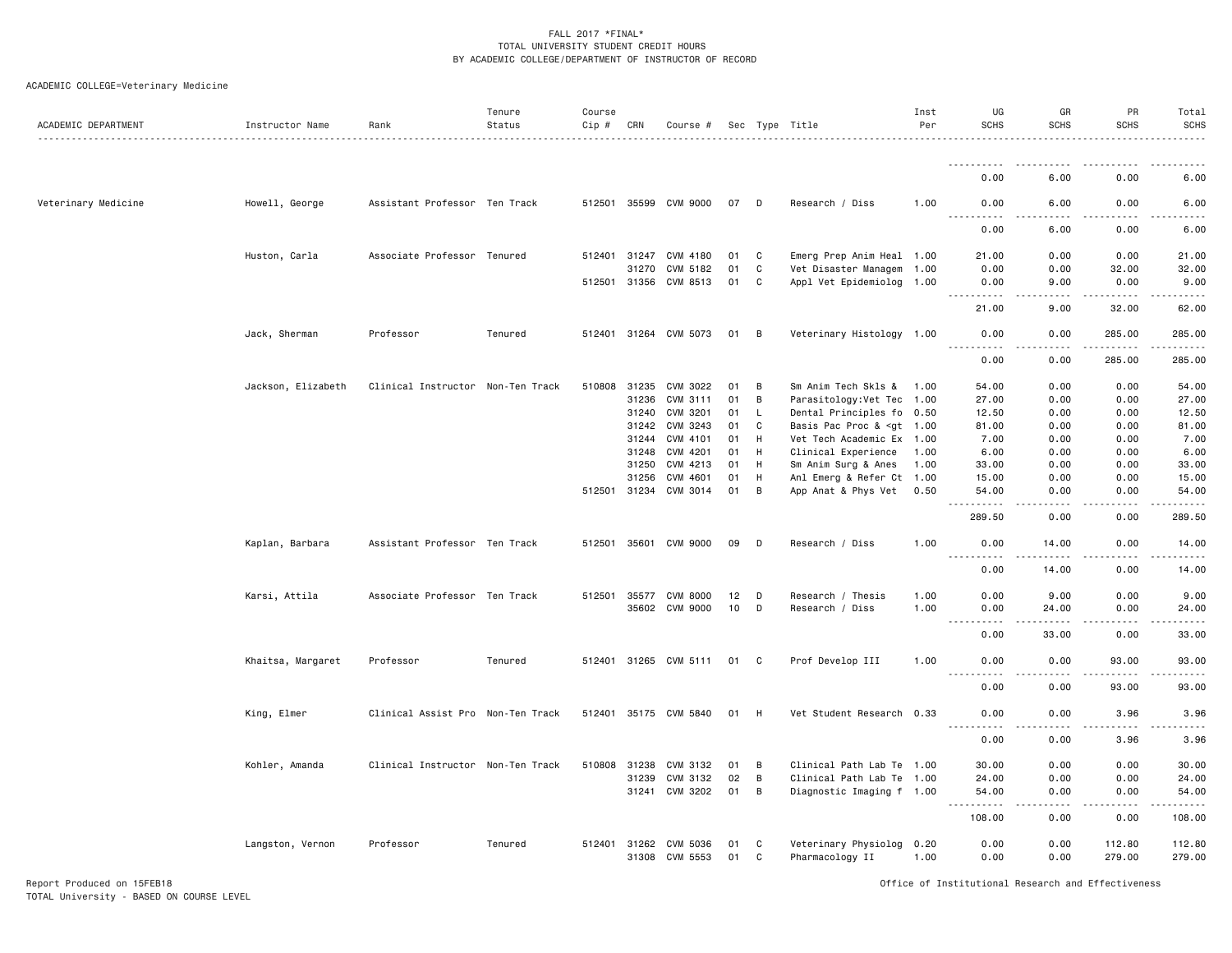| ACADEMIC DEPARTMENT | Instructor Name     | Rank                                             | Tenure<br>Status | Course<br>$Cip \#$ | CRN          | Course #              |       |             | Sec Type Title            | Inst<br>Per | UG<br><b>SCHS</b>                                                                                                                                                                    | GR<br>SCHS | PR<br>SCHS                                                                                                                                                   | Total<br><b>SCHS</b> |
|---------------------|---------------------|--------------------------------------------------|------------------|--------------------|--------------|-----------------------|-------|-------------|---------------------------|-------------|--------------------------------------------------------------------------------------------------------------------------------------------------------------------------------------|------------|--------------------------------------------------------------------------------------------------------------------------------------------------------------|----------------------|
|                     |                     |                                                  |                  |                    |              |                       |       |             |                           |             | <u>.</u>                                                                                                                                                                             |            |                                                                                                                                                              |                      |
|                     |                     |                                                  |                  |                    |              |                       |       |             |                           |             | 0.00                                                                                                                                                                                 | 0.00       | 391.80                                                                                                                                                       | 391.80               |
| Veterinary Medicine | Lathan, Patricia    | Associate Professor Tenured                      |                  |                    | 512401 31233 | CVM 1001              | F01 C |             | First Year Seminar        | 1.00        | 24.00                                                                                                                                                                                | 0.00       | 0.00                                                                                                                                                         | 24.00                |
|                     |                     |                                                  |                  |                    | 31325        | CVM 5602              | 01    | C           | Comp Endocrinology I      | 1.00        | 0.00                                                                                                                                                                                 | 0.00       | 28.00                                                                                                                                                        | 28.00                |
|                     |                     |                                                  |                  |                    |              | 512501 35578 CVM 8000 | 13    | D           | Research / Thesis         | 1.00        | 0.00<br>$\frac{1}{2} \left( \frac{1}{2} \right) \left( \frac{1}{2} \right) \left( \frac{1}{2} \right) \left( \frac{1}{2} \right) \left( \frac{1}{2} \right)$<br>$\sim$ $\sim$ $\sim$ | 1.00<br>.  | 0.00<br>.                                                                                                                                                    | 1.00<br>.            |
|                     |                     |                                                  |                  |                    |              |                       |       |             |                           |             | 24.00                                                                                                                                                                                | 1.00       | 28.00                                                                                                                                                        | 53.00                |
|                     | Lawrence, Mark      | Non-Faculty                                      | Tenured          |                    |              | 512401 31260 CVM 5023 | 01    | C           | Infectious Agents I       | 1.00        | 0.00                                                                                                                                                                                 | 0.00       | 285.00                                                                                                                                                       | 285.00               |
|                     |                     |                                                  |                  |                    | 512501 35603 | <b>CVM 9000</b>       | 11    | D           | Research / Diss           | 1.00        | 0.00<br>$\frac{1}{2} \left( \frac{1}{2} \right) \left( \frac{1}{2} \right) \left( \frac{1}{2} \right) \left( \frac{1}{2} \right) \left( \frac{1}{2} \right)$<br>.                    | 14.00<br>. | 0.00<br>.                                                                                                                                                    | 14.00<br>.           |
|                     |                     |                                                  |                  |                    |              |                       |       |             |                           |             | 0.00                                                                                                                                                                                 | 14.00      | 285.00                                                                                                                                                       | 299.00               |
|                     | Linford, Robert     | Professor                                        | Tenured          |                    | 512401 31262 | CVM 5036              | 01    | C           | Veterinary Physiolog      | 0.20        | 0.00                                                                                                                                                                                 | 0.00       | 112.80                                                                                                                                                       | 112.80               |
|                     |                     |                                                  |                  |                    | 31263        | CVM 5046              | 01    | В           | Veterinary Anatomy I 1.00 |             | 0.00                                                                                                                                                                                 | 0.00       | 570.00                                                                                                                                                       | 570.00               |
|                     |                     |                                                  |                  |                    | 31269        | CVM 5153              | 01    | B           | Equine Med & Surgery 1.00 |             | 0.00                                                                                                                                                                                 | 0.00       | 279.00                                                                                                                                                       | 279.00               |
|                     |                     |                                                  |                  |                    | 512501 35604 | CVM 9000              | 12    | D           | Research / Diss           | 1.00        | 0.00<br>.                                                                                                                                                                            | 6.00<br>.  | 0.00<br>-------                                                                                                                                              | 6.00<br>.            |
|                     |                     |                                                  |                  |                    |              |                       |       |             |                           |             | 0.00                                                                                                                                                                                 | 6.00       | 961.80                                                                                                                                                       | 967.80               |
|                     | Magee, Danny        | Clinical Professor                               | Non-Ten Track    |                    |              | 512501 31352 CVM 8113 | 01    | C           | Adv Dis Of Poultry        | 1.00        | 0.00                                                                                                                                                                                 | 15.00      | 0.00                                                                                                                                                         | 15.00                |
|                     |                     |                                                  |                  |                    |              |                       |       |             |                           |             | $\omega$ $\omega$ $\omega$ $\omega$<br>.<br>0.00                                                                                                                                     | .<br>15.00 | $\frac{1}{2} \left( \frac{1}{2} \right) \left( \frac{1}{2} \right) \left( \frac{1}{2} \right) \left( \frac{1}{2} \right) \left( \frac{1}{2} \right)$<br>0.00 | .<br>15.00           |
|                     | Meyer, Robert       | Professor                                        | Tenured          |                    |              | 512401 31273 CVM 5213 | 01    | В           | Intro Vet Anesthesio      | 1.00        | 0.00                                                                                                                                                                                 | 0.00       | 279.00                                                                                                                                                       | 279.00               |
|                     |                     |                                                  |                  |                    |              | 31276 CVM 5234        | 01    | E           | Anesthesiolgy             | 0.50        | 0.00                                                                                                                                                                                 | 0.00       | 78.00                                                                                                                                                        | 78.00                |
|                     |                     |                                                  |                  |                    |              | 31295 CVM 5430        | 01    | E           | Adv Rot in Anesth         | 1.00        | 0.00                                                                                                                                                                                 | 0.00       | 2.00                                                                                                                                                         | 2.00                 |
|                     |                     |                                                  |                  |                    |              |                       |       |             |                           |             | .<br>0.00                                                                                                                                                                            | .<br>0.00  | .<br>359.00                                                                                                                                                  | .<br>359.00          |
|                     | Mochal, Cathleen    | Clinical Assist Pro Non-Ten Track                |                  |                    |              | 512401 31330 CVM 5862 | 01    | E           | Equine Lameness           | 0.50        | 0.00                                                                                                                                                                                 | 0.00       | 10.00                                                                                                                                                        | 10.00                |
|                     |                     |                                                  |                  |                    |              | 512501 35579 CVM 8000 | 14    | D           | Research / Thesis         | 1.00        | 0.00                                                                                                                                                                                 | 3.00       | 0.00                                                                                                                                                         | 3.00                 |
|                     |                     |                                                  |                  |                    |              |                       |       |             |                           |             | .<br>$\sim$ $\sim$ $\sim$<br>0.00                                                                                                                                                    | .<br>3.00  | .<br>10.00                                                                                                                                                   | .<br>13.00           |
|                     |                     |                                                  |                  |                    |              |                       |       |             |                           |             |                                                                                                                                                                                      |            |                                                                                                                                                              |                      |
|                     | Nabors, Ben         | Clinical Instructor Non-Ten Track                |                  |                    |              | 512501 31234 CVM 3014 | 01    | В           | App Anat & Phys Vet       | 0.50        | 54.00<br>.                                                                                                                                                                           | 0.00<br>.  | 0.00<br>د د د د د                                                                                                                                            | 54.00<br>.           |
|                     |                     |                                                  |                  |                    |              |                       |       |             |                           |             | 54.00                                                                                                                                                                                | 0.00       | 0.00                                                                                                                                                         | 54.00                |
|                     |                     | Nanduri, Bindumadhav Associate Professor Tenured |                  |                    |              | 512501 35606 CVM 9000 | 14 D  |             | Research / Diss           | 1.00        | 0.00<br>.                                                                                                                                                                            | 12.00<br>. | 0.00<br>.                                                                                                                                                    | 12.00<br>د د د د د   |
|                     |                     |                                                  |                  |                    |              |                       |       |             |                           |             | 0.00                                                                                                                                                                                 | 12.00      | 0.00                                                                                                                                                         | 12.00                |
|                     | Olivier, Alicia     | Assistant Professor Ten Track                    |                  |                    |              | 512401 31274 CVM 5214 | 01    | E           | Lab Services              | 0.50        | 0.00                                                                                                                                                                                 | 0.00       | 76.00                                                                                                                                                        | 76.00                |
|                     |                     |                                                  |                  |                    |              |                       |       |             |                           |             | .<br>0.00                                                                                                                                                                            | .<br>0.00  | .<br>76.00                                                                                                                                                   | .<br>76.00           |
|                     | Petrie-Hanson, Lora | Associate Professor Tenured                      |                  |                    | 512501 35607 | <b>CVM 9000</b>       | 15    | D           | Research / Diss           | 1.00        | 0.00                                                                                                                                                                                 | 10.00      | 0.00                                                                                                                                                         | 10.00                |
|                     |                     |                                                  |                  |                    |              | 35906 CVM 7000        | 01    | $\mathbf I$ | Directed Indiv Study      | 1.00        | 0.00                                                                                                                                                                                 | 2.00       | 0.00                                                                                                                                                         | 2.00                 |
|                     |                     |                                                  |                  |                    |              |                       |       |             |                           |             | 0.00                                                                                                                                                                                 | 12.00      | 0.00                                                                                                                                                         | 12.00                |
|                     | Pharr, Gregory      | Associate Professor Tenured                      |                  |                    |              | 512501 31355 CVM 8301 | 01    | C           | Adv. Top Comp Immuno 1.00 |             | 0.00                                                                                                                                                                                 | 2.00       | 0.00                                                                                                                                                         | 2.00                 |
|                     |                     |                                                  |                  |                    |              |                       |       |             |                           |             |                                                                                                                                                                                      |            |                                                                                                                                                              |                      |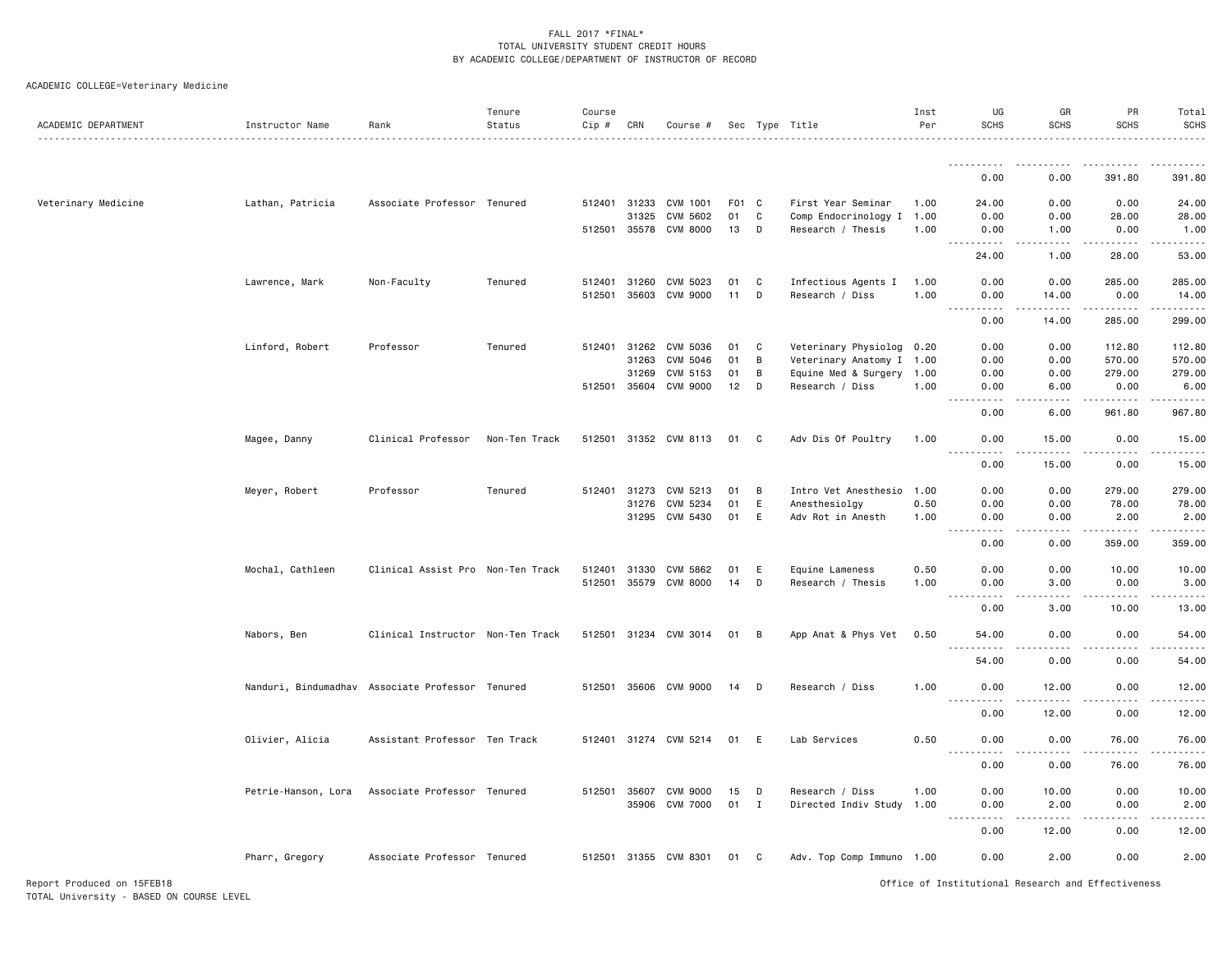| ACADEMIC DEPARTMENT<br>Instructor Name | Rank                                             | Tenure<br>Status | Course<br>Cip #              | CRN   | Course #                                       |          |        | Sec Type Title                                        | Inst<br>Per  | UG<br><b>SCHS</b>                   | GR<br><b>SCHS</b>  | PR<br><b>SCHS</b>   | Total<br><b>SCHS</b><br>.                                                                                                                                    |
|----------------------------------------|--------------------------------------------------|------------------|------------------------------|-------|------------------------------------------------|----------|--------|-------------------------------------------------------|--------------|-------------------------------------|--------------------|---------------------|--------------------------------------------------------------------------------------------------------------------------------------------------------------|
| Veterinary Medicine<br>Pharr, Gregory  | Associate Professor Tenured                      |                  | 512501 35608                 |       | CVM 9000                                       | 16       | D      | Research / Diss                                       | 1.00         | 0.00<br><u> - - - - - - - - - -</u> | 9.00<br>.          | 0.00                | 9.00<br>.                                                                                                                                                    |
|                                        |                                                  |                  |                              |       |                                                |          |        |                                                       |              | 0.00                                | 11.00              | 0.00                | 11.00                                                                                                                                                        |
| Pinchuk, Lesya                         | Associate Professor Tenured                      |                  | 512401 31261                 |       | CVM 5033<br>512501 35609 CVM 9000              | 01<br>17 | C<br>D | Immunology<br>Research / Diss                         | 1.00<br>1.00 | 0.00<br>0.00                        | 0.00<br>9.00       | 282.00<br>0.00      | 282.00<br>9.00                                                                                                                                               |
|                                        |                                                  |                  |                              |       |                                                |          |        |                                                       |              | $- - - - -$<br>$  -$<br>0.00        | .<br>9.00          | .<br>282.00         | .<br>291.00                                                                                                                                                  |
| Pruett, Stephen                        | Professor                                        | Tenured          | 512401 31331<br>512501 36693 |       | CVM 6021<br>CVM 9000                           | 01<br>27 | C<br>D | Essent Res Prac & Pr<br>Research / Diss               | 1.00<br>1.00 | 0.00<br>0.00                        | 6.00<br>1.00       | 0.00<br>0.00        | 6.00<br>1.00                                                                                                                                                 |
|                                        |                                                  |                  |                              |       |                                                |          |        |                                                       |              | 0.00                                | 7.00               | .<br>0.00           | $\frac{1}{2} \left( \frac{1}{2} \right) \left( \frac{1}{2} \right) \left( \frac{1}{2} \right) \left( \frac{1}{2} \right) \left( \frac{1}{2} \right)$<br>7.00 |
| Ross, Matthew                          | Associate Professor Tenured                      |                  |                              |       | 512501 31357 CVM 8543<br>35611 CVM 9000        | 01<br>19 | C<br>D | Mechanisms Toxic Act 1.00<br>Research / Diss          | 1.00         | 0.00<br>0.00                        | 15.00<br>3.00      | 0.00<br>0.00        | 15.00<br>3.00                                                                                                                                                |
|                                        |                                                  |                  |                              |       |                                                |          |        |                                                       |              | $\frac{1}{2}$<br>0.00               | .<br>18.00         | .<br>0.00           | $\frac{1}{2}$<br>18.00                                                                                                                                       |
| Seitz, Marc                            | Clinical Assist Pro Non-Ten Track                |                  |                              |       | 512401 31289 CVM 5310                          | 01 E     |        | SM Critical Care Med 0.20                             |              | 0.00                                | 0.00               | 19.20<br>22222      | 19.20<br>.                                                                                                                                                   |
|                                        |                                                  |                  |                              |       |                                                |          |        |                                                       |              | -----<br>0.00                       | 0.00               | 19.20               | 19.20                                                                                                                                                        |
| Seo, Keun Seok                         | Assistant Professor Ten Track                    |                  |                              |       | 512501 35612 CVM 9000                          | 20       | D      | Research / Diss                                       | 1.00         | 0.00<br>$- - -$<br>.                | 23.00<br>.         | 0.00<br>.           | 23.00<br>.                                                                                                                                                   |
|                                        |                                                  |                  |                              |       |                                                |          |        |                                                       |              | 0.00                                | 23.00              | 0.00                | 23.00                                                                                                                                                        |
| Smith, David                           | Professor                                        | Tenured          | 010903                       | 31283 | CVM 5273                                       | 01       | B      | Population Medicine                                   | 0.50         | 0.00                                | 0.00               | 55.50               | 55.50                                                                                                                                                        |
|                                        |                                                  |                  |                              |       | 512501 35613 CVM 9000                          | 21       | D      | Research / Diss                                       | 1.00         | 0.00                                | 24.00              | 0.00<br>-----       | 24.00<br>.                                                                                                                                                   |
|                                        |                                                  |                  |                              |       |                                                |          |        |                                                       |              | 0.00                                | 24.00              | 55.50               | 79.50                                                                                                                                                        |
| Smith, Jack                            | Non-Faculty                                      | Tenured          | 512401 31267                 |       | CVM 5143                                       | 01       | C      | Theriogenology                                        | 1.00         | 0.00                                | 0.00               | 279.00              | 279.00                                                                                                                                                       |
|                                        |                                                  |                  |                              | 31287 | CVM 5292                                       | 01       | E      | Flowood/MVRDL Extern                                  | 1.00         | 0.00                                | 0.00               | 54.00               | 54.00                                                                                                                                                        |
|                                        |                                                  |                  |                              | 31300 | CVM 5510                                       | 01       | E      | Vm An Externship 1                                    | 1.00         | 0.00                                | 0.00               | 104.00              | 104.00                                                                                                                                                       |
|                                        |                                                  |                  |                              | 31303 | CVM 5520                                       | 01       | E      | Vm An Externship 2                                    | 1.00         | 0.00                                | 0.00               | 31.00               | 31.00                                                                                                                                                        |
|                                        |                                                  |                  |                              | 31304 | CVM 5530                                       | 01       | E      | Vm An Externship 3                                    | 1.00         | 0.00                                | 0.00               | 4.00                | 4.00                                                                                                                                                         |
|                                        |                                                  |                  |                              | 31309 | CVM 5560                                       | 01       | E      | Adv Clin Rot 1                                        | 1.00         | 0.00                                | 0.00               | 17.00               | 17.00                                                                                                                                                        |
|                                        |                                                  |                  |                              |       | 31314 CVM 5570                                 | 01       | E      | Adv Clin Rot 2                                        | 1.00         | 0.00<br>.                           | 0.00<br>.          | 4.00<br>$- - - - -$ | 4.00<br>.                                                                                                                                                    |
|                                        |                                                  |                  |                              |       |                                                |          |        |                                                       |              | 0.00                                | 0.00               | 493.00              | 493.00                                                                                                                                                       |
| Swanson, Elizabeth                     | Assistant Professor Ten Track                    |                  |                              |       | 512501 35583 CVM 8000                          | 18       | D      | Research / Thesis                                     | 1.00         | 0.00                                | 1.00               | 0.00                | 1.00<br>$\frac{1}{2} \left( \frac{1}{2} \right) \left( \frac{1}{2} \right) \left( \frac{1}{2} \right) \left( \frac{1}{2} \right) \left( \frac{1}{2} \right)$ |
|                                        |                                                  |                  |                              |       |                                                |          |        |                                                       |              | 0.00                                | 1.00               | 0.00                | 1.00                                                                                                                                                         |
|                                        | Swiderski, Cyprianna Associate Professor Tenured |                  | 512501 31349                 |       | <b>CVM 8081</b>                                | 06       | C      | Clin Sci Journal Rev                                  | 1.00         | 0.00                                | 1.00               | 0.00                | 1.00                                                                                                                                                         |
|                                        |                                                  |                  |                              | 35584 | <b>CVM 8000</b>                                | 19       | D      | Research / Thesis                                     | 1.00         | 0.00                                | 2.00               | 0.00                | 2.00                                                                                                                                                         |
|                                        |                                                  |                  |                              |       | 35615 CVM 9000                                 | 23       | D      | Research / Diss                                       | 1.00         | 0.00<br>.                           | 12.00<br>د د د د د | 0.00<br>.           | 12.00<br>.                                                                                                                                                   |
|                                        |                                                  |                  |                              |       |                                                |          |        |                                                       |              | 0.00                                | 15.00              | 0.00                | 15.00                                                                                                                                                        |
| Syrcle, Jason                          | Clinical Assoc Prof Non-Ten Track                |                  |                              |       | 512401 31342 CVM 8061<br>512501 31279 CVM 5256 | 01<br>01 | S<br>E | Small Anim Surg Lit 1.00<br>Small Animal Surgery 1.00 |              | 0.00<br>0.00                        | 3.00<br>0.00       | 0.00<br>210.00      | 3.00<br>210.00                                                                                                                                               |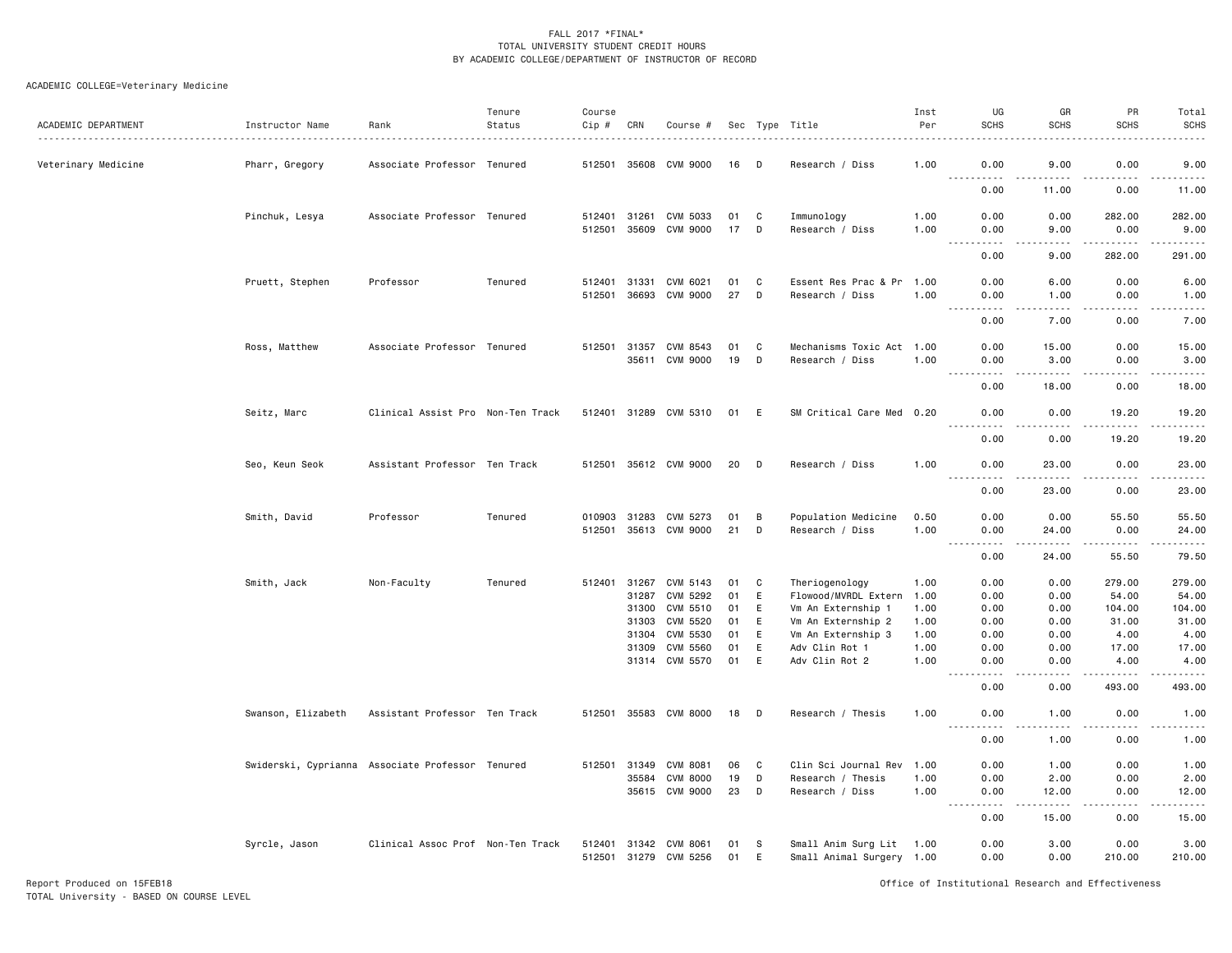| ACADEMIC DEPARTMENT                                       | Instructor Name                                  | Rank                              | Tenure<br>Status | Course<br>Cip # | CRN   | Course #              |    |                | Sec Type Title            | Inst<br>Per | UG<br><b>SCHS</b>                                                                                                                                                 | GR<br><b>SCHS</b>                                                                                                                                                                                                                                                                                                                                                                                                                                                                      | PR<br><b>SCHS</b>           | Total<br><b>SCHS</b> |
|-----------------------------------------------------------|--------------------------------------------------|-----------------------------------|------------------|-----------------|-------|-----------------------|----|----------------|---------------------------|-------------|-------------------------------------------------------------------------------------------------------------------------------------------------------------------|----------------------------------------------------------------------------------------------------------------------------------------------------------------------------------------------------------------------------------------------------------------------------------------------------------------------------------------------------------------------------------------------------------------------------------------------------------------------------------------|-----------------------------|----------------------|
| Veterinary Medicine                                       | Syrcle, Jason                                    | Clinical Assoc Prof Non-Ten Track |                  |                 |       | 512501 36515 CVM 8000 | 25 | D              | Research / Thesis         | 1.00        | 0.00                                                                                                                                                              | 8.00                                                                                                                                                                                                                                                                                                                                                                                                                                                                                   | 0.00                        | 8.00                 |
|                                                           |                                                  |                                   |                  |                 |       |                       |    |                |                           |             | $\frac{1}{2} \left( \frac{1}{2} \right) \left( \frac{1}{2} \right) \left( \frac{1}{2} \right) \left( \frac{1}{2} \right) \left( \frac{1}{2} \right)$<br>.<br>0.00 | .<br>11.00                                                                                                                                                                                                                                                                                                                                                                                                                                                                             | ------<br>210.00            | -------<br>221.00    |
|                                                           | Thames, Brittany                                 | Clinical Assist Pro Non-Ten Track |                  |                 |       | 512401 31289 CVM 5310 | 01 | E              | SM Critical Care Med 0.80 |             | 0.00                                                                                                                                                              | 0.00                                                                                                                                                                                                                                                                                                                                                                                                                                                                                   | 76.80                       | 76.80                |
|                                                           |                                                  |                                   |                  |                 |       |                       |    |                |                           |             | $\frac{1}{2}$<br>0.00                                                                                                                                             | .<br>0.00                                                                                                                                                                                                                                                                                                                                                                                                                                                                              | .<br>76.80                  | .<br>76.80           |
|                                                           | Thomason, John                                   | Assistant Professor Ten Track     |                  | 512401 35175    |       | CVM 5840              | 01 | H              | Vet Student Research 0.34 |             | 0.00                                                                                                                                                              | 0.00                                                                                                                                                                                                                                                                                                                                                                                                                                                                                   | 4.08                        | 4.08                 |
|                                                           |                                                  |                                   |                  | 512501          | 36719 | CVM 7000              | 06 | Ι.             | Directed Indiv Study 1.00 |             | 0.00                                                                                                                                                              | 2.00                                                                                                                                                                                                                                                                                                                                                                                                                                                                                   | 0.00                        | 2.00                 |
|                                                           |                                                  |                                   |                  |                 |       | 512508 31343 CVM 8071 | 01 | C              | Small Animal In Med 1.00  |             | 0.00                                                                                                                                                              | 3.00                                                                                                                                                                                                                                                                                                                                                                                                                                                                                   | 0.00                        | 3.00                 |
|                                                           |                                                  |                                   |                  |                 |       |                       |    |                |                           |             | .<br>$\frac{1}{2} \left( \frac{1}{2} \right) \left( \frac{1}{2} \right) \left( \frac{1}{2} \right) \left( \frac{1}{2} \right)$<br>0.00                            | $- - -$<br>5.00                                                                                                                                                                                                                                                                                                                                                                                                                                                                        | .<br>4.08                   | -----<br>9.08        |
|                                                           | Varela-Stokes, Andre Associate Professor Tenured |                                   |                  |                 |       | 512401 35175 CVM 5840 | 01 | H              | Vet Student Research 0.33 |             | 0.00                                                                                                                                                              | 0.00                                                                                                                                                                                                                                                                                                                                                                                                                                                                                   | 3.96                        | 3.96                 |
|                                                           |                                                  |                                   |                  |                 |       |                       |    |                |                           |             | ----------<br>0.00                                                                                                                                                | د د د د<br>0.00                                                                                                                                                                                                                                                                                                                                                                                                                                                                        | .<br>3.96                   | -----<br>3.96        |
|                                                           | Wan, Xiufeng                                     | Professor                         | Tenured          |                 |       | 512501 35616 CVM 9000 | 24 | D              | Research / Diss           | 1.00        | 0.00                                                                                                                                                              | 33,00<br>.                                                                                                                                                                                                                                                                                                                                                                                                                                                                             | 0.00                        | 33.00                |
|                                                           |                                                  |                                   |                  |                 |       |                       |    |                |                           |             | .<br>0.00                                                                                                                                                         | 33.00                                                                                                                                                                                                                                                                                                                                                                                                                                                                                  | 0.00                        | 33.00                |
|                                                           | Wang, Chinling                                   | Associate Professor Tenured       |                  | 512501          | 35587 | <b>CVM 8000</b>       | 22 | D              | Research / Thesis         | 1.00        | 0.00                                                                                                                                                              | 9.00                                                                                                                                                                                                                                                                                                                                                                                                                                                                                   | 0.00                        | 9.00                 |
|                                                           |                                                  |                                   |                  |                 | 35617 | CVM 9000              | 25 | D              | Research / Diss           | 1.00        | 0.00<br>$\frac{1}{2} \left( \frac{1}{2} \right) \left( \frac{1}{2} \right) \left( \frac{1}{2} \right) \left( \frac{1}{2} \right) \left( \frac{1}{2} \right)$<br>. | 9.00<br>. <u>. .</u>                                                                                                                                                                                                                                                                                                                                                                                                                                                                   | 0.00<br>.                   | 9.00                 |
|                                                           |                                                  |                                   |                  |                 |       |                       |    |                |                           |             | 0.00                                                                                                                                                              | 18.00                                                                                                                                                                                                                                                                                                                                                                                                                                                                                  | 0.00                        | 18.00                |
|                                                           | Wills, Robert                                    | Professor                         | Tenured          | 512501 35588    |       | <b>CVM 8000</b>       | 23 | D              | Research / Thesis         | 1.00        | 0.00                                                                                                                                                              | 2.00                                                                                                                                                                                                                                                                                                                                                                                                                                                                                   | 0.00                        | 2.00                 |
|                                                           |                                                  |                                   |                  |                 | 35618 | CVM 9000              | 26 | D              | Research / Diss           | 1.00        | 0.00                                                                                                                                                              | 1.00                                                                                                                                                                                                                                                                                                                                                                                                                                                                                   | 0.00                        | 1.00                 |
|                                                           |                                                  |                                   |                  |                 |       |                       |    |                |                           |             | .<br>$\frac{1}{2}$<br>0.00                                                                                                                                        | 3.00                                                                                                                                                                                                                                                                                                                                                                                                                                                                                   | 0.00                        | 3.00                 |
|                                                           | Woodruff, Kimberly                               | Clinical Assist Pro Non-Ten Track |                  | 010903          | 31283 | CVM 5273              | 01 | в              | Population Medicine       | 0.50        | 0.00                                                                                                                                                              | 0.00                                                                                                                                                                                                                                                                                                                                                                                                                                                                                   | 55.50                       | 55.50                |
|                                                           |                                                  |                                   |                  |                 |       | 512401 31326 CVM 5640 | 01 | H              | Shelter Medicine          | 1.00        | 0.00<br>$\sim$ $\sim$ $\sim$<br>د د د د                                                                                                                           | 0.00<br>.                                                                                                                                                                                                                                                                                                                                                                                                                                                                              | 64.00<br>.                  | 64.00<br>.           |
|                                                           |                                                  |                                   |                  |                 |       |                       |    |                |                           |             | 0.00                                                                                                                                                              | 0.00                                                                                                                                                                                                                                                                                                                                                                                                                                                                                   | 119.50                      | 119.50               |
|                                                           | Woolums, Amelia                                  | Professor                         | Tenured          |                 |       | 512401 36194 CVM 4000 | 02 | $\blacksquare$ | Directed Indiv Study 1.00 |             | 3.00                                                                                                                                                              | 0.00                                                                                                                                                                                                                                                                                                                                                                                                                                                                                   | 0.00                        | 3.00                 |
|                                                           |                                                  |                                   |                  |                 |       | 37066 CVM 4000        | 04 | $\mathbf{I}$   | Directed Indiv Study 1.00 |             | 4.00<br><u>.</u>                                                                                                                                                  | 0.00<br>.                                                                                                                                                                                                                                                                                                                                                                                                                                                                              | 0.00<br>-----               | 4.00<br>.            |
|                                                           |                                                  |                                   |                  |                 |       |                       |    |                |                           |             | 7.00                                                                                                                                                              | 0.00                                                                                                                                                                                                                                                                                                                                                                                                                                                                                   | 0.00                        | 7.00                 |
| ----------------------------------                        |                                                  |                                   |                  |                 |       |                       |    |                |                           |             | ==========                                                                                                                                                        | $\begin{array}{cccccccccc} \multicolumn{2}{c}{} & \multicolumn{2}{c}{} & \multicolumn{2}{c}{} & \multicolumn{2}{c}{} & \multicolumn{2}{c}{} & \multicolumn{2}{c}{} & \multicolumn{2}{c}{} & \multicolumn{2}{c}{} & \multicolumn{2}{c}{} & \multicolumn{2}{c}{} & \multicolumn{2}{c}{} & \multicolumn{2}{c}{} & \multicolumn{2}{c}{} & \multicolumn{2}{c}{} & \multicolumn{2}{c}{} & \multicolumn{2}{c}{} & \multicolumn{2}{c}{} & \multicolumn{2}{c}{} & \multicolumn{2}{c}{} & \mult$ | ==========                  |                      |
| Veterinary Medicine<br>---------------------------------- |                                                  |                                   |                  |                 |       |                       |    |                |                           |             | 799.00<br>==========                                                                                                                                              | 454.00<br>-----------                                                                                                                                                                                                                                                                                                                                                                                                                                                                  | 7269.00<br><b>Concococo</b> | 8522.00              |